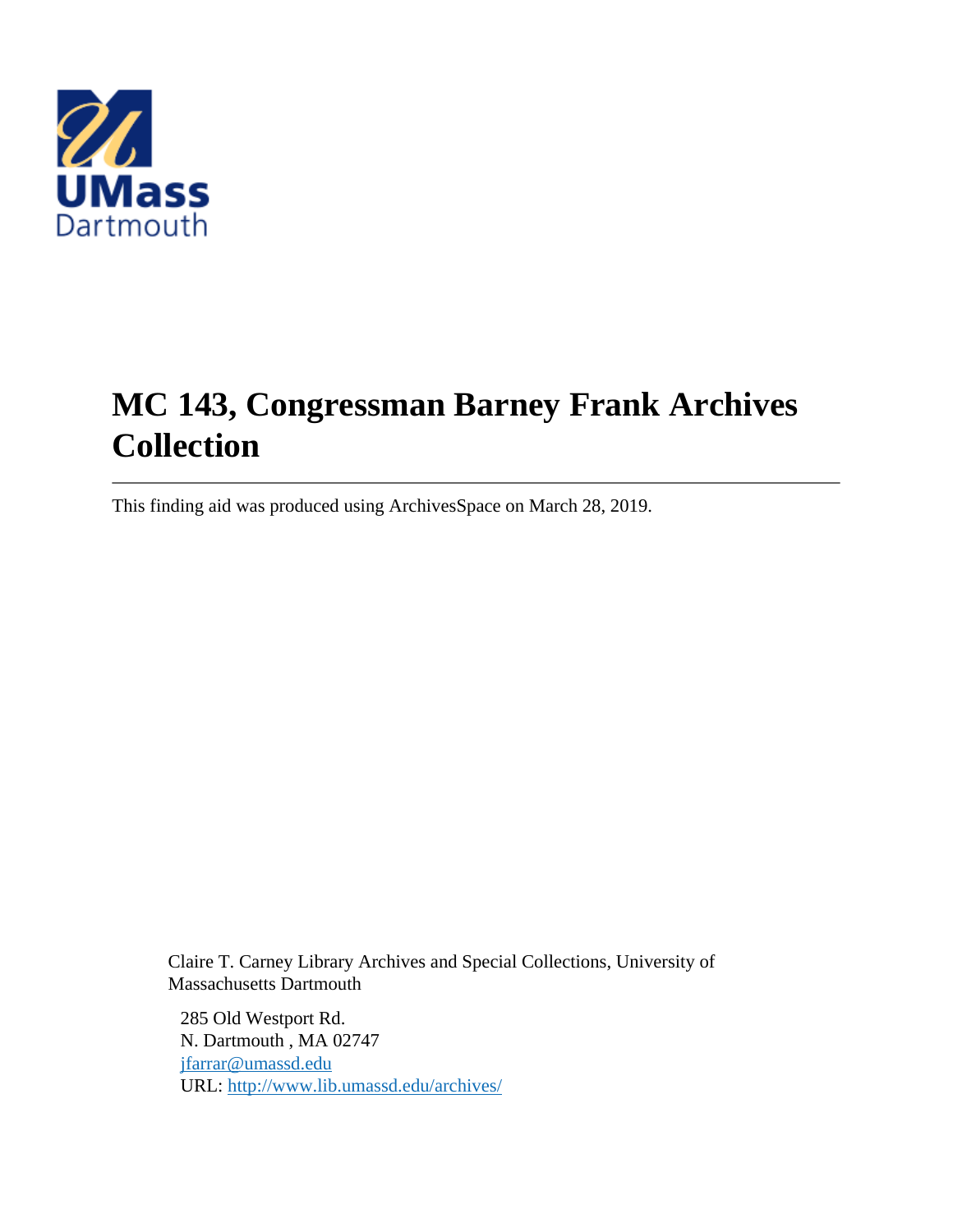## <span id="page-1-0"></span>**Table of Contents**

|                               | 123 |
|-------------------------------|-----|
|                               | 155 |
|                               | 176 |
|                               | 202 |
|                               | 223 |
|                               | 237 |
|                               | 249 |
|                               | 256 |
|                               |     |
|                               | 294 |
|                               | 302 |
| Taunton Office District Files | 302 |
|                               |     |
|                               | 325 |
|                               |     |
|                               | 333 |
|                               | 333 |
|                               | 334 |
|                               | 334 |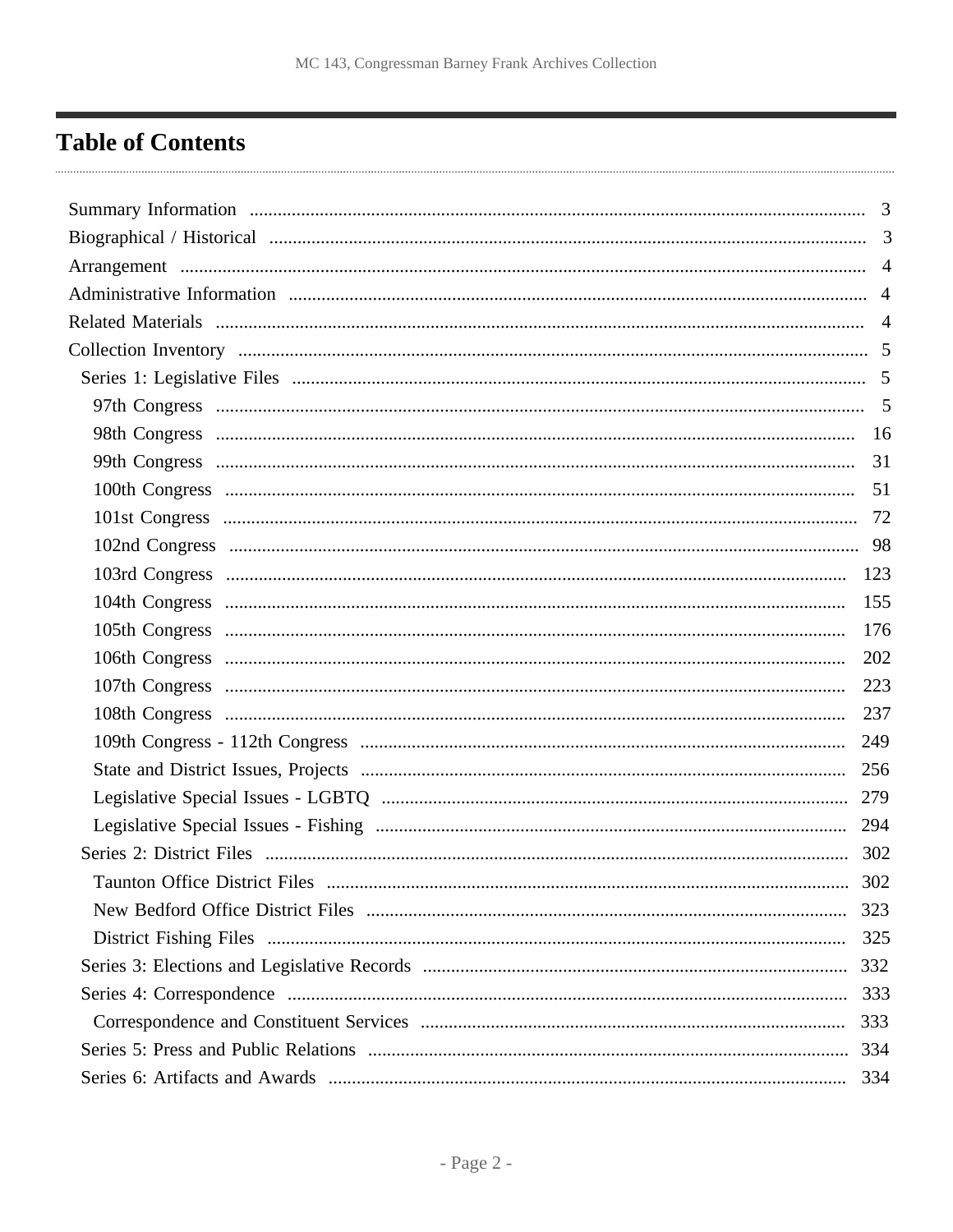## <span id="page-2-0"></span>**Summary Information**

| <b>Repository:</b>                  | Claire T. Carney Library Archives and Special Collections, University<br>of Massachusetts Dartmouth |
|-------------------------------------|-----------------------------------------------------------------------------------------------------|
| <b>Title:</b>                       | <b>Congressman Barney Frank Archives Collection</b>                                                 |
| ID:                                 | MC.143                                                                                              |
| Date [inclusive]:                   | 1973-2013                                                                                           |
| <b>Physical Description:</b>        | 400 Linear Feet                                                                                     |
| Language of the<br><b>Material:</b> | English                                                                                             |
| Language of the<br><b>Material:</b> | Materials entirely in English                                                                       |

**^** [Return to Table of Contents](#page-1-0)

### <span id="page-2-1"></span>**Biographical / Historical**

Barnett "Barney" Frank was born March 31, 1940, and grew up in Bayonne, New Jersey. He graduated from Harvard College and Harvard Law School, and worked as Chief of Staff to Boston Mayor Kevin White for 3 years (1968-1971) and Administrative Assistant to Congressman Michael J. Harrington for one year He was elected in 1972 to the Massachusetts House of Representatives, where he served for eight years. In 1980 he ran for the U.S. House of Representatives in the 4th congressional district and won, succeeding Father Robert Drinan. In 1982 his district was redistricted and Frank was challenged by incumbent Margaret Heckler. He won that election after a heated campaign, and went on after that to serve 14 more terms in Congress, for a total of 16, from 1981-2013. Frank is best known for his role as chair of the House Financial Serivces Committee, which passed sweeping legislation in the Dodd-Frank Wall Street Reform and Consumer Protection Act (Pub.L. 111-203, H.R. 4173)in 2010. He has also been outspoken on issues of civil rights, including lesbian, gay and transgender rights, affordable housing, and regulation of the fishing industry. He retired in 2013.

**^** [Return to Table of Contents](#page-1-0)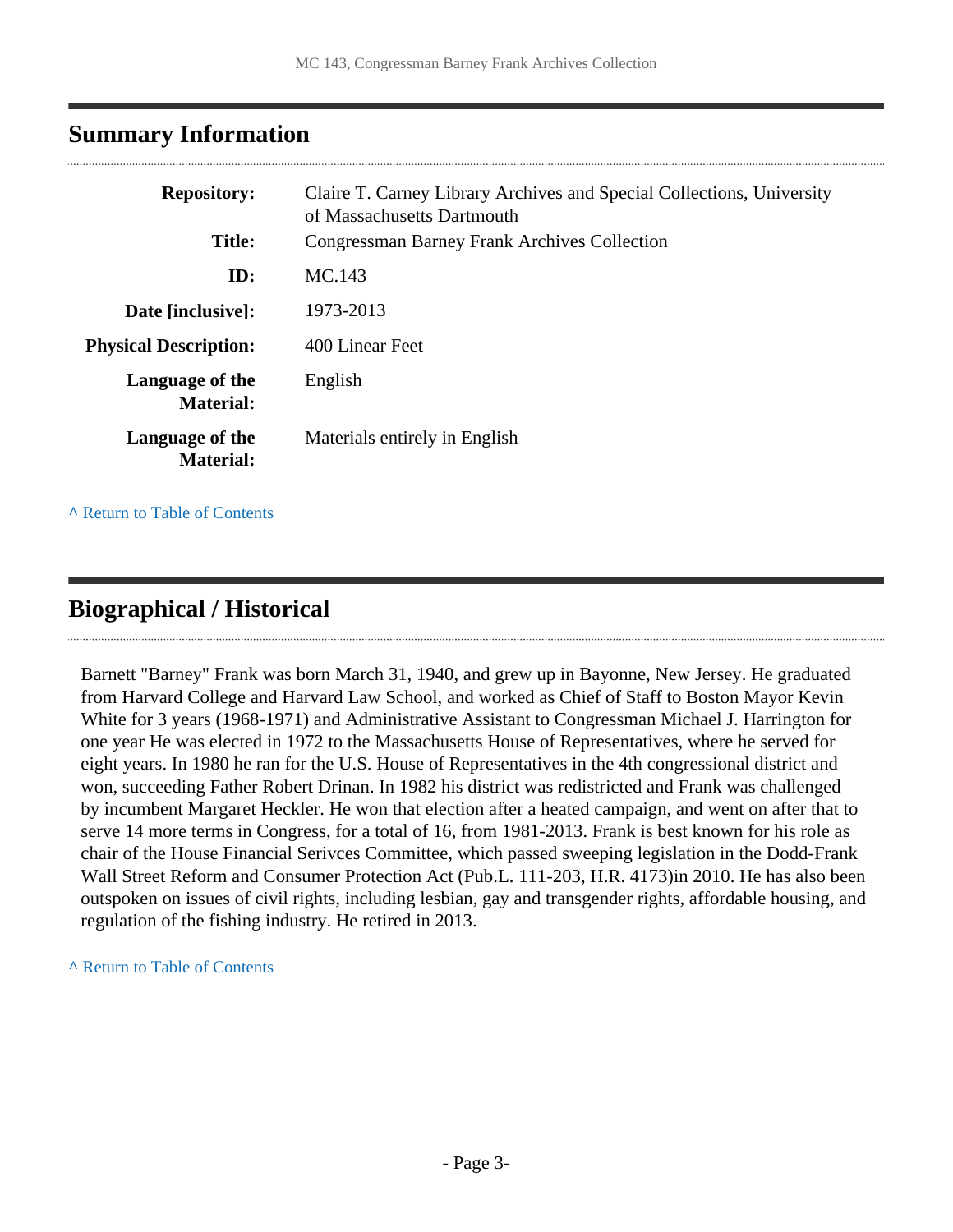#### <span id="page-3-0"></span>**Arrangement**

Collection is divided into 6 series: Series 1, Legislative files; Series 2, District files; Series 3, Election and Legislative Records; Series 4: Correspondence; Series 5: Press and Public Relations; and Series 6: Artifacts and Awards. Series 1 is divided into 13 sub-series based on the sessions of Congress, plus two sub-series on special issues dealing with the LGBTQ community and the fishing industry.

**^** [Return to Table of Contents](#page-1-0)

### <span id="page-3-1"></span>**Administrative Information**

#### **Publication Statement**

Claire T. Carney Library Archives and Special Collections, University of Massachusetts Dartmouth

285 Old Westport Rd. N. Dartmouth , MA 02747 [jfarrar@umassd.edu](mailto:jfarrar@umassd.edu) URL:<http://www.lib.umassd.edu/archives/>

#### **Immediate Source of Acquisition**

Gift of Congressman Barney Frank, 2012

**^** [Return to Table of Contents](#page-1-0)

### <span id="page-3-2"></span>**Related Materials**

#### **Separated Materials**

**^** [Return to Table of Contents](#page-1-0)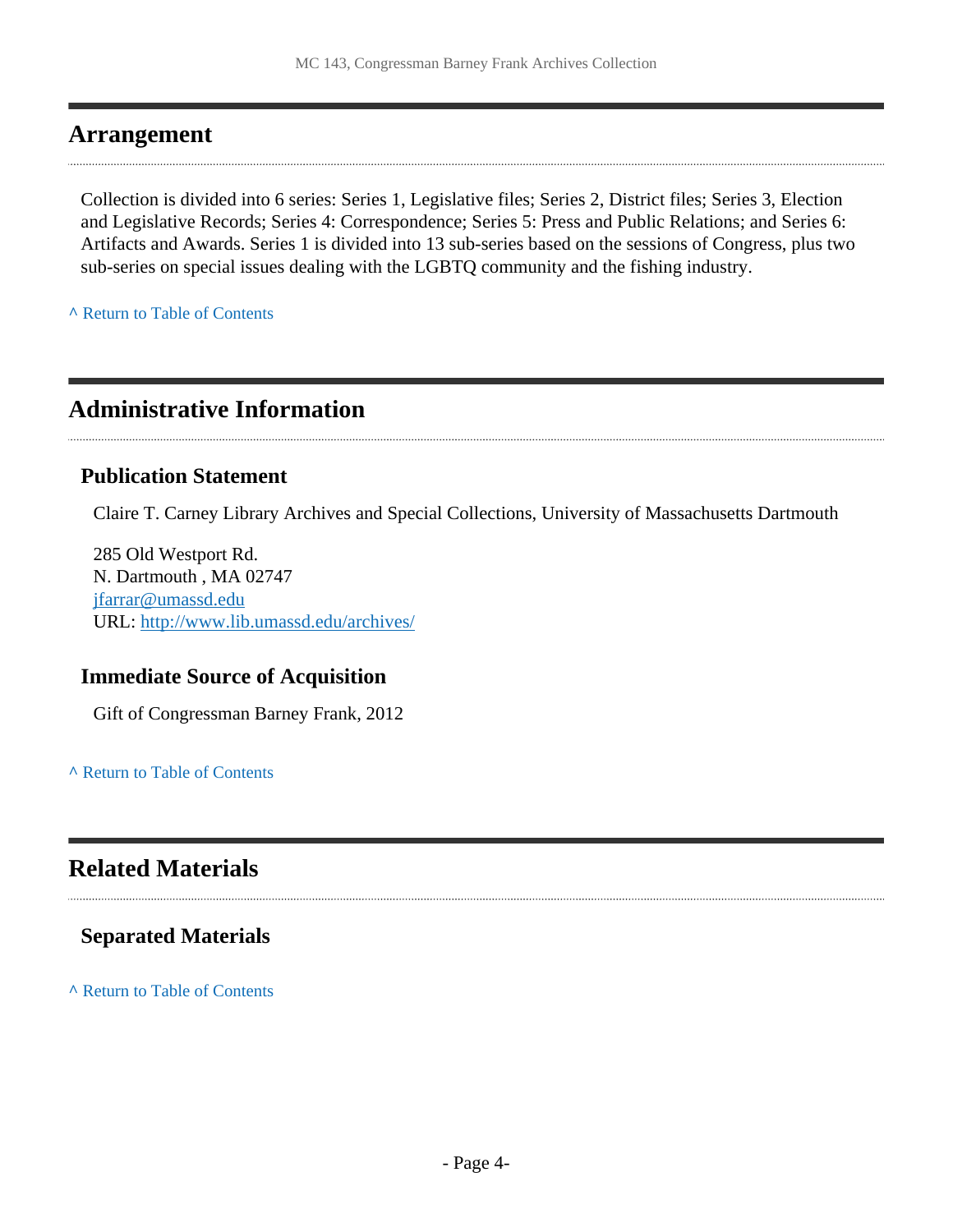## <span id="page-4-0"></span>**Collection Inventory**

#### <span id="page-4-1"></span>**Series 1: Legislative Files, 1978-2012**

## <span id="page-4-2"></span>**97th Congress, 1981-1982**

| <b>Title/Description</b>                                          | <b>Instances</b> |          |
|-------------------------------------------------------------------|------------------|----------|
| Abortion-Aging, 1981-1982                                         | box 1            | box 1    |
| Abortion, part I, 1981                                            | box 1            | folder 1 |
| Abortion, part II, 1981                                           | box 1            | folder 2 |
| Abortion, part III, 1981                                          | box 1            | folder 3 |
| Abortion, 1982                                                    | box 1            | folder 4 |
| Adoption, 1981-1982                                               | box 1            | folder 5 |
| Aging, part I, 1981                                               | box 1            | folder 6 |
| Aging-Agriculture, 1981-1982                                      | box 2            |          |
| Aging, part II, 1981                                              | box 2            | folder 1 |
| White House Conference on Aging, 1981                             | box 2            | folder 2 |
| Aging, 1982                                                       | box 2            | folder 3 |
| Agriculture, 1981                                                 | box 2            | folder 4 |
| Agriculture-Secretary Block correspondence, 1982                  | box 2            | folder 5 |
| Agriculture-Animals, 1981-1982                                    | box 3            |          |
| Agriculture, 1982                                                 | box 3            | folder 1 |
| Air Transportation-Safety, Regulations, and H.R. 1576, 1981       | box 3            | folder 2 |
| Air Transportation-Safety, Regulations, and H.R. 1576, 1982       | box 3            | folder 3 |
| Animals-Treatment, Protection, Modern Research, Diseases,<br>1981 | box 3            | folder 4 |
| Animals-Treatment, Protection, Modern Research, Diseases,<br>1982 | box 3            | folder 5 |
| Banking, Finance, and Urban Affairs, 1981-1982                    | box 4            |          |
| Banking, Finance, and Urban Affairs-Banking and Currency,<br>1981 | box 4            | folder 1 |
| Banking, Finance, and Urban Affairs-Banking and Currency,<br>1981 | box 4            | folder 2 |
| Banking, Finance, and Urban Affairs, 1981-1982                    | box 5            |          |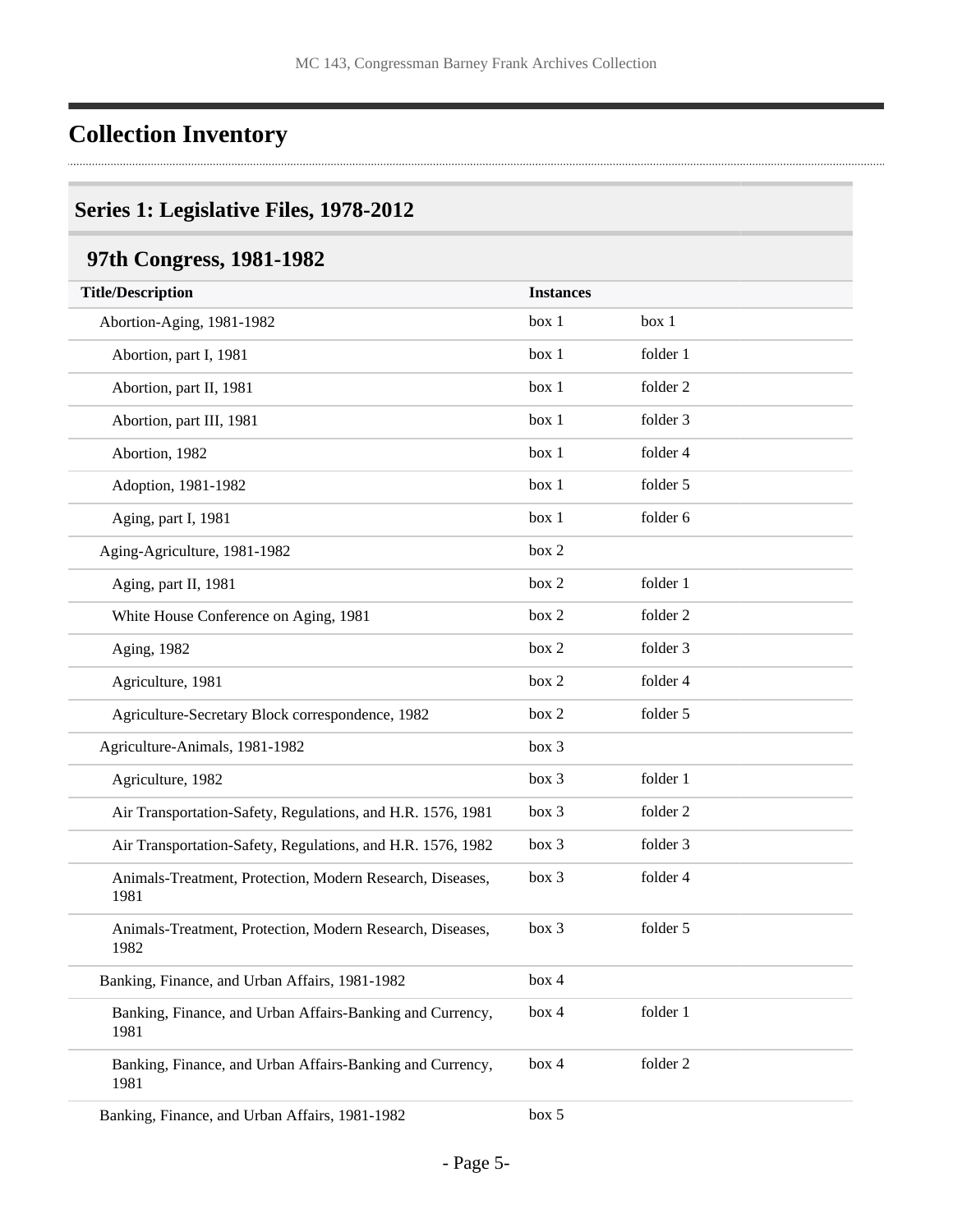| Banking, Finance, and Urban Affairs-Banking and Currency,<br>1982           | box 5  | folder 1 |
|-----------------------------------------------------------------------------|--------|----------|
| Banking, Finance, and Urban Affairs-Budget, 1982                            | box 5  | folder 2 |
| Banking, Finance, and Urban Affairs-Commercial Banking,<br>1981             | box 5  | folder 3 |
| Banking, Finance, and Urban Affairs-Commercial Banking,<br>1982             | box 5  | folder 4 |
| Banking, Finance, and Urban Affairs-Credit and Mortgages,<br>1981           | box 5  | folder 5 |
| Banking, Finance, and Urban Affairs, 1981-1982                              | box 6  |          |
| Banking, Finance, & Urban Affairs - Credit and Mortgages,<br>1982           | box 6  | folder 1 |
| Banking, Finance, & Urban Affairs - Credit and Mortgages,<br>1982           | box 6  | folder 2 |
| Banking, Finance, & Urban Affairs - IRB, 1981                               | box 6  | folder 3 |
| Banking, Finance, and Urban Affairs-Business and Industry,<br>1981-1982     | box 7  |          |
| Banking, Finance, & Urban Affairs - Savings and Loans<br>Associations, 1981 | box 7  | folder 1 |
| Banking, Finance, and Urban Affairs-Savings and Loans<br>Associations, 1982 | box 7  | folder 2 |
| Birth Control, 1981-1982                                                    | box 7  | folder 3 |
| Budget, 1981-1982                                                           | box 7  | folder 4 |
| Budget, 1981-1982                                                           | box 7  | folder 5 |
| Budget-Business and Industry, 1981-1982                                     | box 8  |          |
| Budget, 1981-1982                                                           | box 8  | folder 1 |
| Business and Indusrty, 1981-1982                                            | box 8  | folder 2 |
| Business and Industry, 1981-1982                                            | box 8  | folder 3 |
| Business and Industry, 1981-1982                                            | box 8  | folder 4 |
| Business and Industry, 1981-1982                                            | box 9  |          |
| Business and Industry, 1981-1982                                            | box 9  | folder 1 |
| Business and Industry, 1981-1982                                            | box 9  | folder 2 |
| Business and Industry, 1981-1982                                            | box 9  | folder 3 |
| Business and Industry, 1981-1982                                            | box 9  | folder 4 |
| Business and Industry-Civil Rights, 1981-1982                               | box 10 |          |
| Business and Industry, (1981-1982)                                          | box 10 | folder 1 |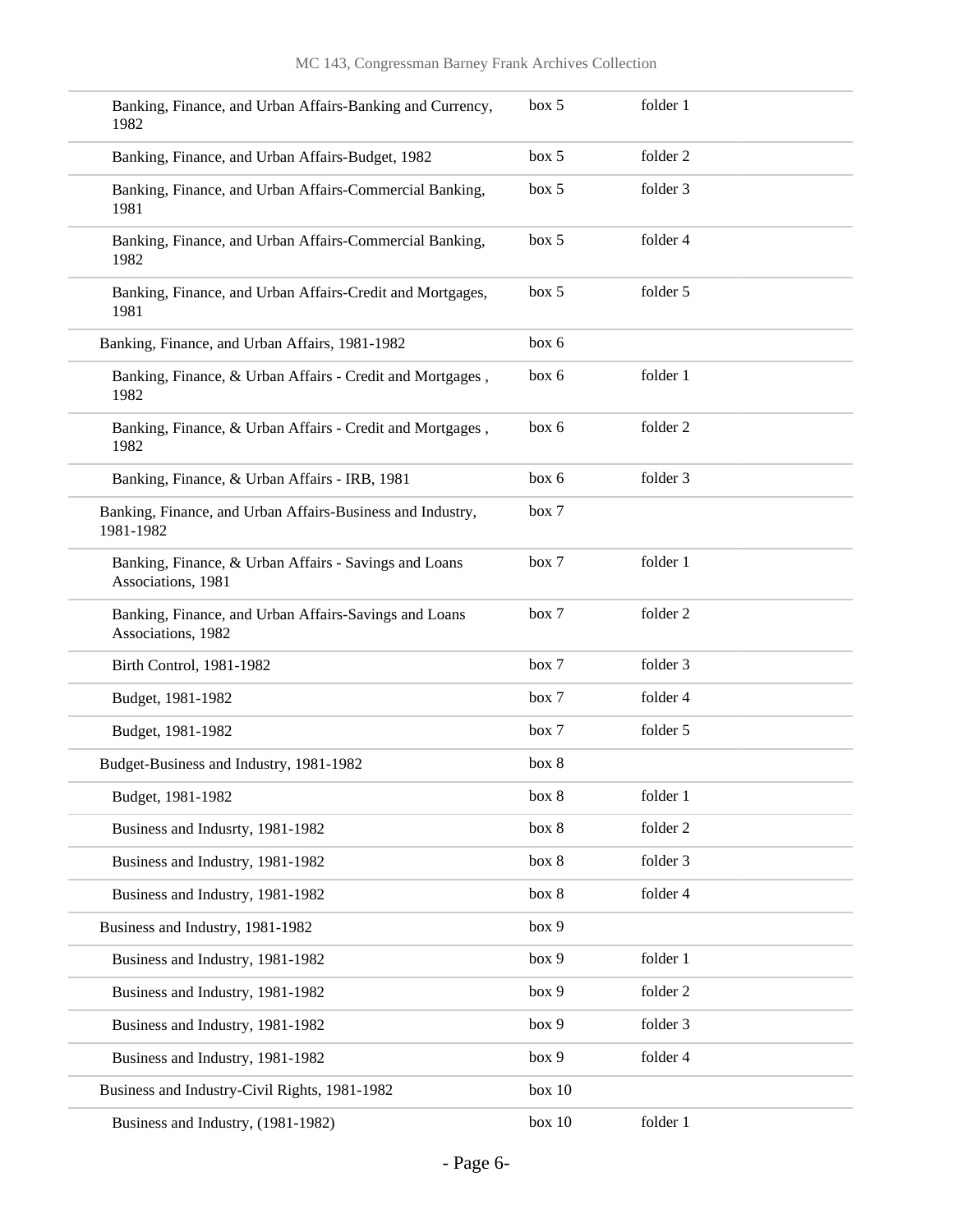| Censorship, 1981-1982                         | box 10 | folder 2  |
|-----------------------------------------------|--------|-----------|
| Census, 1981-1982                             | box 10 | folder 3  |
| Civil Rights, 1981-1982                       | box 10 | folder 4  |
| Civil Rights, 1981-1982                       | box 10 | folder 5  |
| Civil Rights-Civil Service, 1981-1982         | box 11 |           |
| Civil Rights, 1981-1982                       | box 11 | folder 1  |
| Civil Service, 1981-1982                      | box 11 | folder 2  |
| Commendations-Communications, 1981-1982       | box 12 |           |
| Commendations, 1981-1982                      | box 12 | folder 1  |
| Communications-Cable Television, 1981         | box 12 | folder 2  |
| Communications-Cable Television, 1982         | box 12 | folder 3  |
| Communications-FCC, 1981                      | box 12 | folder 4  |
| Communications-FCC, 1982                      | box 12 | folder 5  |
| Communications-Public Television, 1981        | box 12 | folder 6  |
| Communications-Public Television, 1982        | box 12 | folder 7  |
| Communications-Telephone and Telegraph, 1981  | box 12 | folder 8  |
| Communications-Telephone and Telegraph, 1982  | box 12 | folder 9  |
| Communications-Television, Copyright, 1981    | box 12 | folder 10 |
| Communications-Television, Copyright, 1982    | box 12 | folder 11 |
| Consumer Protection-Copyright, 1981-1982      | box 13 |           |
| Consumer Protection, 1981                     | box 13 | folder 1  |
| Consumer Protection, 1982                     | box 13 | folder 2  |
| Copyright, 1981                               | box 13 | folder 3  |
| Copyright, 1982                               | box 13 | folder 4  |
| Courts-Crime, 1981-1982                       | box 14 |           |
| Courts - Anti-Trust and Federal, 1981         | box 14 | folder 1  |
| Courts - Anti-Trust and Federal, 1982         | box 14 | folder 2  |
| Courts - Correctional Institutions, 1981-1982 | box 14 | folder 3  |
| Crime - Crime and Criminals, 1981             | box 14 | folder 4  |
| Crime - Crime and Criminals, 1982             | box 14 | folder 5  |
| Crime - Criminal Code, 1981-1982              | box 14 | folder 6  |
| Crime, 1981-1982                              | box 15 |           |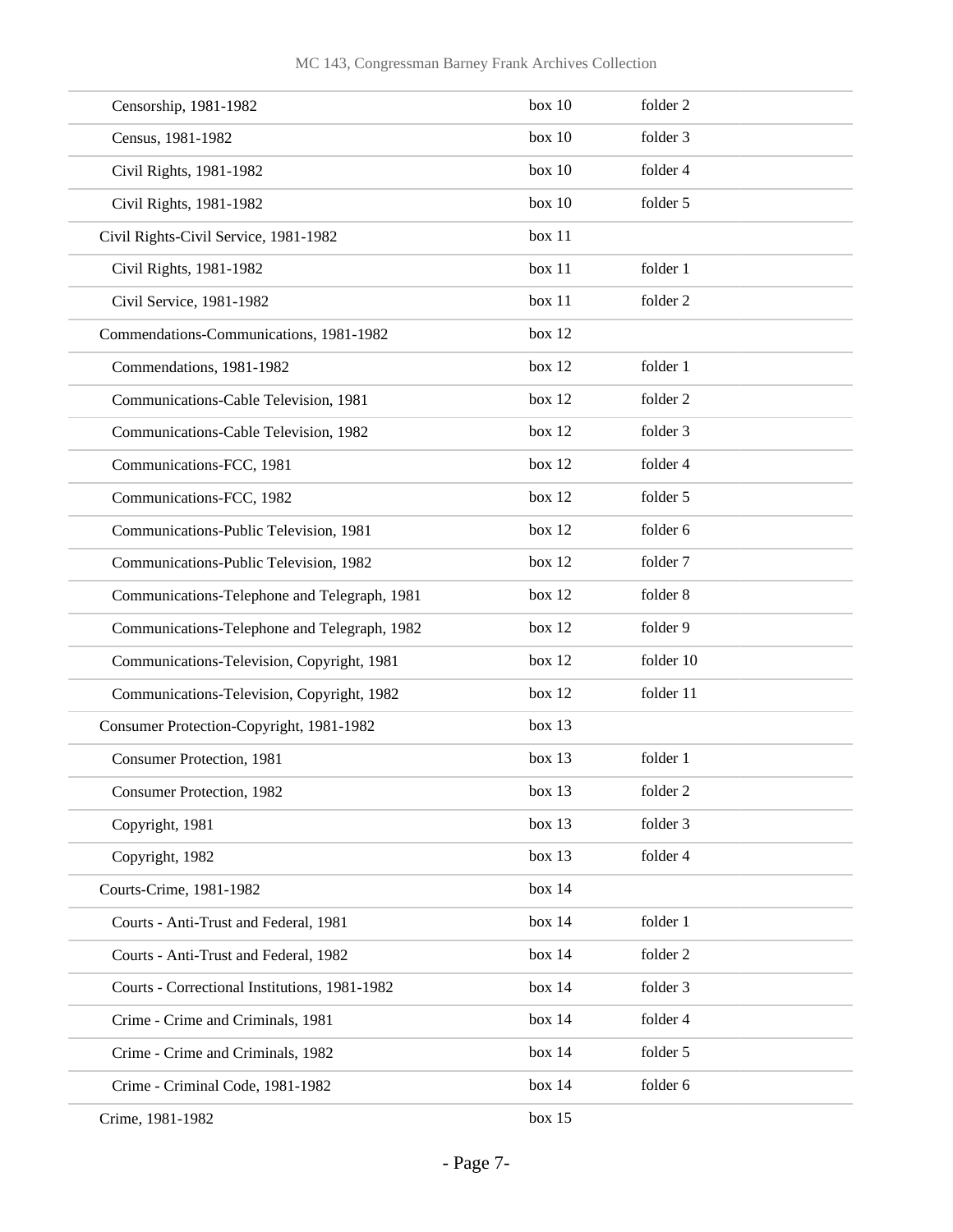| Crime - Criminal Code, 1982                           | box 15 | folder 1            |  |
|-------------------------------------------------------|--------|---------------------|--|
| Crime - Gun Control, 1981                             | box 15 | folder <sub>2</sub> |  |
| Crime - Gun Control, 1982                             | box 15 | folder 3            |  |
| Crime - Juvenile Issues, 1981                         | box 15 | folder 4            |  |
| Crime - Law Enforcement, 1981                         | box 15 | folder 5            |  |
| Crime - Law Enforcement, 1982                         | box 15 | folder 6            |  |
| Crime-Discrimination and Civil Rights, 1981-1982      | box 16 |                     |  |
| Crime - Legal Assistance, 1981                        | box 16 | folder 1            |  |
| Crime Sentencing, 1981                                | box 16 | folder 2            |  |
| Crime Victims, Compensation, 1981-1982                | box 16 | folder 3            |  |
| Disabilities, 1981                                    | box 16 | folder 4            |  |
| Disabilities, 1982                                    | box 16 | folder 5            |  |
| Disasters - Flood, 1981                               | box 16 | folder 6            |  |
| Discrimination and Civil Rights, 1981                 | box 16 | folder 7            |  |
| Discrimination and Civil Rights, 1982                 | box 16 | folder 8            |  |
| Diseases-Economy, 1981-1982                           | box 17 |                     |  |
| Diseases, 1981                                        | box 17 | folder 1            |  |
| Diseases, 1982                                        | box 17 | folder <sub>2</sub> |  |
| District of Columbia, 1981-1982                       | box 17 | folder 3            |  |
| Drugs, 1981-1982                                      | box 17 | folder 4            |  |
| Economy - Budget, 1981                                | box 17 | folder 5            |  |
| Economy - Budget, 1982                                | box 17 | folder 6            |  |
| Economy - General, 1981-1982                          | box 17 | folder 7            |  |
| Education, 1981-1982                                  | box 18 |                     |  |
| Education - Department of Education, 1980-1982        | box 18 | folder 1            |  |
| Education - Federal Aid, 1981                         | box 18 | folder 2            |  |
| Education - Federal Aid, 1982                         | box 18 | folder 3            |  |
| Education - Handicapped and Special Education, 1981   | box 18 | folder 4            |  |
| Education - Handicapped and Special Education, 1982   | box 18 | folder 5            |  |
| Education, 1981-1982                                  | box 19 |                     |  |
| Education - Higher Education and General Issues, 1981 | box 19 | folder 1            |  |
| Education - Higher Education and General Issues, 1982 | box 19 | folder 2            |  |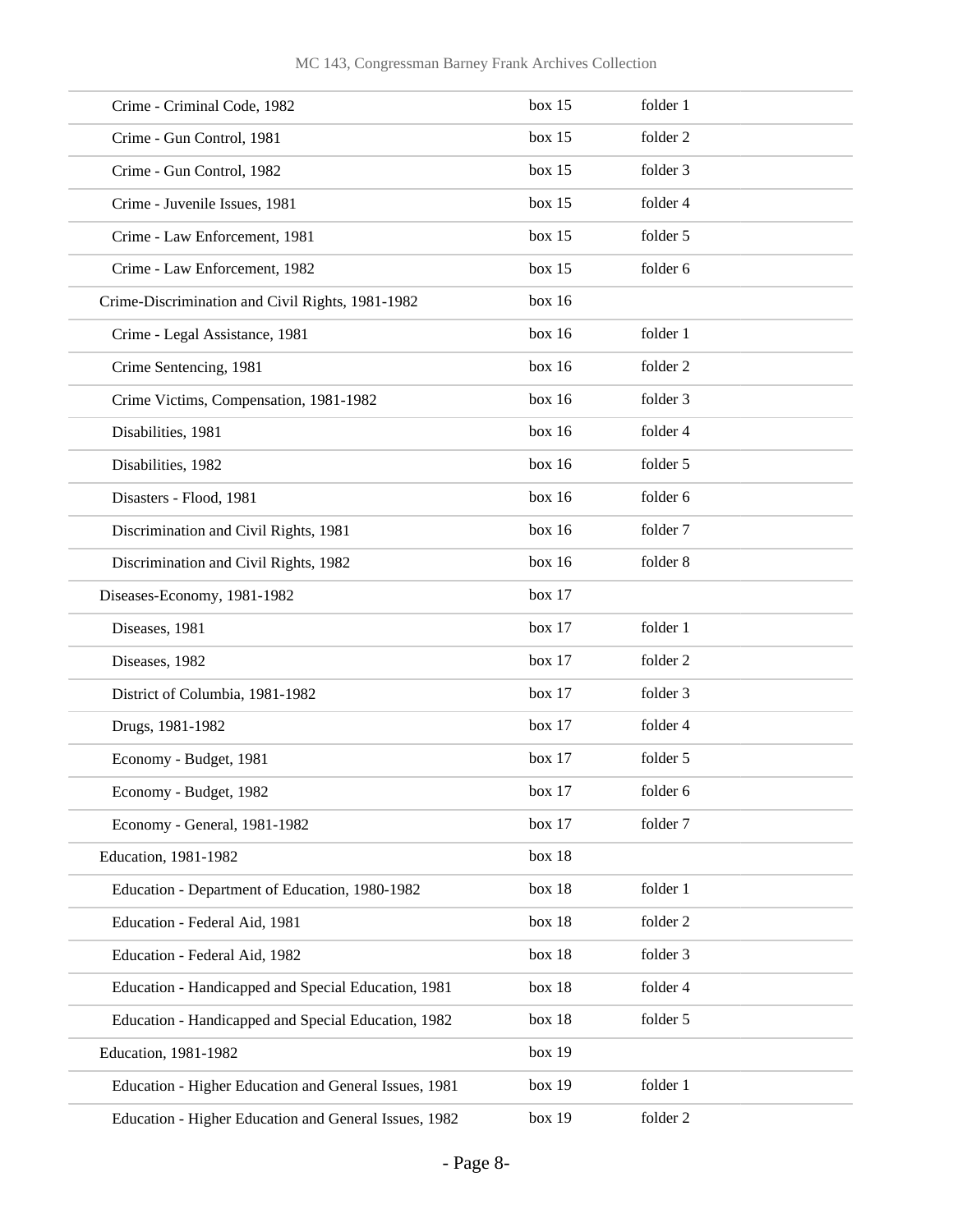| Education - Libraries, 1981-1982          | box 19 | folder 3  |
|-------------------------------------------|--------|-----------|
| Education - Title V Referrals, 1981-1982  | box 19 | folder 4  |
| Education - Student Loans, 1981           | box 19 | folder 5  |
| Education - Student Loans, 1981           | box 19 | folder 6  |
| Education-Energy, 1981-1982               | box 20 |           |
| Education - Student Loans, 1982           | box 20 | folder 1  |
| Education - Vocational Schools, 1981-1982 | box 20 | folder 2  |
| Energy - Conservation, 1981               | box 20 | folder 3  |
| Energy - Decontrol, 1981                  | box 20 | folder 4  |
| Energy - General, 1981                    | box 20 | folder 5  |
| Energy - General, 1982                    | box 20 | folder 6  |
| Energy-Environment, 1981-1982             | box 21 |           |
| Energy - Natural Gas, 1981                | box 21 | folder 1  |
| Energy - Natural Gas, 1982                | box 21 | folder 2  |
| Energy - Nuclear, 1981                    | box 21 | folder 3  |
| Energy - Nuclear, 1982                    | box 21 | folder 4  |
| Energy - Oil, 1981                        | box 21 | folder 5  |
| Energy - Oil, 1982                        | box 21 | folder 6  |
| Energy - Power Facilities, 1981           | box 21 | folder 7  |
| Energy - Solar, 1981-1982                 | box 21 | folder 8  |
| Energy - Utilities, 1981                  | box 21 | folder 9  |
| Environment - Air, 1981                   | box 21 | folder 10 |
| Environment - Air, 1982                   | box 21 | folder 11 |
| Environment - Bottles, 1981-1982          | box 21 | folder 12 |
| Environment, 1981-1982                    | box 22 |           |
| Environment - EPA, 1981                   | box 22 | folder 1  |
| Environment - EPA, 1982                   | box 22 | folder 2  |
| Environment - General, 1981               | box 22 | folder 3  |
| Environment - General, 1982               | box 22 | folder 4  |
| Environment - Pesticides, 1981-1982       | box 22 | folder 5  |
| Environment - Pesticides, FIFRA, 1982     | box 22 | folder 6  |
| Environment - Superfund, 1981             | box 22 | folder 7  |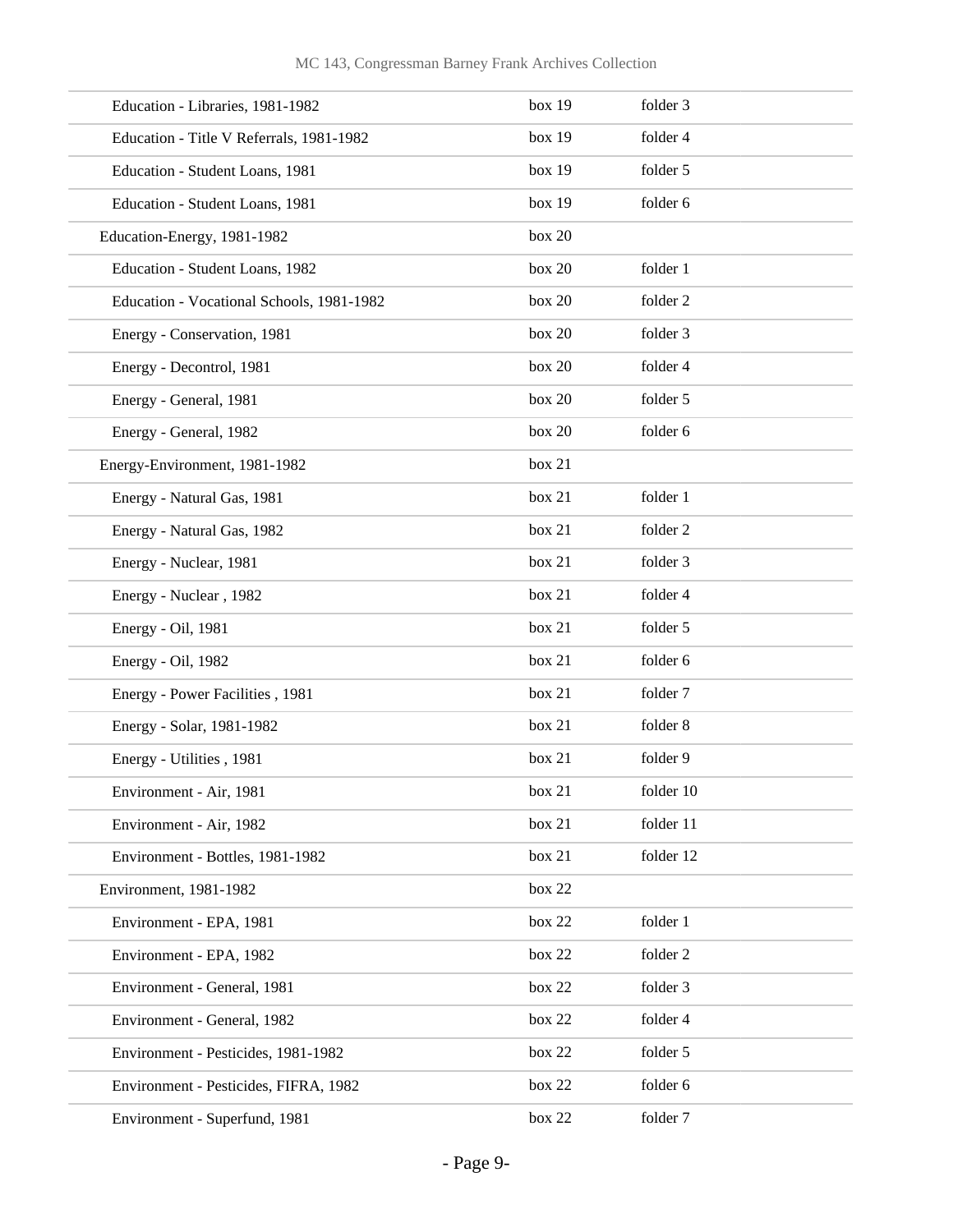| Environment - Waste, 1981                                 | box 22 | folder 8  |
|-----------------------------------------------------------|--------|-----------|
| Environment - Waste, 1982                                 | box 22 | folder 9  |
| Environment - Water, 1981                                 | box 22 | folder 10 |
| Environment - Water, 1982                                 | box 22 | folder 11 |
| Fine Arts-Food, 1981-1982                                 | box 23 |           |
| Fine Arts, 1981                                           | box 23 | folder 1  |
| Fine Arts, 1982                                           | box 23 | folder 2  |
| Food, 1981-1982                                           | box 23 | folder 3  |
| Foreign Relations, 1981-1982                              | box 24 |           |
| Foreign Relations - Africa, 1981-1982                     | box 24 | folder 1  |
| Foreign Relations - Aid, 1981                             | box 24 | folder 2  |
| Foreign Relations - Aid, 1982                             | box 24 | folder 3  |
| Foreign Relations - Asia, 1981-1982                       | box 24 | folder 4  |
| Foreign Relations - Canada, 1982                          | box 24 | folder 5  |
| Foreign Relations - Central America and El Salvador, 1981 | box 24 | folder 6  |
| Foreign Relations - Central America and El Salvador, 1981 | box 24 | folder 7  |
| Foreign Relations, 1981-1982                              | box 25 |           |
| Foreign Relations - Central America and El Salvador, 1981 | box 25 | folder 1  |
| Foreign Relations - Central America and El Salvador, 1982 | box 25 | folder 2  |
| Foreign Relations - Europe, 1981                          | box 25 | folder 3  |
| Foreign Relations - Europe, 1982                          | box 25 | folder 4  |
| Foreign Relations - General Issues, 1981                  | box 25 | folder 5  |
| Foreign Relations - General Issues, 1982                  | box 25 | folder 6  |
| Foreign Relations, 1981-1982                              | box 26 |           |
| Foreign Relations - Human Rights, 1981                    | box 26 | folder 1  |
| Foreign Relations - Human Rights, 1982                    | box 26 | folder 2  |
| Foreign Relations - Middle East, 1981                     | box 26 | folder 3  |
| Foreign Relations - Middle East, 1982                     | box 26 | folder 4  |
| Foreign Relations-Foreign Trade, 1981-1982                | box 27 |           |
| Foreign Relations - Nazis, 1982                           | box 27 | folder 1  |
| Foreign Relations - South America, 1981-1982              | box 27 | folder 2  |
| Foreign Relations - Soviet Union and Soviet Jewry, 1981   | box 27 | folder 3  |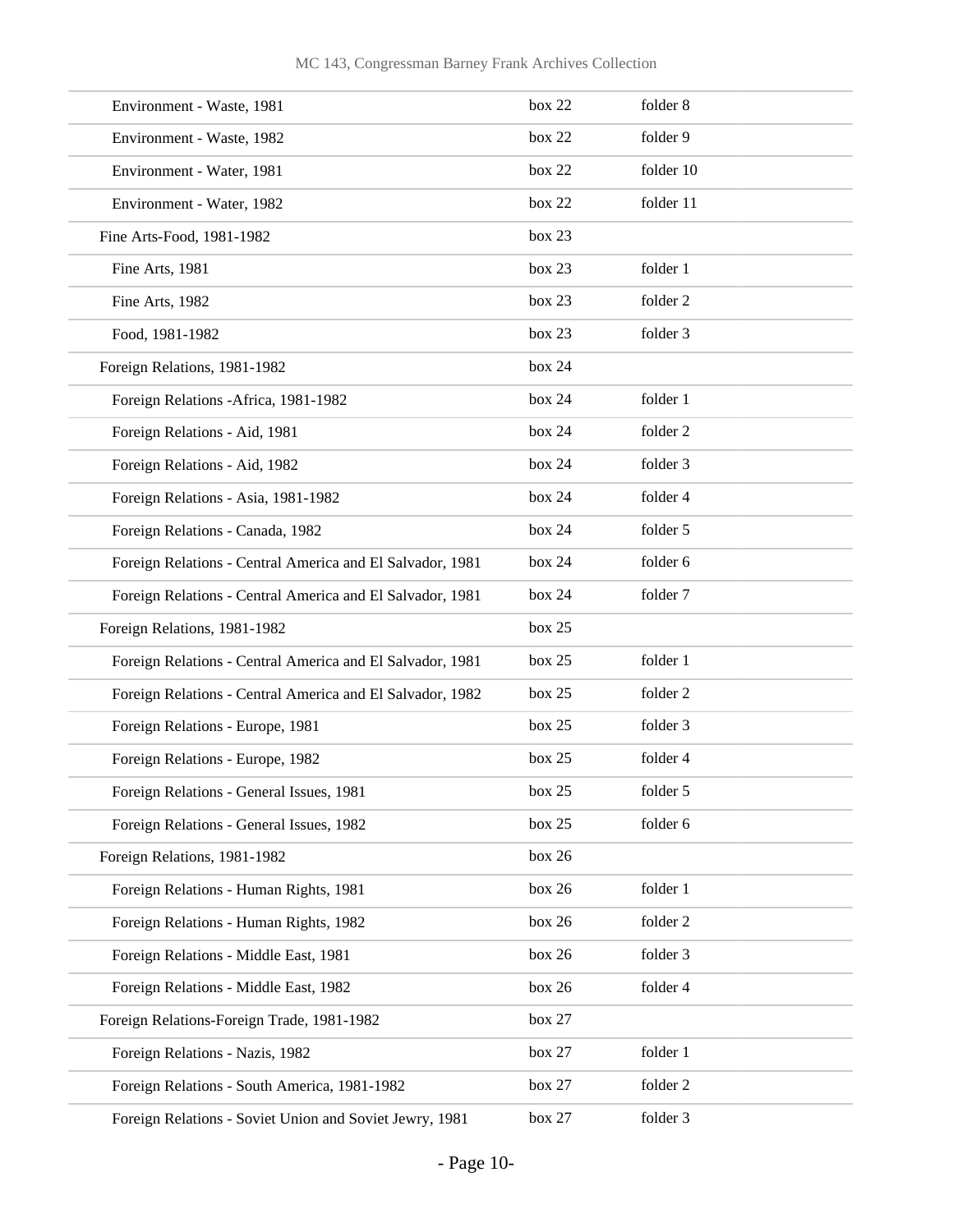| Foreign Relations - Soviet Union and Soviet Jewry, 1982 | box 27 | folder 4 |  |
|---------------------------------------------------------|--------|----------|--|
| Foreign Trade - Exports, 1981-1982                      | box 27 | folder 5 |  |
| Foreign Trade - Export Trading Company, 1981-1982       | box 27 | folder 6 |  |
| Foreign Trade - Imports, 1981-1982                      | box 27 | folder 7 |  |
| Forests-Housing, 1981-1982                              | box 28 |          |  |
| Forests - Conservation, 1981-1982                       | box 28 | folder 1 |  |
| Government - Operations, 1981                           | box 28 | folder 2 |  |
| Highways - Federal Aid and Construction, 1981-1982      | box 28 | folder 3 |  |
| Highways - Safety, 1981-1982                            | box 28 | folder 4 |  |
| Housing - Community Development, 1981                   | box 28 | folder 5 |  |
| Housing - Community Development, 1982                   | box 28 | folder 6 |  |
| Housing - Condos and HUD, 1981-1982                     | box 28 | folder 7 |  |
| Housing - Condos and HUD, 1981-1982                     | box 28 | folder 8 |  |
| Housing, 1981-1982                                      | box 29 |          |  |
| Housing - Federal Aid, 1981-1982                        | box 29 | folder 1 |  |
| Housing - Handicapped, 1981-1982                        | box 29 | folder 2 |  |
| Housing - General, 1981                                 | box 29 | folder 3 |  |
| Housing - General, 1982                                 | box 29 | folder 4 |  |
| Housing - Low Income, 1981-1982                         | box 29 | folder 5 |  |
| Housing - Public Housing, 1981-1982                     | box 29 | folder 6 |  |
| Housing - Redevelopment, 1981                           | box 29 | folder 7 |  |
| Housing - Rent Control and Subsidies, 1981-1982         | box 29 | folder 8 |  |
| Housing-Immigration, 1981-1982                          | box 30 |          |  |
| Housing - Senior, 1981-1982                             | box 30 | folder 1 |  |
| Housing - Urban Renewal, 1981-1982                      | box 30 | folder 2 |  |
| Immigration - General, 1981                             | box 30 | folder 3 |  |
| Immigration - General, 1982                             | box 30 | folder 4 |  |
| Immigration - Illegal Aliens, 1981-1982                 | box 30 | folder 5 |  |
| Immigration - INS, 1981-1982                            | box 30 | folder 6 |  |
| Immigration - Private Legislation, 1981-1982            | box 30 | folder 7 |  |
| Immigration - Refugees and Asylum, 1981                 | box 30 | folder 8 |  |
| Immigration - Refugees and Asylum, 1982                 | box 30 | folder 9 |  |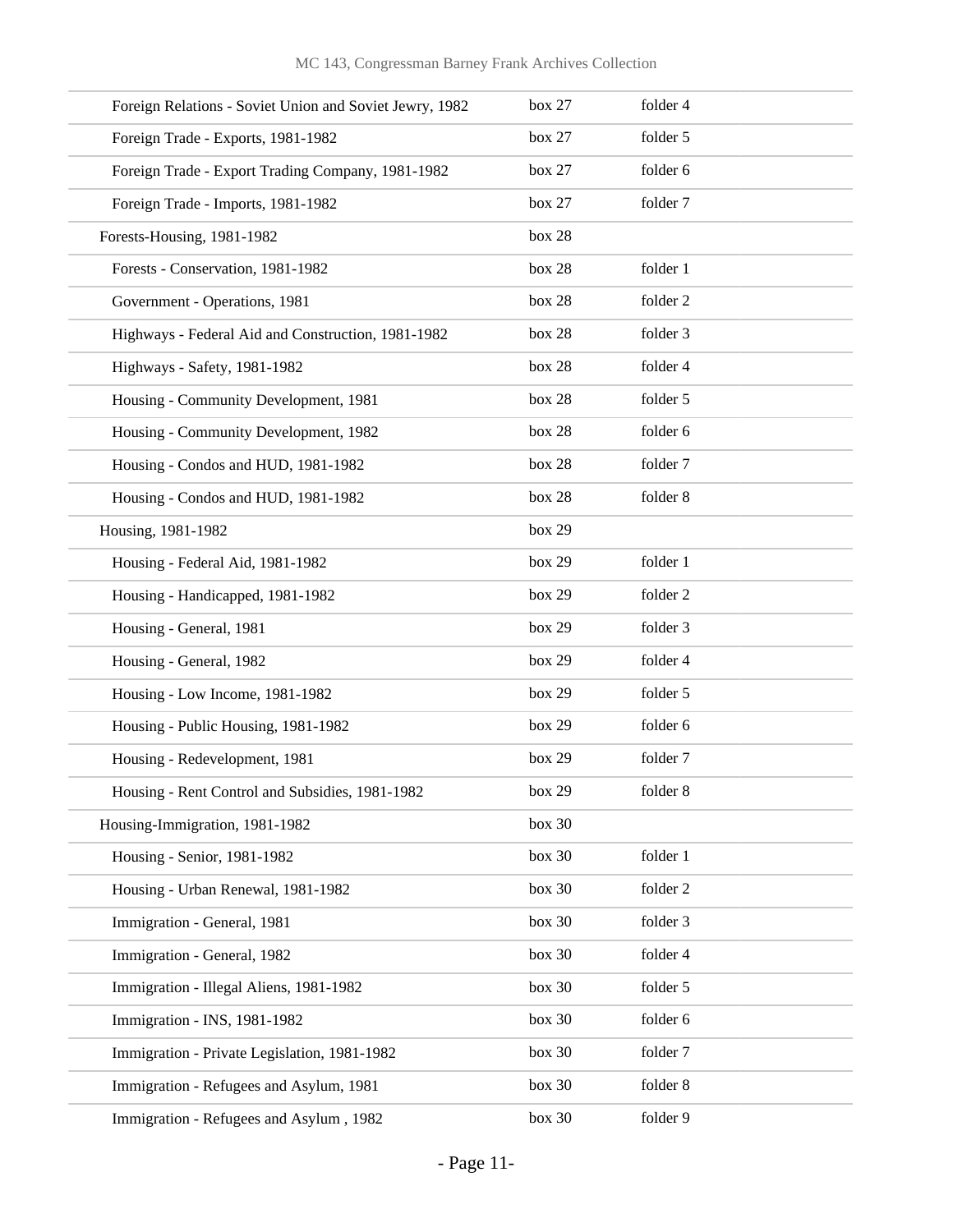| Immigration-Labor, 1981-1982                       | box 31 |          |
|----------------------------------------------------|--------|----------|
| Immigration - Regulations and Quotas, 1981         | box 31 | folder 1 |
| Immigration - Regulations and Quotas, 1982         | box 31 | folder 2 |
| Judiciary Committee, 1981-1982                     | box 31 | folder 3 |
| Labor - General, 1981                              | box 31 | folder 4 |
| Labor - General, 1982                              | box 31 | folder 5 |
| Labor-Medical Care, 1981-1982                      | box 32 |          |
| Labor - Manpower, 1981-1982                        | box 32 | folder 1 |
| Labor - OSHA, 1981-1982                            | box 32 | folder 2 |
| Labor - Unions and Management Relations, 1981-1982 | box 32 | folder 3 |
| Mass Transit - Aid to MBTA, 1981-1982              | box 32 | folder 4 |
| Medical Care - General Issues, 1981                | box 32 | folder 5 |
| Medical Care, 1981-1982                            | box 33 |          |
| Medical Care - General Issues, 1982                | box 33 | folder 1 |
| Medical Care - Handicapped, 1981-1982              | box 33 | folder 2 |
| Medical Care - Health Care Facilities, 1981-1982   | box 33 | folder 3 |
| Medical Care - Insurance, 1981-1982                | box 33 | folder 4 |
| Medical Care, 1981-1982                            | box 34 |          |
| Medical Care - Manpower and Training, 1981-1982    | box 34 | folder 1 |
| Medical Care - Medicaid, 1981-1982                 | box 34 | folder 2 |
| Medical Care - Medicare, 1981                      | box 34 | folder 3 |
| Medical Care - Medicare, 1982                      | box 34 | folder 4 |
| Medical Care - Nursing Homes, 1981-1982            | box 34 | folder 5 |
| Medical Care - Public Health, 1981-1982            | box 34 | folder 6 |
| Medical Care - Research, 1981                      | box 34 | folder 7 |
| Medical Care-Mental Health, 1981-1982              | box 35 |          |
| Medical Care - Research, 1981                      | box 35 | folder 1 |
| Medical Care - Research, 1982                      | box 35 | folder 2 |
| Mental Health, 1981                                | box 35 | folder 3 |
| Mental Health, 1981                                | box 35 | folder 4 |
| Mental Health-Military, 1981-1982                  | box 36 |          |
| Mental Health, 1982                                | box 36 | folder 1 |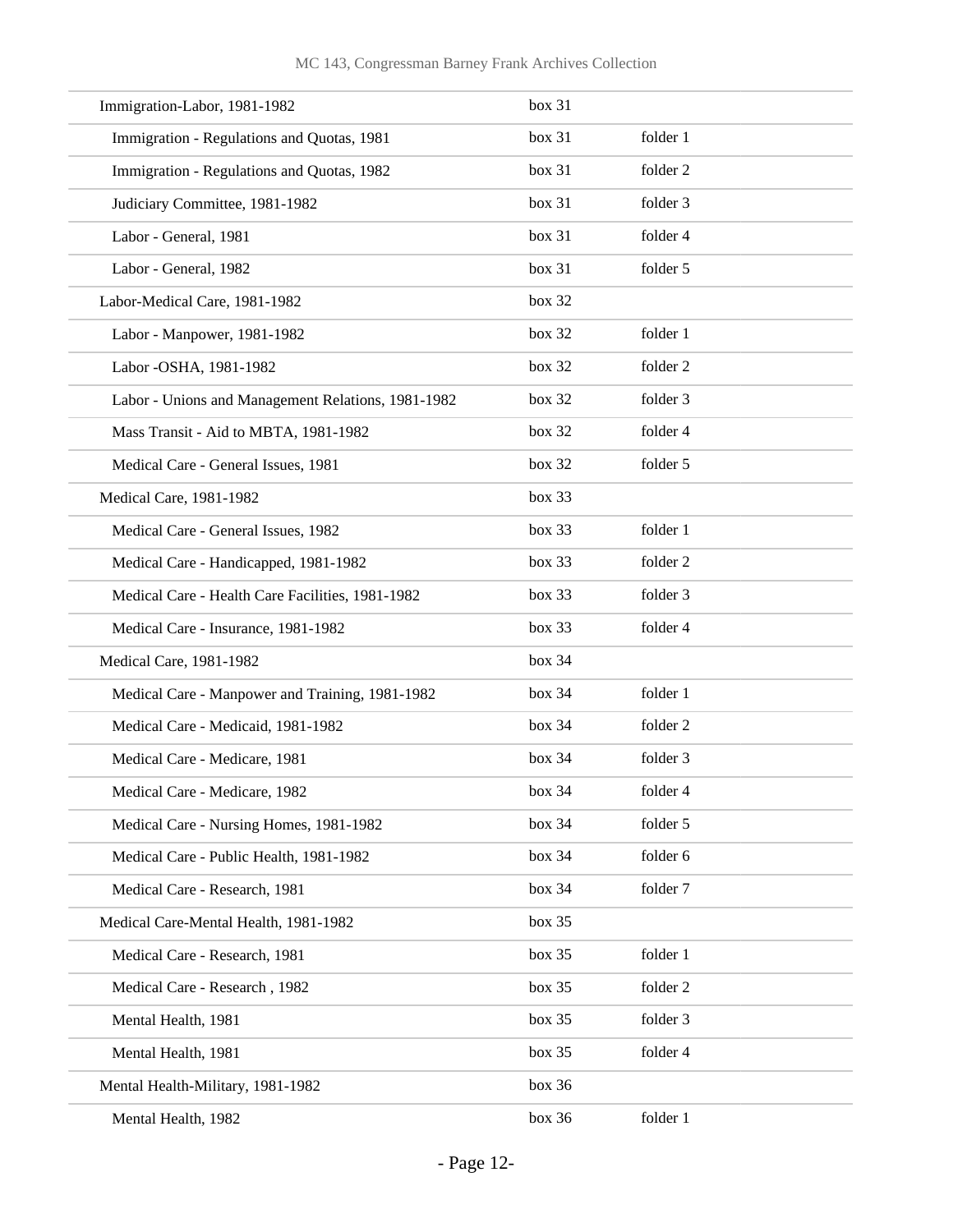| Military - Air Force, 1981-1982                                 | box 36 | folder 2 |
|-----------------------------------------------------------------|--------|----------|
| Military - Army, 1981-1982                                      | box 36 | folder 3 |
| Military - Benefits and Retirement, 1981-1982                   | box 36 | folder 4 |
| Military - Coast Guard, 1981-1982                               | box 36 | folder 5 |
| Military - Department of Defense, 1981-1982                     | box 36 | folder 6 |
| Military - Defense Spending, 1981-1982                          | box 36 | folder 7 |
| Military - Disarmament and Nuclear Freeze, 1981                 | box 36 | folder 8 |
| Military - Disarmament and Nuclear Freeze, 1982                 | box 36 | folder 9 |
| Military-Post Office, 1981-1982                                 | box 37 |          |
| Military - General Issues, 1981-1982                            | box 37 | folder 1 |
| Military - National Guard and Reserves, 1981-1982               | box 37 | folder 2 |
| Military - Navy, 1981-1982                                      | box 37 | folder 3 |
| Military - Selective Service and Draft, 1981-1982               | box 37 | folder 4 |
| Military - Weapons, 1981                                        | box 37 | folder 5 |
| Military - Weapons, 1982                                        | box 37 | folder 6 |
| Post Office - Complaints, 1981-1982                             | box 37 | folder 7 |
| Post Office-Public Welfare, 1981-1982                           | box 38 |          |
| Post Office - General, 1981-1982                                | box 38 | folder 1 |
| Post Office - Stamps and Rates, 1981-1982                       | box 38 | folder 2 |
| President - Office of the President, 1981-1982                  | box 38 | folder 3 |
| Public Welfare - Child and Family Services, 1981-1982           | box 38 | folder 4 |
| Public Welfare - Food Stamps, 1981-1982                         | box~38 | folder 5 |
| Public Welfare - H.E.L.P. Loans, 1981-1982                      | box 38 | folder 6 |
| Public Welfare - Legal Services, 1981                           | box 38 | folder 7 |
| Public Welfare, 1981-1982                                       | box 39 |          |
| Public Welfare - Legal Assistance, 1981-1982                    | box 39 | folder 1 |
| Public Welfare - Public Assistance Programs, 1981               | box 39 | folder 2 |
| Public Welfare-Public Works, 1981-1982                          | box 40 |          |
| Public Welfare - Public Assistance Programs, 1981               | box 40 | folder 1 |
| Public Welfare - Public Assistance Programs, 1982               | box 40 | folder 2 |
| Public Welfare - Public Assistance Reform, 1981                 | box 40 | folder 3 |
| Public Works - Flood Insurance Conference Reports,<br>1981-1982 | box 40 | folder 4 |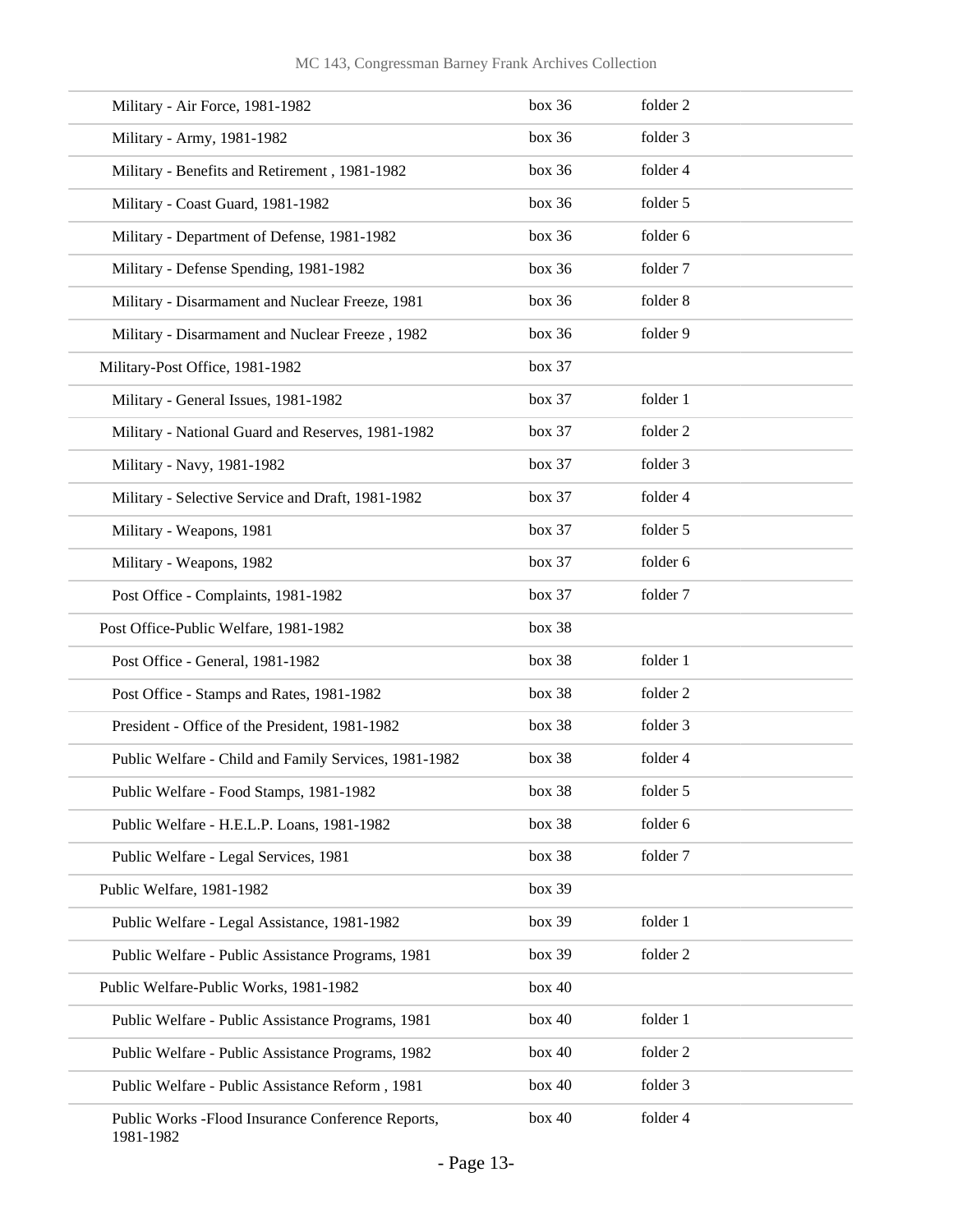| Public Works-Social Security, 1981-1982                                                                | box 41 |          |
|--------------------------------------------------------------------------------------------------------|--------|----------|
| Public Works - General Issues, 1981-1982                                                               | box 41 | folder 1 |
| Recreation Areas, 1981-1982                                                                            | box 41 | folder 2 |
| Recreation Wilderness Leasing, 1981-1982                                                               | box 41 | folder 3 |
| Regulatory Reforms, 1981-1982                                                                          | box 41 | folder 4 |
| Securities, 1981-1982                                                                                  | box 41 | folder 5 |
| Service Academies, 1981-1982                                                                           | box 41 | folder 6 |
| Social Security Administration, 1981-1982                                                              | box 41 | folder 7 |
| Social Security - Financing, 1981-1982                                                                 | box 41 | folder 8 |
| Social Security, 1981-1982                                                                             | box 42 |          |
| Social Security - General, 1981                                                                        | box 42 | folder 1 |
| Social Security - General, 1982                                                                        | box 42 | folder 2 |
| Social Security - Publications, President's Commission on<br>Pension Policy, 1981                      | box 42 | folder 3 |
| Social Security - Publications, Final Report of the National<br>Commission on Social Security, 1981-03 | box 42 | folder 4 |
| Sports-Taxes, 1981-1982                                                                                | box 43 |          |
| Sports - Legislation, Professional, 1982                                                               | box 43 | folder 1 |
| Taxes - Capital Gains, 1981-1982                                                                       | box 43 | folder 2 |
| Taxes - Deductions, 1981-1982                                                                          | box 43 | folder 3 |
| Taxes - Excise, 1981-1982                                                                              | box 43 | folder 4 |
| Taxes - Exemptions, 1981-1982                                                                          | box 43 | folder 5 |
| Taxes - Government Relations Status Report, Tax issues, 1980                                           | box 43 | folder 6 |
| Taxes - Tax Incentive Act of 1981, 1981                                                                | box 43 | folder 7 |
| Taxes - IRS, 1981-1982                                                                                 | box 43 | folder 8 |
| Taxes - Personal Income and General Issues, 1981-1982                                                  | box 43 | folder 9 |
| Taxes, 1981-1982                                                                                       | box 44 |          |
| Taxes - Personal Income and General Issues, 1981                                                       | box 44 | folder 1 |
| Taxes - Personal Income and General Issues, 1982                                                       | box 44 | folder 2 |
| Taxes - Property and Prop 2 1/2, 1981-1982                                                             | box 44 | folder 3 |
| Taxes - Reform, 1981-1982                                                                              | box 44 | folder 4 |
| Taxes - Revenue Sharing and Fringe Benefits, 1981-1982                                                 | box 44 | folder 5 |
| Taxes - Savings, 1981-1982                                                                             | box 44 | folder 6 |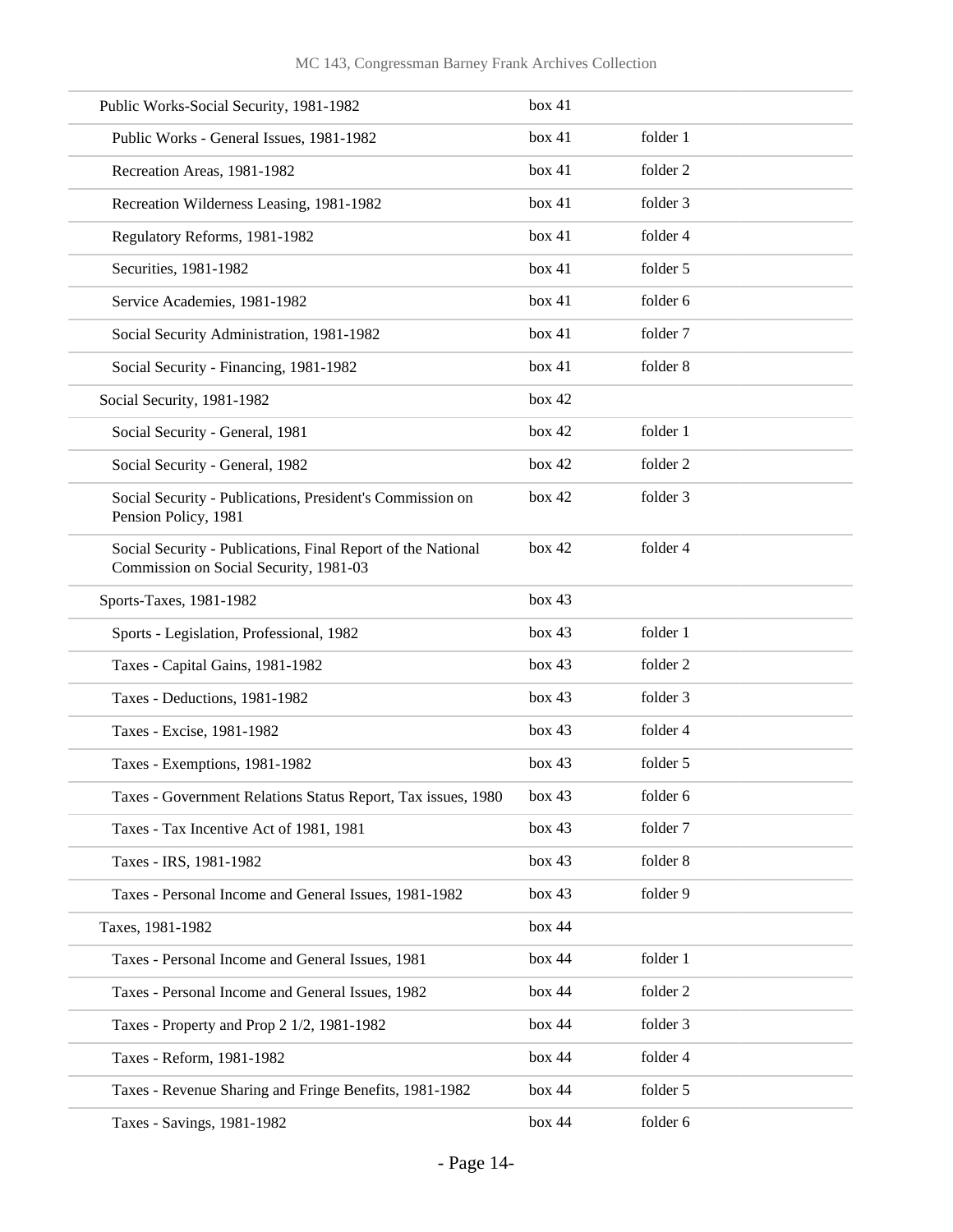| Taxes - Tuition and Other Tax Credits, 1981-1982                          | box 44 | folder 7 |  |
|---------------------------------------------------------------------------|--------|----------|--|
| Taxes-Veterans, 1981-1982                                                 | box 45 |          |  |
| Taxes - H.R. 4242, 1981                                                   | box 45 | folder 1 |  |
| Tourism, 1981-1982                                                        | box 45 | folder 2 |  |
| Transportation - Amtrak and Rail, 1981-1982                               | box 45 | folder 3 |  |
| Transportation - Auto, 1981-1982                                          | box 45 | folder 4 |  |
| United Nations, 1981-1982                                                 | box 45 | folder 5 |  |
| Veterans, 1981                                                            | box 45 | folder 6 |  |
| Veterans-Bills and Amendments, 1981-1982                                  | box 46 |          |  |
| Veterans, 1982                                                            | box 46 | folder 1 |  |
| Water, 1981                                                               | box 46 | folder 2 |  |
| Water, 1981                                                               | box 46 | folder 3 |  |
| Women's Issues, 1981-1982                                                 | box 46 | folder 4 |  |
| Prop 2 1/2, 1981-1982                                                     | box 46 | folder 5 |  |
| Bills and Amendments, 1981-1982                                           | box 47 |          |  |
| Prop 2 1/2 Alternatives, 1981-1982                                        | box 47 | folder 1 |  |
| Agriculture Bill - Market Orders, 1981-1982                               | box 47 | folder 2 |  |
| Agriculture Bill - Opposing Subsidy, 1981-1982                            | box 47 | folder 3 |  |
| Agriculture Bill - Peanuts, 1981-1982                                     | box 47 | folder 4 |  |
| Agriculture Bill - Soybeans, 1981-1982                                    | box 47 | folder 5 |  |
| Agriculture Bill - Wool, 1981-1982                                        | box 47 | folder 6 |  |
| Agriculture Bill - Federal Grain Inspection, 1981-1982                    | box 47 | folder 7 |  |
| Agriculture Bill - Sugar, 1981-1982                                       | box 47 | folder 8 |  |
| Bills and Amendments, 1981-1982                                           | box 48 |          |  |
| Agriculture Bill - Tobacco, 1981-1982                                     | box 48 | folder 1 |  |
| Agriculture Bill - Prior Briefing Materials on Agriculture,<br>1981-1982  | box 48 | folder 2 |  |
| Agriculture Bill - Rejected Agriculture Legislative Items,<br>1981-1982   | box 48 | folder 3 |  |
| Agriculture Bill - Current Agricultural Legislative Package,<br>1981-1982 | box 48 | folder 4 |  |
| Agriculture Bill - S. 884, 1981-04-07                                     | box 48 | folder 5 |  |
| Agriculture Bill - H.R. 3606, 1981-05-18                                  | box 48 | folder 6 |  |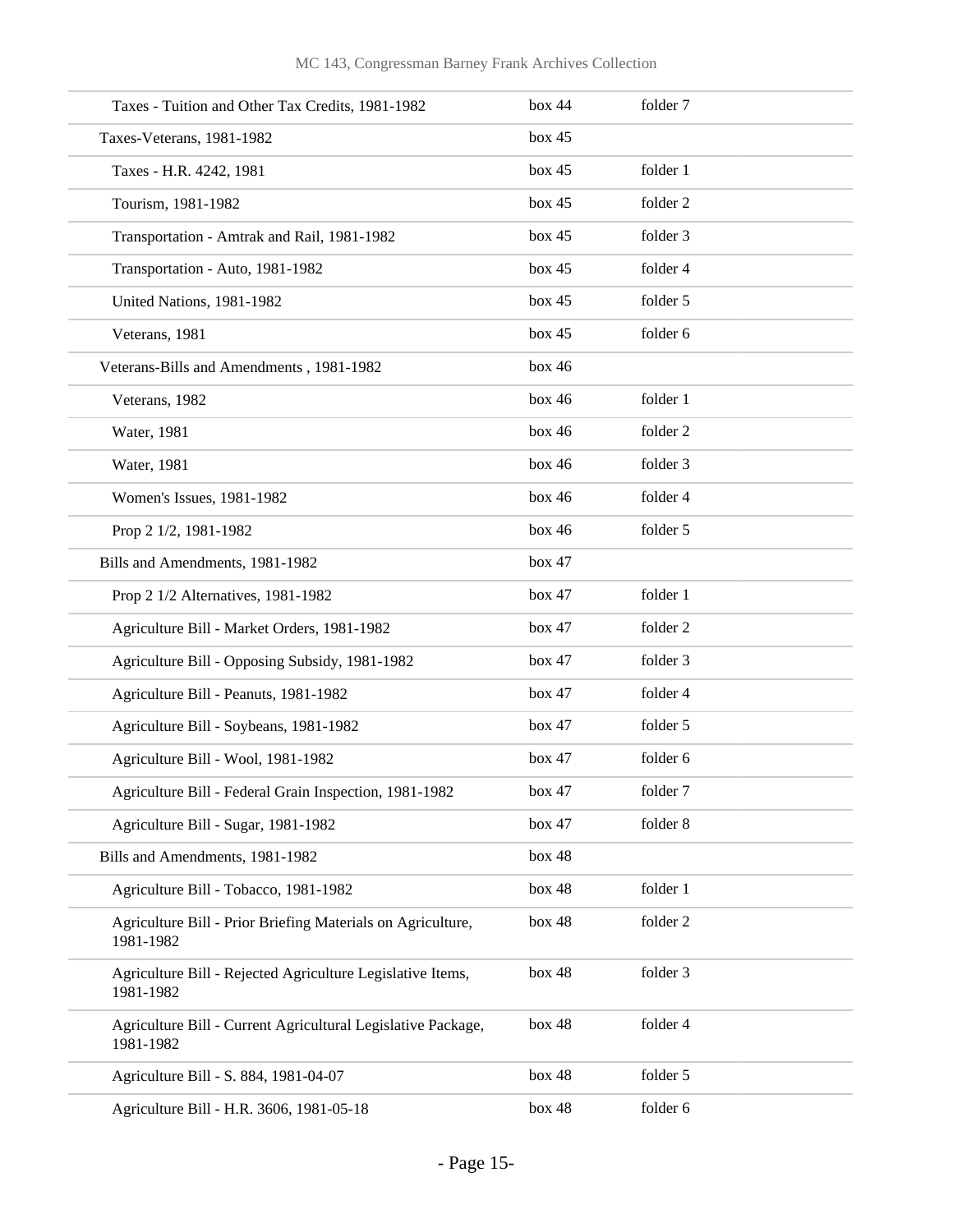|             | Agriculture Bill - Appropriations, H.R. 4119, 1981-07-09 | box 48 | folder 7 |  |
|-------------|----------------------------------------------------------|--------|----------|--|
| $(1981-05)$ | Food and Agriculture Act of 1981, Committee Print,       | box 48 | folder 8 |  |
|             | Agriculture Bill - Price Supports, (1981-04)             | box 48 | folder 9 |  |
|             | Bills and Amendments, 1981-1982                          | box 49 |          |  |
|             | Food and Agriculture Bill, Research, 1981                | box 49 | folder 1 |  |
| 1980-1981   | Agriculture Bill - Statistics and Committee Reports,     | box 49 | folder 2 |  |
|             | Boston Latin School Commemorative Stamp, 1981-1982       | box 49 | folder 3 |  |
|             | Unsorted Correspondence, 1980-1982                       | box 49 | folder 4 |  |

## <span id="page-15-0"></span>**98th Congress, 1983-1984**

| <b>Title/Description</b>                        | <b>Instances</b> |           |
|-------------------------------------------------|------------------|-----------|
|                                                 |                  |           |
| ADA-Awards, 1983-1984                           | box 50           |           |
| ADA: Americans for Democratic Action, 1984      | box 50           | folder 1  |
| Adoption-International Adoption, 1984           | box 50           | folder 2  |
| Adoption-National Adoption Week, 1984           | box 50           | folder 3  |
| Aged/Aging-General Correspondence, 1983-1984    | box 50           | folder 4  |
| Aged/Aging-Retirement Accounts, 1983-1984       | box 50           | folder 5  |
| Aged/Aging-Select Committee on Aging, 1983-1984 | box 50           | folder 6  |
| Aged/Aging-Alzheimer's, 1984                    | box 50           | folder 7  |
| Agriculture-Appropriation, 1983-1984            | box 50           | folder 8  |
| Agriculture-Eggs, 1983                          | box 50           | folder 9  |
| Agriculture-Cranberry Crop, 1983                | box 50           | folder 10 |
| Agriculture-Dairy Subsidy, 1983                 | box 50           | folder 11 |
| Agriculture-Dairy Programs, 1983-1984           | box 50           | folder 12 |
| Agriculture-Inspections, 1983-1984              | box 50           | folder 13 |
| Agriculture-Animal Protections, 1984            | box 50           | folder 14 |
| Agriculture-Farm Programs, 1983-1984            | box 50           | folder 15 |
| Agriculture-Farm Subsidy, 1983-1984             | box 50           | folder 16 |
| Agriculture-Marketplace Order, 1983-1984        | box 50           | folder 17 |
| Agriculture-Surpluses, 1983                     | box 50           | folder 18 |
| Agriculture-Tobacco, 1983                       | box 50           | folder 19 |

AP-Democratic National Convention, 1984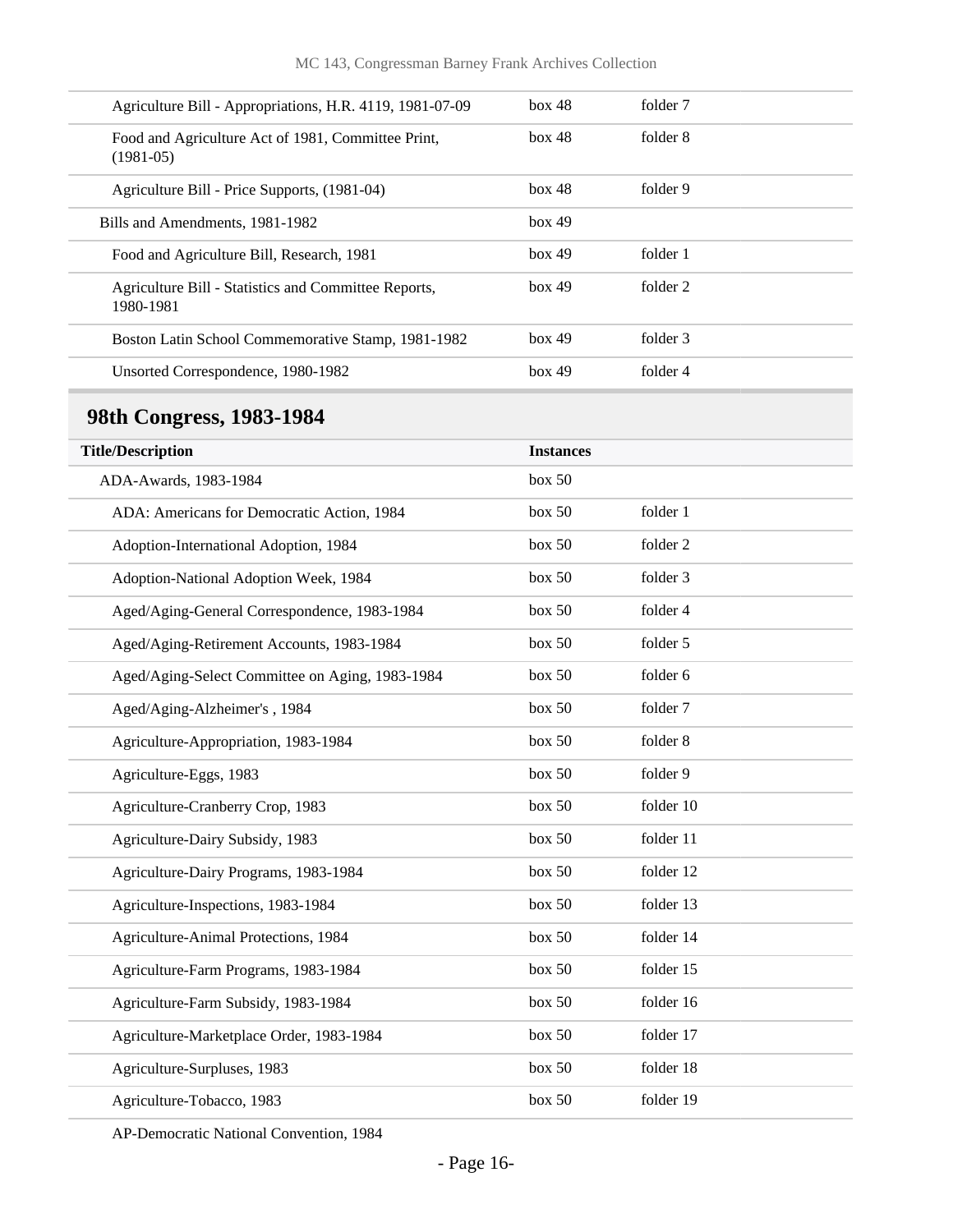|                                                                                          | box 50 | folder 20 |
|------------------------------------------------------------------------------------------|--------|-----------|
| Animals-Animal Protections, 1983-1984                                                    | box 50 | folder 21 |
| Animals-Research, 1983-1984                                                              | box 50 | folder 22 |
| Animals-Treatment, 1983                                                                  | box 50 | folder 23 |
| Animals-Preservation, 1983-1984                                                          | box 50 | folder 24 |
| Animals-Trout Hatcheries, 1983                                                           | box 50 | folder 25 |
| Awards-Congratulations from Barney Frank, EPA Elementary<br>Education Ecology Poem, 1983 | box 50 | folder 26 |
| Awards, 1984                                                                             | box 50 | folder 27 |
| Banking and Currency-Business and Industry, 1983-1984                                    | box~51 |           |
| Banking and Currency-House Banking Committee, 1983-1984                                  | box~51 | folder 1  |
| Banking and Currency-Bankruptcy, 1983-1984                                               | box~51 | folder 2  |
| Banking and Currency-Coins, 1983-1984                                                    | box~51 | folder 3  |
| Banking and Currency-Banking Industry, 1983-1984                                         | box~51 | folder 4  |
| Banking and Currency-Budget and Deficit, 1983-1984                                       | box 51 | folder 5  |
| Banking and Currency-Credit Card/Loan Surcharges,<br>1983-1984                           | box~51 | folder 6  |
| Banking and Currency-Credit Unions, 1983-1984                                            | box 51 | folder 7  |
| Banking and Currency-Deregulation, 1983                                                  | box~51 | folder 8  |
| Banking and Currency-Brokered Funds, 1984                                                | box 51 | folder 9  |
| Banking and Currency-Federal Reserve, 1983-1984                                          | box~51 | folder 10 |
| Banking and Currency-Savings Bonds, 1983                                                 | box~51 | folder 11 |
| Banking and Currency-Glass Stegall Act, 1983                                             | box~51 | folder 12 |
| Banking and Currency-International Monetary System,<br>1983-1984                         | box 51 | folder 13 |
| Banking and Currency-Interstate Banking, 1983                                            | box 51 | folder 14 |
| Banking and Currency-Monetary Policy, 1983-1984                                          | box 51 | folder 15 |
| Banking and Currency-Mortgages, 1983-1984                                                | box 51 | folder 16 |
| Banking and Currency-Gold and Silver, 1983                                               | box 51 | folder 17 |
| Banking and Currency-Massachusetts Bank Concerns,<br>1983-1984                           | box 51 | folder 18 |
| Banking and Currency-Securities, 1983-1984                                               | box 51 | folder 19 |
| Budget-Budget Resolutions, 1983-1984                                                     | box 51 | folder 20 |
| Budget-Spending, 1984                                                                    | box 51 | folder 21 |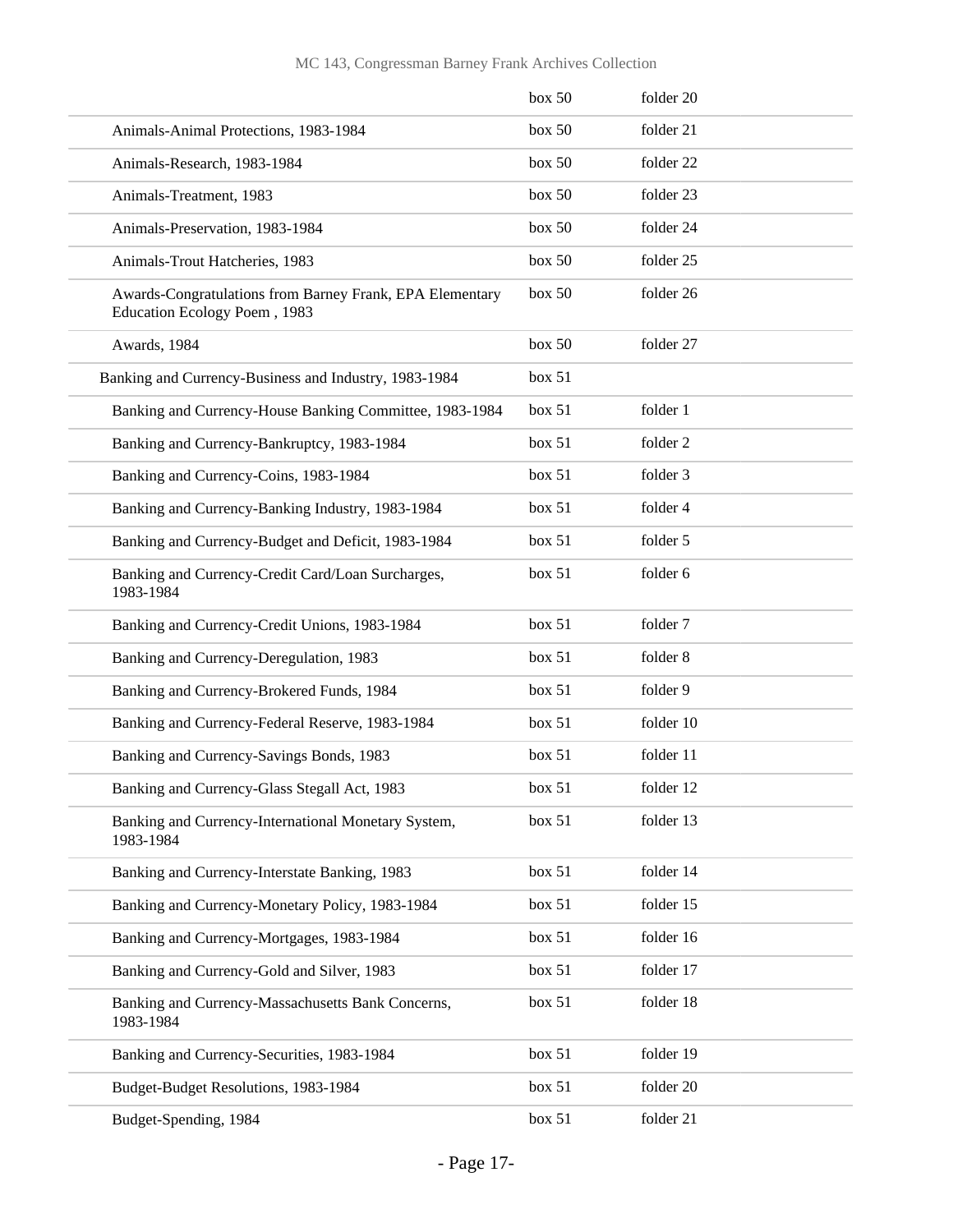#### MC 143, Congressman Barney Frank Archives Collection

| Budget-OMB, 1983-1984                                              | box 51 | folder 22 |
|--------------------------------------------------------------------|--------|-----------|
| Budget-OMB Circular A122, 1983-1984                                | box 51 | folder 23 |
| Budget-President's Budget FY '84, 1983-1984                        | box 51 | folder 24 |
| Budget-Budget Approval, 1984                                       | box 51 | folder 25 |
| Budget-Budget Submission, letter, 1984                             | box 51 | folder 26 |
| Business and Industry-Mobil Oil, 1984                              | box 51 | folder 27 |
| Business and Industry-Aerospace, 1983                              | box 51 | folder 28 |
| Business and Industry-Price Fixing and Anti-Trust, 1983-1984       | box 51 | folder 29 |
| Business and Industry-Automotive, 1983-1984                        | box 51 | folder 30 |
| Business and Industry-Bankruptcy, 1983-1984                        | box 51 | folder 31 |
| Business and Industry-Civil Rights, 1983-1984                      | box 52 |           |
| Business and Industry-Construction, 1983-1984                      | box 52 | folder 1  |
| Business and Industry-General Correspondence, 1983-1984            | box 52 | folder 2  |
| Business and Industry-Federal Procurement, 1983-1984               | box 52 | folder 3  |
| Business and Industry-Technology, 1983-1984                        | box 52 | folder 4  |
| Business and Industry-IRB, 1983-1984                               | box 52 | folder 5  |
| Business and Industry-Maritime, 1983-1984                          | box 52 | folder 6  |
| Business and Industry-SOMBA, 1982-1983                             | box 52 | folder 7  |
| Business and Industry-Multinational Firms, 1983-184                | box 52 | folder 8  |
| Business and Industry-Oil and Heat Centennial Committee,<br>1984   | box 52 | folder 9  |
| Business and Industry-Profit, 1983                                 | box 52 | folder 10 |
| Business and Industry-Retail Trade, 1983-1984                      | box 52 | folder 11 |
| Business and Industry-Small Business, 1983-1984                    | box 52 | folder 12 |
| Business and Industry-SBA, 1983-1984                               | box 52 | folder 13 |
| Business and Industry-Footwear, 1983-1984                          | box 52 | folder 14 |
| Business and Industry-Steel Quota Bill, 1983                       | box 52 | folder 15 |
| Business and Industry-Tour and Travel Administration,<br>1983-1984 | box 52 | folder 16 |
| Business and Industry-Textiles, 1983-1984                          | box 52 | folder 17 |
| Censorship-Foreign Film, 1983                                      | box 52 | folder 18 |
| Censorship-Pornography, 1983-1984                                  | box 52 | folder 19 |
| Census, 1984                                                       | box 52 | folder 20 |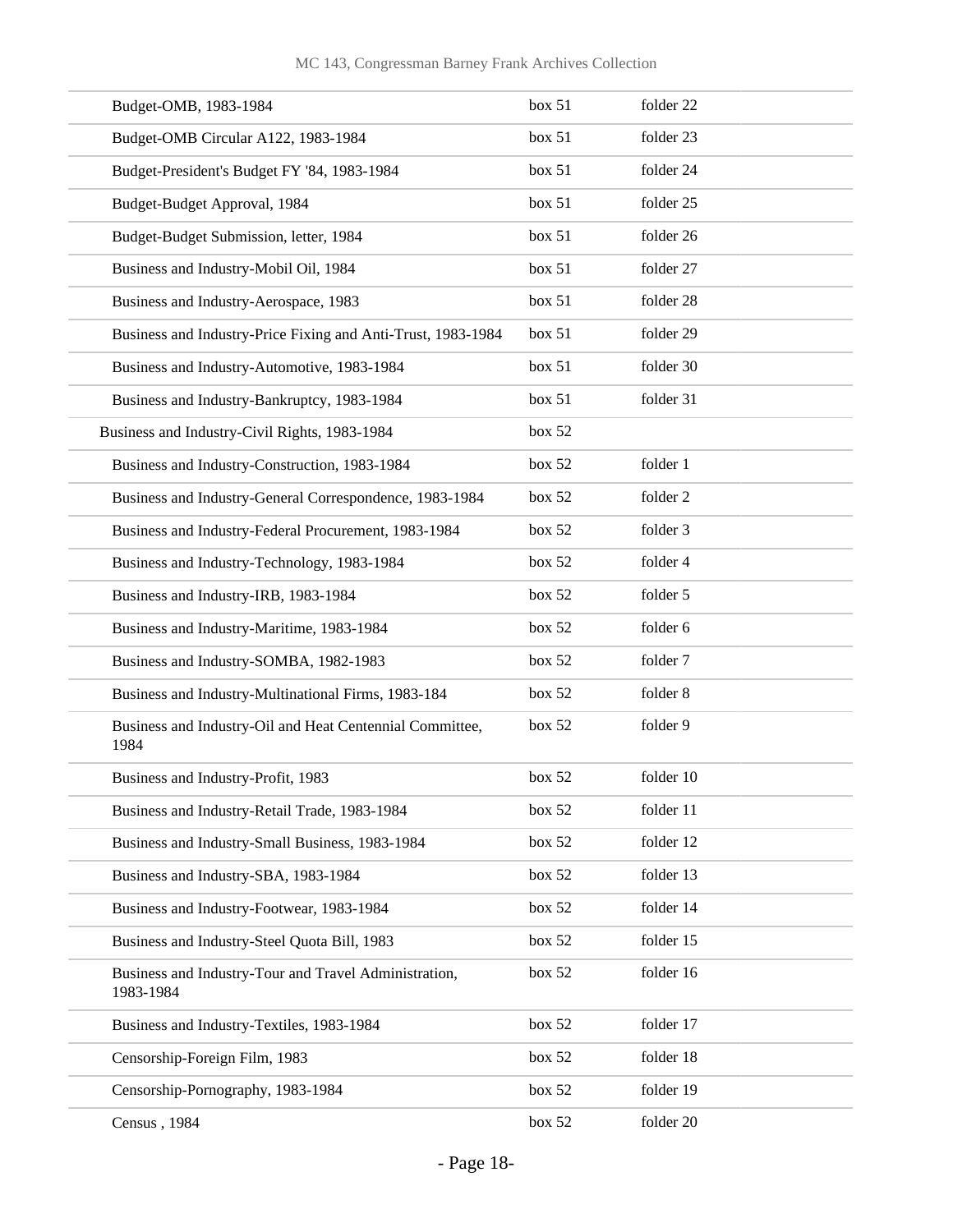| Civil Rights-Freedom of Religion, 1983-1984                        | box 52 | folder 21 |
|--------------------------------------------------------------------|--------|-----------|
| Civil Rights-Free Speech, 1983                                     | box 52 | folder 22 |
| Civil Rights-Congress, 1983-1984                                   | box 53 |           |
| Civil Rights-Freedom of the Press, 1983-1984                       | box 53 | folder 1  |
| Civil Rights-Privacy, 1983-1984                                    | box 53 | folder 2  |
| Civil Rights-Gay and Lesbian, 1983-1984                            | box 53 | folder 3  |
| Civil Rights-Voting Rights, 1983-1984                              | box 53 | folder 4  |
| Civil Rights-Civil Rights Commission and Tort Claims,<br>1983-1984 | box 53 | folder 5  |
| Civil Rights-General, 1983-1984                                    | box 53 | folder 6  |
| Commendations and Congratulations, 1983-1984                       | box 53 | folder 7  |
| Commendations and Congratulations, 1983-1984                       | box 53 | folder 8  |
| Copyright-Television, 1983-1984                                    | box 53 | folder 9  |
| Copyright-Creative Material and Work for Hire, 1983-1984           | box 53 | folder 10 |
| Communications-FCC, 1983-1984                                      | box 53 | folder 11 |
| Communications-Publications, 1983-1984                             | box 53 | folder 12 |
| Communications-Public Television, 1983-1984                        | box 53 | folder 13 |
| Communications-Radio, 1983-1984                                    | box 53 | folder 14 |
| Communications-Regulations, 1983-1984                              | box 53 | folder 15 |
| Communications-Telephone, 1983-1984                                | box 53 | folder 16 |
| Communications-Television, 1983-1984                               | box 53 | folder 17 |
| Confirmations-Presidential Appointments, 1984                      | box 53 | folder 18 |
| Congress-Expenses, 1984                                            | box 53 | folder 19 |
| Congress, 1983                                                     | box 53 | folder 20 |
| Congress-Crime and Criminals, 1983-1984                            | box~54 |           |
| Congress-Grace Commission Report, 1984                             | box~54 | folder 1  |
| Congress-Pay, 1983-1984                                            | box~54 | folder 2  |
| Congress-Ethics, 1983-1984                                         | box~54 | folder 3  |
| Congress-Rules, 1983-1984                                          | box~54 | folder 4  |
| Consumer Protection-Complaints, 1983-1984                          | box~54 | folder 5  |
| Consumer Protection-Safety, 1983-1984                              | box~54 | folder 6  |
| Consumer Protection-Surcharges, 1983-1984                          | box~54 | folder 7  |
|                                                                    |        |           |

Consumer Protection-Mail, 1983-1984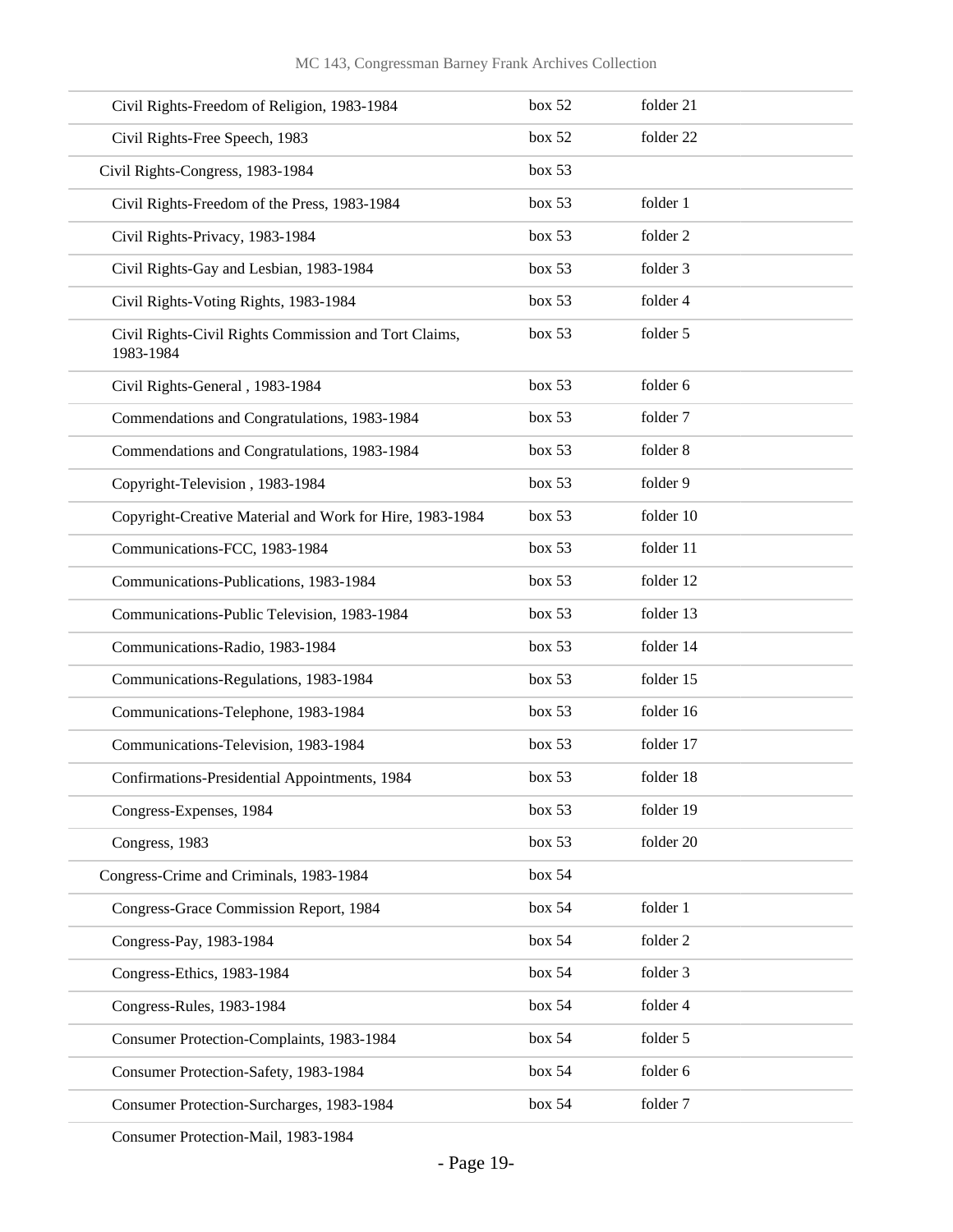|                                                                                  | box 54 | folder 8  |
|----------------------------------------------------------------------------------|--------|-----------|
| Consumer Protection-Federal Trade Commission, 1983-1984                          | box~54 | folder 9  |
| Consumer Protection-Asbestos, 1983                                               | box 54 | folder 10 |
| <b>Consumer Protection-Warranty, 1984</b>                                        | box~54 | folder 11 |
| Correctional Institutes-Federal Prisons, 1983-1984                               | box~54 | folder 12 |
| Correctional Institutes-Human Rights at Diyarbakir Military<br>Prison, 1984      | box 54 | folder 13 |
| Correctional Institutes-Correctional Education Programs, H.R.<br>3684, 1983-1984 | box 54 | folder 14 |
| Correctional Institutes-Allen Jarabek, 1984                                      | box 54 | folder 15 |
| Correctional Institutes-State Prisons, 1983-1984                                 | box~54 | folder 16 |
| Courts-Bankruptcy, 1983-1984                                                     | box 54 | folder 17 |
| Courts-General, 1983-1984                                                        | box 54 | folder 18 |
| Courts-Supreme Court, 1983-1984                                                  | box 54 | folder 19 |
| Courts-Federal Judges, 1983-1984                                                 | box 54 | folder 20 |
| Courts-Court Reform, 1983-1984                                                   | box 54 | folder 21 |
| Courts-Legal Services, 1983-1984                                                 | box 54 | folder 22 |
| Courts-State Facilities, 1983                                                    | box~54 | folder 23 |
| Courts-State Reform, 1983                                                        | box 54 | folder 24 |
| Crime and Criminals-Assassination, 1983                                          | box 54 | folder 25 |
| Crime and Criminals-Death Penalty, 1984                                          | box 54 | folder 26 |
| Crime and Criminals-Case work, 1983-1984                                         | box~54 | folder 27 |
| Crime and Criminals-D.C. and Ethics, 1983-1984                                   | box 54 | folder 28 |
| Crime and Criminals-Criminal Codes, 1983-1984                                    | box 54 | folder 29 |
| Crime and Criminals-Domestic Security, 1983-1984                                 | box~54 | folder 30 |
| Crime and Criminals-Gun Control, 1983                                            | box~54 | folder 31 |
| Crime and Criminals-Environment, 1983-1984                                       | box 55 |           |
| Crime and Criminals-Insanity Defense, 1984                                       | box 55 | folder 1  |
| Crime and Criminals-Juveniles, 1983                                              | box 55 | folder 2  |
| Crime and Criminals-Child Kidnapping, 1983                                       | box 55 | folder 3  |
| Crime and Criminals-Law Enforcement Program, 1983                                | box 55 | folder 4  |
| Crime and Criminals-Federal Crime insurance Program, 1984                        | box 55 | folder 5  |
| Crime and Criminals-Organized, 1983                                              | box 55 | folder 6  |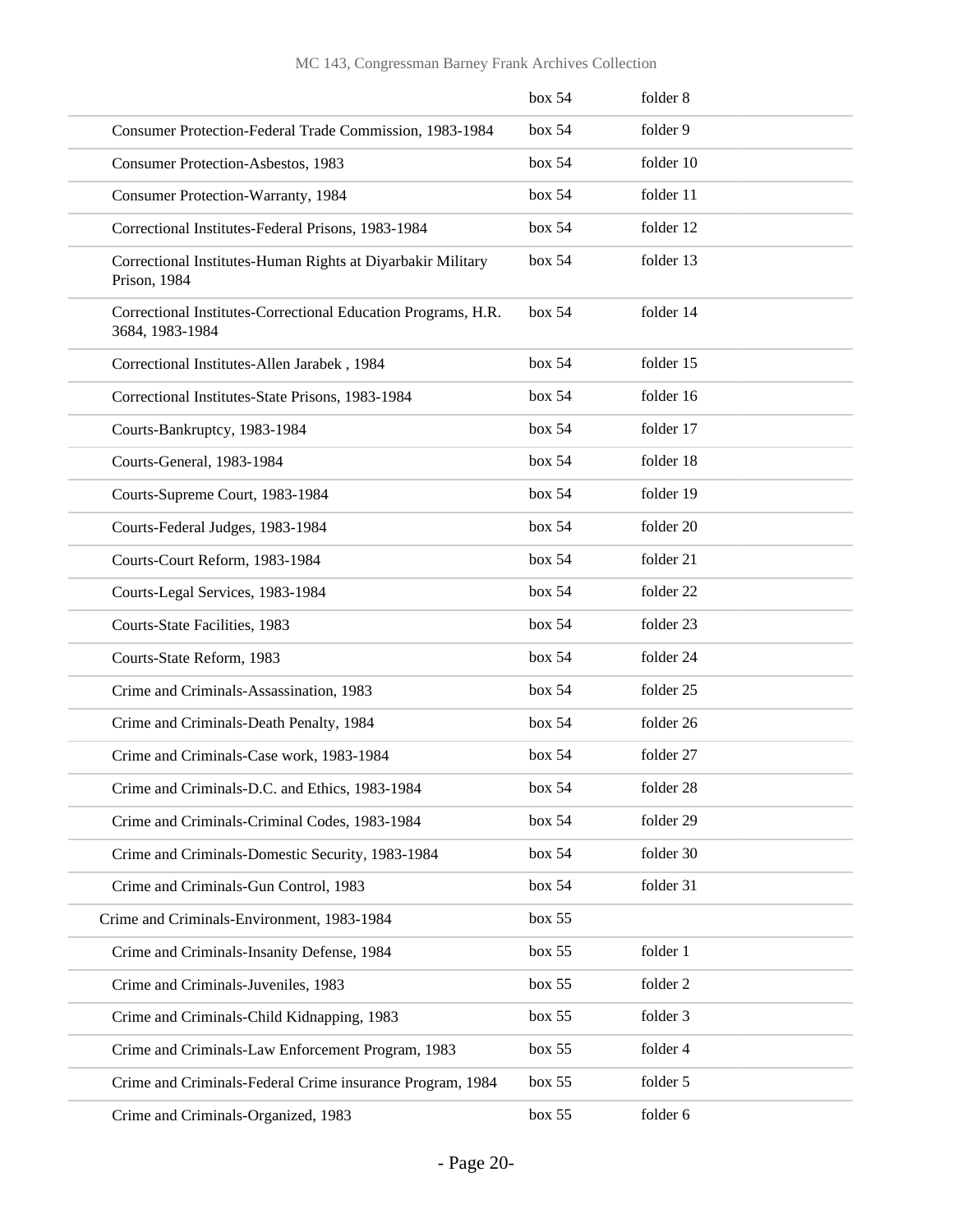| Crime and Criminals-Police, 1983-1984                  | box 55 | folder 7  |
|--------------------------------------------------------|--------|-----------|
| Crime and Criminals-Rape, 1984                         | box 55 | folder 8  |
| Crime and Criminals-Crime Package, 1984                | box~55 | folder 9  |
| Crime and Criminals-Special Prosecutor, 1983-1984      | box 55 | folder 10 |
| Crime and Criminals-Community, 1983-1984               | box 55 | folder 11 |
| Discrimination, 1983                                   | box 55 | folder 12 |
| Disabilities, 1983-1984                                | box 55 | folder 13 |
| Discrimination-Race, 1983-1984                         | box 55 | folder 14 |
| Discrimination-Sex, 1983-1984                          | box 55 | folder 15 |
| Discrimination-Religion, 1983-1984                     | box 55 | folder 16 |
| Environment-Acid Rain, 1983-1984                       | box 55 | folder 17 |
| Environment-Air, 1983-1984                             | box 55 | folder 18 |
| Environment-Leaded Gasoline, 1984                      | box 55 | folder 19 |
| Environment-Bottles, 1983                              | box 55 | folder 20 |
| Environment-Conservation, 1983-1984                    | box 55 | folder 21 |
| Environment-EPA, 1983-1984                             | box 55 | folder 22 |
| Environment-Forests, 1983-1984                         | box 55 | folder 23 |
| Environment-Noise, 1983-1984                           | box 55 | folder 24 |
| Environment-Pesticides, 1983-1984                      | box~55 | folder 25 |
| Environment-Solid Waste, 1983-1984                     | box 55 | folder 26 |
| Environment-Superfund, 1983-1984                       | box 55 | folder 27 |
| Environment-Sierra Club, 1983-1984                     | box 55 | folder 28 |
| Environment-Toxic Waste, 1983-1984                     | box 55 | folder 29 |
| Environment-Water, 1983-1984                           | box 55 | folder 30 |
| Environment-Foreign Relations, 1983-1984               | box 56 |           |
| Environment-James Watt, 1983                           | box 56 | folder 1  |
| Education-Merit System, 1983                           | box 56 | folder 2  |
| Education-Student Loans and Grants, 1983-1984          | box 56 | folder 3  |
| Federal Employment-Civil Service, 1983-1984            | box 56 | folder 4  |
| Federal Employment-Youth Employment Program, 1983-1984 | box 56 | folder 5  |
| Federal Employment-Labor, 1983-1984                    | box 56 | folder 6  |
| Federal Employment-Political Activity, 1983-1984       | box 56 | folder 7  |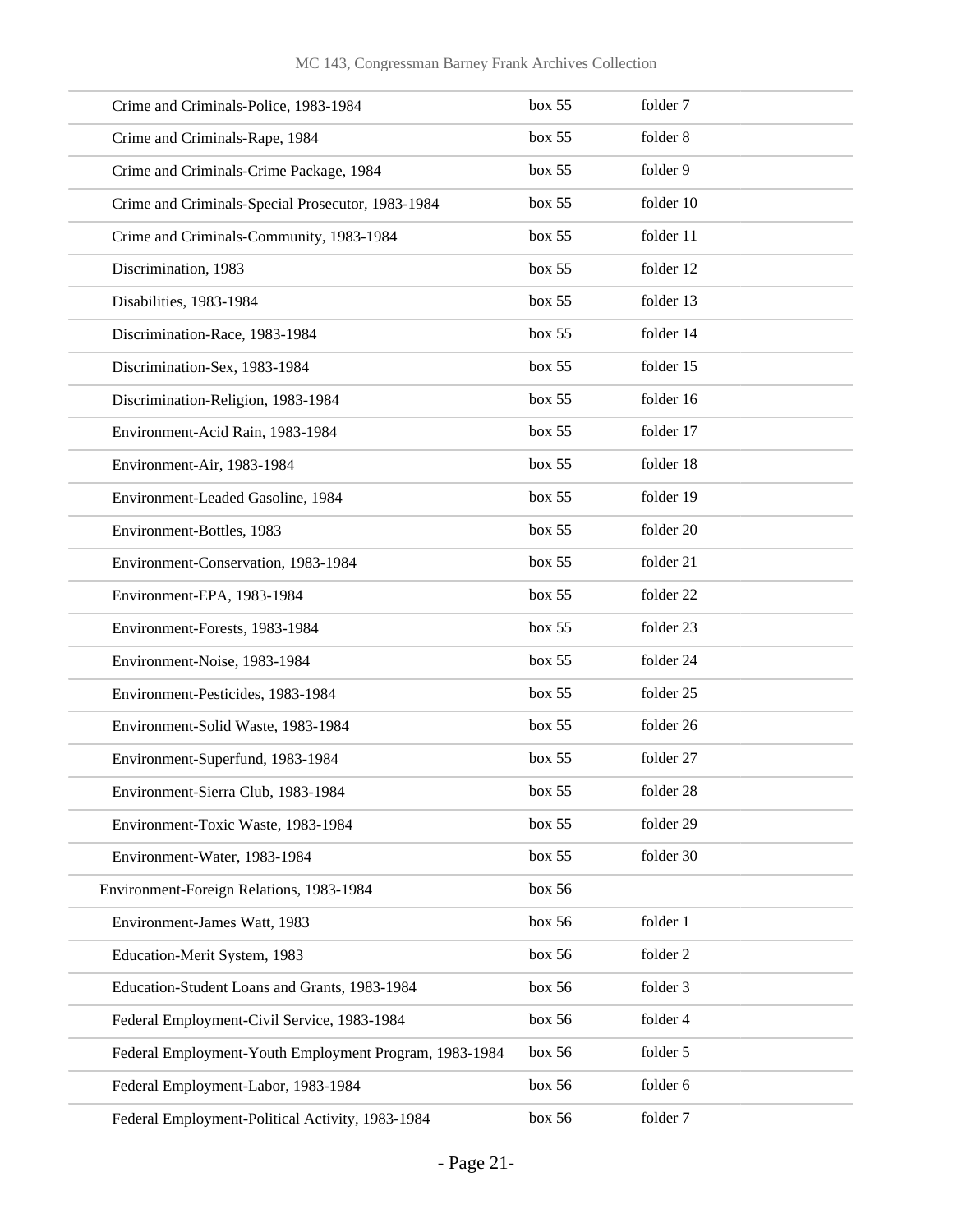| Federal Employment-OPM Standards, 1983-1984          | box 56 | folder 8  |
|------------------------------------------------------|--------|-----------|
| Federal Employment-Reform, 1983-1984                 | box 56 | folder 9  |
| Federal Employment-Retirement, 1983-1984             | box~56 | folder 10 |
| Fine Arts-Aid, 1983-1984                             | box 56 | folder 11 |
| Fine Arts-Congressional Arts Caucus, 1983-1984       | box 56 | folder 12 |
| Fine Arts-20th Century Consort, 1983                 | box 56 | folder 13 |
| Fine Arts-Museums, 1983-1984                         | box~56 | folder 14 |
| Fine Arts-National Endowment for the Arts, 1983-1984 | box 56 | folder 15 |
| Fine Arts-H.R. 1758 and H.R. 5107, 1983-1984         | box 56 | folder 16 |
| Food-Additives and Labels, 1983-1984                 | box 56 | folder 17 |
| Food-FDA, 1983-1984                                  | box 56 | folder 18 |
| Food-Hunger, 1983-1984                               | box 56 | folder 19 |
| Food-Meat, 1983                                      | box 56 | folder 20 |
| Food-Nutrition, 1983-1984                            | box 56 | folder 21 |
| Food-Supplemental Food Programs, 1983-1984           | box 56 | folder 22 |
| Foreign Relations-Africa, 1983-1984                  | box 56 | folder 23 |
| Foreign Relations-Aid, 1983-1984                     | box 56 | folder 24 |
| Foreign Relations-Azores/Portugal, 1983-1984         | box~56 | folder 25 |
| Foreign Relations-Arab Boycott, 1983-1984            | box 56 | folder 26 |
| Foreign Relations-Canada, 1983-1984                  | box 56 | folder 27 |
| Foreign Relations-Central America, 1983              | box 56 | folder 28 |
| Foreign Relations, 1983-1984                         | box 57 |           |
| Foreign Relations-Central America, 1983-1984         | box 57 | folder 1  |
| Foreign Relations-El Salvador, 1983-1984             | box 57 | folder 2  |
| Foreign Relations-Press, 1983-1984                   | box 57 | folder 3  |
| Foreign Relations-Guatemala, 1983-1984               | box 57 | folder 4  |
| Foreign Relations-Honduras, 1983-1984                | box 57 | folder 5  |
| Foreign Relations-Nicaragua, 1983-1984               | box 57 | folder 6  |
| Foreign Relations-Panama, 1983-1984                  | box 57 | folder 7  |
| Foreign Relations-China, 1983-1984                   | box 57 | folder 8  |
| Foreign Relations-East Asia, 1983-1984               | box 57 | folder 9  |
| Foreign Relations-Europe, 1983-1984                  | box 57 | folder 10 |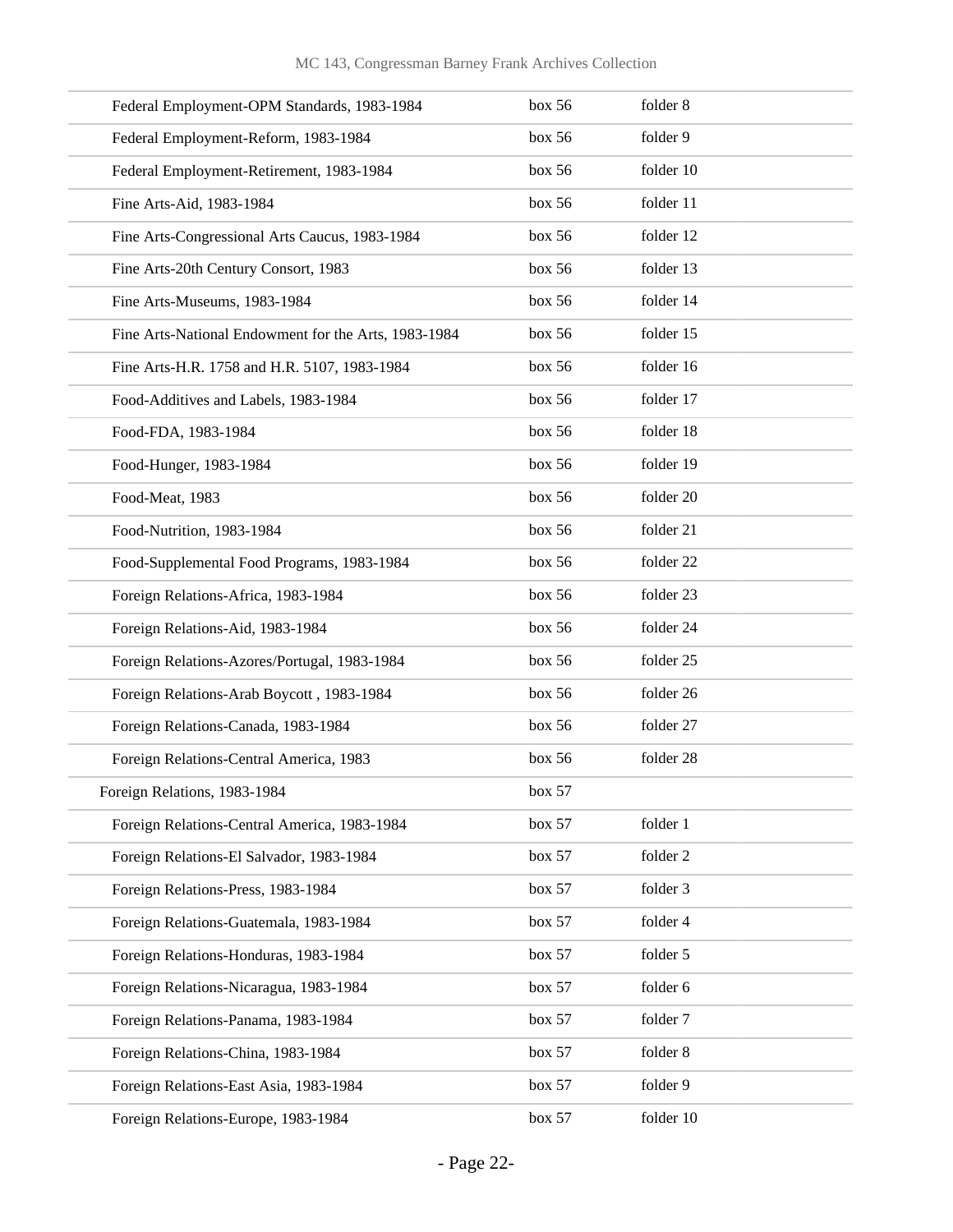| Foreign Relations-Ireland, 1983-1984               | box 57 | folder 11 |
|----------------------------------------------------|--------|-----------|
| Foreign Relations-Falashas, 1983-1984              | box 57 | folder 12 |
| Foreign Relations-Foreign Aid, 1983-1984           | box 57 | folder 13 |
| Foreign Relations-Genocide, 1983-1984              | box 57 | folder 14 |
| Foreign Relations-Israel, 1983-1984                | box 57 | folder 15 |
| Foreign Relations, 1983-1984                       | box 58 |           |
| Foreign Relations-Israel, 1983-1984                | box 58 | folder 1  |
| Foreign Relations-Human Rights, 1983-1984          | box 58 | folder 2  |
| Foreign Relations-Japanese Americans, 1983-1984    | box 58 | folder 3  |
| Foreign Relations-Jordan, 1983-1984                | box 58 | folder 4  |
| Foreign Relations-NATO, 1983-1984                  | box 58 | folder 5  |
| Foreign Relations-PLO, 1983-1984                   | box 58 | folder 6  |
| Foreign Relations-South America, 1983-1984         | box 58 | folder 7  |
| Foreign Relations-Asylum and Assistance, 1983-1984 | box 58 | folder 8  |
| Foreign Relations-Soviet Jews, 1983-1984           | box 58 | folder 9  |
| Foreign Relations-Foreign Trade, 1983-1984         | box 59 |           |
| Foreign Relations-Soviet Jews, 1983-1984           | box 59 | folder 1  |
| Foreign Relations-Soviet Union, 1983-1984          | box 59 | folder 2  |
| Foreign Relations-State Department, 1983-1984      | box 59 | folder 3  |
| Foreign Relations-Turkey, 1983-1984                | box 59 | folder 4  |
| Foreign Relations-Charles Wick, 1984               | box 59 | folder 5  |
| Foreign Relations-Emergency Aid and Famine, 1984   | box 59 | folder 6  |
| Foreign Trade-Protectionism, 1983-1984             | box 59 | folder 7  |
| Foreign Trade-Customs, 1983-1984                   | box 59 | folder 8  |
| Foreign Trade-Exports, 1983-1984                   | box 59 | folder 9  |
| Foreign Trade-Trade, 1983-1984                     | box 59 | folder 10 |
| Foreign Trade-Imports, 1983-1984                   | box 59 | folder 11 |
| Foreign Trade-Free Trade Concerns, 1983-1984       | box 59 | folder 12 |
| Foreign Trade-Tariffs, 1983-1984                   | box 59 | folder 13 |
| Foreign Trade-CFTC, 1983-1984                      | box 59 | folder 14 |
| Foreign Trade-Textiles, 1983-1984                  | box 59 | folder 15 |
| Gifts-Immigration, 1983-1984                       | box 60 |           |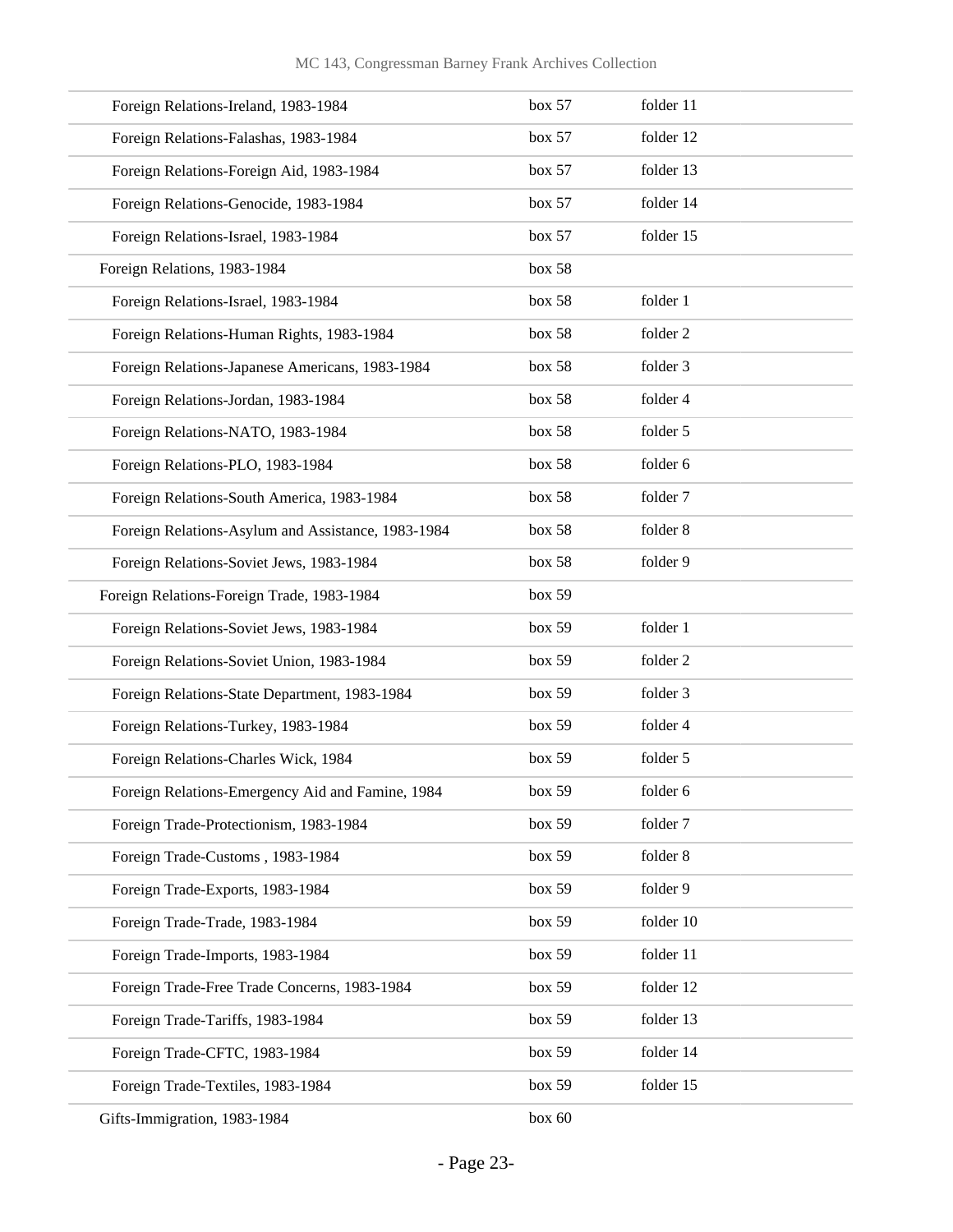| Gifts-Requesting, 1983-1984                                        | box 60 | folder 1            |
|--------------------------------------------------------------------|--------|---------------------|
| Gifts-Received, 1983-1984                                          | box 60 | folder <sub>2</sub> |
| Gifts-Reporting, 1984                                              | box 60 | folder 3            |
| Handicapped Affairs, 1984                                          | box 60 | folder 4            |
| Housing-Assistance, 1983-1984                                      | box 60 | folder 5            |
| Housing-City Planning, 1983-1984                                   | box 60 | folder 6            |
| Housing-Community Development, 1983-1984                           | box 60 | folder 7            |
| Housing-Condos, 1983                                               | box 60 | folder 8            |
| Housing-HUD, 1983-1984                                             | box 60 | folder 9            |
| Housing-Emergency, 1983                                            | box 60 | folder 10           |
| Housing-FNMA and FHLMC, 1983-1984                                  | box 60 | folder 11           |
| Housing-First Time, 1983                                           | box 60 | folder 12           |
| Housing-Handicapped, 1983-1984                                     | box 60 | folder 13           |
| Housing-Homeless, 1984                                             | box 60 | folder 14           |
| Housing-Mortgage, 1983-1984                                        | box 60 | folder 15           |
| Housing-OPEN, 1983-1984                                            | box 60 | folder 16           |
| Housing-Public Housing, 1983-1984                                  | box 60 | folder 17           |
| Housing-Medical Care, 1983                                         | box 60 | folder 18           |
| Housing-Rent Control, 1983-1984                                    | box 60 | folder 19           |
| Housing-H.R. 1 Meetings, 1983                                      | box 60 | folder 20           |
| Housing-Senior Citizens, 1983-1984                                 | box 60 | folder 21           |
| Housing-Urban Renewal, 1983-1984                                   | box 60 | folder 22           |
| Indian Affairs, 1983-1984                                          | box 60 | folder 23           |
| Immigration-Aliens, 1983-1984                                      | box 60 | folder 24           |
| Immigration-Border Patrol, 1983                                    | box 60 | folder 25           |
| Immigration-Citizenship, 1983-1984                                 | box 60 | folder 26           |
| Immigration, 1983-1984                                             | box 61 |                     |
| Immigration-Illegal Aliens, 1983-1984                              | box 61 | folder 1            |
| Immigration-INS, 1983-1984                                         | box 61 | folder 2            |
| Immigration-Immigration Bills and Reform Legislation,<br>1983-1984 | box 61 | folder 3            |
| Immigration-Nazis, 1983-1984                                       | box 61 | folder 4            |
|                                                                    |        |                     |

Immigration-Refugees, Visas and Passports, 1983-1984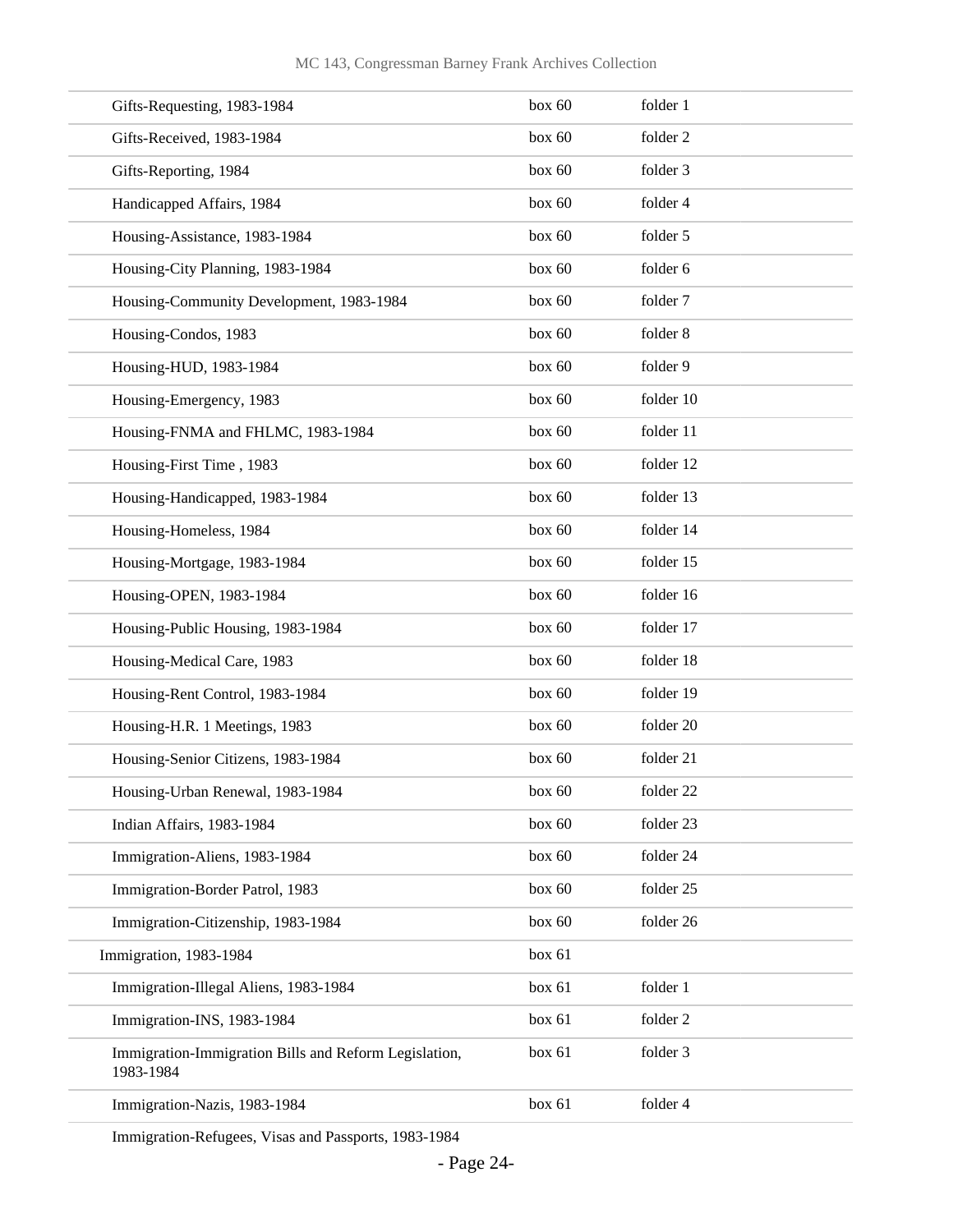|                                                           | box 61   | folder 5  |
|-----------------------------------------------------------|----------|-----------|
| Immigration-Pentecostal, 1983-1984                        | box 61   | folder 6  |
| Immigration-Political Asylum, 1983-1984                   | box 61   | folder 7  |
| Immigration-Kamput Guidelines, Refugees, 1983-1984        | box 61   | folder 8  |
| Immigration-Medical Care, 1983-1984                       | box $62$ |           |
| Immigration-Private Bills, 1983-1984                      | box 62   | folder 1  |
| Intellectual Property-Copyright, 1983-1984                | box 62   | folder 2  |
| Intellectual Property-Patents, 1983-1984                  | box $62$ | folder 3  |
| Intellectual Property-Patent Office, 1983-1984            | box $62$ | folder 4  |
| Intellectual Property-Patent Bill, 1983                   | box 62   | folder 5  |
| Intellectual Property-Public Records, 1983                | box 62   | folder 6  |
| Intellectual Property-Trademark Counterfeiting, 1983-1984 | box 62   | folder 7  |
| Labor-Funding National Endowment for Democracy, 1984      | box $62$ | folder 8  |
| Labor-Employee Benefits, 1983-1984                        | box 62   | folder 9  |
| Labor-Bankruptcy Bill, 1983-1984                          | box 62   | folder 10 |
| Labor-Davis-Bacon Act, 1983-1984                          | box 62   | folder 11 |
| Labor-Employee Retirement Income, 1983-1984               | box $62$ | folder 12 |
| Labor-Economic Equity Act, 1984                           | box 62   | folder 13 |
| Labor- H.R. 4747, 1984                                    | box 62   | folder 14 |
| Labor-Jobs and Employment Bills, 1983-1984                | box 62   | folder 15 |
| Labor-Handicapped/Blind, 1983-1984                        | box $62$ | folder 16 |
| Labor-Relations, 1983-1984                                | box 62   | folder 17 |
| Labor-Federal Employees, 1983-1984                        | box 62   | folder 18 |
| Labor-Minimum Wage, 1983-1984                             | box 62   | folder 19 |
| Labor-National Labor Relations Board, 1983-1984           | box 62   | folder 20 |
| Labor-Strikes, 1983                                       | box 62   | folder 21 |
| Labor-Unemployment, 1983-1984                             | box 62   | folder 22 |
| Labor-Compensation, 1983-1984                             | box 62   | folder 23 |
| Labor-Unions, 1983-1984                                   | box 62   | folder 24 |
| Medical Care-Abortion, 1983-1984                          | box 62   | folder 25 |
| Medical Care-Emergency Medical Services, 1983             | box 62   | folder 26 |
| Medical Care-Handicapped/Disabled, 1983-1984              | box 62   | folder 27 |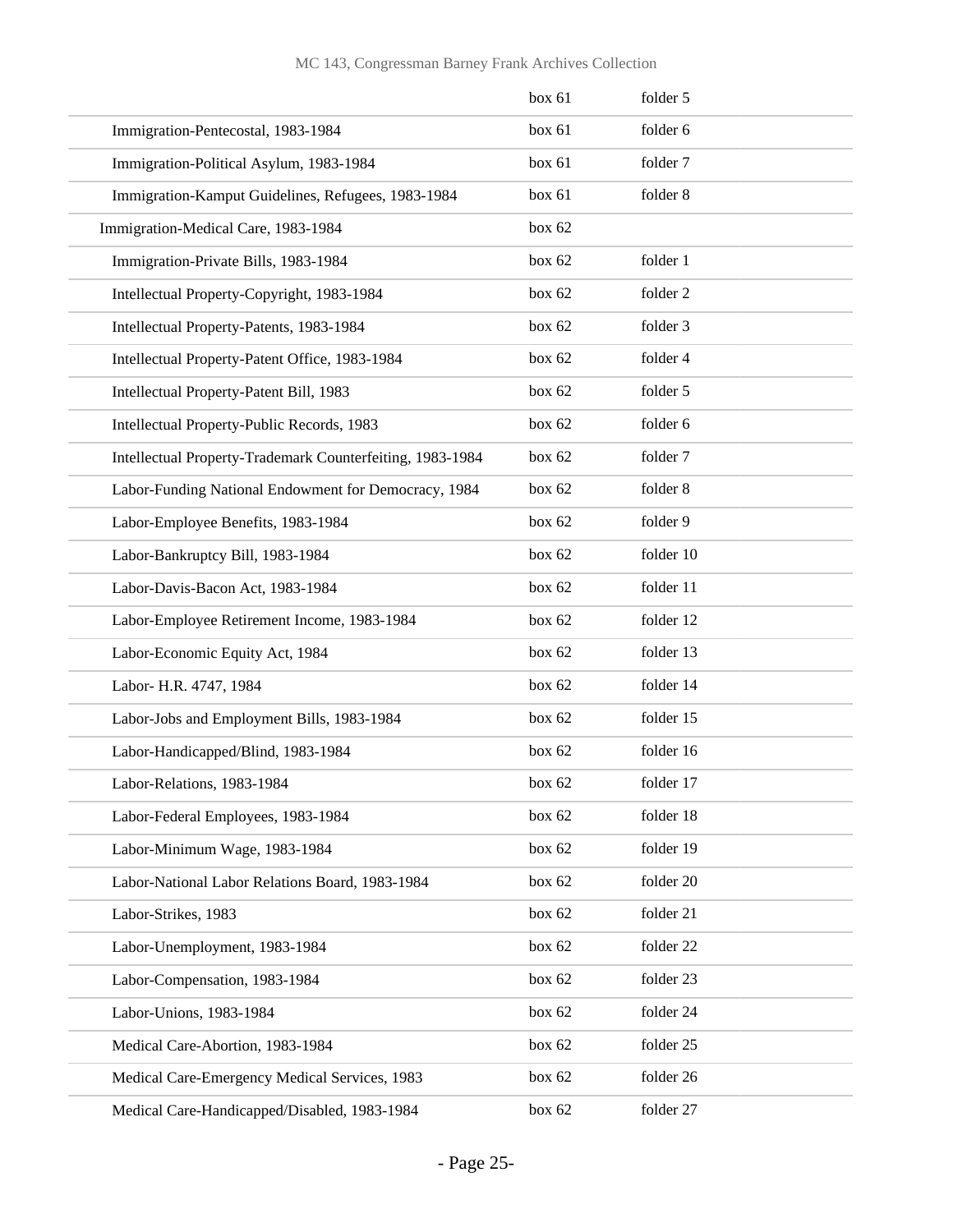| Medical Care, 1983-1984                          | box 63   |           |
|--------------------------------------------------|----------|-----------|
| Medical Care-Health Facilities, 1983-1984        | box 63   | folder 1  |
| Medical Care-Health Insurance, 1983-1984         | box $63$ | folder 2  |
| Medical Care-Malpractice, 1983-1984              | box 63   | folder 3  |
| Medical Care-manpower, 1983-1984                 | box 63   | folder 4  |
| Medical Care-Medicare/Medicaid Reform, 1983-1984 | box 63   | folder 5  |
| Medical Care-Research Funding, 1983-1984         | box $63$ | folder 6  |
| Medical Care-Medicare Funding, 1983-1984         | box $63$ | folder 7  |
| Medical Care-Ongoing Care, 1983                  | box 63   | folder 8  |
| Medical Care-OSHA and Worker Health, 1983-1984   | box 63   | folder 9  |
| Medical Care-Public Health, 1983-1984            | box 63   | folder 10 |
| Medical Care-Military                            | box 64   |           |
| Medical Care-Smoking, 1983-1984                  | box 64   | folder 1  |
| Memberships, 1983-1984                           | box 64   | folder 2  |
| Mental Health, 1983-1984                         | box 64   | folder 3  |
| Military-Air Force, 1983-1984                    | box 64   | folder 4  |
| Military-Cavanaugh, 1983                         | box 64   | folder 5  |
| Military-Army, 1983-1984                         | box 64   | folder 6  |
| Military-Army Labs, 1983                         | box 64   | folder 7  |
| Military-Benefits, 1983-1984                     | box 64   | folder 8  |
| Military-Coast Guard Reserve Benefits, 1984      | box 64   | folder 9  |
| Military-Army Commissaries, 1983-1984            | box 64   | folder 10 |
| Military-Defense Department, 1983-1984           | box 64   | folder 11 |
| Military-Defense Spending, 1983-1984             | box 64   | folder 12 |
| Military-Disarmament, 1983                       | box 64   | folder 13 |
| Military-Disarmament, 1984                       | box 64   | folder 14 |
| Military-Postal Service, 1983-1984               | box $65$ |           |
| Military-Military Hospitals, 1983-1984           | box 65   | folder 1  |
| Military-Energy in the Azores, 1984              | box $65$ | folder 2  |
| Military-Military Construction, 1983-1984        | box $65$ | folder 3  |
| Military-Marine Corps., 1983                     | box $65$ | folder 4  |
| Military-MX Missile, 1983-1984                   | box $65$ | folder 5  |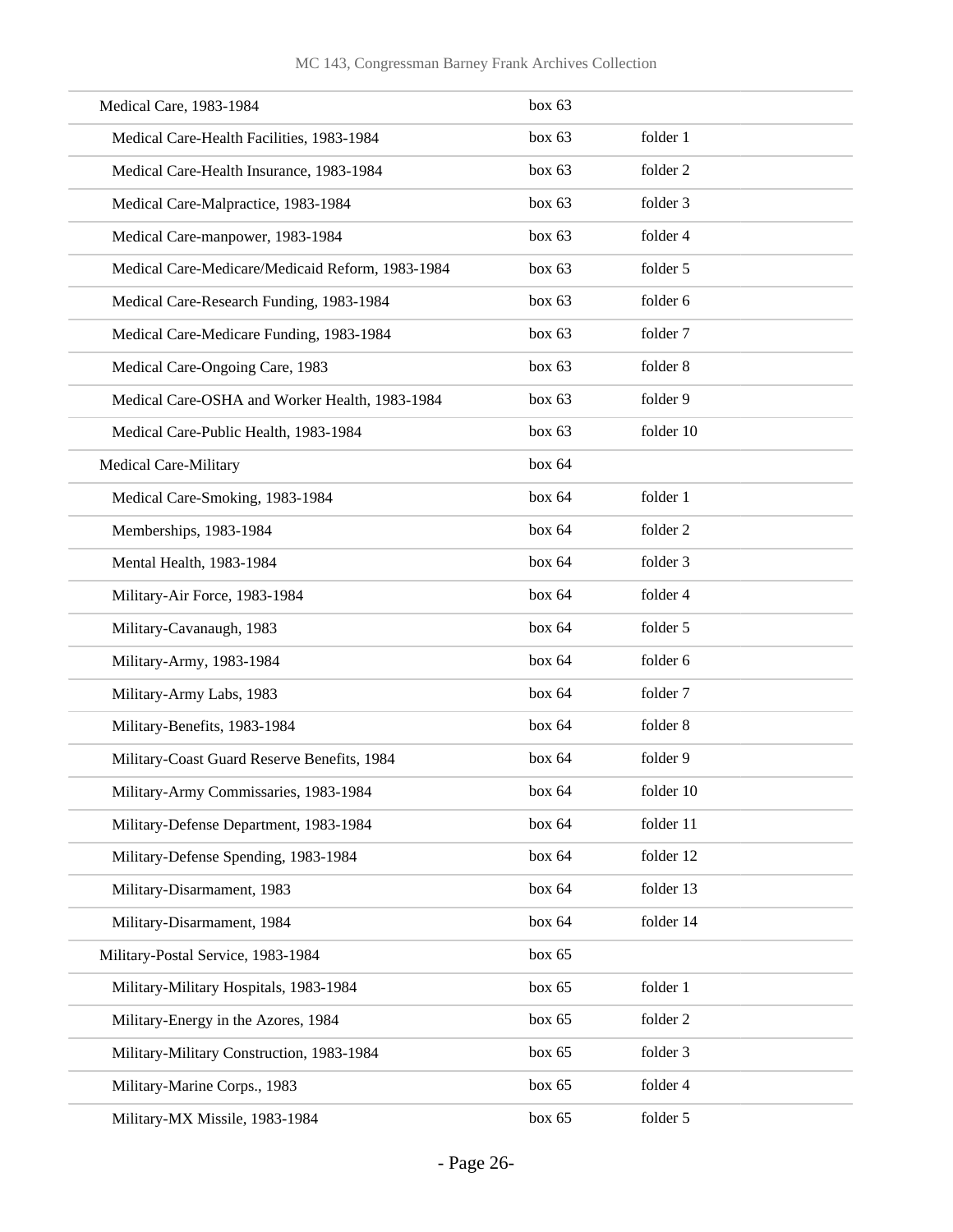| Military-Navy, 1983-1984                             | box 65 | folder 6  |
|------------------------------------------------------|--------|-----------|
| Military-Nuclear Freeze, 1983-1984                   | box 65 | folder 7  |
| Military-Glomar Java Sea, 1984                       | box 65 | folder 8  |
| Military-Cruise Missiles, 1983-1984                  | box 65 | folder 9  |
| Military-POW/MIA, 1983-1984                          | box 65 | folder 10 |
| Military-Procurement, 1983-1984                      | box 65 | folder 11 |
| Military-Reserves, 1983-1984                         | box 65 | folder 12 |
| Military-Widows, 1983-1984                           | box 65 | folder 13 |
| Military-Citizens Against Military Injustice, 1983   | box 65 | folder 14 |
| Military-Weapons, 1983-1984                          | box 65 | folder 15 |
| Postal Service-National League of Postmasters, 1983  | box 65 | folder 16 |
| Postal Service-Complaints, 1983-1984                 | box 65 | folder 17 |
| Postal Service-Employment, 1983-1984                 | box 65 | folder 18 |
| Postal Service-Facilities, 1983-1984                 | box 65 | folder 19 |
| Postal Service-Franking Privilege, 1983-1984         | box 65 | folder 20 |
| Postal Service-Letter Carriers, 1983-1984            | box 65 | folder 21 |
| Postal Service-Private Bills, 1983-1984              | box 66 |           |
| Postal Service-American History Month, 1983          | box 66 | folder 1  |
| Postal Service-Pornography, 1984                     | box 66 | folder 2  |
| Postal Service-Rates, 1983-1984                      | box 66 | folder 3  |
| Postal Service-Reorganization, 1981-1984             | box 66 | folder 4  |
| Postal Service-Stamps, 1983-1984                     | box 66 | folder 5  |
| Public Welfare-AFDC and CHAP, 1984                   | box 66 | folder 6  |
| Public Welfare-Charities, 1983-1984                  | box 66 | folder 7  |
| Public Welfare-Children, 1983-1984                   | box 66 | folder 8  |
| Public Welfare-Funding, 1984                         | box 66 | folder 9  |
| Public Welfare-Children's Issues, 1983-1984          | box 66 | folder 10 |
| Public Welfare-Child and Family Services, 1983-1984  | box 66 | folder 11 |
| Public Welfare-Food Stamps, 1983-1984                | box 66 | folder 12 |
| Public Welfare-Public Assistance Programs, 1983-1984 | box 66 | folder 13 |
| Public Welfare-VISTA, 1984                           | box 66 | folder 14 |
| Public Works-Bridge Construction, 1983-1984          | box 66 | folder 15 |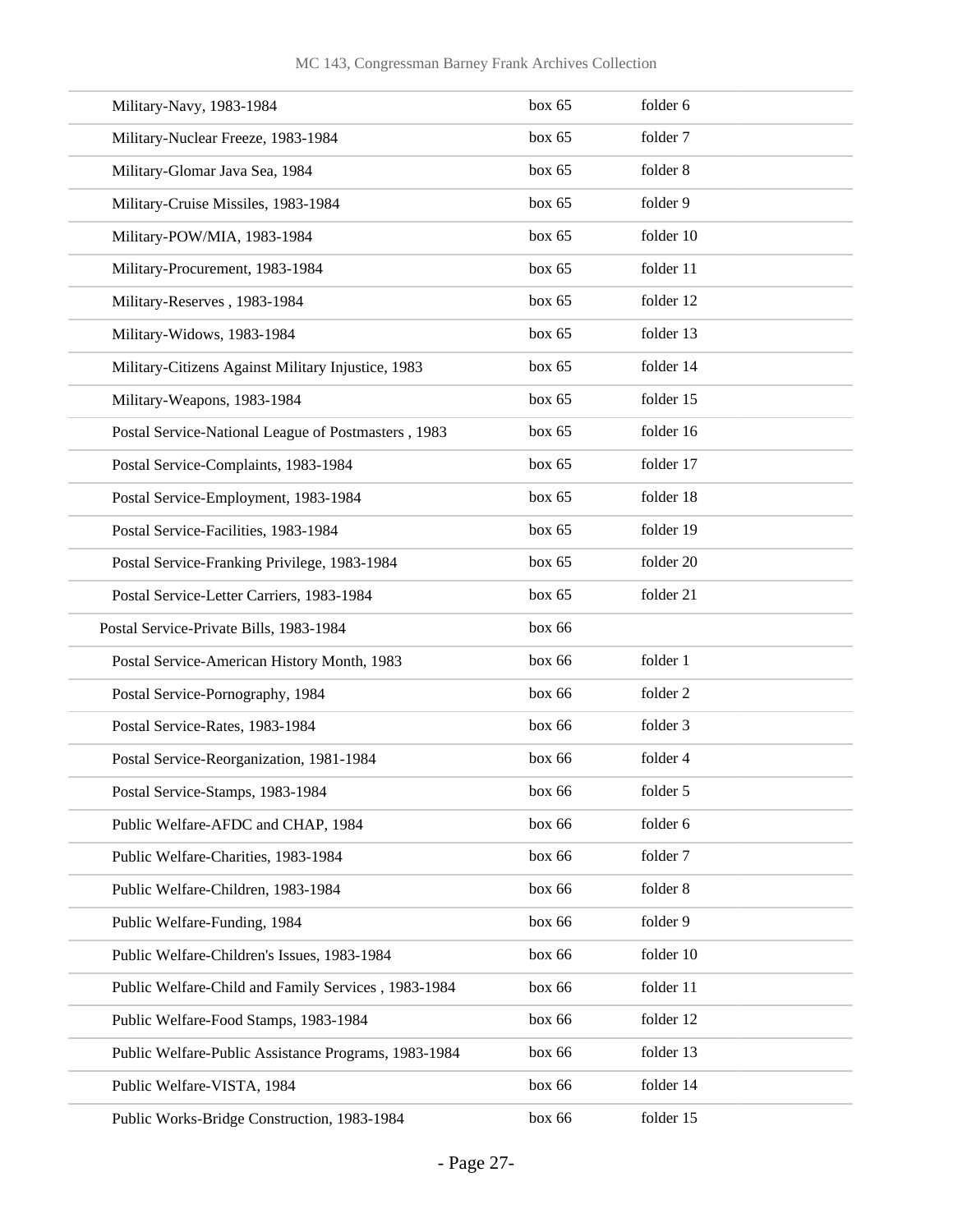| Public Works-Labor, 1983                                                             | box 66 | folder 16 |
|--------------------------------------------------------------------------------------|--------|-----------|
| Public Works-Flood Insurance Program, 1984                                           | box 66 | folder 17 |
| Public Works-Highway Construction, 1983-1984                                         | box 66 | folder 18 |
| Public Works-Water Projects, 1983-1984                                               | box 66 | folder 19 |
| Private Bills, 1984                                                                  | box 66 | folder 20 |
| Recreation Areas-Bills Introduced by Barney Frank in the 98th<br>Congress, 1983-1984 | box 67 |           |
| Recreation Areas-Upper Falls, 1984                                                   | box 67 | folder 1  |
| Recreation Areas-H.R. 3642 Fort DeRussy, 1983                                        | box 67 | folder 2  |
| Recreation Areas-National Parks, 1983                                                | box 67 | folder 3  |
| Recreation Areas-Hingham/Cohasset Massachusetts, 1984                                | box 67 | folder 4  |
| Recreation Areas-Pools, 1983                                                         | box 67 | folder 5  |
| Recreation Areas-Wilderness Areas, 1984                                              | box 67 | folder 6  |
| Revenue Sharing-General Revenue Sharing, 1983                                        | box 67 | folder 7  |
| Revenue Sharing-State, 1983                                                          | box 67 | folder 8  |
| Security-Military Academies, 1983-1984                                               | box 67 | folder 9  |
| Security-National Security, 1983                                                     | box 67 | folder 10 |
| Social Security-Disability, 1983-1984                                                | box 67 | folder 11 |
| Social Security-Federal Employees, 1983-1984                                         | box 67 | folder 12 |
| Social Security-Legislation, 1983-1984                                               | box 67 | folder 13 |
| Social Security-Notch Act, 1983-1984                                                 | box 67 | folder 14 |
| Social Security-Over-payments, 1983                                                  | box 67 | folder 15 |
| Social Security-Social Security Administration, 1983-1984                            | box 67 | folder 16 |
| Social Security-Social Security Commission, 1983-1984                                | box 67 | folder 17 |
| Bills Introduced by Barney Frank in the 98th Congress,<br>1983-1984                  | box 67 | folder 18 |
| Science-Transportation, 1983-1984                                                    | box 68 |           |
| Science-Space Station, 1983-1984                                                     | box 68 | folder 1  |
| Sports-Amateur, 1983-1984                                                            | box 68 | folder 2  |
| Sports-Olympic, 1983-1984                                                            | box 68 | folder 3  |
| Sports-General, 1983-1984                                                            | box 68 | folder 4  |
| Taxation-Capitol Cost Recovery, 1983-1984                                            | box 68 | folder 5  |
| Taxation-Non Productive Assets, 1983-1984                                            | box 68 | folder 6  |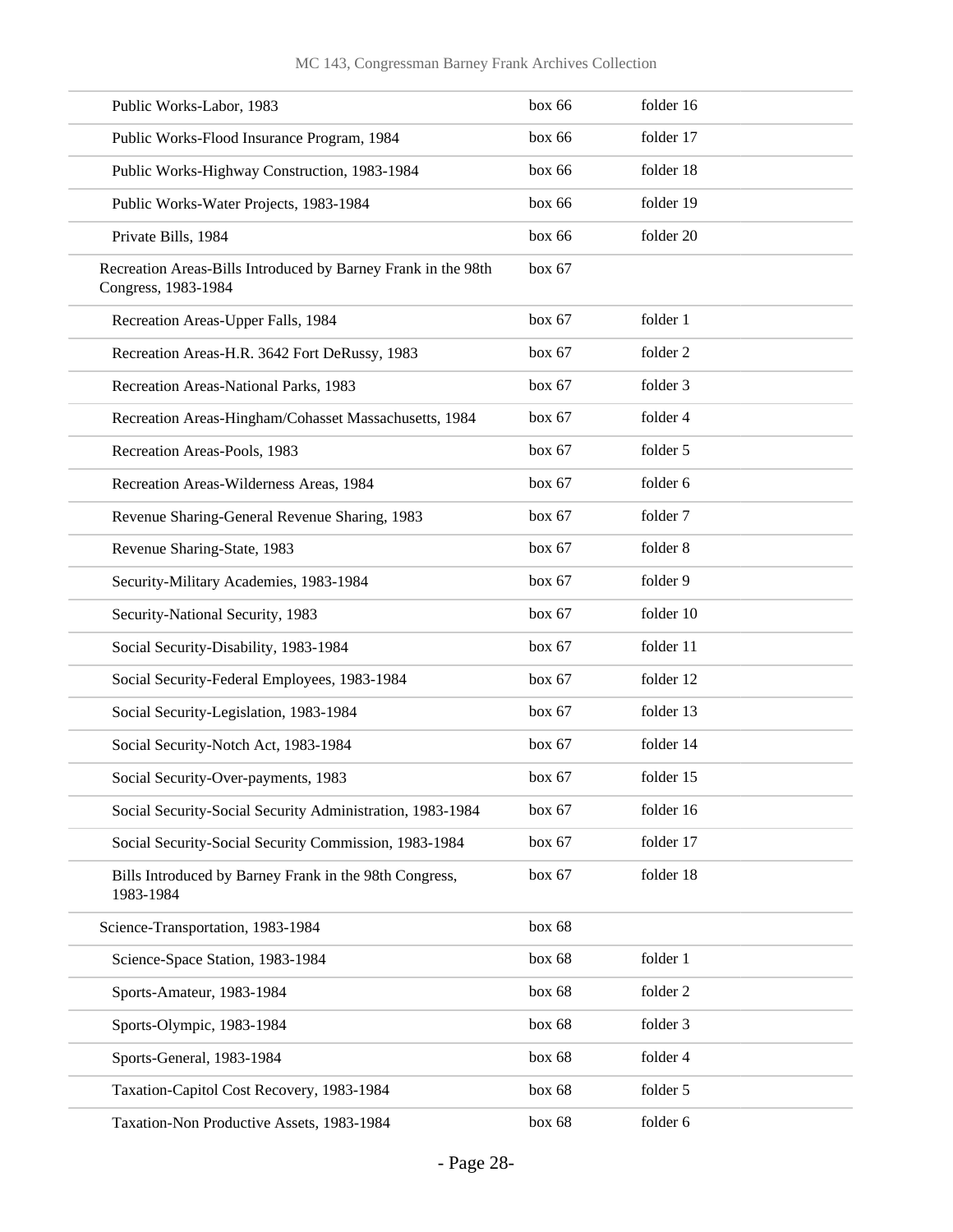| Taxation-Tax Deductions, 1983-1984                         | box 68 | folder 7  |
|------------------------------------------------------------|--------|-----------|
| Taxation-Contingency, 1983-1984                            | box 68 | folder 8  |
| Taxation-Cigarette, 1983                                   | box 68 | folder 9  |
| Taxation-Exemptions, 1983-1984                             | box 68 | folder 10 |
| Taxation-Gasoline Tax, 1983-1984                           | box 68 | folder 11 |
| Taxation-Generation Skipping, 1983                         | box 68 | folder 12 |
| Taxation-IRS, 1983-1984                                    | box 68 | folder 13 |
| Taxation-Personal Income, 1983-1984                        | box 68 | folder 14 |
| Taxation-Bonds, 1983-1984                                  | box 68 | folder 15 |
| Taxation-Reform, 1983-1984                                 | box 68 | folder 16 |
| Taxation-Interior, 1984                                    | box 68 | folder 17 |
| Taxation-Simplification, 1983-1984                         | box 68 | folder 18 |
| Taxation-Tax increase, 1982-1984                           | box 68 | folder 19 |
| Taxation-Inheritance, 1983-1984                            | box 68 | folder 20 |
| Taxation-Legislation, 1983-1984                            | box 68 | folder 21 |
| Taxation-Cap, 1982-1984                                    | box 68 | folder 22 |
| Taxation-Tax Credit, 1983-1984                             | box 68 | folder 23 |
| Taxation-Charities and Tax Exempt Organizations, 1983-1984 | box 68 | folder 24 |
| Taxation-Tuition Tax Credit, 1983-1984                     | box 68 | folder 25 |
| Taxation-Value Added Tax, 1983-1984                        | box 68 | folder 26 |
| Taxation-Withholding, 1983-1984                            | box 68 | folder 27 |
| Transportation-Airlines, 1983-1984                         | box 68 | folder 28 |
| Transportation-FAA Flight Service Station, 1984            | box 68 | folder 29 |
| Transportation-Civil Aeronautics Board, 1983-1984          | box 68 | folder 30 |
| Transportation-Airline Prices, 1983                        | box 68 | folder 31 |
| Transportation-Federal Aviation Administration, 1983-1984  | box 68 | folder 32 |
| Transportation-Regulations, 1983-1984                      | box 68 | folder 33 |
| Transportation-Air Traffic Control, 1983                   | box 68 | folder 34 |
| Transportation-Mass Transit, 1983-1984                     | box 68 | folder 35 |
| Transportation-Transit Safety, 1983-1984                   | box 68 | folder 36 |
| Transportation-MBTA, 1983-1984                             | box 68 | folder 37 |
| Transportation-Appropriations Bill, 1983                   | box 68 | folder 38 |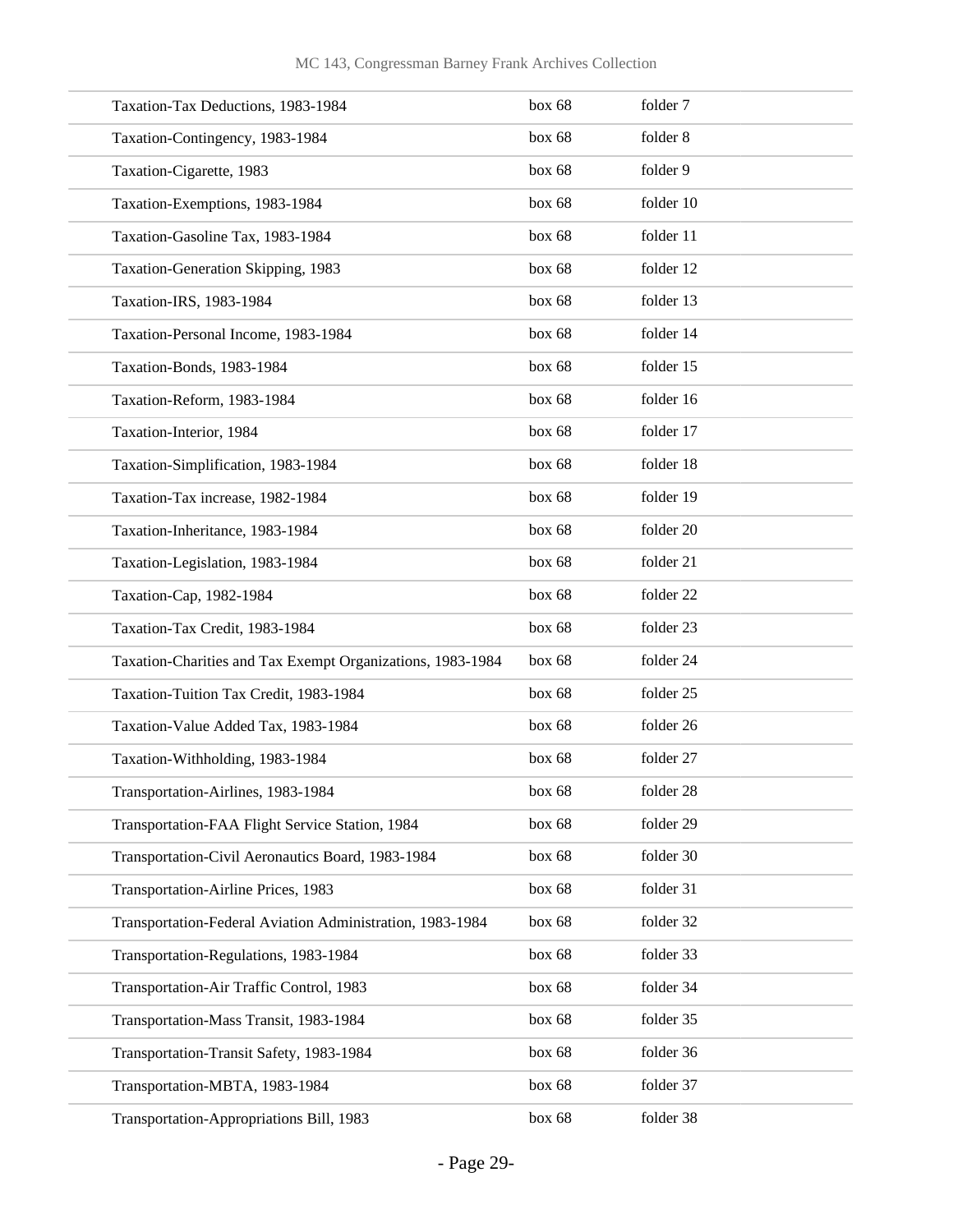| Transportation-Transportation System Center, 1984                  | box 68   | folder 39 |
|--------------------------------------------------------------------|----------|-----------|
| Transportation-Women, 1983-1984                                    | box 69   |           |
| Transportation-Motor Transportation, 1983-1984                     | box 69   | folder 1  |
| Transportation-Auto Safety, 1983-1984                              | box 69   | folder 2  |
| Transportation-Trucking, 1983-1984                                 | box 69   | folder 3  |
| Transportation-Rail, 1983-1984                                     | box 69   | folder 4  |
| Transportation-Amtrak, 1983-1984                                   | box 69   | folder 5  |
| Transportation-Railroad Retirement, 1983-1984                      | box 69   | folder 6  |
| Transportation-Railroad Rates, 1983                                | box 69   | folder 7  |
| Transportation-Shipping Safety, 1983-1984                          | box 69   | folder 8  |
| Transportation-Boating, 1983-1984                                  | box 69   | folder 9  |
| United Nations-International Conference on Palestine,<br>1983-1984 | box 69   | folder 10 |
| United Nations-UN and UNESCO, 1983-1984                            | box 69   | folder 11 |
| Veterans-Benefits and VA, 1983-1984                                | box 69   | folder 12 |
| Veterans-Disabilities, 1983-1984                                   | box 69   | folder 13 |
| Veterans-Education, 1983-1984                                      | box $69$ | folder 14 |
| Veterans-Employment, 1983-1984                                     | box 69   | folder 15 |
| Veterans-Hospitals and VA Clinic, 1983-1984                        | box 69   | folder 16 |
| Veterans-Veterans Organizations, 1983-1984                         | box 69   | folder 17 |
| Water-Coastal Waters, 1983-1984                                    | box $69$ | folder 18 |
| Water-Water Projects, 1983-1984                                    | box 69   | folder 19 |
| Water-Clinch River, 1983-1984                                      | box 69   | folder 20 |
| Water-Sewage Treatment, 1983                                       | box 69   | folder 21 |
| Water-Legislation, 1983-1984                                       | box 69   | folder 22 |
| Water-Emergency Wetlands Resource Act, 1983-1984                   | box 69   | folder 23 |
| Women-Abortion, 1983-1984                                          | box 69   | folder 24 |
| Women-Birth Control, 1983-1984                                     | box 69   | folder 25 |
| Women-Child Support, 1983-1984                                     | box 69   | folder 26 |
| Women-Equal Rights Amendment, 1983-1984                            | box 69   | folder 27 |
| Women-Title IX, 1983-1984                                          | box 69   | folder 28 |
| Women-Pension and Social Security, 1983                            | box 69   | folder 29 |

Women-Women in Politics, 1983-1984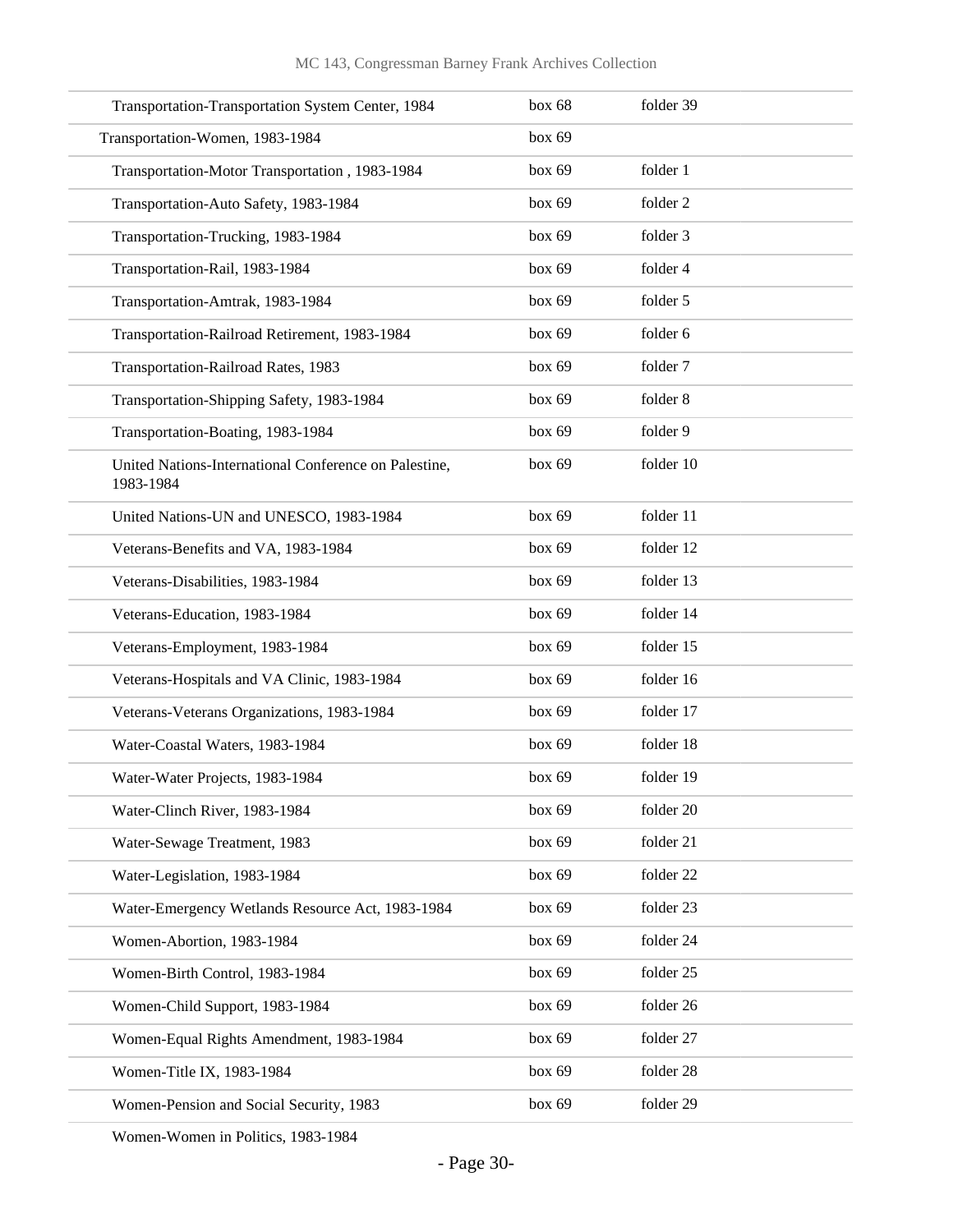#### MC 143, Congressman Barney Frank Archives Collection

|                                                                   | box 69 | folder 30 |
|-------------------------------------------------------------------|--------|-----------|
| Immigration Bill, 1983-1984                                       | box 70 |           |
| Immigration Bill Drafts, Notes, 1983-1984                         | box~70 | folder 1  |
| Immigration Exclusions, Dennis Brutus, 1983-1984                  | box 70 | folder 2  |
| Immigration Bill Research, 1983                                   | box~70 | folder 3  |
| Immigration Exclusions-Legislative Histroy, 1983-1984             | box 70 | folder 4  |
| Immigration Exclusions-Subcommittee Hearing on H.R. 4509,<br>1984 | box 70 | folder 5  |
| Matter of Longstaff, 1984                                         | box 70 | folder 6  |

## <span id="page-30-0"></span>**99th Congress, 1985-1986**

| <b>Title/Description</b>                                           | <b>Instances</b> |           |
|--------------------------------------------------------------------|------------------|-----------|
| Americans for Democratic Action-Banking and Currency,<br>1985-1986 | box 71           |           |
| Americans for Democratic Action, 1984-1985                         | box 71           | folder 1  |
| American for Democratic Action-Fundraising, 1985                   | box 71           | folder 2  |
| Americans for Democratic Action-General, 1985-1986                 | box 71           | folder 3  |
| Americans for Democratic Action-Issues, 1985-1986                  | box 71           | folder 4  |
| Americans for Democratic Action-Speaking Events, 1985              | box 71           | folder 5  |
| Aged-Aging Discrimination, Labor, 1985-1986                        | box 71           | folder 6  |
| Aged-Retirement Accounts, 1985-1986                                | box 71           | folder 7  |
| Aged-Select Committee on Aging, 1985-1986                          | box 71           | folder 8  |
| Agriculture-Appropriations Bill, 1985-1986                         | box 71           | folder 9  |
| Agriculture-Commodities, 1985-1986                                 | box 71           | folder 10 |
| Agriculture-Cooperatives, 1985-1986                                | box 71           | folder 11 |
| Agriculture-Dairy Products, 1985-1986                              | box 71           | folder 12 |
| Agriculture-Department of Agriculture, 1985-1986                   | box 71           | folder 13 |
| Agriculture-Farm Bill, 1985-1986                                   | box 71           | folder 14 |
| Agriculture-Farm Programs, 1985-1986                               | box 71           | folder 15 |
| Agriculture-Farm Subsidy, 1985-1986                                | box 71           | folder 16 |
| Agriculture-Marketing Orders, 1985-1986                            | box 70           | folder 17 |
| Agriculture-Rainfall, 1985-1986                                    | box 71           | folder 18 |
| Agriculture-Research, 1985-1986                                    | box 71           | folder 19 |
| Agriculture-Soil Conservation, 1985-1986                           | box 71           | folder 20 |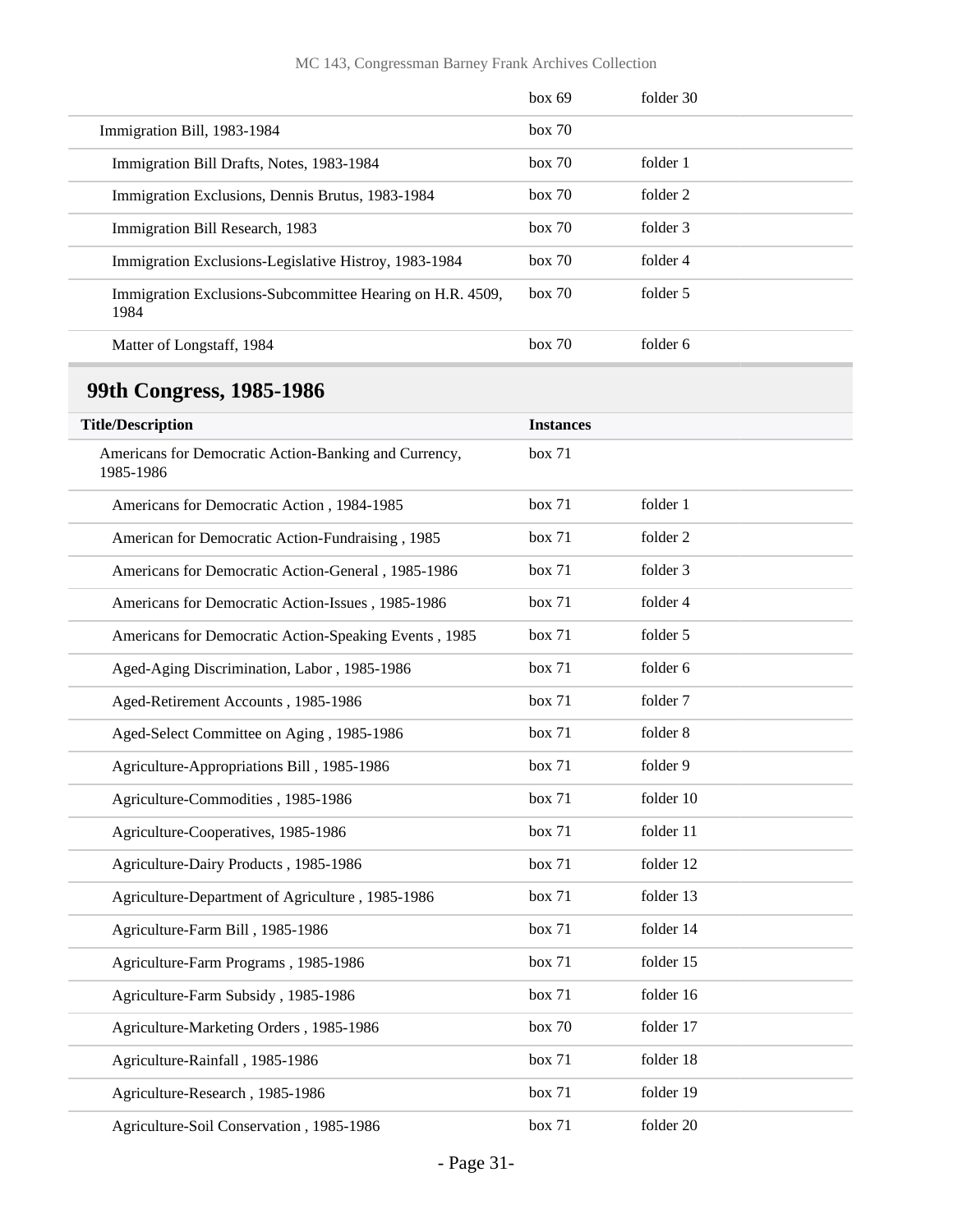| Agriculture-Sugar, 1985                                                             | box 71 | folder 21 |
|-------------------------------------------------------------------------------------|--------|-----------|
| Agriculture-Tobacco, 1985-1986                                                      | box 71 | folder 22 |
| Agriculture-Wheat and Grain, 1985-1986                                              | box 71 | folder 23 |
| Animals-Marine Mammals, 1985-1986                                                   | box 71 | folder 24 |
| Animals-Protection of Animals, 1985-1986                                            | box 71 | folder 25 |
| Animals-Research, 1985-1986                                                         | box 71 | folder 26 |
| Animals-Trapping, 1986                                                              | box 71 | folder 27 |
| Animals-Treatment, 1985-1986                                                        | box 71 | folder 28 |
| Animals-Wildlife Preservation, 1985                                                 | box 71 | folder 29 |
| Banking and Currency-Banking Secrecy Act, 1985                                      | box 71 | folder 30 |
| Banking and Currency-Banking Committee, 1985-1986                                   | box 71 | folder 31 |
| Banking and Currency-Budget, 1985-1986                                              | box 72 |           |
| Banking and Currency-Coins, 1986                                                    | box 72 | folder 1  |
| Banking and Currency-Commercial Banks, 1985-1986                                    | box 72 | folder 2  |
| Banking and Currency-Credit, 1985-1986                                              | box 72 | folder 3  |
| Banking and Currency-Credit Unions, 1985-1986                                       | box 72 | folder 4  |
| Banking and Currency-Department of Treasury, 1985-1986                              | box 72 | folder 5  |
| Banking and Currency-Depository Institutions, De-Regulatory<br>Committee, 1985-1986 | box 72 | folder 6  |
| Banking and Currency-Deregulation, 1985-1986                                        | box 72 | folder 7  |
| Banking and Currency-FDIC, 1985-1986                                                | box 72 | folder 8  |
| Banking and Currency-Federal Reserve System, 1985-1986                              | box 72 | folder 9  |
| Banking and Currency-Glass-Stegall Act, 1985-1986                                   | box 72 | folder 10 |
| Banking and Currency-Interest Rates, 1985-1986                                      | box 72 | folder 11 |
| Banking and Currency-International Monetary System, IMF,<br>1985-1986               | box 72 | folder 12 |
| Banking and Currency-Interstate Banking, 1985-1986                                  | box 72 | folder 13 |
| Banking and Currency-Mortgages, 1985-1986                                           | box 72 | folder 14 |
| Banking and Currency-Municipal Bonds, 1985-1986                                     | box 72 | folder 15 |
| Banking and Currency-Savings and Loans Associations,<br>1985-1986                   | box 72 | folder 16 |
| Banking and Currency-Savings Bonds, 1985-1986                                       | box 72 | folder 17 |
| Banking and Currency-SEC, 1985-1986                                                 | box 72 | folder 18 |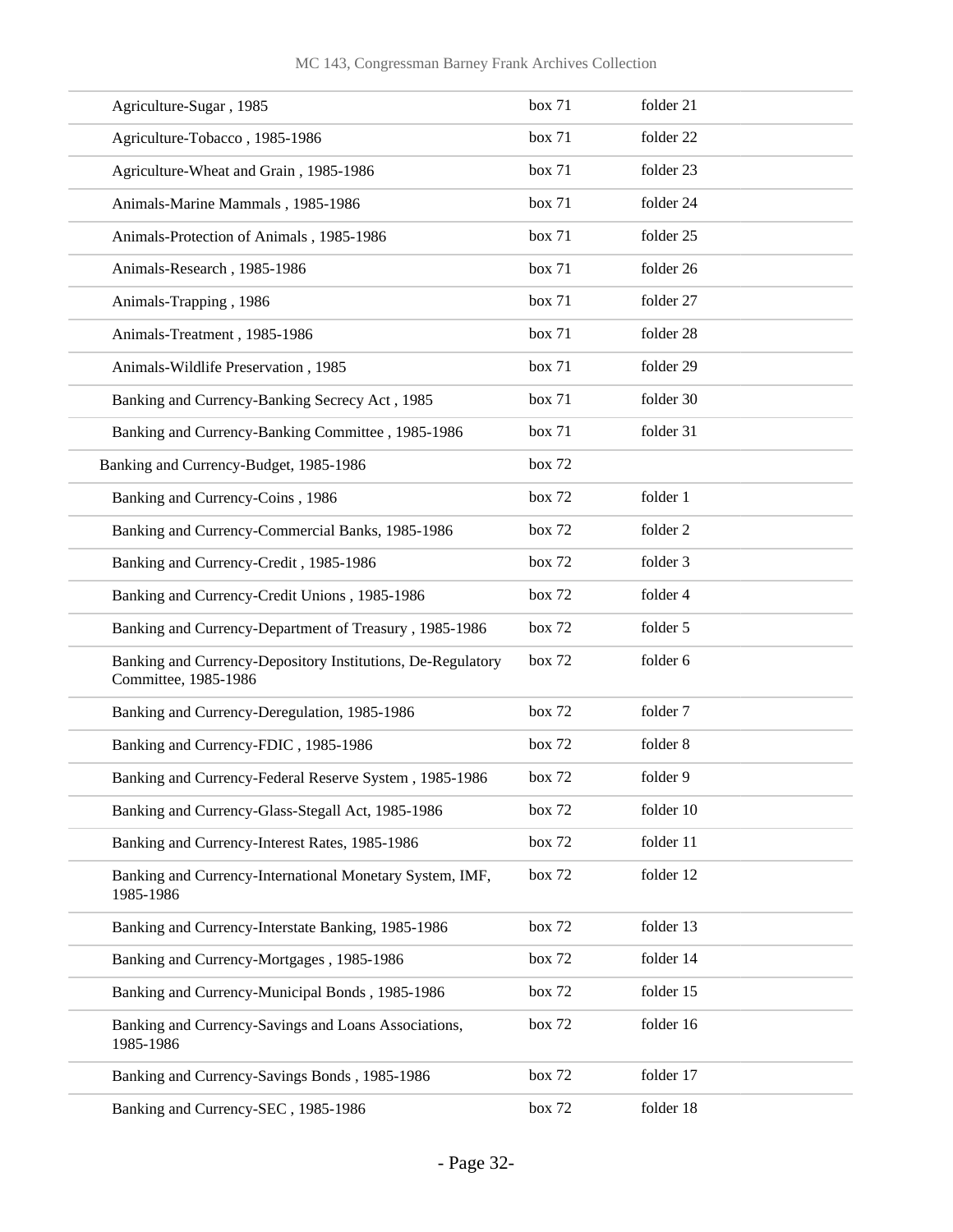| Budget-Administration Budget, 1985                                | box 72 | folder 19 |
|-------------------------------------------------------------------|--------|-----------|
| Budget-Administration Budget FY'87, 1986                          | box 72 | folder 20 |
| Budget-Balanced Budget Amendment, 1985-1986                       | box 72 | folder 21 |
| Budget-Budget Process Reform, 1985-1986                           | box 72 | folder 22 |
| Budget-Congressional Budget Resolution FY'86, 1985                | box 72 | folder 23 |
| Budget-Congressional Budget Resolution FY'87, 1986                | box 72 | folder 24 |
| Budget-Deficit, 1985-1986                                         | box 72 | folder 25 |
| Budget-Civil Rights, 1985-1986                                    | box 73 |           |
| Budget-Line item Veto, 1985-1986                                  | box 73 | folder 1  |
| Budget-OMB, 1985-1986                                             | box 73 | folder 2  |
| Business and Industry-Advertising, 1985-1986                      | box 73 | folder 3  |
| Business and Industry-Aerospace, 1985-1986                        | box 73 | folder 4  |
| Business and Industry-Antitrust, 1985-1986                        | box 73 | folder 5  |
| Business and Industry-Bankruptcy, 1985-1986                       | box 73 | folder 6  |
| Business and Industry-Construction, 1985-1986                     | box 73 | folder 7  |
| Business and Industry-Department of Commerce, 1985-1986           | box 73 | folder 8  |
| Business and Industry-Government Procedure, 1985-1986             | box 73 | folder 9  |
| Business and Industry-Hi Tech, 1985-1986                          | box 73 | folder 10 |
| Business and Industry-Industrial Development Bonds,<br>1985-1986  | box 73 | folder 11 |
| Business and Industry-General, 1985-1986                          | box 73 | folder 12 |
| Business and Industry-Insurance, 1985-1986                        | box 73 | folder 13 |
| Business and Industry-Maritime, 1985-1986                         | box 73 | folder 14 |
| Business and Industry-Retail Trade, 1985-1986                     | box 73 | folder 15 |
| Business and Industry-Shoes, 1985-1986                            | box 73 | folder 16 |
| Business and Industry-Small Business, 1985-1986                   | box 73 | folder 17 |
| Business and Industry-Small Business Administration,<br>1985-1986 | box 73 | folder 18 |
| Business and Industry-Steel, 1985-1986                            | box 73 | folder 19 |
| Business and Industry-Textiles, 1985-1986                         | box 73 | folder 20 |
| Business and Industry-Tourism, 1985-1986                          | box 73 | folder 21 |
| Communication-Cable TV, 1985-1986                                 | box 73 | folder 22 |
| Communications-FCC, 1985-1986                                     | box 73 | folder 23 |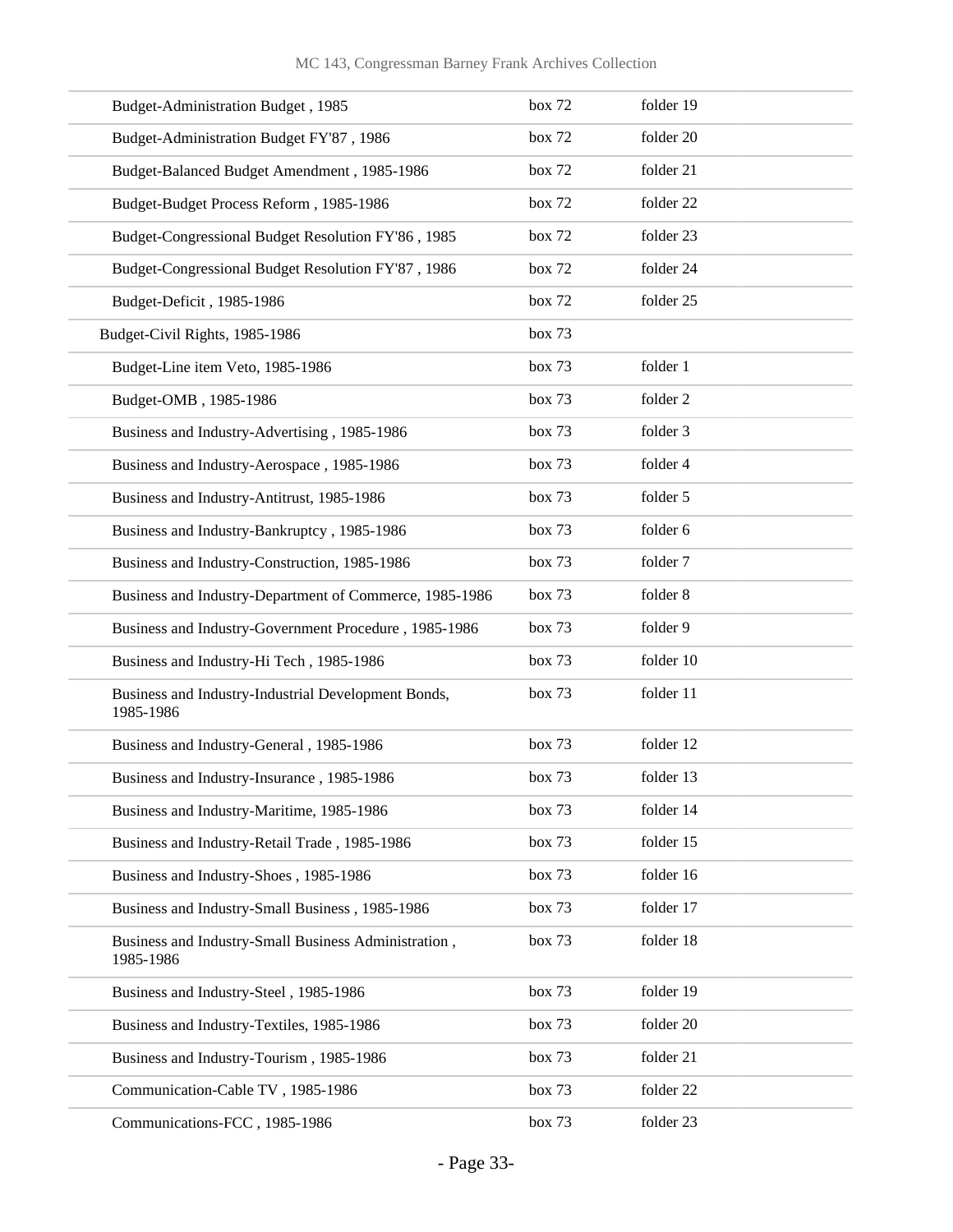| Communications-Publications, 1985-1986                | box 73 | folder 24 |
|-------------------------------------------------------|--------|-----------|
| Communications-Radio, 1985-1986                       | box 73 | folder 25 |
| Communications-Regulations, 1985-1986                 | box 73 | folder 26 |
| Communications-Telephone and Telegraph, 1985-1986     | box 73 | folder 27 |
| Communications-TV, 1985-1986                          | box 73 | folder 28 |
| Civil Rights-Affirmative Action, 1985-1986            | box 73 | folder 29 |
| Civil Rights-Censorship, 1985-1986                    | box 73 | folder 30 |
| Civil Rights-Crime and Criminals, 1985-1986           | box 74 |           |
| Civil Rights-Disabled, 1985-1986                      | box 74 | folder 1  |
| Civil Rights-Equal Access Bill, 1985-1986             | box 74 | folder 2  |
| Civil Rights-Freedom of Religion, 1985-1986           | box 74 | folder 3  |
| Civil Rights-Freedom of Speech, 1985-1986             | box 74 | folder 4  |
| Civil Rights-Privacy, 1985-1986                       | box 74 | folder 5  |
| Civil Rights-Racial Discrimination, 1985-1986         | box 74 | folder 6  |
| Civil Rights-School Prayer, 1985-1986                 | box 74 | folder 7  |
| Civil Rights-Sex, 1985-1986                           | box 74 | folder 8  |
| Civil Rights-Sexual Preference, 1985-1986             | box 74 | folder 9  |
| Civil Rights-Torture, 1985-1986                       | box 74 | folder 10 |
| Civil Rights-Civil Rights Restoration Act, 1985-1986  | box 74 | folder 11 |
| Congress-Government Accounting Office, 1986           | box 74 | folder 12 |
| Congress-Leadership, 1986                             | box 74 | folder 13 |
| Congress-Library of Congress, 1985-1986               | box 74 | folder 14 |
| Congress-Memberships, 1985                            | box 74 | folder 15 |
| Congress-Pay, 1986                                    | box 74 | folder 16 |
| Congress-Reform, 1986                                 | box 74 | folder 17 |
| Congress-Rules, 1985                                  | box 74 | folder 18 |
| <b>Consumer Protection-Consumer Complaints</b> , 1985 | box 74 | folder 19 |
| Consumer Protection-Consumer Product Safety, 1986     | box 74 | folder 20 |
| Consumer Protection-Deceptive Advertising, 1986       | box 74 | folder 21 |
| Consumer Protection-Federal Trade Commission, 1986    | box 74 | folder 22 |
| <b>Consumer Protection-Toxic Substances</b> , 1985    | box 74 | folder 23 |
| Consumer Protection-Warranties and Guarantees, 1985   | box 74 | folder 24 |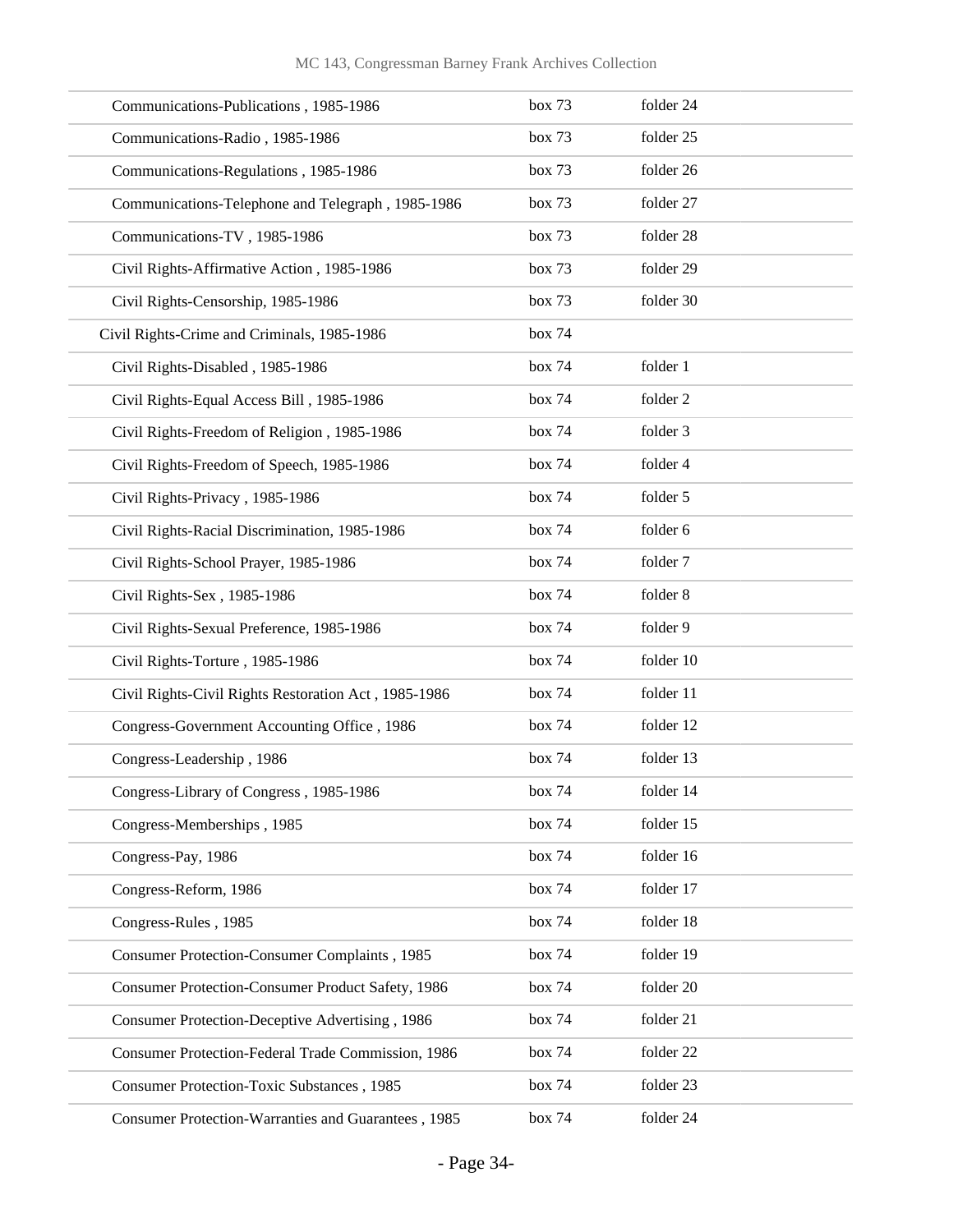| Courts-Bankruptcy Courts, 1985                                         | box 74 | folder 25 |
|------------------------------------------------------------------------|--------|-----------|
| Courts-Diversity Jurisdiction, 1985                                    | box 74 | folder 26 |
| Courts-Federal Facilities, 1985                                        | box 74 | folder 27 |
| Courts-Federal Judges, 1986                                            | box 74 | folder 28 |
| Courts-Federal Reform, 1985-1986                                       | box 74 | folder 29 |
| Courts-Legal System, 1985-1986                                         | box 74 | folder 30 |
| Courts-State Facilities, 1986                                          | box 74 | folder 31 |
| Crime and Criminals-Assassination, 1986                                | box 74 | folder 32 |
| Crime and Criminals-Religious Crimes, 1985                             | box 74 | folder 33 |
| Crime and Criminals-Bail Reform, 1985                                  | box 74 | folder 34 |
| Crime and Criminals-Capital Punishment, 1985-1986                      | box 74 | folder 35 |
| Crime and Criminals-Casework, 1985                                     | box 74 | folder 36 |
| Crime and Criminals-Crime Control Legislation, 1984-1986               | box 74 | folder 37 |
| Crime and Criminals-Criminal Code, 1984-1986                           | box 74 | folder 38 |
| Crime and Criminals-Death Penalty, 1985-1986                           | box 74 | folder 39 |
| Crime and Criminals-Department of Justice Bill, 1985                   | box 74 | folder 40 |
| Crime and Criminals-Education, 1985-1986                               | box 75 |           |
| Crime and Criminals-FBI, 1985                                          | box 75 | folder 1  |
| Crime and Criminals-Federal Prisons, 1985-1986                         | box 75 | folder 2  |
| Crime and Criminals-Gun Control, 1985-1986                             | box 75 | folder 3  |
| Crime and Criminals-Juvenile Delinquency, 1985-1986                    | box 75 | folder 4  |
| Crime and Criminals-Kidnapping, 1986                                   | box 75 | folder 5  |
| Crime and Criminals-Law Enforcement Assistance<br>Administration, 1985 | box 75 | folder 6  |
| Crime and Criminals-Organized Crime, 1985-1986                         | box 75 | folder 7  |
| Crime and Criminals-Police, 1985-1986                                  | box 75 | folder 8  |
| Crime and Criminals-Rape, 1985                                         | box 75 | folder 9  |
| Crime and Criminals-Rehabilitation, 1986                               | box 75 | folder 10 |
| Crime and Criminals-Special Prosecutors, 1985                          | box 75 | folder 11 |
| Crime and Criminals-State Prisons, 1985                                | box 75 | folder 12 |
| Crime and Criminals-International Terrorism, 1985-1986                 | box 75 | folder 13 |
| DC-General, 1985-1986                                                  | box 75 | folder 14 |
|                                                                        |        |           |

Drugs-Alcohol , 1985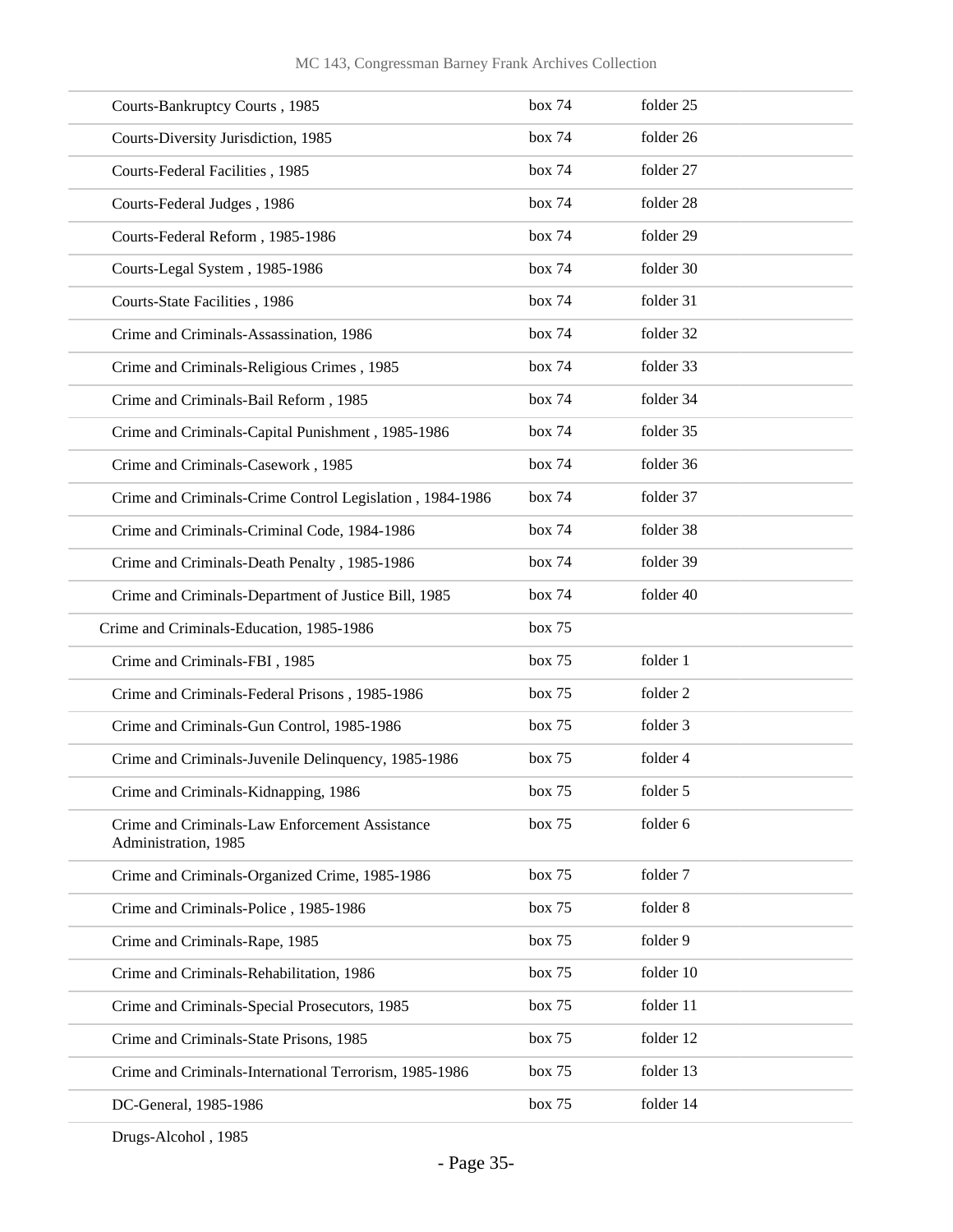|                                                                     | box 75 | folder 15 |
|---------------------------------------------------------------------|--------|-----------|
| Drugs-Drug Abuse, 1986                                              | box 75 | folder 16 |
| Drugs-Generic, 1985-1986                                            | box 75 | folder 17 |
| Drugs-Marijuana, 1985                                               | box 75 | folder 18 |
| Drugs-Medicine, 1985-1986                                           | box 75 | folder 19 |
| Drugs-Narcotics, 1985                                               | box 75 | folder 20 |
| Education-Asbestos in Schools, 1985-1986                            | box 75 | folder 21 |
| Education-Bilingual, 1985-1986                                      | box 75 | folder 22 |
| Education-Busing, 1985-1986                                         | box 75 | folder 23 |
| Education-Community College, 1985-1986                              | box 75 | folder 24 |
| Education-Department of Education, 1985-1986                        | box 75 | folder 25 |
| Education-Department of Education Appropriations Bill,<br>1985-1986 | box 75 | folder 26 |
| Education-Federal Aid, 1985-1986                                    | box 75 | folder 27 |
| Education-Gifted Children, 1986                                     | box 75 | folder 28 |
| Education-Handicapped, 1985-1986                                    | box 75 | folder 29 |
| Education-Higher Education, 1985-1986                               | box 75 | folder 30 |
| Education-Impact Aid, 1985                                          | box 75 | folder 31 |
| Education-Libraries, 1985                                           | box 75 | folder 32 |
| Education-Math and Science Legislation, 1986                        | box 75 | folder 33 |
| Education-Environment, 1985-1986                                    | box 76 |           |
| Education-Preschool, 1986                                           | box 76 | folder 1  |
| Education-Private Sector Aid, 1985                                  | box 76 | folder 2  |
| Education-Sallie Mae, 1985                                          | box 76 | folder 3  |
| Education-Student Loans and Grants, 1985-1986                       | box 76 | folder 4  |
| Education-Vocational, 1985-1986                                     | box 76 | folder 5  |
| Elections-Campaign Financing Reform, 1985-1986                      | box 76 | folder 6  |
| Elections-DNC, 1985-1986                                            | box 76 | folder 7  |
| Elections-Congressional Races, 1985-1986                            | box 76 | folder 8  |
| Elections-Election Reform, 1986                                     | box 76 | folder 9  |
| Elections-Elections, Other, 1985-1986                               | box 76 | folder 10 |
| Elections-Endorsements, 1985-1986                                   | box 76 | folder 11 |
| Elections-FEC, 1986                                                 | box 76 | folder 12 |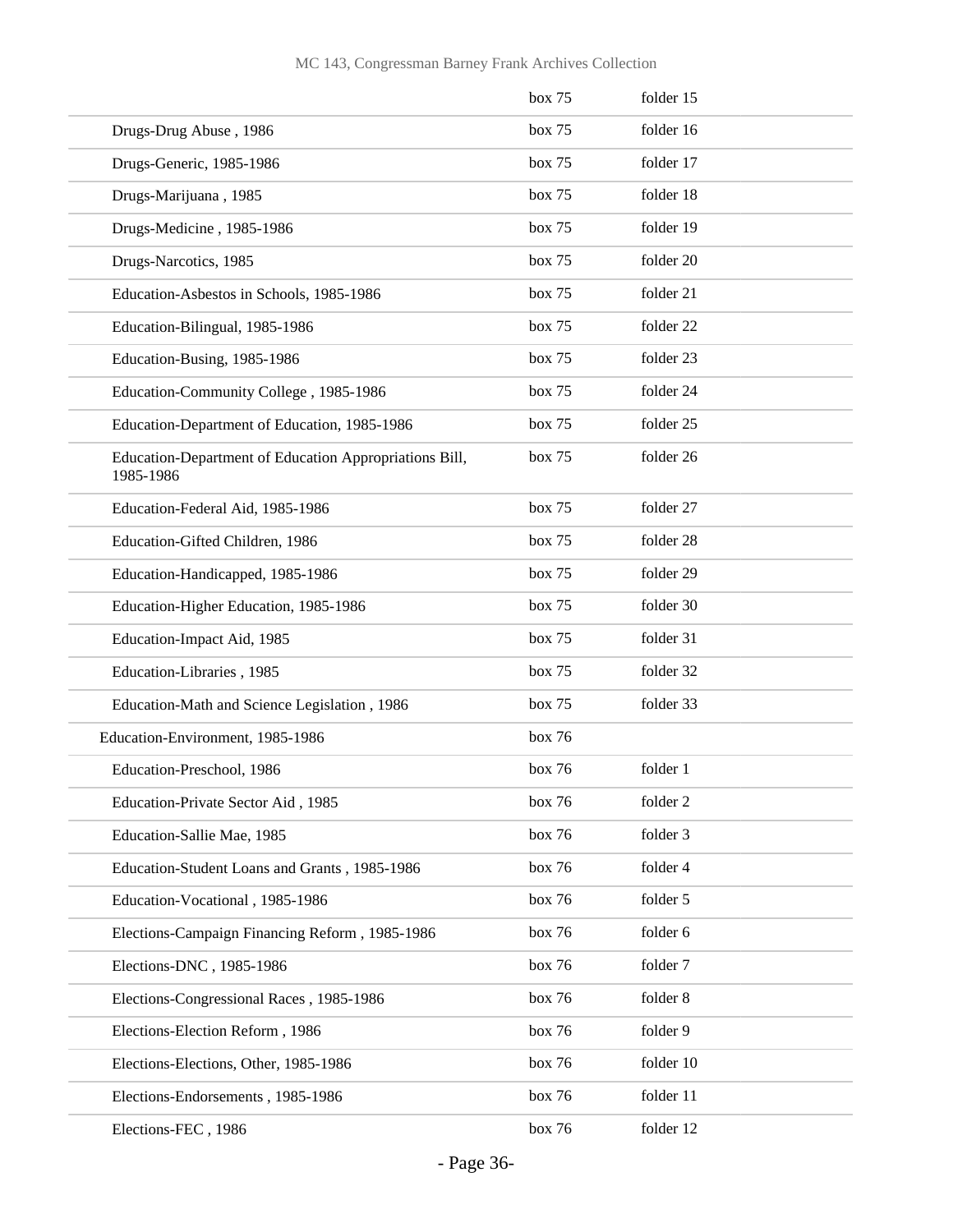|                   | Elections-PACs, 1985-1986                             | box 76 | folder 13 |
|-------------------|-------------------------------------------------------|--------|-----------|
|                   | Elections-Presidential, 1985-1986                     | box 76 | folder 14 |
|                   | Elections-Barney Frank Fundraising, 1985-1986         | box 76 | folder 15 |
|                   | Elections-Barney Frank Re-election, 1985-1986         | box 76 | folder 16 |
|                   | Elections-Voter Registration, 1986                    | box 76 | folder 17 |
|                   | Energy-Coal, 1985-1986                                | box 76 | folder 18 |
|                   | Energy-Conservation, 1985-1986                        | box 76 | folder 19 |
|                   | Energy-Department of Energy, 1985                     | box 76 | folder 20 |
|                   | Energy-Department of Energy Appropriations, 1983-1986 | box 76 | folder 21 |
| Energy-FERC, 1986 |                                                       | box 76 | folder 22 |
|                   | Energy-Federal Power Commission, 1985                 | box 76 | folder 23 |
|                   | Energy-Fuel Assistance, 1985-1986                     | box 76 | folder 24 |
|                   | Energy-Natural Gas, 1985                              | box 76 | folder 25 |
|                   | Energy-Nuclear Costs, 1986                            | box 76 | folder 26 |
|                   | Energy-Nuclear Energy, 1985-1986                      | box 76 | folder 27 |
|                   | Energy-Nuclear Safety, 1985-1986                      | box 76 | folder 28 |
|                   | Energy-Offshore Drilling, 1985-1986                   | box 76 | folder 29 |
|                   | Energy-Oil, 1985-1986                                 | box 76 | folder 30 |
|                   | Energy-Power Facilities, 1985-1986                    | box 76 | folder 31 |
|                   | Energy-Public Utilities, 1985-1986                    | box 76 | folder 32 |
|                   | Energy-Solar, 1985-1986                               | box 76 | folder 33 |
|                   | Energy-Synthetic, 1985                                | box 76 | folder 34 |
|                   | Environment-Acid Rain, 1985-1986                      | box 76 | folder 35 |
|                   | Environment-Air, 1985-1986                            | box 76 | folder 36 |
|                   | Environment-Auto Emissions, 1985-1986                 | box 76 | folder 37 |
|                   | Environment-Federal Employees, 1985-1986              | box 77 |           |
|                   | Environment-Conservation, 1985-1986                   | box 77 | folder 1  |
|                   | Environment-Department of Interior, 1985-1986         | box 77 | folder 2  |
|                   | Environment-EPA, 1985-1986                            | box 77 | folder 3  |
|                   | Environment-Forests, 1985-1986                        | box 77 | folder 4  |
|                   | Environment-Ground Water, 1985                        | box 77 | folder 5  |
|                   | Environment-Pesticides, 1985-1986                     | box 77 | folder 6  |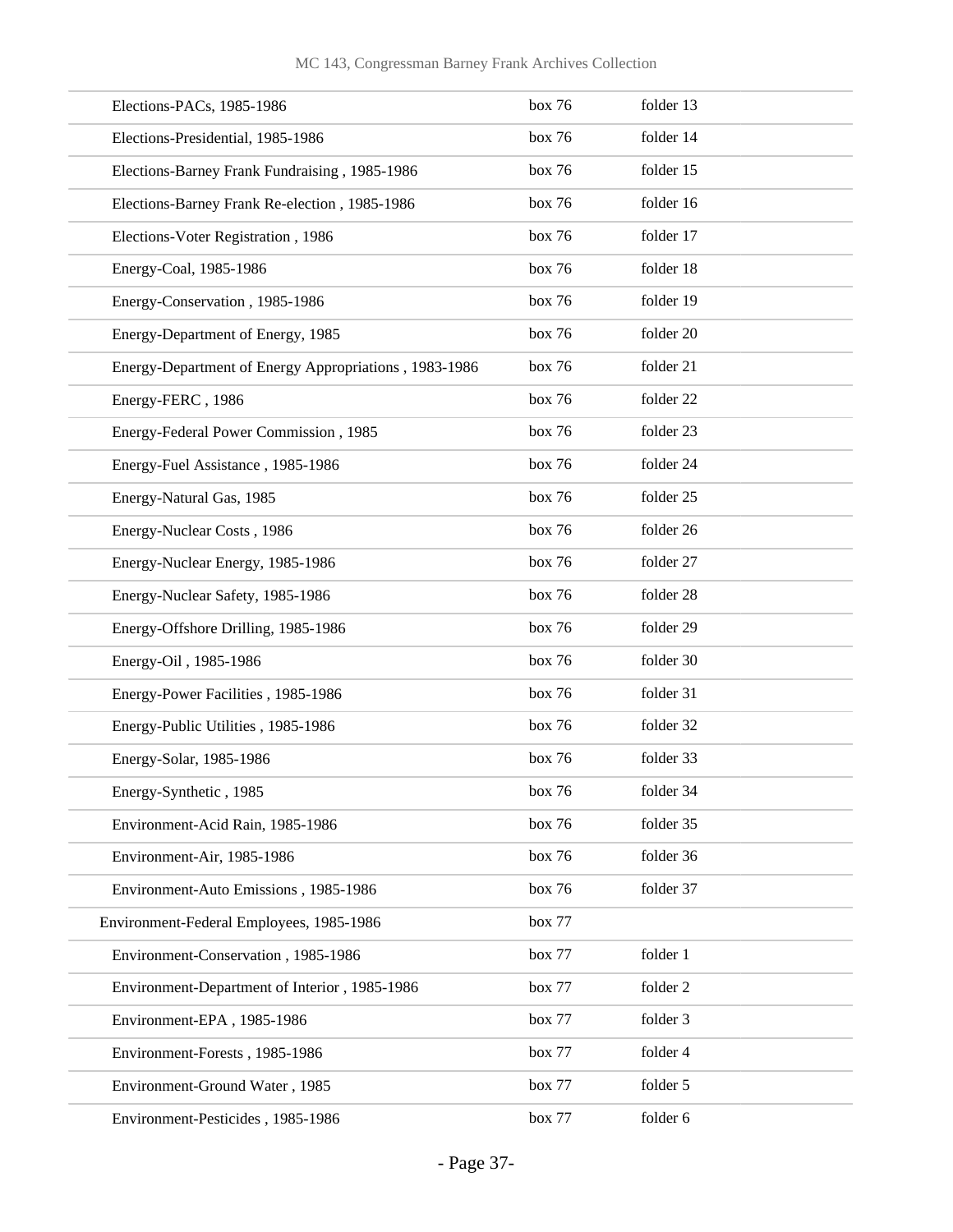| Environment-Rivers, 1985                                                | box 77        | folder 7  |
|-------------------------------------------------------------------------|---------------|-----------|
| Environment-Solid Waste, 1985-1986                                      | box 77        | folder 8  |
| Environment-Superfund, 1985-1986                                        | box 77        | folder 9  |
| Environment-Toxic Waste, 1985-1986                                      | box 77        | folder 10 |
| Environment-Water Pollution, 1985-1986                                  | box 77        | folder 11 |
| Environment-Water Quality, 1985-1986                                    | box 77        | folder 12 |
| Environment-Sweedens Swamp, 1985-1986                                   | box 77        | folder 13 |
| Federal Employees-Confirmation of Presidential Appointees,<br>1985-1986 | box 77        | folder 14 |
| Federal Employees-Cost of Living, 1985-1986                             | box 77        | folder 15 |
| Federal Employees-Federal Employment Inquiries, Sampling,<br>1985-1986  | box 77        | folder 16 |
| Federal Employees-Hatch Act, 1985-1986                                  | box 77        | folder 17 |
| Federal Employees-Internships, Sampling, 1985-1986                      | box 77        | folder 18 |
| Federal Employees-Foreign Relations, 1985-1986                          | box 78        |           |
| Federal Employees-Merit System, 1985                                    | box 78        | folder 1  |
| Federal Employees-Monetary Policy, 1986                                 | box 78        | folder 2  |
| Federal Employees-OPM, 1985-1986                                        | box 78        | folder 3  |
| Federal Employees-Pay Raise, 1985                                       | box 78        | folder 4  |
| Federal Employees-Reform, 1985-1986                                     | box 78        | folder 5  |
| Federal Employees-Retirement, 1985-1986                                 | <b>box 78</b> | folder 6  |
| Federal Employees-In House Memos, 1985                                  | box 78        | folder 7  |
| Fine Arts-Aid, 1985                                                     | box 78        | folder 8  |
| Fine Arts-Artists, 1985-1986                                            | box 78        | folder 9  |
| Fine Arts-Arts Caucus, 1985                                             | box 78        | folder 10 |
| Fine Arts-Facilities, 1986                                              | box 78        | folder 11 |
| Fine Arts-Museums, 1985                                                 | box 78        | folder 12 |
| Fine Arts-NEA and NEH, 1985-1986                                        | box 78        | folder 13 |
| Food-Additives, 1985-1986                                               | box 78        | folder 14 |
| Food-FDA, 1985-1986                                                     | box 78        | folder 15 |
| Food-Hunger, 1985-1986                                                  | box 78        | folder 16 |
| Food-Nutrition, 1985-1986                                               | box 78        | folder 17 |
| Foreign Relations-Ethiopia, 1985-1986                                   | box 78        | folder 18 |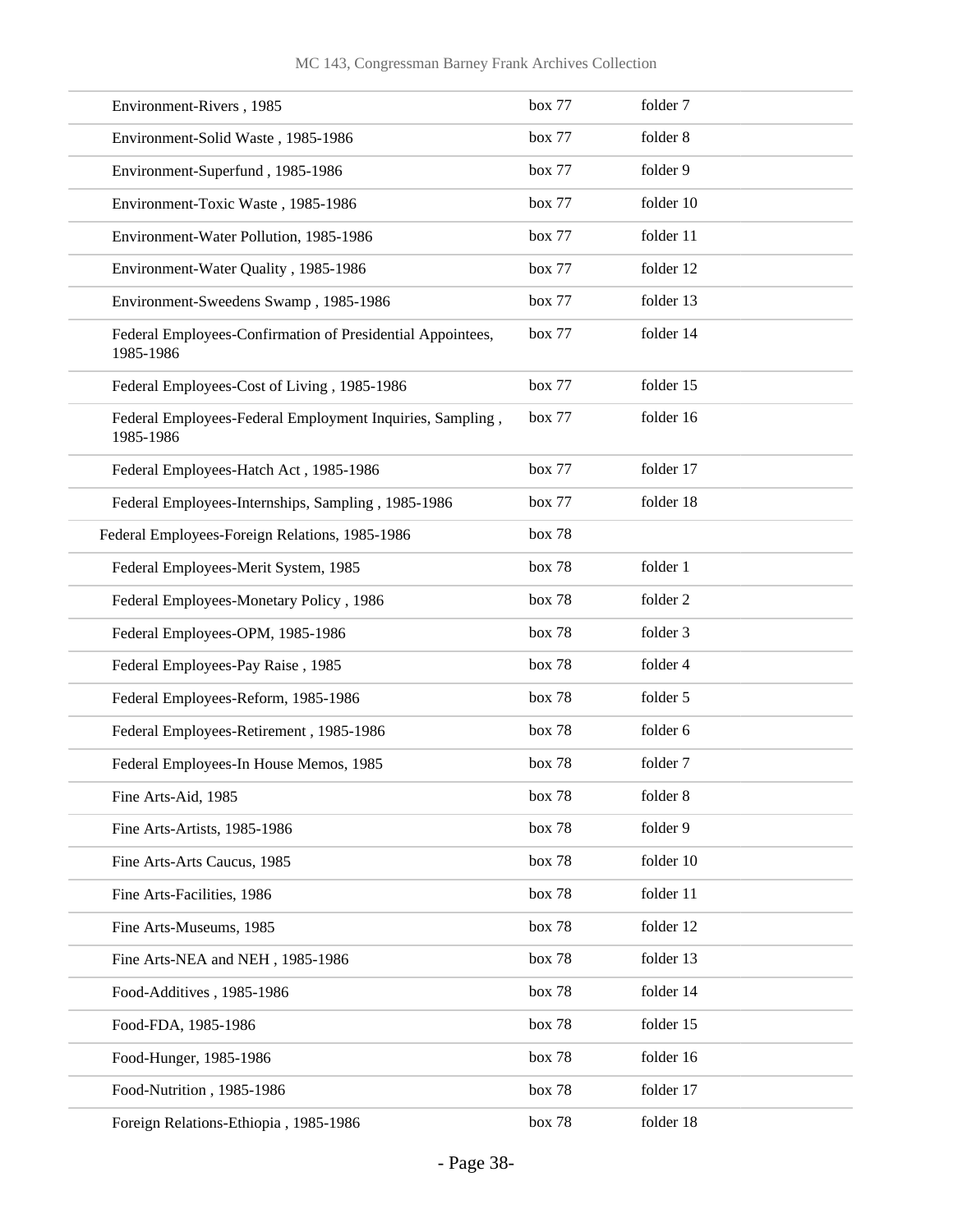| Foreign Relations-Falashas, 1985-1986        | box 78 | folder 19 |
|----------------------------------------------|--------|-----------|
| Foreign Relations-Famine/Drought, 1985-1986  | box 78 | folder 20 |
| Foreign Relations-Africa, general, 1985-1986 | box 78 | folder 21 |
| Foreign Relations-South Africa, 1985-1986    | box 78 | folder 22 |
| Foreign Relations-Afghanistan, 1985-1986     | box 78 | folder 23 |
| Foreign Relations-China, 1985-1986           | box 78 | folder 24 |
| Foreign Relations-Asia, general, 1985-1986   | box 78 | folder 25 |
| Foreign Relations-Japan, 1985-1986           | box 78 | folder 26 |
| Foreign Relations-Korea, 1985-1986           | box 78 | folder 27 |
| Foreign Relations-Philippines, 1985-1986     | box 78 | folder 28 |
| Foreign Relations-Southwest Asia, 1985       | box 78 | folder 29 |
| Foreign Relations, 1985-1986                 | box 79 |           |
| Foreign Relations-Taiwan, 1986               | box 79 | folder 1  |
| Foreign Relations-Contadora, 1986            | box 79 | folder 2  |
| Foreign Relations-Central America, 1985-1986 | box 79 | folder 3  |
| Foreign Relations-Anti Reagan, 1985-1986     | box 79 | folder 4  |
| Foreign Relations-Pro Reagan, 1985           | box 79 | folder 5  |
| Foreign Relations-El Salvador, 1985-1986     | box 79 | folder 6  |
| Foreign Relations-Guatemala, 1985-1986       | box 79 | folder 7  |
| Foreign Relations-Honduras, 1986             | box 79 | folder 8  |
| Foreign Relations-Mexico, 1985               | box 79 | folder 9  |
| Foreign Relations-Nicaragua, 1985-1986       | box 79 | folder 10 |
| Foreign Relations-Nicaragua, 1985-1986       | box 79 | folder 11 |
| Foreign Relations-Azores, 1985-1986          | box 79 | folder 12 |
| Foreign Relations, 1985-1986                 | box 80 |           |
| Foreign Relations-Europe, general, 1985-1986 | box 80 | folder 1  |
| Foreign Relations-Ireland, 1985-1986         | box 80 | folder 2  |
| Foreign Relations-NATO, 1985                 | box 80 | folder 3  |
| Foreign Relations-Portugal, 1985-1986        | box 80 | folder 4  |
| Foreign Relations-Turkey, 1985-1986          | box 80 | folder 5  |
| Foreign Relations-Aid, 1985-1986             | box 80 | folder 6  |
| Foreign Relations-Peace Corps, 1984-1986     | box 80 | folder 7  |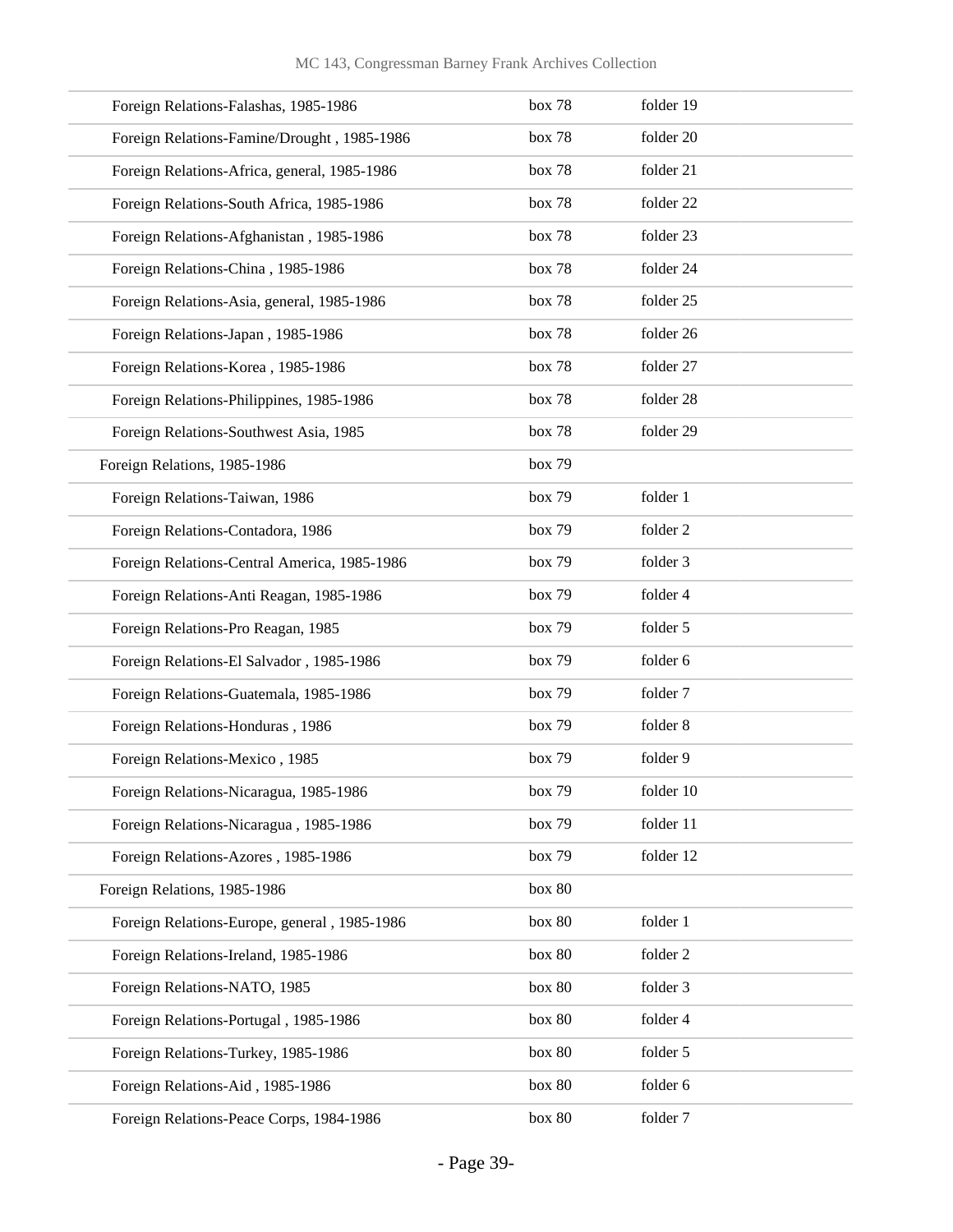| Foreign Relations-UN, 1985-1986                             | box 80 | folder 8  |
|-------------------------------------------------------------|--------|-----------|
| Foreign Relations-Arab Boycott, 1985-1986                   | box 80 | folder 9  |
| Foreign Relations-Middle East, general, 1985-1986           | box 80 | folder 10 |
| Foreign Relations-Israel, 1985-1986                         | box 80 | folder 11 |
| Foreign Relations-Jordan, 1985-1986                         | box 80 | folder 12 |
| Foreign Relations-Lebanon, 1985-1986                        | box 80 | folder 13 |
| Foreign Relations-PLO, 1985-1986                            | box 80 | folder 14 |
| Foreign Relations-US Aid to Israel, 1983-1986               | box 80 | folder 15 |
| Foreign Relations-West Bank, 1985-1986                      | box 80 | folder 16 |
| Foreign Relations-Canada, 1986                              | box 80 | folder 17 |
| Foreign Relations-Caribbean, 1986                           | box 80 | folder 18 |
| Foreign Relations-South America, 1985-1986                  | box 80 | folder 19 |
| Foreign Relations-Soviet Union, 1985-1986                   | box 80 | folder 20 |
| Foreign Relations-Soviet Jewry, 1985-1986                   | box 80 | folder 21 |
| Foreign Relations, 1985-1986                                | box 81 |           |
| Foreign Relations-Soviet Jewry, Individual Cases, 1985-1986 | box 81 | folder 1  |
| Foreign Relations-Soviet Jewry, Resolutions, 1985-1986      | box 81 | folder 2  |
| Foreign Relations-Arms Control, 1985                        | box 81 | folder 3  |
| Foreign Relations-Arms Sales, 1985-1986                     | box 81 | folder 4  |
| Foreign Relations-Department of State, 1985-1986            | box 81 | folder 5  |
| Foreign Relations-Foreign Aid, 1985-1986                    | box 81 | folder 6  |
| Foreign Relations-Genocide, 1985-1986                       | box 81 | folder 7  |
| Foreign Relations-Human Rights, 1985-1986                   | box 81 | folder 8  |
| Foreign Relations-World Food and Population, 1985-1986      | box 81 | folder 9  |
| Foreign Relations-Lipchin Case, 1985-1986                   | box 81 | folder 10 |
| Foreign Trade-Health and Human Services, 1985-1986          | box 82 |           |
| Foreign Trade-Autos, 1985-1986                              | box 82 | folder 1  |
| Foreign Trade-Customs, 1985                                 | box 82 | folder 2  |
| Foreign Trade-Domestic Content, 1986                        | box 82 | folder 3  |
| Foreign Trade-Exports, 1985-1986                            | box 82 | folder 4  |
| Foreign Trade-Imports, 1985-1986                            | box 82 | folder 5  |
| Foreign Trade-Protectionism, 1985-1986                      | box 82 | folder 6  |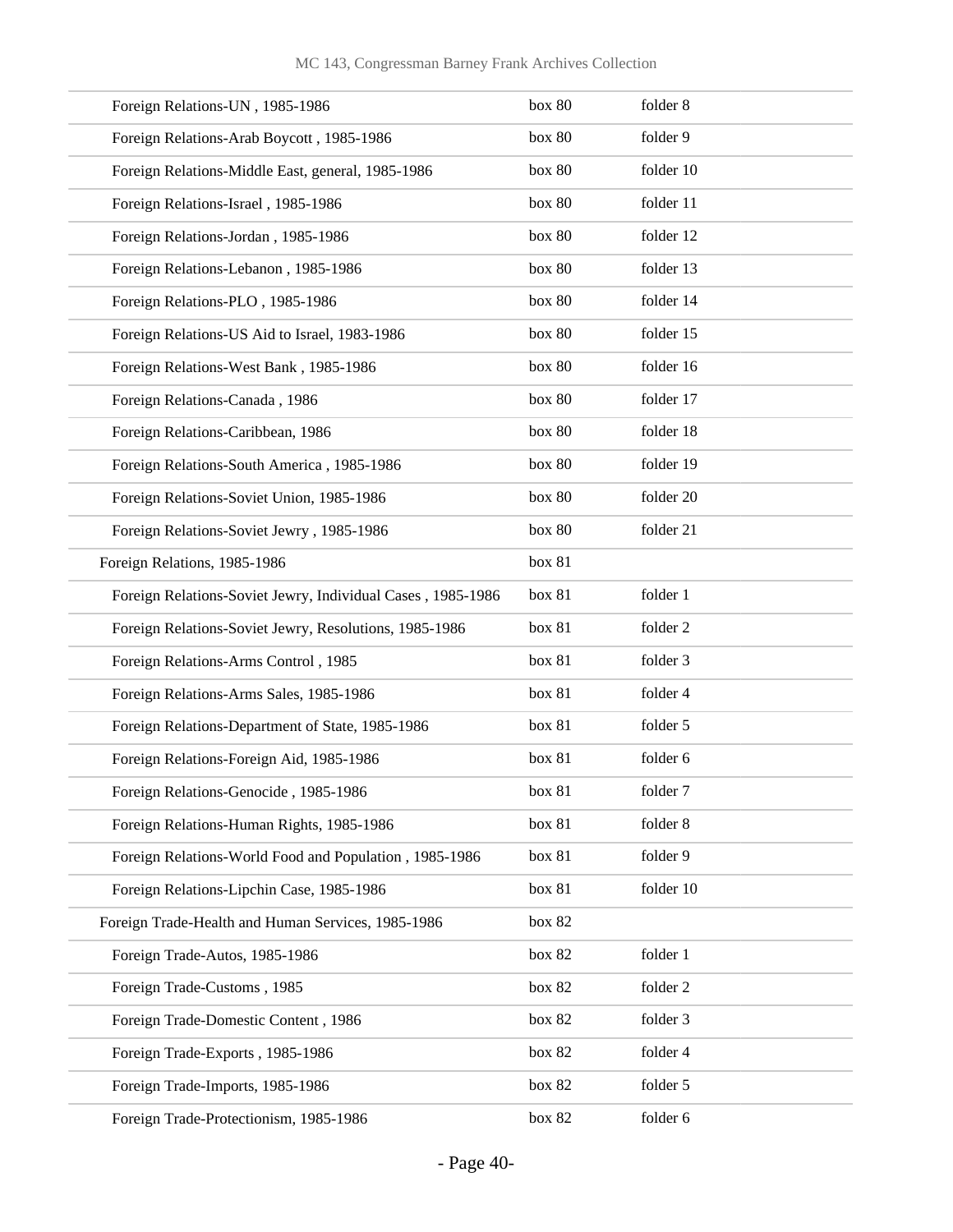| Foreign Trade-Tariffs, 1985-1986                                    | box 82 | folder 7  |
|---------------------------------------------------------------------|--------|-----------|
| Foreign Trade-Textiles, 1985-1986                                   | box 82 | folder 8  |
| Housing-Assisted, 1985-1986                                         | box 82 | folder 9  |
| Housing-City Planning, 1985-1986                                    | box 82 | folder 10 |
| Housing-Community Development, 1985-1986                            | box 82 | folder 11 |
| Housing-Condominiums/Cooperatives, 1985                             | box 82 | folder 12 |
| Housing-HUD, 1985-1986                                              | box 82 | folder 13 |
| Housing-HUD Appropriations Bill, 1985-1986                          | box 82 | folder 14 |
| Housing-Elderly Subsidized, 1985-1986                               | box 82 | folder 15 |
| Housing-Enterprise Zones, 1985-1986                                 | box 82 | folder 16 |
| Housing-Family Subsidized, 1985-1986                                | box 82 | folder 17 |
| Housing-Federal Housing Administration, 1985-1986                   | box 82 | folder 18 |
| Housing-Homeless, 1985-1986                                         | box 82 | folder 19 |
| Housing-Mortgage and Revenue Bonds, 1985-1986                       | box 82 | folder 20 |
| Housing-Employment and Housing Subcommittee,<br>1985-1986           | box 82 | folder 21 |
| Housing-Mortgage and Revenue Bonds, 1985-1986                       | box 82 | folder 22 |
| Housing-Open, 1985                                                  | box 82 | folder 23 |
| Housing-Pets in Subsidized Housing, 1985-1986                       | box 82 | folder 24 |
| Housing-Public, 1985-1986                                           | box 82 | folder 25 |
| Housing-Rehabilitation, 1986                                        | box 82 | folder 26 |
| Housing-Rent Control, 1985-1986                                     | box 82 | folder 27 |
| Housing-UDAG, 1985                                                  | box 82 | folder 28 |
| Housing-Senior Citizens, 1985-1986                                  | box 82 | folder 29 |
| Health and Human Services-Adoption, 1985-1986                       | box 82 | folder 30 |
| Health and Human Services-Charities, 1985-1986                      | box 82 | folder 31 |
| Health and Human Services-Child Abuse/Family Violence,<br>1985-1986 | box 82 | folder 32 |
| Health and Human Services-Immigration, 1985-1986                    | box 83 |           |
| Health and Human Services-Child Support, 1986                       | box 83 | folder 1  |
| Health and Human Services-Combined Federal Campaign,<br>1985        | box 83 | folder 2  |
| Health and Human Services-HHS, 1985-1986                            | box 83 | folder 3  |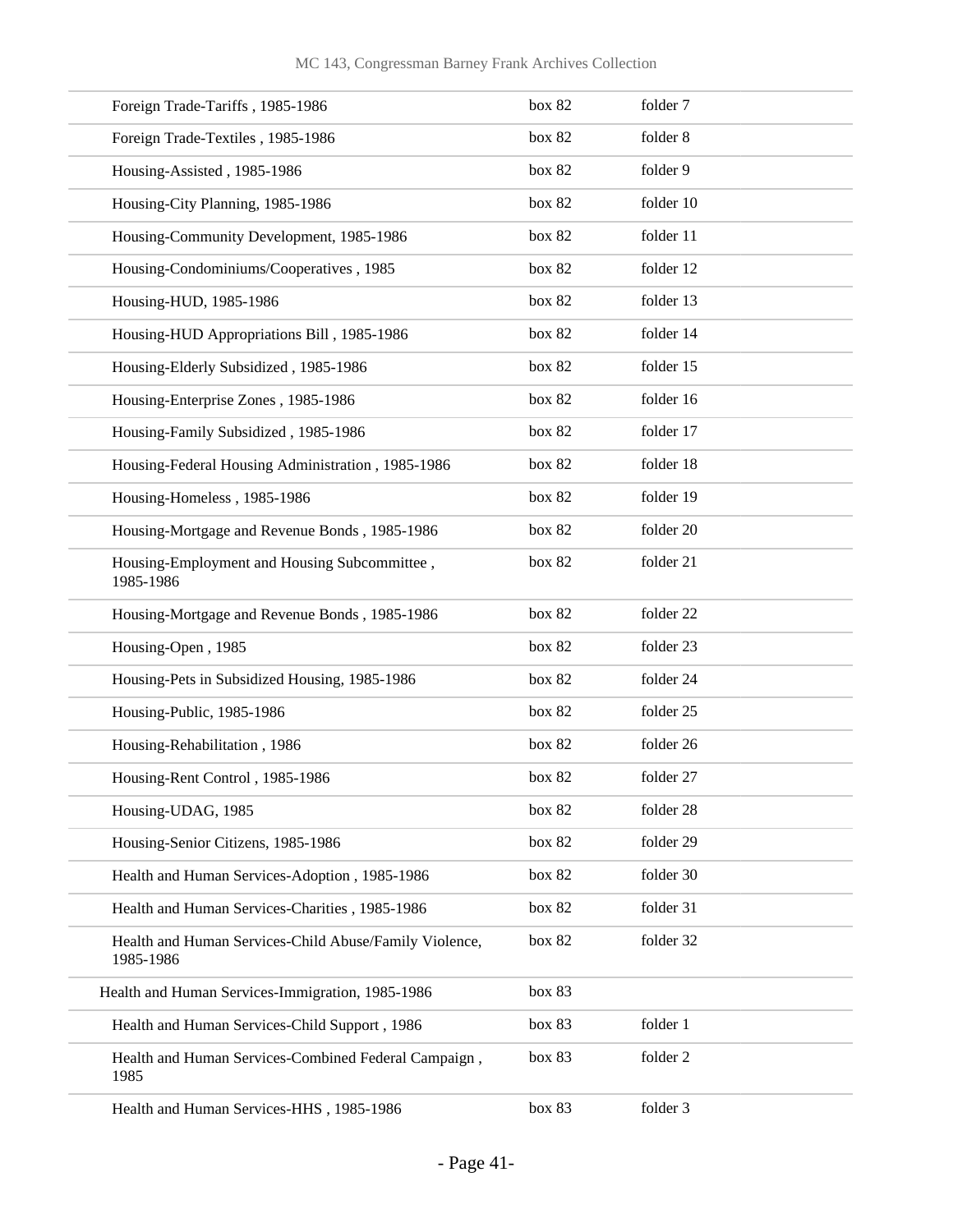| Health and Human Services-HHS Appropriations Bill, 1986                              | box 83 | folder 4             |
|--------------------------------------------------------------------------------------|--------|----------------------|
| Health and Human Services-Families, 1985-1986                                        | box 83 | folder 5             |
| Health and Human Services-Food Stamps, 1985-1986                                     | box 83 | folder 6             |
| Health and Human Services-Foster Parents, 1985-1986                                  | box 83 | folder 7             |
| Health and Human Services-Headstart/Department of Health<br>and Human Services, 1986 | box 83 | folder 8             |
| Health and Human Services-Missing Children, 1986                                     | box 83 | folder 9             |
| Health and Human Services-Senior Aids, 1985-1986                                     | box 83 | folder 10            |
| Health and Human Services-Supplemental Security Insurance,<br>SSI, 1985-1986         | box 83 | folder 11            |
| Health and Human Services-WIC, 1985-1986                                             | box 83 | folder 12            |
| Investigations-Bureau of Indian Affairs, 1985-1986                                   | box 83 | folder 13            |
| Investigations-Federal Emergency Management Agency/<br>Disasters, 1985-1986          | box 83 | folder 14            |
| Investigations-NASA, 1985-1986                                                       | box 83 | folder 15            |
| Investigations-National Science Foundation, 1985-1986                                | box 83 | folder 16            |
| Immigration-Aliens, 1985-1986                                                        | box 83 | folder 17            |
| Immigration-Citizenship, 1985-1986                                                   | box 83 | folder 18            |
| Immigration-Exclusions, 1985-1985                                                    | box 83 | folder 19            |
| Immigration-Extended Voluntary Departure, 1985-1986                                  | box 83 | folder 20            |
| Immigration-Illegal Aliens, 1985-1986                                                | box 83 | folder 21            |
| Immigration-INS, 1985-1986                                                           | box 83 | folder <sub>22</sub> |
| Immigration-Immigration Legislation Reform, 1985-1986                                | box 83 | folder 23            |
| Immigration-Labor Certification, 1985-1986                                           | box 83 | folder 24            |
| Immigration-Nazis, 1985-1986                                                         | box 83 | folder 25            |
| Immigration-Passports and Visas, 1985-1986                                           | box 83 | folder 26            |
| Immigration, 1985-1986                                                               | box 84 |                      |
| Immigration-Political Asylum, 1985-1986                                              | box 84 | folder 1             |
| Immigration-Private Bills, 1985-1986                                                 | box 84 | folder 2             |
| Immigration-Refugee Act, 1985-1986                                                   | box 84 | folder 3             |
| Immigration-Simpson-Mazzoli Bill, 1985-1986                                          | box 84 | folder 4             |
| Immigration-Anti Discrimination Hearing Testimony,<br>1985-10-09                     | box 84 | folder 5             |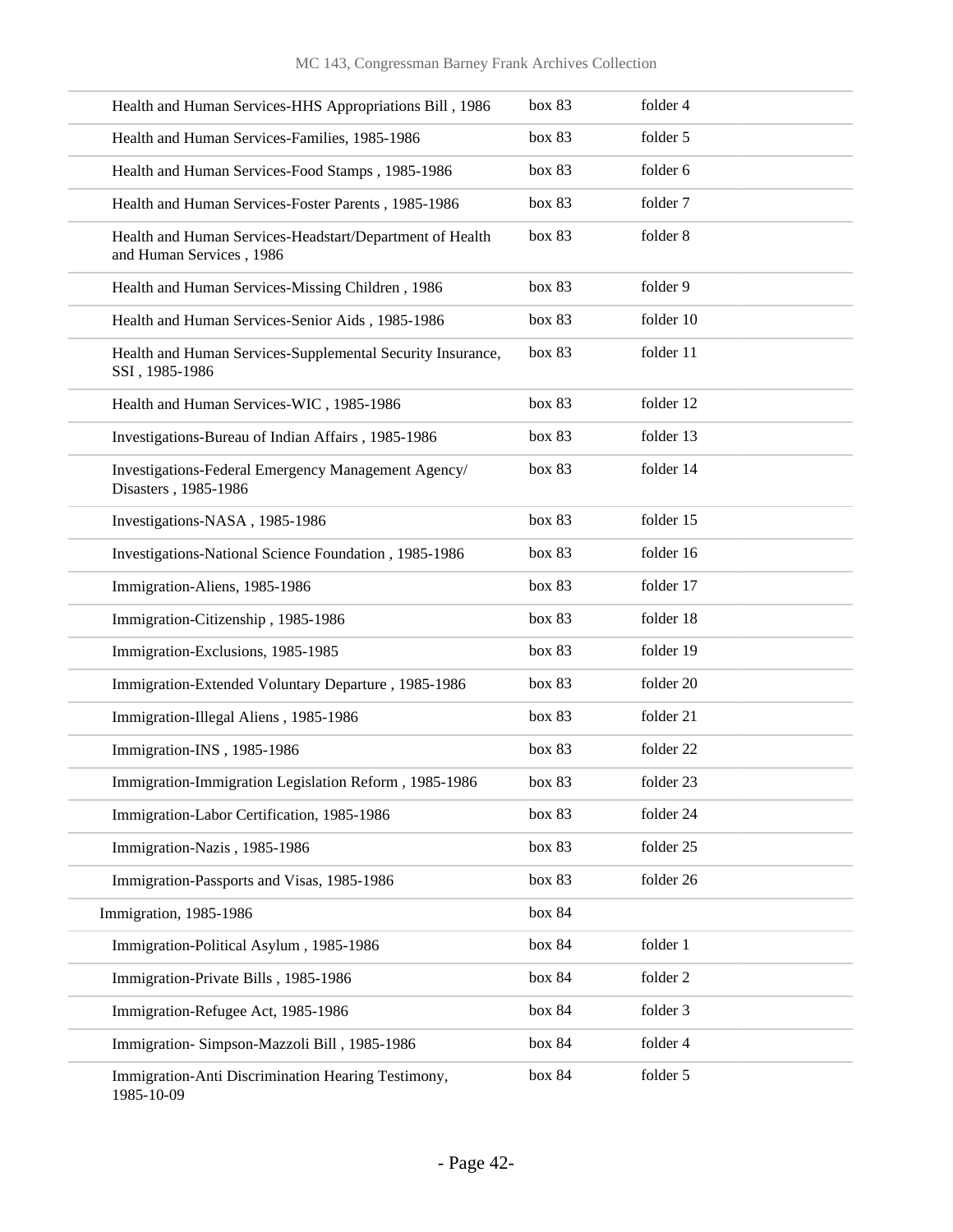| Immigration-Anti Discrimination Hearing Testimony,<br>1985-10-09       | box 84 | folder 6  |
|------------------------------------------------------------------------|--------|-----------|
| Immigration-H.R. 1510 DGS Summary, Pre-passage,<br>1984-1985           | box 84 | folder 7  |
| Immigration, 1985-1986                                                 | box 85 |           |
| Immigration-Assorted Material on Anti-Discrimination, 1985             | box 85 | folder 1  |
| Immigration-Immigration Contacts, 1984-1986                            | box 85 | folder 2  |
| Immigration-H.R. 3080, 1985                                            | box 85 | folder 3  |
| Immigration-ACLU Material on H.R. 1510, 1983-1986                      | box 85 | folder 4  |
| Immigration-Congressional Record Citations on Bill, 1984               | box 85 | folder 5  |
| Immigration-H.R. 1510, Education and Labor Amendments,<br>1983-1985    | box 85 | folder 6  |
| Immigration-Full Committee Markup, 1986-06                             | box 85 | folder 7  |
| Immigration-Immigration Bill Research, 97th Congress,<br>1981-1985     | box 85 | folder 8  |
| Immigration, 1985-1986                                                 | box 86 |           |
| Immigration-CRS Articles on Immigration, 1984-1986                     | box 86 | folder 1  |
| Immigration-Frank Amendment, General Legislative History,<br>1985-1986 | box 86 | folder 2  |
| Immigration-H.R. 3810 Markup and Background Materials,<br>1986         | box 86 | folder 3  |
| Immigration-Alienage, 1984-1986                                        | box 86 | folder 4  |
| Immigration-H.R. 1510, Barney Frank Amendments,<br>1984-1985           | box 86 | folder 5  |
| Immigration-H.R. 3810 Judicial Markup, 1986                            | box 86 | folder 6  |
| Immigration-Frank Amendment, 98th Rules Committee,<br>1985-1986        | box 86 | folder 7  |
| Immigration-H.R. 3810 Summary, 1986                                    | box 86 | folder 8  |
| Immigration-Explanation of Education and Labor Language,<br>1983-1986  | box 86 | folder 9  |
| Immigration-Hearing Notes, 1986-12-17                                  | box 86 | folder 10 |
| Immigration-Ad Hoc Immigration Group, 1986                             | box 86 | folder 11 |
| Immigration-Frank Amendment ACLU Concerns for Hearing,<br>1986-12-17   | box 86 | folder 12 |
| Immigration-Summaries of Public Law, Immigration Bill,<br>1986         | box 86 | folder 13 |
| Immigration-Immigration Bill Oversight Hearing, 1986-12-17             | box 86 | folder 14 |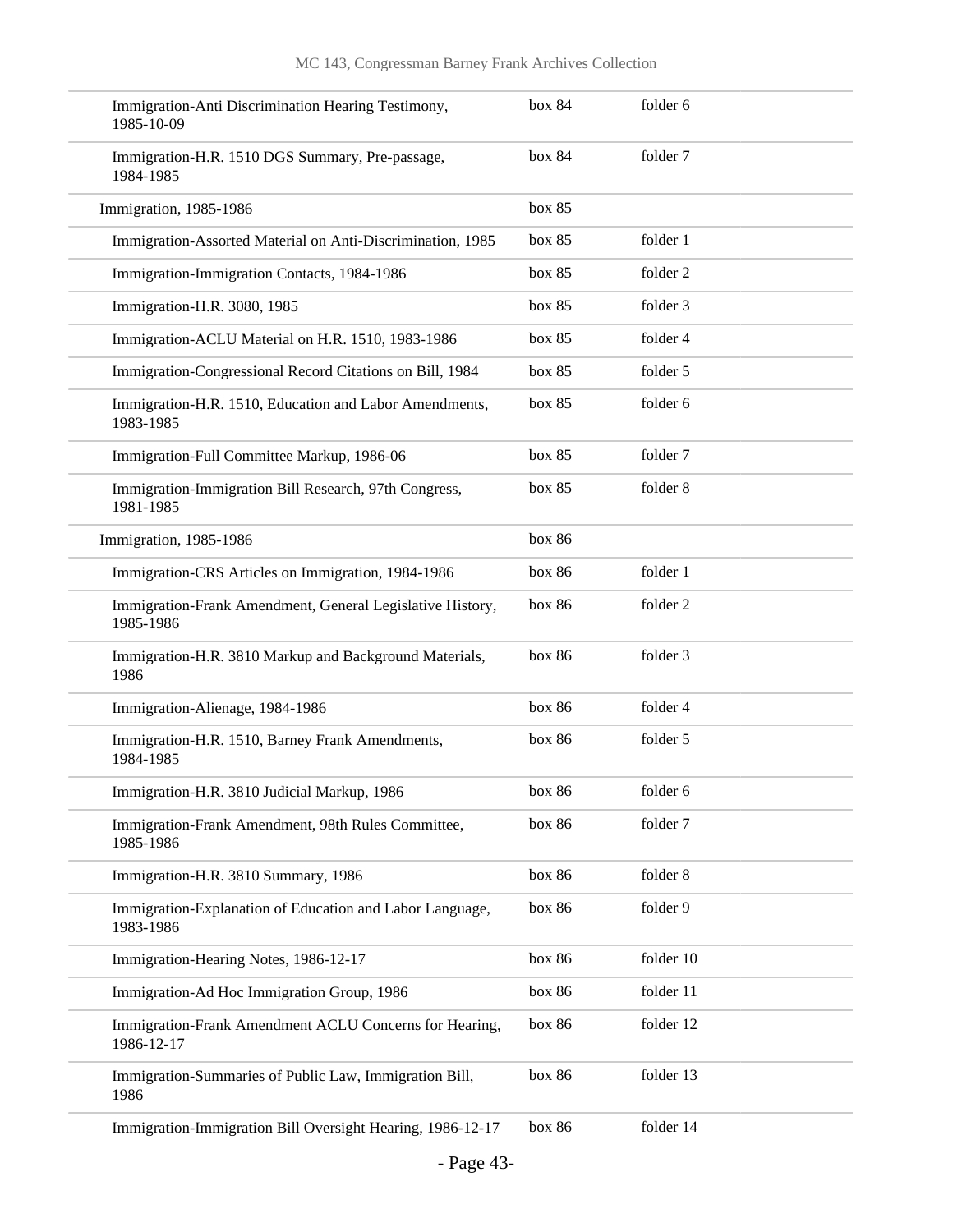| Immigration-Medical, 1985-1986                                  | box 87 |           |
|-----------------------------------------------------------------|--------|-----------|
| Immigration-EEOC/Frank Amendment, 1984-1986                     | box 87 | folder 1  |
| Immigration-Patterns and Practice, 1985-1986                    | box 87 | folder 2  |
| Immigration-Reagan's Signing Statements, 1986                   | box 87 | folder 3  |
| Immigration-Correction of Enrollment, 1986                      | box 87 | folder 4  |
| Intellectual Property-Audio Tapes, 1986                         | box 87 | folder 5  |
| Intellectual Property-Copyright, 1985-1986                      | box 87 | folder 6  |
| Intellectual Property-Patents, 1985-1986                        | box 87 | folder 7  |
| Intellectual Property-Patent and Trademark Office,<br>1984-1986 | box 87 | folder 8  |
| Intellectual Property-Video Tapes, 1986                         | box 87 | folder 9  |
| Intellectual Property-Work for Hire Legislation, 1985           | box 87 | folder 10 |
| Labor-Appropriations, 1985                                      | box 87 | folder 11 |
| Labor-Benefits, 1985-1986                                       | box 87 | folder 12 |
| Labor-Collective Bargaining, 1985                               | box 87 | folder 13 |
| Labor-Davis-Bacon Act, 1986                                     | box 87 | folder 14 |
| Labor-Department of Labor, 1985                                 | box 87 | folder 15 |
| Labor-Employee Retirement Income Security Act, 1986             | box 87 | folder 16 |
| Labor-Employment, 1985-1986                                     | box 87 | folder 17 |
| Labor-ERISA Legislation, 1986                                   | box 87 | folder 18 |
| Labor-ERISA Pension, 1985-1986                                  | box 87 | folder 19 |
| Labor-ERISA Protection, 1986                                    | box 87 | folder 20 |
| Labor-Handicapped, 1985-1986                                    | box 87 | folder 21 |
| Labor-Jobs Legislation, 1985-1986                               | box 87 | folder 22 |
| Labor-Labor Management Relations, 1985-1986                     | box 87 | folder 23 |
| Labor-Minimum Wage, 1985                                        | box 87 | folder 24 |
| Labor-NLRB, 1985-1986                                           | box 87 | folder 25 |
| Labor-OSHA, 1985-1986                                           | box 87 | folder 26 |
| Labor-Unemployment, 1985-1986                                   | box 87 | folder 27 |
| Labor-Unemployment Compensation, 1985-1986                      | box 87 | folder 28 |
| Labor-Unions, 1985-1986                                         | box 87 | folder 29 |
| Labor-Working Hours, 1985-1986                                  | box 87 | folder 30 |

Medical-AIDS , 1985-1986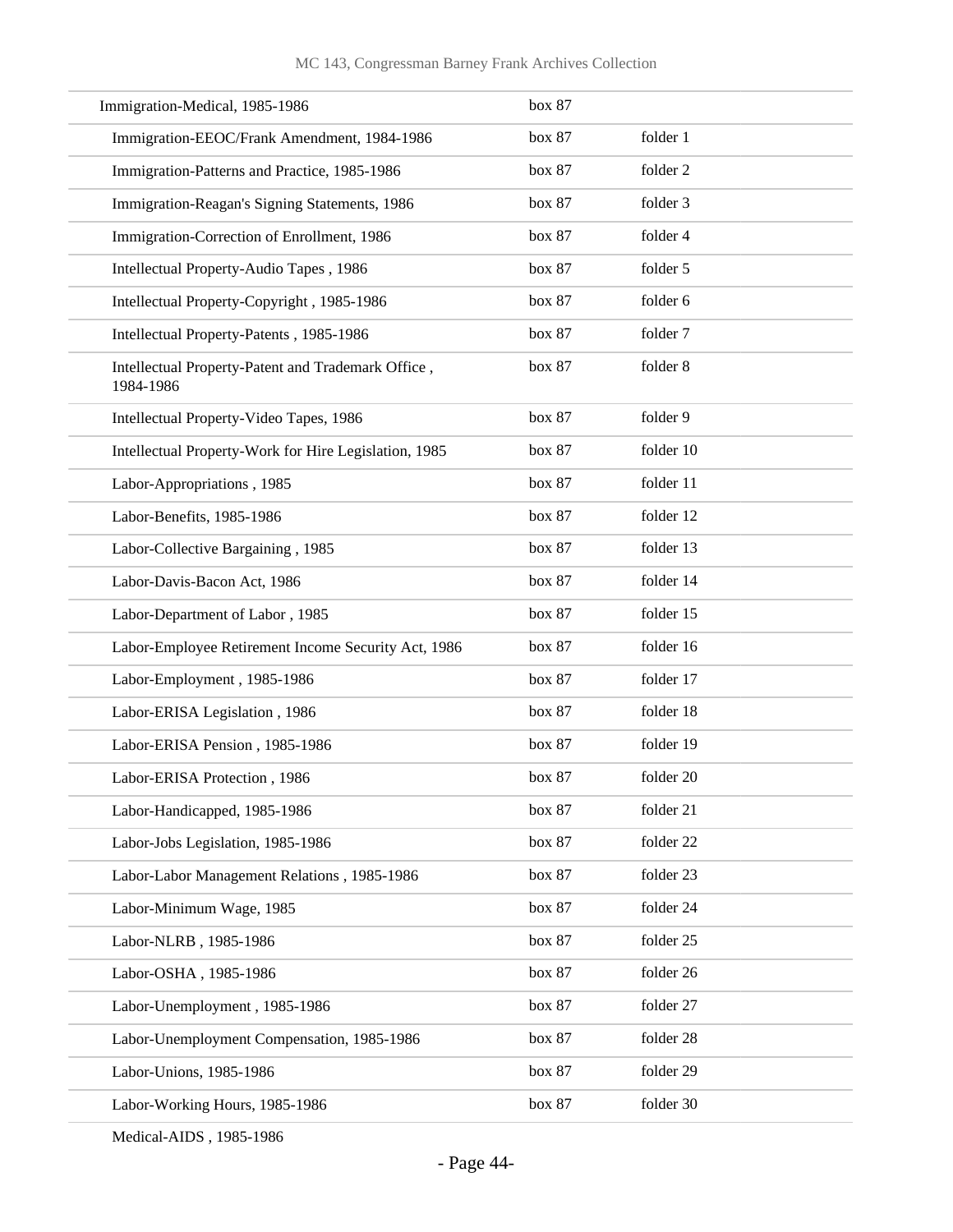### MC 143, Congressman Barney Frank Archives Collection

|                                                               | box 87 | folder 31 |
|---------------------------------------------------------------|--------|-----------|
| Medical-Alcoholism, 1985-1986                                 | box 87 | folder 32 |
| Medical-Cancer, 1985-1986                                     | box 87 | folder 33 |
| Medical-Clinical Psychology, 1986                             | box 87 | folder 34 |
| Medical-Department of Health and Human Services,<br>1985-1986 | box 87 | folder 35 |
| Medical-Diseases: Comparative Legislation, 1985-1986          | box 87 | folder 36 |
| Medical-Military, 1985-1986                                   | box 88 |           |
| Medical-Emergency Medical Services, 1986                      | box 88 | folder 1  |
| Medical-Handicapped, 1985-1986                                | box 88 | folder 2  |
| Medical-Opposition to Health Cuts, 1986                       | box 88 | folder 3  |
| Medical-Health Facilities, 1985-1986                          | box 88 | folder 4  |
| Medical-Health Insurance, 1985-1986                           | box 88 | folder 5  |
| Medical-Home Health Care, 1985-1986                           | box 88 | folder 6  |
| Medical-Hospices, 1985-1986                                   | box 88 | folder 7  |
| Medical-Malpractice Insurance, 1985-1986                      | box 88 | folder 8  |
| Medical-Manpower, 1985-1986                                   | box 88 | folder 9  |
| Medical-Medicaid, 1985-1986                                   | box 88 | folder 10 |
| Medical-Medical Research, 1985-1986                           | box 88 | folder 11 |
| Medical-Medicare, 1985-1986                                   | box 88 | folder 12 |
| Medical-Mental Health, 1985-1986                              | box 88 | folder 13 |
| Medical-National Institutes of Health, 1985-1986              | box 88 | folder 14 |
| Medical-Nursing Homes, 1986                                   | box 88 | folder 15 |
| Medical-Public Health Service, 1985-1986                      | box 88 | folder 16 |
| Medical-Rising Costs of Healthcare, 1985-1986                 | box 88 | folder 17 |
| Medical-Smoking, 1985-1986                                    | box 88 | folder 18 |
| Medical-Claude Pepper's Anti-Quackery Bill, 1985              | box 88 | folder 19 |
| Military-Air Force, 1985-1986                                 | box 88 | folder 20 |
| Military-All Volunteer Force, 1985                            | box 88 | folder 21 |
| Military-Army, 1985-1986                                      | box 88 | folder 22 |
| Military-Bases, 1985-1986                                     | box 88 | folder 23 |
| Military-Benefits, 1985-1986                                  | box 88 | folder 24 |
| Military-Coast Guard, 1985                                    | box 88 | folder 25 |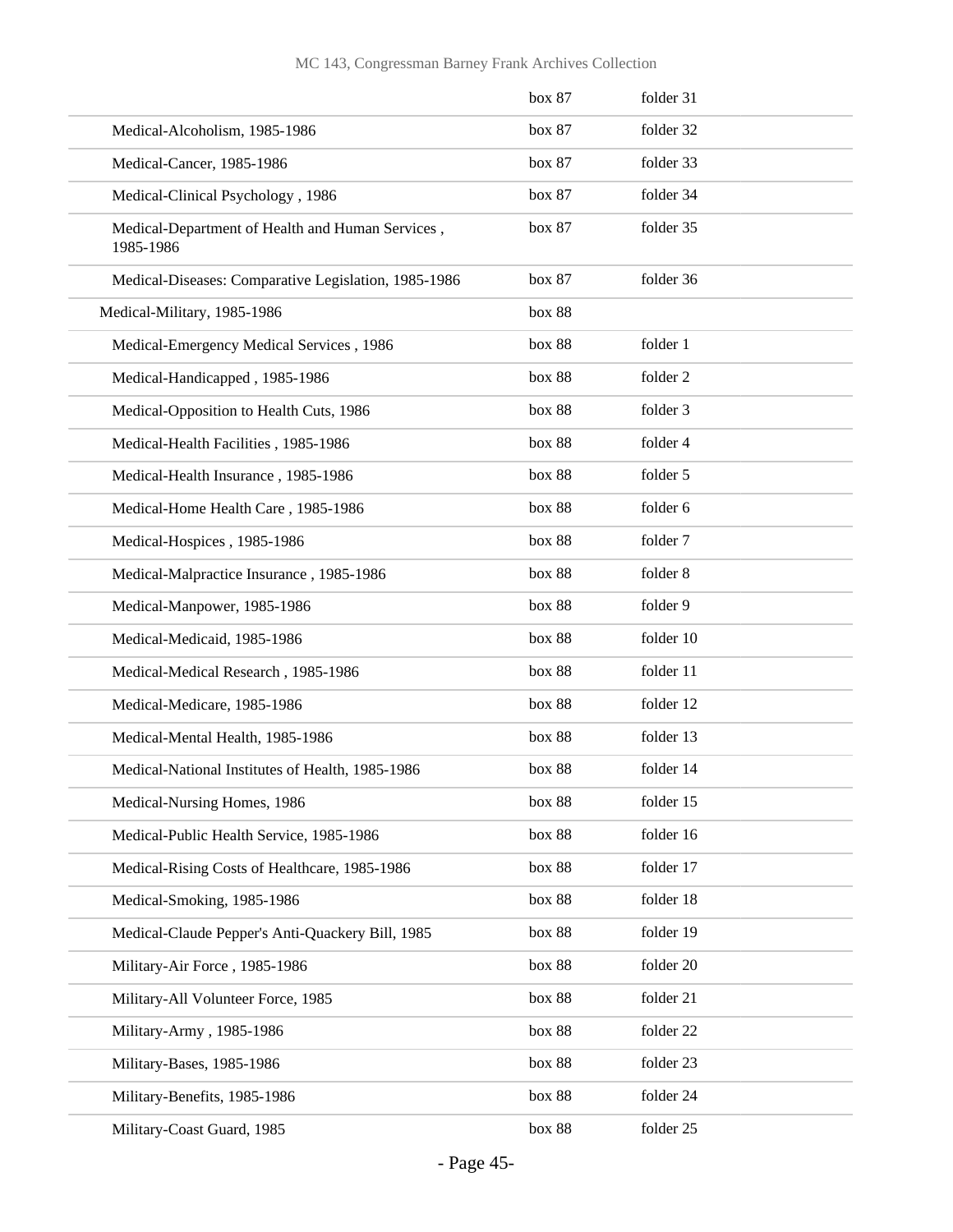| Military-Commissaries, 1985-1986                       | box 88 | folder 26 |
|--------------------------------------------------------|--------|-----------|
| Military-Defense Spending Increase, 1985               | box 88 | folder 27 |
| Military-Defense Spending Decrease, 1985-1986          | box 88 | folder 28 |
| Military-Defense Department, 1985-1986                 | box 88 | folder 29 |
| Military, 1985-1986                                    | box 89 |           |
| Military-Defense Department Appropriations, 1985-1986  | box 89 | folder 1  |
| Military-Disarmament, 1985-1986                        | box 89 | folder 2  |
| Military-Discipline, 1985-1986                         | box 89 | folder 3  |
| Military-Europe, 1985-1986                             | box 89 | folder 4  |
| Military-Feres Doctrine, 1985-1986                     | box 89 | folder 5  |
| Military-Marine Corps, 1986                            | box 89 | folder 6  |
| Military-MX Missiles, 1985                             | box 89 | folder 7  |
| Military-NATO, 1985                                    | box 89 | folder 8  |
| Military-Navy, 1986                                    | box 89 | folder 9  |
| Military-Nuclear Freeze, Anti, 1985                    | box 89 | folder 10 |
| Military-Nuclear Freeze, Pro, 1985-1986                | box 89 | folder 11 |
| Military-POW/MIA, 1985-1986                            | box 89 | folder 12 |
| Military-Procurement and Spare Parts, 1985-1986        | box 89 | folder 13 |
| Military-Reserves, 1986                                | box 89 | folder 14 |
| Military-Retirement, 1986                              | box 89 | folder 15 |
| Military-Selective Service/Draft Registration, 1986    | box 89 | folder 16 |
| Military-Space Weapons, 1985                           | box 89 | folder 17 |
| Military-Star Wars/SDI, 1985-1986                      | box 89 | folder 18 |
| Military-Surplus Property, includes sale of, 1985-1986 | box 89 | folder 19 |
| Military-Test Ban Proposals, 1985                      | box 89 | folder 20 |
| Military-Training, 1985                                | box 89 | folder 21 |
| Military-Weapons, 1985-1986                            | box 89 | folder 22 |
| Military-World Peace Tax Fund Bill, 1986               | box 89 | folder 23 |
| Military-War Powers Act, 1986                          | box 89 | folder 24 |
| Postal Service-Taxation, 1985-1986                     | box 90 |           |
| Postal Service-Complaints, 1985-1986                   | box 90 | folder 1  |
| Postal Service-Employment, 1985                        | box 90 | folder 2  |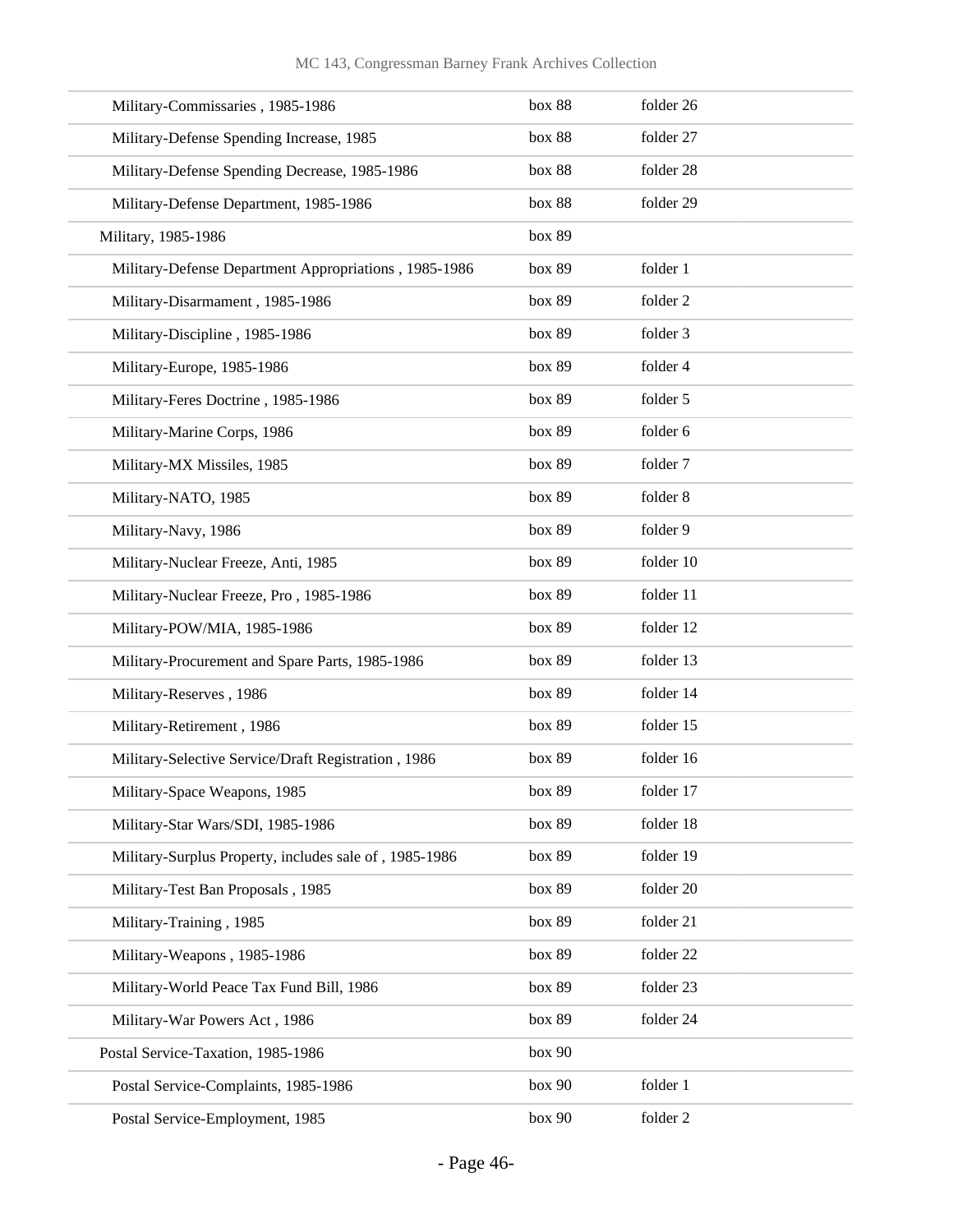| Postal Service-Franking Privilege, 1985-1986                                 | box 90 | folder 3  |
|------------------------------------------------------------------------------|--------|-----------|
| Postal Service-Pay, 1986                                                     | box 90 | folder 4  |
| Postal Service-Pornography, 1985-1986                                        | box 90 | folder 5  |
| Postal Service-Rates, 1985                                                   | box 90 | folder 6  |
| Postal Service-Reorganization, 1985-1986                                     | box 90 | folder 7  |
| Postal Service-Revenue Foregone Subsidy, 1985                                | box 90 | folder 8  |
| Postal Service-Stamps, 1985-1986                                             | box 90 | folder 9  |
| Postal Service-US Postal Service, 1985-1986                                  | box 90 | folder 10 |
| Public Works-Bridge Construction, 1984-1985                                  | box 90 | folder 11 |
| Public Works-Corps of Engineers, 1985                                        | box 90 | folder 12 |
| Public Works-Highways, 1985-1986                                             | box 90 | folder 13 |
| Public Works-Water Projects, 1985                                            | box 90 | folder 14 |
| Recreation Areas-Monuments, 1986                                             | box 90 | folder 15 |
| Recreation Areas-National Parks, 1986                                        | box 90 | folder 16 |
| Recreation Areas-National Park Service, 1985-1986                            | box 90 | folder 17 |
| Recreation Areas-Public Lands, 1985                                          | box 90 | folder 18 |
| Recreation Areas-Wilderness Areas, 1985                                      | box 90 | folder 19 |
| Security-CIA, 1985-1986                                                      | box 90 | folder 20 |
| Security-Intelligence, 1986                                                  | box 90 | folder 21 |
| Social Security-COLA, 1985-1986                                              | box 90 | folder 22 |
| Social Security-Funding Social Security System, 1985-1986                    | box 90 | folder 23 |
| Social Security-Legislation, 1985-1986                                       | box 90 | folder 24 |
| Social Security-Notch, 1985-1986                                             | box 90 | folder 25 |
| Social Security-Offsets, 1985                                                | box 90 | folder 26 |
| Social Security-Social Security Administration, 1985-1986                    | box 90 | folder 27 |
| Social Security-Social Security Compromise Legislation of<br>1983, 1985-1986 | box 90 | folder 28 |
| Social Security-SSDI, 1985-1986                                              | box 90 | folder 29 |
| Social Security-Survivor Benefits, 1985                                      | box 90 | folder 30 |
| Social Security-Taxation of Benefits, 1985                                   | box 90 | folder 31 |
| Taxation-Capital Cost Recovery, 1985                                         | box 90 | folder 32 |
| Taxation-Capital Gains, 1985-1986                                            | box 90 | folder 33 |

Taxation-Charitable Contributions , 1985-1986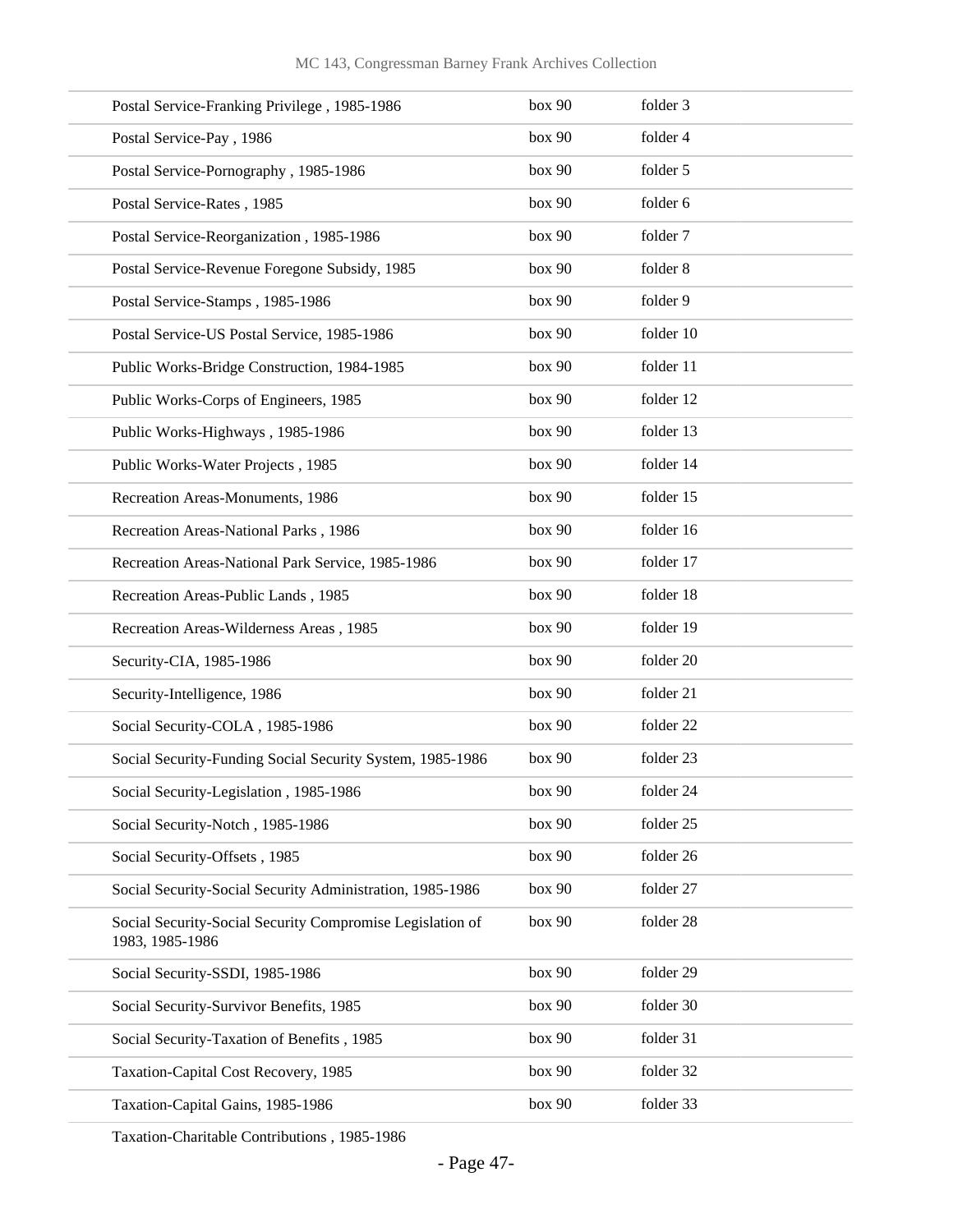|                                                       | box 90 | folder 34 |
|-------------------------------------------------------|--------|-----------|
| Taxation-Cigarettes, 1985-1986                        | box 90 | folder 35 |
| Taxation-Corporation, 1985                            | box 90 | folder 36 |
| Taxation-Deficit Reduction Act of 1984, 1985          | box 90 | folder 37 |
| Taxation-Donald Regan's Plan, 1985                    | box 90 | folder 38 |
| Taxation-Employer Financial Education Deduction, 1986 | box 90 | folder 39 |
| Taxation-Excise, 1985-1986                            | box 90 | folder 40 |
| Taxation-Exemption, 1985-1986                         | box 90 | folder 41 |
| Taxation, 1985-1986                                   | box 91 |           |
| Taxation-Flat Tax, 1985                               | box 91 | folder 1  |
| Taxation-Fringe Benefits, 1985                        | box 91 | folder 2  |
| Taxation-Gambling, 1986                               | box 91 | folder 3  |
| Taxation-Gasoline, 1985-1986                          | box 91 | folder 4  |
| Taxation-IRS, 1985-1986                               | box 91 | folder 5  |
| Taxation-Marriage Tax, 1985                           | box 91 | folder 6  |
| Taxation-Oil Depletion Allowance, 1986                | box 91 | folder 7  |
| Taxation-Peace Tax, 1986                              | box 91 | folder 8  |
| Taxation-Personal Income, 1985-1986                   | box 91 | folder 9  |
| Taxation-Reform, 1985-1986                            | box 91 | folder 10 |
| Taxation-Research and Development, 1985               | box 91 | folder 11 |
| Taxation-Sales, 1985-1986                             | box 91 | folder 12 |
| Taxation-Simplification, 1985-1986                    | box 91 | folder 13 |
| Taxation-Small Business, 1986                         | box 91 | folder 14 |
| Taxation-State and Local, 1985                        | box 91 | folder 15 |
| Taxation-State and Local Tax Deductions, 1985-1986    | box 91 | folder 16 |
| Taxation-Tax Bill, 1985-1986                          | box 91 | folder 17 |
| Taxation-Tax Bill FY'85, 1985                         | box 91 | folder 18 |
| Taxation-Tax Bill FY'86, 1986                         | box 91 | folder 19 |
| Taxation-Tax Credit, 1985-1986                        | box 91 | folder 20 |
| Taxation-TEFRA, 1985                                  | box 91 | folder 21 |
| Taxation-Tax Exempt Organizations, 1985               | box 91 | folder 22 |
| Taxation-Tax Forms, 1985                              | box 91 | folder 23 |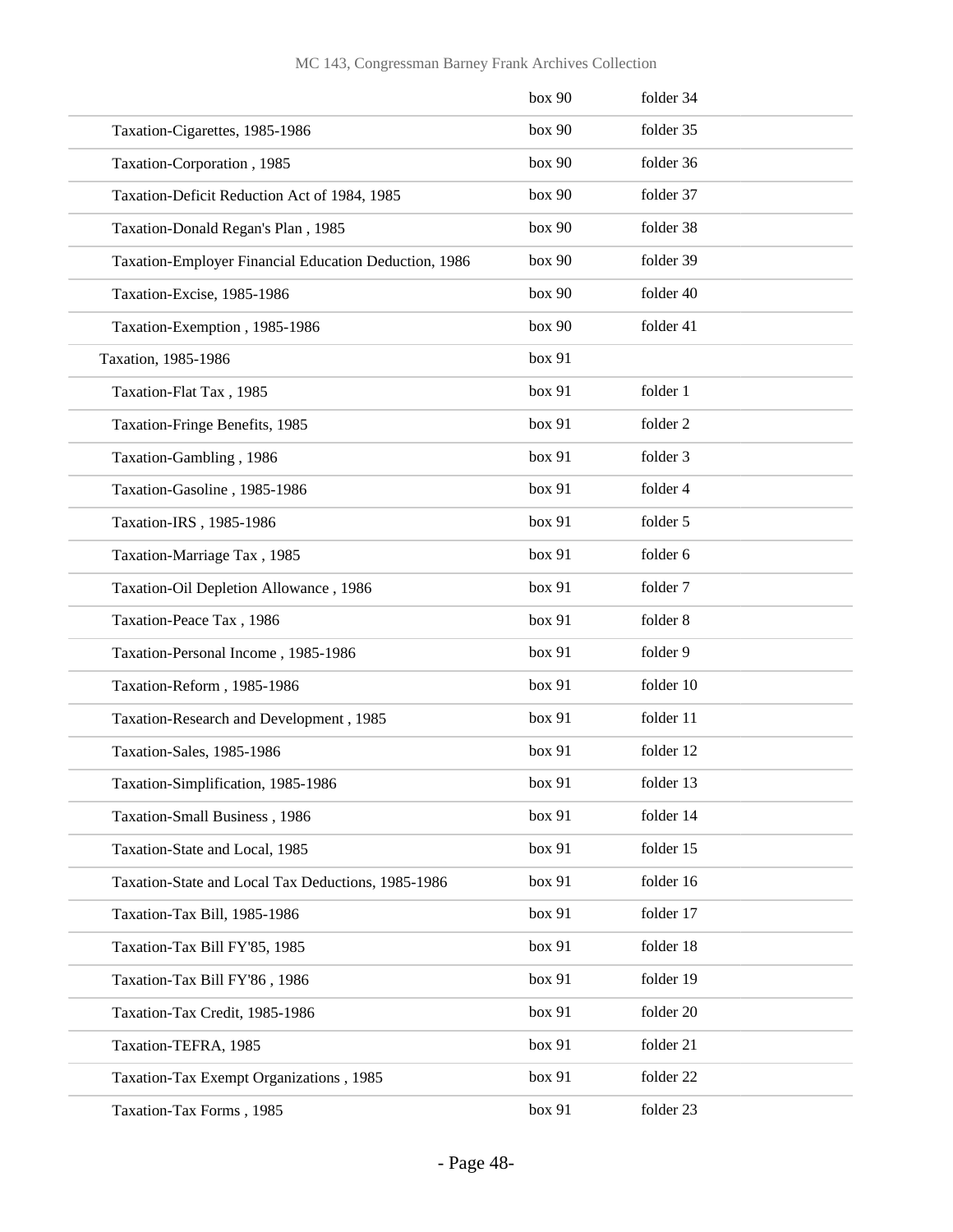| Taxation-Tuition Tax Credit, 1985                     | box 91 | folder 24 |
|-------------------------------------------------------|--------|-----------|
| Taxation-User Fees, 1986                              | box 91 | folder 25 |
| Taxation-Ways and Means Committee, 1984-1985          | box 91 | folder 26 |
| Transportation-Women's Issues, 1985-1986              | box 92 |           |
| Transportation-Air, 1985-1986                         | box 92 | folder 1  |
| Transportation-Airlines, 1985-1986                    | box 92 | folder 2  |
| Transportation-Airports, 1985-1986                    | box 92 | folder 3  |
| Transportation-Air Safety, 1986                       | box 92 | folder 4  |
| Transportation-Amtrak, 1985-1986                      | box 92 | folder 5  |
| Transportation-Automobiles, 1985-1986                 | box 92 | folder 6  |
| Transportation-Buses, 1986                            | box 92 | folder 7  |
| Transportation-Conrail, 1985-1986                     | box 92 | folder 8  |
| Transportation-Department of Transportation, 1986     | box 92 | folder 9  |
| Transportation-Drunk Driving, 1985                    | box 92 | folder 10 |
| Transportation-General, 1986                          | box 92 | folder 11 |
| Transportation-Mass Transit, 1985-1986                | box 92 | folder 12 |
| Transportation-Motor Transportation Safety, 1985-1986 | box 92 | folder 13 |
| Transportation-Vehicle Safety, 1985-1986              | box 92 | folder 14 |
| Transportation-Railroad Retirement, 1986              | box 92 | folder 15 |
| Transportation-Railroad, 1985-1986                    | box 92 | folder 16 |
| Transportation-Trucking, 1986                         | box 92 | folder 17 |
| Transportation-UMTA, 1986                             | box 92 | folder 18 |
| Transportation-Water Transportation Safety, 1983-1986 | box 92 | folder 19 |
| Veterans-Agent Orange, 1985-1986                      | box 92 | folder 20 |
| Veterans-Benefits, 1985-1986                          | box 92 | folder 21 |
| Veterans-Disability Compensation, 1985-1986           | box 92 | folder 22 |
| Veterans-Education, 1985-1986                         | box 92 | folder 23 |
| Veterans-Employment of Veterans, 1986                 | box 92 | folder 24 |
| Veterans-Facilities, 1985                             | box 92 | folder 25 |
| Veterans-Judicial Review, 1985                        | box 92 | folder 26 |
| Veterans-Organizations, 1985                          | box 92 | folder 27 |
| Veterans-Resolutions in Honor of, 1985-1986           | box 92 | folder 28 |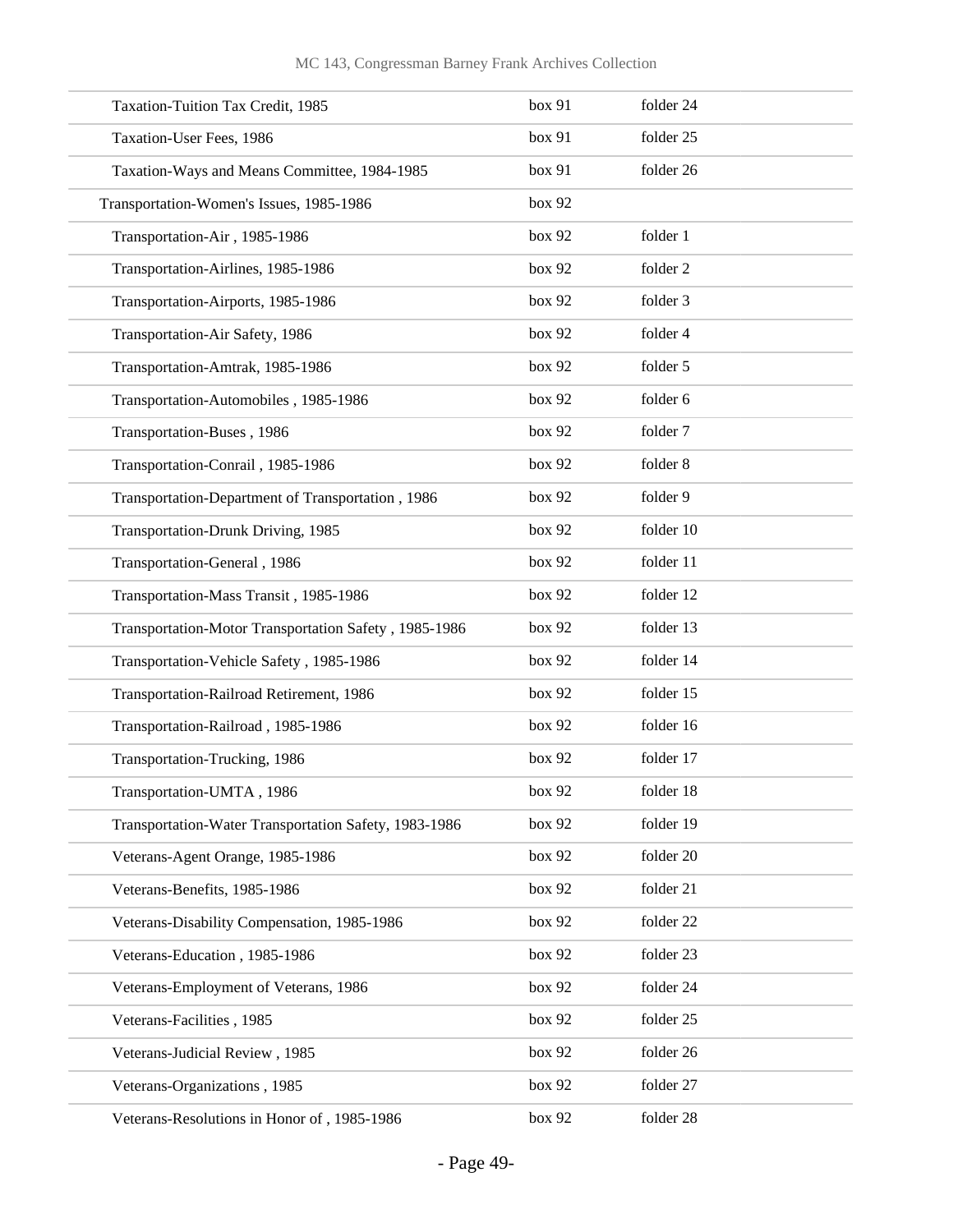| Women's Issues-Abortion, 1985-1986                               | box 92 | folder 29 |
|------------------------------------------------------------------|--------|-----------|
| Women's Issues-Anti Abortion, 1985-1986                          | box 92 | folder 30 |
| Women's Issues-Birth Control, 1985-1986                          | box 92 | folder 31 |
| Women's Issues-Economic Issues, 1985-1986                        | box 92 | folder 32 |
| Women's Issues-Equal Rights Amendment, 1986                      | box 92 | folder 33 |
| Women's Issues-Pro Choice, 1986                                  | box 92 | folder 34 |
| Women's Issues-Women's Caucus, 1985-1986                         | box 92 | folder 35 |
| Women's Issues-Women's Educational Programs, 1985                | box 92 | folder 36 |
| Immigration Exclusions, 1983-1986                                | box 93 |           |
| Immigration Exclusions-Randall Case, 1985-1986                   | box 93 | folder 1  |
| Immigration-Exclusion Cases, 1985-1986                           | box 93 | folder 2  |
| INS Immigration Exclusion Data, 1983-1986                        | box 93 | folder 3  |
| Immigration Reform-Press Materials, 1983-1986                    | box 93 | folder 4  |
| American Bar Association Reports, 1985-1986                      | box 93 | folder 5  |
| Immigration Exclusion, research and draft notes, (1984-1986)     | box 94 |           |
| Exclusion Redrafting, Research Materials and Notes,<br>1984-1985 | box 94 | folder 1  |
| Immigration Exclusion-Helsinki Commission Hearings, 1986         | box 94 | folder 2  |
| Immigration-Proposed Bill and Discussion Drafts, 1985            | box 94 | folder 3  |
| Immigration-Exclusion and Deportation Amendments,<br>1983-1985   | box 94 | folder 4  |
| Immigration Bill-Initial Redraft and Research, 1985              | box 94 | folder 5  |
| Exclusion Contacts-Letters, 1985                                 | box 94 | folder 6  |
| Immigration Bills, POW/MIA, ADA, 1983-1986                       | box 95 |           |
| Immigration Bills and Hearings, 1985                             | box 95 | folder 1  |
| Immigration Bills and Hearings, 1986                             | box 95 | folder 2  |
| POWs and MIAs, 1983-1986                                         | box 95 | folder 3  |
| Handicapped Parking, 1985-1986                                   | box 95 | folder 4  |
| Assorted Issues, 1985-1986                                       | box 95 | folder 5  |
| Police, 1983-1986                                                | box 96 |           |
| Federal Protective Officers, 1983-1986                           | box 96 | folder 1  |
| Police Corps, 1983-1985                                          | box 96 | folder 2  |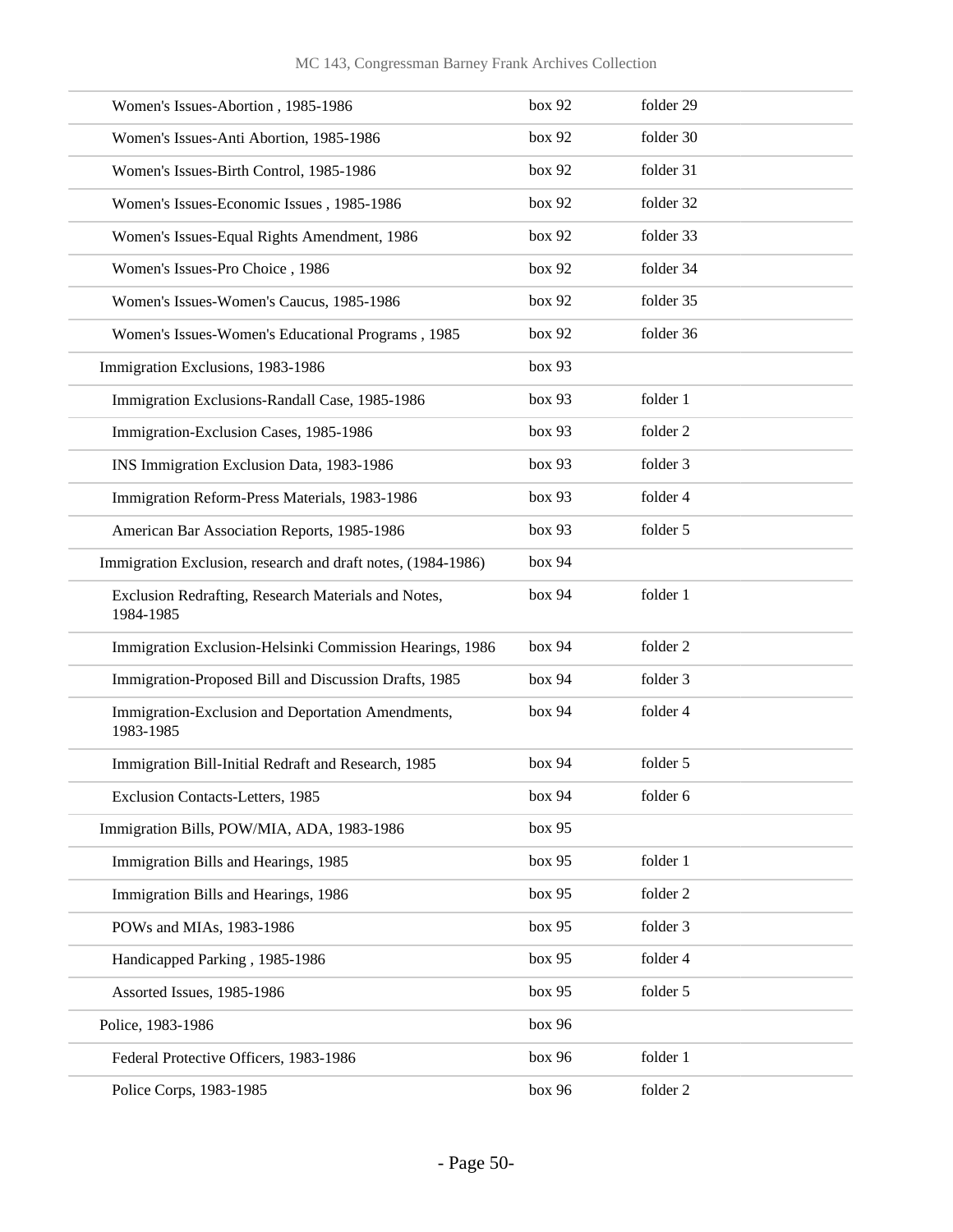# **100th Congress, 1987-1988**

| <b>Title/Description</b>                               | <b>Instances</b> |           |
|--------------------------------------------------------|------------------|-----------|
| Agriculture-Banking and Currency, 1987-1988            | box 97           |           |
| Agriculture-Appropriations Bill, 1987-1988             | box 97           | folder 1  |
| Agriculture-Cooperatives, 1987-1988                    | box 97           | folder 2  |
| Agriculture-Dairy Products, 1987-1988                  | box 97           | folder 3  |
| Agriculture-Department of Agriculture, 1987-1988       | box 97           | folder 4  |
| Agriculture-Farm Bill, 1987-1988                       | box 97           | folder 5  |
| Agriculture-Farm Programs, 1987-1988                   | box 97           | folder 6  |
| Agriculture-Farm Subsidy, 1987-1988                    | box 97           | folder 7  |
| Agriculture-Marketing Orders, 1987-1988                | box 97           | folder 8  |
| Agriculture-Sugar, 1987-1988                           | box 97           | folder 9  |
| Agriculture-Wheat and Grain, 1987-1988                 | box 97           | folder 10 |
| Animals-Marine Mammals, 1987-1988                      | box 97           | folder 11 |
| Animals-Protection of Animals, 1987-1988               | box 97           | folder 12 |
| Animals-Research, 1987-1988                            | box 97           | folder 13 |
| Animals-Trapping, 1987-1988                            | box 97           | folder 14 |
| Animals-Treatment, 1987-1988                           | box 97           | folder 15 |
| Banking and Currency-Banking Committee, 1987-1988      | box 97           | folder 16 |
| Banking and Currency-Coins, 1987-1988                  | box 97           | folder 17 |
| Banking and Currency-Commercial Banks, 1987-1988       | box 97           | folder 18 |
| Banking and Currency-Consumer Banking, 1987-1988       | box 97           | folder 19 |
| Banking and Currency-Credit, 1987-1988                 | box 97           | folder 20 |
| Banking and Currency-DIDC, 1987-1988                   | box 97           | folder 21 |
| Banking and Currency-Deregulation, 1987-1988           | box 97           | folder 22 |
| Banking and Currency-Business and Industry, 1987-1988  | box 98           |           |
| Banking and Currency-Federal Reserve System, 1987-1988 | box 98           | folder 1  |
| Banking and Currency-FSLIC, 1987-1988                  | box 98           | folder 2  |
| Banking and Currency-Stegall Act, 1987-1988            | box 98           | folder 3  |
| Banking and Currency-Insurance, 1987-1988              | box 98           | folder 4  |
| Banking and Currency-Interest Rates, 1987-1988         | box 98           | folder 5  |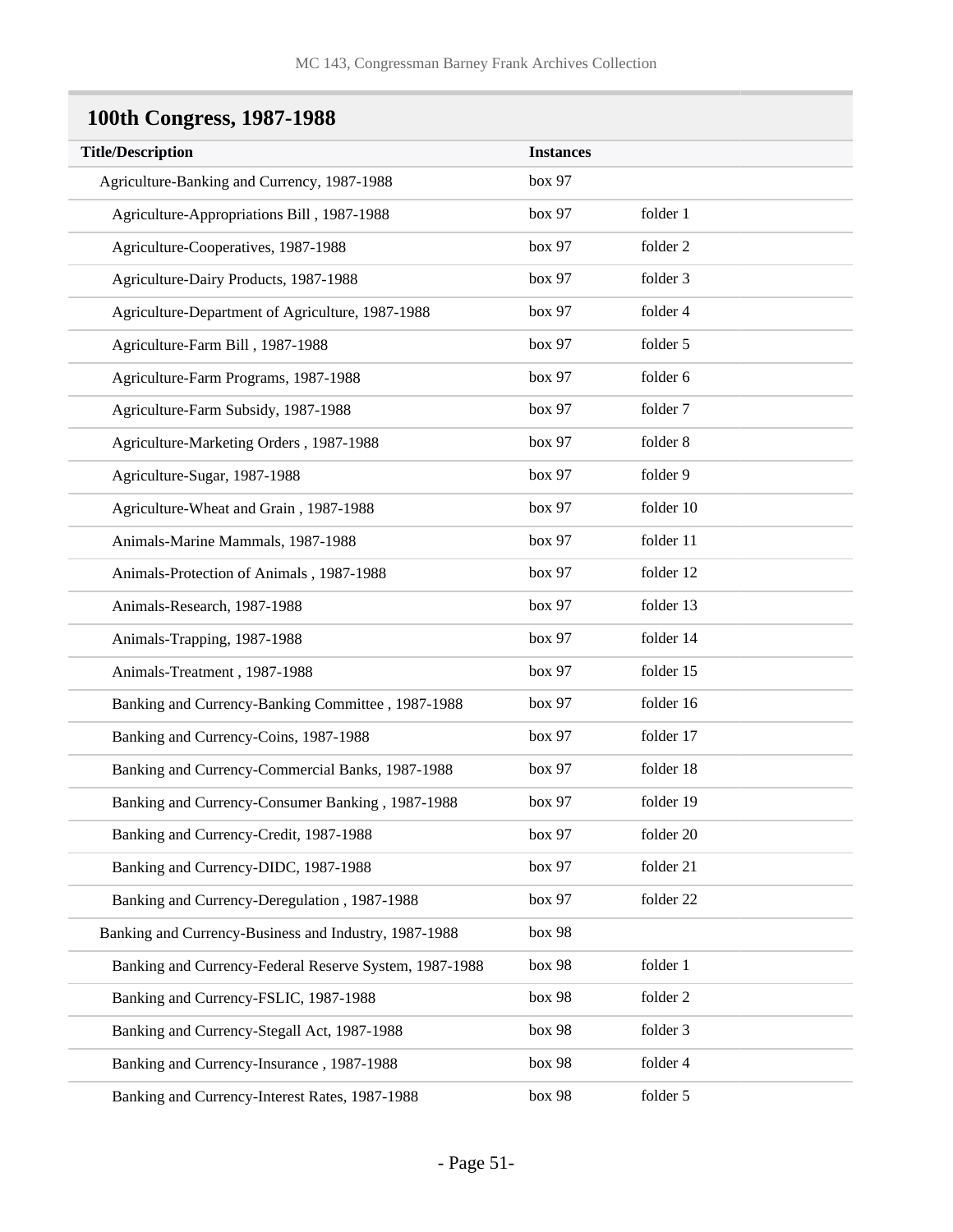| Banking and Currency-International Monetary Fund,<br>1987-1988    | box 98 | folder 6  |
|-------------------------------------------------------------------|--------|-----------|
| Banking and Currency-Mortgages, 1987-1988                         | box 98 | folder 7  |
| Banking and Currency-Non Bank Banks, 1987-1988                    | box 98 | folder 8  |
| Banking and Currency-Savings and Loan Association,<br>1987-1988   | box 98 | folder 9  |
| Banking and Currency-Savings Banks, 1987-1988                     | box 98 | folder 10 |
| Banking and Currency-Securities Exchange Commission,<br>1987-1988 | box 98 | folder 11 |
| Banking and Currency-Third World Debt, 1987-1988                  | box 98 | folder 12 |
| Budget-Administration Budget FY '87, 1987-1988                    | box 98 | folder 13 |
| Budget-Administration Budget FY '88, 1987-1988                    | box 98 | folder 14 |
| Budget-Balanced Budget Amendment, 1987-1988                       | box 98 | folder 15 |
| Budget-Budget Process Reform, 1987-1988                           | box 98 | folder 16 |
| Budget-Congressional Budget FY '87, 1987-1988                     | box 98 | folder 17 |
| Budget-Congressional Budget Resolution FY '88, 1987               | box 98 | folder 18 |
| Budget-Continuing Resolution October 1986, 1987-1988              | box 98 | folder 19 |
| Budget-Deficit, 1987-1988                                         | box 98 | folder 20 |
| Budget-Gramm Rudman Act, 1987-1988                                | box 98 | folder 21 |
| Budget-Line Item Veto, 1987-1988                                  | box 98 | folder 22 |
| Budget-OMB, 1987-1988                                             | box 98 | folder 23 |
| Business and Industry-Advertising, 1987-1988                      | box 98 | folder 24 |
| Business and Industry-Aerospace, 1987-1988                        | box 98 | folder 25 |
| Business and Industry-Anti Trust, 1987-1988                       | box 98 | folder 26 |
| Business and Industry-Bankruptcy, 1987-1988                       | box 98 | folder 27 |
| Business and Industry-Legislation, 1987-1988                      | box 98 | folder 28 |
| Business and Industry-Department of Commerce, 1987-1988           | box 98 | folder 29 |
| Business and Industry-General, 1987-1988                          | box 98 | folder 30 |
| Business and Industry-Government Procurement, 1987-1988           | box 98 | folder 31 |
| Business and Industry-Maritime, 1987-1988                         | box 98 | folder 32 |
| Business and Industry-Hostile Take Over, 1987-1988                | box 98 | folder 33 |
| Business and Industry-Retail Trade, 1987-1988                     | box 98 | folder 34 |
| Business and Industry-Shoes, 1987-1988                            | box 98 | folder 37 |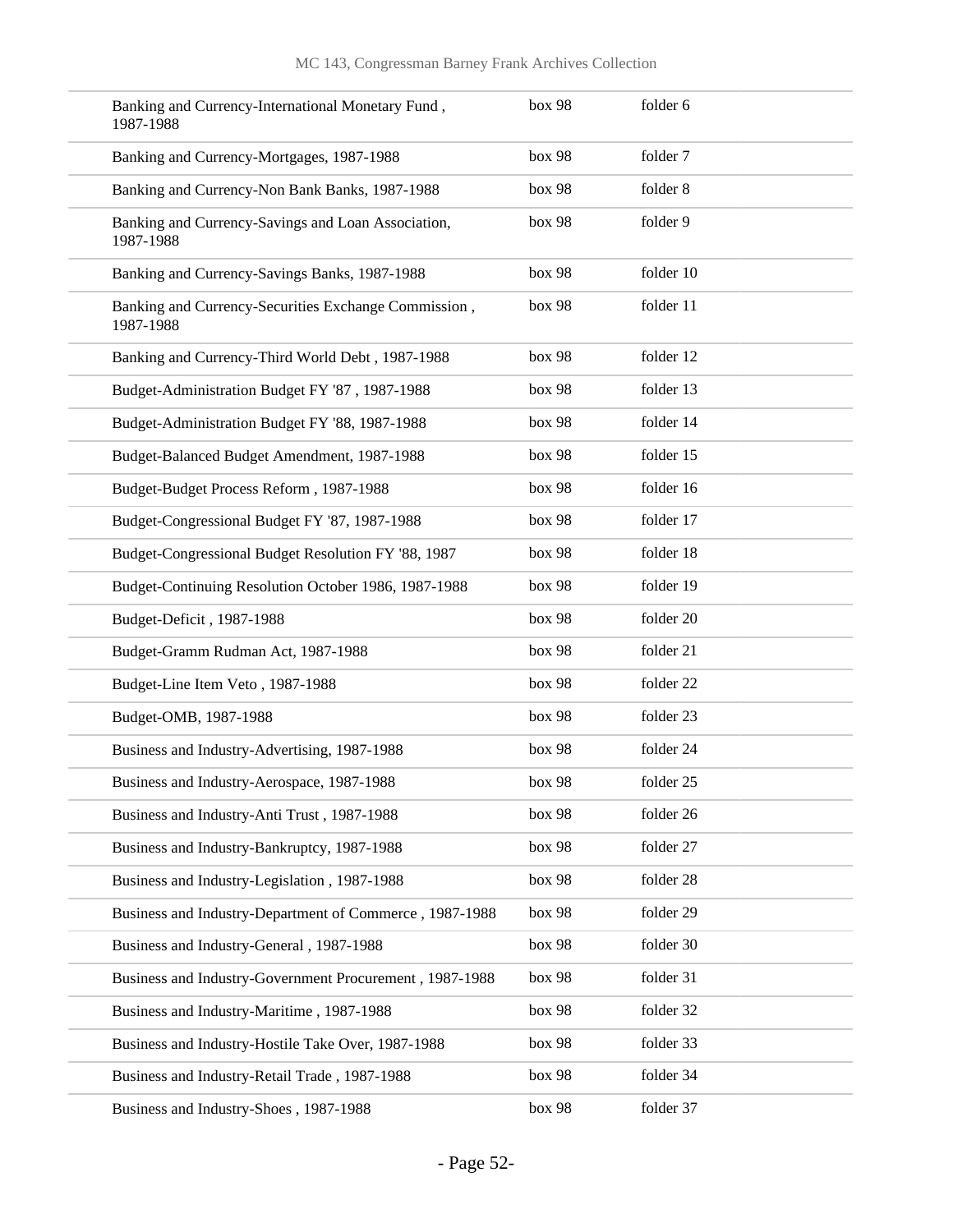| Business and Industry-Small Business, 1987-1988                      | box 98 | folder 38 |
|----------------------------------------------------------------------|--------|-----------|
| Business and Industry-Textiles, 1987-1988                            | box 98 | folder 39 |
| Civil Rights-Education, 1987-1988                                    | box 99 |           |
| Civil Rights-General, 1987-1988                                      | box 99 | folder 1  |
| Civil Rights-AIDS Discrimination, 1987-1988                          | box 99 | folder 2  |
| Civil Rights-Censorship, 1987-1988                                   | box 99 | folder 3  |
| Civil Rights-Disabled, 1987-1988                                     | box 99 | folder 4  |
| Civil Rights-Equal Access, 1987-1988                                 | box 99 | folder 5  |
| Civil Rights-Freedom of Religion, 1987-1988                          | box 99 | folder 6  |
| Civil Rights-Freedom of Speech, 1987-1988                            | box 99 | folder 7  |
| Civil Rights-Freedom of Press, 1987-1988                             | box 99 | folder 8  |
| Civil Rights-Privacy, 1987-1988                                      | box 99 | folder 9  |
| Civil Rights- Racial Discrimination, 1987-1988                       | box 99 | folder 10 |
| Civil Rights-School Prayer, 1987-1988                                | box 99 | folder 11 |
| Civil Rights-Search and Seizure, 1987-1988                           | box 99 | folder 12 |
| Civil Rights-Sex, 1987-1988                                          | box 99 | folder 13 |
| Civil Rights-Sexual Preference, 1987-1988                            | box 99 | folder 14 |
| Communications-Cable TV, 1987-1988                                   | box 99 | folder 15 |
| Communications-FCC, 1987-1988                                        | box 99 | folder 16 |
| Communications-Publications, 1987-1988                               | box 99 | folder 17 |
| Communications-Radio, 1987-1988                                      | box 99 | folder 18 |
| Communications-Telephone and Telegraph, 1987-1988                    | box 99 | folder 19 |
| Communications-Regulations, 1987-1988                                | box 99 | folder 20 |
| Communications-Television, 1987-1988                                 | box 99 | folder 21 |
| Congress-Contempt, 1987-1988                                         | box 99 | folder 22 |
| Congress-Leadership, 1987-1988                                       | box 99 | folder 23 |
| Congress-Library of Congress, 1987-1988                              | box 99 | folder 24 |
| Congress-Membership, 1987-1988                                       | box 99 | folder 25 |
| Congress-Pay, 1987-1988                                              | box 99 | folder 26 |
| Congress-Rules Reform, 1987-1988                                     | box 99 | folder 27 |
| Consumer Protection-Consumer Complaints, 1987-1988                   | box 99 | folder 28 |
| Consumer Protection-Consumer Product Safety Commission,<br>1987-1988 | box 99 | folder 29 |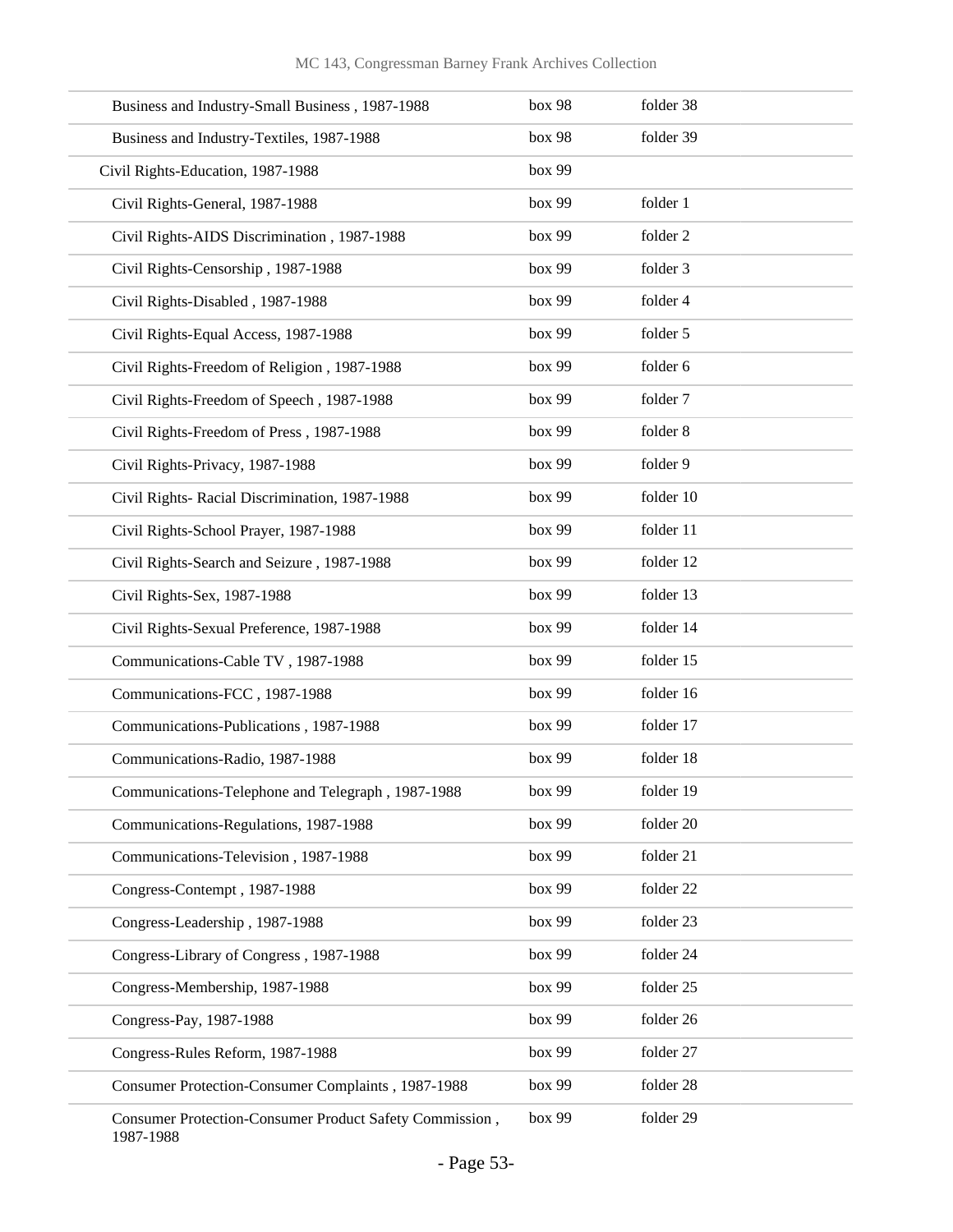| Consumer Protection-FTC, 1987-1988            | box 99  | folder 30 |
|-----------------------------------------------|---------|-----------|
| Education-Bilingual, 1987-1988                | box 99  | folder 31 |
| Education-Energy, 1987-1988                   | box 100 |           |
| Education-Chapter I, 1987-1988                | box 100 | folder 1  |
| Education-Department of Education, 1987-1988  | box 100 | folder 2  |
| Education-Elementary, 1987-1988               | box 100 | folder 3  |
| Education-Higher, 1987-1988                   | box 100 | folder 4  |
| Education-Secondary, 1987-1988                | box 100 | folder 5  |
| Education-NEA, 1987-1988                      | box 100 | folder 6  |
| Education-Handicapped, 1987-1988              | box 100 | folder 7  |
| Education-Impact Aid, 1987-1988               | box 100 | folder 8  |
| Education-Libraries, 1987-1988                | box 100 | folder 9  |
| Education-Literacy, 1987-1988                 | box 100 | folder 10 |
| Education-Student Loans and Grants, 1987-1988 | box 100 | folder 11 |
| Education-Vocational, 1987-1988               | box 100 | folder 12 |
| Elections-Campaign Finance Reform, 1987-1988  | box 100 | folder 13 |
| Elections-Congressional Races, 1987-1988      | box 100 | folder 14 |
| Elections-DNC, 1987-1988                      | box 100 | folder 15 |
| Elections-Election Reform, 1987-1988          | box 100 | folder 16 |
| Elections-Other Elections, 1987-1988          | box 100 | folder 17 |
| Elections-Endorsements, 1987-1988             | box 100 | folder 18 |
| Elections-PACS, 1987-1988                     | box 100 | folder 19 |
| Elections-Presidential, 1987-1988             | box 100 | folder 20 |
| Elections-Rep. Frank Fundraising, 1987-1988   | box 100 | folder 21 |
| Elections-Rep. Frank Re-election, 1987-1988   | box 100 | folder 22 |
| Elections-Voter Registration, 1987-1988       | box 100 | folder 23 |
| Energy-Coal, 1987-1988                        | box 100 | folder 24 |
| Energy-Conservation Programs, 1987-1988       | box 100 | folder 25 |
| Energy-FERC, 1987-1988                        | box 100 | folder 26 |
| Energy-Fuel Assistance, 1987-1988             | box 100 | folder 27 |
| Energy-Environment, 1987-1988                 | box 101 |           |
| Energy-Natural Gas, 1987-1988                 | box 101 | folder 1  |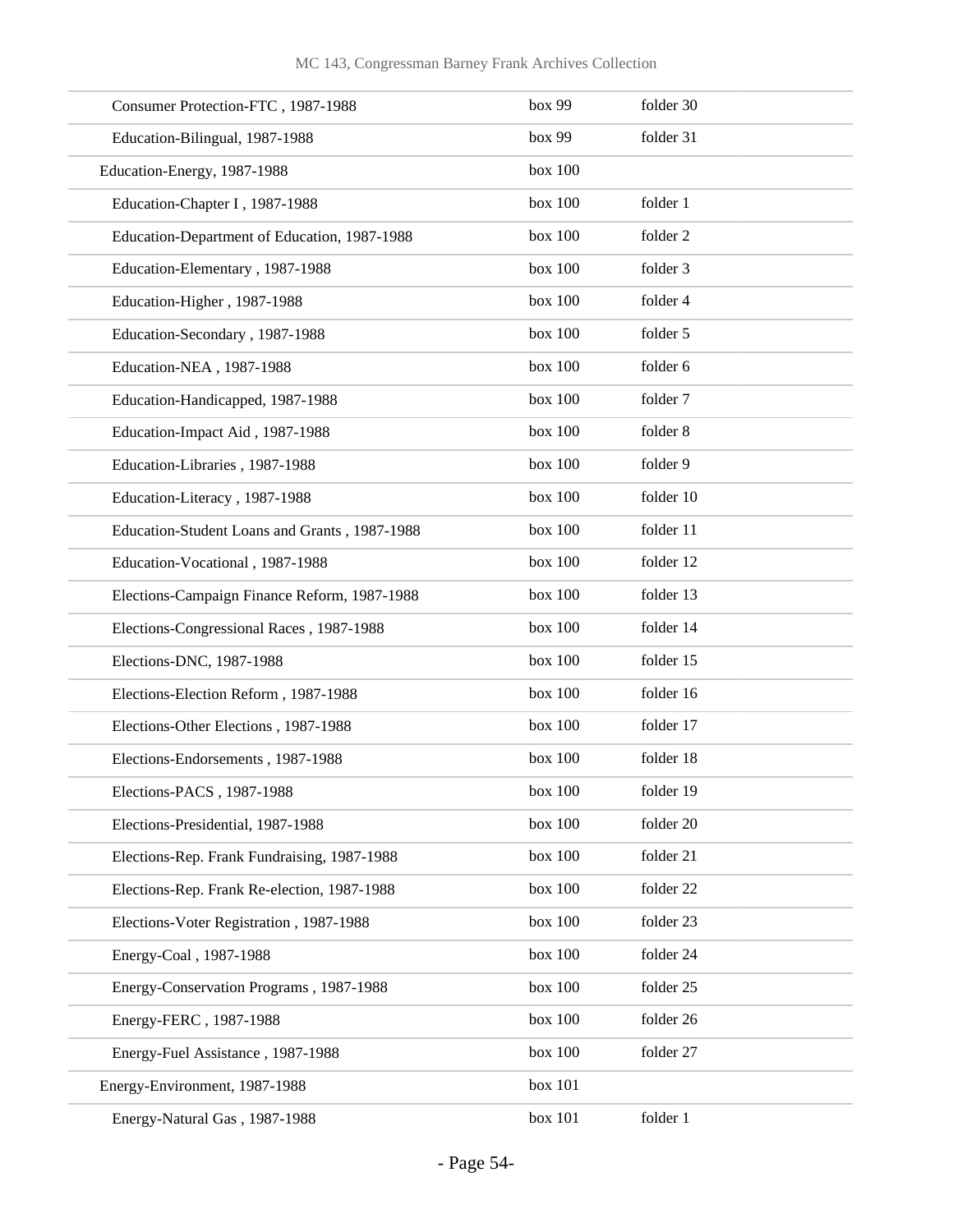| Energy-Nuclear Energy, 1987-1988               | box 101 | folder 2    |
|------------------------------------------------|---------|-------------|
| Energy-NRC, 1987-1988                          | box 101 | folder 3    |
| Energy-Nuclear Safety, 1987-1988               | box 101 | folder 4    |
| Energy-Oil, 1987-1988                          | box 101 | folder 5    |
| Energy-Power Facilities, 1987-1988             | box 101 | folder 6    |
| Energy-Public Utilities, 1987-1988             | box 101 | folder 7    |
| Environment-Acid Rain, 1987-1988               | box 101 | folder 8    |
| Environment-Air, 1987-1988                     | box 101 | folder 9    |
| Environment-Asbestos, 1987-1988                | box 101 | folder 10   |
| Environment-Auto Emissions, 1987-1988          | box 101 | folder 11   |
| Environment-Clean Water Act, 1987-1988         | box 101 | folder 12   |
| Environment-Conservation, 1987-1988            | box 101 | folder 13   |
| Environment-Department of Interior, 1987-1988  | box 101 | folder 14   |
| Environment-EVA, 1987-1988                     | box 101 | folder 15   |
| Environment-Forests, 1987-1988                 | box 101 | folder 16   |
| Environment-Oceans, 1987-1988                  | box 101 | folder 17   |
| Environment-Pesticides, 1987-1988              | box 101 | folder 18   |
| Environment-Rivers, 1987-1988                  | box 101 | folder 19   |
| Environment-Superfund, 1987-1988               | box 101 | folder 20   |
| Environment-Toxic Substances, 1987-1988        | box 101 | folder 21   |
| Environment-Toxic Waste, 1987-1988             | box 101 | folder 22   |
| Environment-Foreign Relations, 1987-1988       | box 102 |             |
| Environment-Water Quality, 1987-1988           | box 102 | folder 1    |
| Environment-Wilderness Areas, 1987-1988        | box 102 | folder 2    |
| Environment-Wildlife Protection, 1987-1988     | box 102 | folder 3    |
| Environment-Wildlife Refuges, 1987-1988        | box 102 | folder 4    |
| Fine Arts-Artists, 1987-1988                   | box 102 | folder 5    |
| Fine Arts-Congressional Arts Caucus, 1987-1988 | box 102 | folder 6    |
| Fine Arts-Federal Aid to Arts, 1987-1988       | box 102 | folder 7    |
| Federal Employment-Adjustments, 1987-1988      | box 102 | folder 8    |
| Federal Employment-Inquiries, 1987-1988        | box 102 | folder 9    |
| Federal Employment-FEHBA, 1987-1988            | box 102 | folder $10$ |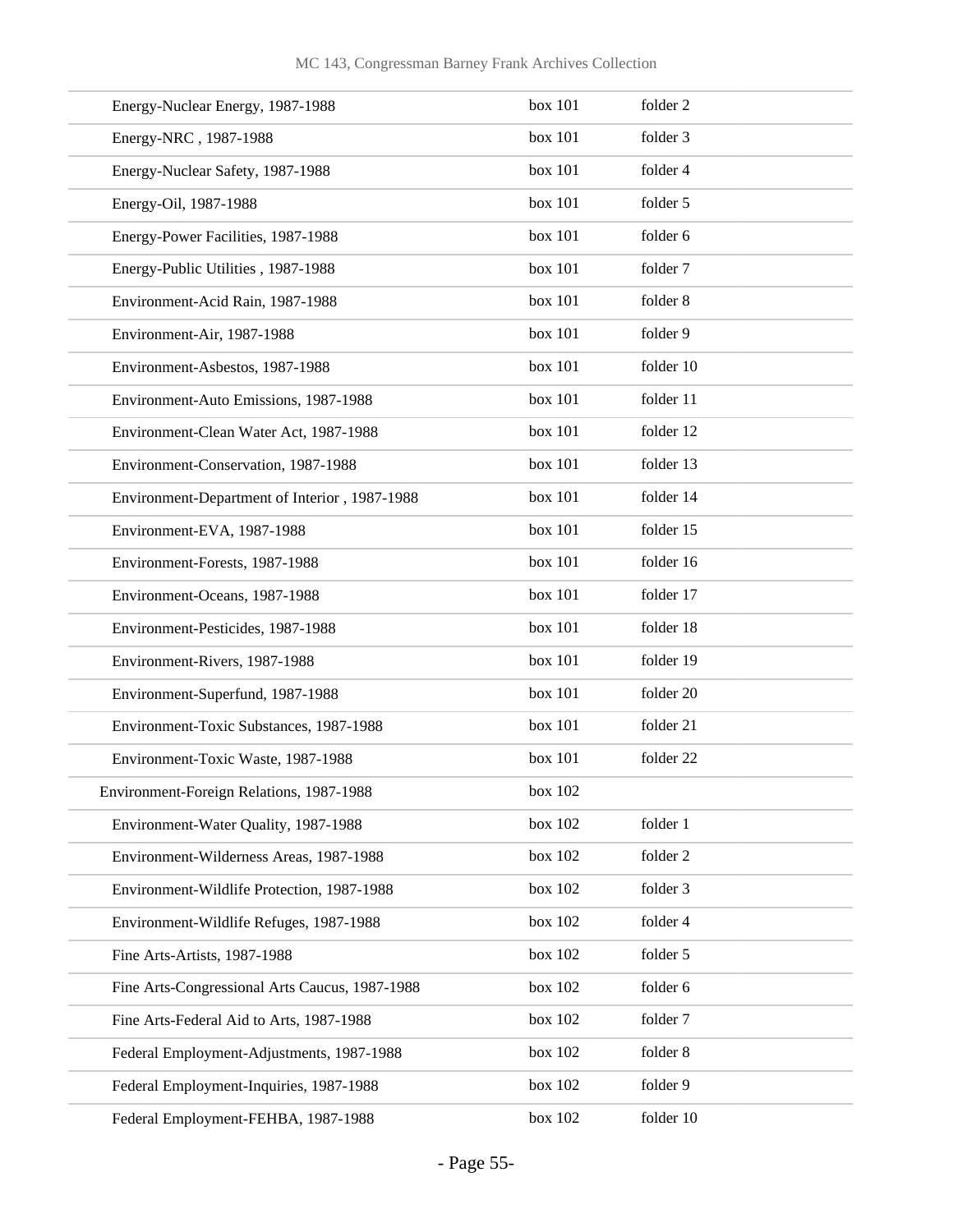| Federal Employment-Hatch Act, 1987-1988               | box 102 | folder 11 |
|-------------------------------------------------------|---------|-----------|
| Federal Employment-OPM, 1987-1988                     | box 102 | folder 12 |
| Federal Employment-Pay Raise, 1987-1988               | box 102 | folder 13 |
| Federal Employment-Reform, 1987-1988                  | box 102 | folder 14 |
| Federal Employment-Retirement Benefits, 1987-1988     | box 102 | folder 15 |
| Federal Employment-COLA, 1987-1988                    | box 102 | folder 16 |
| Food and Drug-Additives, 1987-1988                    | box 102 | folder 17 |
| Food and Drug-Drug Bill, 1987-1988                    | box 102 | folder 18 |
| Food and Drug-FDA, 1987-1988                          | box 102 | folder 19 |
| Food and Drug-Hunger, 1987-1988                       | box 102 | folder 20 |
| Food and Drug-Nutrition, 1987-1988                    | box 102 | folder 21 |
| Food and Drug-General, 1987-1988                      | box 102 | folder 22 |
| Foreign Relations-Ethiopia, 1987-1988                 | box 102 | folder 23 |
| Foreign Relations-Falashas, 1987-1988                 | box 102 | folder 24 |
| Foreign Relations-Famine and Drought, 1987-1988       | box 102 | folder 25 |
| Foreign Relations-Africa, general, 1987-1988          | box 102 | folder 26 |
| Foreign Relations, 1987-1988                          | box 103 |           |
| Foreign Relations-South Africa, 1987-1988             | box 103 | folder 1  |
| Foreign Relations-Afghanistan, 1987-1988              | box 103 | folder 2  |
| Foreign Relations-China, 1987-1988                    | box 103 | folder 3  |
| Foreign Relations-Asia, general, 1987-1988            | box 103 | folder 4  |
| Foreign Relations-Japan, 1987-1988                    | box 103 | folder 5  |
| Foreign Relations-Korea, 1987-1988                    | box 103 | folder 6  |
| Foreign Relations-Philippines, 1987-1988              | box 103 | folder 7  |
| Foreign Relations-Taiwan, 1987-1988                   | box 103 | folder 8  |
| Foreign Relations-Contadora, 1987-1988                | box 103 | folder 9  |
| Foreign Relations-Central America, general, 1987-1988 | box 103 | folder 10 |
| Foreign Relations-Anti Reagan, 1987-1988              | box 103 | folder 11 |
| Foreign Relations-Pro Reagan, 1987-1988               | box 103 | folder 12 |
| Foreign Relations-El Salvador, 1987-1988              | box 103 | folder 13 |
| Foreign Relations-Guatemala, 1987-1988                | box 103 | folder 14 |
| Foreign Relations-Honduras, 1987-1988                 | box 103 | folder 15 |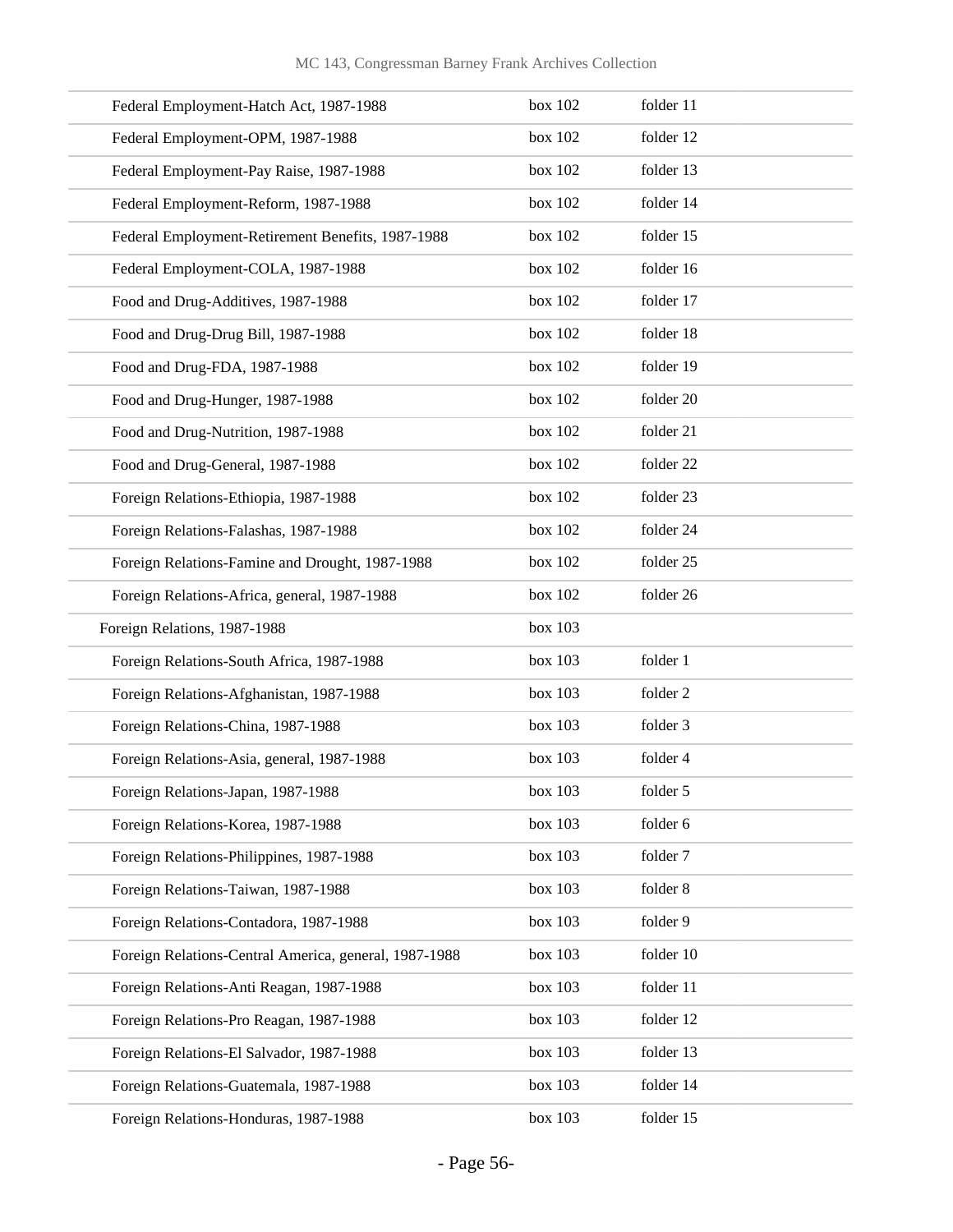| Foreign Relations-Nicaragua, 1987-1988                      | box 103 | folder 16 |
|-------------------------------------------------------------|---------|-----------|
| Foreign Relations-Nicaragua, 1987-1988                      | box 103 | folder 17 |
| Foreign Relations, 1987-1988                                | box 104 |           |
| Foreign Relations-Azores, 1987-1988                         | box 104 | folder 1  |
| Foreign Relations-Eastern Europe, 1987-1988                 | box 104 | folder 2  |
| Foreign Relations-Europe, general, 1987-1988                | box 104 | folder 3  |
| Foreign Relations-Ireland, 1987-1988                        | box 104 | folder 4  |
| Foreign Relations-NATO, 1987-1988                           | box 104 | folder 5  |
| Foreign Relations-Portugal, 1987-1988                       | box 104 | folder 6  |
| Foreign Relations-Turkey, 1987-1988                         | box 104 | folder 7  |
| Foreign Relations-Aid, 1987-1988                            | box 104 | folder 8  |
| Foreign Relations-UN, 1987-1988                             | box 104 | folder 9  |
| Foreign Relations-Arab Boycott, 1987-1988                   | box 104 | folder 10 |
| Foreign Relations-Middle East, general, 1987-1988           | box 104 | folder 11 |
| Foreign Relations-Iran, 1987-1988                           | box 104 | folder 12 |
| Foreign Relations-Israel, 1987-1988                         | box 104 | folder 13 |
| Foreign Relations-Lebanon, 1987-1988                        | box 104 | folder 14 |
| Foreign Relations, 1987-1988                                | box 105 |           |
| Foreign Relations-Libya, 1987-1988                          | box 105 | folder 1  |
| Foreign Relations-PLO, 1987-1988                            | box 105 | folder 2  |
| Foreign Relations-Aid to Israel, 1987-1988                  | box 105 | folder 3  |
| Foreign Relations-West Bank, 1987-1988                      | box 105 | folder 4  |
| Foreign Relations-Canada, 1987-1988                         | box 105 | folder 5  |
| Foreign Relations-Caribbean, 1987-1988                      | box 105 | folder 6  |
| Foreign Relations-Soviet Union, 1987-1988                   | box 105 | folder 7  |
| Foreign Relations-General Soviet Union, 1987-1988           | box 105 | folder 8  |
| Foreign Relations-Individual Cases, Soviet Union, 1987-1988 | box 105 | folder 9  |
| Foreign Relations-Foreign Trade, 1987-1988                  | box 106 |           |
| Foreign Relations-Individual Cases, Soviet Union, 1987-1988 | box 106 | folder 1  |
| Foreign Relations-Resolutions and Ceremony, 1987-1988       | box 106 | folder 2  |
| Foreign Relations-Arms Control Negotiations, 1987-1988      | box 106 | folder 3  |
| Foreign Relations-Arms Sales, 1987-1988                     | box 106 | folder 4  |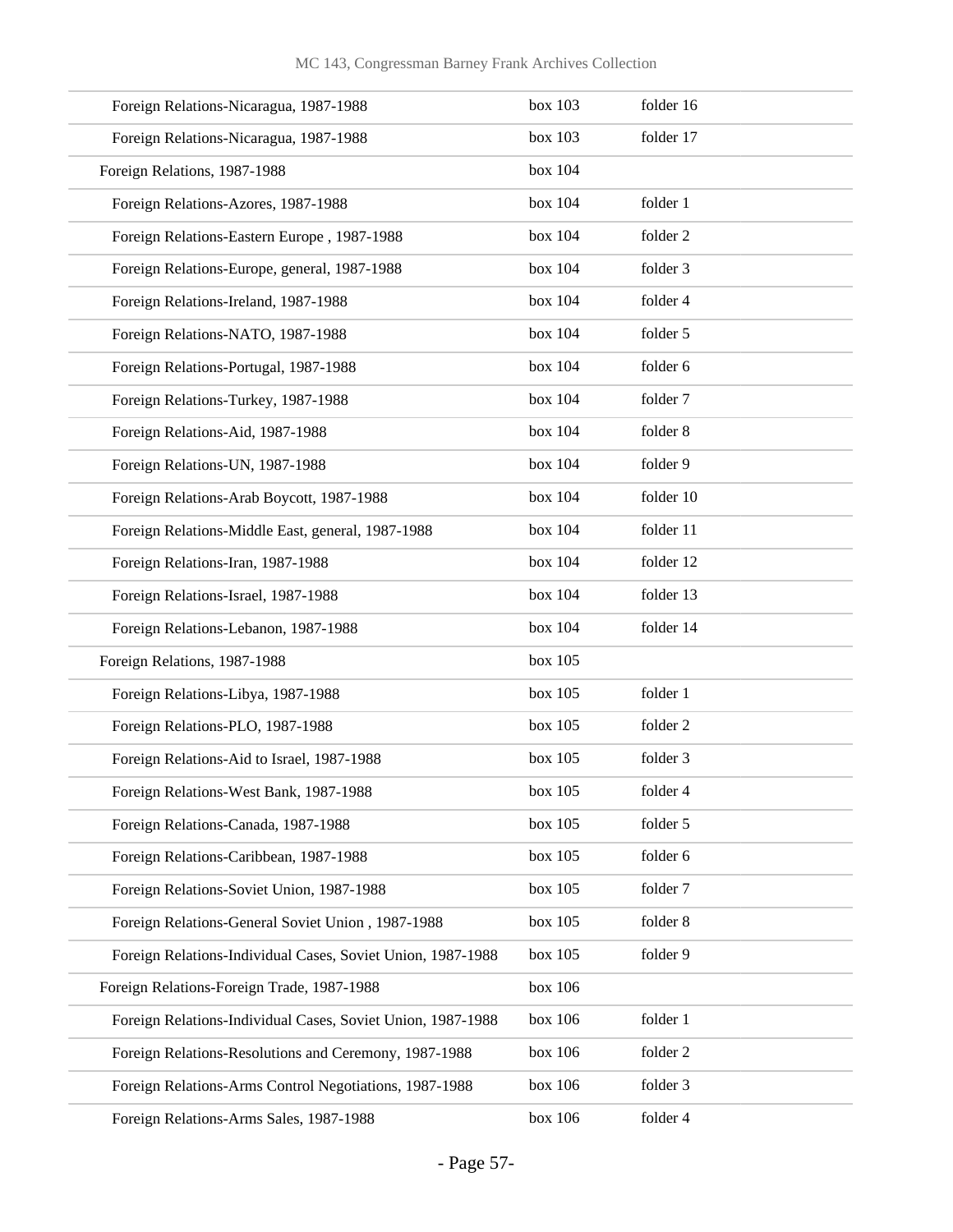| Foreign Relations-Department of State, 1987-1988                             | box 106 | folder 5  |
|------------------------------------------------------------------------------|---------|-----------|
| Foreign Relations-Foreign Aid, 1987-1988                                     | box 106 | folder 6  |
| Foreign Relations-Genocide, 1987-1988                                        | box 106 | folder 7  |
| Foreign Relations-International Rights, 1987-1988                            | box 106 | folder 8  |
| Foreign Relations-World Food and Population, 1987-1988                       | box 106 | folder 9  |
| Foreign Relations-Third World Debt, 1987-1988                                | box 106 | folder 10 |
| Foreign Trade-Autos, 1987-1988                                               | box 106 | folder 11 |
| Foreign Trade-Customs, 1987-1988                                             | box 106 | folder 12 |
| Foreign Trade-Domestic Content, 1987-1988                                    | box 106 | folder 13 |
| Foreign Trade-Exports, 1987-1988                                             | box 106 | folder 14 |
| Foreign Trade-Imports, 1987-1988                                             | box 106 | folder 15 |
| Foreign Trade-Protectionism, 1987-1988                                       | box 106 | folder 16 |
| Foreign Trade-Tariffs, 1987-1988                                             | box 106 | folder 17 |
| Foreign Trade-Housing, 1987-1988                                             | box 107 |           |
| Foreign Trade-Textiles (FT/65), 1987-1988                                    | box 107 | folder 1  |
| Foreign Trade-Trade Accounts (FT/75), 1987-1988                              | box 107 | folder 2  |
| Housing-Assisted (HS/4), 1987-1988                                           | box 107 | folder 3  |
| Housing-Community Development (HS/12), 1987-1988                             | box 107 | folder 4  |
| Housing-Condos and Co-operatives (HS/16), 1987-1988                          | box 107 | folder 5  |
| Housing-HUD (HS/20), 1987-1988                                               | box 107 | folder 6  |
| Housing-HUD Appropriations (HS/24), 1987-1988                                | box 107 | folder 7  |
| Housing-Elderly Subsidized (HS/28), 1987-1988                                | box 107 | folder 8  |
| Housing-Emergency (HS/32), 1987-1988                                         | box 107 | folder 9  |
| Housing-Employment, Housing Subcommittee (HS/34),<br>1987-1988               | box 107 | folder 10 |
| Housing-Family Subsidized (HS/40), 1987-1988                                 | box 107 | folder 11 |
| Housing-Mortgage (HS/45), 1987-1988                                          | box 107 | folder 12 |
| Housing-Homeless (HS/52), 1987-1988                                          | box 107 | folder 13 |
| Housing-Housing and Community Development<br>Subcommittee (HS/56), 1987-1988 | box 107 | folder 14 |
| Housing-Open (HS/70), 1987-1988                                              | box 107 | folder 15 |
| Housing-Pets, Subsidized Housing (HS/76), 1987-1988                          | box 107 | folder 16 |
| Housing-Public (HS/80), 1987-1988                                            | box 107 | folder 17 |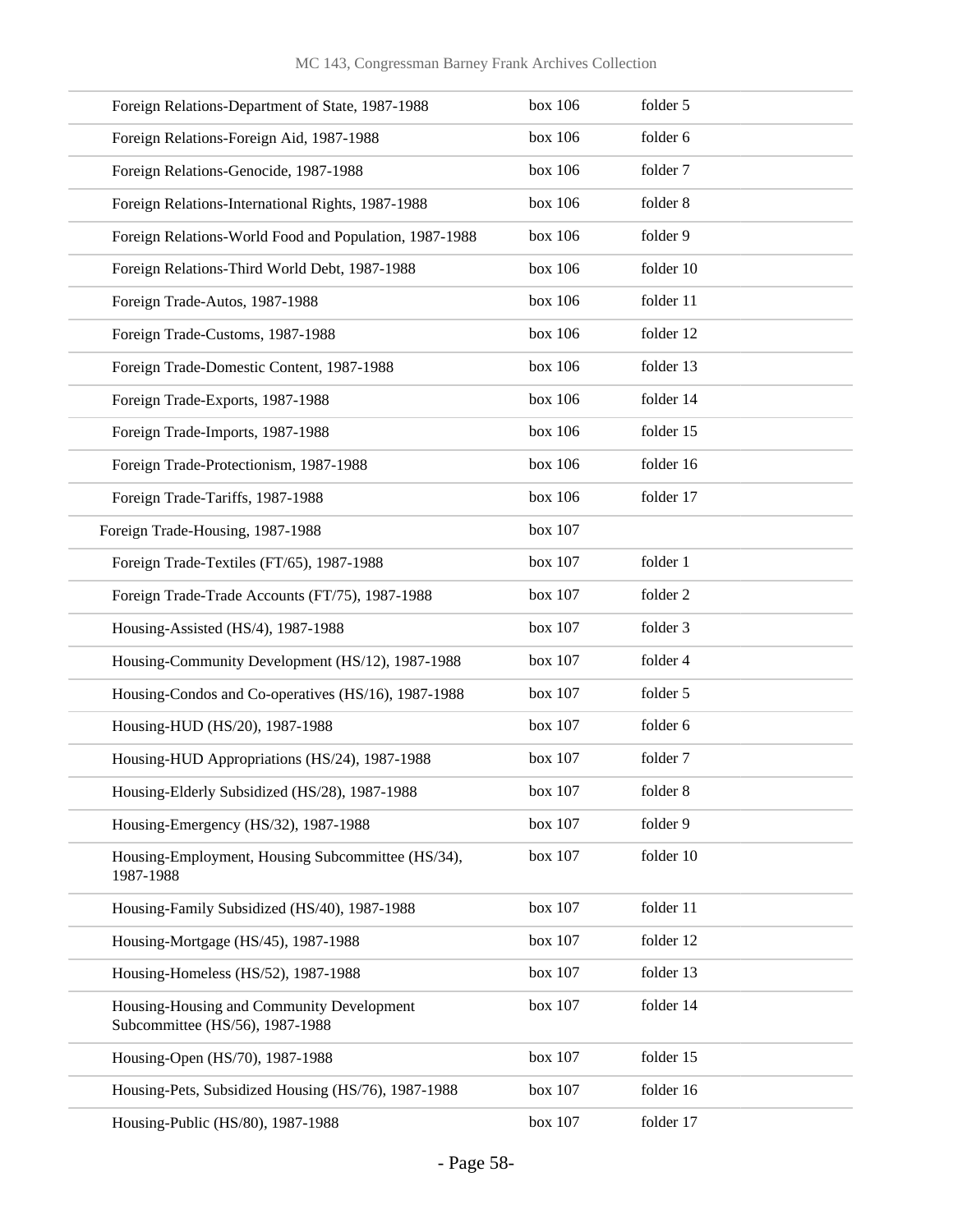| Housing-Rehabilitation (HS/84), 1987-1988                             | box 107 | folder 18 |
|-----------------------------------------------------------------------|---------|-----------|
| Housing-Rent Control (HS/88), 1987-1988                               | box 107 | folder 19 |
| Housing-UDAG (HS/90), 1987-1988                                       | box 107 | folder 20 |
| Housing-Senior Citizens (HS/94), 1987-1988                            | box 107 | folder 21 |
| Human Services-Immigration, 1987-1988                                 | box 108 |           |
| Human Services-Adoption, 1987-1988                                    | box 108 | folder 1  |
| Human Services-AFDC, 1987-1988                                        | box 108 | folder 2  |
| Human Services-Charities, 1987-1988                                   | box 108 | folder 3  |
| Human Services-Children's Legislation, 1987-1988                      | box 108 | folder 4  |
| Human Services-Daycare, Adult, 1987-1988                              | box 108 | folder 5  |
| Human Services-Daycare, Children, 1987-1988                           | box 108 | folder 6  |
| Human Services-Health and Human Services, 1987-1988                   | box 108 | folder 7  |
| Human Services-Health and Human Services Appropriations,<br>1987-1988 | box 108 | folder 8  |
| Human Services-Families, 1987-1988                                    | box 108 | folder 9  |
| Human Services-Food Stamps, 1987-1988                                 | box 108 | folder 10 |
| Human Services-Grandparents Visitation Rights, 1987-1988              | box 108 | folder 11 |
| Human Services-SSI, 1987-1988                                         | box 108 | folder 12 |
| Human Services-Welfare Reform, 1987-1988                              | box 108 | folder 13 |
| Human Services-WIC, 1987-1988                                         | box 108 | folder 14 |
| Independent Agencies-FEMA, 1987-1988                                  | box 108 | folder 15 |
| Independent Agencies-NASA, 1987-1988                                  | box 108 | folder 16 |
| Immigration-Aliens, 1987-1988                                         | box 108 | folder 17 |
| Immigration-Citizenship, 1987-1988                                    | box 108 | folder 18 |
| Immigration-Exclusion, 1987-1988                                      | box 108 | folder 19 |
| Immigration-EVD, 1987-1988                                            | box 108 | folder 20 |
| Immigration-INS, 1987-1988                                            | box 108 | folder 21 |
| Immigration-Immigration Reform, general, 1987-1988                    | box 108 | folder 22 |
| Immigration-Labor Visas, 1987-1988                                    | box 108 | folder 23 |
| Immigration-Nazi, 1987-1988                                           | box 108 | folder 24 |
| Immigration-Passports and Visas, 1987-1988                            | box 108 | folder 25 |
| Immigration-IRCA, (1972-1988)                                         | box 109 |           |

Immigration-IRCA, Research and Reference, H.R. 3080, 1985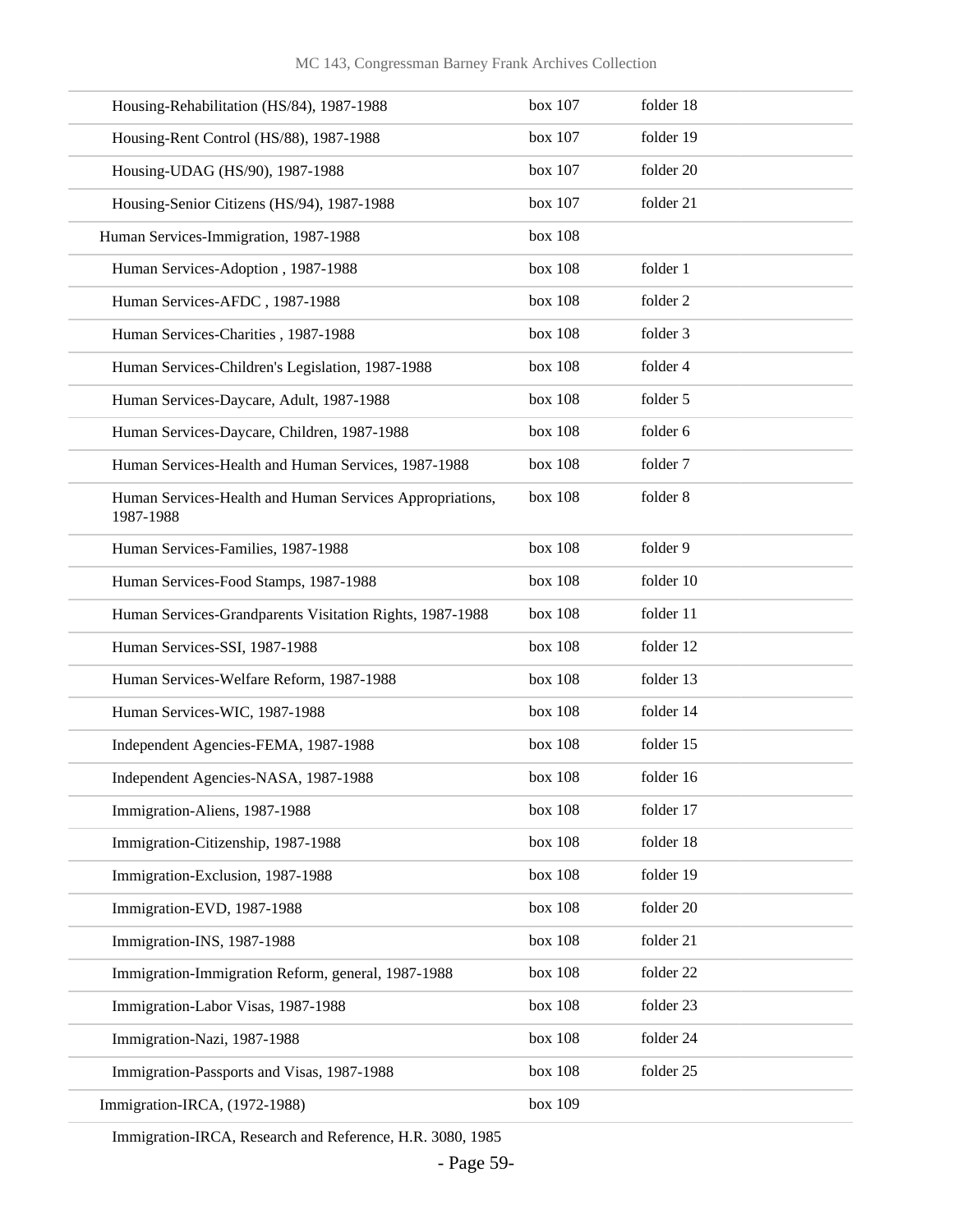|                                                                                               | box 109 | folder 1 |  |
|-----------------------------------------------------------------------------------------------|---------|----------|--|
| Immigration-IRCA Materials, H.R. 1510, Committee Prints,<br>1983                              | box 109 | folder 2 |  |
| Immigration-IRCA Frank Amendment, Anti-Discrimination<br>Regs (proposed), 1987                | box 109 | folder 3 |  |
| Immigration-IRCA Frank Amendment, Anti-Discrimination<br>Info (general), 1987                 | box 109 | folder 4 |  |
| Immigration-IRCA Frank Amendment, Anti-Discrimination<br>Regulations and Correspondence, 1987 | box 109 | folder 5 |  |
| Immigration-IRCA, Siskind Questions, 10-1987                                                  | box 109 | folder 6 |  |
| Immigration-IRCA, Special Counsel - Anti-Discrimination,<br>1987-1988                         | box 109 | folder 7 |  |
| Immigration-IRCA, H.R. 3080 Various Frank Amendment<br>Drafts, 1987-1988                      | box 109 | folder 8 |  |
| Immigration-IRCA, Espinoza Case, 1972-1973                                                    | box 109 | folder 9 |  |
| Immigration-IRCA, (1983-1988)                                                                 | box 110 |          |  |
| Immigration-IRCA, DOJ Comments on Hawkins Amendment,<br>H.R.1510, 1983                        | box 110 | folder 1 |  |
| Immigration-IRCA, Alienage, 1985-1988                                                         | box 110 | folder 2 |  |
| Immigration-IRCA, Frank Amendment, Key Documents Part<br>I, 1986-1988                         | box 110 | folder 3 |  |
| Immigration-IRCA, Frank Amendment, Key Documents Part<br>II, 1983-1988                        | box 110 | folder 4 |  |
| Immigration-IRCA, Hearing 12-17-1986, Barney Frank<br>Remarks and Documents, 1986 December 17 | box 110 | folder 5 |  |
| Immigration-IRCA, Immigration Bill, Nelson's Interim<br>memos, 1986                           | box 110 | folder 6 |  |
| Immigration-IRCA, Frank Amendment Research,<br>Discrimination Cases, 1983-1988                | box 110 | folder 7 |  |
| Immigration-IRCA, Guendelsberger Materials, 1987                                              | box 110 | folder 8 |  |
| Immigration-IRCA, H.R. 3080, Various Amendments for<br>Markup, 1987-1988                      | box 110 | folder 9 |  |
| Immigration, (1950-1989)                                                                      | box 111 |          |  |
| Immigration-PLO Office, 1988-1989                                                             | box 111 | folder 1 |  |
| Immigration-Waldheim Info, 1987                                                               | box 111 | folder 2 |  |
| Immigration-PLO Exclusions Contacts, 1987                                                     | box 111 | folder 3 |  |
| Immigration-H.R. 1119 Co-sponsors, 1987-1988                                                  | box 111 | folder 4 |  |
| Immigration-Gay Exclusion Contacts, 1987-1988                                                 | box 111 | folder 5 |  |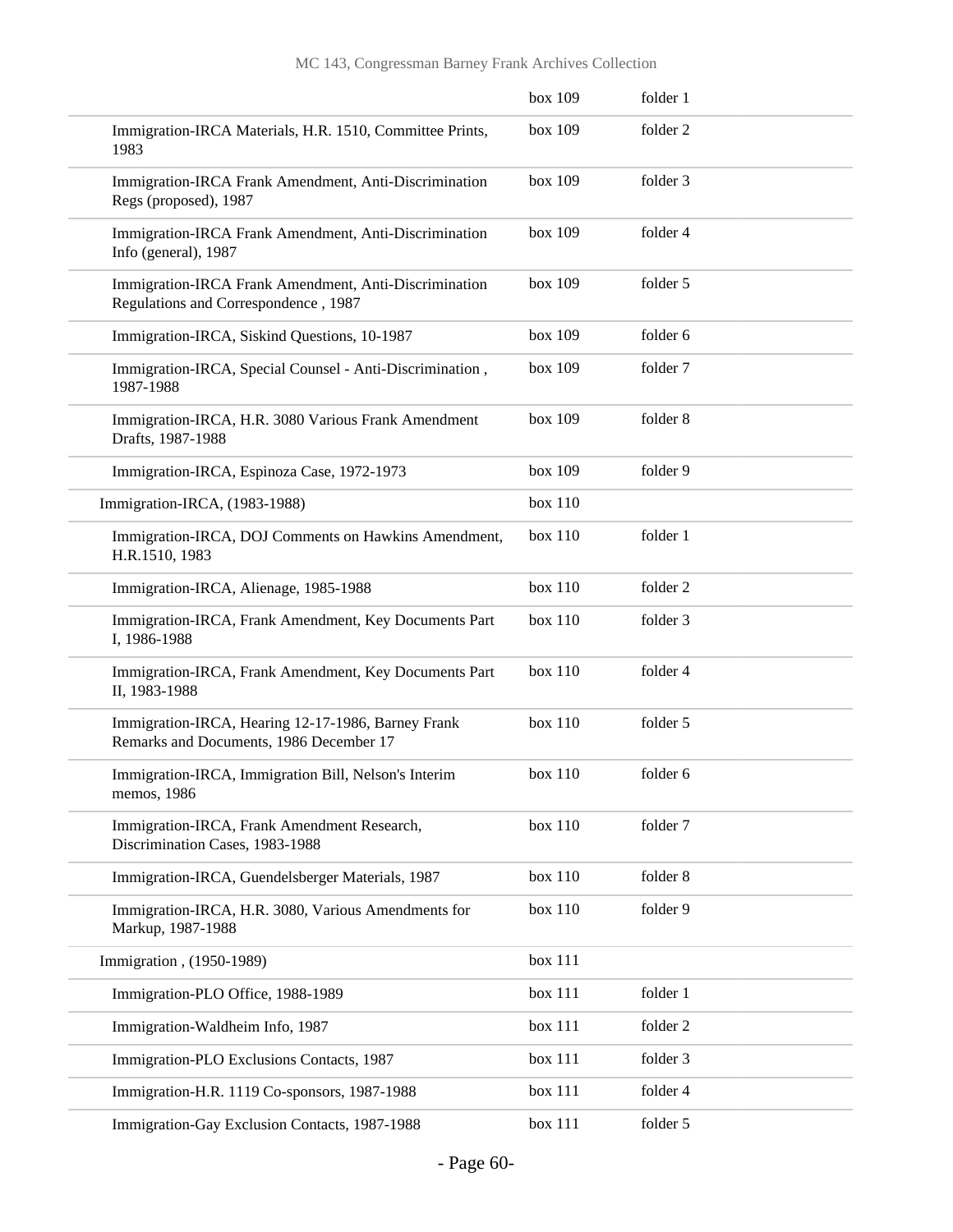| Immigration-List of Excludees, 1987-02                                         | box 111 | folder 6  |
|--------------------------------------------------------------------------------|---------|-----------|
| Immigration-Exclusion Press Contacts, 1987-1988                                | box 111 | folder 7  |
| Immigration-"Do Not Enter: The Visa War Against Ideas"<br>film info, 1986-1987 | box 111 | folder 8  |
| Immigration-Research, Truman Veto Statements, 1950-1952                        | box 111 | folder 9  |
| Immigration-Exclusion Press Releases, 1987-1988                                | box 111 | folder 10 |
| Immigration-Legislative Process, 1987                                          | box 111 | folder 11 |
| Immigration-Exclusion Robo Drafts, 1987-1988                                   | box 111 | folder 12 |
| Immigration-Research, 1984 Exclusion hearing, 1984                             | box 111 | folder 13 |
| Immigration-Gay Exclusion/Legalization Memo, 1987-01                           | box 111 | folder 14 |
| Immigration-IRCA, Proposed Regs on Exclusions, 1986-1987                       | box 111 | folder 15 |
| Immigration-Exclusions, Psychiatrists' Concerns, 1985-1988                     | box 111 | folder 16 |
| Immigration-Subcommittee Mark-Up Materials, 1987-1988                          | box 111 | folder 17 |
| Immigration-Exclusions Re-drafting Info, 1987-1988                             | box 111 | folder 18 |
| Immigration, 1987-1988                                                         | box 112 |           |
| Immigration-Exclusion Re-drafting Info, 1987-1988                              | box 112 | folder 1  |
| Immigration-Research, American Bar materials, 1986-1987                        | box 112 | folder 2  |
| Immigration-Current Law, 1988                                                  | box 112 | folder 3  |
| Immigration-EMK Draft Bill, 1988                                               | box 112 | folder 4  |
| Immigration-State Department Regs. Etc., 1987-1988                             | box 112 | folder 5  |
| Immigration-Full Committee Mark Up, 1987-1988                                  | box 112 | folder 6  |
| Immigration-Drafts of Full Committee Amendments, 1988                          | box 112 | folder 7  |
| Immigration-Full Committee Amendments, individually, 1988                      | box 112 | folder 8  |
| Immigration, (1979-1988)                                                       | box 113 |           |
| Immigration-McCarren-Walter ALIA Report, 1986                                  | box 113 | folder 1  |
| Immigration-AIDS Testing and Immigration, 1987-1988                            | box 113 | folder 2  |
| Immigration-HIV Immigration, 1987-1988                                         | box 113 | folder 3  |
| Immigration-FISA Info and Research, 1979-1985                                  | box 113 | folder 4  |
| Immigration-Free Trade in Ideas, 1984-1988                                     | box 113 | folder 5  |
| Immigration, 1984-1989                                                         | box 114 |           |
| Immigration-Exclusions, press, 1987-1988                                       | box 114 | folder 1  |
| Immigration-New and Old Packet Materials, 1984-1988                            | box 114 | folder 2  |

Immigration-Tilner Article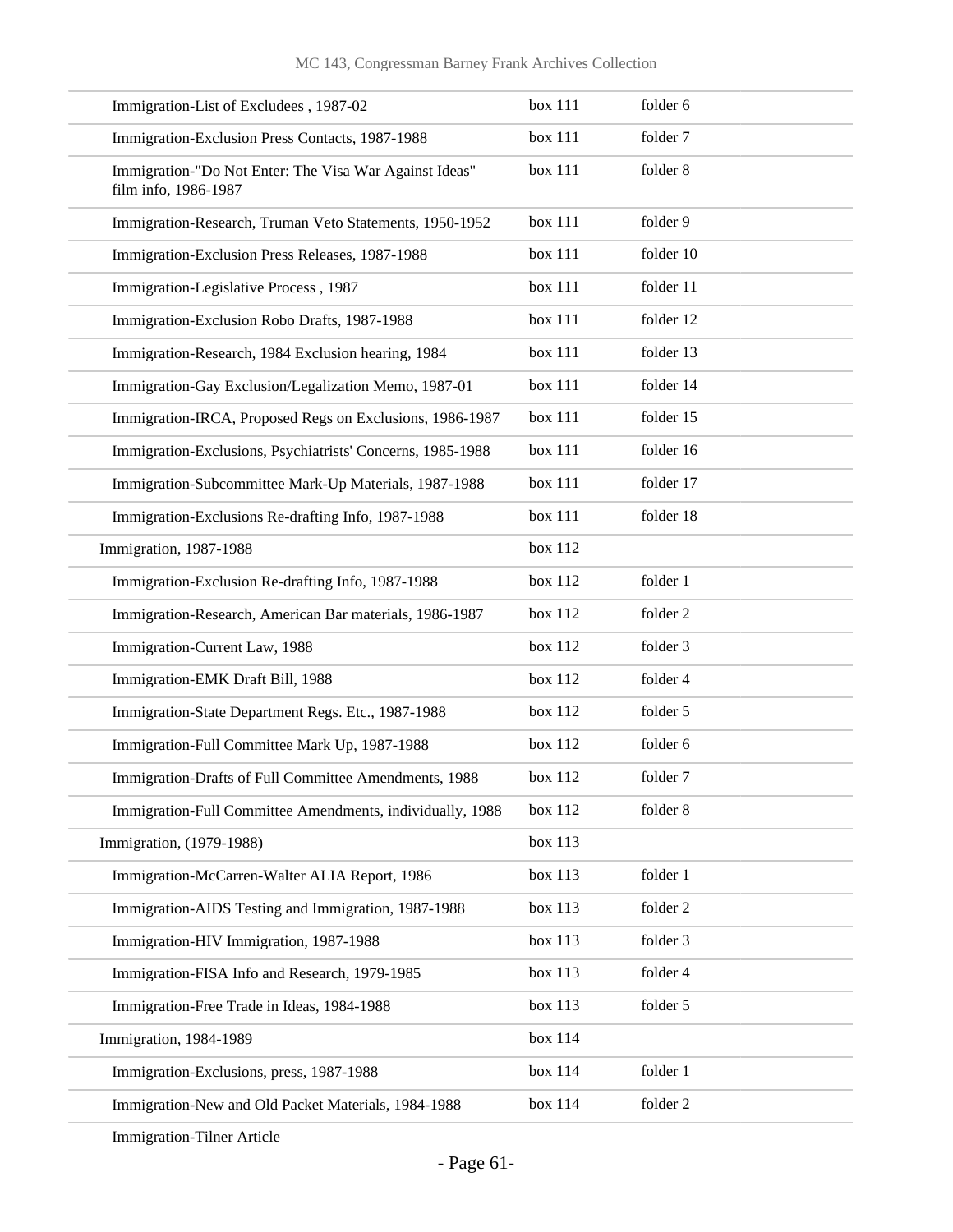|                                                                            | box 114 | folder 3  |
|----------------------------------------------------------------------------|---------|-----------|
| Immigration-Dear Colleagues/Co-sponsors, 1987-1989                         | box 114 | folder 4  |
| Immigration-Individual Contacts, 1987                                      | box 114 | folder 5  |
| Immigration-Hearing Press Advisory, 1987                                   | box 114 | folder 6  |
| Immigration-Exclusions Correspondence, 1986-1988                           | box 114 | folder 7  |
| Immigration, 1983-1988                                                     | box 115 |           |
| Immigration-Dear Colleagues, 1987                                          | box 115 | folder 1  |
| Immigration-Dear Colleagues June 3, 1988, 1988-06-03                       | box 115 | folder 2  |
| Immigration-Exclusion Statistics, 1984-1987                                | box 115 | folder 3  |
| Immigration-Exclusion Contacts, 1987-1988                                  | box 115 | folder 4  |
| Immigration-McIntyre Report, 1983                                          | box 115 | folder 5  |
| Immigration-Gonzalez Visa Review Board Bill, 1987                          | box 115 | folder 6  |
| Immigration-Moynihan Bill, 1987                                            | box 115 | folder 7  |
| Immigration-Exclusion Hearing Transcript June 23, 1987,<br>1987-06-23      | box 115 | folder 8  |
| Immigration-Administrative Side by Side, 1987                              | box 115 | folder 9  |
| Immigration-Full Committee Changes, assorted, 1987-1988                    | box 115 | folder 10 |
| Immigration-Labor Union Language, 1988                                     | box 115 | folder 11 |
| Immigration-Foreign Policy, 1988                                           | box 115 | folder 12 |
| Immigration-Post Subcommittee Meeting at State Department,<br>1988         | box 115 | folder 13 |
| Immigration Exclusions-Draft Evaders and Deserters,<br>research, 1987-1988 | box 115 | folder 14 |
| Immigration-Summary of Consular Conference, 1988                           | box 115 | folder 15 |
| Immigration-Treaty Nationals, 1988                                         | box 115 | folder 16 |
| Immigration, 1987-1988                                                     | box 116 |           |
| Immigration-Helton Proposals on Classified Info, 1987-1988                 | box 116 | folder 1  |
| Immigration-H.R.4427, notes and amendments, 1987-1988                      | box 116 | folder 2  |
| Immigration-Nazi Exclusions, 1987-1988                                     | box 116 | folder 3  |
| Immigration-Subcommittee Background Memos, 1988                            | box 116 | folder 4  |
| Immigration-H.R.4427 Report Language, 1987-1988                            | box 116 | folder 5  |
| Immigration, 1987-1989                                                     | box 117 |           |
| Immigration-PLO Issue, 1988-1989                                           | box 117 | folder 1  |
|                                                                            |         |           |

Immigration-Labor Union Issue, 1989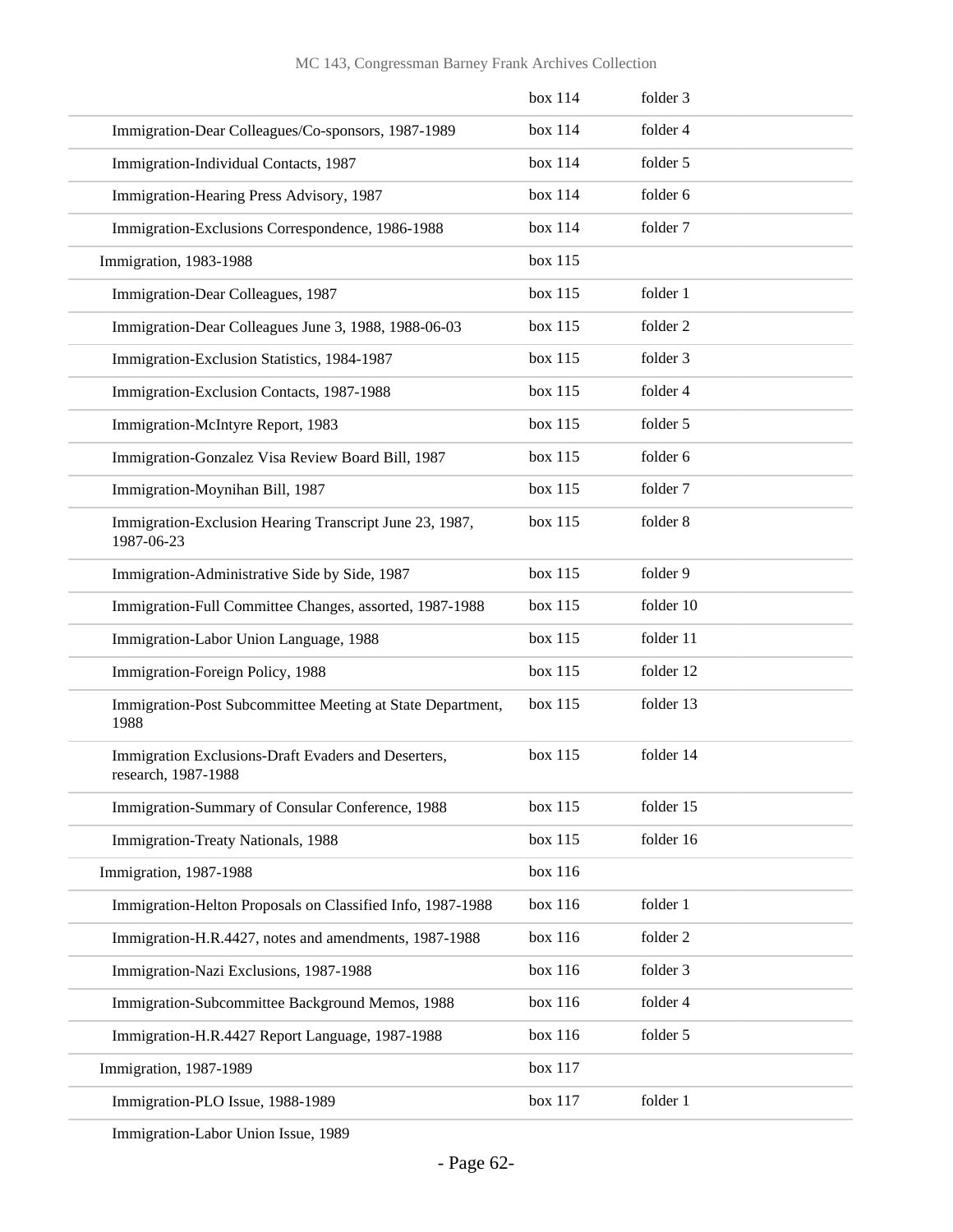### MC 143, Congressman Barney Frank Archives Collection

|                                                                    | box 117 | folder 2  |
|--------------------------------------------------------------------|---------|-----------|
| Immigration-901 Revision and Original, 1988                        | box 117 | folder 3  |
| Immigration-State Department Bill, 1987-1988                       | box 117 | folder 4  |
| Immigration-Communist Labor Unions, 1988                           | box 117 | folder 5  |
| Immigration-H.R.1119 Drafts and Copies, 1987-1988                  | box 117 | folder 6  |
| Immigration-CRS Analysis H.R.1119 and H.R.3239,<br>1987-1988       | box 117 | folder 7  |
| Immigration-H.R. 4427 as Introduced, 1988                          | box 117 | folder 8  |
| Immigration-State Department Authorization Bill<br>Amendment, 1988 | box 117 | folder 9  |
| Immigration-Terrorism Proposal, 1987-1988                          | box 117 | folder 10 |
| Immigration-Subcommittee Substitute Amendments,<br>1987-1988       | box 117 | folder 11 |
| Immigration, 1984-1989                                             | box 118 |           |
| Immigration-Kurt Waldheim, 1986-1989                               | box 118 | folder 1  |
| Immigration-Gerry Adams, 1988-1990                                 | box 118 | folder 2  |
| Immigration-Mayans Case, 1987-1989                                 | box 118 | folder 3  |
| Immigration-Harvard Law Review Article, 1987                       | box 118 | folder 4  |
| Immigration-ACLU Materials, 1987-1988                              | box 118 | folder 5  |
| Immigration-New York Bar Report                                    | box 118 | folder 6  |
| Immigration-CRS Report November 1984, etc., 1984-1987              | box 118 | folder 7  |
| Immigration-Gay Cuban "Marielitos", 1987-1988                      | box 118 | folder 8  |
| Immigration-AIDS Regulations, 1987                                 | box 118 | folder 9  |
| <b>Immigration-Literary References</b>                             | box 118 | folder 10 |
| Immigration-Right Wing Opposition, 1988                            | box 118 | folder 11 |
| Immigration Letters and Drafts, 1987-1989                          | box 118 | folder 12 |
| Immigration-Lookout Lists, 1987-1988                               | box 118 | folder 13 |
| Immigration Research-Special Commission Staff Report, 1981         | box 118 | folder 14 |
| Immigration-Testimony from June 23, 1987 Hearing,<br>1987-06-23    | box 118 | folder 15 |
| Immigration-Testimony from June 23, 1987 Hearing,<br>1987-06-23    | box 118 | folder 16 |
| Immigration, 1983-1988                                             | box 119 |           |
| Immigration-Testimony from June 23, 1987 Hearing,<br>1987-06-23    | box 119 | folder 1  |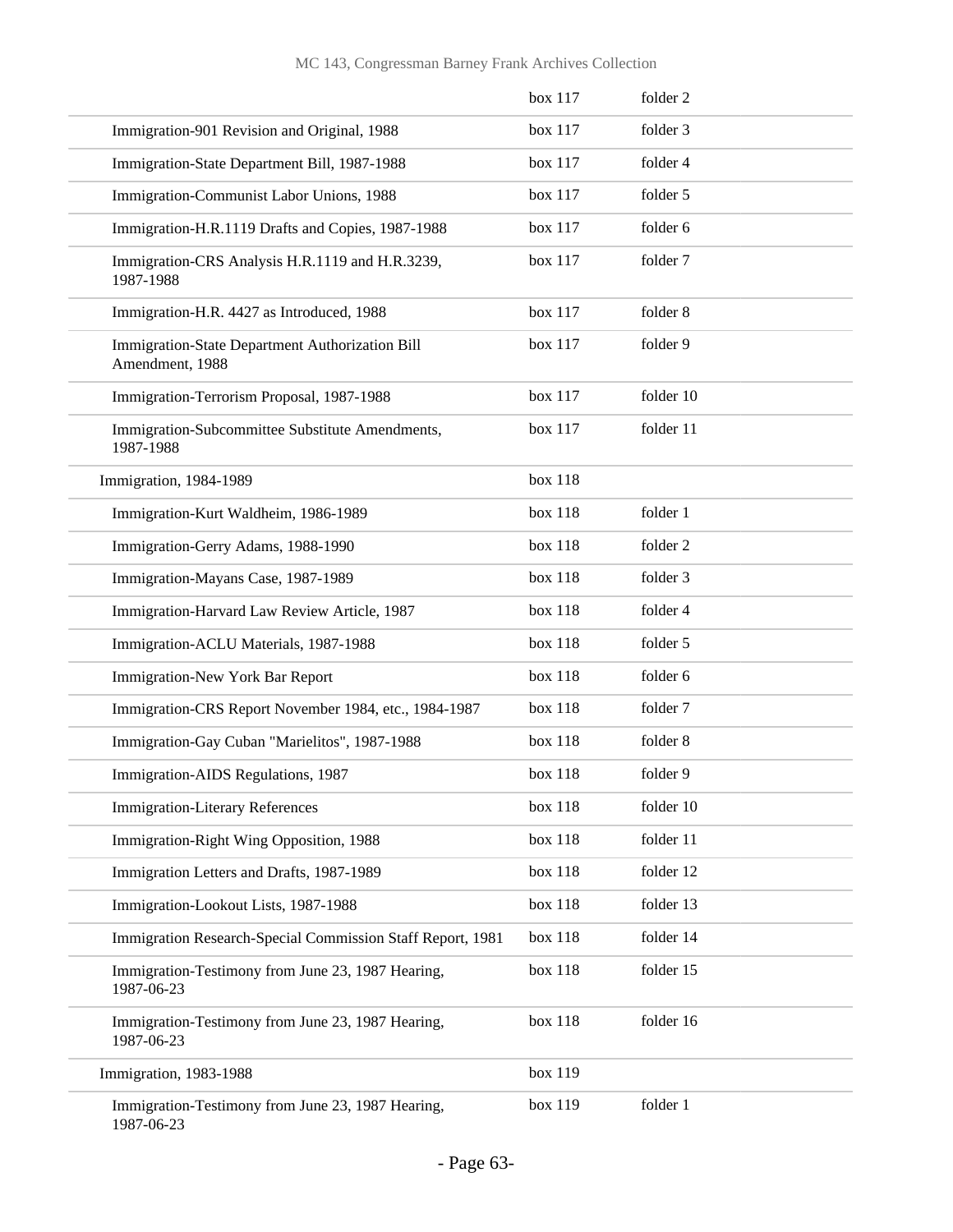| Immigration-Press, 1987-1989                                                        | box 119 | folder 2  |
|-------------------------------------------------------------------------------------|---------|-----------|
| Immigration-Press, pre full committee, 1988                                         | box 119 | folder 3  |
| Immigration-INS Contingency Plan, 1986-1989                                         | box 119 | folder 4  |
| Staff Immigration Memos and Materials, Josh Kolton staffer,<br>1983-1988            | box 119 | folder 5  |
| International Convention on the Prevention and Punishment of<br>Genocide, 1987-1988 | box 119 | folder 6  |
| Immigration-Intellectual Property, (1983-1988)                                      | box 120 |           |
| Immigration-IRCA, CRS Side by Side on 98th Congress Bill,<br>1983-1984              | box 120 | folder 1  |
| Immigration-IRCA, Immigration Bill-Public Law, 1986-1988                            | box 120 | folder 2  |
| Immigration-IRCA, Frank Amendment and Civil Rights Act                              | box 120 | folder 3  |
| Immigration-IRCA, Houston Discrimination Case, 1987                                 | box 120 | folder 4  |
| Immigration-DeConcini Amendment, 1987                                               | box 120 | folder 5  |
| Immigration-Political Asylum, 1987-1988                                             | box 120 | folder 6  |
| Immigration-Private Bills, 1987-1988                                                | box 120 | folder 7  |
| Immigration-Refugees, 1987-1988                                                     | box 120 | folder 8  |
| Immigration-Simpson-Mazzoli Bill, 1987-1988                                         | box 120 | folder 9  |
| Intellectual Property-Artists Rights, 1987-1988                                     | box 120 | folder 10 |
| Intellectual Property-Audiotapes, 1987-1988                                         | box 120 | folder 11 |
| Intellectual Property-Copyright, 1987-1988                                          | box 120 | folder 12 |
| Intellectual Property-Antitrust, 1987-1988                                          | box 120 | folder 13 |
| Intellectual Property-Videotapes, 1987-1988                                         | box 120 | folder 14 |
| Justice, 1987-1988                                                                  | box 121 |           |
| Justice-Administrative Law, general, 1987-1988                                      | box 121 | folder 1  |
| Justice-Ethics in Government Act, 1987-1988                                         | box 121 | folder 2  |
| Justice-Federal Debt Collection, 1987-1988                                          | box 121 | folder 3  |
| Justice-Private Bills, 1987-1988                                                    | box 121 | folder 4  |
| Justice-Federal Charters, 1987-1988                                                 | box 121 | folder 5  |
| Justice-Capital Punishment, 1987-1988                                               | box 121 | folder 6  |
| Justice-Casework, 1987-1988                                                         | box 121 | folder 7  |
| Justice-Child Protection and Obscenity Act, 1987-1988                               | box 121 | folder 8  |
| Justice-Death Penalty, 1987-1988                                                    | box 121 | folder 9  |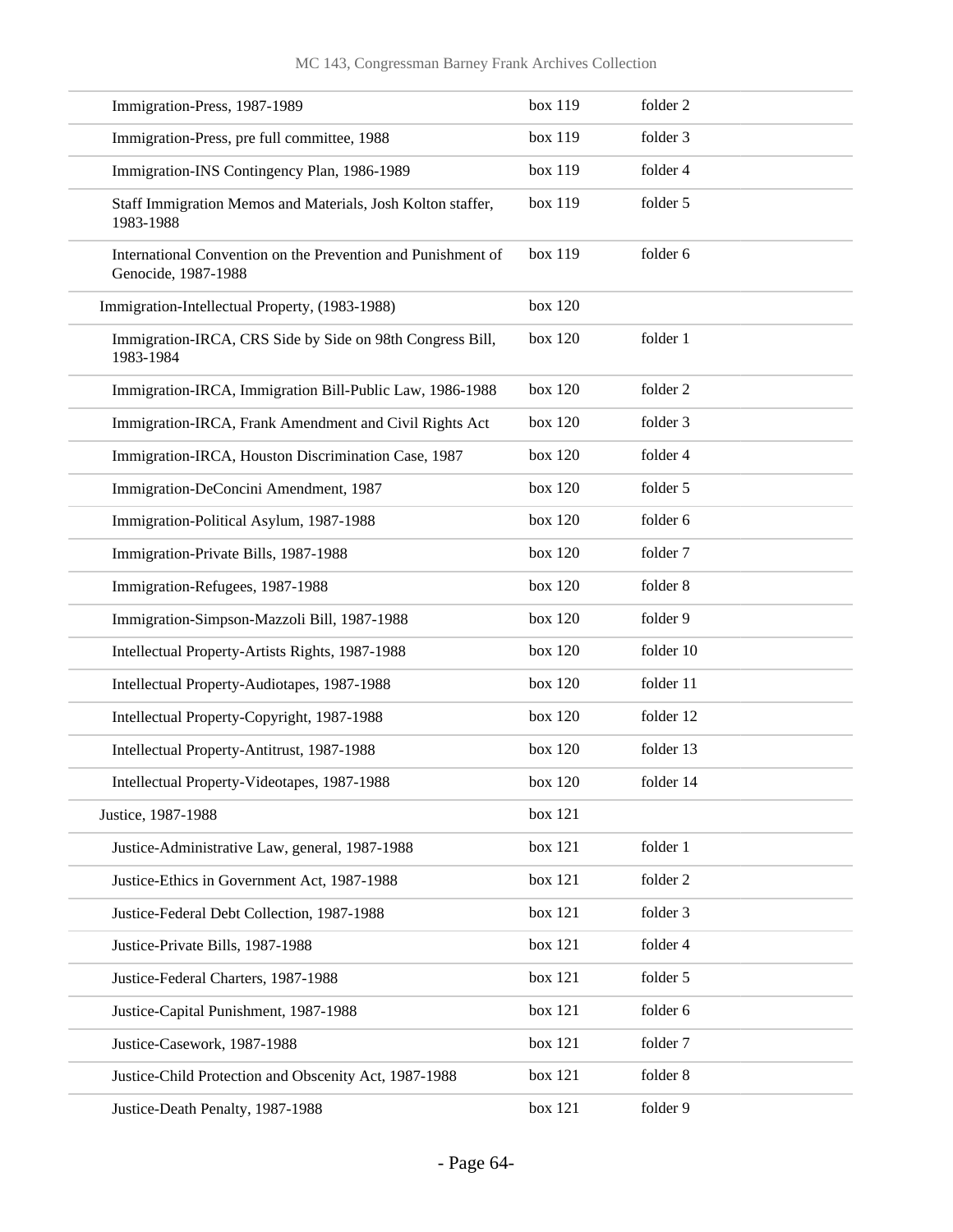| Justice-FBI, 1987-1988                          | box 121 | folder 10 |
|-------------------------------------------------|---------|-----------|
| Justice-Federal Prisons, 1987-1988              | box 121 | folder 11 |
| Justice-Gun Control, 1987-1988                  | box 121 | folder 12 |
| Justice-Bankruptcy Court, 1987-1988             | box 121 | folder 13 |
| Justice-Diversity Jurisdiction, 1987-1988       | box 121 | folder 14 |
| Justice-Federal Facilities, 1987-1988           | box 121 | folder 15 |
| Justice-Federal Facilities, 1987-1988           | box 121 | folder 16 |
| Justice-Federal Judges, 1987-1988               | box 121 | folder 17 |
| Justice-Federal Reform, 1987-1988               | box 121 | folder 18 |
| Justice-Legal Services, 1987-1988               | box 121 | folder 19 |
| Justice-State Facilities, 1987-1988             | box 121 | folder 20 |
| Justice-Juvenile Delinquency, 1987-1988         | box 121 | folder 21 |
| Justice-Narcotics, 1987-1988                    | box 121 | folder 22 |
| Justice-Medical, 1987-1988                      | box 122 |           |
| Justice-Organized Crime, 1987-1988              | box 122 | folder 1  |
| Justice-Police, 1987-1988                       | box 122 | folder 2  |
| Justice-Special Prosecutors, 1987-1988          | box 122 | folder 3  |
| Justice-State Prisons, 1987-1988                | box 122 | folder 4  |
| Justice-Hate Crimes, 1987-1988                  | box 122 | folder 5  |
| Labor-Benefits, 1987-1988                       | box 122 | folder 6  |
| Labor-Collective Bargaining, 1987-1988          | box 122 | folder 7  |
| Labor-Davis-Bacon, 1987-1988                    | box 122 | folder 8  |
| Labor-Department of Labor, 1987-1988            | box 122 | folder 9  |
| Labor-Employment, 1987-1988                     | box 122 | folder 10 |
| Labor-Handicapped, 1987-1988                    | box 122 | folder 11 |
| Labor-Jobs Legislation, 1987-1988               | box 122 | folder 12 |
| Labor-Labor/Management Relations, 1987-1988     | box 122 | folder 13 |
| Labor-Minimum Wage, 1987-1988                   | box 122 | folder 14 |
| Labor-National Labor Relations Board, 1987-1988 | box 122 | folder 15 |
| Labor-OSHA, 1987-1988                           | box 122 | folder 16 |
| Labor-Strike, 1987-1988                         | box 122 | folder 17 |
| Labor-Unemployment, 1987-1988                   | box 122 | folder 18 |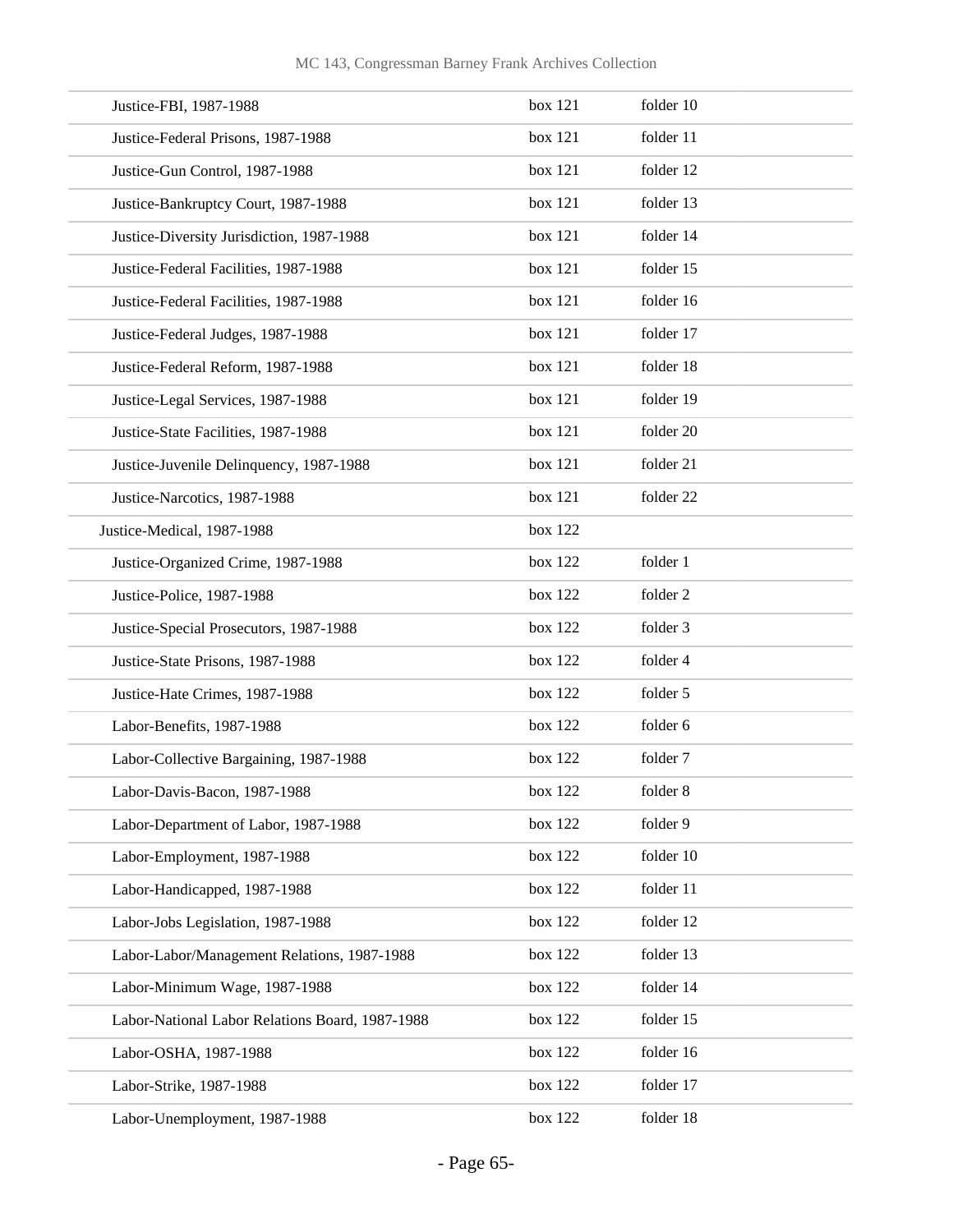| Labor-Unions, 1987-1988                                                      | box 122   | folder 19 |
|------------------------------------------------------------------------------|-----------|-----------|
| Labor-Labor Unions, 1987-1988                                                | box 122   | folder 20 |
| Labor-Working Hours, 1987-1988                                               | box 122   | folder 21 |
| Medical-AIDS, 1987-1988                                                      | box 122   | folder 22 |
| Medical, 1987-1988                                                           | box 123   |           |
| Medical-Alcoholism, 1987-1988                                                | box 123   | folder 1  |
| Medical-Alzheimer's Disease, 1987-1988                                       | box 123   | folder 2  |
| Medical-Cancer, 1987-1988                                                    | box 123   | folder 3  |
| Medical-Catastrophic Health Care, 1987-1988                                  | box 123   | folder 4  |
| Medical-Health and Human Services, Health Only, 1987-1988                    | box $123$ | folder 5  |
| Medical-Department of Health and Human Services<br>Appropriations, 1987-1988 | box 123   | folder 6  |
| Medical-Commemorative Legislation, 1987-1988                                 | box 123   | folder 7  |
| Medical-Diseases, misc., 1987-1988                                           | box 123   | folder 8  |
| Medical-Drug Abuse, 1987-1988                                                | box 123   | folder 9  |
| Medical-Generic, 1987-1988                                                   | box 123   | folder 10 |
| Medical-Handicapped, 1987-1988                                               | box 123   | folder 11 |
| Medical-Health Care Financing Administration, 1987-1988                      | box 123   | folder 12 |
| Medical-Health Care, Opposition, 1987-1988                                   | box 123   | folder 13 |
| Medical-Health Facilities, 1987-1988                                         | box 123   | folder 14 |
| Medical-Health Insurance, 1987-1988                                          | box 123   | folder 15 |
| Medical-HMOs, 1987-1988                                                      | box $123$ | folder 16 |
| Medical-Home Health Care, 1987-1988                                          | box 123   | folder 17 |
| Medical-Malpractice Insurance, 1987-1988                                     | box 123   | folder 18 |
| Medical-Medicaid, 1987-1988                                                  | box 123   | folder 19 |
| Medical-Medical Research, 1987-1988                                          | box 123   | folder 20 |
| Medical-Freezing, 1987-1988                                                  | box 123   | folder 21 |
| Medical-Funding, 1987-1988                                                   | box 123   | folder 22 |
| Medical-Mandatory Assignment, 1987-1988                                      | box 123   | folder 23 |
| Medical-Nursing Costs, 1987-1988                                             | box 123   | folder 24 |
| Medical-Part B, 1987-1988                                                    | box 123   | folder 25 |
| Medical-Military, 1987-1988                                                  | box 124   |           |

Medical-Prospective Payment System, 1987-1988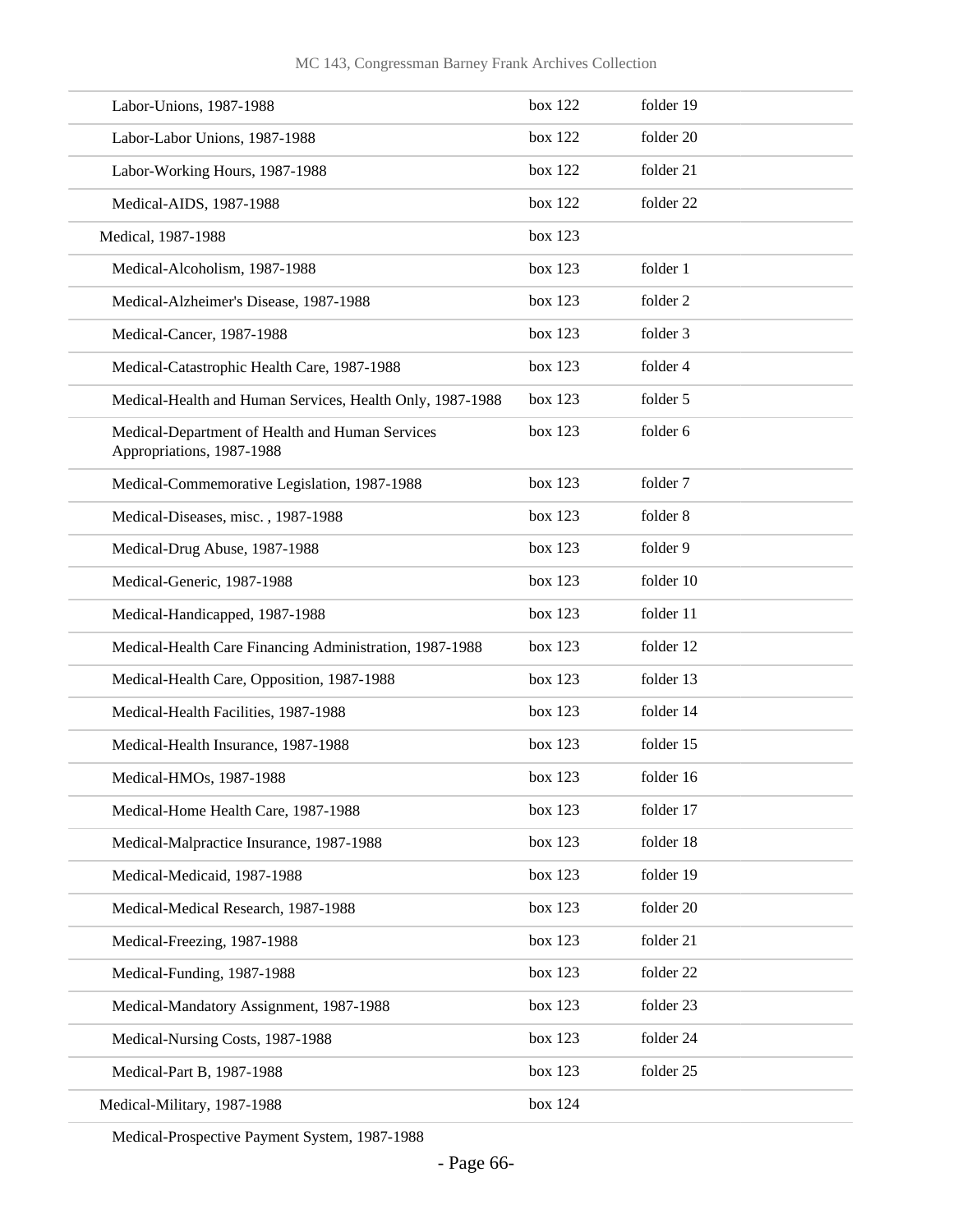|                                                                  | box 124 | folder 1  |
|------------------------------------------------------------------|---------|-----------|
| Medical-State and Local Coverage, 1987-1988                      | box 124 | folder 2  |
| Medical-Medicines, 1987-1988                                     | box 124 | folder 3  |
| Medical-Mental Health, 1987-1988                                 | box 124 | folder 4  |
| Medical-NIH, 1987-1988                                           | box 124 | folder 5  |
| Medical-Nursing Homes, 1987-1988                                 | box 124 | folder 6  |
| Medical-Advertising, 1987-1988                                   | box 124 | folder 7  |
| Medical-Public Health Service, 1987-1988                         | box 124 | folder 8  |
| Medical-Reconciliation Bill, 1987-1988                           | box 124 | folder 9  |
| Medical-Rising Cost of Healthcare, 1987-1988                     | box 124 | folder 10 |
| Medical-Smoking, 1987-1988                                       | box 124 | folder 11 |
| Military-Air Force, 1987-1988                                    | box 124 | folder 12 |
| Military-All Volunteer Force, 1987-1988                          | box 124 | folder 13 |
| Military-Army, 1987-1988                                         | box 124 | folder 14 |
| Military-Bases, 1987-1988                                        | box 124 | folder 15 |
| Military-Benefits, 1987-1988                                     | box 124 | folder 16 |
| Military-Coast Guard, 1987-1988                                  | box 124 | folder 17 |
| Military-Commissaries, 1987-1988                                 | box 124 | folder 18 |
| Military-Defense Spending, Increase, 1987-1988                   | box 124 | folder 19 |
| Military-Defense Spending, Decrease, 1987-1988                   | box 124 | folder 20 |
| Military-Department of Defense, 1987-1988                        | box 124 | folder 21 |
| Military-POW/MIA, 1987-1988                                      | box 124 | folder 22 |
| Military-Department of Defense Appropriations Bill,<br>1987-1988 | box 124 | folder 23 |
| Military-Disarmament, 1987-1988                                  | box 124 | folder 24 |
| Military-Discipline, 1987-1988                                   | box 124 | folder 25 |
| Military-Europe, 1987-1988                                       | box 124 | folder 26 |
| Military-Recreation Areas, 1987-1988                             | box 125 |           |
| Military-Feres Doctrine, 1987-1988                               | box 125 | folder 1  |
| Military-Intelligence, 1987-1988                                 | box 125 | folder 2  |
| Military-Marine Corps, 1987-1988                                 | box 125 | folder 3  |
| Military-MX Missile, 1987-1988                                   | box 125 | folder 4  |
| Military-NATO, 1987-1988                                         | box 125 | folder 5  |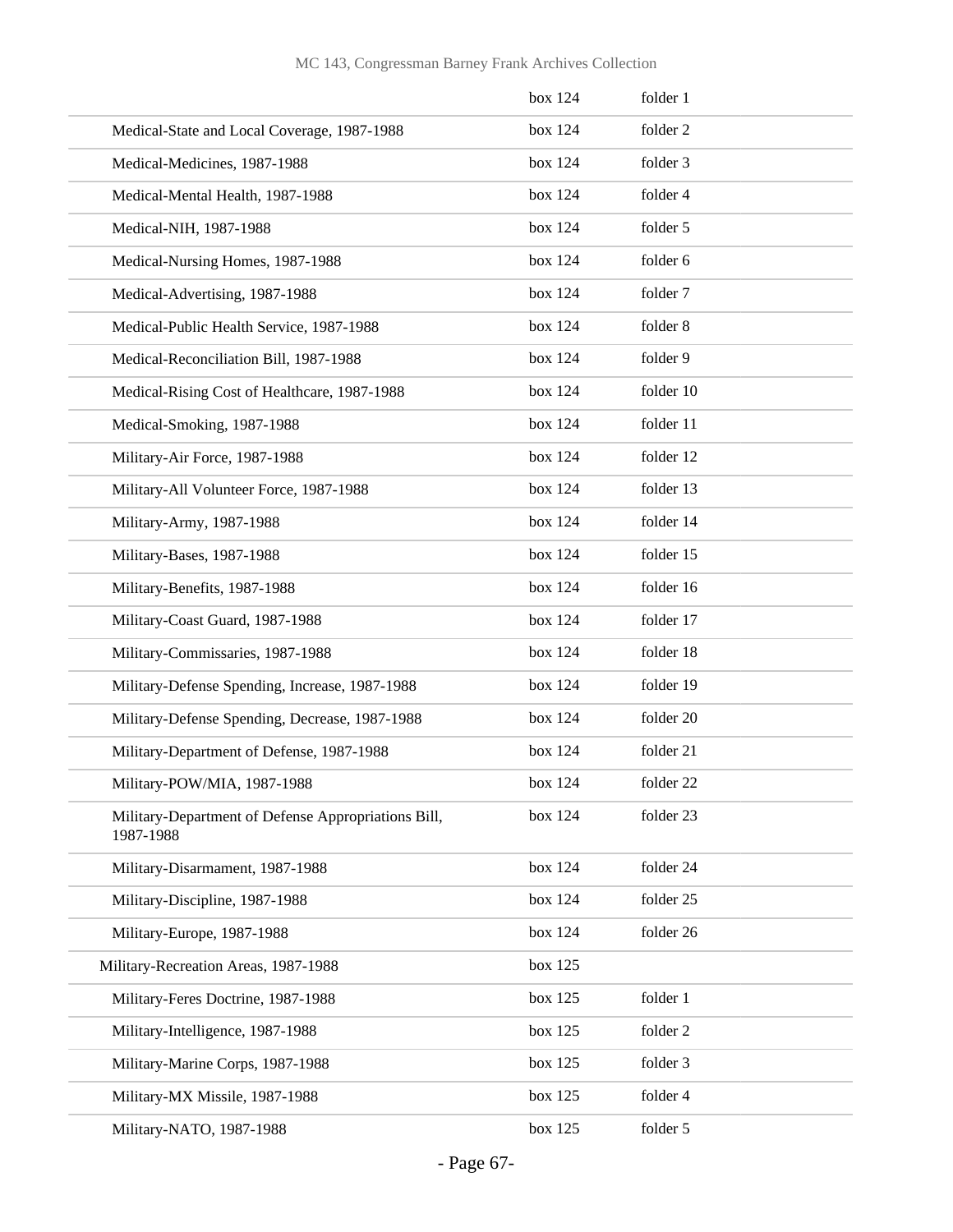### MC 143, Congressman Barney Frank Archives Collection

| Military-Navy, 1987-1988                                        | box 125 | folder 6  |
|-----------------------------------------------------------------|---------|-----------|
| Military-Nuclear Freeze, Anti, 1987-1988                        | box 125 | folder 7  |
| Military-Nuclear Freeze, Pro, 1987-1988                         | box 125 | folder 8  |
| Military-Procurement and Spare Parts, 1987-1988                 | box 125 | folder 9  |
| Military-Retirement, 1987-1988                                  | box 125 | folder 10 |
| Military-Selective Service/Draft Registration, 1987-1988        | box 125 | folder 11 |
| Military-Space Weapons, 1987-1988                               | box 125 | folder 12 |
| Military-Strategic Defense Initiative, 1987-1988                | box 125 | folder 13 |
| Military-Surplus Property, including sale of, 1987-1988         | box 125 | folder 14 |
| Military-Test Ban Proposal, 1987-1988                           | box 125 | folder 15 |
| Military-Weapons, 1987-1988                                     | box 125 | folder 16 |
| Military-World Peace Tax Fund, 1987-1988                        | box 125 | folder 17 |
| Postal Service-Complaints, 1987-1988                            | box 125 | folder 18 |
| Postal Service-Franking Privilege, 1987-1988                    | box 125 | folder 19 |
| Postal Service-Pornography, 1987-1988                           | box 125 | folder 20 |
| Postal Service-Rates, 1987-1988                                 | box 125 | folder 21 |
| Postal Service-Revenue Foregone Subsidy, 1987-1988              | box 125 | folder 22 |
| Postal Service-Stamps, including commemorative, 1987-1988       | box 125 | folder 23 |
| Postal Service-US Postal Service, 1987-1988                     | box 125 | folder 24 |
| Public Works-Bridge Construction, 1987-1988                     | box 125 | folder 25 |
| Public Works-Highway Construction, 1987-1988                    | box 125 | folder 26 |
| Public Works-Water Projects, 1987-1988                          | box 125 | folder 27 |
| Recreation Areas-National Parks Service, 1987-1988              | box 125 | folder 28 |
| Recreation Areas-Public Lands, 1987-1988                        | box 125 | folder 29 |
| Social Security-Taxation, 1987-1988                             | box 126 |           |
| Social Security-Aging, general, 1987-1988                       | box 126 | folder 1  |
| Social Security-Cost of Living Adjustments, COLA,<br>1987-1988  | box 126 | folder 2  |
| Social Security-Disinvestment of Trust Funds, 1987-1988         | box 126 | folder 3  |
| Social Security-Funding Social Security System, 1987-1988       | box 126 | folder 4  |
| Social Security-Government Representation Program,<br>1987-1988 | box 126 | folder 5  |
| Social Security-Independent Agencies, 1987-1988                 | box 126 | folder 6  |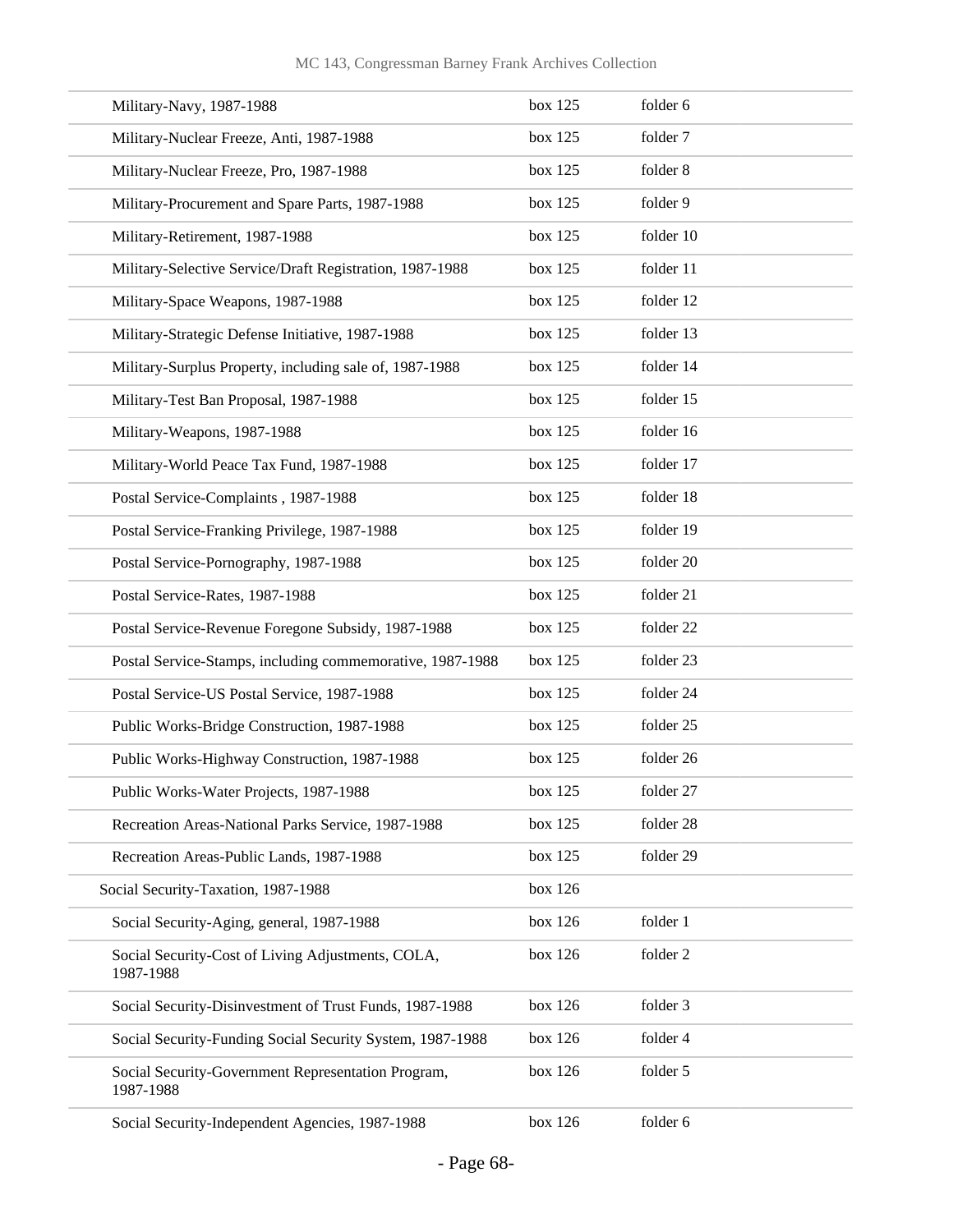| Social Security-Legislation, excluding '83 amendments,<br>1987-1988 | box 126 | folder 7  |
|---------------------------------------------------------------------|---------|-----------|
| Social Security-Notch Act, 1987-1988                                | box 126 | folder 8  |
| Social Security-Offsets, 1987-1988                                  | box 126 | folder 9  |
| Social Security-Retirement Accounts, 1987-1988                      | box 126 | folder 10 |
| Social Security-Social Security Administration, 1987-1988           | box 126 | folder 11 |
| Social Security-Amendments of '83, 1987-1988                        | box 126 | folder 12 |
| Social Security-Disability Insurance, 1987-1988                     | box 126 | folder 13 |
| Social Security-Survivor Benefits, 1987-1988                        | box 126 | folder 14 |
| Social Security-Taxation of Benefits, 1987-1988                     | box 126 | folder 15 |
| Taxation-Accounting Provisions, 1987-1988                           | box 126 | folder 16 |
| Taxation-Alternative Minimum Tax, 1987-1988                         | box 126 | folder 17 |
| Taxation-Business Expenses, 1987-1988                               | box 126 | folder 18 |
| Taxation-Capital Gains, 1987-1988                                   | box 126 | folder 19 |
| Taxation-Charitable Contributions, 1987-1988                        | box 126 | folder 20 |
| Taxation-Child Care Deductions, 1987-1988                           | box 126 | folder 21 |
| Taxation-Compliance, 1987-1988                                      | box 126 | folder 22 |
| Taxation-Corporate, 1987-1988                                       | box 126 | folder 23 |
| Taxation-Employer Financed Education Deductions,<br>1987-1988       | box 126 | folder 24 |
| Taxation-Historic Renovations, 1987-1988                            | box 126 | folder 25 |
| Taxation-Excise, 1987-1988                                          | box 126 | folder 26 |
| Taxation-Financial Institutions, 1987-1988                          | box 126 | folder 27 |
| Taxation, (1987-1988)                                               | box 127 |           |
| Taxation-Flat Tax, 1987-1988                                        | box 127 | folder 1  |
| Taxation-Gambling, including lotteries, 1987-1988                   | box 127 | folder 2  |
| Taxation-Gasoline, 1987-1988                                        | box 127 | folder 3  |
| Taxation-Generation Skipping, 1987-1988                             | box 127 | folder 4  |
| Taxation-Individual Tax Rates, 1987-1988                            | box 127 | folder 5  |
| Taxation-Insurance, excluding life, 1987-1988                       | box 127 | folder 6  |
| Taxation-IRS, 1987-1988                                             | box 127 | folder 7  |
| Taxation-IRA, 1987-1988                                             | box 127 | folder 8  |
| Taxation-Low Income Housing, 1987-1988                              | box 127 | folder 9  |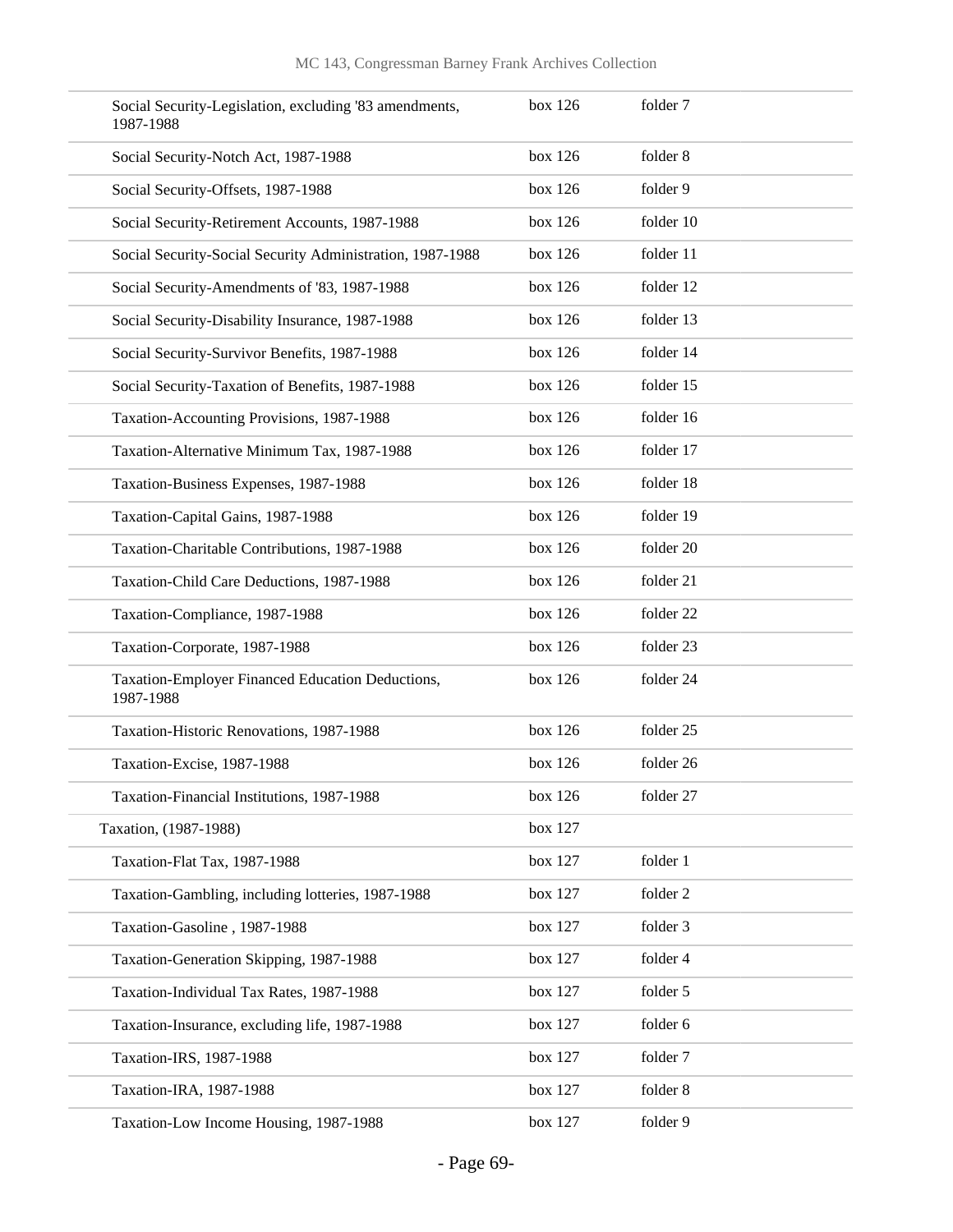| Taxation-Life Insurance, 1987-1988                     | box 127 | folder 10 |
|--------------------------------------------------------|---------|-----------|
| Taxation-Marriage Tax, 1987-1988                       | box 127 | folder 11 |
| Taxation-Middle Class Tax Payments, 1987-1988          | box 127 | folder 12 |
| Taxation-Mortgage Deduction, 1987-1988                 | box 127 | folder 13 |
| Taxation-Performing Arts, 1987-1988                    | box 127 | folder 14 |
| Taxation-Rates, 1987-1988                              | box 127 | folder 15 |
| Taxation-Real Estate, 1987-1988                        | box 127 | folder 16 |
| Taxation-R and D, 1987-1988                            | box 127 | folder 17 |
| Taxation-Retirement Plans and Pensions, 1987-1988      | box 127 | folder 18 |
| Taxation-Sales, 1987-1988                              | box 127 | folder 19 |
| Taxation-Small Business, 1987-1988                     | box 127 | folder 20 |
| Taxation-State and Local, 1987-1988                    | box 127 | folder 21 |
| Taxation-Tax Credits, 1987-1988                        | box 127 | folder 22 |
| Taxation-Tax Exempt Bonds, 1987-1988                   | box 127 | folder 23 |
| Taxation-Tax Exempt Organizations, 1987-1988           | box 127 | folder 24 |
| Taxation-Tax Forms, 1987-1988                          | box 127 | folder 25 |
| Taxation-Tax Reform, general, 1987-1988                | box 127 | folder 26 |
| Taxation-Tax Reform Act of 1986, 1987-1988             | box 127 | folder 27 |
| Taxation-Women, (1987-1988)                            | box 128 |           |
| Taxation-Tobacco, 1987-1988                            | box 128 | folder 1  |
| Taxation-Tuition Tax Credit, 1987-1988                 | box 128 | folder 2  |
| Taxation-User Fees, 1987-1988                          | box 128 | folder 3  |
| Taxation-Ways and Means Committee, 1987-1988           | box 128 | folder 4  |
| Taxation-Withholding of Interest, 1987-1988            | box 128 | folder 5  |
| Transportation-Air, 1987-1988                          | box 128 | folder 6  |
| Transportation-Airfares, 1987-1988                     | box 128 | folder 7  |
| Transportation-Airlines, 1987-1988                     | box 128 | folder 8  |
| Transportation-Airports, 1987-1988                     | box 128 | folder 9  |
| Transportation-Air Safety, 1987-1988                   | box 128 | folder 10 |
| Transportation-Amtrak, 1987-1988                       | box 128 | folder 11 |
| Transportation-Automobiles, 1987-1988                  | box 128 | folder 12 |
| Transportation-Department of Transportation, 1987-1988 | box 128 | folder 13 |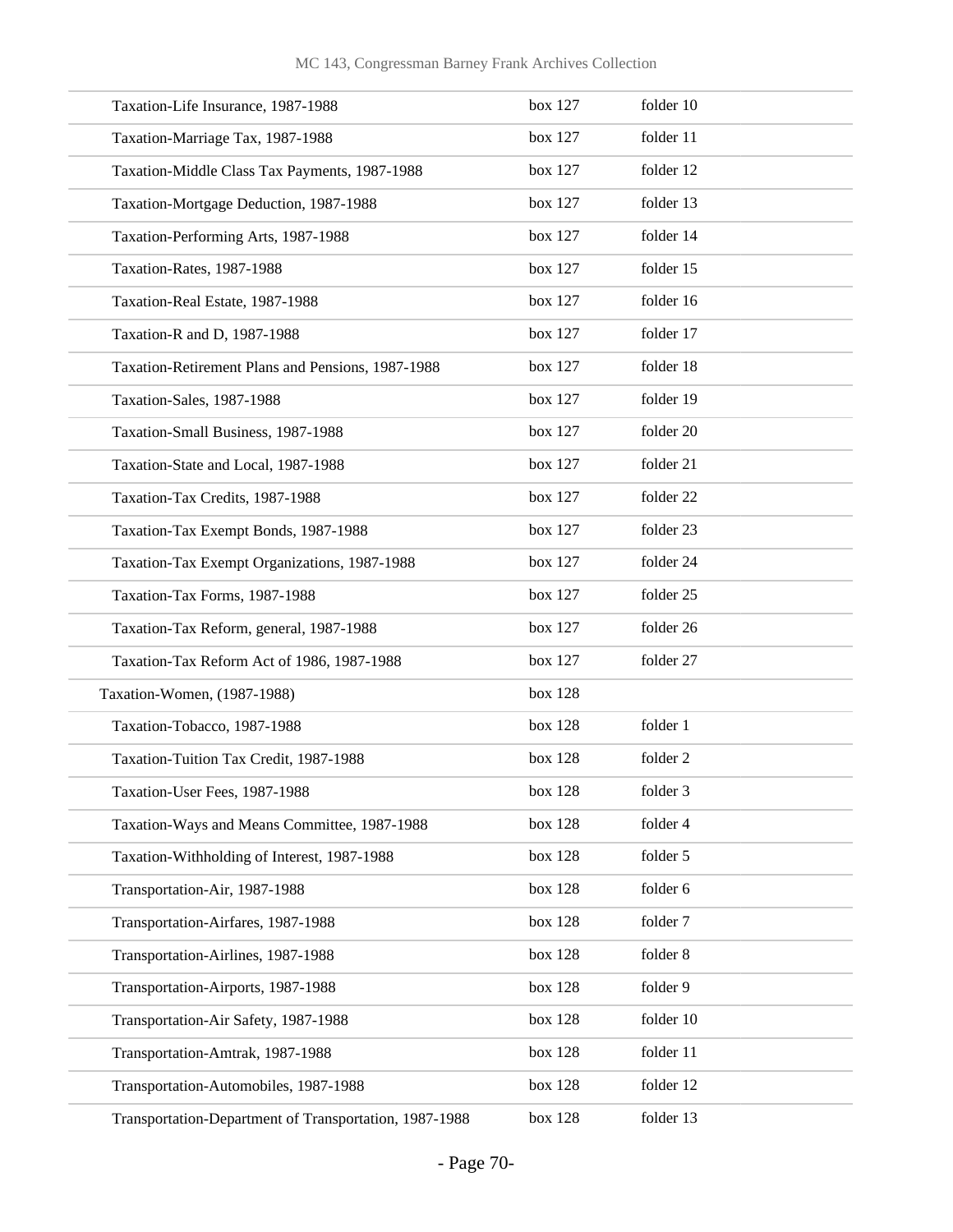| Transportation-Drunk Driving, 1987-1988                                                      | box 128 | folder 14 |
|----------------------------------------------------------------------------------------------|---------|-----------|
| Transportation-Federal Aviation Administration, 1987-1988                                    | box 128 | folder 15 |
| Transportation-General, 1987-1988                                                            | box 128 | folder 16 |
| Transportation-MBTA, 1987-1988                                                               | box 128 | folder 17 |
| Transportation-Motor Vehicle Safety, 1987-1988                                               | box 128 | folder 18 |
| Transportation-Railroads, 1987-1988                                                          | box 128 | folder 19 |
| Transportation-Trucking, 1987-1988                                                           | box 128 | folder 20 |
| Transportation-Urban Mass Transit Administration, UMTA,<br>1987-1988                         | box 128 | folder 21 |
| Transportation-Speed Limit, 1987-1988                                                        | box 128 | folder 22 |
| Veterans-Agent Orange, 1987-1988                                                             | box 128 | folder 23 |
| Veterans-Benefits, excluding health, 1987-1988                                               | box 128 | folder 24 |
| Veterans-Disability Compensation, 1987-1988                                                  | box 128 | folder 25 |
| Veterans-Healthcare, 1987-1988                                                               | box 128 | folder 26 |
| Veterans-Judicial Review, 1987-1988                                                          | box 128 | folder 27 |
| Veterans-Organizations, 1987-1988                                                            | box 128 | folder 28 |
| Veterans-Resolutions, in honor of, 1987-1988                                                 | box 128 | folder 29 |
| Women-Abortion, 1987-1988                                                                    | box 128 | folder 30 |
| Women-Anti Choice, 1987-1988                                                                 | box 128 | folder 31 |
| Women-Birth Control, 1987-1988                                                               | box 128 | folder 32 |
| Women-Economic Issues and Equality, 1987-1988                                                | box 128 | folder 33 |
| Women-Equal Rights Amendment, 1987-1988                                                      | box 128 | folder 34 |
| Women-Women's Caucus, 1987-1988                                                              | box 128 | folder 35 |
| Social Security, SSDI, 1985-1988                                                             | box 129 |           |
| Social Security Disability Representations Project, research<br>and 99th Congress, 1985-1988 | box 129 | folder 1  |
| SSDI, Letters and Issues, 1985-1988                                                          | box 129 | folder 2  |
| SSDI Regulations, 1986-1987                                                                  | box 129 | folder 3  |
| Disabilities and Aging-Government Representation Program,<br>1986-1988                       | box 129 | folder 4  |
| Medicare and SSDI Hearings, 1987-1988                                                        | box 130 |           |
| Medicare Disputes Committee Hearings Testimony,<br>1987-1988                                 | box 130 | folder 1  |
| Medicare and SS Disability Claims Hearings, 1987-1988                                        | box 130 | folder 2  |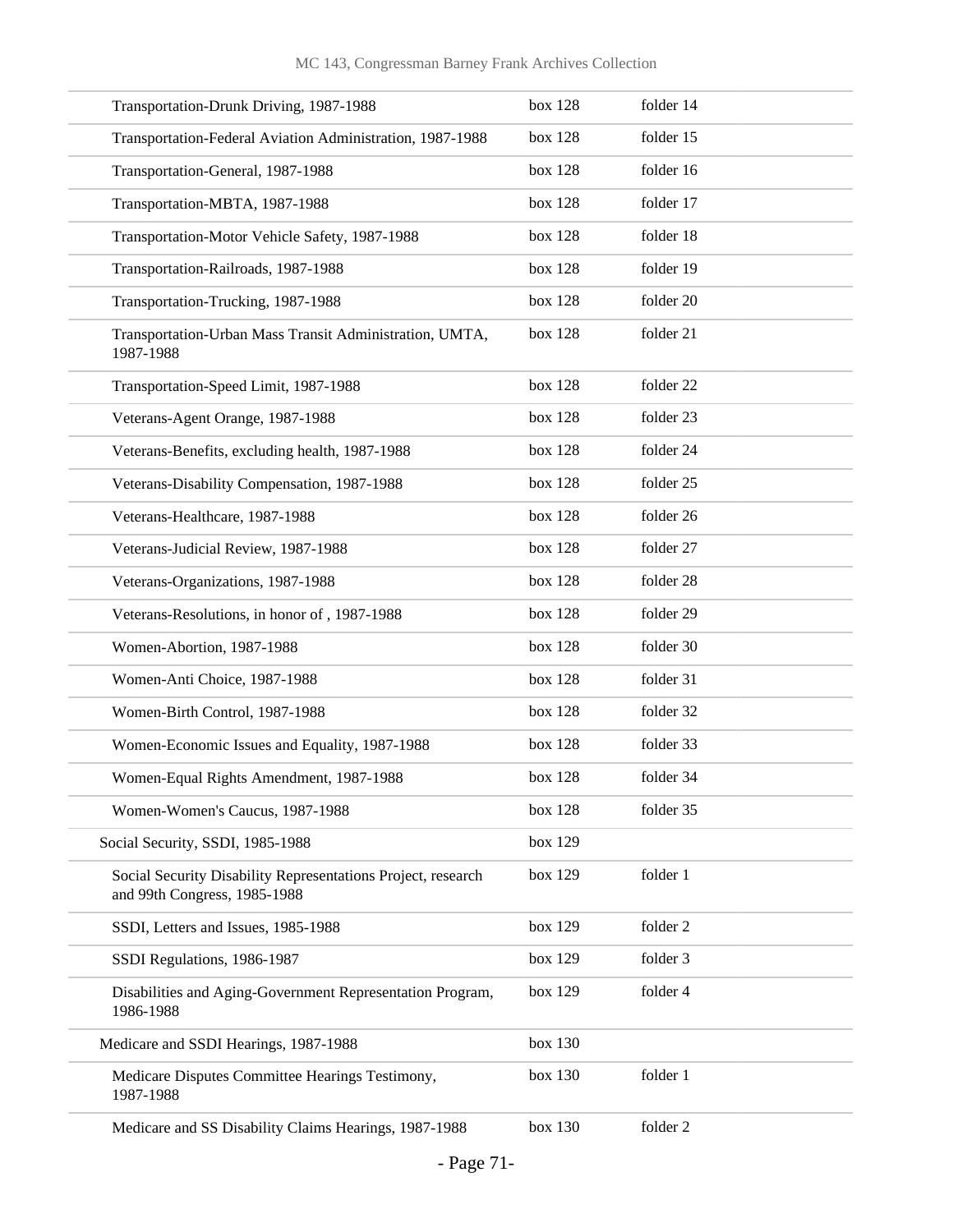| Previous Disability Hearings, Legislation, and Reports,<br>1981-1987   | box 130 | folder 3 |  |
|------------------------------------------------------------------------|---------|----------|--|
| Medicare and Disability, 1987-1988                                     | box 131 |          |  |
| SS Disability-Previous Hearings and Reports, 1981-1987                 | box 131 | folder 1 |  |
| Home Health Line materials, 1987                                       | box 131 | folder 2 |  |
| Medicare Committee Hearing Materials, 1988                             | box 131 | folder 3 |  |
| Medicare Home Health Care Materials, 1987-1988                         | box 131 | folder 4 |  |
| Medicare and Disability, SSDI, 1987-1988                               | box 132 |          |  |
| Medicare Home Health Memos and Materials, 1987                         | box 132 | folder 1 |  |
| Health Care Financing Administration-Mole Memos, 1988                  | box 132 | folder 2 |  |
| Department of Health and Human Services-Home Health<br>Care, 1987-1988 | box 132 | folder 3 |  |
| Social Security Administration-Staff Downsizing, 1988                  | box 132 | folder 4 |  |
| SSDI-Info and Materials, 1987-1988                                     | box 132 | folder 5 |  |
| SSDI-Info and Materials, 1987-1988                                     | box 132 | folder 6 |  |
| SSDI September 1987 Letter, 1987                                       | box 132 | folder 7 |  |
| California Disability Evaluation Division, 1986-1987                   | box 132 | folder 8 |  |
| OHA Draft Plan-Attorney Fees, 1987                                     | box 132 | folder 9 |  |
| Social Security, SSDI Hearings, 1987-1988                              | box 133 |          |  |
| SSDI-Attorney Fees Hearing October 6, 1987, 1987-10-06                 | box 133 | folder 1 |  |
| SSDI-Attorney Fees, 1987-1988                                          | box 133 | folder 2 |  |
| SSDI-Attorney Fees, 1987-1988                                          | box 133 | folder 3 |  |
| SSA and HHS Workload Reports, 1987-1988                                | box 133 | folder 4 |  |
| SSA Backlogs, 1987-1988                                                | box 133 | folder 5 |  |
| Home Health and Visiting Nurse Info, 1987-1988                         | box 133 | folder 6 |  |
| Staggers Administrative Law Judge Issues, 1987                         | box 133 | folder 7 |  |
| Social Security and Home Health, 1987-1988                             | box 134 |          |  |
| SSA/HHS ACJ Appeal Issue, 1987-1988                                    | box 134 | folder 1 |  |
| Mole Memos, 1987                                                       | box 134 | folder 2 |  |
| Schneider Hearing-Visiting Nurse, Home Health Care,<br>1987-10-28      | box 134 | folder 3 |  |
| Marshall's Service-Child Custody Issue, 1984-1988                      | box 134 | folder 4 |  |

## **101st Congress, 1989-1990**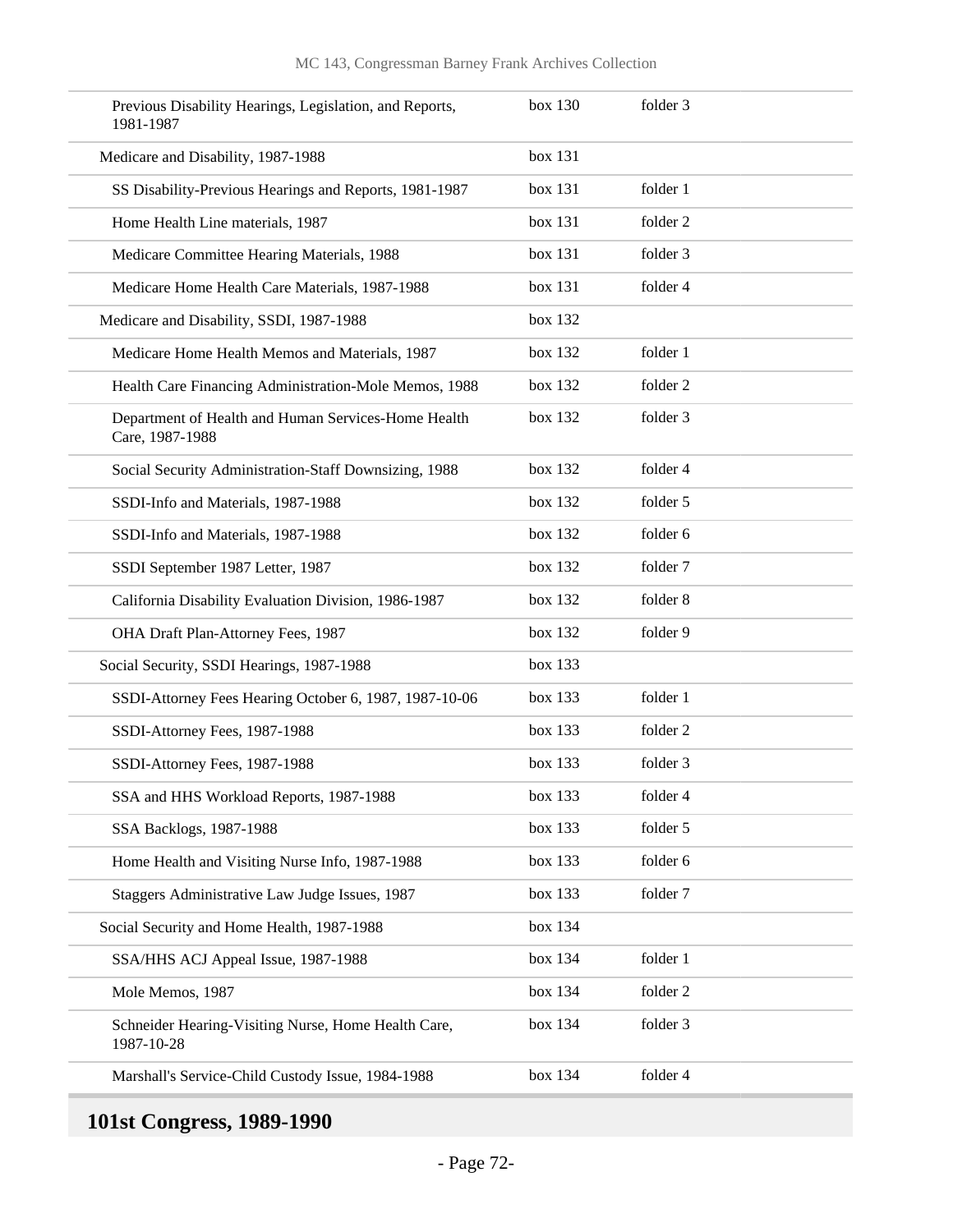| <b>Title/Description</b>                                                       | <b>Instances</b> |           |
|--------------------------------------------------------------------------------|------------------|-----------|
| Agriculture-Budget, 1989-1990                                                  | box 135          |           |
| Agriculture-Animals, pets/farm, treatment of, 1989-1990                        | box 135          | folder 1  |
| Agriculture-Appropriations Bill, 1989-1990                                     | box 135          | folder 2  |
| Agriculture-Dairy Products, 1989-1990                                          | box 135          | folder 3  |
| Agriculture-Department of Agriculture, 1989-1990                               | box 135          | folder 4  |
| Agriculture-Farm Programs, 1989-1990                                           | box 135          | folder 5  |
| Agriculture-Farm Subsidy, 1989-1990                                            | box 135          | folder 6  |
| Agriculture-Sugar, 1989-1990                                                   | box 135          | folder 7  |
| Banking and Currency-Banking Committee, 1989-1990                              | box 135          | folder 8  |
| Banking and Currency-Coins/Paper Currency, 1989-1990                           | box 135          | folder 9  |
| Banking and Currency-Commercial Banking, 1989-1990                             | box 135          | folder 10 |
| Banking and Currency-Community Reinvestment Act, CRA,<br>1989-1990             | box 135          | folder 11 |
| Banking and Currency-Consumer Banking, 1989-1990                               | box 135          | folder 12 |
| Banking and Currency-Credit, 1989-1990                                         | box 135          | folder 13 |
| Banking and Currency-Credit Cards, 1989-1990                                   | box 135          | folder 14 |
| Banking and Currency-Credit Unions, 1989-1990                                  | box 135          | folder 15 |
| Banking and Currency-Department of Treasury, 1989-1990                         | box 135          | folder 16 |
| Banking and Currency-Deposit Institutions/Deregulatory<br>Committee, 1989-1990 | box 135          | folder 17 |
| Banking and Currency-FDIC, 1989-1990                                           | box 135          | folder 18 |
| Banking and Currency-Federal Reserve System, 1989-1990                         | box 135          | folder 19 |
| Banking and Currency-Office of Thrift Supervision,<br>1989-1990                | box 135          | folder 20 |
| Banking and Currency-Resolution Trust Corporation,<br>1989-1990                | box 135          | folder 21 |
| Banking and Currency-Financial Institutions Restructure,<br>1989-1990          | box 135          | folder 22 |
| Banking and Currency-IMF/World Bank, 1989-1990                                 | box 135          | folder 23 |
| Banking and Currency-Mortgages, 1989-1990                                      | box 135          | folder 24 |
| Banking and Currency-Savings and Loans Associations,<br>1989-1990              | box 135          | folder 25 |
| Banking and Currency-SEC, 1989-1990                                            | box 135          | folder 26 |
| Banking and Currency-Third World Debt, 1989-1990                               | box 135          | folder 27 |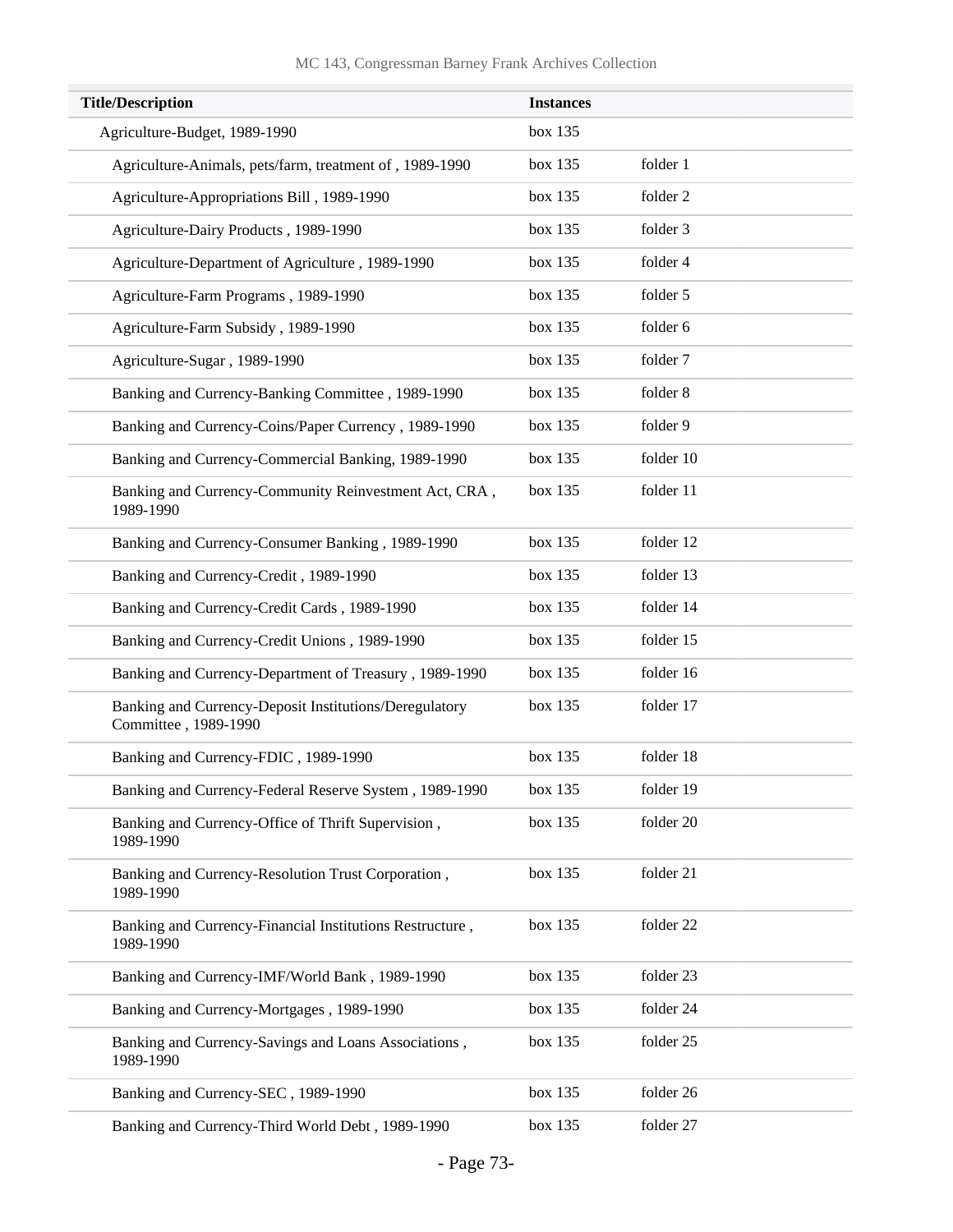| Budget-Administrative Budget FY '90, 1989-1990                    | box 135 | folder 28 |
|-------------------------------------------------------------------|---------|-----------|
| Budget-Balanced Budget Amendment, 1989-1990                       | box 135 | folder 29 |
| Budget-Budget Process, reform, 1989-1990                          | box 135 | folder 30 |
| Budget-Congressional Budget Resolution FY '90, 1989-1990          | box 135 | folder 31 |
| Budget-Deficit, 1989-1990                                         | box 135 | folder 32 |
| Budget-Gramm Rudmann Act, 1989-1990                               | box 135 | folder 33 |
| Budget-Congress and Government, 1989-1990                         | box 136 |           |
| Budget-OMB, 1989-1990                                             | box 136 | folder 1  |
| Budget-Budget for a Strong America, 1989-1990                     | box 136 | folder 2  |
| Business and Industry-Advertising, 1989-1990                      | box 136 | folder 3  |
| Business and Industry-Deceptive Advertising, 1989-1990            | box 136 | folder 4  |
| Business and Industry-Antitrust, 1989-1990                        | box 136 | folder 5  |
| Business and Industry-Construction, 1989-1990                     | box 136 | folder 6  |
| Business and Industry-Department of Commerce, 1989-1990           | box 136 | folder 7  |
| Business and Industry-General, 1989-1990                          | box 136 | folder 8  |
| Business and Industry-Government Procurement, 1989-1990           | box 136 | folder 9  |
| Business and Industry-Hostile Takeovers, Mergers, 1989-1990       | box 136 | folder 10 |
| Business and Industry-Insurance, 1989-1990                        | box 136 | folder 11 |
| Business and Industry-Maritime, 1989-1990                         | box 136 | folder 12 |
| Business and Industry-Small Business, 1989-1990                   | box 136 | folder 13 |
| Business and Industry-Small Business Administration,<br>1989-1990 | box 136 | folder 14 |
| Civil Rights-General, 1989-1990                                   | box 136 | folder 15 |
| Civil Rights-Security Clearance, 1989-1990                        | box 136 | folder 16 |
| Civil Rights-Disabled, 1989-1990                                  | box 136 | folder 17 |
| Civil Rights-Freedom of Religion, 1989-1990                       | box 136 | folder 18 |
| Civil Rights-Freedom of Speech, 1989-1990                         | box 136 | folder 19 |
| Civil Rights-Freedom of Press, 1989-1990                          | box 136 | folder 20 |
| Civil Rights-Privacy, 1989-1990                                   | box 136 | folder 21 |
| Civil Rights-Racial Discrimination, 1989-1990                     | box 136 | folder 22 |
| Civil Rights-Search and Seizure, 1989-1990                        | box 136 | folder 23 |
| Civil Rights-Sex, 1989-1990                                       | box 136 | folder 24 |

Civil Rights-Sexual Preference, 1989-1990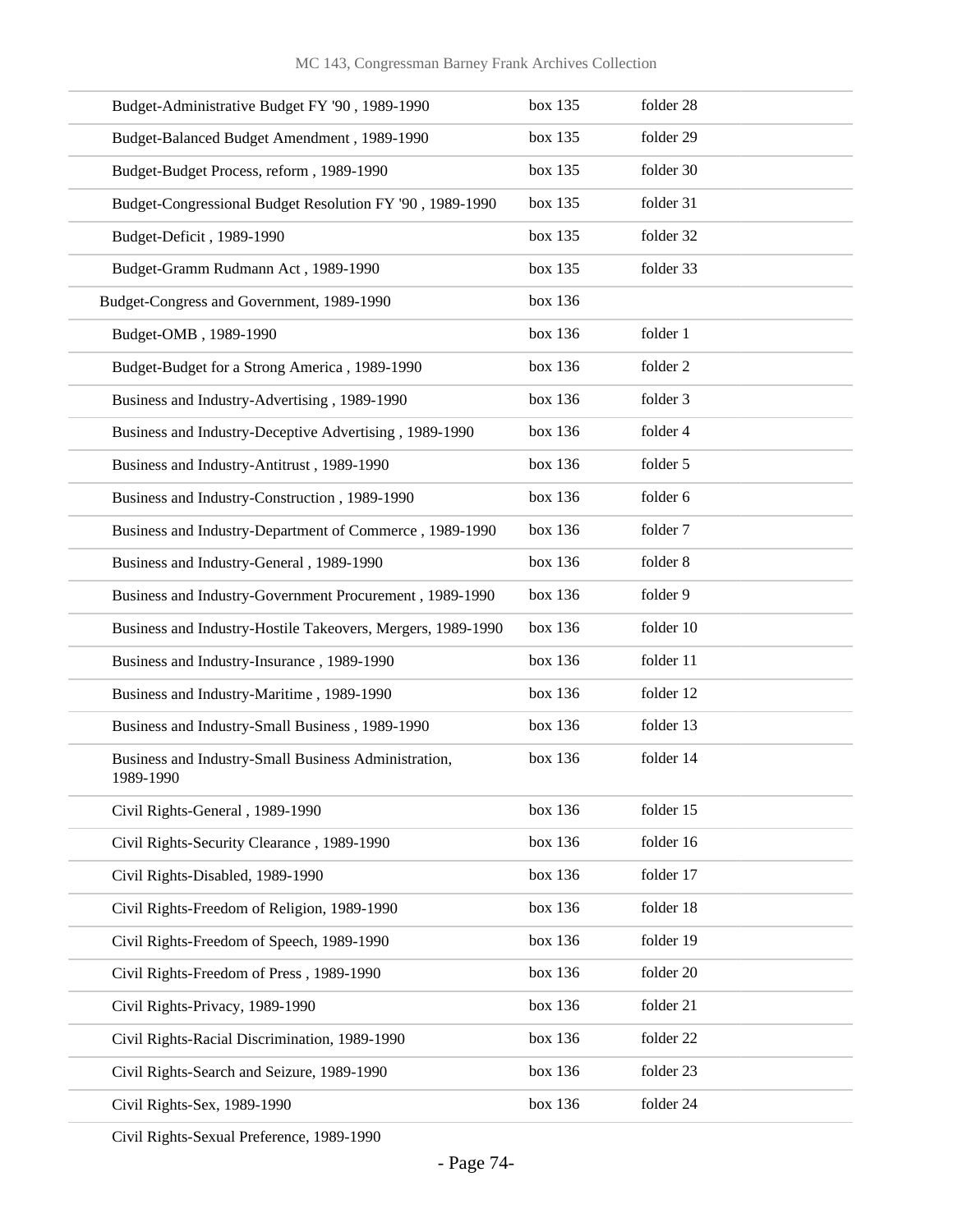|                                                                               | box 136 | folder 25 |
|-------------------------------------------------------------------------------|---------|-----------|
| Communications-Cable TV, 1989-1990                                            | box 136 | folder 26 |
| Communications-FCC, 1989-1990                                                 | box 136 | folder 27 |
| Communications-Publications, 1989-1990                                        | box 136 | folder 28 |
| Communications-Radio, 1989-1990                                               | box 136 | folder 29 |
| Communications-Regulations, 1989-1990                                         | box 136 | folder 30 |
| Communications-Telephone and Telegraph, 1989-1990                             | box 136 | folder 31 |
| Communications-Television, 1989-1990                                          | box 136 | folder 32 |
| Congress and Government-American Indian Issues,<br>1989-1990                  | box 136 | folder 33 |
| Congress and Government-Bureau of Indian Affairs,<br>1989-1990                | box 136 | folder 34 |
| Congress and Government-Elections, 1989-1990                                  | box 137 |           |
| Congress and Government-Census Bureau, 1989-1990                              | box 137 | folder 1  |
| Congress and Government-Confirmation of Presidential<br>Appointees, 1989-1990 | box 137 | folder 2  |
| Congress and Government-Contempt, 1989-1990                                   | box 137 | folder 3  |
| Congress and Government-Oliver North et al Iran Contra,<br>1989-1990          | box 137 | folder 4  |
| Congress and Government-District of Columbia, 1989-1990                       | box 137 | folder 5  |
| Congress and Government-Puerto Rico, 1989-1990                                | box 137 | folder 6  |
| Congress and Government-Ethics, 1989-1990                                     | box 137 | folder 7  |
| Congress and Government-Government Agencies, 1989-1990                        | box 137 | folder 8  |
| Congress and Government-Memberships, 1989-1990                                | box 137 | folder 9  |
| Congress and Government-NASA, 1989-1990                                       | box 137 | folder 10 |
| Congress and Government-Pay, 1989-1990                                        | box 137 | folder 11 |
| Congress and Government-Rules Reform, 1989-1990                               | box 137 | folder 12 |
| Congress and Government-Guam, 1989-1990                                       | box 137 | folder 13 |
| Education-General, 1989-1990                                                  | box 137 | folder 14 |
| Education-Bilingual, 1989-1990                                                | box 137 | folder 15 |
| Education-China Studies Consortium, 1989-1990                                 | box 137 | folder 16 |
| Education-Appropriations Bill, 1989-1990                                      | box 137 | folder 17 |
| Education-Federal Aid to Education, 1989-1990                                 | box 137 | folder 18 |
| Education-Elementary, 1989-1990                                               | box 137 | folder 19 |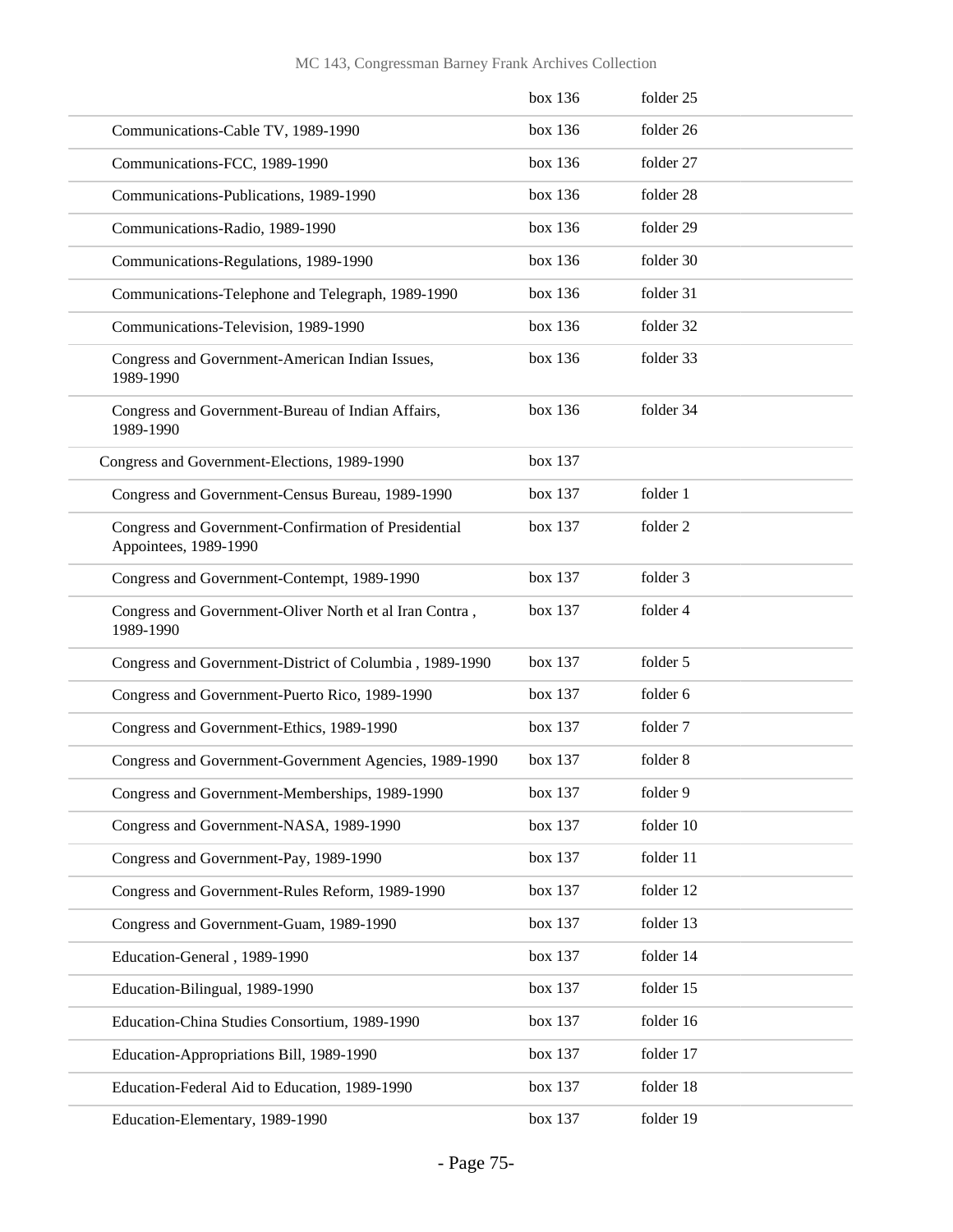| Education-Higher Education, 1989-1990              | box 137 | folder 20 |
|----------------------------------------------------|---------|-----------|
| Education-Gifted Children, 1989-1990               | box 137 | folder 21 |
| Education-Handicapped, 1989-1990                   | box 137 | folder 22 |
| Education-Higher Education Bill, 1989-1990         | box 137 | folder 23 |
| Education-Libraries, 1989-1990                     | box 137 | folder 24 |
| Education-National Diffusion Network, 1989-1990    | box 137 | folder 25 |
| Education-NEA, 1989-1990                           | box 137 | folder 26 |
| Education-Preschool, 1989-1990                     | box 137 | folder 27 |
| Education-Reform of US Education System, 1989-1990 | box 137 | folder 28 |
| Education-Student Loans and Grants, 1989-1990      | box 137 | folder 29 |
| Education-Vocational, 1989-1990                    | box 137 | folder 30 |
| Elections-General, 1987-1990                       | box 137 | folder 31 |
| Elections-Campaign Finance Reform, 1989-1990       | box 137 | folder 32 |
| Elections-Congressional Races, 1989-1990           | box 137 | folder 33 |
| Elections-DNC, 1989-1990                           | box 137 | folder 34 |
| Elections-Election Reform, 1989-1990               | box 137 | folder 35 |
| Elections-Elections, other, 1989-1990              | box 137 | folder 36 |
| Elections-Endorsements, 1989-1990                  | box 137 | folder 37 |
| Elections-PACS, 1989-1990                          | box 137 | folder 38 |
| Elections-Presidential, 1989-1990                  | box 137 | folder 39 |
| Elections-Environment, 1989-1990                   | box 138 |           |
| Elections-Barney Frank Fundraising, 1989-1990      | box 138 | folder 1  |
| Elections-Barney Frank Re-election, 1989-1990      | box 138 | folder 2  |
| Energy-Alternative Energy Resources, 1989-1990     | box 138 | folder 3  |
| Energy-Coal, 1989-1990                             | box 138 | folder 4  |
| Energy-Conservation Programs, 1989-1990            | box 138 | folder 5  |
| Energy-Department of Energy, 1989-1990             | box 138 | folder 6  |
| Energy-DOE Appropriations, 1989-1990               | box 138 | folder 7  |
| Energy-FERC, 1989-1990                             | box 138 | folder 8  |
| Energy-Natural Gas, 1989-1990                      | box 138 | folder 9  |
| Energy-Nuclear Energy, 1989-1990                   | box 138 | folder 10 |
| Energy-Nuclear Safety, 1989-1990                   | box 138 | folder 11 |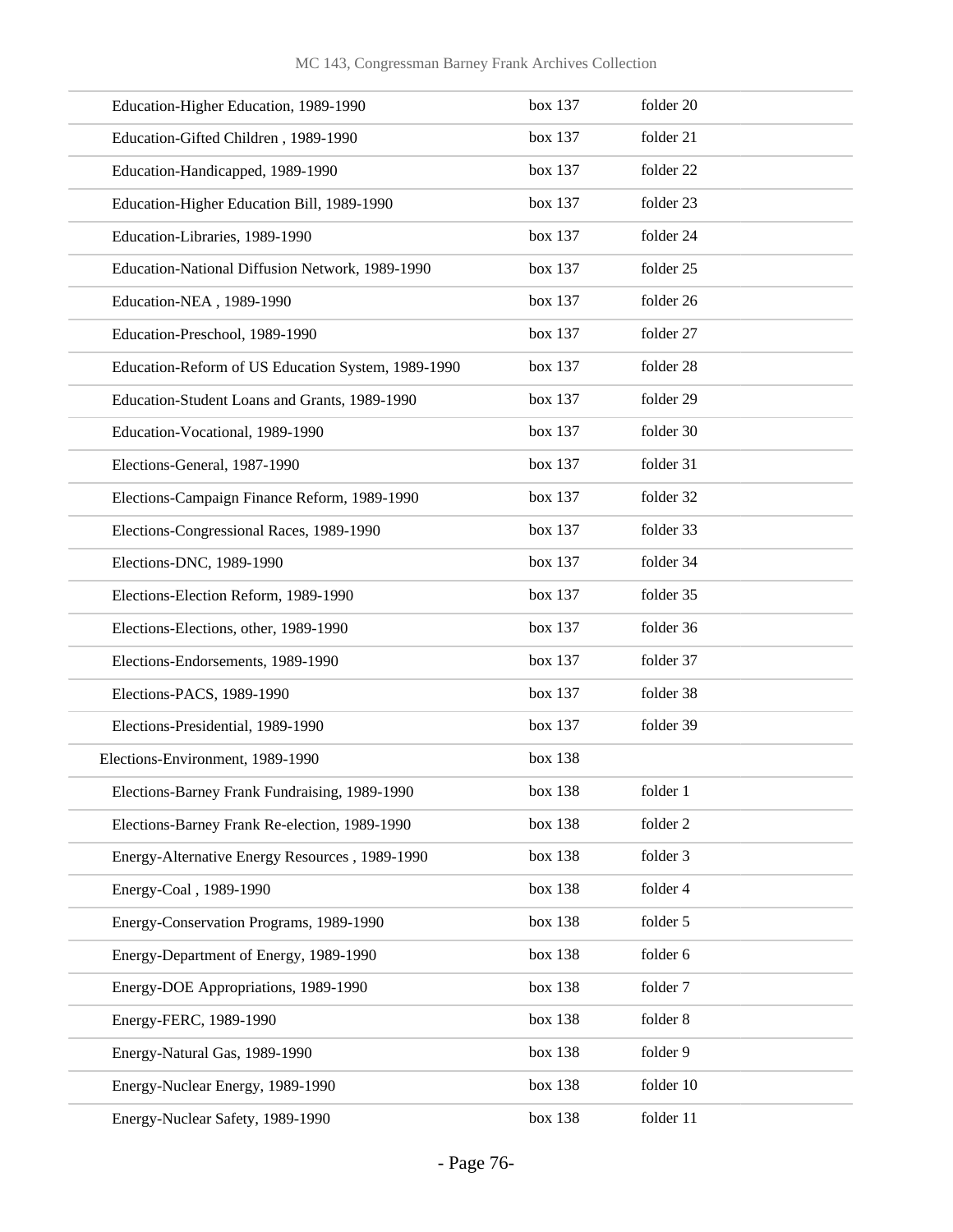| Energy-Offshore Drilling, 1989-1990           | box 138 | folder 12            |
|-----------------------------------------------|---------|----------------------|
| Energy-Oil, 1989-1990                         | box 138 | folder 13            |
| Energy-Power Facilities, 1989-1990            | box 138 | folder 14            |
| Energy-Gasoline, 1989-1990                    | box 138 | folder 15            |
| Environment-Acid Rain, 1989-1990              | box 138 | folder 16            |
| Environment-Air, 1989-1990                    | box 138 | folder 17            |
| Environment-Clean Air Act, 1989-1990          | box 138 | folder 18            |
| Environment-Ozone, 1989-1990                  | box 138 | folder 19            |
| Environment-Asbestos, 1989-1990               | box 138 | folder 20            |
| Environment-Auto Emissions, 1989-1990         | box 138 | folder 21            |
| Environment-Clean Water Act, 1989-1990        | box 138 | folder <sub>22</sub> |
| Environment-Conservation, 1989-1990           | box 138 | folder 23            |
| Environment-Department of Interior, 1989-1990 | box 138 | folder 24            |
| Environment-EPA, 1989-1990                    | box 138 | folder 25            |
| Environment-Forests, 1989-1990                | box 138 | folder 26            |
| Environment-General, 1989-1990                | box 138 | folder 27            |
| Environment-Green House Effect, 1989-1990     | box 138 | folder 28            |
| Environment-National Park Service, 1989-1990  | box 138 | folder 29            |
| Environment-Oceans, 1989-1990                 | box 138 | folder 30            |
| Environment-Marine Mammals, 1989-1990         | box 138 | folder 31            |
| Environment-Pesticides, 1989-1990             | box 138 | folder 32            |
| Environment-Public Lands, 1989-1990           | box 138 | folder 33            |
| Environment-Recycling, 1989-1990              | box 138 | folder 34            |
| Environment-Rivers, 1989-1990                 | box 138 | folder 35            |
| Environment-Solid Waste, 1989-1990            | box 138 | folder 36            |
| Environment-Superfund, 1989-1990              | box 138 | folder 37            |
| Environment-Toxic Waste, 1989-1990            | box 138 | folder 38            |
| Environment-Trapping and Hunting, 1989-1990   | box 138 | folder 39            |
| Environment-Water Quality, 1989-1990          | box 138 | folder 40            |
| Environment-Wilderness Areas, 1989-1990       | box 138 | folder 41            |
| Environment-Wildlife Preservation, 1989-1990  | box 138 | folder 42            |
| Environment-Wildlife Refuges, 1989-1990       | box 138 | folder 43            |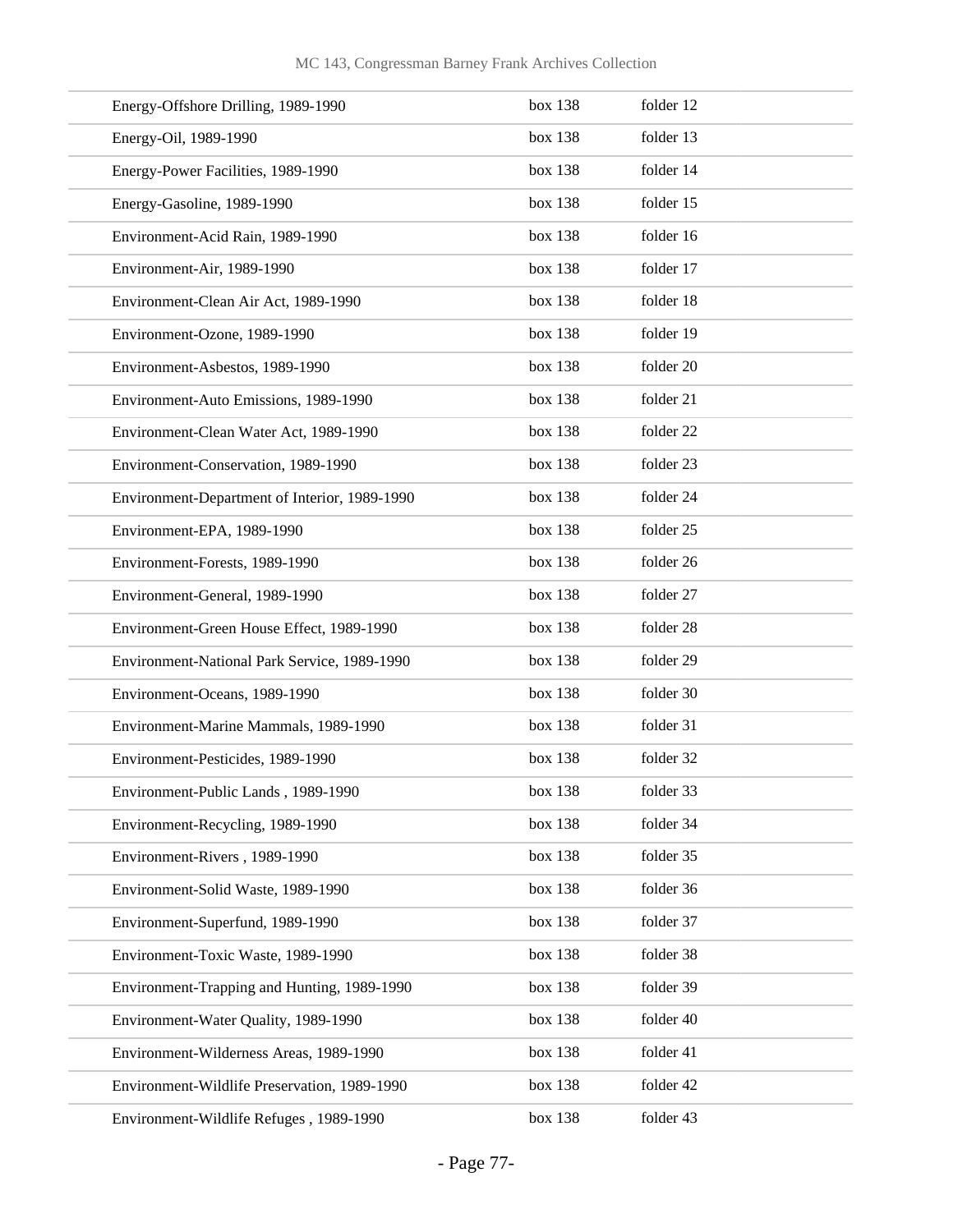| Federal Employment-Foreign Relations, 1989-1990               | box 139 |           |
|---------------------------------------------------------------|---------|-----------|
| Federal Employment-Benefits, 1989-1990                        | box 139 | folder 1  |
| Federal Employment-Inquiries, 1989-1990                       | box 139 | folder 2  |
| Federal Employment-FEHBA, 1989-1990                           | box 139 | folder 3  |
| Federal Employment-Intern Inquiries, 1989-1990                | box 139 | folder 4  |
| Federal Employment-OPM, 1989-1990                             | box 139 | folder 5  |
| Federal Employment-Pay Raise, 1989-1990                       | box 139 | folder 6  |
| Federal Employment-Post Employment Restrictions,<br>1989-1990 | box 139 | folder 7  |
| Federal Employment-Reform, 1989-1990                          | box 139 | folder 8  |
| Federal Employment-Retirement Benefits, 1989-1990             | box 139 | folder 9  |
| Foreign Relations-Ethiopia, 1989-1990                         | box 139 | folder 10 |
| Foreign Relations-Famine/Drought, 1989-1990                   | box 139 | folder 11 |
| Foreign Relations-Africa, general, 1989-1990                  | box 139 | folder 12 |
| Foreign Relations-South Africa, 1989-1990                     | box 139 | folder 13 |
| Foreign Relations-Afghanistan, 1989-1990                      | box 139 | folder 14 |
| Foreign Relations-Asia, general, 1989-1990                    | box 139 | folder 15 |
| Foreign Relations-Japan, 1989-1990                            | box 139 | folder 16 |
| Foreign Relations-Korea, 1989-1990                            | box 139 | folder 17 |
| Foreign Relations-China, 1989-1990                            | box 139 | folder 18 |
| Foreign Relations-Philippines, 1989-1990                      | box 139 | folder 19 |
| Foreign Relations-Taiwan, 1989-1990                           | box 139 | folder 20 |
| Foreign Relations-El Salvador, 1989-1990                      | box 139 | folder 21 |
| Foreign Relations-Guatemala, 1989-1990                        | box 139 | folder 22 |
| Foreign Relations-Nicaragua, 1989-1990                        | box 139 | folder 23 |
| Foreign Relations-Central America, general, 1989-1990         | box 139 | folder 24 |
| Foreign Relations-Azores, 1989-1990                           | box 139 | folder 25 |
| Foreign Relations-Eastern Europe, 1989-1990                   | box 139 | folder 26 |
| Foreign Relations-Europe, general, 1989-1990                  | box 139 | folder 27 |
| Foreign Relations-Ireland, 1989-1990                          | box 139 | folder 28 |
| Foreign Relations-Portugal, 1989-1990                         | box 139 | folder 29 |
| Foreign Relations-Turkey, 1989-1990                           | box 139 | folder 30 |

Foreign Relations-Aid, 1989-1990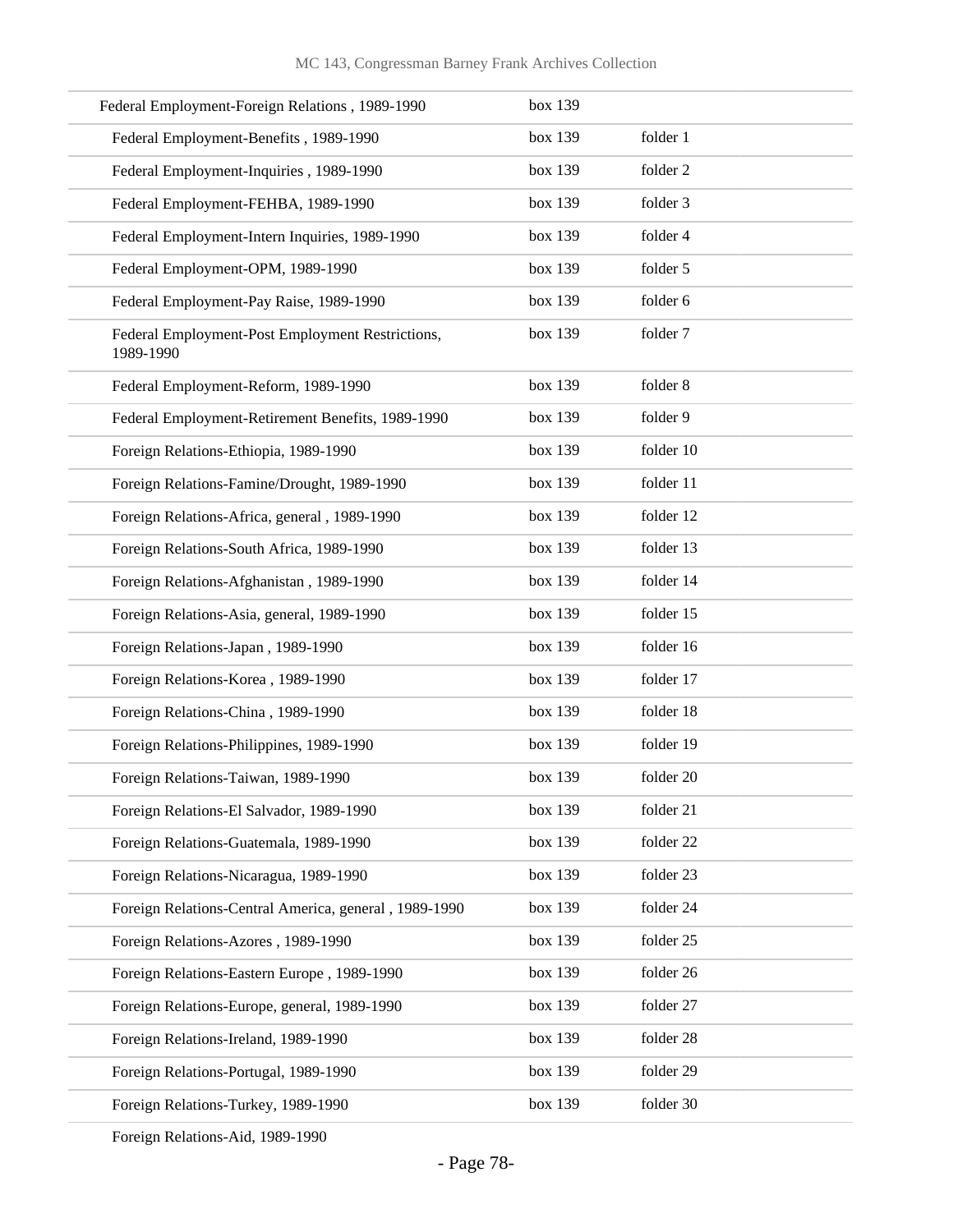|                                                             | box 139 | folder 31 |
|-------------------------------------------------------------|---------|-----------|
| Foreign Relations-Peace Corps, 1989-1990                    | box 139 | folder 32 |
| Foreign Relations-UN, 1989-1990                             | box 139 | folder 33 |
| Foreign Relations-Palestinians, 1989-1990                   | box 139 | folder 34 |
| Foreign Relations-Lebanon, 1989-1990                        | box 139 | folder 35 |
| Foreign Relations-Libya, 1989-1990                          | box 139 | folder 36 |
| Foreign Relations-PLO, 1989-1990                            | box 139 | folder 37 |
| Foreign Relations-US Aid to Israel, 1989-1990               | box 139 | folder 38 |
| Foreign Relations, 1989-1990                                | box 140 |           |
| Foreign Relations-Middle East, general, 1989-1990           | box 140 | folder 1  |
| Foreign Relations-Iran, 1989-1990                           | box 140 | folder 2  |
| Foreign Relations-Israel, 1989-1990                         | box 140 | folder 3  |
| Foreign Relations-Caribbean, 1989-1990                      | box 140 | folder 4  |
| Foreign Relations-South America, 1989-1990                  | box 140 | folder 5  |
| Foreign Relations-Soviet Union, 1989-1990                   | box 140 | folder 6  |
| Foreign Relations-Soviet Union, general, 1989-1990          | box 140 | folder 7  |
| Foreign Relations-Soviet Union, Individual Cases, 1989-1990 | box 140 | folder 8  |
| Foreign Relations-Housing, 1989-1990                        | box 141 |           |
| Foreign Relations-Arms Control, 1989-1990                   | box 141 | folder 1  |
| Foreign Relations-Department of State, 1989-1990            | box 141 | folder 2  |
| Foreign Relations-Foreign Aid, 1989-1990                    | box 141 | folder 3  |
| Foreign Relations-Human Rights, 1989-1990                   | box 141 | folder 4  |
| Foreign Relations-War Power Act, 1989-1990                  | box 141 | folder 5  |
| Foreign Trade-Customs, 1989-1990                            | box 141 | folder 6  |
| Foreign Trade-Exports, 1989-1990                            | box 141 | folder 7  |
| Foreign Trade-Imports, 1989-1990                            | box 141 | folder 8  |
| Foreign Trade-Protectionism, 1989-1990                      | box 141 | folder 9  |
| Foreign Trade-Tariffs, 1989-1990                            | box 141 | folder 10 |
| Foreign Trade-Textiles, 1989-1990                           | box 141 | folder 11 |
| Foreign Trade-Most Favored Nation, 1989-1990                | box 141 | folder 12 |
| Foreign Trade-Trade Accords, 1989-1990                      | box 141 | folder 13 |
| Housing-Assisted, 1989-1990                                 | box 141 | folder 14 |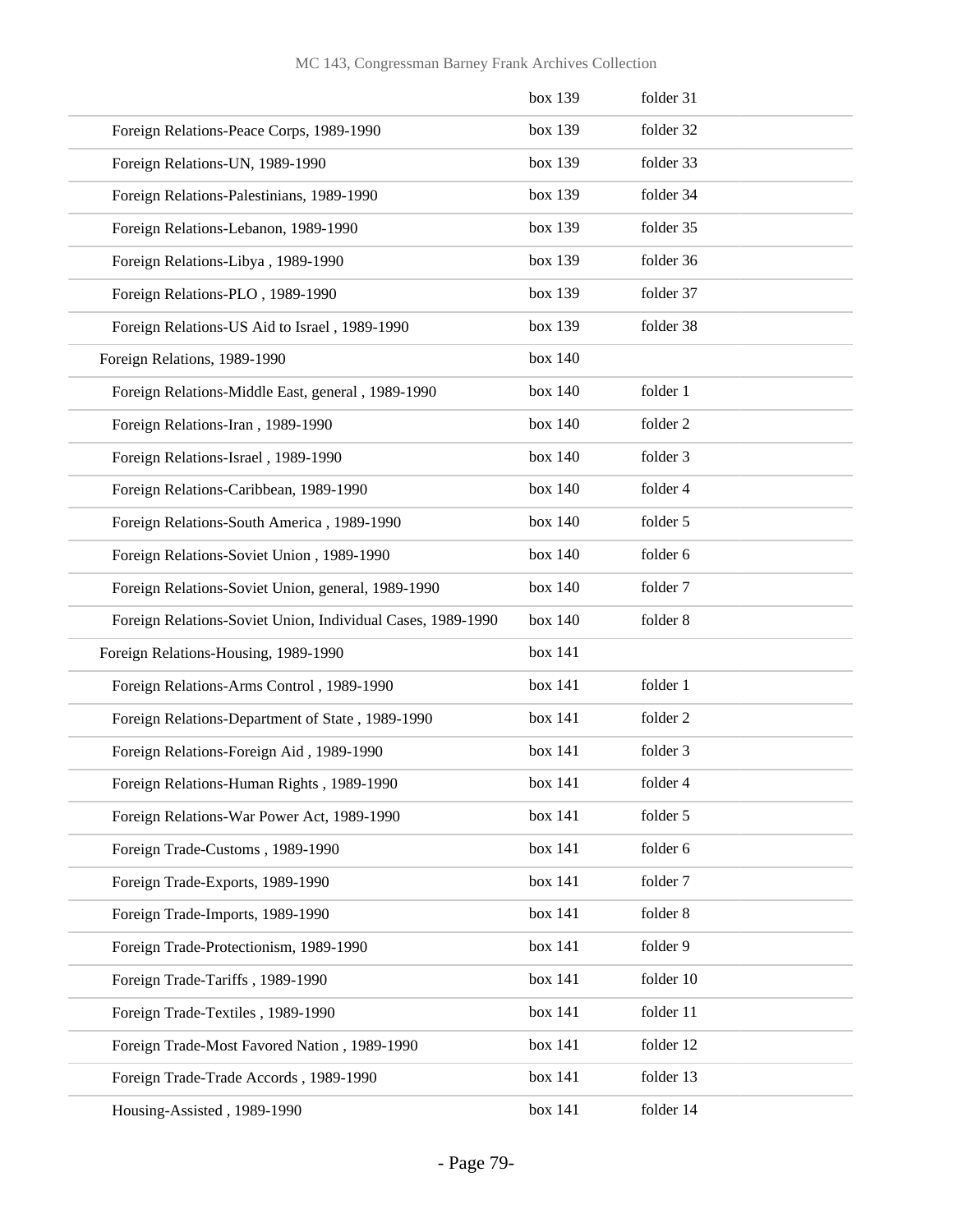| Housing-Community Development, 1989-1990                             | box 141 | folder 15 |
|----------------------------------------------------------------------|---------|-----------|
| Housing-Condos/Co-operatives, 1989-1990                              | box 141 | folder 16 |
| Housing-HUD, 1989-1990                                               | box 141 | folder 17 |
| Housing-HUD Appropriations, 1989-1990                                | box 141 | folder 18 |
| Housing-Immigration, 1989-1990                                       | box 142 |           |
| Housing-Elderly Subsidized, 1989-1990                                | box 142 | folder 1  |
| Housing-Employment and Housing Subcommittee,<br>1989-1990            | box 142 | folder 2  |
| Housing-Family Subsidized, 1989-1990                                 | box 142 | folder 3  |
| Housing-Rural Housing, FmHA, 1989-1990                               | box 142 | folder 4  |
| Housing-Federal Housing Administration, 1989-1990                    | box 142 | folder 5  |
| Housing-Affordable Housing Act, 1989-1990                            | box 142 | folder 6  |
| Housing-Homeless, 1989-1990                                          | box 142 | folder 7  |
| Housing-Housing and Community Development<br>Subcommittee, 1989-1990 | box 142 | folder 8  |
| Housing-Minority, 1989-1990                                          | box 142 | folder 9  |
| Housing-Displacement, 1989-1990                                      | box 142 | folder 10 |
| Housing-Public, 1989-1990                                            | box 142 | folder 11 |
| Housing-Rehabilitation, 1989-1990                                    | box 142 | folder 12 |
| Housing-Rent Control, 1989-1990                                      | box 142 | folder 13 |
| Housing-RESPA, realtors, 1989-1990                                   | box 142 | folder 14 |
| Housing-Senior Citizens, 1989-1990                                   | box 142 | folder 15 |
| Housing-Resolution Trust, 1989-1990                                  | box 142 | folder 16 |
| Human Services-Adoption, 1989-1990                                   | box 142 | folder 17 |
| Human Services-Child Abuse, 1989-1990                                | box 142 | folder 18 |
| Human Services-Child Support, 1989-1990                              | box 142 | folder 19 |
| Human Services-Children's Legislation, 1989-1990                     | box 142 | folder 20 |
| Human Services-Daycare, adult, 1989-1990                             | box 142 | folder 21 |
| Human Services-Daycare, children, 1989-1990                          | box 142 | folder 22 |
| Human Services-HHS Appropriations, 1989-1990                         | box 142 | folder 23 |
| Human Services-Families, 1989-1990                                   | box 142 | folder 24 |
| Human Services-Food Stamps, 1989-1990                                | box 142 | folder 25 |
| Human Services-Handicapped Issues, 1989-1990                         | box 142 | folder 26 |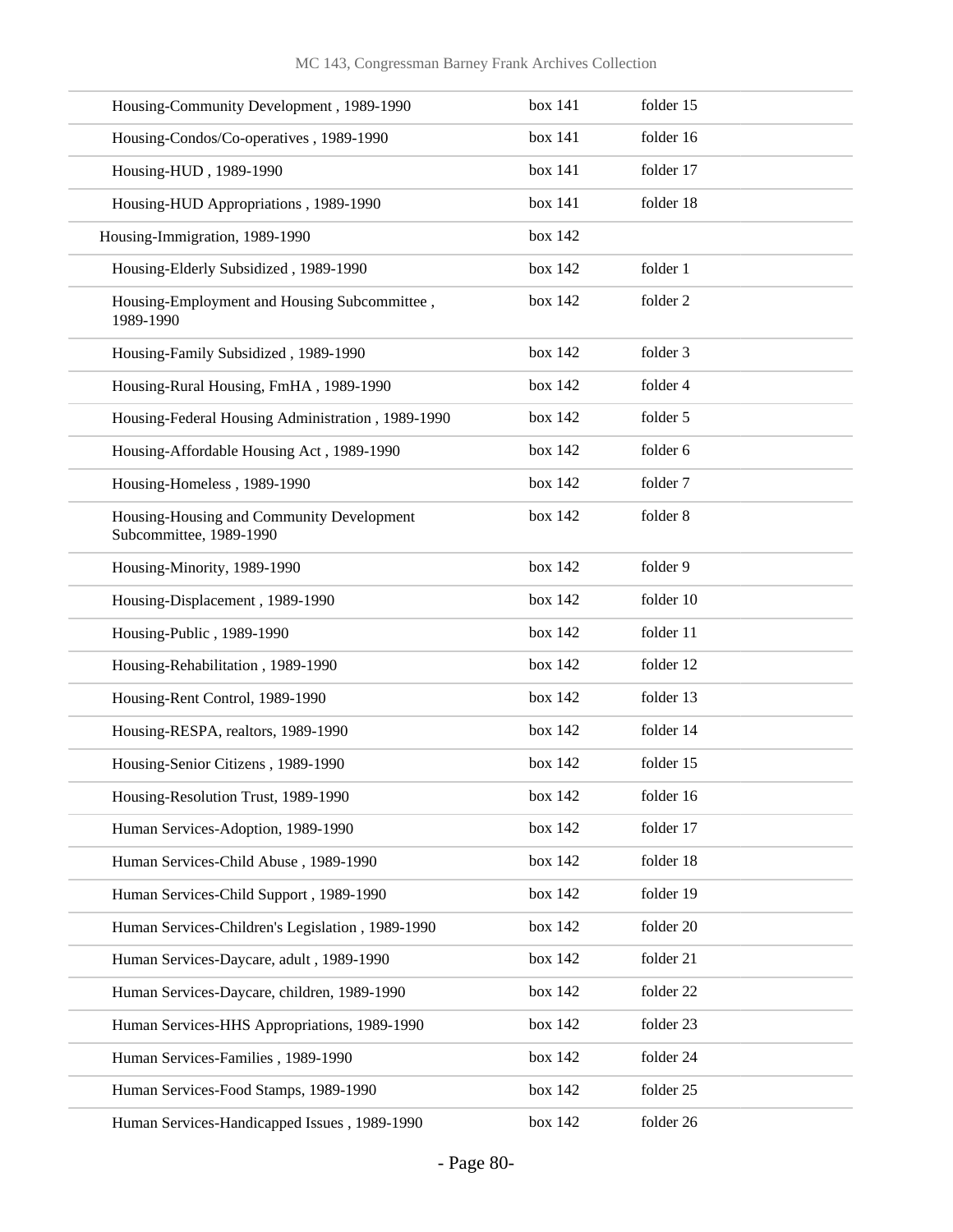| Human Services-Hunger and Nutrition, 1989-1990                | box 142 | folder 27 |
|---------------------------------------------------------------|---------|-----------|
| Human Services-Poverty, 1989-1990                             | box 142 | folder 28 |
| Human Services-Parental Leave, 1989-1990                      | box 142 | folder 29 |
| Human Services-Welfare Reform, 1989-1990                      | box 142 | folder 30 |
| Human Services-WIC, 1989-1990                                 | box 142 | folder 31 |
| Immigration-Aliens, 1989-1990                                 | box 142 | folder 32 |
| Immigration-Citizenship Cases, 1989-1990                      | box 142 | folder 33 |
| Immigration-Exclusion Cases, 1989-1990                        | box 142 | folder 34 |
| Immigration-Exclusion Legislation, 1989-1990                  | box 142 | folder 35 |
| Immigration-Extended Voluntary Departure Status,<br>1989-1990 | box 142 | folder 36 |
| Immigration-INS, 1989-1990                                    | box 142 | folder 37 |
| Immigration-Immigration Reform and Control Act, 1989-1990     | box 142 | folder 38 |
| Immigration-Immigration Reform Legislation, 1989-1990         | box 142 | folder 39 |
| Immigration-Labor, 1989-1990                                  | box 143 |           |
| Immigration-Labor Certification, 1989-1990                    | box 143 | folder 1  |
| Immigration-Nazis, 1989-1990                                  | box 143 | folder 2  |
| Immigration-Passports and Visas, 1989-1990                    | box 143 | folder 3  |
| Immigration-Political Asylum, 1989-1990                       | box 143 | folder 4  |
| Immigration-Private Bills, 1989-1990                          | box 143 | folder 5  |
| Immigration-Refugees, 1989-1990                               | box 143 | folder 6  |
| Intellectual Property-Artists Rights, 1989-1990               | box 143 | folder 7  |
| Intellectual Property-Copyright, 1989-1990                    | box 143 | folder 8  |
| Intellectual Property-Patents, 1989-1990                      | box 143 | folder 9  |
| Intellectual Property-Trademarks, 1989-1990                   | box 143 | folder 10 |
| Judiciary-Administrative Law, general, 1989-1990              | box 143 | folder 11 |
| Judiciary-Administrative Procedures Act, 1989-1990            | box 143 | folder 12 |
| Judiciary-Capital Punishment, 1989-1990                       | box 143 | folder 13 |
| Judiciary-Casework, 1989-1990                                 | box 143 | folder 14 |
| Judiciary-Criminal Code, 1989-1990                            | box 143 | folder 15 |
| Judiciary-Ethics in Government Act, 1989-1990                 | box 143 | folder 16 |
| Judiciary-FBI, 1989-1990                                      | box 143 | folder 17 |

Judiciary-Federal Charters, 1989-1990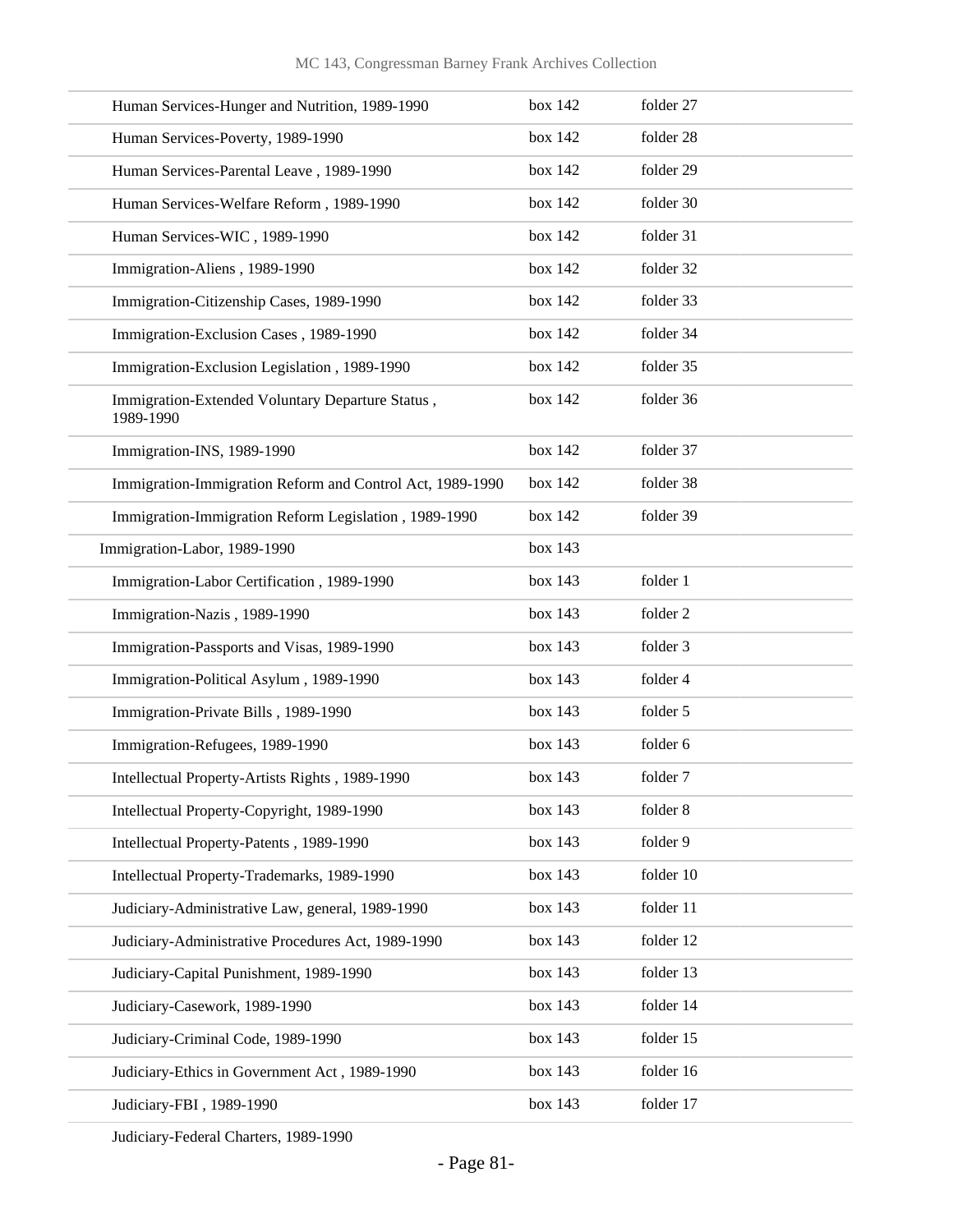|                                             | box 143 | folder 18 |
|---------------------------------------------|---------|-----------|
| Judiciary-Federal Judges, 1989-1990         | box 143 | folder 19 |
| Judiciary-Federal Prisons, 1989-1990        | box 143 | folder 20 |
| Judiciary-Federal Reform, 1989-1990         | box 143 | folder 21 |
| Judiciary-Hate Crimes, 1989-1990            | box 143 | folder 22 |
| Judiciary-Juvenile Delinquency, 1989-1990   | box 143 | folder 23 |
| Judiciary-Narcotics, 1989-1990              | box 143 | folder 24 |
| Judiciary-Legal Services, 1989-1990         | box 143 | folder 25 |
| Judiciary-Organized Crime, 1989-1990        | box 143 | folder 26 |
| Judiciary-Police, 1989-1990                 | box 143 | folder 27 |
| Judiciary-Private Bills, 1989-1990          | box 143 | folder 28 |
| Judiciary-Product Liability, 1989-1990      | box 143 | folder 29 |
| Judiciary-Pro Gun Control, 1989-1990        | box 143 | folder 30 |
| Judiciary-Anti Gun Control, 1989-1990       | box 143 | folder 31 |
| Judiciary-State Prisons, 1989-1990          | box 143 | folder 32 |
| Labor-Benefits, 1989-1990                   | box 143 | folder 33 |
| Labor-Medical, 1989-1990                    | box 144 |           |
| Labor-Collective Bargaining, 1989-1990      | box 144 | folder 1  |
| Labor-Department of Labor, 1989-1990        | box 144 | folder 2  |
| Labor-ERISA, 1989-1990                      | box 144 | folder 3  |
| Labor-ERISA Pension, 1989-1990              | box 144 | folder 4  |
| Labor-Employment, 1989-1990                 | box 144 | folder 5  |
| Labor-Jobs Legislation, 1989-1990           | box 144 | folder 6  |
| Labor-Labor/Management Relations, 1989-1990 | box 144 | folder 7  |
| Labor-Minimum Wage, 1989-1990               | box 144 | folder 8  |
| Labor-NLRB, 1989-1990                       | box 144 | folder 9  |
| Labor-OSHA, 1989-1990                       | box 144 | folder 10 |
| Labor-Strikes, 1989-1990                    | box 144 | folder 11 |
| Labor-Unemployment, 1989-1990               | box 144 | folder 12 |
| Labor-Unions, 1989-1990                     | box 144 | folder 13 |
| Medical-AIDS, 1989-1990                     | box 144 | folder 14 |
| Medical-Alcoholism, 1989-1990               | box 144 | folder 15 |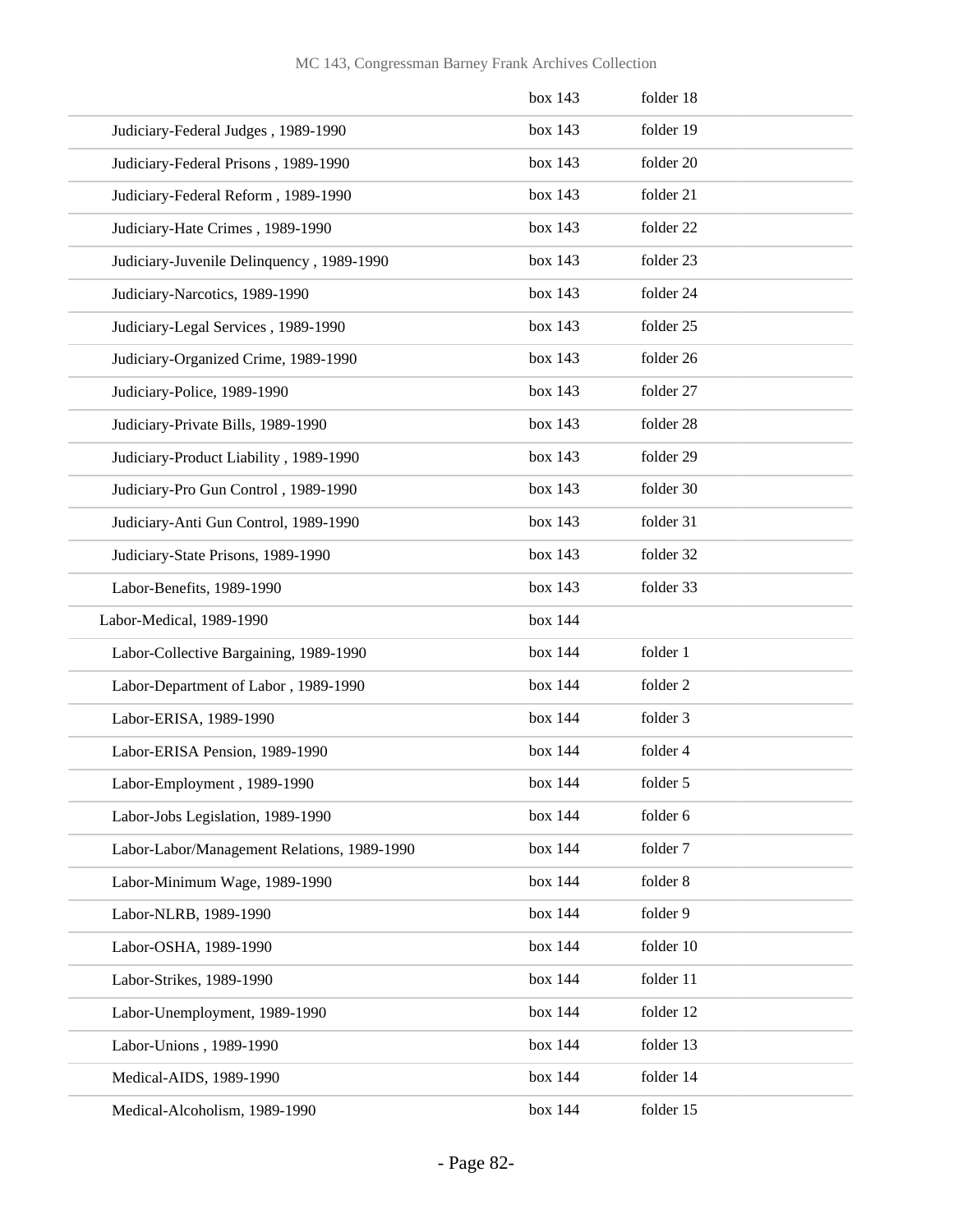| Medical-Alzheimer's Disease, 1989-1990                                               | box 144 | folder 16 |
|--------------------------------------------------------------------------------------|---------|-----------|
| Medical-Animal Research, 1989-1990                                                   | box 144 | folder 17 |
| Medical-Anti Choice, 1989-1990                                                       | box 144 | folder 18 |
| Medical-Birth Control, 1989-1990                                                     | box 144 | folder 19 |
| Medical-Cancer, 1989-1990                                                            | box 144 | folder 20 |
| Medical-Catastrophic Health Care, 1989-1990                                          | box 144 | folder 21 |
| Medical-Department of Health and Human Services, Health<br>Only, 1989-1990           | box 144 | folder 22 |
| Medical-Department of Health and Human Services, Health<br>Appropriations, 1989-1990 | box 144 | folder 23 |
| Medical-Diseases, commemorative, 1989-1990                                           | box 144 | folder 24 |
| Medical-Diseases, general, 1989-1990                                                 | box 144 | folder 25 |
| Medical-Pharmaceutical Drugs, 1989-1990                                              | box 144 | folder 26 |
| Medical-Food Additives, 1989-1990                                                    | box 144 | folder 27 |
| Medical-FDA, 1989-1990                                                               | box 144 | folder 28 |
| Medical-Handicapped, 1989-1990                                                       | box 144 | folder 29 |
| Medical-HCFA, 1989-1990                                                              | box 144 | folder 30 |
| Medical-Health Cuts, 1989-1990                                                       | box 144 | folder 31 |
| Medical-Health Facilities, 1989-1990                                                 | box 144 | folder 32 |
| Medical-Health Insurance, 1989-1990                                                  | box 144 | folder 33 |
| Medical-Long Term Care, 1989-1990                                                    | box 144 | folder 34 |
| Medical-Medicaid, 1989-1990                                                          | box 144 | folder 35 |
| Medical-Military, 1989-1990                                                          | box 145 |           |
| Medical-Research, 1989-1990                                                          | box 145 | folder 1  |
| Medical-Medicare, 1989-1990                                                          | box 145 | folder 2  |
| Medical-Part B, 1989-1990                                                            | box 145 | folder 3  |
| Medical-State and Local Coverage, 1989-1990                                          | box 145 | folder 4  |
| Medical-Medicine, excludes pharmaceuticals, 1989-1990                                | box 145 | folder 5  |
| Medical-Mental Health, 1989-1990                                                     | box 145 | folder 6  |
| Medical-National Institutes of Health, 1989-1990                                     | box 145 | folder 7  |
| Medical-Nursing, 1989-1990                                                           | box 145 | folder 8  |
| Medical-Nursing Homes, 1989-1990                                                     | box 145 | folder 9  |
| Medical-Pro Choice, 1989-1990                                                        | box 145 | folder 10 |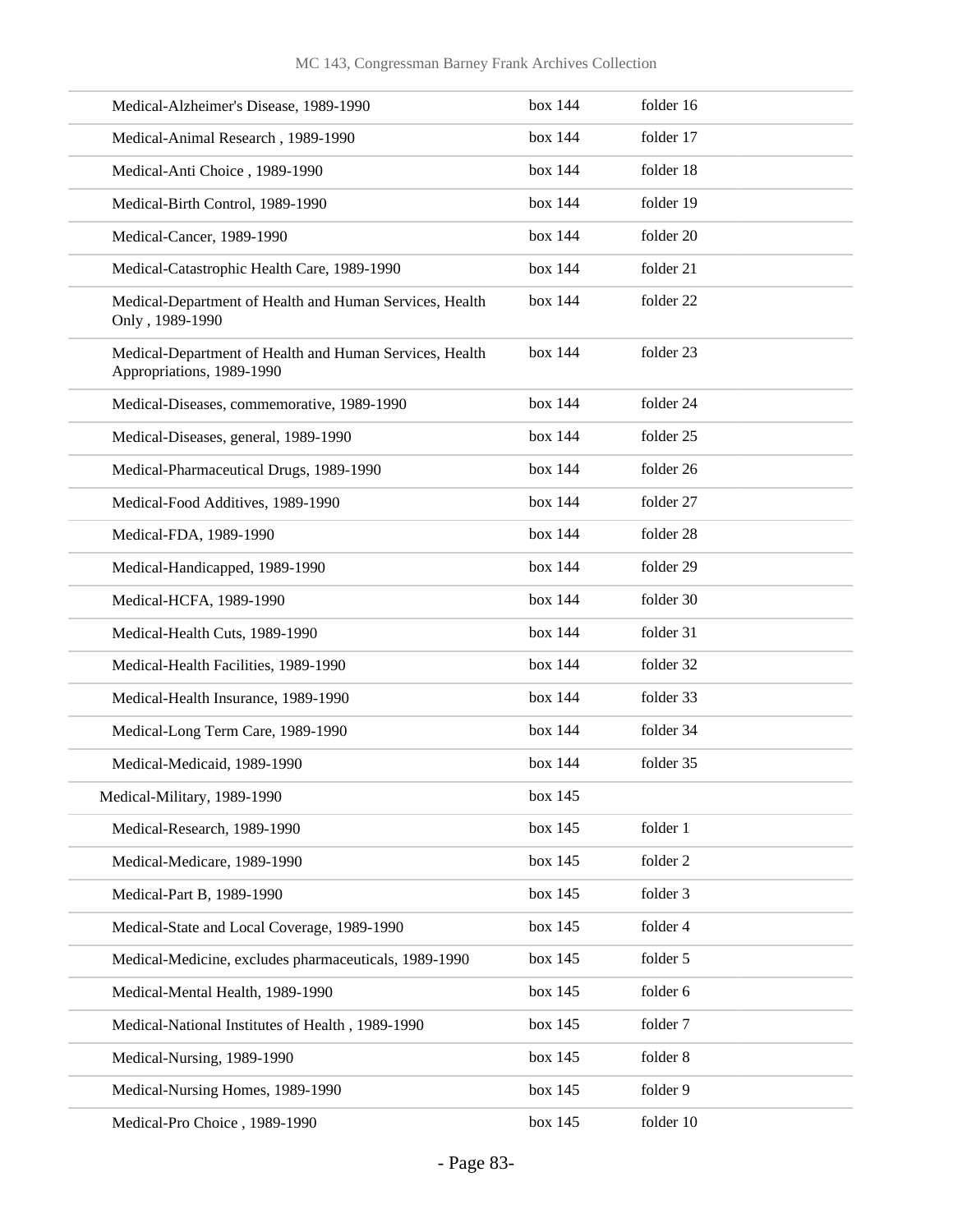| Medical-Reconciliation Bill, 1989-1990                           | box 145 | folder 11 |
|------------------------------------------------------------------|---------|-----------|
| Medical-Smoking, 1989-1990                                       | box 145 | folder 12 |
| Military-Air Force, 1989-1990                                    | box 145 | folder 13 |
| Military-Army, 1989-1990                                         | box 145 | folder 14 |
| Military-Bases, 1989-1990                                        | box 145 | folder 15 |
| Military-Benefits, 1989-1990                                     | box 145 | folder 16 |
| Military-Coast Guard, 1989-1990                                  | box 145 | folder 17 |
| Military-Defense Spending, increase, 1989-1990                   | box 145 | folder 18 |
| Military-Defense Spending, decrease, 1989-1990                   | box 145 | folder 19 |
| Military-Department of Defense, 1989-1990                        | box 145 | folder 20 |
| Military-Department of Defense Appropriations Bill,<br>1989-1990 | box 145 | folder 21 |
| Military-Disarmament, 1989-1990                                  | box 145 | folder 22 |
| Military-Discipline, 1989-1990                                   | box 145 | folder 23 |
| Military-Anti Gay Discrimination, 1989-1990                      | box 145 | folder 24 |
| Military-Feres Doctrine, 1989-1990                               | box 145 | folder 25 |
| Military-Navy, 1989-1990                                         | box 145 | folder 26 |
| Military-Taxes, 1989-1990                                        | box 146 |           |
| Military-Nuclear Freeze, pro, 1989-1990                          | box 146 | folder 1  |
| Military-POWs/MIAs, 1989-1990                                    | box 146 | folder 2  |
| Military-Procurement/Spare Parts, 1989-1990                      | box 146 | folder 3  |
| Military-Reserves, including National Guard, 1989-1990           | box 146 | folder 4  |
| Military-Selective Service/Draft Registration, 1989-1990         | box 146 | folder 5  |
| Military-SDI, 1989-1990                                          | box 146 | folder 6  |
| Military-Weapons, 1989-1990                                      | box 146 | folder 7  |
| Postal Service, 1989                                             | box 146 | folder 8  |
| Postal Service-Complaints, 1989-1990                             | box 146 | folder 9  |
| Postal Service-Franking Privilege, 1989-1990                     | box 146 | folder 10 |
| Postal Service-Postal Workers, 1989-1990                         | box 146 | folder 11 |
| Postal Service-Rates, 1989-1990                                  | box 146 | folder 12 |
| Postal Service-Stamps, 1989-1990                                 | box 146 | folder 13 |
| Postal Service-US Postal, 1989-1990                              | box 146 | folder 14 |

Public Works-Bridge Construction, 1989-1990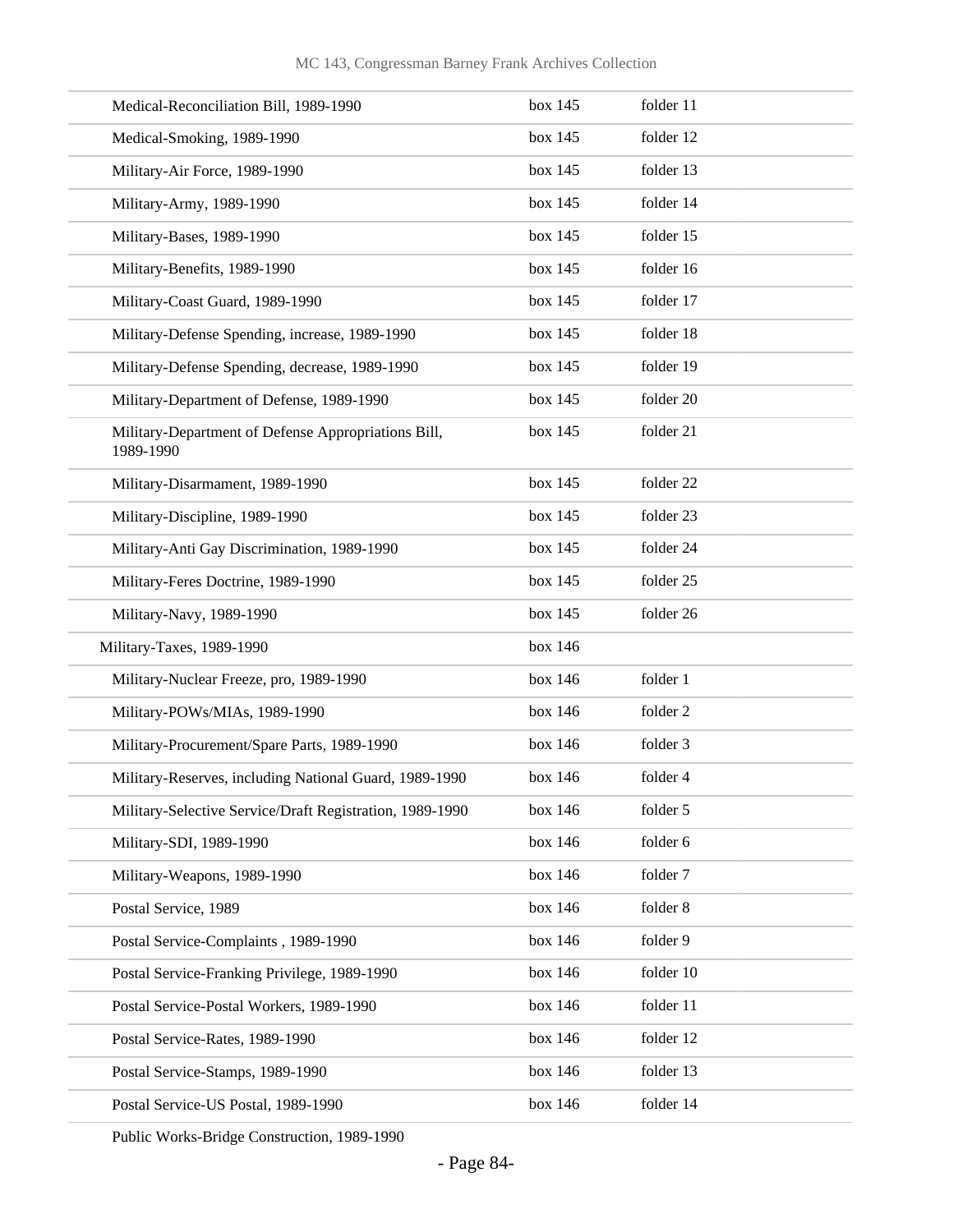## MC 143, Congressman Barney Frank Archives Collection

|                                                                     | box 146 | folder 15 |
|---------------------------------------------------------------------|---------|-----------|
| Public Works-Flood Works, 1989-1990                                 | box 146 | folder 16 |
| Public Works-Highway Construction, 1989-1990                        | box 146 | folder 17 |
| Social Security-Aging, 1989-1990                                    | box 146 | folder 18 |
| Social Security-Cost of Living Adjustments, 1989-1990               | box 146 | folder 19 |
| Social Security-Disinvestment of Trust Funds, 1989-1990             | box 146 | folder 20 |
| Social Security-Funding of Social Security System,<br>1989-1990     | box 146 | folder 21 |
| Social Security-Legislation, excluding '83 amendments,<br>1989-1990 | box 146 | folder 22 |
| Social Security-Notch Act, 1989-1990                                | box 146 | folder 23 |
| Social Security-Notch Thanks, 1989-1990                             | box 146 | folder 24 |
| Social Security-Offsets, 1989-1990                                  | box 146 | folder 25 |
| Social Security-Retirement Accounts, 1989-1990                      | box 146 | folder 26 |
| Social Security-Select Committee on Aging, 1989-1990                | box 146 | folder 27 |
| Social Security-Social Security Administration, 1989-1990           | box 146 | folder 28 |
| Social Security-SS Disability Insurance, SSDI, 1989-1990            | box 146 | folder 29 |
| Taxes-Alternative Minimum Tax, 1989-1990                            | box 146 | folder 30 |
| Taxes-Business Expenses, 1989-1990                                  | box 146 | folder 31 |
| Taxes-Capital Gains, 1989-1990                                      | box 146 | folder 32 |
| Taxes-Charitable Contributions, 1989-1990                           | box 146 | folder 33 |
| Taxes-Compliance, 1989-1990                                         | box 146 | folder 34 |
| Taxes-Employer Financed Education Deduction, 1989-1990              | box 146 | folder 35 |
| Taxes-Excise, 1989-1990                                             | box 146 | folder 36 |
| Taxes-Section 89, 1989-1990                                         | box 146 | folder 37 |
| Taxes-Gasoline, 1989-1990                                           | box 146 | folder 38 |
| Taxes-Individual Tax Rates, 1989-1990                               | box 146 | folder 39 |
| Taxes-Insurance, excludes life, 1989-1990                           | box 146 | folder 40 |
| Taxes-IRS, 1989-1990                                                | box 146 | folder 41 |
| Taxes-Veterans, 1989-1990                                           | box 147 |           |
| Taxes-IRA, 1989-1990                                                | box 147 | folder 1  |
| Taxes-Insurance, 1989-1990                                          | box 147 | folder 2  |
| Taxes-Low Income Housing, 1989-1990                                 | box 147 | folder 3  |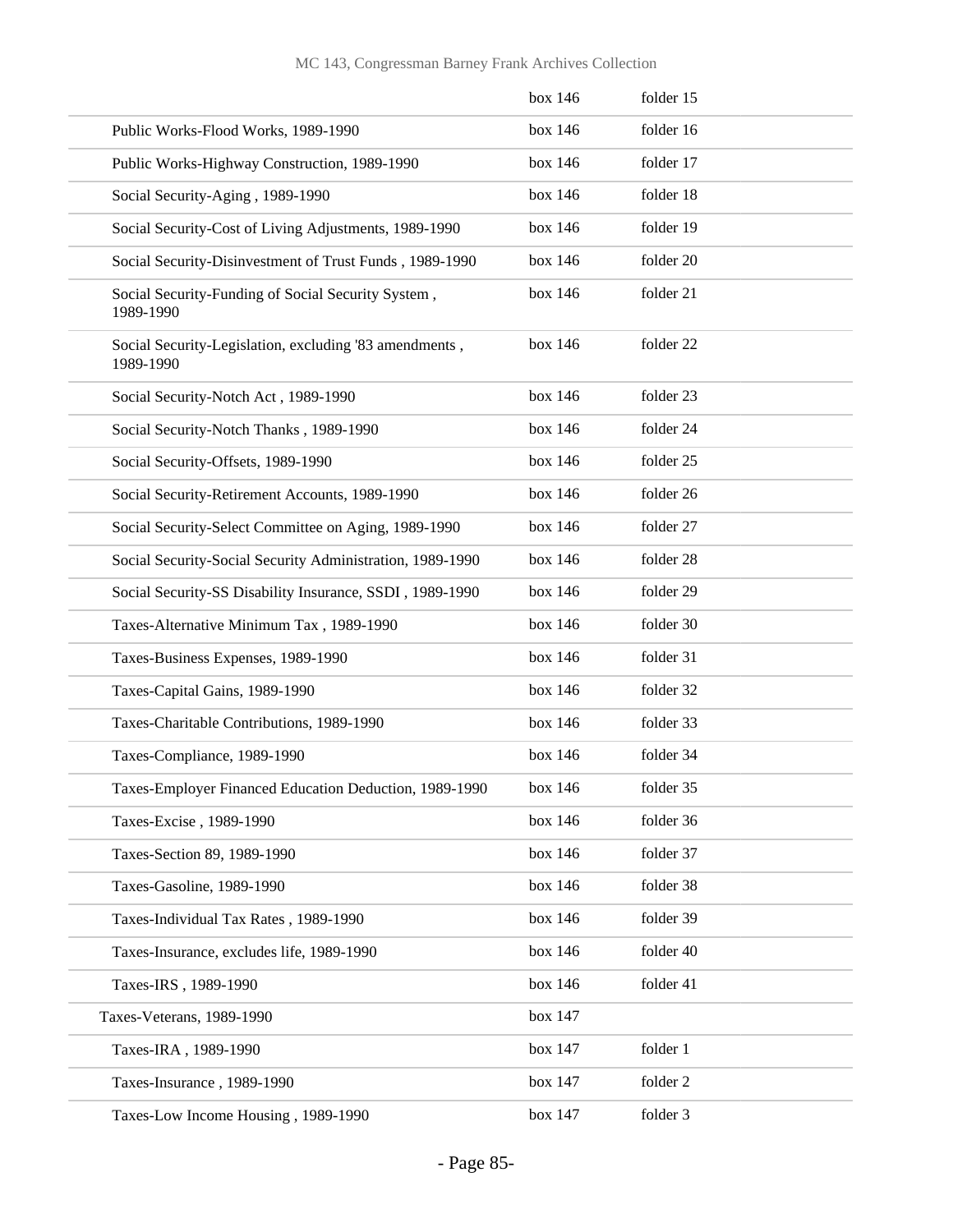| Taxes-Low Income Tax Payers, 1989-1990                 | box 147 | folder 4  |
|--------------------------------------------------------|---------|-----------|
| Taxes-Marriage Taxes, 1989-1990                        | box 147 | folder 5  |
| Taxes-Middle Class Tax Payers, 1989-1990               | box 147 | folder 6  |
| Taxes-Mortgage Deduction, 1989-1990                    | box 147 | folder 7  |
| Taxes-Rates, 1989-1990                                 | box 147 | folder 8  |
| Taxes-Estate Valuation Freeze, 1989-1990               | box 147 | folder 9  |
| Taxes-Retirement Plans and Pensions, 1989-1990         | box 147 | folder 10 |
| Taxes-State and Local, 1989-1990                       | box 147 | folder 11 |
| Taxes-Tax Credits, 1989-1990                           | box 147 | folder 12 |
| Taxes-Exempt Organizations, 1989-1990                  | box 147 | folder 13 |
| Taxes-Tax Forms, 1989-1990                             | box 147 | folder 14 |
| Taxes-Tax Reform, 1989-1990                            | box 147 | folder 15 |
| Taxes-Tax Reform Act of '86, 1989                      | box 147 | folder 16 |
| Taxes-Tuition Tax Credit, 1990                         | box 147 | folder 17 |
| Taxes-User Fees, 1989                                  | box 147 | folder 18 |
| Taxes-Ways and Means Committee, 1989                   | box 147 | folder 19 |
| Transportation-Eastern Airlines Strike, 1989-1990      | box 147 | folder 20 |
| Transportation-Airports, 1989-1990                     | box 147 | folder 21 |
| Transportation-Air Safety, 1989-1990                   | box 147 | folder 22 |
| Transportation-Amtrak, 1989-1990                       | box 147 | folder 23 |
| Transportation-Buses, 1989-1990                        | box 147 | folder 24 |
| Transportation-Department of Transportation, 1989-1990 | box 147 | folder 25 |
| Transportation-Drunk Driving, 1989-1990                | box 147 | folder 26 |
| Transportation-FAA, 1989-1990                          | box 147 | folder 27 |
| Transportation-TWU Local 2054, 1989                    | box 147 | folder 28 |
| Transportation-General, 1989-1990                      | box 147 | folder 29 |
| Transportation-Mass Transportation, 1989-1990          | box 147 | folder 30 |
| Transportation-MBTA, 1989-1990                         | box 147 | folder 31 |
| Transportation-Railroads, 1989-1990                    | box 147 | folder 32 |
| Transportation-Railroad Safety, 1989-1990              | box 147 | folder 33 |
| Transportation-Speed Limit, 1989-1990                  | box 147 | folder 34 |
| Transportation-Trucking, 1989-1990                     | box 147 | folder 35 |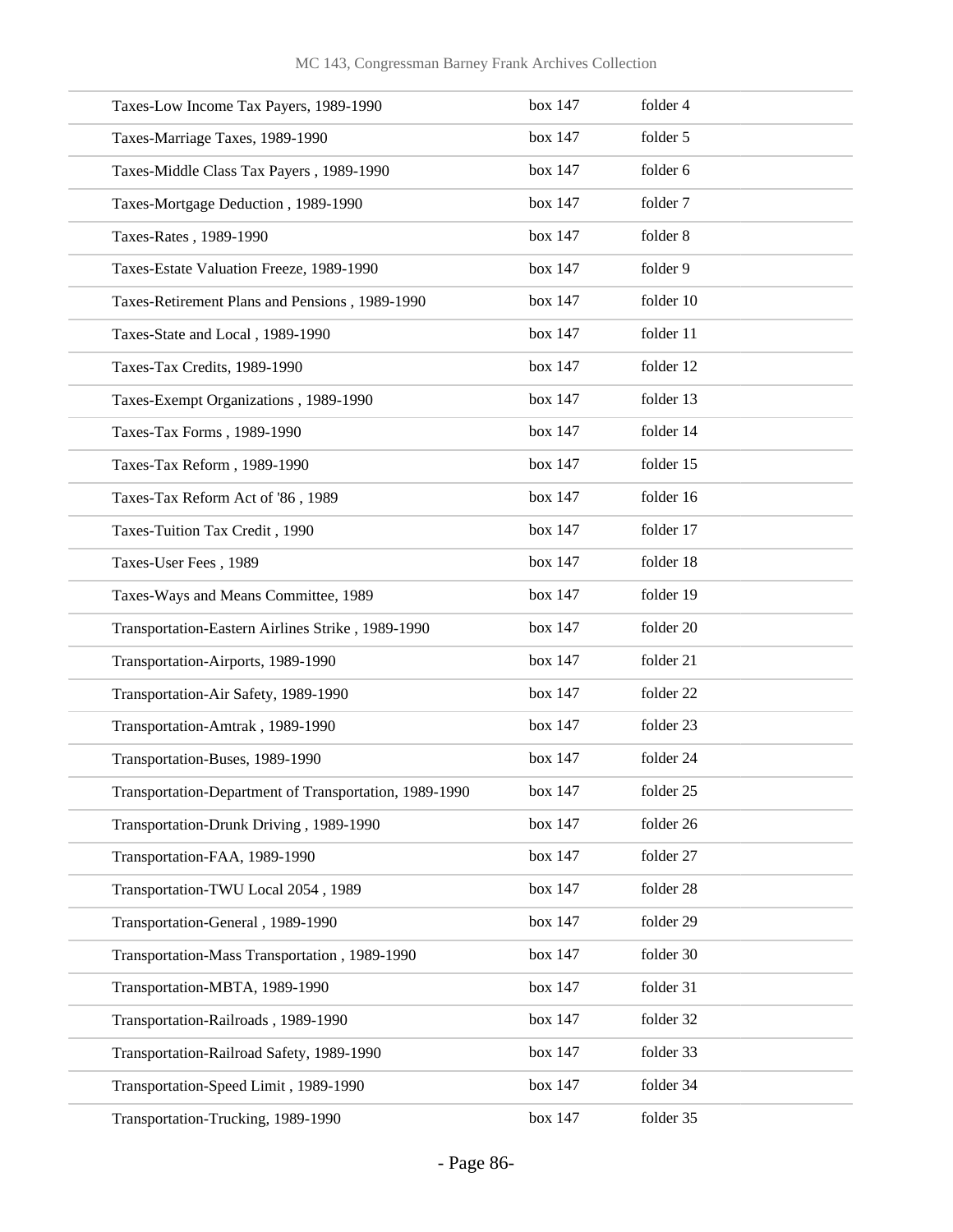| Transportation-Urban Massachusetts Transit Administration,<br>UMTA, 1989-1990 | box 147 | folder 36 |
|-------------------------------------------------------------------------------|---------|-----------|
| Transportation-Water Transportation Safety, 1989-1990                         | box 147 | folder 37 |
| Veterans-Benefits, 1989-1990                                                  | box 147 | folder 38 |
| Veterans-Disability Compensation, 1989-1990                                   | box 147 | folder 39 |
| Veterans-Education, 1989-1990                                                 | box 147 | folder 40 |
| Veterans-Health Care, 1989-1990                                               | box 147 | folder 41 |
| Veterans-Organizations, 1989-1990                                             | box 147 | folder 42 |
| Veterans-Resolutions in Honor of, 1989-1990                                   | box 147 | folder 43 |
| Veterans-Veterans Administration, 1989-1990                                   | box 147 | folder 44 |
| Notch Act, 1987-1990                                                          | box 148 |           |
| Notch Special Order-Congressional Record and Statements,<br>1987-1990         | box 148 | folder 1  |
| Notch Sponsor Info, 1989-1990                                                 | box 148 | folder 2  |
| Notch-Assorted Information, 1988-1990                                         | box 148 | folder 3  |
| New Notch Formula-Research and Remarks, 1987                                  | box 148 | folder 4  |
| Notch Hearings, 1988-04                                                       | box 148 | folder 5  |
| Notch Materials and Research, 1980-1990                                       | box 148 | folder 6  |
| Notch, Health Care Reform, and Labor bills and materials,<br>1989-1990        | box 149 |           |
| CRS Notch Information, 1981-1985                                              | box 149 | folder 1  |
| Notch Act-Barney Frank Statement and News, 1988-1990                          | box 149 | folder 2  |
| Barney Frank Notch Bills-100th Congress, 1987-1988                            | box 149 | folder 3  |
| Notch Discharge, 1988-1990                                                    | box 149 | folder 4  |
| GAO Notch Report, 1988                                                        | box 149 | folder 5  |
| Previous Notch Bills, Research, Memos, 1983-1985                              | box 149 | folder 6  |
| Notch Bills and Research, 1988-1989                                           | box 149 | folder 7  |
| MHA Information, 1990                                                         | box 149 | folder 8  |
| Home Dialysis, notes and research, 1989-1990                                  | box 149 | folder 9  |
| Massachusetts Hospital Association A.N.D. Issue, 1990                         | box 149 | folder 10 |
| Medicare Funding, 1990                                                        | box 149 | folder 11 |
| Medigap Bill, 1990                                                            | box 149 | folder 12 |
| Task Force on Tobacco and Health, 1990-02-23                                  | box 149 | folder 13 |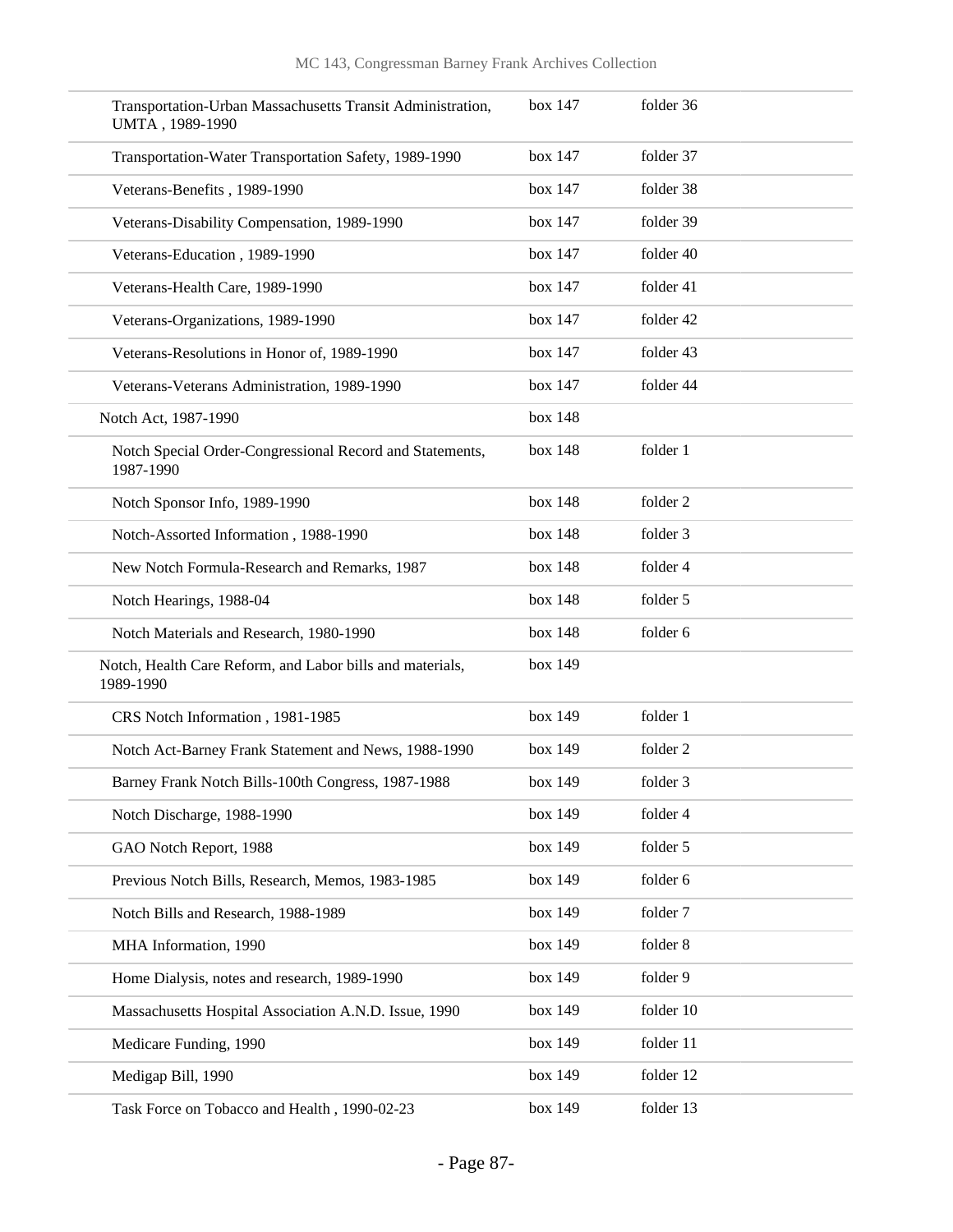| FY '90 Labor/HHS Bill, 1989-10-10                                                                           | box 149 | folder 14           |
|-------------------------------------------------------------------------------------------------------------|---------|---------------------|
| Andy Dibner, Lifeline Long Term Care Hearings, 1990                                                         | box 149 | folder 15           |
| Teacher's Pensions Offsets, 1989                                                                            | box 149 | folder 16           |
| Sharon School Issues, 1988-1989                                                                             | box 149 | folder 17           |
| Women's Vietnam Memorial, 1989-1990                                                                         | box 149 | folder 18           |
| Vets Nurses, 1988-1989                                                                                      | box 149 | folder 19           |
| FY '89 and "90 Vets Budget Issues, 1989-1990                                                                | box 149 | folder 20           |
| Federal Workers and Catastrophic Care Bill, 1988-1989                                                       | box 149 | folder 21           |
| Catastrophic Coverage-Committee Background, 1985-1989                                                       | box 149 | folder 22           |
| Catastrophic Health Care, 1986-1990                                                                         | box 150 |                     |
| Catastrophic Care Bills from 100th Congress, 1987-1989                                                      | box 150 | folder 1            |
| Additional Catastrophic Info, 1988-1990                                                                     | box 150 | folder 2            |
| Provisions of H.R. 5835, Omnibus Budget Reconciliation Act<br>Relating to Medicare, 1990                    | box 150 | folder 3            |
| Catastrophic Care Repeal Efforts, 1989                                                                      | box 150 | folder 4            |
| Catastrophic Health Care, research and repeal efforts,<br>1986-1990                                         | box 150 | folder 5            |
| New Catastrophic Information, 1989-1990                                                                     | box 150 | folder 6            |
| Catastrophic Health Care Cost Research, 1986-1989                                                           | box 150 | folder 7            |
| Immigration Bill H.R. 1280, 1989-1990                                                                       | box 151 |                     |
| H.R.1280 to Amend the Immigration and Naturalization Act,<br>1989                                           | box 151 | folder 1            |
| Section 901 of the Foreign Relations Authorization Act<br>materials, letters, clippings, and research, 1990 | box 151 | folder <sub>2</sub> |
| H.R.1280 Effective Dates, 1989-1990                                                                         | box 151 | folder 3            |
| Re-drafting of Frank immigration Bill, 1989                                                                 | box 151 | folder 4            |
| Immigration Bill, research and information, 1989-1990                                                       | box 151 | folder 5            |
| Immigration Bill, Anti-Gay Exclusion, 1989-1990                                                             | box 151 | folder 6            |
| Immigration Bill H.R. 1280, 1989-1990                                                                       | box 152 |                     |
| H.R.1280 McCollum Amendments, HIV, 1989                                                                     | box 152 | folder 1            |
| Immigration Bill Exclusions-Full Committee Materials, 1989                                                  | box 152 | folder 2            |
| H.R.1280 Subcommittee Amendments, 1989                                                                      | box 152 | folder 3            |
| H.R. 1280 Quick Info, 1989                                                                                  | box 152 | folder 4            |
| Drafting Proposals to H.R. 1280, 1989                                                                       | box 152 | folder 5            |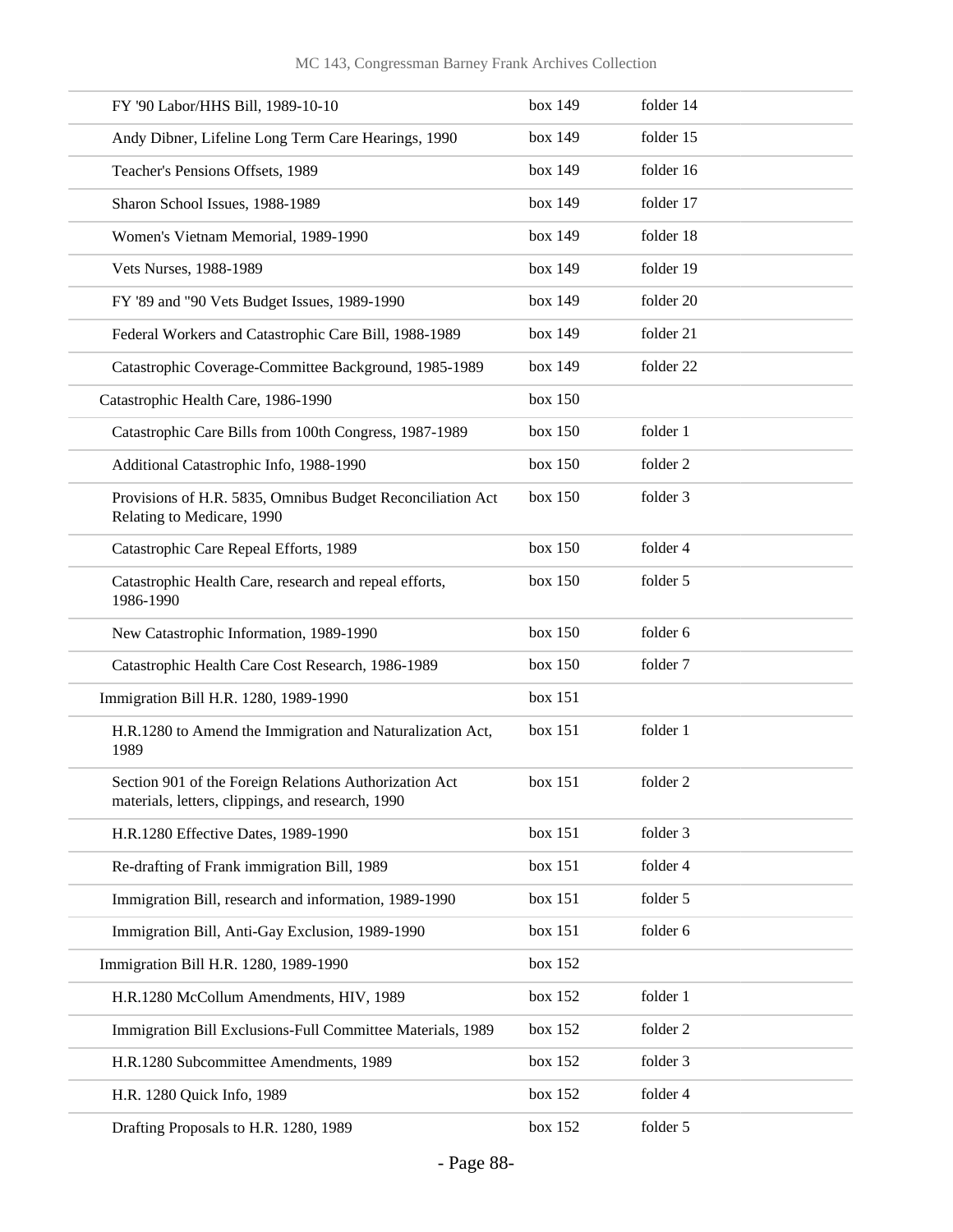| H.R. 1280 Amendments-Terrorist Exclusions, 1989-1990                                                                              | box 152 | folder 6  |
|-----------------------------------------------------------------------------------------------------------------------------------|---------|-----------|
| H.R. 1280 Exclusions, 1989-1990                                                                                                   | box 152 | folder 7  |
| Immigration Materials, 1989-1990                                                                                                  | box 152 | folder 8  |
| Immigration Bill H.R. 1280, 1987-1990                                                                                             | box 153 |           |
| H.R. 1280-Simpson Draft notes, 1989                                                                                               | box 153 | folder 1  |
| H.R. 1280-Health Exclusion Amendments, 1989                                                                                       | box 153 | folder 2  |
| Ideological Exclusions: McCarran-Walter Act and the<br>Doctrine of Prior Restraint, 1987                                          | box 153 | folder 3  |
| Security/Foreign Policy Grounds for Exclusion, 1989                                                                               | box 153 | folder 4  |
| Senate Draft Notes, 1989                                                                                                          | box 153 | folder 5  |
| H.R. 1280, First Draft, 1989-04-28                                                                                                | box 153 | folder 6  |
| H.R. 1280 Proposed Report Language, 1989                                                                                          | box 153 | folder 7  |
| Foreign Policy Exclusion, Section 901, 1989-1990                                                                                  | box 153 | folder 8  |
| Immigration-Administration's Policy, 1990                                                                                         | box 153 | folder 9  |
| Exclusion Notes and Letters, 1989-1990                                                                                            | box 153 | folder 10 |
| Immigration Bill History, 1989                                                                                                    | box 153 | folder 11 |
| H.R. 1280 Justice Letters, 1989-1990                                                                                              | box 153 | folder 12 |
| Immigration Bill H.R. 4300, draft, 1990                                                                                           | box 153 | folder 13 |
| H.R. 1280 Morrison-Frank Summaries, 1989                                                                                          | box 153 | folder 14 |
| Senate and House Immigration Research, 1989-1990                                                                                  | box 153 | folder 15 |
| Frank NP-5 Amendment, 1989                                                                                                        | box 153 | folder 16 |
| Immigration Bill Talking Points, 1990                                                                                             | box 153 | folder 17 |
| Morrison-Frank Charts, 1990                                                                                                       | box 153 | folder 18 |
| Immigration Research and Testimony, 1987-1990                                                                                     | box 154 |           |
| Immigration Bill Comparison Charts, 1990                                                                                          | box 154 | folder 1  |
| Witness Testimony in front of the Subcommittee on Courts,<br>Intellectual Property, and The Administration of Justice,<br>1989-05 | box 154 | folder 2  |
| Witness Testimony on Immigration Bill Policies, 1989                                                                              | box 154 | folder 3  |
| Foreign Relations Authorization Act, 1988-1989                                                                                    | box 154 | folder 4  |
| Immigration Policy Letters, 1988                                                                                                  | box 154 | folder 5  |
| Immigration Policy Research-Relevant Cases, 1950-1988                                                                             | box 154 | folder 6  |
| Immigration Policy-Letters from Groups to Full Committee,<br>1988-1989                                                            | box 154 | folder 7  |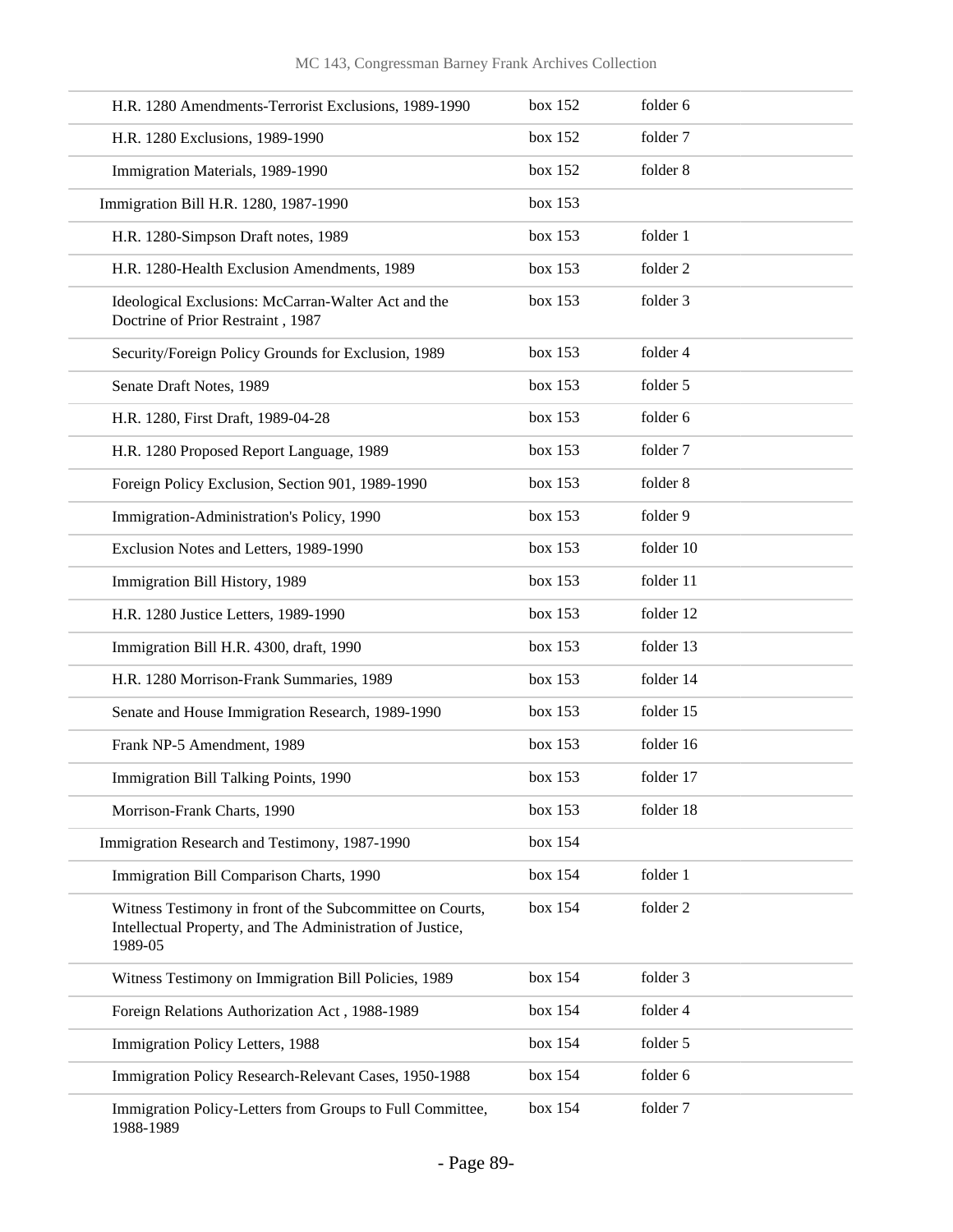| Immigration-Randall Case, 1989                                                              | box 154 | folder 8  |
|---------------------------------------------------------------------------------------------|---------|-----------|
| Immigration Terrorist Exclusions from 1988, 1988                                            | box 154 | folder 9  |
| Alien Terrorist Removal Act of 1988, 1988                                                   | box 154 | folder 10 |
| Immigration Bills, 1987-1989                                                                | box 154 | folder 11 |
| Immigration Bills and Policy, 1987-1990                                                     | box 155 |           |
| Immigration Report Language, final draft, 1989-1990                                         | box 155 | folder 1  |
| Immigration Materials, 1989-1990                                                            | box 155 | folder 2  |
| S. 953 and H.R. 1280 Meeting, 1990-03-22                                                    | box 155 | folder 3  |
| Watchlist/Moynihan on Section 901, 1990                                                     | box 155 | folder 4  |
| Immigration-Anti Gay Reforms, 1990                                                          | box 155 | folder 5  |
| Immigration-Exclusions Language, 1987-1990                                                  | box 155 | folder 6  |
| Immigration-Section 504 Proposed Changes, 1989-1990                                         | box 155 | folder 7  |
| Immigration-Conference Report Materials, 1987-1990                                          | box 155 | folder 8  |
| Foreign Relations Authorization Act FY '88 and '89 Materials,<br>1987-1989                  | box 155 | folder 9  |
| Immigration-H.R. 1777, Judiciary Meeting and Research,<br>1987-12-02                        | box 155 | folder 10 |
| Immigration-Exclusion Case Research, (1980-1990)                                            | box 156 |           |
| Exclusion Case Research-Mary Stagg, 1989-1990                                               | box 156 | folder 1  |
| Exclusion Case Research-Hector Marroquin, 1989-1990                                         | box 156 | folder 2  |
| Exclusion Case Research-Cardenal Case, EPI, 1989-1990                                       | box 156 | folder 3  |
| Exclusion Case Research-Marques Invitation, 1989-1990                                       | box 154 | folder 4  |
| Exclusion Case Research-Mosquera, 1989-1990                                                 | box 156 | folder 5  |
| Exclusion Case Research-Arafat Visa Case, 1989-1990                                         | box 156 | folder 6  |
| Exclusion Case Research-American Arab Anti Discrimination<br>Committee vs. Meese, 1989-1990 | box 156 | folder 7  |
| Exclusion Case Research-Suciu Case, 1989-1990                                               | box 156 | folder 8  |
| Exclusion Case Research-Allende Case, 1989-1990                                             | box 156 | folder 9  |
| Exclusion Case Research-Fernandez Case, 1989-1990                                           | box 156 | folder 10 |
| Exclusion Case Research-Miscellaneous Cases M-W,<br>1989-1990                               | box 156 | folder 11 |
| Exclusion Case Research-Mayans Case, 1989-1990                                              | box 156 | folder 12 |
| Exclusion Case Research-Randall Case, 1989-1990                                             | box 156 | folder 13 |
| Exclusion Case Research-Gills Case, 1989-1990                                               | box 156 | folder 14 |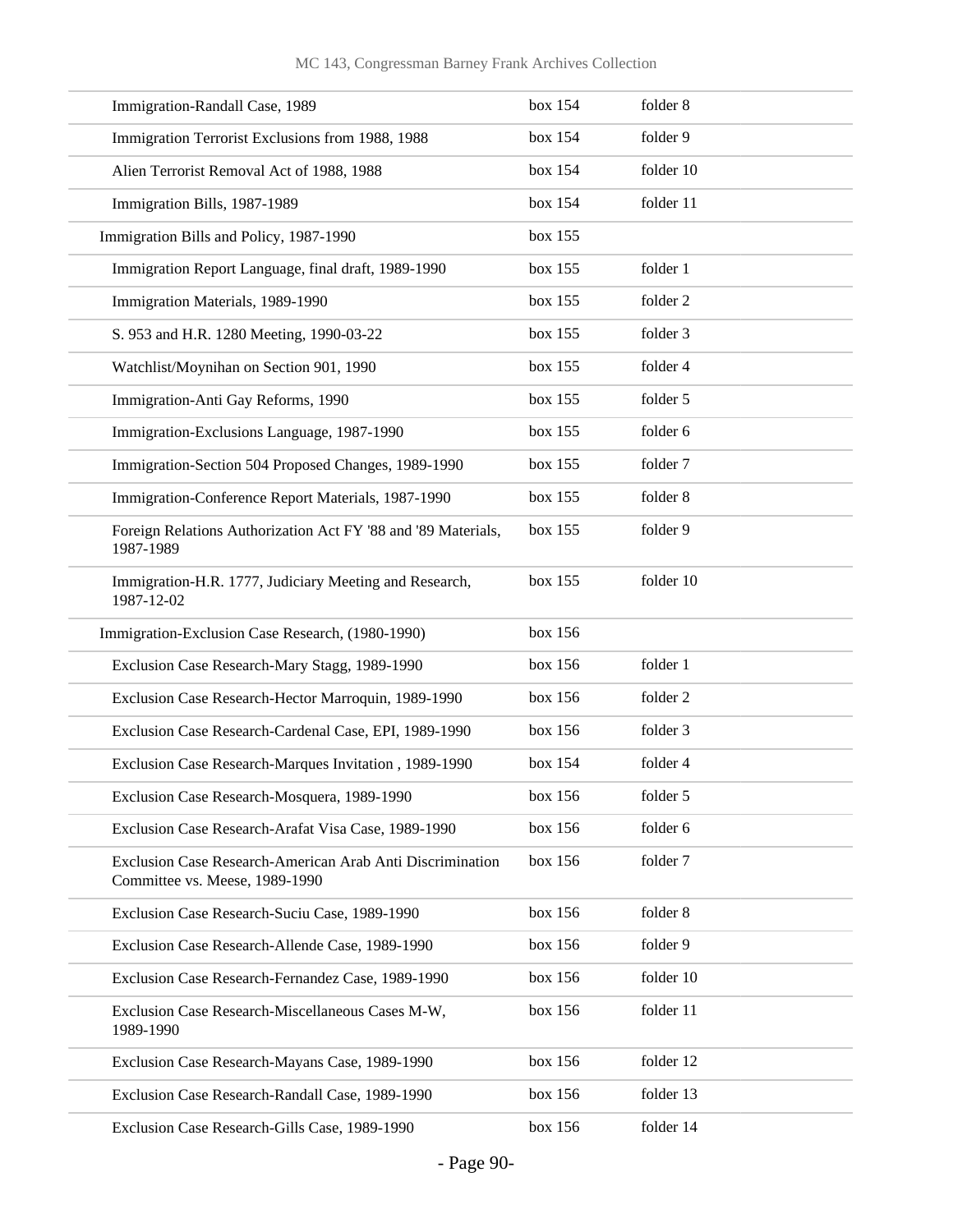| Exclusion Case Research-Ronse Case, 1989-1990                                                            | box 156 | folder 15 |
|----------------------------------------------------------------------------------------------------------|---------|-----------|
| Exclusion Case Research-Sinn Fein Case, 1989-1990                                                        | box 156 | folder 16 |
| Exclusion Court Case Summaries, 1989-1990                                                                | box 156 | folder 17 |
| Exclusion Case Research-Oahn Case, 1989-1990                                                             | box 156 | folder 18 |
| Exclusion Case Research-Abourezk Case, 1989-1990                                                         | box 156 | folder 19 |
| Exclusion Case Research-Lopez Case, 1989-1990                                                            | box 156 | folder 20 |
| Exclusion Case Research-NRDC, 1989-1990                                                                  | box 156 | folder 21 |
| Immigration-Exclusion Case Research, (1980-1990)                                                         | box 157 |           |
| Exclusion Case Research-Palestinian Case, 1989-1990                                                      | box 157 | folder 1  |
| Exclusion Case Research-Nino Pasti, 1989-1990                                                            | box 157 | folder 2  |
| Exclusion Case Research-Lopez Case, 1989-1990                                                            | box 157 | folder 3  |
| Exclusion Case Research-Harding Case, 1989-1990                                                          | box 157 | folder 4  |
| Exclusion Case Research-Beltran Case, 1989-1990                                                          | box 157 | folder 5  |
| Exclusion Case Research-Soviet Journalist Case, 1989-1990                                                | box 157 | folder 6  |
| Exclusion Case Research-Hatzialexis Case, 1989-1990                                                      | box 157 | folder 7  |
| Exclusion Case Research-Puerto Rican Academic<br>Symposium, 1989-1990                                    | box 157 | folder 8  |
| Exclusion Case Research-Tula Case, 1989-1990                                                             | box 157 | folder 9  |
| Exclusion Case Research-Farley Mowat Materials, 1989-1990                                                | box 157 | folder 10 |
| Exclusion Case Research-Gerry Adams Case, 1989-1990                                                      | box 157 | folder 11 |
| Exclusion Case Research-Robert Hill Case, 1989-1990                                                      | box 157 | folder 12 |
| Exclusion Case Research-Angel Rama Case, 1989-1990                                                       | box 157 | folder 13 |
| Exclusion Case Research-Dennis Brutus, Sam Kikine,<br>1989-1990                                          | box 157 | folder 14 |
| Immigration Exclusion Drafting Info Background, 1981-1986                                                | box 157 | folder 15 |
| Immigration-Exclusion Materials, 1980-1990                                                               | box 158 |           |
| "Prohibition on Exclusion of Aliens Because of Political<br>Beliefs" Moynihan/Frank Amendment, 1989-1990 | box 158 | folder 1  |
| H.R. 4300 Committee Print, 1989                                                                          | box 158 | folder 2  |
| Frank/Simpson Bills, 1989                                                                                | box 158 | folder 3  |
| Immigration Justice Letters, 1988-1989                                                                   | box 158 | folder 4  |
| Immigration-Marriage Fraud, 1990                                                                         | box 158 | folder 5  |
| Immigration-HIV Exclusions, 1989-1990                                                                    | box 158 | folder 6  |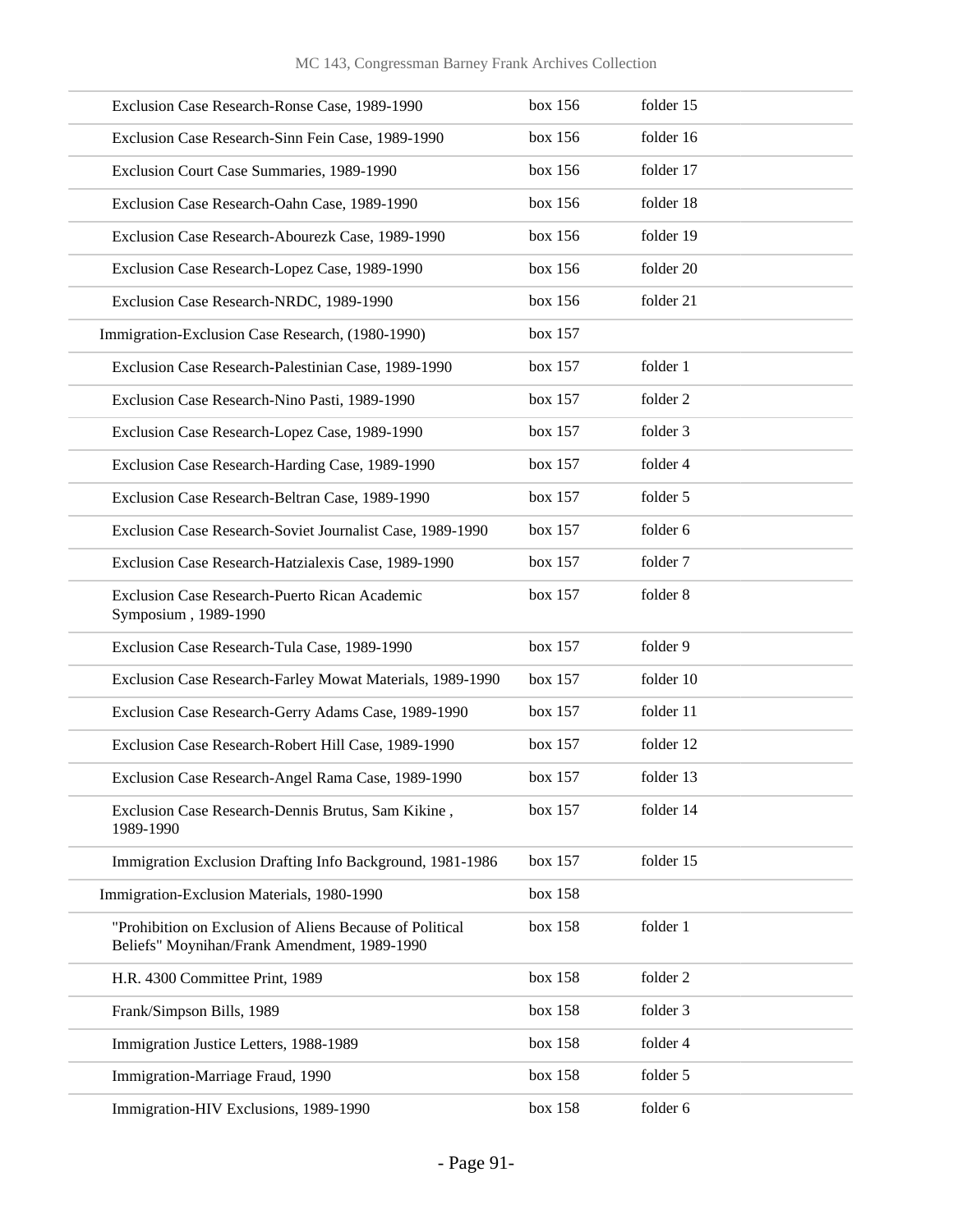| Exclusion Case Research-Sharkar/Anandar Marga, 1989-1990                                   | box 158 | folder 7  |
|--------------------------------------------------------------------------------------------|---------|-----------|
| Ideological Exclusion Research-Visas, Operational,<br>1989-1990                            | box 158 | folder 8  |
| Exclusion Research Case-Tomas Borge, 1989-1990                                             | box 158 | folder 9  |
| Exclusion Case Research-Dario Fo, 1989-1990                                                | box 158 | folder 10 |
| Exclusion Case Research-Arnaldo Silva Leon and Florentino<br>Cosme Cruz Miranda, 1989-1990 | box 158 | folder 11 |
| Exclusion Case Research-Cosmo Pieterse, 1989-1990                                          | box 158 | folder 12 |
| Denial of Visas, Ideological Exclusionary Cases, Background,<br>1989-1990                  | box 158 | folder 13 |
| Exclusion Case Research-Trevor Munroe, 1989-1990                                           | box 158 | folder 14 |
| Exclusion Case Research-Mrs. Allende, 1989-1990                                            | box 158 | folder 15 |
| Immigration, 1989-1990                                                                     | box 159 |           |
| H.R. 2798 Police Corps Programs, 1989-1990                                                 | box 159 | folder 1  |
| Genetech, 1989-1990                                                                        | box 159 | folder 2  |
| Hate Crimes, research and reports, 1989-1990                                               | box 159 | folder 3  |
| H.R. 1663 McCarran-Ferguson, 1990                                                          | box 159 | folder 4  |
| Civil RICO H.R. 5111, 1989-1990                                                            | box 159 | folder 5  |
| Omnibus Crime Bill, 1989-1990                                                              | box 159 | folder 6  |
| Intellectual Property/Anti Trust Bill, 1989-1990                                           | box 159 | folder 7  |
| Immigration-Hong Kong Visas, 1989-1990                                                     | box 159 | folder 8  |
| Immigration-Religious Workers, 1989                                                        | box 159 | folder 9  |
| Immigration-General, 1989-1990                                                             | box 159 | folder 10 |
| Immigration-Background and Family Reunification, 1989-1990                                 | box 160 |           |
| Immigration-General, 1989-1990                                                             | box 160 | folder 1  |
| Immigration-Family Reunification Act, 1989-1990                                            | box 160 | folder 2  |
| Early Immigration Act '90 materials, 1989-1990                                             | box 160 | folder 3  |
| Immigration-Exclusions Background, 1989-1990                                               | box 161 |           |
| Early Immigration Act '90 materials, 1989-1990                                             | box 161 | folder 1  |
| Immigration-Exclusions, general info, 1989-1990                                            | box 161 | folder 2  |
| Immigration-Exclusions, general info, 1989-1990                                            | box 161 | folder 3  |
| Immigration-IRCA Anti-discrimination and Orphans,<br>1988-1990                             | box 162 |           |
| Chinese Immigration, 1989-1990                                                             | box 162 | folder 1  |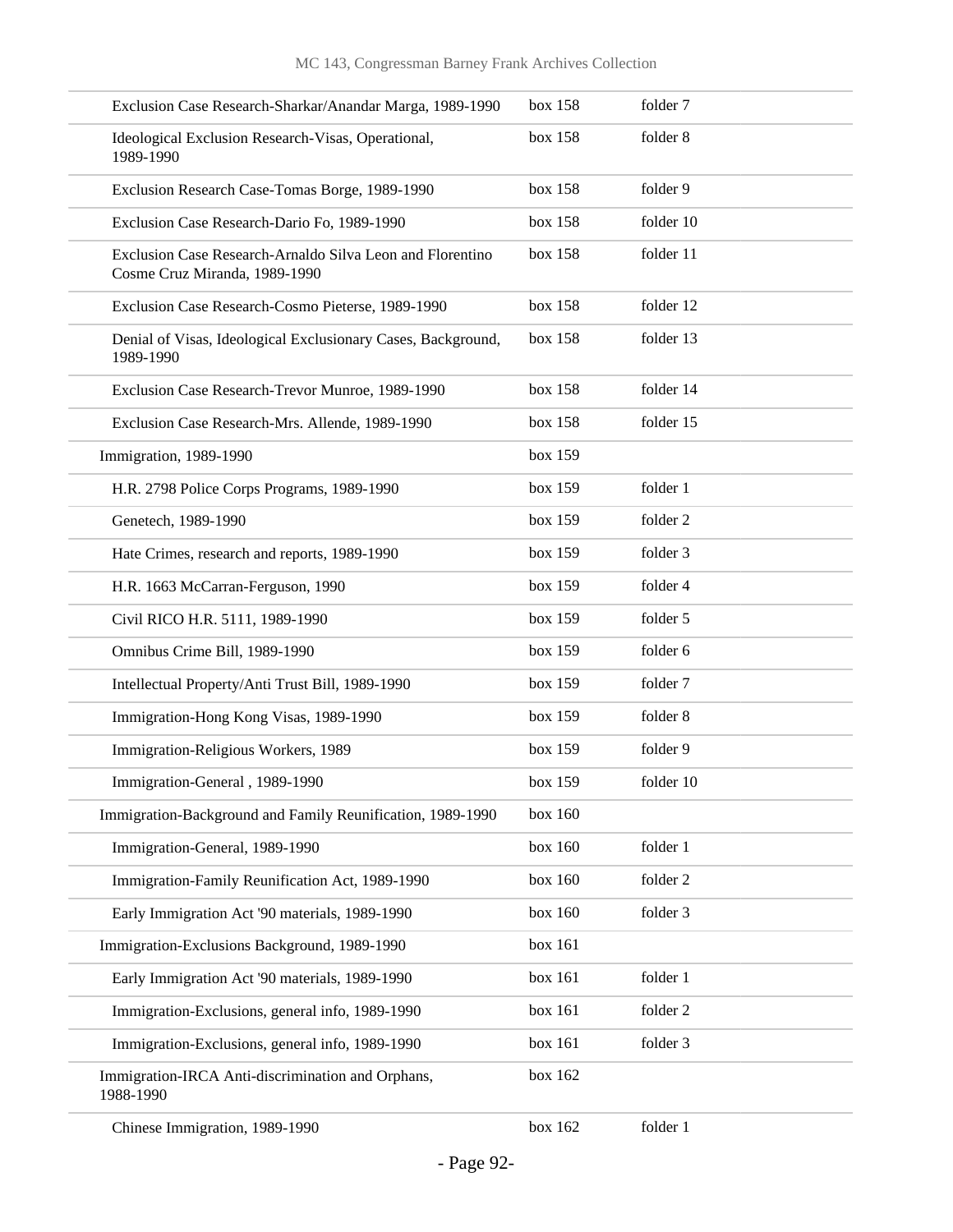| Immigration-Unsorted Soviet Jews Info, 1989-1990                              | box 162 | folder 2  |
|-------------------------------------------------------------------------------|---------|-----------|
| Immigration-ICRA Anti discrimination, 1989-1990                               | box 162 | folder 3  |
| Immigration-Soviet Refugees, Individual Cases and Private<br>Bills, 1988-1990 | box 163 |           |
| Immigration-ICRA Anti Discrimination, 1989-1990                               | box 163 | folder 1  |
| Immigration-ICRA Anti Discrimination, 1989-1990                               | box 163 | folder 2  |
| Immigration-Thornburgh Anti Discrimination Materials,<br>1989-1990            | box 163 | folder 3  |
| Immigration-Orphan Issue, 1989-1990                                           | box 163 | folder 4  |
| Immigration-Previous Bills, Notes, Drafts and Research,<br>1981-1990          | box 164 |           |
| Soviet Refugees-Rome Backlog, 1989-1990                                       | box 164 | folder 1  |
| Soviet Refugees-Presumptive Eligibility, 1988-1990                            | box 164 | folder 2  |
| Immigration-State Legislation Impact Assistance Grants, 1989                  | box 164 | folder 3  |
| Immigration-Private Bills, Houtmeyers, 1989                                   | box 164 | folder 4  |
| Immigration-Bosch Case, 1989                                                  | box 164 | folder 5  |
| Immigration-Caceres File, 1988                                                | box 164 | folder 6  |
| Immigration-Gershanok File, 1988                                              | box 164 | folder 7  |
| Visas-Deirdre Howard, 1988                                                    | box 164 | folder 8  |
| Immigration-Private Bills, Jonathan and Paula Gold, 1989                      | box 164 | folder 9  |
| Immigration-Private Bills, Ortiz, 1989                                        | box 164 | folder 10 |
| Immigration, 1989-1990                                                        | box 165 |           |
| Immigration-Previous Bills, notes, drafts, and research,<br>1981-1990         | box 165 | folder 1  |
| Immigration-Previous Bills, notes, drafts, and research,<br>1981-1990         | box 165 | folder 2  |
| Immigration, Auto Dialing, Energy, 1989-1990                                  | box 166 |           |
| Immigration-Private Bills, Artukovic, 1985-1989                               | box 166 | folder 1  |
| Automatic Telephone Dialing Systems Bill, 1985-1989                           | box 166 | folder 2  |
| Auto Dialing-Basic Info Pack, master copy, 1989-1990                          | box 166 | folder 3  |
| Auto Dialing-Notes and Memos, 1989-1990                                       | box 166 | folder 4  |
| Interior Info, 1986-1990                                                      | box 166 | folder 5  |
| Yankee Rowe Plant, 1990                                                       | box 166 | folder 6  |
| Heating Oil Prices, 1989-1990                                                 | box 166 | folder 7  |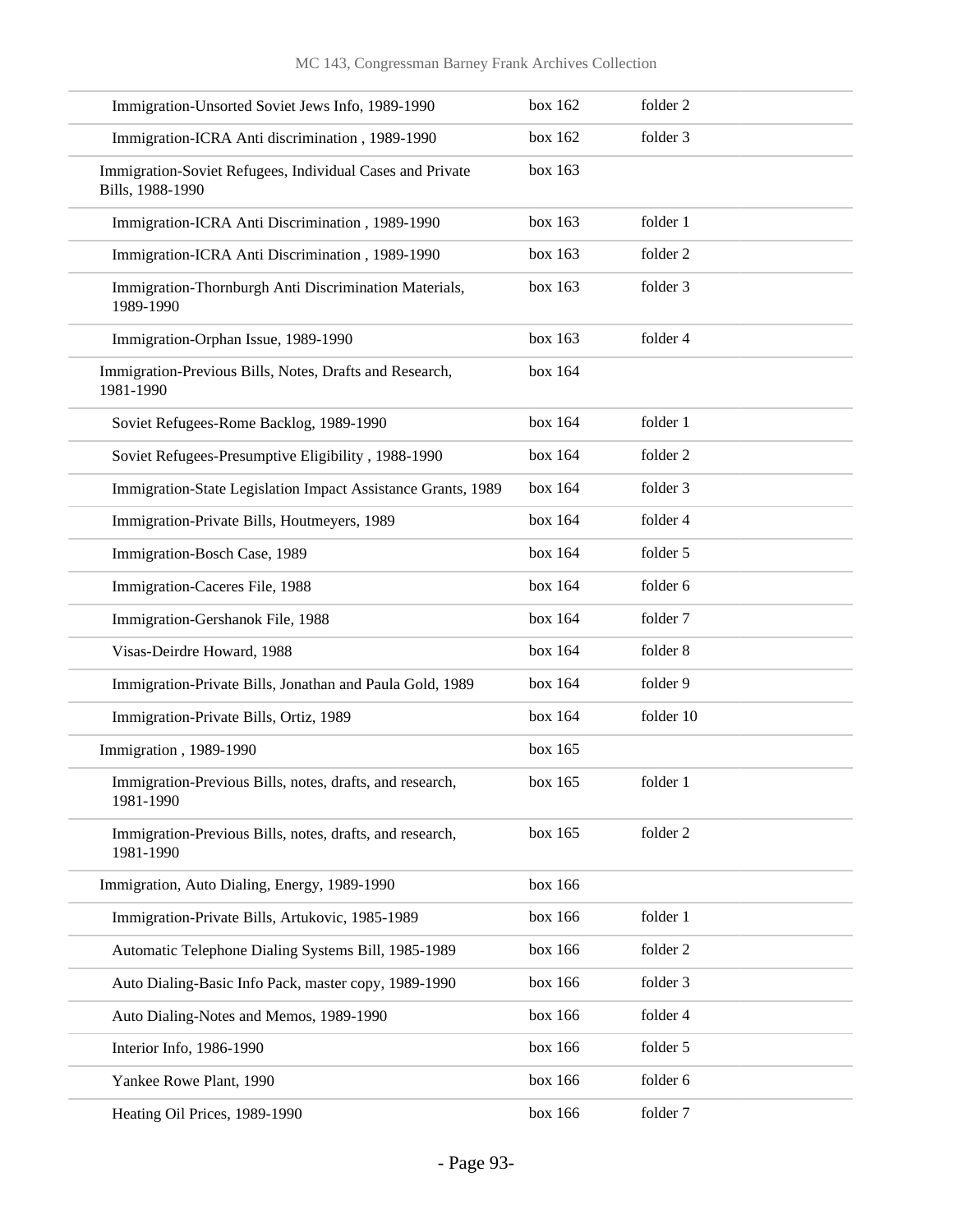| Banking and Civil Rights Legislation, 1989-1990                          | box 167 |           |
|--------------------------------------------------------------------------|---------|-----------|
| Truth in Lending, 1989                                                   | box 167 | folder 1  |
| Bankruptcy/Collective Bargaining, 1988-1990                              | box 167 | folder 2  |
| 1990 Civil Rights Bill, 1990                                             | box 167 | folder 3  |
| Religious Coverage Under Civil Rights Bill, 1989-1990                    | box 167 | folder 4  |
| Civil Rights Bill, Committee Drafts and Notes, 1989-1990                 | box 167 | folder 5  |
| Gun Control Legislation, 1989-1990                                       | box 167 | folder 6  |
| Flag Bills, 1989-1990                                                    | box 167 | folder 7  |
| Environment and Energy, 1989-1990                                        | box 168 |           |
| Heating Oil and Energy, 1989-1990                                        | box 168 | folder 1  |
| Pipeline Projects-Energy/Environment, 1989-1990                          | box 168 | folder 2  |
| Environment-Solid Waste, 1989-1990                                       | box 168 | folder 3  |
| Environment-Landfills/Dumping, 1989-1990                                 | box 168 | folder 4  |
| Environment Projects, general, 1989-1990                                 | box 168 | folder 5  |
| Environment-Attleboro Mall, 1989-1990                                    | box 168 | folder 6  |
| National Forest Protections-Press, 1989-1990                             | box 168 | folder 7  |
| Clean Air Act and Defense Budget, 1989-1990                              | box 169 |           |
| Old Growth Forests, 1989-1990                                            | box 169 | folder 1  |
| Clean Air Act-Bush/Dingell Bill, 1989                                    | box 169 | folder 2  |
| Clean Air Act-General, 1989-1990                                         | box 169 | folder 3  |
| Clean Air Act-Fall River, 1989-1990                                      | box 169 | folder 4  |
| Clean Air Act-Briefing, 1989-1990                                        | box 169 | folder 5  |
| Clean Air Act-PERC, 1990                                                 | box 169 | folder 6  |
| Clean Air Act-Analysis, 1989                                             | box 169 | folder 7  |
| Budget-Defense Analysis, 1989                                            | box 169 | folder 8  |
| Hypothetical Cost Reductions-Budget for a Stronger America,<br>1989-1990 | box 169 | folder 9  |
| Budget-Great Base Closing Ploy, report, 1990                             | box 169 | folder 10 |
| Defense "Fading Soviet Military Threat", 1990-07-09                      | box 169 | folder 11 |
| Cheney on Department of Defense Budget Alternatives,<br>1990-07-19       | box 169 | folder 12 |
| Defense Budget Press Clips, local, 1989-1990                             | box 169 | folder 13 |
| Budget Press Clips, national, 1989-1990                                  | box 169 | folder 14 |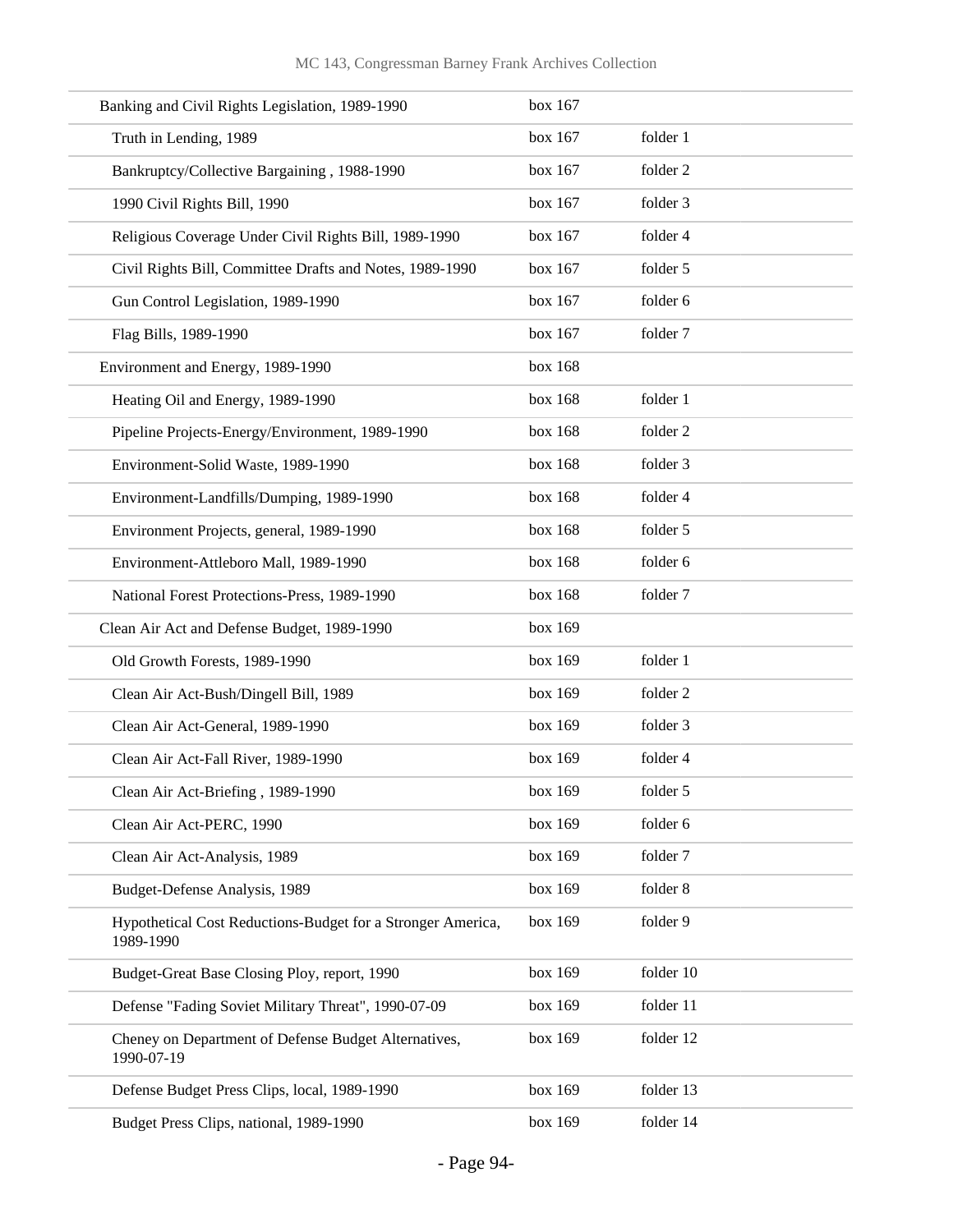| Budget and Defense Spending, 1989-1990                                | box 170 |           |
|-----------------------------------------------------------------------|---------|-----------|
| FY '91 Budget, general, 1989-1990                                     | box 170 | folder 1  |
| Budget for a Strong America, 1989-09-11                               | box 170 | folder 2  |
| Congressional Black Caucus Quality of Life Budge FY '91,<br>1989-1990 | box 170 | folder 3  |
| Kosta Tsipis Article "Project on Research Priorities", 1990           | box 170 | folder 4  |
| Defense Spending Evaluation, 1989-1990                                | box 170 | folder 5  |
| H. Con. Res. 16 Test Ban Draft, 1990                                  | box 170 | folder 6  |
| <b>Budget America Support Contracts, 1989</b>                         | box 170 | folder 7  |
| Budget-Transcript of Morton Konracke Program, 1989-12-15              | box 170 | folder 8  |
| Budget-Defense Cut Polls, 1989                                        | box 170 | folder 9  |
| Defense Spending/Budget Info, 1989-1990                               | box 170 | folder 10 |
| Taxes and Federal Prison Industry, 1988-1990                          | box 171 |           |
| H.R. 1165 Non Citizen Estate Tax, 1988-1990                           | box 171 | folder 1  |
| Self Employed Spouse Tax Issue, 1989                                  | box 171 | folder 2  |
| Tax Cut Reports, 1990                                                 | box 171 | folder 3  |
| Prison Industries-Background Info, 1989-1990                          | box 171 | folder 4  |
| Federal Prison Industries-Floor Amendment, 1990                       | box 171 | folder 5  |
| Prison Industry Amendment Materials, 1989-1990                        | box 171 | folder 6  |
| Federal Prison Industry Dear Colleages, 1989-1990                     | box 171 | folder 7  |
| Federal Prison Industry-Administration Info, 1990                     | box 171 | folder 8  |
| Federal Prison Industry Letter, 1990                                  | box 171 | folder 9  |
| Federal Prison Industry Contacts, 1989-1990                           | box 171 | folder 10 |
| Federal Prison Industry Group Letters, 1989-1990                      | box 171 | folder 11 |
| Prison Industry-Committee Amendment, 1989-1990                        | box 171 | folder 12 |
| Federal Prison Industry Statute, 1990                                 | box 171 | folder 13 |
| UNICOR-envelopes, 1990                                                | box 171 | folder 14 |
| Prison Industry-Bill/Rule, 1990                                       | box 171 | folder 15 |
| Nazi Hearing and Research, 1945-1990                                  | box 172 |           |
| GAO/Nazi Hearings, research, 1985-1988                                | box 172 | folder 1  |
| Immigration-Nazi Legislation, 1989                                    | box 172 | folder 2  |
| Nazi Immigration Report, 1978-1985                                    | box 172 | folder 3  |

Nazi Issues, 1989-1990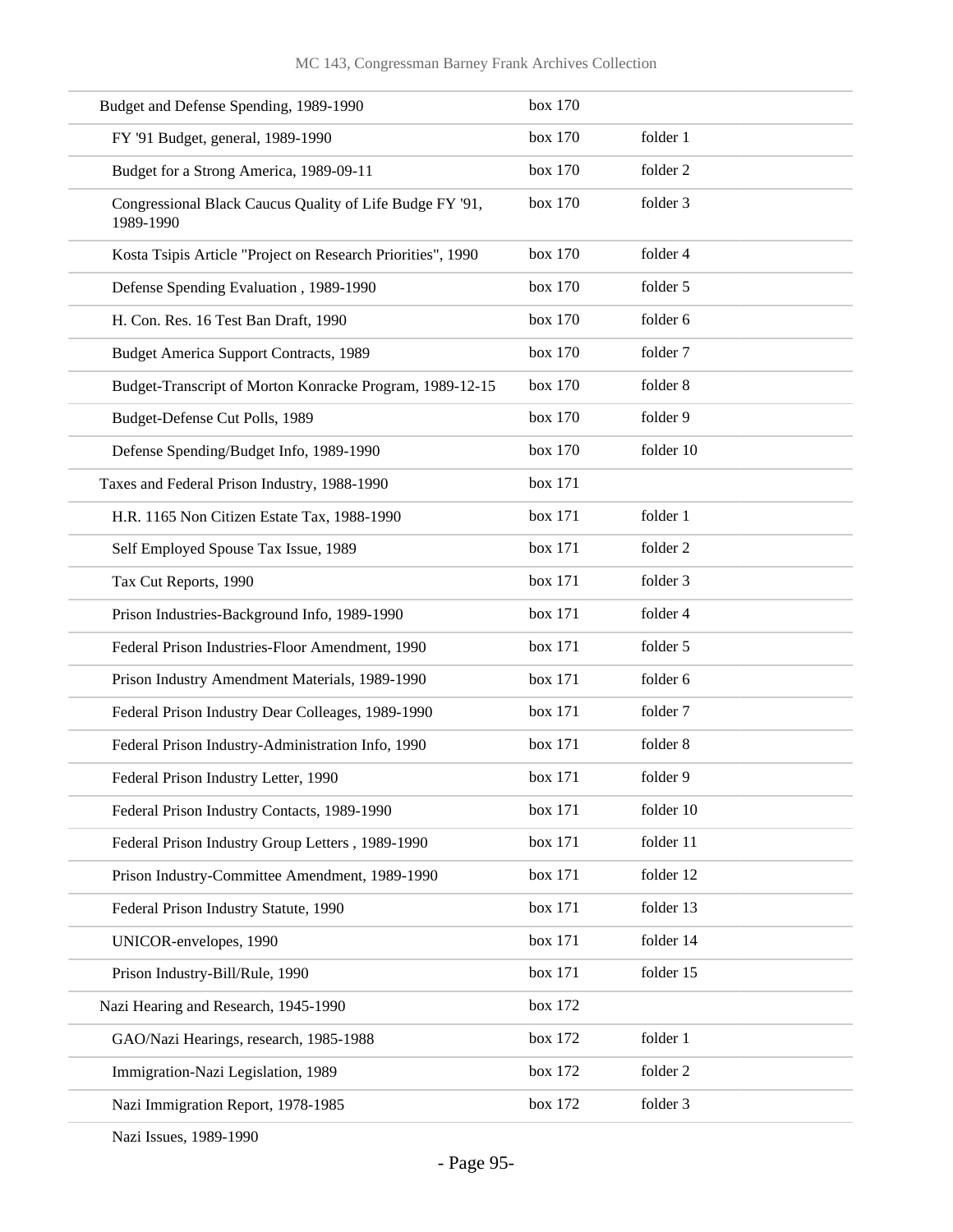|                                                          | box 172 | folder 4  |
|----------------------------------------------------------|---------|-----------|
| CRS Nazi Info and Research, 1975-1989                    | box 172 | folder 5  |
| Loftus Nazi materials, 1987-1989                         | box 172 | folder 6  |
| Nazi Hearings, research, (1945-1989)                     | box 172 | folder 7  |
| Nazi Hearings and Research, 1945-1990                    | box 173 |           |
| Nazi Hearings, research, (1945-1989)                     | box 173 | folder 1  |
| Nazi Bill, 1988-1990                                     | box 173 | folder 2  |
| Pellerin Nazi Hunter Information, 1988                   | box 173 | folder 3  |
| Previous Nazi Bills, 1985-1989                           | box 173 | folder 4  |
| Social Security Administration Downsize, 1989            | box 173 | folder 5  |
| Bank Efficiency Act, 1990-07                             | box 173 | folder 6  |
| Reform of Federal Deposit Insurance, 1990                | box 173 | folder 7  |
| Housing and Banking, 1989-1990                           | box 174 |           |
| Financial Services Restructuring, Barnard Bill, 1989     | box 174 | folder 1  |
| Fannie Mae/GSE Authorization, 1989-1990                  | box 174 | folder 2  |
| Section 206 Branch Sales, 1989                           | box 174 | folder 3  |
| High Yield Bond Information, 1990                        | box 174 | folder 4  |
| Credit Information Privacy, 1989-1990                    | box 174 | folder 5  |
| Loans-to-One Borrower, 1990                              | box 174 | folder 6  |
| Loans-to-One Borrower, Agency Responses, 1990            | box 174 | folder 7  |
| Condition of the Securities Industry Hearing, 1990-03-06 | box 174 | folder 8  |
| Purchase Mortgage Servicing Rights (PMSR), 1990          | box 174 | folder 9  |
| PMSR Hearing-Questions Prepared for Siedman, 1990        | box 174 | folder 10 |
| PMSR Hearing-Proposed Rule, 1990                         | box 174 | folder 11 |
| PMSR Hearing-Siedman Testimony, 1990-03-14               | box 174 | folder 12 |
| PMSR-Garn to Siedman, 1990                               | box 174 | folder 13 |
| PMSR-Organization Letters to Siedman, 1989-1990          | box 174 | folder 14 |
| PMSR-Reigle to Siedman, 1989                             | box 174 | folder 15 |
| Housing, (1990)                                          | box 175 |           |
| PMSR-Shelby Letter to Seidman, 1990                      | box 175 | folder 1  |
| PMSR-Wylie and Annuzio Study Letter to Bowsher, 1990     | box 175 | folder 2  |
| PMSR Letters, Bunning to Seidman, 1990                   | box 175 | folder 3  |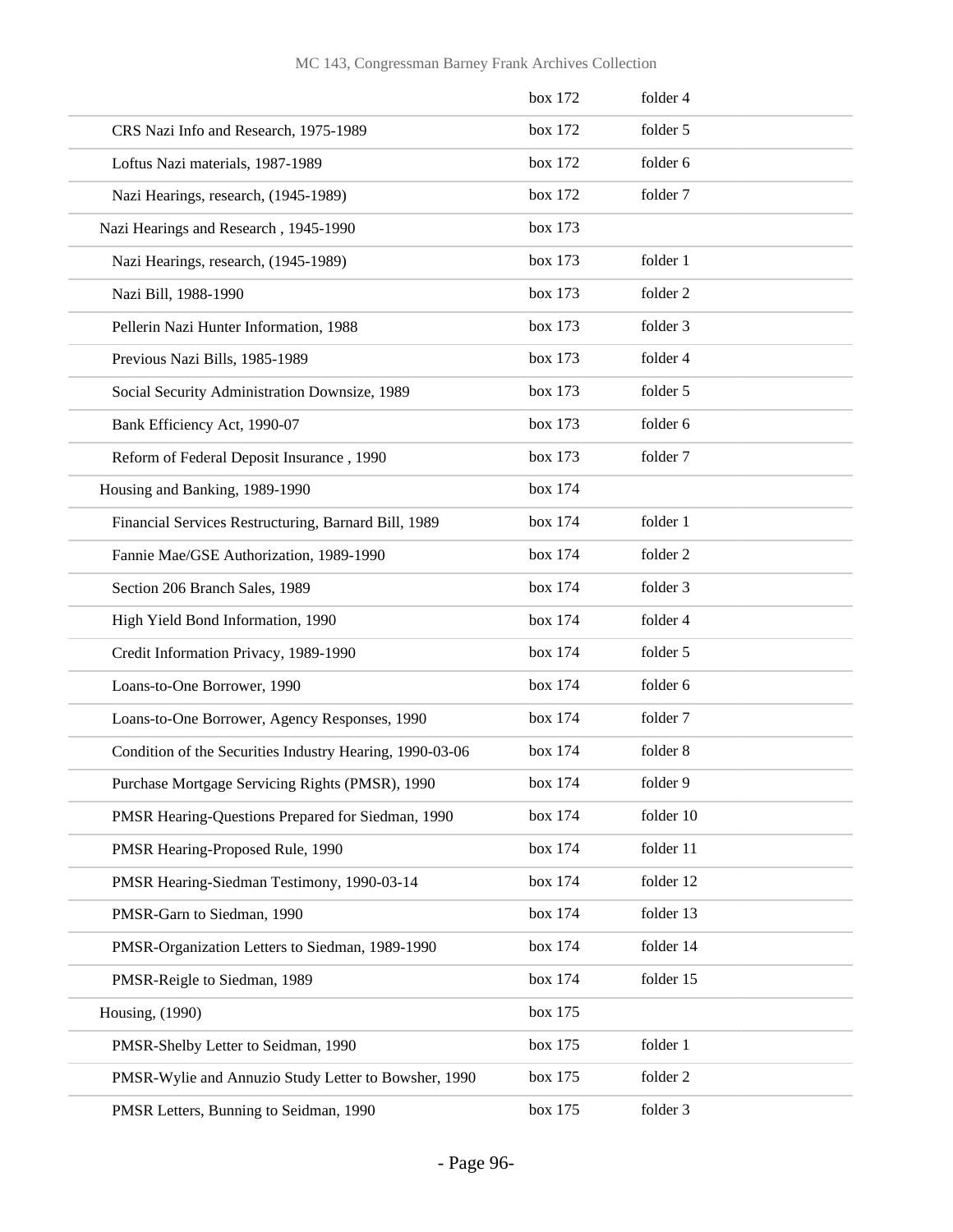| PMSR-Tom Bogg's Bill Draft, 1990                                                                                                                          | box 175 | folder 4  |
|-----------------------------------------------------------------------------------------------------------------------------------------------------------|---------|-----------|
| PMSR-Additional Background Numbers, 1990                                                                                                                  | box 175 | folder 5  |
| PMSR-Coalition for Affordable Home Financing, 1990                                                                                                        | box 175 | folder 6  |
| PMSR-Office of Thrift Supervision, 1990                                                                                                                   | box 175 | folder 7  |
| PMSR-Excess Servicing, 1990                                                                                                                               | box 175 | folder 8  |
| PMSR-Mortgage Servicing Rights, 1990                                                                                                                      | box 175 | folder 9  |
| PMSR-Seidman Letter, 1990-01-10                                                                                                                           | box 175 | folder 10 |
| Kennedy's "Financial Democracy Campaign", 1990-09                                                                                                         | box 175 | folder 11 |
| Loans-to-One Borrower: Rulings, statutory language, 1990                                                                                                  | box 175 | folder 12 |
| H.R. 4565, Hoagland Bill, Home Owners' Loan Act, 1990                                                                                                     | box 175 | folder 13 |
| Prohibitions on Check Endorsements Bill, 1990                                                                                                             | box 175 | folder 14 |
| Fair Credit Reporting Act, general background information,<br>1970-1980                                                                                   | box 175 | folder 15 |
| Letter to Foley about RTC/Budget Summit, 1990-09-13                                                                                                       | box 175 | folder 16 |
| Gonzalez Deposit Insurance, 1990-09-14                                                                                                                    | box 175 | folder 17 |
| Cranston-Gonzalez Affordable Housing, general description,<br>1990                                                                                        | box 175 | folder 18 |
| Housing Bill-Amendments Passed, 1990                                                                                                                      | box 175 | folder 19 |
| Prepayment, Cranston/Gonzalez, 1990                                                                                                                       | box 175 | folder 20 |
| Housing Amendments, 1990                                                                                                                                  | box 175 | folder 21 |
| Housing and Foreign Relations, 1988-1990                                                                                                                  | box 176 |           |
| Bank Press Materials, 1991                                                                                                                                | box 176 | folder 1  |
| Real Estate Appraisals Issues, 1990                                                                                                                       | box 176 | folder 2  |
| Americans with Disabilities Act, 1990                                                                                                                     | box 176 | folder 3  |
| HUD Reform Act, 1989                                                                                                                                      | box 176 | folder 4  |
| FDIC Mortgage Servicing Rights, 1990                                                                                                                      | box 176 | folder 5  |
| Advice on the Current Status of and Improvements to the<br>Disposition of Government Controlled Real Estate Assets in<br>the RTC and Other Agencies, 1990 | box 176 | folder 6  |
| FAA and Amtrak, 1990                                                                                                                                      | box 176 | folder 7  |
| Defense Concerns, 1990                                                                                                                                    | box 176 | folder 8  |
| Foreign Aid Authorization FY '90, 1989                                                                                                                    | box 176 | folder 9  |
| Other Legislation, 1990                                                                                                                                   | box 176 | folder 10 |
| Foreign Aid to Poland and Hungary, 1989                                                                                                                   | box 176 | folder 11 |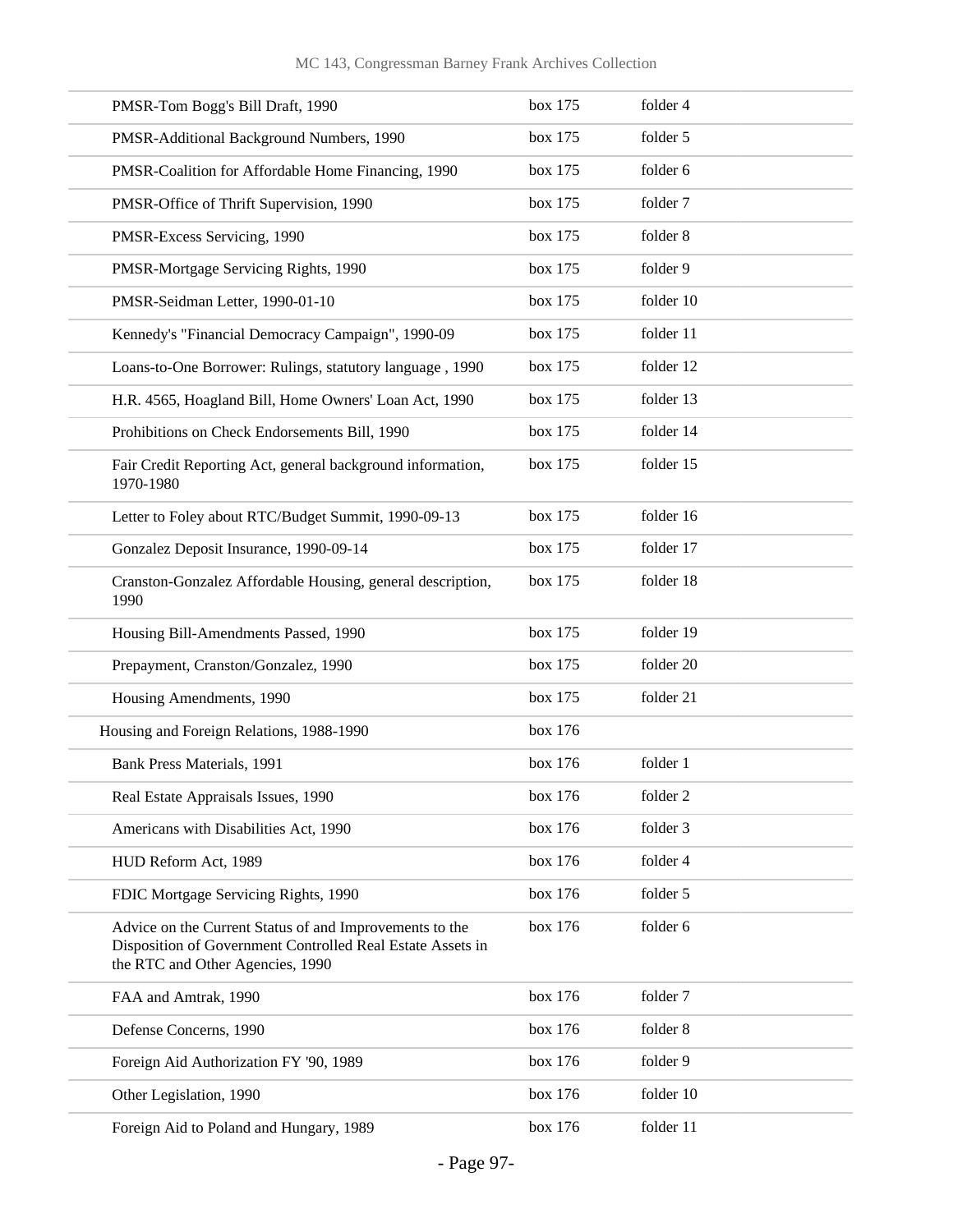| Foreign Aid Statistical Information, 1990                                | box 176 | folder 12 |
|--------------------------------------------------------------------------|---------|-----------|
| Foreign Aid-Emerging Democracies, 1989-1990                              | box 176 | folder 13 |
| <b>Bhatti</b> , 1988                                                     | box 176 | folder 14 |
| Foreign Relations-Cuban Human Rights, 1988-1990                          | box 176 | folder 15 |
| Foreign Relations-Romania, 1989                                          | box 176 | folder 16 |
| Baha'i, 1990                                                             | box 176 | folder 17 |
| Human Rights Profile by Congressional Rights Caucus,<br>1989-1990        | box 176 | folder 18 |
| Arms Control and Foreign Policy Caucus Newsletter, 1989                  | box 176 | folder 19 |
| International Development, 1989-1990                                     | box 177 |           |
| Oversight: Deposit Insurance, 1989                                       | box 177 | folder 1  |
| QTL Background, 1989-1990                                                | box 177 | folder 2  |
| Mortgage Servicing, Fed Arguements, 1989-1990                            | box 177 | folder 3  |
| Mortgage Servicing, Ed Brickfield, 1989-08-03                            | box 177 | folder 4  |
| RESPA, 1989-1990                                                         | box 177 | folder 5  |
| Banking Notes, 1989-1990                                                 | box 177 | folder 6  |
| Persian Gulf Related, 1990                                               | box 177 | folder 7  |
| Labor HHS Appropriations Vote: Dannemeyer Education Cut,<br>1989-08-02   | box 177 | folder 8  |
| Co-op Banks, original draft, 1989                                        | box 177 | folder 9  |
| Internal SVB Mark-up, 1989-09-09                                         | box 177 | folder 10 |
| Conference 5(o) Savings Bank Issues, 1989-1990                           | box 177 | folder 11 |
| Credit Union Issues-Church Credit Unions, 1989-05                        | box 177 | folder 12 |
| International Development Full Committee Mark-up<br>Amendment List, 1989 | box 177 | folder 13 |
| International Development, 1990                                          | box 177 | folder 14 |
| Tibetans, 1989-1990                                                      | box 177 | folder 15 |
| Assorted Issues, 1989-1990                                               | box 177 | folder 16 |
|                                                                          |         |           |

## **102nd Congress, 1991-1992**

| <b>Title/Description</b>                     | <b>Instances</b>    |
|----------------------------------------------|---------------------|
| Agriculture-Banking and Currency, 1991-1992  | box 178             |
| Agriculture-Cranberries (AG/5), 1991-1992    | box 178<br>folder 1 |
| Agriculture-Animals, farm (AG/10), 1991-1992 | box 178<br>folder 2 |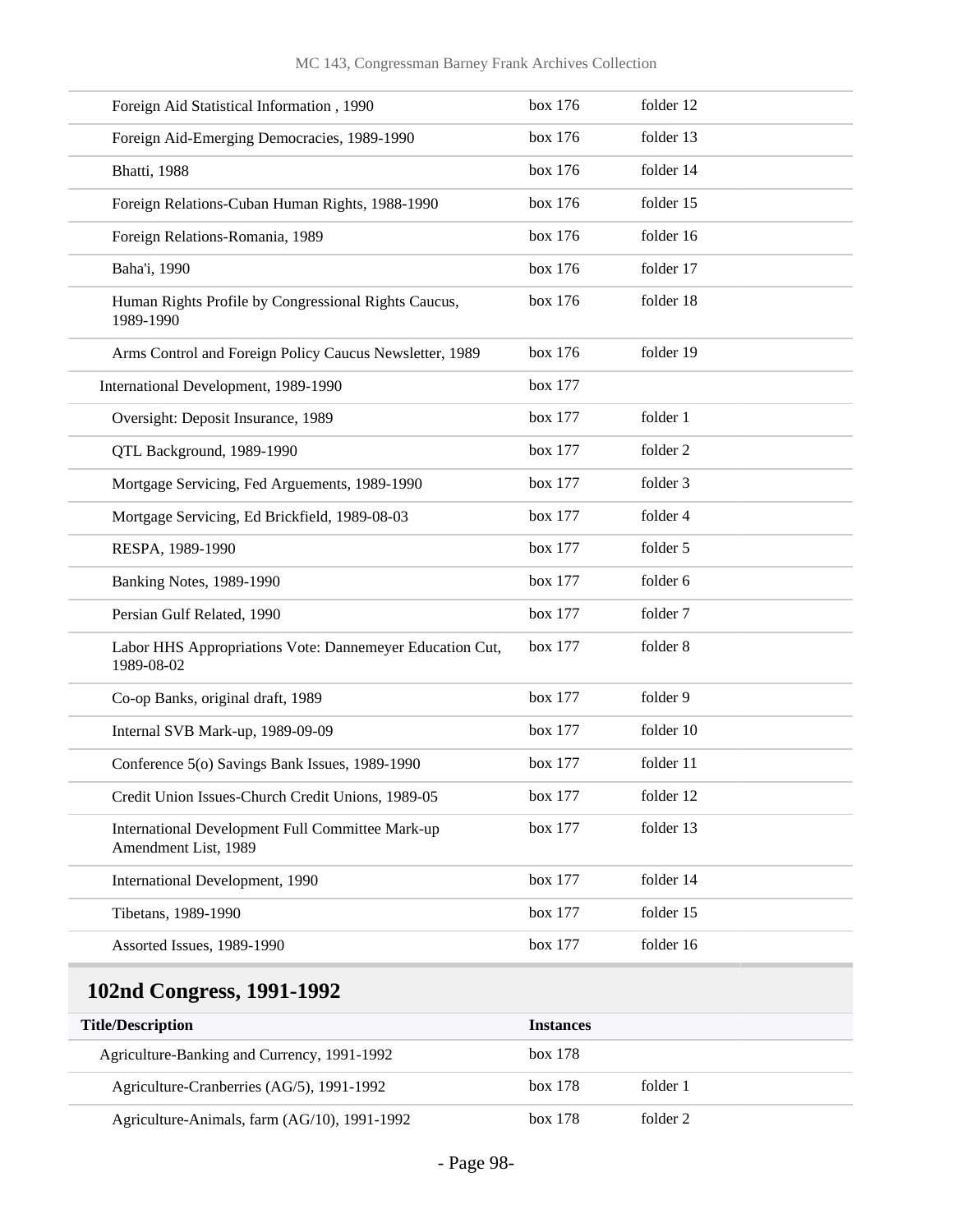| Agriculture-Agriculture Appropriations (AG/20), 1991-1992                                        | box 178 | folder 3  |
|--------------------------------------------------------------------------------------------------|---------|-----------|
| Agriculture-Dairy Products (AG/30), 1991-1992                                                    | box 178 | folder 4  |
| Agriculture-Farm Programs and Subsidies (AG/50),<br>1991-1992                                    | box 178 | folder 5  |
| Banking and Currency-Banking Committee (BC/5),<br>1991-1992                                      | box 178 | folder 6  |
| Banking and Currency-Coins, Papers Currency, including<br>commemorative coins (BC/10), 1991-1992 | box 178 | folder 7  |
| Banking and Currency-Banks, commercial (BC/15),<br>1991-1992                                     | box 178 | folder 8  |
| Banking and Currency-Banks, savings (BC/20), 1991-1992                                           | box 178 | folder 9  |
| Banking and Currency-Credit Unions (BC/25), 1991-1992                                            | box 178 | folder 10 |
| Banking and Currency-Savings and Loans (BC/30),<br>1991-1992                                     | box 178 | folder 11 |
| Banking and Currency-General (BC/35), 1991-1992                                                  | box 178 | folder 12 |
| Banking and Currency-Consumer Issues (BC/40), 1991-1992                                          | box 178 | folder 13 |
| Banking and Currency-Credit and Loans (BC/45), 1991-1992                                         | box 178 | folder 14 |
| Banking and Currency-Budget, 1991-1992                                                           | box 179 |           |
| Banking and Currency-Mortgages, 1991-1992                                                        | box 179 | folder 1  |
| Banking and Currency-Department of Treasury, 1991-1992                                           | box 179 | folder 2  |
| Banking and Currency-FDIC, 1991-1992                                                             | box 179 | folder 3  |
| Banking and Currency-Federal Reserve System/Interest Rates,<br>1991-1992                         | box 179 | folder 4  |
| Banking and Currency-Resolution Trust Corporation,<br>1991-1992                                  | box 179 | folder 5  |
| Banking and Currency-Financial Institution Restructuring,<br>1991-1992                           | box 179 | folder 6  |
| Banking and Currency-Security Exchange Commission,<br>1991-1992                                  | box 179 | folder 7  |
| Business and Industry-Department of Commerce, 1991-1992                                          | box 179 | folder 8  |
| Business and Industry-General, 1991-1992                                                         | box 179 | folder 9  |
| Business and Industry-Government Procurement, 1991-1992                                          | box 179 | folder 10 |
| Business and Industry-Financial Markets, 1991-1992                                               | box 179 | folder 11 |
| Business and Industry-Insurance, 1991-1992                                                       | box 179 | folder 12 |
| Business and Industry-Maritime, 1991-1992                                                        | box 179 | folder 13 |
| Business and Industry-Small Business, 1991-1992                                                  | box 179 | folder 14 |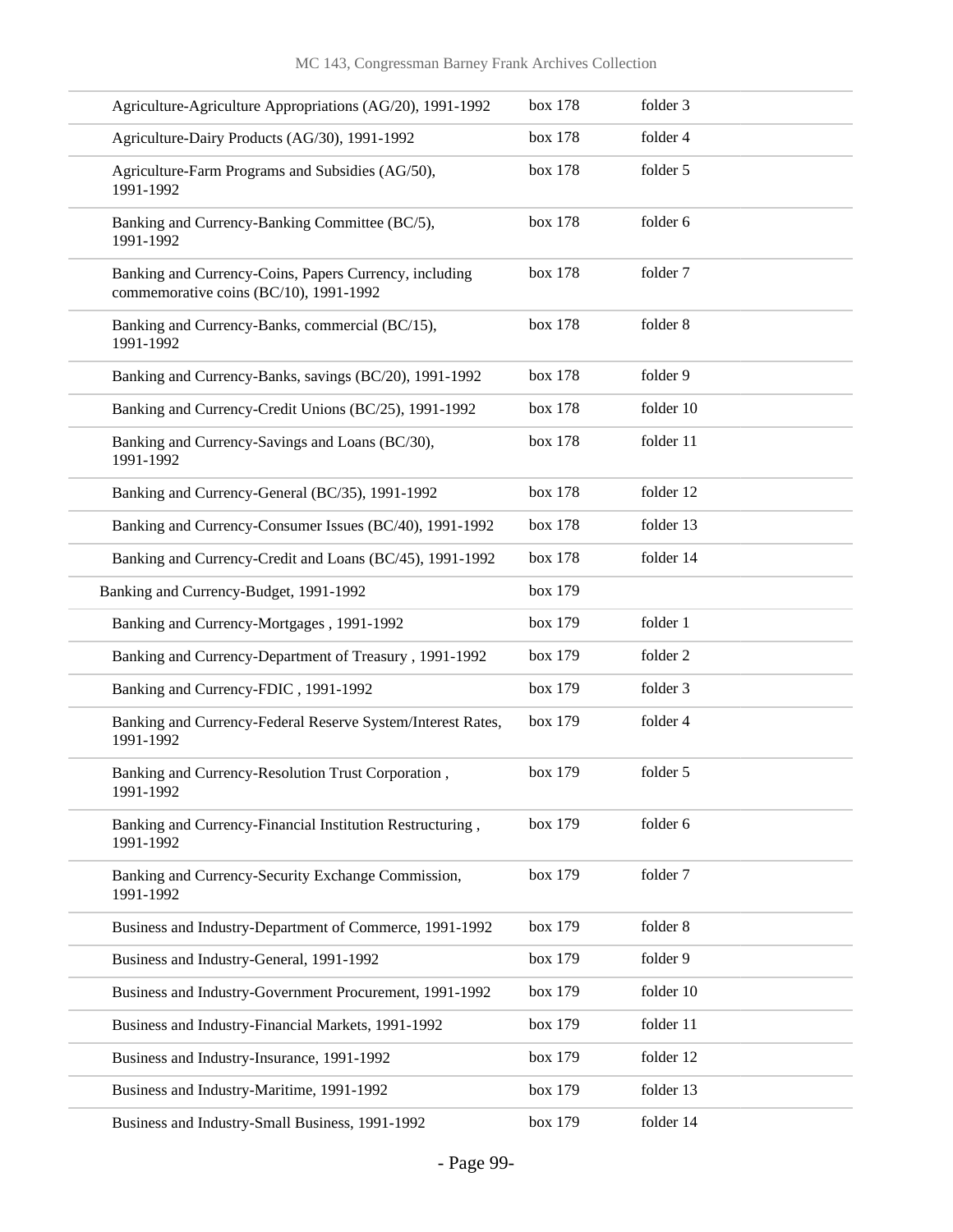|  |  |  | MC 143, Congressman Barney Frank Archives Collection |  |
|--|--|--|------------------------------------------------------|--|
|--|--|--|------------------------------------------------------|--|

| Business and Industry-Textiles, 1991-1992                                  | box 179 | folder 15 |
|----------------------------------------------------------------------------|---------|-----------|
| Business and Industry-Telecommunications, 1991-1992                        | box 179 | folder 16 |
| Business and Industry-Broadcasting, 1991-1992                              | box 179 | folder 17 |
| Budget-Administrative Budget, 1991                                         | box 179 | folder 18 |
| Budget-Barney Frank's Budget Proposals, 1991-1992                          | box 179 | folder 19 |
| Budget-Education, 1991-1992                                                | box 180 |           |
| Budget-Budget Process, 1991-1992                                           | box 180 | folder 1  |
| Budget-Congressional Budget FY '92, 1991-1992                              | box 180 | folder 2  |
| Budget-Deficit, 1991-1992                                                  | box 180 | folder 3  |
| Budget-General, 1991-1992                                                  | box 180 | folder 4  |
| Civil Rights-General, 1991-1992                                            | box 180 | folder 5  |
| Civil Rights-Sexual Orientation, 1991-1992                                 | box 180 | folder 6  |
| Civil Rights-Civil Rights Legislation, 1991-1992                           | box 180 | folder 7  |
| Civil Rights-Security Clearance, 1991-1992                                 | box 180 | folder 8  |
| Civil Rights-Freedom of Religion, 1991-1992                                | box 180 | folder 9  |
| Civil Rights-Freedom of Speech, 1991-1992                                  | box 180 | folder 10 |
| Civil Rights-Privacy, 1991-1992                                            | box 180 | folder 11 |
| Civil Rights-Racial Discrimination, 1991-1992                              | box 180 | folder 12 |
| Civil Rights-Search and Seizure, 1991-1992                                 | box 180 | folder 13 |
| Civil Rights-Sex, includes ERA, 1991-1992                                  | box 180 | folder 14 |
| Congress and Executive Branch-Native American Issues,<br>1991-1992         | box 180 | folder 15 |
| Congress and Executive Branch-Executive Branch Ethics,<br>1991-1992        | box 180 | folder 16 |
| Congress and Executive Branch-Emergencies, 1991-1992                       | box 180 | folder 17 |
| Congress and Executive Branch-Independent Agencies,<br>1991-1992           | box 180 | folder 18 |
| Congress and Executive Branch-Space, NASA, 1991-1992                       | box 180 | folder 19 |
| Congress and Executive Branch-Congressional Ethics,<br>1991-1992           | box 180 | folder 20 |
| Congress and Executive Branch-Congressional Pay and<br>Benefits, 1991-1992 | box 180 | folder 21 |
| Congress and Executive Branch-Congressional Rules,<br>1991-1992            | box 180 | folder 22 |

Congress and Executive Branch-Congress, general, 1991-1992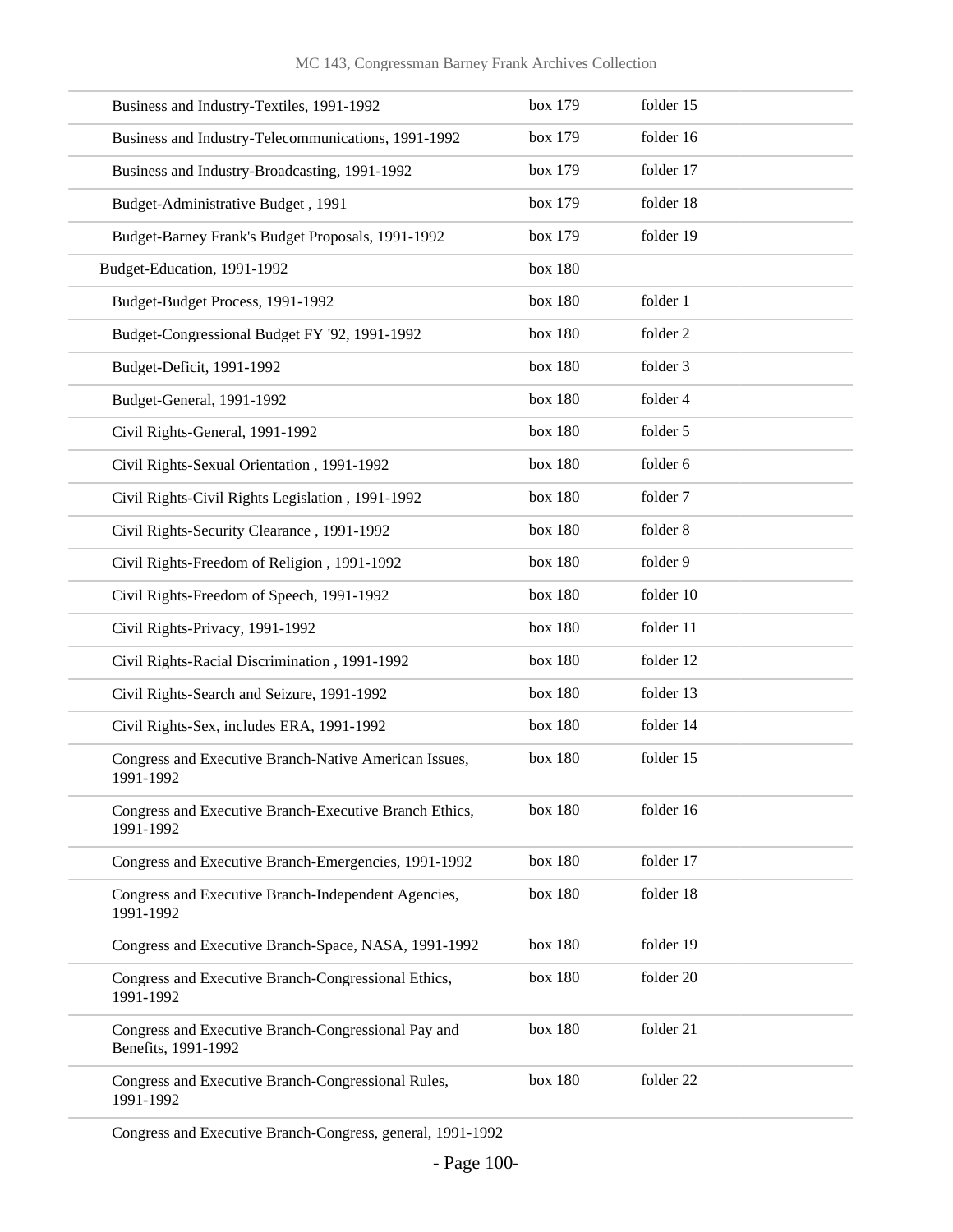|  |  |  | MC 143, Congressman Barney Frank Archives Collection |  |
|--|--|--|------------------------------------------------------|--|
|--|--|--|------------------------------------------------------|--|

|                                                       | box 180 | folder 23 |
|-------------------------------------------------------|---------|-----------|
| Education-Bilingual/Foreign Language, 1991-1992       | box 180 | folder 24 |
| Education-English as Official Language, 1991-1992     | box 180 | folder 25 |
| Education-Department of Education, 1991-1992          | box 180 | folder 26 |
| Education-Federal Aid to the Arts, 1991-1992          | box 180 | folder 27 |
| Education-Federal Aid to Education, 1991-1992         | box 180 | folder 28 |
| Education-Preschool Education, 1991-1992              | box 180 | folder 29 |
| Education-Elementary and Secondary, 1991-1992         | box 180 | folder 30 |
| Education-Higher Education, 1991-1992                 | box 180 | folder 31 |
| Education-Disabled/Special Education, 1991-1992       | box 180 | folder 32 |
| Education-Education Re-authorization Bills, 1991-1992 | box 180 | folder 33 |
| Education-Libraries, 1991-1992                        | box 180 | folder 34 |
| Education-Museums, 1991-1992                          | box 180 | folder 35 |
| Education-Student Financial Aid, 1991-1992            | box 180 | folder 36 |
| Education-Environment, 1991-1992                      | box 181 |           |
| Education-Vocational, 1991-1992                       | box 181 | folder 1  |
| Education-General, 1991-1992                          | box 181 | folder 2  |
| Elections-Campaign Finance, 1991-1992                 | box 181 | folder 3  |
| Elections-Congressional, 1991-1992                    | box 181 | folder 4  |
| Elections-Congressional, Barney Frank, 1991-1992      | box 181 | folder 5  |
| Elections-Democratic Party, 1991-1992                 | box 181 | folder 6  |
| Elections-Election Reform, 1991-1992                  | box 181 | folder 7  |
| Elections-Other Elections, 1991-1992                  | box 181 | folder 8  |
| Elections-Federal Elections Commission, 1991-1992     | box 181 | folder 9  |
| Elections-Reform, 1991-1992                           | box 181 | folder 10 |
| Elections-Barney Frank Book, 1991-1992                | box 181 | folder 11 |
| Elections-Presidential, 1991-1992                     | box 181 | folder 12 |
| Energy-Fossil Fuels, 1991-1992                        | box 181 | folder 13 |
| Energy-Nuclear Energy, 1991-1992                      | box 181 | folder 14 |
| Energy-Electricity and Utilities, 1991-1992           | box 181 | folder 15 |
| Environment-Ozone Layer, 1991-1992                    | box 181 | folder 16 |
| Environment-Asbestos, 1991-1992                       | box 181 | folder 17 |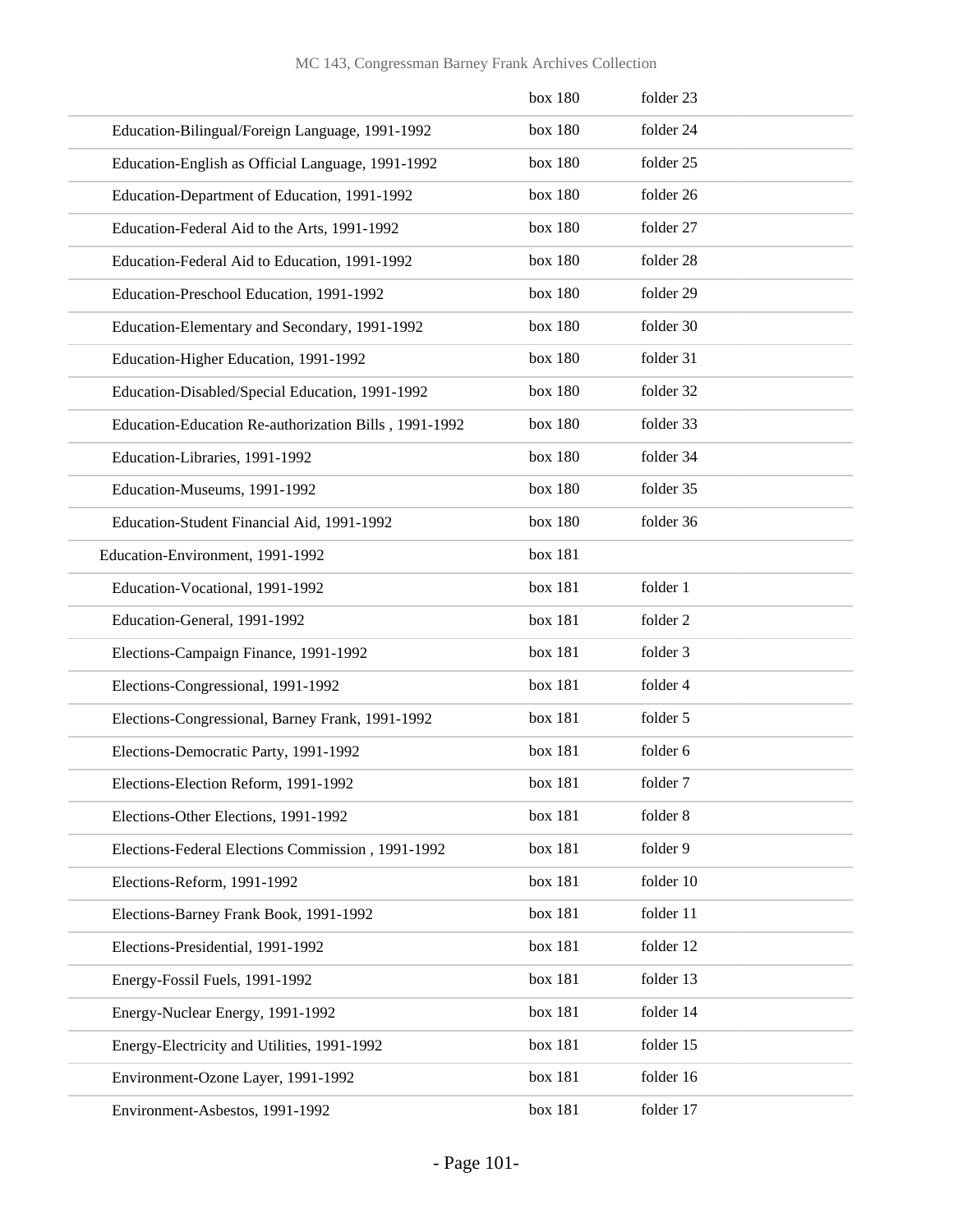| Environment-Water Pollution, 1991-1992                | box 181 | folder 18 |
|-------------------------------------------------------|---------|-----------|
| Environment-Department of the Interior, 1991-1992     | box 181 | folder 19 |
| Environment-EPA, 1991-1992                            | box 181 | folder 20 |
| Environment-Forests, 1991-1992                        | box 181 | folder 21 |
| Environment-General, 1991-1992                        | box 181 | folder 22 |
| Environment-Parks and Public Lands, 1991-1992         | box 181 | folder 23 |
| Environment-Oceans, Rivers, Lakes, 1991-1992          | box 181 | folder 24 |
| Environment-Toxic Waste, 1991-1992                    | box 181 | folder 25 |
| Environment-Trapping and Hunting, 1991-1992           | box 181 | folder 26 |
| Environment-General Wildlife and Plants, 1991-1992    | box 181 | folder 27 |
| Environment-Fishing, 1991-1992                        | box 181 | folder 28 |
| Federal Employment-Foreign Relations, 1991-1992       | box 182 |           |
| Federal Employment-Benefits, 1991-1992                | box 182 | folder 1  |
| Federal Employment-Inquiries, 1991-1992               | box 182 | folder 2  |
| Federal Employment-General, 1991-1992                 | box 182 | folder 3  |
| Federal Employment-Pay, 1991-1992                     | box 182 | folder 4  |
| Federal Employment-Retirement Benefits, 1991-1992     | box 182 | folder 5  |
| Foreign Relations-Ethiopia, 1991-1992                 | box 182 | folder 6  |
| Foreign Relations-Africa, general, 1991-1992          | box 182 | folder 7  |
| Foreign Relations-Asia, general, 1991-1992            | box 182 | folder 8  |
| Foreign Relations-China, 1991-1992                    | box 182 | folder 9  |
| Foreign Relations-Southeast Asia, 1991-1992           | box 182 | folder 10 |
| Foreign Relations-Central America, general, 1991-1992 | box 182 | folder 11 |
| Foreign Relations-Guatemala, 1991-1992                | box 182 | folder 12 |
| Foreign Relations-El Salvador, 1991-1992              | box 182 | folder 13 |
| Foreign Relations-Mexico, 1991-1992                   | box 182 | folder 14 |
| Foreign Relations-Nicaragua, 1991-1992                | box 182 | folder 15 |
| Foreign Relations-Azores, 1991-1992                   | box 182 | folder 16 |
| Foreign Relations-Eastern Europe, 1991-1992           | box 182 | folder 17 |
| Foreign Relations-Europe, general, 1991-1992          | box 182 | folder 18 |
| Foreign Relations-Ireland, 1991-1992                  | box 182 | folder 19 |
| Foreign Relations-Portugal, 1991-1992                 | box 182 | folder 20 |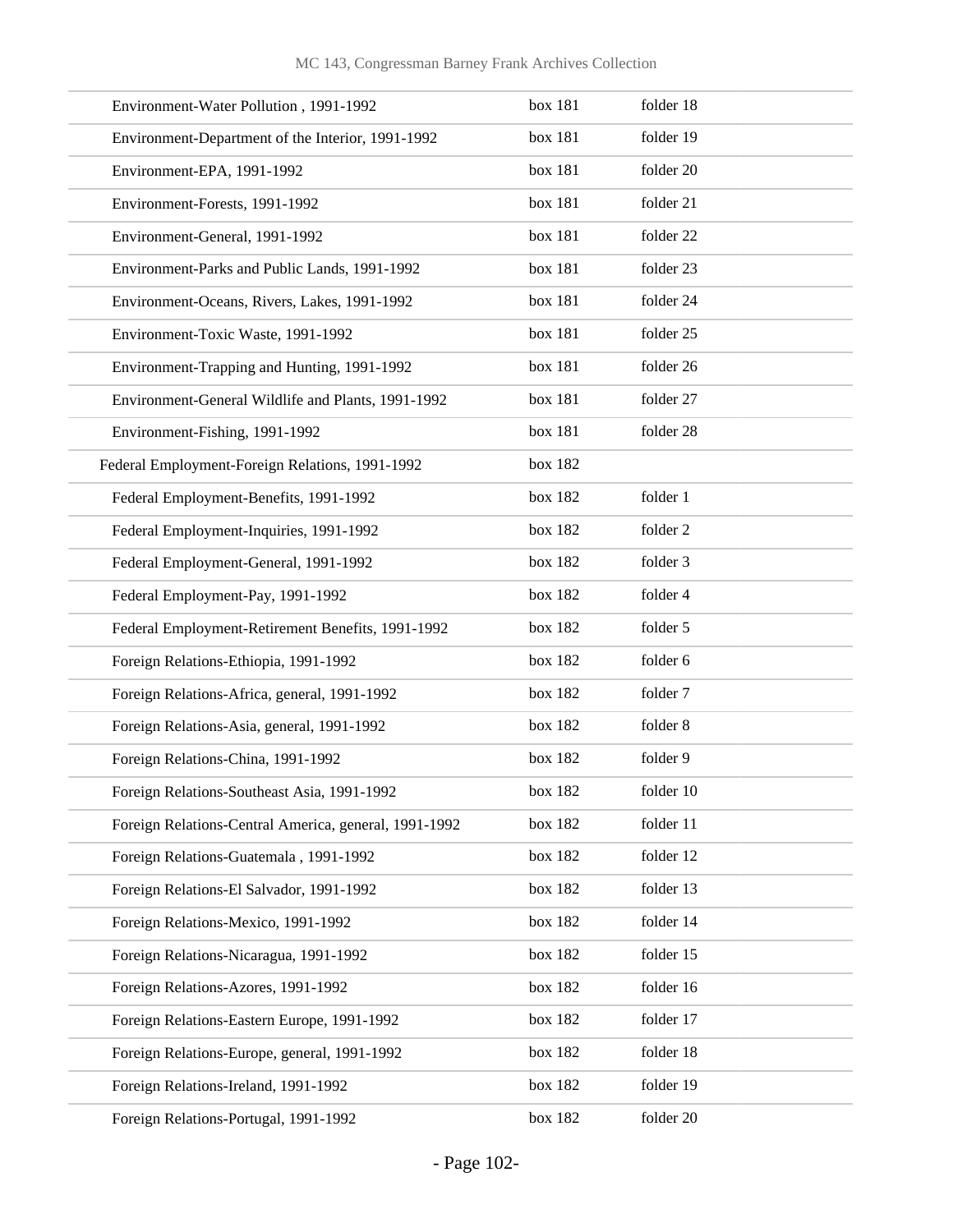| Foreign Relations-Other Organizations, 1991-1992                  | box 182 | folder 21 |
|-------------------------------------------------------------------|---------|-----------|
| Foreign Relations-Middle East, general, 1991-1992                 | box 182 | folder 22 |
| Foreign Relations-Desert Shield, 1991-1992                        | box 182 | folder 23 |
| Foreign Relations-Israel, 1991-1992                               | box 182 | folder 24 |
| Foreign Relations-Palestinians, 1991-1992                         | box 182 | folder 25 |
| Foreign Relations-Housing, 1991-1992                              | box 183 |           |
| Foreign Relations-PLO, 1991-1992                                  | box 183 | folder 1  |
| Foreign Relations-Caribbean, 1991-1992                            | box 183 | folder 2  |
| Foreign Relations-Trade Agreements/Negotiations, 1991-1992        | box 183 | folder 3  |
| Foreign Relations-South America, general, 1991-1992               | box 183 | folder 4  |
| Foreign Relations-Soviet Union, 1991-1992                         | box 183 | folder 5  |
| Foreign Relations-Other Countries, 1991-1992                      | box 183 | folder 6  |
| Foreign Relations-General Soviet Jewry, 1991-1992                 | box 183 | folder 7  |
| Foreign Relations-Individual Cases, 1991-1992                     | box 183 | folder 8  |
| Foreign Relations-State Department, 1991-1992                     | box 183 | folder 9  |
| Foreign Relations-Foreign Aid, 1991-1992                          | box 183 | folder 10 |
| Foreign Relations-Human Rights, 1991-1992                         | box 183 | folder 11 |
| Foreign Relations-World Food and Populations, 1991-1992           | box 183 | folder 12 |
| Foreign Relations-Treaties, 1991-1992                             | box 183 | folder 13 |
| Foreign Relations-Foreign Affairs, general, 1991-1992             | box 183 | folder 14 |
| Foreign Trade-Exports, 1991-1992                                  | box 183 | folder 15 |
| Foreign Trade-Imports, including oil, 1991-1992                   | box 183 | folder 16 |
| Foreign Trade-Tariffs, 1991-1992                                  | box 183 | folder 17 |
| Foreign Trade-Textiles, excludes business, 1991-1992              | box 183 | folder 18 |
| Foreign Trade-Trade Bills, 1991-1992                              | box 183 | folder 19 |
| Foreign Trade-General, 1991-1992                                  | box 183 | folder 20 |
| Housing-Assisted/Subsidized, 1991-1992                            | box 183 | folder 21 |
| Housing-Community Development, 1991-1992                          | box 183 | folder 22 |
| Housing-Department of Housing and Urban Development,<br>1991-1992 | box 183 | folder 23 |
| Housing-Fair Housing/Housing Discrimination, 1991-1992            | box 183 | folder 24 |
| Housing-HUD Appropriations, 1991-1992                             | box 183 | folder 25 |
|                                                                   |         |           |

Housing-Elderly Housing, 1991-1992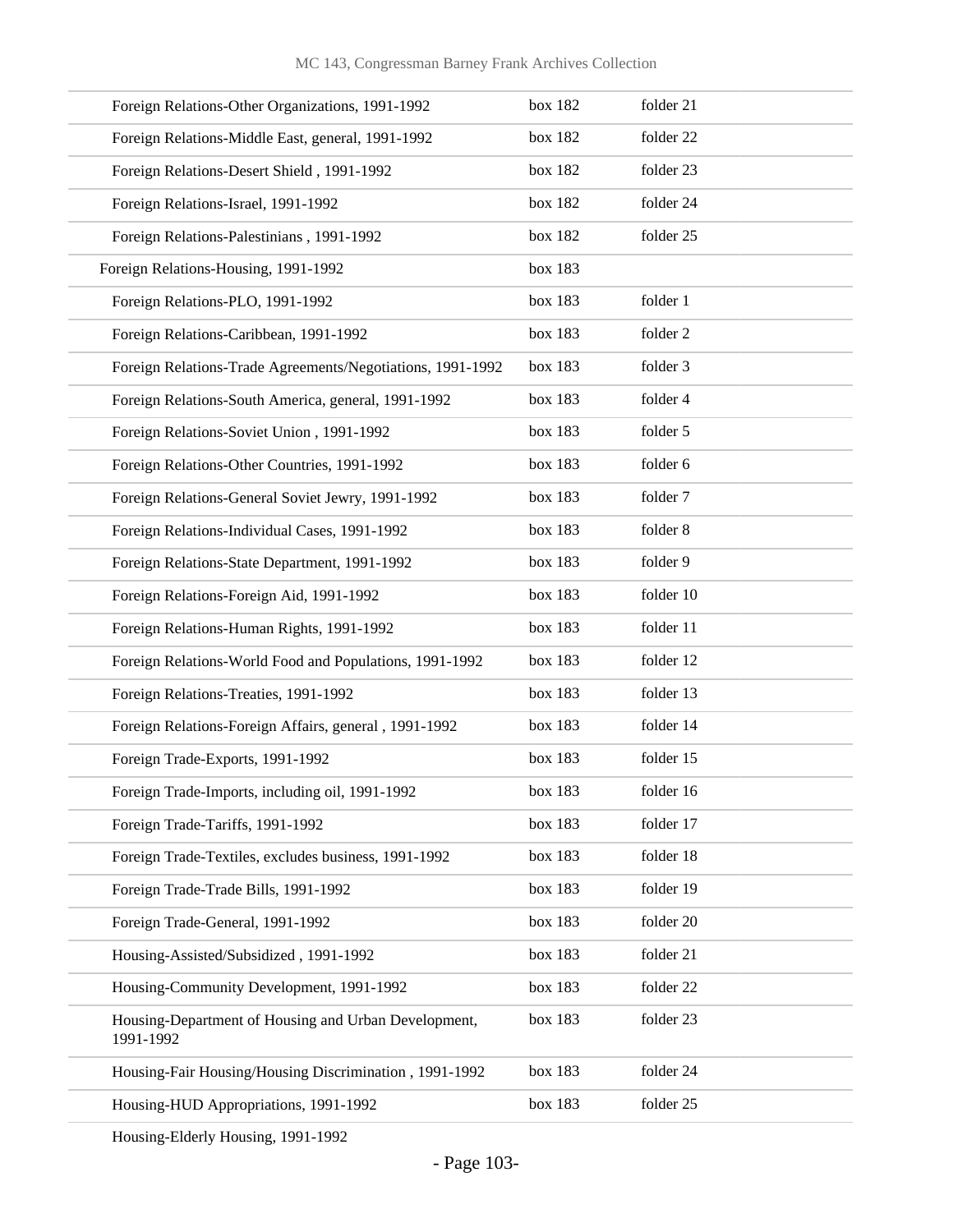|                                                                      | box 183 | folder 26 |
|----------------------------------------------------------------------|---------|-----------|
| Housing-General Housing Legislation, 1991-1992                       | box 183 | folder 27 |
| Housing-Immigration, 1991-1992                                       | box 184 |           |
| Housing-Housing Subcommittee, 1991-1992                              | box 184 | folder 1  |
| Housing-Prepayment, 1991-1992                                        | box 184 | folder 2  |
| Housing-Rehabilitation, 1991-1992                                    | box 184 | folder 3  |
| Housing-Rent Issues, 1991-1992                                       | box 184 | folder 4  |
| Housing-RESPA, Realtors, 1991-1992                                   | box 184 | folder 5  |
| Housing-General, 1991-1992                                           | box 184 | folder 6  |
| Human Services-Adoption, 1991-1992                                   | box 184 | folder 7  |
| Human Services-Child Abuse/Family Issues, 1991-1992                  | box 184 | folder 8  |
| Human Services-Children's Issues, 1991-1992                          | box 184 | folder 9  |
| Human Services-Child Care, 1991-1992                                 | box 184 | folder 10 |
| Human Services-Department of Health and Human Services,<br>1991-1992 | box 184 | folder 11 |
| Human Services-Family Services, 1991-1992                            | box 184 | folder 12 |
| Human Services-Food Stamps, 1991-1992                                | box 184 | folder 13 |
| Human Services-Disabled Issues, 1991-1992                            | box 184 | folder 14 |
| Human Services-Hunger and Nutrition, 1991-1992                       | box 184 | folder 15 |
| Human Services-Poverty, 1991-1992                                    | box 184 | folder 16 |
| Human Services-Women, Infants, and Children, 1991-1992               | box 184 | folder 17 |
| Human Services-General, 1991-1992                                    | box 184 | folder 18 |
| Immigration-Citizenship and Naturalization, 1991-1992                | box 184 | folder 19 |
| Immigration-Exclusion Cases, 1991-1992                               | box 184 | folder 20 |
| Immigration-Exclusion Legislation, 1991-1992                         | box 184 | folder 21 |
| Immigration-Extended Voluntary Departure, 1991-1992                  | box 184 | folder 22 |
| Immigration-Immigration and Naturalization, 1991-1992                | box 184 | folder 23 |
| Immigration-Immigration Act of 1990, 1991-1992                       | box 184 | folder 24 |
| Immigration-Reform, 1991-1992                                        | box 184 | folder 25 |
| Immigration-Reform Legislation, 1991-1992                            | box 184 | folder 26 |
| Immigration-Labor Certification, 1991-1992                           | box 184 | folder 27 |
| Immigration-Passports and Visas, 1991-1992                           | box 184 | folder 28 |
| Immigration-Political Asylum, 1991-1992                              | box 184 | folder 29 |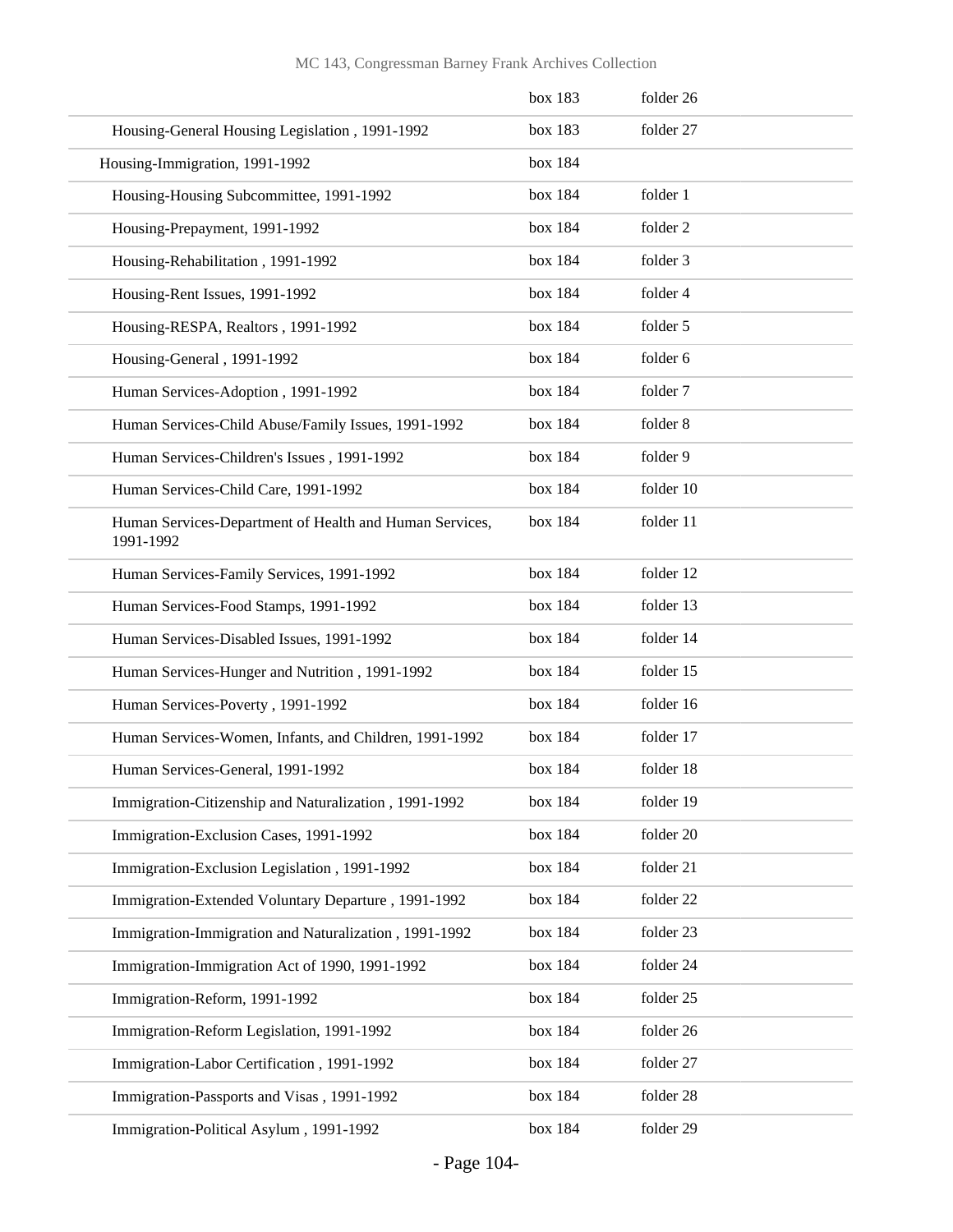| Immigration-Labor, 1991-1992                          | box 185 |           |
|-------------------------------------------------------|---------|-----------|
| Immigration-Private Bills, 1991-1992                  | box 185 | folder 1  |
| Immigration-Refugees, 1991-1992                       | box 185 | folder 2  |
| Immigration-Nazis, 1991-1992                          | box 185 | folder 3  |
| Immigration-General, 1991-1992                        | box 185 | folder 4  |
| Judiciary-General, 1991-1992                          | box 185 | folder 5  |
| Judiciary-Administrative Procedures Act, 1991-1992    | box 185 | folder 6  |
| Judiciary-Legal Services, 1991-1992                   | box 185 | folder 7  |
| Judiciary-Federal Charters, 1991-1992                 | box 185 | folder 8  |
| Judiciary-Gun Control, anti, 1991-1992                | box 185 | folder 9  |
| Judiciary-Gun Control, pro, 1991-1992                 | box 185 | folder 10 |
| Judiciary-Anti Trust, 1991-1992                       | box 185 | folder 11 |
| Judiciary-Bankruptcy, 1991-1992                       | box 185 | folder 12 |
| Judiciary-Casework and Private Bills, 1991-1992       | box 185 | folder 13 |
| Judiciary-Judges, 1991-1992                           | box 185 | folder 14 |
| Judiciary-General Crime and Punishment, 1991-1992     | box 185 | folder 15 |
| Judiciary-Hate Crimes, 1991-1992                      | box 185 | folder 16 |
| Judiciary-Capital Punishment, 1991-1992               | box 185 | folder 17 |
| Judiciary-General Crime, 1991-1992                    | box 185 | folder 18 |
| Judiciary-Department of Justice, 1991-1992            | box 185 | folder 19 |
| Judiciary-Prisons, 1991-1992                          | box 185 | folder 20 |
| Judiciary-Federal Prison Industries, 1991-1992        | box 185 | folder 21 |
| Judiciary-Intellectual Property, 1991-1992            | box 185 | folder 22 |
| Judiciary-Illegal Drugs and Drug Crimes, 1991-1992    | box 185 | folder 23 |
| Judiciary-Police, 1991-1992                           | box 185 | folder 24 |
| Judiciary-Product Liability, 1991-1992                | box 185 | folder 25 |
| Labor-Benefits and Pensions, 1991-1992                | box 185 | folder 26 |
| Labor-Collective Bargaining, 1991-1992                | box 185 | folder 27 |
| Labor-Department of Labor, 1991-1992                  | box 185 | folder 28 |
| Labor-Employee Retirement Income Security, 1991-1992  | box 185 | folder 29 |
| Labor-Employment and Employment Conditions, 1991-1992 | box 185 | folder 30 |
| Labor-Medical, 1991-1992                              | box 186 |           |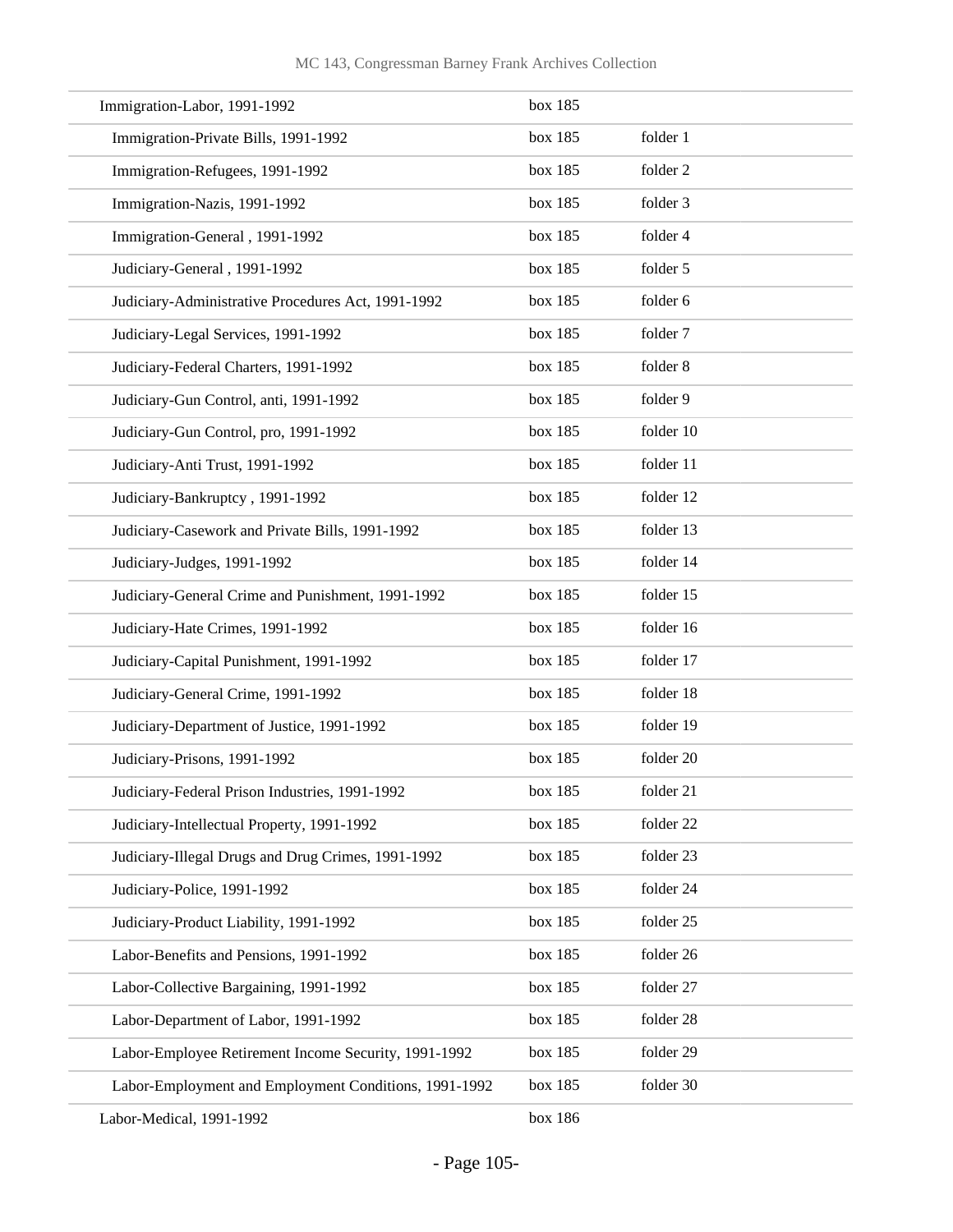| Labor-Jobs Legislation, 1991-1992                                           | box 186 | folder 1  |
|-----------------------------------------------------------------------------|---------|-----------|
| Labor-Labor/Management Relations, 1991-1992                                 | box 186 | folder 2  |
| Labor-National Labor Relations Board, 1991-1992                             | box 186 | folder 3  |
| Labor-OSHA, 1991-1992                                                       | box 186 | folder 4  |
| Labor-Unemployment, 1991-1992                                               | box 186 | folder 5  |
| Labor-Unions, 1991-1992                                                     | box 186 | folder 6  |
| Labor-General, 1991-1992                                                    | box 186 | folder 7  |
| Medical-AIDS, 1991-1992                                                     | box 186 | folder 8  |
| Medical-Alcohol Abuse, 1991-1992                                            | box 186 | folder 9  |
| Medical-Anti Choice, 1991-1992                                              | box 186 | folder 10 |
| Medical-Pro Choice, 1991-1992                                               | box 186 | folder 11 |
| Medical-Birth Control, 1991-1992                                            | box 186 | folder 12 |
| Medical-Department of Health and Human Services,<br>1991-1992               | box 186 | folder 13 |
| Medical-HHS Appropriations, 1991-1992                                       | box 186 | folder 14 |
| Medical-Diseases, commemorative bills, 1991-1992                            | box 186 | folder 15 |
| Medical-Illness and Disease, 1991-1992                                      | box 186 | folder 16 |
| Medical-Drug Abuse and Treatment, 1991-1992                                 | box 186 | folder 17 |
| Medical-Medicine and Legal Drugs, 1991-1992                                 | box 186 | folder 18 |
| Medical-Food and Nutrition, 1991-1992                                       | box 186 | folder 19 |
| Medical-Food and Drug Administration, 1991-1992                             | box 186 | folder 20 |
| Medical-Disabled, 1991-1992                                                 | box 186 | folder 21 |
| Medical-Medical Care Funding, 1991-1992                                     | box 186 | folder 22 |
| Medical, 1991-1992                                                          | box 187 |           |
| Medical-Health Facilities, 1991-1992                                        | box 187 | folder 1  |
| Medical-Health Insurance, National Plan, 1991-1992                          | box 187 | folder 2  |
| Medical-Health Maintenance Organizations, 1991-1992                         | box 187 | folder 3  |
| Medical-Long Term and Catastrophic Care, home care and<br>nurses, 1991-1992 | box 187 | folder 4  |
| Medical-Medicaid, 1991-1992                                                 | box 187 | folder 5  |
| Medical-Medical Research, 1991-1992                                         | box 187 | folder 6  |
| Medical-General, 1991-1992                                                  | box 187 | folder 7  |
| Medical-Doctor Payments, 1991-1992                                          | box 187 | folder 8  |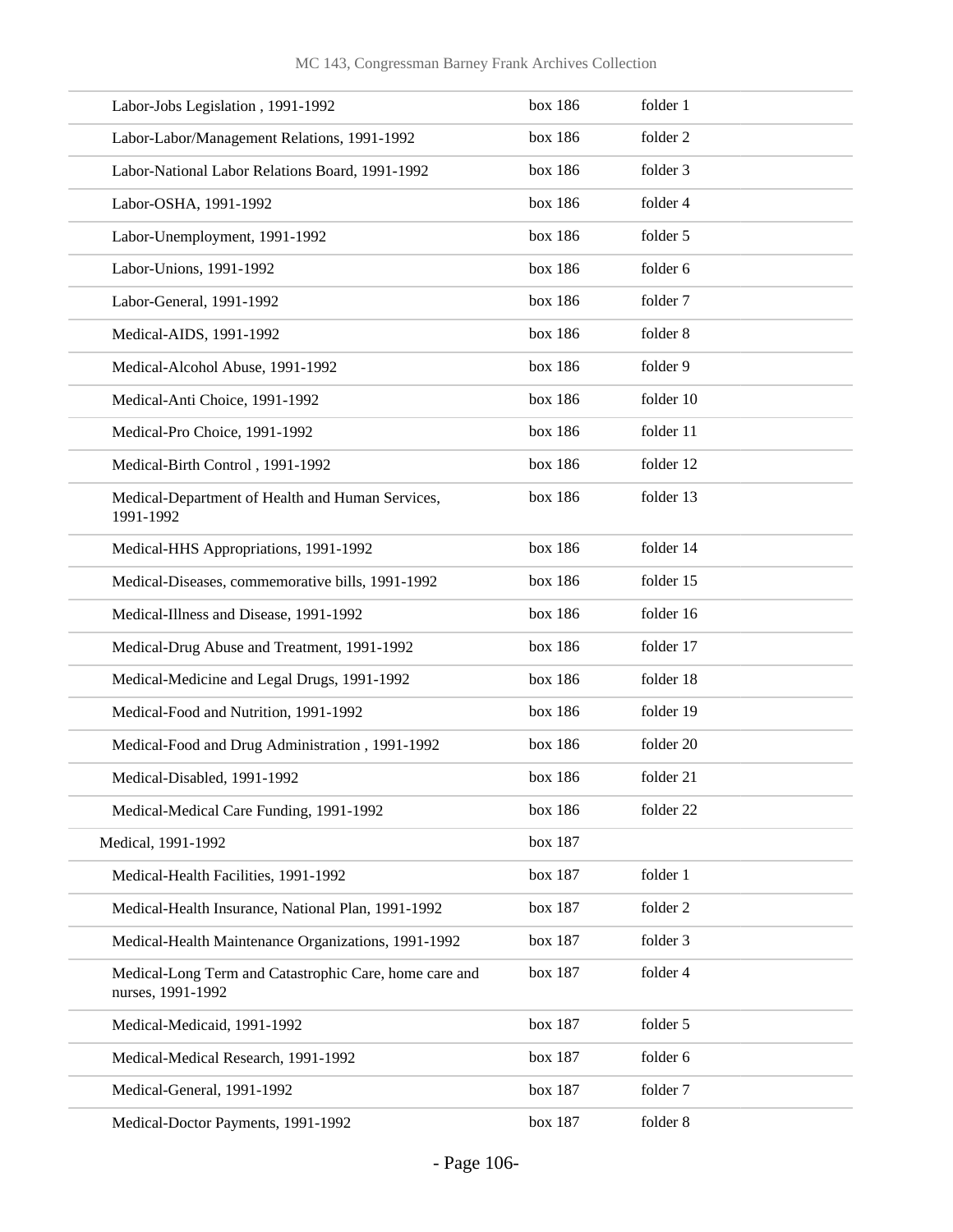| Medical-Funding, 1991-1992                             | box 187 | folder 9  |
|--------------------------------------------------------|---------|-----------|
| Medical-HCFA, 1991-1992                                | box 187 | folder 10 |
| Medical-Hospital Payments, 1991-1992                   | box 187 | folder 11 |
| Medical-Prospective Payment System, 1991-1992          | box 187 | folder 12 |
| Medical-Postal Service, 1991-1992                      | box 188 |           |
| Medical-Part B, 1991-1992                              | box 188 | folder 1  |
| Medical-Mental Health, 1991-1992                       | box 188 | folder 2  |
| Medical-National Institutes of Health, 1991-1992       | box 188 | folder 3  |
| Medical-Smoking, 1991-1992                             | box 188 | folder 4  |
| Medical-Medicine and Health, general, 1991-1992        | box 188 | folder 5  |
| Military-Air Force, 1991-1992                          | box 188 | folder 6  |
| Military-Army, 1991-1992                               | box 188 | folder 7  |
| Military-Navy, 1991-1992                               | box 188 | folder 8  |
| Military-Bases, 1991-1992                              | box 188 | folder 9  |
| Military-Burden Sharing, 1991-1992                     | box 188 | folder 10 |
| Military-Defense Spending, increase, 1991-1992         | box 188 | folder 11 |
| Military-Defense Spending, decrease, 1991-1992         | box 188 | folder 12 |
| Military-Department of Defense, 1991-1992              | box 188 | folder 13 |
| Military-Disarmament/Arms Control, 1991-1992           | box 188 | folder 14 |
| Military-Discrimination in the Military, 1991-1992     | box 188 | folder 15 |
| Military-Feres Doctrine, 1991-1992                     | box 188 | folder 16 |
| Military-POW/MIA, 1991-1992                            | box 188 | folder 17 |
| Military-Procurement/Spare Parts, 1991-1992            | box 188 | folder 18 |
| Military-Reserves, including National Guard, 1991-1992 | box 188 | folder 19 |
| Military-Selective Service/Draft, 1991-1992            | box 188 | folder 20 |
| Military-Space Weapons, 1991-1992                      | box 188 | folder 21 |
| Military-Weapons, 1991-1992                            | box 188 | folder 22 |
| Military-General, 1991-1992                            | box 188 | folder 23 |
| Postal Service-Complaints, 1991-1992                   | box 188 | folder 24 |
| Postal Service-Franking Privilege, 1991-1992           | box 188 | folder 25 |
| Postal Service-Postal Workers, 1991-1992               | box 188 | folder 26 |
| Postal Service-Rates, 1991-1992                        | box 188 | folder 27 |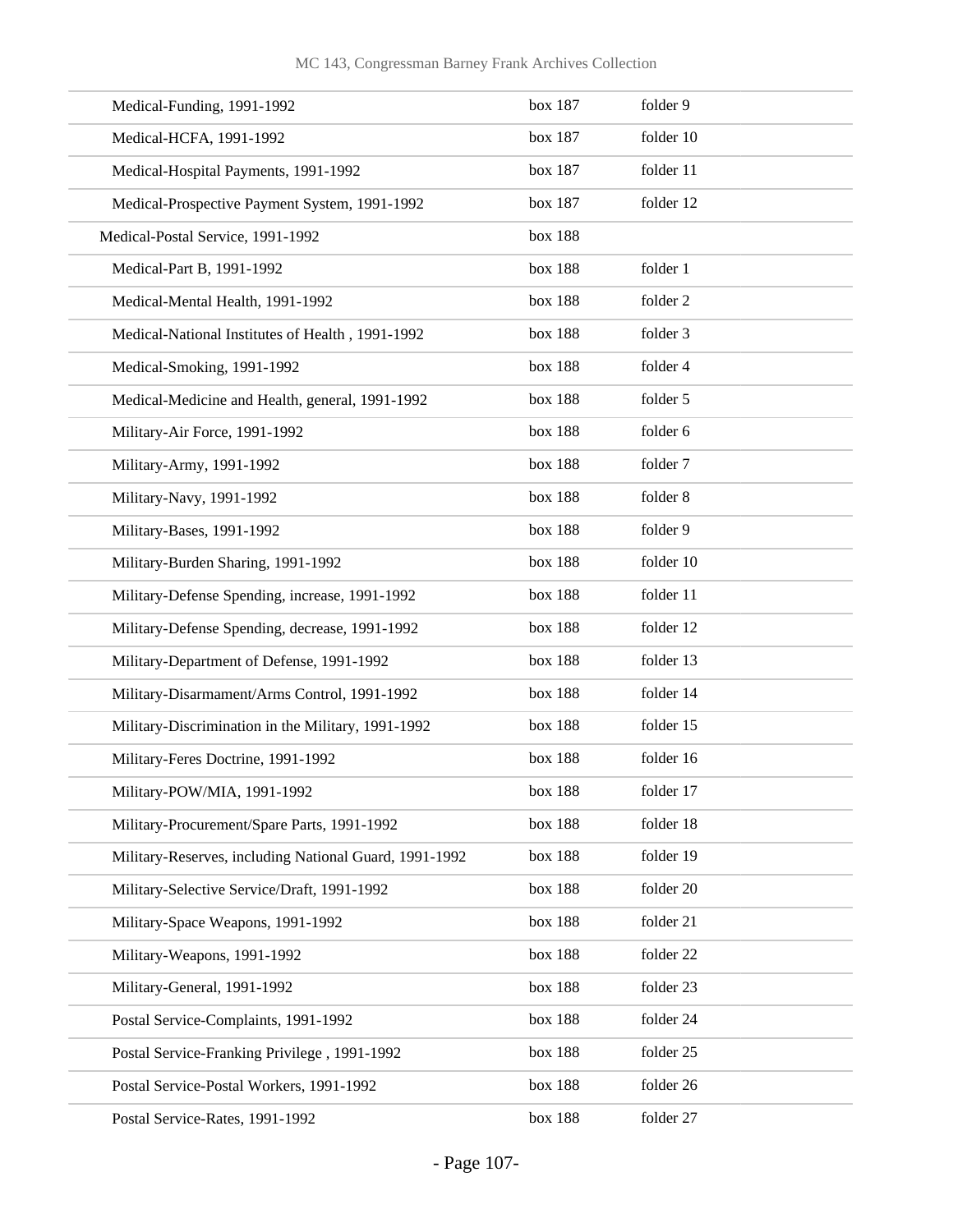| Postal Service-Stamps, 1991-1992                               | box 188 | folder 28 |
|----------------------------------------------------------------|---------|-----------|
| Postal Service-General, 1991-1992                              | box 188 | folder 29 |
| Social Security-Transportation, 1991-1992                      | box 189 |           |
| Social Security-General, 1991-1992                             | box 189 | folder 1  |
| Social Security-Funding of Social Security, 1991-1992          | box 189 | folder 2  |
| Social Security-Legislation, 1991-1992                         | box 189 | folder 3  |
| Social Security-Notch Act, 1991-1992                           | box 189 | folder 4  |
| Social Security-Offsets, 1991-1992                             | box 189 | folder 5  |
| Social Security-Retirement Accounts and Pensions,<br>1991-1992 | box 189 | folder 6  |
| Social Security-Social Security Administration, 1991-1992      | box 189 | folder 7  |
| Taxes-Legislation, 1991-1992                                   | box 189 | folder 8  |
| Taxes-Excise, 1991-1992                                        | box 189 | folder 9  |
| Taxes-Benefits, Pensions, and Retirement Plans, 1991-1992      | box 189 | folder 10 |
| Taxes-Individual Tax Rates, 1991-1992                          | box 189 | folder 11 |
| Taxes-Internal Revenue Service, IRS, 1991-1992                 | box 189 | folder 12 |
| Taxes-Savings Bonds and IRAs, 1991-1992                        | box 189 | folder 13 |
| Taxes-Housing and Real Estate, 1991-1992                       | box 189 | folder 14 |
| Taxes-Research and Development, 1991-1992                      | box 189 | folder 15 |
| Taxes-Education, 1991-1992                                     | box 189 | folder 16 |
| Taxes-Tax Credits, 1991-1992                                   | box 189 | folder 17 |
| Taxes-Charitable and Tax Exempt Organizations, 1991-1992       | box 189 | folder 18 |
| Taxes-Tax Reform, 1991-1992                                    | box 189 | folder 19 |
| Taxes-Ways and Means Committee, 1991-1992                      | box 189 | folder 20 |
| Taxes-Other Tax Issues, 1991-1992                              | box 189 | folder 21 |
| Transportation-Air and Airports, 1991-1992                     | box 189 | folder 22 |
| Transportation-Trains, 1991-1992                               | box 189 | folder 23 |
| Transportation-Automobiles, 1991-1992                          | box 189 | folder 24 |
| Transportation-Drunk Driving, 1991-1992                        | box 189 | folder 25 |
| Transportation-General, 1991-1992                              | box 189 | folder 26 |
| Transportation-Mass Transportation, 1991-1992                  | box 189 | folder 27 |
| Transportation-Speed Limit, 1991-1992                          | box 189 | folder 28 |

Transportation-Trucking, 1991-1992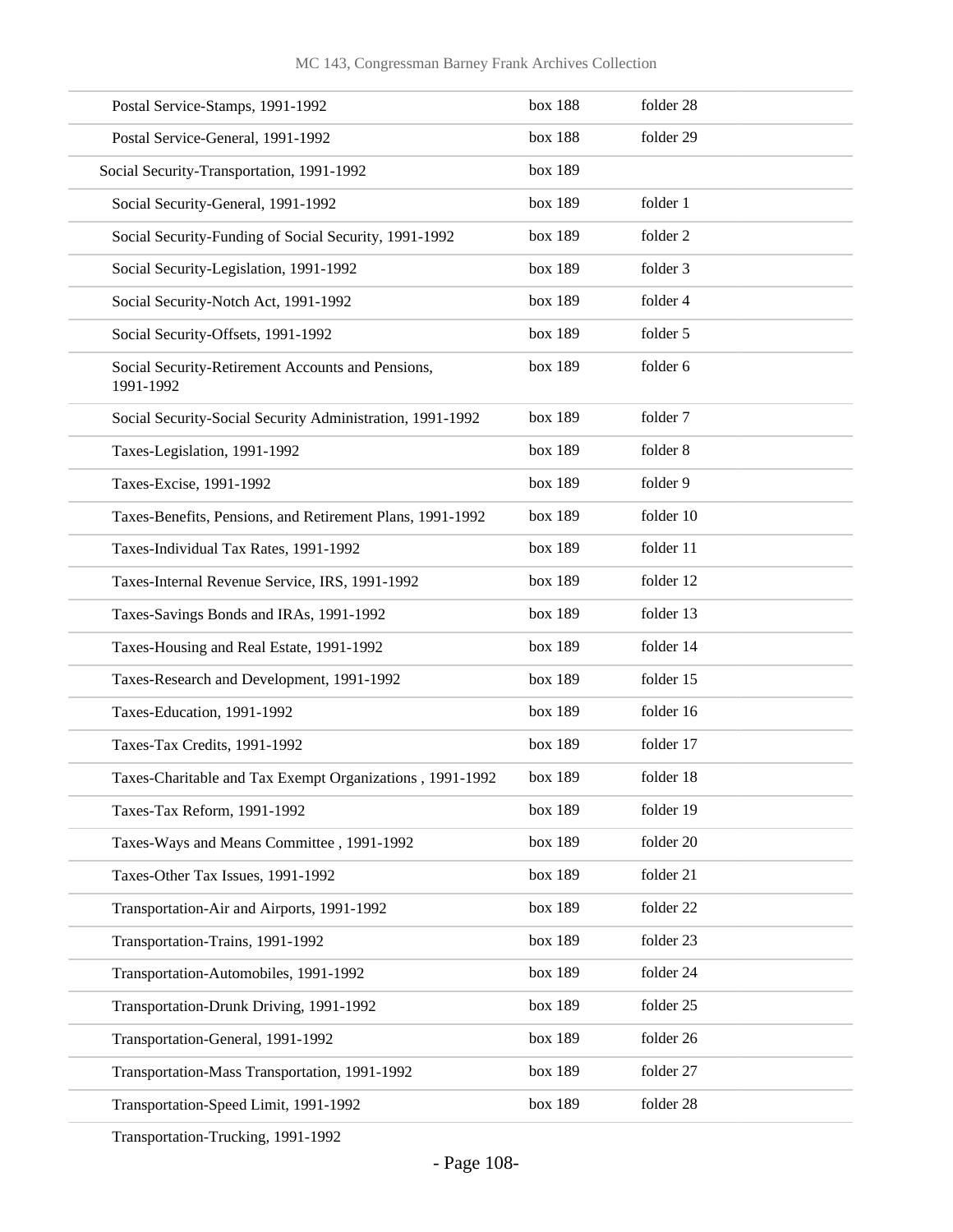|                                                                                        | box 189 | folder 29 |
|----------------------------------------------------------------------------------------|---------|-----------|
| Transportation-Water Transportation, 1991-1992                                         | box 189 | folder 30 |
| Transportation-Road/Highway, 1991-1992                                                 | box 189 | folder 31 |
| Transportation, Veterans, and Banking Legislation, 1991-1992                           | box 190 |           |
| Transportation-Other Public Works, 1991-1992                                           | box 190 | folder 1  |
| Veterans-Benefits, 1991-1992                                                           | box 190 | folder 2  |
| Veterans-Disabilities, 1991-1992                                                       | box 190 | folder 3  |
| Veterans-Education, 1991-1992                                                          | box 190 | folder 4  |
| Veterans-Health Care, 1991-1992                                                        | box 190 | folder 5  |
| Veterans-Resolutions in Honor of, Medals, 1991-1992                                    | box 190 | folder 6  |
| Veterans-General, 1991-1992                                                            | box 190 | folder 7  |
| Iraq Gate, 1992                                                                        | box 190 | folder 8  |
| Community Reinvestment Act Materials, 1991                                             | box 190 | folder 9  |
| Community Reinvestment Act, Additional Factors, 1992                                   | box 190 | folder 10 |
| Foster Care Bill, 1992                                                                 | box 190 | folder 11 |
| Housing and Development Research, 1990-1992                                            | box 190 | folder 12 |
| GSE Bill, House and Senate, Conference and Background,<br>Reports, 1991-1992           | box 190 | folder 13 |
| H.R. 2094 Section by Section and Bill BIF, 1991                                        | box 190 | folder 14 |
| Banking Insurance Materials, 1991-1992                                                 | box 190 | folder 15 |
| Urban Aid and Foreign Trade Legislation, 1991-1992                                     | box 191 |           |
| H.R. 11 Urban Aid Package Fact Sheet, 1992-07-01                                       | box 191 | folder 1  |
| H.R. 11 Description of Chairman's Mark, 1992-07                                        | box 191 | folder 2  |
| H.R. 11 Revenue Act of 1992, 1992-07-20                                                | box 191 | folder 3  |
| H.R. 11 Urban Aid Package, Enterprise Zones, Fact Sheets,<br>Summaries and Notes, 1992 | box 191 | folder 4  |
| Unemployment Insurance Funding/Reform, 1991-1992                                       | box 191 | folder 5  |
| H.R. 2056 Shipbuilding Trade Reform Act, 1992                                          | box 191 | folder 6  |
| VAT and International Competitiveness, Research and Notes,<br>1988-1992                | box 191 | folder 7  |
| Foreign Trade with Japan and Asia, Bills and Resolutions,<br>1991                      | box 191 | folder 8  |
| Auto Parts, Trade with Japan, 1991                                                     | box 191 | folder 9  |
| Foreign Trade, Intellectual Property, 1992                                             | box 191 | folder 10 |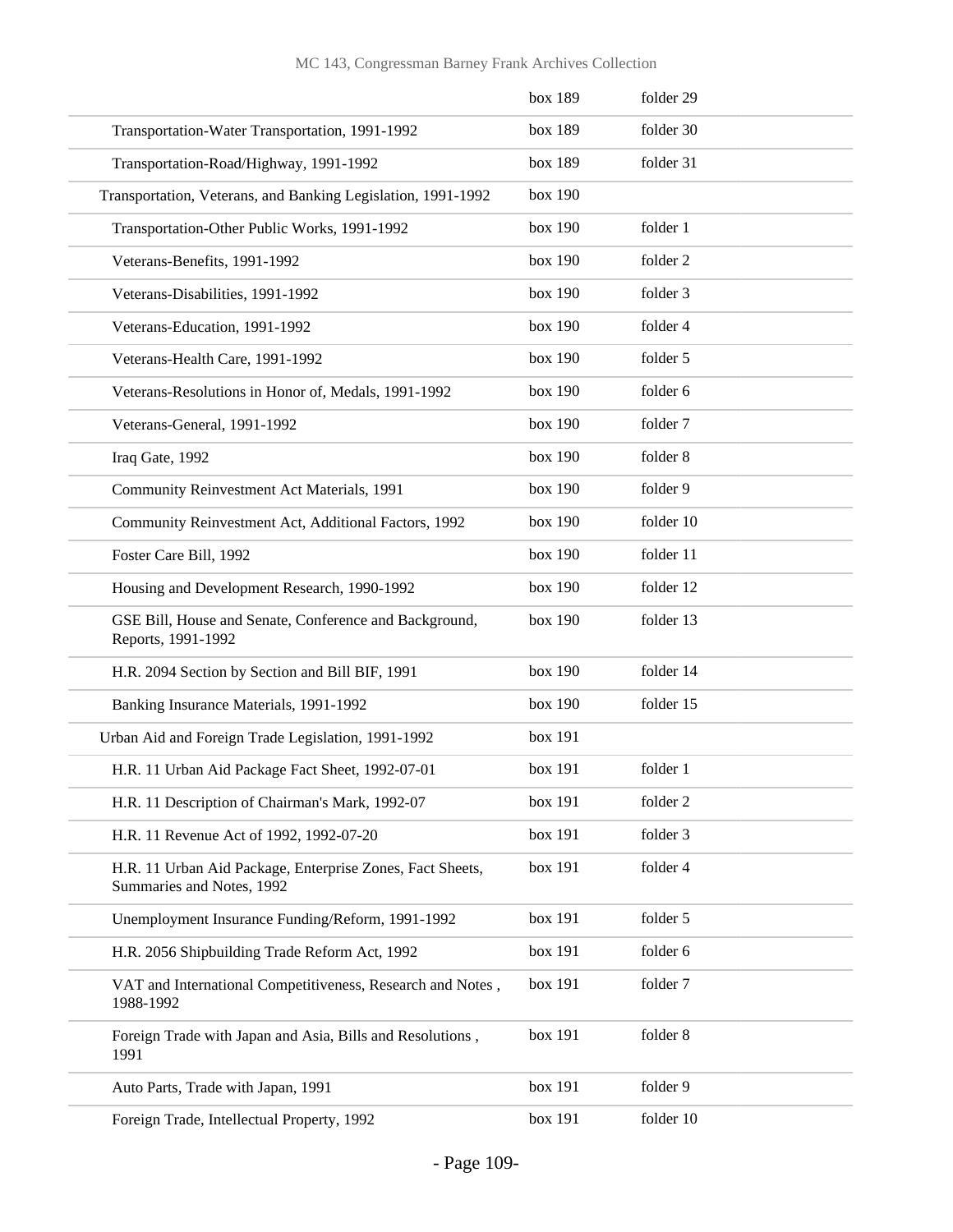| Foreign Trade and Economic Growth, 1991-1992                                                                         | box 192 |           |
|----------------------------------------------------------------------------------------------------------------------|---------|-----------|
| Foreign Trade-GATT, research, 1991-1992                                                                              | box 192 | folder 1  |
| Foreign Trade-Textiles, research, 1991-1992                                                                          | box 192 | folder 2  |
| Foreign Trade-North American Rubber, research, 1991-1992                                                             | box 192 | folder 3  |
| Trade Bill H.R. 5100, drafts and fact sheets, 1992                                                                   | box 192 | folder 4  |
| Miscellaneous Tariff Act H.R. 4318, drafts and fact sheets,<br>MPV reclassification, 1992                            | box 192 | folder 5  |
| FICA/Municipal Retirement Systems, 1991                                                                              | box 192 | folder 6  |
| H.R. 127, The Employee Educational Assistance Act of 1991,<br>1991                                                   | box 192 | folder 7  |
| H.R. 3035 Intangibles Amortization, 1991                                                                             | box 192 | folder 8  |
| Boat Tax, H.R. 534 and H.R. 951, 1991                                                                                | box 192 | folder 9  |
| Tax Fairness and Economic Growth Act of 1992, H.R. 4210,<br>H.R. 4200, Draft and fact sheets, 1992                   | box 192 | folder 10 |
| Earned Income Tax Credit, 1991                                                                                       | box 192 | folder 11 |
| Farm Credit System, Research and Notes, 1987-1991                                                                    | box 192 | folder 12 |
| NAFTA, 1991-1992                                                                                                     | box 193 |           |
| North American Free Trade Agreement, NAFTA, 1992-09-15                                                               | box 193 | folder 1  |
| NAFTA Fact Sheets, 1992-09                                                                                           | box 193 | folder 2  |
| Report to the Administration on NAFTA and Actions Taken in<br>Fulfillment of the May 1, 1992 Commitments, 1992-09-18 | box 193 | folder 3  |
| NAFTA Report of the Advisory Committee for Trade Policy<br>and Negotiations, 1992-09                                 | box 193 | folder 4  |
| NAFTA "Fast Track" Resolutions, 1991                                                                                 | box 193 | folder 5  |
| Americans with Disabilities Act, ADA Law, 1990-1992                                                                  | box 193 | folder 6  |
| Disabilities, Health and Ethics, 1991-1992                                                                           | box 194 |           |
| Disabilities, general, 1990-1992                                                                                     | box 194 | folder 1  |
| ADA, research, 1990-1993                                                                                             | box 194 | folder 2  |
| Massachusetts Disability Council, 1991-1992                                                                          | box 192 | folder 3  |
| Health Briefings, 1991-1992                                                                                          | box 194 | folder 4  |
| AIDS research and resources, 1991-1992                                                                               | box 194 | folder 5  |
| House Ethics, manual and highlights, 1992                                                                            | box 194 | folder 6  |
| Veterans, Health and Unemployment, 1991-1992                                                                         | box 195 |           |
| Veterans Issues, 1991-1992                                                                                           | box 195 | folder 1  |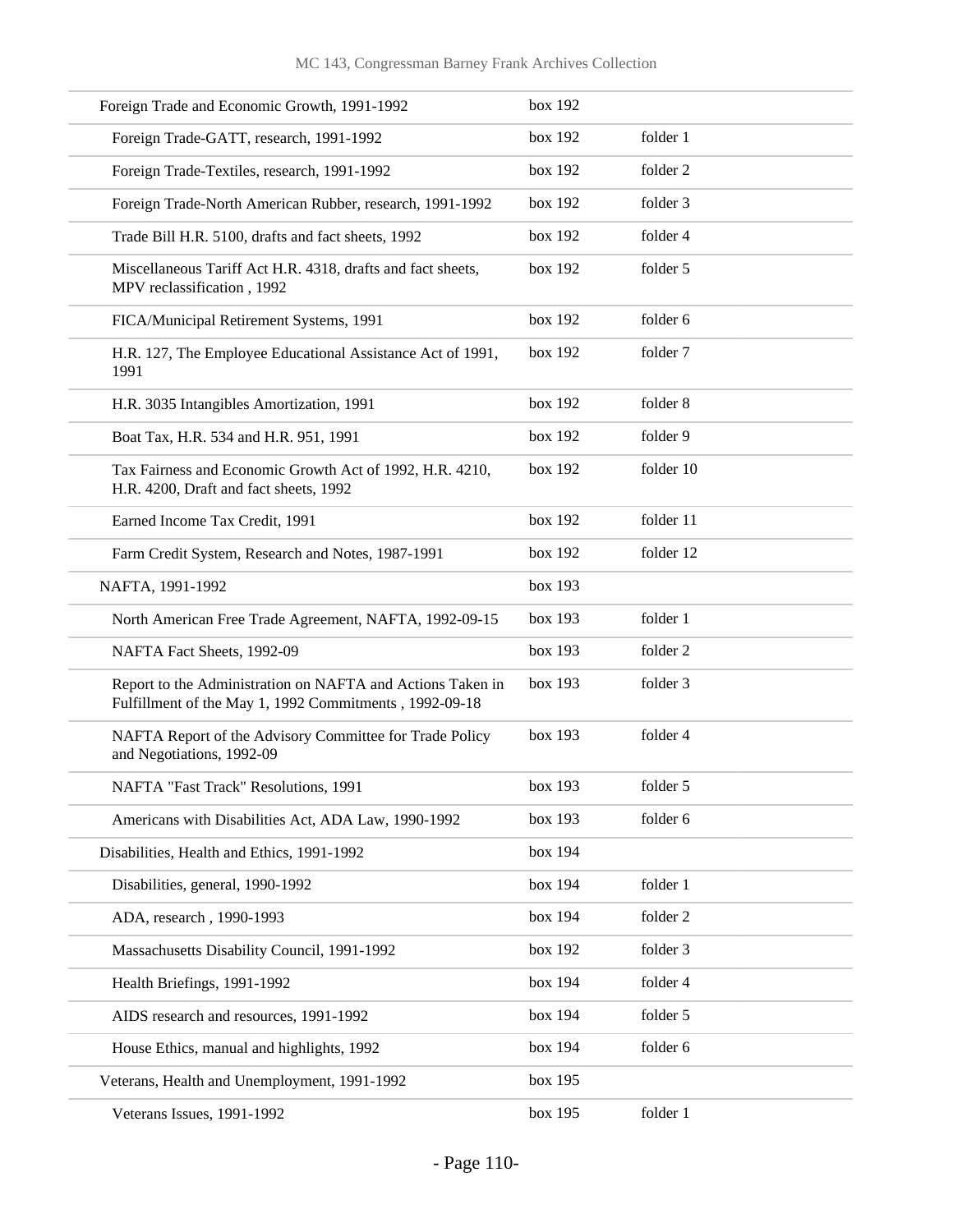| Veterans Issues, 1991-1992                                                                                                                                          | box 195 | folder 2  |
|---------------------------------------------------------------------------------------------------------------------------------------------------------------------|---------|-----------|
| Vets Re-employment H.R. 1578, 1991-05                                                                                                                               | box 195 | folder 3  |
| Veterans' Health Administration, 1991-1992                                                                                                                          | box 195 | folder 4  |
| Congressional Medal of Honor, Info, 1991-1992                                                                                                                       | box 195 | folder 5  |
| Department of Veterans Affairs Health Care System,<br>statement before the Subcommittee on Hospitals and Health<br>Care, Committee on Veterans' Affairs, 1991-04-24 | box 195 | folder 6  |
| Annual Report of the Secretary of Veterans' Affairs FY '90,<br>1991                                                                                                 | box 195 | folder 7  |
| Health Insurance and the Unemployed, testimony and<br>statements, 1991                                                                                              | box 195 | folder 8  |
| Council on Medicare, 1991                                                                                                                                           | box 195 | folder 9  |
| Postal Service Legislative Agenda, research and testimony,<br>1991                                                                                                  | box 195 | folder 10 |
| Census-Demographics and Statistics Services Manual,<br>1991-1992                                                                                                    | box 195 | folder 11 |
| Consolidated Federal Funds Reports FY '91, 1991-1992                                                                                                                | box 195 | folder 12 |
| Immigration, 1991-1992                                                                                                                                              | box 196 |           |
| <b>HIV Immigration Clippings</b>                                                                                                                                    | box 196 | folder 1  |
| Immigration Bill-Technical Amendments and Regulations,<br>1991                                                                                                      | box 196 | folder 2  |
| Immigration Technical Corrections Bill Info, 1991                                                                                                                   | box 196 | folder 3  |
| Exclusions-Terrorism/PLO, 1991                                                                                                                                      | box 196 | folder 4  |
| Immigration Act of 1990-Technical Corrections Senate Bill,<br>1991                                                                                                  | box 196 | folder 5  |
| Technical Corrections Research, 1991                                                                                                                                | box 196 | folder 6  |
| Exclusion Letters/Memos, Bani-Sadr, 1991                                                                                                                            | box 196 | folder 7  |
| <b>State Department Contacts</b>                                                                                                                                    | box 196 | folder 8  |
| Exclusion List Clean Up Issue, 1991                                                                                                                                 | box 196 | folder 9  |
| Previous Immigration Reform Bills, 1982-1983                                                                                                                        | box 196 | folder 10 |
| Immigration, Budget, Tax Reform, 1991-1992                                                                                                                          | box 197 |           |
| Immigration-Folk Singers' Visas, 1985-1992                                                                                                                          | box 197 | folder 1  |
| Immigration-Unsorted Soviet Jews Info, 1991-1992                                                                                                                    | box 197 | folder 2  |
| Hong Kong Visas, Letter, 1991                                                                                                                                       | box 197 | folder 3  |
| Social Security Administration Expenditures, 1991                                                                                                                   | box 197 | folder 4  |
|                                                                                                                                                                     |         |           |

Postal Subsidy, 1991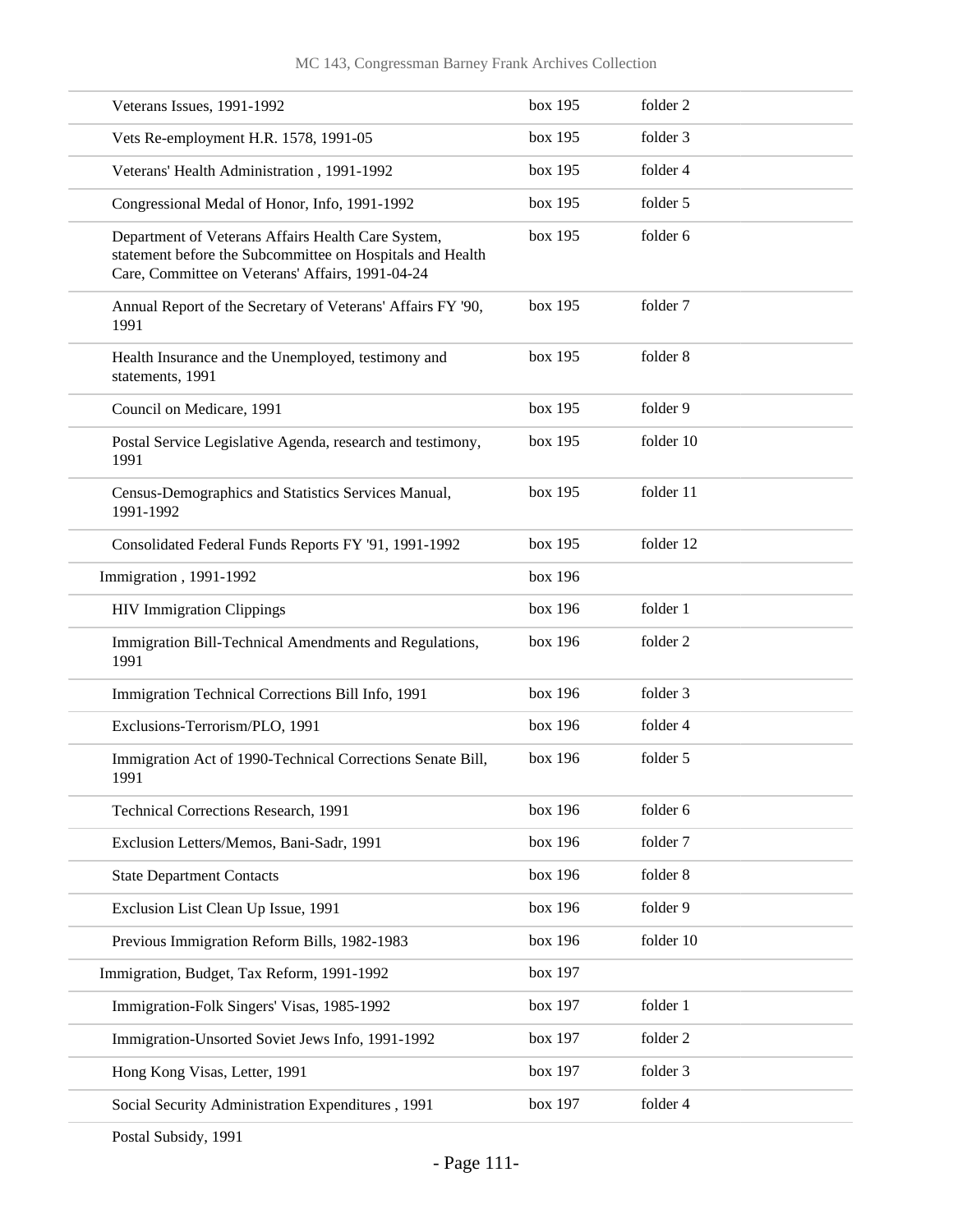|                                                                                                                           | box 197 | folder 5  |
|---------------------------------------------------------------------------------------------------------------------------|---------|-----------|
| Sophos Letter-Funding ADB/Gulf War impact, 1991                                                                           | box 197 | folder 6  |
| Woods Hole Ship Refit, 1991-04-29                                                                                         | box 197 | folder 7  |
| Budget-Desert Storm/Supplemental, 1991                                                                                    | box 197 | folder 8  |
| Unemployment Compensation, 1991-1992                                                                                      | box 197 | folder 9  |
| Tax Reform, 1991                                                                                                          | box 197 | folder 10 |
| Copyright-Background Materials on Copyrights Claimed in<br>Compilations of Statutes and Judicial Decisions Vol. I, 1991   | box 197 | folder 11 |
| Copyright, 1991-1992                                                                                                      | box 198 |           |
| Copyright- Background Materials on Copyrights Claimed in<br>Compilations of Statutes and Judicial Decisions Vol. II, 1991 | box 198 | folder 1  |
| Copyright in Compilation Materials, 1991-1992                                                                             | box 198 | folder 2  |
| Subcommittee Hearing on H.R. 4426, Copyright<br>Compilations, 1992                                                        | box 198 | folder 3  |
| Copyright and Prison Industries, 1991-1992                                                                                | box 199 |           |
| Copyright-Standard Electronic Citation System, 1991                                                                       | box 199 | folder 1  |
| Prison Industries H.R. 3662, 1991-1992                                                                                    | box 199 | folder 2  |
| Independent Study of UNICOR, report to Congress, 1991-08                                                                  | box 199 | folder 3  |
| Independent Study of UNICOR, report to Congress vol. II,<br>1991-08                                                       | box 199 | folder 4  |
| Prison Industries, 1991-1992                                                                                              | box 199 | folder 5  |
| Various Bills and Amendments, 1991-1992                                                                                   | box 200 |           |
| Gertner Correspondence, FDIC, 1991                                                                                        | box 200 | folder 1  |
| Judicial Immunity Bill, Basics, 1991-1992                                                                                 | box 200 | folder 2  |
| Housing Discrimination Against Children, 1991                                                                             | box 200 | folder 3  |
| Campaign Finance, Anti-Bundling Provisions, 1991                                                                          | box 200 | folder 4  |
| Fenway Community Health Center, 1991                                                                                      | box 200 | folder 5  |
| Dalkon Shield (IUD), 1992                                                                                                 | box 200 | folder 6  |
| Reebok-Proposed Increase in Penalties for Trafficking in<br>Counterfeit Goods and Services, 1991-1992                     | box 200 | folder 7  |
| Hearing on National Marine Fisheries, 1992                                                                                | box 200 | folder 8  |
| Biotech Patent Protection, 1991-1992                                                                                      | box 200 | folder 9  |
| Patent Term Extension, 1991-1992                                                                                          | box 200 | folder 10 |
| Film Preservation, 1991                                                                                                   | box 200 | folder 11 |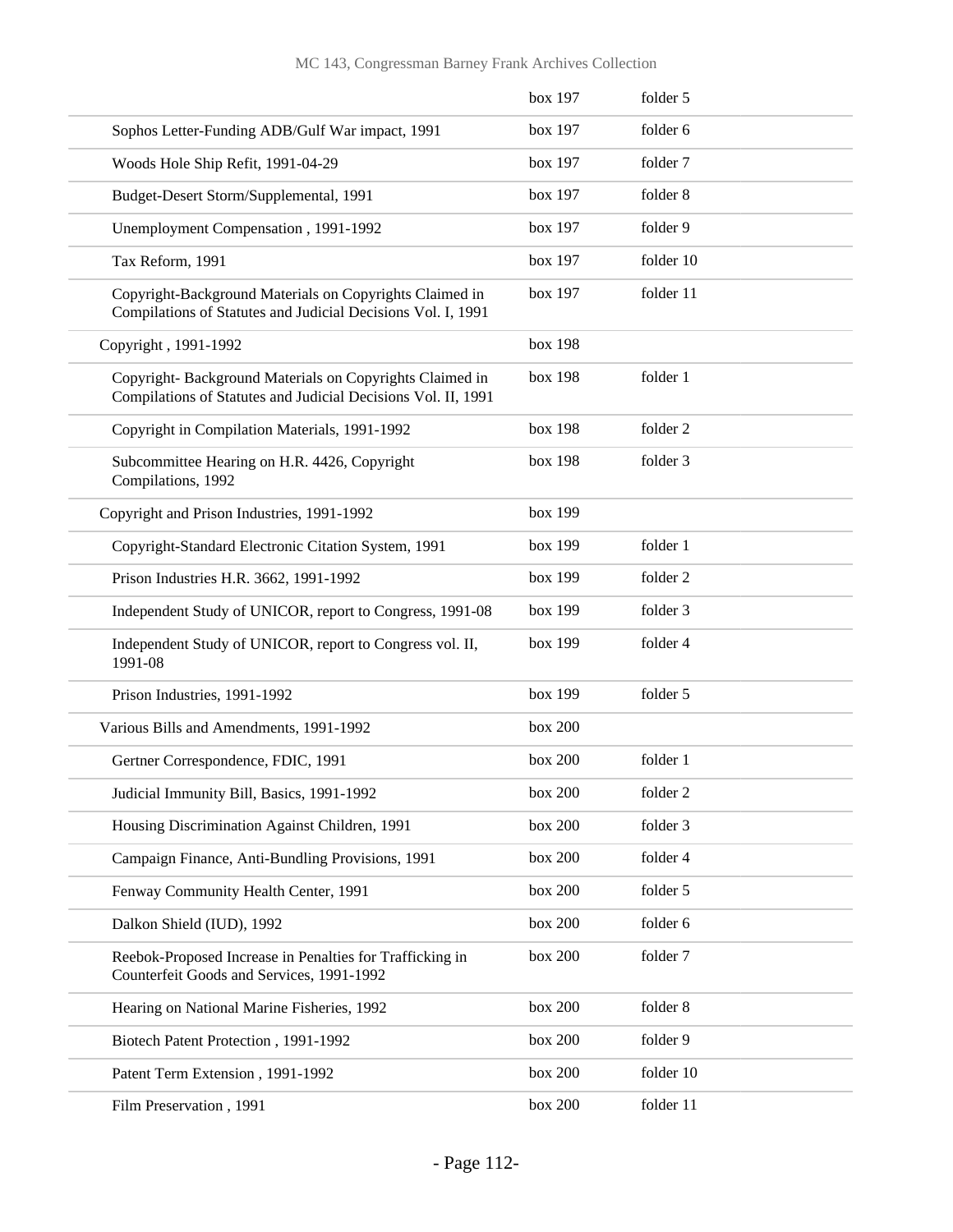| US Attorneys Residency Requirement, 1992                                                    | box 200 | folder 12 |
|---------------------------------------------------------------------------------------------|---------|-----------|
| Retail Price Maintenance Bill, 1991                                                         | box 200 | folder 13 |
| Reciprocal Enforcement of Restraining Orders, 1991                                          | box 200 | folder 14 |
| Morse Twist Drill Brief, 1992                                                               | box 200 | folder 15 |
| Various Amendments and Reports, 1991-1992                                                   | box 201 |           |
| Asbestos File, 1991                                                                         | box 201 | folder 1  |
| RICO Amendments Act of 1991, 1991                                                           | box 201 | folder 2  |
| Sports Lottery Amendments, 1991                                                             | box 201 | folder 3  |
| Standards for Dismissal/Reassignment of Postmasters,<br>1991-1992                           | box 201 | folder 4  |
| Walpole Water and Landfill Report Language, 1991                                            | box 201 | folder 5  |
| Report for the Task Force on the American Heart Association<br>Mission to the Elderly, 1991 | box 201 | folder 6  |
| Department of Defense-Psych Perscribe, 1991                                                 | box 201 | folder 7  |
| Medicare Problems, 1992                                                                     | box 201 | folder 8  |
| Medicare Data, 1992                                                                         | box 201 | folder 9  |
| Visiting Nurses, 1992                                                                       | box 201 | folder 10 |
| Home Health Line Materials, 1991-1992                                                       | box 201 | folder 11 |
| Amtrak Rail Strike, 1991-1992                                                               | box 201 | folder 12 |
| Labor, 1991-1992                                                                            | box 202 |           |
| National Labor Relations, 1988-1991                                                         | box 202 | folder 1  |
| OSHA Driver Regulations, 1991-1992                                                          | box 202 | folder 2  |
| Labor-Fall River Pier, 1991-1992                                                            | box 202 | folder 3  |
| Labor-Massachusetts Employment Stats, 1991-1992                                             | box 202 | folder 4  |
| Labor-Boilermakers/Perini Corp., 1991                                                       | box 202 | folder 5  |
| OSHA Beaudette, 1991-1992                                                                   | box 202 | folder 6  |
| OSHA H.R. 1192 Materials, 1991                                                              | box 202 | folder 7  |
| Carr Bill-Age Discrimination, ERISA, 1992                                                   | box 202 | folder 8  |
| General Labor, 1991-1992                                                                    | box 202 | folder 9  |
| ERISA Amendments, per Corwin, 1991-1992                                                     | box 202 | folder 10 |
| Labor-Industrial Homework, 1991-1992                                                        | box 202 | folder 11 |
| Dislocated Workers, 1991-1992                                                               | box 202 | folder 12 |
| Free Labor Standards Act (FLSA), 1991-1992                                                  | box 202 | folder 13 |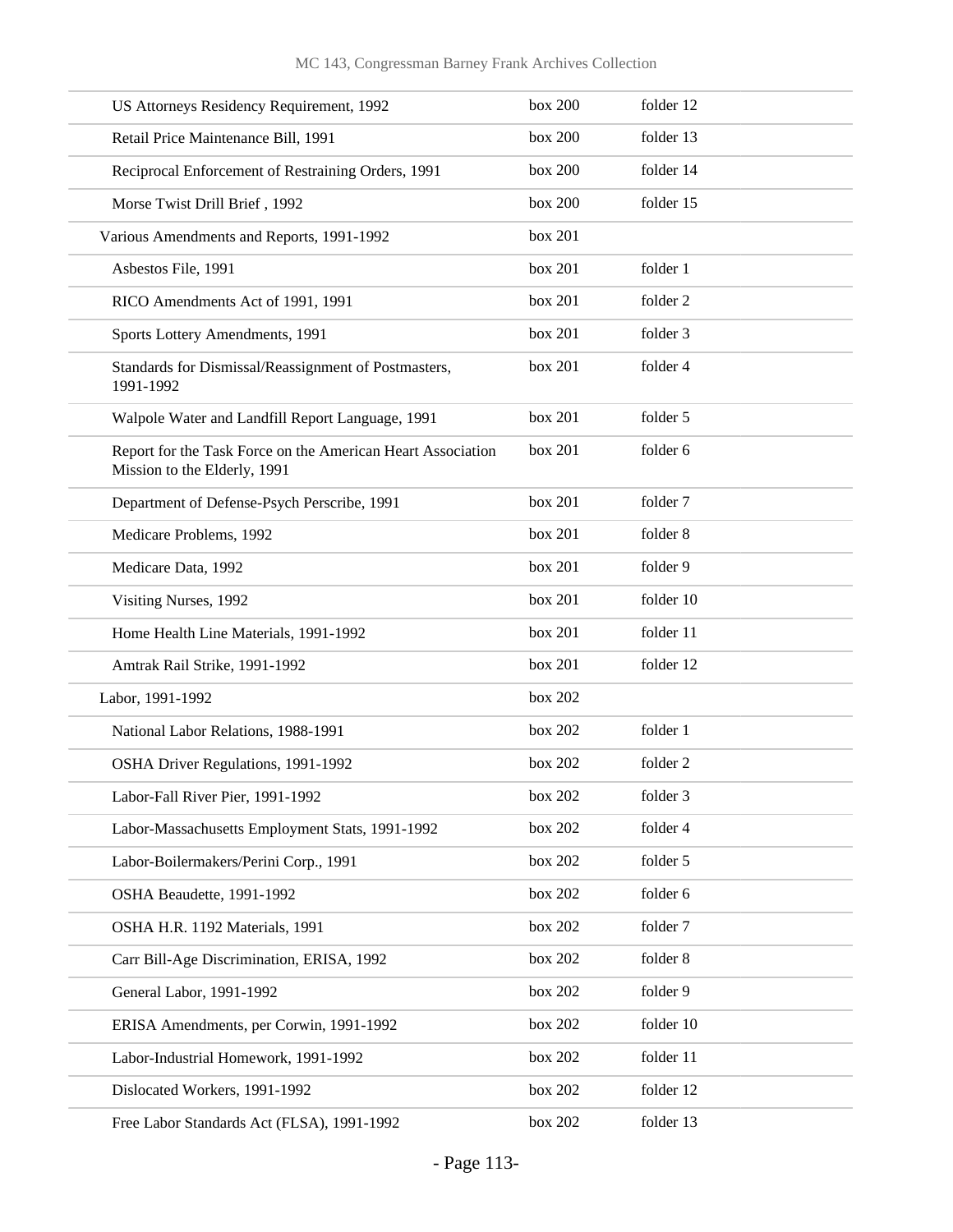| Railway Labor Act, 1991                                        | box 202 | folder 14 |
|----------------------------------------------------------------|---------|-----------|
| Amtrak Labor Disputes, 1988-1992                               | box 202 | folder 15 |
| Labor and Health Care Reform, 1991-1992                        | box 203 |           |
| Amtrak Labor Disputes, 1991-1992                               | box 203 | folder 1  |
| ERISA-Health Coverage, 1991-1992                               | box 203 | folder 2  |
| ERISA "Top Hat", 1992-1993                                     | box 203 | folder 3  |
| ERISA-Green Shaw, 1992                                         | box 203 | folder 4  |
| Labor-Americans with Disabilities Act, 1992                    | box 203 | folder 5  |
| Health Care Reform Caucus, 1991                                | box 203 | folder 6  |
| Health Care Task Force-Urban Caucus, 1991                      | box 203 | folder 7  |
| Caucus for National Health, 1992                               | box 203 | folder 8  |
| Task Force on Tobacco, 1991                                    | box 203 | folder 9  |
| AIDS Funding, 1992                                             | box 203 | folder 10 |
| AIDS Task Force, 1991-1992                                     | box 203 | folder 11 |
| AIDS, general, 1991-1992                                       | box 203 | folder 12 |
| Health Care Reform, 1991-1992                                  | box 204 |           |
| AIDS, general, 1991-1992                                       | box 204 | folder 1  |
| Joseph's Disease-Research and Reports, 1991                    | box 204 | folder 2  |
| Gaucher's Disease-Research, 1991                               | box 204 | folder 3  |
| Clinton/Gore Plan, 1991-1992                                   | box 204 | folder 4  |
| Massachusetts League of Community Health Centers,<br>1991-1992 | box 204 | folder 5  |
| Medicare Geographic Reclassification, 1991                     | box 204 | folder 6  |
| Medicare Capital Payment Reform, 1991-1992                     | box 204 | folder 7  |
| Medicare Contingency, 1991-1992                                | box 204 | folder 8  |
| Medicare Matching Funds, 1991-1992                             | box 204 | folder 9  |
| Medicare Moratorium, 1991                                      | box 204 | folder 10 |
| Federal Government Task Force, 1991-1992                       | box 204 | folder 11 |
| Federal Pay Flexibility-Task Force, 1989-1991                  | box 204 | folder 12 |
| Aging, Notch Act and Social Security, 1991-1992                | box 205 |           |
| Aging-Prescription Drug Programs, 1991-1992                    | box 205 | folder 1  |
| Aging-Long Term Care Issues, 1991-1992                         | box 205 | folder 2  |

Older Americans Act, 1991-1992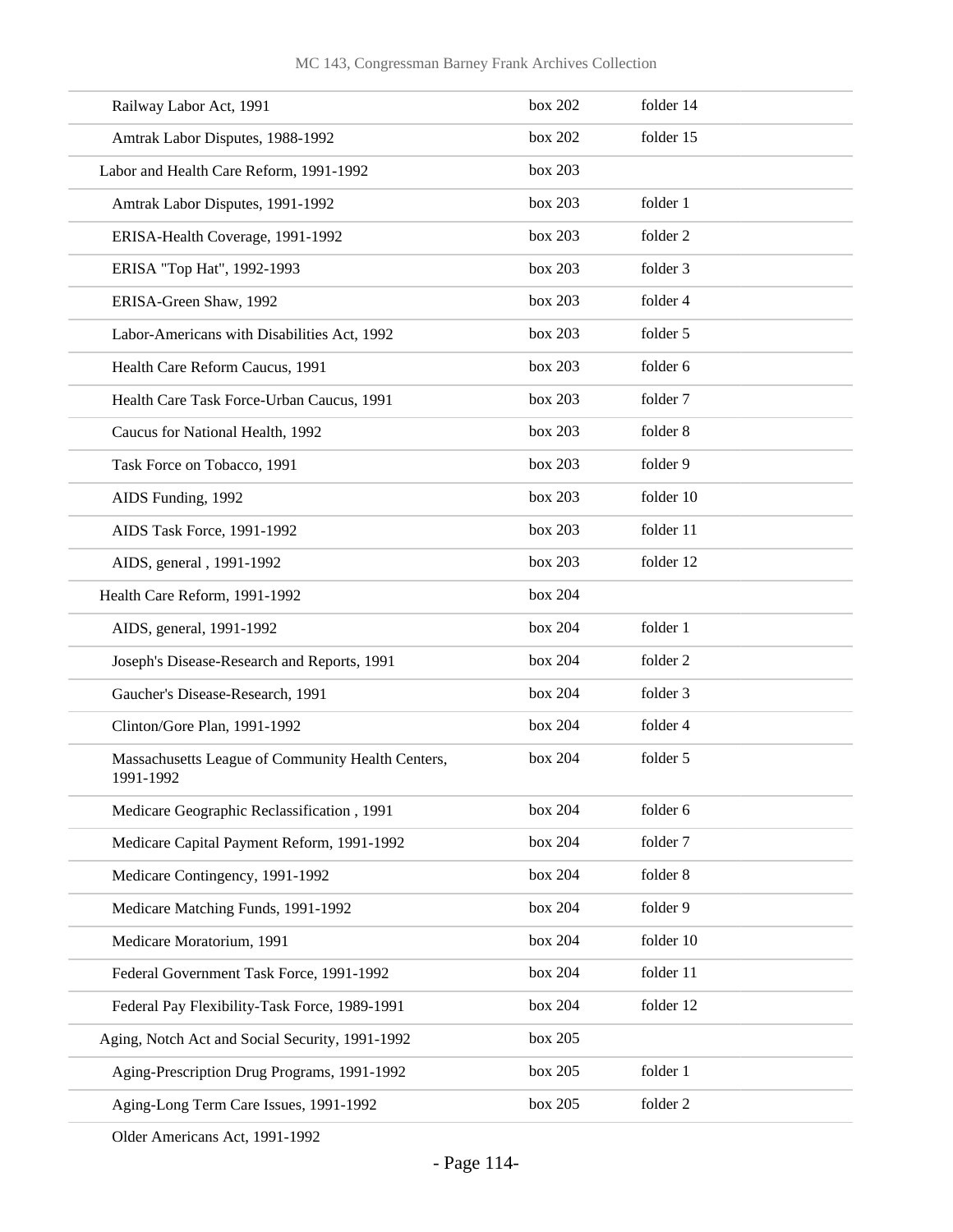|                                                                        | box 205 | folder 3  |  |
|------------------------------------------------------------------------|---------|-----------|--|
| Social Security Reports, 1991-1992                                     | box 205 | folder 4  |  |
| Social Security Government Pension Offsets, 1983-1992                  | box 205 | folder 5  |  |
| Notch Hearing Information, 1992-07-23                                  | box 205 | folder 6  |  |
| Notch Coalition-Letters and Contacts, 1992                             | box 205 | folder 7  |  |
| Barney Frank Notch Update, 1992                                        | box 205 | folder 8  |  |
| Notch Amendment to H.R. 11, 1992                                       | box 205 | folder 9  |  |
| Notch Materials, 1991-1992                                             | box 205 | folder 10 |  |
| Medicare and Foreign Relations, 1991-1992                              | box 206 |           |  |
| Medicare Payments, Dear Colleagues, 1991                               | box 206 | folder 1  |  |
| Notch Issue-Hearings, Testimony, Research, 1992                        | box 206 | folder 2  |  |
| Notch Testimony, 1992                                                  | box 206 | folder 3  |  |
| Portugal, Economic Assistance Information, 1991-1992                   | box 206 | folder 4  |  |
| Portugal, pre-1991, 1983-1991                                          | box 206 | folder 5  |  |
| Visa Waiver Program, 1991-1992                                         | box 206 | folder 6  |  |
| East Timor Aid, 1991-1992                                              | box 206 | folder 7  |  |
| Notch and Banking, 1991-1992                                           | box 207 |           |  |
| Notch Bill, 1991-1992                                                  | box 207 | folder 1  |  |
| Notch Materials, 1991-1992                                             | box 207 | folder 2  |  |
| Notch, Letter to Foley, 1992                                           | box 207 | folder 3  |  |
| Hearing Before the Subcommittee on Social Security,<br>1991-02-27      | box 207 | folder 4  |  |
| Deposit Insurance H.R. 6-Gonzales, 1991                                | box 207 | folder 5  |  |
| Bank of New England Hearing Transcript, 1991-01-09                     | box 207 | folder 6  |  |
| Seidman Letter/Capitol Bank FDIC, 1991                                 | box 207 | folder 7  |  |
| Chalmers Wylie Bill H.R. 15, FDIC, 1991                                | box 207 | folder 8  |  |
| H.R. 991 Fair Trade in Financial Services, 1991                        | box 207 | folder 9  |  |
| Merchants National, National Banking Act Amendment<br>Background, 1991 | box 207 | folder 10 |  |
| Securities Industry Association Proposal, Background,<br>1990-1991     | box 207 | folder 11 |  |
| Flood Insurance and Mitigation Act of 1991, mark up,<br>1991-04        | box 207 | folder 12 |  |
| Banking and Financial Services, 1991                                   | box 208 |           |  |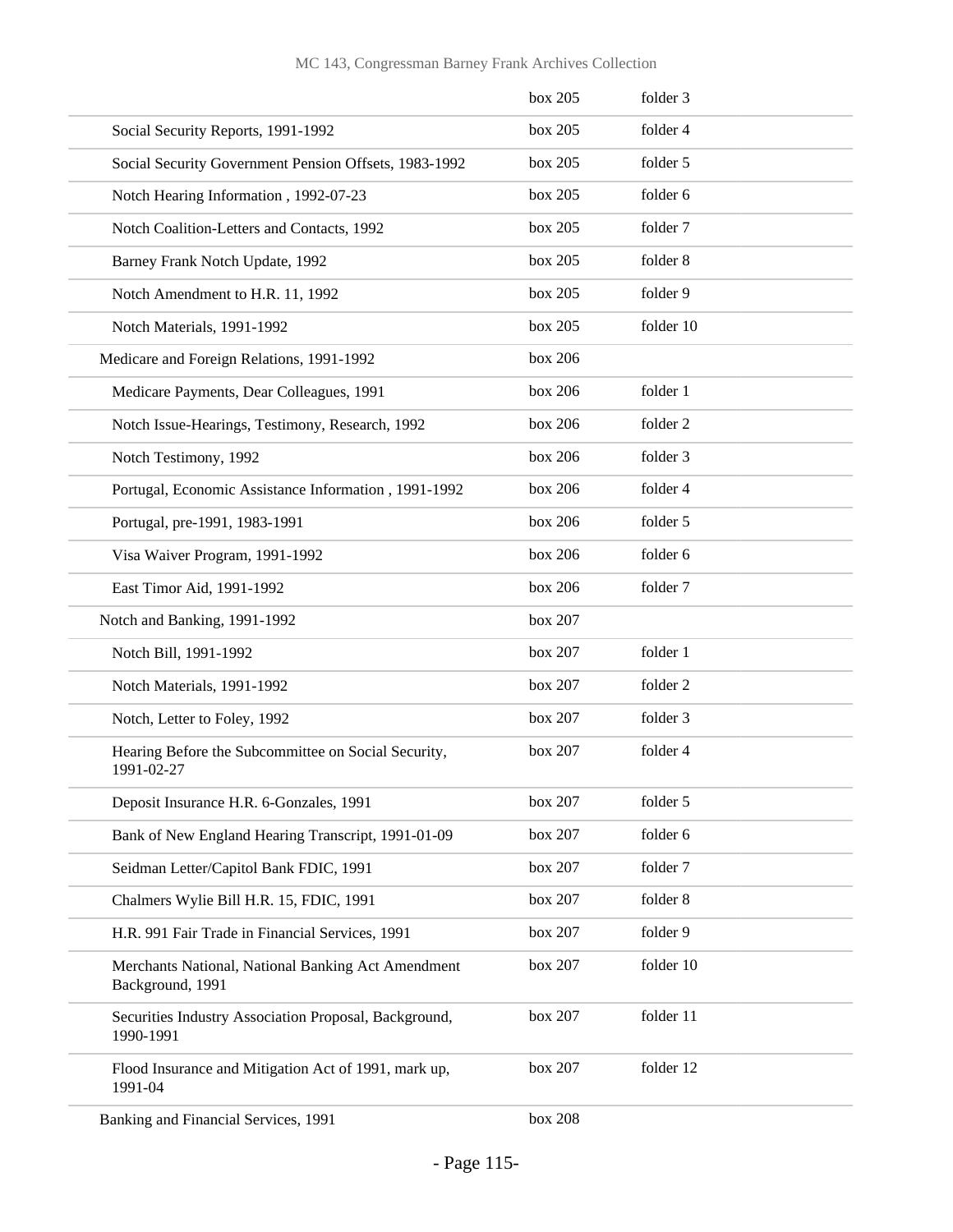| H.R. 1236 Flood Insurance Reform, 1991                                      | box 208   | folder 1  |
|-----------------------------------------------------------------------------|-----------|-----------|
| Foreign Deposits, FDIC, 1991                                                | box 208   | folder 2  |
| Treasury Report-Interstate Banking Section, 1991                            | box 208   | folder 3  |
| Interstate Banking Background, 1991                                         | box 208   | folder 4  |
| Individual Deposits-State Legislation, 1991                                 | box 208   | folder 5  |
| H.R. 192 Financial Industry Reform and Capital Enforcement<br>Act, 1991     | box 208   | folder 6  |
| Bank of New England Examination History, 1985-1991                          | box $208$ | folder 7  |
| Bank of New England press, 1991                                             | box 208   | folder 8  |
| Bank of New England Hearing, transcript, 1991-01-09                         | box 208   | folder 9  |
| Rehoboth-Municipal Deposits Issue, 1991                                     | box 208   | folder 10 |
| H.R. 482 Freedom National Bank Bill, 1991                                   | box 208   | folder 11 |
| Check Cashing, 1989                                                         | box 208   | folder 12 |
| Resolution Trust Corporation (RTC) Funding, 1991-03-12                      | box 208   | folder 13 |
| RTC Conference Reports, 1991-03-19                                          | box 208   | folder 14 |
| Resolution Trust Corporation, 1989-1991                                     | box 208   | folder 15 |
| RTC-Materials Regarding RTC Director Liability Issues, 1991                 | box 208   | folder 16 |
| Money Laundering, Kerry background, 1991                                    | box 208   | folder 17 |
| Banking, 1991-1992                                                          | box 209   |           |
| Money Laundering H.R. 26, 1991                                              | box 209   | folder 1  |
| Money Laundering, Treasury, 1991                                            | box 209   | folder 2  |
| H.R. 965 SEC/CFTC, 1991                                                     | box 209   | folder 3  |
| HUD Appropriations FY '92, 1991                                             | box 209   | folder 4  |
| Housing Appropriations FY '93, 1992                                         | box 209   | folder 5  |
| National Affordable Housing Act of 1990, 1990-1991                          | box 209   | folder 6  |
| Banking Correspondence-Credit/Lending, from Banking<br>Officials, 1991-1992 | box 209   | folder 7  |
| Banking Correspondence, from Banking Officials, 1991-1992                   | box 209   | folder 8  |
| Banking and Housing, 1991-1992                                              | box 210   |           |
| Banking Correspondence and Notes, 1991-1992                                 | box 210   | folder 1  |
| Housing and Community Development Letters, 1991-1992                        | box 210   | folder 2  |
| Citizens' Housing and Planning Association (CHAPA),<br>1991-1992            | box 210   | folder 3  |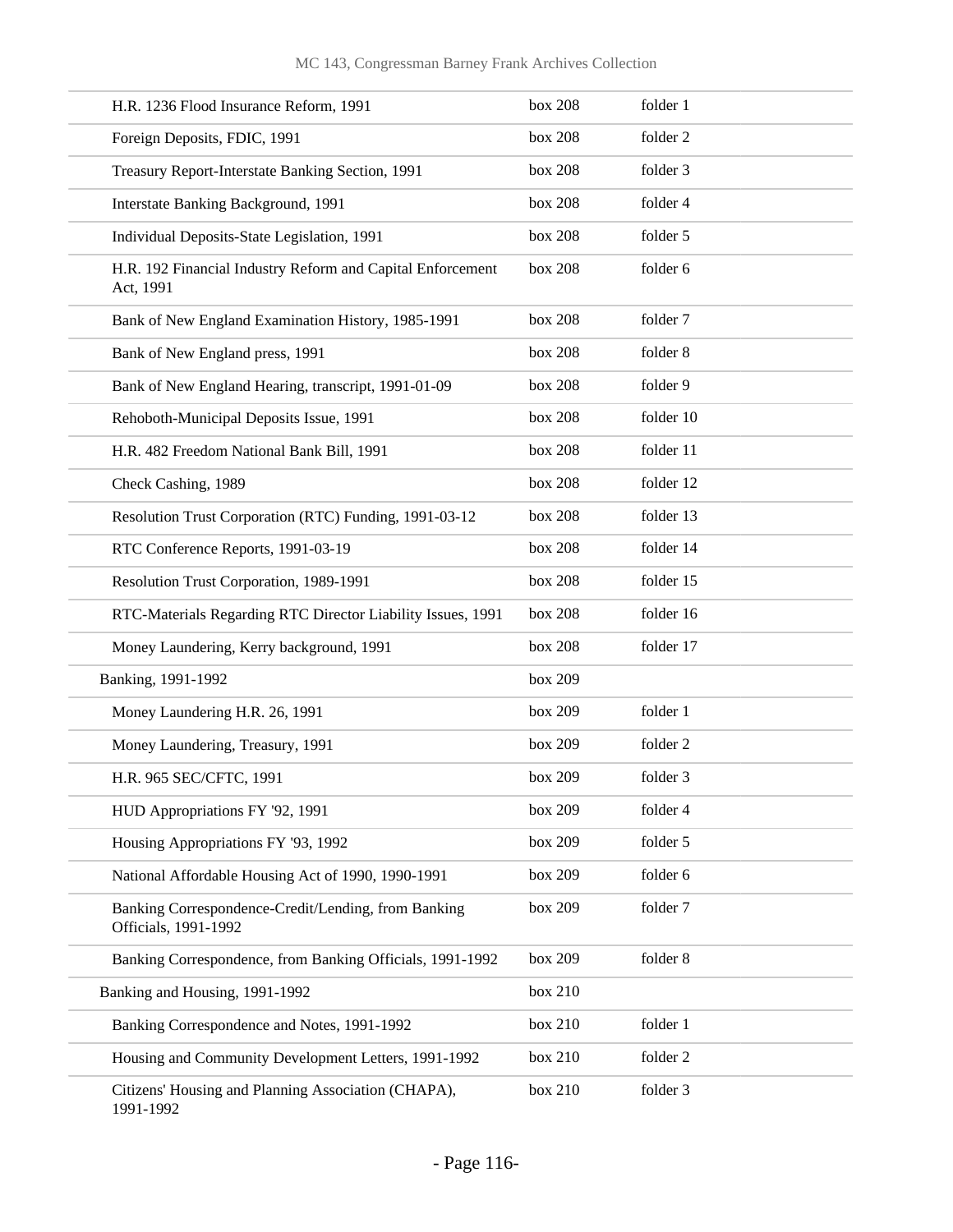| MHFA, 1991-1993                                                               | box 210 | folder 4  |
|-------------------------------------------------------------------------------|---------|-----------|
| Massachusetts Association of Community Development<br>Corporations, 1990-1992 | box 210 | folder 5  |
| Massachusetts Affordable Housing Alliance, 1991-1992                          | box 210 | folder 6  |
| Joint Center for Housing Studies, 1991                                        | box 210 | folder 7  |
| Executive Office of Communities and Development,<br>1991-1992                 | box 210 | folder 8  |
| Housing Notes and Summaries, 1991-1992                                        | box 210 | folder 9  |
| Banking and Housing, 1991-1992                                                | box 211 |           |
| Massachusetts Housing Issues, 1988-1991                                       | box 211 | folder 1  |
| Massachusetts Housing Organizations, 1991-1992                                | box 211 | folder 2  |
| Housing-Enterprise Foundation, 1991                                           | box 211 | folder 3  |
| Manufactured Housing Institute, 1991-1993                                     | box 211 | folder 4  |
| National Housing Law Project, 1991                                            | box 211 | folder 5  |
| NCSHA, notes, 1992                                                            | box 211 | folder 6  |
| National Low-Income Housing Coalition Materials, 1991                         | box 211 | folder 7  |
| National Housing Organizations, 1991                                          | box 211 | folder 8  |
| HUD Prepayment, Massachusetts, 1990-1992                                      | box 211 | folder 9  |
| Public Housing Campaign, 1991                                                 | box 211 | folder 10 |
| Public Housing Authority Administration Fees, 1991                            | box 211 | folder 11 |
| AFGF-HUD Issues, 1992                                                         | box 211 | folder 12 |
| Redlining, 1991                                                               | box 211 | folder 13 |
| Democratic Party on Housing, 1992                                             | box 211 | folder 14 |
| Changing America: Blueprints for a New Democracy, HUD,<br>1992                | box 211 | folder 15 |
| HUD/Arthur Hill Letter, Elderly Housing, 1991                                 | box 211 | folder 16 |
| Drug Elimination Grants for Assisted Housing, 1991                            | box 211 | folder 17 |
| Banking and Housing, 1991-1992                                                | box 212 |           |
| Escrow Issues, 1990-1993                                                      | box 212 | folder 1  |
| HOME Re authorization, 1991-1992                                              | box 212 | folder 2  |
| Homeless Assistance Programs-Re authorization, 1991-1992                      | box 212 | folder 3  |
| HOPE for Public and Indian Housing, 1991                                      | box 212 | folder 4  |
| HUD Oversight/Investigation, 1992                                             | box 212 | folder 5  |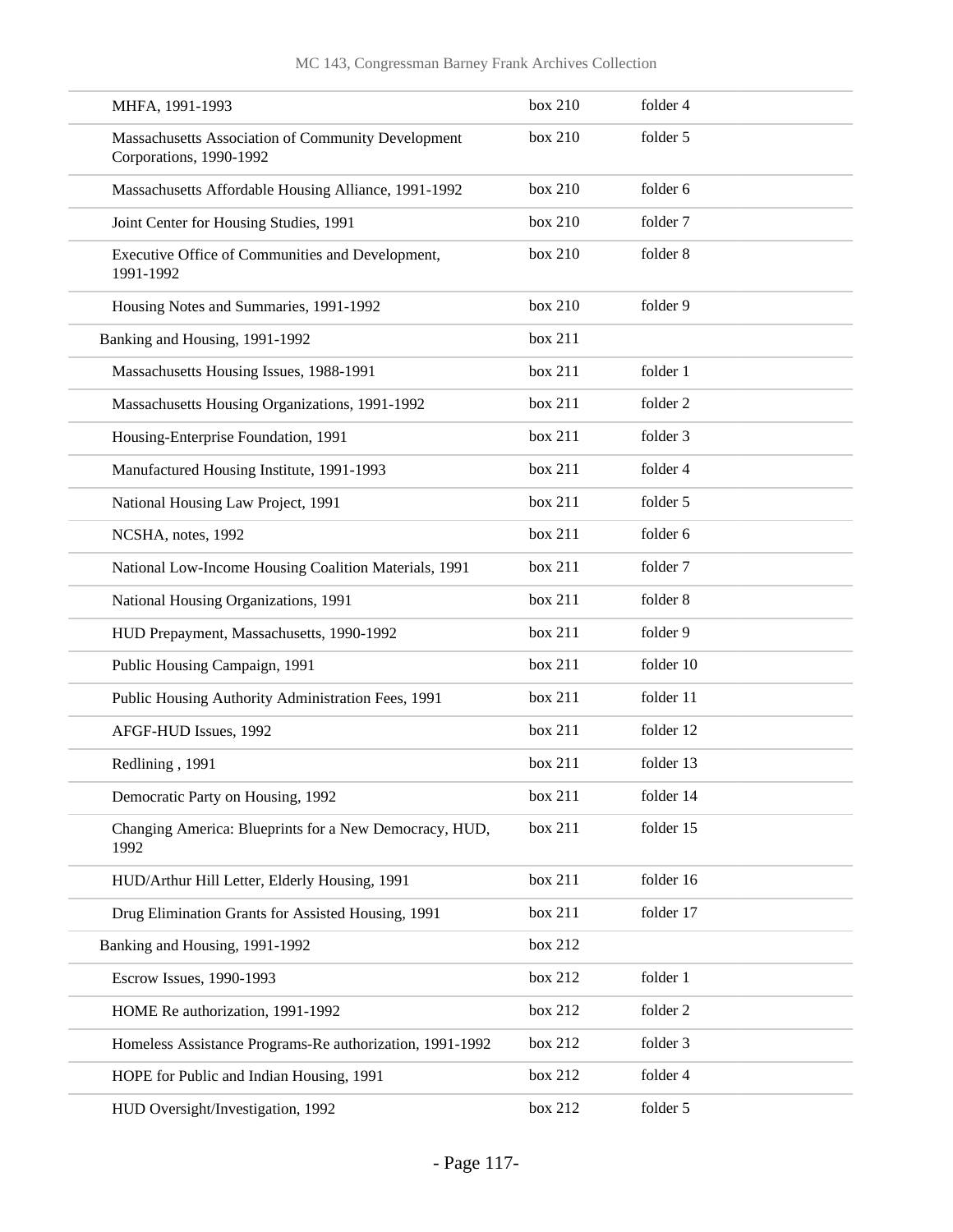| HUD Lead Paint, 1991-1992                                                           | box 212 | folder 6  |
|-------------------------------------------------------------------------------------|---------|-----------|
| Reverse Mortgage, 1991-1992                                                         | box 212 | folder 7  |
| Housing Bill Re authorization, 1992                                                 | box 212 | folder 8  |
| Housing Bill Re authorization, general, full committee<br>summaries, 1992           | box 212 | folder 9  |
| Housing Bill-Rules Committee and Floor, 1992                                        | box 212 | folder 10 |
| Housing Bill-Conference and Re authorization, 1992                                  | box 212 | folder 11 |
| Housing Bill-Anti Displacement Plan, 1992                                           | box 212 | folder 12 |
| Housing Bill-Anti Poverty Plan, 1992                                                | box 212 | folder 13 |
| Energy and Housing Assistance Coordination, Amendment to<br>1992 Housing Bill, 1992 | box 212 | folder 14 |
| Housing-Family Self Sufficiency, 1992                                               | box 212 | folder 15 |
| FHA Finance-able Closing Costs, 1992                                                | box 212 | folder 16 |
| Full Committee Housing Bill-Gephardt Amendment, 1992-05                             | box 212 | folder 17 |
| HOME-Rental Housing Production Set Aside, Newton/<br>Brookline Complaint, 1992      | box 212 | folder 18 |
| Home-ownership Vouchers, 1992                                                       | box 212 | folder 19 |
| Housing and Treasury, 1991-1992                                                     | box 213 |           |
| Housing Bill Conference-HFA Borrowing from FHLB,<br>1992-09                         | box 213 | folder 1  |
| Lumpsum Housing/SSI, 1992                                                           | box 213 | folder 2  |
| Net vs Gross Income-Rent, 1992                                                      | box 213 | folder 3  |
| Replacement Housing, 1992-06-25                                                     | box 213 | folder 4  |
| Housing Bill H.R. 5334, 1992                                                        | box 213 | folder 5  |
| Housing-Self Executing, HUD Rules, 1992                                             | box 213 | folder 6  |
| Housing-Lumpsum Draw Down, 1991-1992                                                | box 213 | folder 7  |
| RTC Bill Amendments, 1991                                                           | box 213 | folder 8  |
| RTC H.R. 1103, 1991                                                                 | box 213 | folder 9  |
| RTC Bill Materials, 1991                                                            | box 213 | folder 10 |
| RTC H.R. 1103 materials, 1991                                                       | box 213 | folder 11 |
| Deposit Insurance-Hubbard Amendment, 1991                                           | box 213 | folder 12 |
| Treasury Bill Title II, 1991                                                        | box 213 | folder 13 |
| H.R. 1505 Kennedy Amendment Title II, 1991                                          | box 213 | folder 14 |
| Treasury Bill-Glauber/Leach Letter, 1991                                            | box 213 | folder 15 |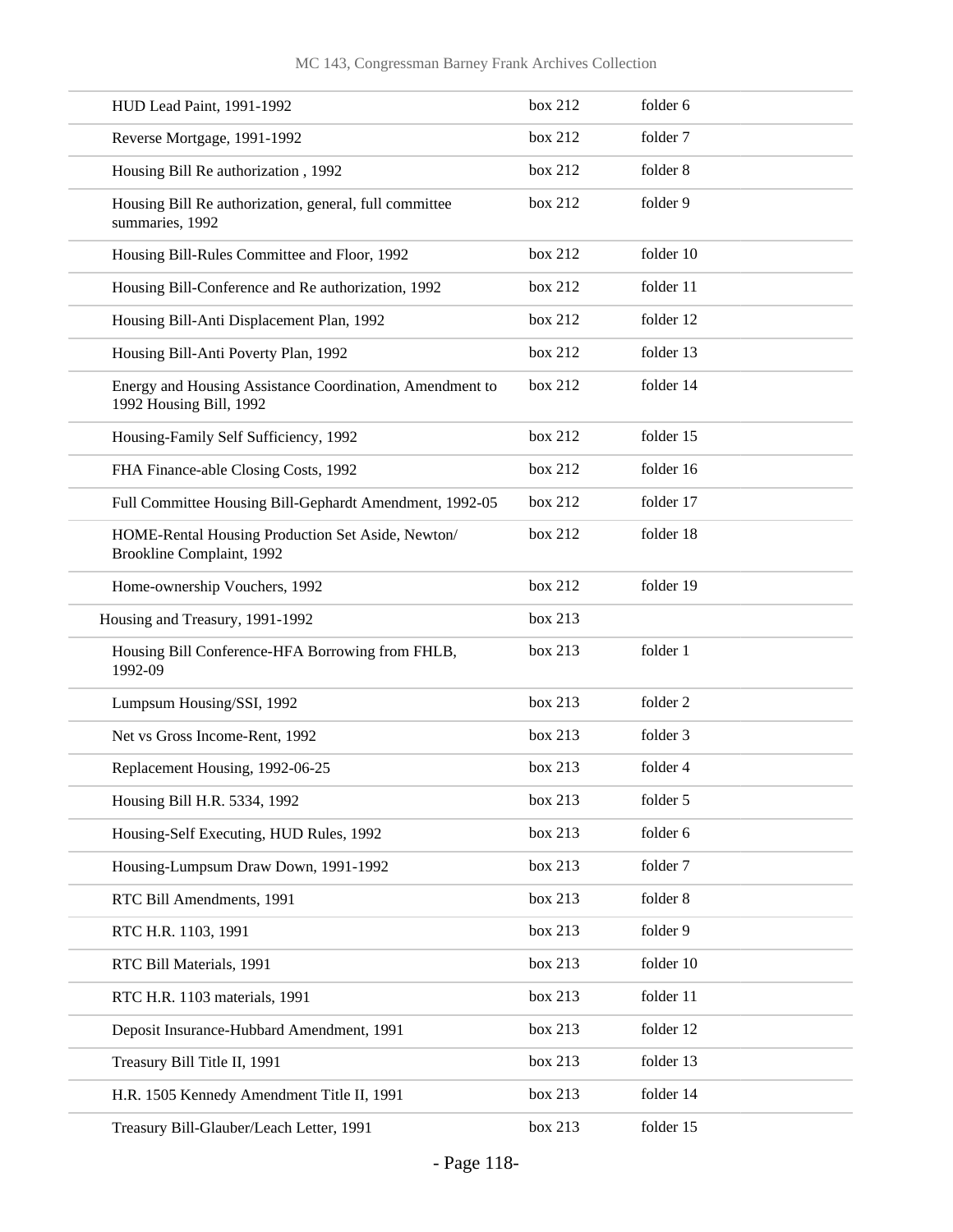| Treasury Bill-Orton Amendment, 1991                                   | box 213 | folder 16 |
|-----------------------------------------------------------------------|---------|-----------|
| Treasury Bill-Title I Frank Amendment, 1991                           | box 213 | folder 17 |
| Explanation of SLBI Amendment, 1991                                   | box 213 | folder 18 |
| Section 457 Background, 1991                                          | box 213 | folder 19 |
| Mortgage Revenue Bonds, 1991                                          | box 213 | folder 20 |
| Banking Bill, 1991                                                    | box 214 |           |
| Treasury Bill Amendments, 1991                                        | box 214 | folder 1  |
| Bank Restructuring Amendments for Subcommittee Mark Up,<br>1991       | box 214 | folder 2  |
| Bank Restructuring-Other Consumers, 1991                              | box 214 | folder 3  |
| Bank Restructuring-Brokered Deposits, 1991                            | box 214 | folder 4  |
| Bank Restructuring-BICs/GICs, 1991                                    | box 214 | folder 5  |
| Banking-Savings and Loan, 1991                                        | box 214 | folder 6  |
| Banking Bill Amendments and Reports, 1991                             | box 214 | folder 7  |
| Basic Banking Title V, 1991                                           | box 214 | folder 8  |
| Transportation, 1991-1992                                             | box 215 |           |
| Airline Competition, 1992                                             | box 215 | folder 1  |
| Flight Attendant Duty Time Act, 1991-1992                             | box 215 | folder 2  |
| Second Major Airport, 1991-1992                                       | box 215 | folder 3  |
| Highway Aid, 1991                                                     | box 215 | folder 4  |
| Motorcycle Helmet/Seat belt Laws, 1991-1992                           | box 215 | folder 5  |
| Municipal Fire Trucks, 1991-1992                                      | box 215 | folder 6  |
| Boston Harbor Channel, 1991                                           | box 215 | folder 7  |
| Transportation Letters and Updates, Rail/Highspeed Rail,<br>1991-1992 | box 215 | folder 8  |
| New England Banking Crisis, 1991-1992                                 | box 216 |           |
| Rail Studies and Reports, 1990-1991                                   | box 216 | folder 1  |
| Appropriations Materials FY '92, 1991-1992                            | box 216 | folder 2  |
| Appropriations Materials FY '93, 1992                                 | box 216 | folder 3  |
| FDIC Amendment, Florida Comptroller, 1991                             | box 216 | folder 4  |
| FIRREA Legislation, 1989-1991                                         | box 216 | folder 5  |
| Risk Based Deposit Insurance Premiums, 1991                           | box 216 | folder 6  |
| 457 Plans, 1991                                                       | box 216 | folder 7  |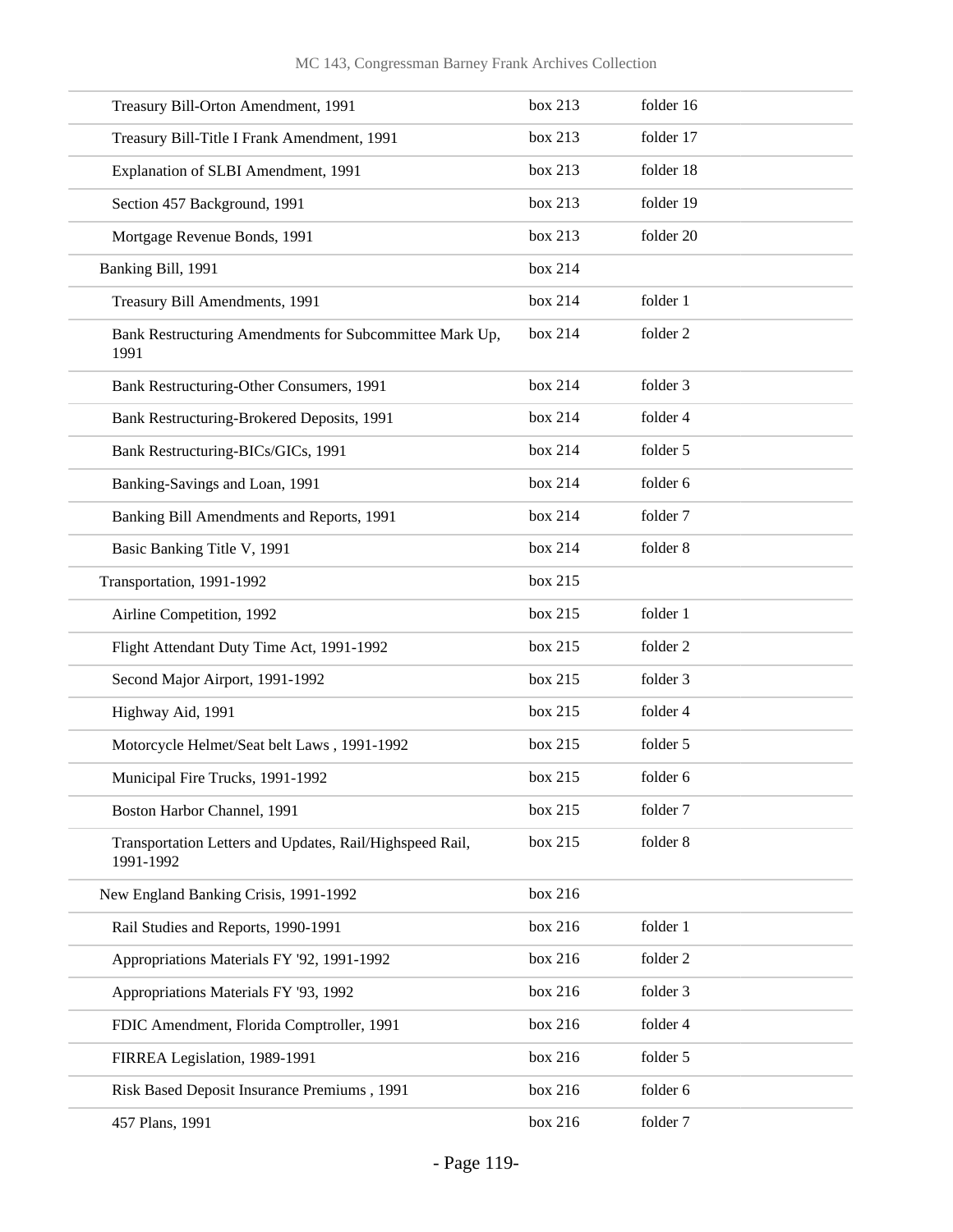| box 216 | folder 8  |
|---------|-----------|
| box 216 | folder 9  |
| box 216 | folder 10 |
| box 216 | folder 11 |
| box 216 | folder 12 |
| box 213 | folder 13 |
| box 217 |           |
| box 217 | folder 1  |
| box 217 | folder 2  |
| box 217 | folder 3  |
| box 217 | folder 4  |
| box 217 | folder 5  |
| box 217 | folder 6  |
| box 217 | folder 7  |
| box 217 | folder 8  |
| box 217 | folder 9  |
| box 217 | folder 10 |
| box 217 | folder 11 |
| box 217 | folder 12 |
| box 217 | folder 13 |
| box 218 |           |
| box 218 | folder 1  |
| box 218 | folder 2  |
| box 218 | folder 3  |
| box 218 | folder 4  |
| box 218 | folder 5  |
| box 218 | folder 6  |
| box 218 | folder 7  |
| box 218 | folder 8  |
| box 218 | folder 9  |
|         |           |
|         |           |

NELSI, 1992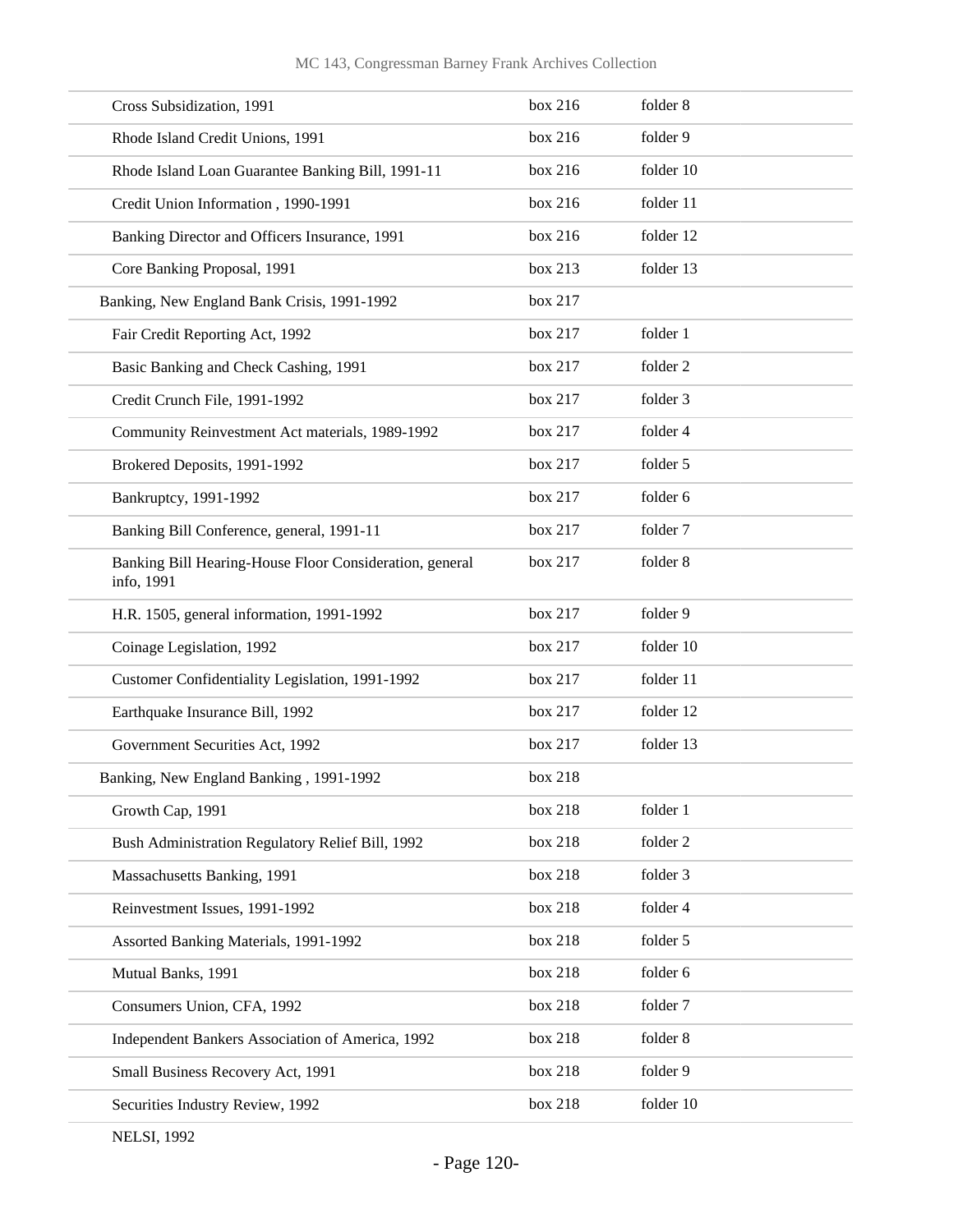|                                                                                         | box 218 | folder 11 |
|-----------------------------------------------------------------------------------------|---------|-----------|
| Energy and Commerce Committee, 1991                                                     | box 218 | folder 12 |
| Commercial Ownership of Banks, 1991                                                     | box 218 | folder 13 |
| H.R. 6 Firewalls, 1991                                                                  | box 218 | folder 14 |
| Office of Thrift Supervision, 1991-1992                                                 | box 218 | folder 15 |
| Banking Legislation Summaries, 1991-1992                                                | box 218 | folder 16 |
| Pension Funds, general, 1991-1992                                                       | box 218 | folder 17 |
| Banking Committee Conference, PMSR, 1991-11                                             | box 218 | folder 18 |
| PMST, previous materials, 1989-1991                                                     | box 218 | folder 19 |
| Federal Home Loan Bank, 1991-1992                                                       | box 218 | folder 20 |
| Treasury, 1992                                                                          | box 218 | folder 21 |
| Banking Issue Research, 1989-1992                                                       | box 218 | folder 22 |
| Banking, New England Banking, 1991-1992                                                 | box 219 |           |
| Failed Massachusetts Banks, 1991                                                        | box 219 | folder 1  |
| Securities of Commercial and Individual Loans, 1992                                     | box 219 | folder 2  |
| Public Debt Pricing, 1991                                                               | box 219 | folder 3  |
| Equity Investment, 1991-1992                                                            | box 219 | folder 4  |
| Banking, State Powers, 1991                                                             | box 219 | folder 5  |
| H.R. 5538 Financial Institution Restitution Collection<br>Improvement Act of 1992, 1992 | box 219 | folder 6  |
| Interstate Banking/Insurance Compromise, 1992                                           | box 219 | folder 7  |
| Insurance Industry Research, 1991-1992                                                  | box 219 | folder 8  |
| Title Insurance, 1991-1992                                                              | box 219 | folder 9  |
| Insurance Agents, 1991-1992                                                             | box 219 | folder 10 |
| Tax Status of Revalued Assets, 1990-1991                                                | box 219 | folder 11 |
| Student Loans, 1992                                                                     | box 219 | folder 12 |
| Savings Banks, 1991                                                                     | box 219 | folder 13 |
| Regulatory Re-structuring, 1991                                                         | box 219 | folder 14 |
| FDIC vs Bowest, Milford Hearing Materials, 1992                                         | box 219 | folder 15 |
| QTL, 1991                                                                               | box 219 | folder 16 |
| Banking, Housing, 1991-1992                                                             | box 220 |           |
| FNMA Homebuyer Program, Shawmut, 1992                                                   | box 220 | folder 1  |
| John Hancock's views on Banking Legislation, 1992                                       | box 220 | folder 2  |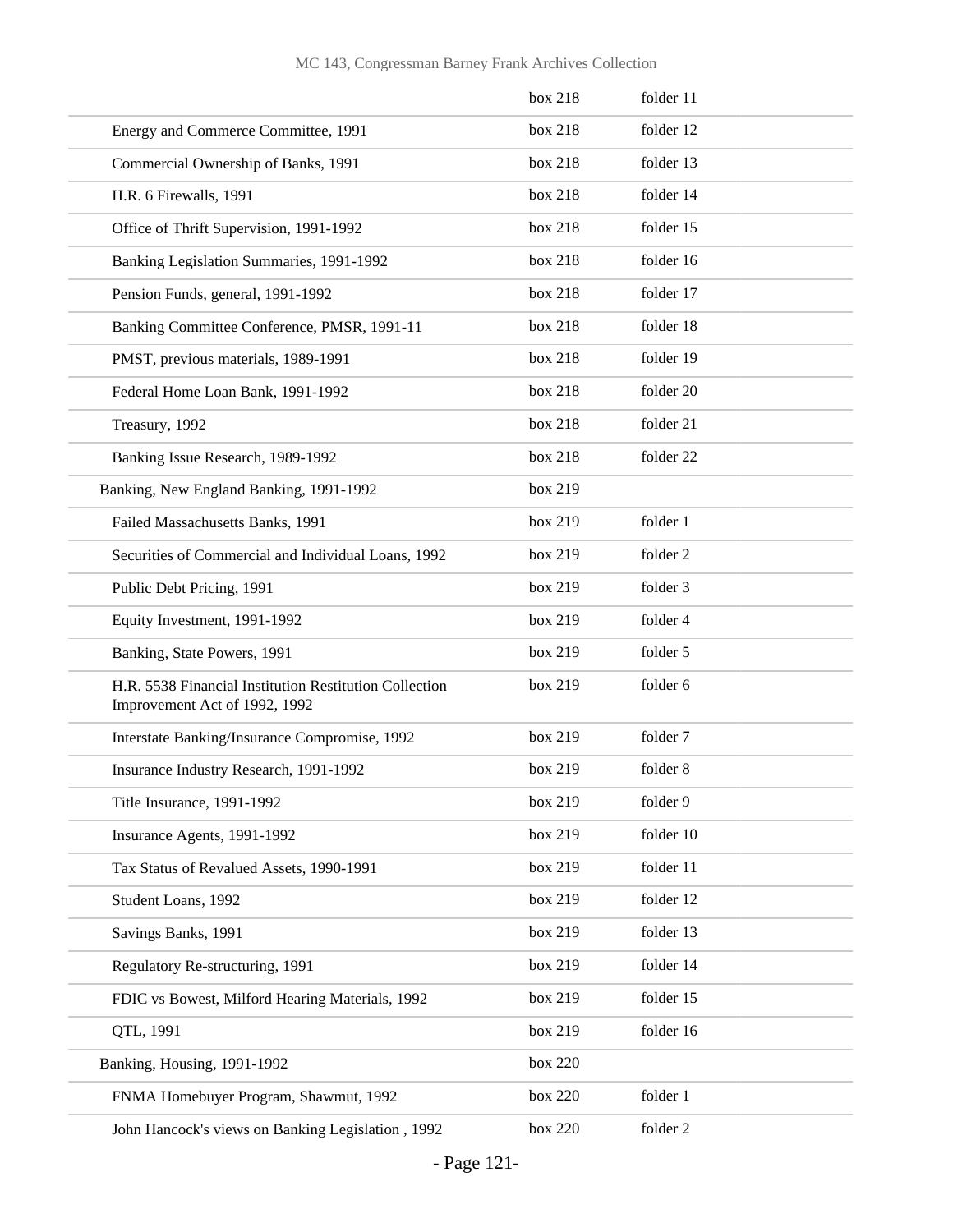| Foreign Exchange, 1991                                                                   | box 220 | folder 3  |
|------------------------------------------------------------------------------------------|---------|-----------|
| Industry Structure, Bank Managers, 1991                                                  | box 220 | folder 4  |
| Foreign Banks, 1991                                                                      | box 220 | folder 5  |
| Housing Program Issues, 1991                                                             | box 220 | folder 6  |
| Banking Bill Frank Amendment "No Minimum for Multi<br>Families", 1991-11                 | box 220 | folder 7  |
| Banking Bill Frank Amendment "Aggregation Amendment",<br>1991-11                         | box 220 | folder 8  |
| Tax Credit Amendment, 1992                                                               | box 220 | folder 9  |
| FNMA/RTC Financing, 1991                                                                 | box 220 | folder 10 |
| RTC Bill, FNMA Amendments, 1991-11                                                       | box 220 | folder 11 |
| FDIC/RTC Bill-Wholly Owned Subsidiaries, 1991-10                                         | box 220 | folder 12 |
| RTC Bill, Seller Financing, 1991-11                                                      | box 220 | folder 13 |
| General Info-Frank Amendments to H.R. 3435 RTC Bill,<br>1991-11                          | box 220 | folder 14 |
| Multi Family Mortgages, 1991-1992                                                        | box 220 | folder 15 |
| RTC Bill-Enterprise/GE/NHP Proposal for Bulk Sales of<br>Property, 1992                  | box 220 | folder 16 |
| Proposal to Change Definition of a Non-Profit, H.R. 5334,<br>1991-1992                   | box 220 | folder 17 |
| FDIC Hi-Cost Areas Adjustment, 1992                                                      | box 220 | folder 18 |
| Initial Planning for FDIC/AHP Legislation, 1991                                          | box 220 | folder 19 |
| COBRA Coverage for Employees of Failed Bank, Donnelly<br>Amendment to Banking Bill, 1991 | box 220 | folder 20 |
| "Too Big To Fail", 1991                                                                  | box 220 | folder 21 |
| RTC/FDIC-Conservatorship/Receivership/Corp Capacity,<br>1991-09                          | box 220 | folder 22 |
| H.R. 3435 RTC Refinancing, General Subcommittee Mark<br>Up, 1991-09                      | box 220 | folder 23 |
| H.R. 3435 RTC Refinancing, Full Committee Mark Up,<br>1991-11                            | box 220 | folder 24 |
| RTC 1992 Funding Bill, 1992                                                              | box 220 | folder 25 |
| Banking and Assorted Legislative Issues, 1991-1992                                       | box 221 |           |
| Housing Press Materials, 1991-1992                                                       | box 221 | folder 1  |
| Credit Crunch, 1991-1992                                                                 | box 221 | folder 2  |
| Copyright Amendments, Bills, Research, 1991-1992                                         | box 221 | folder 3  |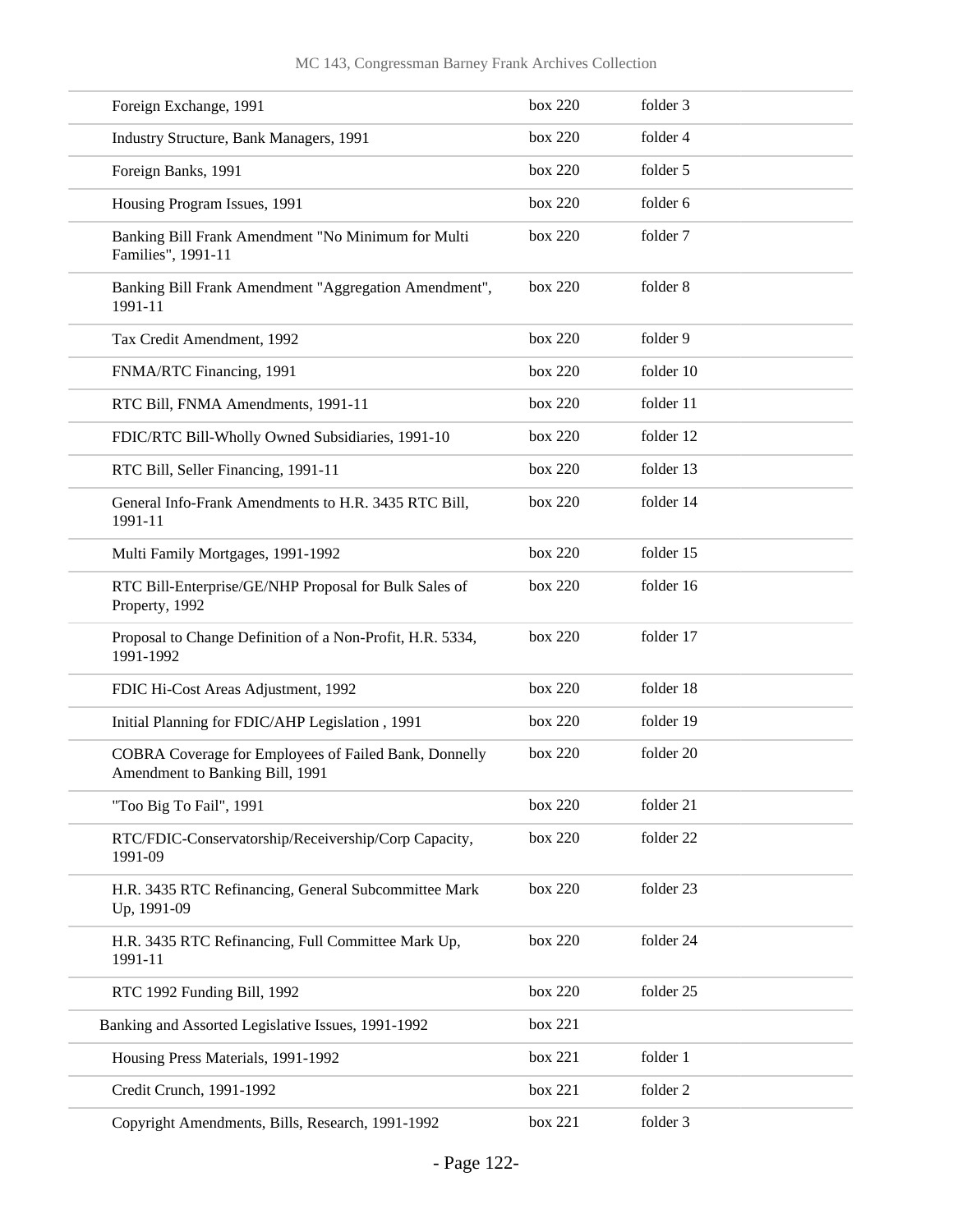| Gordon Hamel Case, 1991                              | box 221 | folder 4  |
|------------------------------------------------------|---------|-----------|
| Military Defense Research, Spending and Voting, 1991 | box 221 | folder 5  |
| HIV Immigration, 1991                                | box 221 | folder 6  |
| Security Clearance Legislation, 1991-1992            | box 221 | folder 7  |
| Job Corps/JTPA, 1991-1992                            | box 221 | folder 8  |
| RTC Funding Bill Subcommittee Mark Up, 1992-02       | box 221 | folder 9  |
| RTC Refinancing Full Committee, 1992-03              | box 221 | folder 10 |
| Municipal Liability, 1992                            | box 221 | folder 11 |
| Implementing the Clean Water Act, 1988-1992          | box 221 | folder 12 |
| Buzzards Bay Project, 1992                           | box 221 | folder 13 |
|                                                      |         |           |

# **103rd Congress, 1993-1994**

| <b>Title/Description</b>                                                     | <b>Instances</b> |           |  |
|------------------------------------------------------------------------------|------------------|-----------|--|
| Agriculture-Banking and Currency, (1993-1994)                                | box 222          |           |  |
| Agriculture-Animals, 1993-1994                                               | box 222          | folder 1  |  |
| Agriculture-Appropriations, 1993-1994                                        | box 222          | folder 2  |  |
| Agriculture-Cranberries, 1993-1994                                           | box 222          | folder 3  |  |
| Agriculture-Dairy, 1993-1994                                                 | box 222          | folder 4  |  |
| Agriculture-Department of Agriculture, 1993-1994                             | box 222          | folder 5  |  |
| Agriculture-Farm Program Subsidies, 1993-1994                                | box 222          | folder 6  |  |
| Agriculture-Farm Programs and Subsidies, 1993-1994                           | box 222          | folder 7  |  |
| Banking and Currency-Banking Subcommittee, 1993-1994                         | box 222          | folder 8  |  |
| Banking and Currency-Banking Legislation, 1993-1994                          | box 222          | folder 9  |  |
| Banking and Currency-Coins and Currency, 1993-1994                           | box 222          | folder 10 |  |
| Banking and Currency-Commercial Lending, 1993-1994                           | box 222          | folder 11 |  |
| Banking and Currency-Community Development Banking,<br>1993-1994             | box 222          | folder 12 |  |
| Banking and Currency-Consumer Issues, 1993-1994                              | box 222          | folder 13 |  |
| Banking and Currency-Credit Crunch, 1993-1994                                | box 222          | folder 14 |  |
| Banking and Currency-Credit Unions, 1993-1994                                | box 222          | folder 15 |  |
| Banking and Currency-Failed and Failing Banks, 1993-1994                     | box 222          | folder 16 |  |
| Banking and Currency-FDIC, 1993-1994                                         | box 222          | folder 17 |  |
| Banking and Currency-Massachusetts Affordable Housing<br>Alliance, 1993-1994 | box 222          | folder 18 |  |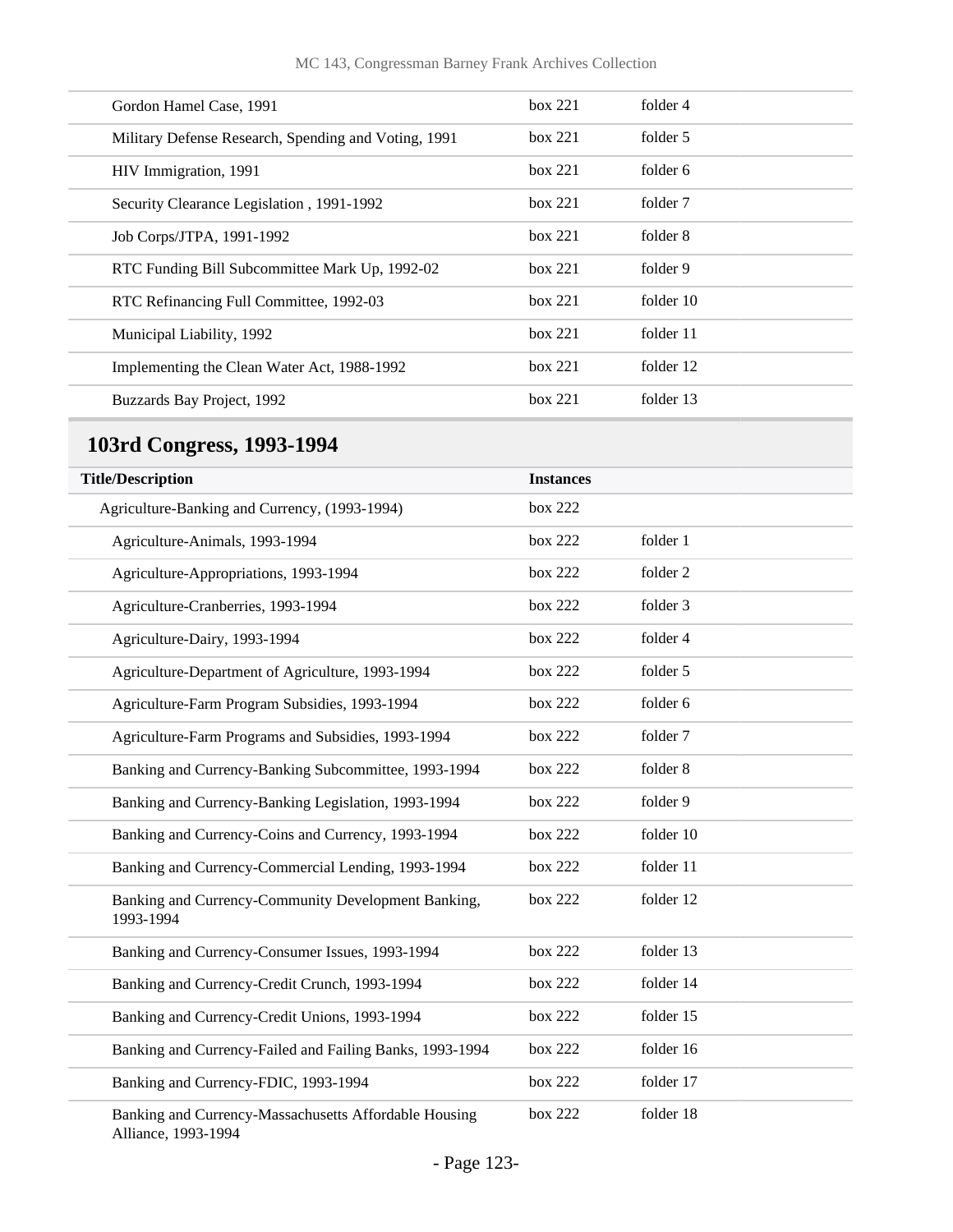| Banking and Currency-Federal Reserve Interest Rates,<br>1993-1994         | box 222 | folder 19 |
|---------------------------------------------------------------------------|---------|-----------|
| Banking and Currency-Interstate Banking, 1993-1994                        | box 222 | folder 20 |
| Banking and Currency-International Banking, 1993-1994                     | box 222 | folder 21 |
| Banking and Currency-Business and Industry, (1993-1994)                   | box 223 |           |
| Banking and Currency-International Development<br>Subcommittee, 1993-1994 | box 223 | folder 1  |
| Banking and Currency-Resolution Trust Corporation,<br>1993-1994           | box 223 | folder 2  |
| Banking and Currency-Treasury Department Savings Bonds,<br>1993-1994      | box 223 | folder 3  |
| Banking and Currency-Whitewater, 1993-1994                                | box 223 | folder 4  |
| Banking and Currency-Restructuring Bank Powers,<br>1993-1994              | box 223 | folder 5  |
| Banking and Currency-Banking, general, 1993-1994                          | box 223 | folder 6  |
| Business and Industry-Advertising, 1993-1994                              | box 223 | folder 7  |
| Business and Industry-Broadcasting, 1993-1994                             | box 223 | folder 8  |
| Business and Industry-Department of Commerce, 1993-1994                   | box 223 | folder 9  |
| Business and Industry-Financial Markets, 1993-1994                        | box 223 | folder 10 |
| Business and Industry-Government Procurement, 1993-1994                   | box 223 | folder 11 |
| Business and Industry-Insurance, 1993-1994                                | box 223 | folder 12 |
| Business and Industry-Small Business, 1993-1994                           | box 223 | folder 13 |
| Business and Industry-Technology, 1993-1994                               | box 223 | folder 14 |
| Business and Industry-Telecommunications, 1993-1994                       | box 223 | folder 15 |
| Business and Industry-Budget, (1993-1994)                                 | box 224 |           |
| Business and Industry-Telecommunications, 1993-1994                       | box 224 | folder 1  |
| Business and Industry-General, 1993-1994                                  | box 224 | folder 2  |
| Budget-FY '94 Administrative Budget, 1993-1994                            | box 224 | folder 3  |
| Budget-FY '95 Administrative Budget, 1993-1994                            | box 224 | folder 4  |
| Budget-Congressional Budget Resolution, 1993-1994                         | box 224 | folder 5  |
| Budget-Veterans, 1994                                                     | box 224 | folder 6  |
| Budget-Budget Business, 1993-1994                                         | box 224 | folder 7  |
| Budget-Bills, 1993-1994                                                   | box 224 | folder 8  |
| Budget-General, 1993-1994                                                 | box 224 | folder 9  |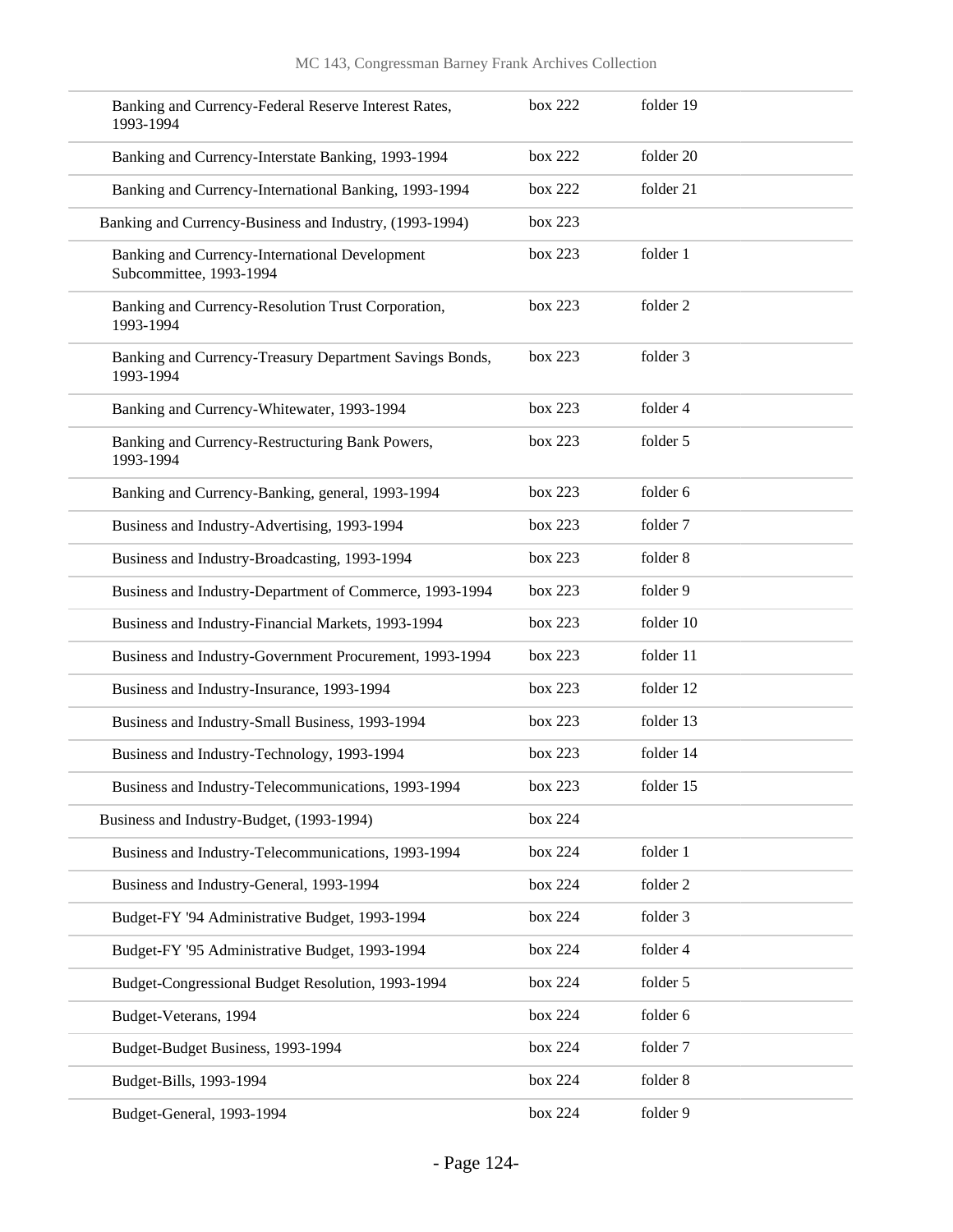| Congress and Executive Branch-Education, (1993-1994)                          | box 225 |           |
|-------------------------------------------------------------------------------|---------|-----------|
| Congress and Executive Branch-Census, 1993-1994                               | box 225 | folder 1  |
| Congress and Executive Branch-District of Columbia,<br>1993-1994              | box 225 | folder 2  |
| Congress and Executive Branch-Emergencies, 1993-1994                          | box 225 | folder 3  |
| Congress and Executive Branch-Executive Branch Ethics,<br>1993-1994           | box 225 | folder 4  |
| Congress and Executive Branch-Native American Issues,<br>1993-1994            | box 225 | folder 5  |
| Congress and Executive Branch-Presidential Nominees,<br>1993-1994             | box 225 | folder 6  |
| Congress and Executive Branch-Puerto Rico, 1993-1994                          | box 225 | folder 7  |
| Congress and Executive Branch-NASA, 1993-1994                                 | box 225 | folder 8  |
| Congress and Executive Branch-Library of Congress,<br>1993-1994               | box 225 | folder 9  |
| Congress and Executive Branch-Congressional Caucuses Task<br>Force, 1993-1994 | box 225 | folder 10 |
| Congress and Executive Branch-Congressional Pay and<br>Benefits, 1993-1994    | box 225 | folder 11 |
| Congress and Executive Branch-Congressional Rules,<br>1993-1994               | box 225 | folder 12 |
| Congress and Executive Branch-Congress, general,<br>1993-1994                 | box 225 | folder 13 |
| Congress and Executive Branch-Executive Branch, general,<br>1993-1994         | box 225 | folder 14 |
| Education-Bilingual/Foreign Language, 1993-1994                               | box 225 | folder 15 |
| Education-Department of Education, 1993-1994                                  | box 225 | folder 16 |
| Education-Disabled/Special Education, 1993-1994                               | box 225 | folder 17 |
| Education-Education Legislation, 1993-1994                                    | box 225 | folder 18 |
| Education-Environment, (1993-1994)                                            | box 226 |           |
| Education-English as Official Language, 1993-1994                             | box 226 | folder 1  |
| Education-Federal Aid to Arts, 1993-1994                                      | box 226 | folder 2  |
| Education-Federal Aid for Education, 1993-1994                                | box 226 | folder 3  |
| Education-Financial Aid, 1993-1994                                            | box 226 | folder 4  |
| Education-Higher Education, 1993-1994                                         | box 226 | folder 5  |
| Education-Libraries, 1993-1994                                                | box 226 | folder 6  |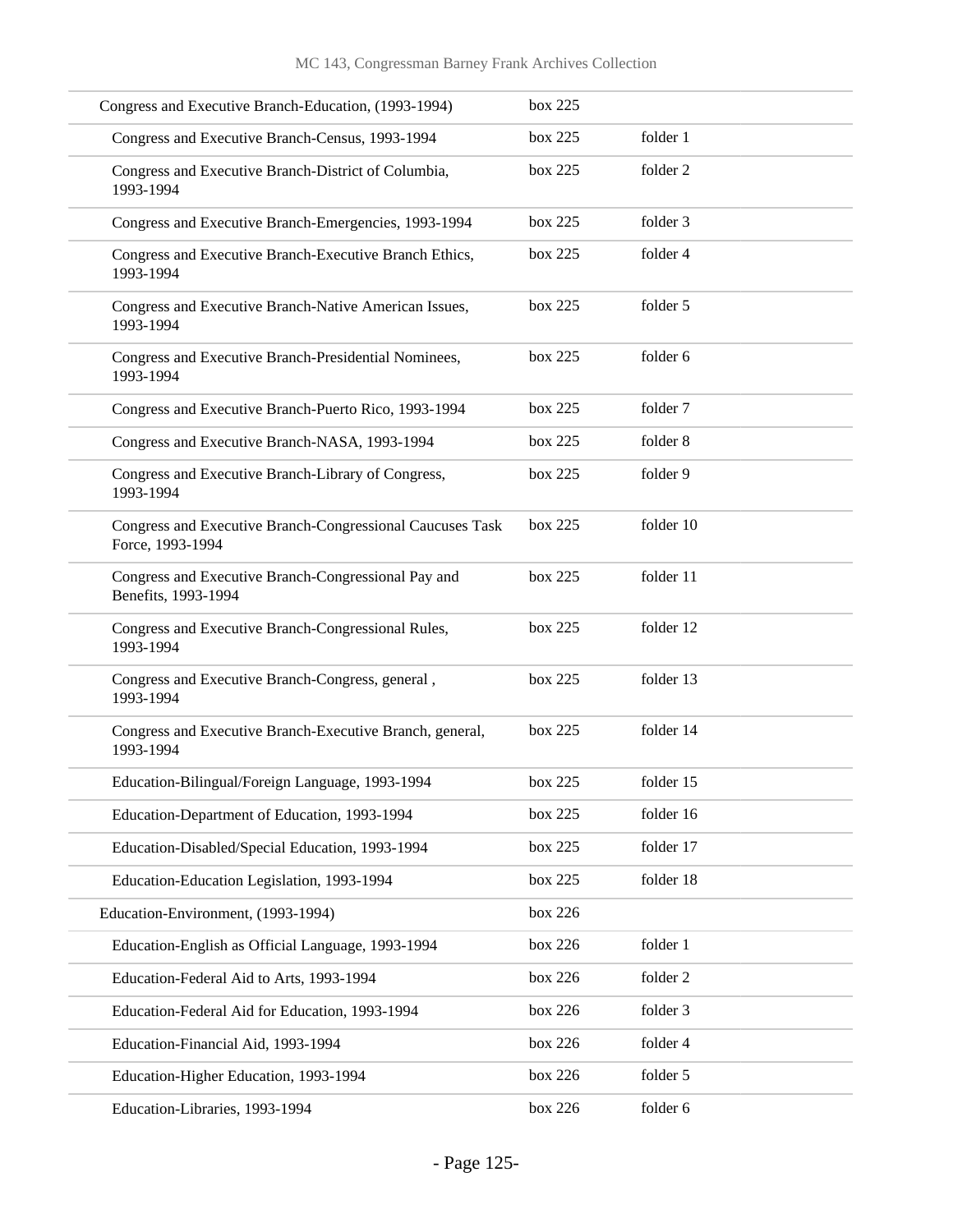| Education-Literacy, 1993-1994                                    | box 226 | folder 7  |
|------------------------------------------------------------------|---------|-----------|
| Education-Museums, 1993-1994                                     | box 226 | folder 8  |
| Education-Preschool/Elementary/Secondary Education,<br>1993-1994 | box 226 | folder 9  |
| Education-Vocational, 1993-1994                                  | box 226 | folder 10 |
| Education-General, 1993-1994                                     | box 226 | folder 11 |
| Elections-Campaign Finance Reform, 1993-1994                     | box 226 | folder 12 |
| Elections-Congressional, 1993-1994                               | box 226 | folder 13 |
| Elections-Congress, Rep. Frank, 1993-1994                        | box 226 | folder 14 |
| Elections-Democratic Party, 1993-1994                            | box 226 | folder 15 |
| Elections-Election Reform, 1993-1994                             | box 226 | folder 16 |
| Elections-Election, 1993-1994                                    | box 226 | folder 17 |
| Elections-Endorsement, 1993-1994                                 | box 226 | folder 18 |
| Elections-Liberalism, Barney Frank Book, 1993-1994               | box 226 | folder 19 |
| Elections-Presidential, 1993-1994                                | box 226 | folder 20 |
| Elections-General, 1993-1994                                     | box 226 | folder 21 |
| Energy-Alternative Energy Sources, 1993-1994                     | box 226 | folder 22 |
| Energy-Fossil Fuels, 1993-1994                                   | box 226 | folder 23 |
| Energy-Energy Conservation, 1993-1994                            | box 226 | folder 24 |
| Energy-Fuel Assistance, 1993-1994                                | box 226 | folder 25 |
| Energy-Nuclear Energy, 1993-1994                                 | box 226 | folder 26 |
| Energy-Electricity and Utilities, 1993-1994                      | box 226 | folder 27 |
| Energy-General, 1993-1994                                        | box 226 | folder 28 |
| Environment-Air Pollution, 1993-1994                             | box 226 | folder 29 |
| Environment-Department of Interior, 1993-1994                    | box 226 | folder 30 |
| Environment-FDA, 1993-1994                                       | box 226 | folder 31 |
| Environment, (1993-1994)                                         | box 227 |           |
| Environment-Forests and Plants, 1993-1994                        | box 227 | folder 1  |
| Environment-Parks and Public Lands, 1993-1994                    | box 227 | folder 2  |
| Environment-Solid Waste and Recycling, 1993-1994                 | box 227 | folder 3  |
| Environment-Toxic Waste, Pesticides, and Superfund,<br>1993-1994 | box 227 | folder 4  |
| Environment-Trapping and Hunting, 1993-1994                      | box 227 | folder 5  |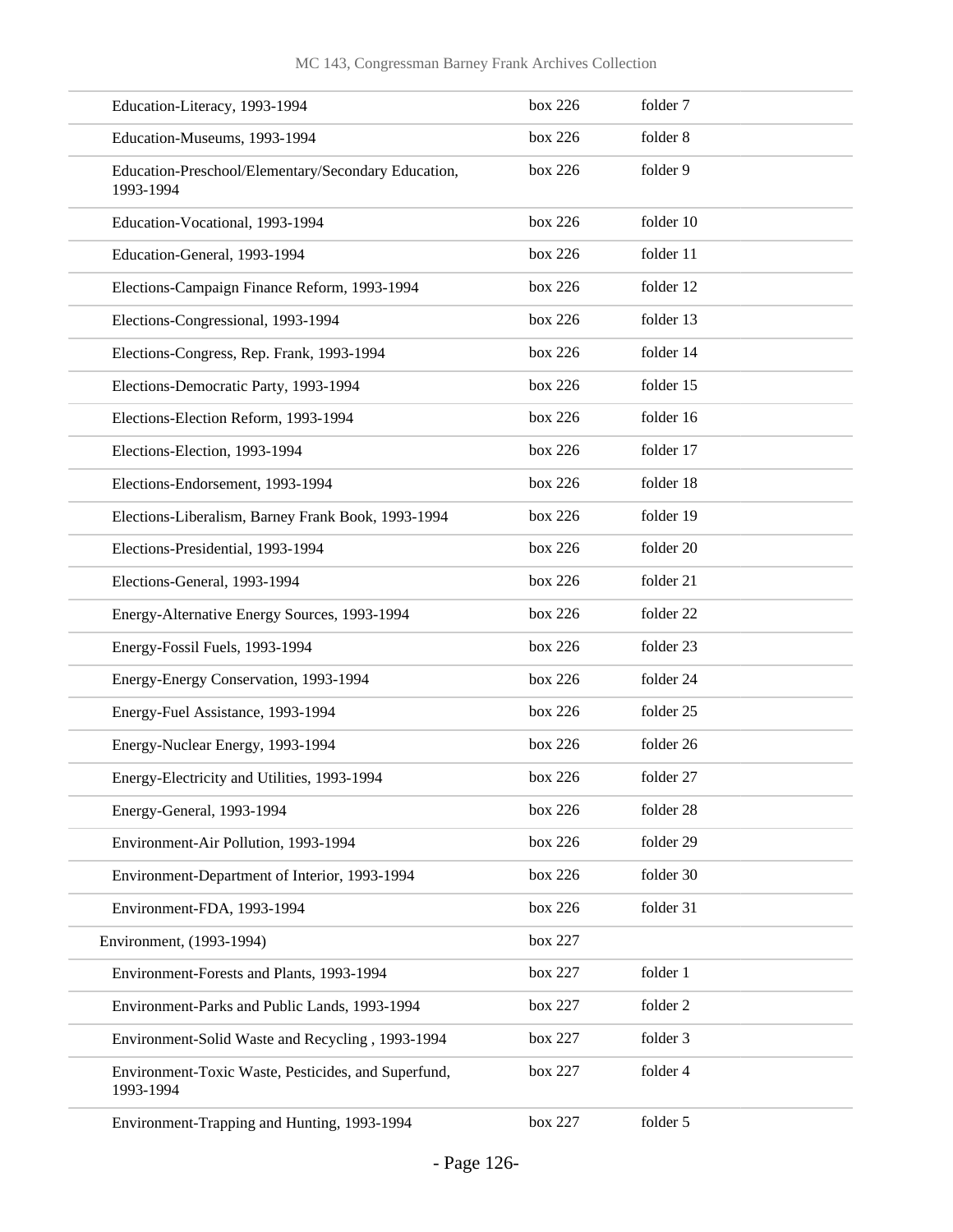| Environment-Federal Employment, (1993-1994)       | box 228 |           |
|---------------------------------------------------|---------|-----------|
| Environment-Water Pollution, 1993-1994            | box 228 | folder 1  |
| Environment-Wildlife, 1993-1994                   | box 228 | folder 2  |
| Environment-General, 1993-1994                    | box 228 | folder 3  |
| Federal Employment-Benefits, 1993-1994            | box 228 | folder 4  |
| Federal Employment-Inquiries, 1993-1994           | box 228 | folder 5  |
| Federal Employment-Ethics Resolutions, 1993-1994  | box 228 | folder 6  |
| Federal Employment-OPM, 1993-1994                 | box 228 | folder 7  |
| Federal Employment-Pay, 1993-1994                 | box 228 | folder 8  |
| Federal Employment-Reform, 1993-1994              | box 228 | folder 9  |
| Federal Employment-Retirement Benefits, 1993-1994 | box 228 | folder 10 |
| Federal Employment-Foreign Relations, (1993-1994) | box 229 |           |
| Federal Employment-General, 1993-1994             | box 229 | folder 1  |
| Foreign Relations-General, 1993-1994              | box 229 | folder 2  |
| Foreign Relations-Cape Verde, 1993-1994           | box 229 | folder 3  |
| Foreign Relations-South Africa, 1993-1994         | box 229 | folder 4  |
| Foreign Relations-Asia, general, 1993-1994        | box 229 | folder 5  |
| Foreign Relations-Former Soviet Union, 1993-1994  | box 229 | folder 6  |
| Foreign Relations-China, 1993-1994                | box 229 | folder 7  |
| Foreign Relations-Southeast Asia, 1993-1994       | box 229 | folder 8  |
| Foreign Relations-Europe, general, 1993-1994      | box 229 | folder 9  |
| Foreign Relations-Azores, 1993-1994               | box 229 | folder 10 |
| Foreign Relations-Bosnia, 1993-1994               | box 229 | folder 11 |
| Foreign Relations-Eastern Europe, 1993-1994       | box 229 | folder 12 |
| Foreign Relations-Ireland, 1993-1994              | box 229 | folder 13 |
| Foreign Relations-Portugal, 1993-1994             | box 229 | folder 14 |
| Foreign Relations-Russia, 1993-1994               | box 229 | folder 15 |
| Foreign Relations-Aid, 1993-1994                  | box 229 | folder 16 |
| Foreign Relations-Peace Corps, 1993-1994          | box 229 | folder 17 |
| Foreign Relations-UN, 1993-1994                   | box 229 | folder 18 |
| Foreign Relations-Other Organizations, 1993-1994  | box 229 | folder 19 |
| Foreign Relations-Middle East, 1993-1994          | box 229 | folder 20 |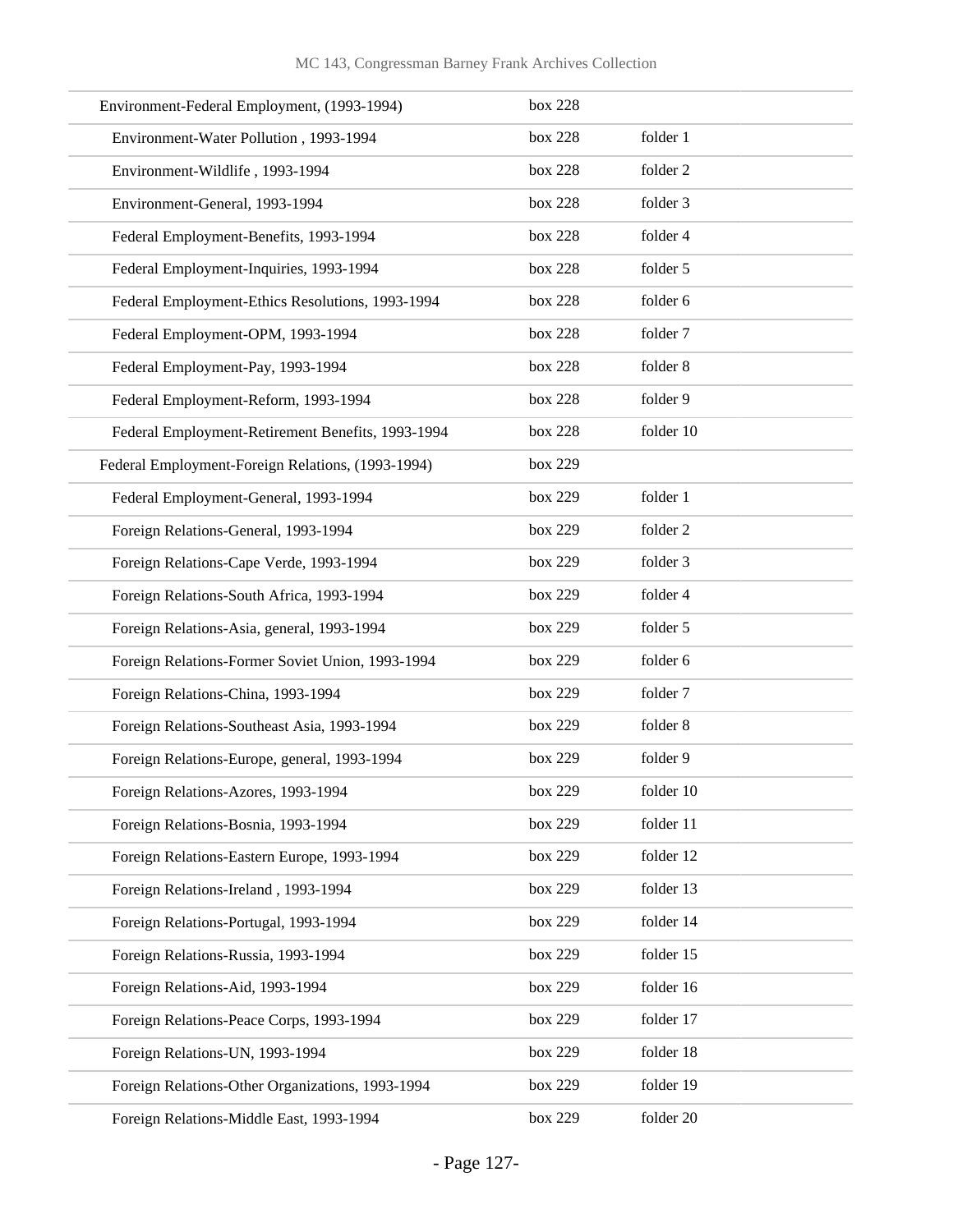| Foreign Relations-Middle East, general, 1993-1994                 | box 229 | folder 21 |
|-------------------------------------------------------------------|---------|-----------|
| Foreign Relations-Israel, 1993-1994                               | box 229 | folder 22 |
| Foreign Relations-Foreign Trade, (1993-1994)                      | box 230 |           |
| Foreign Relations-Caribbean, 1993-1994                            | box 230 | folder 1  |
| Foreign Relations-Central and South America, 1993-1994            | box 230 | folder 2  |
| Foreign Relations-Foreign Aid, 1993-1994                          | box 230 | folder 3  |
| Foreign Relations-Human Rights, 1993-1994                         | box 230 | folder 4  |
| Foreign Relations-Soviet Jews, 1993-1994                          | box 230 | folder 5  |
| Foreign Relations-State Department, 1993-1994                     | box 230 | folder 6  |
| Foreign Relations-World Food and Population, 1993-1994            | box 230 | folder 7  |
| Foreign Relations-Treaties, 1993-1994                             | box 230 | folder 8  |
| Foreign Relations-General, 1993-1994                              | box 230 | folder 9  |
| Foreign Trade-Customs, 1993-1994                                  | box 230 | folder 10 |
| Foreign Trade-Exports, 1993-1994                                  | box 230 | folder 11 |
| Foreign Trade-Tariffs, 1993-1994                                  | box 230 | folder 12 |
| Foreign Trade-Free Trade, 1993-1994                               | box 230 | folder 13 |
| Foreign Trade-NAFTA, 1993-1994                                    | box 230 | folder 14 |
| Foreign Trade-Human Services, (1993-1994)                         | box 231 |           |
| Foreign Trade-General, 1993-1994                                  | box 231 | folder 1  |
| Housing-AIDS Housing, 1993-1994                                   | box 231 | folder 2  |
| Housing-HUD, 1993-1994                                            | box 231 | folder 3  |
| Housing-Community Development, 1993-1994                          | box 231 | folder 4  |
| Housing-Condos and Co-ops, 1993-1994                              | box 231 | folder 5  |
| Housing-Department of Housing and Urban Development,<br>1993-1994 | box 231 | folder 6  |
| Housing-Elderly Housing, 1993-1994                                | box 231 | folder 7  |
| Housing-Fair Housing and Housing Discrimination,<br>1993-1994     | box 231 | folder 8  |
| Housing-FDIC Affordable, 1993-1994                                | box 231 | folder 9  |
| Housing-Federal Housing Administration, 1993-1994                 | box 231 | folder 10 |
| Housing-General Housing Legislation, 1993-1994                    | box 231 | folder 11 |
| Housing-Historic Preservation, 1993                               | box 231 | folder 12 |
| Housing-Homeless, 1993-1994                                       | box 231 | folder 13 |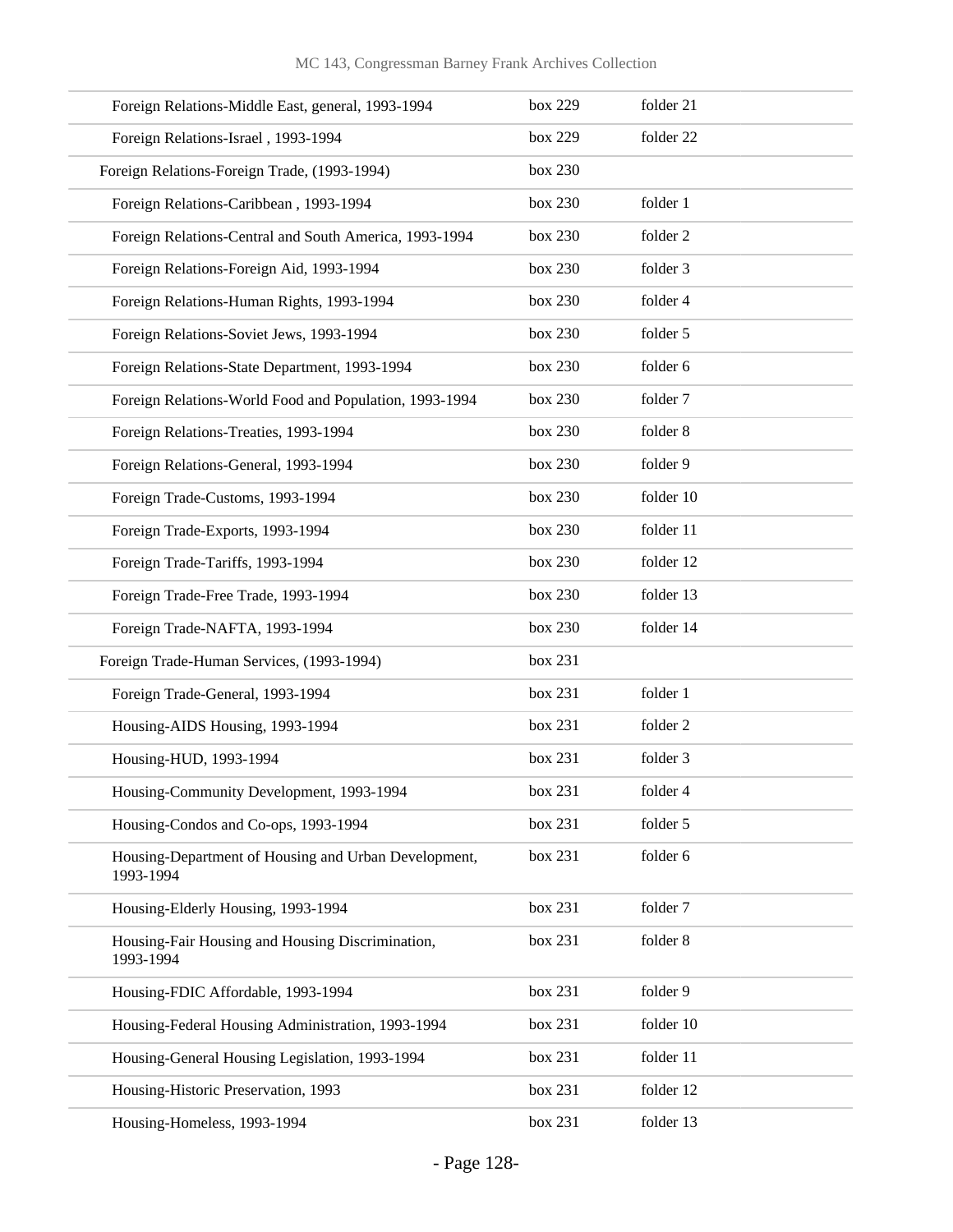| Housing-Subcommittee, 1993-1994                                         | box 231 | folder 14 |
|-------------------------------------------------------------------------|---------|-----------|
| Housing-Mortgages, 1993-1994                                            | box 231 | folder 15 |
| Housing-Prepayment/Preservation, 1993-1994                              | box 231 | folder 16 |
| Housing-Public Housing, 1993-1994                                       | box 231 | folder 17 |
| Housing-Rent Issues, 1993-1994                                          | box 231 | folder 18 |
| Housing-RTC Affordable Housing, 1993-1994                               | box 231 | folder 19 |
| Housing-RESPA/Realtors, 1993-1994                                       | box 231 | folder 20 |
| Housing-Rural Housing/FMHA, 1993-1994                                   | box 231 | folder 21 |
| Housing-General, 1993-1994                                              | box 231 | folder 22 |
| Human Services-Adoption, 1993-1994                                      | box 231 | folder 23 |
| Human Services-Immigration, (1993-1994)                                 | box 232 |           |
| Human Services-Aid to Families of Dependent Child/Welfare,<br>1993-1994 | box 232 | folder 1  |
| Human Services-Child Abuse and Family Violence,<br>1993-1994            | box 232 | folder 2  |
| Human Services-Children's Issues, 1993-1994                             | box 232 | folder 3  |
| Human Services-Child Care, 1993-1994                                    | box 232 | folder 4  |
| Human Services-Department of Health and Human Services,<br>1993-1994    | box 232 | folder 5  |
| Human Services-Disabled Issues, 1993-1994                               | box 232 | folder 6  |
| Human Services-Domestic Hunger, 1993-1994                               | box 232 | folder 7  |
| Human Services-Poverty, 1993-1994                                       | box 232 | folder 8  |
| Human Services-Phone Assistance, 1993-1994                              | box 232 | folder 9  |
| Human Services-General, 1993-1994                                       | box 232 | folder 10 |
| Immigration-Citizenship and Naturalization, 1993-1994                   | box 232 | folder 11 |
| Immigration-Exclusion Cases/Legislation, 1993-1994                      | box 232 | folder 12 |
| Immigration-Extended Voluntary Departure, 1993-1994                     | box 232 | folder 13 |
| Immigration-INS, 1993-1994                                              | box 232 | folder 14 |
| Immigration-Immigration Legislation, 1993-1994                          | box 232 | folder 15 |
| Immigration-Employment, 1993-1994                                       | box 232 | folder 16 |
| Immigration-Labor Certification, 1993-1994                              | box 232 | folder 17 |
| Immigration-Passports and Visas, 1993-1994                              | box 232 | folder 18 |
| Immigration-Political Asylum, 1993-1994                                 | box 232 | folder 19 |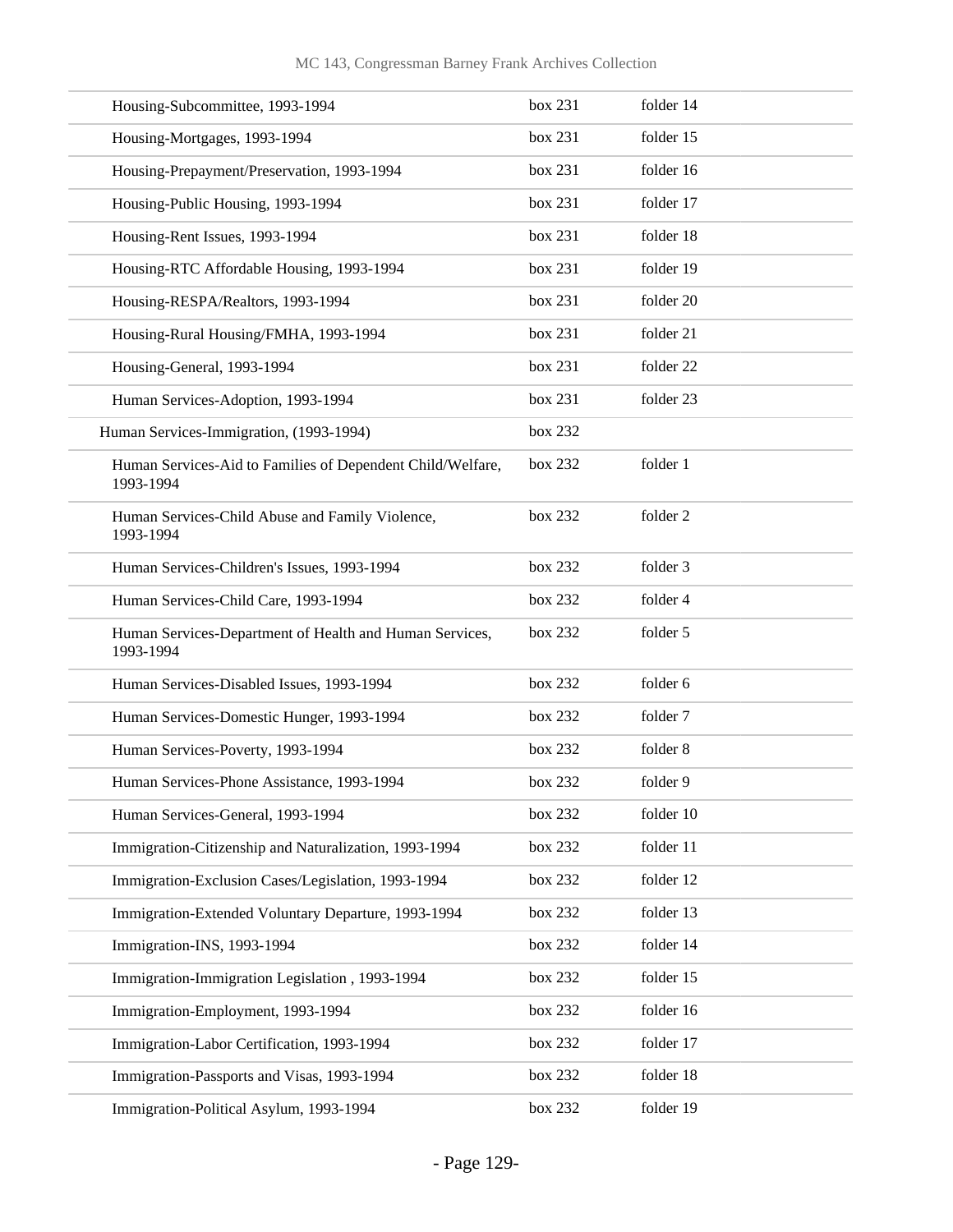| Immigration-Private Bills, 1993-1994            | box 232 | folder 20 |
|-------------------------------------------------|---------|-----------|
| Immigration-Judiciary, (1993-1994)              | box 233 |           |
| Immigration-Refugees, 1993-1994                 | box 233 | folder 1  |
| Judiciary-Administrative Law, 1993-1994         | box 233 | folder 2  |
| Judiciary-Anti Trust, 1993-1994                 | box 233 | folder 3  |
| Judiciary-Capital Punishment, 1993-1994         | box 233 | folder 4  |
| Judiciary-Casework and Private Bills, 1993-1994 | box 233 | folder 5  |
| Judiciary-Courts and Juries, 1993-1994          | box 233 | folder 6  |
| Judiciary-Department of Justice, 1993-1994      | box 233 | folder 7  |
| Judiciary-FBI, 1993-1994                        | box 233 | folder 8  |
| Judiciary-General Crime and Justice, 1993-1994  | box 233 | folder 9  |
| Judiciary-General Crime and Justice, 1993-1994  | box 233 | folder 10 |
| Judiciary, (1993-1994)                          | box 234 |           |
| Judiciary-General Crime and Justice, 1993-1994  | box 234 | folder 1  |
| Judiciary-Gun Control, Anti, 1993-1994          | box 234 | folder 2  |
| Judiciary-Gun Control, Pro, 1993-1994           | box 234 | folder 3  |
| Judiciary-Hate Crimes, 1993-1994                | box 234 | folder 4  |
| Judiciary-Intellectual Property, 1993-1994      | box 234 | folder 5  |
| Judiciary-Illegal Drugs, 1993-1994              | box 234 | folder 6  |
| Judiciary-Police, 1993-1994                     | box 234 | folder 7  |
| Judiciary-Medical, (1993-1994)                  | box 235 |           |
| Judiciary-Prisons, Federal, 1993-1994           | box 235 | folder 1  |
| Judiciary-Product Liability, 1993-1994          | box 235 | folder 2  |
| Judiciary-General, 1993-1994                    | box 235 | folder 3  |
| Labor-Benefits and Pensions, 1993-1994          | box 235 | folder 4  |
| Labor-Collective Bargaining, 1993-1994          | box 235 | folder 5  |
| Labor-Department of Labor, 1993-1994            | box 235 | folder 6  |
| Labor-Disabled, 1993-1994                       | box 235 | folder 7  |
| Labor-Employee Retirement, 1993-1994            | box 235 | folder 8  |
| Labor-Jobs Legislation, 1993-1994               | box 235 | folder 9  |
| Labor-Labor Management Legislation, 1993-1994   | box 235 | folder 10 |
| Labor-Minimum Wage, 1993-1994                   | box 235 | folder 11 |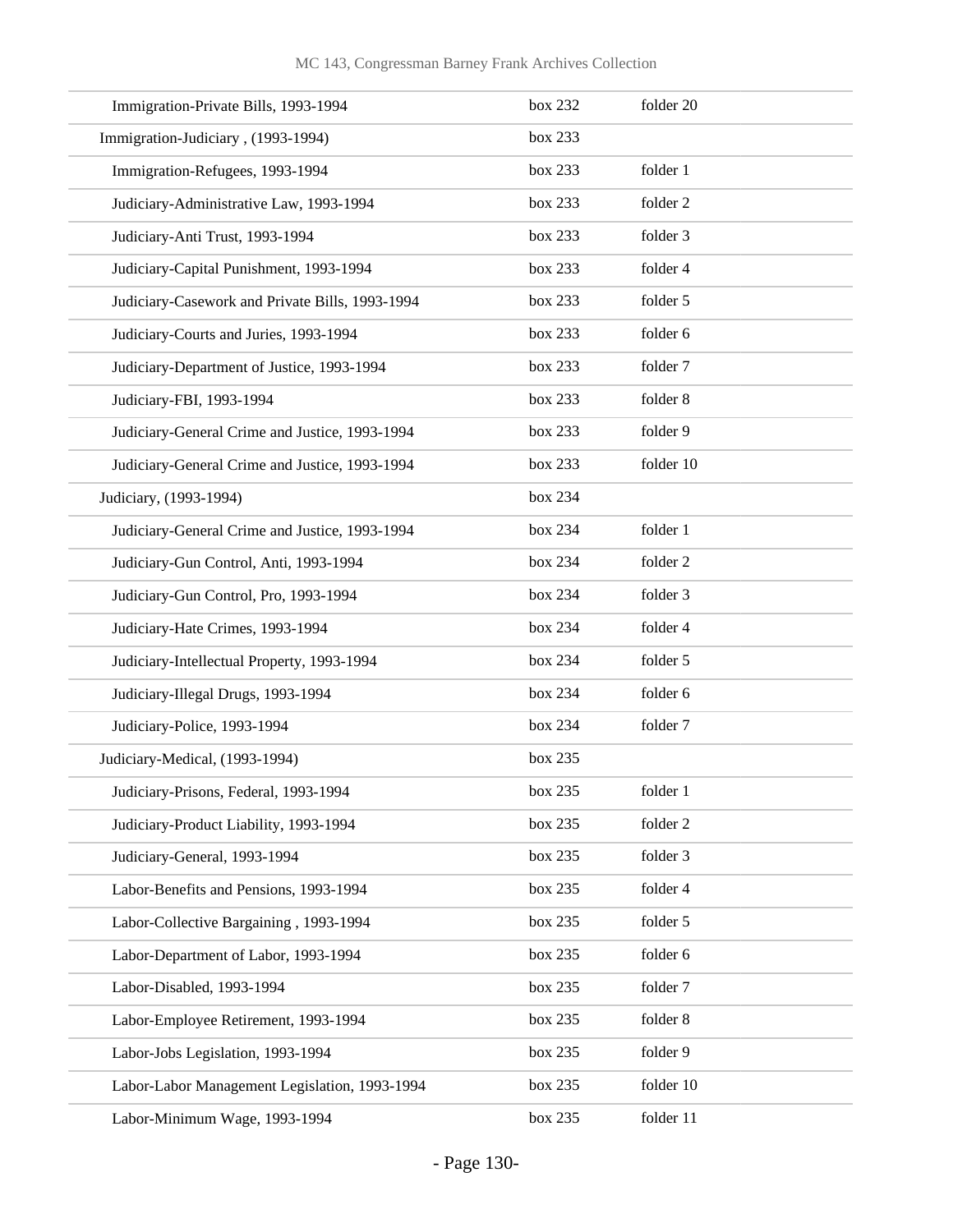| Labor-National Labor Relations, 1993-1994                     | box 235 | folder 12 |
|---------------------------------------------------------------|---------|-----------|
| Labor-Occupational Safety, 1993-1994                          | box 235 | folder 13 |
| Labor-Unemployment, 1993-1994                                 | box 235 | folder 14 |
| Labor-Unions, 1993-1994                                       | box 235 | folder 15 |
| Labor-Arbitration Act, 1993-1994                              | box 235 | folder 16 |
| Labor-General, 1993-1994                                      | box 235 | folder 17 |
| Medical-Alcohol Abuse, 1993-1994                              | box 235 | folder 18 |
| Medical-Abortion, Anti, 1993-1994                             | box 235 | folder 19 |
| Medical, (1993-1994)                                          | box 236 |           |
| Medical-Abortion Rights, Pro, 1993-1994                       | box 236 | folder 1  |
| Medical-AIDS, 1993-1994                                       | box 236 | folder 2  |
| Medical-Department of Health and Human Services,<br>1993-1994 | box 236 | folder 3  |
| Medical-Disabled, 1993-1994                                   | box 236 | folder 4  |
| Medical-Diseases, Commemorative, 1993-1994                    | box 236 | folder 5  |
| Medical-Diseases, General, 1993-1994                          | box 236 | folder 6  |
| Medical-Drug Abuse and Treatment, 1993-1994                   | box 236 | folder 7  |
| Medical-Family Planning, 1993-1994                            | box 236 | folder 8  |
| Medical-Food, FDA, Additives, 1993-1994                       | box 236 | folder 9  |
| Medical-Health Care Coverage, Reform, 1993-1994               | box 236 | folder 10 |
| Medical-Health Care Coverage, Reform, 1993-1994               | box 236 | folder 11 |
| Medical-Health Care Coverage, Reform, 1993-1994               | box 236 | folder 12 |
| Medical, (1993-1994)                                          | box 237 |           |
| Medical-Health Care Coverage, reform, 1993-1994               | box 237 | folder 1  |
| Medical-Health Care Coverage, reform, 1993-1994               | box 237 | folder 2  |
| Medical-Long Term and Catastrophic, 1993-1994                 | box 237 | folder 3  |
| Medical-Medicaid, 1993-1994                                   | box 237 | folder 4  |
| Medical-Medical Research, 1993-1994                           | box 237 | folder 5  |
| Medical-Doctor Payments, 1993-1994                            | box 237 | folder 6  |
| Medical-Funding, 1993-1994                                    | box 237 | folder 7  |
| Medical-Healthcare Financial Administration, 1993-1994        | box 237 | folder 8  |
| Medical-Hospital Payments, 1993-1994                          | box 237 | folder 9  |

Medical-Part A, 1993-1994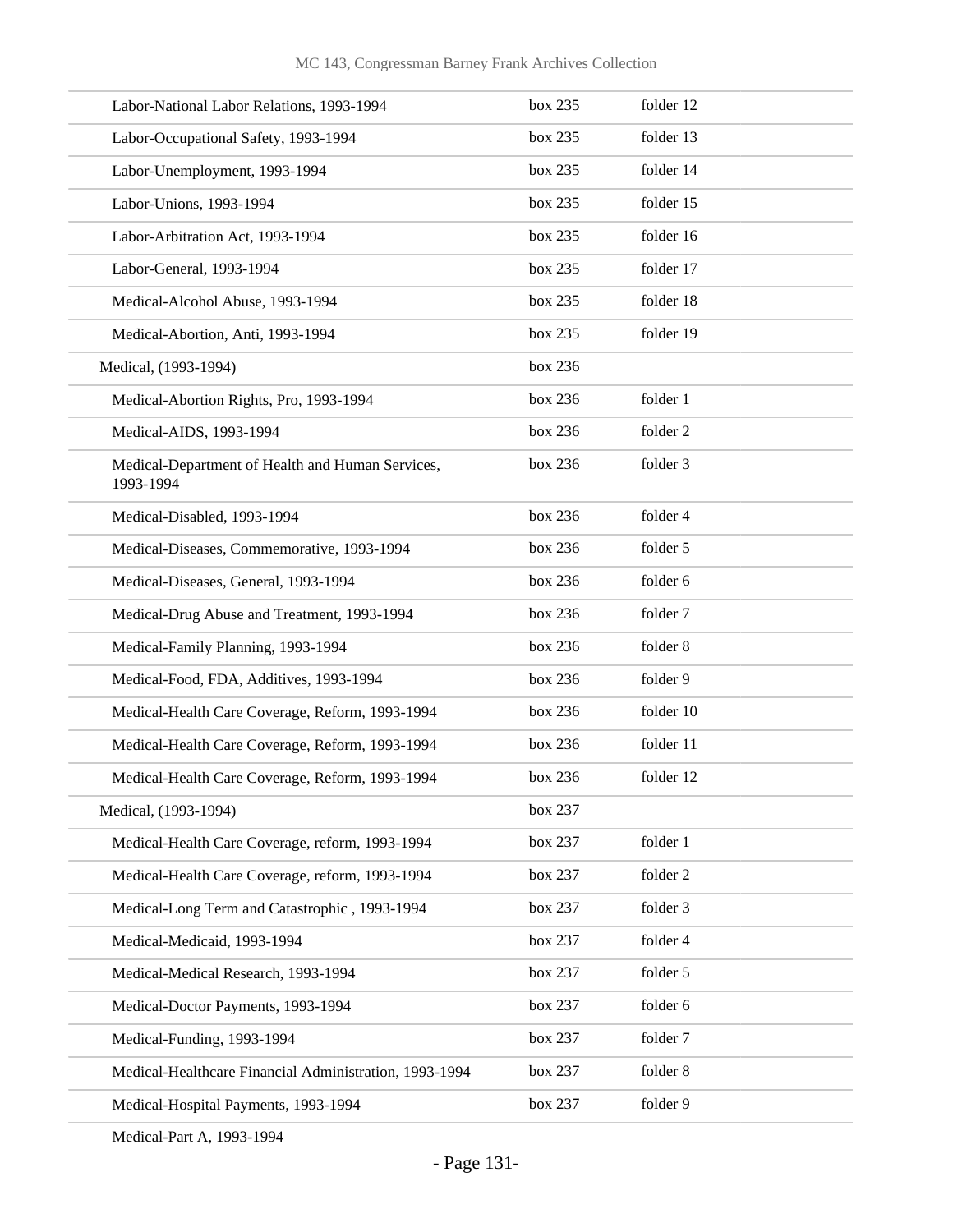|                                                           | box 237 | folder 10           |
|-----------------------------------------------------------|---------|---------------------|
| Medical-Single Payer, 1993-1994                           | box 237 | folder 11           |
| Medical-Part B, 1993-1994                                 | box 237 | folder 12           |
| Medical-Prospective Payment System, 1993-1994             | box 237 | folder 13           |
| Medical-Medicine and Legal Drugs, 1993-1994               | box 237 | folder 14           |
| Medical-Mental Health, 1993-1994                          | box 237 | folder 15           |
| Medical-National Institutes of Health (NIH), 1993-1994    | box 237 | folder 16           |
| Medical-Smoking, 1993-1994                                | box 237 | folder 17           |
| Medical-Women's Health, 1993-1994                         | box 237 | folder 18           |
| Medical-Military, (1993-1994)                             | box 238 |                     |
| Medical-General, 1993-1994                                | box 238 | folder 1            |
| Military-Navy and Marines, 1993-1994                      | box 238 | folder <sub>2</sub> |
| Military-Bases, 1993-1994                                 | box 238 | folder 3            |
| Military-Missile Sales to Japan, 1993-1994                | box 238 | folder 4            |
| Military-Defense Spending, 1993-1994                      | box 238 | folder 5            |
| Military-Department of Defense, 1993-1994                 | box 238 | folder 6            |
| Military-Department of Defense Appropriations, 1993-1994  | box 238 | folder 7            |
| Military-Disarmament and Arms Control, 1993-1994          | box 238 | folder 8            |
| Military-Discrimination in the Military, 1993-1994        | box 238 | folder 9            |
| Military-Discrimination in the Military, 1993-1994        | box 238 | folder 10           |
| Military-Taxes, (1993-1994)                               | box 239 |                     |
| Military-Intelligence, 1993-1994                          | box 239 | folder 1            |
| Military-Reserves, 1993-1994                              | box 239 | folder 2            |
| Military-Selective Service, 1993-1994                     | box 239 | folder 3            |
| Military-Space Weapons, 1993-1994                         | box 239 | folder 4            |
| Military-Weapons, 1993-1994                               | box 239 | folder 5            |
| Military-General, 1993-1994                               | box 239 | folder 6            |
| Non-Specific Answers, 1993-1994                           | box 239 | folder 7            |
| Postal Service-Complaints, 1993-1994                      | box 239 | folder 8            |
| Postal Service-Rates, 1993-1994                           | box 239 | folder 9            |
| Postal Service-Stamps, including commemorative, 1993-1994 | box 239 | folder 10           |
| Postal Service-General, 1993-1994                         | box 239 | folder 11           |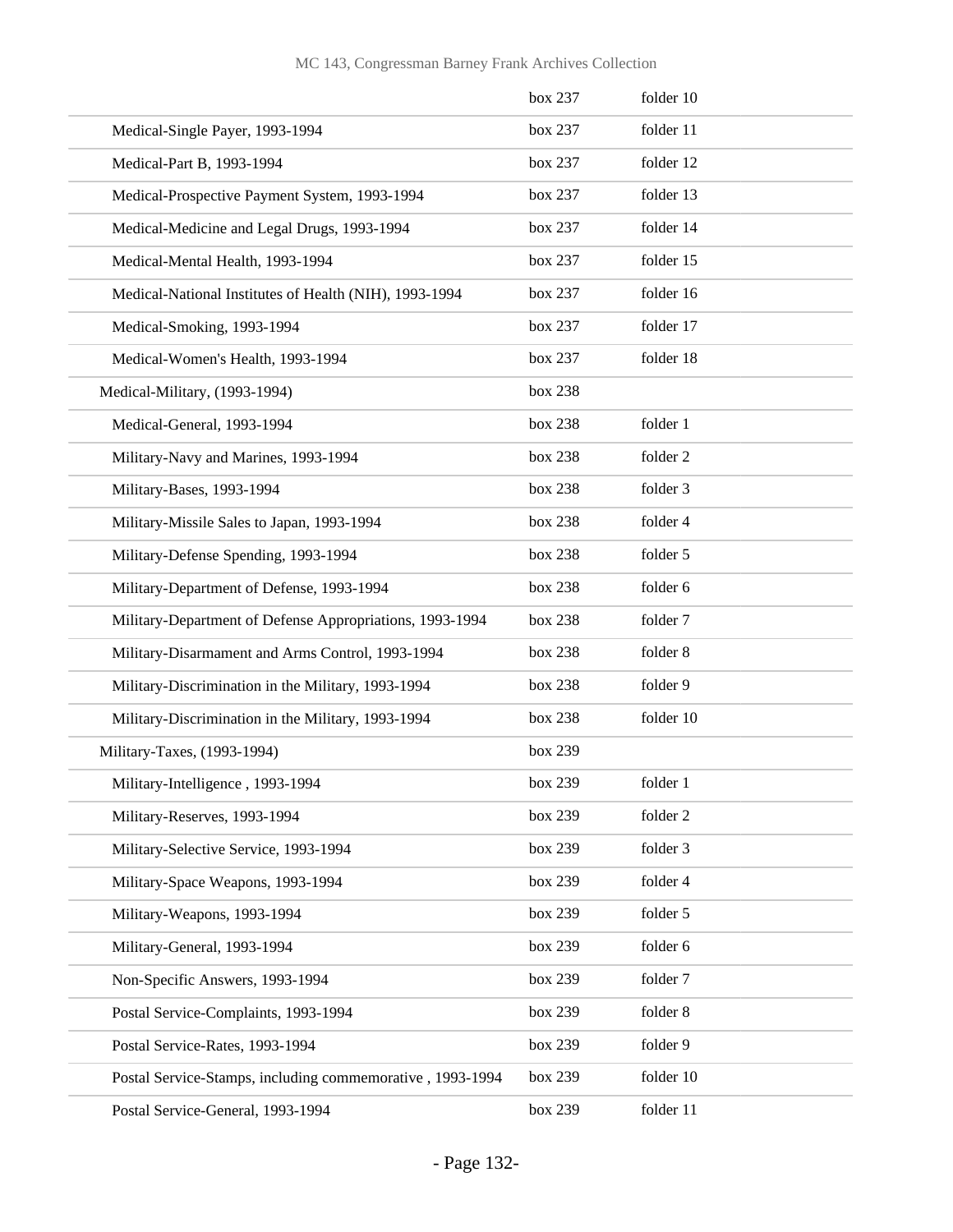| Social Security-Cost of Living Adjustment, 1993-1994           | box 239 | folder 12 |
|----------------------------------------------------------------|---------|-----------|
| Social Security-Funding of Social Security System, 1993-1994   | box 239 | folder 13 |
| Social Security-Legislation, 1993-1994                         | box 239 | folder 14 |
| Social Security-Notch Act, 1993-1994                           | box 239 | folder 15 |
| Social Security-Retirement Accounts and Pensions,<br>1993-1994 | box 239 | folder 16 |
| Social Security-Social Security Administration, 1993-1994      | box 239 | folder 17 |
| Social Security-General, 1993-1994                             | box 239 | folder 18 |
| Taxes-Benefits, Pensions and Retirement Plans, 1993-1994       | box 239 | folder 19 |
| Taxes-Business Taxes, 1993-1994                                | box 239 | folder 20 |
| Taxes-Charitable and Tax Exempt Organizations, 1993-1994       | box 239 | folder 21 |
| Taxes-Transportation, (1993-1994)                              | box 240 |           |
| Taxes-Capital Gains, 1993                                      | box 240 | folder 1  |
| Taxes-Education, 1993-1994                                     | box 240 | folder 2  |
| Taxes-Excise, 1993-1994                                        | box 240 | folder 3  |
| Taxes-Housing, Real Estate and Property, 1993-1994             | box 240 | folder 4  |
| Taxes-Individual Taxes, including fairness, 1993-1994          | box 240 | folder 5  |
| Taxes-Insurance, 1993                                          | box 240 | folder 6  |
| Taxes-IRS, 1993-1994                                           | box 240 | folder 7  |
| Taxes-Savings, Bonds, 1993                                     | box 240 | folder 8  |
| Taxes-State and Local, 1993-1994                               | box 240 | folder 9  |
| Taxes-Tax Credits, 1993-1994                                   | box 240 | folder 10 |
| Taxes-General, 1993-1994                                       | box 240 | folder 11 |
| Transportation-Air and Airports, 1993-1994                     | box 240 | folder 12 |
| Transportation-Trains and Amtrak, 1993-1994                    | box 240 | folder 13 |
| Transportation-Trains, high speed rail, 1993                   | box 240 | folder 14 |
| Transportation-Trains, other, 1993-1994                        | box 240 | folder 15 |
| Transportation-Autos, including speed limits, 1993             | box 240 | folder 16 |
| Transportation-Department of Transportation, 1993-1994         | box 240 | folder 17 |
| Transportation-Mass Transportation, 1993-1994                  | box 240 | folder 18 |
| Transportation-Trucking, 1993-1994                             | box 240 | folder 19 |
| Transportation-Water Transportation, 1993-1994                 | box 240 | folder 20 |
|                                                                |         |           |

Transportation-Bridges, 1993-1994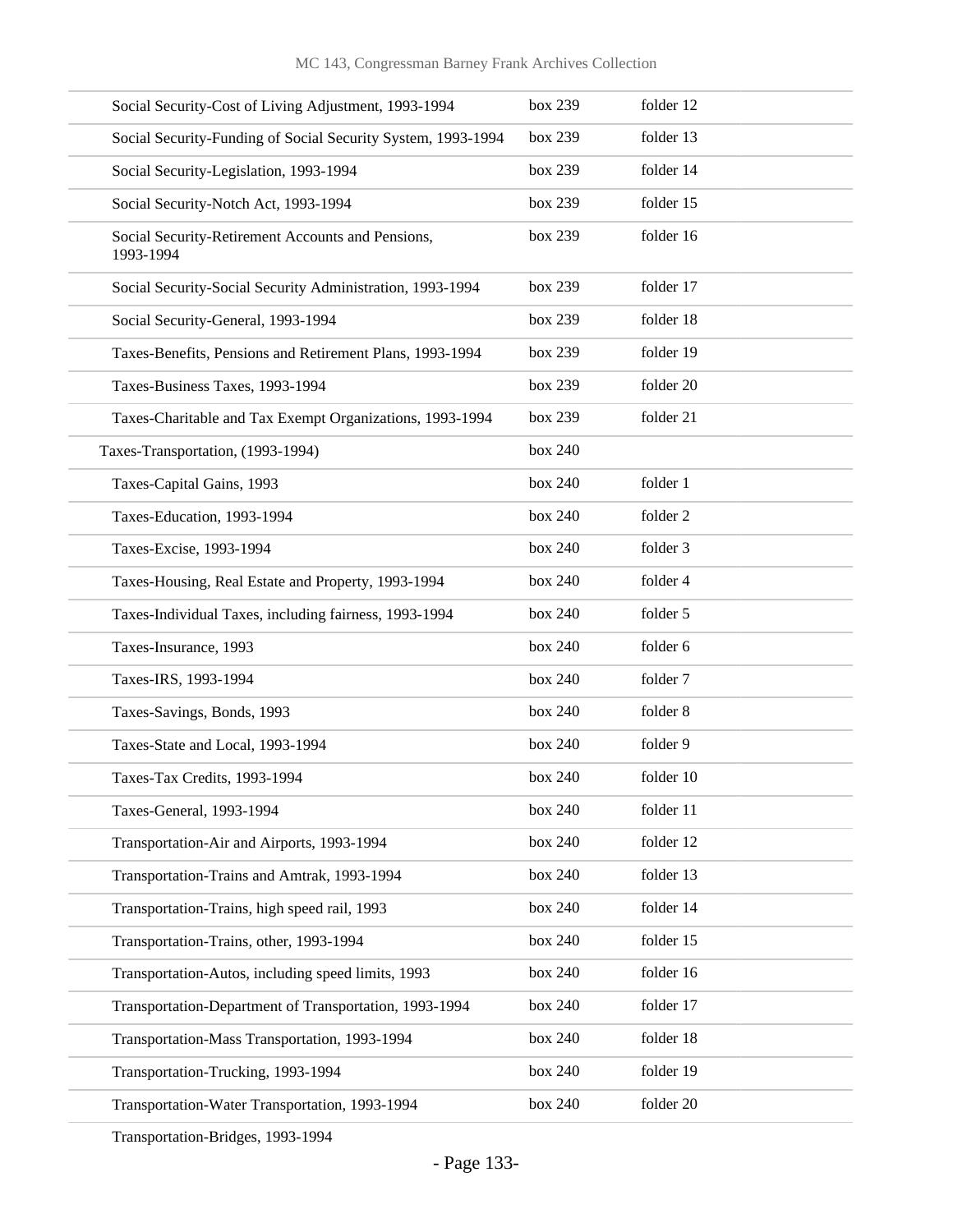|                                                                                                                           | box 240 | folder 21 |
|---------------------------------------------------------------------------------------------------------------------------|---------|-----------|
| Transportation-Roads and Highways, 1993-1994                                                                              | box 240 | folder 22 |
| Transportation-General, 1993-1994                                                                                         | box 240 | folder 23 |
| Veterans-Health Care Reform, (1991-1994)                                                                                  | box 241 |           |
| Veterans-Benefits, 1993-1994                                                                                              | box 241 | folder 1  |
| Veterans-Disabilities, 1993-1994                                                                                          | box 241 | folder 2  |
| Veterans-Health Care, 1993-1994                                                                                           | box 241 | folder 3  |
| Veterans-Resolutions in Honor of, medals, 1993-1994                                                                       | box 241 | folder 4  |
| Veterans-Veterans Administration, 1993-1994                                                                               | box 241 | folder 5  |
| Veterans-General, 1993-1994                                                                                               | box 241 | folder 6  |
| Health Care Reform-Health Care Financing Administration<br>RBVS, 1991-1994                                                | box 241 | folder 7  |
| Health Care Reform-Medicare, RBRVS, 1993-1994                                                                             | box 241 | folder 8  |
| Health Care Reform-HDFA Toll Free, 1991-1994                                                                              | box 241 | folder 9  |
| Health Care Reform-Medicare and Medicaid, 1991-1994                                                                       | box 241 | folder 10 |
| Health Care Reform-AIDS and possible therapeutic per<br>Dennis Carlo, 1993-1994                                           | box 241 | folder 11 |
| Health Care Reform-Nutrition Supplements, Labor-HHS<br>Appropriations FY '93 per Dick Wurtman M.D., 1992-1993             | box 241 | folder 12 |
| Health Care Reform-Dietary Supplements Act, Richardson<br>Bill, 1993                                                      | box 241 | folder 13 |
| Budget/Appropriations, (1993-1994)                                                                                        | box 242 |           |
| Budget/Appropriations-ALMR, 1993                                                                                          | box 242 | folder 1  |
| Budget/Appropriations-Space Station, 1993-1994                                                                            | box 242 | folder 2  |
| Budget/Appropriations-Space and "Big Science", 1993                                                                       | box 242 | folder 3  |
| Budget/Appropriations-Budget Savings Bills, 1993-1994                                                                     | box 242 | folder 4  |
| Budget/Appropriations-Report Language FY 1994 Budget<br>Resolution, 1993                                                  | box 242 | folder 5  |
| Budget/Appropriations-Clinton Budget Cuts Plan, National<br>Performance Review, Sabo Amendment, 1993                      | box 242 | folder 6  |
| Budget/Appropriations-Penny-Kasich Budget Cut Plan,<br>1993-11                                                            | box 242 | folder 7  |
| Budget/Appropriations-Deficit Reduction Gimmicks:<br>Balanced Budget Amendment; Line Item Veto; Trust Funds,<br>1993-1994 | box 242 | folder 8  |
| Budget/Appropriations-Barney Frank Budget Viewpoints,<br>1993-1994                                                        | box 242 | folder 9  |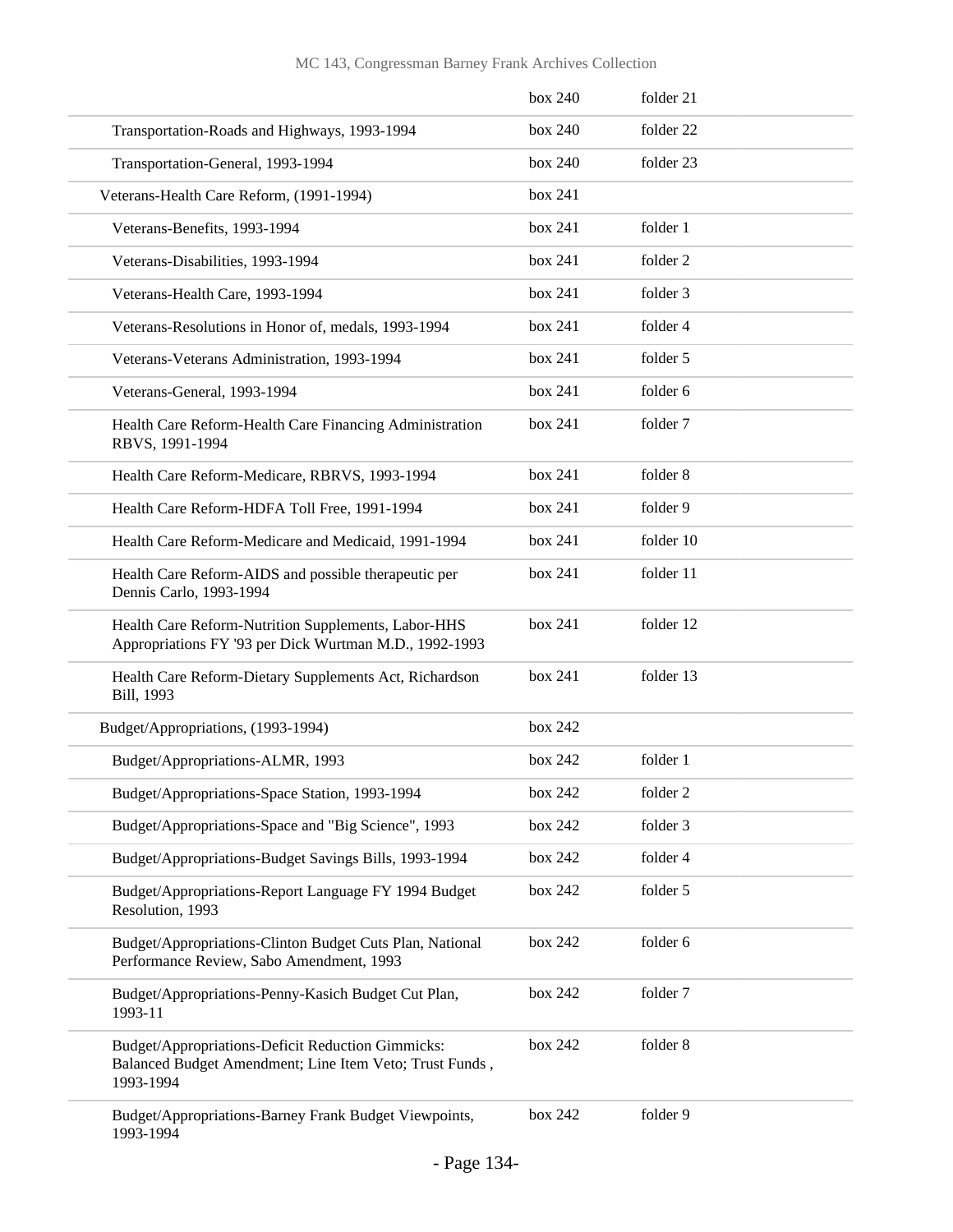| Budget/Appropriations-Background on Budget Resolution,<br>1993                                                       | box 242 | folder 10 |
|----------------------------------------------------------------------------------------------------------------------|---------|-----------|
| Budget/Appropriations-Budget Reconcilliation, 1993                                                                   | box 242 | folder 11 |
| Budget/Appropriations-BTU Tax, 1993                                                                                  | box 242 | folder 12 |
| Budget/Appropriations-1993 OBRA, Poor People Issues, 1993                                                            | box 242 | folder 13 |
| Budget/Appropriations-1993 OBRA, Budget Process Reform,<br>1993                                                      | box 242 | folder 14 |
| Budget/Appropriations-Pay, Retirement and COLA Issues in<br>FY 1994 Budget, Appropriations, and Reconciliation, 1993 | box 242 | folder 15 |
| Budget/Appropritations, (1992-1994)                                                                                  | box 243 |           |
| Budget/Appropriations-Emergency Supplemental, 1994                                                                   | box 243 | folder 1  |
| Budget/Appropriations-Supplemental Appropriations FY<br>1993, Clinton Stimulus, 1992-1993                            | box 243 | folder 2  |
| Budget/Appropriations-Appropriations Recissions, 1992-1993                                                           | box 243 | folder 3  |
| Budget/Appropriations-FY 1993 Supplemental, 1992-1993                                                                | box 243 | folder 4  |
| Budget/Appropriations-1993 Appropriations, Votes to Cut<br>Spending, 1993                                            | box 243 | folder 5  |
| Budget/Appropriations-Entitlements, Background<br>Information, 1993                                                  | box 243 | folder 6  |
| Budget/Appropriations-Interstate, 1993-1994                                                                          | box 243 | folder 7  |
| Budget/Appropriations-Mutual Conversions, 1993-1994                                                                  | box 243 | folder 8  |
| Budget/Appropriations-Regular Relief Provisions in Bank<br>Bills, 1993-1994                                          | box 243 | folder 9  |
| Banking-Fleet/BNE, 1992-1994                                                                                         | box 243 | folder 10 |
| Banking-Legislative Consolidation Bill, 1993-1994                                                                    | box 243 | folder 11 |
| Banking-RTC Bill, 1993-1994                                                                                          | box 243 | folder 12 |
| Budget/Appropriations-Defense Budget CBO, 1993-1994                                                                  | box 243 | folder 13 |
| Budget/Appropriations, (1993-1995)                                                                                   | box 244 |           |
| Budget/Appropriations-Defense Budget and General Defense<br>Authorization FY 1994, 1993                              | box 244 | folder 1  |
| Budget/Appropriations-FY 1995 Department of Defense<br>Authorization Bill, 1993-1994                                 | box 244 | folder 2  |
| Budget/Appropriations-Frank Budget Resolution and Budget<br>Committee Defense Cut Initiative FY 1995, 1994           | box 244 | folder 3  |
| Budget/Appropriations-Frank Budget Resolution and Budget<br>Committee Defense Cut Initiative FY 1995, 1994           | box 244 | folder 4  |
| Budget/Appropriations-Drug/Crime Bill, (1990-1995)                                                                   | box 245 |           |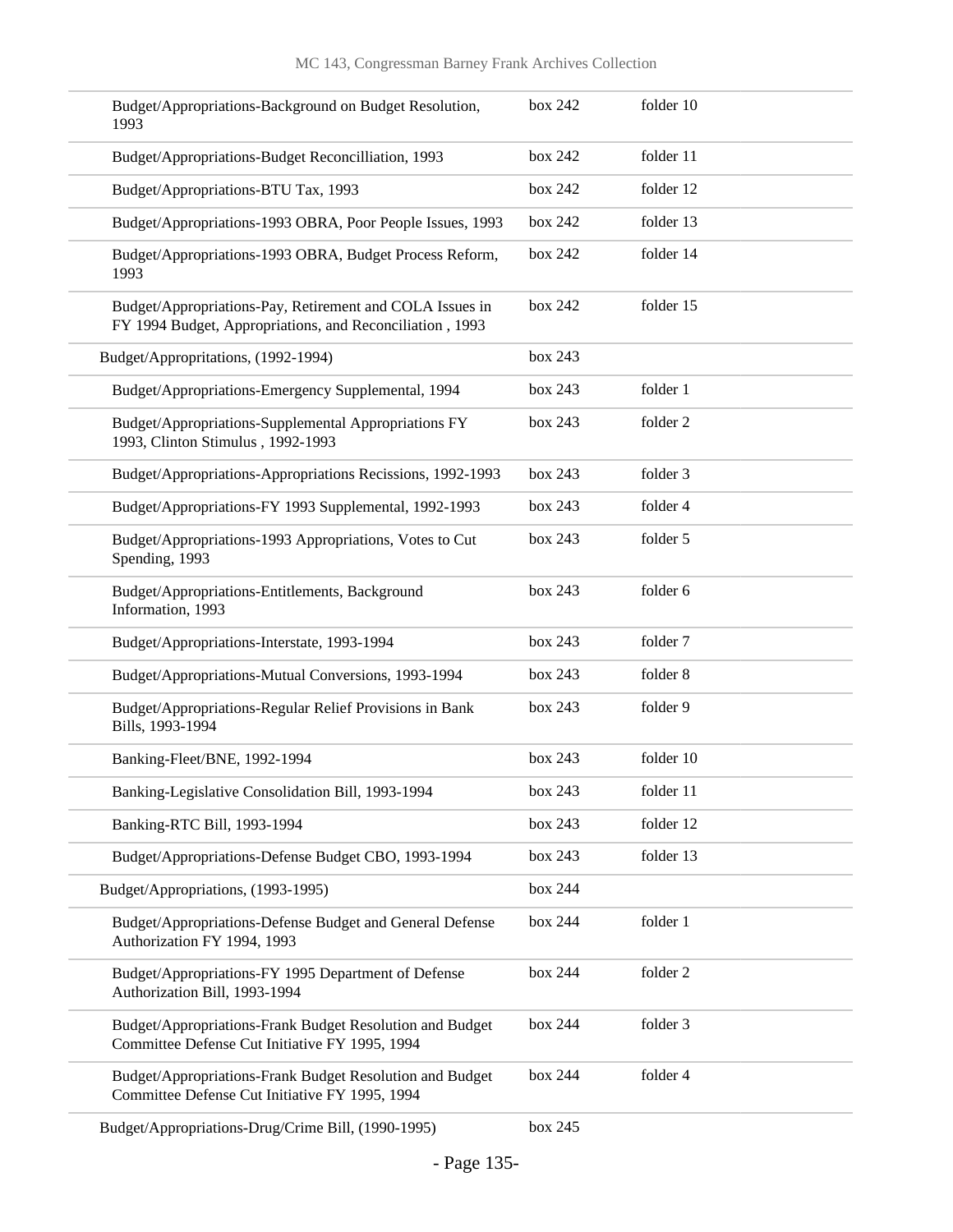| Budget/Appropriations-Budget Cuts Package, 1993                                                            | box 245 | folder 1  |
|------------------------------------------------------------------------------------------------------------|---------|-----------|
| Hearings, 1993-1994                                                                                        | box 245 | folder 2  |
| Signature Pages and Co-sponsors Forms, Out of District<br>Progress Robos, 1993-1994                        | box 245 | folder 3  |
| Barney Frank General Views, 1993-1994                                                                      | box 245 | folder 4  |
| Press/Mailing Lists, 1990-1994                                                                             | box 245 | folder 5  |
| Drug/Crime Bill-1992 Annual Report Federal Judicial Center,<br>1992-1993                                   | box 245 | folder 6  |
| Drug/Crime Bill-International Drug Policy Reports, 1993                                                    | box 245 | folder 7  |
| Drug/Crime Bill-Testimony before Subcommittee on<br>Treasury, Postal Service, and General Government, 1993 | box 245 | folder 8  |
| Drug/Crime Bill-Mandatory Minimums and Sentencing,<br>Research and Testimony, 1991-1993                    | box 245 | folder 9  |
| Drug/Crime Bill-Core Level Mexican Trafficking Overview,<br>FBI Report, 1993                               | box 245 | folder 10 |
| Drug/Crime Bill-Staff Meeting Notes, 1993                                                                  | box 245 | folder 11 |
| Drug/Crime Bill-Drug Interdiction, Research and Staff Notes,<br>1993-02                                    | box 245 | folder 12 |
| Budget and Health Care Reform, (1993-1995)                                                                 | box 246 |           |
| Budget/Appropriations-Unfunded Mandates, 1993-1994                                                         | box 246 | folder 1  |
| Budget/Appropriations-Capital Gains, 1994                                                                  | box 246 | folder 2  |
| Budget/Appropriations-Entitlement Reform, 1994                                                             | box 246 | folder 3  |
| Budget/Appropriations-Congressional Ratings, 1994                                                          | box 246 | folder 4  |
| Budget/Appropriations-Opposition to GOP and "Contract"<br>Budget Initiatives, Pro Clinton, 1993-1994       | box 246 | folder 5  |
| Budget/Appropriations-Academic Research Spending,<br>1990-1994                                             | box 246 | folder 6  |
| Budget/Appropriations-Budget Resolution FY 1995,<br>1994-1995                                              | box 246 | folder 7  |
| Budget/Appropriations-Report Language FY 1995 Budget<br>Resolution, 1994-02                                | box 246 | folder 8  |
| Budget/Appropriations-Administration Budget FY 1995,<br>1994-02                                            | box 246 | folder 9  |
| Budget/Appropriations-Clinton Budget, General, 1993-1994                                                   | box 246 | folder 10 |
| Health Care Reform-Stark's Proposal, 1993-1994                                                             | box 246 | folder 11 |
| Health Care Reform-H.R. 3600 Education and Labor<br>Amendment, 1993-1994                                   | box 246 | folder 12 |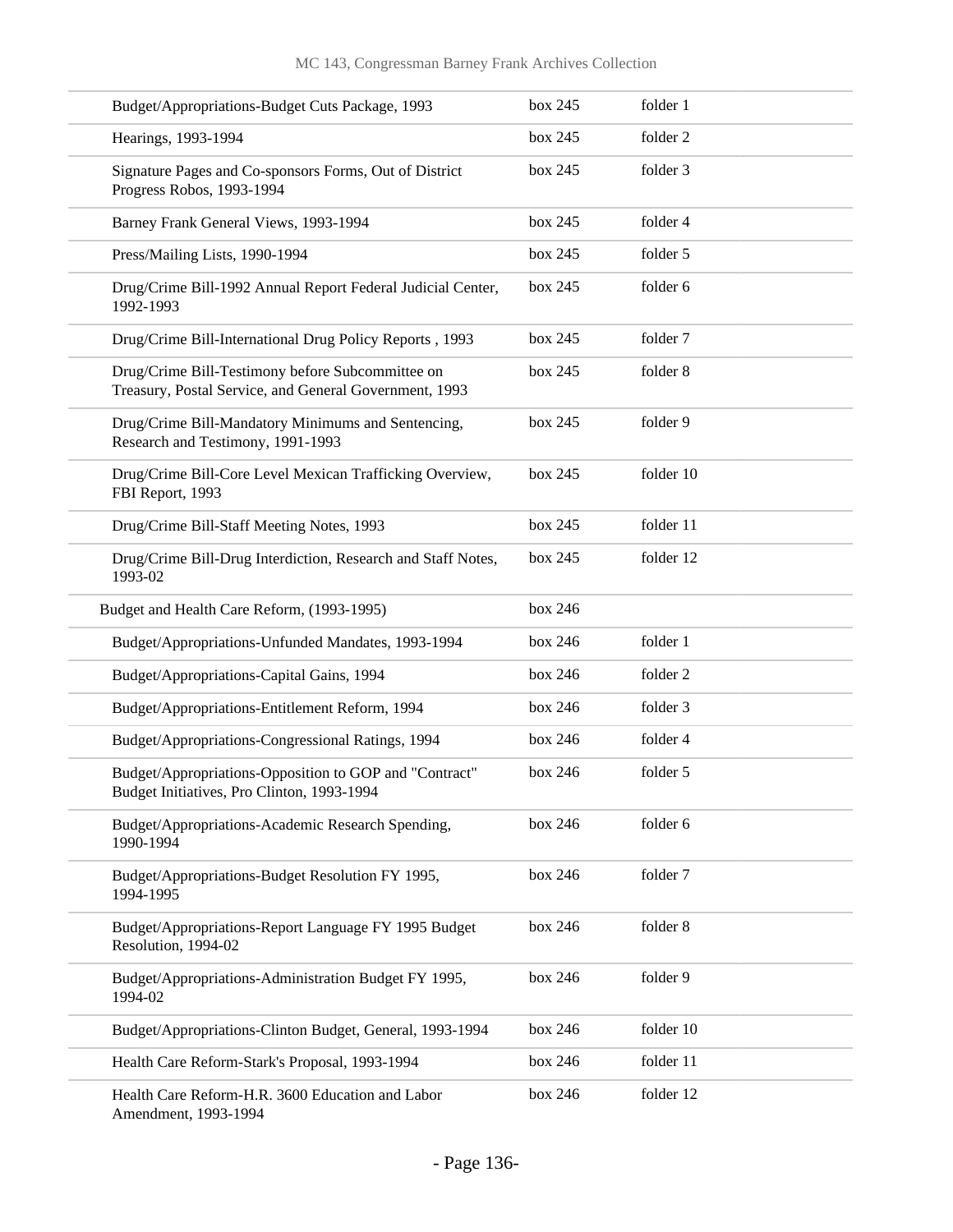| Health Care Reform-H.R. 3600 W & M full committee mark-<br>up, 1993-1994                                  | box 246 | folder 13 |
|-----------------------------------------------------------------------------------------------------------|---------|-----------|
| Health Care Reform, (1989-1994)                                                                           | box 247 |           |
| Health Care Reform-Nutrition Labeling and Education Act<br>Regulations, 1993                              | box 247 | folder 1  |
| Health Care Reform-Medicare Provisions, 1993-1994                                                         | box 247 | folder 2  |
| Health Care Reform-Home Care and Budget Proposals,<br>1990-1992                                           | box 247 | folder 3  |
| Health Care Reform-Harvard Gerontology, 1989-1993                                                         | box 247 | folder 4  |
| Health Care Reform-Frank/Staggers Suit Against HCFA/HHS<br>to Force Compliance with HMO Act of 1973, 1991 | box 247 | folder 5  |
| Health Care Reform-H.R. 2507 NIH Authorization,<br>1991-1992                                              | box 247 | folder 6  |
| Health Care Reform-Federal Health Management Problems<br>GAO testimony at Budget Committee, 1993          | box 247 | folder 7  |
| Health Care Reform-Bristol County Medicare, 1990-1993                                                     | box 247 | folder 8  |
| Health Care Reform-National Network of Libraries of<br>Medicine, 1991                                     | box 247 | folder 9  |
| Health Care Reform, (1989-1994)                                                                           | box 248 |           |
| Health Care Reform-Articles on National Health Care,<br>1990-1994                                         | box 248 | folder 1  |
| Health Care Reform-Assorted Correspondence from<br>Administration on Health, 1989-1992                    | box 248 | folder 2  |
| Health Care Reform-H.R. 5502, 1992                                                                        | box 248 | folder 3  |
| Health Care Reform-Clinton/Gephardt Medical Malpractice<br>Reform, 1994                                   | box 248 | folder 4  |
| Health Care Reform-Clinton Plan, financial analysis,<br>1993-1994                                         | box 248 | folder 5  |
| Health Care Reform-Dole/Packwood Proposal, 1994                                                           | box 248 | folder 6  |
| Health Care Reform-Senator Chafee's Bill, 1994                                                            | box 248 | folder 7  |
| Health Care Reform-Representative Cooper plan, H.R. 3222,<br>1993-1994                                    | box 248 | folder 8  |
| Health Care Reform-Clinton Plan, small business, 1993-1994                                                | box 248 | folder 9  |
| Health Care Reform-H.R. 1200, Clinton side-by-side,<br>1993-1994                                          | box 248 | folder 10 |
| Health Care Reform-Senator Kennedy's mark-up, 1994                                                        | box 248 | folder 11 |
| Health Care Reform-Gephardt Leadership Proposal, 1994                                                     | box 248 | folder 12 |

Health Care Reform-Summary of Clinton Plan, 1993-1994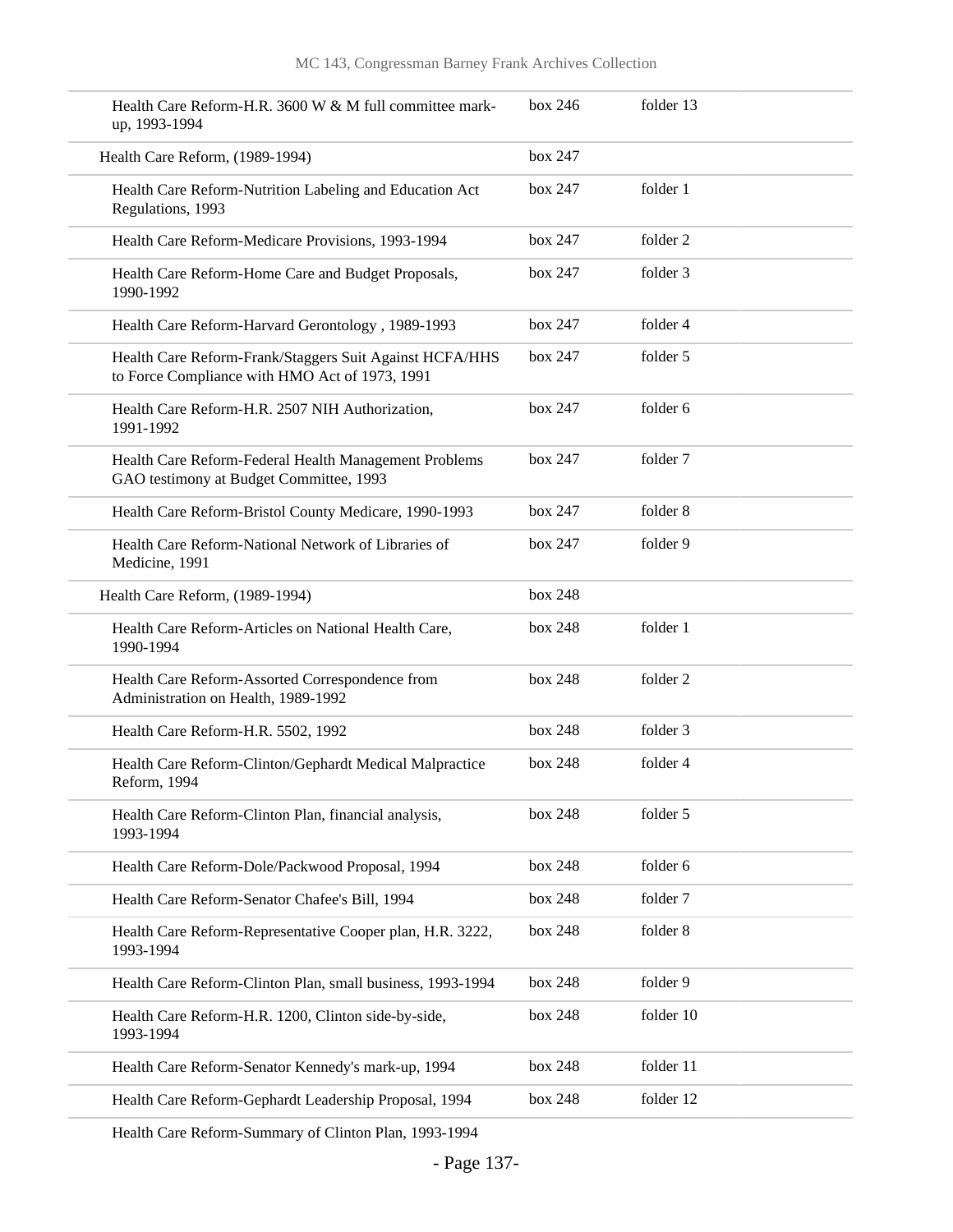|                                                                                             | box 248 | folder 13 |
|---------------------------------------------------------------------------------------------|---------|-----------|
| Health Care Reform-Clinton Plan, providers, 1993-1994                                       | box 248 | folder 14 |
| Health Care Reform-Impact of H.R. 3600 on Massachusetts,<br>1993-1994                       | box 248 | folder 15 |
| Health Care Reform, 1993-1994                                                               | box 249 |           |
| Health Care Reform-Christian Science Concerns, 1993-1994                                    | box 249 | folder 1  |
| Health Care Reform-Prescription Drugs, 1993-1994                                            | box 249 | folder 2  |
| Health Care Reform-People with Disabilities, 1993-1994                                      | box 249 | folder 3  |
| Health Care Reform-H.R. 1200 Single Payer Bill, Rep.<br>McDermott, 1993-1994                | box 249 | folder 4  |
| Health Care Reform-Effects on LGBT, 1993-1994                                               | box 249 | folder 5  |
| Health Care Reform-Republican Votes on Medicare 1965,<br>1993                               | box 249 | folder 6  |
| Health Care Reform-H.R. 1200 General, 1993                                                  | box 249 | folder 7  |
| Health Care Reform-Effects on Senior Citizens, 1993-1994                                    | box 249 | folder 8  |
| Health Care Reform-Billing Problems with CHAMPUS,<br>1993-1994                              | box 249 | folder 9  |
| Health Care Reform-MHA: Mass Health Summary,<br>1993-1994                                   | box 249 | folder 10 |
| Health Care Reform-MHA: Medicaid and Hospital ER, 1994                                      | box 249 | folder 11 |
| MHA: Medicaid Waiver Assessment, 1994                                                       | box 249 | folder 12 |
| MHA: Medicaid Waiver Comments, 1994                                                         | box 249 | folder 13 |
| Health Care Reform-Governor Weld's Proposal<br>Massachusetts, 1994                          | box 249 | folder 14 |
| Health Care-Durable Medical Equipment Regulations,<br>1993-1994                             | box 249 | folder 15 |
| Health Care-Stanley Street Treatment and Resources Center,<br>1993-1995                     | box 249 | folder 16 |
| Health Care Reform, 1993-1994                                                               | box 250 |           |
| Massachusetts Application for Medicare Select Status, 1993                                  | box 250 | folder 1  |
| S.1/H.R. 4-National Institutes of Health Reauthorization, 1993                              | box 250 | folder 2  |
| Critical Access fro Government Reliant Providers, 1993                                      | box 250 | folder 3  |
| National Health Care Plan-Massachusetts Hospital<br>Association, 1993                       | box 250 | folder 4  |
| National Health Care Plan-National Association of<br>Alcoholism Drug Abuse Counselors, 1993 | box 250 | folder 5  |

Machado-Joseph's Disease, 1993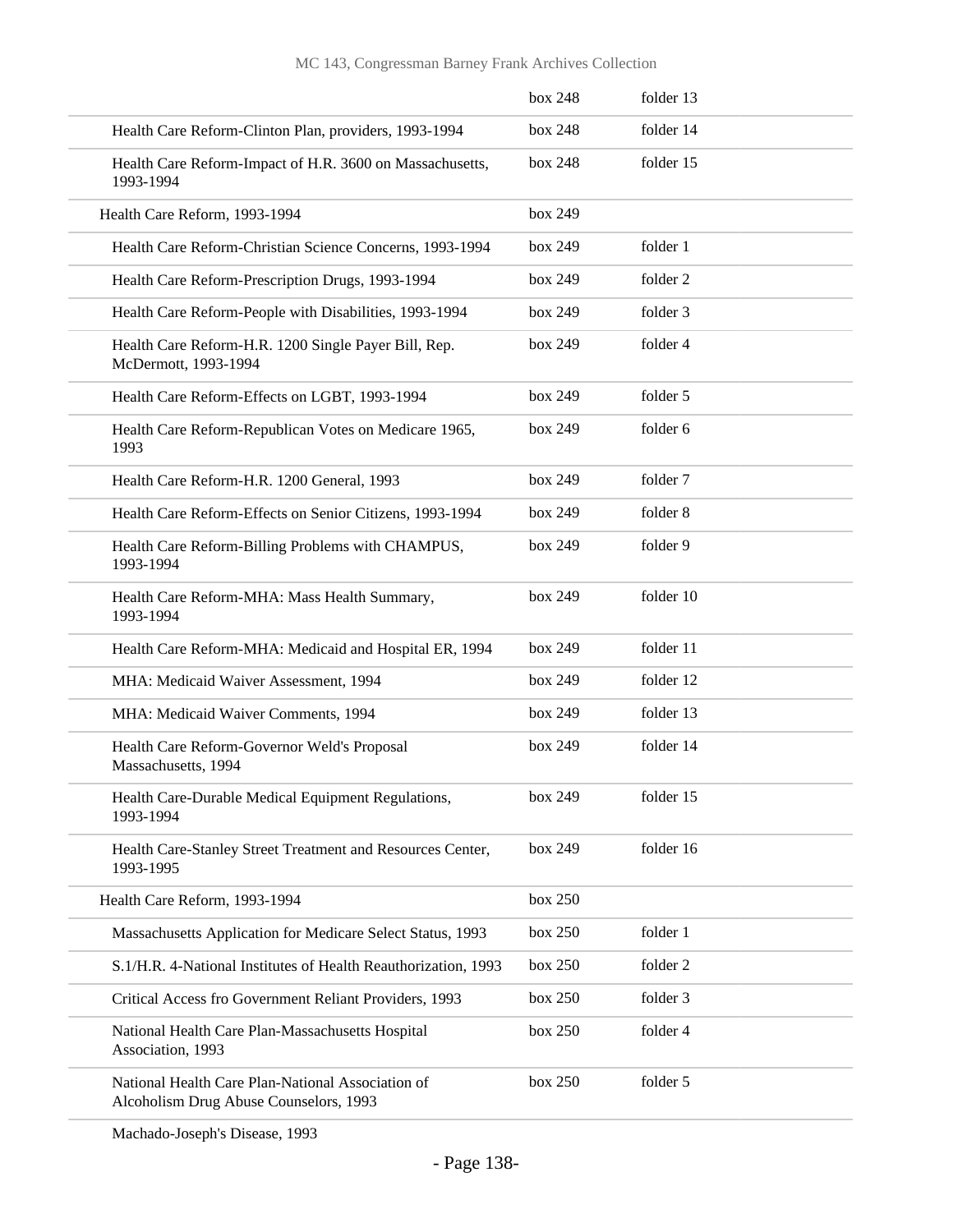|                                                                                     | box 250 | folder 6  |
|-------------------------------------------------------------------------------------|---------|-----------|
| FY 1994 Biomedical Research FASEB, 1992-1993                                        | box 250 | folder 7  |
| EPA Ruling-Passive Smoking, 1993-01-07                                              | box 250 | folder 8  |
| Chronic Fatigue Syndrome per Pauline Stratis, 1992-1993                             | box 250 | folder 9  |
| Health Care Reform-Documents from the White House, 1994                             | box 250 | folder 10 |
| HIV/AIDS gp160 Vaccine Trail per David Scondras,<br>1993-1994                       | box 250 | folder 11 |
| Budget Fact Sheets, 1993                                                            | box 250 | folder 12 |
| NLEA-Small Business Exemptions, 1993                                                | box 250 | folder 13 |
| Transportation-Contracting Out per Scott Chausee, 1994                              | box 250 | folder 14 |
| Transportation Appropriations, 1994                                                 | box 250 | folder 15 |
| Labor/HHS/Education Appropriations FY 1995, 1994                                    | box 250 | folder 16 |
| Health Care Reform, 1993-1994                                                       | box 251 |           |
| "Contract with America" summaries, 1994                                             | box 251 | folder 1  |
| National Commission on AIDS Report on HIV/AIDS in<br>Communities of Color, 1993     | box 251 | folder 2  |
| Miscellaneous AIDS Research, 1992-1994                                              | box 251 | folder 3  |
| US International AIDS Policy per State Department, 1994                             | box 251 | folder 4  |
| AIDS Cure Act H.R. 4370, 1994                                                       | box 251 | folder 5  |
| Global AIDS Policy per Paul Boneberg, 1994                                          | box 251 | folder 6  |
| AIDS and HIV Needle Exchange Programs, 1993                                         | box 251 | folder 7  |
| Health Care Reform-Viaticle Settlements, 1993                                       | box 251 | folder 8  |
| Health Care Reform-Proposals Have Potential to Reduce<br>Administrative Costs, 1994 | box 251 | folder 9  |
| Health-FDA 501(k) pre-market approval per Dr. Carlo<br>DeLuca, 1993-1994            | box 251 | folder 10 |
| Information on NIH trials for possible AIDS therapy, 1993                           | box 251 | folder 11 |
| Health Care-Family Medical Leave Act, 1993                                          | box 251 | folder 12 |
| Health Care-Low Income and Minority Concerns, 1993                                  | box 251 | folder 13 |
| Health Care-Thanks Letter, Physical Therapy, 1993                                   | box 251 | folder 14 |
| Health Care Reform-American College of Nurse Midwives,<br>1994                      | box 251 | folder 15 |
| Health Care Reform-Barney Will Work For, 1993                                       | box 251 | folder 16 |
| Health Care Reform-State Role, 1993                                                 | box 251 | folder 17 |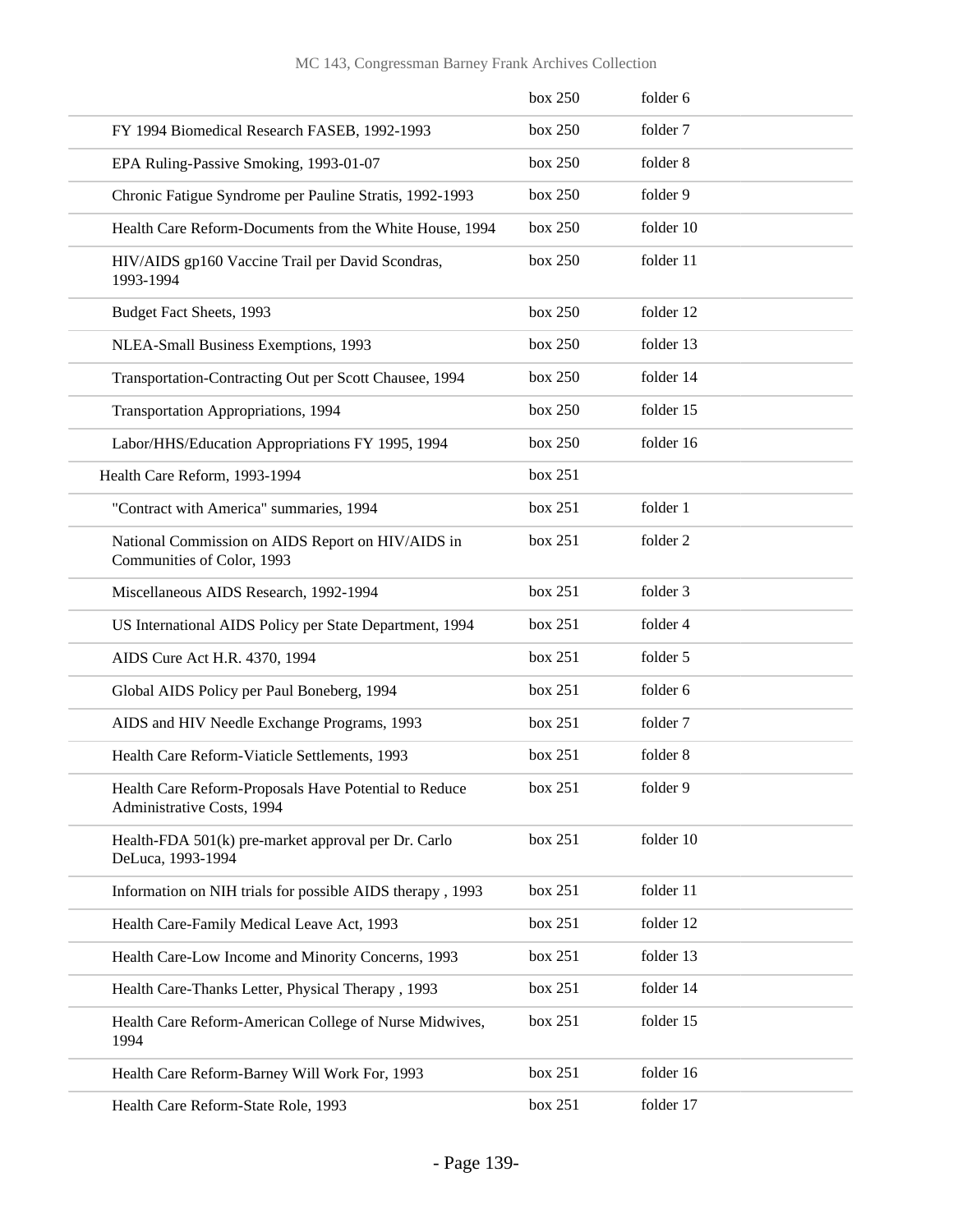| Health Care Reform and Assorted Legislation, 1993-1994                              | box 252 |           |
|-------------------------------------------------------------------------------------|---------|-----------|
| Health Care-Ritalin Shortage, 1993-1994                                             | box 252 | folder 1  |
| Health Care-Organ Transplantation, per Charles Fiske and<br>Sidney Cohen, 1993-1994 | box 252 | folder 2  |
| Health Care-National Bone Marrow Donor, 1993-1994                                   | box 252 | folder 3  |
| Health Care-Tobacco Reform, 1994                                                    | box 252 | folder 4  |
| Health Care Reform-Biotechnology Issues, 1994                                       | box 252 | folder 5  |
| Health Care Reform-Chiropractic Care, 1993-1994                                     | box 252 | folder 6  |
| Health Care Reform-Congressional Black Caucus Legislative<br>Priorities, 1994       | box 252 | folder 7  |
| Health Care-Massachusetts Hospital Association Poll, 1993                           | box 252 | folder 8  |
| Health Care-Physician Assistants, 1993-1994                                         | box 252 | folder 9  |
| Health Care Reform-Effects on Biotechnology, 1993-1994                              | box 252 | folder 10 |
| Health Care Reform-Mental Health, Psychology, 1993-1994                             | box 252 | folder 11 |
| Medicare and Medicaid Changes, 1993                                                 | box 252 | folder 12 |
| Health Care Reform-Dietary Supplements, 1993-1994                                   | box 252 | folder 13 |
| Budget Reconciliation FY 1994, 1993                                                 | box 252 | folder 14 |
| H.R. 1424 Eliminate Medicare Waiting Period, 1993                                   | box 252 | folder 15 |
| H.R. 1449 Veterans Tax Abatement Bill, 1993                                         | box 252 | folder 16 |
| H.R. 1689 Documentation for Vessel "Moonshine", 1993                                | box 252 | folder 17 |
| H.R. 2744 Documentation for Vessel "Swell Dancer", 1993                             | box 252 | folder 18 |
| H.R. 972 Government Pension Offset bill, 1993                                       | box 252 | folder 19 |
| Earnings Test Bill draft, 1993                                                      | box 252 | folder 20 |
| Bills to Reintroduce, 1993                                                          | box 252 | folder 21 |
| H.R. 1053 Postal Insurance, 1993                                                    | box 252 | folder 22 |
| H.R. 1155 Three year Recovery, 1993                                                 | box 252 | folder 23 |
| Health Care Reform and Labor, 1993-1994                                             | box 253 |           |
| Funding-NETAAC, New England Trade Adjustment<br>Assistance Center, 1993-1994        | box 253 | folder 1  |
| Health Care-Hill/Burton Act research, 1993                                          | box 253 | folder 2  |
| Health Care Reform-Medicare Reform, 1994                                            | box 253 | folder 3  |
| <b>OSHA, 1994</b>                                                                   | box 253 | folder 4  |
| VA/HUD/Independent Agencies Appropriations FY 1995,<br>1994                         | box 253 | folder 5  |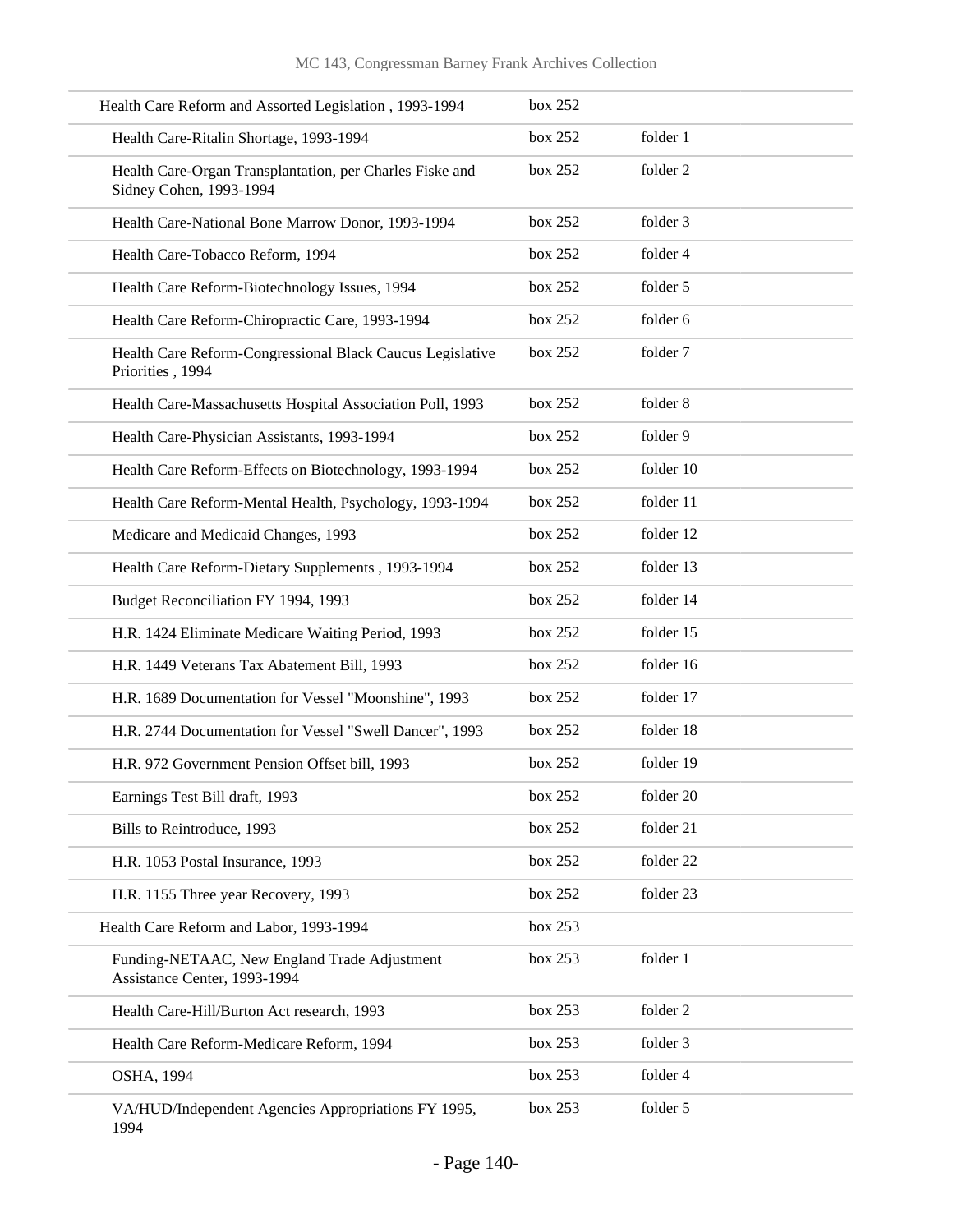| Commerce/State/Justice Appropriations FY 1995, 1994              | box 253 | folder 6  |
|------------------------------------------------------------------|---------|-----------|
| Agriculture Appropriations FY 1995, 1994                         | box 253 | folder 7  |
| District of Columbia Appropriations FY 1995, 1994                | box 253 | folder 8  |
| Lobbying Reform and Gift Ban S. 349, 1994                        | box 253 | folder 9  |
| Federal Employees Locality Pay, 1990-1993                        | box 253 | folder 10 |
| Due Process for Accused and Supervisors-EEO, 1993                | box 253 | folder 11 |
| Postal Regulations and Veterans Preference, 1993                 | box 253 | folder 12 |
| Federal Employees Reductions in Force, 1993                      | box 253 | folder 13 |
| Health Care Reform and Labor, 1993-1994                          | box 254 |           |
| Health Care-Medicare and Medicaid, per Lise Davidson, 1994       | box 254 | folder 1  |
| H.R. 1182 Federal Employee Group Life Insurance Bill, 1994       | box 254 | folder 2  |
| Science/Technology-plagiarism complaints, 1994                   | box 254 | folder 3  |
| New England Older Worker Forum, 1993                             | box 254 | folder 4  |
| Worker Retraining Department of Defense Base Closures,<br>1993   | box 254 | folder 5  |
| Unemployment General, 1993                                       | box 254 | folder 6  |
| Emergency Unemployment Extensions, 1993                          | box 254 | folder 7  |
| Worker's Compensation, 1993-1994                                 | box 254 | folder 8  |
| Re-employment Act, per Gloria Williams, 1993-1994                | box 254 | folder 9  |
| Labor Davis-Bacon, 1988-1994                                     | box 254 | folder 10 |
| Ameri Corps/VISTA, 1993-1994                                     | box 254 | folder 11 |
| Age Discrimination in Employment Act, per Deveraux,<br>1993-1994 | box 254 | folder 12 |
| Women's Issues, 1993-1994                                        | box 255 |           |
| Immigration-Haiti Bill, 1993-1994                                | box 255 | folder 1  |
| Justice-Stalking Reports, 1993                                   | box 255 | folder 2  |
| Women and AIDS, 1993-1994                                        | box 255 | folder 3  |
| Women's Issues Weekly Reports, 1993-1994                         | box 255 | folder 4  |
| Child Support Legislation, 1992-1994                             | box 255 | folder 5  |
| Women's Issues, 1993-1994                                        | box 256 |           |
| Family Leave, 1994                                               | box 256 | folder 1  |
| Sex Equity Suit, 1994                                            | box 256 | folder 2  |
| Tailhook, 1993                                                   | box 256 | folder 3  |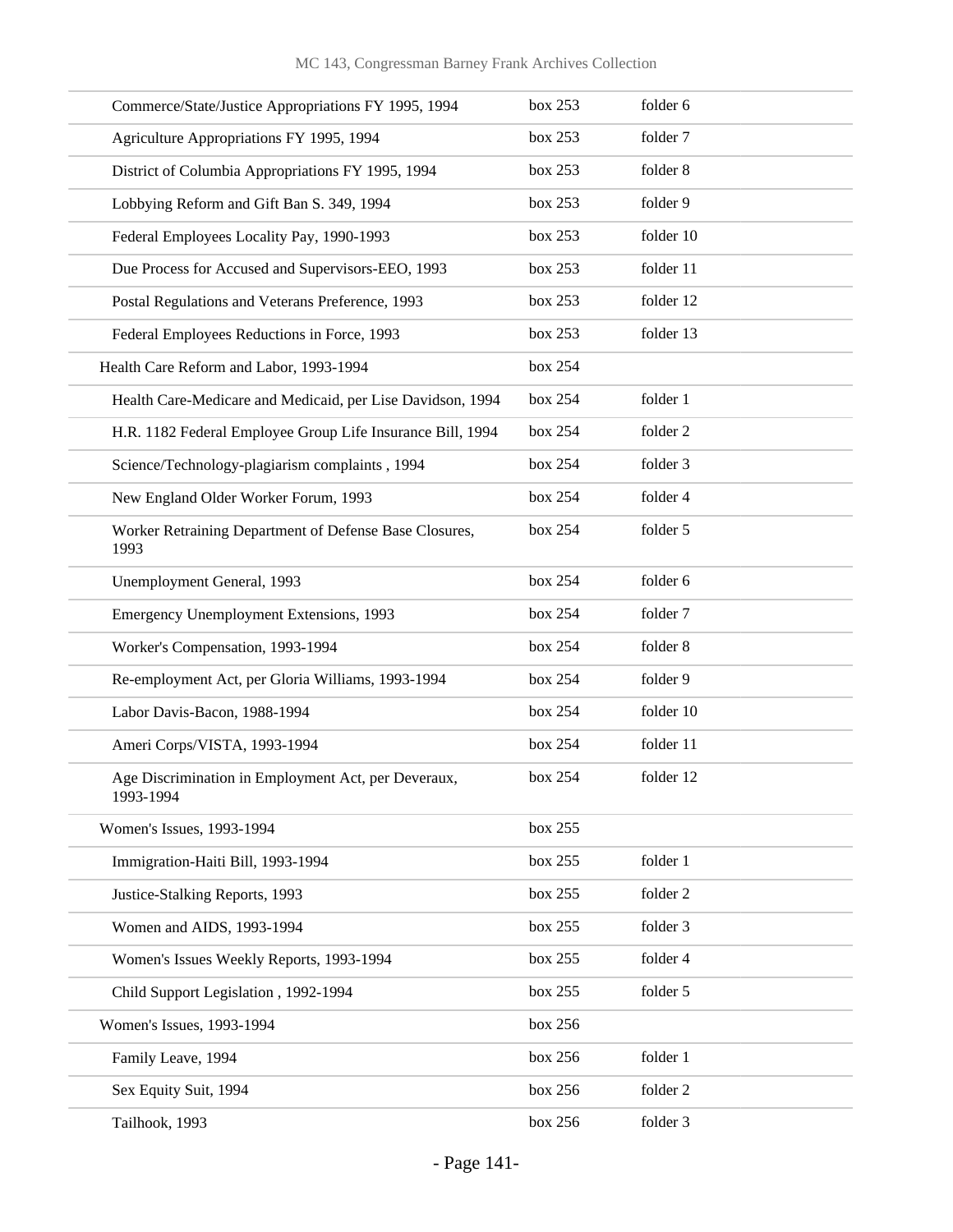| Family Planning, 1994                                                 | box 256 | folder 4  |
|-----------------------------------------------------------------------|---------|-----------|
| International Convention on the Discrimination Against<br>Women, 1994 | box 256 | folder 5  |
| Women's Discrimination, 1994                                          | box 256 | folder 6  |
| Blue Cross/Birth Control, 1994                                        | box 256 | folder 7  |
| Women Veterans, 1994-08-09                                            | box 256 | folder 8  |
| Equal Pay, 1994                                                       | box 256 | folder 9  |
| Women's Economic Equality Act, 1994                                   | box 256 | folder 10 |
| Breast Cancer, 1994                                                   | box 256 | folder 11 |
| Women's Health Research, National Institutes of Health, 1994          | box 256 | folder 12 |
| Women's Health Research, 1994                                         | box 256 | folder 13 |
| Pap Smears-Medicare, 1994                                             | box 256 | folder 14 |
| Women's Health and Health Care Reform, 1994                           | box 256 | folder 15 |
| Women and Children's Issues, 1993-1994                                | box 257 |           |
| Child and Dependent Care Tax Credit, 1994                             | box 257 | folder 1  |
| The Black Community Crusade for Children, 1994                        | box 257 | folder 2  |
| Patricia Cobb Case, 1994                                              | box 257 | folder 3  |
| Violence Against Women, 1994                                          | box 257 | folder 4  |
| Child Abuse, Federal Laws, 1994                                       | box 257 | folder 5  |
| Abortion and Contraception, 1994                                      | box 257 | folder 6  |
| Summaries of Women's Issues, 1994                                     | box 257 | folder 7  |
| Women Workers: Trends and Issues, 1994                                | box 257 | folder 8  |
| Women and Children's Issues, Portuguese Community,<br>1993-1994       | box 258 |           |
| Bills and Resolutions, 1994                                           | box 258 | folder 1  |
| Women's Issues Updates and Resources, 1994                            | box 258 | folder 2  |
| Abortion Clinic Access Bill, 1993-1994                                | box 258 | folder 3  |
| Labor Department Report "Working Women Count",<br>1994-10-24          | box 258 | folder 4  |
| The Criminal Justice and Community Response to Rape, 1994             | box 258 | folder 5  |
| 1990 Census Report on Women, 1994                                     | box 258 | folder 6  |
| Massachusetts Coalition of Battered Women Service Group,<br>1994      | box 258 | folder 7  |
| McAuliffe Bill, Family Leave for Federal Employees, 1994              | box 258 | folder 8  |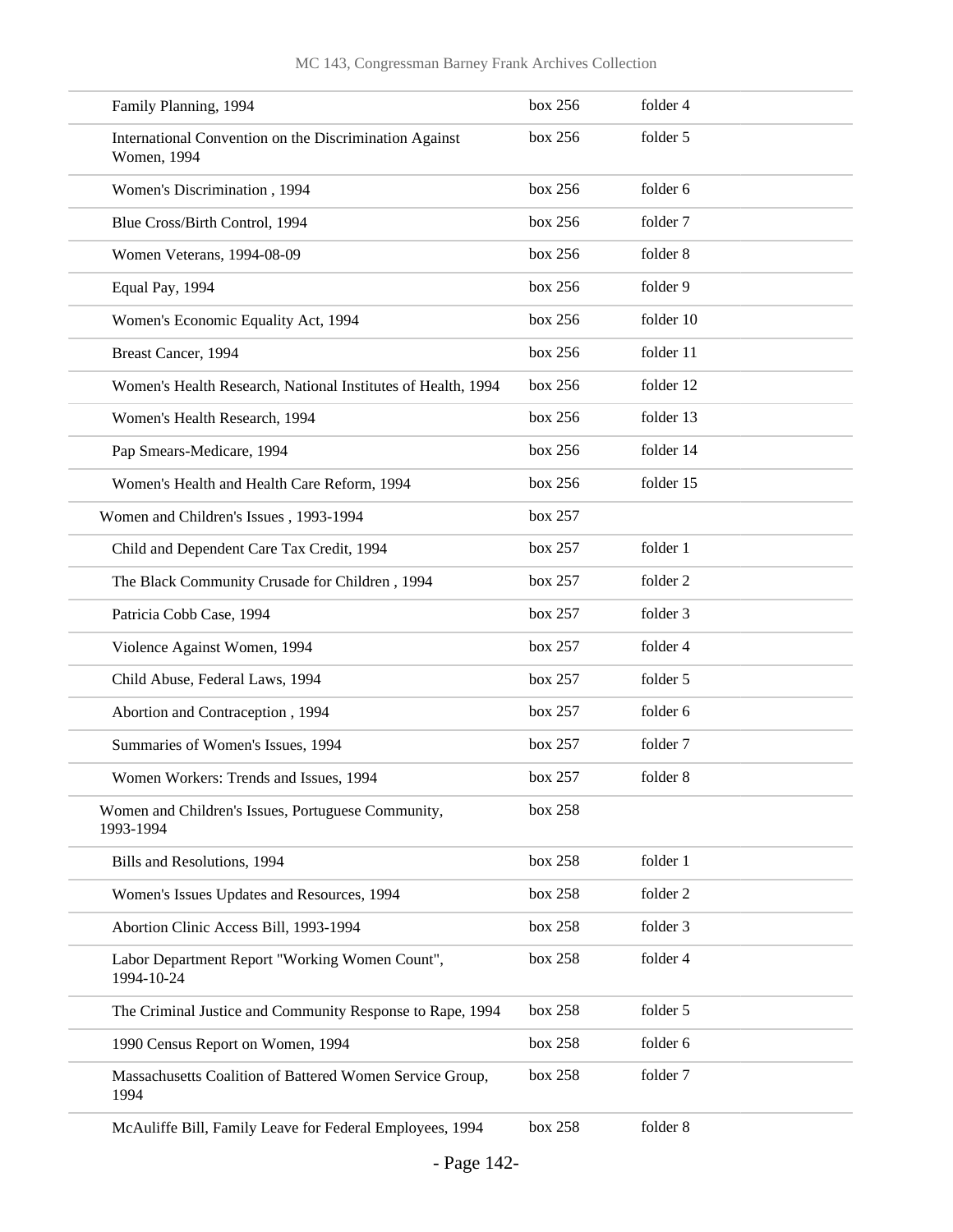| Arts Funding, 1994                                                                                    | box 258 | folder 9  |
|-------------------------------------------------------------------------------------------------------|---------|-----------|
| Trans Air Portugal, 1994                                                                              | box 258 | folder 10 |
| RTPi, Portuguese Television, 1994                                                                     | box 258 | folder 11 |
| Azores, 1994                                                                                          | box 258 | folder 12 |
| Portugal Tax Treaty, 1993-1994                                                                        | box 258 | folder 13 |
| Drug/Crime-Bills and Research, (1990-1994)                                                            | box 259 |           |
| Drug/Crime Bill-Treatment vs Enforcement, 1993                                                        | box 259 | folder 1  |
| Drug/Crime Bill-Memos and Research, 1993-10                                                           | box 259 | folder 2  |
| Drug/Crime Bill-American Coalition for Abuse Awareness,<br>1993                                       | box 259 | folder 3  |
| Drug/Crime Bill-GAO Drug Control Report, 1993                                                         | box 259 | folder 4  |
| Drug/Crime Bill-News and Clippings, 1993-1994                                                         | box 259 | folder 5  |
| Drug/Crime Bill-The Harm Reduction Approach to Drug<br>Control, 1994                                  | box 259 | folder 6  |
| Drug/Crime Bill-Decriminalization/Legalization Articles,<br>1990-1994                                 | box 259 | folder 7  |
| Drug/Crime Bill-Reebok Counterfeiting, 1993-1994                                                      | box 259 | folder 8  |
| Drug/Crime Bill-Oversight Hearing on Federal Prison<br>Population, 1993-05                            | box 259 | folder 9  |
| Drug/Crime Bill-Hearing and Testimony on Proposed FBI-<br>DEA Merger, 1993                            | box 259 | folder 10 |
| Drug/Crime Bill-Marijuana, 1993-09                                                                    | box 259 | folder 11 |
| Drug/Crime Bill-"Asking the Right Questions About<br>Treatment", 1993-05                              | box 259 | folder 12 |
| Drug/Crime Bill-Bureau of Justice Statistics: Drugs, Crime,<br>and the Justice System, 1992           | box 259 | folder 13 |
| Drug/Crime Bill-Violence Against Women, H.R. 3301,<br>1992-1992                                       | box 259 | folder 14 |
| Drug/Crime-Bills and Research, (1993-1994)                                                            | box 260 |           |
| Drug/Crime Bill-International Drug Supply, Control, and<br>Interdiction Committee Hearing, 1993-07-15 | box 260 | folder 1  |
| Drug/Crime Bill-Death Penalty Research, 1993                                                          | box 260 | folder 2  |
| Drug/Crime Bill-Habeas Corpus, 1993-10                                                                | box 260 | folder 3  |
| Drug/Crime Bill-Fact Sheets and Bill Summaries, 1993                                                  | box 260 | folder 4  |
| Drug/Crime Bill-Drug Policy Reform, 1993-1994                                                         | box 260 | folder 5  |
| Drug/Crime Bill-Reform, Marijuana and NORML, 1993-1994                                                | box 260 | folder 6  |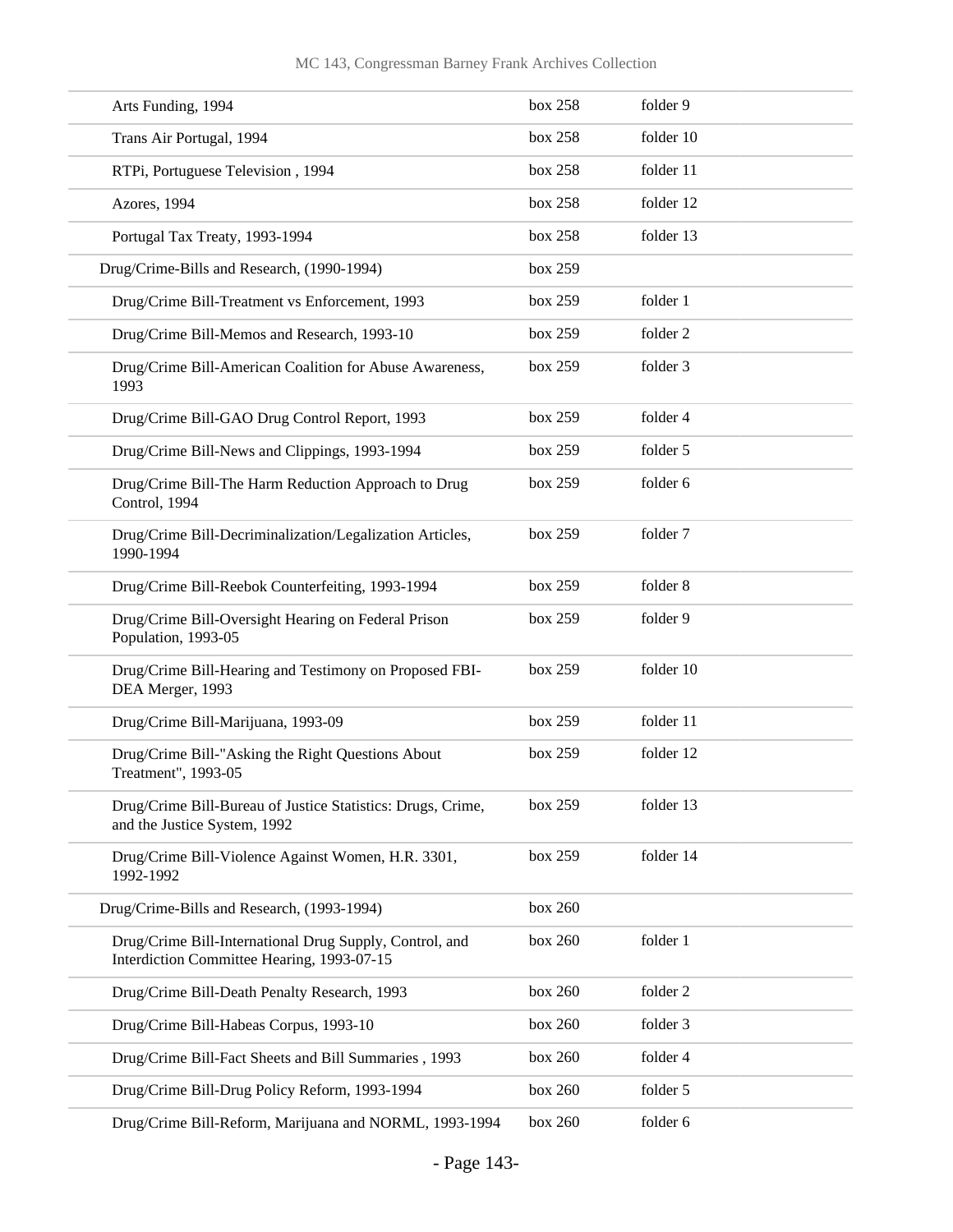| Drug/Crime Bill-Drug Abuse and Control Research,<br>1992-1994                                         | box 260 | folder 7  |
|-------------------------------------------------------------------------------------------------------|---------|-----------|
| Drug/Crime Bill-HIV/STD in Sexual Offence Cases,<br>Amendments, 1993-1994                             | box 260 | folder 8  |
| Drug/Crime Bill-Bill Comparisons, 1993                                                                | box 260 | folder 9  |
| Drug/Crime Bill-Drug Abuse Research, 1993                                                             | box 260 | folder 10 |
| Drug/Abuse Bill-H.R. 4539, 1994                                                                       | box 260 | folder 11 |
| Drug/Crime Bills, Committee Drafts and Notes, (1993-1994)                                             | box 261 |           |
| Drug/Crime Bill-H.R. 3355, draft, 1993-10-26                                                          | box 261 | folder 1  |
| Drug/Crime Bill-H.R. 3354, draft and notes, 1993-10-26                                                | box 261 | folder 2  |
| Drug/Crime Bill-H.R. 3353, draft and notes, 1993-10-26                                                | box 261 | folder 3  |
| Drug/Crime Bill-H.R. 3351, draft and notes, 1993-10-26                                                | box 261 | folder 4  |
| Drug/Crime Bill-H.R. 3350, draft and notes, 1993-10-26                                                | box 261 | folder 5  |
| Drug/Crime Bill-to amend the Omnibus Crime Control and<br>Safe Streets Act of 1968, draft, 1993-10-26 | box 261 | folder 6  |
| Drug/Crime Bill-Memo to Members of the House Committee<br>on Judiciary, 1993-10-27                    | box 261 | folder 7  |
| Drug/Crime Bill-Drug Meeting, 1993-1994                                                               | box 261 | folder 8  |
| Drug/Crime Bill-Drugs, People to keep informed, 1993-1994                                             | box 261 | folder 9  |
| Drug/Crime Bill-H.R. 3131, 1993                                                                       | box 261 | folder 10 |
| Drug/Crime Bill-H.R. 4092 and Amendments, notes and draft,<br>1994                                    | box 261 | folder 11 |
| Drug/Crime Bill-Frank Amendments, 1994                                                                | box 261 | folder 12 |
| Drug/Crime Bill-H.R. 1120, draft, 1993-02-24                                                          | box 261 | folder 13 |
| Drug/Crime Bill-H.R. 4017, Judiciary Committee Draft,<br>1994-03                                      | box 261 | folder 14 |
| Drug/Crime Bill-H.R. 3981, Committee Drafts and<br>Amendments, 1994-03                                | box 261 | folder 15 |
| Drug/Crime Bill-H.R. 4033, draft, 1994-03                                                             | box 261 | folder 16 |
| Drug/Crime Bill-H.R. 4031, draft, 1994-03                                                             | box 261 | folder 17 |
| Drug/Crime Bill-H.R. 3993, draft, 1994-03                                                             | box 261 | folder 18 |
| Drug/Crime Bill-Committee on the Judiciary, Full Committee<br>Meeting, 1994-03-16                     | box 261 | folder 19 |
| Drug/Crime Bill-H.R. 3979, Subcommittee Amendments,<br>1994-03                                        | box 261 | folder 20 |
| Drug/Crime Bill-H.R. 3968 and Amendments, 1994-03                                                     | box 261 | folder 21 |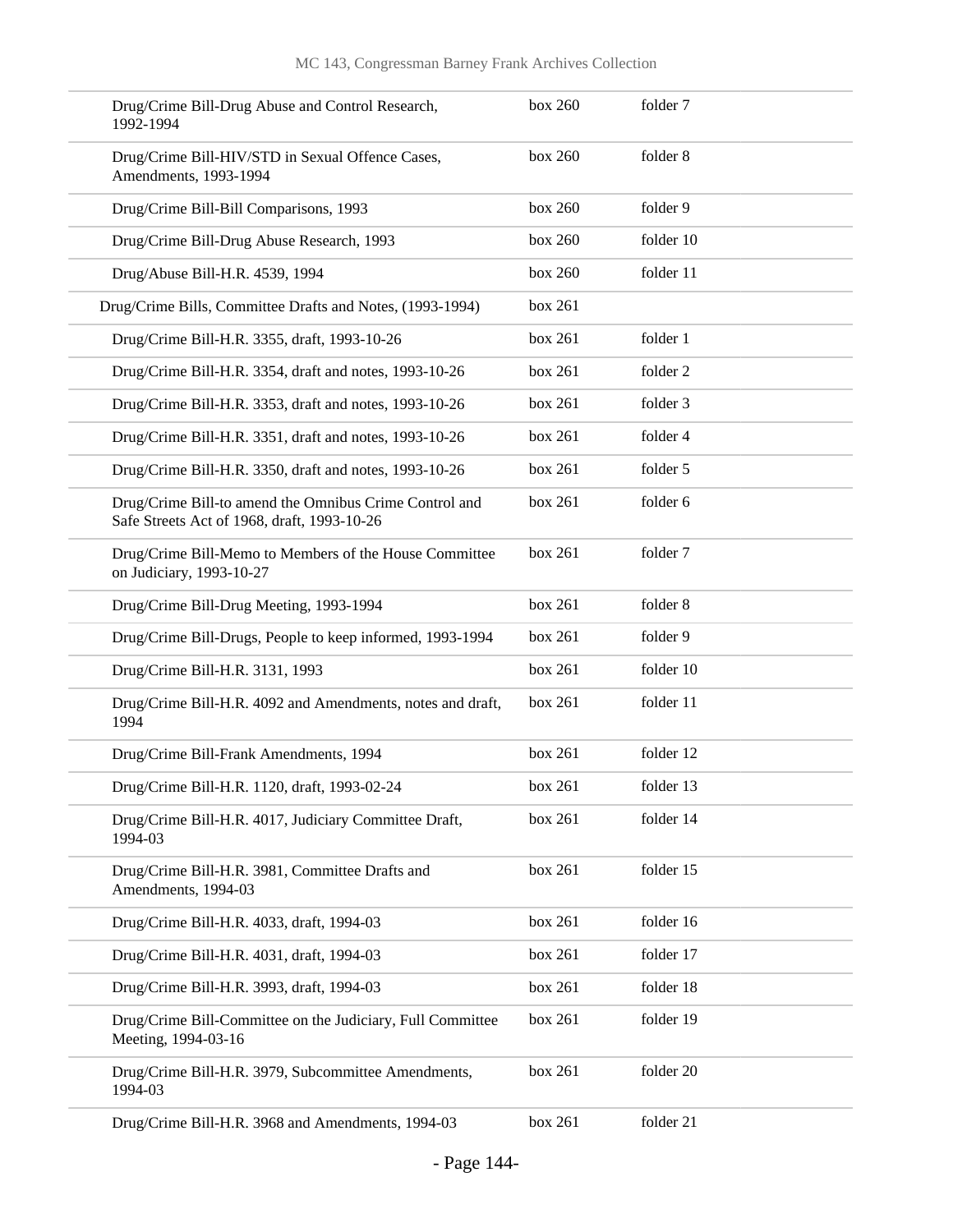| Drug/Crime Bills, (1994)                                                                                   | box 262 |           |
|------------------------------------------------------------------------------------------------------------|---------|-----------|
| Drug/Crime Bill-H.R. 4032 and Amendments, 1994-03                                                          | box 262 | folder 1  |
| Drug/Crime Bill-H.R. 4035, Committee Draft and Memos,<br>1994-03                                           | box 262 | folder 2  |
| Drug/Crime Bill-H.R. 4018, Committee Draft and Memos,<br>1994-03                                           | box 262 | folder 3  |
| Drug/Crime Bill-H.R. 4030, 1994-03                                                                         | box 262 | folder 4  |
| Drug/Crime Bill-Congressional Record, 1994-04-19                                                           | box 262 | folder 5  |
| Drug/Crime Bill-Congressional Record, 1994-04-25                                                           | box 262 | folder 6  |
| Drug/Crime Bill-Drug Policy Information, 1994                                                              | box 262 | folder 7  |
| Drug/Crime Bill-Congressional Record and Recorded Vote,<br>1994-07-20                                      | box 262 | folder 8  |
| Veterans-Mustard Gas Exposure, 1993                                                                        | box 262 | folder 9  |
| Veterans-Radiation Exposed Vets and Civilians, Rep. Gross,<br>1993-1994                                    | box 262 | folder 10 |
| Select Committee on POW/MIA Affairs US Senate, 1993                                                        | box 262 | folder 11 |
| Census 1990 Research Materials, 1993-1994                                                                  | box 262 | folder 12 |
| Census, 1993-1994                                                                                          | box 263 |           |
| Census Questionnaire Problems, 1994                                                                        | box 263 | folder 1  |
| Census Reports, 1994                                                                                       | box 263 | folder 2  |
| Census-Annual State Population Project, 1994                                                               | box 263 | folder 3  |
| Census Bureau "We, the American" series, 1993-1994                                                         | box 263 | folder 4  |
| 1990 Census of Population Social and Economic<br>Characteristics of Massachusetts, section 1 of 2, 1993-09 | box 263 | folder 5  |
| 1990 Census of Population Social and Economic<br>Characteristics of Massachusetts, section 2 of 2, 1993-09 | box 263 | folder 6  |
| Census information and research, 1990-1994                                                                 | box 263 | folder 7  |
| Labor, 1993-1994                                                                                           | box 264 |           |
| H.R. 1280 OSHA, 1993-1994                                                                                  | box 264 | folder 1  |
| H.R. 1036 ERISA Preemption, 1993                                                                           | box 264 | folder 2  |
| Labor-Fuel Oil Technicians Using Company Vehicles, 1994                                                    | box 264 | folder 3  |
| H.R. 5 Striker Replacement, Cesar Chavez Workplace Act,<br>1993                                            | box 264 | folder 4  |
| Office Notes-Notebook 1 A-M, 1991-1994                                                                     | box 264 | folder 5  |
| Office Notes-Notebook 2 Mc-Z, 1991-1994                                                                    | box 264 | folder 6  |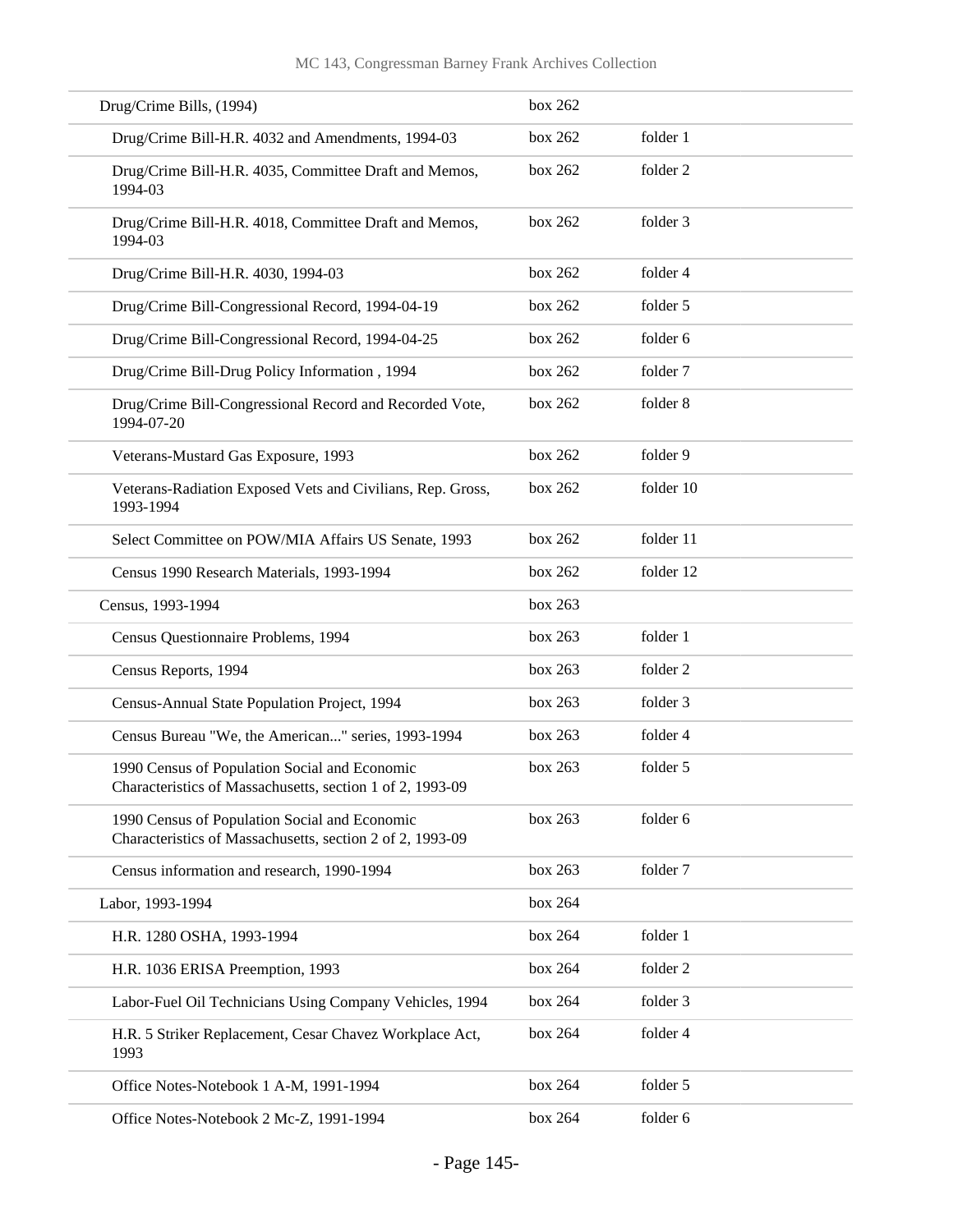| Federal Railroad Safety Authorization Act of 1994, 1994                         | box 264 | folder 7  |
|---------------------------------------------------------------------------------|---------|-----------|
| Transportation-Waivers for Vision Deficiencies, 1994                            | box 264 | folder 8  |
| Veterans Non-Combat Wounded Medal, 1994                                         | box 264 | folder 9  |
| HIV/AIDS-CAEAR, Ryan White, 1993                                                | box 264 | folder 10 |
| Federal Employees National Performance Review, 1993                             | box 264 | folder 11 |
| OPM, 1994                                                                       | box 264 | folder 12 |
| Federal Employees-H.R. 20 Hatch Act, 1993                                       | box 264 | folder 13 |
| Federal Employees-Whistle Blowers, 1993                                         | box 264 | folder 14 |
| Federal Workforce Restructuring H.R. 3345 and H.R. 3218,<br>1993-1994           | box 264 | folder 15 |
| Federal Employees-FGSTF "end of year" summary, 1994                             | box 264 | folder 16 |
| Federal Employees Early Retirement Bill H.R. 3325,<br>1993-1994                 | box 264 | folder 17 |
| Federal Employees Congressional Accountability Act, 1994                        | box 264 | folder 18 |
| Education and Student Loans, 1993-1994                                          | box 265 |           |
| Student Loan Legislation, 1993-1994                                             | box 265 | folder 1  |
| H.R. 6 Assessment, 1993                                                         | box 265 | folder 2  |
| Trio Projects, 1993                                                             | box 265 | folder 3  |
| H.R. 959 Student Loan Affordability Act, 1993                                   | box 265 | folder 4  |
| Community College Legislative Agenda, 1993-1994                                 | box 265 | folder 5  |
| Student Loan Notice bill, 1993                                                  | box 265 | folder 6  |
| Student Loans-Direct Lending, 1993-1994                                         | box 265 | folder 7  |
| MCET-Massachusetts Corporation for Educational<br>Telecommunications, 1992-1994 | box 265 | folder 8  |
| Education-DoL Immigration Technical bill, 1993                                  | box 265 | folder 9  |
| Social Security, Housing, and Assorted Legislation, 1993-1994                   | box 266 |           |
| Fire Fighters, 1990-1994                                                        | box 266 | folder 1  |
| Agriculture Budget FY 1995, 1994                                                | box 266 | folder 2  |
| Federal Employees News Digest, 1994                                             | box 266 | folder 3  |
| Social Security Research, Andy McDonald Case, 1994                              | box 266 | folder 4  |
| Social Security's Plan to Redesign SSA's Disability Process,<br>1994            | box 266 | folder 5  |
| MediBase Inc., per Rebecca Michael Kennedy, 1993                                | box 266 | folder 6  |
| Commission on Social Security, 1993-1994                                        | box 266 | folder 7  |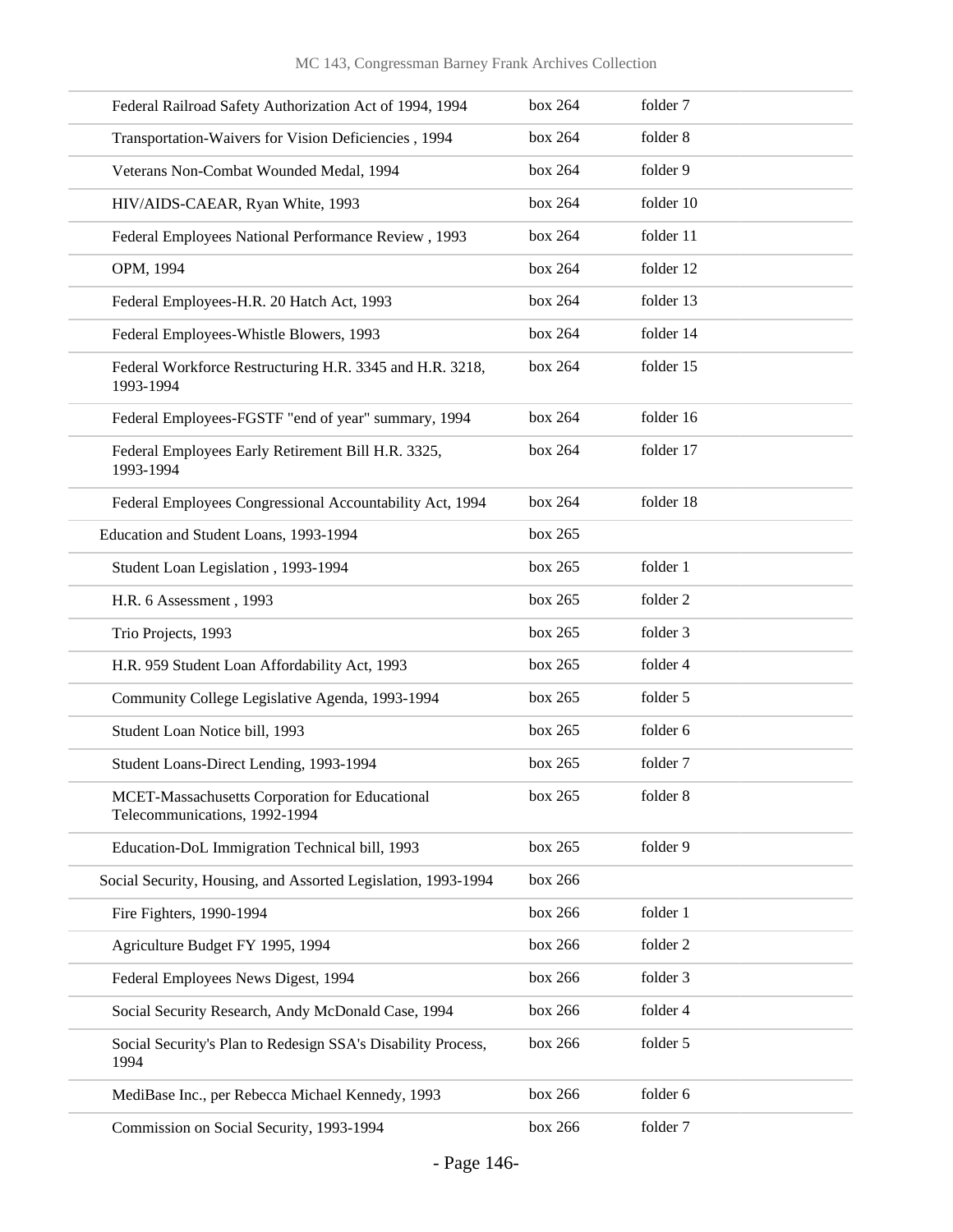| Notch Materials, 1993-1994                                                                            | box 266 | folder 8  |
|-------------------------------------------------------------------------------------------------------|---------|-----------|
| Select Committee on Aging, 1993                                                                       | box 266 | folder 9  |
| Housing-Section 8 Former Reductions June 1992, New<br>Bedford/Boston, 1993                            | box 266 | folder 10 |
| Housing, 1993-1994                                                                                    | box 267 |           |
| Social Security-Balanced Budget Amendment background<br>info, 1993-1994                               | box 267 | folder 1  |
| Farmers Home Housing, 1993                                                                            | box 267 | folder 2  |
| Housing-Section 8 Long Term, 1993                                                                     | box 267 | folder 3  |
| CDBG Low-Mod Data, 1993                                                                               | box 267 | folder 4  |
| Housing Appropriations and HUD Budget FY 1994, 1993                                                   | box 267 | folder 5  |
| Reinventing HUD, 1994                                                                                 | box 267 | folder 6  |
| Housing Budget and Appropriations FY 1995, 1994                                                       | box 267 | folder 7  |
| Fair Housing, 1994                                                                                    | box 267 | folder 8  |
| GSE Central Cities, 1994                                                                              | box 267 | folder 9  |
| Community Development Block Grants, CDBG, 1994                                                        | box 267 | folder 10 |
| HUD Preservation Program, 1994                                                                        | box 267 | folder 11 |
| Housing and Banking, 1993-1994                                                                        | box 268 |           |
| Welfare Motels, Homeless Task Force, 1993-1994                                                        | box 268 | folder 1  |
| Housing-Mixed Populations, 1993                                                                       | box 268 | folder 2  |
| Housing-Grant Requests, Pending, 1993-1994                                                            | box 268 | folder 3  |
| CRS Report-Foreign Banking in America: Growth and<br>Regulation, 1993                                 | box 268 | folder 4  |
| Enterprise Community Initiatives, New Bedford and Fall<br><b>River</b> , 1994                         | box 268 | folder 5  |
| Housing and Banking, 1993-1994                                                                        | box 269 |           |
| Condo Fees in Bankruptcy, 1993-1994                                                                   | box 269 | folder 1  |
| CRS Report-Commercial Banks, Thrifts and Credit Unions:<br>The Federal Regulatory Structure, 1993     | box 269 | folder 2  |
| Banking Committee Legislation, 1993-1994                                                              | box 269 | folder 3  |
| Escheatment Bill, 1993                                                                                | box 269 | folder 4  |
| Community Reinvestment Act Revisions, 1993-1994                                                       | box 269 | folder 5  |
| H.R. 4503 Derivatives Safety and Soundness Supervision Act<br>of 1994, Notes, Summaries, Markup, 1994 | box 269 | folder 6  |

Federal Reserve Legislation, 1993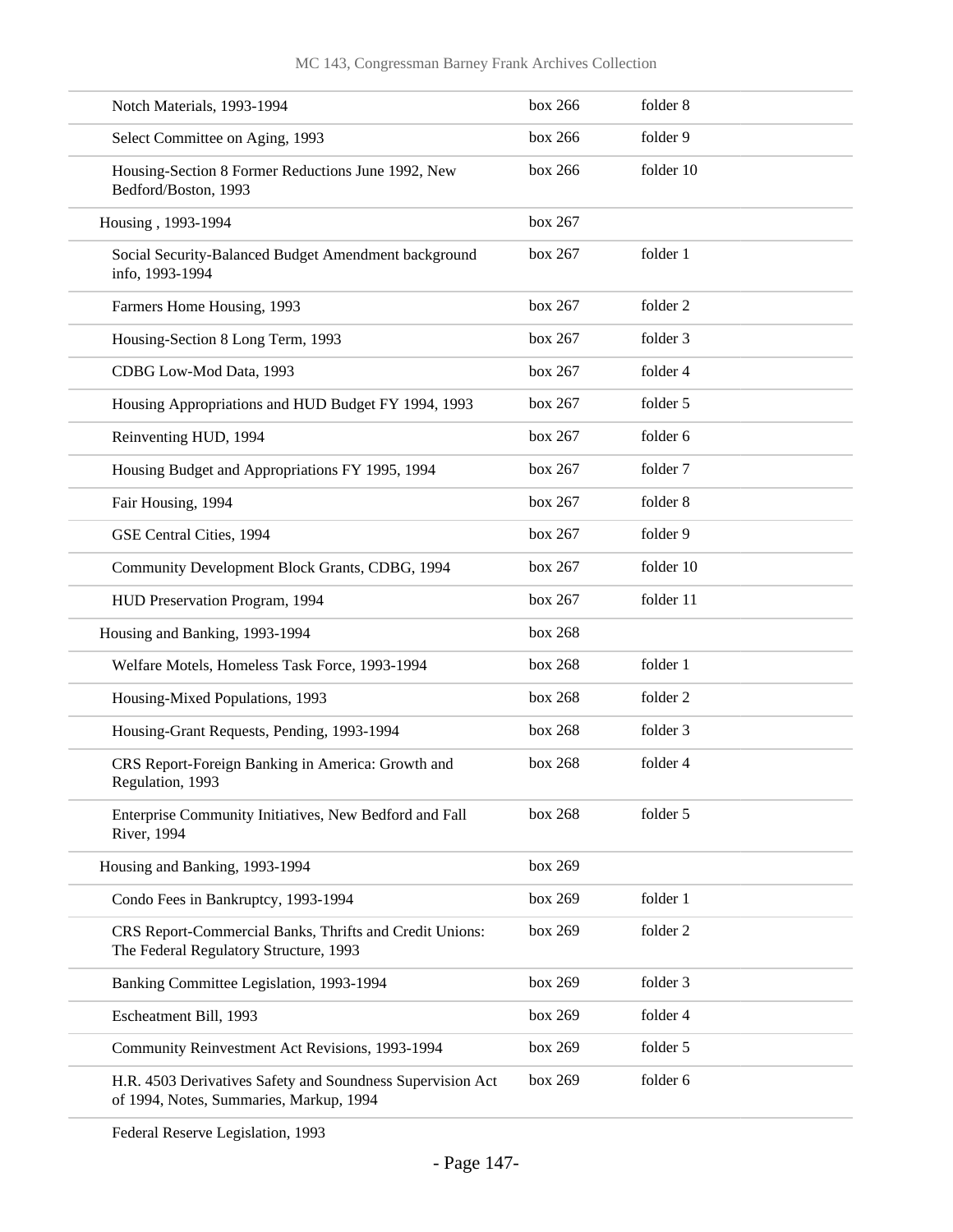|                                        |                                                           | box 269 | folder 7  |
|----------------------------------------|-----------------------------------------------------------|---------|-----------|
|                                        | FDIC/RTC Affordable Housing Programs, 1993-1994           | box 269 | folder 8  |
|                                        | Current RTC Affordable Housing Program, 1993-1994         | box 269 | folder 9  |
| Housing and Banking, 1993-1994         |                                                           | box 270 |           |
| FDIC Office Closings, 1993-1995        |                                                           | box 270 | folder 1  |
|                                        | Surplus Housing, Government Wide, 1992-1994               | box 270 | folder 2  |
|                                        | FDIC Auction and Affordable Housing Program, 1992-1994    | box 270 | folder 3  |
|                                        | FDIC/RTC Joint Affordable Housing Program, 1993-1994      | box 270 | folder 4  |
| FmHA, notes and letter, 1994           |                                                           | box 270 | folder 5  |
| H.R. 3838 Appraisal Amendments, 1994   |                                                           | box 270 | folder 6  |
| Home Mortgage Scams, 1991-1994         |                                                           | box 270 | folder 7  |
| Legislation, 1993                      | Low Income Home Energy Assistance Program (LIHEAP) Fix    | box 270 | folder 8  |
| HUD Reparations Bill, 1993             |                                                           | box 270 | folder 9  |
| RESPA Bill, 1993                       |                                                           | box 270 | folder 10 |
|                                        | Jewish Community Housing for the Elderly, 1993-1994       | box 270 | folder 11 |
|                                        | Massachusetts Housing Partnership, 1991-1994              | box 270 | folder 12 |
|                                        | Massachusetts Association of Realtors, 1993               | box 270 | folder 13 |
|                                        | NAHB, Price of Lumber on Housing, 1994                    | box 270 | folder 14 |
|                                        | National Assisted Housing Management Association, 1993    | box 270 | folder 15 |
| Proposals, 1991-1992                   | NAHRO Housing and Community Development Program           | box 270 | folder 16 |
| Housing and Banking, 1993-1994         |                                                           | box 271 |           |
|                                        | National Association of Mortgage Brokers, 1993            | box 271 | folder 1  |
| NCSHA and MHFA, 1993                   |                                                           | box 271 | folder 2  |
| Prepayment, 1993-1994                  |                                                           | box 271 | folder 3  |
| Partial Prepayment, 1993-1994          |                                                           | box 271 | folder 4  |
| Fair Housing-Discrimination, 1993-1994 |                                                           | box 271 | folder 5  |
|                                        | HUD Transition Suggestions from Barney Frank, 1993-1994   | box 271 | folder 6  |
|                                        | End of Session Prospects for Narrowing Housing Bill, 1994 | box 271 | folder 7  |
| Senate Housing Bill, summary, 1994     |                                                           | box 271 | folder 8  |
| Bill Research Notes, 1994              |                                                           | box 271 | folder 9  |
| Housing and Banking, 1993-1994         |                                                           | box 272 |           |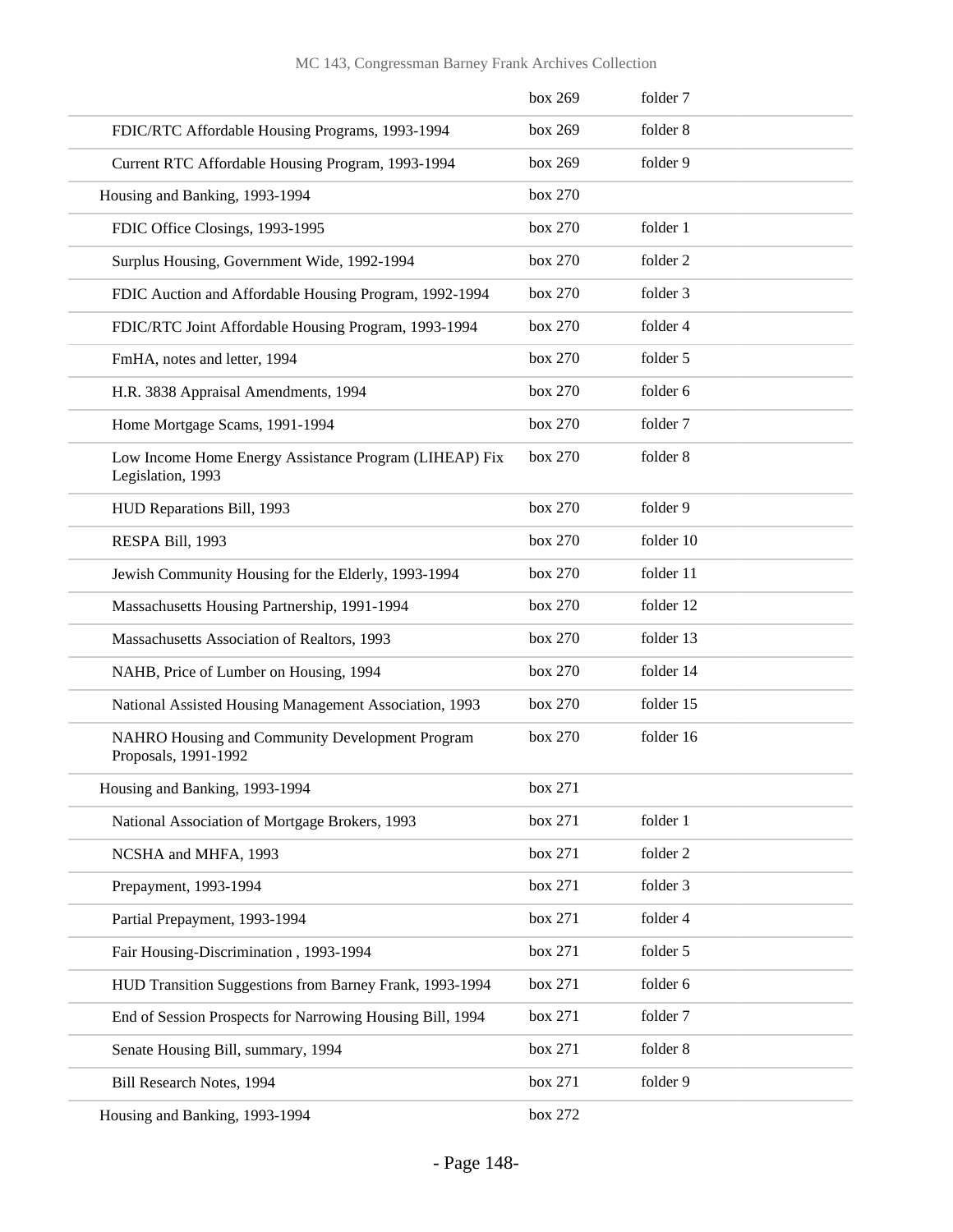| FDIC Housing Program, 1994                                                 | box 272 | folder 1  |
|----------------------------------------------------------------------------|---------|-----------|
| Federal Housing Administration, Housing Bill and Notes,<br>1994            | box 272 | folder 2  |
| HOME Program Letters to HUD, 1994                                          | box 272 | folder 3  |
| LIFT, CVF, Section 8, and others, 1994 Housing Bill, 1994                  | box 272 | folder 4  |
| Housing Bill-Mixed Population/Blute Amendment, 1994                        | box 272 | folder 5  |
| Housing Bill-McKinney Consolidation, Homeless Block<br>Grant, 1994         | box 272 | folder 6  |
| Housing Bill-Neal Provision, 1994                                          | box 272 | folder 7  |
| Housing-NIMBY, 1994                                                        | box 272 | folder 8  |
| Housing Bill-1 for 1 Demolition and Disposition of Public<br>Housing, 1994 | box 272 | folder 9  |
| Public Housing Safety, Crime Records and Gun Issues, 1994                  | box 272 | folder 10 |
| Housing Bill-Portability and Local Preferences, 1994                       | box 272 | folder 11 |
| Housing Bill-Resident Commissioners, 1994                                  | box 272 | folder 12 |
| CLPHA Congressional News, 1994                                             | box 272 | folder 13 |
| Housing and Banking, 1993-1994                                             | box 273 |           |
| Housing-Bond Refinancing Act, 1992-1994                                    | box 273 | folder 1  |
| Banking/FDIC/Housing Issues, 1993-1994                                     | box 273 | folder 2  |
| Banking/FDIC/Housing Issues, 1993-1994                                     | box 273 | folder 3  |
| Housing Press, 1993-1994                                                   | box 273 | folder 4  |
| Barney Frank Housing Floor Statements, 1992-1994                           | box 273 | folder 5  |
| Barney Frank Housing and Banking Recommendations,<br>1993-1994             | box 273 | folder 6  |
| Child Support and Foreign Relations, 1991-1994                             | box 274 |           |
| Child Support Legislation, 1992-1994                                       | box 274 | folder 1  |
| Cuba, 1993-1994                                                            | box 274 | folder 2  |
| Consular Review, Drafts, Previous Bills, Research, 1991-1992               | box 274 | folder 3  |
| Transportation and Banking, 1993-1994                                      | box 275 |           |
| Transportation Budget FY 1994, 1993-1994                                   | box 275 | folder 1  |
| Flight Attendant Strike, 1993                                              | box 275 | folder 2  |
| Home Equity Legislation, Credit Crunch Materials, 1993                     | box 275 | folder 3  |
| Flood Insurance, note and bills, 1991-1994                                 | box 275 | folder 4  |
| Report on Derivatives, 1994-07                                             | box 275 | folder 5  |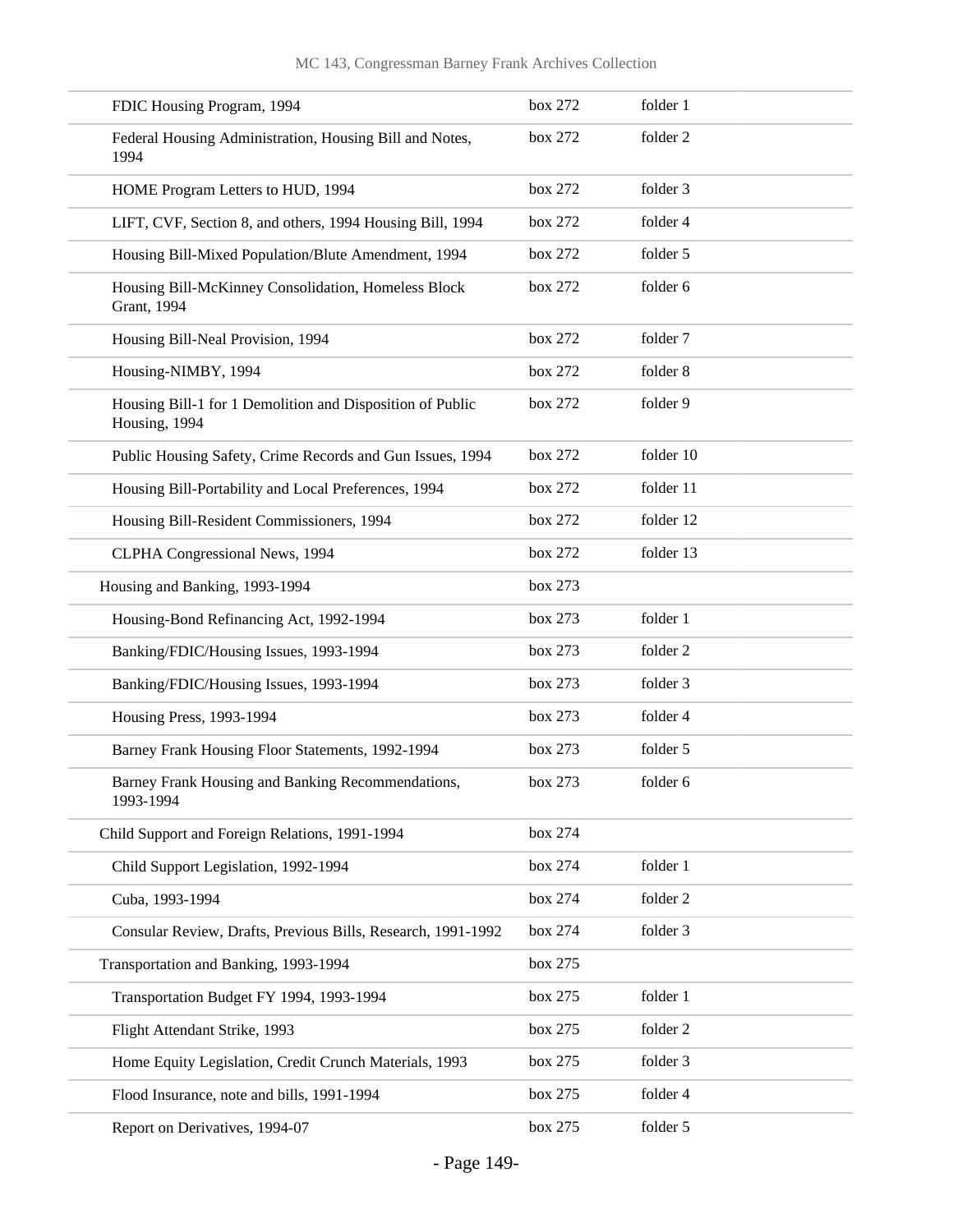| Credit Unions, 1993                                                      | box 275 | folder 6  |
|--------------------------------------------------------------------------|---------|-----------|
| FCRA Disclosure, Truth in Lending Bills, 1991-1993                       | box 275 | folder 7  |
| Meeting on Credit Crunch, New England Delegation and<br>Regulators, 1993 | box 275 | folder 8  |
| Credit Crunch, Administration Action Clinton and Bush,<br>1991-1993      | box 275 | folder 9  |
| Barney Frank Role in Credit Crunch, 1993                                 | box 275 | folder 10 |
| Regulation Burden/Crunch Proposals and Info, 1991-1993                   | box 275 | folder 11 |
| Banking and New England Banking Crisis, 1991-1994                        | box 276 |           |
| Capital Standards, risk based capital and legislative proposals,<br>1993 | box 276 | folder 1  |
| Abandoned Property in Massachusetts vs FDIC, 1992-1994                   | box 276 | folder 2  |
| RECOLL Management, 1992-1994                                             | box 276 | folder 3  |
| Massachusetts Bankers Association, 1991-1994                             | box 276 | folder 4  |
| Massachusetts Banking Commissioner, 1993                                 | box 276 | folder 5  |
| Interstate Banking/Branching, 1991-1993                                  | box 276 | folder 6  |
| Pro Expanded Bank Powers, 1991-1994                                      | box 276 | folder 7  |
| Energy and Commerce Bill effects on Banking, 1993                        | box 276 | folder 8  |
| Federal Reserve, 1991-1993                                               | box 276 | folder 9  |
| SLAPP Suits, 1993                                                        | box 276 | folder 10 |
| Savings Bank Life Insurance, 1993                                        | box 276 | folder 11 |
| OCC Interdependence, 1991-1994                                           | box 276 | folder 12 |
| CDFI Bill Conference, 1994                                               | box 276 | folder 13 |
| Banking and Banking Crisis, 1991-1994                                    | box 277 |           |
| Interstate Conference, 1994                                              | box 277 | folder 1  |
| Legislative Summaries, 1994                                              | box 277 | folder 2  |
| Texas Instruments, 1991-1994                                             | box 277 | folder 3  |
| Section 20 Subsidiary Volume Limit, 1992-1994                            | box 277 | folder 4  |
| RTS/FDIC/AHP Background, 1991-1994                                       | box 277 | folder 5  |
| Budget Impact FDIC Amendment, 1991-1993                                  | box 277 | folder 6  |
| RTC/FDIC Changes to AHP, 1993                                            | box 277 | folder 7  |
| FDIC Bank Failures and Resolution Methods, 1992-1993                     | box 277 | folder 8  |
| FDIC/RTC Powers, 1992-1994                                               | box 277 | folder 9  |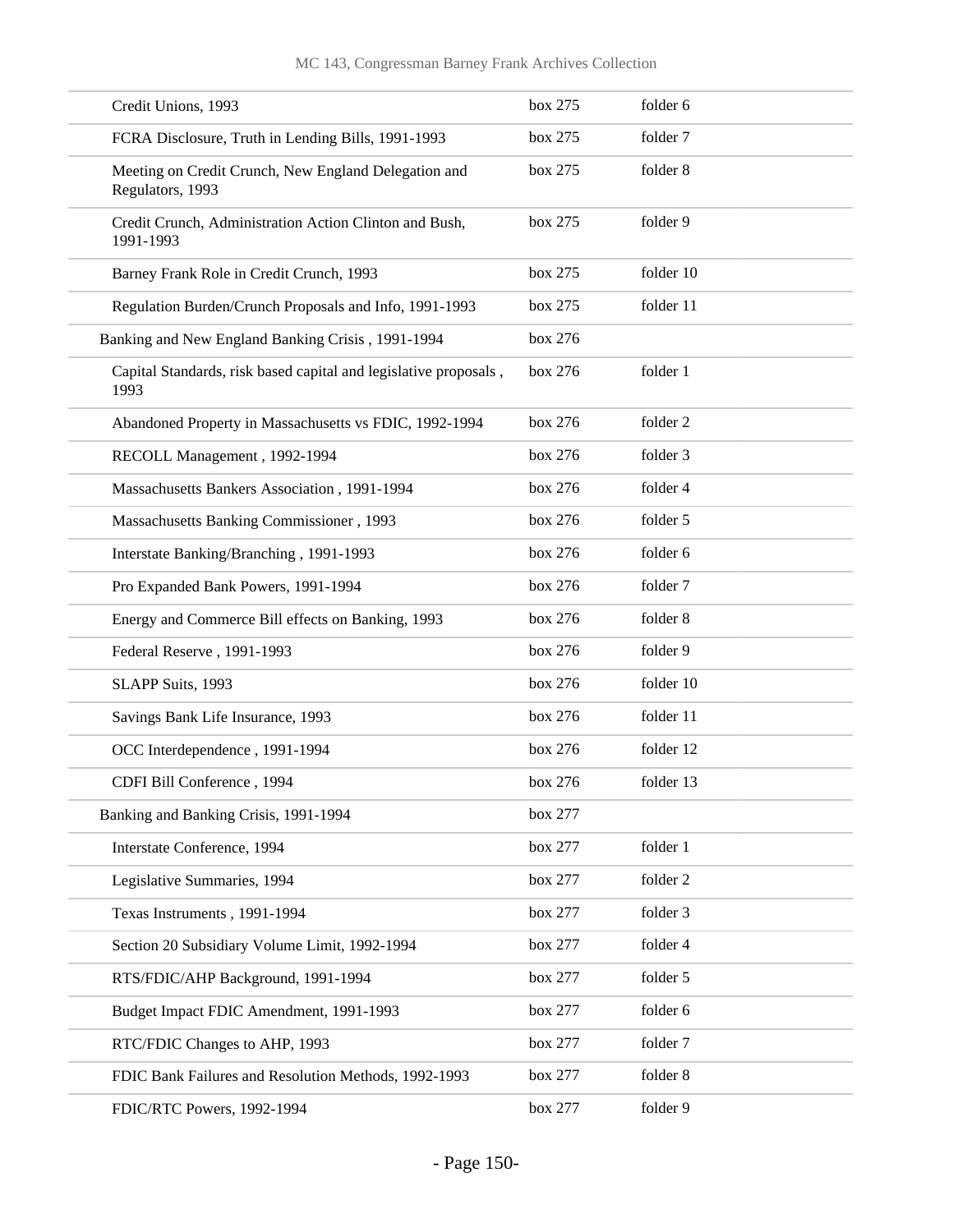| Auction Provision, 1993 RTC Funding Bill, 1993                 | box 277 | folder 10 |
|----------------------------------------------------------------|---------|-----------|
| RTC Funding Bill, Banking Committee and Floor Action,<br>1993  | box 277 | folder 11 |
| RTC Re-Funding Conference, 1993                                | box 277 | folder 12 |
| RTC other than AHP, 1993                                       | box 277 | folder 13 |
| Banking and Environment, 1993-1994                             | box 278 |           |
| Fair Credit Reporting Act, notes and previous bills, 1987-1994 | box 278 | folder 1  |
| Persian Gulf Syndrome, 1994                                    | box 278 | folder 2  |
| Russian Troops, 1994                                           | box 278 | folder 3  |
| EPA Bills, 1993                                                | box 278 | folder 4  |
| Harbor Dredging, 1993                                          | box 278 | folder 5  |
| Waste Technologies Industries Symposium, 1993                  | box 278 | folder 6  |
| Lead Poisoning, 1993                                           | box 278 | folder 7  |
| Wetlands, 1993                                                 | box 278 | folder 8  |
| Taunton River Projects, 1993                                   | box 278 | folder 9  |
| Environmental Bills and Projects, 1993-1994                    | box 279 |           |
| Impact of Federal Programs on Wetlands, report, 1994           | box 279 | folder 1  |
| National Marine Sanctuary Program, 1993                        | box 279 | folder 2  |
| Municipal Liability-Landfills, Superfund Bill, 1993-1994       | box 279 | folder 3  |
| Environmental Issue Summaries, 1993-1994                       | box 279 | folder 4  |
| Solid Waste, 1993-1994                                         | box 279 | folder 5  |
| Mining Fees, 1993-1994                                         | box 279 | folder 6  |
| Clean Water Act, general, 1987-1994                            | box 279 | folder 7  |
| Clean Water Bill, Polluter Pays, 1993-1994                     | box 279 | folder 8  |
| Pesticides, 1993-1994                                          | box 279 | folder 9  |
| Environmental Bills and Projects, 1993-1994                    | box 280 |           |
| Wildlife Bills, 1993-1994                                      | box 280 | folder 1  |
| National Biological Survey Act, 1993                           | box 280 | folder 2  |
| Toxic Air Clean Up, 1993-1994                                  | box 280 | folder 3  |
| Grazing Fees, 1993-1994                                        | box 280 | folder 4  |
| Forests and Lumber, 1993-1994                                  | box 280 | folder 5  |
| Superfund Reform Act of 1994, 1994                             | box 280 | folder 6  |

Superfund Reform drafts, notes, and research, 1994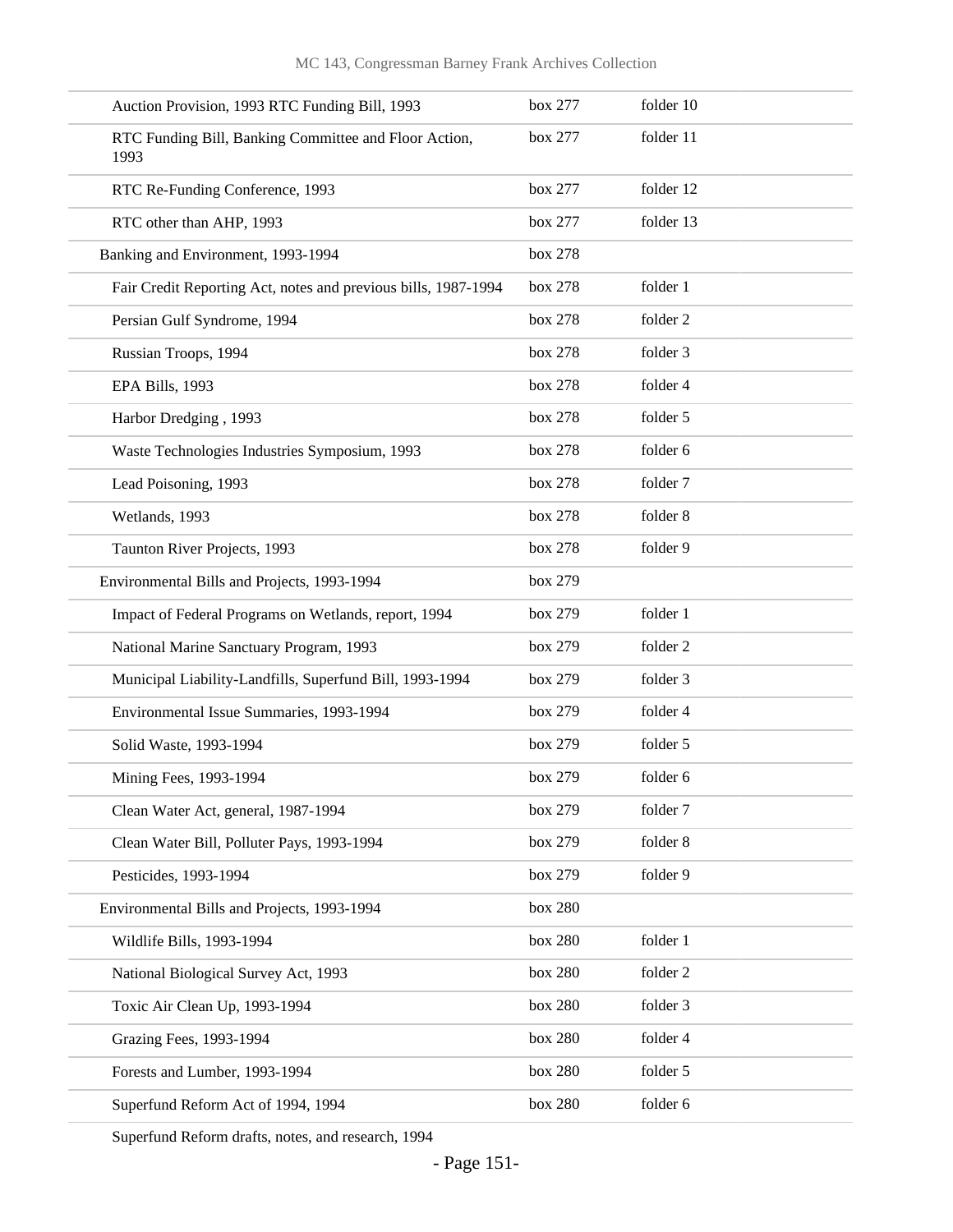|                                                                                     | box 280 | folder 7 |
|-------------------------------------------------------------------------------------|---------|----------|
| Environmental Bills and Projects, 1993-1994                                         | box 281 |          |
| Waste Clean Up and Environment Bills, 1994                                          | box 281 | folder 1 |
| Chlorofluorocarbons (CFC), 1994                                                     | box 281 | folder 2 |
| Incinerator Ash Disposal, 1994                                                      | box 281 | folder 3 |
| EPA Superfund Reference Package, 1993-1994                                          | box 281 | folder 4 |
| Safe Drinking Water Act, 1993-1994                                                  | box 281 | folder 5 |
| Assorted Environmental Memos and Research, 1993-1994                                | box 281 | folder 6 |
| Clean Water, 1993-1994                                                              | box 281 | folder 7 |
| Environmental Bills and Projects, 1993-1994                                         | box 282 |          |
| Water Quality Act, 1993-1994                                                        | box 282 | folder 1 |
| Clean Water, 1993-1994                                                              | box 282 | folder 2 |
| Water Quality Act, drafts and notes, 1993-1994                                      | box 282 | folder 3 |
| Environmental Projects and Bills, 1993-1994                                         | box 283 |          |
| Water Quality Bills, notes and drafts, 1993-1994                                    | box 283 | folder 1 |
| Panetta Water Letter, 1993                                                          | box 283 | folder 2 |
| H.R. 4642 VA/HUD/Independent Agencies Appropriations<br>FY 1995, 1994               | box 283 | folder 3 |
| Federal Water Pollution Control Act Reauthorization, 1993                           | box 283 | folder 4 |
| Clean Water Statements and Testimony, research notes,<br>1993-1994                  | box 283 | folder 5 |
| Environmental Bills and Projects, 1993-1994                                         | box 284 |          |
| Guenther Clean Water Projects Meeting, 1993                                         | box 284 | folder 1 |
| State Water Pollution Control Revolving Fund Re-<br>authorization Act of 1993, 1993 | box 281 | folder 2 |
| Clean Water Act, grants info and memos, 1993-1994                                   | box 284 | folder 3 |
| Clean Water Act Re-authorization, 1993-1994                                         | box 284 | folder 4 |
| Clean Water Act notes, 1993-1994                                                    | box 284 | folder 5 |
| Combined Sewer Overflow (CSO) Projects, Fall River,<br>1993-1994                    | box 284 | folder 6 |
| Environment and Defense, 1993-1994                                                  | box 285 |          |
| Clean Water Act-Cranberry Issues, 1994                                              | box 285 | folder 1 |
| National Parks Service Regional Office, 1994                                        | box 285 | folder 2 |
| Frank-Shays Spending Cut, 1993                                                      | box 285 | folder 3 |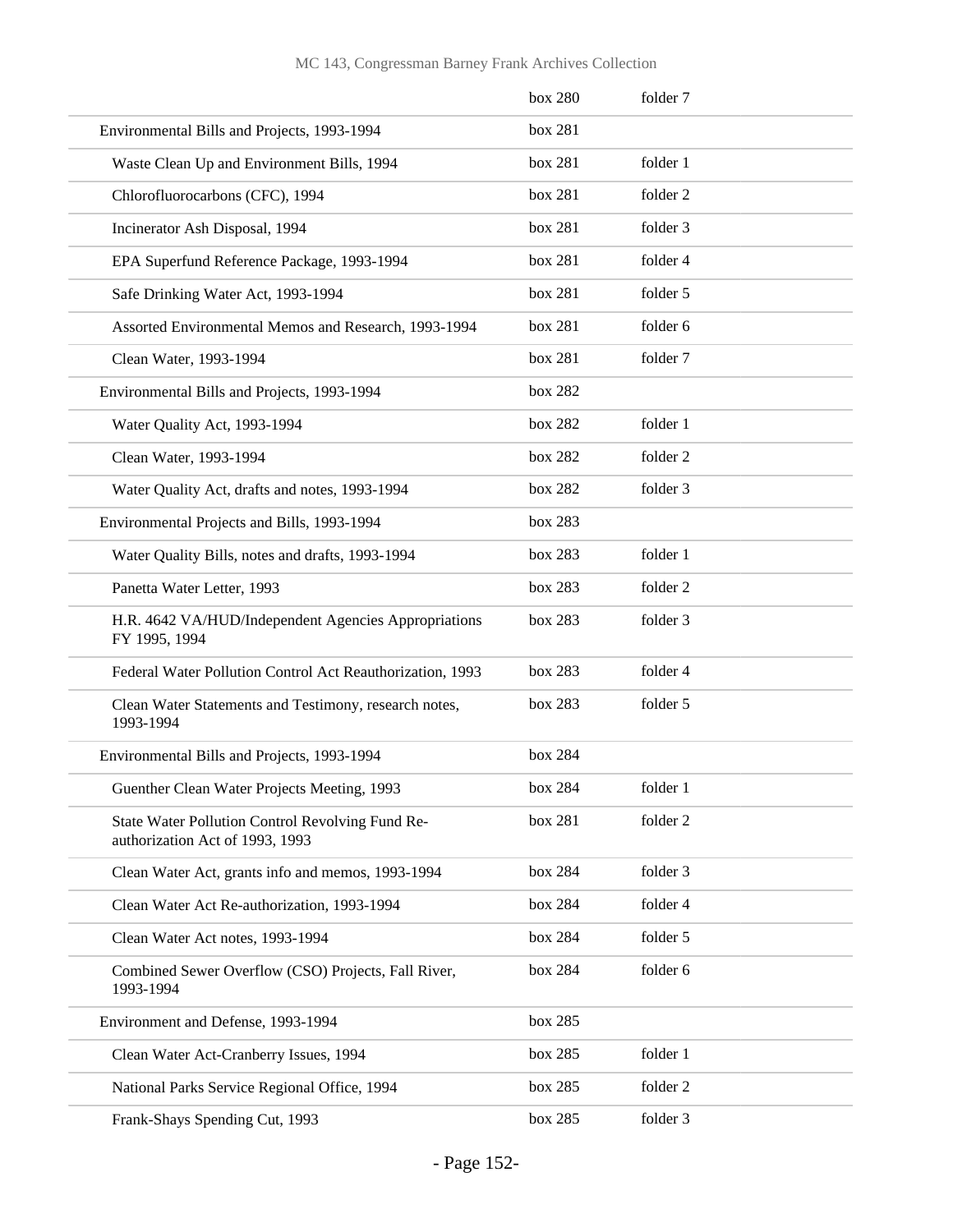| General Agreement of Trade and Tariffs (GATT) info, 1994                     | box 285 | folder 4  |
|------------------------------------------------------------------------------|---------|-----------|
| PCB Incinerator Alternatives, 1994                                           | box 285 | folder 5  |
| Public Power Bonds Amendment, 1993-1994                                      | box 285 | folder 6  |
| Election Day Workers Bill H.R. 1691, 1991-1993                               | box 285 | folder 7  |
| Employee Stock Ownership Plans, 1994                                         | box 285 | folder 8  |
| Defense Authorization and Spending, 1993-1994                                | box 285 | folder 9  |
| Department of Defense Bottom Up Review, 1993-1994                            | box 285 | folder 10 |
| Defense Cut Options, 1993-1994                                               | box 285 | folder 11 |
| Defense Budget Cuts and the Economy, research, 1993                          | box 285 | folder 12 |
| Expert Opinion Testimony, Pro Defense Cuts, 1994                             | box 285 | folder 13 |
| Defense Conversion, 1993                                                     | box 285 | folder 14 |
| Base Closures, 1993-1994                                                     | box 285 | folder 15 |
| Export of US Arms, 1993-1994                                                 | box 285 | folder 16 |
| Ground Wave Emergency Network, GWEN, 1993-1994                               | box 285 | folder 17 |
| GWEN Follow-Up, 1988-1993                                                    | box 285 | folder 18 |
| Defense, 1993-1994                                                           | box 286 |           |
| GWEN Follow-Up, 1988-1993                                                    | box 286 | folder 1  |
| Hollow Forces, Arguments for Military Spending, 1993                         | box 286 | folder 2  |
| Intelligence Budget and De-Classification, 1993-1994                         | box 286 | folder 3  |
| Terry Quist and National Guard Cuts, 1993                                    | box 286 | folder 4  |
| National Guard and Reserve Funding, 1993                                     | box 286 | folder 5  |
| Non-Proliferation, 1993-1994                                                 | box 286 | folder 6  |
| Patriot Missile, 1993-1994                                                   | box 286 | folder 7  |
| Defense Background Information, 1991-1994                                    | box 286 | folder 8  |
| Defense Spending, Seawolf Notes, 1993                                        | box 286 | folder 9  |
| Strategic Defense Initiative (SDI) Cuts Bill, 1993-1994                      | box 286 | box 10    |
| Defense and Transportation, 1993-1994                                        | box 287 |           |
| BF Veterans Health Care Legislation, 1993-1994                               | box 287 | folder 1  |
| Federal Audits of Cosmetology Schools, research and<br>background, 1993-1994 | box 287 | folder 2  |
| Cosmetology Schools Lawsuits vs Department of Education,<br>1993-1994        | box 287 | folder 3  |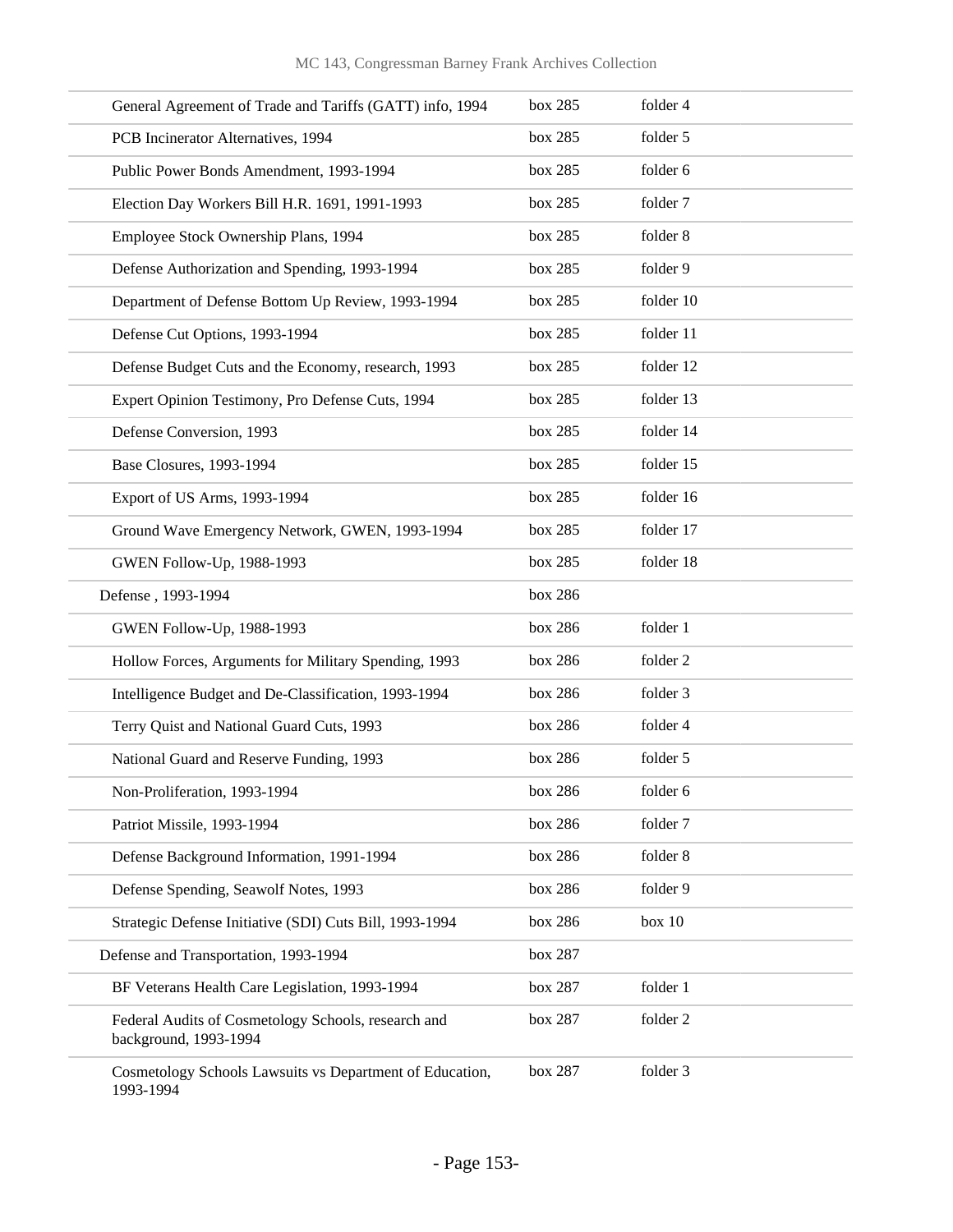| Cosmetology Schools Lawsuits vs Department of Education,<br>1993-1994                                | box 287 | folder 4  |
|------------------------------------------------------------------------------------------------------|---------|-----------|
| Defense Appropriations, 1993-1994                                                                    | box 287 | folder 5  |
| Coast Guard Commandant's Bulletin, 1993                                                              | box 287 | folder 6  |
| Insurance Fraud Bill H.R. 665, 1993-1994                                                             | box 287 | folder 7  |
| Volpe National Transportation Center, funding, 1993-1994                                             | box 287 | folder 8  |
| Air Traffic Services Corp., Clinton Plan, 1994                                                       | box 287 | folder 9  |
| Airport and Airway Improvements, 1993-1994                                                           | box 287 | folder 10 |
| Northeast Corridor Transportation Plan, New York to Boston,<br>Federal Railroad Administration, 1994 | box 287 | folder 11 |
| Transportation, 1993-1994                                                                            | box 288 |           |
| Northeast Corridor Plan-High Speed Rail, 1994                                                        | box 288 | folder 1  |
| Governors' Commission on Commonwealth Port<br>Development, 1994                                      | box 288 | folder 2  |
| I-95 Corridor Coalition National Highway System, 1994                                                | box 288 | folder 3  |
| H.R. 1919 High Speed Rail, 1993                                                                      | box 288 | folder 4  |
| High Speed Rail Info, 1993                                                                           | box 288 | folder 5  |
| Transportation-Ferry Service to Martha's Vineyard, 1994                                              | box 288 | folder 6  |
| Transportation and Congressional Rules, 1993-1994                                                    | box 289 |           |
| <b>AMTRAK Cost Memos, 1993</b>                                                                       | box 289 | folder 1  |
| Final Environmental Impact Statement/Report Northeast<br>Corridor Rail Project, 1994                 | box 289 | folder 2  |
| Airport Rates, 1994                                                                                  | box 289 | folder 3  |
| ISTEA, International Surface Transportation Efficiency Act,<br>1993                                  | box 289 | folder 4  |
| Regional Transportation Plan, Southeastern Massachusetts<br>Metropolitan Planning Organization, 1993 | box 289 | folder 5  |
| Trucking "Overcharges", 1993                                                                         | box 289 | folder 6  |
| Trucking-Back Billing, History, 1991-1993                                                            | box 289 | folder 7  |
| Transportation-Title 3 Grant SERTA, 1993                                                             | box 289 | folder 8  |
| Action Not Gridlock, Filibuster Rules Reform, 1993                                                   | box 289 | folder 9  |
| Congressional Rules-Filibuster, Barney Frank Proposal and<br>Statements, 1993                        | box 289 | folder 10 |
| Filibuster Reform-Senator Harkins Bill, 1993-1994                                                    | box 289 | folder 11 |
| Indian Affairs, 1993-1994                                                                            | box 290 |           |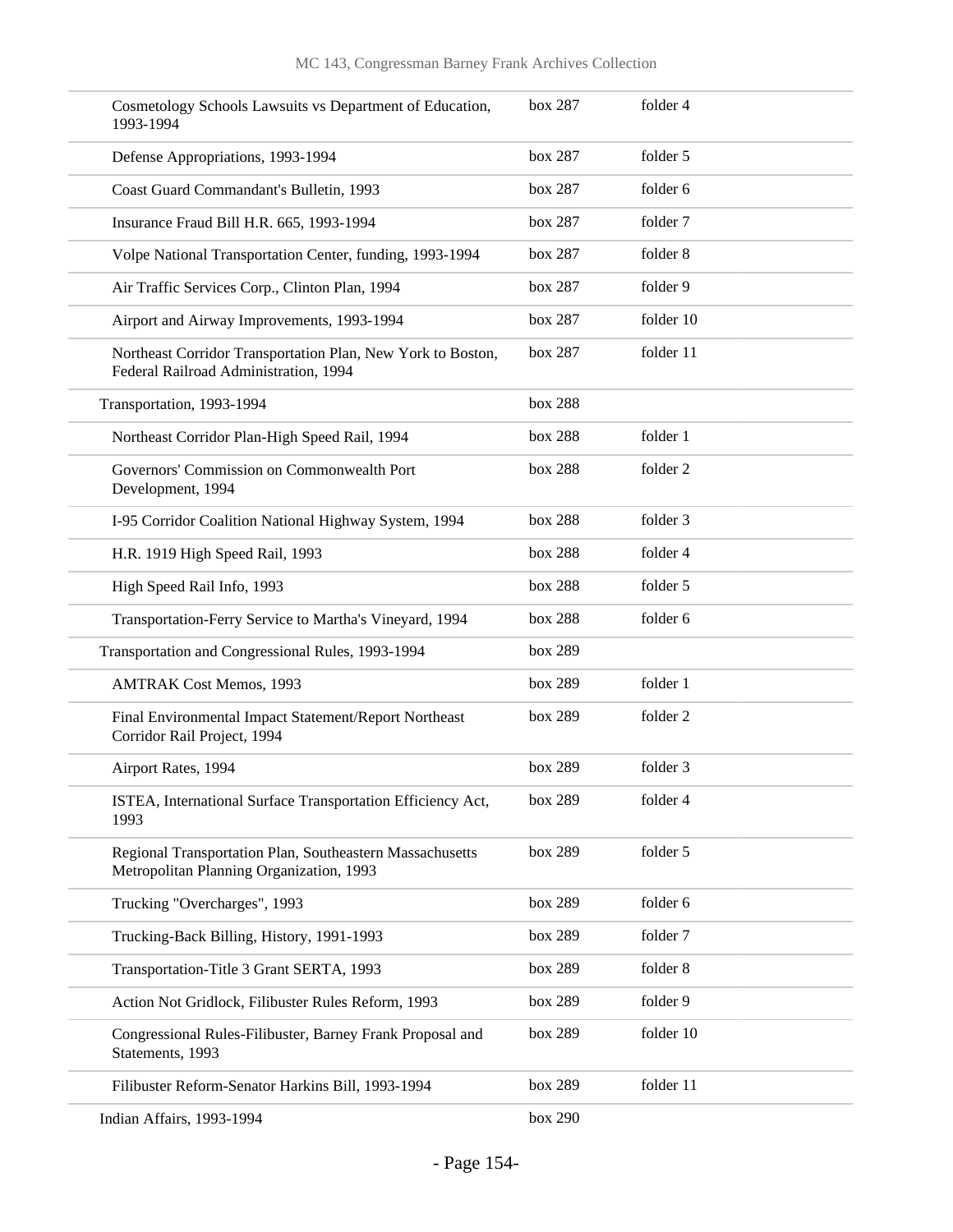| Indian Affairs, 1993-1994                                             | box 290          | folder 1  |
|-----------------------------------------------------------------------|------------------|-----------|
| Religious Freedom to Native Americans, 1993                           | box 290          | folder 2  |
| Indian Gaming-Memos and Updates, 1993                                 | box 290          | folder 3  |
| Indian Gaming-Background, 1994                                        | box 290          | folder 4  |
| Indian Gaming-Testimony on S. 2230, 1994                              | box 290          | folder 5  |
| WIC and Food Programs, 1993-1994                                      | box 290          | folder 6  |
| Child Care Issues, 1993-1994                                          | box 290          | folder 7  |
| 104th Congress, 1995-1996                                             |                  |           |
| <b>Title/Description</b>                                              | <b>Instances</b> |           |
| Agriculture-Banking, 1995-1996                                        | box 291          |           |
| Agriculture-Animals, 1995-1996                                        | box 291          | folder 1  |
| Agriculture-Agriculture Appropriations, 1995-1996                     | box 291          | folder 2  |
| Agriculture-Cranberries, 1995-1996                                    | box 291          | folder 3  |
| Agriculture-Dairy Products, 1995-1996                                 | box 291          | folder 4  |
| Agriculture-Department of Agriculture, 1995-1996                      | box 291          | folder 5  |
| Agriculture-Farm Program Subsidies, 1995-1996                         | box 291          | folder 6  |
| Agriculture-General, 1995-1996                                        | box 291          | folder 7  |
| Banking-Banking Committee, 1995-1996                                  | box 291          | folder 8  |
| Banking-Banking Legislation, 1995-1996                                | box 291          | folder 9  |
| Banking-Coins and Currency, 1995-1996                                 | box 291          | folder 10 |
| Banking-Commercial Lending, 1995-1996                                 | box 291          | folder 11 |
| Banking, 1995-1996                                                    | box 292          |           |
| Banking-Community Development Banking, 1995-1996                      | box 292          | folder 1  |
| Banking-Consumer Issues, 1995-1996                                    | box 292          | folder 2  |
| Banking-Credit Unions, 1995-1996                                      | box 292          | folder 3  |
| Banking-Federal Deposit Insurance Commission (FDIC),<br>1995-1996     | box 292          | folder 4  |
| Banking-Federal Home Loan Bank System, 1995-1996                      | box 292          | folder 5  |
| Banking-Federal Reserve/Interest Rates, 1995-1996                     | box 292          | folder 6  |
| Banking-Financial Institution Restructuring/Bank Powers,<br>1995-1996 | box 292          | folder 7  |
| Banking-International Development Subcommittee,<br>1995-1996          | box 292          | folder 8  |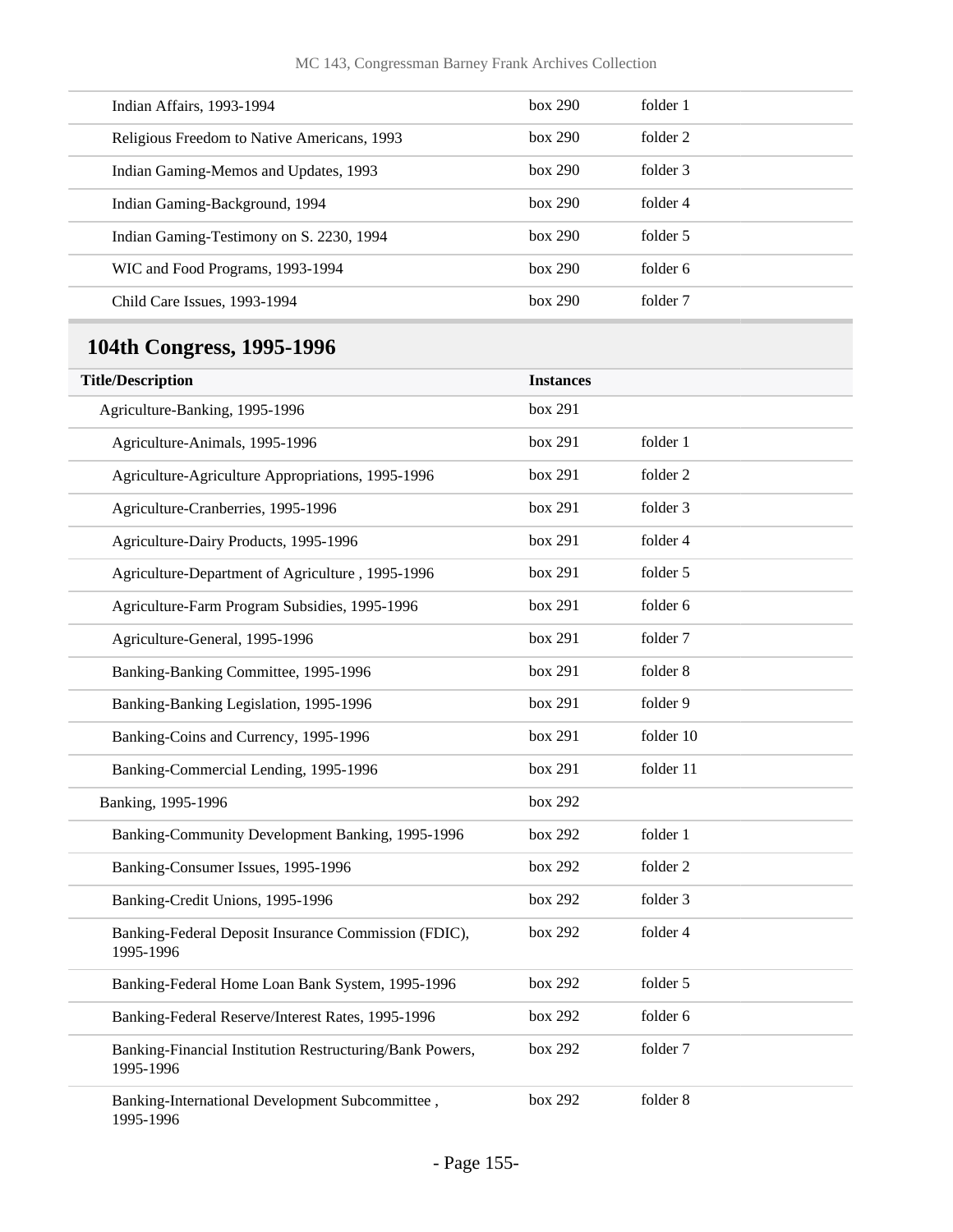| Banking-Resolution Trust Corporations (RTC), 1995-1996         | box 292 | folder 9  |
|----------------------------------------------------------------|---------|-----------|
| Banking-Securities and Exchange Commission (SEC),<br>1995-1996 | box 292 | folder 10 |
| Banking-Treasury Department/Savings Bonds, 1995-1996           | box 292 | folder 11 |
| Banking-Whitewater, 1995-1996                                  | box 292 | folder 12 |
| Banking-Mortgage Lending, 1995-1996                            | box 292 | folder 13 |
| Banking-Business and Industry, 1995-1996                       | box 293 |           |
| Banking-General, 1995-1996                                     | box 293 | folder 1  |
| Business and Industry-Broadcasting, 1995-1996                  | box 293 | folder 2  |
| Business and Industry-Consumer Protection, 1995-1996           | box 293 | folder 3  |
| Business and Industry-Department of Commerce, 1995-1996        | box 293 | folder 4  |
| Business and Industry-Insurance, 1995-1996                     | box 293 | folder 5  |
| Business and Industry-Maritime, 1995-1996                      | box 293 | folder 6  |
| Business and Industry-Small Business, 1995-1996                | box 293 | folder 7  |
| Business and Industry-Textiles, 1995-1996                      | box 293 | folder 8  |
| Business and Industry-Telecommunications, 1995-1996            | box 293 | folder 9  |
| Business and Industry-Telecommunications, 1995-1996            | box 293 | folder 10 |
| Business and Industry-Budget, 1995-1996                        | box 294 |           |
| Business and Industry-Telecommunications, 1995-1996            | box 294 | folder 1  |
| Business and Industry-International Bank, 1995-1996            | box 294 | folder 2  |
| Business and Industry-General, 1995-1996                       | box 294 | folder 3  |
| Budget-Unfunded Mandates, 1995-1996                            | box 294 | folder 4  |
| Budget-Administration Budget, 1995-1996                        | box 294 | folder 5  |
| Budget-Congressional Budget Resolution, 1995-1996              | box 294 | folder 6  |
| Budget-Congressional Budget Resolution, 1995-1996              | box 294 | folder 7  |
| Budget-Balanced Budget, 1995-1996                              | box 294 | folder 8  |
| Budget-Economic Security, 1995-1996                            | box 294 | folder 9  |
| Budget-Budget Proposals, 1995-1996                             | box 294 | folder 10 |
| Budget-Office of Management and Budget, 1995-1996              | box 294 | folder 11 |
| Budget-General, 1995-1996                                      | box 294 | folder 12 |
| Civil Rights, 1995-1996                                        | box 295 |           |
| Civil Rights-Civil Rights Legislation, 1995-1996               | box 295 | folder 1  |

Civil Rights-Disabled, ADA, 1995-1996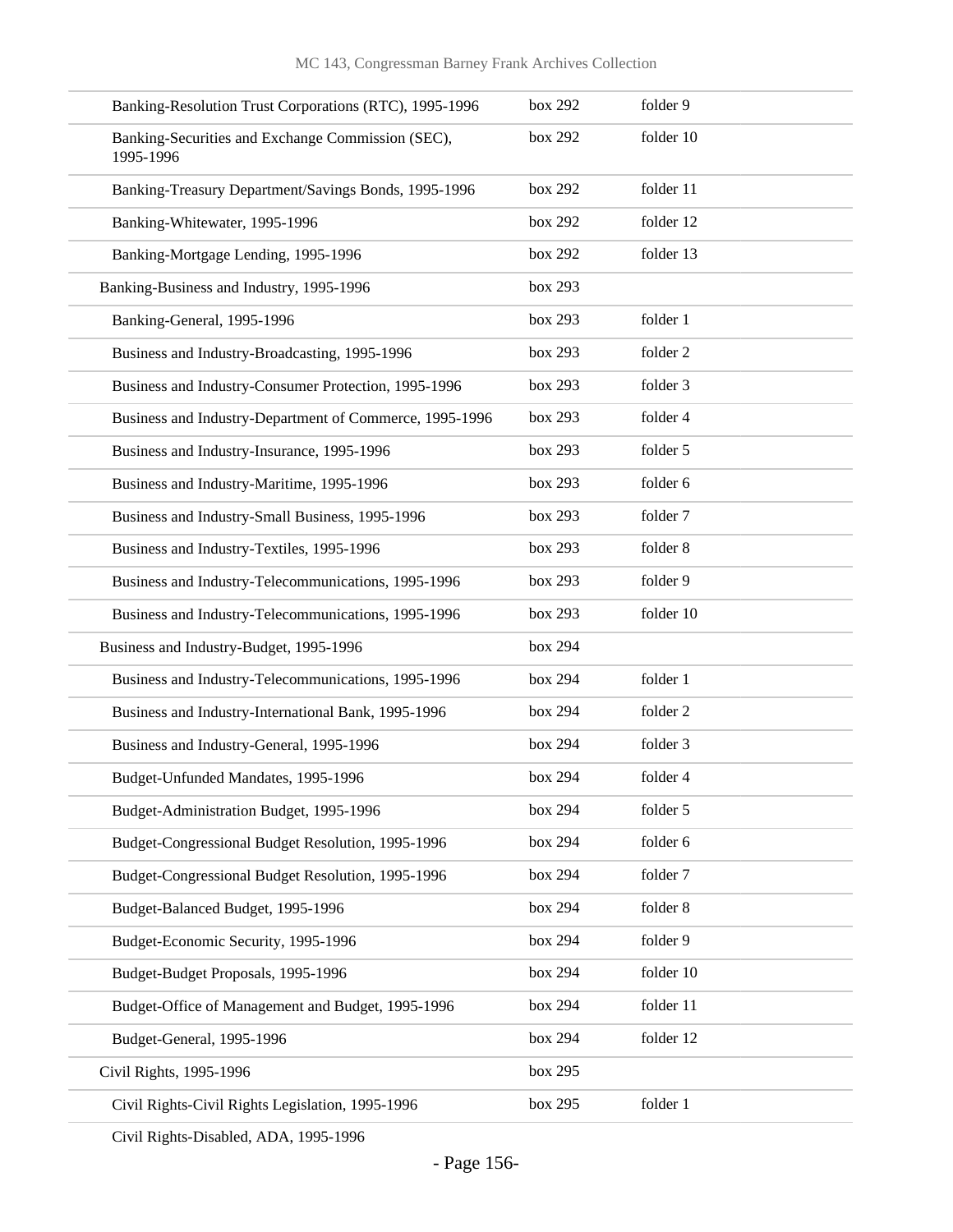|                                                                                   | box 295 | folder 2  |
|-----------------------------------------------------------------------------------|---------|-----------|
| Civil Rights-Freedom of Religion, 1995-1996                                       | box 295 | folder 3  |
| Civil Rights-Freedom of Speech/Press, 1995-1996                                   | box 295 | folder 4  |
| Civil Rights-Privacy, 1995-1996                                                   | box 295 | folder 5  |
| Civil Rights-Racial Discrimination, 1995-1996                                     | box 295 | folder 6  |
| Civil Rights-ERA and Sexual Discrimination, 1995-1996                             | box 295 | folder 7  |
| Civil Rights-Employment Non-Discrimination Act, 1995-1996                         | box 295 | folder 8  |
| Civil Rights-Discrimination in Education, 1995-1996                               | box 295 | folder 9  |
| Civil Rights-General, 1995-1996                                                   | box 295 | folder 10 |
| Civil Rights-General, 1995-1996                                                   | box 295 | folder 11 |
| Congress and Executive Branch, 1995-1996                                          | box 296 |           |
| Congress and Executive Branch-Census, 1995-1996                                   | box 296 | folder 1  |
| Congress and Executive Branch-District of Columbia,<br>1995-1996                  | box 296 | folder 2  |
| Congress and Executive Branch-Emergencies, FEMA,<br>1995-1996                     | box 296 | folder 3  |
| Congress and Executive Branch-Native American Issues,<br>1995-1996                | box 296 | folder 4  |
| Congress and Executive Branch-Presidential Nominees,<br>1995-1996                 | box 296 | folder 5  |
| Congress and Executive Branch-Space/NASA, 1995-1996                               | box 296 | folder 6  |
| Congress and Executive Branch-Congressional Agencies,<br>1995-1996                | box 296 | folder 7  |
| Congress and Executive Branch-Congressional Ethics,<br>1995-1996                  | box 296 | folder 8  |
| Congress and Executive Branch-Congressional Pay and<br>Benefits, 1995-1996        | box 296 | folder 9  |
| Congress and Executive Branch-Congressional Rules and<br>Organizations, 1995-1996 | box 296 | folder 10 |
| Congress and Executive Branch-BF Parliamentary Roll,<br>1995-1996                 | box 296 | folder 11 |
| Congress and Executive Branch-Congress, General,<br>1995-1996                     | box 296 | folder 12 |
| Congress and Executive Branch-Education, 1995-1996                                | box 297 |           |
| Congress and the Executive Branch-Congress, General,<br>1995-1996                 | box 297 | folder 1  |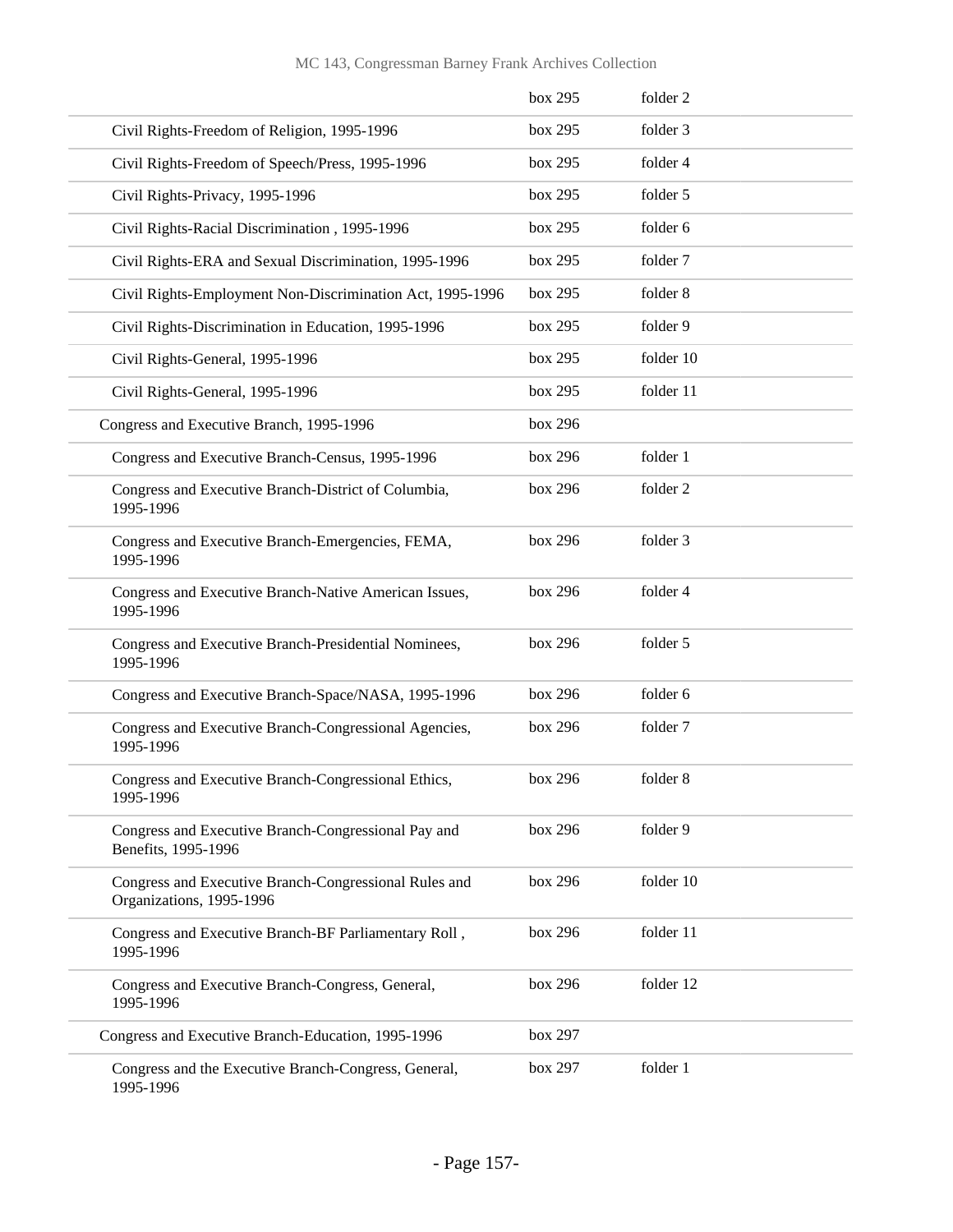| Congress and the Executive Branch-Executive Branch,<br>General, 1995-1996 | box 297 | folder 2  |
|---------------------------------------------------------------------------|---------|-----------|
| Education-Bilingual/Foreign Language, 1995-1996                           | box 297 | folder 3  |
| Education-Department of Education, 1995-1996                              | box 297 | folder 4  |
| Education-Disabled/Special Education, 1995-1996                           | box 297 | folder 5  |
| Education-Legislation, 1995-1996                                          | box 297 | folder 6  |
| Education-English Only, 1995-1996                                         | box 297 | folder 7  |
| Education-Federal Aid to the Arts, PBS, NEA, NEH,<br>1995-1996            | box 297 | folder 8  |
| Education-Federal Aid to Education, 1995-1996                             | box 297 | folder 9  |
| Education-Energy, 1995-1996                                               | box 298 |           |
| Education-Financial Aid, 1995-1996                                        | box 298 | folder 1  |
| Education-Higher Education, 1995-1996                                     | box 298 | folder 2  |
| Education-Libraries, 1995-1996                                            | box 298 | folder 3  |
| Education-Literacy, 1995-1996                                             | box 298 | folder 4  |
| Education-Museums, Smithsonian, 1995-1996                                 | box 298 | folder 5  |
| Education-Preschool, K-12, 1995-1996                                      | box 298 | folder 6  |
| Education-Vocational, 1995-1996                                           | box 298 | folder 7  |
| Education-General, 1995-1996                                              | box 298 | folder 8  |
| Elections-Campaign Finance Reform, 1995-1996                              | box 298 | folder 9  |
| Elections-Congressional, non Barney Frank, 1995-1996                      | box 298 | folder 10 |
| Elections-Congressional, Barney Frank, 1995-1996                          | box 298 | folder 11 |
| Elections-Democratic Party, DNC, 1995-1996                                | box 298 | folder 12 |
| Elections-Election Reform, 1995-1996                                      | box 298 | folder 13 |
| Elections-State, Local, Other, 1995-1996                                  | box 298 | folder 14 |
| Elections-Endorsements, 1995-1996                                         | box 298 | folder 15 |
| Elections-Liberalism Barney Frank Book, 1995-1996                         | box 298 | folder 16 |
| Elections-Presidential, 1995-1996                                         | box 298 | folder 17 |
| Elections-General, 1995-1996                                              | box 298 | folder 18 |
| Energy-Alternative Energy Sources, 1995-1996                              | box 298 | folder 19 |
| Energy-Fossil Fuels, 1995-1996                                            | box 298 | folder 20 |
| Energy-Energy Conservation, 1995-1996                                     | box 298 | folder 21 |
| Energy-Department of Energy, 1995-1996                                    | box 298 | folder 22 |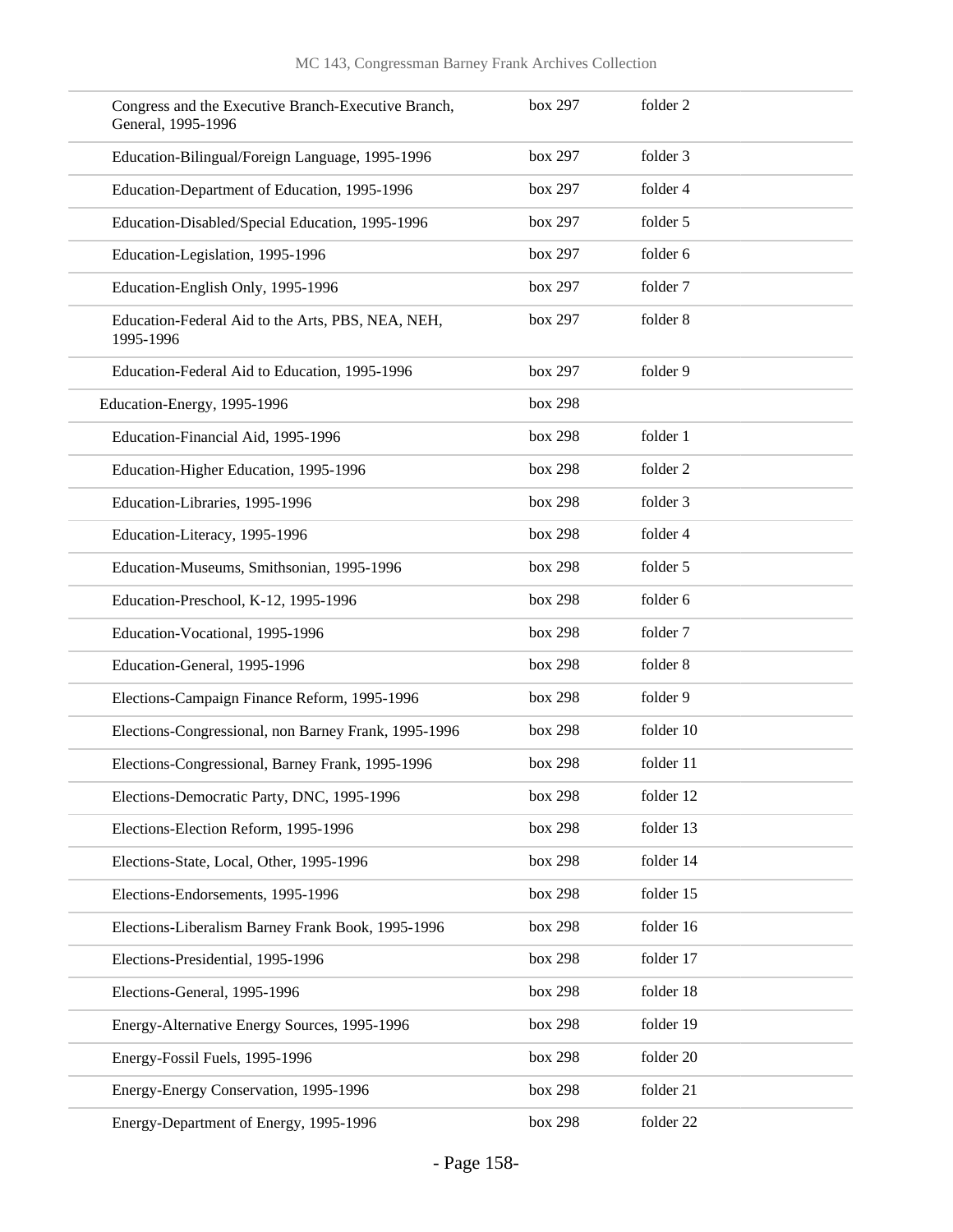| Energy-Fuel Assistance, 1995-1996                                               | box 298 | folder 23 |
|---------------------------------------------------------------------------------|---------|-----------|
| Energy-Nuclear Energy, 1995-1996                                                | box 298 | folder 24 |
| Energy-Electricity and Utilities, 1995-1996                                     | box 298 | folder 25 |
| Energy-General, 1995-1996                                                       | box 298 | folder 26 |
| Environment, 1995-1996                                                          | box 299 |           |
| Environment-Air Pollution, CAA etc., 1995-1996                                  | box 299 | folder 1  |
| Environment-Department of Interior, 1995-1996                                   | box 299 | folder 2  |
| Environment-EPA, 1995-1996                                                      | box 299 | folder 3  |
| Environment-Forests and Plants, 1995-1996                                       | box 299 | folder 4  |
| Environment-Parks and Public Lands, 1995-1996                                   | box 299 | folder 5  |
| Environment-Solid Waste and Recycling, 1995-1996                                | box 299 | folder 6  |
| Environment-Toxic Waste, Pesticides Superfund, 1995-1996                        | box 299 | folder 7  |
| Environment-Wildlife and Marine Mammals, 1995-1996                              | box 299 | folder 8  |
| Environment-Foreign Relations, 1995-1996                                        | box 300 |           |
| Environment-General, 1995-1996                                                  | box 300 | folder 1  |
| Federal Employment-Benefits, 1995-1996                                          | box 300 | folder 2  |
| Federal Employment-Employment Inquiries with Barney<br>Frank, sample, 1995-1996 | box 300 | folder 3  |
| Federal Employment-Job Inquiries with Others, sample,<br>1995-1996              | box 300 | folder 4  |
| Federal Employment-Office of Personnel Management,<br>1995-1996                 | box 300 | folder 5  |
| Federal Employment-Retirement Benefits, 1995-1996                               | box 300 | folder 6  |
| Federal Employment-General, 1995-1996                                           | box 300 | folder 7  |
| Foreign Relations-Africa, General, 1995-1996                                    | box 300 | folder 8  |
| Foreign Relations-Cape Verde, 1995-1996                                         | box 300 | folder 9  |
| Foreign Relations-Asia, General, 1995-1996                                      | box 300 | folder 10 |
| Foreign Relations-Former Asian Soviet States, 1995-1996                         | box 300 | folder 11 |
| Foreign Relations-Japan, 1995-1996                                              | box 300 | folder 12 |
| Foreign Relations-People's Republic of China, 1995-1996                         | box 300 | folder 13 |
| Foreign Relation-Southeast Asia, General, 1995-1996                             | box 300 | folder 14 |
| Foreign Relations-Taiwan, 1995-1996                                             | box 300 | folder 15 |
| Foreign Relations-Europe, General, 1995-1996                                    | box 300 | folder 16 |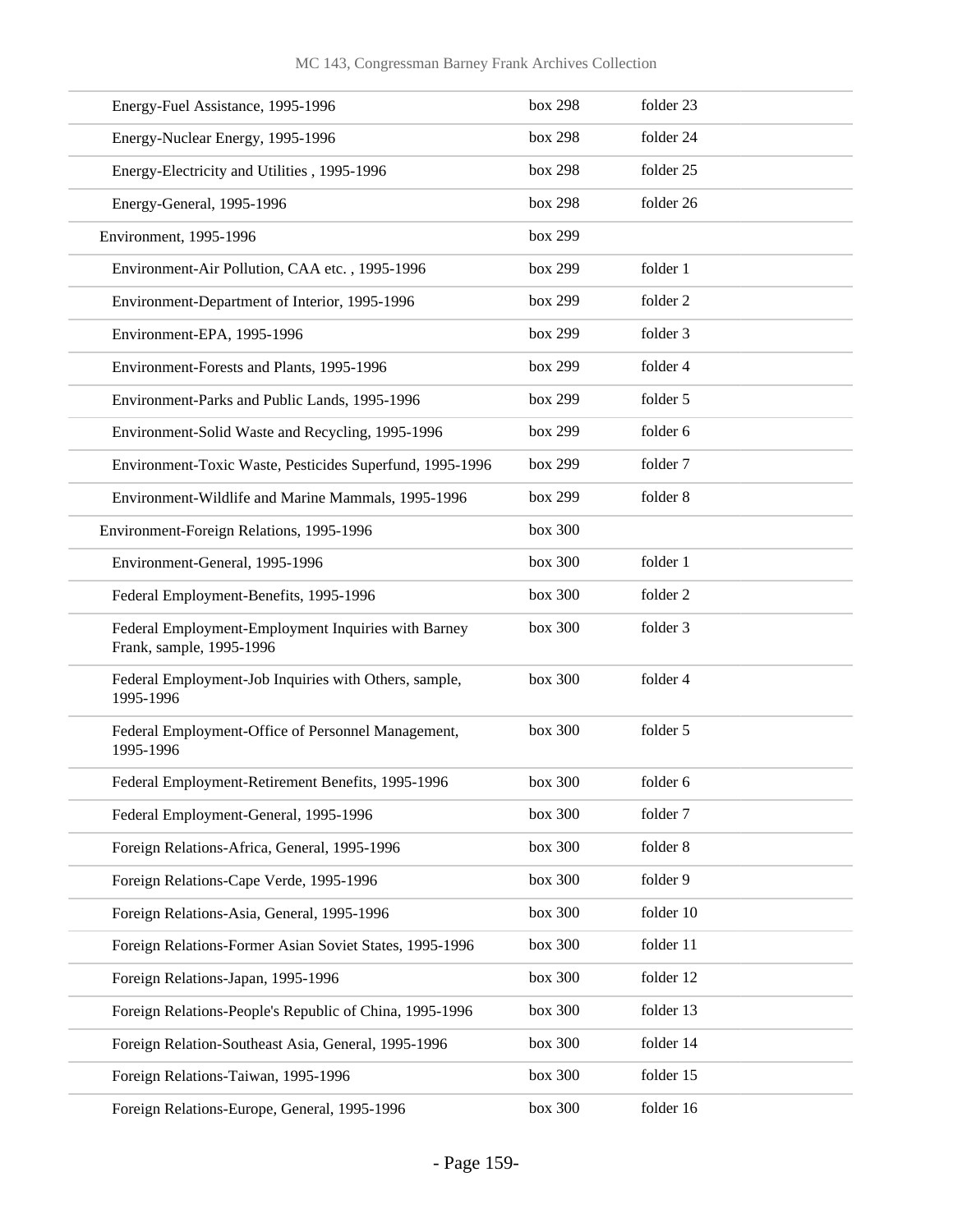| Foreign Relations-Azores, 1995-1996                               | box 300 | folder 17 |
|-------------------------------------------------------------------|---------|-----------|
| Foreign Relations-Eastern Europe, 1995-1996                       | box 300 | folder 18 |
| Foreign Relations-Foreign Trade, 1995-1996                        | box 301 |           |
| Foreign Relations-Ireland, 1995-1996                              | box 301 | folder 1  |
| Foreign Relations-Portugal, 1995-1996                             | box 301 | folder 2  |
| Foreign Relations-Russia, 1995-1996                               | box 301 | folder 3  |
| Foreign Relations-US Aid, 1995-1996                               | box 301 | folder 4  |
| Foreign Relations-United Nations, 1995-1996                       | box 301 | folder 5  |
| Foreign Relations-Middle East, General, 1995-1996                 | box 301 | folder 6  |
| Foreign Relations-Israel, 1995-1996                               | box 301 | folder 7  |
| Foreign Relations-Palestinians, 1995-1996                         | box 301 | folder 8  |
| Foreign Relations-Caribbean, 1995-1996                            | box 301 | folder 9  |
| Foreign Relations-Central/South America, 1995-1996                | box 301 | folder 10 |
| Foreign Relations-Foreign Aid Appropriations, 1995-1996           | box 301 | folder 11 |
| Foreign Relations-Human Rights, 1995-1996                         | box 301 | folder 12 |
| Foreign Relations-Soviet Jews, 1995-1996                          | box 301 | folder 13 |
| Foreign Relations-Uzbekistan, 1995-1996                           | box 301 | folder 14 |
| Foreign Relations-World Population and Food, Hunger,<br>1995-1996 | box 301 | folder 15 |
| Foreign Relations-General, 1995-1996                              | box 301 | folder 16 |
| Foreign Trade-Customs, 1995-1996                                  | box 301 | folder 17 |
| Foreign Trade-Exports, 1995-1996                                  | box 301 | folder 18 |
| Foreign Trade-Imports, including oil, 1995-1996                   | box 301 | folder 19 |
| Foreign Trade-Protectionism, 1995-1996                            | box 301 | folder 20 |
| Foreign Trade-Housing, 1995-1996                                  | box 302 |           |
| Foreign Trade-Tariffs, 1995-1996                                  | box 302 | folder 1  |
| Foreign Trade-Textiles, 1995-1996                                 | box 302 | folder 2  |
| Foreign Trade-Trade Agreements/Negotiations, 1995-1996            | box 302 | folder 3  |
| Foreign Trade-General, 1995-1996                                  | box 302 | folder 4  |
| Housing-AIDS Housing, 1995-1996                                   | box 302 | folder 5  |
| Housing-Assisted/Subsidized, 1995-1996                            | box 302 | folder 6  |
| Housing-Assisted/Subsidized, 1995-1996                            | box 302 | folder 7  |

Housing, 1995-1996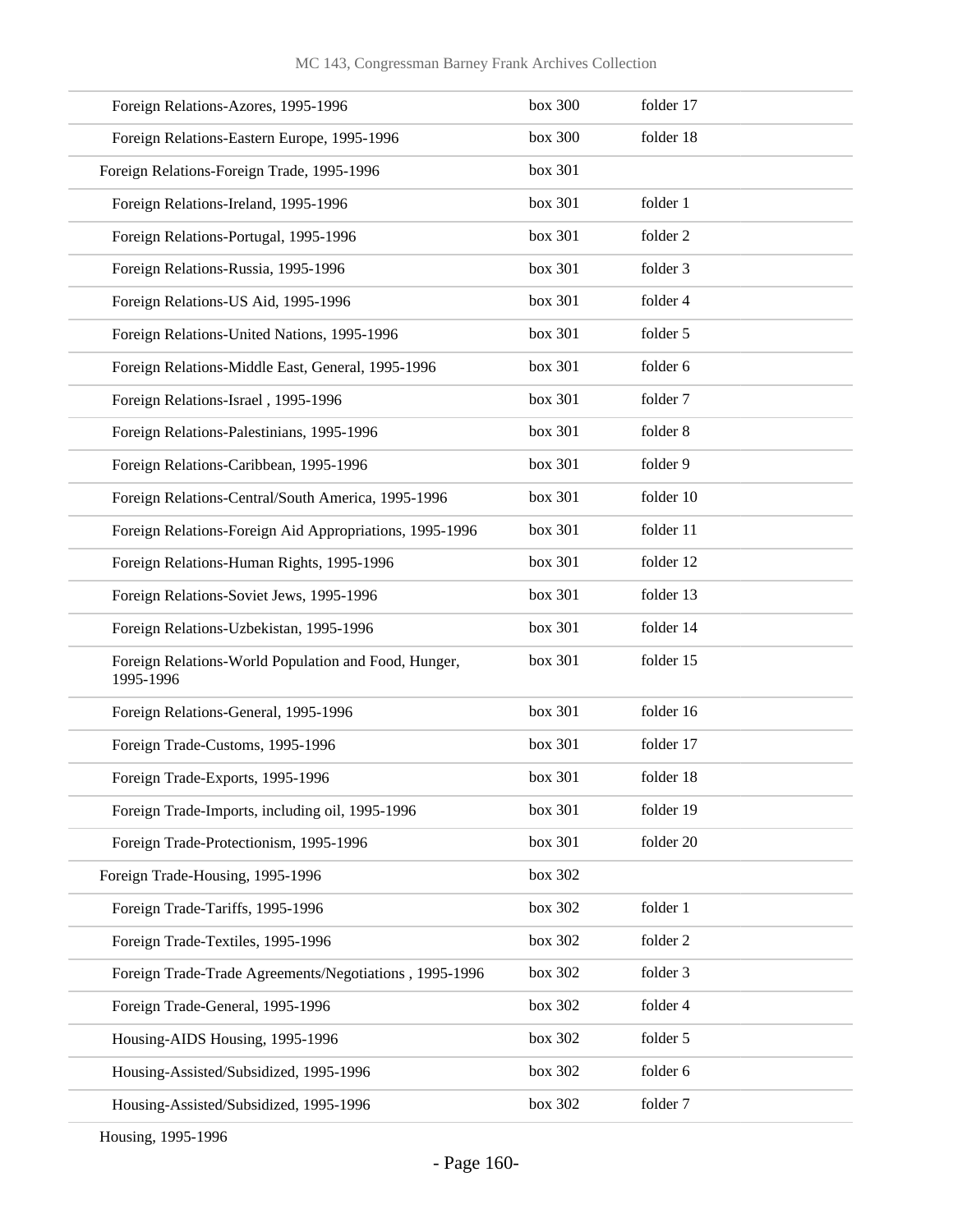|                                                                   | box 303 |           |
|-------------------------------------------------------------------|---------|-----------|
| Housing-Community Development, 1995-1996                          | box 303 | folder 1  |
| Housing-Condos/Co-ops, 1995-1996                                  | box 303 | folder 2  |
| Housing-Department of Housing and Urban Development,<br>1995-1996 | box 303 | folder 3  |
| Housing-HUD Budget, 1995-1996                                     | box 303 | folder 4  |
| Housing-Elderly Budget, 1995-1996                                 | box 303 | folder 5  |
| Housing-Fair Housing, 1995-1996                                   | box 303 | folder 6  |
| Housing-Federal Housing Administration, 1995-1996                 | box 303 | folder 7  |
| Housing-Homeless, 1995-1996                                       | box 303 | folder 8  |
| Housing-Prepayment/Preservation, 1995-1996                        | box 303 | folder 9  |
| Housing-Public Housing, 1995-1996                                 | box 303 | folder 10 |
| Housing-Rent Issues, 1995-1996                                    | box 303 | folder 11 |
| Housing-RTC Affordable Housing Program, 1995-1996                 | box 303 | folder 12 |
| Housing-RESPA/Realtors, 1995-1996                                 | box 303 | folder 13 |
| Housing-HUD Bill, 1995-1996                                       | box 303 | folder 14 |
| Housing-General, 1995-1996                                        | box 303 | folder 15 |
| Human Services-Immigration, 1995-1996                             | box 304 |           |
| Human Services-Adoption, 1995                                     | box 304 | folder 1  |
| Human Services-Aid to Families of Dependent, 1995-1996            | box 304 | folder 2  |
| Human Services-Child Abuse and Family Violence,<br>1995-1996      | box 304 | folder 3  |
| Human Services-Children's Issues, 1995-1996                       | box 304 | folder 4  |
| Human Services-Child Care, 1995-1996                              | box 304 | folder 5  |
| Human Services-Department of Health and Human Services,<br>1996   | box 304 | folder 6  |
| Human Services-Disabled Issues, 1995-1996                         | box 304 | folder 7  |
| Human Services-Domestic Hunger and Food Programs,<br>1995-1996    | box 304 | folder 8  |
| Human Services-Women, Infants, and Children, 1995-1996            | box 304 | folder 9  |
| Human Services-Welfare Reform, 1995-1996                          | box 304 | folder 10 |
| Human Services-General, 1995-1996                                 | box 304 | folder 11 |
| Immigration-INS, 1995                                             | box 304 | folder 12 |
| Immigration--Immigration Legislation, 1995-1996                   | box 304 | folder 13 |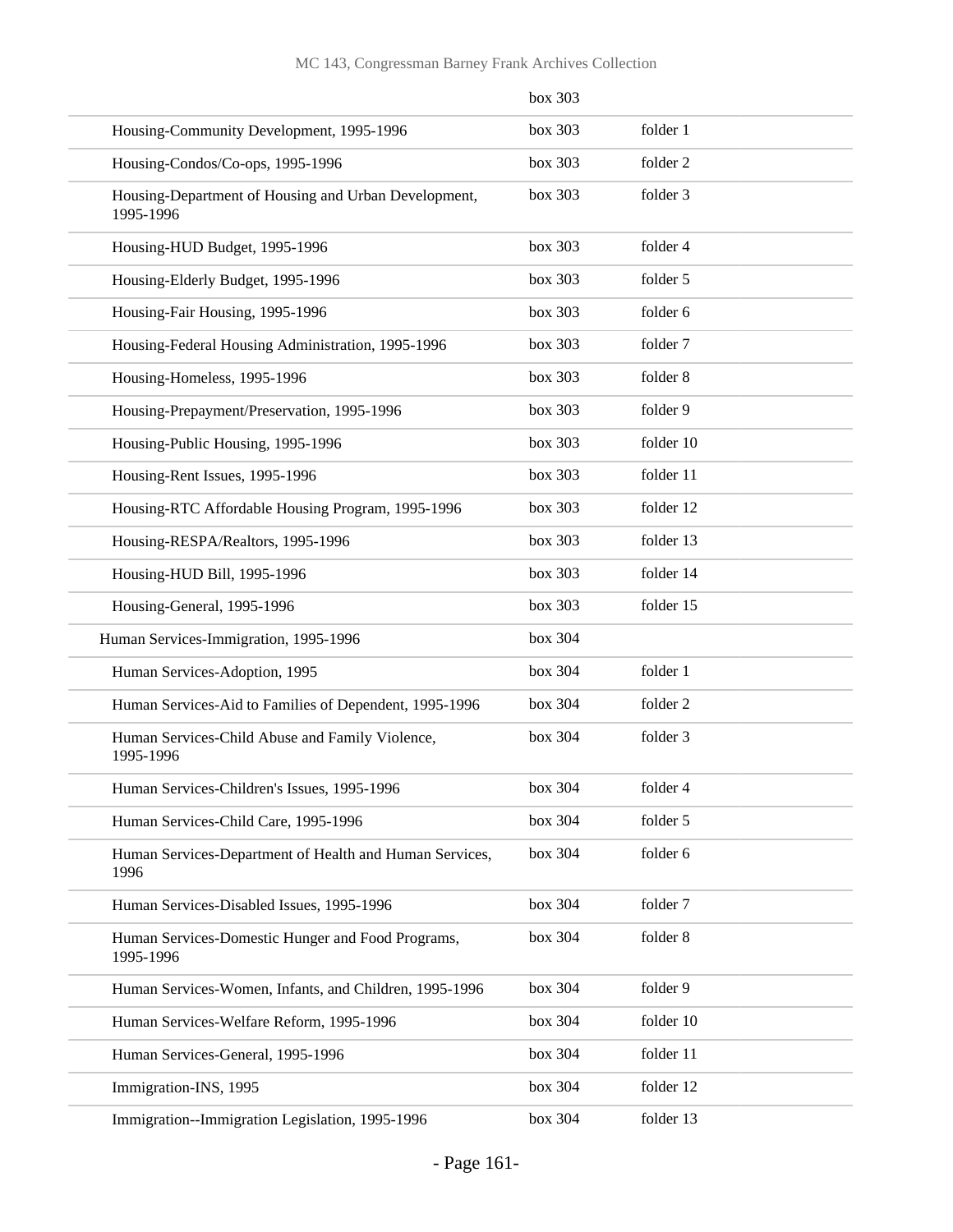| Immigration-Immigration Reform, 1995-1996                         | box 304 | folder 14 |
|-------------------------------------------------------------------|---------|-----------|
| Immigration-Judiciary, 1995-1996                                  | box 305 |           |
| Immigration-Passports and Visas, 1995-1996                        | box 305 | folder 1  |
| Immigration-Passports and Visas, 1995-1996                        | box 305 | folder 2  |
| Immigration-Political Asylum, 1995-1996                           | box 305 | folder 3  |
| Immigration-Private Bills, 1995-1996                              | box 305 | folder 4  |
| Immigration-General, 1995-1996                                    | box 305 | folder 5  |
| Judiciary-Administrative Law, 1995-1996                           | box 305 | folder 6  |
| Judiciary-Antitrust, 1995-1996                                    | box 305 | folder 7  |
| Judiciary-Capital Punishment, 1996                                | box 305 | folder 8  |
| Judiciary-Courts and Juries, 1995-1996                            | box 305 | folder 9  |
| Judiciary-Department of Justice, 1995-1996                        | box 305 | folder 10 |
| Judiciary-FBI, 1995-1996                                          | box 305 | folder 11 |
| Judiciary, 1995-1996                                              | box 306 |           |
| Judiciary-General Crime and Criminal Justice, 1995-1996           | box 306 | folder 1  |
| Judiciary-Gun Control, Anti, 1995-1996                            | box 306 | folder 2  |
| Judiciary-Gun Control, Pro, 1995-1996                             | box 306 | folder 3  |
| Judiciary-Hate Crimes, 1995-1996                                  | box 306 | folder 4  |
| Judiciary-Intellectual Property, 1995-1996                        | box 306 | folder 5  |
| Judiciary, 1995-1996                                              | box 307 |           |
| Judiciary-Illegal Drugs and Drug Crimes, 1995-1996                | box 307 | folder 1  |
| Judiciary-Organized Crime, 1995-1996                              | box 307 | folder 2  |
| Judiciary-Police, 1995-1996                                       | box 307 | folder 3  |
| Judiciary-Prisons, 1995-1996                                      | box 307 | folder 4  |
| Judiciary-Product Liability, 1995-1996                            | box 307 | folder 5  |
| Judiciary-General, 1995-1996                                      | box 307 | folder 6  |
| Judiciary-General, 1995-1996                                      | box 307 | folder 7  |
| Labor-Medical, 1995-1996                                          | box 308 |           |
| Labor-Benefits and Pensions, 1995-1996                            | box 308 | folder 1  |
| Labor-Bargaining and Strikes, 1995-1996                           | box 308 | folder 2  |
| Labor-Department of Labor, including appropriations,<br>1995-1996 | box 308 | folder 3  |

Labor-Jobs Legislation, 1995-1996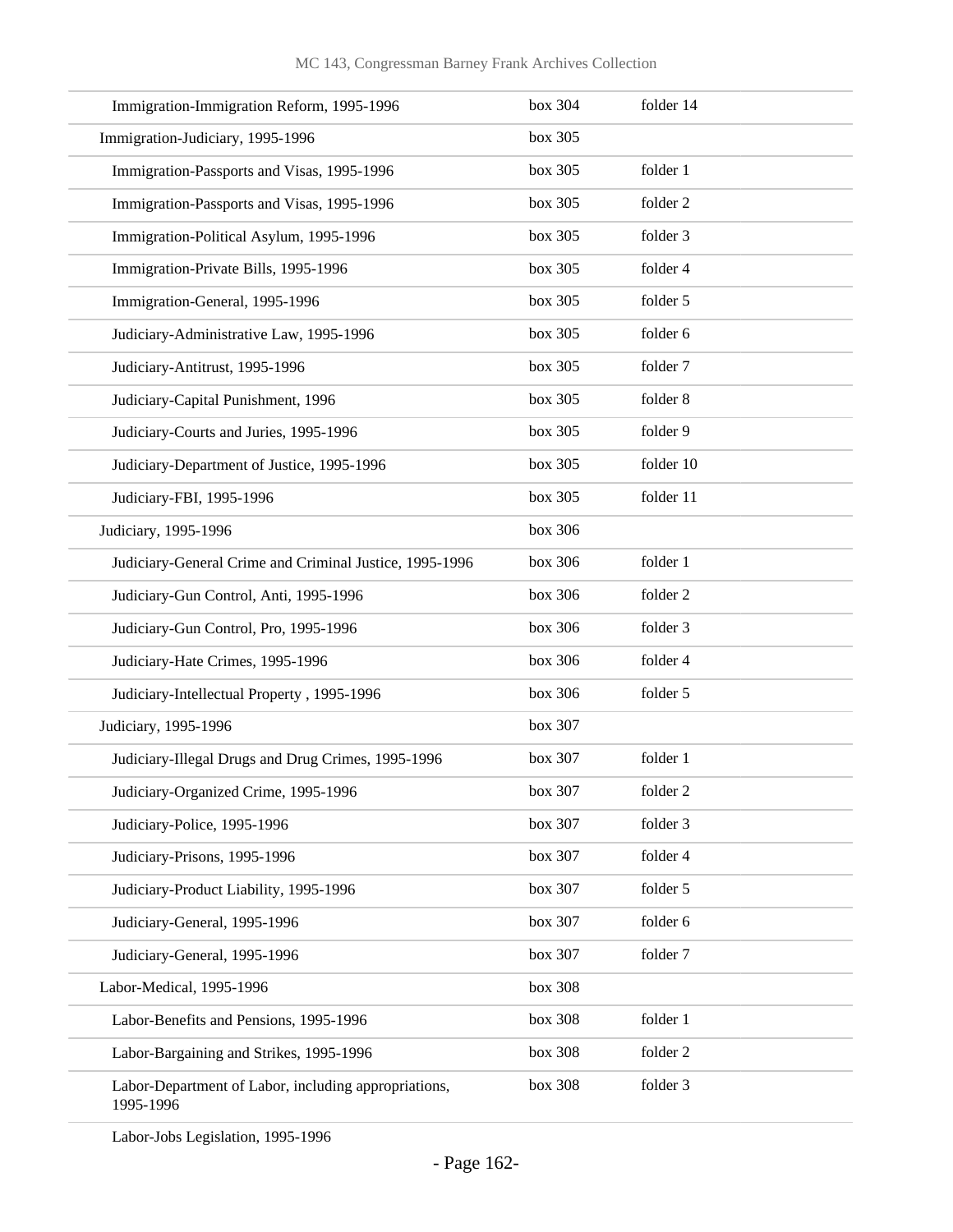|                                                                         | box 308 | folder 4  |
|-------------------------------------------------------------------------|---------|-----------|
| Labor-Minimum Wage, 1995-1996                                           | box 308 | folder 5  |
| Labor-Occupational Safety and Health Administration,<br>OSHA, 1995-1996 | box 308 | folder 6  |
| Labor-Unemployment, 1995-1996                                           | box 308 | folder 7  |
| Labor-Unions, 1995-1996                                                 | box 308 | folder 8  |
| Labor-General, 1995-1996                                                | box 308 | folder 9  |
| Medical-Alcohol Abuse, 1995                                             | box 308 | folder 10 |
| Medical-Alzheimer's Disease, 1995-1996                                  | box 308 | folder 11 |
| Medical-Abortion Rights, Anti, 1995-1996                                | box 308 | folder 12 |
| Medical-Abortion Rights, Pro, 1995-1996                                 | box 308 | folder 13 |
| Medical-AIDS and HIV, 1995-1996                                         | box 308 | folder 14 |
| Medical-Drug Abuse and Treatment, 1995-1996                             | box 308 | folder 15 |
| Medical-Family Planning, 1995-1996                                      | box 308 | folder 16 |
| Medical, 1995-1996                                                      | box 309 |           |
| Medical-Food, FDA, Additives, 1995-1996                                 | box 309 | folder 1  |
| Medical-Health Facilities, including hospitals, 1995-1996               | box 309 | folder 2  |
| Medical-Health Care Reform, 1995-1996                                   | box 309 | folder 3  |
| Medical-Medicaid, 1995-1996                                             | box 309 | folder 4  |
| Medical-Medical Research, 1995-1996                                     | box 309 | folder 5  |
| Medical-Medicare, 1995-1996                                             | box 309 | folder 6  |
| Medical-Doctor Payments, 1995-1996                                      | box 309 | folder 7  |
| Medical-Funding, 1995-1996                                              | box 309 | folder 8  |
| Medical-Health Care Financing Administration, 1995-1996                 | box 309 | folder 9  |
| Medical-Medicare Part A, 1995                                           | box 309 | folder 10 |
| Medical-Medicare Part B, 1995-1996                                      | box 309 | folder 11 |
| Medical-Prospective Payment System, 1996                                | box 309 | folder 12 |
| Medical-Medicine and Legal Drugs, 1995-1996                             | box 309 | folder 13 |
| Medical-Mental Health, 1995-1996                                        | box 309 | folder 14 |
| Medical-Military, 1995-1996                                             | box 310 |           |
| Medical-National Institutes of Health, NIH, 1995-1996                   | box 310 | folder 1  |
| Medical-Smoking, 1995-1996                                              | box 310 | folder 2  |
| Medical-Women's Health Issues, 1995-1996                                | box 310 | folder 3  |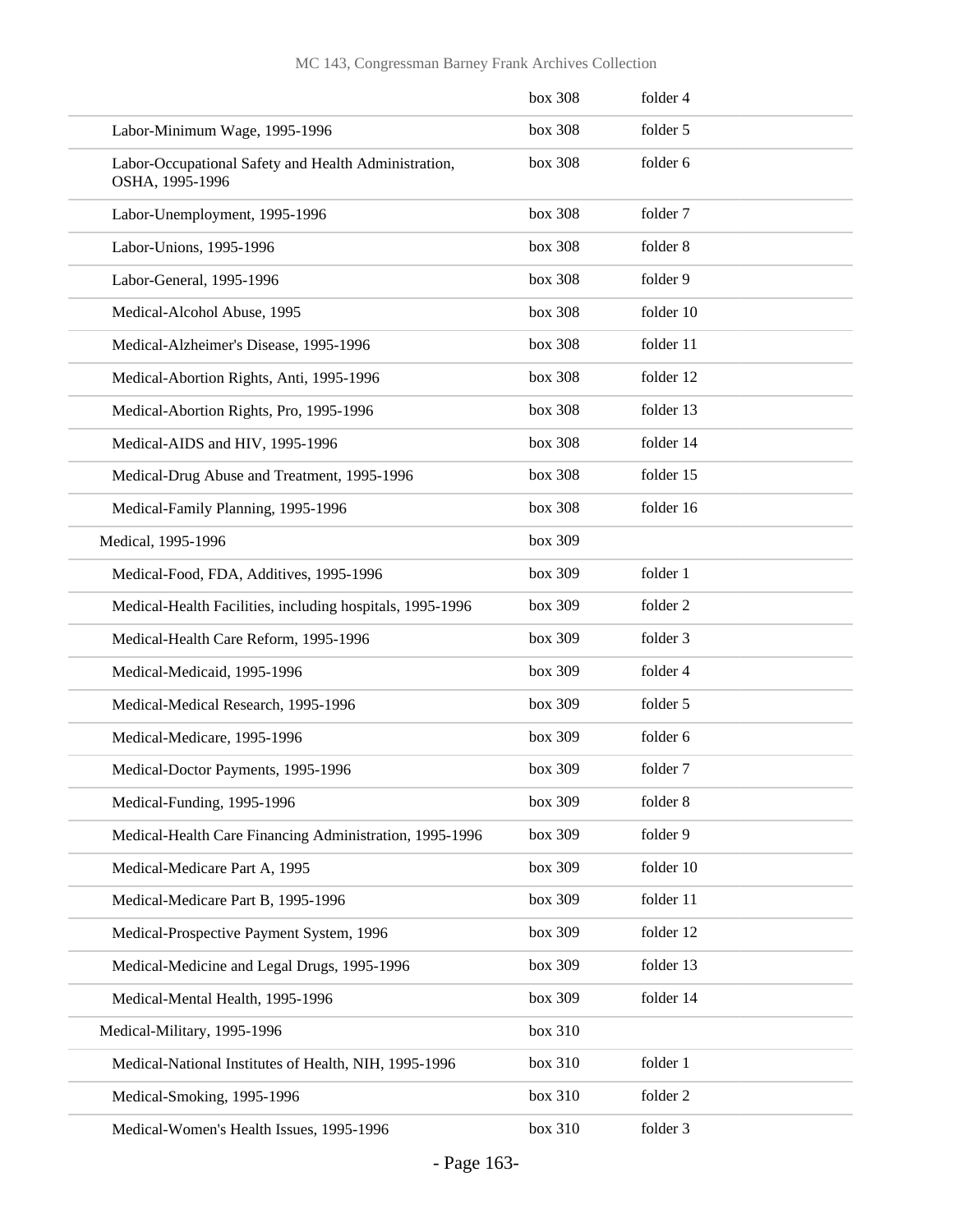| Medical-General, 1995-1996                                                    | box 310 | folder 4  |
|-------------------------------------------------------------------------------|---------|-----------|
| Military-Army, 1995-1996                                                      | box 310 | folder 5  |
| Military-Navy and Marines, 1995-1996                                          | box 310 | folder 6  |
| Military-Bases, 1995-1996                                                     | box 310 | folder 7  |
| Military-Benefits, 1995-1996                                                  | box 310 | folder 8  |
| Military-Burden Sharing, 1995                                                 | box 310 | folder 9  |
| Military-Defense Spending, 1995-1996                                          | box 310 | folder 10 |
| Military-Department of Defense, 1995-1996                                     | box 310 | folder 11 |
| Military-Department of Defense Appropriations and<br>Authorization, 1995-1996 | box 310 | folder 12 |
| Military-Arms Transfer, 1995-1996                                             | box 310 | folder 13 |
| Military-Intelligence, 1995-1996                                              | box 310 | folder 14 |
| Military-Prisoners of War, 1996                                               | box 310 | folder 15 |
| Military-Reserves and National Guard, 1995                                    | box 310 | folder 16 |
| Military-Space Weapons, 1996                                                  | box 310 | folder 17 |
| Military-Weapons, 1996                                                        | box 310 | folder 18 |
| Military-General, 1995-1996                                                   | box 310 | folder 19 |
| Postal Service-Taxation, 1995-1996                                            | box 311 |           |
| Postal Service-Complaints, 1995-1996                                          | box 311 | folder 1  |
| Postal Service-Rates, 1995                                                    | box 311 | folder 2  |
| Postal Service-Stamps, 1995-1996                                              | box 311 | folder 3  |
| Postal Service-General, 1995-1996                                             | box 311 | folder 4  |
| Social Security-Cost of Living Adjustments, 1995-1996                         | box 311 | folder 5  |
| Social Security-Funding of Social Security, 1995-1996                         | box 311 | folder 6  |
| Social Security-Legislation, 1995                                             | box 311 | folder 7  |
| Social Security-Notch Act, 1996                                               | box 311 | folder 8  |
| Social Security-Retirement Accounts and Pensions,<br>1995-1996                | box 311 | folder 9  |
| Social Security-Social Security Administration, 1995-1996                     | box 311 | folder 10 |
| Social Security-General, 1995-1996                                            | box 311 | folder 11 |
| Transportation-Air and Airports, 1995-1996                                    | box 311 | folder 12 |
| Transportation-Trains, Amtrak, 1995-1996                                      | box 311 | folder 13 |
| Transportation-Trains, High Speed Rail, 1995-1996                             | box 311 | folder 14 |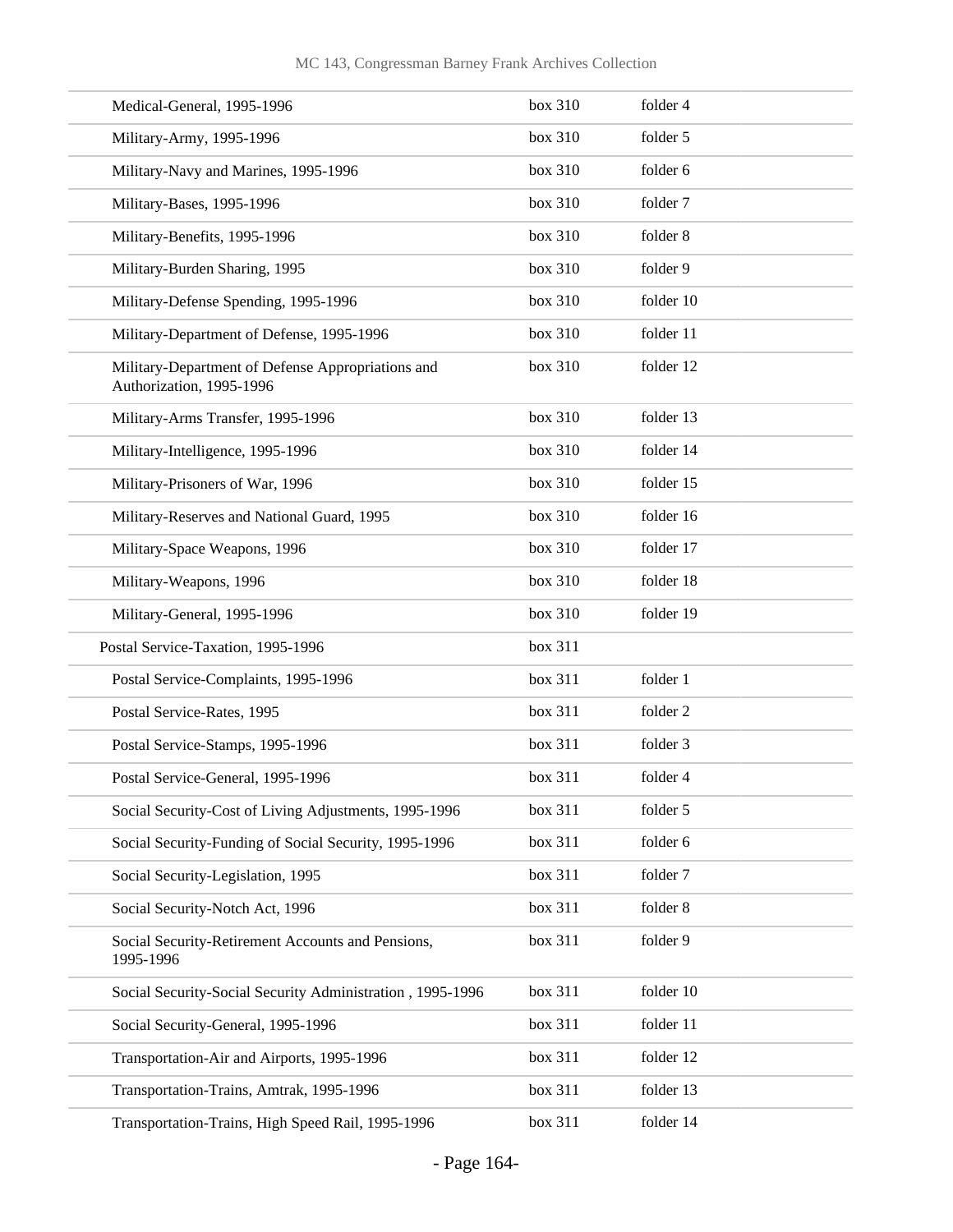| box 311 | folder 15 |
|---------|-----------|
| box 311 | folder 16 |
| box 311 | folder 17 |
| box 311 | folder 18 |
| box 311 | folder 19 |
| box 311 | folder 20 |
| box 311 | folder 21 |
| box 311 | folder 22 |
| box 311 | folder 23 |
| box 312 |           |
| box 312 | folder 1  |
| box 312 | folder 2  |
| box 312 | folder 3  |
| box 312 | folder 4  |
| box 312 | folder 5  |
| box 312 | folder 6  |
| box 312 | folder 7  |
| box 312 | folder 8  |
| box 312 | folder 9  |
| box 312 | folder 10 |
| box 312 | folder 11 |
| box 312 | folder 12 |
| box 312 | folder 13 |
| box 312 | folder 14 |
| box 312 | folder 15 |
| box 312 | folder 16 |
| box 312 | folder 17 |
| box 312 | folder 18 |
| box 313 |           |
| box 313 | folder 1  |
| box 313 | folder 2  |
|         |           |

Istook Amendment, 1995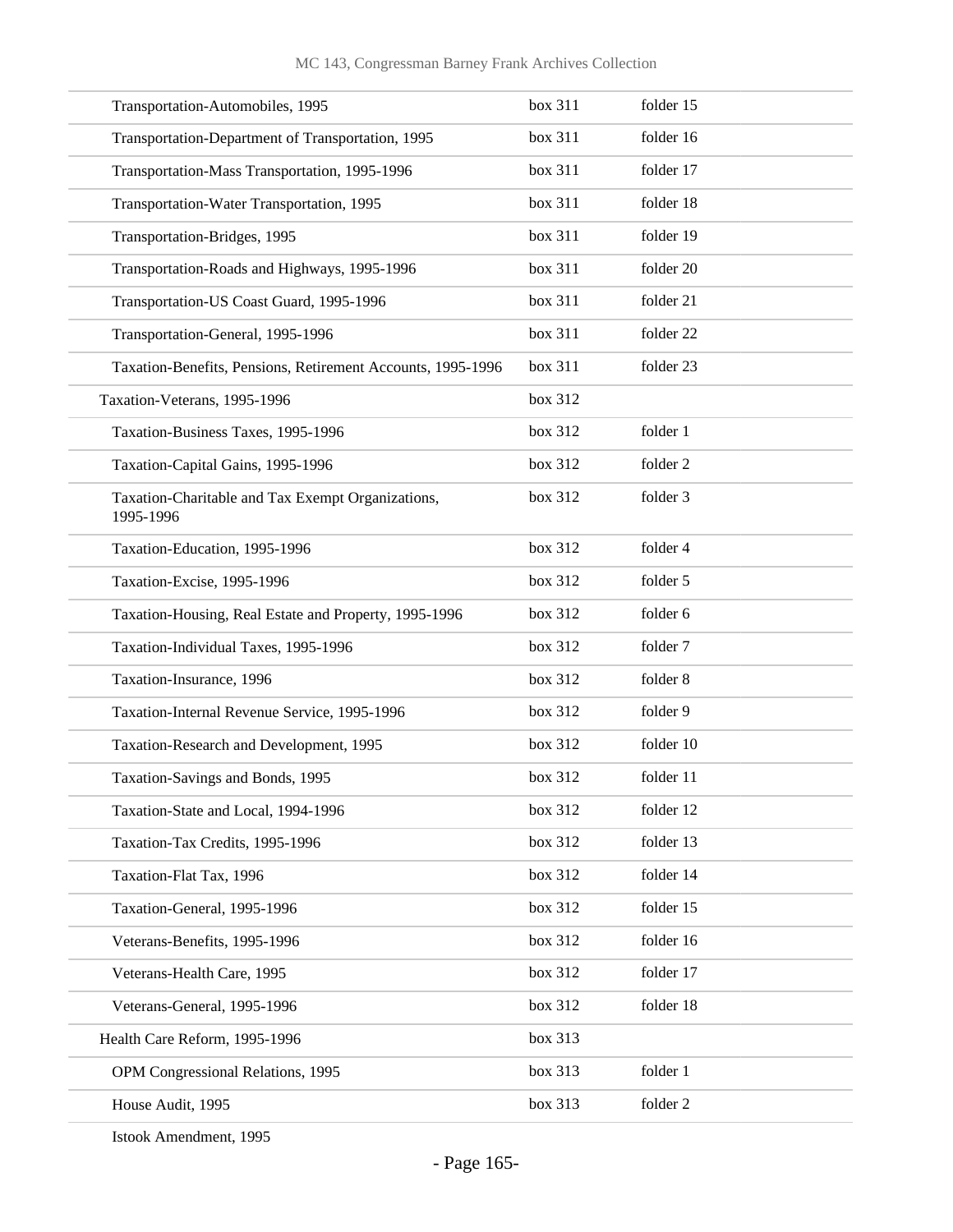|                                                                             | box 313 | folder 3  |
|-----------------------------------------------------------------------------|---------|-----------|
| New Balance/FTC, 1995                                                       | box 313 | folder 4  |
| Indian Gaming, 1994-1996                                                    | box 313 | folder 5  |
| NAFTA Big Trucking Information, 1996                                        | box 313 | folder 6  |
| Spectrum Letter, 1996                                                       | box 313 | folder 7  |
| Health Care-Diabetes Issues, General, 1995                                  | box 313 | folder 8  |
| Health Care-Ischemic Heart Disease Study, 1995                              | box 313 | folder 9  |
| H.R. 1617 Vocational Rehab, 1995                                            | box 313 | folder 10 |
| Health Care Reform-GOP Medicare Proposal, 1995                              | box 313 | folder 11 |
| Congressional Accountability Act, 1995                                      | box 313 | folder 12 |
| Gay Men's Health Crisis AIDS Materials, 1994-1995                           | box 313 | folder 13 |
| HIV/AIDS Ryan White Re-authorization H.R. 5141, 1995                        | box 313 | folder 14 |
| Health Care-Massachusetts Community Health Centers, 1995                    | box 313 | folder 15 |
| Medical Use of Marijuana, 1994-1995                                         | box 313 | folder 16 |
| Health Care Reform, 1995-1996                                               | box 314 |           |
| Health Care-Compassionate Use of Marijuana, per Tom<br>Baker, 1995          | box 314 | folder 1  |
| Health-National Practitioners Data Banke, 1995                              | box 314 | folder 2  |
| HIV/AIDS Viaticle Settlement, general, 1994-1995                            | box 314 | folder 3  |
| HIV/AIDS-IMREG possible vaccine per Arthur Gottlieb,<br>1992-1995           | box 314 | folder 4  |
| HIV/AIDS-US International Strategy on HIV/AIDS, 1995                        | box 314 | folder 5  |
| Health Care-Hemophilia, per Louise Ray, 1995                                | box 314 | folder 6  |
| Health Care-National Health Service Program, 1995                           | box 314 | folder 7  |
| Health Care-Prostate Screening National Policy, per Mr.<br>Kilcommons, 1995 | box 314 | folder 8  |
| HIV/AIDS-Treatment with Asprin, per Howard Armistead,<br>1994-1995          | box 314 | folder 9  |
| HIV/AIDS-White House Conference on AIDS, 1995                               | box 314 | folder 10 |
| Health Care-president Clinton's Response to Medicare Cuts,<br>1995          | box 314 | folder 11 |
| Health Care Reform-H.R. 1200 Bill Summary, 1995                             | box 314 | folder 12 |
| Health Care Reform-Medicaid and "takings" per George<br>Rogers, 1995        | box 314 | folder 13 |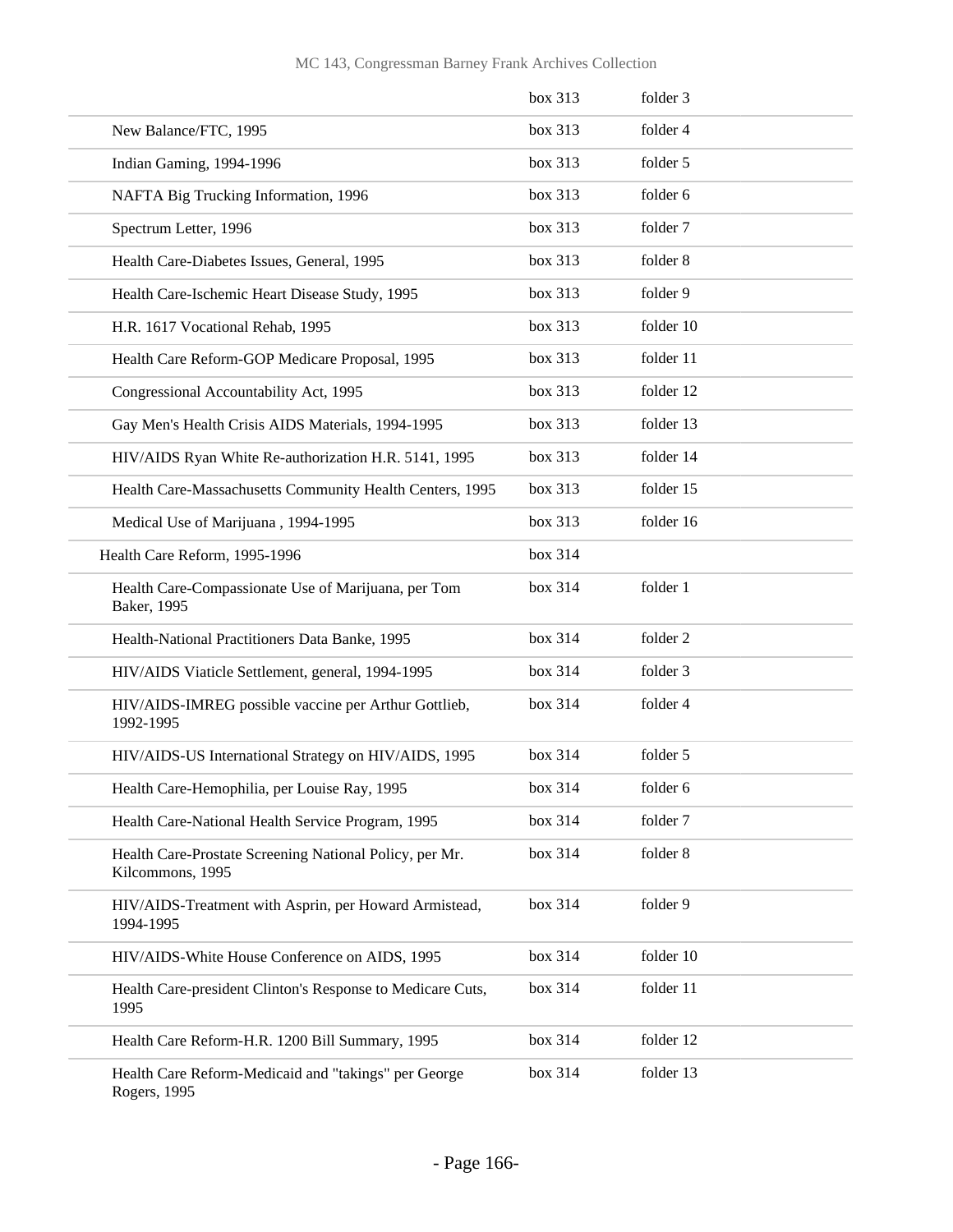| Health Care Reform-medicare/Medicaid Seminar, per<br>McDermott, 1995                                      | box 314 | folder 14 |
|-----------------------------------------------------------------------------------------------------------|---------|-----------|
| Health Care Reform and Assorted Legislation, 1995-1996                                                    | box 315 |           |
| Health Care-AIDS in Massachusetts, 1995                                                                   | box 315 | folder 1  |
| Health Care-Medicare/Medicaid Cuts, 1995                                                                  | box 315 | folder 2  |
| Health Care-Medicare/Medicaid Task Force, 1995                                                            | box 315 | folder 3  |
| Federal Employees-Retirement Benefits, general, 1995                                                      | box 315 | folder 4  |
| Health Care-National Breast Cancer Coalition, 1995                                                        | box 315 | folder 5  |
| Health Care Reform-Medicare, Effects on Hospitals in<br>Massachusetts, 1995                               | box 315 | folder 6  |
| Health Care Reform-Medicare Point of Service, 1995                                                        | box 315 | folder 7  |
| Health Care Reform-Medicare, Physician Self-Referral, 1995                                                | box 315 | folder 8  |
| Aging Issues-VISTA Volunteers, per Mrs. Frank, 1995                                                       | box 315 | folder 9  |
| Dairy Price Support System, 1995                                                                          | box 315 | folder 10 |
| Student Loan Problem, per Louise Kushner, 1995                                                            | box 315 | folder 11 |
| Food Safety Research Unit, 1995                                                                           | box 315 | folder 12 |
| Labor/HHS/Education Budget and Appropriations FY 1996,<br>1995                                            | box 315 | folder 13 |
| Veterans-Budget and Appropriations FY 1996, 1995                                                          | box 315 | folder 14 |
| Health Care, Labor, Assorted Legislation, 1995-1996                                                       | box 316 |           |
| Health Care-Nursing Home Regulations, 1995                                                                | box 316 | folder 1  |
| H.R. 559 Medicare Part B Late Fee, 1995-1996                                                              | box 316 | folder 2  |
| Transportation Budget and Appropriations FY 1996, 1995                                                    | box 316 | folder 3  |
| Rescissions FY 1995, 1995                                                                                 | box 316 | folder 4  |
| Age Discrimination in Employment H.R. 849, per Jim<br>Conroy, 1995                                        | box 316 | folder 5  |
| H.R. 743 "Team" Act, 1995                                                                                 | box 316 | folder 6  |
| Directory of OSHA Offices, 1995                                                                           | box 316 | folder 7  |
| Annual Report of the Board of Trustees of the Federal<br>Supplementary Medical Insurance Trust Fund, 1996 | box 316 | folder 8  |
| Legislative Reports and Research, 1995-1996                                                               | box 317 |           |
| Labor-COSMOTOP perfume Models Problems Getting Pair,<br>1995-1996                                         | box 317 | folder 1  |
| HIV/AIDS-Search for a Cure, 1995-1996                                                                     | box 317 | folder 2  |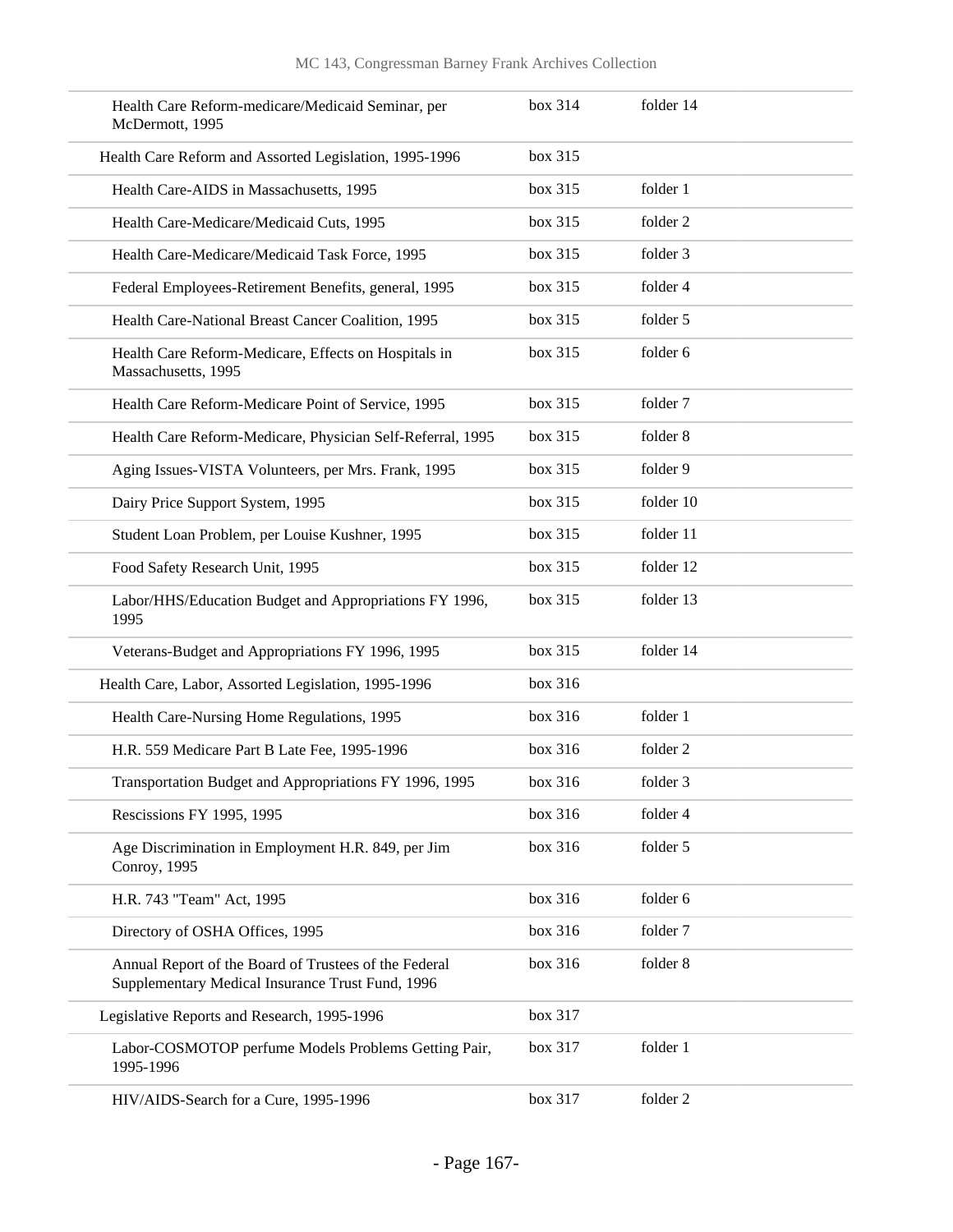| HIV/AIDS-Massachusetts Department of Health, AIDS<br>Bureau, 1995-1996         | box 317 | folder 3  |
|--------------------------------------------------------------------------------|---------|-----------|
| Health Care-Future of Medicaid, report, 1995                                   | box 317 | folder 4  |
| Transportation-H.R. 842 Truth in Budgeting Act, 1995-1996                      | box 317 | folder 5  |
| Social Security-Kleczka Frank McDermott Amendment, 1995                        | box 317 | folder 6  |
| Health Care-White House Medicare Briefing, 1995                                | box 317 | folder 7  |
| Amtrak, 1995-1996                                                              | box 317 | folder 8  |
| Office Notes, 1995-1996                                                        | box 317 | folder 9  |
| Health and Labor Concerns, 1994-1996                                           | box 317 | folder 10 |
| House Action Reports, Budget FY 1996, 1995                                     | box 317 | folder 11 |
| Report-Study of War and Social Consequences, 1995                              | box 317 | folder 12 |
| Transportation and Health Care Proposals, 1995-1996                            | box 318 |           |
| National Highway System Act H.R. 2274, 1995                                    | box 318 | folder 1  |
| Transportation-Final Enviro Impact Statement on NECIP<br>Electrification, 1995 | box 318 | folder 2  |
| Transportation-Noise Complaints Logan Airport, 1995                            | box 318 | folder 3  |
| Transportation-Coast Guard Inspection Fess, 1995-1996                          | box 318 | folder 4  |
| Volpe National Transportation Systems Center, 1995                             | box 318 | folder 5  |
| Amtrak Electrification Project, 1995                                           | box 318 | folder 6  |
| H.R. 1350 Maritime Security Act, 1995                                          | box 318 | folder 7  |
| Military Health Services System, 1995                                          | box 318 | folder 8  |
| Veterans' Pension Offsets, 1995                                                | box 318 | folder 9  |
| Legal Alien Social Security Benefits Outside the US, 1995                      | box 318 | folder 10 |
| Social Security Financing, 1995-1996                                           | box 318 | folder 11 |
| Social Security Changes in the CPI, 1995                                       | box 318 | folder 12 |
| Aging/Elderly-CPI Index, 1995                                                  | box 318 | folder 13 |
| Education-Crystal Springs School, 1995-1996                                    | box 318 | folder 14 |
| Health Care-Clinton Proposal to Reduce Smoking in<br>Teenagers, 1995           | box 318 | folder 15 |
| Health Care Reform-GOP Medicare Reform Proposal, 1995                          | box 318 | folder 16 |
| Health Care Reform-Democratic Response to GOP Plan, 1995                       | box 318 | folder 17 |
| Health Care Reform-Medicare Clips, 1995-1996                                   | box 318 | folder 18 |
| Health Care-Breast Implant Info, 1995                                          | box 318 | folder 19 |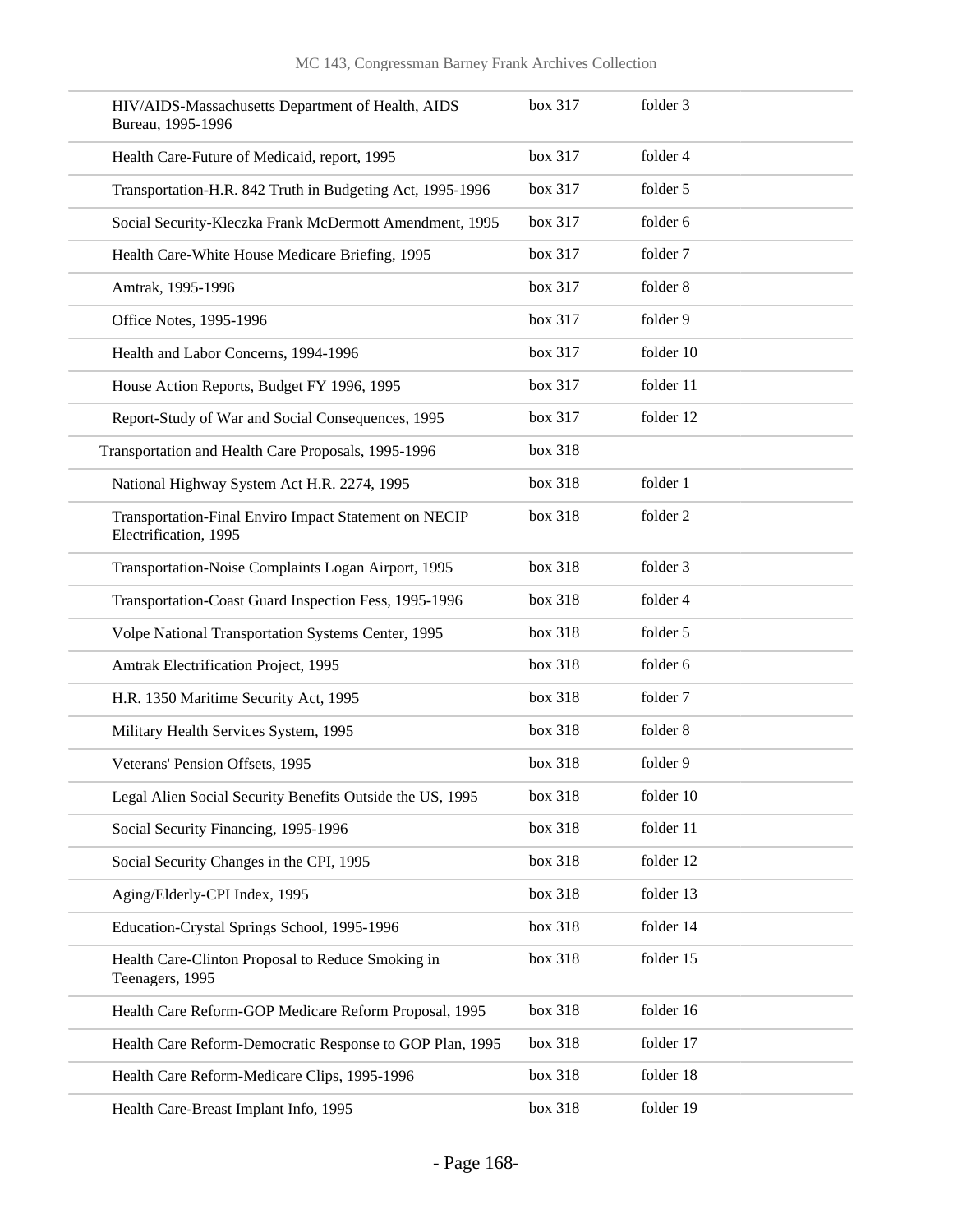| Health Care Reform-Medicare Message Information Packet,<br>1995                                  | box 318 | folder 20           |
|--------------------------------------------------------------------------------------------------|---------|---------------------|
| Health, Medicare and Social Security, 1995-1996                                                  | box 319 |                     |
| Health Care-Potential ADA Discrimination, 1995                                                   | box 319 | folder 1            |
| Health Care-H.R. 1127 Limit Issuance of Patents on Medical<br>Procedures, 1995                   | box 319 | folder 2            |
| Official White House Conference on Aging report, 1995                                            | box 319 | folder 3            |
| White House Conference on Aging, 1995                                                            | box 319 | folder 4            |
| Social Security-Materials and Research, 1983-1996                                                | box 319 | folder 5            |
| Status Report for Social Security and Medicare, 1995                                             | box 319 | folder 6            |
| Status of Social Security and Medicare Programs, summary,<br>1995                                | box 319 | folder 7            |
| Letter to Commissioner Charter about closing Social Security<br>Administration Reg. Office, 1995 | box 319 | folder 8            |
| Housing, 1994-1995                                                                               | box 320 |                     |
| Elderly/Aging-Senior Legal Services, 1995                                                        | box 320 | folder 1            |
| Housing, Assisted-Portability Issues, 1991-1995                                                  | box 320 | folder <sub>2</sub> |
| Elderly Housing and Mobile Home Parks, 1993-1995                                                 | box 320 | folder 3            |
| Implementation of FDIC Affordable Housing Program, 1995                                          | box 320 | folder 4            |
| New Bedford Housing Authority, 1995                                                              | box 320 | folder 5            |
| AIDS Housing, 1991-1995                                                                          | box 320 | folder 6            |
| Mortgages, 1994                                                                                  | box 320 | folder 7            |
| Housing and Financial Relief, 1995-1996                                                          | box 321 |                     |
| Brooke Amendment H.R. 2406, Public Housing<br>Contributions, 1996                                | box 321 | folder 1            |
| Senior Citizen Housing Act, 1995-1996                                                            | box 321 | folder 2            |
| H.R. 2520 Glass-Steagal/Reg. Relief Bill, 1995-1996                                              | box 321 | folder 3            |
| Mutual Stock Conversion, 1994-1997                                                               | box 321 | folder 4            |
| Charter Issues, 1995-1996                                                                        | box 321 | folder 5            |
| Financial Relief and Immigration, 1995-1996                                                      | box 322 |                     |
| Family Self Sufficiency Program, 1995                                                            | box 322 | folder 1            |
| Home Equity Conversion-Mortgages, 1995                                                           | box 322 | folder 2            |
| Affirmative Action, 1995-1996                                                                    | box 322 | folder 3            |
| Immigration and Nationality Act H.R. 2022, Amendments and<br>Notes, 1995-1996                    | box 322 | folder 4            |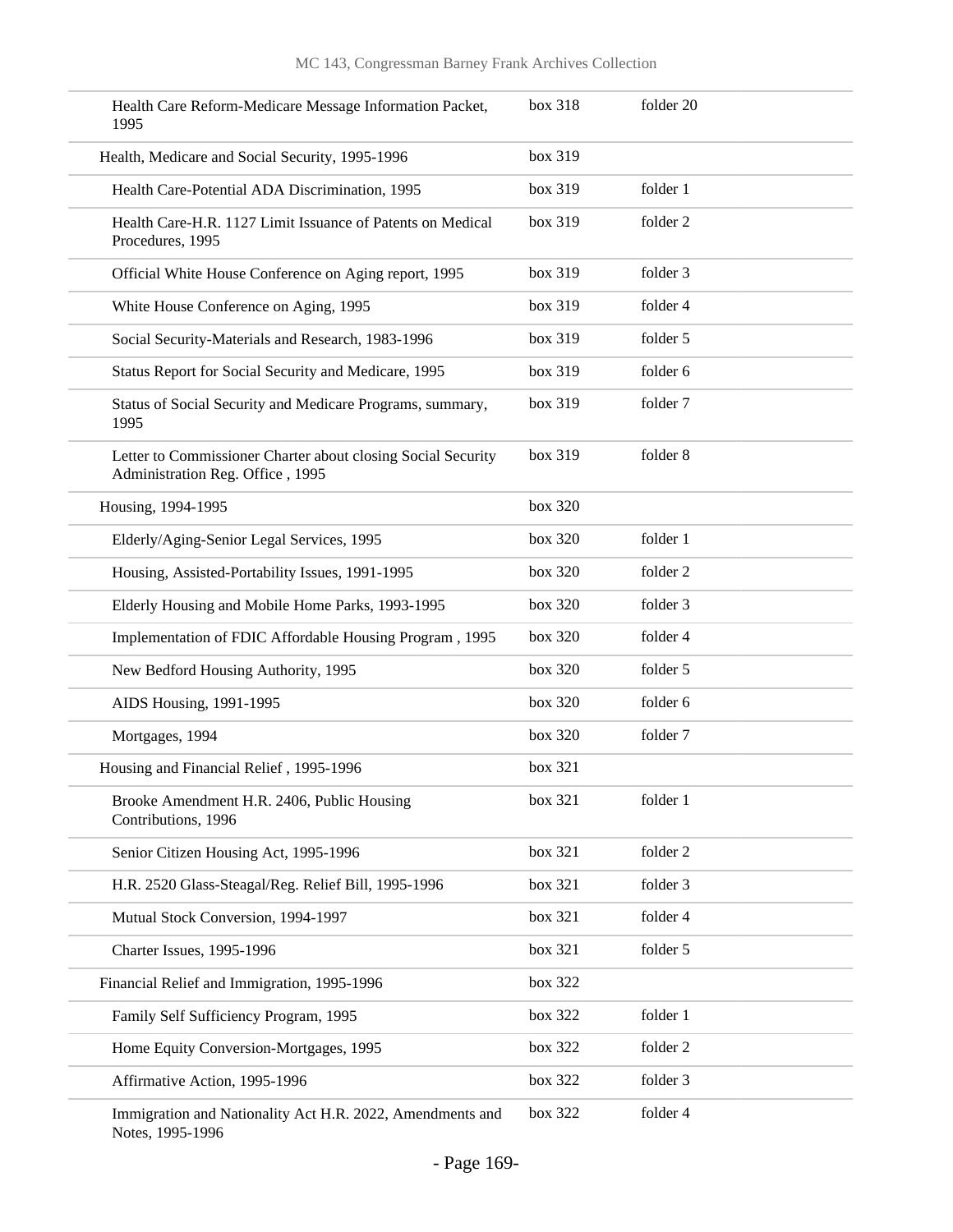| Immigration and Nationality Act H.R. 2202, Amendments and<br>Notes, 1995-1996 | box 322 | folder 5 |
|-------------------------------------------------------------------------------|---------|----------|
| Immigration and Nationality Act H.R. 2202, Amendments<br>Done, 1995-1996      | box 322 | folder 6 |
| Energy and Environment Bills and Projects, 1995-1996                          | box 323 |          |
| Waste Control, 1996                                                           | box 323 | folder 1 |
| Appliance Energy Efficiency, 1995-1996                                        | box 323 | folder 2 |
| Coastal Zone Management Act, 1995                                             | box 323 | folder 3 |
| FIFRA Pesticides Information, 1995-1996                                       | box 323 | folder 4 |
| S. 1549 Grazing Legislation, 1995-1996                                        | box 323 | folder 5 |
| State Drinking Water Act, 1995-1996                                           | box 323 | folder 6 |
| Effects of Republican Legislation on the Environment,<br>1995-1996            | box 323 | folder 7 |
| Superfund, 1994-1996                                                          | box 323 | folder 8 |
| Damage Report-Environment and the 104th Congress, 1996                        | box 323 | folder 9 |
| FCC Spectrum, 1995-1996                                                       | box 324 |          |
| FCC Spectrum-Memos and Notes, 1995-1996                                       | box 324 | folder 1 |
| FCC Spectrum-Press and Briefings, 1995-1997                                   | box 324 | folder 2 |
| FCC Spectrum-Debate Materials, 1996                                           | box 324 | folder 3 |
| FCC Spectrum-Amendment, 1996                                                  | box 324 | folder 4 |
| FCC Spectrum-Letters, 1996                                                    | box 324 | folder 5 |
| FCC Issues and Policing Programs, 1995-1996                                   | box 325 |          |
| Communications Decency Act, 1996                                              | box 325 | folder 1 |
| FCC/FAA Freetown TV Tower, 1995-1996                                          | box 325 | folder 2 |
| Innovative Community Policing (ICOP), 1995-1996                               | box 325 | folder 3 |
| COPs Program, 1995-1996                                                       | box 325 | folder 4 |
| Dollar Coin Credit, 1995-1996                                                 | box 325 | folder 5 |
| Credit and Debt, Appropriations, 1995-1996                                    | box 326 |          |
| D'Oench Duhme Doctrine/Reform Act, 1995-1996                                  | box 326 | folder 1 |
| H.R. 1169 Credit card Surcharge Bill, 1995-1996                               | box 326 | folder 2 |
| Resolution Trust Corporation (RTC)-Affordable Housing<br>Program, 1995-1996   | box 326 | folder 3 |
| Bad Debt Reserve, 1995-1996                                                   | box 326 | folder 4 |
| BIF/SAIF, 1995-1996                                                           | box 326 | folder 5 |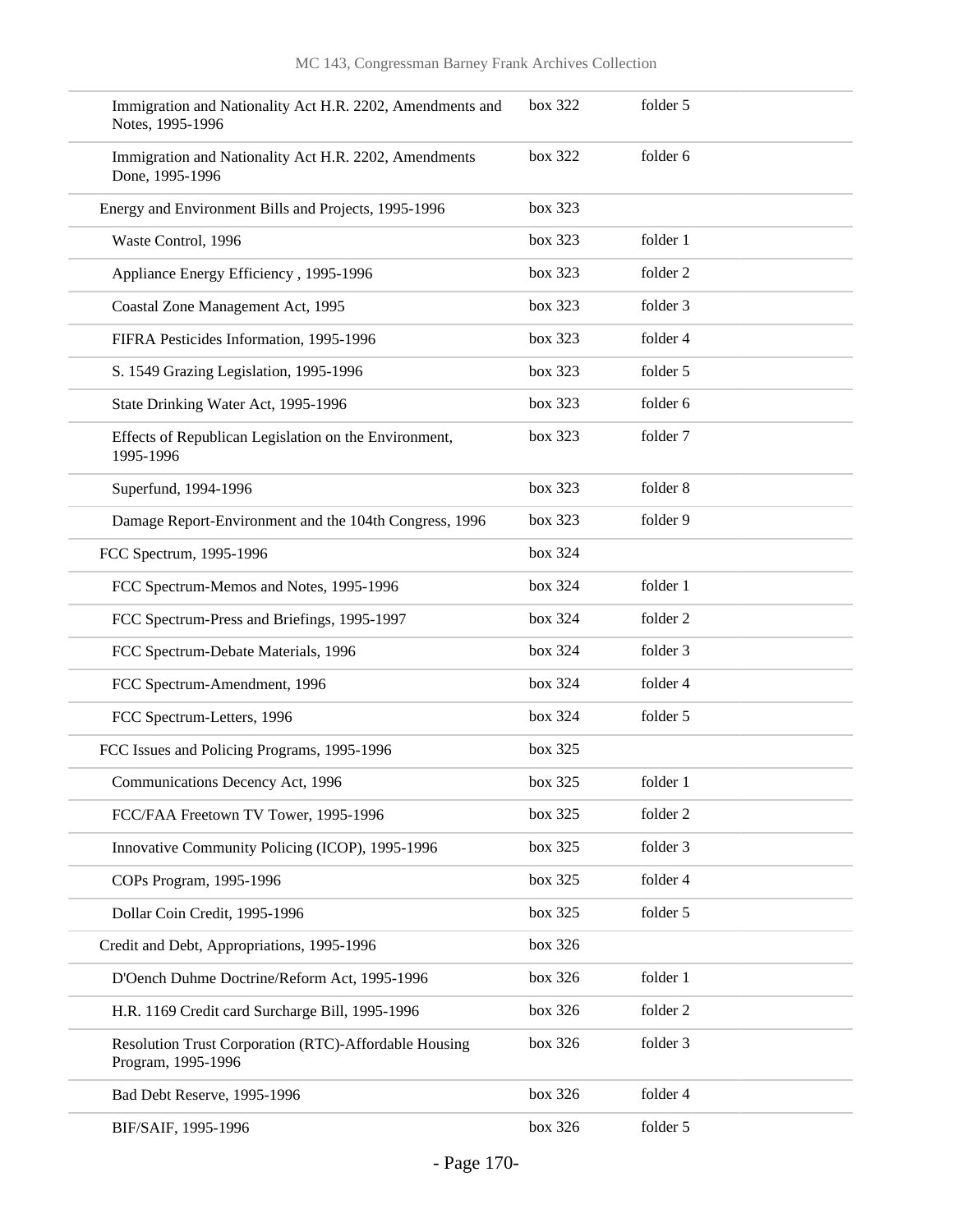| Financial Institutions Regulatory Relief Act, 1995-1996 | box 326 | folder 6 |
|---------------------------------------------------------|---------|----------|
| Reconciliation Recommendations for FY 1996, 1995        | box 326 | folder 7 |
| Agricultural Appropriations, 1995-1996                  | box 326 | folder 8 |
| Foreign Aid Authorization, 1995-1996                    | box 326 | folder 9 |
| Budget and Spending, 1995-1996                          | box 327 |          |
| Debt Limit, 1995-1996                                   | box 327 | folder 1 |
| Defense Authorization, 1995-1996                        | box 327 | folder 2 |
| Ballistic Missile Defense, 1995-1996                    | box 327 | folder 3 |
| Emergency Supplemental Funding FY 1996, 1995            | box 327 | folder 4 |
| Government Shutdown Votes, 1995                         | box 327 | folder 5 |
| VA, HUD and Independent Agency Appropriations, 1995     | box 327 | folder 6 |
| Department of Defense Appropriations, 1995-1996         | box 327 | folder 7 |
| Budget and Spending, Education, 1995-1996               | box 328 |          |
| Appropriations FY 1996, 1995-1996                       | box 328 | folder 1 |
| Intelligence Authorization FY 1996, 1995                | box 328 | folder 2 |
| Intelligence Authorization FY 1997, 1996                | box 328 | folder 3 |
| Student Loans-Direct Lending, 1995                      | box 328 | folder 4 |
| Sex Education Oversight Hearings, 1995                  | box 328 | folder 5 |
| Travel School/Short Term Programs, 1995-1996            | box 328 | folder 6 |
| Individuals with Disabilities Education Act, 1995       | box 328 | folder 7 |
| Education Reconciliation, 1995-1996                     | box 328 | folder 7 |
| US Mint "Buy American" Program, 1995-1997               | box 328 | folder 9 |
| Appropriations and Banking, 1995-1996                   | box 329 |          |
| Pro Choice Appropriations, 1995-1996                    | box 329 | folder 1 |
| Community Reinvestment Act, 1995-1996                   | box 329 | folder 2 |
| Daylight Overdraft Issue, 1995                          | box 329 | folder 3 |
| Electronic Benefit Transfer (EBT), 1995-1996            | box 329 | folder 4 |
| Federal Home Loan Bank Modernization Act, 1995-1996     | box 329 | folder 5 |
| Federal Reserve Surplus, Frank Proposal, 1996           | box 329 | folder 6 |
| Savings and Loan Goodwill Issue, 1996                   | box 329 | folder 7 |
| Merchant Banking Issue, 1996                            | box 329 | folder 8 |
| National Credit Union Administration Issues, 1996       | box 329 | folder 9 |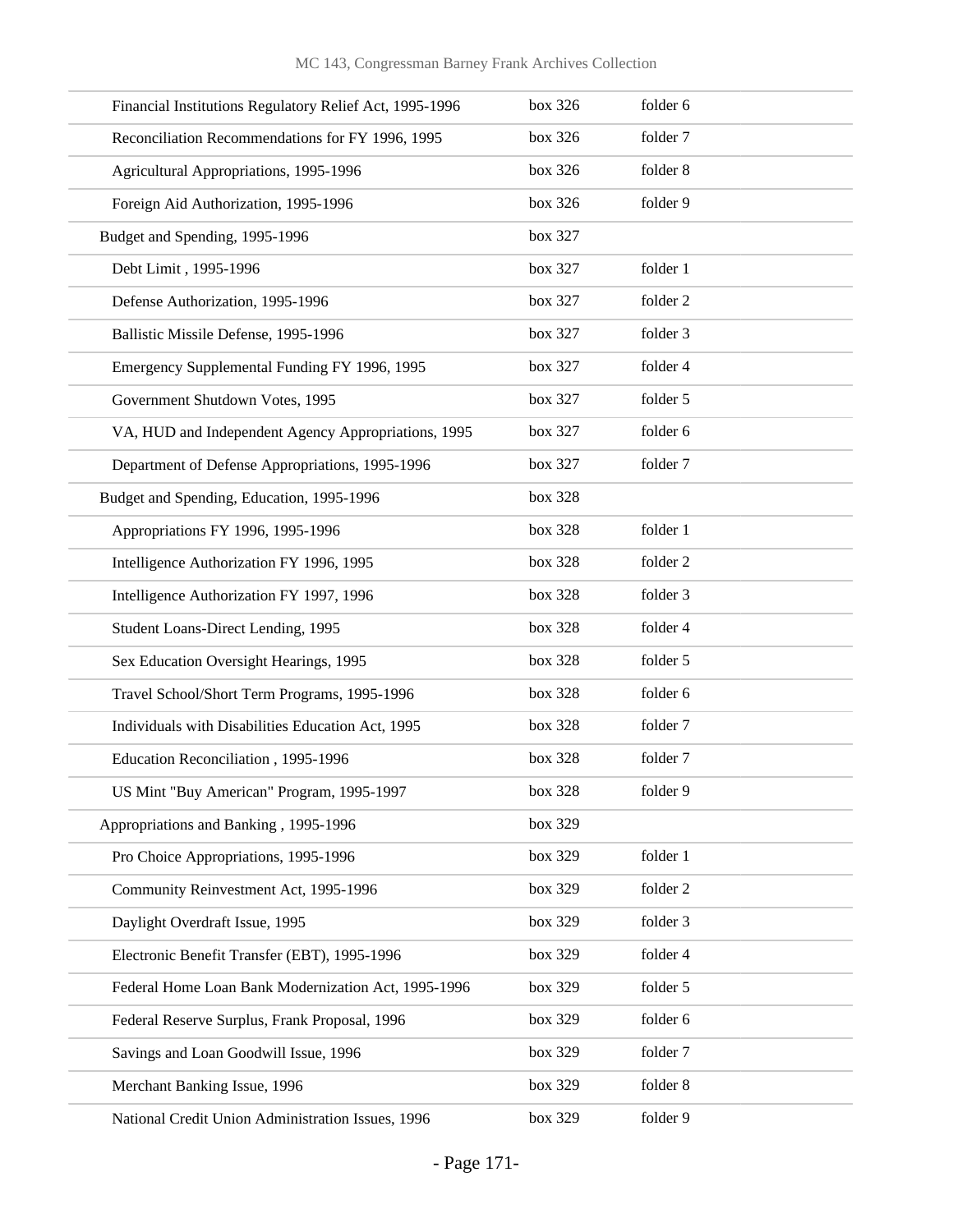| Rodash Case, Regulation Relief, 1995                          | box 329 | folder 10 |
|---------------------------------------------------------------|---------|-----------|
| State/Federal Supervisory Agreement, 1996                     | box 329 | folder 11 |
| Stem Cells and Prescription Drugs, 1995-1996                  | box 329 | folder 12 |
| Tariffs and Foreign Trade, 1995-1996                          | box 330 |           |
| "New Age Models 'R Good Business", 1995-1996                  | box 330 | folder 1  |
| Timber Tariff, 1996                                           | box 330 | folder 2  |
| H. Res. 464 Red Cross/Red Crescent, 1996                      | box 330 | folder 3  |
| NAFTA Reports, 1993-1996                                      | box 330 | folder 4  |
| Cambodia Most Favored Nation, 1995                            | box 330 | folder 5  |
| Cuba, Helms-Burton Act, 1995-1996                             | box 330 | folder 6  |
| School of the Americas, 1996                                  | box 330 | folder 7  |
| China Most Favored Nation, 1995-1996                          | box 330 | folder 8  |
| Fair Trade Commission/New Balance, 1995-1996                  | box 330 | folder 9  |
| El Salvador Labor/Human Rights, 1996                          | box 330 | folder 10 |
| International Criminal Tribunal, Bosnia, 1996                 | box 330 | folder 11 |
| Clean Water Act, 1995-1996                                    | box 331 |           |
| Clean Water Act, Wetlands, 1995-1996                          | box 331 | folder 1  |
| Clean Water Amendments of 1995, 1995                          | box 331 | folder 2  |
| Proposed Amendments to the Clean Water Act, 1995              | box 331 | folder 3  |
| Clean Water Act Amendments, memos and drafts, 1995            | box 331 | folder 4  |
| Clean Water Act, drafts and notes, 1995-1996                  | box 331 | folder 5  |
| Clean Water, Government Funding, Assorted Issues, 1995-1996   | box 332 |           |
| Clean Water Act, 1995-1996                                    | box 332 | folder 1  |
| New Bedford Harbor PCB Incinerator Alternatives,<br>1990-1995 | box 332 | folder 2  |
| New Bedford Harbor PCB Incinerator Alternatives,<br>1990-1995 | box 332 | folder 3  |
| Harbor Trust Fund, 1995                                       | box 332 | folder 4  |
| Unfunded Mandates, 1995                                       | box 332 | folder 5  |
| Government Shutdown, votes and information, 1996              | box 332 | folder 6  |
| Abortion Clinic Violence, 1995                                | box 332 | folder 7  |
| Independent Contractor Tax Simplification Act, 1995           | box 332 | folder 8  |
| Naturalization Test for the Elderly, 1995                     | box 332 | folder 9  |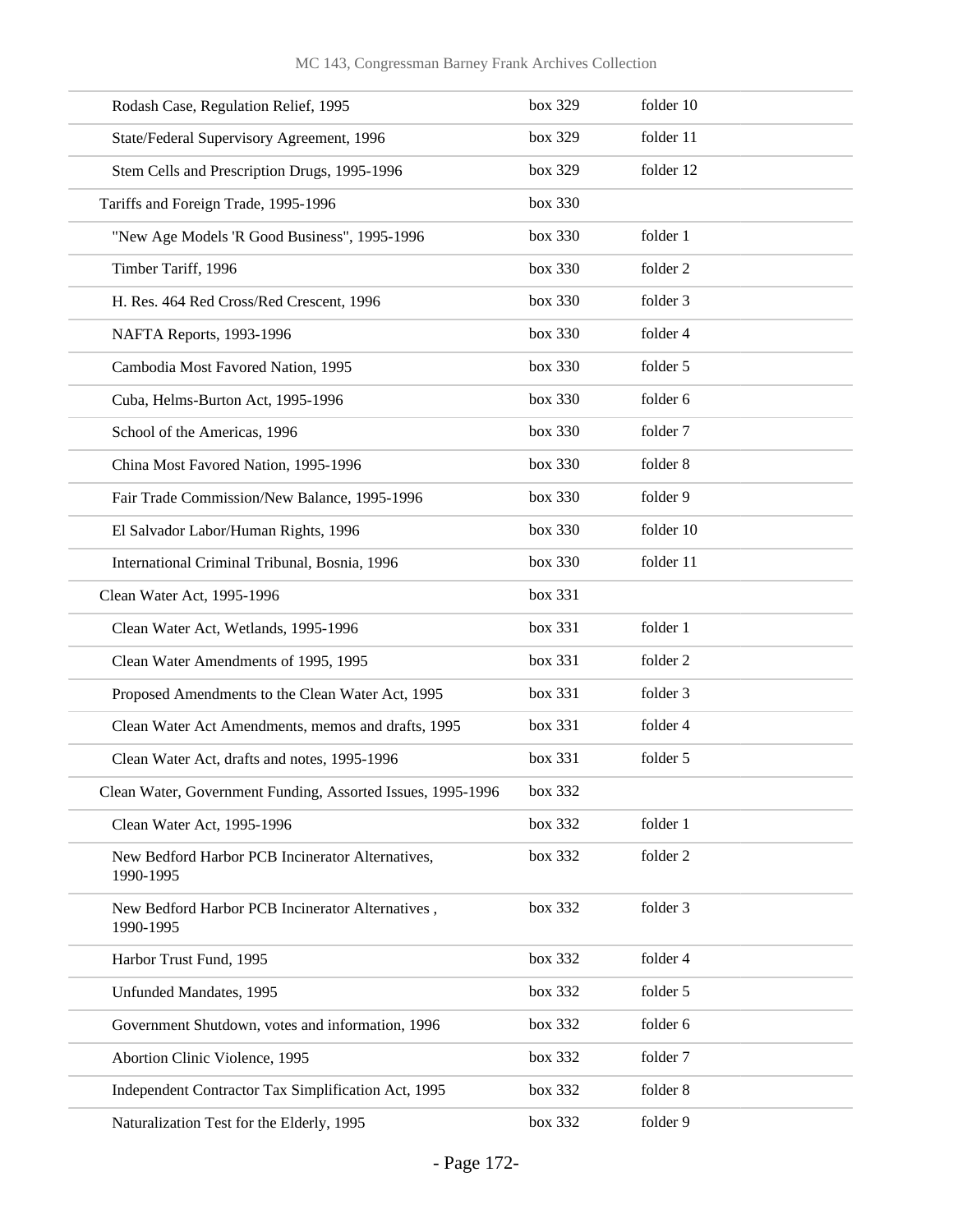| Health Care, 1995-1996                                                       | box 333 |           |
|------------------------------------------------------------------------------|---------|-----------|
| Portugal Income Tax Treaties, 1994-1996                                      | box 333 | folder 1  |
| Israel-Bills, Resolutions, and Memos, 1988-1995                              | box 333 | folder 2  |
| Red Shield of David, 1996                                                    | box 333 | folder 3  |
| Bahrain Meeting, 1995                                                        | box 333 | folder 4  |
| Postal Issues-H.R. 1464 Mail Forwarding, 1995                                | box 333 | folder 5  |
| Dighton Sewers, 1995                                                         | box 333 | folder 6  |
| Health Care Reform Bills, action reports and research, 1996                  | box 333 | folder 7  |
| Health Insurance Reform, side by side bill comparison H.R.<br>3103, 1996     | box 333 | folder 8  |
| Public Health Service Act, 1995                                              | box 333 | folder 9  |
| HIV/AIDS, trials and advancements, 1995-1996                                 | box 333 | folder 10 |
| BF Special Order on GOP Medicare Proposal, 1996                              | box 333 | folder 11 |
| Medicare and Medicaid, 1995-1996                                             | box 333 | folder 12 |
| Governor's Medicare Proposal, 1995-1996                                      | box 333 | folder 13 |
| AIDS Treatment, Labor, and Whitewater, 1995-1996                             | box 334 |           |
| HIV/AIDS WFIO Antiviral Treatment, 1995                                      | box 334 | folder 1  |
| OSHA Reform H.R. 1834, 1995-1996                                             | box 334 | folder 2  |
| OSHA Regulations on Testing per Inchcape Labs, 1996                          | box 334 | folder 3  |
| IBEW vs Griffin Electric, 1996                                               | box 334 | folder 4  |
| Labor Sweatshops List, 1996                                                  | box 334 | folder 5  |
| Transportation, The Nobska, 1996                                             | box 334 | folder 6  |
| Transportation-ISTEA, 1995-1996                                              | box 334 | folder 7  |
| Alarm Industry Act, 1995-1996                                                | box 334 | folder 8  |
| Alarms-Telecommunications, 1995-1996                                         | box 334 | folder 9  |
| Small Business Assistance, Acushnet Rubber, 1995-1996                        | box 334 | folder 10 |
| Council on Foreign Relations Policy Impact on US Defense<br>Priorities, 1995 | box 334 | folder 11 |
| White Water Hearings, notes and materials, 1995                              | box 334 | folder 12 |
| Whitewater, 1995-1996                                                        | box 335 |           |
| Whitewater-press/reports, 1995-1996                                          | box 335 | folder 1  |
| Whitewater-Rose Law Firm, 1995-1996                                          | box 335 | folder 2  |
| Whitewater-Frequently Asked Questions, 1995-1996                             | box 335 | folder 3  |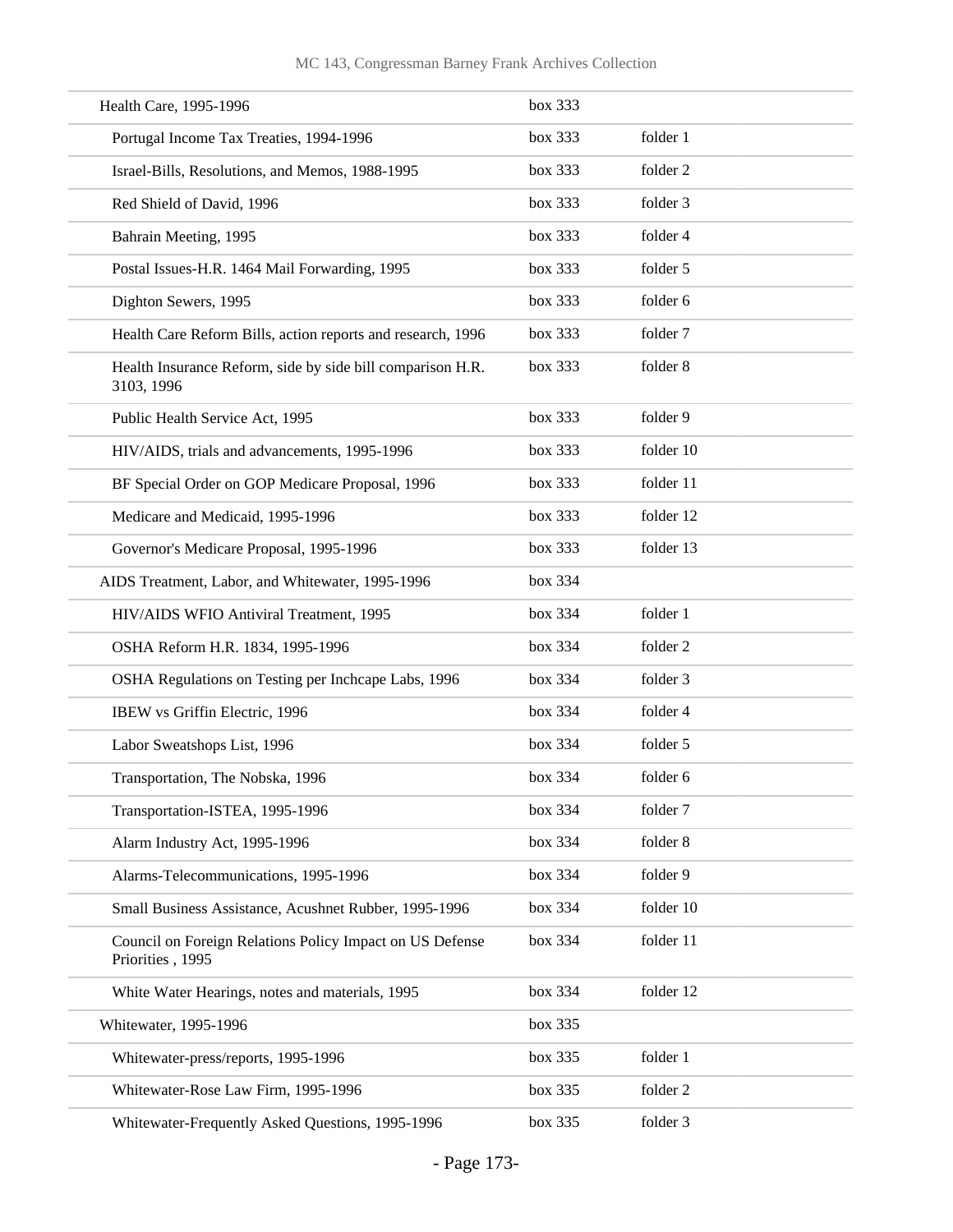| Whitewater-Hearing on Failure of Madison Guaranty Savings,<br>part 1, 1995                                                 | box 335 | folder 4  |
|----------------------------------------------------------------------------------------------------------------------------|---------|-----------|
| Whitewater-Hearing on Failure of Madison Guaranty Savings,<br>part 2, 1995                                                 | box~335 | folder 5  |
| Whitewater-Hearing on Failure of Madison Guaranty Savings,<br>part 3, 1995                                                 | box~335 | folder 6  |
| Whitewater-Hearing on Failure of Madison Guaranty Savings,<br>part 4, 1995                                                 | box 335 | folder 7  |
| Whitewater-Supplemental Report on the Representation of<br>Madison Guaranty Savings and Loan by the Rose Law Firm,<br>1996 | box 335 | folder 8  |
| Whitewater-Capital Management, reports and memos,<br>1994-1996                                                             | box 335 | folder 9  |
| Whitewater, 1995-1996                                                                                                      | box 336 |           |
| Whitewater-Correspondence between Chairman Leach and<br>Ranking Member Gonzalez, 1995                                      | box 336 | folder 1  |
| Whitewater-Madison Guaranty Closing, reports, 1986-1996                                                                    | box 336 | folder 2  |
| Whitewater-Madison Guaranty Closing, reports, 1986-1996                                                                    | box 336 | folder 3  |
| Whitewater-RTC Investigation, 1995-1996                                                                                    | box 336 | folder 4  |
| Whitewater-RTC/Banking Communications, 1994-1996                                                                           | box 336 | folder 5  |
| Whitewater-RTC Travel Expenditures, 1995                                                                                   | box 336 | folder 6  |
| World Bank and Labor, 1995-1996                                                                                            | box 337 |           |
| SEMASS/Ref-Fuel Labor Union Dispute, 1996                                                                                  | box 337 | folder 1  |
| Watertown Army Lab Closure, 1995                                                                                           | box 337 | folder 2  |
| Hanscom Field Public Housing, 1995                                                                                         | box 337 | folder 3  |
| Sweatshop List, 1996                                                                                                       | box 337 | folder 4  |
| Middle East Development Bank, 1996                                                                                         | box 337 | folder 5  |
| Cape Verde Diplomatic Relations, 1995-1996                                                                                 | box 337 | folder 6  |
| Food Aid to Cape Verde, 1996                                                                                               | box 337 | folder 7  |
| World Bank and Cape Verde, 1995-1996                                                                                       | box 337 | folder 8  |
| Slavery Worldwide, 1995-1996                                                                                               | box 337 | folder 9  |
| Barney Frank Anti Slavery Lagislation, 1995                                                                                | box 337 | folder 10 |
| East Timor Updates and Research, 1995-1996                                                                                 | box 337 | folder 11 |
| NATO and Transportation Improvements, 1995-1996                                                                            | box 338 |           |
| NATO Burden Sharing, 1993-1996                                                                                             | box 338 | folder 1  |
|                                                                                                                            |         |           |

Burden Sharing, 1995-1996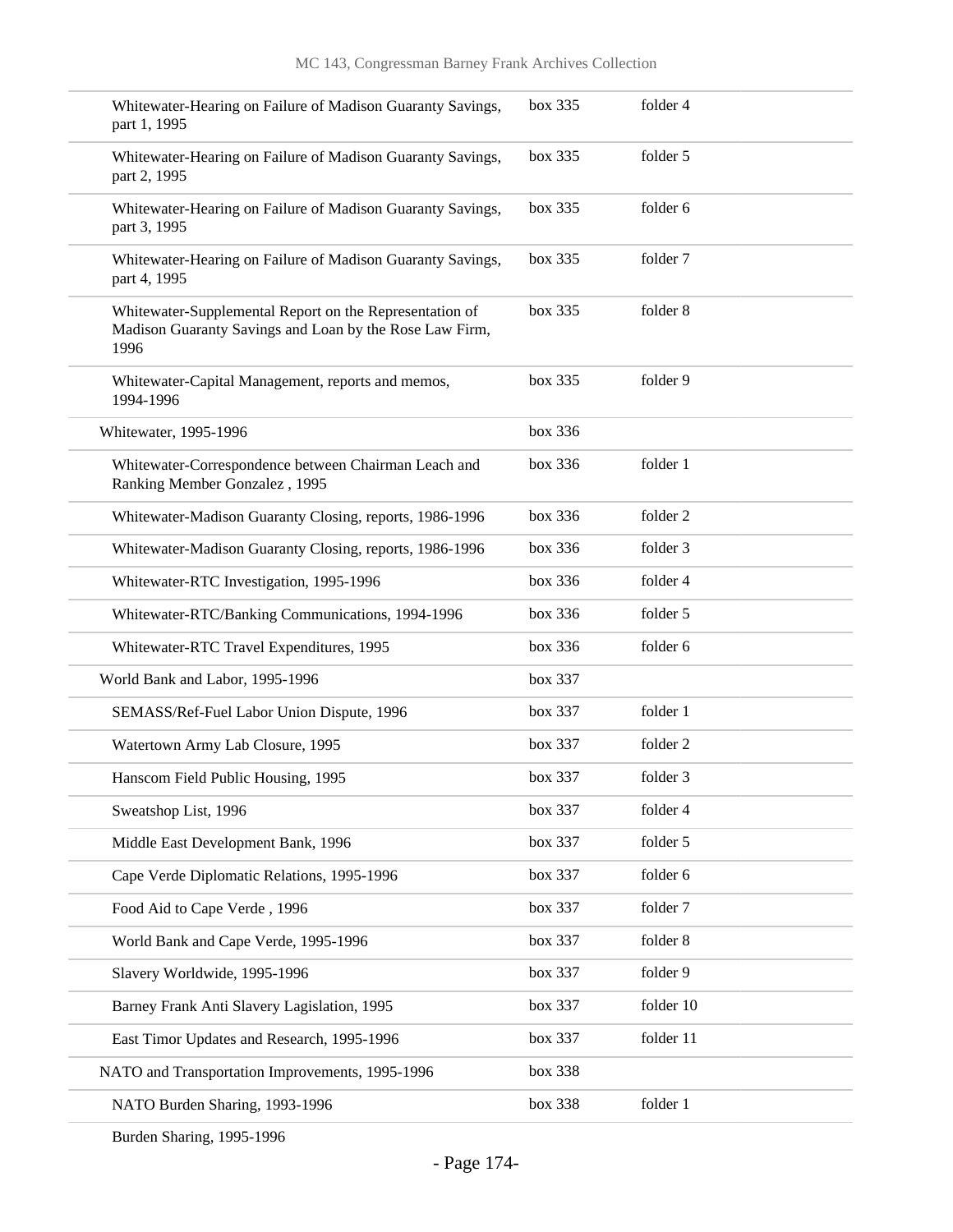## MC 143, Congressman Barney Frank Archives Collection

|                                                                                                                                   | box 338 | folder 2  |
|-----------------------------------------------------------------------------------------------------------------------------------|---------|-----------|
| Lockheed Martin Military Spending, 1995-1996                                                                                      | box 338 | folder 3  |
| Defense Appropriations FY 1997, 1996                                                                                              | box 338 | folder 4  |
| Two War Strategy, 1995-1996                                                                                                       | box 338 | folder 5  |
| Japanese Burden Sharing, 1995-1996                                                                                                | box 338 | folder 6  |
| White House Conference on Travel and Tourism, 1995                                                                                | box 338 | folder 7  |
| National Plan of Integrated Airport Systems 1993-1994, 1995                                                                       | box 338 | folder 8  |
| Transportation-Commission Capping, Airlines, 1995                                                                                 | box 338 | folder 9  |
| Final Environmental Impact Statement/Report and 4(f)<br>Statement Northeast Corridor Improvement Project<br>Electrification, 1995 | box 338 | folder 10 |
| Indian Gaming, 1995-1996                                                                                                          | box 339 |           |
| Quarter Report on Amtrak/NECIP, 1995                                                                                              | box 339 | folder 1  |
| Taxation of Social Security Benefits, 1995-1996                                                                                   | box 339 | folder 2  |
| Medicare Chiropractic Services, 1996                                                                                              | box 339 | folder 3  |
| Brodsky Complaint Representative Solomon, 1996                                                                                    | box 339 | folder 4  |
| Tribal-State Compact between Wampanoag Tribe and<br>Massachusetts, 1995                                                           | box 339 | folder 5  |
| New Bedford/Wampanoag Casino, 1995-1996                                                                                           | box 339 | folder 6  |
| New Bedford/Wampanoag Casino, 1995-1996                                                                                           | box 339 | folder 7  |
| Indian Gaming Regulatory Act (IGRA) and Massachusetts,<br>1995                                                                    | box 339 | folder 8  |
| Appropriations-Indian Gaming Amendments FY 1997, 1996                                                                             | box 339 | folder 9  |
| Draft and Letter to Angelo, Draft to Beverly Wright re. Indian<br>Gaming, 1996                                                    | box 339 | folder 10 |
| Taxation Legislation, 1995-1996                                                                                                   | box 340 |           |
| Portugal Issues, Portuguese-American Caucus, 1995                                                                                 | box 340 | folder 1  |
| Check Cashing Costs, 1996                                                                                                         | box 340 | folder 2  |
| Taxation-Charities and Foreign Corporations, 1995-1996                                                                            | box 340 | folder 3  |
| Maloney Child Support Improvement Act, 1996                                                                                       | box 340 | folder 4  |
| Low Income Housing Tax Credit, 1995-1996                                                                                          | box 340 | folder 5  |
| Tax Bill-60% Asset Test, background, 1995                                                                                         | box 340 | folder 6  |
| Research and Development Tax Credit, 1995                                                                                         | box 340 | folder 7  |
| IRAs, 1995-1996                                                                                                                   | box 340 | folder 8  |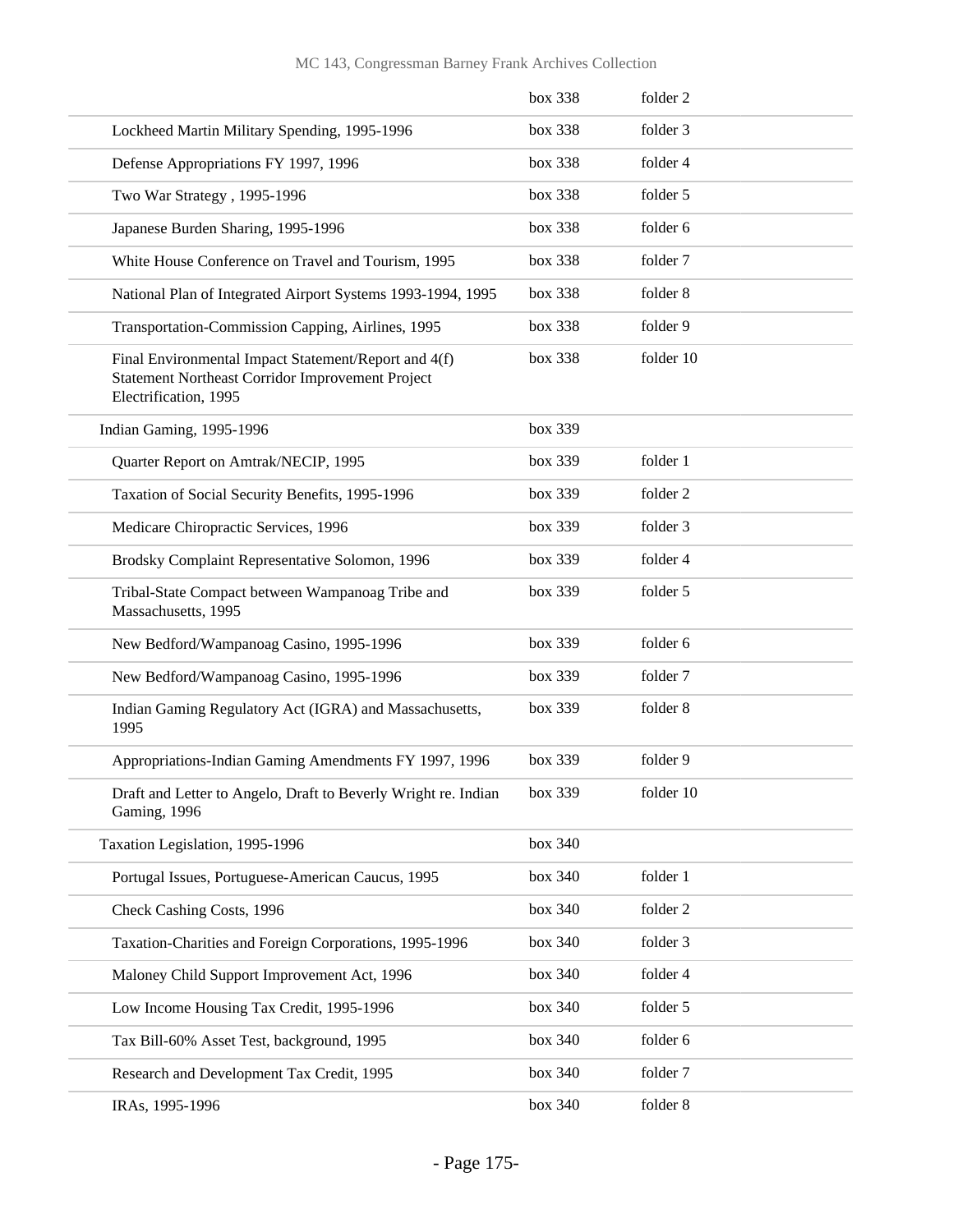| Repeal of 4.3 cent Increase on Transportation Fuels Tax, 1996                                                      | box 340          | folder 9  |
|--------------------------------------------------------------------------------------------------------------------|------------------|-----------|
| Earned Income Tax Credit, 1995-1996                                                                                | box 340          | folder 10 |
| Tax Treatment of of Payments Under Life Insurance Contracts<br>for Terminally Ill Individuals, Viatical, 1993-1996 | box 340          | folder 11 |
| Taxation-S Corporation Reform, 1995                                                                                | box 340          | folder 12 |
| 105th Congress, 1997-1998                                                                                          |                  |           |
| <b>Title/Description</b>                                                                                           | <b>Instances</b> |           |
| Agriculture-Banking and Currency, 1997-1998                                                                        | box 341          |           |
| Agriculture-Farm and Pets, 1997-1998                                                                               | box 341          | folder 1  |
| Agriculture-Appropriations, 1997-1998                                                                              | box 341          | folder 2  |
| Agriculture-Cranberries, 1997-1998                                                                                 | box 341          | folder 3  |
| Agriculture-Dairy Products, 1997-1998                                                                              | box 341          | folder 4  |
| Agriculture-Farm Program Subsidies, 1997-1998                                                                      | box 341          | folder 5  |
| Agriculture-General, 1997-1998                                                                                     | box 341          | folder 6  |
| Banking and Currency-Banking Committee, 1997-1998                                                                  | box 341          | folder 7  |
| Banking and Currency-Banking Legislation, 1997-1998                                                                | box 341          | folder 8  |
| Banking and Currency-Coins, 1997-1998                                                                              | box 341          | folder 9  |
| Banking and Currency-Community Development Banking,<br>1997-1998                                                   | box 341          | folder 10 |
| Banking and Currency-Consumer Issues, 1997                                                                         | box 341          | folder 11 |
| Banking and Currency-Consumer Issues, 1997                                                                         | box 341          | folder 12 |
| Banking and Currency, 1997-1998                                                                                    | box 342          |           |
| Banking and Currency-Consumer Issues, 1997-1998                                                                    | box 342          | folder 1  |
| Banking and Currency-Credit Crunch, 1997                                                                           | box 342          | folder 2  |
| Banking and Currency-Credit Unions, 1997-1998                                                                      | box 342          | folder 3  |
| Banking and Currency-FDIC, 1997-1998                                                                               | box 342          | folder 4  |
| Banking and Currency-FDIC, 1997-1998                                                                               | box 342          | folder 5  |
| Banking and Currency-Federal Home Loan Bank System,<br>1997                                                        | box 342          | folder 6  |
| Banking and Currency-Federal Home Loan Bank System,<br>1997-1998                                                   | box 342          | folder 7  |
| Banking and Currency-Financial Institution Restructuring and<br>Bank Powers, 1997                                  | box 342          | folder 8  |
| Banking and Currency-Interstate Banking, 1998                                                                      | box 342          | folder 9  |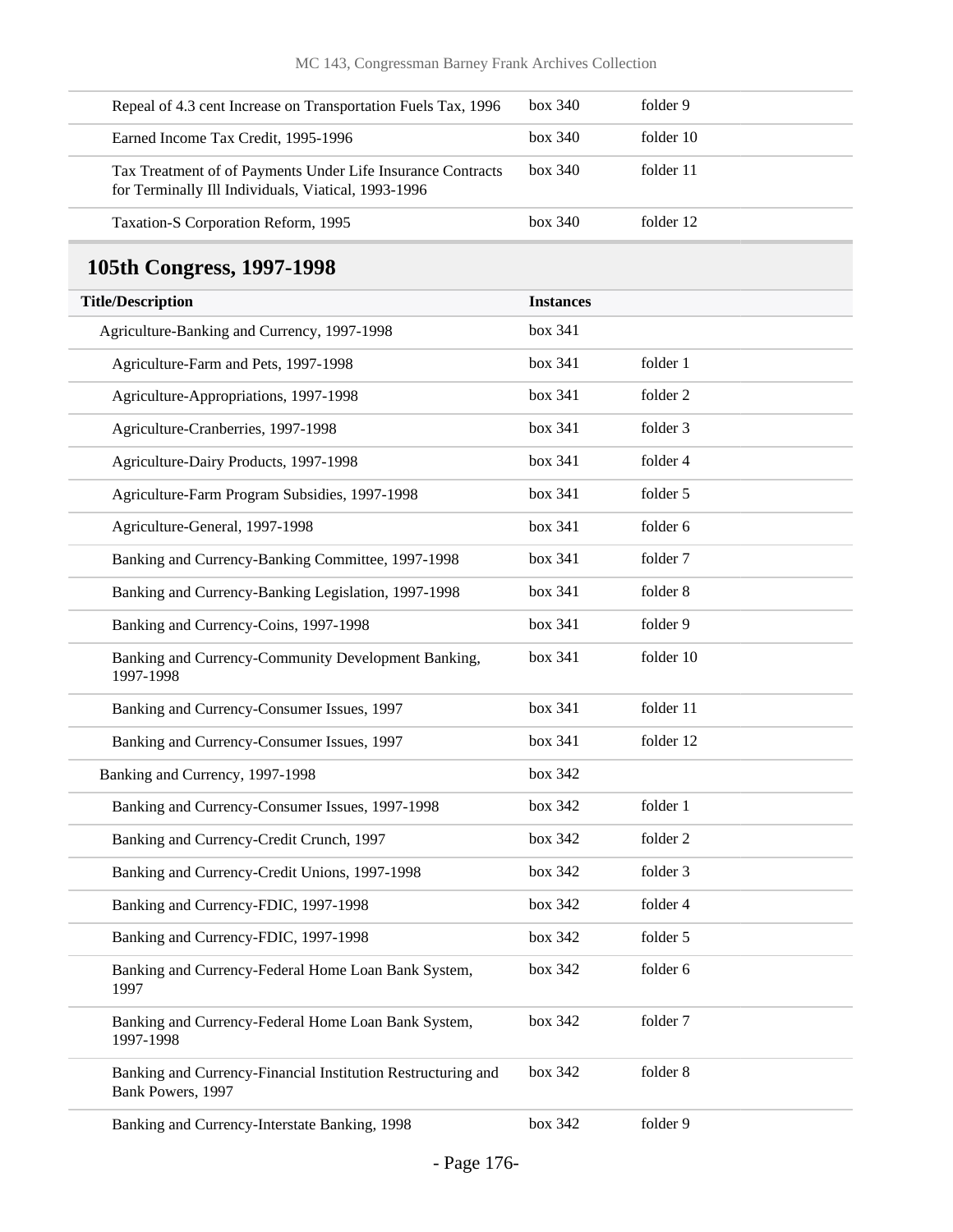| Banking and Currency-Business and Industry, 1997-1998                     | box 343 |           |
|---------------------------------------------------------------------------|---------|-----------|
| Banking and Currency-International Banking, 1997-1998                     | box 343 | folder 1  |
| Banking and Currency-International Development<br>Subcommittee, 1997-1998 | box 343 | folder 2  |
| Banking and Currency-Security and Exchange Commission,<br>1997-1998       | box 343 | folder 3  |
| Banking and Currency-Security and Exchange Commission,<br>1997-1998       | box 343 | folder 4  |
| Banking and Currency-Treasury Department, 1997-1998                       | box 343 | folder 5  |
| Banking and Currency-Whitewater, 1997-1998                                | box 343 | folder 6  |
| Banking and Currency-Mortgage Lending, 1997                               | box 343 | folder 7  |
| Banking and Currency-General, 1997-1998                                   | box 343 | folder 8  |
| Business and Industry-Advertising, 1997-1998                              | box 343 | folder 9  |
| Business and Industry-Broadcasting, 1997-1998                             | box 343 | folder 10 |
| Business and Industry-Consumer Protection, 1997-1998                      | box 343 | folder 11 |
| Business and Industry-Financial Markets, 1997-1998                        | box 343 | folder 12 |
| Business and Industry-Government Procurement, 1997                        | box 343 | folder 13 |
| Business and Industry-Insurance, 1997-1998                                | box 343 | folder 14 |
| Business and Industry-Maritime, 1997                                      | box 343 | folder 15 |
| Business and Industry-Small Business, 1997-1998                           | box 343 | folder 16 |
| Business and Industry, 1997-1998                                          | box 344 |           |
| Business and Industry-Small Business, 1997-1998                           | box 344 | folder 1  |
| Business and Industry-Textiles, 1998                                      | box~344 | folder 2  |
| Business and Industry-Telecommunications, 1997-1998                       | box 344 | folder 3  |
| Business and Industry-Telecommunications, 1997-1998                       | box 344 | folder 4  |
| Business and Industry-Telecommunications, 1997-1998                       | box 344 | folder 5  |
| Business and Industry-Telecommunications, 1997-1998                       | box 344 | folder 6  |
| Business and Industry-Civil Rights, 1997-1998                             | box 345 |           |
| Business and Industry-Telecommunications, 1997-1998                       | box 345 | folder 1  |
| Business and Industry-Telecommunications, 1997-1998                       | box 345 | folder 2  |
| Business and Industry-General, 1997-1998                                  | box 345 | folder 3  |
| Budget-Unfunded Mandates, 1997-1998                                       | box 345 | folder 4  |
| Budget-Congressional Budget Resolution, 1997                              | box 345 | folder 5  |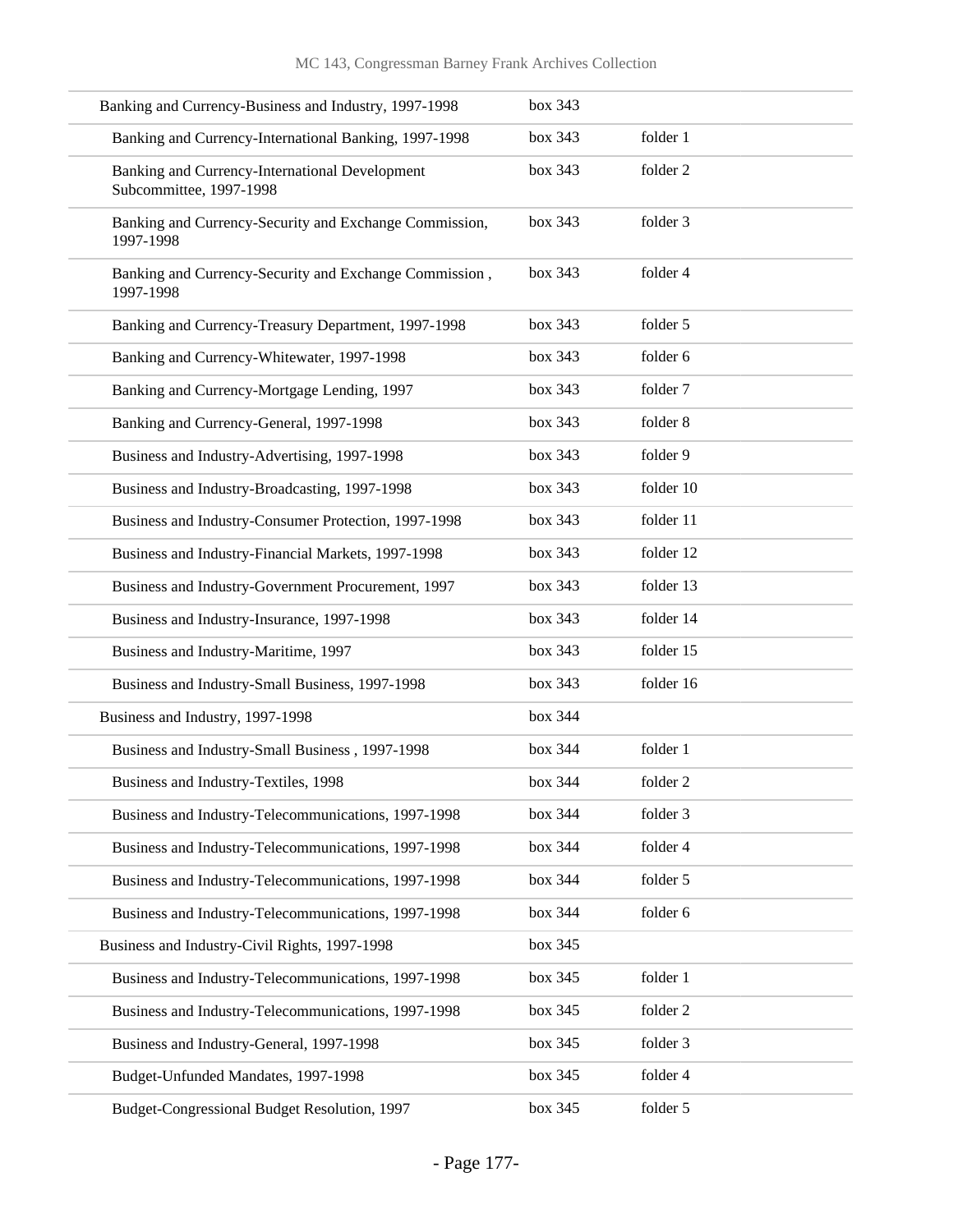| Budget-Congressional Budget Resolution FY 1996, 1997                    | box 345 | folder 6  |
|-------------------------------------------------------------------------|---------|-----------|
| Budget-Deficit and Economic Projections, 1997-1998                      | box 345 | folder 7  |
| Budget-Economic Security, 1997                                          | box 345 | folder 8  |
| Budget-Budget Proposals and Reforms, 1997-1998                          | box 345 | folder 9  |
| Budget-General, 1997-1998                                               | box 345 | folder 10 |
| Civil Rights-Civil Rights Legislation, 1997                             | box 345 | folder 11 |
| Civil Rights-Disabled, 1997                                             | box 345 | folder 12 |
| Civil Rights-Freedom of Religion, 1997                                  | box 345 | folder 13 |
| Civil Rights-Freedom of Religion, 1998                                  | box 345 | folder 14 |
| Civil Rights-Freedom of Speech and Press, 1997-1998                     | box 345 | folder 15 |
| Civil Rights-Racial Discrimination, 1997-1998                           | box 345 | folder 16 |
| Civil Rights-Sexual Discrimination, 1997-1998                           | box 345 | folder 17 |
| Civil Rights, 1997-1998                                                 | box 346 |           |
| Civil Rights-Federal Employment Issues, 1997-1998                       | box 346 | folder 1  |
| Civil Rights-Immigration, 1998                                          | box 346 | folder 2  |
| Civil Rights-International, 1997                                        | box 346 | folder 3  |
| Civil Rights-Military, 1997-1998                                        | box 346 | folder 4  |
| Civil Rights-Prisoners, 1997-1998                                       | box 346 | folder 5  |
| Civil Rights-General, 1997-1998                                         | box 346 | folder 6  |
| Civil Rights-General, 1997-1998                                         | box 346 | folder 7  |
| Civil Rights-Congress and the Executive Branch, 1997-1998               | box 347 |           |
| Civil Rights-General, 1997-1998                                         | box 347 | folder 1  |
| Congress and Executive Branch-Census, 1998                              | box 347 | folder 2  |
| Congress and Executive Branch-Emergencies, 1997                         | box 347 | folder 3  |
| Congress and Executive Branch-Executive Branch Ethics,<br>1997-1998     | box 347 | folder 4  |
| Congress and Executive Branch-Presidential Nominees, 1997               | box 347 | folder 5  |
| Congress and Executive Branch-Space, NASA, 1997-1998                    | box 347 | folder 6  |
| Congress and Executive Branch-Congressional Ethics,<br>1997-1998        | box 347 | folder 7  |
| Congress and Executive Branch-Ethics, Gingrich, 1997-1998               | box 347 | folder 8  |
| Congress and Executive Branch-Congressional Caucus, Task<br>Force, 1997 | box 347 | folder 9  |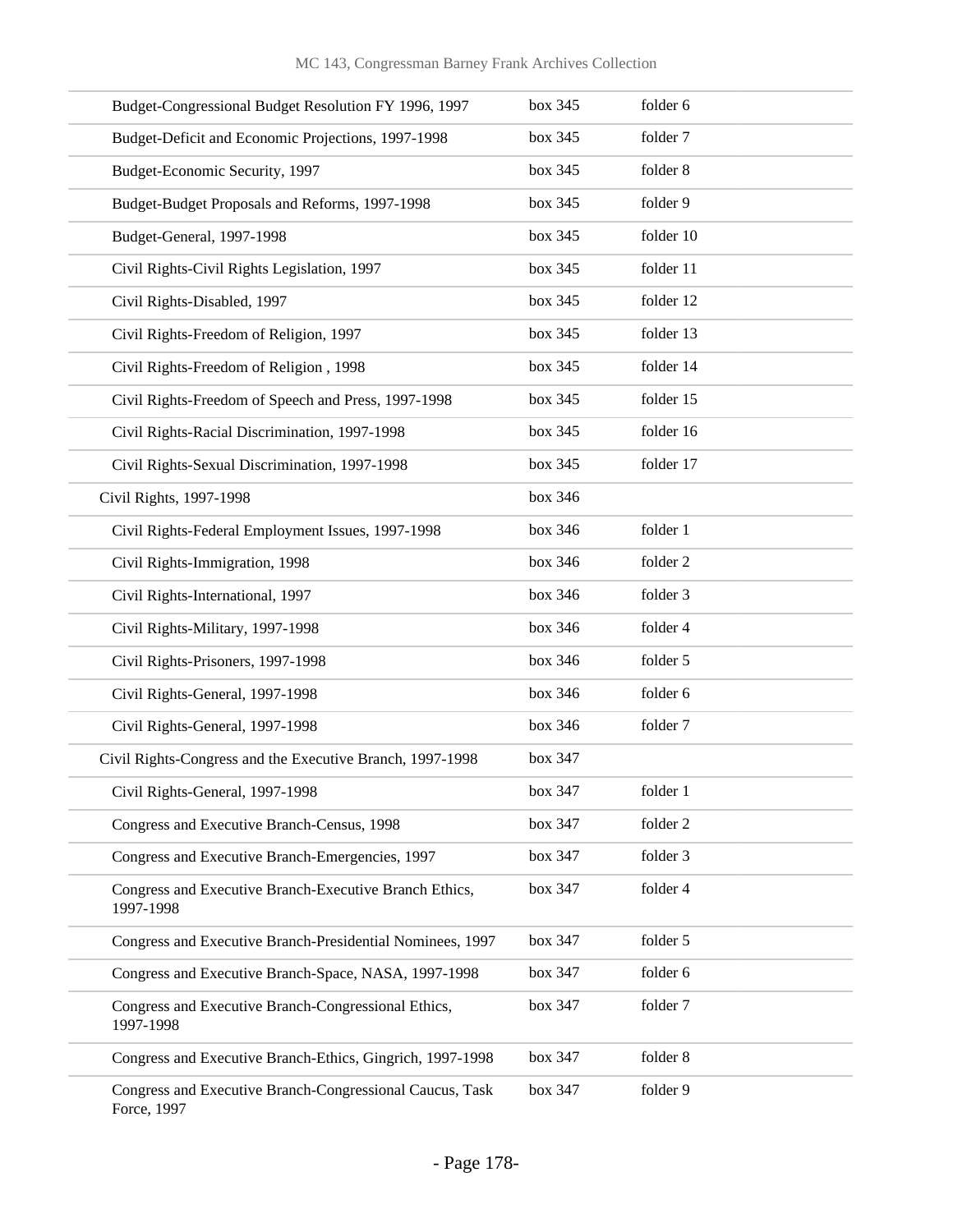| Congress and Executive Branch-Congressional Pay and<br>Benefits, 1997        | box 347 | folder 10 |
|------------------------------------------------------------------------------|---------|-----------|
| Congress and Executive Branch-White House Investigation,<br>1998             | box 347 | folder 11 |
| Congress and Executive Branch-White House Investigation,<br>1998             | box 347 | folder 12 |
| Congress and the Executive Branch, 1997-1998                                 | box 348 |           |
| Congress and Executive Branch-Multi Issue, 1998                              | box 348 | folder 1  |
| Congress and Executive Branch-General, 1997-1998                             | box 348 | folder 2  |
| Congress and Executive Branch-General, 1997-1998                             | box 348 | folder 3  |
| Congress and Executive Branch-Education, 1997-1998                           | box 349 |           |
| Congress and Executive Branch-General, 1997-1998                             | box 349 | folder 1  |
| Congress and Executive Branch-General, 1997-1998                             | box 349 | folder 2  |
| Education-Bilingual and Foreign Language, 1997-1998                          | box 349 | folder 3  |
| Education-Department of Education, 1997-1998                                 | box 349 | folder 4  |
| Education-Disabled and Special Education, 1997-1998                          | box 349 | folder 5  |
| Education-Education Legislation, 1997-1998                                   | box 349 | folder 6  |
| Education-English as Official Language (Puerto Rico<br>statehood), 1997-1998 | box 349 | folder 7  |
| Education, 1997-1998                                                         | box 350 |           |
| Education-Higher Education Amendment to H.R. 6,<br>1997-1998                 | box 350 | folder 1  |
| Education-Federal Aid to the Arts, 1997-1998                                 | box 350 | folder 2  |
| Education-Federal Aid to Education, 1997-1998                                | box~350 | folder 3  |
| Education-Financial Aid, 1997-1998                                           | box 350 | folder 4  |
| Education-Higher Education, 1997-1998                                        | box 350 | folder 5  |
| Education-Literacy, 1997-1998                                                | box 350 | folder 6  |
| Education-Museums, 1997-1998                                                 | box 350 | folder 7  |
| Education-Preschool, Elementary, Secondary Education,<br>1997-1998           | box 350 | folder 8  |
| Education-Vocational, 1997-1998                                              | box 350 | folder 9  |
| Education-Head Start, 1997-1998                                              | box 350 | folder 10 |
| Education-Title I, 1997-1998                                                 | box 350 | folder 11 |
| Education-General, 1997-1998                                                 | box 350 | folder 12 |
|                                                                              |         |           |

Education-General, 1997-1998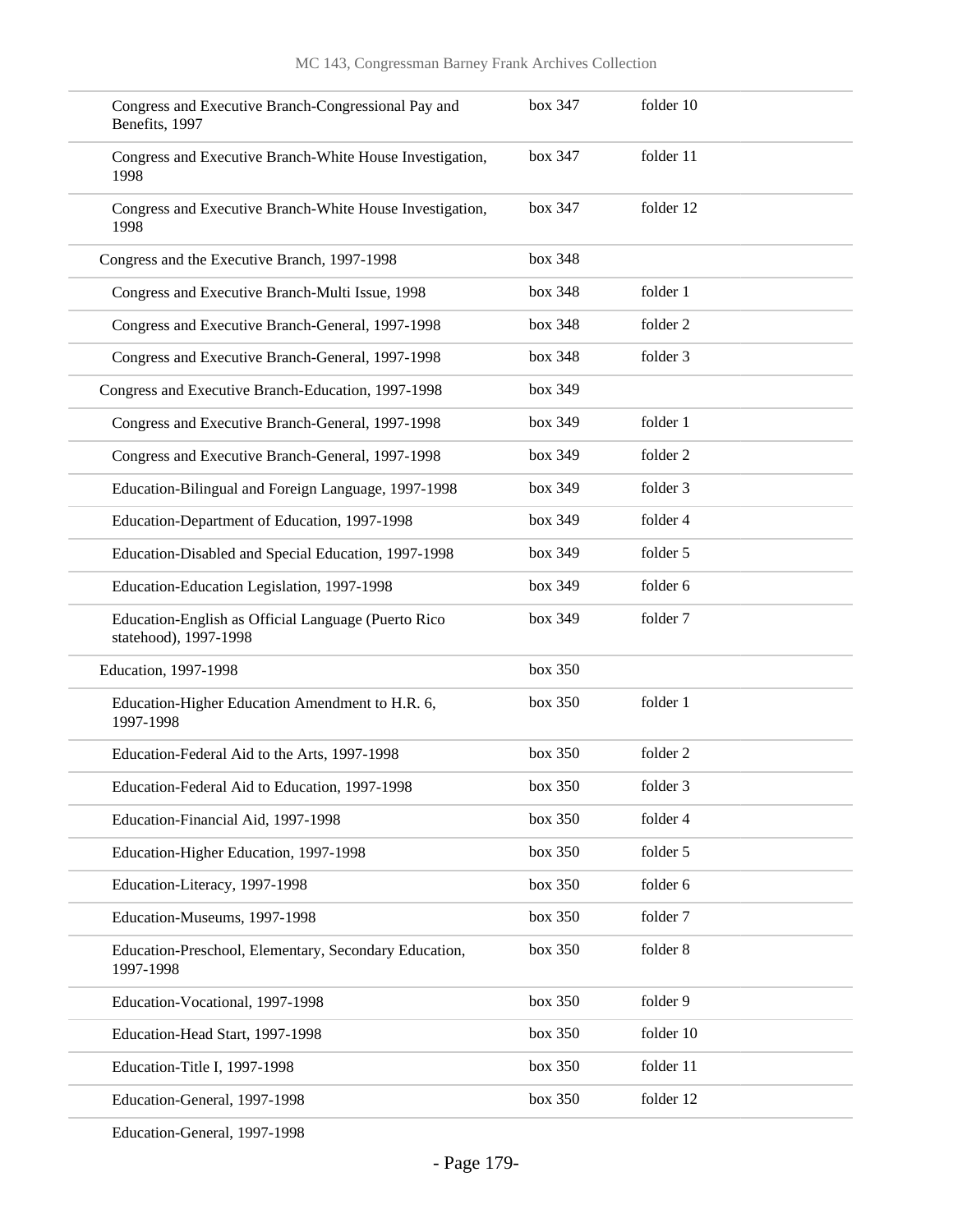|                                                           | box 350 | folder 13 |
|-----------------------------------------------------------|---------|-----------|
| Elections-Environment, 1997-1998                          | box 351 |           |
| Elections-Campaign Finance Reform, 1997-1998              | box 351 | folder 1  |
| Elections-Congressional, Rep. Frank, 1997-1998            | box 351 | folder 2  |
| Elections-Democratic Party, 1997-1998                     | box 351 | folder 3  |
| Elections-Election Reform, 1997-1998                      | box 351 | folder 4  |
| Elections-Elections, 1997-1998                            | box 351 | folder 5  |
| Elections-Endorsements, 1997-1998                         | box 351 | folder 6  |
| Elections-Federal Elections Commission, 1997-1998         | box~351 | folder 7  |
| Elections-Presidential, 1997-1998                         | box 351 | folder 8  |
| Elections-General, 1997-1998                              | box 351 | folder 9  |
| Energy-Alternative Energy, 1997-1998                      | box 351 | folder 10 |
| Energy-Fossil Fuels, 1997-1998                            | box 351 | folder 11 |
| Energy-Energy Commission, 1997-1998                       | box 351 | folder 12 |
| Energy-Fuel Assistance, 1997-1998                         | box 351 | folder 13 |
| Energy-Nuclear Energy, 1997-1998                          | box 351 | folder 14 |
| Energy-Electricity and Utilities, 1997-1998               | box 351 | folder 15 |
| Energy-General, 1997-1998                                 | box 351 | folder 16 |
| Environment-Air Pollution, 1997-1998                      | box 351 | folder 17 |
| Environment-Department of the Interior, 1997-1998         | box 351 | folder 18 |
| Environment-EPA, 1997-1998                                | box 351 | folder 19 |
| Environment-Forests and Plants, 1997-1998                 | box~351 | folder 20 |
| Environment-Parks and Public Lands, 1997-1998             | box 351 | folder 21 |
| Environment, 1997-1998                                    | box 352 |           |
| Environment-Solid Waste and Recycling, 1997-1998          | box 352 | folder 1  |
| Environment-Clean Water Act, 1997-1998                    | box 352 | folder 2  |
| Environment-Wildlife, 1997-1998                           | box 352 | folder 3  |
| Environment-Toxic Waste, Pesticides, Superfund, 1997-1998 | box 352 | folder 4  |
| Environment-Water Pollution, 1997-1998                    | box 352 | folder 5  |
| Environment-General, 1997-1998                            | box 352 | folder 6  |
| Environment-General, 1997-1998                            | box 352 | folder 7  |
| Federal Employment-Foreign Relations, 1997-1998           | box 353 |           |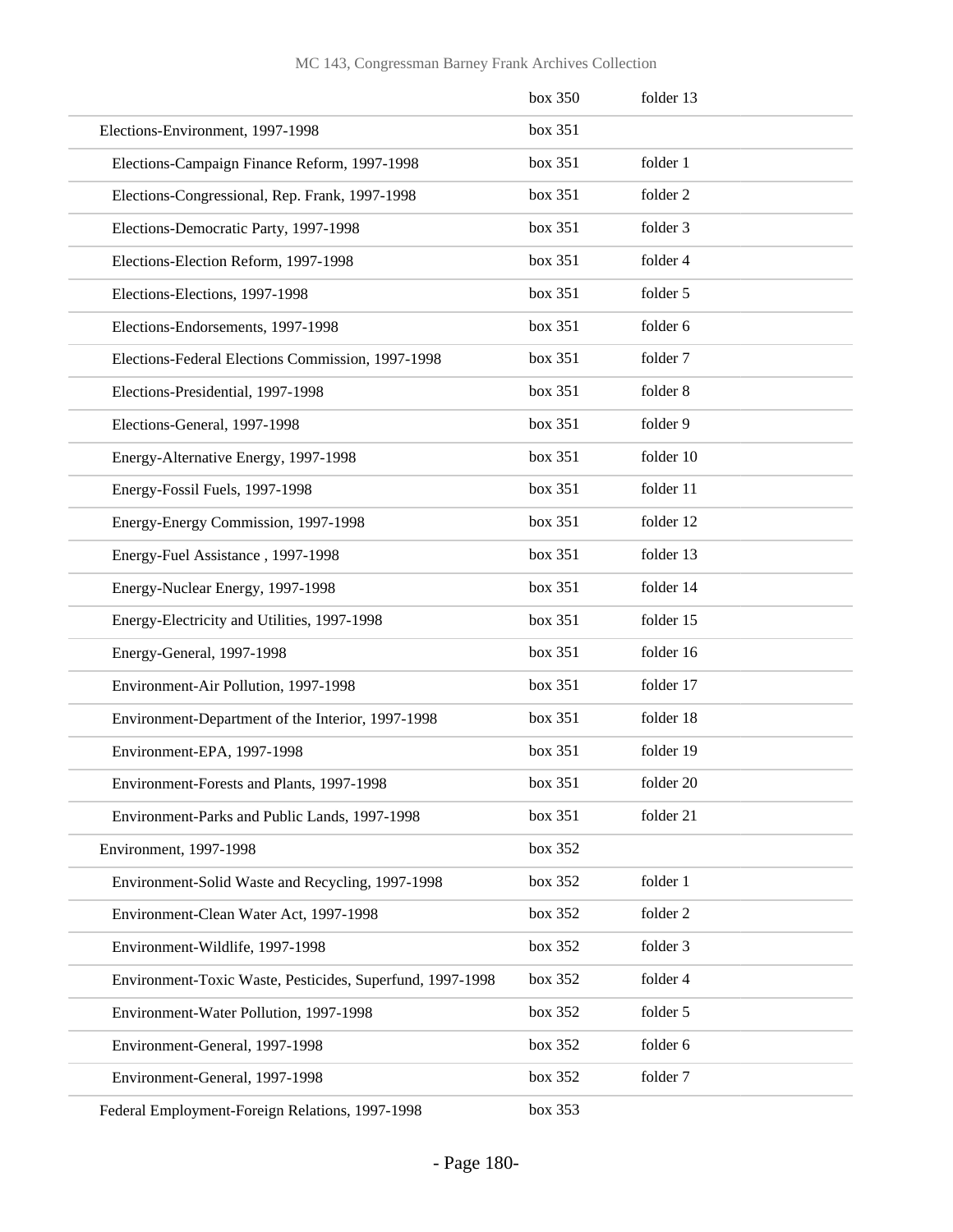| Federal Employment-Benefits, 1997-1998                                      | box 353 | folder 1  |
|-----------------------------------------------------------------------------|---------|-----------|
| Federal Employment-Inquiries, 1997-1998                                     | box 353 | folder 2  |
| Federal Employment-Pay, 1997-1998                                           | box 353 | folder 3  |
| Federal Employment-Retirement Benefits, 1997-1998                           | box 353 | folder 4  |
| Federal Employment-General, 1997-1998                                       | box 353 | folder 5  |
| Foreign Relations-Cape Verde, 1997-1998                                     | box 353 | folder 6  |
| Foreign Relations-Asia, general, 1997-1998                                  | box 353 | folder 7  |
| Foreign Relations-Former Soviet Asian States, 1997-1998                     | box 353 | folder 8  |
| Foreign Relations-Japan, 1997-1998                                          | box 353 | folder 9  |
| Foreign Relations-People's Republic of China, 1997-1998                     | box 353 | folder 10 |
| Foreign Relations-Southeast Asia, 1997-1998                                 | box 353 | folder 11 |
| Foreign Relations-Taiwan, 1997-1998                                         | box 353 | folder 12 |
| Foreign Relations-Germany and WWII Hardship Assistance<br>Claims, 1997-1998 | box 353 | folder 13 |
| Foreign Relations, 1997-1998                                                | box 354 |           |
| Foreign Relations-Azores, 1997-1998                                         | box 354 | folder 1  |
| Foreign Relations-Bosnia, 1997-1998                                         | box 354 | folder 2  |
| Foreign Relations-Eastern Europe, 1997-1998                                 | box 354 | folder 3  |
| Foreign Relations-Ireland, 1997-1998                                        | box 354 | folder 4  |
| Foreign Relations-Portugal, 1997-1998                                       | box 354 | folder 5  |
| Foreign Relations-Russia, 1997-1998                                         | box 354 | folder 6  |
| Foreign Relations-International Organizations, 1997-1998                    | box 354 | folder 7  |
| Foreign Relations-Aid, 1997-1998                                            | box 354 | folder 8  |
| Foreign Relations-PeaceCorps, 1997-1998                                     | box 354 | folder 9  |
| Foreign Relations-United Nations, 1997-1998                                 | box 354 | folder 10 |
| Foreign Relations-Other Organizations, 1997-1998                            | box 354 | folder 11 |
| Foreign Relations-Middle East, 1997-1998                                    | box 354 | folder 12 |
| Foreign Relations-Israel, 1997-1998                                         | box 354 | folder 13 |
| Foreign Relations-PLO, 1997-1998                                            | box 354 | folder 14 |
| Foreign Relations-Caribbean, 1997-1998                                      | box 354 | folder 15 |
| Foreign Relations-Central and South America, 1997-1998                      | box 354 | folder 16 |
| Foreign Relations-Foreign Aid, 1997-1998                                    | box 354 | folder 17 |

Foreign Relations-State Department, 1997-1998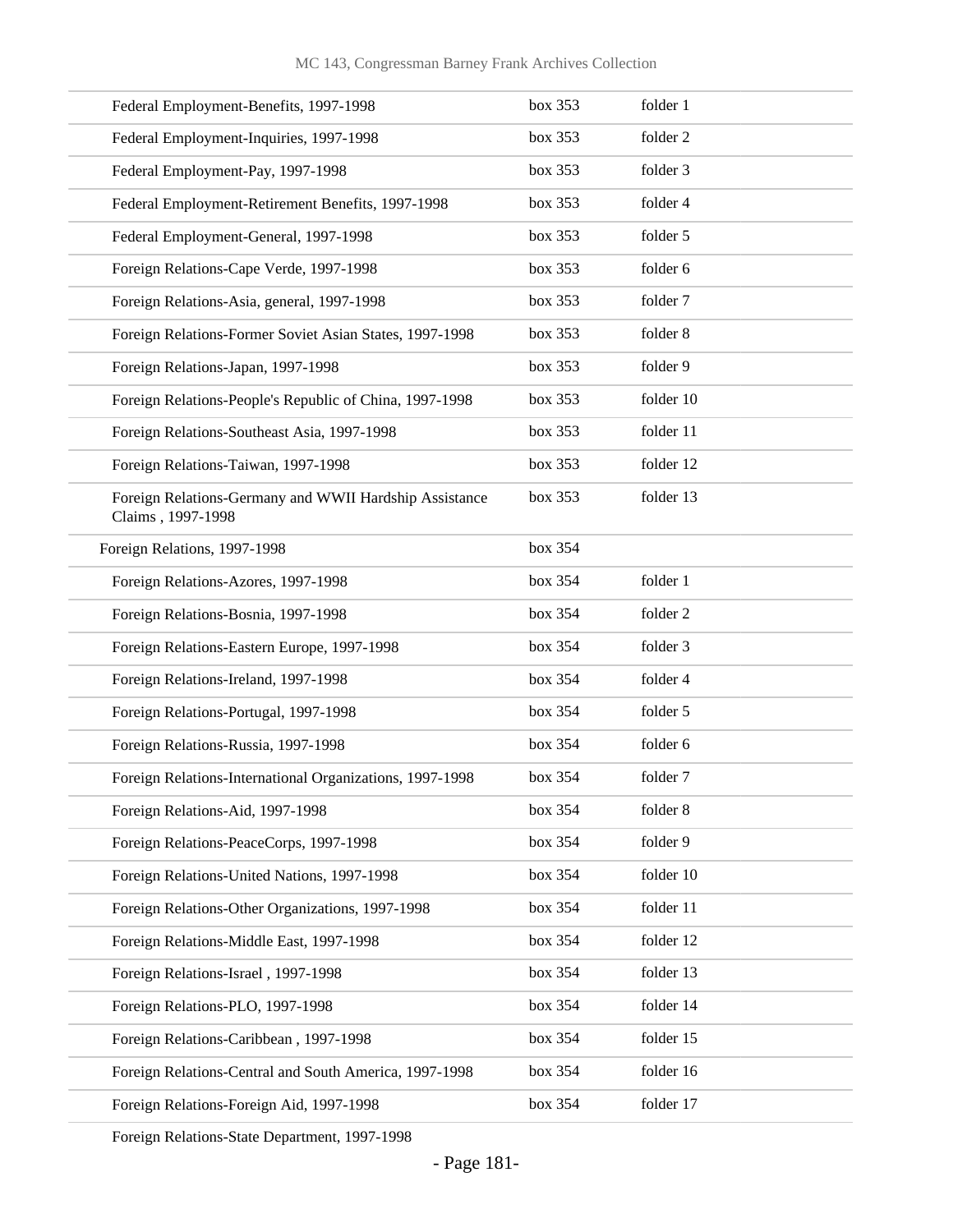|                                                               | box 354 | folder 18 |  |
|---------------------------------------------------------------|---------|-----------|--|
| Foreign Relations-World Food and Population, 1997-1998        | box 354 | folder 19 |  |
| Foreign Relations-Housing, 1997-1998                          | box 355 |           |  |
| Foreign Relations-Human Rights, 1997-1998                     | box 355 | folder 1  |  |
| Foreign Relations-Treaties, 1997-1998                         | box 355 | folder 2  |  |
| Foreign Relations-General, 1997-1998                          | box 355 | folder 3  |  |
| Foreign Trade-Exports, 1997-1998                              | box 355 | folder 4  |  |
| Foreign Trade-Tariffs, 1997-1998                              | box 355 | folder 5  |  |
| Foreign Trade-Textiles, 1997-1998                             | box 355 | folder 6  |  |
| Foreign Trade-Trade Agreement Negotiations, 1997-1998         | box 355 | folder 7  |  |
| Foreign Trade-General, 1997-1998                              | box 355 | folder 8  |  |
| Housing-AIDS Housing, 1997-1998                               | box 355 | folder 9  |  |
| Housing-Assisted and Subsidized, 1997-1998                    | box 355 | folder 10 |  |
| Housing-Project Based, 1997-1998                              | box 355 | folder 11 |  |
| Housing, 1997-1998                                            | box 356 |           |  |
| Housing-HUD Section 8, 1998                                   | box 356 | folder 1  |  |
| Housing-Community Development, 1997-1998                      | box 356 | folder 2  |  |
| Housing-Condos, 1997-1998                                     | box 356 | folder 3  |  |
| Housing-Department of Housing and Urban Affairs,<br>1997-1998 | box 356 | folder 4  |  |
| Housing-HUD Budget, 1997-1998                                 | box 356 | folder 5  |  |
| Housing-Elderly Housing, 1997-1998                            | box 356 | folder 6  |  |
| Housing-Designated Housing, 1997-1998                         | box 356 | folder 7  |  |
| Housing-Fair Housing, 1997-1998                               | box 356 | folder 8  |  |
| Housing-Federal Housing Administration, 1997-1998             | box 356 | folder 9  |  |
| Housing-General Housing Legislation, 1997-1998                | box 356 | folder 10 |  |
| Housing-Historic Preservation, 1997-1998                      | box 356 | folder 11 |  |
| Housing-Human Services, 1997-1998                             | box 357 |           |  |
| Housing-Homeless, 1997-1998                                   | box 357 | folder 1  |  |
| Housing-Housing Subcommittee, 1997-1998                       | box 357 | folder 2  |  |
| Housing-Motgage, 1997-1998                                    | box 357 | folder 3  |  |
| Housing-Rent Issues, 1997-1998                                | box 357 | folder 4  |  |
| Housing-RESPA Realtors, 1997-1998                             | box 357 | folder 5  |  |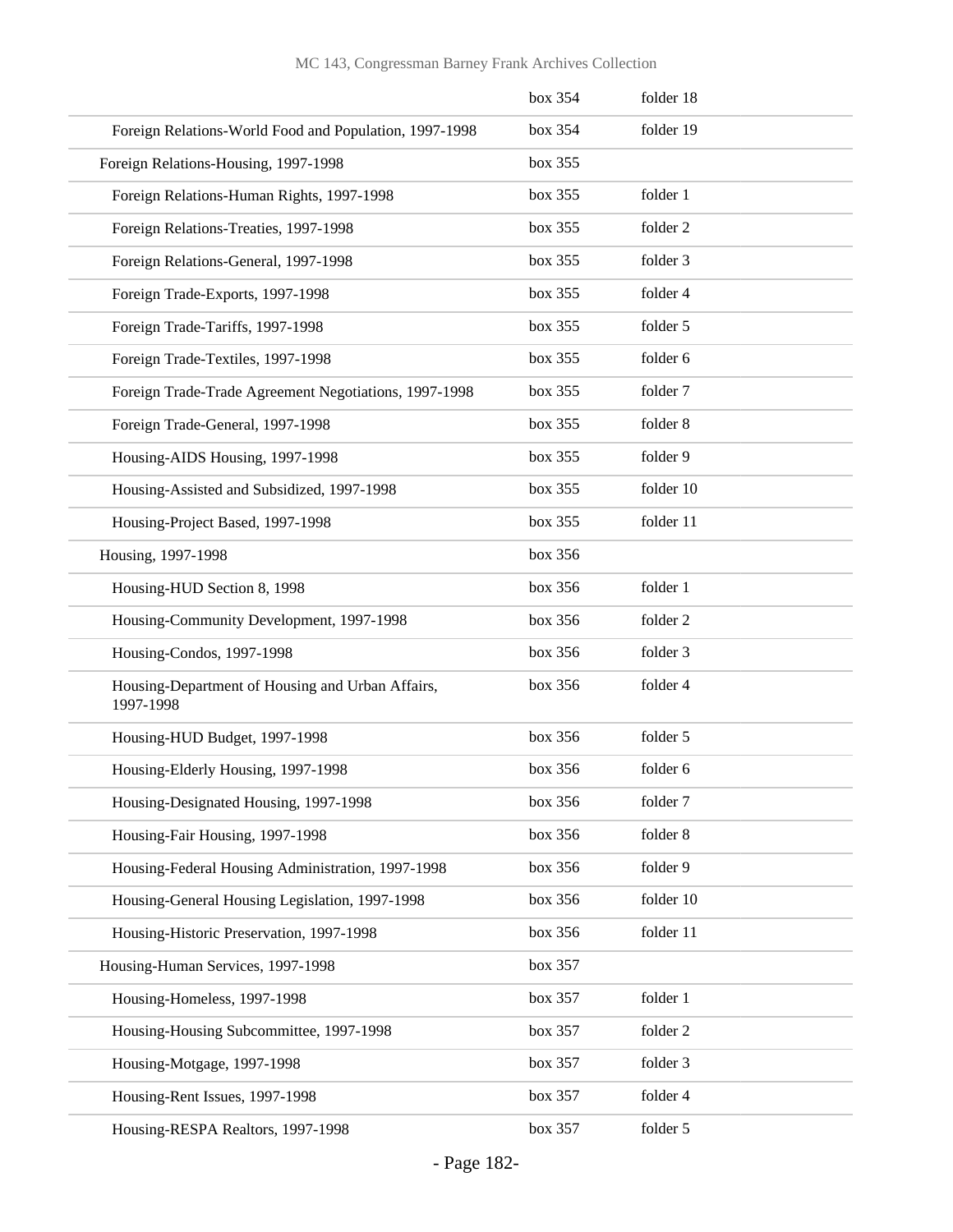| Housing-General, 1997-1998                                           | box 357 | folder 6  |
|----------------------------------------------------------------------|---------|-----------|
| Human Services-Adoption, 1997-1998                                   | box 357 | folder 7  |
| Human Services-Aid to Families of Dependent, 1997-1998               | box 357 | folder 8  |
| Human Services-Child Abuse and Family Violence,<br>1997-1998         | box 357 | folder 9  |
| Human Services-Children's Issues, 1997-1998                          | box 357 | folder 10 |
| Human Services-Child Care, 1997-1998                                 | box 357 | folder 11 |
| Human Services-Department of Health and Human Services,<br>1997-1998 | box 357 | folder 12 |
| Human Services-Disabled Issues, 1997-1998                            | box 357 | folder 13 |
| Human Services-Domestic Hunger and Food Programs,<br>1997-1998       | box 357 | folder 14 |
| Human Services-Women, Infants, and Children, 1997-1998               | box 357 | folder 15 |
| Human Services-Welfare Reform, 1997-1998                             | box 357 | folder 16 |
| Human Services-Geaneral, 1997-1998                                   | box 357 | folder 17 |
| Immigration, 1997-1998                                               | box 358 |           |
| Immigration-Citizenship and Naturalization, 1997-1998                | box 358 | folder 1  |
| Immigration-Exclusion Cases and Legislation, 1997-1998               | box 358 | folder 2  |
| Immigration-INS, 1997-1998                                           | box 358 | folder 3  |
| Immigration-Immigration Legislation, 1997-1998                       | box 358 | folder 4  |
| Immigration-Immigration Reform, 1997-1998                            | box 358 | folder 5  |
| Immigration-Passports and Visas, 1997-1998                           | box 358 | folder 6  |
| Immigration-Passports and Visas, 1997-1998                           | box~358 | folder 7  |
| Immigration, 1997-1998                                               | box 359 |           |
| Immigration-Passports and Visas, 1997-1998                           | box 359 | folder 1  |
| Immigration-Passports and Visas, 1997-1998                           | box 359 | folder 2  |
| Immigration-Private Bills, 1997-1998                                 | box 359 | folder 3  |
| Immigration-Refugees, 1997-1998                                      | box 359 | folder 4  |
| Immigration-General, 1997-1998                                       | box 359 | folder 5  |
| Immigration-Judiciary, 1997-1998                                     | box 360 |           |
| Immigration-General, 1997-1998                                       | box 360 | folder 1  |
| Justice-Administrative Law, 1997-1995                                | box 360 | folder 2  |
| Justice-Antitrust, 1997-1998                                         | box 360 | folder 3  |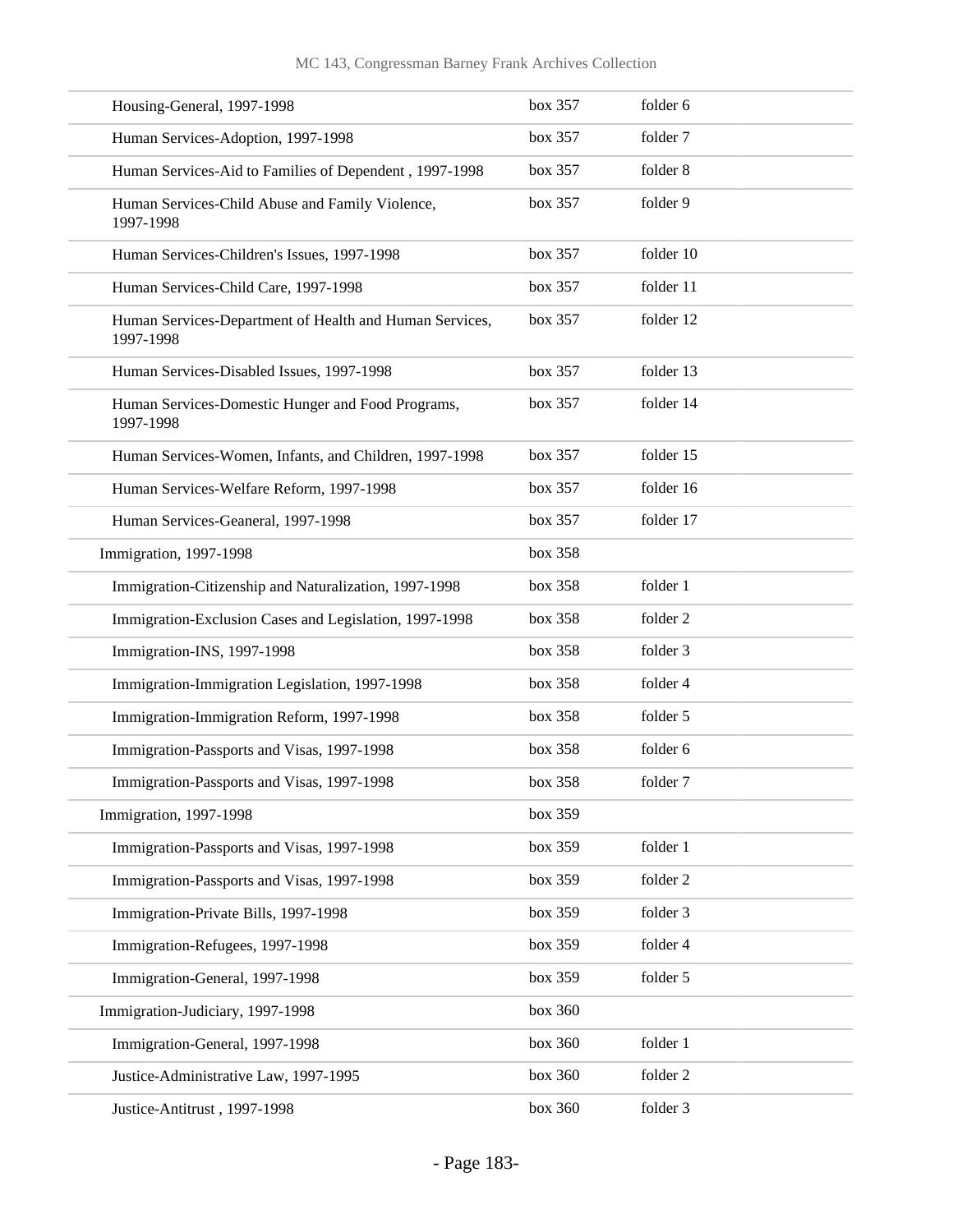| Justice-Capital Punishment, 1997-1998                 | box 360 | folder 4  |
|-------------------------------------------------------|---------|-----------|
| Justice-Casework and Private Bills, 1997-1998         | box 360 | folder 5  |
| Justice-FBI, 1997-1998                                | box 360 | folder 6  |
| Justice-General Crime and Criminal justice, 1997-1998 | box 360 | folder 7  |
| Justice-Gun Control, Anti, 1997-1998                  | box 360 | folder 8  |
| Justice-Gun Control, Pro, 1997-1998                   | box 360 | folder 9  |
| Justice-Hate Crimes, 1997-1998                        | box 360 | folder 10 |
| Justice-Intellectual Property, 1997-1998              | box 360 | folder 11 |
| Judiciary, 1997-1998                                  | box 361 |           |
| Justice-Intellectual Property, 1997-1998              | box 361 | folder 1  |
| Justice-Intellectual Property, 1997-1998              | box 361 | folder 2  |
| Judiciary-Intellectual Property, 1997-1998            | box 361 | folder 3  |
| Justice-Illegal Drugs and Drug Crimes, 1997-1998      | box 361 | folder 4  |
| Justice-Marijuana, 1997-1998                          | box 361 | folder 5  |
| Judiciary, 1997-1998                                  | box 362 |           |
| Justice-Police, 1997-1998                             | box 362 | folder 1  |
| Justice-Prisons, Federal Prisons, 1997-1998           | box 362 | folder 2  |
| Justice-Product Liability, 1997-1998                  | box 362 | folder 3  |
| Justice-General, 1997-1998                            | box 362 | folder 4  |
| Justice-General, 1997-1998                            | box 362 | folder 5  |
| Judiciary, 1997-1998                                  | box 363 |           |
| Justice-General, 1997-1998                            | box 363 | folder 1  |
| Justice-General, 1997-1998                            | box 363 | folder 2  |
| Justice-General, 1997-1998                            | box 363 | folder 3  |
| Judiciary-Medical, 1997-1998                          | box 364 |           |
| Justice-General, 1997-1998                            | box 364 | folder 1  |
| Labor-Collective Bargaining and Strikes, 1997-1998    | box 364 | folder 2  |
| Labor-Department of Labor, 1997-1998                  | box 364 | folder 3  |
| Labor-Employee Retirement Income Security, 1997-1998  | box 364 | folder 4  |
| Labor-Jobs Legislation, 1997-1998                     | box 364 | folder 5  |
| Labor-Labor Management, 1997-1998                     | box 364 | folder 6  |
| Labor-Minimum Wage, 1997-1998                         | box 364 | folder 7  |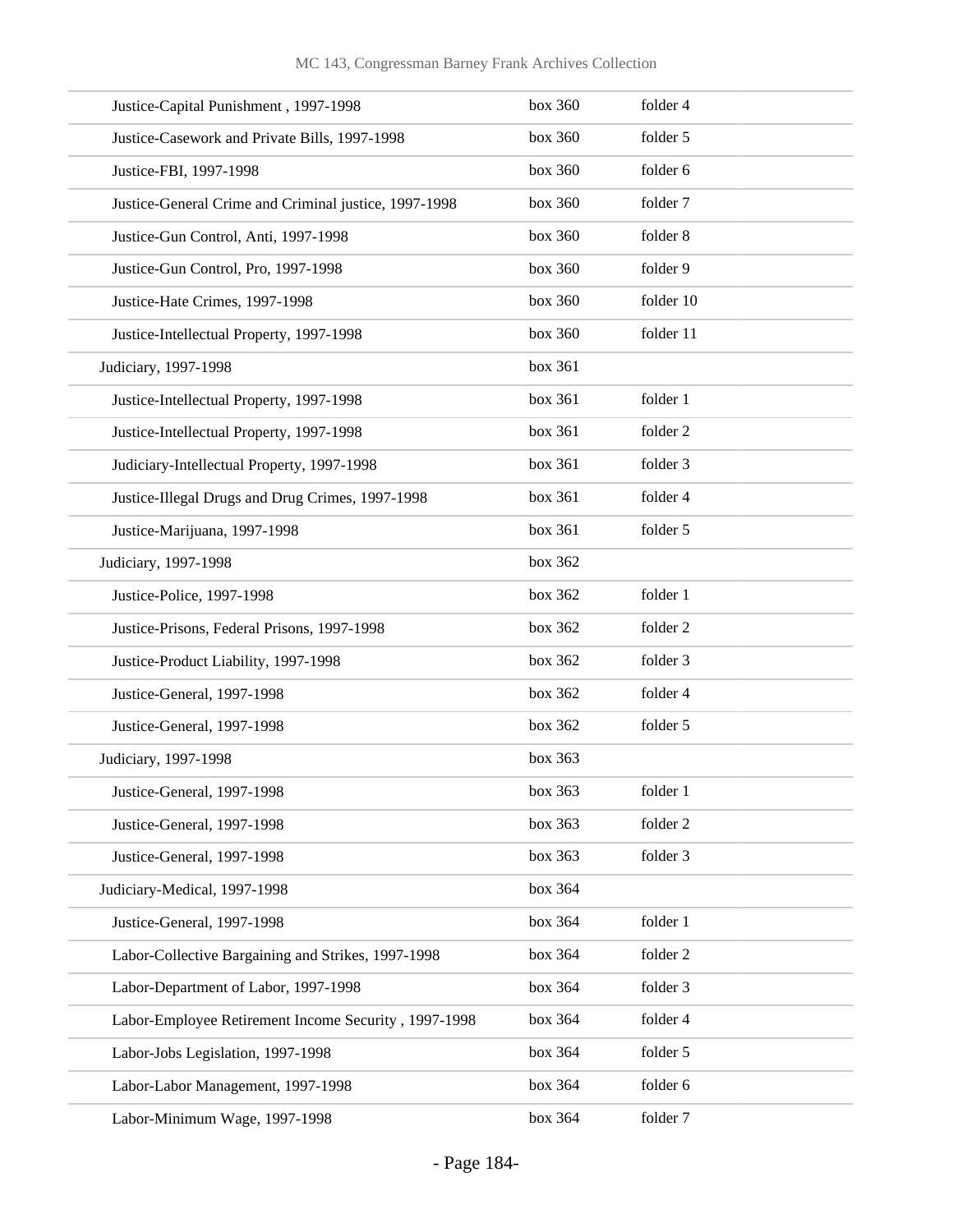| Labor-OSHA, 1997-1998                                         | box 364 | folder 8  |
|---------------------------------------------------------------|---------|-----------|
| Labor-Unemployment, 1997-1998                                 | box 364 | folder 9  |
| Labor-Unions, 1997-1998                                       | box 364 | folder 10 |
| Labor-General, 1997-1998                                      | box 364 | folder 11 |
| Medical-Alzheimer's Disease, 1997-1998                        | box 364 | folder 12 |
| Medical-AIDS/HIV, 1997-1998                                   | box 364 | folder 13 |
| Medical-Department of Health and Human Services,<br>1997-1998 | box 364 | folder 14 |
| Medical-Disabled, 1997-1998                                   | box 364 | folder 15 |
| Medical, 1997-1998                                            | box 365 |           |
| Medical-Diseases, general, 1997-1998                          | box 365 | folder 1  |
| Medical-Drug Abuse and Treatment, 1997-1998                   | box 365 | folder 2  |
| Medical-Family Planning, 1997-1998                            | box 365 | folder 3  |
| Medical-Food, FDA, Additives, 1997-1998                       | box 365 | folder 4  |
| Medical-Food, FDA, Additives, 1997-1998                       | box 365 | folder 5  |
| Medical-Children's Health Care, 1997-1998                     | box 365 | folder 6  |
| Medical-Health Facilities, 1997-1998                          | box 365 | folder 7  |
| Medical-Health Care Reform, 1997-1998                         | box 365 | folder 8  |
| Medical-HMO, 1997-1998                                        | box 365 | folder 9  |
| Medical-Long Term and Catastrophic Care Homes, 1997-1998      | box 365 | folder 10 |
| Medical-Medical Research, 1997-1998                           | box 365 | folder 11 |
| Medical-Medicare and Medicaid, 1997-1998                      | box 365 | folder 12 |
| Medical-Doctor's Payments, 1997-1998                          | box 365 | folder 13 |
| Medical, 1997-1998                                            | box 366 |           |
| Medical-Medicaid, 1997-1998                                   | box 366 | folder 1  |
| Medical-Funding, 1997-1998                                    | box 366 | folder 2  |
| Medical-Nursing Facilities, Funding, 1997-1998                | box 366 | folder 3  |
| Medical-Medicare Reform, 1997-1998                            | box 366 | folder 4  |
| Medical-Part B, 1997-1998                                     | box 366 | folder 5  |
| Medical-Medicine and Legal Drugs, 1997-1998                   | box 366 | folder 6  |
| Medical-Mental Health, 1997-1998                              | box 366 | folder 7  |
| Medical-National Institutes of Health, 1997-1998              | box 366 | folder 8  |
|                                                               |         |           |

Medical-Smoking, 1997-1998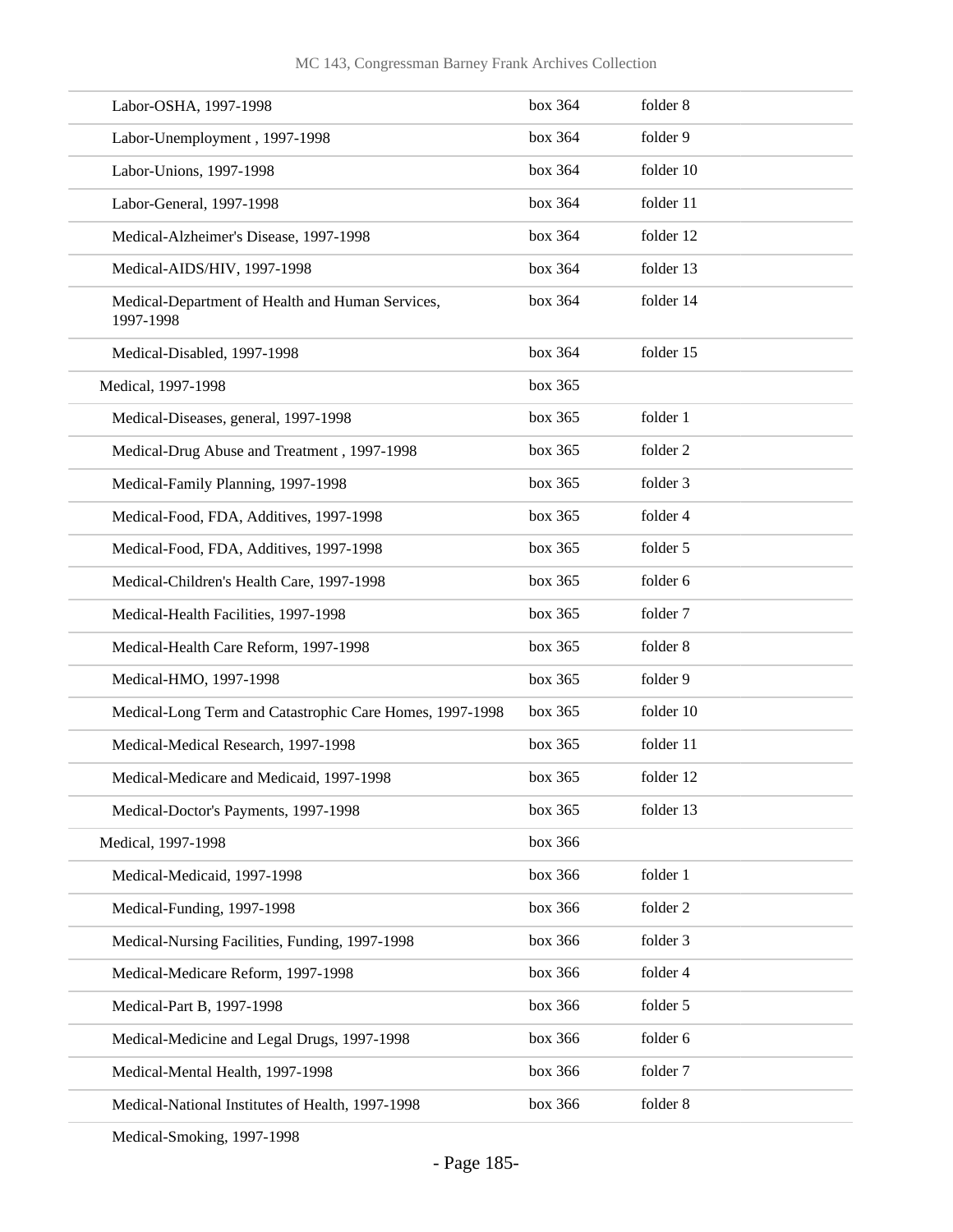|                                                            | box 366 | folder 9  |
|------------------------------------------------------------|---------|-----------|
| Medical-Women's Issues, 1997-1998                          | box 366 | folder 10 |
| Medical, 1997-1998                                         | box 367 |           |
| Medical-General, 1997-1998                                 | box 367 | folder 1  |
| Medical-General, 1997-1998                                 | box 367 | folder 2  |
| Medical-General, 1997-1998                                 | box 367 | folder 3  |
| Medical, 1997-1998                                         | box 368 |           |
| Medical-General, 1997-1998                                 | box 368 | folder 1  |
| Medical-General, 1997-1998                                 | box 368 | folder 2  |
| Medical-General, 1997-1998                                 | box 368 | folder 3  |
| Military-Postal Service, 1997-1998                         | box 369 |           |
| Military-Air Force, 1997-1998                              | box 369 | folder 1  |
| Military-Army, 1997-1998                                   | box 369 | folder 2  |
| Military-Navy and Marines, 1997-1998                       | box 369 | folder 3  |
| Military-Bases, 1997-1998                                  | box 369 | folder 4  |
| Military-Southeast Asia, 1997-1998                         | box 369 | folder 5  |
| Military-Benefits, 1997-1998                               | box 369 | folder 6  |
| Military-Burden Sharing, 1997-1998                         | box 369 | folder 7  |
| Military-Defense Spending, 1997-1998                       | box 369 | folder 8  |
| Military-Department of Defense, 1997-1998                  | box 369 | folder 9  |
| Military-Appropriations and Authorizations, DoD, 1997-1998 | box 369 | folder 10 |
| Military-Disarmament and Arms Control, 1997-1998           | box 369 | folder 11 |
| Military-Disarmament in the Military, 1997-1998            | box 369 | folder 12 |
| Military-Intelligence, 1997-1998                           | box 369 | folder 13 |
| Military-Reserves and National Guard, 1997-1998            | box 369 | folder 14 |
| Military-NATO, 1997-1998                                   | box 369 | folder 15 |
| Military-General, 1997-1998                                | box 369 | folder 16 |
| Postal Service-Postal Workers, 1997-1998                   | box 369 | folder 18 |
| Postal Service-Social Security, 1997-1998                  | box 370 |           |
| Postal Service-Stamps, 1997-1998                           | box 370 | folder 1  |
| Postal Service-General, 1997-1998                          | box 370 | folder 2  |
| Postal Service-General, 1997-1998                          | box 370 | folder 3  |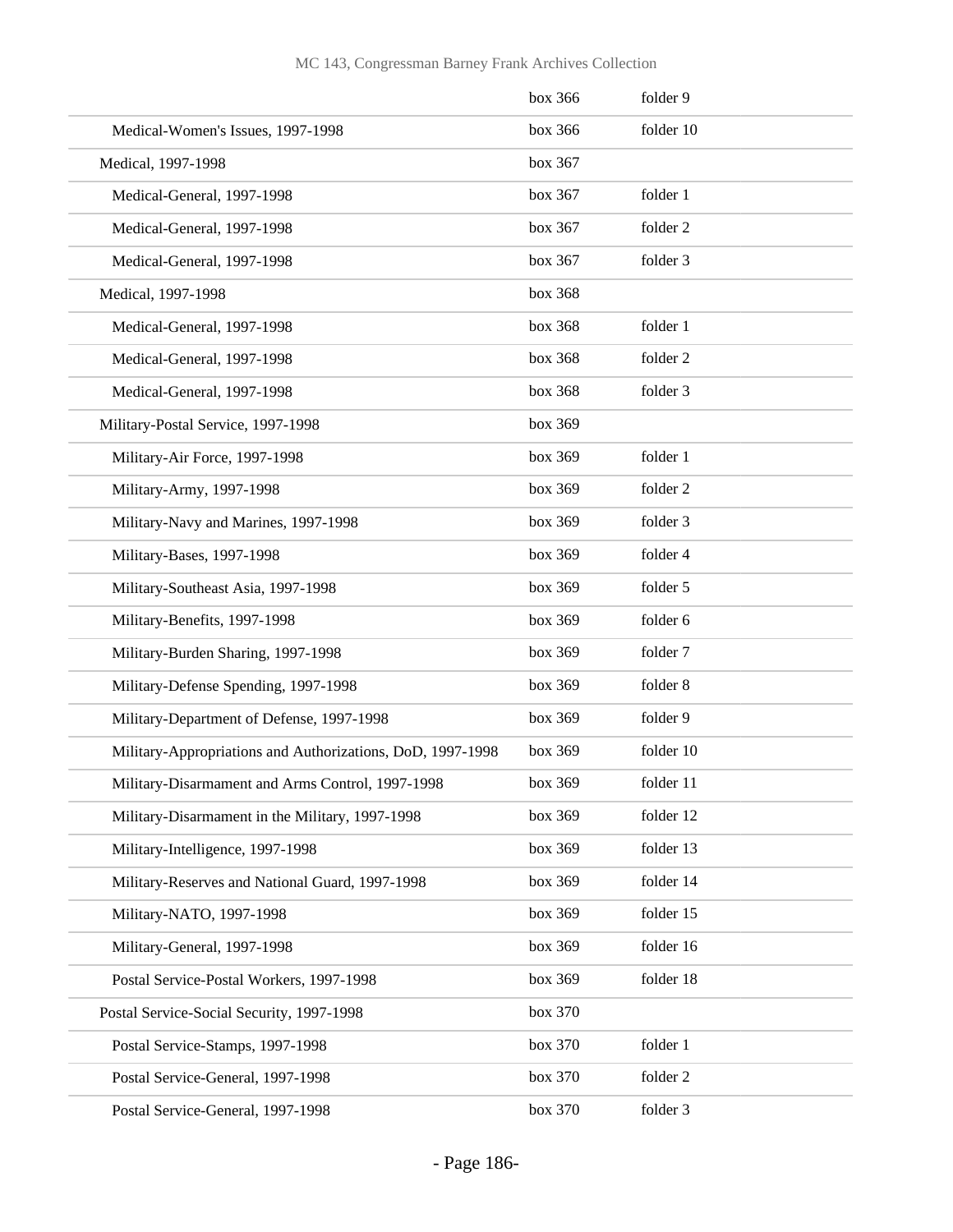| Social Security-Cost of Living Adjustments, 1997-1998          | box 370 | folder 4  |
|----------------------------------------------------------------|---------|-----------|
| Social Security-Funding of Social Security System, 1997-1998   | box 370 | folder 5  |
| Social Security-Notch Act, 1997-1998                           | box 370 | folder 6  |
| Social Security-Offsets, 1997-1998                             | box 370 | folder 7  |
| Social Security-Taxes, 1997-1998                               | box 371 |           |
| Social Security-Offsets, 1997-1998                             | box 371 | folder 1  |
| Social Security-Retirement Accounts and Pensions,<br>1997-1998 | box 371 | folder 2  |
| Social Security-Social Security Administration, 1997-1998      | box 371 | folder 3  |
| Social Security-SSI Supplemental, 1997-1998                    | box 371 | folder 4  |
| Social Security-SSDI Disability Income, 1997-1998              | box 371 | folder 5  |
| Social Security-General, 1997-1998                             | box 371 | folder 6  |
| Social Security-General, 1997-1998                             | box 371 | folder 7  |
| Taxes-Benefits and Pensions, 1997-1998                         | box 371 | folder 8  |
| Taxes-Business Taxes, 1997-1998                                | box 371 | folder 9  |
| Taxes-Transportation, 1997-1998                                | box 372 |           |
| Taxes-Capital Gains, 1997-1998                                 | box 372 | folder 1  |
| Taxes-Charitable and Tax Exempt Organizations, 1997-1998       | box 372 | folder 2  |
| Taxes-Education, including scholarships, 1997-1998             | box 372 | folder 3  |
| Taxes-Excise, including gas and tobacco, 1997-1998             | box 372 | folder 4  |
| Taxes-Individual, including fairness of, 1997-1998             | box 372 | folder 5  |
| Taxes-Insurance, 1997-1998                                     | box 372 | folder 6  |
| Taxes-Internal Revenue, 1997-1998                              | box 372 | folder 7  |
| Taxes-Savings and Bonds, 1997-1998                             | box 372 | folder 8  |
| Taxes-State and Local, 1997-1998                               | box 372 | folder 9  |
| Taxes-Tax Credits, 1997-1998                                   | box 372 | folder 10 |
| Taxes-Flat Tax, 1997-1998                                      | box 372 | folder 11 |
| Taxes-General, 1997-1998                                       | box 372 | folder 12 |
| Transportation-Air and Airports, 1997-1998                     | box 372 | folder 13 |
| Transportation, 1997-1998                                      | box 373 |           |
| Transportation-Trains, Amtrak, 1997-1998                       | box 373 | folder 1  |
| Transportation-Trains, High Speed Rail, 1997-1998              | box 373 | folder 2  |
|                                                                |         |           |

Transportation-Trains, other, 1997-1998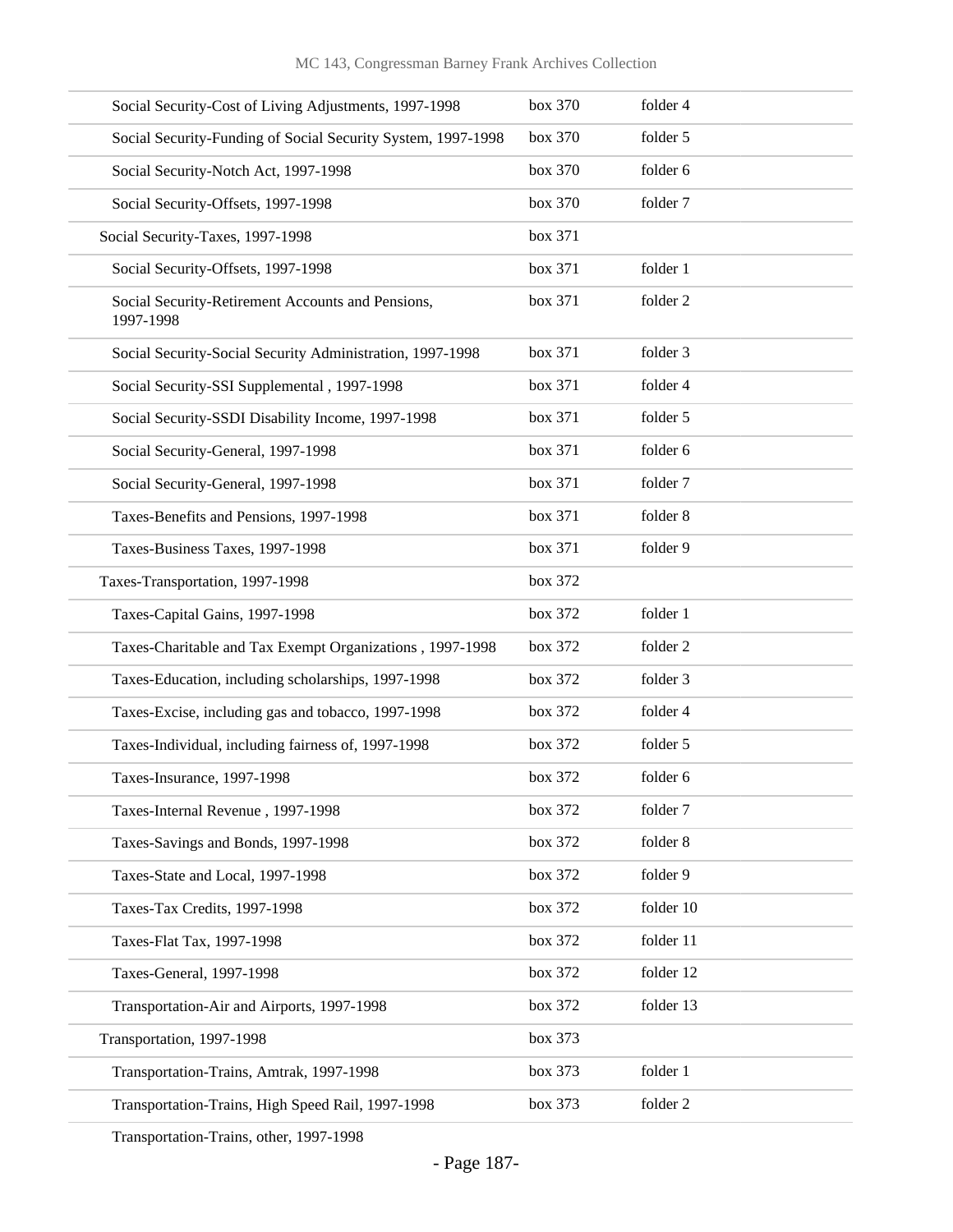|                                                                   | box 373 | folder 3  |
|-------------------------------------------------------------------|---------|-----------|
| Transportation-Automobiles, including speed limits,<br>1997-1998  | box 373 | folder 4  |
| Transportation-Massachusetts Transportation, 1997-1998            | box 373 | folder 5  |
| Transportation-Trucking, 1997-1998                                | box~373 | folder 6  |
| Transportation-Water Transportation, 1997-1998                    | box 373 | folder 7  |
| Transportation-Roads and Highways, 1997-1998                      | box 373 | folder 8  |
| Transportation-General, 1997-1998                                 | box 373 | folder 9  |
| Transportation-General, 1997-1998                                 | box 373 | folder 10 |
| Transportation-Labor Protections, 1997-1998                       | box 374 |           |
| Transportation-General, 1997-1998                                 | box 374 | folder 1  |
| Veterans-Benefits, 1997-1998                                      | box 374 | folder 2  |
| Veterans-Disability Compensation, 1997-1998                       | box 374 | folder 3  |
| Veterans-Health Care, 1997-1998                                   | box 374 | folder 4  |
| Veterans-General, 1997-1998                                       | box 374 | folder 5  |
| Child Labor, research, 1997-1998                                  | box 374 | folder 6  |
| International Labor Rights Fund, 1997-1998                        | box 374 | folder 7  |
| Labor-Industry-Coalition for International Trade (LICIT),<br>1997 | box 374 | folder 8  |
| Health and Long Term Care, 1997-1998                              | box 375 |           |
| Plymouth County Medicare, 1998                                    | box 375 | folder 1  |
| Medicare Articles, 1997-1998                                      | box 375 | folder 2  |
| Physician Assistant Information, 1997-1998                        | box 375 | folder 3  |
| Elder Abuse/Nursing Homes, 1998                                   | box 375 | folder 4  |
| Health Care Dear Colleagues-recieved, 1997-1998                   | box 375 | folder 5  |
| Health Care-Tobacco, 1998                                         | box 375 | folder 6  |
| Medicare Fraud, 1998                                              | box 375 | folder 7  |
| Osteoporosis Research and H.R. 1726, 1998                         | box 375 | folder 8  |
| Long Term Care, 1997-1998                                         | box 375 | folder 9  |
| NAMI-Mental Illness Research, 1998                                | box 375 | folder 10 |
| Medicare Payment to Physicians, CRS Report, 1998                  | box 375 | folder 11 |
| Gamma Globulin, news and research, 1998                           | box 375 | folder 12 |
| Eye Transplant Bank, Medicare/HCFA, 1998                          | box 375 | folder 13 |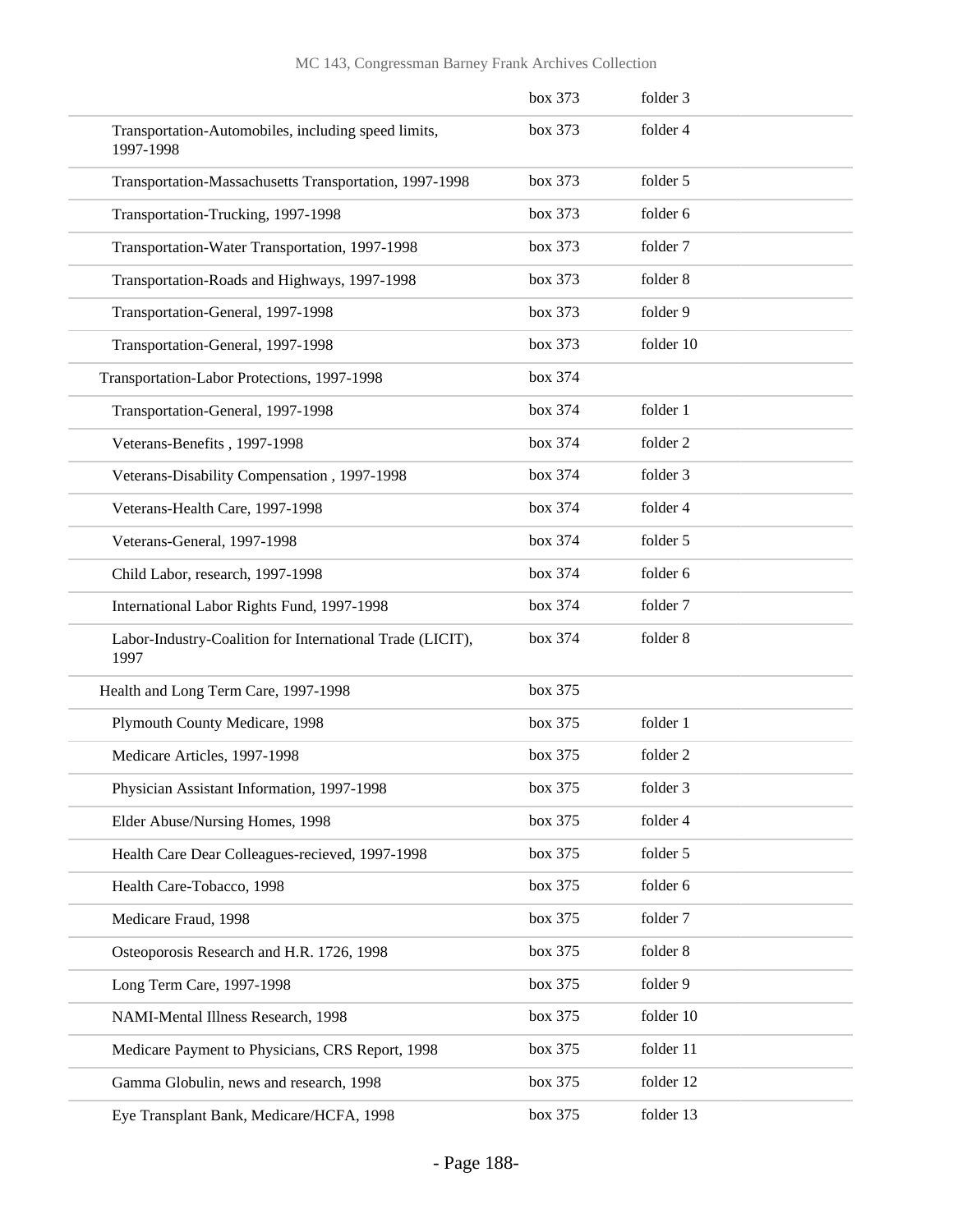| Medicare Part B Late Enrollment Penalty H.R. 676, 1997-02                    | box 375 | folder 14 |
|------------------------------------------------------------------------------|---------|-----------|
| Specified Low-Income Medicare Beneficiaries (SLIMBs),<br>1997                | box 375 | folder 15 |
| Radiologists Fee Schedule, 1998                                              | box 375 | folder 16 |
| State Medicare Director Guidance Letter, 1997-12                             | box 375 | folder 17 |
| TMJ Awareness Issue, 1997-09                                                 | box 375 | folder 18 |
| Nurse Information, 1998                                                      | box 375 | folder 19 |
| MSG Issue, 1997-1998                                                         | box 375 | folder 20 |
| Massachusetts HMOs Issues, 1997-1998                                         | box 375 | folder 21 |
| Health Care Reform, 1997-1998                                                | box 376 |           |
| Medicare-Endoscopy, research, 1998                                           | box 376 | folder 1  |
| Chemo Drug Reimbursement, 1998                                               | box 376 | folder 2  |
| Prudent Buyer, 1997-1998                                                     | box 376 | folder 3  |
| Documentation Guidelines for Evaluations and Management<br>Services, 1997-05 | box 376 | folder 4  |
| FDA-Genetech, 1997-1998                                                      | box 376 | folder 5  |
| FDA-Irradiation, 1997-1998                                                   | box 376 | folder 6  |
| FDA-Fenfluramine, 1997-1998                                                  | box 376 | folder 7  |
| FDA Reform Bills, 1997-1998                                                  | box 376 | folder 8  |
| H.R. 1710 FDA Medical Devices, 1997                                          | box 376 | folder 9  |
| FDA-Cider Regulations, 1998                                                  | box 376 | folder 10 |
| FDA Mark, 1997                                                               | box 376 | folder 11 |
| Interim Payments for Home Health Services, 1997-1998                         | box 376 | folder 12 |
| Securities Litigation Act, 1995-1998                                         | box 376 | folder 13 |
| Small Business, 1997-1998                                                    | box 376 | folder 14 |
| Private Contracting-Medicare, 1997-1998                                      | box 376 | folder 15 |
| AIDS Actions, 1997-1998                                                      | box 376 | folder 16 |
| AIDS-Buyers Club, 1997-1998                                                  | box 376 | folder 17 |
| AIDS-Legislation, 1997-1998                                                  | box 376 | folder 18 |
| CAEAR-Ryan White CARE Act Information, 1998                                  | box 376 | folder 19 |
| AIDS/HIV and Disease Research Materials, 1997-1998                           | box 377 |           |
| AIDS-Needle Exchange, 1997-1998                                              | box 377 | folder 1  |
| AIDS Information, 1997-1998                                                  | box 377 | folder 2  |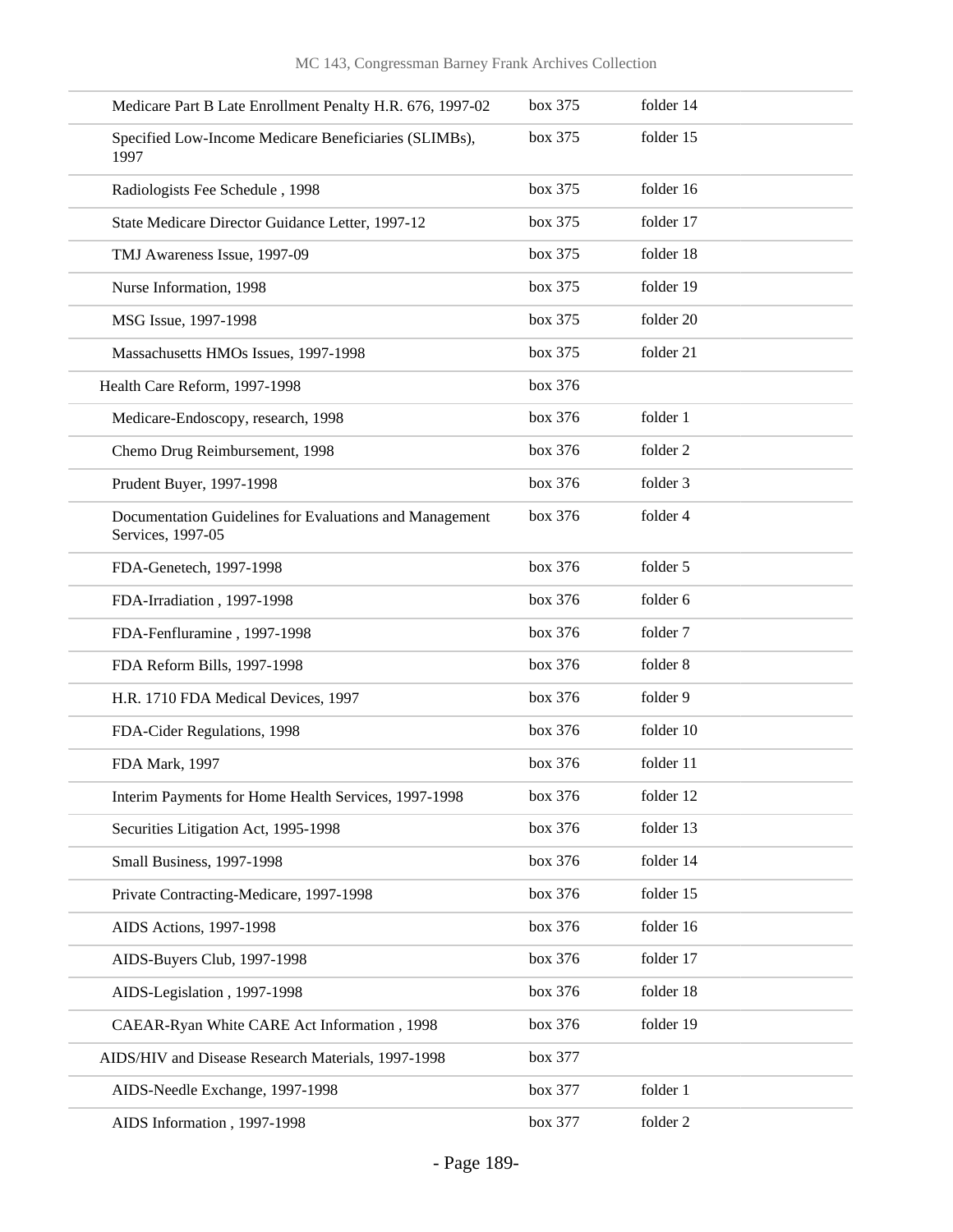| AIDS-CDC Prevention Programs, 1997-1998                                     | box 377 | folder 3  |
|-----------------------------------------------------------------------------|---------|-----------|
| AIDS-Floor Statements and Dear Colleages, 1995-1998                         | box 377 | folder 4  |
| Mandatory Testing for Pregnant Women, AIDS, news and<br>research, 1995-1997 | box 377 | folder 5  |
| AIDS-Search for a Cure, 1997                                                | box 377 | folder 6  |
| AIDS Drugs, 1997-1998                                                       | box 377 | folder 7  |
| Disease Research-Persian Gulf Syndrome, 1996-1998                           | box 377 | folder 8  |
| Disease Research-Chronic Fatigue Syndrome, 1996-1998                        | box 377 | folder 9  |
| Disease Research-Lou Gehrig's Disease, 1997                                 | box 377 | folder 10 |
| Disease Research-Diabetes, 1997                                             | box 377 | folder 11 |
| Disease Research-Cancer Related Information, 1998                           | box 377 | folder 12 |
| Medicaid-Hospice Care, 1998                                                 | box 377 | folder 13 |
| Transfer of Assets-KK Bill, Qualifying for Medicaid, 1997                   | box 377 | folder 14 |
| Disease Research-Machado Joseph Disease, 1997                               | box 377 | folder 15 |
| Medicaid Waiver, 1997-1998                                                  | box 377 | folder 16 |
| Dually Eligible Waiver, 1997-1998                                           | box 377 | folder 17 |
| United Network for Organ Sharing, Transplants, 1997-1998                    | box 377 | folder 18 |
| Coal Industry Retiree Health Benefit Act, 1997                              | box 377 | folder 19 |
| Coal Reachback Legislation, 1997                                            | box 377 | folder 20 |
| Health Reform and Research, 1997-1998                                       | box 378 |           |
| Substance Abuse Treatment Parity Act, 1997-1998                             | box 378 | folder 1  |
| Access to Medical Treatment, 1997                                           | box 378 | folder 2  |
| Balanced Budget Act-Medicare CRS Report, 1997-04                            | box 378 | folder 3  |
| Crystal Springs School, 1997                                                | box 378 | folder 4  |
| State Children's Health Insurance Program, 1997                             | box 378 | folder 5  |
| Medical Savings Accounts, 1997                                              | box 378 | folder 6  |
| Pediatric Research, 1997                                                    | box 378 | folder 7  |
| AAPCC-Adjusted Average Per Capita Cost Payment, 1997                        | box 378 | folder 8  |
| Tricare, CHAMPUS, 1997                                                      | box 378 | folder 9  |
| South Coast Health Community-Outreach, Minorities, 1997                     | box 378 | folder 10 |
| Tobacco Farmers, 1997                                                       | box 378 | folder 11 |
| Medical Records Privacy, 1997                                               | box 378 | folder 12 |
|                                                                             |         |           |

Abstinence Only Education , 1997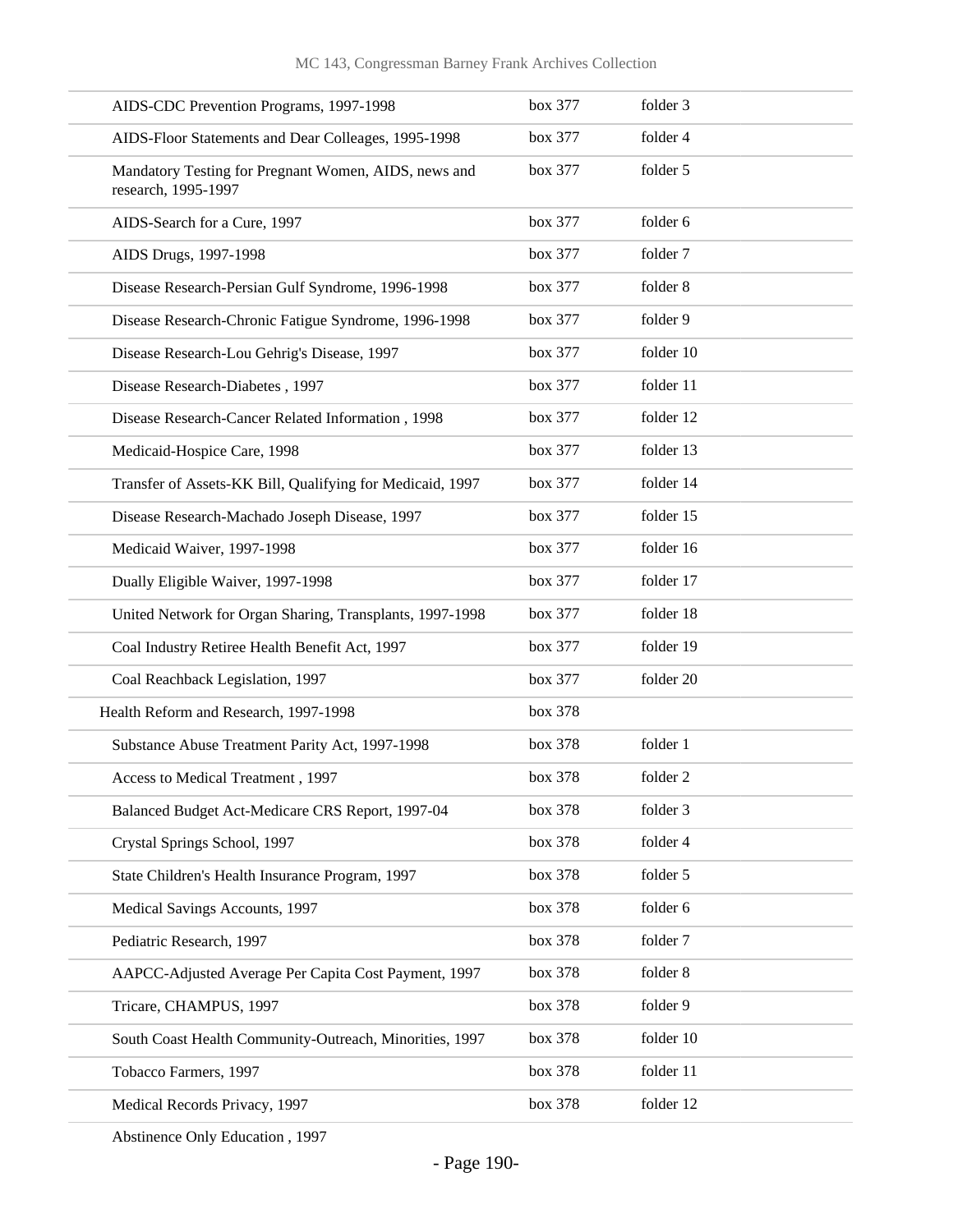|                                                                               | box 378 | folder 13 |
|-------------------------------------------------------------------------------|---------|-----------|
| CLIA 88-Clinical Laboratory Improvement Amendments of<br>1988, research, 1997 | box 378 | folder 14 |
| For Profit Conversions, 1997                                                  | box 378 | folder 15 |
| Committee for the Defense of Health, 1997                                     | box 378 | folder 16 |
| Physician Practice Values, 1997                                               | box 378 | folder 17 |
| Christian Scientists, 1997                                                    | box 378 | folder 18 |
| Physician Assistants Information, 1997                                        | box 378 | folder 19 |
| HCFA-Ambulance Service, 1997                                                  | box 378 | folder 20 |
| Orphan Drugs, 1997                                                            | box 378 | folder 21 |
| HMO Regulations, 1997                                                         | box 378 | folder 22 |
| Massachusetts Health Care, 1996-1997                                          | box 378 | folder 23 |
| Human Tissue Regulations-Autologous, 1996-1997                                | box 378 | folder 24 |
| NIH Dear Colleagues, 1996-1997                                                | box 378 | folder 25 |
| Institute of Biomedical Imaging, 1997                                         | box 378 | folder 26 |
| Children Only Health Insurance, 1997                                          | box 378 | folder 27 |
| Massachusetts Medical Society, 1996-1997                                      | box 378 | folder 28 |
| Kassebaum-Kennedy Insurance Reform Bill, research,<br>1996-1997               | box 378 | folder 29 |
| <b>ERISA, 1997</b>                                                            | box 378 | folder 30 |
| HCFA-Home Oxygen Reimbursement, 1997                                          | box 378 | folder 31 |
| Mental Health Parity, 1997                                                    | box 378 | folder 32 |
| Social Security and Retirement, 1997-1998                                     | box 379 |           |
| Bristol County Health, 1988-1997                                              | box 379 | folder 1  |
| Government Pension Offset, 1997                                               | box 379 | folder 2  |
| Social Security Payments Outside the US, 1997-1998                            | box 379 | folder 3  |
| 1996 CRS Report-Social Security Earnings Test, 1997                           | box 379 | folder 4  |
| Social Security Research-Social Security Tax Increase 1983<br>and 1993, 1997  | box 379 | folder 5  |
| Consumer Price Index, notes and research, 1995-1997                           | box 379 | folder 6  |
| Canteen Fund Legislation, 1997                                                | box 379 | folder 7  |
| Social Security and State Pensions, 1997-1998                                 | box 379 | folder 8  |
| CPI Bill H.R. 1052, 1997                                                      | box 379 | folder 9  |
|                                                                               |         |           |

Social Security Preservation Act, 1997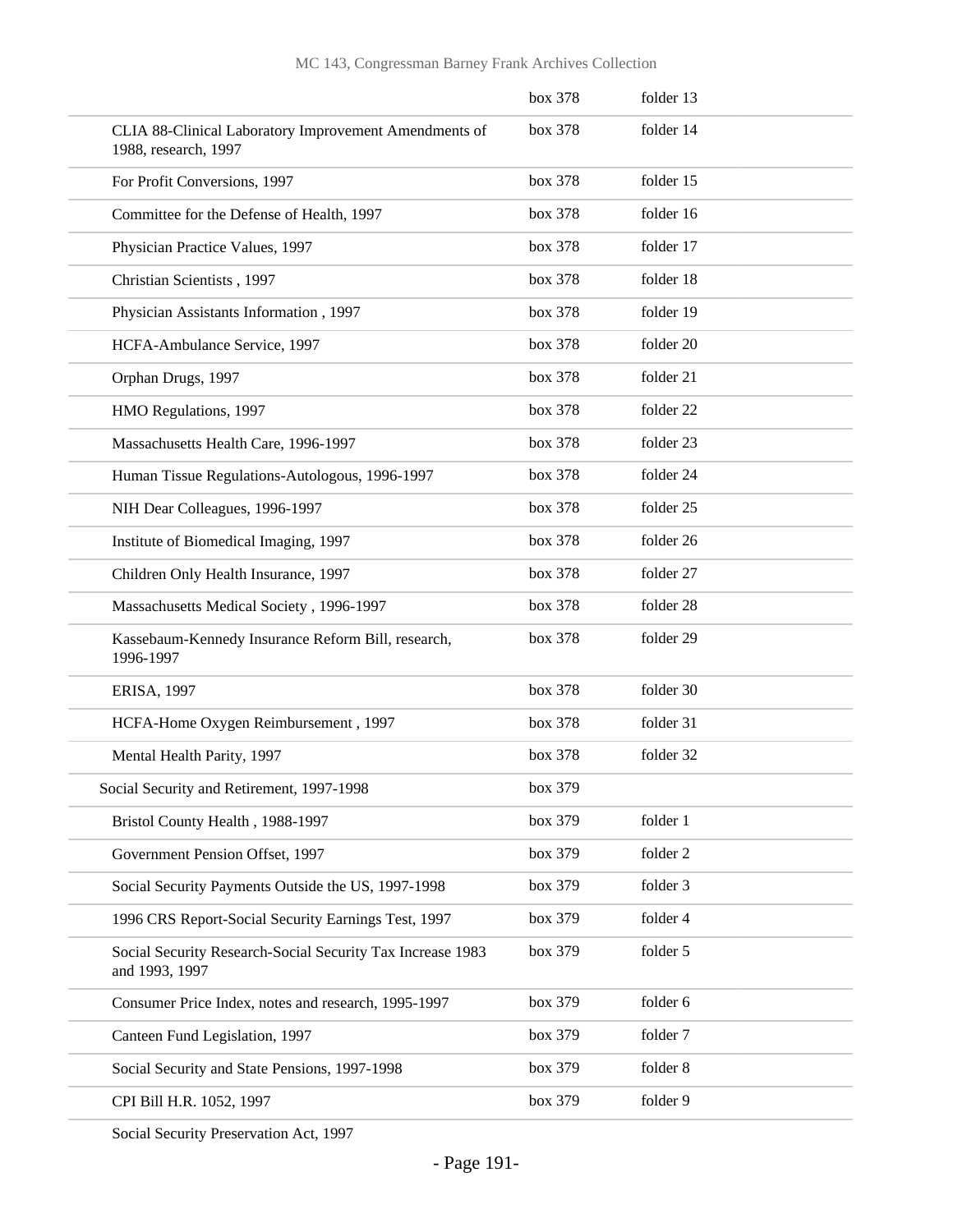|                                                                                     | box 379 | folder 10 |
|-------------------------------------------------------------------------------------|---------|-----------|
| Social Security Maximum Taxable Base, 1997                                          | box 379 | folder 11 |
| Social Security and Railroad Retirement Bill, 1990-1997                             | box 379 | folder 12 |
| Notch Materials and Legislation, 1997                                               | box 379 | folder 13 |
| Social Security, articles and options, 1997                                         | box 379 | folder 14 |
| Barney Frank Social Security Letters, 1997                                          | box 379 | folder 15 |
| Assorted Legislative Issues, 1997-1998                                              | box 380 |           |
| H.R. 1635 National Underground Railroad Network to<br>Freedom Act, 1997-1998        | box 380 | folder 1  |
| Exceptional Parent, 1997                                                            | box 380 | folder 2  |
| Ford Recall Issues, 1997                                                            | box 380 | folder 3  |
| ISTEA Background, 1997                                                              | box 380 | folder 4  |
| ISTEA, Route 18, 1997-1998                                                          | box 380 | folder 5  |
| EG&G FAA Funding, 1997-1998                                                         | box 380 | folder 6  |
| Air Bag Deactivation, 1997                                                          | box 380 | folder 7  |
| Kleczka-Frank CPI Bill, 1997                                                        | box 380 | folder 8  |
| Iverson Case, 1997                                                                  | box 380 | folder 9  |
| NSF Cadidate Emergence Study, 1997                                                  | box 380 | folder 10 |
| Made in USA Guidelines, 1997                                                        | box 380 | folder 11 |
| Emotional Distress Tax Bill, 1997                                                   | box 380 | folder 12 |
| Loretta Sanchez Letter, 1997                                                        | box 380 | folder 13 |
| Asset Forfeiture Case Record, 1998                                                  | box 380 | folder 14 |
| Single Asset, Bankruptcy, 1998                                                      | box 380 | folder 15 |
| Federal Prison Industry Reform, 1997-1998                                           | box 381 |           |
| Scientists Liability Bill, 1998                                                     | box 381 | folder 1  |
| Prison Industry Reform Bills and Materials, 1997-1998                               | box 381 | folder 2  |
| Hearings on H.R. 4100 and H.R. 2758 Federal Prison<br><b>Industries</b> , 1997-1998 | box 381 | folder 3  |
| Federal Prison Industry Reform Bill Materials, 1997-1998                            | box 381 | folder 4  |
| Federal Prison Industry Reform, memos and hearings,<br>1997-1998                    | box 381 | folder 5  |
| Federal Prison Industries Reform, 1993-1998                                         | box 382 |           |
| Federal Prison Industries Reform-Labor, 1993-1998                                   | box 382 | folder 1  |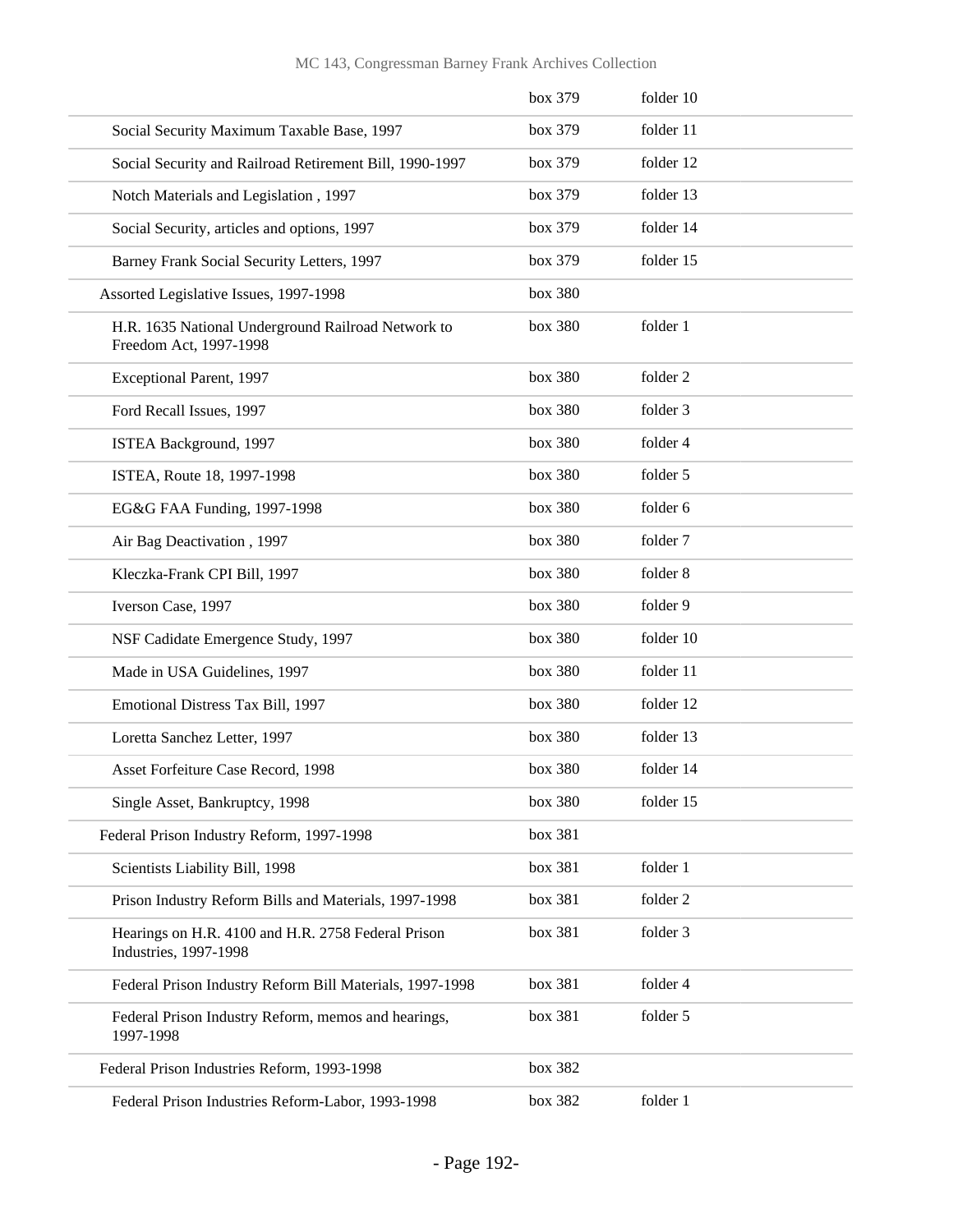| Federal Prison Industries Reform-Reports and Drafts,<br>1997-1998           | box 382 | folder 2  |
|-----------------------------------------------------------------------------|---------|-----------|
| Class Action Legislation, 1997-1998                                         | box 383 |           |
| Class Action Removal, Class Action Jurisdiction Act, 1998                   | box 383 | folder 1  |
| Class Action Restrictions, H.R. 3789 Amendments, Memos,<br>Notes, 1997-1998 | box 383 | folder 2  |
| Mass Torts/Class Action Hearings, 1998                                      | box 383 | folder 3  |
| Class Action Legislation, Asbestos, 1996-1998                               | box 384 |           |
| Mass Torts/Class Action Hearings, 1996-1998                                 | box 384 | folder 1  |
| H.R. 3905 Asbestos, 1997-1998                                               | box 384 | folder 2  |
| H.R. 3905 Ascestos, 1997-1998                                               | box 384 | folder 3  |
| Medical Marijuana, 1995-1998                                                | box 385 |           |
| Medical Marijuana-Previous Drafts, Notes, Research,<br>1996-1998            | box 385 | folder 1  |
| Medical Marijuana-Previous Drafts, Notes, Research,<br>1996-1998            | box 385 | folder 2  |
| Medical Marijuana-Previous Bills, Congressional Support,<br>1995            | box 385 | folder 3  |
| Medical Marijuana-Previous Drafts, Notes, Research,<br>1996-1998            | box 385 | folder 4  |
| Medical Marijuana, Immigration, Campaign Finance Reform,<br>1996-1998       | box 386 |           |
| Medical Marijuana Bills and Materials, 1998                                 | box 386 | folder 1  |
| Medical Marijuana Bills, Resolutions, Research, 1998                        | box 386 | folder 2  |
| Immigration-Consular Visa Bill, 1997                                        | box 386 | folder 3  |
| Immigration Bug Fixes, 1997-1998                                            | box 386 | folder 4  |
| Immigration-Fugitive Act, 1997-1998                                         | box 386 | folder 5  |
| Immigration-Tibet, 1996-1998                                                | box 386 | folder 6  |
| Immigration-H.R. 2524, 1996-1998                                            | box 386 | folder 7  |
| Immigration-F1 Visa Bills and Materials, 1996-1999                          | box 386 | folder 8  |
| Immigration-Temporary Protected Status for Lebanese,<br>1997-1999           | box 386 | folder 9  |
| Campaign Finance Reform, 1996-1998                                          | box 386 | folder 10 |
| Campaign Finance Reform, 1996-1998                                          | box 387 |           |
| Campaign Finance Reform, 1996-1998                                          | box 387 | folder 1  |
|                                                                             |         |           |

Campaign Finance Reform, 1996-1998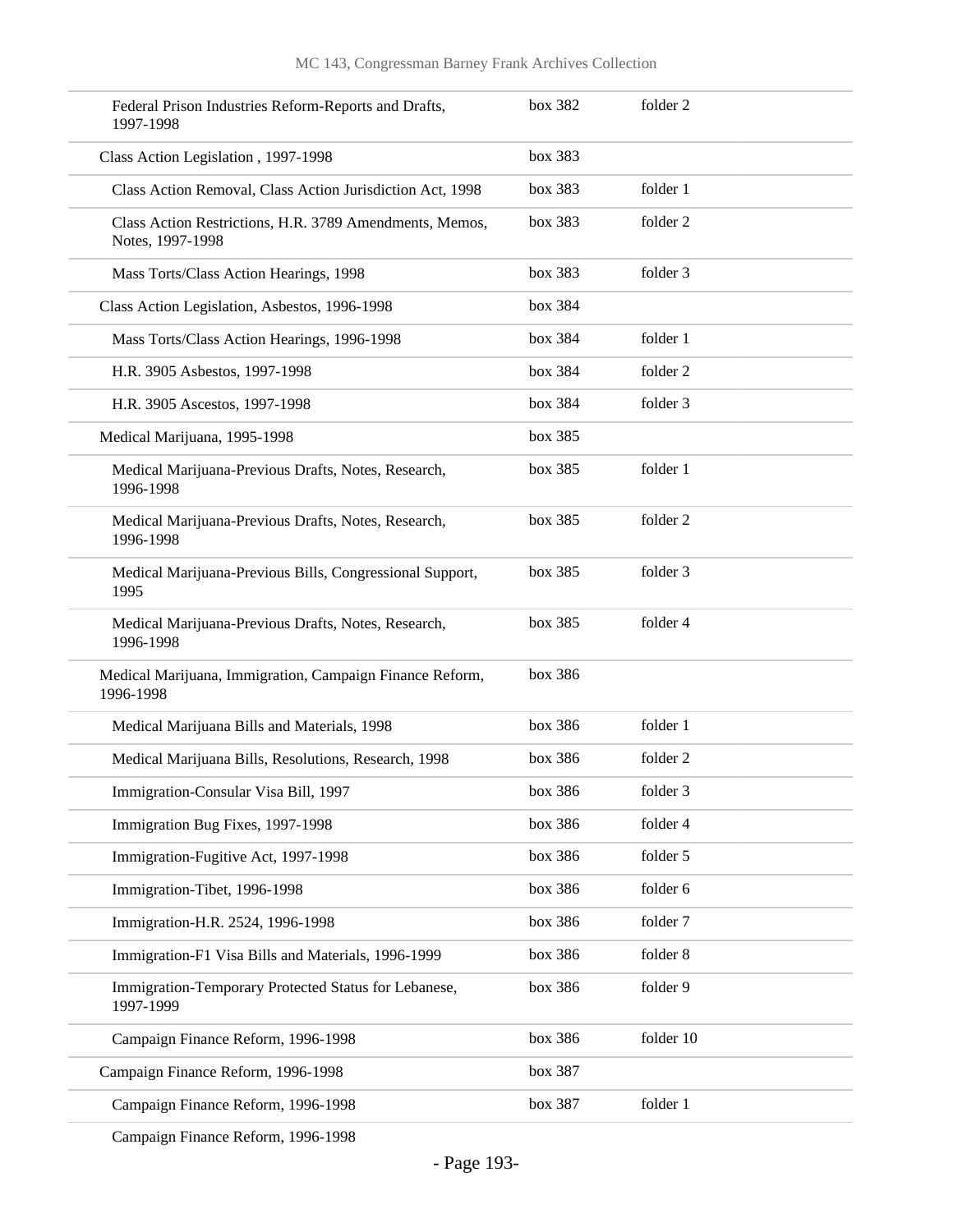|                                                                                                                                         | box 387 | folder <sub>2</sub> |
|-----------------------------------------------------------------------------------------------------------------------------------------|---------|---------------------|
| Campaign Finance Reform, 1996-1998                                                                                                      | box 387 | folder 3            |
| Campaign Finance Reform, Judicial Reform Act, 1996-1998                                                                                 | box 388 |                     |
| Campaign Finance Reform, 1996-1998                                                                                                      | box 388 | folder 1            |
| Campaign Finance Reform Cases, California Democratic<br>Party vs California ProLife PAC, 1997-1998                                      | box 388 | folder 2            |
| Campaign Finance Reform Cases, California Democratic<br>Party vs California Secretary of State and California<br>Republican Party, 1997 | box 388 | folder 3            |
| Campaign Finance Reform Court Cases, 1997                                                                                               | box 388 | folder 4            |
| Judicial Reform Act of 1997 and H.Con.Res Materials,<br>1997-1998                                                                       | box 388 | folder 5            |
| Judicial Reform, Immigration, Agriculture, Environment,<br>1997-1998                                                                    | box 389 |                     |
| Judicial Reform Act of 1997, H.R. 1252, Summary, 1997                                                                                   | box 389 | folder 1            |
| Immigration-HIV Visas, 1997-1998                                                                                                        | box 389 | folder 2            |
| Portuguese Visa Debate, 1997-1998                                                                                                       | box 389 | folder 3            |
| Tibet, Immigration and Aid, 1997-1998                                                                                                   | box 389 | folder 4            |
| Northeast Dairy Compact, 1997-1998                                                                                                      | box 389 | folder 5            |
| Food Stamps, 1997-1998                                                                                                                  | box 389 | folder 6            |
| <b>Black Farmers, 1997-1998</b>                                                                                                         | box 389 | folder 7            |
| Nursery Farms IRS Rules, 1997-1998                                                                                                      | box 389 | folder 8            |
| Superfund Brownfield Clean up, 1997-1998                                                                                                | box 389 | folder 9            |
| Environment, 1996-1998                                                                                                                  | box 390 |                     |
| National Organic Standards, 1997-1998                                                                                                   | box 390 | folder 1            |
| Wolf Issues, 1997-1998                                                                                                                  | box 390 | folder 2            |
| Tongass National Forrest, 1997-1998                                                                                                     | box 390 | folder 3            |
| Foam Products and Production, 1998                                                                                                      | box 390 | folder 4            |
| Food Banks, 1998                                                                                                                        | box 390 | folder 5            |
| Poison Control Centers, 1997-1998                                                                                                       | box 390 | folder 6            |
| Kyoto Protocol, 1997-1998                                                                                                               | box 390 | folder 7            |
| Trap Testing, 1997                                                                                                                      | box 390 | folder 8            |
| Animal Welfare Act, 1997-1998                                                                                                           | box 390 | folder 9            |
| National Park Service, 1997-1998                                                                                                        | box 390 | folder 10           |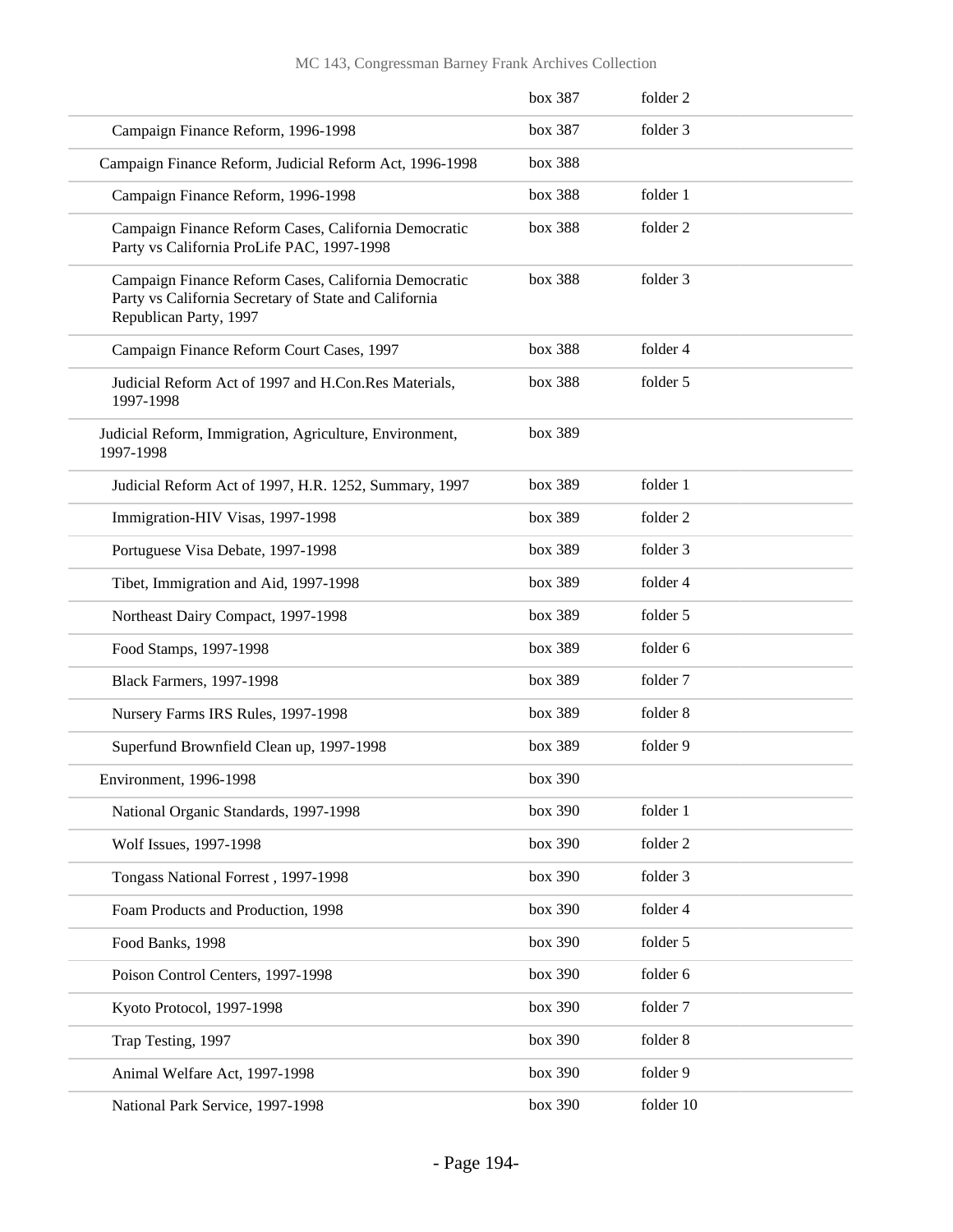| Cranberries, 1998                                                                                                                                                                                                                     | box 390 | folder 11 |
|---------------------------------------------------------------------------------------------------------------------------------------------------------------------------------------------------------------------------------------|---------|-----------|
| Teaming with Wildlife Iniatives, 1996-1998                                                                                                                                                                                            | box 390 | folder 12 |
| Nitrogen Oxide (NOx) Emission Issues, 1998                                                                                                                                                                                            | box 390 | folder 13 |
| MMR Issues, 1998                                                                                                                                                                                                                      | box 390 | folder 14 |
| Kyoto Treaty/Global Climate, 1997-1998                                                                                                                                                                                                | box 390 | folder 15 |
| Environment, Impeachment, 1997-1998                                                                                                                                                                                                   | box 391 |           |
| Global Climate, White House Meeting, 1997-1998                                                                                                                                                                                        | box 391 | folder 1  |
| Environmental Scorecard, 1998                                                                                                                                                                                                         | box 391 | folder 2  |
| Clean Vessel Act, Funding, 1997-1998                                                                                                                                                                                                  | box 391 | folder 3  |
| Wild Horses Management, 1997-1998                                                                                                                                                                                                     | box 391 | folder 4  |
| Bison/Canned Hunts, 1997-1998                                                                                                                                                                                                         | box 391 | folder 5  |
| Endangered Species Act, Miller-Kempthorne, 1997-1998                                                                                                                                                                                  | box 391 | folder 6  |
| Appendices to the Referral to the United States House of<br>Representatives Pursuant to Title 28, United States Code,<br>Section 595(c) Submitted by the Office of the Independent<br>Counsel, September 9, 1998 Part I, 1998-09-09   | box 391 | folder 7  |
| Appendices to the Referral to the United States House of<br>Representatives Pursuant to Title 28, United States Code,<br>Section 595(c) Submitted by the Office of the Independent<br>Counsel, September 9, 1998 Part II, 1998-09-09  | box 391 | folder 8  |
| Impeachment, 1998                                                                                                                                                                                                                     | box 392 |           |
| Submission by Counsel for President Clinton to the<br>Committee on the Judiciary of the United States House of<br>Representatives, 1998-12-08                                                                                         | box 392 | folder 1  |
| H.Res. 611 Impeaching William Jefferson Clinton,<br>1998-12-15                                                                                                                                                                        | box 392 | folder 2  |
| Authorization of an Inquiry into Whether Grounds Exist for<br>Impeachment of William Jefferson Clinton, 1998                                                                                                                          | box 392 | folder 3  |
| Statement of Independent Counsel Kenneth W. Starr, 1998-11                                                                                                                                                                            | box 392 | folder 4  |
| Discussion Draft on Impeachment, 1998-12-15                                                                                                                                                                                           | box 392 | folder 5  |
| Congressional Record Excerpt on Impeachment, 1998-12-18                                                                                                                                                                               | box 392 | folder 6  |
| Appendices to the Referral to the United States House of<br>Representatives Pursuant to Title 28, United States Code,<br>Section 595 (c) Submitted by the Office of the Independent<br>Counsel, September 9, 1998 Part I, 1998-09-09  | box 392 | folder 7  |
| Appendices to the Referral to the United States House of<br>Representatives Pursuant to Title 28, United States Code,<br>Section 595 (c) Submitted by the Office of the Independent<br>Counsel, September 9, 1998 Part II, 1998-09-09 | box 392 | folder 8  |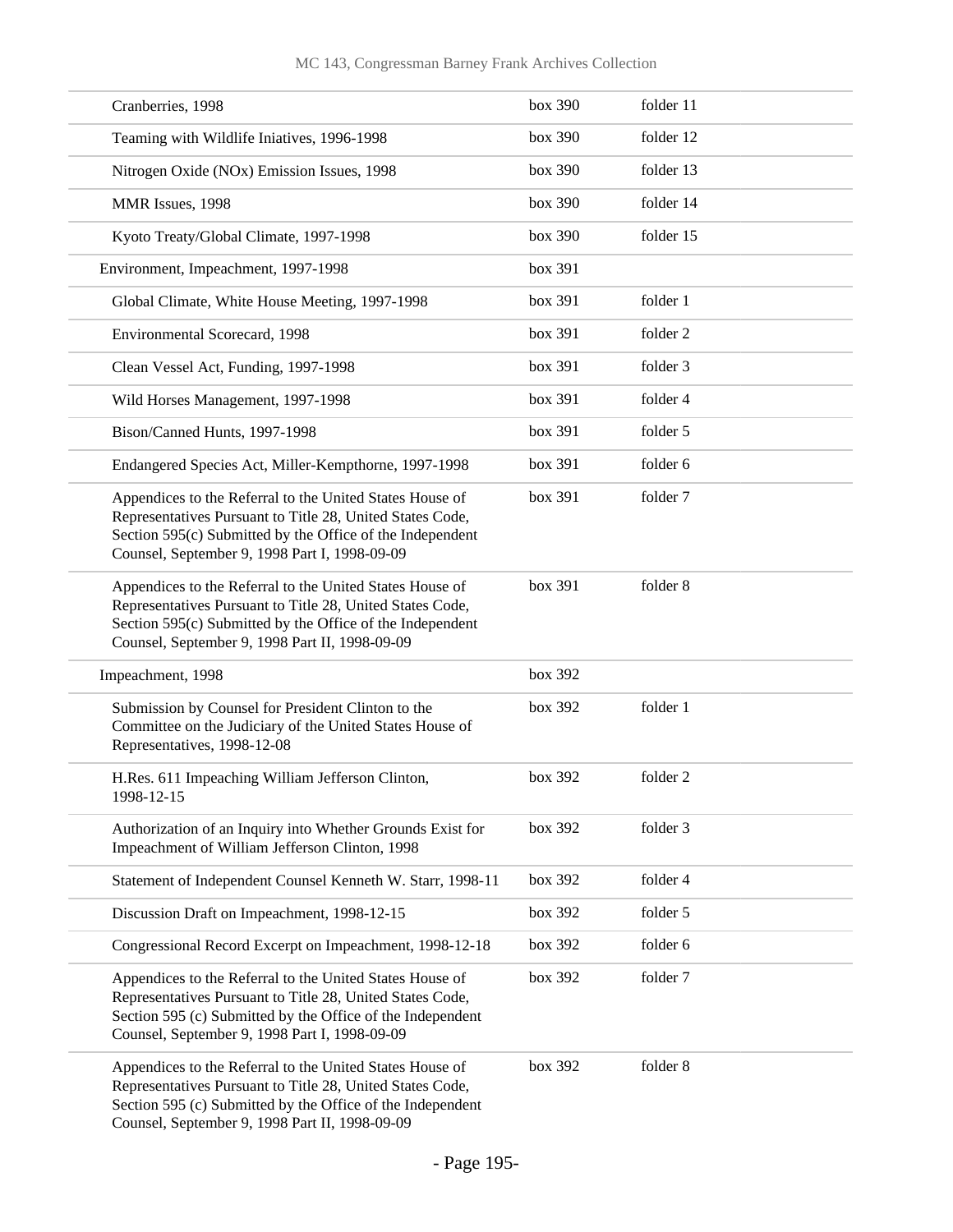| Impeachment, 1998                                                                                                                                                                                                                                  | box 393 |          |  |
|----------------------------------------------------------------------------------------------------------------------------------------------------------------------------------------------------------------------------------------------------|---------|----------|--|
| Supplemental Materials to the Referral to the United States<br>House of Representatives Pursuant to Title 28, United<br>States Code, Section 595 (c) Submitted by the Office of the<br>Independent Counsel, September 9, 1998 Part III, 1998-09-09 | box 393 | folder 1 |  |
| Impeachment-Selected Materials, Committee Print, 1998-11                                                                                                                                                                                           | box~393 | folder 2 |  |
| Hearing Before the Committee on the Judiciary-Impeachment<br>Inquiry Pursuant to H.Res. 581: Appearance of Independent<br>Counsel, 1998-11-19                                                                                                      | box 393 | folder 3 |  |
| Hearing Before the Committee on the Judiciary-Impeachment,<br>The Consequences of Perjury and Related Crimes, December<br>1, 1998, 1998-12-01                                                                                                      | box 393 | folder 4 |  |
| Report of the Committee on the Judiciary to Accompany<br>H.Res. 611, 1998-12-15                                                                                                                                                                    | box 393 | folder 5 |  |
| Referral from Independent Counsel Kenneth W. Starr in<br>Conformity with the Requirements of Title 28, United States<br>Code, Section 595 (c), 1998-09-11                                                                                          | box 393 | folder 6 |  |
| Background and History of Impeachment, 1998-11-09                                                                                                                                                                                                  | box 393 | folder 7 |  |
| Impeachment Inquiry: William Jefferson Clinton, President<br>of the United States, Presentation on Behalf of the President,<br>December 8-9, 1998, 1998                                                                                            | box 393 | folder 8 |  |
| Submission by Counsel for President Clinton to the<br>Committee on the Judiciary of the United States House of<br>Representatives, Impeachment Inquiry Pursuant to H. Res.<br>581, 1998-12                                                         | box 393 | folder 9 |  |
| Impeachment, HUD, Foreign Aid, 1996-1998                                                                                                                                                                                                           | box 394 |          |  |
| Impeachment Inquiry, 1998                                                                                                                                                                                                                          | box 394 | folder 1 |  |
| HUD Relocation/Displacement, 1997-1998                                                                                                                                                                                                             | box 394 | folder 2 |  |
| Foreign Aid Authorization FY 1998, 1997                                                                                                                                                                                                            | box 394 | folder 3 |  |
| Education, Banking and Credit, 1997-1998                                                                                                                                                                                                           | box 395 |          |  |
| Student Loan Defaults, 1997-1998                                                                                                                                                                                                                   | box 395 | folder 1 |  |
| H.R. 675 Placement Rates for Proprietary Schools, 1997                                                                                                                                                                                             | box 395 | folder 2 |  |
| Audits Small Banks-Department of Education, 1996-1998                                                                                                                                                                                              | box 395 | folder 3 |  |
| Employment, Training, and Literary Enhancement Act, 1997                                                                                                                                                                                           | box 395 | folder 4 |  |
| Environment and Interior Bills, 1997-1998                                                                                                                                                                                                          | box 395 | folder 5 |  |
| US Currency Paper Market, 1997                                                                                                                                                                                                                     | box 395 | folder 6 |  |
| ATM Fee Reform Act of 1996, 1996-1997                                                                                                                                                                                                              | box 395 | folder 7 |  |
| Commodity Futures Trading Commission Legislation,<br>1997-1998                                                                                                                                                                                     | box 395 | folder 8 |  |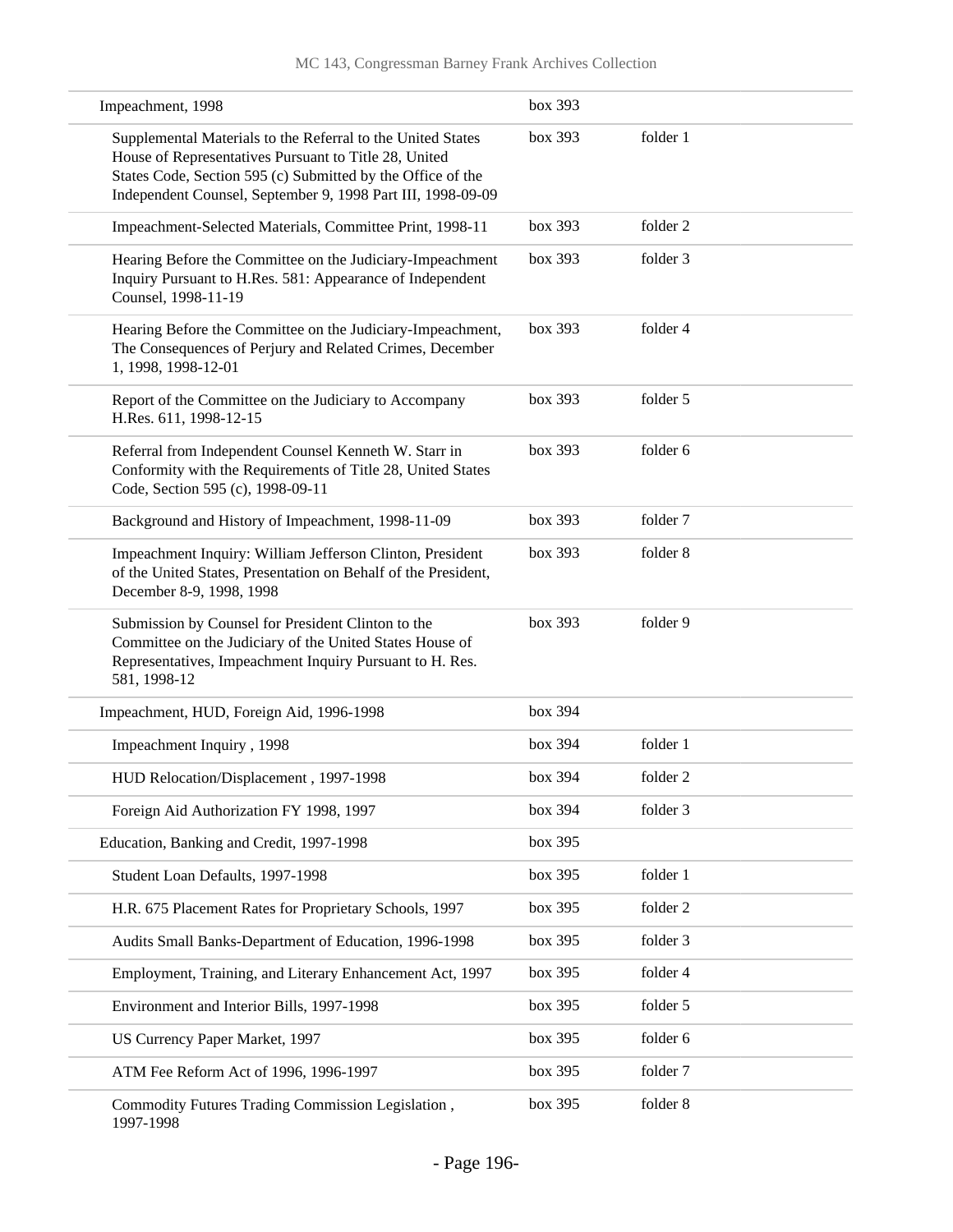| Competitive Equality Banking Act, 1997                                                                    | box 395 | folder 9  |
|-----------------------------------------------------------------------------------------------------------|---------|-----------|
| H.R. 1151 Credit Union Reform, 1997-1998                                                                  | box 395 | folder 10 |
| Amendments to the Fair Credit Reporting Act, 1997                                                         | box 395 | folder 11 |
| Fair Debt Collections Practices Act, amendments, 1997-1998                                                | box 395 | folder 12 |
| Federal Home Loan Bank demonstration project, 1997                                                        | box 395 | folder 13 |
| Home Purchase Mortgage Lending, research, 1998                                                            | box 395 | folder 14 |
| Banking and Credit, Abortion, 1997-1998                                                                   | box 396 |           |
| Hedge Funds, 1997-1998                                                                                    | box 396 | folder 1  |
| Mutual Insurance Companies, 1997                                                                          | box 396 | folder 2  |
| Regulation Y, paperwork, 1997-1998                                                                        | box 396 | folder 3  |
| Riegle-Neal Interstate Banking and Branching Efficiency Act<br>of 1997, Amendments and Improvements, 1997 | box 396 | folder 4  |
| Postal Service Moving Packs, 1997-1998                                                                    | box 396 | folder 5  |
| Postal Reform Act of 1997, comparison, 1997                                                               | box 396 | folder 6  |
| Postal Relocation, 1997-1998                                                                              | box 396 | folder 7  |
| Abortion, Smith Amendment, 1997-1998                                                                      | box 396 | folder 8  |
| Budget Bill Abortion Restriction, 1997                                                                    | box 396 | folder 9  |
| Abortion Legislation, NARAL Letters, 1997                                                                 | box 396 | folder 10 |
| Drug Abuse Reports, 1997                                                                                  | box 396 | folder 11 |
| Council on Foreign Relations, 1997                                                                        | box 396 | folder 12 |
| Foreign Aid, Foreign Relations, 1995-1998                                                                 | box 397 |           |
| Mexican Bailout, 1995-1997                                                                                | box 397 | folder 1  |
| Multilateral Agreement on Investments (MAI) Agreement,<br>1997                                            | box 397 | folder 2  |
| Child Labor Legislation, 1997                                                                             | box 397 | folder 3  |
| NAFTA, progress and expansion, 1995-1997                                                                  | box 397 | folder 4  |
| "Fast Track" Trade Negotiation Authority, 1991-1997                                                       | box 397 | folder 5  |
| Trade and Human Rights in Africa, 1996-1997                                                               | box 397 | folder 6  |
| Bosnia Conflict, 1997-1998                                                                                | box 397 | folder 7  |
| Indonesia, bills and relations, 1996-1998                                                                 | box 397 | folder 8  |
| Defense Spending, Environmental Projects, 1997-1998                                                       | box 398 |           |
| Clean Water Act, 1997                                                                                     | box 398 | folder 1  |
| Sewer Projects and Water Pollution, 1997-1998                                                             | box 398 | folder 2  |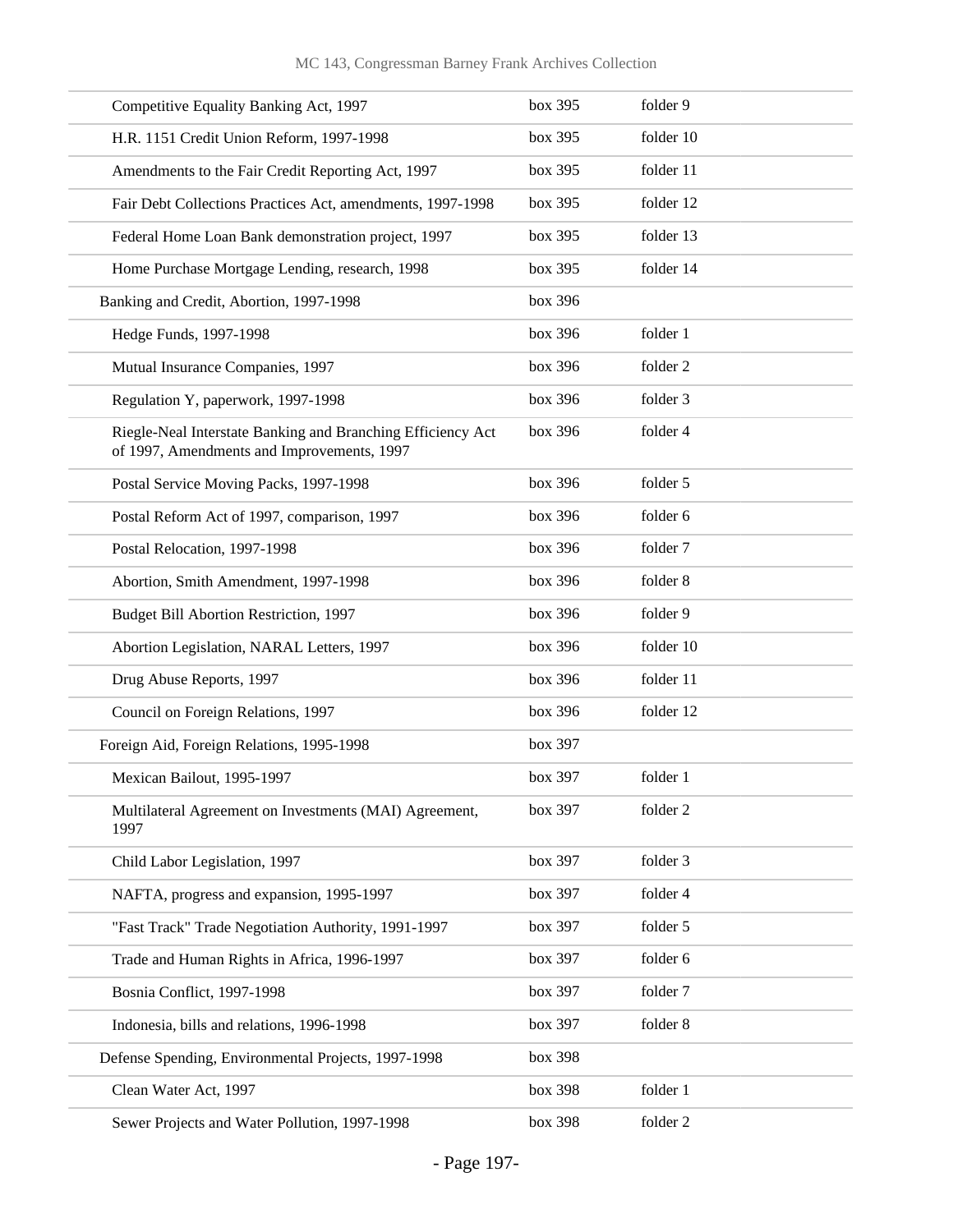| FY 1998 Mark Up Table, Water Projects, 1997                                         | box 398 | folder 3  |
|-------------------------------------------------------------------------------------|---------|-----------|
| Buzzards Bay Toxic Proposals, 1996-1997                                             | box 398 | folder 4  |
| Foreign Settlement Commission, 1997                                                 | box 398 | folder 5  |
| Military Working Group Letter, 1995-1997                                            | box 398 | folder 6  |
| H.R. 3616 Defense Freeze Amendment, 1998                                            | box 398 | folder 7  |
| FY 1999 Defense Authorization, Press Release, Amendments,<br>Floor Statements, 1998 | box 398 | folder 8  |
| FY 1999 CRS Summary of Appropriations, 1998                                         | box 398 | folder 9  |
| FY 1999 Appropriations Authorization, B-2 Bomber<br>Amendments and Materials, 1997  | box 398 | folder 10 |
| Letter to Clinton, re. Defense, 1997-04                                             | box 398 | folder 11 |
| Letter to Secretary Cohen, re. Bosnia Troops, Burden Sharing,<br>1997-12-04         | box 398 | folder 12 |
| FY 1998 Defense Appropriations Summary, final, 1997                                 | box 398 | folder 13 |
| FY 1998 Defense Appropriations Freeze Amendment, 1997                               | box 398 | folder 14 |
| European Security Act, 1997                                                         | box 398 | folder 15 |
| Reserve Mobilization Income Insurance Fund, 1998                                    | box 398 | folder 16 |
| Iraq, 1997-1998                                                                     | box 398 | folder 17 |
| Anti-Hypocrisy Act H.R. 1915, 1997                                                  | box 398 | folder 18 |
| Census, Health, Assorted, 1997-1998                                                 | box 399 |           |
| Census-Fairness of Sampling, 1997-1998                                              | box 399 | folder 1  |
| Census Planning, 1997-1998                                                          | box 399 | folder 2  |
| Census of Agriculture, 1997-1998                                                    | box 399 | folder 3  |
| "Made in USA" Labeling Rules, 1997-1998                                             | box 399 | folder 4  |
| Cranberry Labeling, 1997-1998                                                       | box 399 | folder 5  |
| FTC Boston Office, 1998                                                             | box 399 | folder 6  |
| Medicare-Proposed Changes, 1997-1998                                                | box 399 | folder 7  |
| Health Care-Massachusetts, 1997-1998                                                | box 399 | folder 8  |
| Balanced Budget Act-Effect on Health Care, 1997-1998                                | box 399 | folder 9  |
| House Floor Debates-Taxpayer Relief Act and Balanced<br>Budget Act, 1997-1998       | box 399 | folder 10 |
| FDA, 1997-1998                                                                      | box 399 | folder 11 |
| Tobacco, 1997-1998                                                                  | box 399 | folder 12 |
| Women's World Cup, 1997-1998                                                        | box 399 | folder 13 |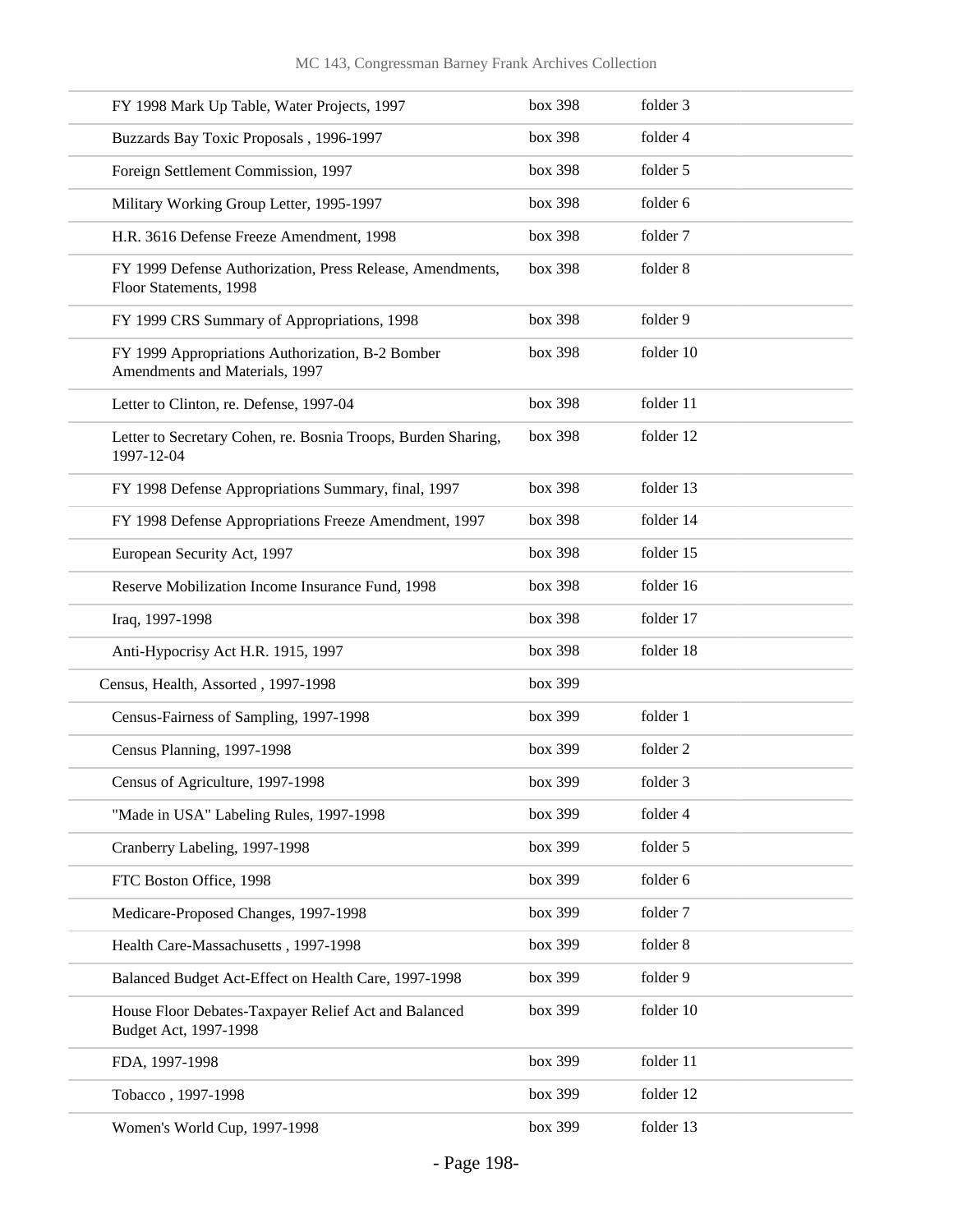| Military Sexual Conduct Rules, 1997-1998                                  | box 399 | folder 14 |
|---------------------------------------------------------------------------|---------|-----------|
| Independent Agencies, IMF, 1997-1998                                      | box 400 |           |
| Kenneth Starr, Press Materials, 1997                                      | box 400 | folder 1  |
| Background on Kenneth Starr Investigation, 1998                           | box 400 | folder 2  |
| Reno Independent Counsel Documents, 1997-1998                             | box 400 | folder 3  |
| H.R. 2845 Daylight Savings Time Bill, 1997                                | box 400 | folder 4  |
| National Underground Railroad Network to Freedom Act,<br>1997             | box 400 | folder 5  |
| NASA EG&G, 1998                                                           | box 400 | folder 6  |
| International Development Association (IDA)<br>Reauthorization, 1993-1997 | box 400 | folder 7  |
| IMF Interest Rates, 1997-08-05                                            | box 400 | folder 8  |
| African Development Bank, 1998                                            | box 400 | folder 9  |
| IMF "Voice and Vote" Amendments, Exchange Stabilization<br>Fund, 1998     | box 400 | folder 10 |
| Barney Frank Keynote Speech on International Trade, 1998                  | box 400 | folder 11 |
| Interest Rates, 1998                                                      | box 400 | folder 12 |
| Interest Rates, news and notes, 1997-1998                                 | box 400 | folder 13 |
| Debt Relief Lagislation, 1998                                             | box 400 | folder 14 |
| Treasury Labor Report to Congress, 1998                                   | box 400 | folder 15 |
| Notes and Memos on IMF Legislation and Negotiations, 1998                 | box 400 | folder 16 |
| IMF Legislation H.R. 3114, Leech Bill Materials, 1998                     | box 400 | folder 17 |
| Draft of Frank-Bonior IMF Legislation, 1998                               | box 400 | folder 18 |
| IMF and World Bank, 1996-1998                                             | box 401 |           |
| H.R. 3287 Frank-Bonior IMF Legislation, 1998                              | box 401 | folder 1  |
| IMF Legislation-Draft Manager's Amendment, Treasury Edits,<br>1998        | box 401 | folder 2  |
| IMF Legislation-Manager's Amendment to H.R. 3114, 1998                    | box 401 | folder 3  |
| IMF Legislation-Committee Amendments, 1998                                | box 401 | folder 4  |
| IMF Legislation-Final Committee Amendments, 1998                          | box 401 | folder 5  |
| Treasury Letter to Barney Frank, Assurances on IMF<br>Legislation, 1998   | box 401 | folder 6  |
| H.R. 4569 Appropriations for Foreign Operations, 1998                     | box 401 | folder 7  |
| House Appropriations IMF Bill, 1998                                       | box 401 | folder 8  |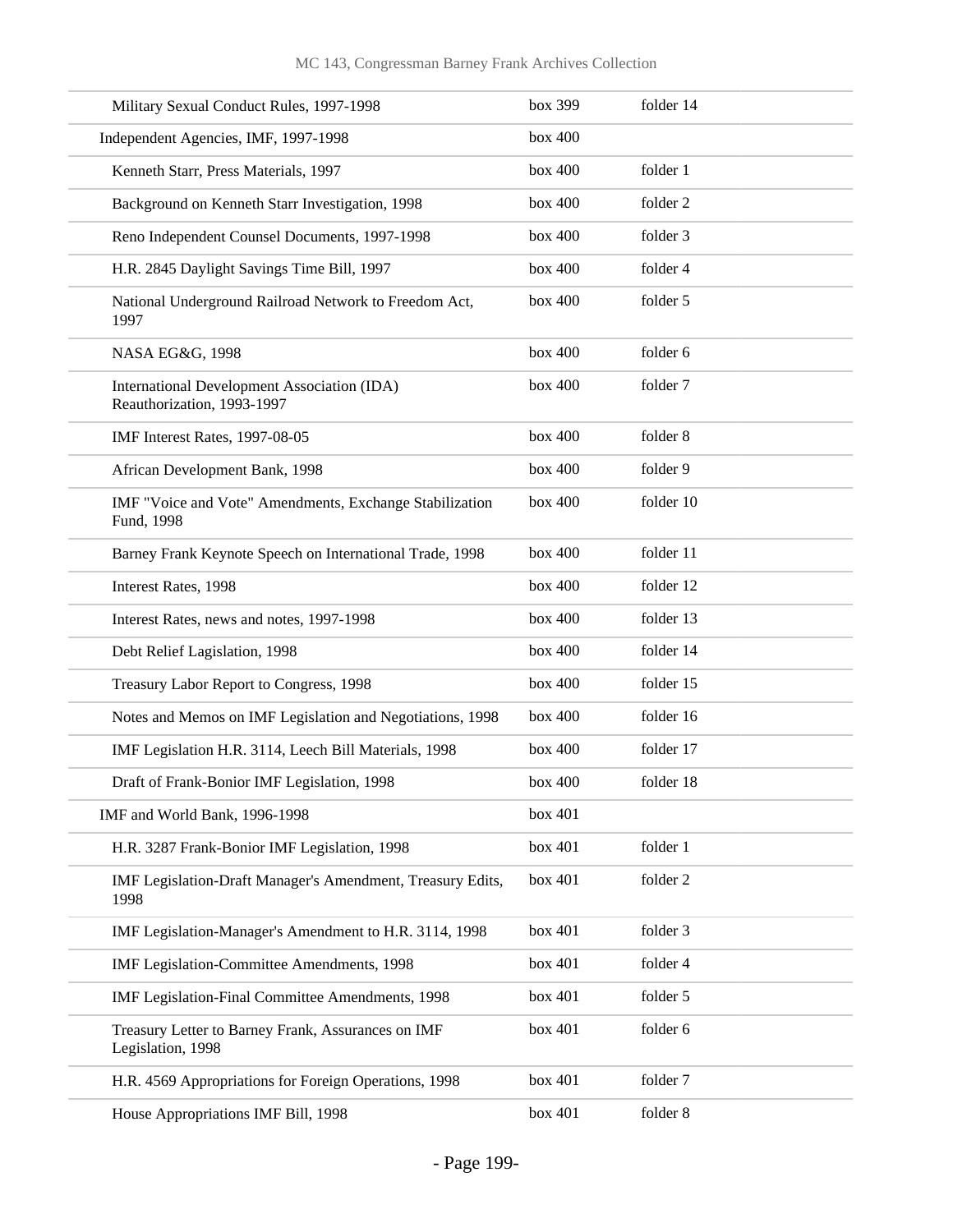| Memos to David Obey, IMF Legislation, 1998                                | box 401 | folder 9  |
|---------------------------------------------------------------------------|---------|-----------|
| Senate Appropriations IMF Bill, 1998                                      | box 401 | folder 10 |
| IMF Supplemental, 1998                                                    | box 401 | folder 11 |
| Barney Frank Statement on Asia Hearing, IMF Bill, 1997                    | box 401 | folder 12 |
| Appropriations Edit of Banking Bill, 1998                                 | box 401 | folder 13 |
| IMF Letters and Memos, 1998                                               | box 401 | folder 14 |
| Report: Labor Standards and International Trade, 1996                     | box 401 | folder 15 |
| Suharto/Indonesia Letters, Indonesia IMF Package, 1998                    | box 401 | folder 16 |
| Capital Account Letters and Updates, 1998                                 | box 401 | folder 17 |
| IMF Quota Increase, 1997                                                  | box 401 | folder 18 |
| World Bank Study/Quick Facts, 1997                                        | box 401 | folder 19 |
| Economic Round Table, 1997-12-18                                          | box 401 | folder 20 |
| Greenspan and the Gold Standard, 1997                                     | box 401 | folder 21 |
| Impact of the Pelosi Amendment, CRS Report, 1997                          | box 401 | folder 22 |
| Foreign Aid, Human Rights, 1997-1998                                      | box 402 |           |
| Export-Import Bank, 1997-1998                                             | box 402 | folder 1  |
| Restarting Fast Track Forum, 1998-02-03                                   | box 402 | folder 2  |
| Israel Human Rights, 1998                                                 | box 402 | folder 3  |
| International Aid, Nicaragua Helms-Gonzalez Act, 1998                     | box 402 | folder 4  |
| Chiapas Massacre, Mexico, 1998                                            | box 402 | folder 5  |
| Human Rights-Peru, 1997                                                   | box 402 | folder 6  |
| Vietnam "Most Favored Nation" Status, 1997-1998                           | box 402 | folder 7  |
| East Timor-Actions and Correspondence, Summary of 105th<br>Congress, 1998 | box 402 | folder 8  |
| East Timor-Staffer Files and Notes, 1998                                  | box 402 | folder 9  |
| Memos and Changes to Bosnia Appropriations, 1997-1998                     | box 402 | folder 10 |
| Forum on Cutting Military to Preserve Domestic Programs,<br>1997-03       | box 402 | folder 11 |
| NATO Expansion, 1995-1997                                                 | box 402 | folder 12 |
| Assorted Legislation, Banking and Revenue, 1997-1998                      | box 403 |           |
| Pets-Animal Welfare Act, Class B Dealers, 1997                            | box 403 | folder 1  |
| Caribbean Basin Initiative (CBI), 1997                                    | box 403 | folder 2  |
| Republican Committee Name Changes, 1997                                   | box 403 | folder 3  |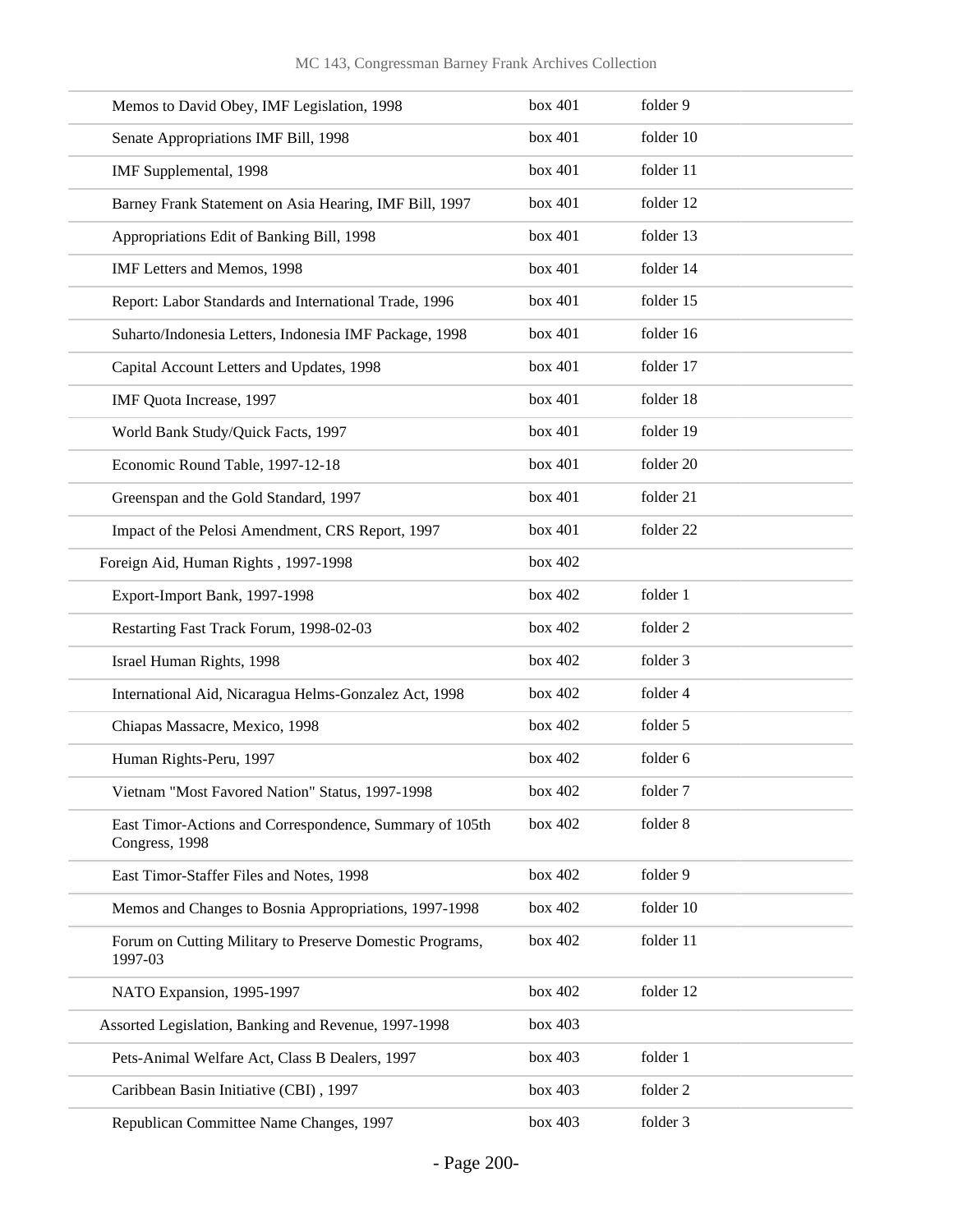| OMB Lists-Massachusetts Budget Priorities FY 1998, 1997                 | box 403 | folder 4  |
|-------------------------------------------------------------------------|---------|-----------|
| Customs EG&G Drug Screening, 1997                                       | box 403 | folder 5  |
| World Hunger WHY Article, 1997                                          | box 403 | folder 6  |
| Medical Marijuana Bill H.R. 1782, 1997                                  | box 403 | folder 7  |
| East Asia Economic Conditions, Barney Frank Statements,<br>1997-1998    | box 403 | folder 8  |
| H.R. 2107 Appropriations related to Indian Gaming, 1997                 | box 403 | folder 9  |
| Barney Frank Article for Commonwealth Magazine,<br>Gambling, 1997       | box 403 | folder 10 |
| IRS Restructuring and Reform Act-Innocent Spouses, 1998                 | box 403 | folder 11 |
| Interest Rate Remarks, Greenspan and Others, 1997                       | box 403 | folder 12 |
| H.R. 2014 Revenue Reconciliation Act of 1997, Information,<br>1997-1998 | box 403 | folder 13 |
| H.R. 3841 Bridgewater Senior Housing Issue, 1998                        | box 403 | folder 14 |
| National Credit Union Administration, Domestic Partners,<br>1998        | box 403 | folder 15 |
| Tax Bill, Economic Conditions, 1997-1998                                | box 404 |           |
| IRAs, 1997                                                              | box 404 | folder 1  |
| Deficit Letter, 1997                                                    | box 404 | folder 2  |
| Tax Bill-Education Issues, 1997                                         | box 404 | folder 3  |
| Tax Bill-Independent Contractors, 1997                                  | box 404 | folder 4  |
| Tax Bill Issues, letters and reference, 1997                            | box 404 | folder 5  |
| Tax Bill 1998, 1997                                                     | box 404 | folder 6  |
| Archer Tax Plan/"90-10" Tax Cut Plan, 1998                              | box 404 | folder 7  |
| Tax Bill-Marriage Issues, 1997-1998                                     | box 404 | folder 8  |
| Stadium Tax Legislation, 1997                                           | box 404 | folder 9  |
| Staffing Firm Worker Benefits Act of 1997, 1997-1998                    | box 404 | folder 10 |
| Shareholder Federal Tax Withholding, 1997                               | box 404 | folder 11 |
| Small Business Tax Issues, 1997-1998                                    | box 404 | folder 12 |
| Economic Policy Summary, 1997-1998                                      | box 404 | folder 13 |
| Barney Frank Fast Track Speech, 1997-10-24                              | box 404 | folder 14 |
| East Asian Economic Conditions, 1997                                    | box 404 | folder 15 |
| IMF Loan to Indonesia, 1997                                             | box 404 | folder 16 |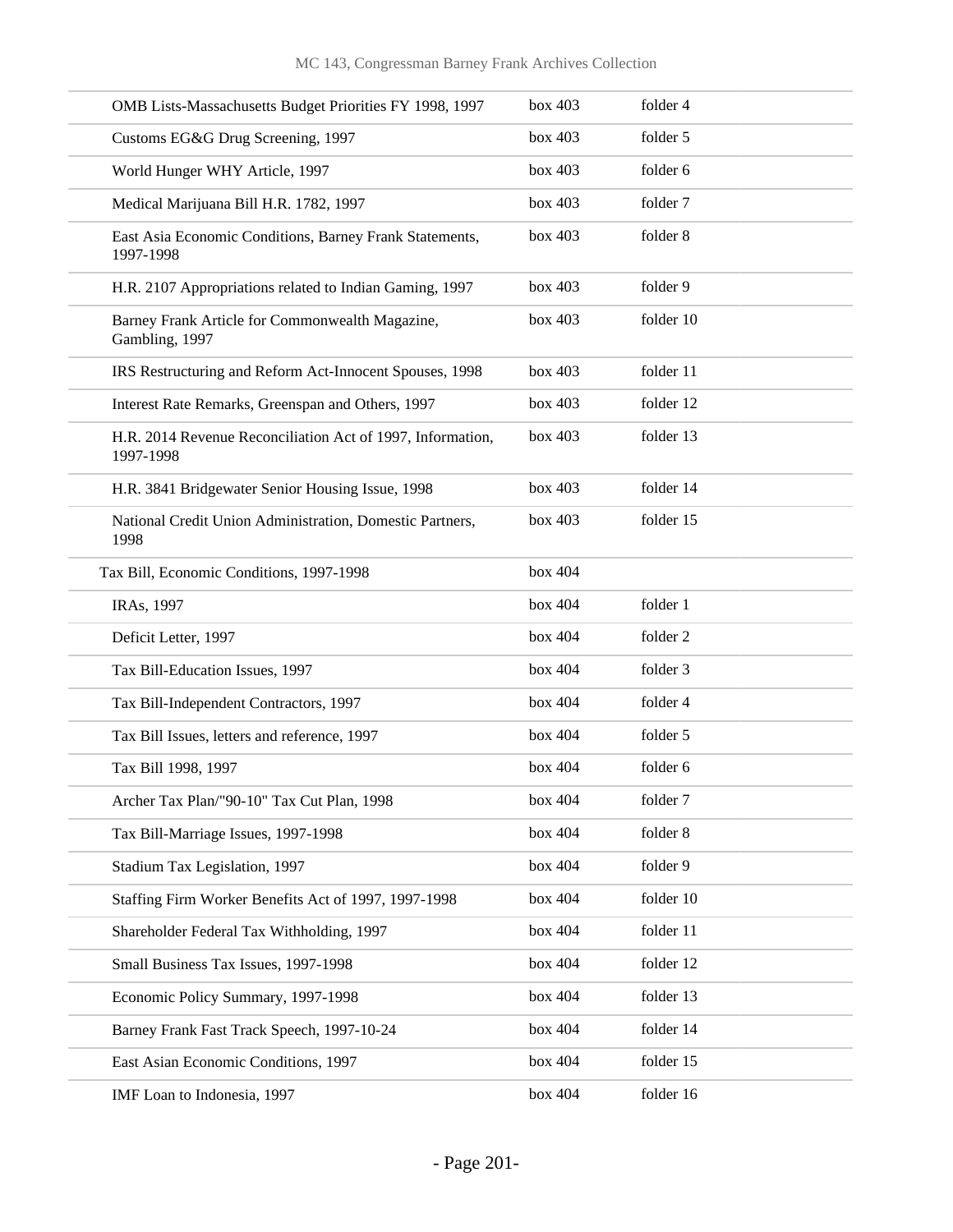| Annual Report to Congress, Labor Issues and the International<br>Financial Institutions 1995, 1997 | box 404 | folder 17 |
|----------------------------------------------------------------------------------------------------|---------|-----------|
| Annual Report to Congress, Labor Issues and the International<br>Financial Institutions 1996, 1997 | box 404 | folder 18 |
| Education, 1996-1998                                                                               | box~405 |           |
| Free Prescription Drug Program, 1998                                                               | box 405 | folder 1  |
| Student Loan Interest Rates, 1998                                                                  | box 405 | folder 2  |
| Education Appropriations FY 1999, 1998                                                             | box 405 | folder 3  |
| Charter Schools, 1997-1998                                                                         | box 405 | folder 4  |
| Class Size Reduction, President's Plan, 1998                                                       | box 405 | folder 5  |
| Adult Education Funding, 1997-1998                                                                 | box~405 | folder 6  |
| School Voucher Issues, 1997-1998                                                                   | box 405 | folder 7  |
| Citizen Scholarship Foundation of America, 1997-1998                                               | box 405 | folder 8  |
| H.R. 2646 Education IRAs, 1997-1998                                                                | box 405 | folder 9  |
| National Endowment for the Arts, 1997-1998                                                         | box 405 | folder 10 |
| Title I Bill, H.R. 719 School Choice, 1996-1998                                                    | box 405 | folder 11 |
| Education Tax Issues, 1997                                                                         | box~405 | folder 12 |
| Assorted Legislation, 1997-1998                                                                    | box~406 |           |
| Impeachment Documents, 1998                                                                        | box~406 | folder 1  |
| Aerovox USTR, 1998                                                                                 | box~406 | folder 2  |
| Heinrich Boll Keynote Speech, 1998-12-14                                                           | box~406 | folder 3  |
| Federal Reserve Materials, 1997-1998                                                               | box~406 | folder 4  |
| Azorean Flood Assistance, 1997                                                                     | box~406 | folder 5  |
| Deficit Reduction Information, 1997                                                                | box~406 | folder 6  |
| Health Care Centers, 1997-1998                                                                     | box 406 | folder 7  |

# **106th Congress, 1999-2000**

| <b>Title/Description</b>                          | <b>Instances</b> |          |
|---------------------------------------------------|------------------|----------|
| Agriculture-Banking and Currency, 1999-2000       | box~407          |          |
| Agriculture-Farm and Pets, 1999-2000              | box~407          | folder 1 |
| Agriculture-Animal Rights, 1999-2000              | box 407          | folder 2 |
| Agriculture-Agriculture Appropriations, 1999-2000 | box 407          | folder 3 |
| Agriculture-Cranberries, 1999-2000                | box~407          | folder 4 |

Agriculture-Dairy Products, 1999-2000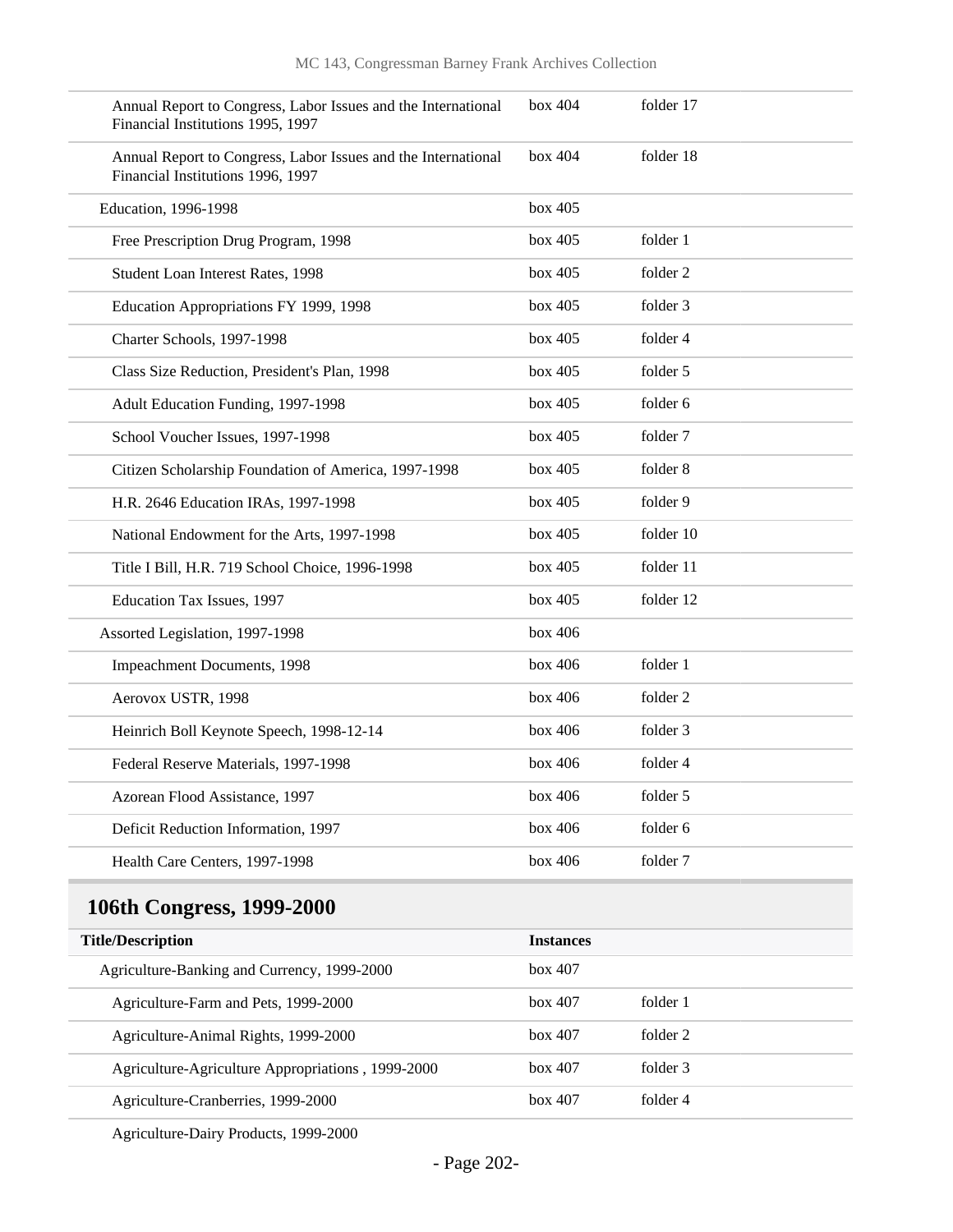|                                                                               | box 407 | folder 5  |
|-------------------------------------------------------------------------------|---------|-----------|
| Agriculture-Dairy Program Subsidies, 1999-2000                                | box 407 | folder 6  |
| Agriculture-Farm Pesticides, 1999-2000                                        | box 407 | folder 7  |
| Agriculture-General, 1999-2000                                                | box 407 | folder 8  |
| Banking and Currency-Banking Committee, 1999-2000                             | box 407 | folder 9  |
| Banking and Currency-Banking Legislation, 1999-2000                           | box 407 | folder 10 |
| Banking and Currency-Consumer Protection, 1999-2000                           | box 407 | folder 11 |
| Banking and Currency-Community Development Banking,<br>1999-2000              | box 407 | folder 12 |
| Banking and Currency-Consumer Issues, 1999-2000                               | box 407 | folder 13 |
| Banking and Currency, 1999-2000                                               | box 408 |           |
| Banking and Currency-Consumer Issues, 1999-2000                               | box 408 | folder 1  |
| Banking and Currency-Credit Unions, 1999-2000                                 | box 408 | folder 2  |
| Banking and Currency-FDIC, 1999-2000                                          | box 408 | folder 3  |
| Banking and Currency-Federal Home Loan Bank System,<br>1999-2000              | box 408 | folder 4  |
| Banking and Currency-Interstate Banking, 1999-2000                            | box 408 | folder 5  |
| Banking and Currency-IMF, 1999                                                | box 408 | folder 6  |
| Banking and Currency-World Bank and Other Development<br>Banks, 1999-2000     | box 408 | folder 7  |
| Banking and Currency-Debt Relief, 1999-2000                                   | box 408 | folder 8  |
| Banking and Currency-International Monetary Policy<br>Subcommittee, 1999-2000 | box 408 | folder 9  |
| Banking and Currency-Resolution Trust Corporation,<br>1999-2000               | box 408 | folder 10 |
| Banking and Currency-Security and Exchange Commission,<br>1999-2000           | box 408 | folder 11 |
| Banking and Currency-SEC, 1999-2000                                           | box 408 | folder 12 |
| Banking and Currency-Treasury Department/Savings Bonds,<br>1999-2000          | box 408 | folder 13 |
| Banking and Currency-Mortgage Lending, 1999-2000                              | box 408 | folder 14 |
| Banking and Currency-Budget, 1999-2000                                        | box 409 |           |
| Banking and Currency-General, 1999-2000                                       | box 409 | folder 1  |
| Business and Industry-Broadcasting, 1999-2000                                 | box 409 | folder 2  |
| Business and Industry-Consumer Protection, 1999-2000                          | box 409 | folder 3  |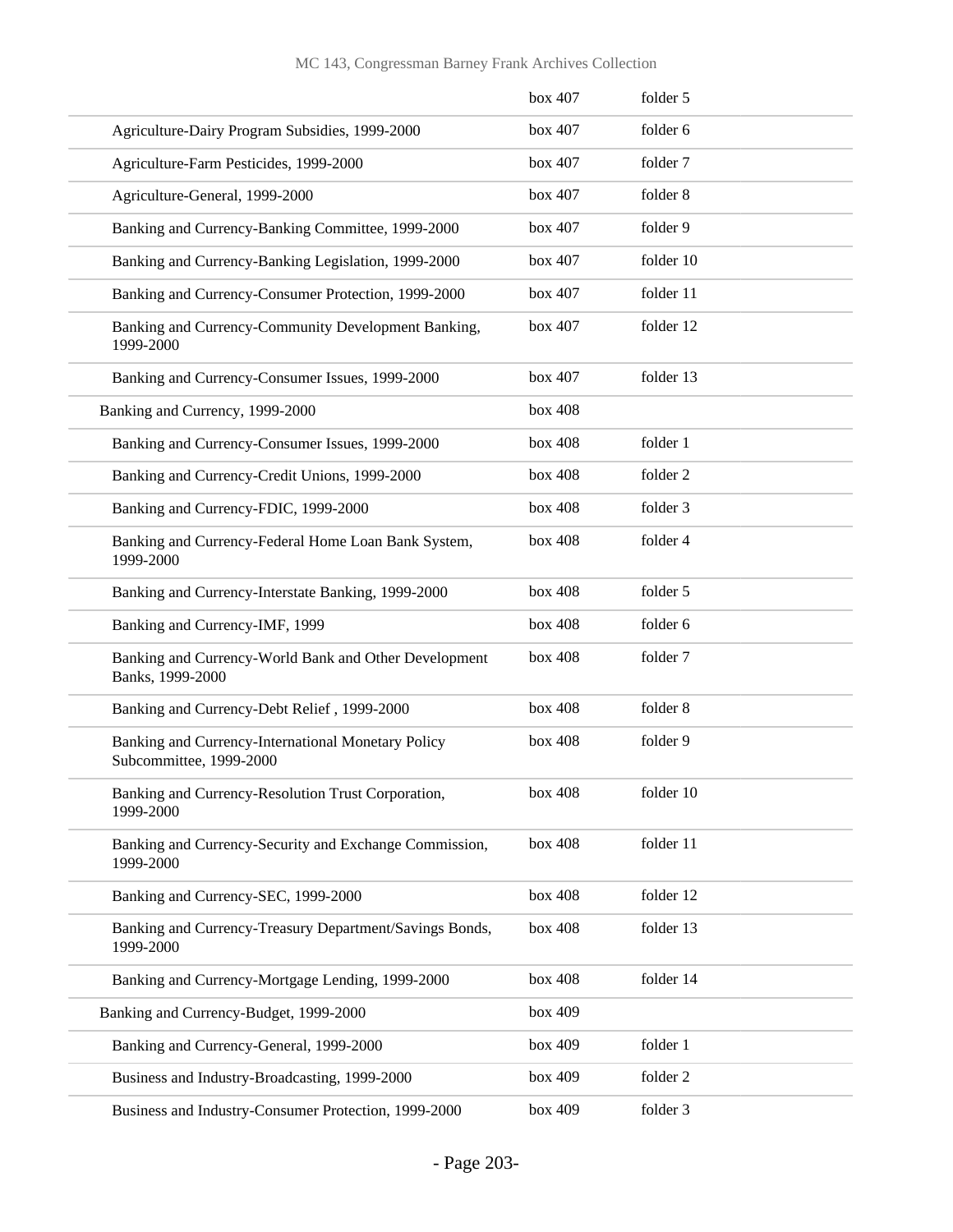| Business and Industry-Financial Markets, 1999-2000                     | box 409 | folder 4  |
|------------------------------------------------------------------------|---------|-----------|
| Business and Industry-Government Procurement, 1999-2000                | box 409 | folder 5  |
| Business and Industry-Insurance, 1999-2000                             | box 409 | folder 6  |
| Business and Industry-Small Business, 1999-2000                        | box 409 | folder 7  |
| Business and Industry-Technology, 1999-2000                            | box 409 | folder 8  |
| Business and Industry-Telecommunication, 1999-2000                     | box 409 | folder 9  |
| Business and Industry-Slamming, 1999-2000                              | box 409 | folder 10 |
| Business and Industry-General, 1999-2000                               | box 409 | folder 11 |
| Budget-Administration, 2000                                            | box 409 | folder 12 |
| Budget-Deficit and Economic Projections, 2000                          | box 409 | folder 13 |
| Budget-Treasury Statement, 2000                                        | box 409 | folder 14 |
| Budget-General, 1999-2000                                              | box 409 | folder 15 |
| Congress and the Executive Branch, 1999-2000                           | box 410 |           |
| Congress and Executive Branch-Census, 2000                             | box 410 | folder 1  |
| Congress and Executive Branch-District of Columbia, 1999               | box 410 | folder 2  |
| Congress and Executive Branch-Emergencies, 1999-2000                   | box 410 | folder 3  |
| Congress and Executive Branch-Executive Branch Ethics,<br>1999         | box 410 | folder 4  |
| Congress and Executive Branch-Native American Issues,<br>1999-2000     | box 410 | folder 5  |
| Congress and Executive Branch-Presidential Nominees, 1999              | box 410 | folder 6  |
| Congress and Executive Branch-Puerto Rico, 1999-2000                   | box 410 | folder 7  |
| Congress and Executive Branch-Space, NASA, 1999-2000                   | box 410 | folder 8  |
| Congress and Executive Branch-Congressional Ethics,<br>1999-2000       | box 410 | folder 9  |
| Congress and Executive Branch-Library of Congress,<br>1999-2000        | box 410 | folder 10 |
| Congress and Executive Branch-White House Investigations,<br>1999-2000 | box 410 | folder 11 |
| Congress and Executive Branch-White House Investigation,<br>1999-2000  | box 410 | folder 12 |
| Congress and Executive Branch-Congress, General,<br>1999-2000          | box 410 | folder 13 |
| Congress and Executive Branch-Executive Branch, 1999-2000              | box 410 | folder 14 |
| Civil Rights-Education, 1999-2000                                      | box 411 |           |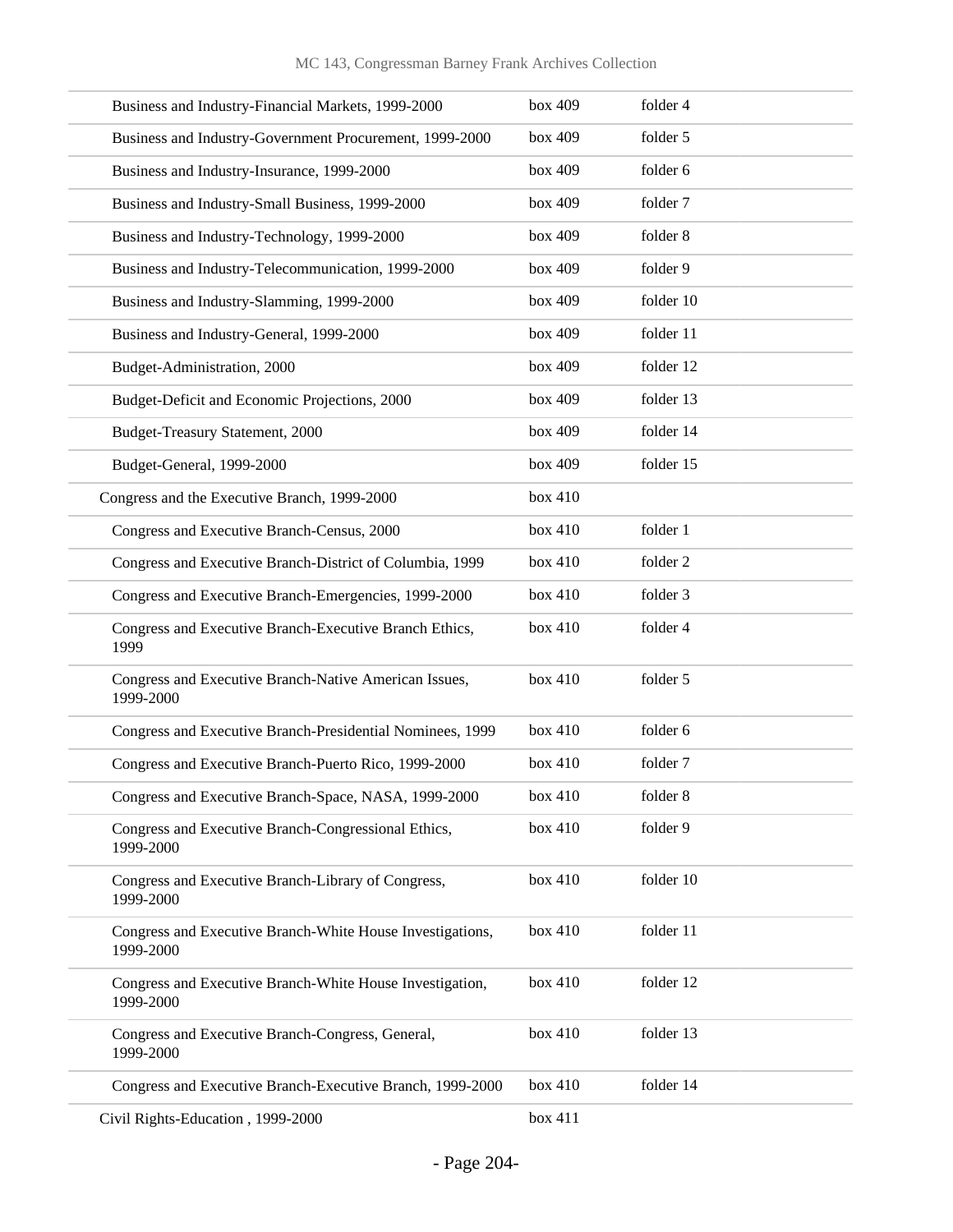| Civil Rights-Disability, 1999-2000                               | box 411 | folder 1  |
|------------------------------------------------------------------|---------|-----------|
| Civil Rights-School Prayer, 1999-2000                            | box 411 | folder 2  |
| Civil Rights-Freedom of Speech, Press, 1999-2000                 | box 411 | folder 3  |
| Civil Rights-Privacy, 1999-2000                                  | box 411 | folder 4  |
| Civil Rights-Racial Discrimination, 1999-2000                    | box 411 | folder 5  |
| Civil Rights-Sexual Discrimination, 1999-2000                    | box 411 | folder 6  |
| Civil Rights-Employee Non Discrimination Act, ENDA,<br>1999-2000 | box 411 | folder 7  |
| Civil Rights-Prisoners, 1999-2000                                | box 411 | folder 8  |
| Civil Rights-General, 1999-2000                                  | box 411 | folder 9  |
| Education-Bilingual/Foreign Language, 1999-2000                  | box 411 | folder 10 |
| Education-Department of Education, 1999-2000                     | box 411 | folder 11 |
| Education-Disability/Special Education, 1999-2000                | box 411 | folder 12 |
| Education-Education Legislation, 1999-2000                       | box 411 | folder 13 |
| Education-English as Official Language, 1999-2000                | box 411 | folder 14 |
| Education-Federal Aid to the Arts, 1999-2000                     | box 411 | folder 15 |
| Education-Elections, 1999-2000                                   | box 412 |           |
| Education-Federal Aid to Education, 1999-2000                    | box 412 | folder 1  |
| Education-Student Debt, 1999-2000                                | box 412 | folder 2  |
| Education-Grants, 1999-2000                                      | box 412 | folder 3  |
| Education-Higher Education, 1999-2000                            | box 412 | folder 4  |
| Education-Libraries, 1999-2000                                   | box 412 | folder 5  |
| Education-Literacy, 1999-2000                                    | box 412 | folder 6  |
| Education-School Vouchers, 1999-2000                             | box 412 | folder 7  |
| Education-Museums, 2000                                          | box 412 | folder 8  |
| Education-Elementary and Secondary Education Act,<br>1999-2000   | box 412 | folder 9  |
| Education-General, 1999-2000                                     | box 412 | folder 10 |
| Education-General, 1999-2000                                     | box 412 | folder 11 |
| Elections-Campaign Finance Reform, 1999-2000                     | box 412 | folder 12 |
| Elections-Democratic Party, 1999-2000                            | box 412 | folder 13 |
| Elections-Election Reform, 1999-2000                             | box 412 | folder 14 |
| Elections-Elections, 1999-2000                                   | box 412 | folder 15 |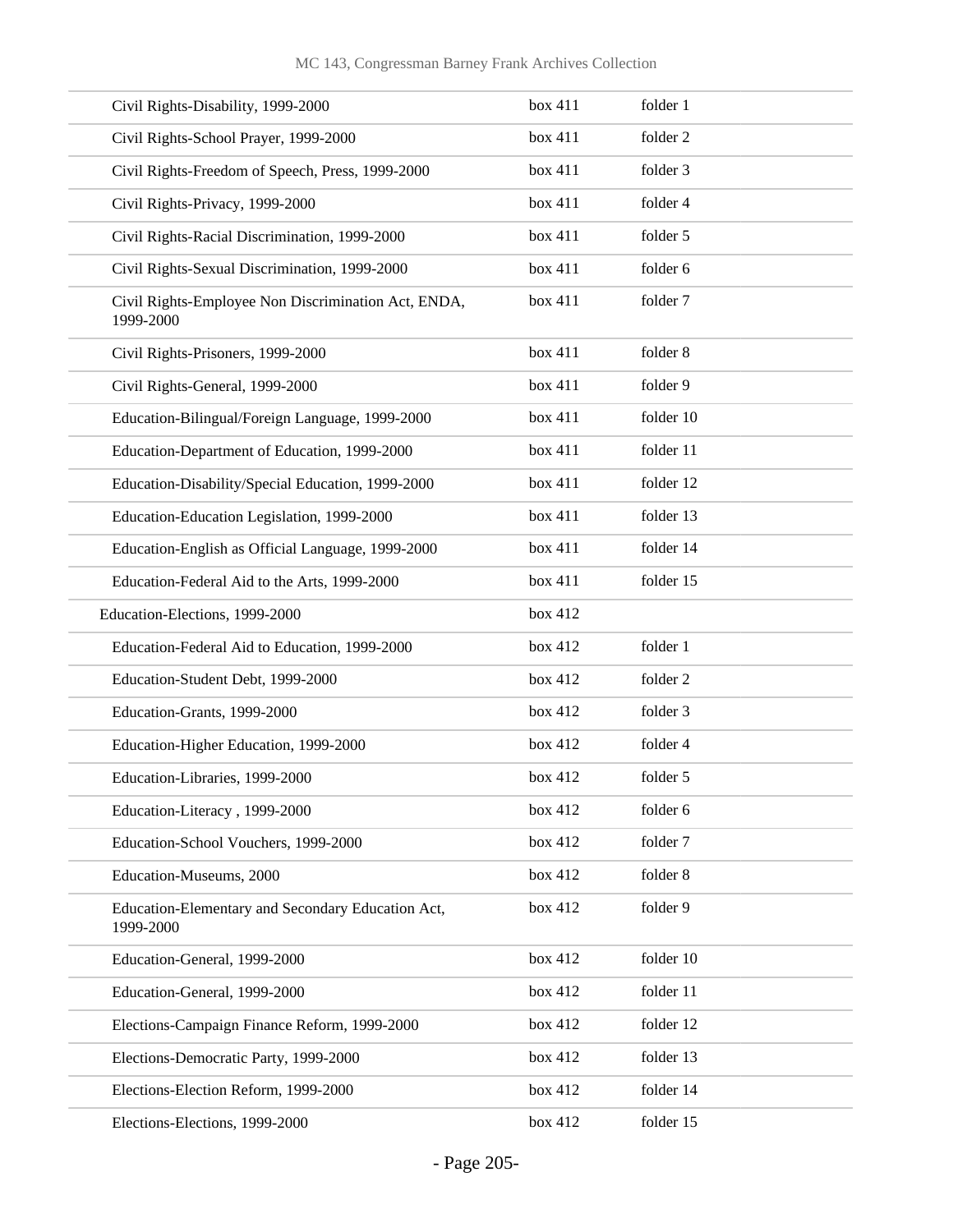| Elections-Environment, 1999-2000                               | box 413 |           |
|----------------------------------------------------------------|---------|-----------|
| Elections-Presidential Election, 1999-2000                     | box 413 | folder 1  |
| Elections-General, 1999-2000                                   | box 413 | folder 2  |
| Energy-Fossil Fuels, 1999-2000                                 | box 413 | folder 3  |
| Energy-Department of Energy, 1999-2000                         | box 413 | folder 4  |
| Energy-Nuclear Energy, 2000                                    | box 413 | folder 5  |
| Energy-MTBE, 1999-2000                                         | box 413 | folder 6  |
| Energy-General, 1999-2000                                      | box 413 | folder 7  |
| Environment-Air Pollution, 1999-2000                           | box 413 | folder 8  |
| Environment-EPA, 1999-2000                                     | box 413 | folder 9  |
| Environment-Forests and Plants, 1999-2000                      | box 413 | folder 10 |
| Environment-Parks and Public Lands, 1999-2000                  | box 413 | folder 11 |
| Environment-Toxic Waste and Pesticides Superfund,<br>1999-2000 | box 413 | folder 12 |
| Environment-Water Pollution, 1999-2000                         | box 413 | folder 13 |
| Environment-Wildlife, 1999-2000                                | box 413 | folder 14 |
| Environment-Foreign Relations, 1999-2000                       | box 414 |           |
| Environment-General, 1999-2000                                 | box 414 | folder 1  |
| Environment-General, 1999-2000                                 | box 414 | folder 2  |
| Federal Employment-Benefits, 1999-2000                         | box 414 | folder 3  |
| Federal Employment-Employment Inquiries, sample,<br>1999-2000  | box 414 | folder 4  |
| Federal Employment-Pay, 1999-2000                              | box 414 | folder 5  |
| Federal Employment-Reform, 1999-2000                           | box 414 | folder 6  |
| Federal Employment-Retirement Benefits, 1999-2000              | box 414 | folder 7  |
| Federal Employment-General, 1999-2000                          | box 414 | folder 8  |
| Foreign Relations-Africa, general, 1999-2000                   | box 414 | folder 9  |
| Foreign Relations-Cape Verde, 1999-2000                        | box 414 | folder 10 |
| Foreign Relations-Asia, general, 1999-2000                     | box 414 | folder 11 |
| Foreign Relations-Former Soviet States, 2000                   | box 414 | folder 12 |
| Foreign Relations-Japan, 1999-2000                             | box 414 | folder 13 |
| Foreign Relations-People's Republic of China, 1999-2000        | box 414 | folder 14 |
| Foreign Relations-Southeast Asia, 1999-2000                    | box 414 | folder 15 |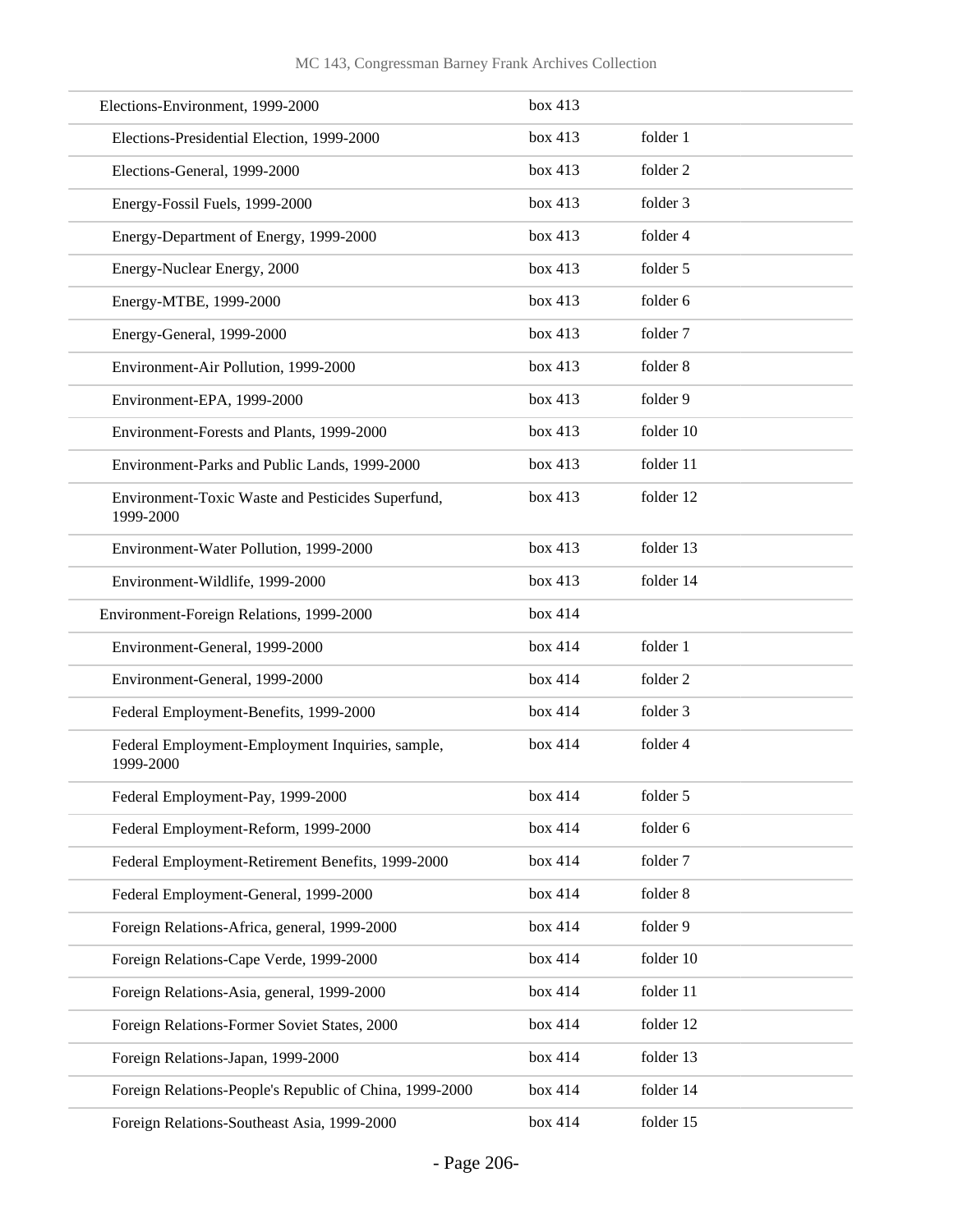| Foreign Relations, 1999-2000                                        | box 415 |           |
|---------------------------------------------------------------------|---------|-----------|
| Foreign Relations-East Timor, 2000                                  | box 415 | folder 1  |
| Foreign Relations-Taiwan, 1999-2000                                 | box 415 | folder 2  |
| Foreign Relations-Europe, general, 1999-2000                        | box 415 | folder 3  |
| Foreign Relations-Bosnia, 1999-2000                                 | box 415 | folder 4  |
| Foreign Relations-Eastern Europe, 1999-2000                         | box 415 | folder 5  |
| Foreign Relations-Ireland, 1999                                     | box 415 | folder 6  |
| Foreign Relations-Portugal, 1999-2000                               | box 415 | folder 7  |
| Foreign Relations-Russia, 1999-2000                                 | box 415 | folder 8  |
| Foreign Relations-Holocaust Survivor Reparations Bill,<br>1998-2000 | box 415 | folder 9  |
| Foreign Relations-Aid, 1999                                         | box 415 | folder 10 |
| Foreign Relations-United Nations, 1999-2000                         | box 415 | folder 11 |
| Foreign Relations-Other Organizations, 1999-2000                    | box 415 | folder 12 |
| Foreign Relations-Middle East, general, 1999-2000                   | box 415 | folder 13 |
| Foreign Relations-Israel, 1999-2000                                 | box 415 | folder 14 |
| Foreign Relations-Palestinians, 1999-2000                           | box 415 | folder 15 |
| Foreign Relations-PLO, 1999-2000                                    | box 415 | folder 16 |
| Foreign Relations-Caribbean, 1999-2000                              | box 415 | folder 17 |
| Foreign Relations-H.R. 2741 and H.R. 2722, 1999                     | box 415 | folder 18 |
| Foreign Relations-Central and South America, 1999-2000              | box 415 | folder 19 |
| Foreign Relations-Housing, 1999-2000                                | box 416 |           |
| Foreign Relations-Foreign Aid, 1999-2000                            | box 416 | folder 1  |
| Foreign Relations-Human Rights, 1999-2000                           | box 416 | folder 2  |
| Foreign Relations-State Department, 1999-2000                       | box 416 | folder 3  |
| Foreign Relations-World Food and Population, 1999-2000              | box 416 | folder 4  |
| Foreign Relations-Treaties, 1999-2000                               | box 416 | folder 5  |
| Foreign Relations-General, 1999-2000                                | box 416 | folder 6  |
| Foreign Trade-Imports, including oil, 1999-2000                     | box 416 | folder 7  |
| Foreign Trade-Protectionism, 1999-2000                              | box 416 | folder 8  |
| Foreign Trade-Tariffs, 1999-2000                                    | box 416 | folder 9  |
| Foreign Trade-Trade Agreements, 1999-2000                           | box 416 | folder 10 |

Foreign Trade-China, World Trade Organization, 1999-2000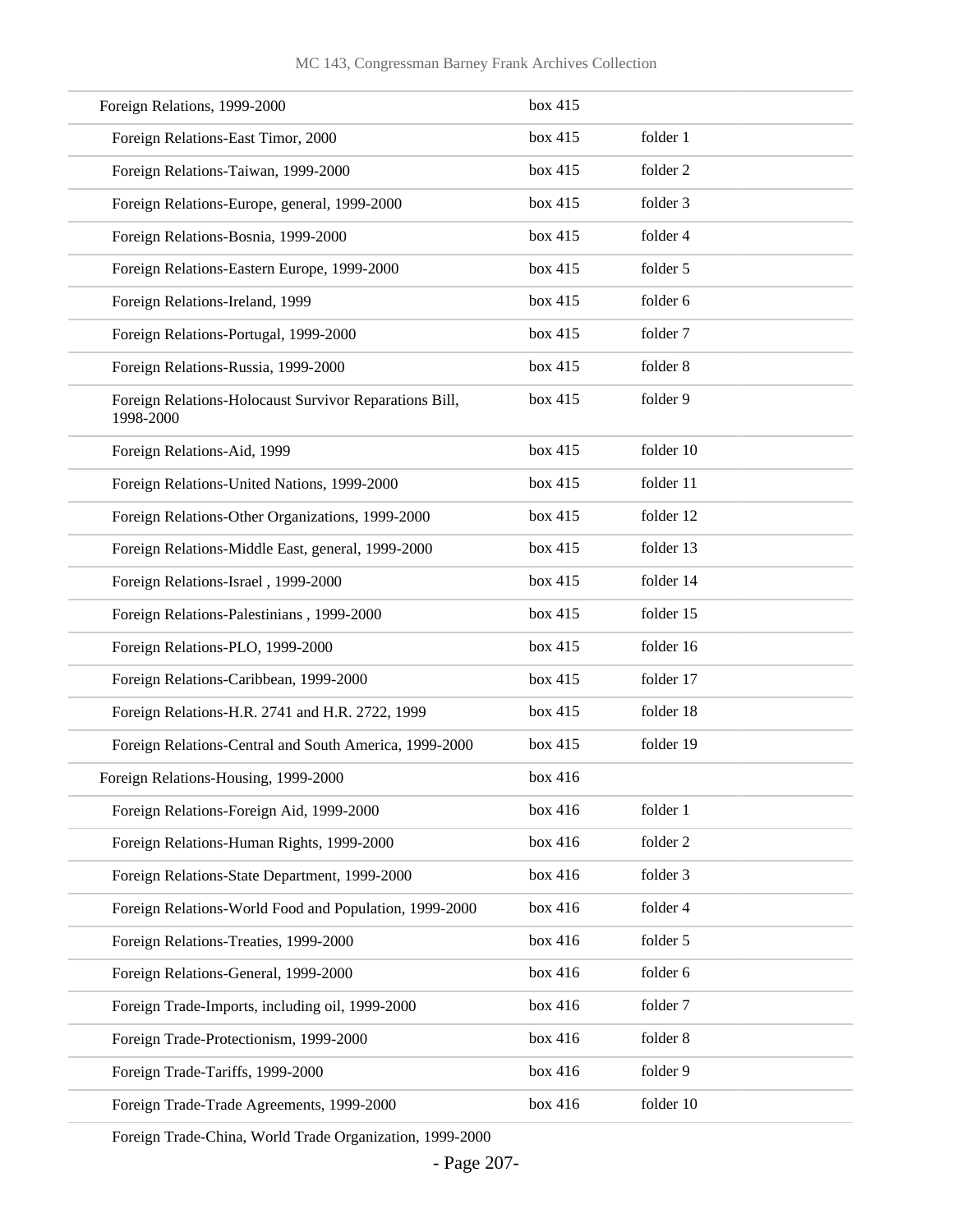|                                                                      | box 416 | folder 11 |
|----------------------------------------------------------------------|---------|-----------|
| Foreign Trade-General, 1999-2000                                     | box 416 | folder 12 |
| Housing-Assisted and Subsidized, 1999-2000                           | box 416 | folder 13 |
| Housing-Project Based, 1999-2000                                     | box 416 | folder 14 |
| Housing-Community Development, 1999-2000                             | box 416 | folder 15 |
| Housing, 1999-2000                                                   | box 417 |           |
| Housing-Department of Housing and Urban Development,<br>1999-2000    | box 417 | folder 1  |
| Housing-HUD Budget, 1999-2000                                        | box 417 | folder 2  |
| Housing-Elderly Housing, 1999-2000                                   | box 417 | folder 3  |
| Housing-Fair Housing, 1999-2000                                      | box 417 | folder 4  |
| Housing-Federal Housing Administration, 1999-2000                    | box 417 | folder 5  |
| Housing-General Housing Legislation, 1999-2000                       | box 417 | folder 6  |
| Housing-Historic Preservation, 1999-2000                             | box 417 | folder 7  |
| Housing-Homeless, 1999-2000                                          | box 417 | folder 8  |
| Housing-Housing Subcommittee, 1999-2000                              | box 417 | folder 9  |
| Housing-Mortgages, 1999-2000                                         | box 417 | folder 10 |
| Housing-Prepayment Preservation, 2000                                | box 417 | folder 11 |
| Housing-General, 1999-2000                                           | box 417 | folder 12 |
| Housing-Immigration, 1999-2000                                       | box 418 |           |
| Housing-General, 1999-2000                                           | box 418 | folder 1  |
| Human Services-Adoption, 1999-2000                                   | box 418 | folder 2  |
| Human Services-Child Abuse and Family Violence,<br>1999-2000         | box 418 | folder 3  |
| Human Services-Children's Issues, 1999-2000                          | box 418 | folder 4  |
| Human Services-Child Care, 1999-2000                                 | box 418 | folder 5  |
| Human Services-Department of Health and Human Services,<br>1999-2000 | box 418 | folder 6  |
| Human Services-Disability Issues, 1999-2000                          | box 418 | folder 7  |
| Human Services-Domestic Hunger and Food Problems,<br>1999-2000       | box 418 | folder 8  |
| Human Services-Women, Infants, and Children, 1999-2000               | box 418 | folder 9  |
| Human Services-Welfare Reform, 1999-2000                             | box 418 | folder 10 |
| Human Services-General, 1999-2000                                    | box 418 | folder 11 |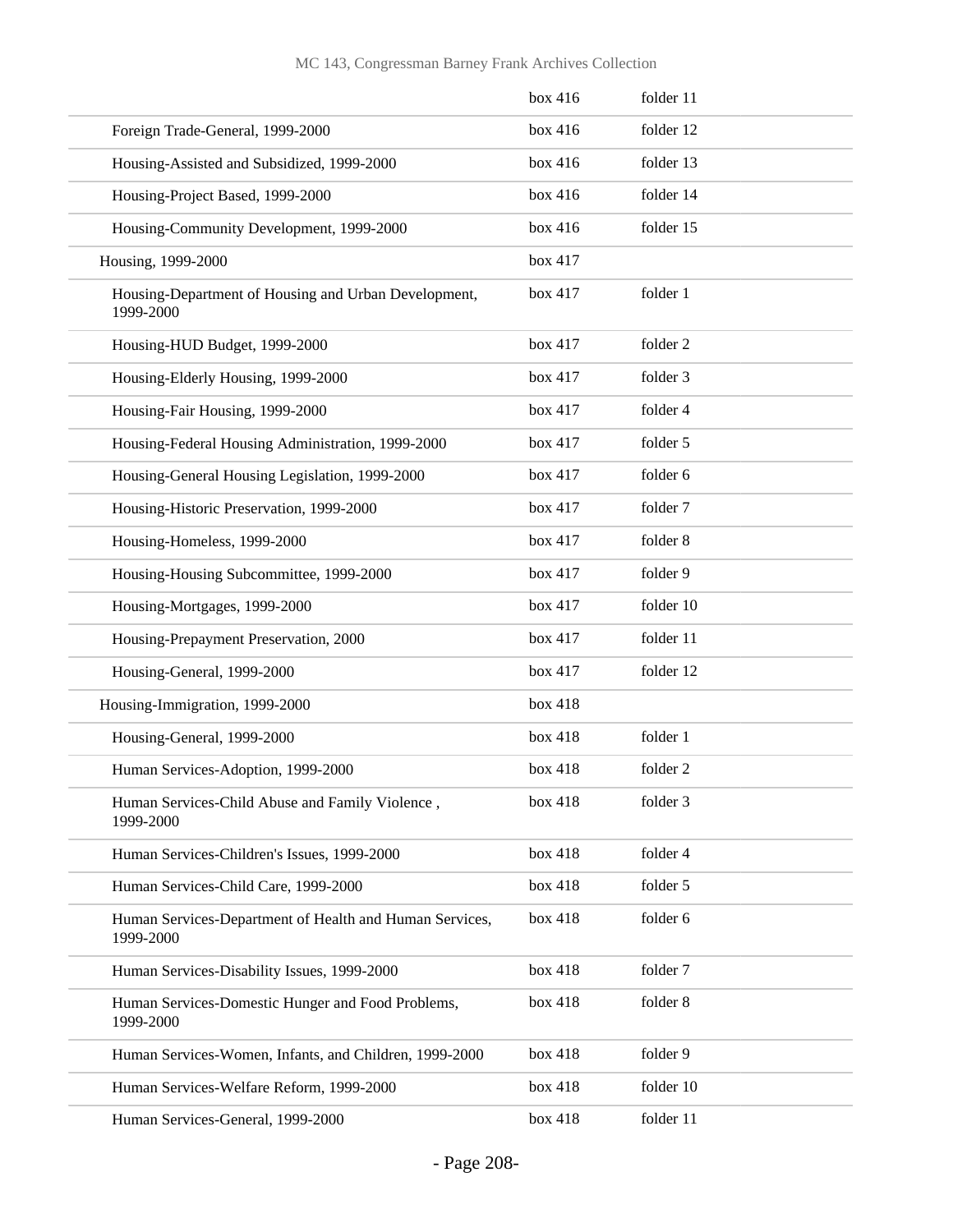| Immigration-Citizenship and Naturalization, 1999-2000    | box 418 | folder 12 |
|----------------------------------------------------------|---------|-----------|
| Immigration-Exclusion Cases and Legislation, 1999-2000   | box 418 | folder 13 |
| Immigration-Extended Voluntary Departure, 1999-2000      | box 418 | folder 14 |
| Immigration-INS/Deportation, 1999-2000                   | box 418 | folder 15 |
| Immigration-Judiciary, 1999-2000                         | box 419 |           |
| Immigration-Legislation, 1999-2000                       | box 419 | folder 1  |
| Immigration-Immigration Reform, 1999-2000                | box 419 | folder 2  |
| Immigration-Labor Certification, 1999-2000               | box 419 | folder 3  |
| Immigration-Passports and Visas, 1999-2000               | box 419 | folder 4  |
| Immigration-Political Asylum, 1999-2000                  | box 419 | folder 5  |
| Immigration-Private Bills, 1999-2000                     | box 419 | folder 6  |
| Immigration-Refugees, 1999-2000                          | box 419 | folder 7  |
| Immigration-General, 1999-2000                           | box 419 | folder 8  |
| Judiciary-Administrative Law, 1999-2000                  | box 419 | folder 9  |
| Judiciary, 1999-2000                                     | box 420 |           |
| Judiciary-Anti Trust, 1999-2000                          | box 420 | folder 1  |
| Judiciary-Capital Punishment, 1999-2000                  | box 420 | folder 2  |
| Judiciary-Casework and Private Bills, 1999-2000          | box 420 | folder 3  |
| Judiciary-Courts and Juries, 1999-2000                   | box 420 | folder 4  |
| Judiciary-Department of Justice, 1999-2000               | box 420 | folder 5  |
| Judiciary-FBI, 1999-2000                                 | box 420 | folder 6  |
| Judiciary-General Crime and Criminal Justice, 1999-2000  | box 420 | folder 7  |
| Judiciary-Gun Control, Anti, 1999-2000                   | box 420 | folder 8  |
| Judiciary, 1999-2000                                     | box 421 |           |
| Judiciary-Gun Control, Pro, 1999-2000                    | box 421 | folder 1  |
| Judiciary-Hate Crimes, 1999-2000                         | box 421 | folder 2  |
| Judiciary-Intellectual Property, 1999-2000               | box 421 | folder 3  |
| Judiciary-Illegal Drugs and Drug Crimes, 1999-2000       | box 421 | folder 4  |
| Judiciary-Marijuana, 1999-2000                           | box 421 | folder 5  |
| Judiciary-Terrorism, 1999                                | box 421 | folder 6  |
| Judiciary-Police, 1999-2000                              | box 421 | folder 7  |
| Judiciary-Prisons and Federal Prison Industry, 1999-2000 | box 421 | folder 8  |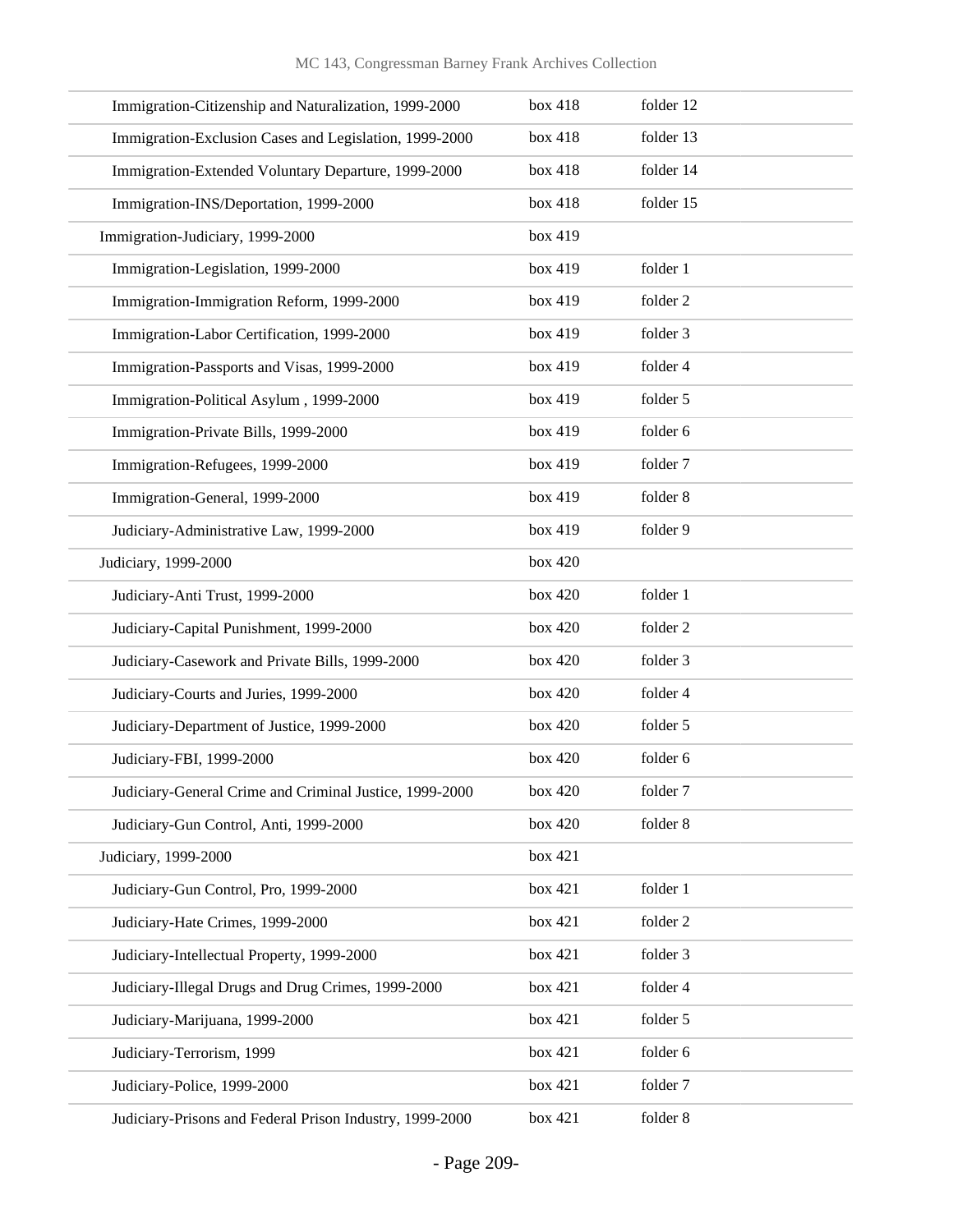| Judiciary-Product Liability, 1999-2000                   | box 421 | folder 9  |
|----------------------------------------------------------|---------|-----------|
| Judiciary, 1999-2000                                     | box 422 |           |
| Judiciary-General, 1998-2000                             | box 422 | folder 1  |
| Judiciary-General, 1999-2001                             | box 422 | folder 2  |
| Judiciary-General, 1999-2001                             | box 422 | folder 3  |
| Judiciary-General, 1999-2001                             | box 422 | folder 4  |
| Labor-Medical, 1999-2000                                 | box 423 |           |
| Labor-Benefits and Pensions, 2000                        | box 423 | folder 1  |
| Labor-Collective Bargaining and Strikes, 1999-2000       | box 423 | folder 2  |
| Labor-Department of Labor, 2000                          | box 423 | folder 3  |
| Labor-Jobs Legislation, 2000                             | box 423 | folder 4  |
| Labor-Minimum Wage, 1999-2000                            | box 423 | folder 5  |
| Labor-OSHA, 1999-2000                                    | box 423 | folder 6  |
| Labor-Unemployment, 2000                                 | box 423 | folder 7  |
| Labor-Unions, 1999-2000                                  | box 423 | folder 8  |
| Labor-General, 1999-2000                                 | box 423 | folder 9  |
| Medical-Alcohol Abuse, 1998-2000                         | box 423 | folder 10 |
| Medical-Family Planning, 1999-2000                       | box 423 | folder 11 |
| Medical-Abortion, Anti, 1999-2000                        | box 423 | folder 12 |
| Medical-Abortion Rights, Pro, 1999-2000                  | box 423 | folder 13 |
| Medical-AIDS and HIV, 1999-2000                          | box 423 | folder 14 |
| Medical-Department of Health, 1999-2000                  | box 423 | folder 15 |
| Medical-Disabled, 1999-2000                              | box 423 | folder 16 |
| Medical-Diseases, general, 1999-2000                     | box 423 | folder 17 |
| Medical-Drug Abuse and Treatment, 1999-2000              | box 423 | folder 18 |
| Medical-Food, FDA, Additives, 1999-2000                  | box 423 | folder 19 |
| Medical-Health Facilities, 1999-2000                     | box 423 | folder 20 |
| Medical-Children's Health Care, 1999-2000                | box 423 | folder 21 |
| Medical, 1999-2000                                       | box 424 |           |
| Medical-Health Care Reform, 1999-2000                    | box 424 | folder 1  |
| Medical-HMO Regulations, 1999-2000                       | box 424 | folder 2  |
| Medical-Long Term and Catastrophic Care Homes, 1999-2000 | box 424 | folder 3  |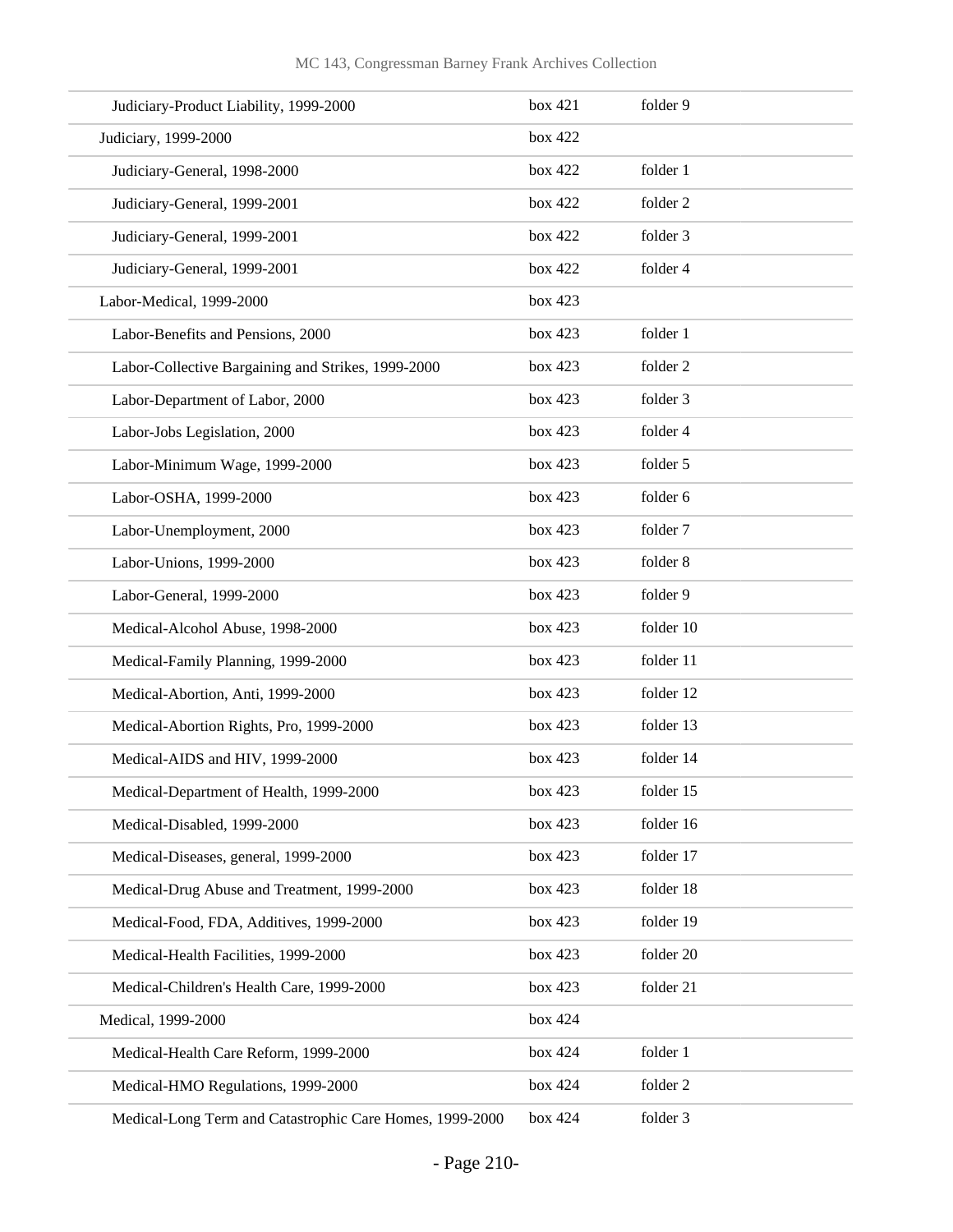| Medical-Medicaid, 1999-2000                            | box 424 | folder 4  |
|--------------------------------------------------------|---------|-----------|
| Medical-Medicare Research, 1999-2000                   | box 424 | folder 5  |
| Medical-Medicare and Medicaid, general, 1999-2000      | box 424 | folder 6  |
| Medical-Medicare and Medicaid, general, 1999-2000      | box 424 | folder 7  |
| Medical, 1999-2000                                     | box 425 |           |
| Medical-Doctor Payments, 2000                          | box 425 | folder 1  |
| Medical-Funding, 1999-2000                             | box 425 | folder 2  |
| Medical-Health Care Financing, 1999-2000               | box 425 | folder 3  |
| Medical-Hospital Payments, 1999-2000                   | box 425 | folder 4  |
| Medical-Medicinal Marijuana, 1999-2000                 | box 425 | folder 5  |
| Medical-Medicare Reform, 1999-2000                     | box 425 | folder 6  |
| Medical-Medicine and Legal Drugs, 1999-2000            | box 425 | folder 7  |
| Medical-Mental Health, 1999-2000                       | box 425 | folder 8  |
| Medical-National Institutes of Health (NIH), 1999-2000 | box 425 | folder 9  |
| Medical-Smoking, 1999-2000                             | box 425 | folder 10 |
| Medical-Women's Health Issues, 1999-2000               | box 425 | folder 11 |
| Medical-Prescription Drugs, 1999-2000                  | box 425 | folder 12 |
| Medical, 1999-2000                                     | box 426 |           |
| Medical-General, 1999-2000                             | box 426 | folder 1  |
| Medical-General, 1999-2000                             | box 426 | folder 2  |
| Medical-General, 1999-2000                             | box 426 | folder 3  |
| Medical-General, 1999-2000                             | box 426 | folder 4  |
| Medical-Military, 1999-2000                            | box 427 |           |
| Medical-General, 1999-2000                             | box 427 | folder 1  |
| Military-Air Force, 1999-2000                          | box 427 | folder 2  |
| Military-Army, 1999-2000                               | box 427 | folder 3  |
| Military-Navy and Marines, 1999-2000                   | box 427 | folder 4  |
| Military-Bases, 1999-2000                              | box 427 | folder 5  |
| Military-Benefits, 1999-2000                           | box 427 | folder 6  |
| Military-Burden Sharing, 1999-2000                     | box 427 | folder 7  |
| Military-Defense Spending, 1999-2000                   | box 427 | folder 8  |
| Military-Department of Defense, 1999-2000              | box 427 | folder 9  |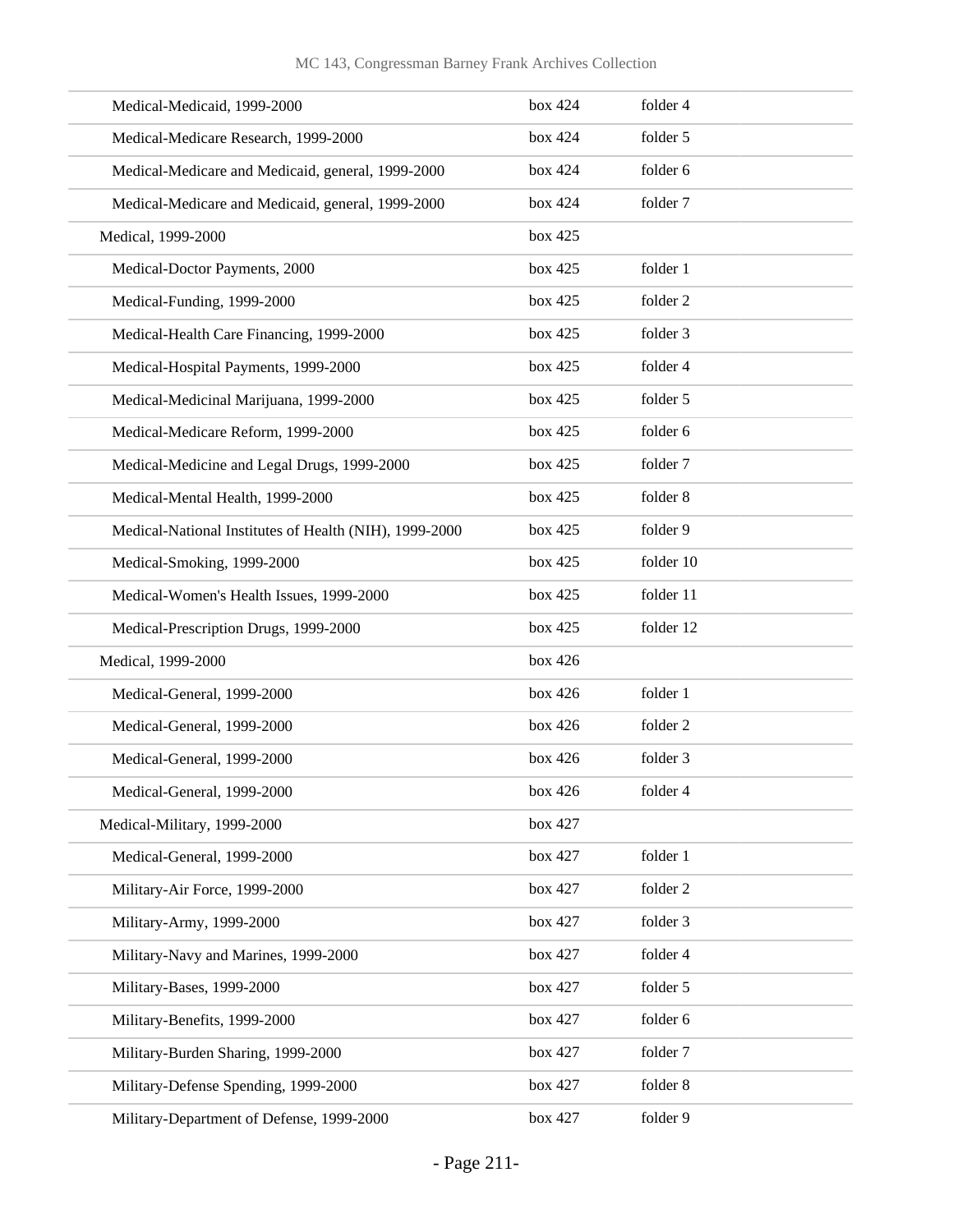| Military-Department of Defense Appropriations and<br>Authorization, 1999-2000 | box 427 | folder 10 |
|-------------------------------------------------------------------------------|---------|-----------|
| Military-Arms Control, 1999-2000                                              | box 427 | folder 11 |
| Military-Discrimination in the Military, 1999-2000                            | box 427 | folder 12 |
| Military-Intelligence, including CIA, 1999-2000                               | box 427 | folder 13 |
| Military-Prisoners of War, 2000                                               | box 427 | folder 14 |
| Military-Reserves and National Guard, 1999-2000                               | box 427 | folder 15 |
| Military-Space Weapons, 1999-2000                                             | box 427 | folder 16 |
| Military-Weapons, 1999-2000                                                   | box 427 | folder 17 |
| Military-Kosovo, 1999-2000                                                    | box 427 | folder 18 |
| Military-General, 1999-2000                                                   | box 427 | folder 19 |
| Postal Service-Social Security, 1999-2000                                     | box 428 |           |
| Postal Service-Complaints, 1999-2000                                          | box 428 | folder 1  |
| Postal Service-Postal Workers, 1999-2000                                      | box 428 | folder 2  |
| Postal Service-Postal Rates, 2000                                             | box 428 | folder 3  |
| Postal Service-Stamps, including commemorative, 1999                          | box 428 | folder 4  |
| Postal Service-General, 1999-2000                                             | box 428 | folder 5  |
| Social Security-Cost of Living Adjustment, 1999-2000                          | box 428 | folder 6  |
| Social Security-Funding Social Security, 1999-2000                            | box 428 | folder 7  |
| Social Security-Legislation, 1999-2000                                        | box 428 | folder 8  |
| Social Security-Notch Act, 1999-2000                                          | box 428 | folder 9  |
| Social Security-Offsets, 1999-2000                                            | box 428 | folder 10 |
| Social Security-Retirement Accounts and Pensions,<br>1999-2000                | box 428 | folder 11 |
| Social Security-SSI, Supplemental Security Income,<br>1999-2000               | box 428 | folder 12 |
| Social Security-SSDI Disability Income, 2000                                  | box 428 | folder 13 |
| Social Security-General, 1999-2000                                            | box 428 | folder 14 |
| Social Security-General, 1999-2000                                            | box 428 | folder 15 |
| Taxes-Transportation, 1999-2000                                               | box 429 |           |
| Taxes-Benefits and Pensions, 1999-2000                                        | box 429 | folder 1  |
| Taxes-Business Taxes, 1999-2000                                               | box 429 | folder 2  |
| Taxes-Capital Gains, 1999-2000                                                | box 429 | folder 3  |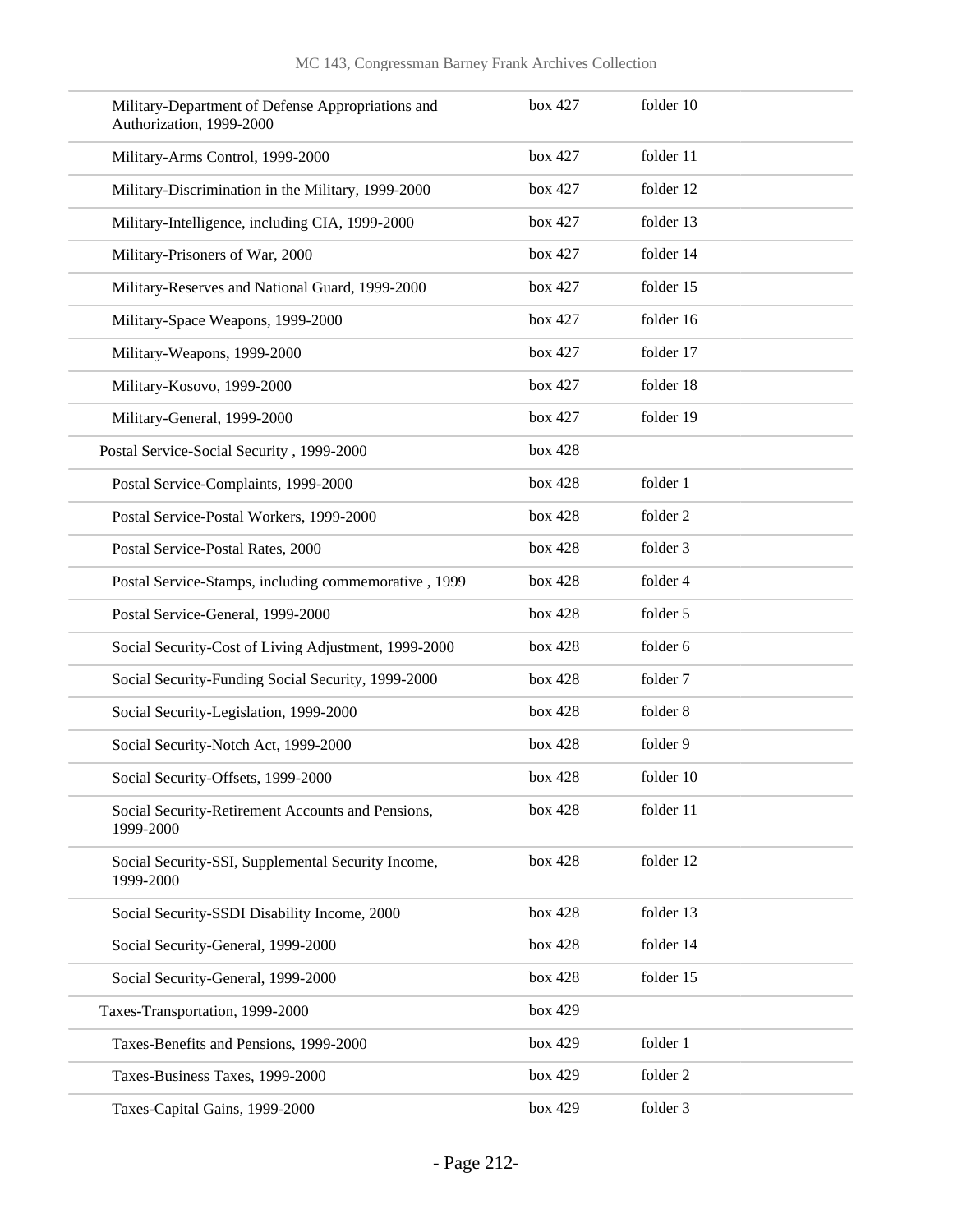| Taxes-Charitable and Tax Exempt Organizations, 1999-2000 | box 429 | folder 4  |
|----------------------------------------------------------|---------|-----------|
| Taxes-Education, including scholarships, 1999-2000       | box 429 | folder 5  |
| Taxes-Housing and Property, 1999-2000                    | box 429 | folder 6  |
| Taxes-Individual Taxes, 1999-2000                        | box 429 | folder 7  |
| Taxes-IRS, 1999-2000                                     | box 429 | folder 8  |
| Taxes-Savings, Bonds, 1999-2000                          | box 429 | folder 9  |
| Taxes-State and Local, 1999-2000                         | box 429 | folder 10 |
| Taxes-Tax Credits, 1999-2000                             | box 429 | folder 11 |
| Taxes-Flat Tax, 1999-2000                                | box 429 | folder 12 |
| Taxes-General, 1999-2000                                 | box 429 | folder 13 |
| Transportation-Airports, 1999-2000                       | box 429 | folder 14 |
| Transportation-Trains, Amtrak, 1999-2000                 | box 429 | folder 15 |
| Transportation-Trains, High Speed Rail, 1999-2000        | box 429 | folder 16 |
| Transportation-Trains, Other, 1999-2000                  | box 429 | folder 17 |
| Transportation-Automobiles, 1999-2000                    | box 429 | folder 18 |
| Transportation-Department of Transportation, 1999-2000   | box 429 | folder 19 |
| Transportation-Mass Transportation, 1999-2000            | box 429 | folder 20 |
| Transportation-Trucking, 1999-2000                       | box 429 | folder 21 |
| Transportation-Bridges, 1999-2000                        | box 429 | folder 22 |
| Transportation-Roads and Highways, 1999-2000             | box 429 | folder 23 |
| Transportation-Veterans, FDA, and Kosovo, 1999-2000      | box 430 |           |
| Transportation-General, 1999-2000                        | box 430 | folder 1  |
| Veterans-Benefits, 1999-2000                             | box 430 | folder 2  |
| Veterans-Disability, 2000                                | box 430 | folder 3  |
| Veterans-Health Care, 1999-2000                          | box 430 | folder 4  |
| Veterans-Organizations, 2000                             | box 430 | folder 5  |
| Veterans-Resolutions in Honor of, 1999-2000              | box 430 | folder 6  |
| Veterans-Veterans' Administration, 1999-2000             | box 430 | folder 7  |
| Veterans-General, 1999-2000                              | box 430 | folder 8  |
| Medical Records Privacy, Consensus Bill H.R. 1941, 1999  | box 430 | folder 9  |
| 1st Family Pledge, 1999                                  | box 430 | folder 10 |
| H.R. 804/S. 866 Fact Sheets, 1999                        | box 430 | folder 11 |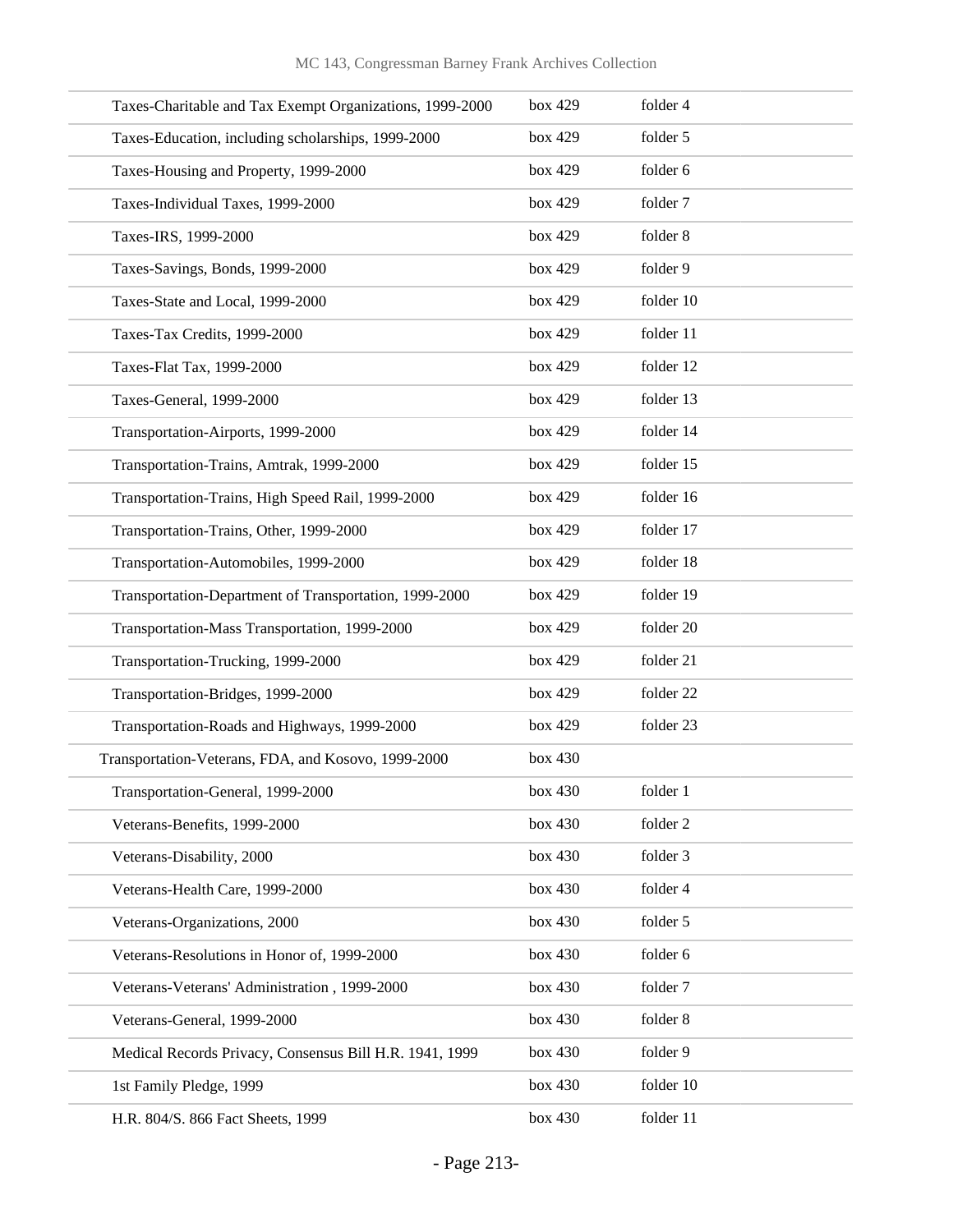| Decas Cranberry/FDA, 1999                                                   | box 430 | folder 12 |
|-----------------------------------------------------------------------------|---------|-----------|
| FDA-Ma Huang, 1999                                                          | box 430 | folder 13 |
| Biogen-Orphan Drugs, 1997-1999                                              | box 430 | folder 14 |
| FDA Labeling Regulations, 1997-1999                                         | box 430 | folder 15 |
| Food Safety Inspection Service, 1999                                        | box 430 | folder 16 |
| Legislation-Kosovo Amendment Documents, 2000                                | box 430 | folder 17 |
| Kosovo Amendment and Kasich Amendment, 2000                                 | box 430 | folder 18 |
| Peacekeeping: Issues of US Military Involvement, 2000-2001                  | box 430 | folder 19 |
| DoD FY 2001 Report Language on Kosovo, 2000                                 | box 430 | folder 20 |
| Kosovo Amendment Floor Debate, 2000                                         | box 430 | folder 21 |
| Kosovo and Defense Amendments, Education Bills and<br>Amendments, 1999-2000 | box 431 |           |
| Kosovo Funding Limitation Amendment, 2000                                   | box 431 | folder 1  |
| Administration Statements on US Peacekeeping, Kosovo,<br>2000-2001          | box 431 | folder 2  |
| Military Enclosures, 1999-2001                                              | box 431 | folder 3  |
| Report on Allied Contributions to the Common Defense,<br>1999-03            | box 431 | folder 4  |
| Report on Allied Contributions to the Common Defense,<br>1998-03            | box 431 | folder 5  |
| Frank Amendment on NATO Costs, 1998-2000                                    | box 431 | folder 6  |
| Small Business Paperwork Reduction Act Amendments of<br>1999, 1999          | box 431 | folder 7  |
| Business and Industry Dear Colleagues, 1999-2000                            | box 431 | folder 8  |
| Education Roth IRAs, 1999-2000                                              | box 431 | folder 9  |
| CRS: An Overview, Education Issues in the 105th Congress,<br>1999           | box 431 | folder 10 |
| Education-Voting Record, Title I, 1999                                      | box 431 | folder 11 |
| Education-Straight A's Legislation, 1999                                    | box 431 | folder 12 |
| Education-H.R. 2 and H.R. 2300, 1999                                        | box 431 | folder 13 |
| Student Loan Provisions in H.R. 1180, 1999                                  | box 431 | folder 14 |
| Grants: Individuals with Disabilities Education Act, 1999                   | box 431 | folder 15 |
| School Safety, 1999                                                         | box 431 | folder 16 |
| Student Aid, 1999                                                           | box 431 | folder 17 |
|                                                                             |         |           |

Financial Aid Material, 1999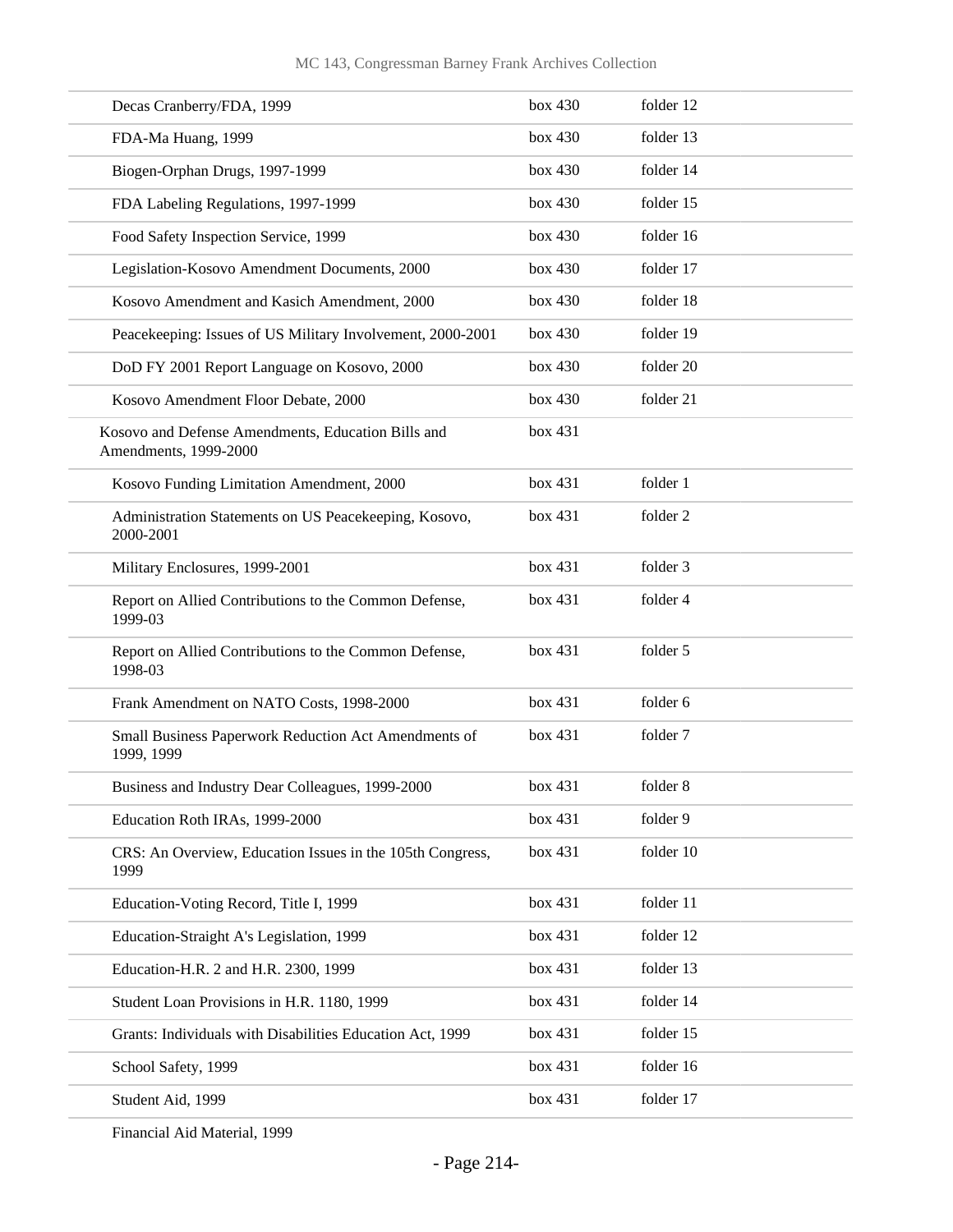|                                                                        | box 431 | folder 18 |
|------------------------------------------------------------------------|---------|-----------|
| Reading Excellence Program, 1999-2000                                  | box 431 | folder 19 |
| NSF Funding, 2000                                                      | box 431 | folder 20 |
| Arts, Human Services, and Census Materials, 1999-2000                  | box 432 |           |
| National Endowment for the Arts, 1999-2000                             | box 432 | folder 1  |
| National Portrait Gallery Issue, 2000                                  | box 432 | folder 2  |
| Archives of American Art, 1999-2000                                    | box 432 | folder 3  |
| Child Care Information, 1999-2000                                      | box 432 | folder 4  |
| Community Service, 1998-2000                                           | box 432 | folder 5  |
| Hunger and WIC, 2000                                                   | box 432 | folder 6  |
| Clinton's Budget for Children, 2000                                    | box 432 | folder 7  |
| Census Mailing Issue, 2000                                             | box 432 | folder 8  |
| Census Information, 2000                                               | box 432 | folder 9  |
| Census 2000 Education Kit, 1999-2000                                   | box 432 | folder 10 |
| Census Issues, 1999-2000                                               | box 432 | folder 11 |
| Food and Agriculture, Banking, 1998-2000                               | box 433 |           |
| Drug Sentencing "Safety Valve", 1998-2000                              | box 433 | folder 1  |
| American Land Sovereignty Protection Act, 1999                         | box 433 | folder 2  |
| Genetically Modified Foods, 1999-2000                                  | box 433 | folder 3  |
| Agricultural Research, 1999                                            | box 433 | folder 4  |
| Resource Conservation and Development, 1998-2000                       | box 433 | folder 5  |
| Sugar Program Reform, 1999                                             | box 433 | folder 6  |
| Invasive Species Initiative, 1999                                      | box 433 | folder 7  |
| Financial Services and Consumer Issues, 1999                           | box 433 | folder 8  |
| Common Trust Funds, 1999-2000                                          | box 433 | folder 9  |
| Demand Deposit Accounts, Business Checking<br>Modernization, 1999-2000 | box 433 | folder 10 |
| FDIC Exam Fees, 1996-2000                                              | box 433 | folder 11 |
| Equity Investments, 1999-2000                                          | box 433 | folder 12 |
| Fair Credit Reporting Act, 2000                                        | box 433 | folder 13 |
| Federal Reserve Conflict of Interest, 1999-2000                        | box 433 | folder 14 |
| Boston Federal Home Loan Bank Director Fees, 2000                      | box 433 | folder 15 |
| Fleet Bank Bank of Boston Merger, 1999-2000                            | box 433 | folder 16 |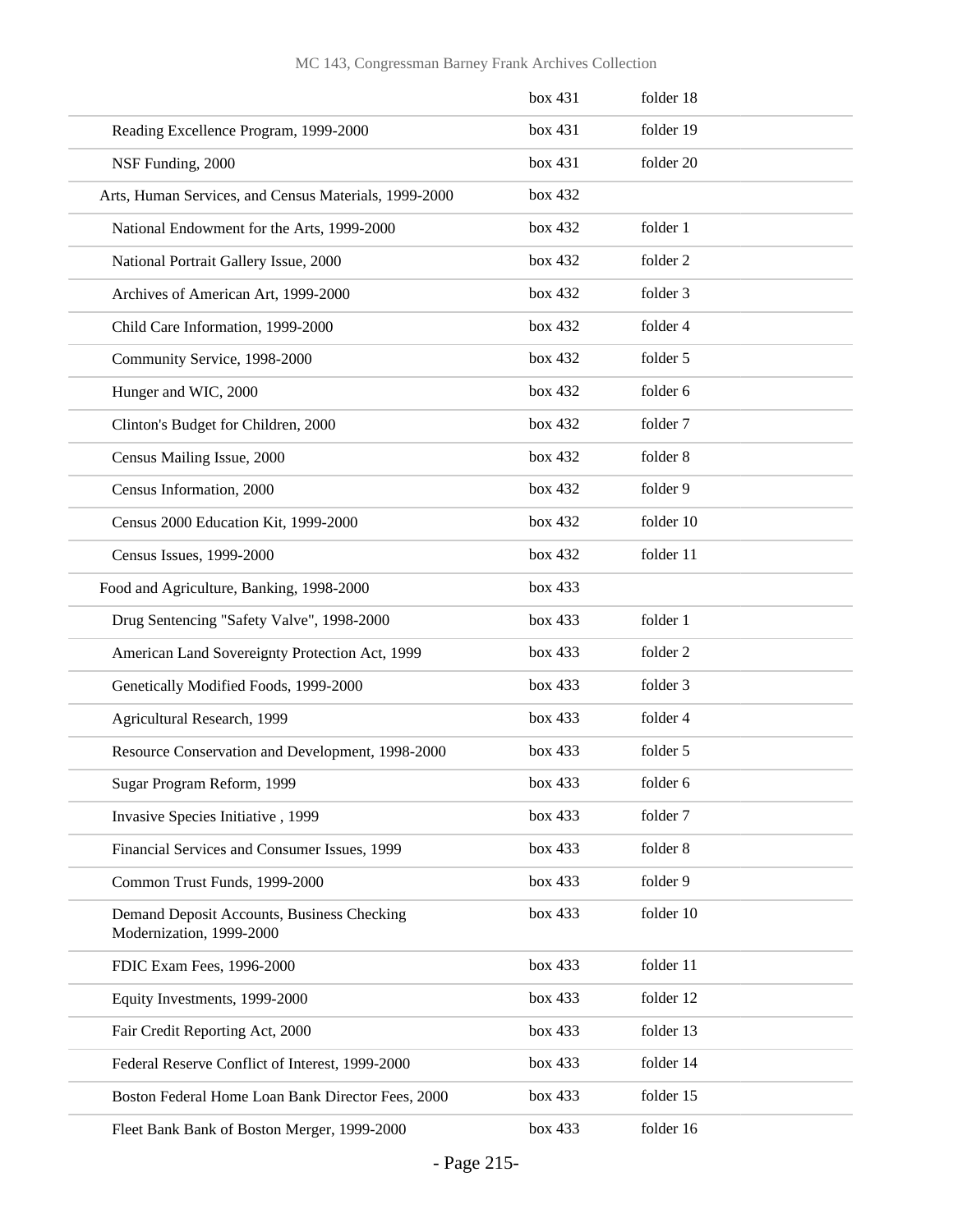| Banking and Financial Services, 1999-2000                                                             | box 434 |           |
|-------------------------------------------------------------------------------------------------------|---------|-----------|
| Fleet Bank-Bank of Boston Merger, 1999-2000                                                           | box 434 | folder 1  |
| Fleet Bank-Bank of Boston Merger, 1999-2000                                                           | box 434 | folder 2  |
| First Accounts Initiative, 2000                                                                       | box 434 | folder 3  |
| Internet Gambling Bills, 2000                                                                         | box 434 | folder 4  |
| Federal Reserve Bank Interest, 2000                                                                   | box 434 | folder 5  |
| Monogram Credit Card Bank, 2000                                                                       | box 434 | folder 6  |
| Medical Financial Privacy Act, 2000                                                                   | box 434 | folder 7  |
| Financial Contract Netting Improvement Act of 1999, 1999                                              | box 434 | folder 8  |
| Banking and Financial Services, Assorted Legislation,<br>1999-2000                                    | box 435 |           |
| Predatory Mortgage Lending, 1999-2000                                                                 | box 435 | folder 1  |
| PRIME Bill, 1999-2000                                                                                 | box 435 | folder 2  |
| Consumer Financial Privacy Act, 1999-2000                                                             | box 435 | folder 3  |
| Regulation B, collection of race and gender information,<br>1999-2000                                 | box 435 | folder 4  |
| SEC Audit Rule, 2000                                                                                  | box 435 | folder 5  |
| EFT Tax Payments, 2000                                                                                | box 435 | folder 6  |
| Community Reinvestment Act, Treasury Report, 2000                                                     | box 435 | folder 7  |
| Postal Service Legislative Agenda, 1999-2000                                                          | box 435 | folder 8  |
| Comstock Cleanup Act, and previous bills, 1995-1999                                                   | box 435 | folder 9  |
| Abortion/Family Planning Research and Legislative Agenda,<br>1999-2000                                | box 435 | folder 10 |
| Military and Defense Spending, Assorted, 1999-2000                                                    | box 436 |           |
| Water Resources Development Act and Combined Sewer<br>Overflow Control and Partnership Act, 1999-2000 | box 436 | folder 1  |
| Child Custody Protection Act, 1999-2000                                                               | box 436 | folder 2  |
| Americans for Democratic Action materials to platform<br>members, 2000                                | box 436 | folder 3  |
| Letter to Podesta, Ballistic Missile Defense and Democratic<br>Platform, 2000                         | box 436 | folder 4  |
| Democratic Caucus, platform on ballistic missile defense,<br>letter to Martin Frost, 2000             | box 436 | folder 5  |
| Democratic Platform Committee, contacts and members, 2000                                             | box 436 | folder 6  |
| Democratic Platform Committee Rules, 2000                                                             | box 436 | folder 7  |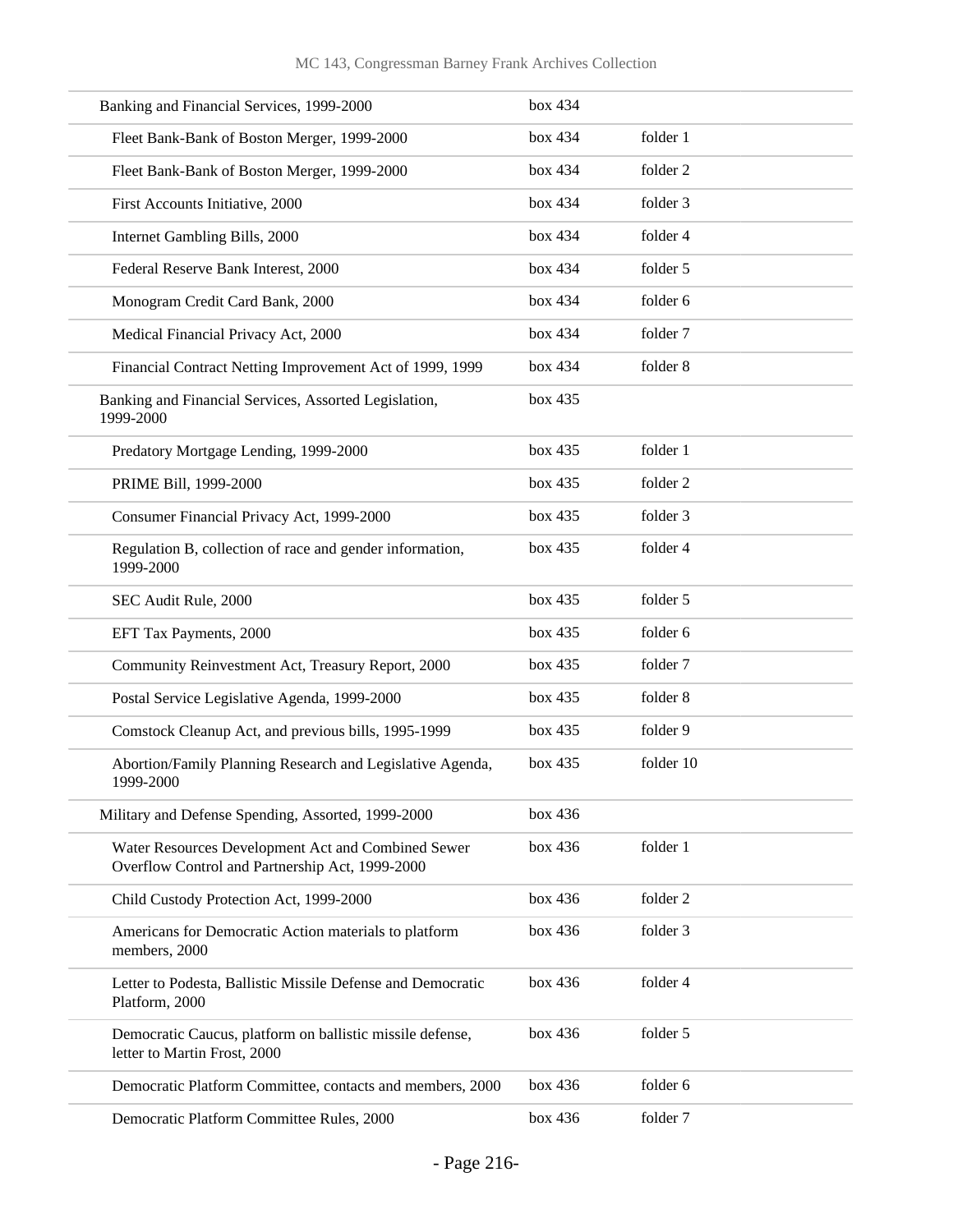| Letter to Democratic Platform Committee, 2000-07-20                                 | box 436 | folder 8  |
|-------------------------------------------------------------------------------------|---------|-----------|
| Trident Missiles, 2000                                                              | box 436 | folder 9  |
| Budget Defense Spending, Kosovo Amendment<br>Supplemental, 2000                     | box 436 | folder 10 |
| Defense Spending 1% Cut, 2000                                                       | box 436 | folder 11 |
| H. Con. Res. Concurrent Resolution, NATO, 2000                                      | box 436 | folder 12 |
| European Security: Debate in NATO and the EU, CRS Report,<br>2000                   | box 436 | folder 13 |
| Defense Department Audit, 2000                                                      | box 436 | folder 14 |
| Barney Frank Statement Opposing Rule to Defense<br>Authorization FY 2000, 1999      | box 436 | folder 15 |
| Barney Frank Statements in European Troops and Defense<br>Authorization, 1999-06-10 | box 436 | folder 16 |
| Shays-Frank Roll Call, 1999-06-10                                                   | box 436 | folder 17 |
| FY 1999 Defense Authorization, Possible Nuclear Warheads<br>Amendments, 1999        | box 436 | folder 18 |
| Arms Sales Code of Conduct, 1999                                                    | box 436 | folder 19 |
| Code of Conduct Arms Transfers, 1999                                                | box 436 | folder 20 |
| Two War Theory, 1999                                                                | box 436 | folder 21 |
| Members Interested in Burden Sharing, 1999                                          | box 436 | folder 22 |
| Letters to Advocacy Groups, 1999                                                    | box 436 | folder 23 |
| Cohen's Statement on Defense Spending Caps, 1999                                    | box 436 | folder 24 |
| Attendance List for Defense Strategy Session, 1999-04                               | box 436 | folder 25 |
| Defense Panel, 1999                                                                 | box~436 | folder 26 |
| Defense Spending Press Conference, 1999-01                                          | box 436 | folder 27 |
| European Spending on Technology, 1999                                               | box 436 | folder 28 |
| NATO, Kosovo, Defense Spending, 1999-2000                                           | box 437 |           |
| Military Bases in Europe, 1999                                                      | box 437 | folder 1  |
| Active Duty Worldwide, Europe, 1999                                                 | box 437 | folder 2  |
| Waiver Provisions, 1999                                                             | box 437 | folder 3  |
| Cost of Troops in Europe, 1999                                                      | box 437 | folder 4  |
| Korb Testimony, Defense Budget, 1999                                                | box 437 | folder 5  |
| FY 2000 Authorization Bill, notes and drafts, 1999                                  | box 437 | folder 6  |
| NATO Defense Spending Legislative History, 1999                                     | box 437 | folder 7  |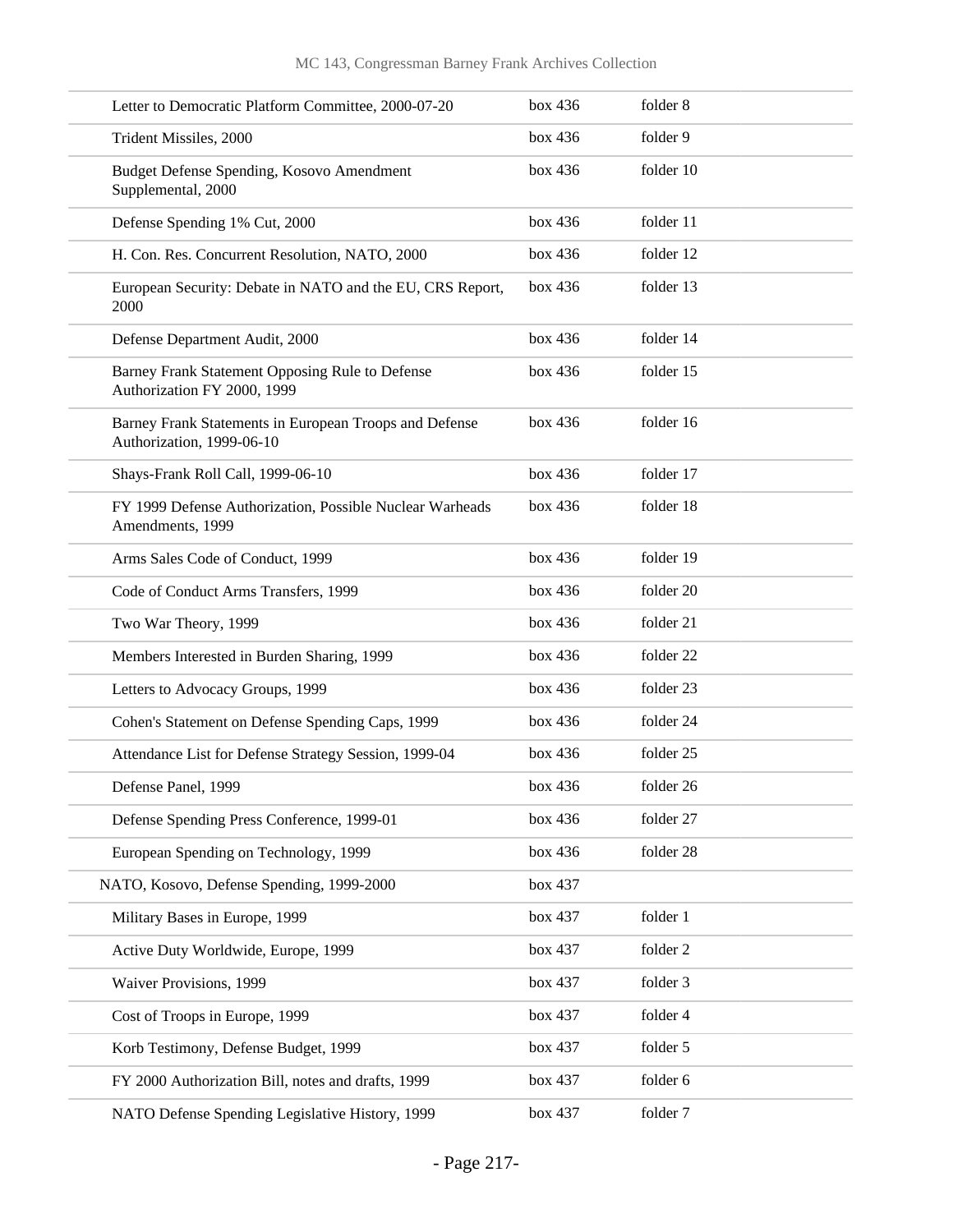| Lajes Air Force Base, Azores, 1999                                        | box 437 | folder 8  |
|---------------------------------------------------------------------------|---------|-----------|
| Defense-Hanscom, Rome Lab, 1999                                           | box 437 | folder 9  |
| Department of Defense Blanket Program, 1999                               | box 437 | folder 10 |
| Amendment to H.R. 1401, Final Version, 1999                               | box 437 | folder 11 |
| Drafts of Burden Sharing Legislation, 1999                                | box 437 | folder 12 |
| Defense Bill Contacts, 1999                                               | box 437 | folder 13 |
| Kosovo Votes, 1999                                                        | box 437 | folder 14 |
| Kosovo Letter to Clinton, 1999                                            | box 437 | folder 15 |
| Barney Frank Sponsored Fowler Resolution, later voted<br>against it, 1999 | box 437 | folder 16 |
| Kosovo Letters, 1999                                                      | box 437 | folder 17 |
| Defense Spending Letters in Burden Sharing, and previous<br>drafts, 1999  | box 437 | folder 18 |
| Nader Letter, 1999-2000                                                   | box 437 | folder 19 |
| State Department Views, 1999                                              | box 437 | folder 20 |
| Cohen Statements NATO, 1999-2000                                          | box 437 | folder 21 |
| Resolution Draft, European Military Capability, 1999                      | box 437 | folder 22 |
| Helsinki Summit, EU Ministers, 1999-12                                    | box 437 | folder 23 |
| NATO Expenditure Data, 1999                                               | box 437 | folder 24 |
| NATO Ministerial, 1999-12-15                                              | box 437 | folder 25 |
| NATO Statements, 2000                                                     | box 437 | folder 26 |
| Informational Materials, NATO Plans, 1999-2000                            | box 437 | folder 27 |
| Peace Action Affiliates, 1999-2000                                        | box 437 | folder 28 |
| Defense Groups, 1999-2000                                                 | box 437 | folder 29 |
| Medicare and Health Care, 1999-2000                                       | box 438 |           |
| Medicare-Harm from Balanced Budget Act, 1999-2000                         | box 438 | folder 1  |
| Medicare-HMO Pullout, Massachusetts Plan, 1999-2000                       | box 438 | folder 2  |
| Medicare and MassHealth, 1999-2000                                        | box 438 | folder 3  |
| Massachusetts Hospitals-Impact of Federal Policy, 1999-2000               | box 438 | folder 4  |
| Medicare "Ticket to Work" H.R. 1180, 1999                                 | box 438 | folder 5  |
| Adolescents in Public Health Insurance Programs, 1999                     | box 438 | folder 6  |
| Medical Privacy, 2000                                                     | box 438 | folder 7  |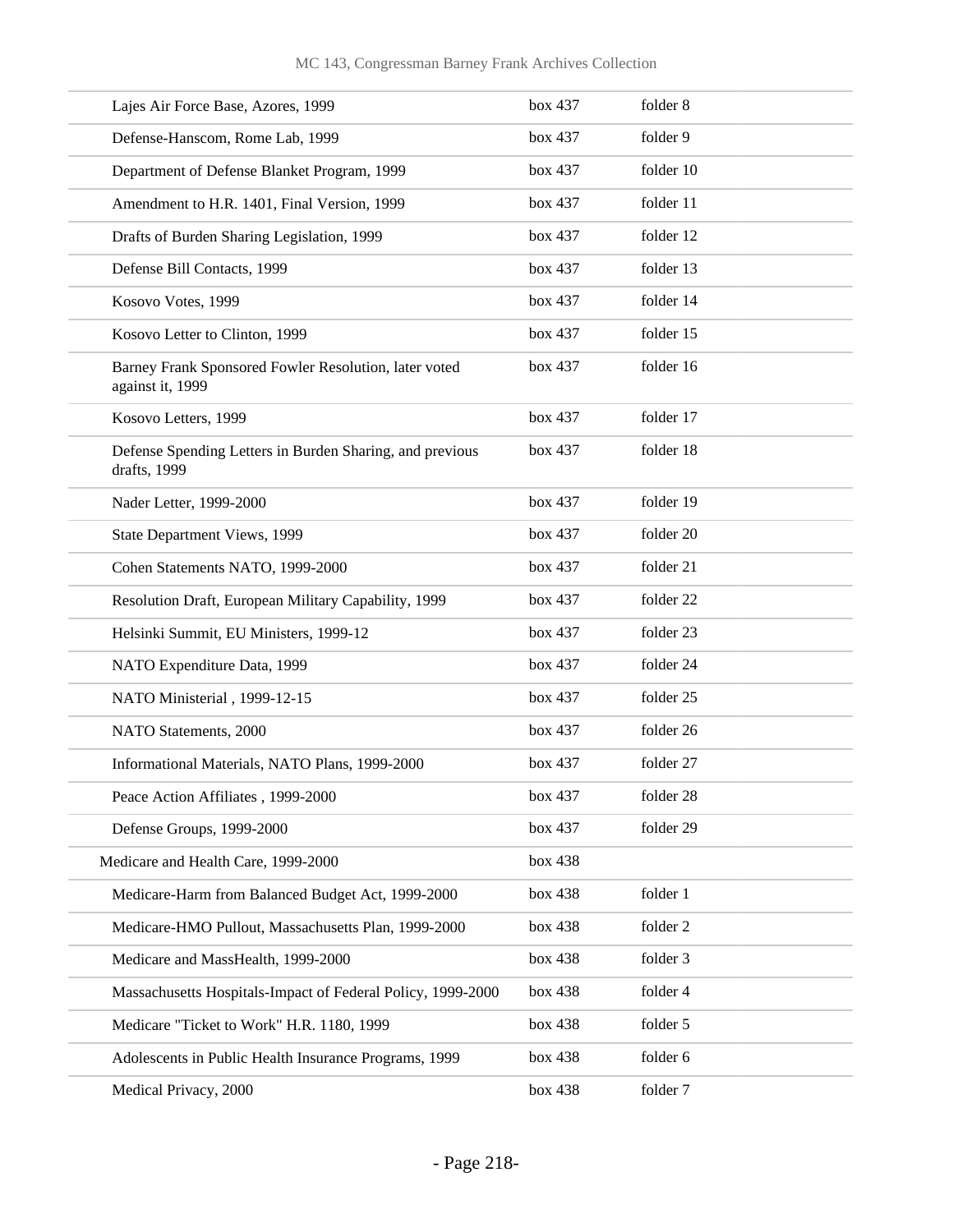| Employee Retirement Income Security Act (ERISA),<br>1999-2000                            | box 438 | folder 8  |
|------------------------------------------------------------------------------------------|---------|-----------|
| Mental Health, 1999-2000                                                                 | box 438 | folder 9  |
| Medical Testing on Animals, NYU, 1999-2000                                               | box 438 | folder 10 |
| Massachusetts Medical Device Industry Council, 1999-2000                                 | box 438 | folder 11 |
| Fresenius Medical Care, 1999-2000                                                        | box 438 | folder 12 |
| Hemophilia and Gene Therapy, 1999-2000                                                   | box 438 | folder 13 |
| Progeria Syndrome, research, 1999-2000                                                   | box 438 | folder 14 |
| Organ Procurement and Transplant H.R. 2418, 1999-2000                                    | box 438 | folder 15 |
| Social Security and Medicare Safe Deposit Box Act H.R.<br>1259, House Floor Debate, 1999 | box 438 | folder 16 |
| Massachusetts Commission for the Blind, 1999-2000                                        | box 438 | folder 17 |
| Long Term Care, 1999-2000                                                                | box 438 | folder 18 |
| Managed Care Improvement Act H.R. 2723, 1999-2000                                        | box 438 | folder 19 |
| Health Care Studies, 1999-2000                                                           | box 438 | folder 20 |
| Prescription Drugs, 1999-2000                                                            | box 438 | folder 21 |
| Health Premium Increases, Federal Employees Health Benefit<br>Program, 1999-2000         | box 438 | folder 22 |
| Appropriations, Global Economic Issues, 1999-2000                                        | box 439 |           |
| Census-Fairness, 1999-2000                                                               | box 439 | folder 1  |
| Small Business Legislation, 1999-2000                                                    | box 439 | folder 2  |
| Tax Cuts and Budget, 1999-2000                                                           | box 439 | folder 3  |
| Budget Resolution FY 2000, 1999                                                          | box 439 | folder 4  |
| Emergency Spending Bill, 1999-2000                                                       | box 439 | folder 5  |
| Dislocated Workers Assistance, 1999-2000                                                 | box 439 | folder 6  |
| Budget and Appropriations, 1999-2000                                                     | box 439 | folder 7  |
| Human Genome and Biotech, 1999-2000                                                      | box 439 | folder 8  |
| Economic Census Data, 1999-2000                                                          | box 439 | folder 9  |
| Democratic Policy Committee Reports, 1999-2000                                           | box 439 | folder 10 |
| Representative Cox Environmental Bill, 1999                                              | box 439 | folder 11 |
| Clinton/Rubin Speeches on Economic Issues, 1999                                          | box 439 | folder 12 |
| World Bank-China/Tibet, 1999                                                             | box 439 | folder 13 |
| IMF Advisory Committee, 1999                                                             | box 439 | folder 14 |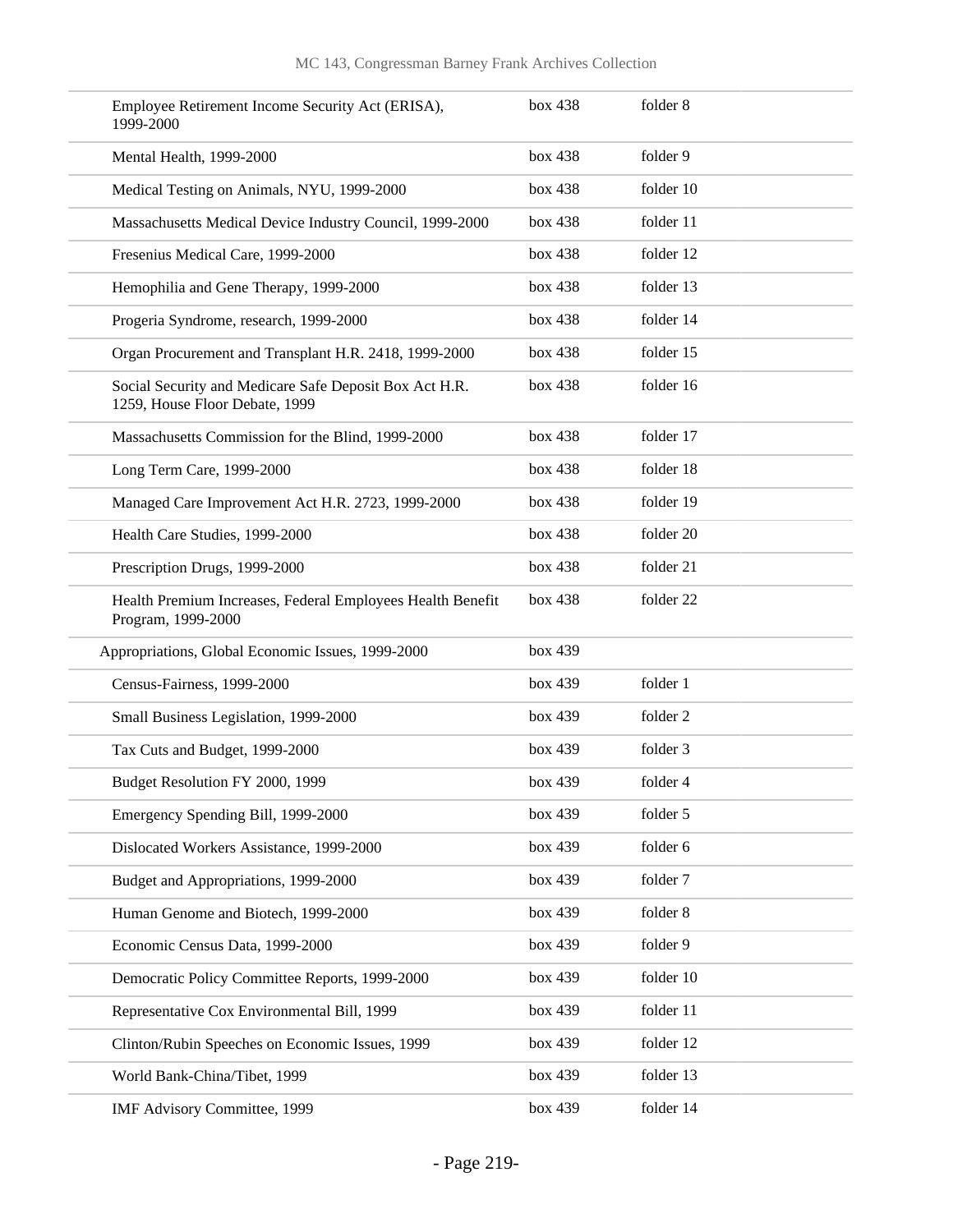| Trade Memo Democratic Party Mission, 1999                        | box 439 | folder 15 |
|------------------------------------------------------------------|---------|-----------|
| Notes on Internationalism, 1999                                  | box 439 | folder 16 |
| Barney Frank Testimony with Rubin, 1999-05-20                    | box 439 | folder 17 |
| Barney Frank Letters on Global Economics and Trade,<br>1995-1999 | box 439 | folder 18 |
| Trade Issues Summary Packet, 1999                                | box 439 | folder 19 |
| Global Economic Issues, Debt Relief, 1999-2000                   | box 440 |           |
| Trade Summary Packet, 1999                                       | box 440 | folder 1  |
| Levinson Letter to Treasury, 1999                                | box 440 | folder 2  |
| Notes from Meeting with Metzler, 1999-08-17                      | box 440 | folder 3  |
| Armey Commission, 1999                                           | box 440 | folder 4  |
| Metzler Report, 1999-2000                                        | box 440 | folder 5  |
| International Financial Institutions-Bergsten Opinion, 1999      | box 440 | folder 6  |
| IMF/World Bank Levinson Report, 1999                             | box 440 | folder 7  |
| Statement by Greenspan to House Banking, 2000-02-17              | box 440 | folder 8  |
| Humphrey-Hawkins, 2000-02                                        | box 440 | folder 9  |
| Barney Frank Questioning Greenspan, 1999-07-21                   | box 440 | folder 10 |
| Interest Rate Changes, 1999                                      | box 440 | folder 11 |
| Debt Relief Funding, 1999                                        | box 440 | folder 12 |
| Debt Relief Letters, 1999                                        | box 440 | folder 13 |
| Amendments to H.R. 1095, 1999                                    | box 440 | folder 14 |
| Amendment to the Nature of a Substitute to H.R. 1095, 1999       | box 440 | folder 15 |
| H.R. 2232, Waters Debt Relief Bill, 1999                         | box 440 | folder 16 |
| Barney Frank Amendments to Debt Relief Bill H.R. 1095,<br>1999   | box 440 | folder 17 |
| SCA-2 Fund, 1999                                                 | box 440 | folder 18 |
| Interim Relief, 1999                                             | box 440 | folder 19 |
| Notes on IMF Off Market Gold Sales, 1999                         | box 440 | folder 20 |
| Gold Sales for Debt Relief Memos to Barney Frank, 1999           | box 440 | folder 21 |
| Joint Economic Committee, 1999                                   | box 440 | folder 22 |
| Gold Sales for Debt Relief, opinions and notes, 1999             | box 440 | folder 23 |
| CID Conference Notes, 1999                                       | box 440 | folder 24 |
| Summers' Remarks at Debt Relief Conference, 1999-07-26           | box 440 | folder 25 |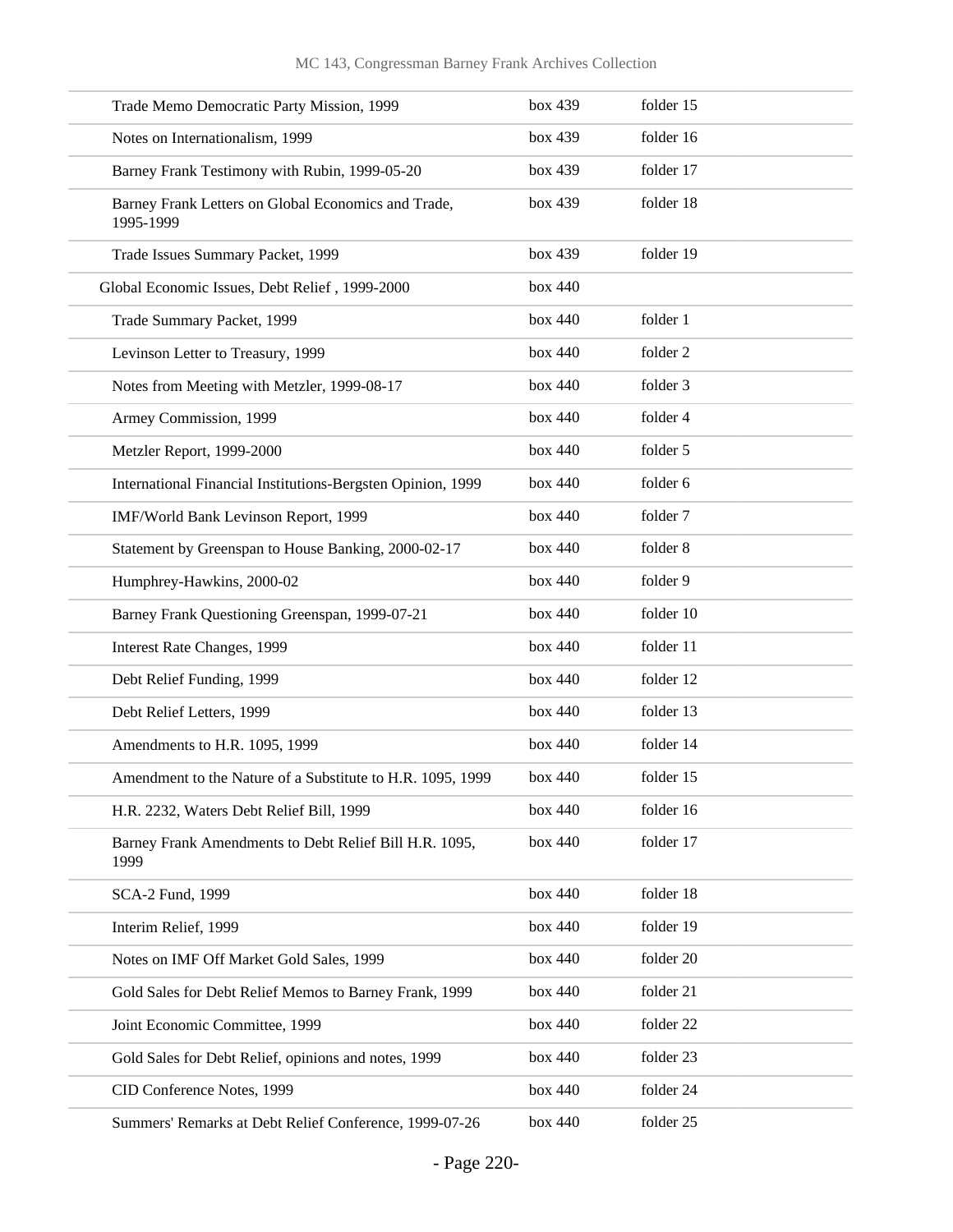|      | Debt Relief-Cologne G7 Proposal, 1999                               | box 440 | folder 26 |
|------|---------------------------------------------------------------------|---------|-----------|
|      | <b>ESAF Evaluation</b> , 1999                                       | box 440 | folder 27 |
|      | Global Economic Issues, Debt Relief, 1999-2000                      | box 441 |           |
|      | HPIC Progress, 1999                                                 | box 441 | folder 1  |
|      | CRS Report on Debt Reduction, 1999                                  | box 441 | folder 2  |
|      | IMF ESAF Documents, 1999-2000                                       | box 441 | folder 3  |
|      | Social Assessment on Debt Relief, 1999-2000                         | box 441 | folder 4  |
|      | Poverty Reduction Paper, 1999                                       | box 441 | folder 5  |
| 1999 | Congressional Opposition to ESAF/Structured Adjustment,             | box 441 | folder 6  |
|      | IMF Forum on ESAF Reform, 1999-09-24                                | box 441 | folder 7  |
|      | Brown-Campbell Resolution Opposing Gold Sales to Fund<br>ESAF, 1999 | box 441 | folder 8  |
|      | Sachs Debt Relief Transcript, Information, Notes, 1999              | box 441 | folder 9  |
|      | Authorization/Debt Relief Hearing, 1999-04-21                       | box 441 | folder 10 |
|      | Witness List Notes, 1999                                            | box 441 | folder 11 |
|      | Papal Message on Debt Relief, 1998-1999                             | box 441 | folder 12 |
| 1999 | Inter Parliamentary Union, meetings, efforts, and disputes,         | box 441 | folder 13 |
|      | East Timor Summary, 1999                                            | box 441 | folder 14 |
|      | East Timor-Letter to Secretary Albright, 1999                       | box 441 | folder 15 |
|      | Global Economic Issues, 1999-2000                                   | box 442 |           |
|      | East Timor Referendum-letters, drafts, notes, 1999-07               | box 442 | folder 1  |
|      | Portuguese Resolution on East Timor, 1999-09-09                     | box 442 | folder 2  |
|      | IMET Funding-background, notes, memos, 1996-1999                    | box 442 | folder 3  |
|      | Cuba Embargo-letters and legislation, 1999                          | box 442 | folder 4  |
|      | Indonesian Elections, 1999                                          | box 442 | folder 5  |
|      | Human Rights in Sudan, 1999                                         | box 442 | folder 6  |
|      | UN Arrears and Votes, 1999                                          | box 442 | folder 7  |
|      | China and Tibet, House Resolution, 1999                             | box 442 | folder 8  |
|      | India Sanctions, 1999                                               | box 442 | folder 9  |
|      | Iraqi Sanctions, 1999                                               | box 442 | folder 10 |
|      | Serbian Visas, 1999                                                 | box 442 | folder 11 |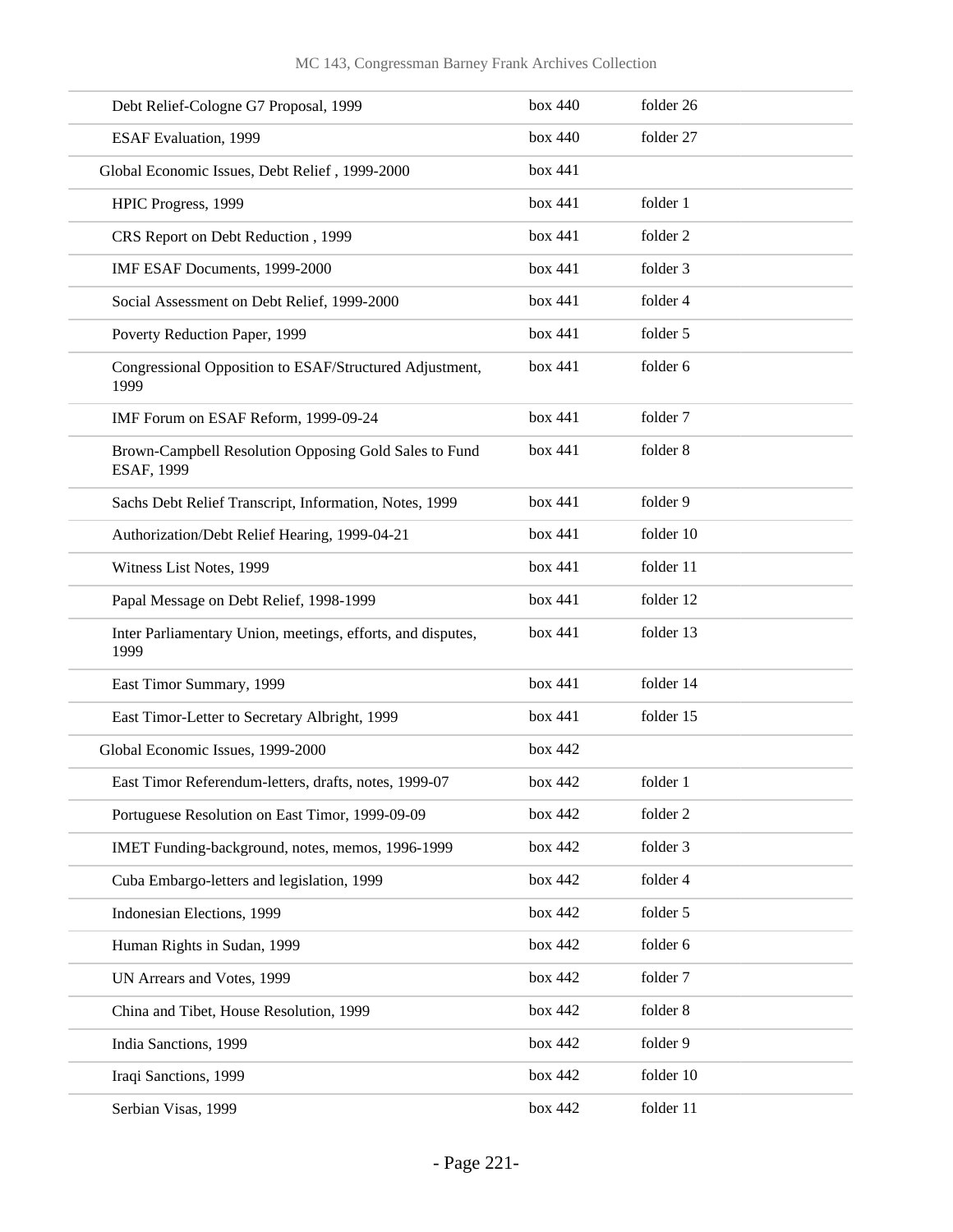| Tobacco Regulation Update, Research 1997 Policies, 2000                                                               | box 442 | folder 12 |
|-----------------------------------------------------------------------------------------------------------------------|---------|-----------|
| Medicare and Choice, 2000-08                                                                                          | box 442 | folder 13 |
| Health Care and Care for the Elderly, 1999-2000                                                                       | box 442 | folder 14 |
| Democratic Policy Committee, Education, 1999-2000                                                                     | box 443 |           |
| Democratic Policy Committee-Social Security, Medicare,<br>Prescription Drugs, Policy and Presentation Materials, 2000 | box 443 | folder 1  |
| Democratic Policy Committee-Social Security, Medicare,<br>Prescription Drugs, Presentation Materials, 2000            | box 443 | folder 2  |
| School Infrastructure Legislation Materials, 1999-2000                                                                | box 443 | folder 3  |
| TRIO Funding, 1999-2000                                                                                               | box 443 | folder 4  |
| Title I Grants, schools, 1999-2000                                                                                    | box 443 | folder 5  |
| Arts Education Programs, 1999-2000                                                                                    | box 443 | folder 6  |
| Guide to Individuals with Disabilities Education Act (IDEA),<br>2000                                                  | box 443 | folder 7  |
| IDEA Close Captioning Background, 1996-1999                                                                           | box 443 | folder 8  |
| IDEA Background, 1996-1999                                                                                            | box 443 | folder 9  |
| Final Resolutions on IDEA 1997, 2000                                                                                  | box 443 | folder 10 |
| Public School Modernization Act Information, 1999-2000                                                                | box 443 | folder 11 |
| Institutional Reporting Regulations, Higher Education, 1999                                                           | box 443 | folder 12 |
| Title IX and Gender Equity Information, 1999-2000                                                                     | box 443 | folder 13 |
| 100,000 New Teachers Initiative, 1999-2000                                                                            | box 443 | folder 14 |
| Education Budget FY 2000 Summary, 1999-2000                                                                           | box 443 | folder 15 |
| Assorted Issues, 1999-2000                                                                                            | box 444 |           |
| Memo to Al Gore, re. Globalization, 1999                                                                              | box 444 | folder 1  |
| Wool Fabric Tariff Information, 1999                                                                                  | box 444 | folder 2  |
| Public Schools Modernization Act of 1999, 1999-2000                                                                   | box 444 | folder 3  |
| COPS/Public Safety Legislation, 1999-2000                                                                             | box 444 | folder 4  |
| Water Resources and Clean Water Infrastructure, 1999                                                                  | box 444 | folder 5  |
| Water Resources Development Act, CSO Authorization, 2000                                                              | box 444 | folder 6  |
| Kenneth Starr Answers on Leak Alligations, 1999                                                                       | box 444 | folder 7  |
| Small Business Administration/HEFA Issue, 1999                                                                        | box 444 | folder 8  |
| Visa Waiver Program Information, 1999                                                                                 | box 444 | folder 9  |
| Balanced Budget Act Impact on Medicare, 1999                                                                          | box 444 | folder 10 |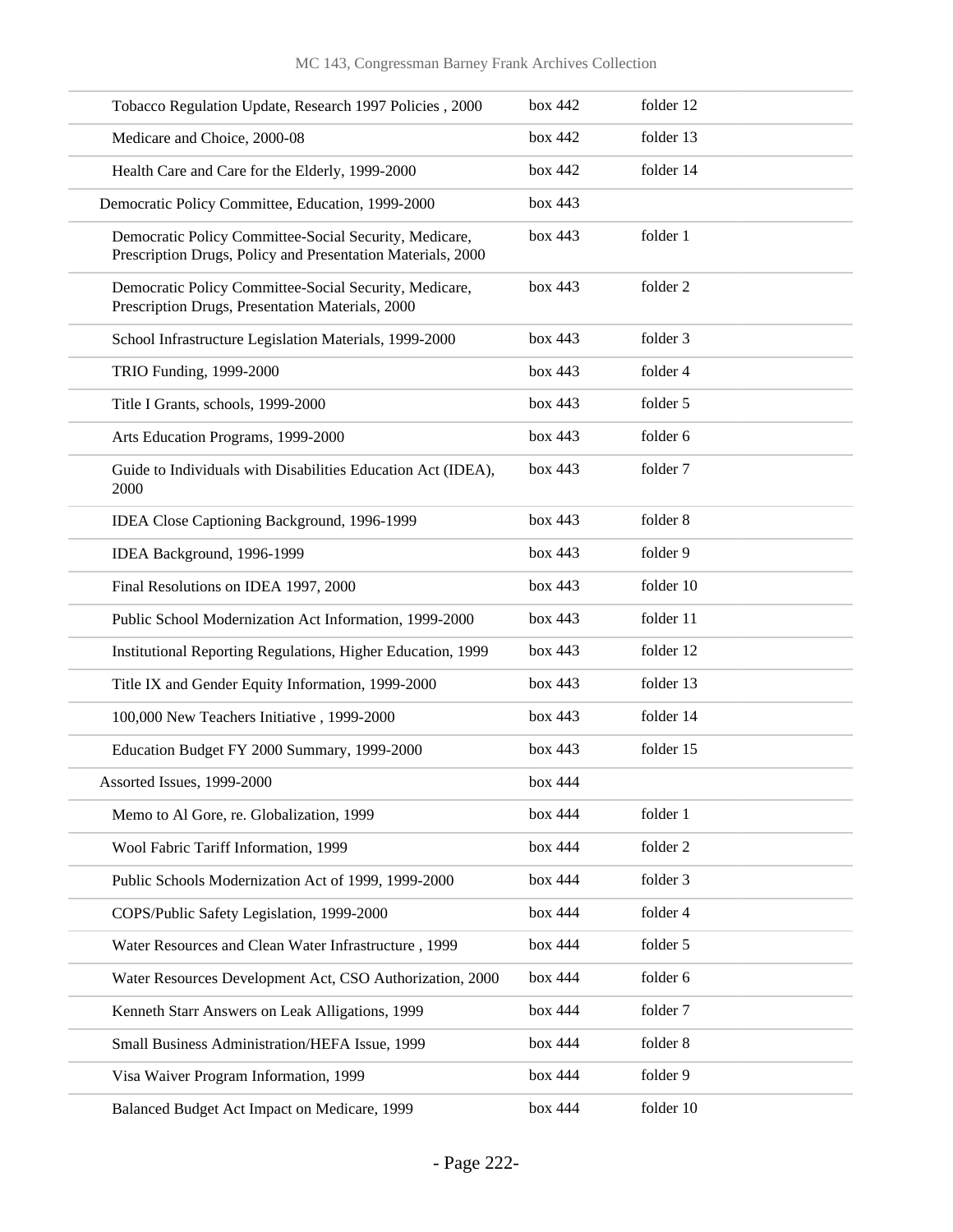| Higher Education Drug Issue, 1999                                        | box 444 | folder 11 |
|--------------------------------------------------------------------------|---------|-----------|
| POGP Contempt Case, 2000                                                 | box 444 | folder 12 |
| Assorted Issues, 1999-2000                                               | box 445 |           |
| FAA Threat Imaging Projection Ready X-Ray System,<br>1999-2000           | box 445 | folder 1  |
| Barney Frank Bill Allowing Naturalized Citizens to be<br>President. 2000 | box 445 | folder 2  |
| Consumer Fairness Act of 1999, 1999                                      | box 445 | folder 3  |
| Draft Removal Protocol, Azores, 2000                                     | box 445 | folder 4  |
| Memo to Mooney on Deportations, 2000                                     | box 445 | folder 5  |
| Social Security Taxable Wage Base, 1999                                  | box 445 | folder 6  |
| H.R. 3034 Medical Expenses, 2000                                         | box 445 | folder 7  |

## **107th Congress, 2001-2002**

| <b>Title/Description</b>                                          | <b>Instances</b> |           |
|-------------------------------------------------------------------|------------------|-----------|
| Agriculture-Banking and Currency, 2001-2002                       | box 446          |           |
| Agriculture-Animals, 2001-2002                                    | box 446          | folder 1  |
| Agriculture-Animal Rights, 2001-2002                              | box 446          | folder 2  |
| Agriculture-Cranberries, 2001-2002                                | box 446          | folder 3  |
| Agriculture-Dairy Products, 2001-2002                             | box 446          | folder 4  |
| Agriculture-Department of Agriculture, 2001-2002                  | box 446          | folder 5  |
| Agriculture-Farm Programs and Subsidies, 2001-2002                | box 446          | folder 6  |
| Agriculture-General, 2001-2002                                    | box 446          | folder 7  |
| Banking and Currency-Banking Committee, 2001-2002                 | box 446          | folder 8  |
| Banking and Currency-Banking Legislation, 2001-2002               | box 446          | folder 9  |
| Banking and Currency-Coins and Currency, 2001-2002                | box 446          | folder 10 |
| Banking and Currency-Commercial Lending, 2001-2002                | box 446          | folder 11 |
| Banking and Currency-Consumer Issues, 2001-2002                   | box 446          | folder 12 |
| Banking and Currency-Credit Cards, 2001-2002                      | box 446          | folder 13 |
| Banking and Currency-Bank Mergers, 2001-2002                      | box 446          | folder 14 |
| Banking and Currency-Fair Credit Reporting Act, 2001-2002         | box 446          | folder 15 |
| Banking and Currency-Fair Debt Collection Practices,<br>2001-2002 | box 446          | folder 16 |
| Banking and Currency-Credit Unions, 2001-2002                     | box 446          | folder 17 |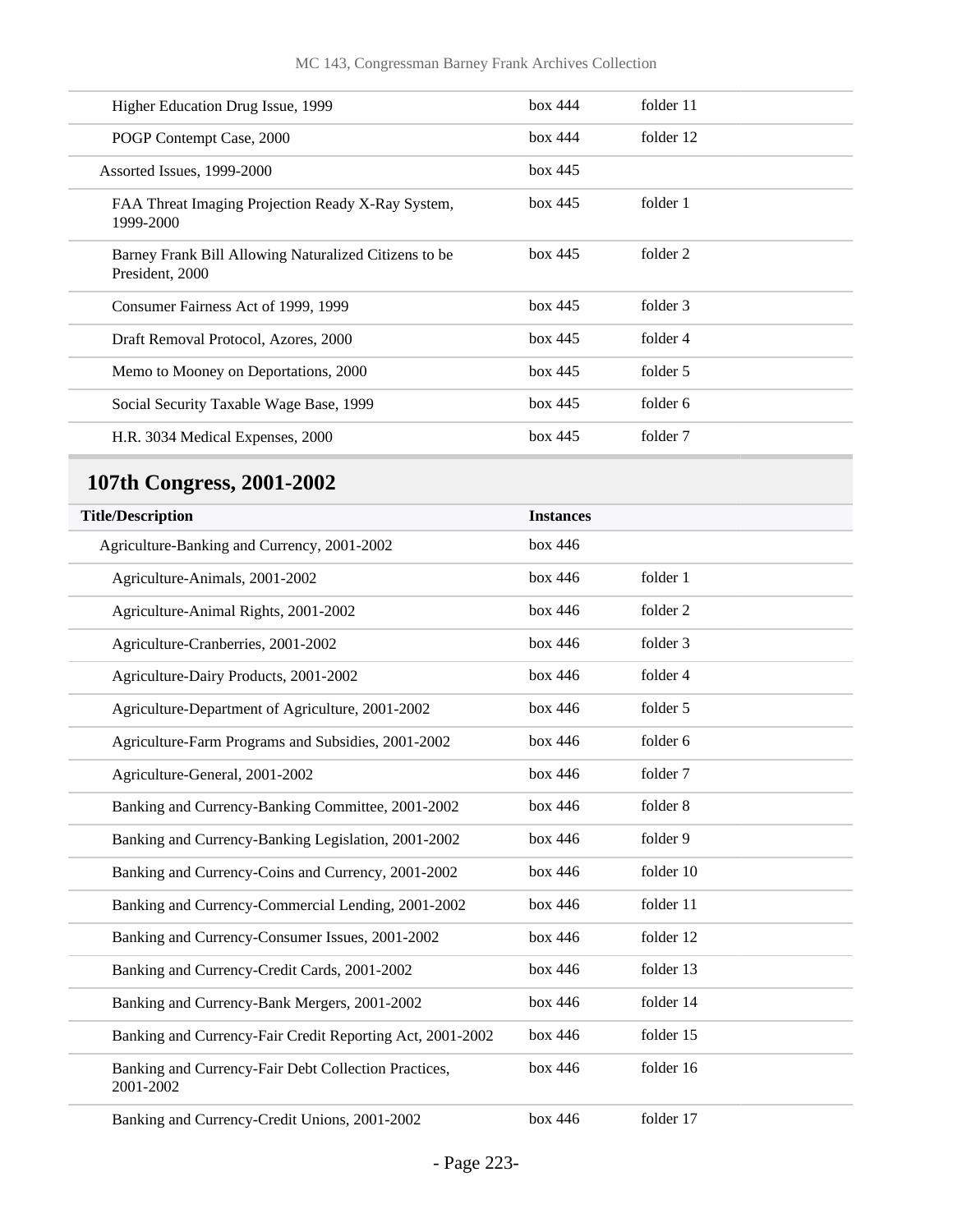| Banking and Currency-Federal Deposit Insurance<br>Commission, 2001-2002           | box 446 | folder 18 |
|-----------------------------------------------------------------------------------|---------|-----------|
| Banking and Currency-Federal Reserve Interest Rate Issues,<br>2001-2002           | box 446 | folder 19 |
| Banking and Currency-IMF, 2001-2002                                               | box 446 | folder 20 |
| Banking and Currency-World Bank and other Development<br>Banks, 2001-2002         | box 446 | folder 21 |
| Banking and Currency-Debt Relief, 2001-2002                                       | box 446 | folder 22 |
| Banking and Currency-Civil Rights, 2001-2002                                      | box 447 |           |
| Banking and Currency-International Monetary Policy,<br>2001-2002                  | box 447 | folder 1  |
| Banking and Currency-Internet, 2001-2002                                          | box 447 | folder 2  |
| Banking and Currency-Securities, 2001-2002                                        | box 447 | folder 3  |
| Banking and Currency-Security and Exchange Commission,<br>2001-2002               | box 447 | folder 4  |
| Banking and Currency-Treasury Department Savings Bonds,<br>2001-2002              | box 447 | folder 5  |
| Banking and Currency-Mortgage Lending, 2001-2002                                  | box 447 | folder 6  |
| Banking and Currency-General, 2001-2002                                           | box 447 | folder 7  |
| Business and Industry-Accounting, 2001-2002                                       | box 447 | folder 8  |
| Business and Industry-Telemarketing, 2001-2002                                    | box 447 | folder 9  |
| Business and Industry-Broadcasting, 2001-2002                                     | box 447 | folder 10 |
| Business and Industry-FCC, 2001-2002                                              | box 447 | folder 11 |
| Business and Industry-Consumer Protection, private sector<br>companies, 2001-2002 | box 447 | folder 12 |
| Business and Industry-Financial Markets, 2001-2002                                | box 447 | folder 13 |
| Business and Industry-Internet and High Tech, 2001-2002                           | box 447 | folder 14 |
| Business and Industry-Small Business, 2001-2002                                   | box 447 | folder 15 |
| Business and Industry-Textiles, 2001-2002                                         | box 447 | folder 16 |
| Business and Industry-Telecommunications, 2001-2002                               | box 447 | folder 17 |
| Business and Industry-Telephone Bill Charges, 2001-2002                           | box 447 | folder 18 |
| Business and Industry-General, 2001-2002                                          | box 447 | folder 19 |
| Budget-Administration Budget FY 2002, 2001                                        | box 447 | folder 20 |
| Budget-Administration Budget FY 2003, 2002                                        | box 447 | folder 21 |
| Budget-Congressional Budget Resolution FY 2002, 2001                              | box 447 | folder 22 |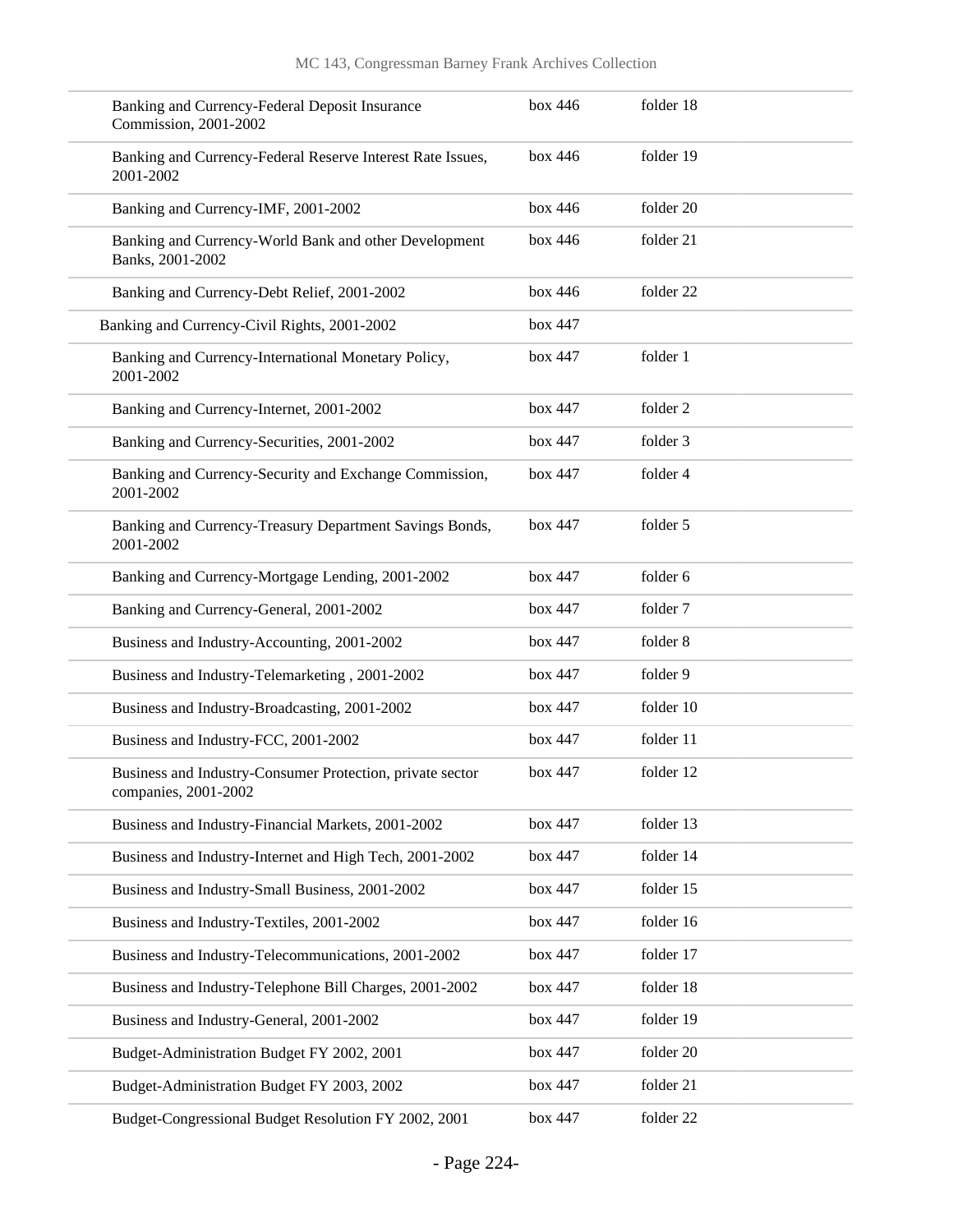| Budget-Deficit and Economic Projections, 2001-2002                                     | box 447 | folder 23 |
|----------------------------------------------------------------------------------------|---------|-----------|
| Budget-Miscellaneous Budget Proposals and Budget<br>Resolutions, 2001-2002             | box 447 | folder 24 |
| Budget-General, 2001-2002                                                              | box 447 | folder 25 |
| Civil Rights-Arbitration, 2001-2002                                                    | box 447 | folder 26 |
| Civil Rights-AIDS Discrimination, 2001-2002                                            | box 447 | folder 27 |
| Civil Rights-Civil Rights Legislation, 2001-2002                                       | box 447 | folder 28 |
| Civil Rights-Disabled, ADA, 2001-2002                                                  | box 447 | folder 29 |
| Civil Rights, 2001-2002                                                                | box 448 |           |
| Civil Rights-Freedom of Religion, 2001-2002                                            | box 448 | folder 1  |
| Civil Rights-Freedom of Speech and Press, 2001-2002                                    | box 448 | folder 2  |
| Civil Rights-Privacy, 2001-2002                                                        | box 448 | folder 3  |
| Civil Rights-Racial Discrimination, 2001-2002                                          | box 448 | folder 4  |
| Civil Rights-Sexual Discrimination, includes ERA, 2001-2002                            | box 448 | folder 5  |
| Civil Rights-Military Sexual Orientation Discrimination,<br>2001-2002                  | box 448 | folder 6  |
| Civil Rights-Sexual Orientation, 2001-2002                                             | box 448 | folder 7  |
| Civil Rights-Sexual Orientation, 2001-2002                                             | box 448 | folder 8  |
| Civil Rights-Education, 2001-2002                                                      | box 449 |           |
| Civil Rights-Employee Non Discrimination, 2001-2002                                    | box 449 | folder 1  |
| Civil Rights-Domestic Partnerships, 2001-2002                                          | box 449 | folder 2  |
| Civil Rights-ENDA, 2001-2002                                                           | box 449 | folder 3  |
| Civil Rights-Gay Politics, 2001-2002                                                   | box 449 | folder 4  |
| Civil Rights-Immigration, 2001-2002                                                    | box 449 | folder 5  |
| Civil Rights-Military, 2001-2002                                                       | box 449 | folder 6  |
| Civil Rights-Prisoners, 2001-2002                                                      | box 449 | folder 7  |
| Civil Rights-English/Language Issues, 2001-2002                                        | box 449 | folder 8  |
| Civil Rights-General, 2001-2002                                                        | box 449 | folder 9  |
| Congress and Executive Branch-Census, 2001-2002                                        | box 449 | folder 10 |
| Congress and Executive Branch-DC Issues, 2001-2002                                     | box 449 | folder 11 |
| Congress and Executive Branch-Emergencies, FEMA,<br>2001-2002                          | box 449 | folder 12 |
| Congress and Executive Branch-Executive Branch Ethics and<br>Investigations, 2001-2002 | box 449 | folder 13 |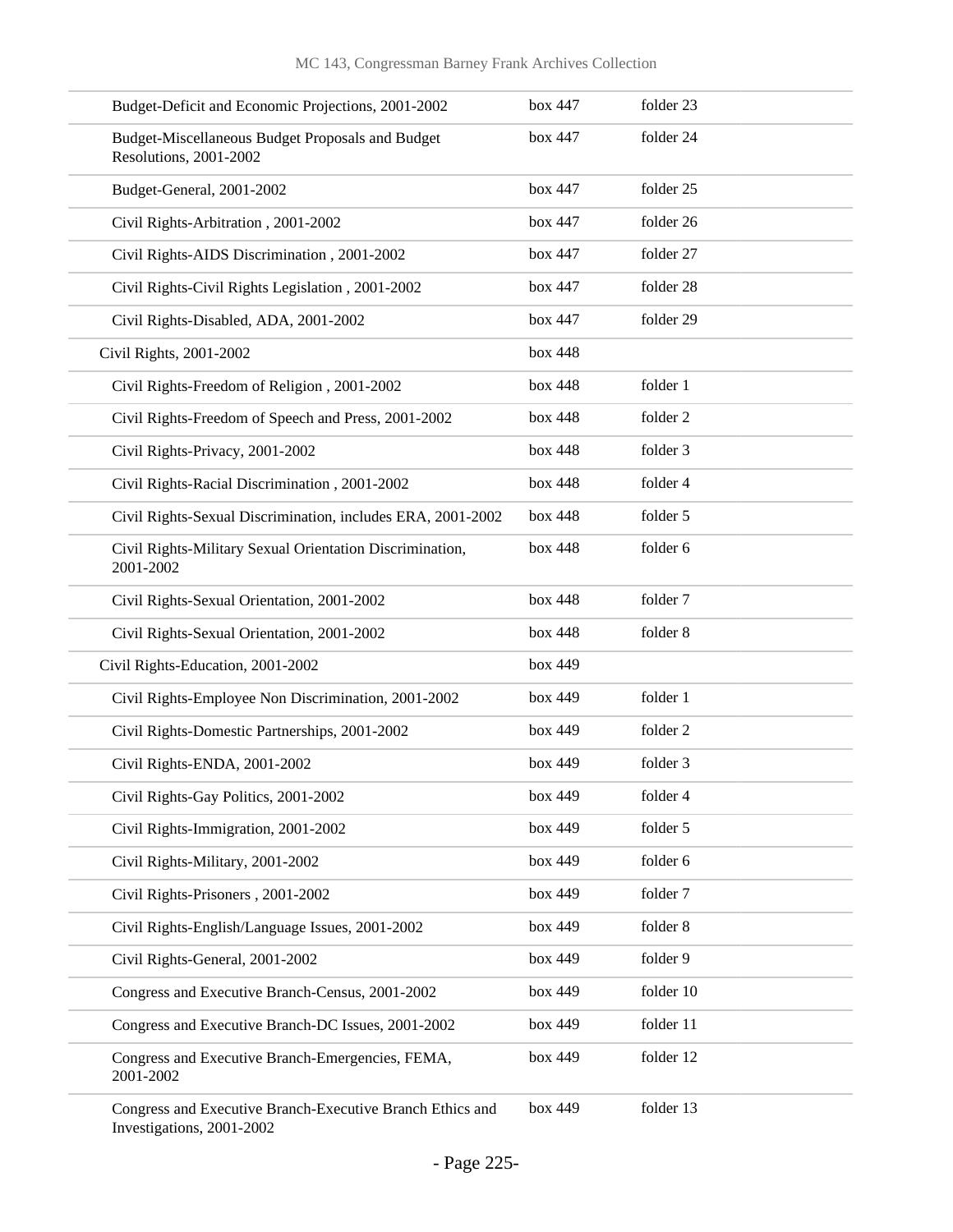| Congress and Executive Branch-Executive Privilege Secrecy,<br>2001-2002    | box 449 | folder 14 |
|----------------------------------------------------------------------------|---------|-----------|
| Congress and Executive Branch-Native American Issues,<br>2001-2002         | box 449 | folder 15 |
| Congress and Executive Branch-Presidential Nominees,<br>2001-2002          | box 449 | folder 16 |
| Congress and Executive Branch-Space, NASA, 2001-2002                       | box 449 | folder 17 |
| Congress and Executive Branch-Congressional Agencies,<br>2001-2002         | box 449 | folder 18 |
| Congress and Executive Branch-Congressional Ethics,<br>2001-2002           | box 449 | folder 19 |
| Congress and Executive Branch-Congressional Pay and<br>Benefits, 2001-2002 | box 449 | folder 20 |
| Congress and Executive Branch-Congress, general, 2001-2002                 | box 449 | folder 21 |
| Congress and Executive Branch-Executive Branch, general,<br>2001-2002      | box 449 | folder 22 |
| Education-Bilingual/Foreign Languages, 2001-2002                           | box 449 | folder 23 |
| Education-Elections, 2001-2002                                             | box 450 |           |
| Education-Department of Education, 2001-2002                               | box 450 | folder 1  |
| Education-Disabled and Special Education, 2001-2002                        | box 450 | folder 2  |
| Education-Education Legislation, 2001-2002                                 | box 450 | folder 3  |
| Education-Federal Aid to the Arts, 2001-2002                               | box 450 | folder 4  |
| Education-Museums, 2001-2002                                               | box 450 | folder 5  |
| Education-Higher Education Issues, general, 2001-2002                      | box 450 | folder 6  |
| Education-Student Aid, 2001-2002                                           | box 450 | folder 7  |
| Education-Scholarships and Fellowships, 2001-2002                          | box 450 | folder 8  |
| Education-Grant Programs, 2001-2002                                        | box 450 | folder 9  |
| Education-TRIO, 2001-2002                                                  | box 450 | folder 10 |
| Education-Higher Education Act, 2001-2002                                  | box 450 | folder 11 |
| Education-Elementary and Secondary Education, general,<br>2001-2002        | box 450 | folder 12 |
| Education-School Construction, 2001-2002                                   | box 450 | folder 13 |
| Education-ESEA Reauthorization, 2001-2002                                  | box 450 | folder 14 |
| Education-Vocational and Adult Basic Education, 2001-2002                  | box 450 | folder 15 |
| Education-Head Start, 2001-2002                                            | box 450 | folder 16 |
|                                                                            |         |           |

Education-General, 2001-2002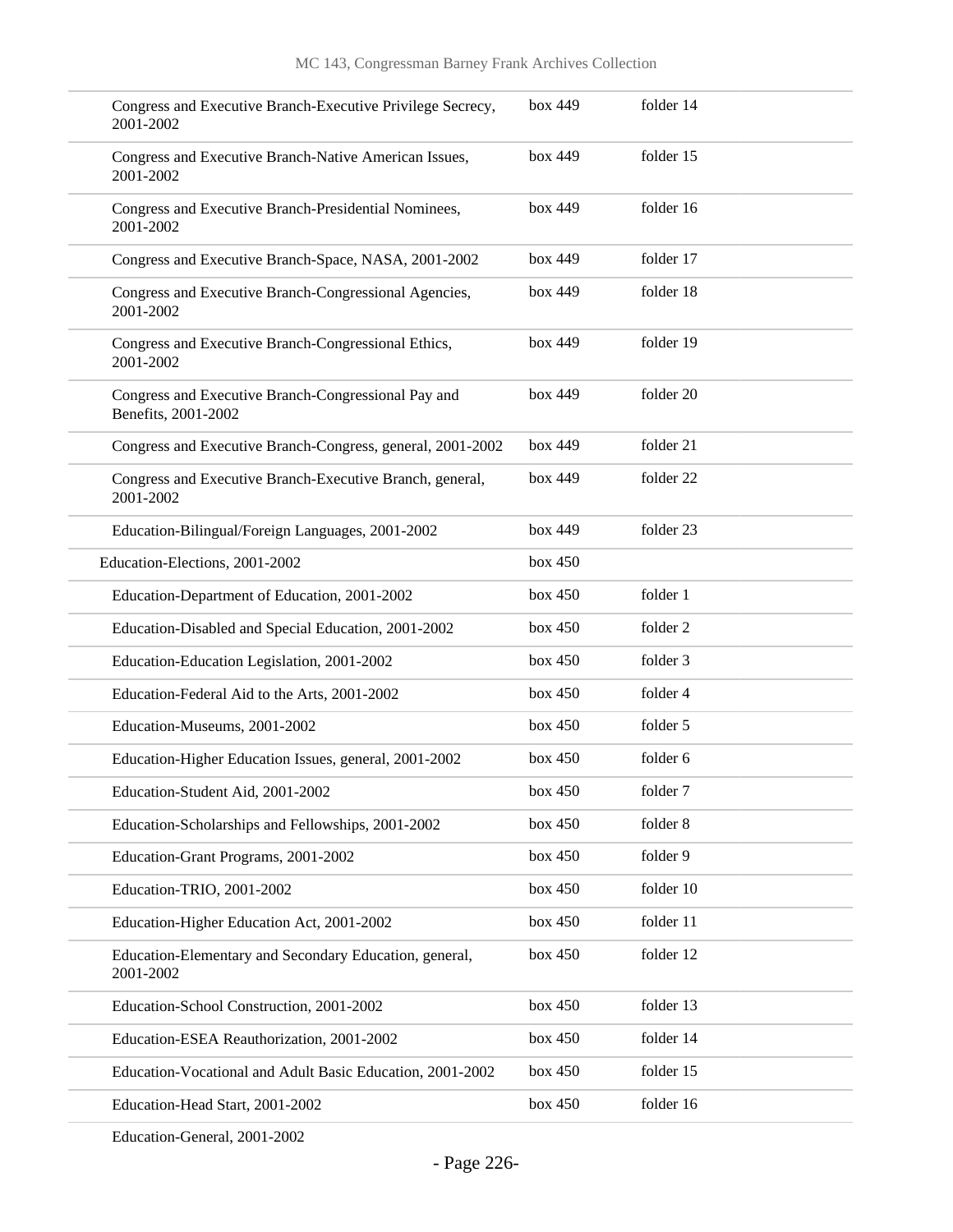|                                                                       | box 450 | folder 17 |
|-----------------------------------------------------------------------|---------|-----------|
| Elections-Campaign Finance Reform, 2001-2002                          | box 450 | folder 18 |
| Elections-Congressional, 2001-2002                                    | box 450 | folder 19 |
| Elections-Congressional Rep. Frank, non-political, 2001-2002          | box 450 | folder 20 |
| Elections-Democratic Party, including DNC, 2001-2002                  | box 450 | folder 21 |
| Elections-Environment, 2001-2002                                      | box 451 |           |
| Elections-Republican Party, 2001-2002                                 | box 451 | folder 1  |
| Elections-Election Reform, 2001-2002                                  | box 451 | folder 2  |
| Elections-Presidential, 2001-2002                                     | box 451 | folder 3  |
| Elections-General, 2001-2002                                          | box 451 | folder 4  |
| Energy-Energy Conservation and Alternative Energy,<br>2001-2002       | box 451 | folder 5  |
| Energy-Fuel Assistance, price increases, 2001-2002                    | box 451 | folder 6  |
| Energy-Nuclear Energy, 2001-2002                                      | box 451 | folder 7  |
| Energy-Electricity and Utilities, includes deregulation,<br>2001-2002 | box 451 | folder 8  |
| Energy-General, 2001-2002                                             | box 451 | folder 9  |
| Environment-Air Pollution, 2001-2002                                  | box 451 | folder 10 |
| Environment-Department of Interior, 2001-2002                         | box 451 | folder 11 |
| Environment-EPA, 2001-2002                                            | box 451 | folder 12 |
| Environment-Fisheries, 2001-2002                                      | box 451 | folder 13 |
| Environment-Fishing Casework, 2001-2002                               | box 451 | folder 14 |
| Environment-Other Species, 2001-2002                                  | box 451 | folder 15 |
| Environment-Forests and Plants, 2001-2002                             | box 451 | folder 16 |
| Environment-Foreign Relations, 2001-2002                              | box 452 |           |
| Environment-Parks and Public Lands, 2001-2002                         | box 452 | folder 1  |
| Environment-Toxic Waste, Pesticides, Superfund, 2001-2002             | box 452 | folder 2  |
| Environment-Water Pollution, 2001-2002                                | box 452 | folder 3  |
| Environment-Wildlife, 2001-2002                                       | box 452 | folder 4  |
| Environment-General, 2001-2002                                        | box 452 | folder 5  |
| Federal Employment-Benefits, 2001-2002                                | box 452 | folder 6  |
| Federal Employment-OPM, 2001-2002                                     | box 452 | folder 7  |
| Federal Employment-Pay, 2001-2002                                     | box 452 | folder 8  |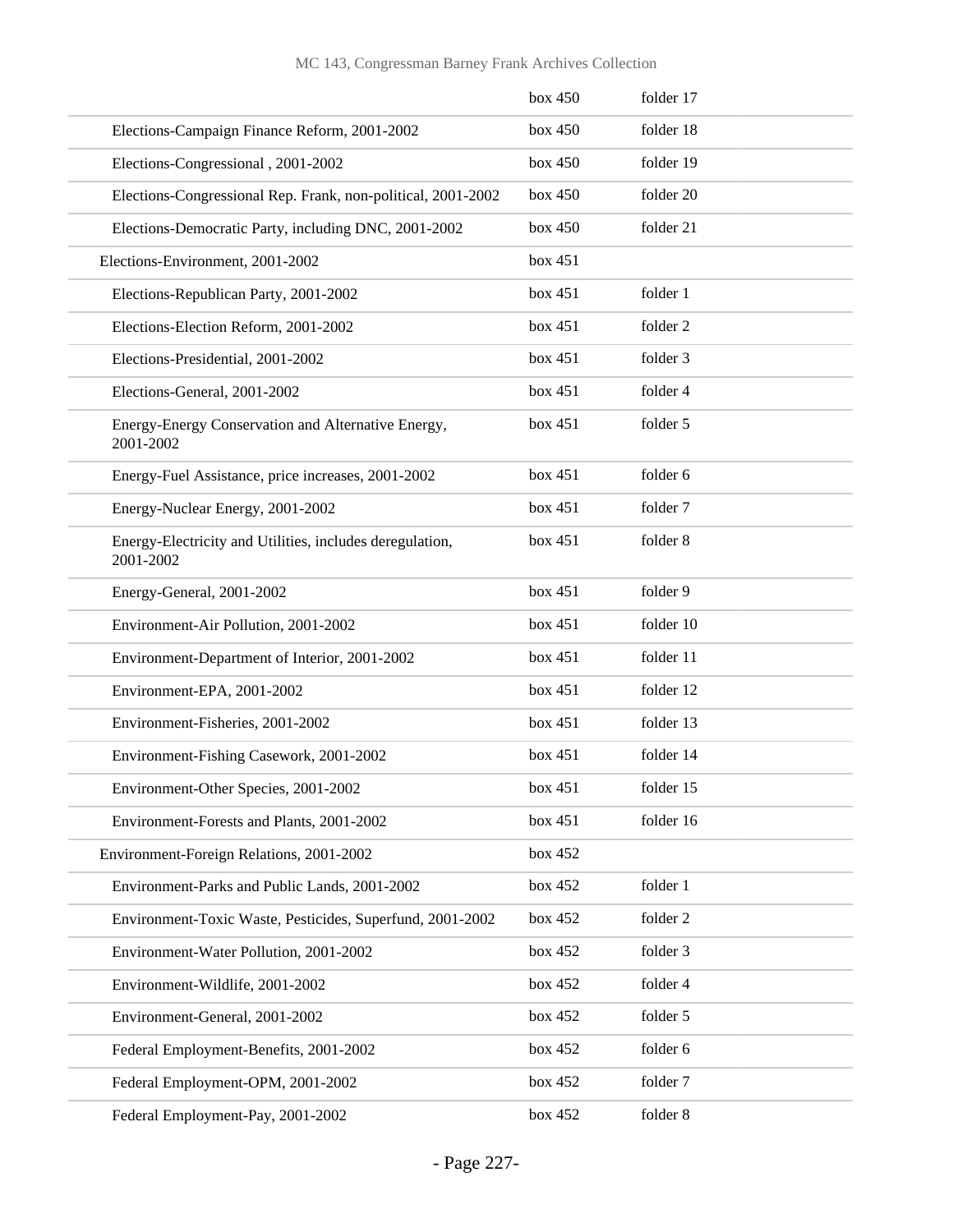| Federal Employment-Reform, 201-2002                          | box 452 | folder 9  |
|--------------------------------------------------------------|---------|-----------|
| Federal Employment-Retirement Benefits, 2001-2002            | box 452 | folder 10 |
| Federal Employment-General, 2001-2002                        | box 452 | folder 11 |
| Foreign Relations-Africa, general, 2001-2002                 | box 452 | folder 12 |
| Foreign Relations-Cape Verde, 2001-2002                      | box 452 | folder 13 |
| Foreign Relations-Asia, general, 2001-2002                   | box 452 | folder 14 |
| Foreign Relations-Former Soviet Asian States, 2001-2002      | box 452 | folder 15 |
| Foreign Relations-Japan, 2001-2002                           | box 452 | folder 16 |
| Foreign Relations-People's Republic of China, 2001-2002      | box 452 | folder 17 |
| Foreign Relations-Southeast Asia, 2001-2002                  | box 452 | folder 18 |
| Foreign Relations-Taiwan, 2002                               | box 452 | folder 19 |
| Foreign Relations, 2001-2002                                 | box 453 |           |
| Foreign Relations-Europe, general, 2001-2002                 | box 453 | folder 1  |
| Foreign Relations-Azores, 2001-2002                          | box 453 | folder 2  |
| Foreign Relations-Bosnia, 2001                               | box 453 | folder 3  |
| Foreign Relations-Eastern Europe, 2001-2002                  | box 453 | folder 4  |
| Foreign Relations-Ireland, 2002                              | box 453 | folder 5  |
| Foreign Relations-Portugal, 2001-2002                        | box 453 | folder 6  |
| Foreign Relations-Russia, 2001-2002                          | box 453 | folder 7  |
| Foreign Relations-International Aid Organizations, 2001-2002 | box 453 | folder 8  |
| Foreign Relations-United Nations, 2001-2002                  | box 453 | folder 9  |
| Foreign Relations-Other Organizations, 2001-2002             | box 453 | folder 10 |
| Foreign Relations-Middle East, 2001-2002                     | box 453 | folder 11 |
| Foreign Relations-Israel, 2001-2002                          | box 453 | folder 12 |
| Foreign Relations-Palestinians, 2001-2002                    | box 453 | folder 13 |
| Foreign Relations-Caribbean, 2001-2002                       | box 453 | folder 14 |
| Foreign Relations-Central and South America, 2001-2002       | box 453 | folder 15 |
| Foreign Relations-Other Countries, 2001-2002                 | box 453 | folder 16 |
| Foreign Relations-Foreign Aid, 2001-2002                     | box 453 | folder 17 |
| Foreign Relations-Human Rights, 2001-2002                    | box 453 | folder 18 |
| Foreign Relations-State Department, 2001-2002                | box 453 | folder 19 |
| Foreign Relations-World Food and Population, 2001-2002       | box 453 | folder 20 |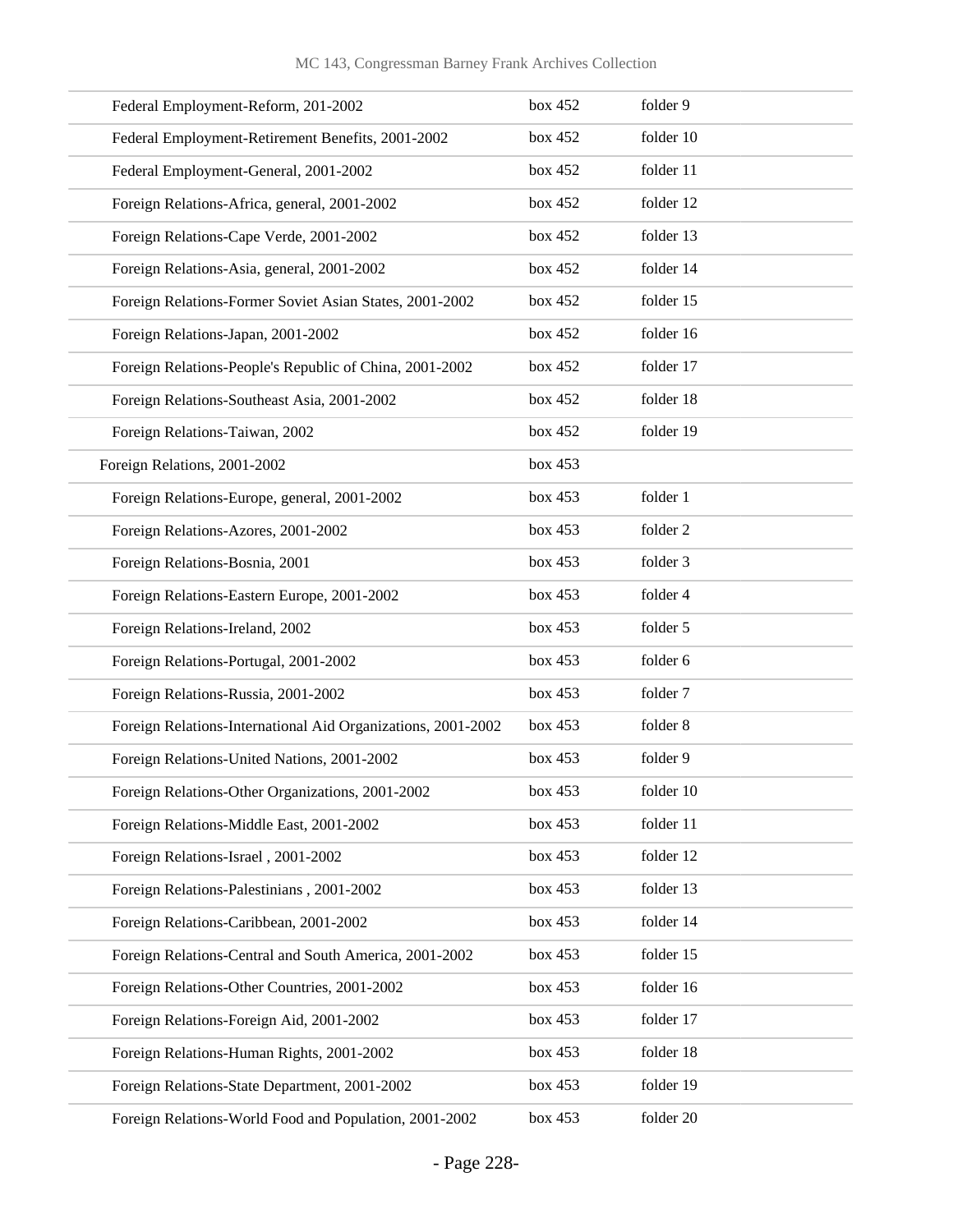| Foreign Relations-Treaties, 2001-2002                             | box 453 | folder 21 |
|-------------------------------------------------------------------|---------|-----------|
| Foreign Relations-General, 2001-2002                              | box 453 | folder 22 |
| Housing-Immigration, 2001-2002                                    | box 454 |           |
| Housing-Legislation, 2001-2002                                    | box 454 | folder 1  |
| Housing-Assisted and Subsidized, 2001-2002                        | box 454 | folder 2  |
| Housing-Tenant Based, 2001-2002                                   | box 454 | folder 3  |
| Housing-Project Based, markup to market, 2001-2002                | box 454 | folder 4  |
| Housing-Community Development, 2001-2002                          | box 454 | folder 5  |
| Housing-Public Housing, 2001-2002                                 | box 454 | folder 6  |
| Housing-Public Housing Authority, 2001-2002                       | box 454 | folder 7  |
| Housing-Department of Housing and Urban Development,<br>2001-2002 | box 454 | folder 8  |
| Housing-HUD Budget and Appropriations, 2001-2002                  | box 454 | folder 9  |
| Housing-Senior and Disabled, 2001-2002                            | box 454 | folder 10 |
| Housing-General Section 202, 2001-2002                            | box 454 | folder 11 |
| Housing-General Section 811, 2002                                 | box 454 | folder 12 |
| Housing-Fair Housing and Housing Discrimination,<br>2001-2002     | box 454 | folder 13 |
| Housing-Federal Housing Administration, 2001-2002                 | box 454 | folder 14 |
| Housing-Housing Commissions, 2002                                 | box 454 | folder 15 |
| Housing-Homeless, 2001-2002                                       | box 454 | folder 16 |
| Housing-Grant Issues, 2001-2002                                   | box 454 | folder 17 |
| Housing-Housing Subcommittee, 2001-2002                           | box 454 | folder 18 |
| Housing-Production, Low Income Housing, 2001-2002                 | box 454 | folder 19 |
| Housing-General, 2001-2002                                        | box 454 | folder 20 |
| Human Services-Adoption, 2001-2002                                | box 454 | folder 21 |
| Human Services-Child Abuse and Family Violence,<br>2001-2002      | box 454 | folder 22 |
| Human Services-Children's Issues and Child Care, 2001-2002        | box 454 | folder 23 |
| Human Services-Health, 2001-2002                                  | box 454 | folder 24 |
| Human Services-Disabled Issues, 2001-2002                         | box 454 | folder 25 |
| Human Services-Domestic Hunger and Food Problems,<br>2001-2002    | box 454 | folder 26 |
| Human Services-Women, Infant, Child Programs, 2001-2002           | box 454 | folder 27 |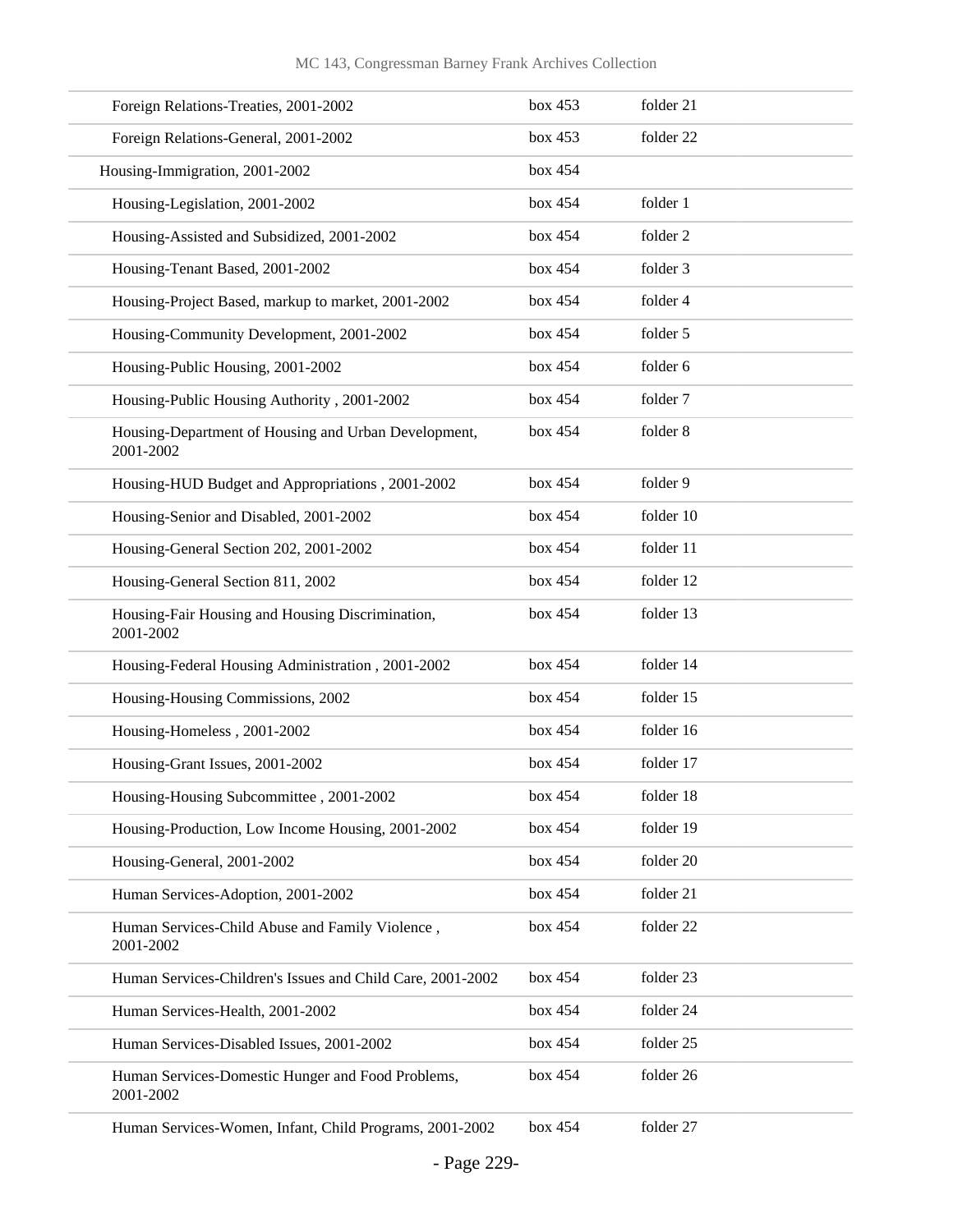| Human Services-Welfare Reform, 2001-2002              | box 454 | folder 28 |
|-------------------------------------------------------|---------|-----------|
| Human Services-General, 2001-2002                     | box 454 | folder 29 |
| Immigration-Amnesty, 2001-2002                        | box 454 | folder 30 |
| Immigration-Family Reunification Act, 2001-2002       | box 454 | folder 31 |
| Immigration, 2001-2002                                | box 455 |           |
| Immigration-Citizenship Naturalization, 2001-2002     | box 455 | folder 1  |
| Immigration-Deportation Reform Legislation, 2001-2002 | box 455 | folder 2  |
| Immigration-INS, 2001-2002                            | box 455 | folder 3  |
| Immigration-General Legislation, 2001-2002            | box 455 | folder 4  |
| Immigration-Passports and Visas, 2001-2002            | box 455 | folder 5  |
| Immigration-Political Asylum, 2001-2002               | box 455 | folder 6  |
| Immigration-Private Bills, 2001-2002                  | box 455 | folder 7  |
| Immigration-Refugees, 2001-2002                       | box 455 | folder 8  |
| Immigration-Section 245, 2001-2002                    | box 455 | folder 9  |
| Immigration-General, 2001-2002                        | box 455 | folder 10 |
| Judiciary, 2001-2002                                  | box 456 |           |
| Judiciary-Anti Trust, 2001-2002                       | box 456 | folder 1  |
| Judiciary-Capital Punishment, 2001-2002               | box 456 | folder 2  |
| Judiciary-Casework and Private Bills, 2001-2002       | box 456 | folder 3  |
| Judiciary-Courts and Juries, 2001-2002                | box 456 | folder 4  |
| Judiciary-Justice Department, 2001-2002               | box 456 | folder 5  |
| Judiciary-Domestic Violence, 2001-2002                | box 456 | folder 6  |
| Judiciary-FBI, 2001-2002                              | box 456 | folder 7  |
| Judiciary-General Crime and Justice, 2001-2002        | box 456 | folder 8  |
| Judiciary-Gun Control, Anti, 2001-2002                | box 456 | folder 9  |
| Judiciary-Gun Control, Pro, 2001-2002                 | box 456 | folder 10 |
| Judiciary-Hate Crimes, 2001-2002                      | box 456 | folder 11 |
| Judiciary-Intellectual Property, 2001-2002            | box 456 | folder 12 |
| Judiciary, 2001-2002                                  | box 457 |           |
| Judiciary-Internet and High Tech, 2001-2002           | box 457 | folder 1  |
| Judiciary-Illegal Drugs and Drug Crimes, 2001-2002    | box 457 | folder 2  |
| Judiciary-Medical Marijuana, 2001-2002                | box 457 | folder 3  |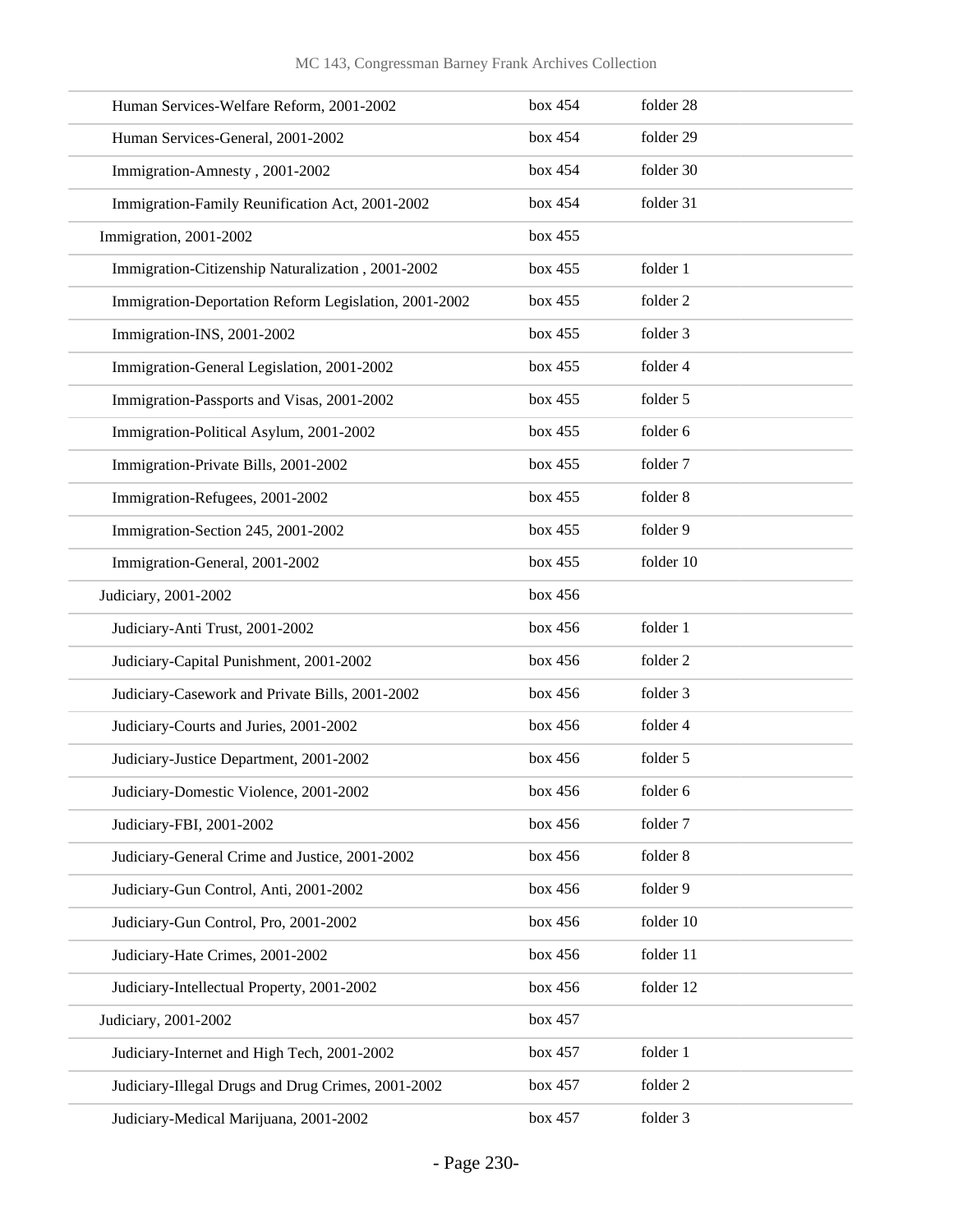| Judiciary-Bankruptcy, 2001-2002                         | box 457 | folder 4  |
|---------------------------------------------------------|---------|-----------|
| Judiciary-Police, 2001-2002                             | box 457 | folder 5  |
| Judiciary-Prisons, 2001-2002                            | box 457 | folder 6  |
| Judiciary-Product Liability, 2001-2002                  | box 457 | folder 7  |
| Judiciary-General, 2001-2002                            | box 457 | folder 8  |
| Labor-Medical, 2001-2002                                | box 458 |           |
| Labor-Collective Bargaining and Strikes, 2001-2002      | box 458 | folder 1  |
| Labor-Department of Labor, 2001-2002                    | box 458 | folder 2  |
| Labor-Job Legislation, 2001-2002                        | box 458 | folder 3  |
| Labor-Minimum Wage, 2001-2002                           | box 458 | folder 4  |
| Labor-OSHA, 2001-2002                                   | box 458 | folder 5  |
| Labor-Unemployment, 2001-2002                           | box 458 | folder 6  |
| Labor-Unions, 2001-2002                                 | box 458 | folder 7  |
| Labor-General, 2001-2002                                | box 458 | folder 8  |
| Medical-Alcohol Abuse, 2001-2002                        | box 458 | folder 9  |
| Medical-Family Planning, 2001-2002                      | box 458 | folder 10 |
| Medical-HIV and AIDS, 2001-2002                         | box 458 | folder 11 |
| Medical-Health and Human Services Department, 2001-2002 | box 458 | folder 12 |
| Medical-Disabled, 2001-2002                             | box 458 | folder 13 |
| Medical-Diseases, general, 2001-2002                    | box 458 | folder 14 |
| Medical-Drug Abuse and Treatment, 2001-2002             | box 458 | folder 15 |
| Medical-FDA, 2001-2002                                  | box 458 | folder 16 |
| Medical-FDA Drug Abuse, 2001-2002                       | box 458 | folder 17 |
| Medical-Health Facilities, 2001-2002                    | box 458 | folder 18 |
| Medical, 2001-2002                                      | box 459 |           |
| Medical-Children's Health Care, 2001-2002               | box 459 | folder 1  |
| Medical-Managed Care Reform, 2001-2002                  | box 459 | folder 2  |
| Medical-Long Term Care, 2001-2002                       | box 459 | folder 3  |
| Medical-Medicaid, 2001-2002                             | box 459 | folder 4  |
| Medical-Medicare, 2001-2002                             | box 459 | folder 5  |
| Medical-Doctor Payments, 2001-2002                      | box 459 | folder 6  |
| Medical-Medicare Funding, 2001-2002                     | box 459 | folder 7  |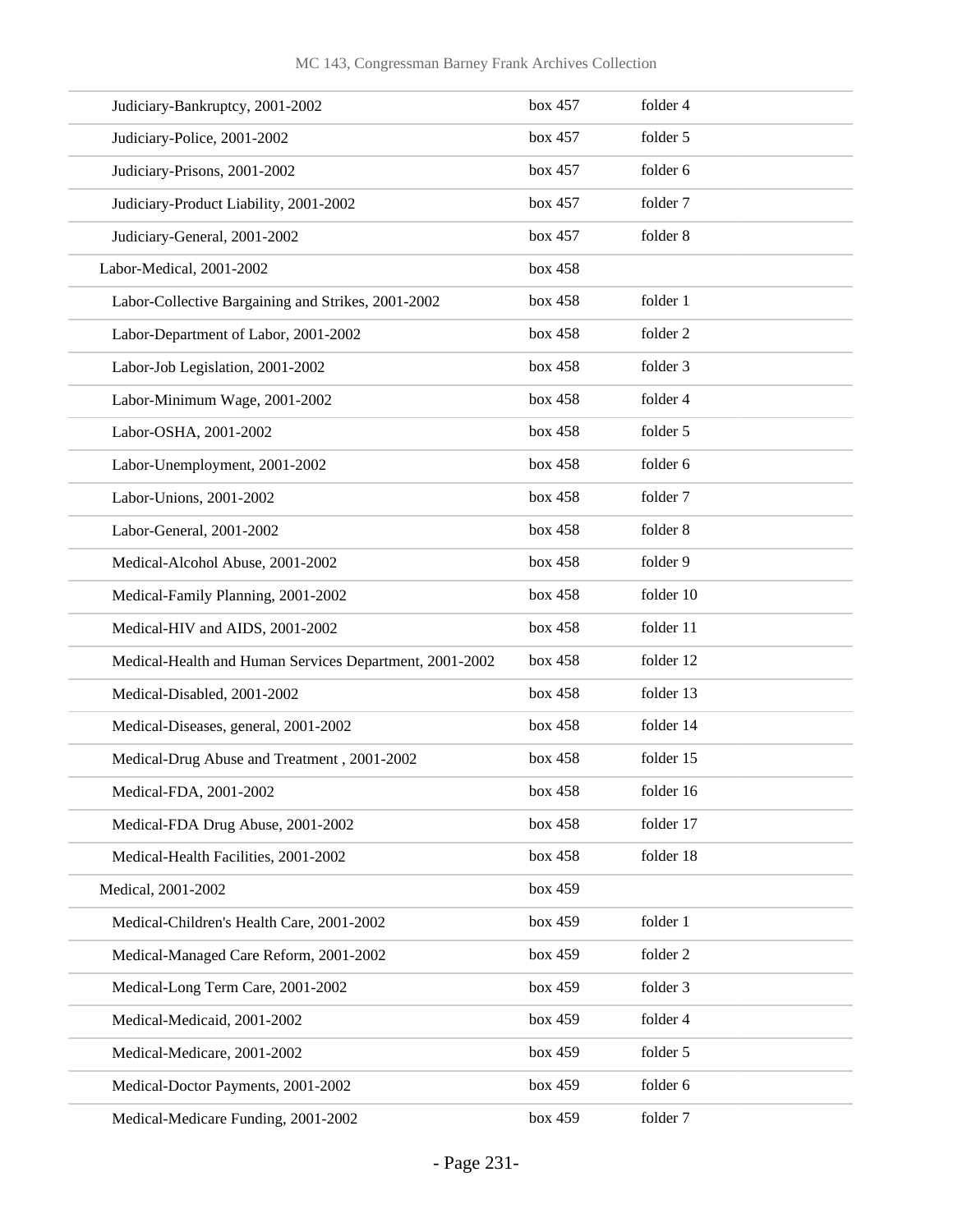| Medical-Health Care Financing, 2001-2002                 | box 459 | folder 8  |
|----------------------------------------------------------|---------|-----------|
| Medical-Hospital Payments, 2001-2002                     | box 459 | folder 9  |
| Medical-Medicare Reform, 2001-2002                       | box 459 | folder 10 |
| Medical-Medicine and Legal Drugs, 2001-2002              | box 459 | folder 11 |
| Medical-Mental Health, 2001-2002                         | box 459 | folder 12 |
| Medical-National Institutes of Health, 2001-2002         | box 459 | folder 13 |
| Medical-Smoking, 2001-2002                               | box 459 | folder 14 |
| Medical-Women's Health, 2001-2002                        | box 459 | folder 15 |
| Medical-Centers for Disease Control, 2001-2002           | box 459 | folder 16 |
| Medical-Prescription Drugs, 2001-2002                    | box 459 | folder 17 |
| Medical-Postal Service, 2001-2002                        | box 460 |           |
| Medical-General, 2001-2002                               | box 460 | folder 1  |
| Military-Air Force, 2001-2002                            | box 460 | folder 2  |
| Military-Army, 2001-2002                                 | box 460 | folder 3  |
| Military-Navy and Marines, 2001-2002                     | box 460 | folder 4  |
| Military-Bases, 2001-2002                                | box 460 | folder 5  |
| Military-Benefits, 2001-2002                             | box 460 | folder 6  |
| Military-Defense Spending, 2001-2002                     | box 460 | folder 7  |
| Military-Defense Department, 2001-2002                   | box~460 | folder 8  |
| Military-Department of Defense Appropriations, 2001-2002 | box 460 | folder 9  |
| Military-Disarmament and Arms Control, 2001-2002         | box 460 | folder 10 |
| Military-Discrimination in Military, 2001-2002           | box 460 | folder 11 |
| Military-Intelligence, 2001-2002                         | box 460 | folder 12 |
| Military-Missile Defense, 2001-2002                      | box 460 | folder 13 |
| Military-POW/MIA, 2001-2002                              | box 460 | folder 14 |
| Military-Reserves and National Guard, 2001-2002          | box 460 | folder 15 |
| Military-Space Weapons, 2001-2002                        | box 460 | folder 16 |
| Military-Weapons, 2001-2002                              | box 460 | folder 17 |
| Military-NATO, 2001-2002                                 | box 460 | folder 18 |
| Military-General, 2001-2002                              | box 460 | folder 19 |
| Postal Service-Complaints, 2001-2002                     | box 460 | folder 20 |
| Postal Service-Franking Privilege, 2001-2002             | box 460 | folder 21 |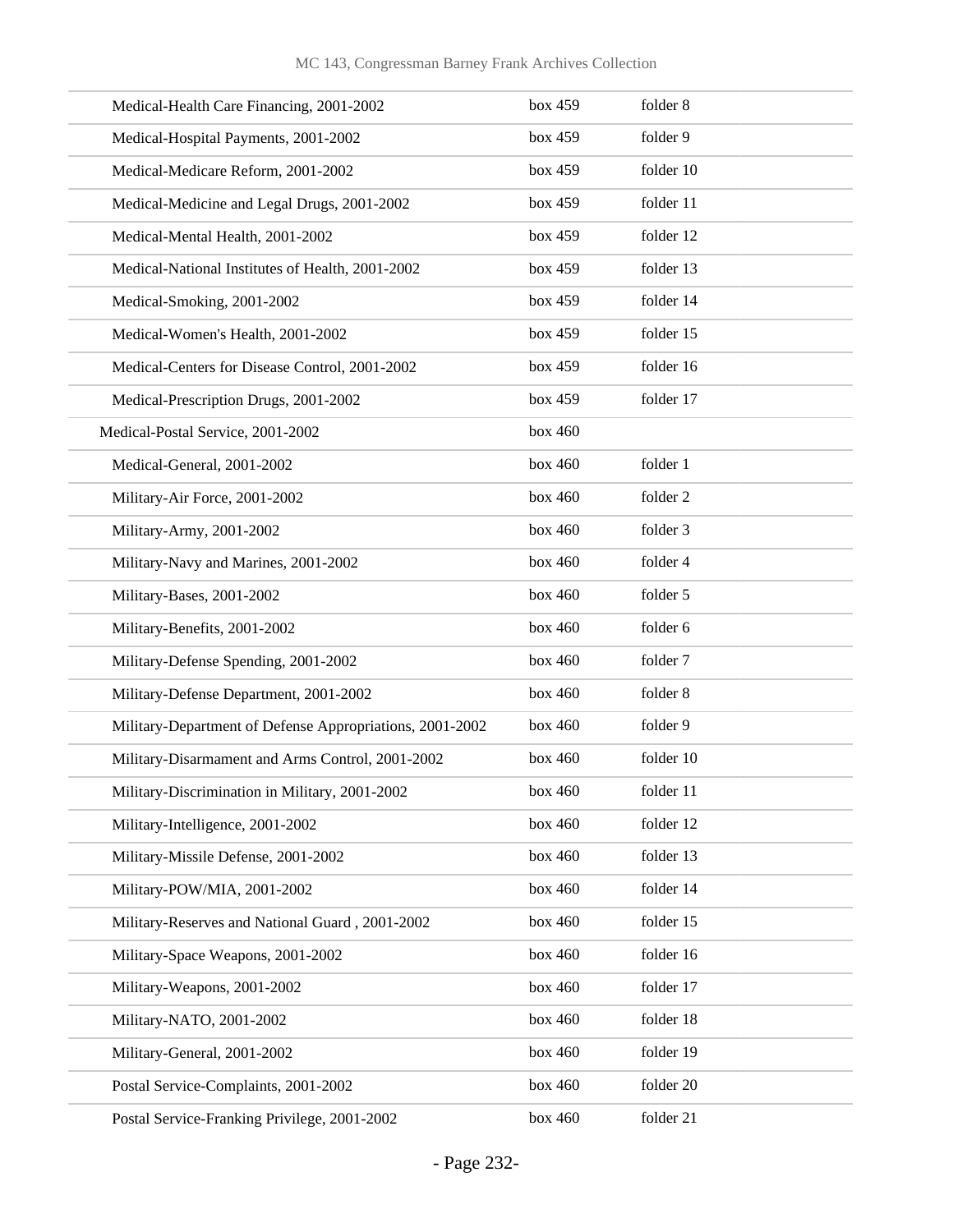| Postal Service-Postal Workers, Pay and Benefits, 2001-2002      | box 460 | folder 22 |
|-----------------------------------------------------------------|---------|-----------|
| Postal Service-Rates, 2001-2002                                 | box 460 | folder 23 |
| Postal Service-Stamps, 2001-2002                                | box 460 | folder 24 |
| Postal Service-General, 2001-2002                               | box 460 | folder 25 |
| Social Security-Terrorism, 2001-2002                            | box 461 |           |
| Social Security-Cost of Living, 2002                            | box 461 | folder 1  |
| Social Security-Funding and Reform, 2001-2002                   | box 461 | folder 2  |
| Social Security-Legislation, 2001-2002                          | box 461 | folder 3  |
| Social Security-Notch Act, 2001-2002                            | box 461 | folder 4  |
| Social Security-Offsets, 2001-2002                              | box 461 | folder 5  |
| Social Security-Retirement Accounts and Pensions,<br>2001-2002  | box 461 | folder 6  |
| Social Security-Supplemental Security Income, SSI,<br>2001-2002 | box 461 | folder 7  |
| Social Security-Windfall Elimination Plan, 2001-2002            | box 461 | folder 8  |
| Social Security-SSDI Disability Income, 2001-2002               | box 461 | folder 9  |
| Social Security-Government Pension Deficit, 2001-2002           | box 461 | folder 10 |
| Taxes-Benefits, Exemptions, and Credits, 2001-2002              | box 461 | folder 11 |
| Taxes-Business Taxes, 2001-2002                                 | box 461 | folder 12 |
| Taxes-Capital Gains, 2001-2002                                  | box 461 | folder 13 |
| Taxes-Charitable and Tax Exempt Organizations, 2001-2002        | box 461 | folder 14 |
| Taxes-Individual Taxes, 2001-2002                               | box 461 | folder 15 |
| Taxes-Insurance, 2001-2002                                      | box 461 | folder 16 |
| Taxes-IRS, 2001-2002                                            | box 461 | folder 17 |
| Taxes-IRAs and 401k, 2001-2002                                  | box 461 | folder 18 |
| Taxes-State and Local, 2001-2002                                | box 461 | folder 19 |
| Taxes-Tax Credits, 2001-2002                                    | box 461 | folder 20 |
| Taxes-New Flat Tax Proposals, 2001-2002                         | box 461 | folder 21 |
| Taxes-General, 2001-2002                                        | box 461 | folder 22 |
| Terrorism-Air Travel, 2001-2002                                 | box 461 | folder 23 |
| Terrorism-Bio warfare, 2001-2002                                | box 461 | folder 24 |
| Terrorism-Civil Rights, 2001-2002                               | box 461 | folder 25 |
| Terrorism, 2001-2002                                            | box 462 |           |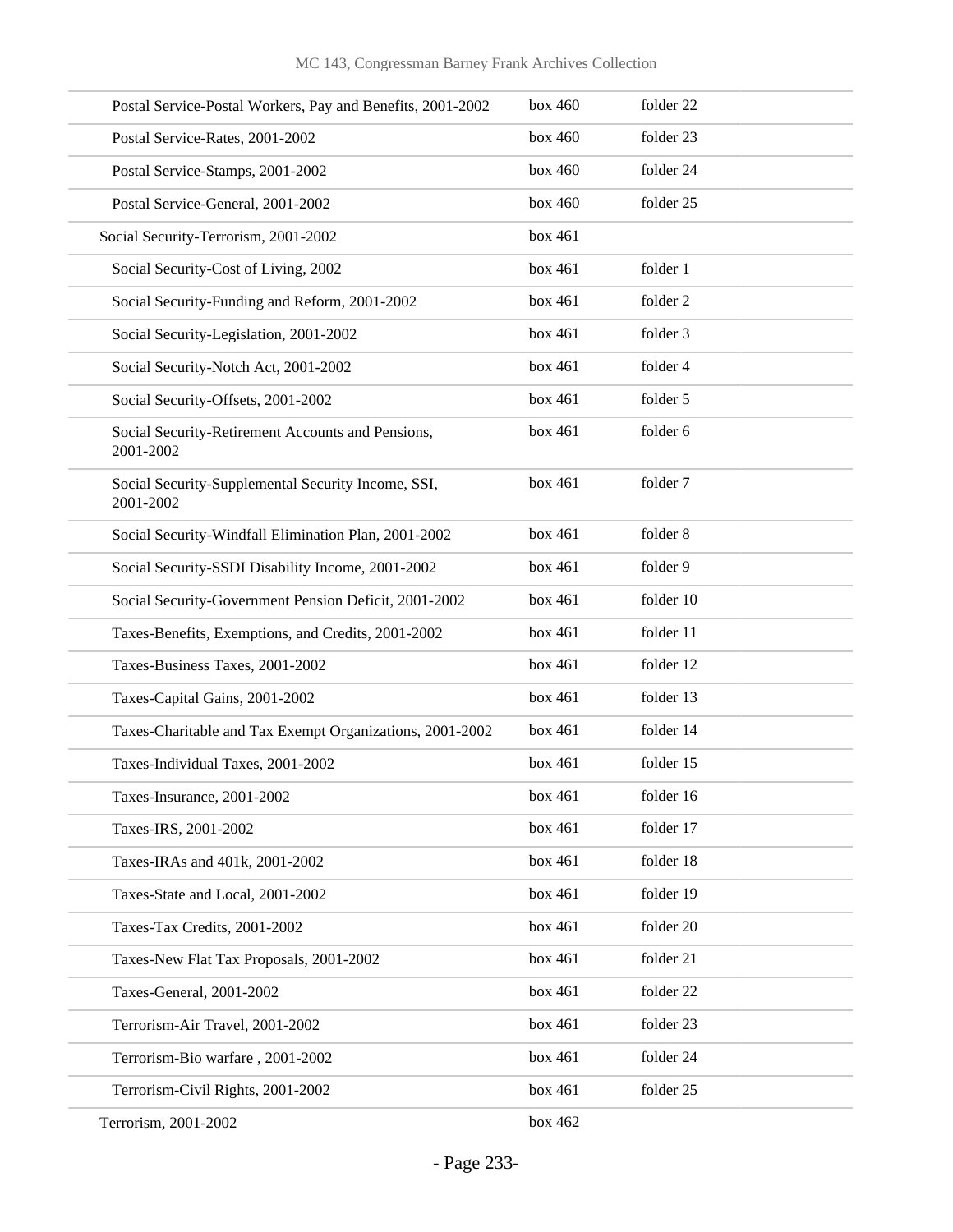| Terrorism-Anti Arab Racism in US, 2001-2002             | box $462$ | folder 1  |
|---------------------------------------------------------|-----------|-----------|
| Terrorism-Federal Assistance, 2001-2002                 | box 462   | folder 2  |
| Terrorism-Immigration, 2001-2002                        | box $462$ | folder 3  |
| Terrorism-Legislation, 2001-2002                        | box 462   | folder 4  |
| Terrorism-Middle East Policy, 2001-2002                 | box $462$ | folder 5  |
| Terrorism-Pro Military Action, 2001-2002                | box 462   | folder 6  |
| Terrorism-Con Military Action, 2001-2002                | box 462   | folder 7  |
| Terrorism-Homeland Defense Department, 2001-2002        | box 462   | folder 8  |
| Terrorism-General, 2001-2002                            | box $462$ | folder 9  |
| Terrorism-Veterans, 2001-2002                           | box~463   |           |
| Terrorism-General, 2001-2002                            | box~463   | folder 1  |
| Transportation-Air and Air Safety, 2001-2002            | box 463   | folder 2  |
| Transportation-Trains, Amtrak, 2001-2002                | box~463   | folder 3  |
| Transportation-Trains, Other, 2001-2002                 | box~463   | folder 4  |
| Transportation-Automobiles, 2001-2002                   | box~463   | folder 5  |
| Transportation-Department of Transporation, 2001-2002   | box 463   | folder 6  |
| Transportation-Mass Transportation, 2001-2002           | box~463   | folder 7  |
| Transportation-Trucking, 2001-2002                      | box~463   | folder 8  |
| Transportation-Water Transportation, 2001-2002          | box~463   | folder 9  |
| Transportation-Bridges, 2001-2002                       | box 463   | folder 10 |
| Transportation-Roads and Highways, 2001-2002            | box~463   | folder 11 |
| Transportation-US Coast Guard, 2001-2002                | box 463   | folder 12 |
| Transportation-General, 2001-2002                       | box 463   | folder 13 |
| Veterans-Benefits, 2001-2002                            | box 463   | folder 14 |
| Veterans-Disability Compensation, 2001-2002             | box 463   | folder 15 |
| Veterans-Health Care, 2001-2002                         | box 463   | folder 16 |
| Veterans-Resolutions in Honor of, 2001-2002             | box 463   | folder 17 |
| Veterans-Department of Veterans Affairs, 2001-2002      | box 463   | folder 18 |
| Veterans-Legislation, 2001-2002                         | box 463   | folder 19 |
| Veterans-General, 2001-2002                             | box 463   | folder 20 |
| Budget and Appropriations, 2001-2002                    | box 464   |           |
| Labor/Health and Human Services Appropriations-Southern | box 464   | folder 1  |

New England School of Law, 2002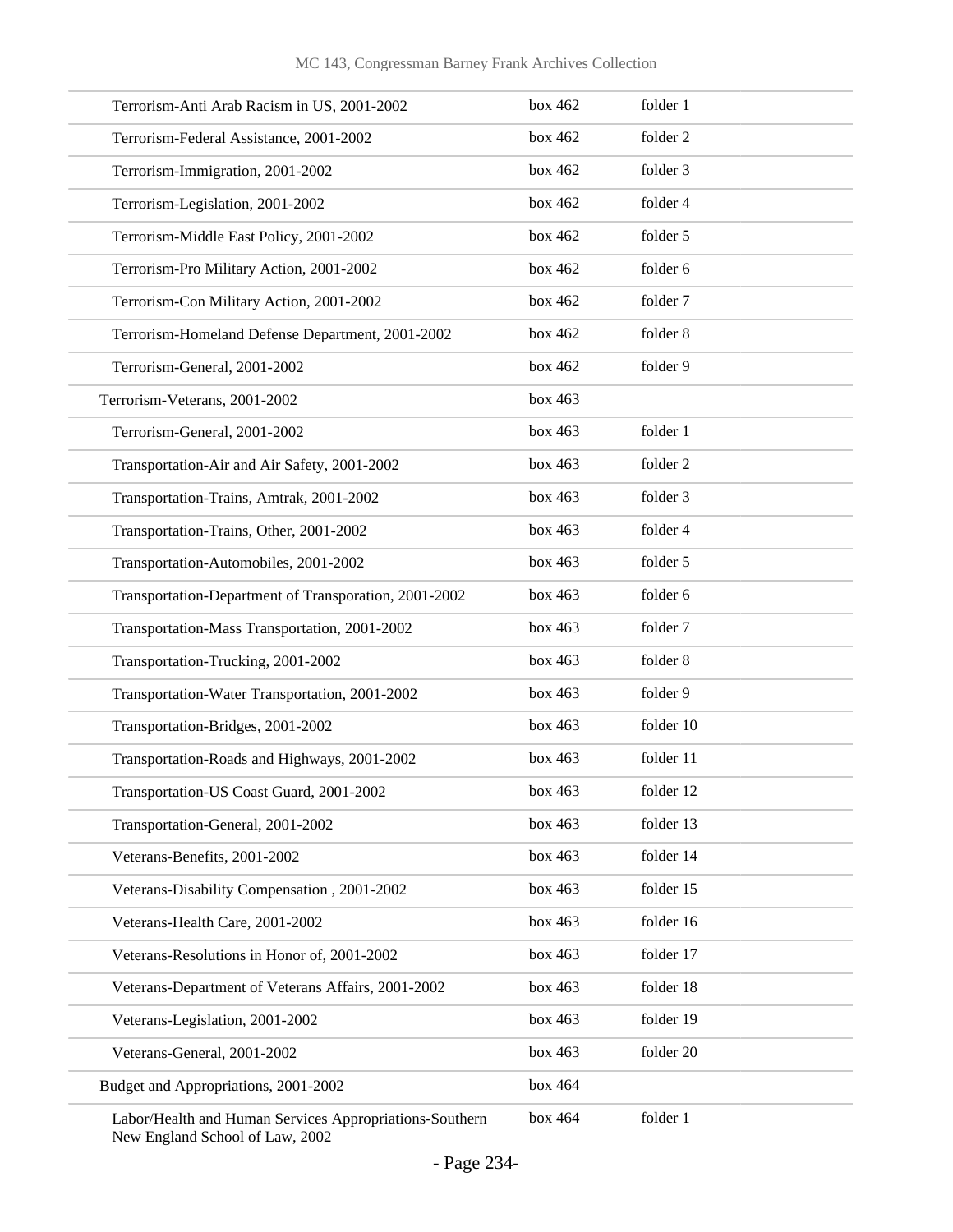| Defense Appropriations-USS Massachusetts, 2002                                              | box 464 | folder 2            |
|---------------------------------------------------------------------------------------------|---------|---------------------|
| Energy and Water Appropriations-Muddy River, 2002                                           | box~464 | folder 3            |
| Labor/Health and Human Services Appropriations-Stonehill<br>College, 2002                   | box 464 | folder 4            |
| Labor/Health and Human Services Appropriations-Requests,<br>2002                            | box 464 | folder 5            |
| Labor/Health and Human Services Appropriations-Jewish<br>Family and Children's Center, 2002 | box~464 | folder 6            |
| Foreign Operations Appropriations-Holy Spirit Uniersity,<br>2002                            | box 464 | folder 7            |
| Transportation Appropriations, 2002                                                         | box 464 | folder 8            |
| VA/HUD Appropriations, 2002                                                                 | box 464 | folder 9            |
| Agriculture Appropriations, 2002                                                            | box 464 | folder 10           |
| Appropriations Conference Drafts and Memos, 2001-2002                                       | box 464 | folder 11           |
| Budget-National Parks Service, 2000-2002                                                    | box 464 | folder 12           |
| Cranberries, 2001-2002                                                                      | box 465 |                     |
| Food Purchase Report-Cranberries, 2001-2002                                                 | box 465 | folder 1            |
| Decas Cranberry Meeting, 2001                                                               | box 465 | folder <sub>2</sub> |
| Decas Cranberry Information, 2002                                                           | box 465 | folder 3            |
| Value Added Agriculture Product Market Development<br>Grants, Cranberries, 2002             | box 465 | folder 4            |
| Cranberry Committee Appointment, 2002                                                       | box 465 | folder 5            |
| Cranberry Acreage Reserve Program, 2002                                                     | box 465 | folder 6            |
| Massachusetts Cranberry Growers Coalition, 2001                                             | box 465 | folder 7            |
| Cranberry Letters, Briefing, 2001                                                           | box 465 | folder 8            |
| Cranberry Buyout, 2001                                                                      | box 465 | folder 9            |
| Farm Bill Specialty Crops-Cranberries, information,<br>2001-2002                            | box 465 | folder 10           |
| S. 1731 Senate Farm Bill, 2001                                                              | box 465 | folder 11           |
| Re-authorization of Northeast Dairy Compact, 2001                                           | box 465 | folder 12           |
| Agriculture and Farm Bill, Assorted, 2001-2002                                              | box 466 |                     |
| Boehlert, Kind, Gilchrest Amendment to Farm Bill, 2001                                      | box 466 | folder 1            |
| Farm Bill Summary and Information, 2001-2002                                                | box 466 | folder 2            |
| Sugar Letter, 2002, 2002                                                                    | box 466 | folder 3            |
|                                                                                             |         |                     |

Dairy Compacts, 2001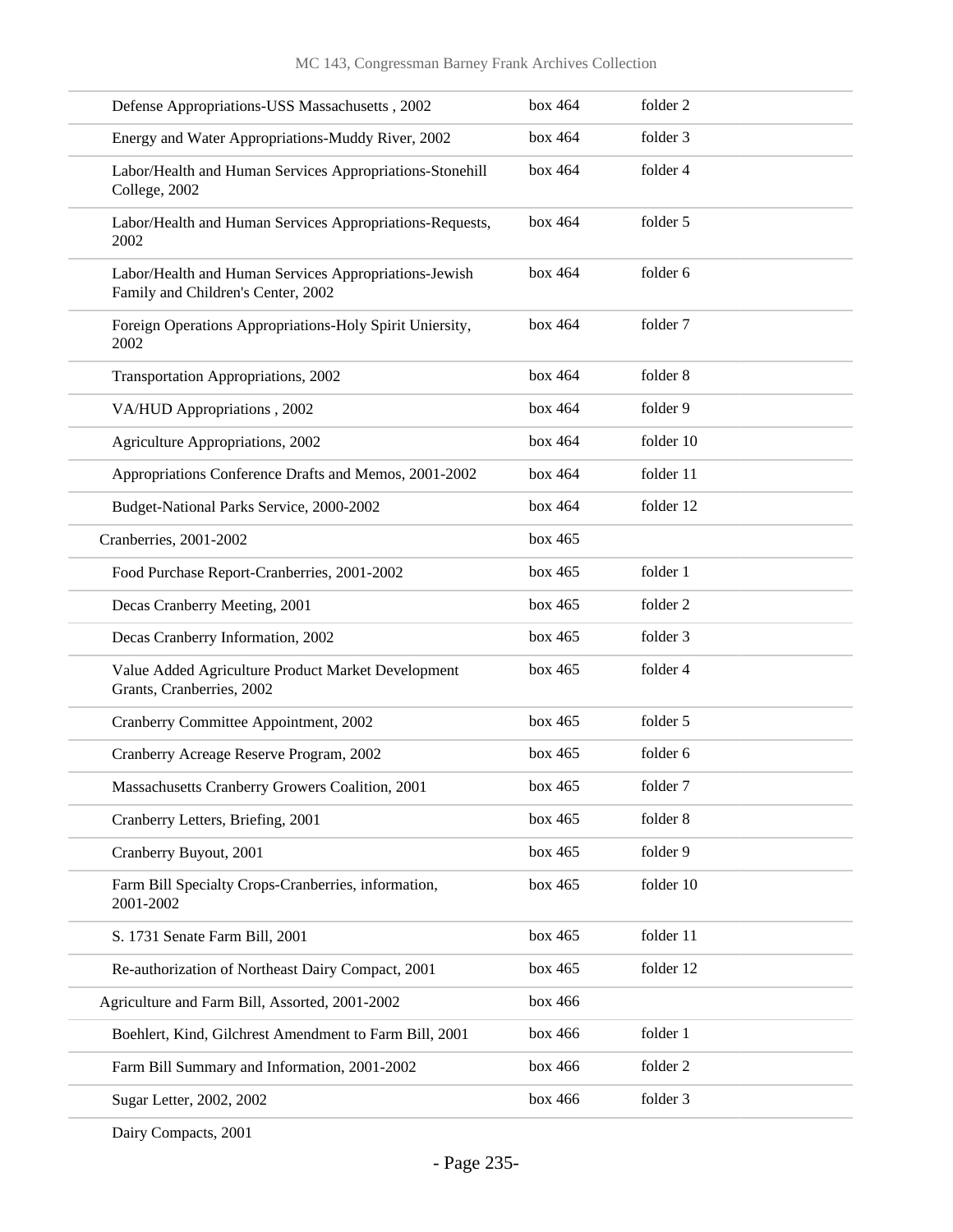|                                                                            | box 466 | folder 4  |
|----------------------------------------------------------------------------|---------|-----------|
| Agriculture, Conservation, and Rural Enhancement Act of<br>2002, 2001-2002 | box 466 | folder 5  |
| Land and Water Conservation, 2002                                          | box 466 | folder 6  |
| Cranberry Subsidy Regulations, notes, 2001                                 | box 466 | folder 7  |
| Federal Employment, Benefit Issues, 2001                                   | box 466 | folder 8  |
| North Korea Press Conference, 2001-03-21                                   | box 466 | folder 9  |
| Ashcroft Tobacco Lawsuit Letter, 2001                                      | box 466 | folder 10 |
| Aerial Advertising, 2002                                                   | box 466 | folder 11 |
| Smaller Bus Bill H.R. 3296, 2002                                           | box 466 | folder 12 |
| Housing Funding Projects, 2002                                             | box 466 | folder 13 |
| Olympics Human Rights Letter, 2001                                         | box 466 | folder 14 |
| Funding for Fire Fighters, 2001                                            | box 466 | folder 15 |
| Report on Population Factors Used in Federal Assistance<br>Programs, 2001  | box 466 | folder 16 |
| Assorted Legislative Issues, 2001-2002                                     | box 467 |           |
| Puppy Mill Legislation, Farm Bill, 2001-2002                               | box 467 | folder 1  |
| FBI Files, Political Surveillance, 2001                                    | box 467 | folder 2  |
| Letters to Ashcroft, funds to victims of 9/11, 2001-11                     | box 467 | folder 3  |
| Terrorism Proposals and Infromation, 2001                                  | box 467 | folder 4  |
| Top Tax Rate Cut Bill Information, 2001                                    | box 467 | folder 5  |
| Emergency Economic Package and Textiles, 2001                              | box 467 | folder 6  |
| Congressional Rules Reform, 2002                                           | box 467 | folder 7  |
| Democratic Immigration Principles, 2001                                    | box 467 | folder 8  |
| Reforming Federal Arbitration Act, 2001                                    | box 467 | folder 9  |
| Cooperative Mailing Bill, 2001                                             | box 467 | folder 10 |
| Postal Appropriations Bill, 2001                                           | box 467 | folder 11 |
| Aid to Cape Verde, 2001                                                    | box 467 | folder 12 |
| Judiciary Committee Issues, 2001-2002                                      | box 467 | folder 13 |
| Drug Bills, Homeland Security, 2001-2002                                   | box 468 |           |
| Deportation Legislation and Immigration Reform, 2001-2002                  | box 468 | folder 1  |
| Medical Marijuana Background, 2001-2002                                    | box 468 | folder 2  |
| HEA Drug Bill Press Conference, 2002                                       | box 468 | folder 3  |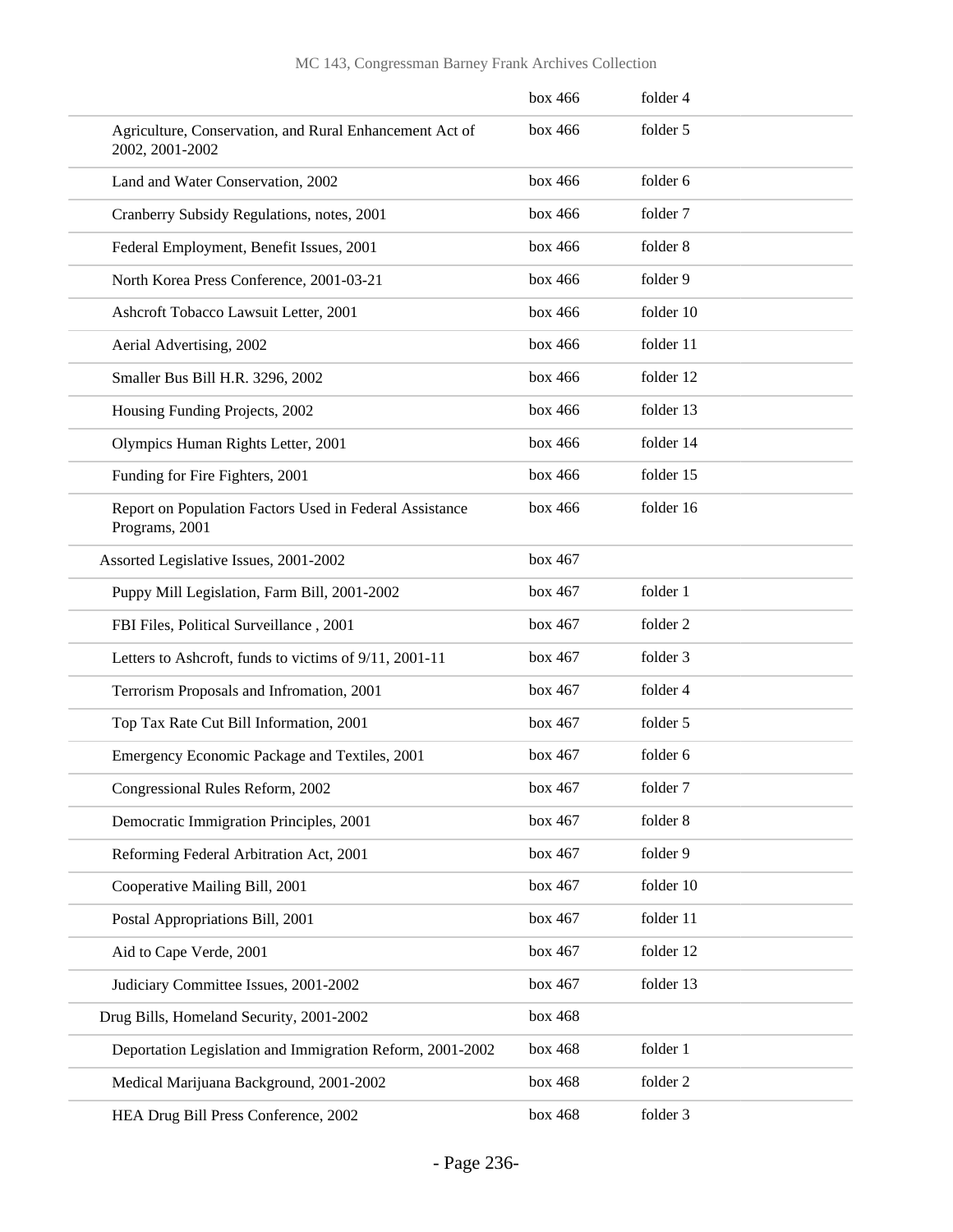| Accounting Bill Conference Issues, 2001-2002                           | box~468 | folder 4  |
|------------------------------------------------------------------------|---------|-----------|
| MEMA Canada S.J.Res. 12, 2001                                          | box 468 | folder 5  |
| North Korea, 2001-2002                                                 | box 468 | folder 6  |
| Homeland Security and Identity Theft, 2002                             | box 468 | folder 7  |
| Assorted Legislative Issues, 2001-2002                                 | box 469 |           |
| Grilon Yarn House Bill, 2002, 2002                                     | box 469 | folder 1  |
| Food Irradiation provisions in Farm Bill, 2002                         | box 469 | folder 2  |
| Animal Welfare Materials, 2002                                         | box 469 | folder 3  |
| <b>UNITE Trade Letters, 2002</b>                                       | box 469 | folder 4  |
| Education Anti Trust Bill, memo, 2001                                  | box 469 | folder 5  |
| Housing FHA Funding, 2001                                              | box~469 | folder 6  |
| Turkmenistan, Newton resident charges in failed<br>assassination, 2002 | box 469 | folder 7  |
| East Timor, 2001-2002                                                  | box~469 | folder 8  |
| Bus Safety, 2001-2002                                                  | box 469 | folder 9  |
| Orbitz Letter, 2002                                                    | box 469 | folder 10 |
| Amtrak Labor Dispute, 2002                                             | box 469 | folder 11 |
| Transportation Safety, 2002                                            | box 469 | folder 12 |
| Barney Frank's Tax Policy Proposal, 2001-2002                          | box 469 | folder 13 |

## **108th Congress, 2003-2004**

| <b>Title/Description</b>                            | <b>Instances</b> |           |
|-----------------------------------------------------|------------------|-----------|
| Agriculture-Banking and Currency, 2003-2004         | box 470          |           |
| Agriculture-Animals, farm and pet, 2003-2004        | box 470          | folder 1  |
| Agriculture-Animal Rights, 2003-2004                | box 470          | folder 2  |
| Agriculture-Appropriations, 2003-2004               | box 470          | folder 3  |
| Agriculture-Dairy Products, 2003-2004               | box 470          | folder 4  |
| Agriculture-Department of Agriculture, 2003         | box 470          | folder 5  |
| Agriculture-Farm Subsidies, 2003-2004               | box 470          | folder 6  |
| Agriculture-Genetically Engineered Foods, 2003-2004 | box 470          | folder 7  |
| Agriculture-Food Labeling, 2004                     | box 470          | folder 8  |
| Agriculture-Food Safety, 2003-2004                  | box 470          | folder 9  |
| Agriculture-General, 2003-2004                      | box 470          | folder 10 |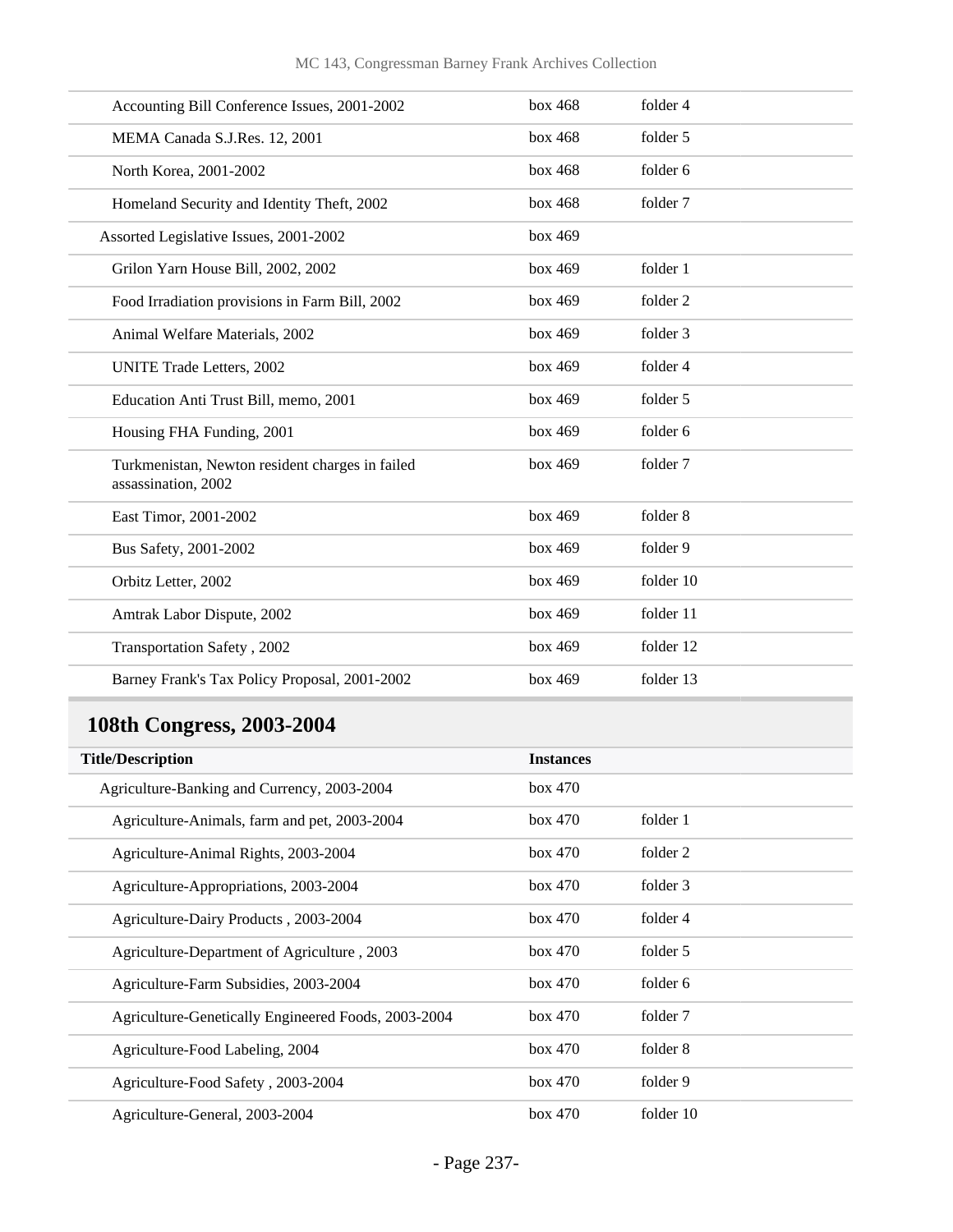| Banking and Currency-Banking Committee, 2003-2004                          | box 470 | folder 11 |
|----------------------------------------------------------------------------|---------|-----------|
| Banking and Currency-Banking Legislation, 2003-2004                        | box 470 | folder 12 |
| Banking and Currency-Coins and Currency, 2003-2004                         | box 470 | folder 13 |
| Banking and Currency-Community Development Banking,<br>2003-2004           | box 470 | folder 14 |
| Banking and Currency-Consumer Issues, 2003-2004                            | box 470 | folder 15 |
| Banking and Currency-Credit Cards, 2003-2004                               | box 470 | folder 16 |
| Banking and Currency-Bank Mergers, 2003-2004                               | box 470 | folder 17 |
| Banking and Currency-Fair Credit Reporting Act, 2003                       | box 470 | folder 18 |
| Banking and Currency-Credit Unions, 2003-2004                              | box 470 | folder 19 |
| Banking and Currency-Federal Reserve Interest Rate,<br>2003-2004           | box 470 | folder 20 |
| Banking and Currency-IMF, 2003                                             | box 470 | folder 21 |
| Banking and Currency-World Bank and Other Development<br>Banks, 2003-2004  | box 470 | folder 22 |
| Banking and Currency-Debt Relief, 2003                                     | box 470 | folder 23 |
| Banking and Currency-International Monetary Policy,<br>Globalization, 2004 | box 470 | folder 24 |
| Banking and Currency-Securities, 2003-2004                                 | box 470 | folder 25 |
| Banking and Currency-SEC, 2003-2004                                        | box 470 | folder 26 |
| Banking and Currency-Mortgage Lending, 2003-2004                           | box 470 | folder 27 |
| Banking and Currency-General, 2003-2004                                    | box 470 | folder 28 |
| Business and Industry-Civil Rights, 2003-2004                              | box 471 |           |
| Business and Industry-Telemarketing, 2003                                  | box 471 | folder 1  |
| Business and Industry-Broadcasting, 2003-2004                              | box 471 | folder 2  |
| Business and Industry-FCC, 2003-2004                                       | box 471 | folder 3  |
| Business and Industry-Consumer Protection, 2003-2004                       | box 471 | folder 4  |
| Business and Industry-Department of Commerce, 2003                         | box 471 | folder 5  |
| Business and Industry-Financial Markets, 2003                              | box 471 | folder 6  |
| Business and Industry-Insurance, 2003-2004                                 | box 471 | folder 7  |
| Business and Industry-Internet, Technology, 2003-2004                      | box 471 | folder 8  |
| Business and Industry-Small Business, 2004                                 | box 471 | folder 9  |
| Business and Industry-Telecommunications, 2003-2004                        | box 471 | folder 10 |
| Business and Industry-Telephone Bills, 2003                                | box 471 | folder 11 |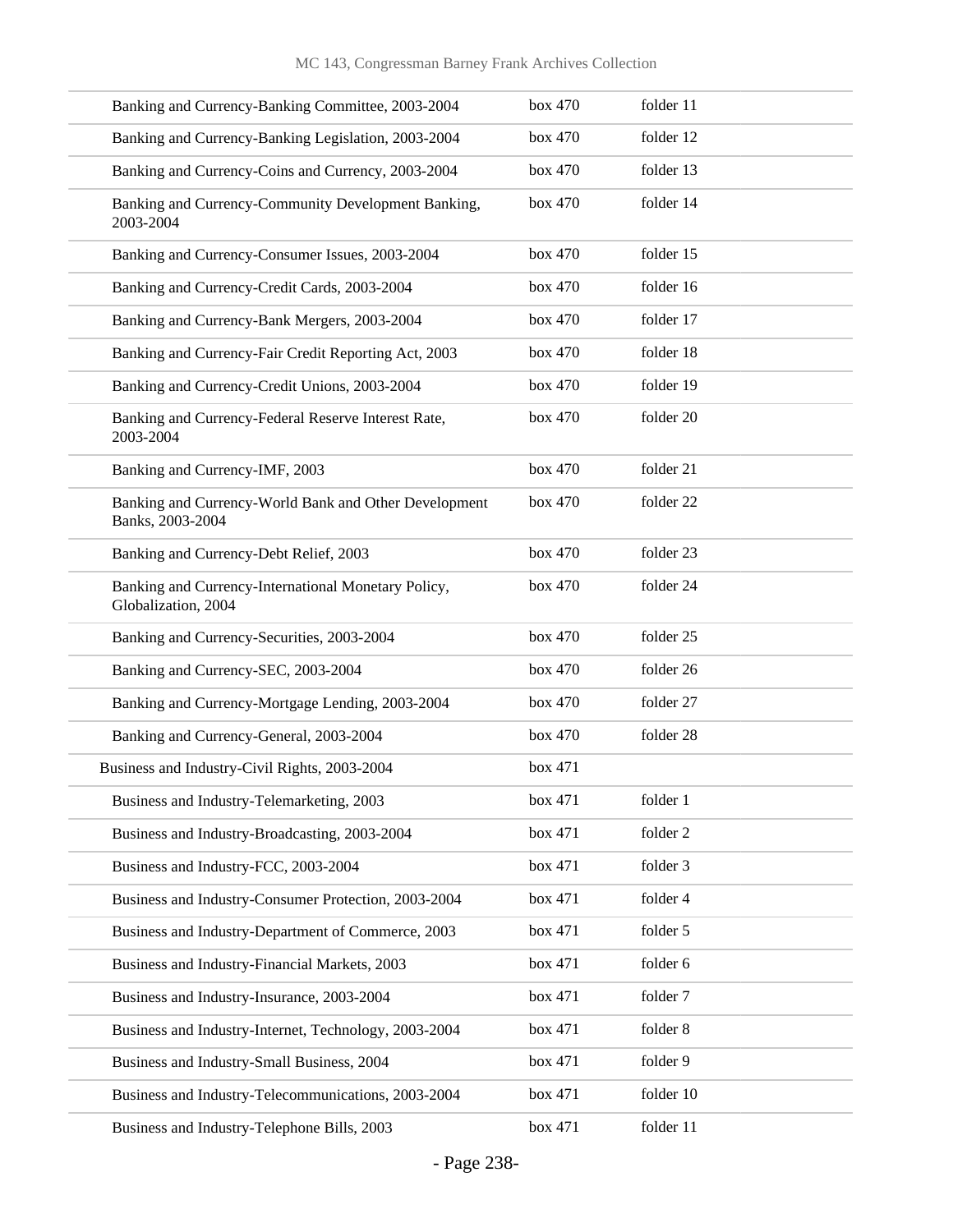| Business and Industry-General, 2003-2004                                   | box 471 | folder 12 |
|----------------------------------------------------------------------------|---------|-----------|
| Budget-Deficit and Economic Projections, 2003-2004                         | box 471 | folder 13 |
| Budget-Budget Proposals, 2003-2004                                         | box 471 | folder 14 |
| Budget-General, 2003-2004                                                  | box 471 | folder 15 |
| Civil Rights-Legislation, 2004                                             | box 471 | folder 16 |
| Civil Rights-Freedom of Religion, 2003-2004                                | box 471 | folder 17 |
| Civil Rights-Community Development Black Grants and<br>Religion, 2003-2004 | box 471 | folder 18 |
| Civil Rights-Freedom of Speech, 2003-2004                                  | box 471 | folder 19 |
| Civil Rights-Privacy, 2003-2004                                            | box 471 | folder 20 |
| Civil Rights-Education, 2003-2004                                          | box 472 |           |
| Civil Rights-Racial Discrimination, 2003-2004                              | box 472 | folder 1  |
| Civil Rights-Sexual Discrimination, 2003-2004                              | box 472 | folder 2  |
| Civil Rights-LGBTQ, 2003-2004                                              | box 472 | folder 3  |
| Civil Rights-Military Discrimination, 2003-2004                            | box 472 | folder 4  |
| Civil Rights-Employment Non Discrimination Act (ENDA),<br>2004             | box 472 | folder 5  |
| Civil Rights-English, 2003-2004                                            | box 472 | folder 6  |
| Civil Rights-General, 2003-2004                                            | box 472 | folder 7  |
| Congress and Executive Branch-Census, 2004                                 | box 472 | folder 8  |
| Congress and Executive Branch-Emergencies, 2003-2004                       | box 472 | folder 9  |
| Congress and Executive Branch-Executive Ethics, 2003-2004                  | box 472 | folder 10 |
| Congress and Executive Branch-Native American Issues,<br>2003-2004         | box 472 | folder 11 |
| Congress and Executive Branch-Puerto Rico, 2003-2004                       | box 472 | folder 12 |
| Congress and Executive Branch-NASA/Space, 2003-2004                        | box 472 | folder 13 |
| Congress and Executive Branch-Congressional Agencies,<br>2003              | box 472 | folder 14 |
| Congress and Executive Branch-Congressional Ethics,<br>2003-2004           | box 472 | folder 15 |
| Congress and Executive Branch-Congressional Pay and<br>Benefits, 2003      | box 472 | folder 16 |
| Congress and Executive Branch-Congressional Rules,<br>2003-2004            | box 472 | folder 17 |
| Congress and Executive Branch-Congress, General,<br>2003-2004              | box 472 | folder 18 |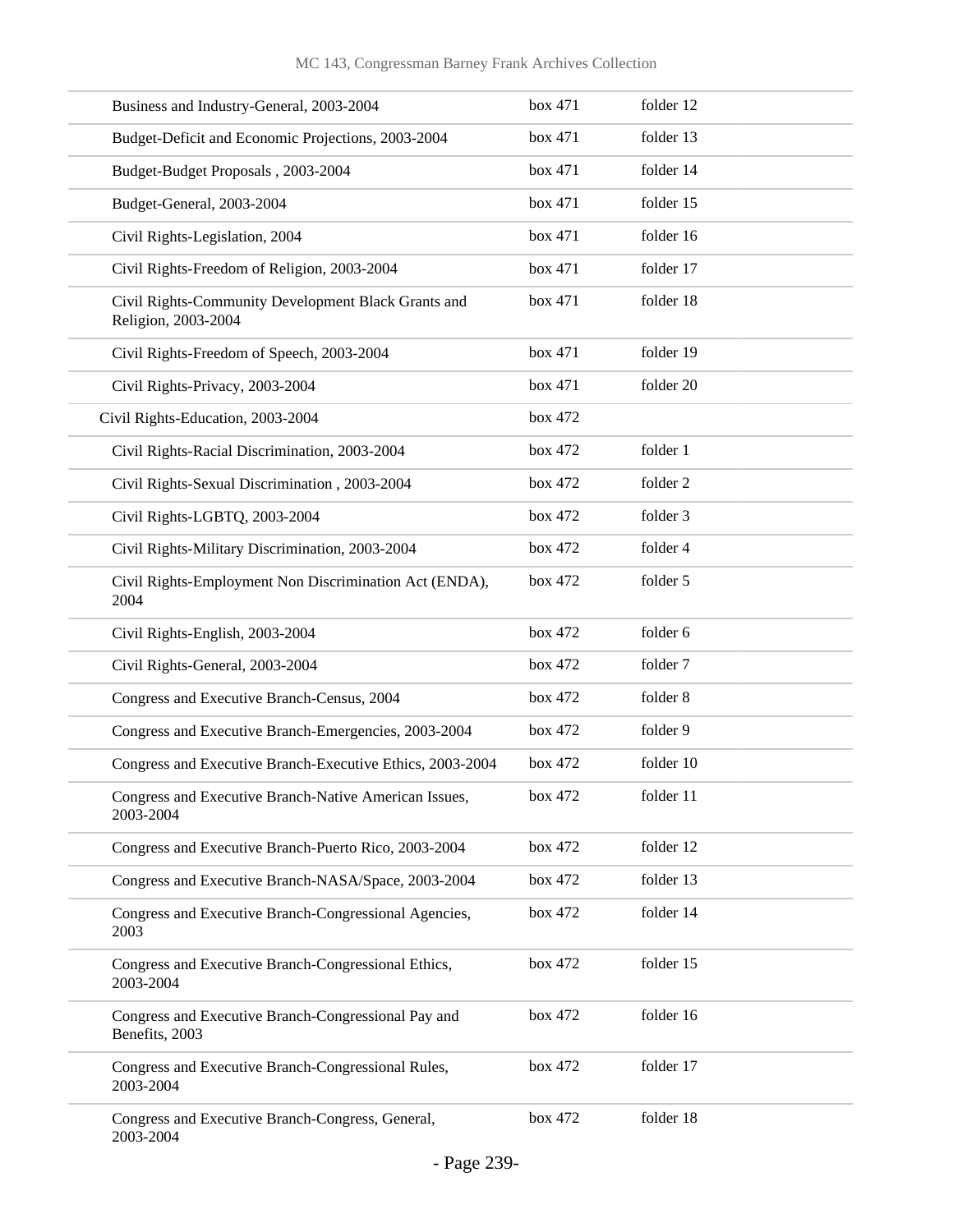| Congress and Executive Branch-Executive Branch, General,<br>2003-2004 | box 472 | folder 19 |
|-----------------------------------------------------------------------|---------|-----------|
| Education-Department of Education, 2003                               | box 472 | folder 20 |
| Education-Disabled and Special Education, 2003                        | box 472 | folder 21 |
| Education-Legislation, 2003-2004                                      | box 472 | folder 22 |
| Education-Federal Aid to the Arts, 2003-2004                          | box 472 | folder 23 |
| Education-Museums, 2003                                               | box 472 | folder 24 |
| Education-Higher Education, 2003-2004                                 | box 472 | folder 25 |
| Education-Student Aid, 2003-2004                                      | box 472 | folder 26 |
| Education-Grants, 2003-2004                                           | box 472 | folder 27 |
| Education-Trio, 2003                                                  | box 472 | folder 28 |
| Education-Elections, 2003-2004                                        | box 473 |           |
| Education-Higher Education, 2003                                      | box 473 | folder 1  |
| Education-Elementary and Scondary, 2003                               | box 473 | folder 2  |
| Education-Vocational and Adult, 2003-2004                             | box 473 | folder 3  |
| Education-Head Start, 2003                                            | box 473 | folder 4  |
| Education-General, 2003-2004                                          | box 473 | folder 5  |
| Elections-Campaign Finance Reform, 2003                               | box 473 | folder 6  |
| Elections-Congressional, 2003-2004                                    | box 473 | folder 7  |
| Elections-Barney Frank, nonpolitical, 2003-2004                       | box 473 | folder 8  |
| Elections-Democratic Party, 2003-2004                                 | box 473 | folder 9  |
| Elections-Republican Party, 2003-2004                                 | box 473 | folder 10 |
| Elections-Election Reform, 2003-2004                                  | box 473 | folder 11 |
| Election-FEC, 2004                                                    | box 473 | folder 12 |
| Elections-Presidential, 2003-2004                                     | box 473 | folder 13 |
| Elections-General, 2003-2004                                          | box 473 | folder 14 |
| Energy-Foreign Relations, 2003-2004                                   | box 474 |           |
| Energy-Conservation, 2003-2004                                        | box 474 | folder 1  |
| Energy-Department of Energy, 2004                                     | box 474 | folder 2  |
| Energy-Fuel Assistance, 2003-2004                                     | box 474 | folder 3  |
| Energy-Nuclear, 2004                                                  | box 474 | folder 4  |
| Energy-Electrical and Utilities, 2003                                 | box 474 | folder 5  |

Energy-General , 2003-2004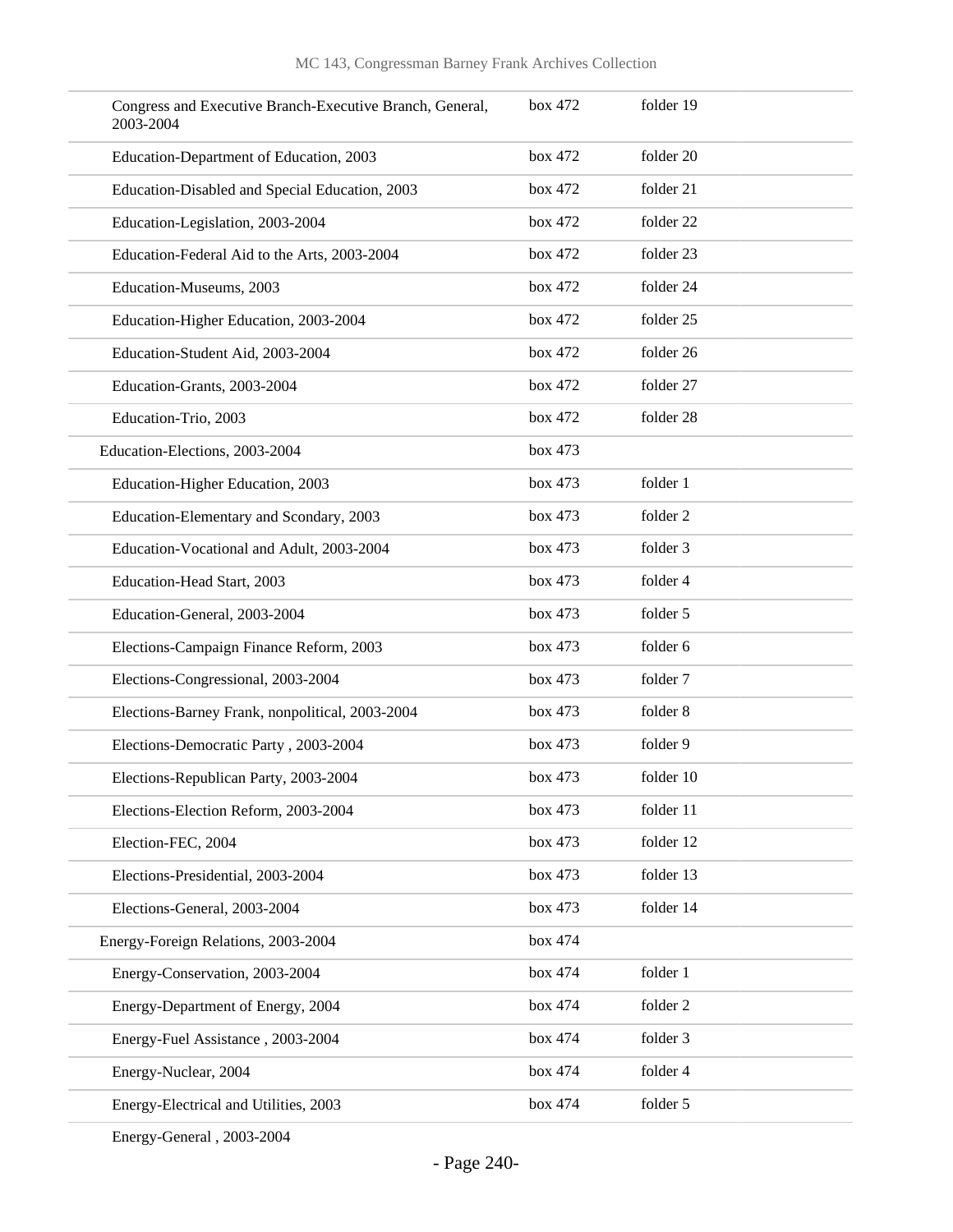|                                                      | box 474 | folder 6  |
|------------------------------------------------------|---------|-----------|
| Environment-Air Pollution, 2003                      | box 474 | folder 7  |
| Environment-Department of Interior, 2003             | box 474 | folder 8  |
| Environment-EPA, 2003                                | box 474 | folder 9  |
| Environment-Financial Assistance for Fishermen, 2003 | box 474 | folder 10 |
| Environment-Fishing, 2003-2004                       | box 474 | folder 11 |
| Environment-Forests and Plants, 2003-2004            | box 474 | folder 12 |
| Environment-Parks and Public Lands, 2003-2004        | box 474 | folder 13 |
| Environment-Water Pollution, 2003-2004               | box 474 | folder 14 |
| Environment-Wildlife, 2003-2004                      | box 474 | folder 15 |
| Environment-General, 2003-2004                       | box 474 | folder 16 |
| Federal Employment-Benefits, 2003-2004               | box 474 | folder 17 |
| Federal Employment-Pay, 2003-2004                    | box 474 | folder 18 |
| Federal Employment-Retirement Benefits, 2003-2004    | box 474 | folder 19 |
| Federal Employment-Competitive Sourcing, 2003        | box 474 | folder 20 |
| Federal Employment-General, 2003-2004                | box 474 | folder 21 |
| Foreign Relations-Africa, 2003-2004                  | box 474 | folder 22 |
| Foreign Relations-Cape Verde, 2003-2004              | box 474 | folder 23 |
| Foreign Relations, 2003-2004                         | box 475 |           |
| Foreign Relations-Asia, 2003                         | box 475 | folder 1  |
| Foreign Relations-Former USSR, 2002-2004             | box 475 | folder 2  |
| Foreign Relations-Japan, 2004                        | box 475 | folder 3  |
| Foreign Relations-China, 2003-2004                   | box 475 | folder 4  |
| Foreign Relations-Southeast Asia, 2003-2004          | box 475 | folder 5  |
| Foreign Relations-East Timor, 2003-2004              | box 475 | folder 6  |
| Foreign Relations-Europe, 2003                       | box 475 | folder 7  |
| Foreign Relations-Azores, 2003-2004                  | box 475 | folder 8  |
| Foreign Relations-Eastern Europe, 2003-2004          | box 475 | folder 9  |
| Foreign Relations-Portugal, 2003                     | box 475 | folder 10 |
| Foreign Relations-Russia, 2003                       | box 475 | folder 11 |
| Foreign Relations-International Organizations, 2003  | box 475 | folder 12 |
| Foreign Relations-UN, 2003-2004                      | box 475 | folder 13 |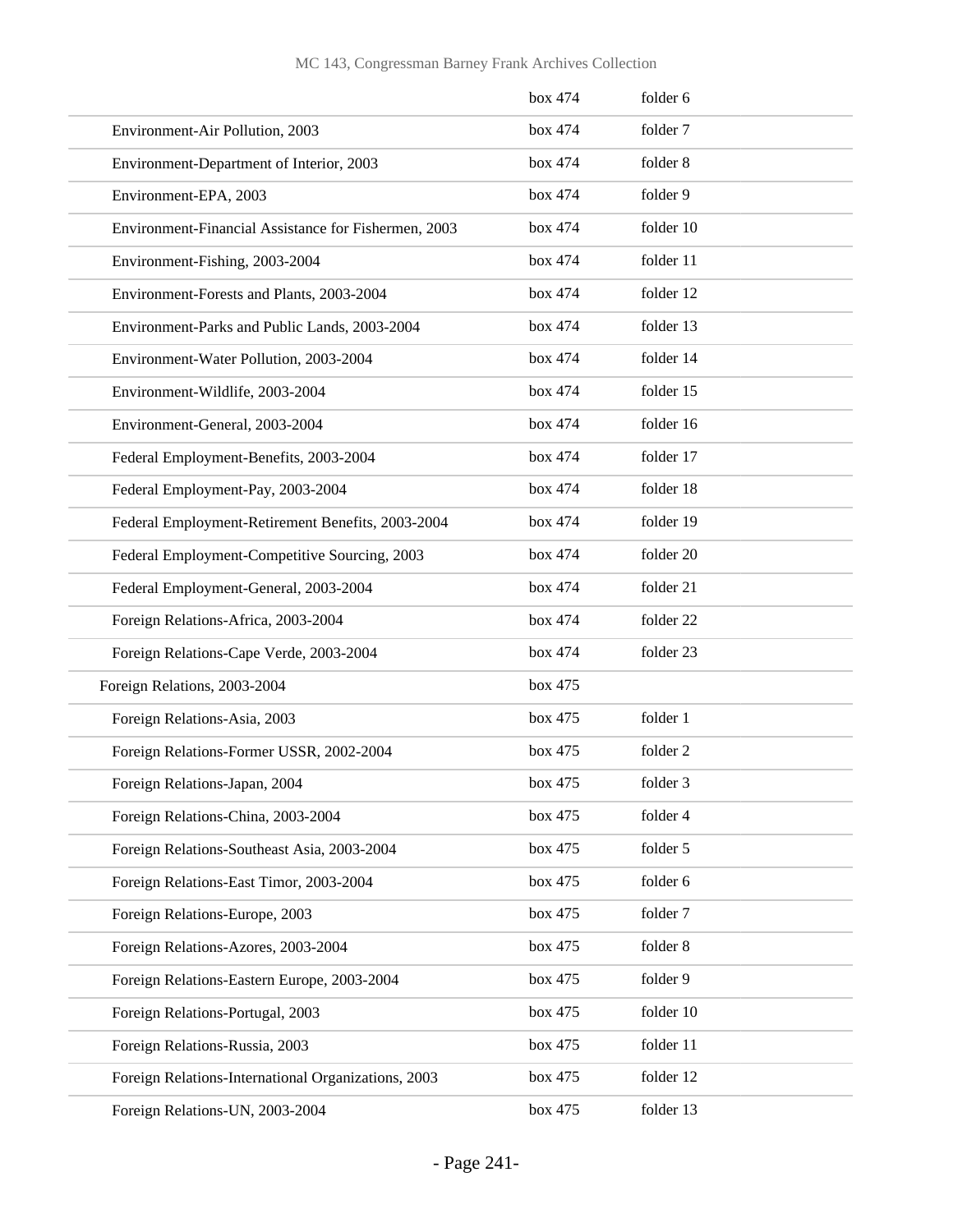| Foreign Relations-Other Organizations, 2003                       | box 475 | folder 14 |
|-------------------------------------------------------------------|---------|-----------|
| Foreign Relations-Middle East, 2003-2004                          | box 475 | folder 15 |
| Foreign Relations-Israel, 2004                                    | box 475 | folder 16 |
| Foreign Relations-Iraq, 2003-2004                                 | box 475 | folder 17 |
| Foreign Relations-Caribbean, 2003-2004                            | box 475 | folder 18 |
| Foreign Relations-Central and South America, 2003-2003            | box 475 | folder 19 |
| Foreign Relations-Colombia, 2003-2004                             | box 475 | folder 20 |
| Foreign Relations-Human Services, 2003-2004                       | box 476 |           |
| Foreign Relations-Other, 2003-2004                                | box 476 | folder 1  |
| Foreign Relations-Foreign Aid, 2003-2004                          | box 476 | folder 2  |
| Foreign Relations-Human Rights, 2003-2004                         | box 476 | folder 3  |
| Foreign Relations-State Department, 2003-2004                     | box 476 | folder 4  |
| Foreign Relations-World Food and Population, 2003                 | box 476 | folder 5  |
| Foreign Relations-General, 2003                                   | box 476 | folder 6  |
| Housing-Assisted and Subsidized, 2003-2004                        | box 476 | folder 7  |
| Housing-Community Development, 2003-2004                          | box 476 | folder 8  |
| Housing-Public Housing, 2003-2004                                 | box 476 | folder 9  |
| Housing-Public Housing Authority, 2004                            | box 476 | folder 10 |
| Housing-Department of Housing and Urban Development,<br>2003-2004 | box 476 | folder 11 |
| Housing-Senior and Disabled, 2003-2004                            | box 476 | folder 12 |
| Housing-Section 202, 2004                                         | box 476 | folder 13 |
| Housing-Homeless, 2003                                            | box 476 | folder 14 |
| Housing-Mortgages, 2003                                           | box 476 | folder 15 |
| Housing-Manufacturing, 2003                                       | box 476 | folder 16 |
| Housing-Low Income, 2003-2003                                     | box 476 | folder 17 |
| Housing-RESPA/TILA, 2004                                          | box 476 | folder 18 |
| Housing-General, 2003-2004                                        | box 476 | folder 19 |
| Human Services-Adoption, 2003                                     | box 476 | folder 20 |
| Human Services-Child Abuse, 2003-2004                             | box 476 | folder 21 |
| Human Services-Children's Issues, 2003-2004                       | box 476 | folder 22 |
| Human Services-Department of Health, 2003                         | box 476 | folder 23 |
|                                                                   |         |           |

Human Services-Judiciary, 2003-2004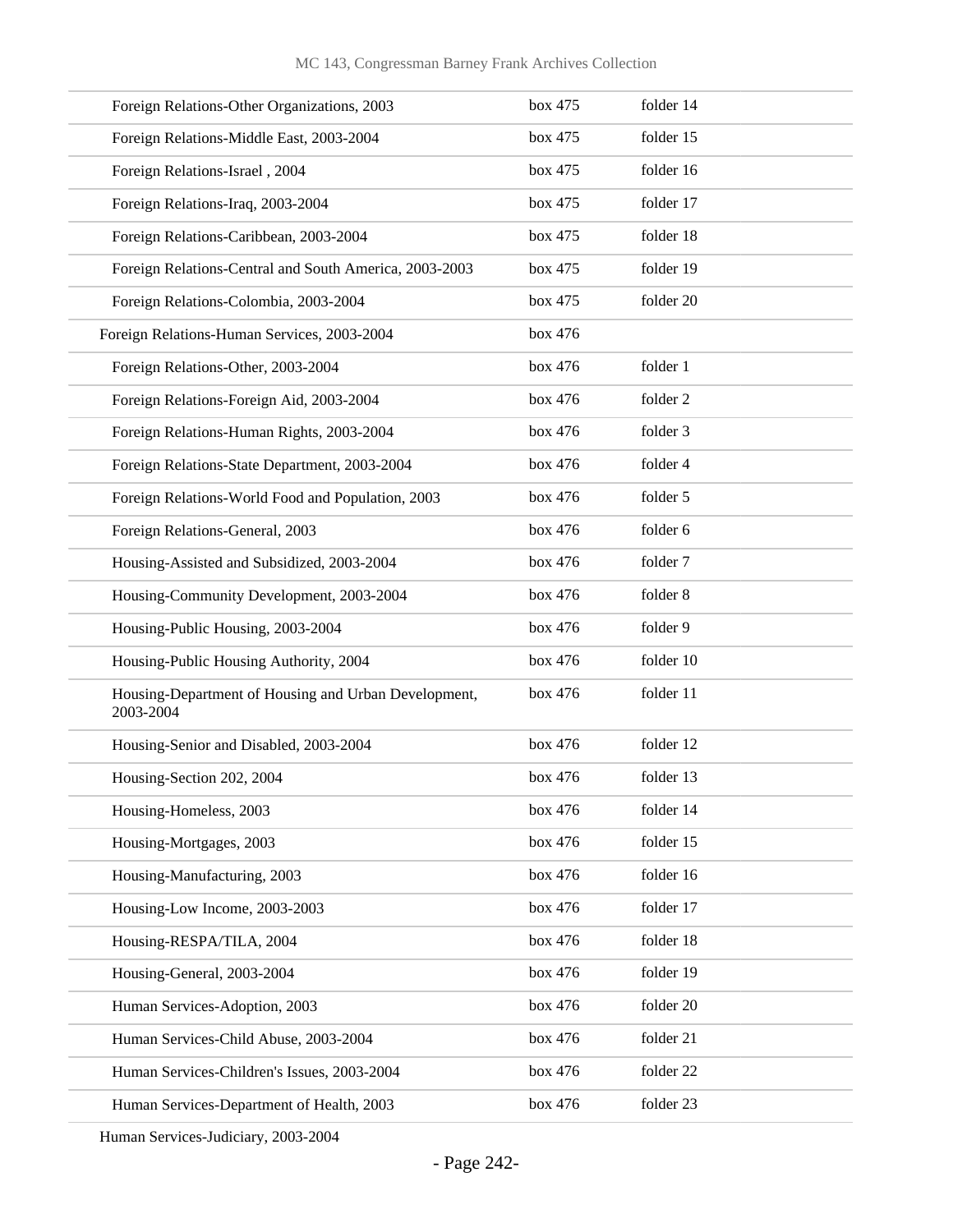|                                                       | box 477 |           |
|-------------------------------------------------------|---------|-----------|
| Human Services-Disabled Issues, 2003-2004             | box 477 | folder 1  |
| Human Services-Welfare Reform, 2003                   | box 477 | folder 2  |
| Human Services-General, 2003-2004                     | box 477 | folder 3  |
| Immigration-Amnesty, 2003-2004                        | box 477 | folder 4  |
| Immigration-Border Control, 2003                      | box 477 | folder 5  |
| Immigration-Citizenship and Naturalization, 2003-2004 | box 477 | folder 6  |
| Immigration-Deportation, 2004                         | box 477 | folder 7  |
| Immigration-Detention, 2003                           | box 477 | folder 8  |
| Immigration-Family Reunification, 2003-2004           | box 477 | folder 9  |
| Immigration-INS, 2003-2004                            | box 477 | folder 10 |
| Immigration-Legislation, 2003-2004                    | box 477 | folder 11 |
| Immigration-Labor Certification, 2003-2004            | box 477 | folder 12 |
| Immigration-H 1B Visas, 2004                          | box 477 | folder 13 |
| Immigration-Exchange Visitor Program, 2003            | box 477 | folder 14 |
| Immigration-Passports and Visas, 2003-2004            | box 477 | folder 15 |
| Immigration-Political Asylum, 2003-2004               | box 477 | folder 16 |
| Immigration-Refugees, 2003-2004                       | box 477 | folder 17 |
| Immigration-General, 2003-2004                        | box 477 | folder 18 |
| Judiciary-Partial Birth, 2003-2004                    | box 477 | folder 19 |
| Judiciary, 2003-2004                                  | box 478 |           |
| Judiciary-Anti Trust, 2003                            | box 478 | folder 1  |
| Judiciary-Capital Punishment, 2003-2004               | box 478 | folder 2  |
| Judiciary-Courts and Juries, 2003-2004                | box 478 | folder 3  |
| Judiciary-Department of Justice, 2003-2004            | box 478 | folder 4  |
| Judiciary-Domestic Violence, 2003-2004                | box 478 | folder 5  |
| Judiciary-FBI, 2003-2004                              | box 478 | folder 6  |
| Judiciary-General Crime, 2003-2004                    | box 478 | folder 7  |
| Judiciary-Gun Control, Anti, 2003-2004                | box 478 | folder 8  |
| Judiciary-Gun Control, Pro, 2003-2004                 | box 478 | folder 9  |
| Judiciary-Hate Crimes, 2003                           | box 478 | folder 10 |
| Judiciary-Intellectual Property, 2003-2004            | box 478 | folder 11 |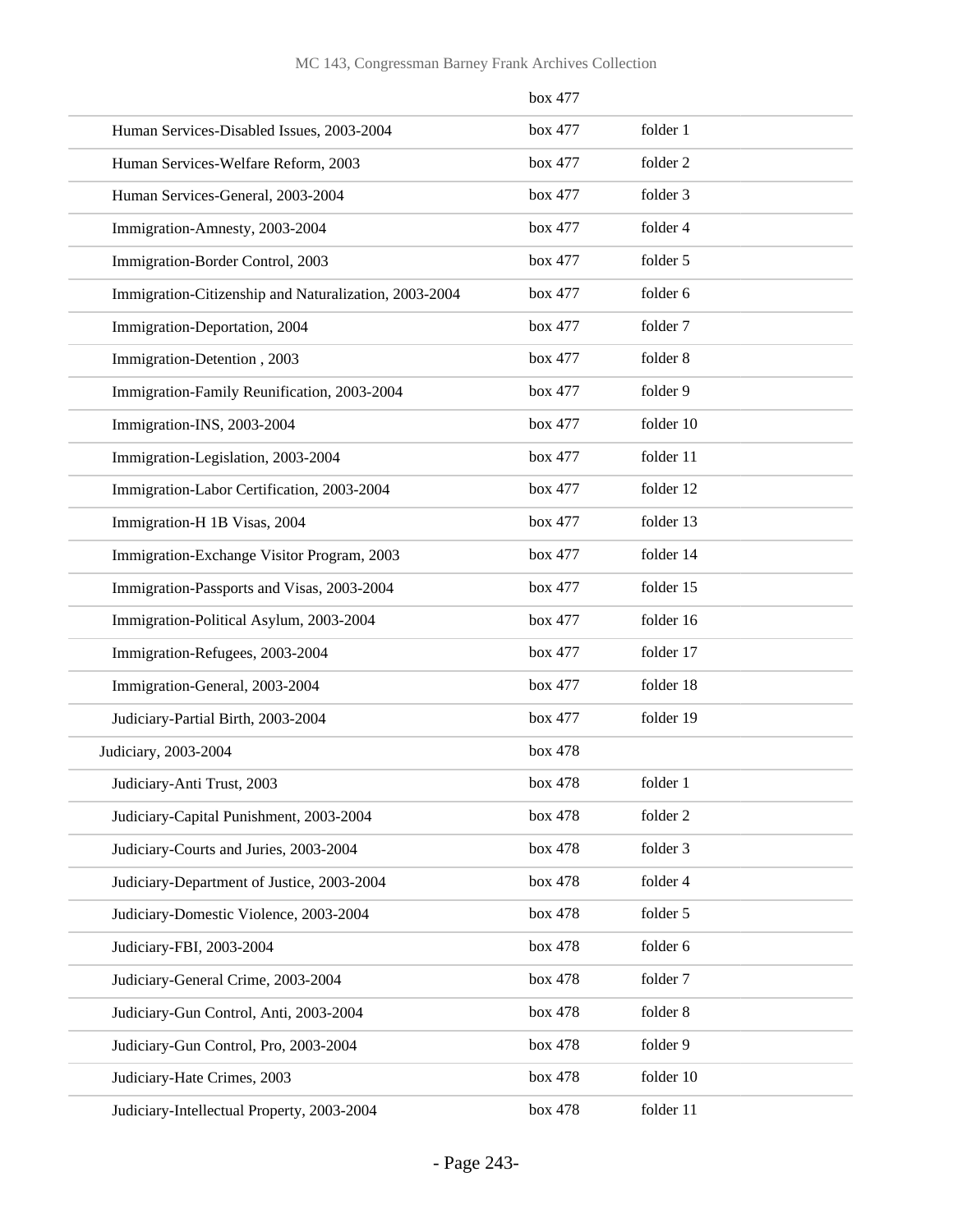| Judiciary-Internet/Tech, 2003-2004        | box 478 | folder 12 |
|-------------------------------------------|---------|-----------|
| Judiciary-Drugs and Drug Crime, 2003-2004 | box 478 | folder 13 |
| Judiciary-Medical Marijuana, 2003-2004    | box 478 | folder 14 |
| Judiciary-Bankruptcy Reform, 2003         | box 478 | folder 15 |
| Judiciary-Police, 2003                    | box 478 | folder 16 |
| Judiciary-Federal Prison, 2003            | box 478 | folder 17 |
| Judiciary-Product Liability, 2004         | box 478 | folder 18 |
| Judiciary-Tort Reform, 2003-2004          | box 478 | folder 19 |
| Judiciary-General, 2003-2004              | box 478 | folder 20 |
| Labor-Medical, 2003-2004                  | box 479 |           |
| Labor-Benefits and Pensions, 2003-2004    | box 479 | folder 1  |
| Labor-Department of Labor, 2003-2004      | box 479 | folder 2  |
| Labor-Legislation, 2004                   | box 479 | folder 3  |
| Labor-Minimum Wage, 2003-2004             | box 479 | folder 4  |
| Labor-Occupational Safety, 2003-2004      | box 479 | folder 5  |
| Labor-Unemployment, 2003-2004             | box 479 | folder 6  |
| Labor-Unions, 2003                        | box 479 | folder 7  |
| Labor-General, 2003-2004                  | box 479 | folder 8  |
| Medical-Alcohol Abuse, 2004               | box 479 | folder 9  |
| Medical-Family Planning, 2003-2004        | box 479 | folder 10 |
| Medical-Cloning and Stem Cells, 2003-2004 | box 479 | folder 11 |
| Medical-AIDS and HIV, 2003-2004           | box 479 | folder 12 |
| Medical-Department of Health, 2003-2004   | box 479 | folder 13 |
| Medical-Malpractice Reform, 2004          | box 479 | folder 14 |
| Medical-Diseases, general, 2003-2004      | box 479 | folder 15 |
| Medical-FDA, 2003-2004                    | box 479 | folder 16 |
| Medical-FDA Approvals, 2003-2004          | box 479 | folder 17 |
| Medical-Health Facilities, 2003-2004      | box 479 | folder 18 |
| Medical-Children's Health Care, 2003-2004 | box 479 | folder 19 |
| Medical-Managed Care Reform, 2003-2004    | box 479 | folder 20 |
| Medical-Long Term Care, 2003-2004         | box 479 | folder 21 |
| Medical-Medicaid, 2003-2004               | box 479 | folder 22 |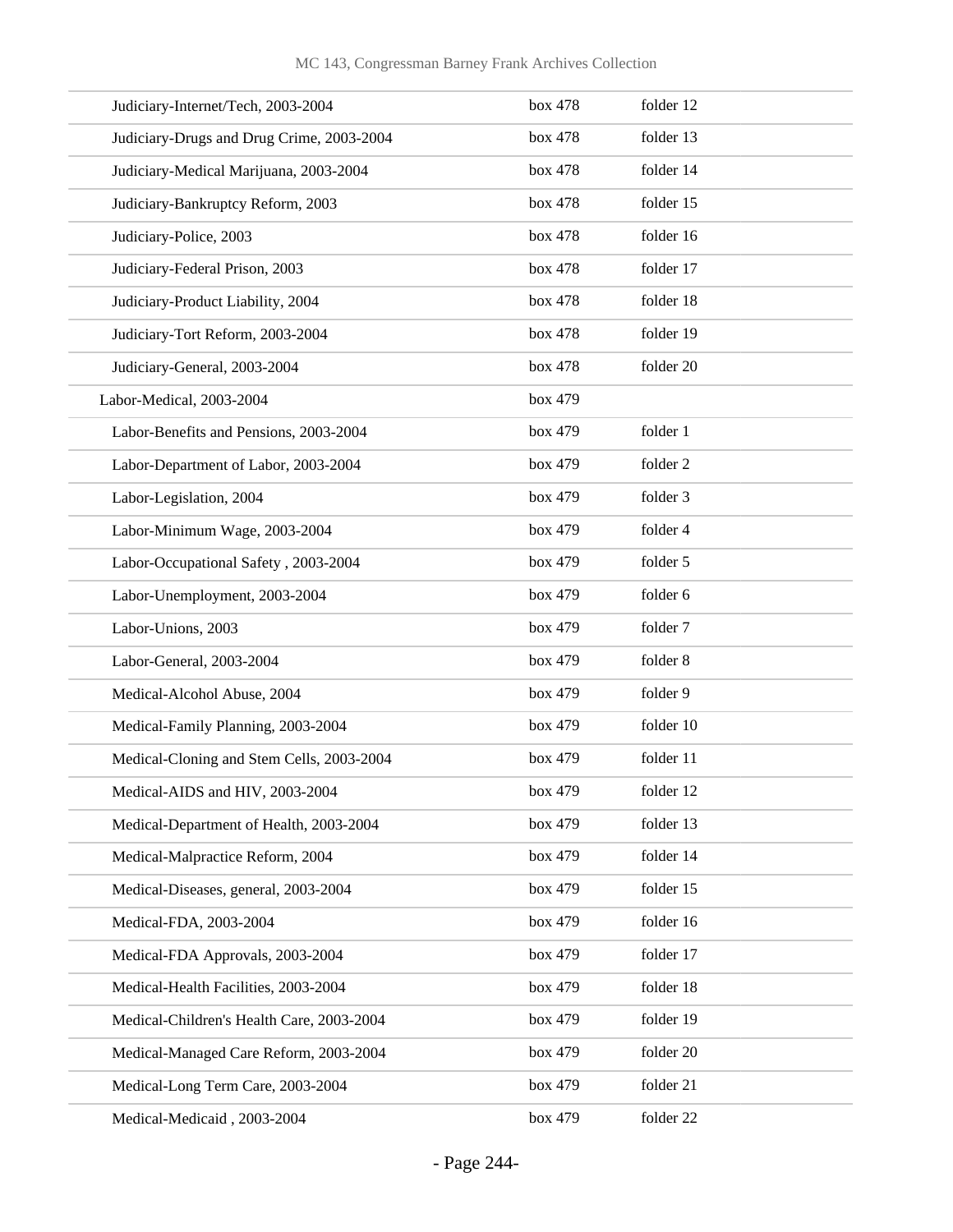| Medical, 2003-2004                          | box 480 |                     |
|---------------------------------------------|---------|---------------------|
| Medical-Medicare, general, 2003-2004        | box 480 | folder 1            |
| Medical-Prescription Drugs Bill, 2003-3004  | box 480 | folder 2            |
| Medical-Medicare and Choice, 2003-2004      | box 480 | folder 3            |
| Medical-Doctor Payments, 2003-2004          | box 480 | folder 4            |
| Medical-Medicare Reform, 2003-2004          | box 480 | folder 5            |
| Medical-Hospital Payments, 2003-2004        | box 480 | folder 6            |
| Medical-Medicare Reform, 2003-2004          | box 480 | folder 7            |
| Medical-Medical and Legal Drugs, 2003-2004  | box 480 | folder 8            |
| Medical-Mental Health, 2003-2004            | box 480 | folder 9            |
| Medical-NIH, 2003-2004                      | box 480 | folder 10           |
| Medical-CDC, 2003-2004                      | box 480 | folder 11           |
| Medical-Prescription Drugs, 2003-2004       | box 480 | folder 12           |
| Medical-General, 2003-2004                  | box 480 | folder 13           |
| Medical-General, 2003-2004                  | box 480 | folder 14           |
| Military-Social Security, 2003-2004         | box 481 |                     |
| Military-Army, 2003                         | box 481 | folder 1            |
| Military-Navy, 2003-2004                    | box 481 | folder <sub>2</sub> |
| Military-Pay and Benefits, 2003-2004        | box 481 | folder 3            |
| Military-American Forces in Europe, 2003    | box 481 | folder 4            |
| Military-Military Spending, 2004            | box 481 | folder 5            |
| Military-Department of Defense, 2003-2004   | box 481 | folder 6            |
| Military-Military Appropriations, 2003-2004 | box 481 | folder 7            |
| Military-Don't Ask Don't Tell, 2003-2004    | box 481 | folder 8            |
| Military-Intelligence, 2003-2004            | box 481 | folder 9            |
| Military-Ballistic Missile Shield, 2004     | box 481 | folder 10           |
| Military-Active Duty, 2003                  | box 481 | folder 11           |
| Military-Draft, 2004                        | box 481 | folder 12           |
| Military-War in Iraq, 2003                  | box 481 | folder 13           |
| Military-Supporting the Troops, 2003        | box 481 | folder 14           |
| Military-War in Iraq Debate, 2003           | box 481 | folder 15           |
| Military-Nuclear Action in Iraq, 2003       | box 481 | folder 16           |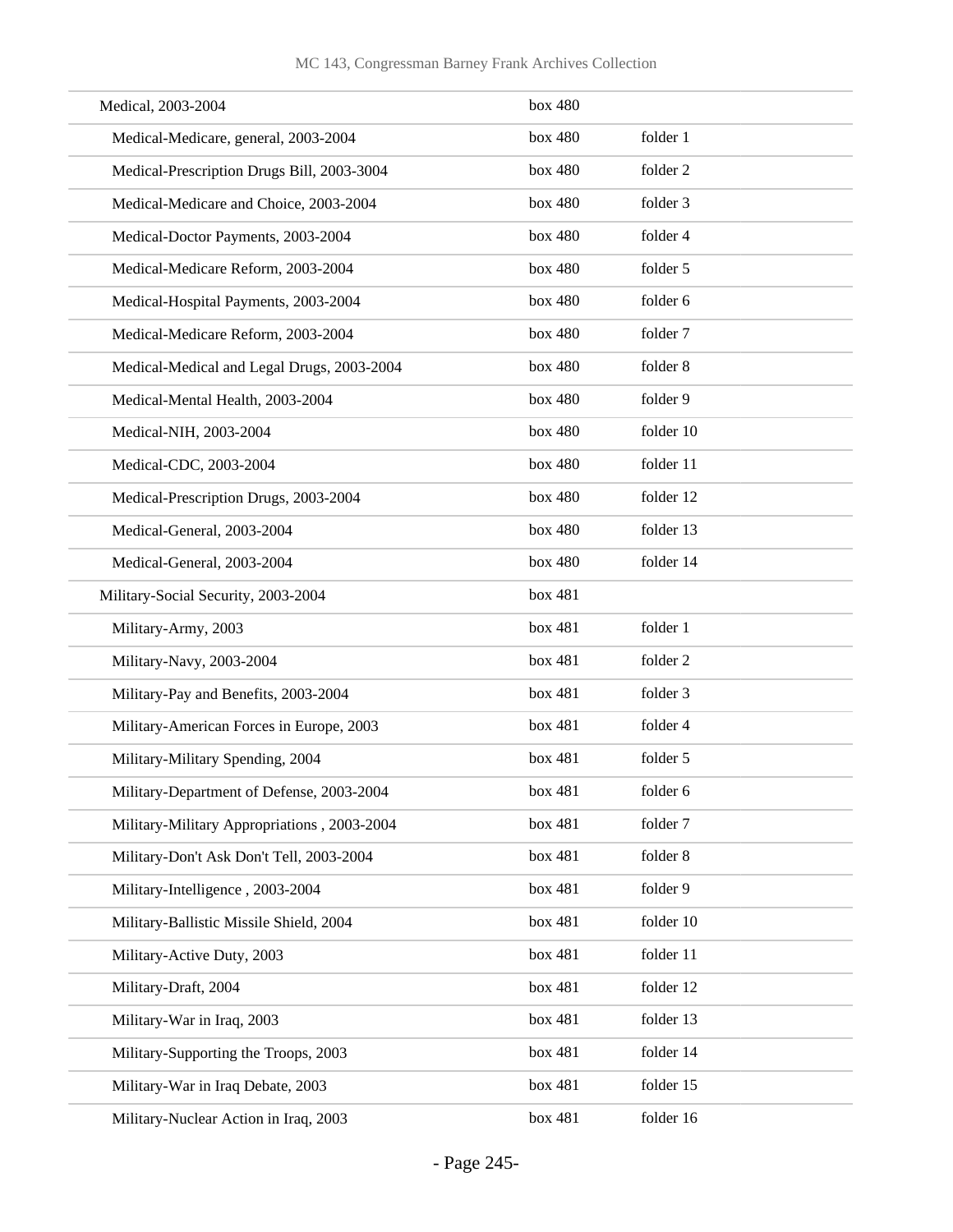| Military-General, 2003-2004                                                         | box 481 | folder 17 |
|-------------------------------------------------------------------------------------|---------|-----------|
| Postal Service-Postal Service Retirement System Funding<br>Reform Act of 2003, 2003 | box 481 | folder 18 |
| Postal Service-Rate Increase, 2004                                                  | box 481 | folder 19 |
| Postal Service-Stamps, 2004                                                         | box 481 | folder 20 |
| Postal Service-President's Commission, 2004                                         | box 481 | folder 21 |
| Postal Service-Complaints, 2003                                                     | box 481 | folder 22 |
| Postal Service-Mass Mailings, 2003                                                  | box 481 | folder 23 |
| Postal Service-General, 2003-2004                                                   | box 481 | folder 24 |
| Social Security-Appropriations, 2004                                                | box 481 | folder 25 |
| Social Security-Windfall Elimination Provision, 2003-2004                           | box 481 | folder 26 |
| Social Security-General, 2003-2004                                                  | box 481 | folder 27 |
| Taxes-Terrorism, 2003-2004                                                          | box 482 |           |
| Taxes-Job Protection Act, 2003                                                      | box 482 | folder 1  |
| Taxes-Property Tax Work Off Programs, 2003                                          | box 482 | folder 2  |
| Taxes-Education, 2004                                                               | box 482 | folder 3  |
| Taxes-Tax Code, 2004                                                                | box 482 | folder 4  |
| Taxes-Bush Tax Cuts, 2003-2004                                                      | box 482 | folder 5  |
| Taxes-Child Credit Preservation and Expansion Act, 2004                             | box 482 | folder 6  |
| Taxes-Tax Code Changes, 2003-2004                                                   | box 482 | folder 7  |
| Taxes-General, 2003-2004                                                            | box 482 | folder 8  |
| Terrorism-Air Travel, 2003-2004                                                     | box 482 | folder 9  |
| Terrorism-Chemical Safety Act, 2003                                                 | box 482 | folder 10 |
| Terrorism-Civil Rights and Civil Liberties, 2003-2004                               | box 482 | folder 11 |
| Terrorism-pTech Issue, 2003                                                         | box 482 | folder 12 |
| Terrorism-Homeland Security, State Level, 2003-2004                                 | box 482 | folder 13 |
| Terrorism-National Security Entry-Exit Registration System,<br>2003                 | box 482 | folder 14 |
| Terrorism-Homeland Security, 2003-2004                                              | box 482 | folder 15 |
| Terrorism-War, 2003-2004                                                            | box 482 | folder 16 |
| Terrorism-Legislation and Funding, 2003-2004                                        | box 482 | folder 17 |
| Terrorism-General, 2003-2004                                                        | box 482 | folder 18 |
| Transportation-Veterans, Appropriations, 2003-2004                                  | box 483 |           |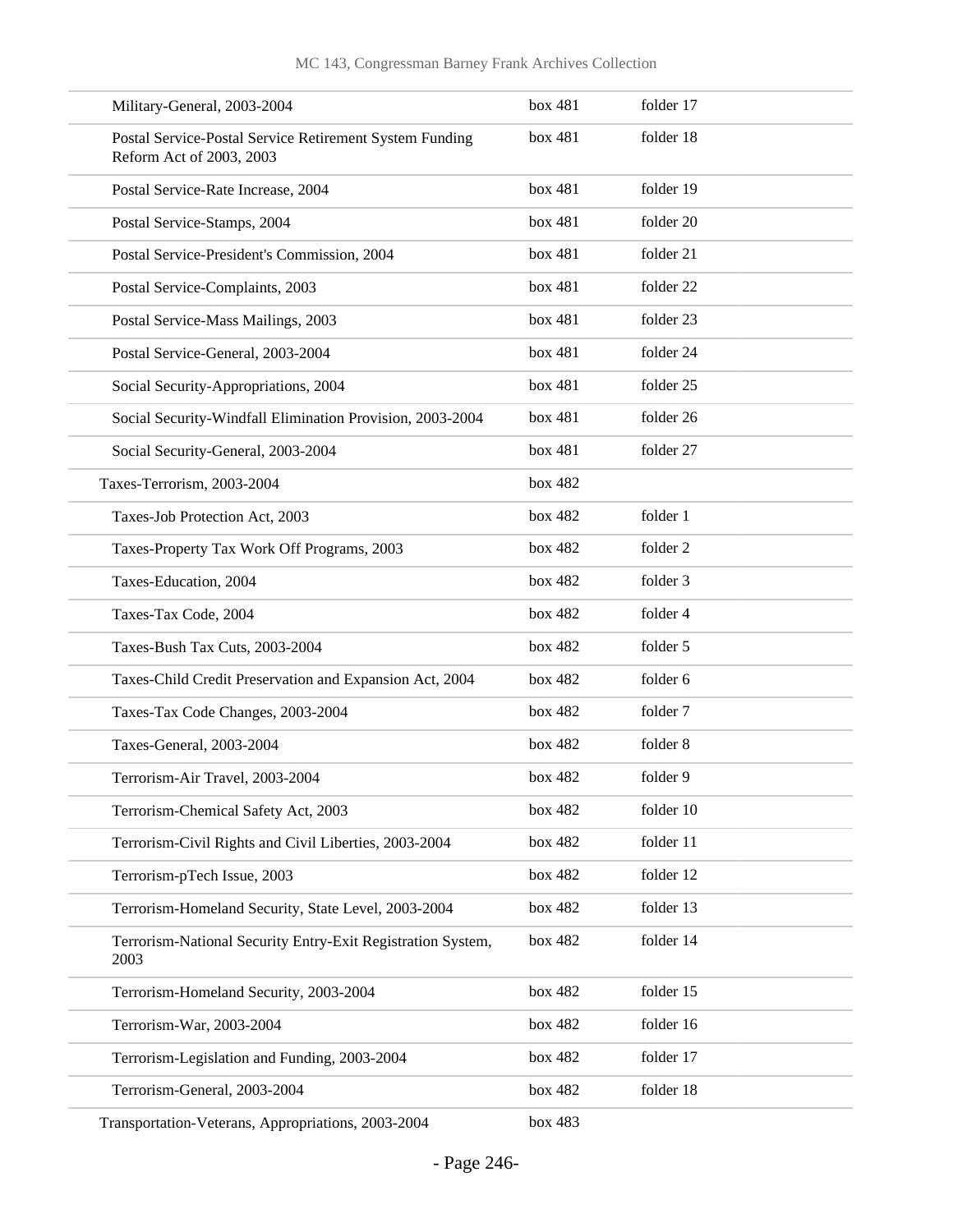| Transportation-Airport Safety, 2003-2004                                              | box 483 | folder 1  |
|---------------------------------------------------------------------------------------|---------|-----------|
| Transportation-Departments and Systems, 2003-2004                                     | box 483 | folder 2  |
| Transportation-Rail, 2003                                                             | box 483 | folder 3  |
| Transportation-Rails to Trails, 2004                                                  | box 483 | folder 4  |
| Transportation-Charter Bus and Rail, 2003-2004                                        | box 483 | folder 5  |
| Transportation-Department of Transportation Hours of Service<br>Regulations, 2004     | box 483 | folder 6  |
| Transportation-Highways, 2003-2004                                                    | box 483 | folder 7  |
| Transportation-Federal Highway and Transit Funding<br>Reauthorization Bill, 2003-2004 | box 483 | folder 8  |
| Transportation-Highway Trust Fund and Transportation<br>Equity Act, 2004              | box 483 | folder 9  |
| Transportation-General, 2003-2004                                                     | box 483 | folder 10 |
| Veterans-Retirement Benefits, 2003                                                    | box 483 | folder 11 |
| Veterans-Health Care, 2003-2004                                                       | box 483 | folder 12 |
| Veterans-Disabled Veterans Commemorative Coin, 2003                                   | box 483 | folder 13 |
| Veterans-Facilities Closing in Massachusetts, 2003                                    | box 483 | folder 14 |
| Veterans-Legislation, 2003-2004                                                       | box 483 | folder 15 |
| Veterans-General, 2003-2004                                                           | box 483 | folder 16 |
| Appropriations Materials, 2003                                                        | box 483 | folder 17 |
| Appropriations-VA, HUD, Taunton Water Projects, 2003                                  | box 483 | folder 18 |
| Appropriations-Commerce and Justice, 2003                                             | box 483 | folder 19 |
| Interior Appropriations for Corson Building Project, 2003                             | box 483 | folder 20 |
| Transportation Appropriations, 2003                                                   | box 483 | folder 21 |
| Agriculture Appropriations, 2003                                                      | box 483 | folder 22 |
| Commerce and Justice Appropriations-Rothschilds Fishing<br>Work, 2003                 | box 483 | folder 23 |
| Agriculture Appropriations-Cranberry Issues, 2003                                     | box 483 | folder 24 |
| Labor, Health and Human Services, Education Appropriations,<br>2003                   | box 483 | folder 25 |
| Foreign Operation Appropriations-University of Middle East,<br>2003                   | box 483 | folder 26 |
| Appropriations, 2003-2004                                                             | box 484 |           |
| Interior Appropriations, 2002-2003                                                    | box 484 | folder 1  |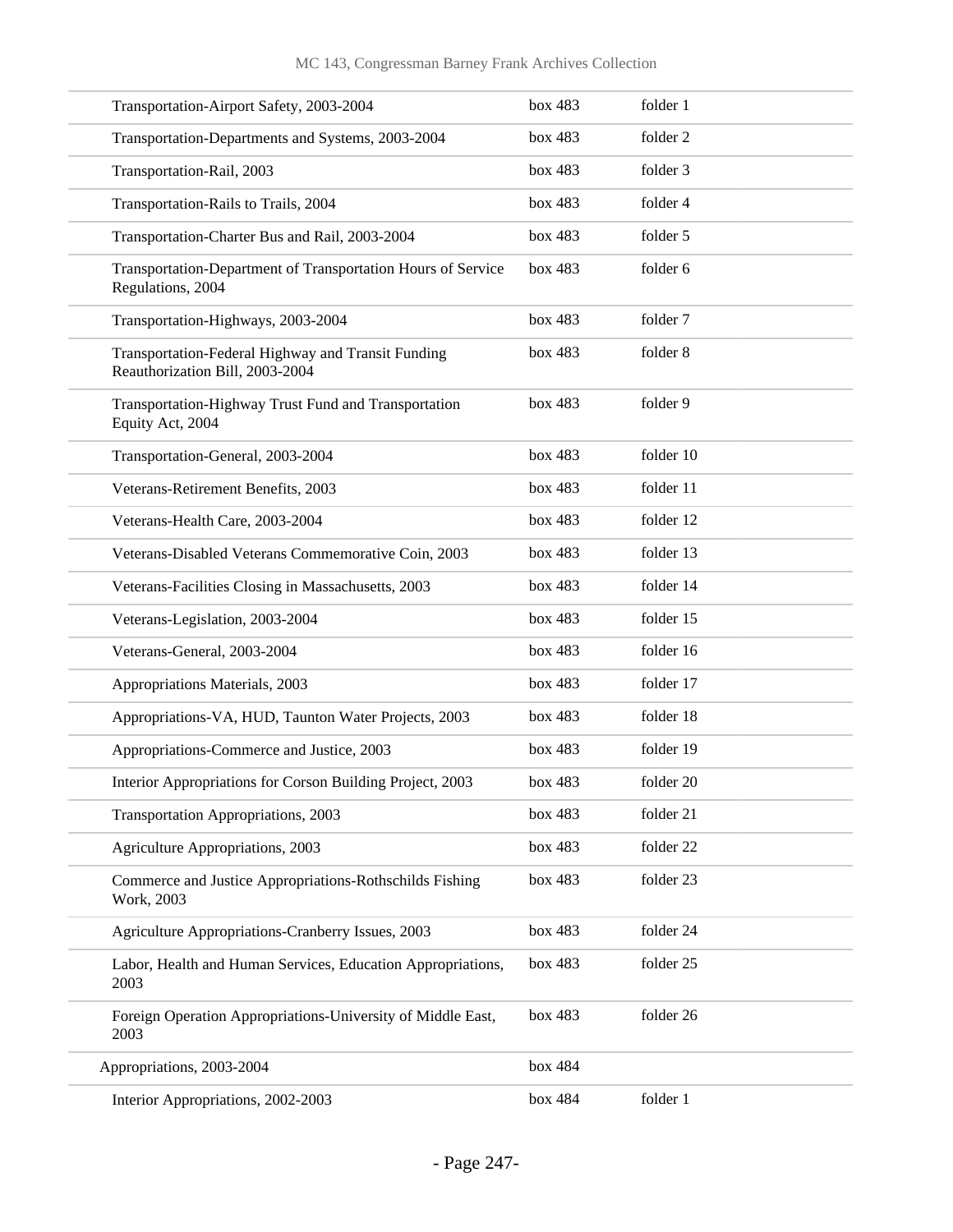| Labor, Health and Human Services Appropriations-Mount Ida,<br>2003        | box 484 | folder 2  |
|---------------------------------------------------------------------------|---------|-----------|
| Labor, Health and Human Services Appropriations-General,<br>2003          | box 484 | folder 3  |
| Appropriations Materials, 2003-2004                                       | box 484 | folder 4  |
| Defense Appropriations-Medical Learning, 2003                             | box 484 | folder 5  |
| FY 2005 Appropriations Requests, 2004                                     | box 484 | folder 6  |
| Labor, Health and Human Services Appropriations-St. Luke's,<br>2003-2004  | box 484 | folder 7  |
| Appropriations-General, 2003-2004                                         | box 484 | folder 8  |
| Commerce, Justice, State, Judiciary Appropriations,<br>2001-2004          | box 484 | folder 9  |
| Muddy River Restoration Project, 2003-2005                                | box 484 | folder 10 |
| Foreign Operations, Security, 2003-2004                                   | box 485 |           |
| FARRM Act, 2003                                                           | box 485 | folder 1  |
| Lawsuit Against Bush's Authority to Conduct War, 2003                     | box 485 | folder 2  |
| Ashcroft vs. Free Speech Coalition, 2003                                  | box 485 | folder 3  |
| Resolution in Support of the Troops, H. Con. Res. 104, 2003               | box 485 | folder 4  |
| Guantanamo Bay, 2003-2004                                                 | box 485 | folder 5  |
| Iraq Supplemental, 2003-2004                                              | box 485 | folder 6  |
| Amicus Brief, Dayton Case, 2003                                           | box 485 | folder 7  |
| Media Ownership Direct TV Issue, 2003-2004                                | box 485 | folder 8  |
| Abortion Issues, 2003-2004                                                | box 485 | folder 9  |
| H.R. 2152 Religious Worker Visa Bill, 2003                                | box 485 | folder 10 |
| Barney Frank Statements on Israel, Settlements, 1989-2003                 | box 485 | folder 11 |
| Social Security Number Privacy and Identity Theft Prevention<br>Act, 2003 | box 485 | folder 12 |
| Bank Merger Information, 2003-2004                                        | box 485 | folder 13 |
| Restrictive Rule Information, 2003-2004                                   | box 485 | folder 14 |
| Congressional Accountability, 2004                                        | box 485 | folder 15 |
| CRS Public Information, 2003                                              | box 485 | folder 16 |
| Foreign Operations, 2003-2004                                             | box 486 |           |
| Liquid Natural Gas (LNG) Press Release Information,<br>2003-2004          | box 486 | folder 1  |

FBI File Information, 2004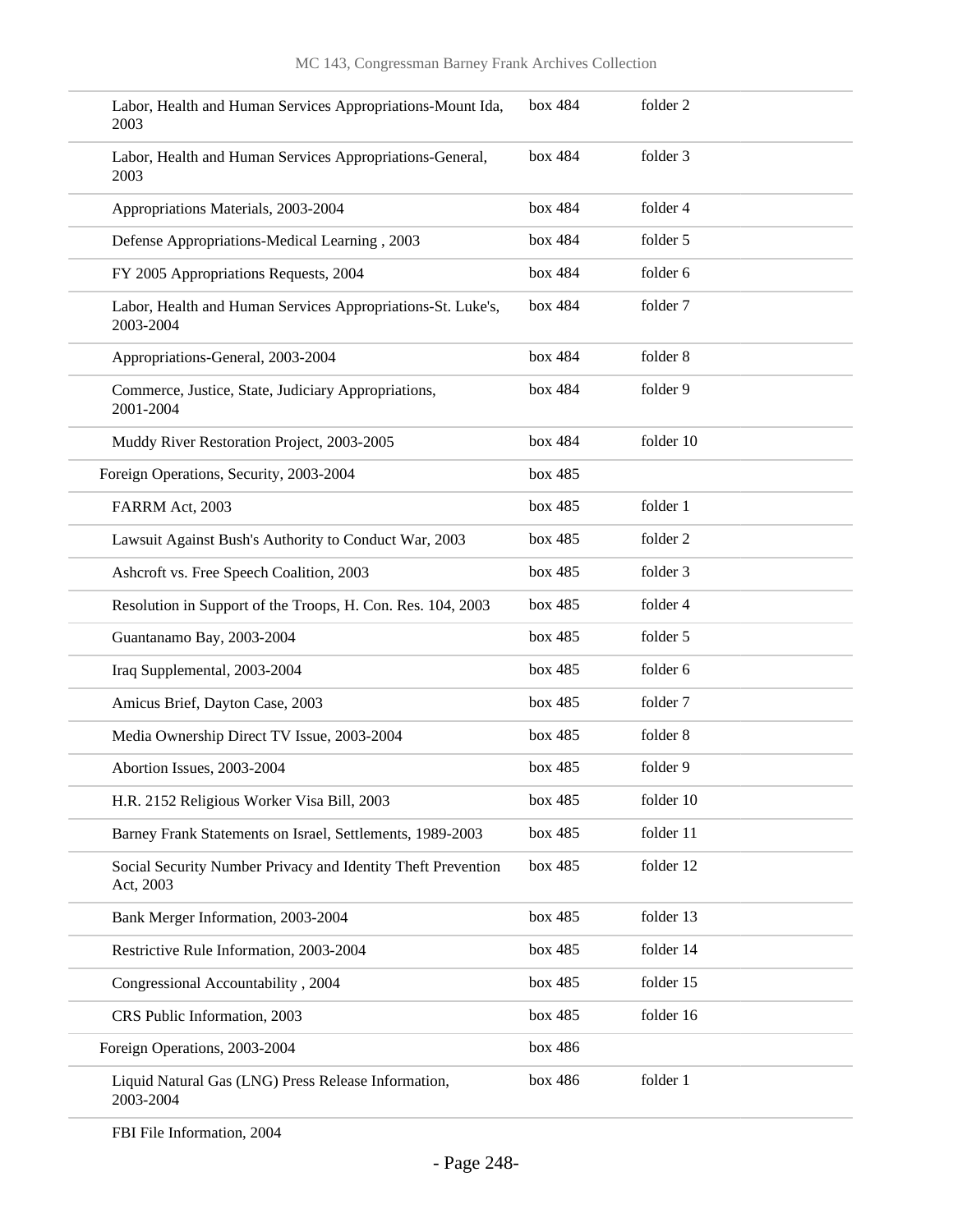|                                                                                  | box~486 | folder 2  |
|----------------------------------------------------------------------------------|---------|-----------|
| Community Connections Budget FY 2005, 2004                                       | box 486 | folder 3  |
| Foreign Operations FY 2004 Saudi Arabia Amendment, 2003                          | box 486 | folder 4  |
| Saudi Arabia Enclosures, 2002-2004                                               | box 486 | folder 5  |
| Saudi Arabia Human Rights, 2002-2004                                             | box 486 | folder 6  |
| Venezuelan Election Referendum, letters, statements and<br>background, 2002-2003 | box 486 | folder 7  |
| Venezuelan Elections, Letters to Ambassador, notes and<br>background, 2004-02    | box 486 | folder 8  |
| Barney Frank Statement on Venezuela's Nation Elections<br>Council, 2004-03-04    | box 486 | folder 9  |
| Cape Verdean Census Letter, 2003-09-30                                           | box 486 | folder 10 |
| NORML Medical Marijuana Materials, 2003                                          | box 486 | folder 11 |
| Extension of Remarks, various issues, 2003-2004                                  | box 486 | folder 12 |
| Foreign Operations, 2003-2004                                                    | box 487 |           |
| Immigration Reports, 2003                                                        | box 487 | folder 1  |
| Statements on Weapons and Terror, 2003                                           | box 487 | folder 2  |
| Extension of Remarks, 2002-2003                                                  | box 487 | folder 3  |
| East Timor Boundary Dispute with Australia, 2003-2004                            | box 487 | folder 4  |
| Cape Verde Millennium Challenge Account, 2003-2004                               | box 487 | folder 5  |
| Taunton Family Oaxaca Mexico Case, 2003                                          | box 487 | folder 6  |
| Yang Jianli Case, 2002-2004                                                      | box 487 | folder 7  |
| Yang Jianli Case, 2002-2005                                                      | box 488 |           |
| Yang Jianli Case, 2002-2004                                                      | box 488 | folder 1  |
| Yang Jianli Case, 2002-2004                                                      | box 488 | folder 2  |
| Yang Jianli Case, 2003-2004                                                      | box 488 | folder 3  |
| Yang Jianli UN Working Group, 2003-2004                                          | box 488 | folder 4  |
| Yang Jianli Case, 2003-2005                                                      | box 488 | folder 5  |

## **109th Congress - 112th Congress, 2005-2012**

## **Arrangement**

Files from the 109th Congress through the 112th Congress were intermixed by Congressman Frank's staff at the time of creation.

| <b>Title/Description</b> |  |
|--------------------------|--|
|                          |  |

**Title/Description Instances**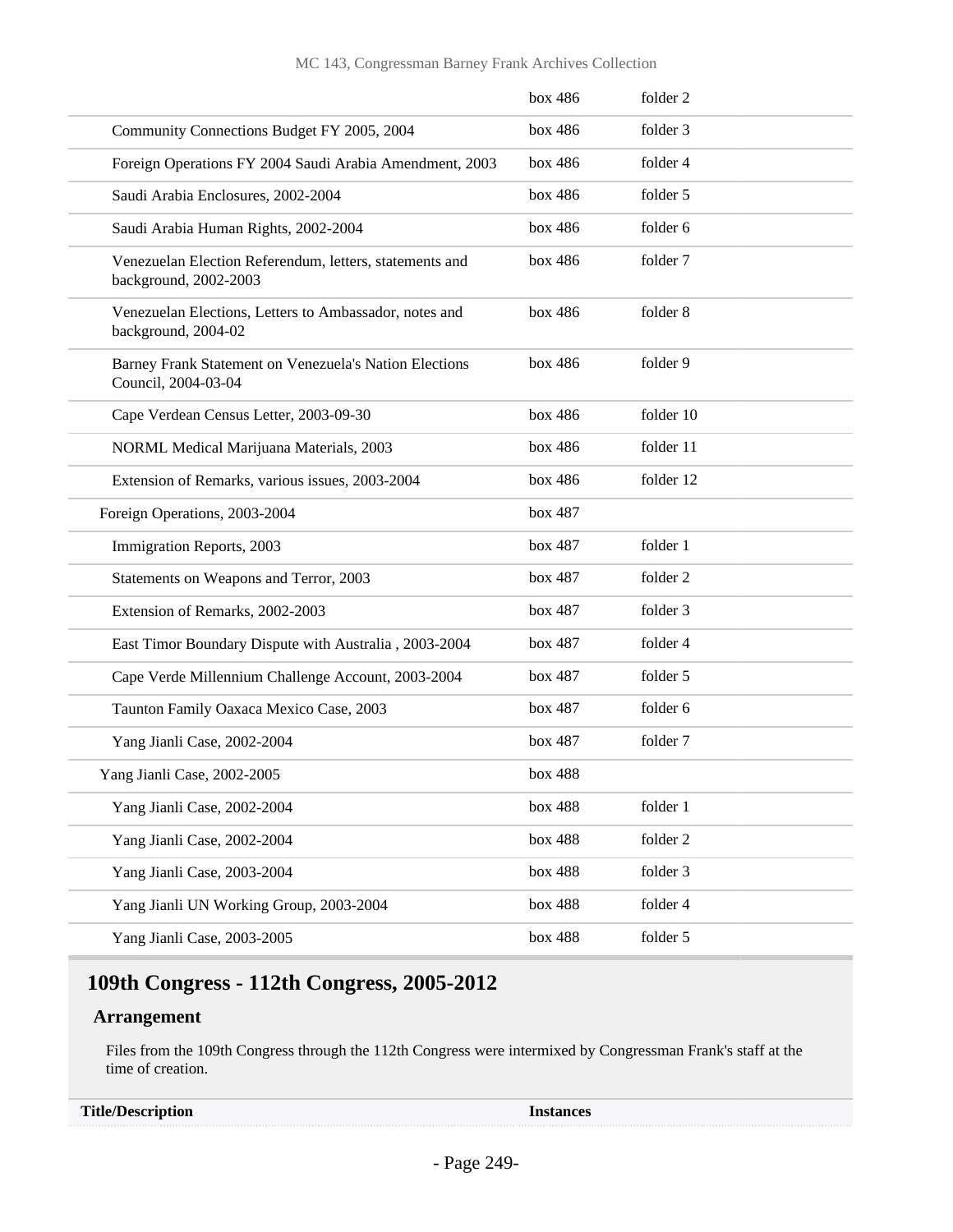| Agriculture-Banking and Currency, 2005-2012           | box 489 |           |
|-------------------------------------------------------|---------|-----------|
| Agriculture-Animal RIghts, 2005-2012                  | box 489 | folder 1  |
| Agriculture-Farm Subsidies, 2005-2012                 | box 489 | folder 2  |
| Agriculture-Genetically Modified Foods, 2005-2012     | box 489 | folder 3  |
| Agriculture-General, 2005-2012                        | box 489 | folder 4  |
| Banking and Currency-Financial Reform Bill, 2005-2012 | box 489 | folder 5  |
| Banking and Currency-Banking Legislation, 2011-2012   | box 489 | folder 6  |
| Banking and Currency-Consumer Issues, 2008-2012       | box 489 | folder 7  |
| Banking and Currency-Credit Unions, 2011              | box 489 | folder 8  |
| Banking and Currency-Federal Reserve, 2007-2011       | box 489 | folder 9  |
| Banking and Currency-SEC, 2011                        | box 489 | folder 10 |
| Banking and Currency-Mortgage Issues, 2008-2011       | box 489 | folder 11 |
| Banking and Currency-General, 2007-2011               | box 489 | folder 12 |
| Banking and Currency-General, 2005-2012               | box 489 | folder 13 |
| Banking and Currency-General, 2005-2012               | box 489 | folder 14 |
| Banking and Currency-General, 2005-2012               | box 489 | folder 15 |
| Banking and Currency-General, 2005-2012               | box 489 | folder 16 |
| Banking and Currency, 2005-2012                       | box 490 |           |
| Banking and Currency-General, 2005-2012               | box 490 | folder 1  |
| Banking and Currency-General, 2005-2012               | box 490 | folder 2  |
| Banking and Currency-General, 2005-2012               | box 490 | folder 3  |
| Banking and Currency-General, 2005-2012               | box 490 | folder 4  |
| Banking and Currency-General, 2005-2012               | box 490 | folder 5  |
| Business and Industry-Civil Rights, 2005-2012         | box 491 |           |
| Business and Industry-Consumer Protection, 2005-2012  | box 491 | folder 1  |
| Business and Industry-Department of Commerce, 2011    | box 491 | folder 2  |
| Business and Industry-Financial Markets, 2005-2012    | box 491 | folder 3  |
| Business and Industry-Financial Markets, 2005-2012    | box 491 | folder 4  |
| Business and Industry-Insurance, 2005-2012            | box 491 | folder 5  |
| Business and Industry-Maritime, 2005-2012             | box 491 | folder 6  |
| Business and Industry-Small Business, 2005-2012       | box 491 | folder 7  |
| Business and Industry-Telecommunications, 2005-2012   | box 491 | folder 8  |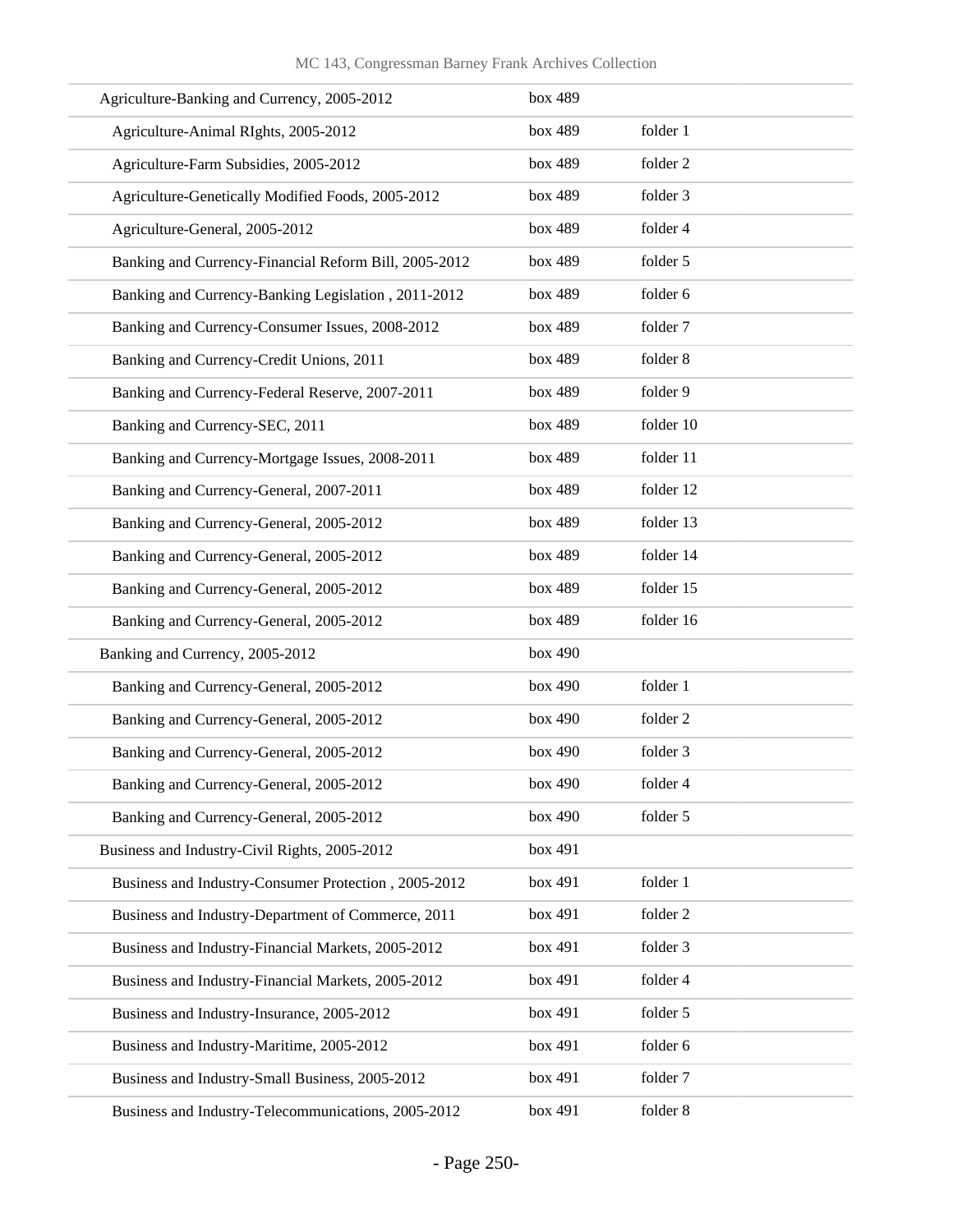| Business and Industry-General, 2005-2012                                         | box 491 | folder 9  |
|----------------------------------------------------------------------------------|---------|-----------|
| Budget-Deficit and Economic Projections, 2005-2012                               | box 491 | folder 10 |
| Budget-General, 2005-2012                                                        | box 491 | folder 11 |
| Congress and Executive Branch-Native American Issues,<br>2005-2012               | box 491 | folder 12 |
| Congress and Executive Branch-Congressional Ethics,<br>2005-2012                 | box 491 | folder 13 |
| Congress and Executive Branch-Congressional Pay Raise and<br>Benefits, 2005-2012 | box 491 | folder 14 |
| Congress and Executive Branch-General, 2005-2012                                 | box 491 | folder 15 |
| Civil Rights-Disabilities, 2005-2012                                             | box 491 | folder 16 |
| Civil Rights-Religion, 2007                                                      | box 491 | folder 17 |
| Civil Rights-First Amendment, 2011                                               | box 491 | folder 18 |
| Civil Rights-Racial Discrimination, 2005-2012                                    | box 491 | folder 19 |
| Civil Rights-LGBTQ, 2005-2012                                                    | box 491 | folder 20 |
| Civil Rights-LGBTQ, 2005-2012                                                    | box 491 | folder 21 |
| Civil Rights-Environment, 2005-2012                                              | box 492 |           |
| Civil Rights-General, 2005-2012                                                  | box 492 | folder 1  |
| Education-Legislation, 2005-2012                                                 | box 492 | folder 2  |
| Education-Higher Education, 2005-2012                                            | box 492 | folder 3  |
| Education-Secondary and Elementary, 2007                                         | box 492 | folder 4  |
| Education-General, 2005-2012                                                     | box 492 | folder 5  |
| Elections-Congressional, 2007-2012                                               | box 492 | folder 6  |
| Elections-Democrat and Democratic National Committee,<br>2005-2012               | box 492 | folder 7  |
| Elections-Reform, 2005-2012                                                      | box 492 | folder 8  |
| Elections-Presidential, 2007-2012                                                | box 492 | folder 9  |
| Elections-General, 2005-2012                                                     | box 492 | folder 10 |
| Elections-General, 2005-2012                                                     | box 492 | folder 11 |
| Energy-Alternative, 2007                                                         | box 492 | folder 12 |
| Energy-General, 2005-2012                                                        | box 492 | folder 13 |
| Environment-Oceans and Fishing, 2005-2012                                        | box 492 | folder 14 |
| Environment-General, 2005-2012                                                   | box 492 | folder 15 |
| Federal Employment-Foreign Relations, 2005-2012                                  | box 493 |           |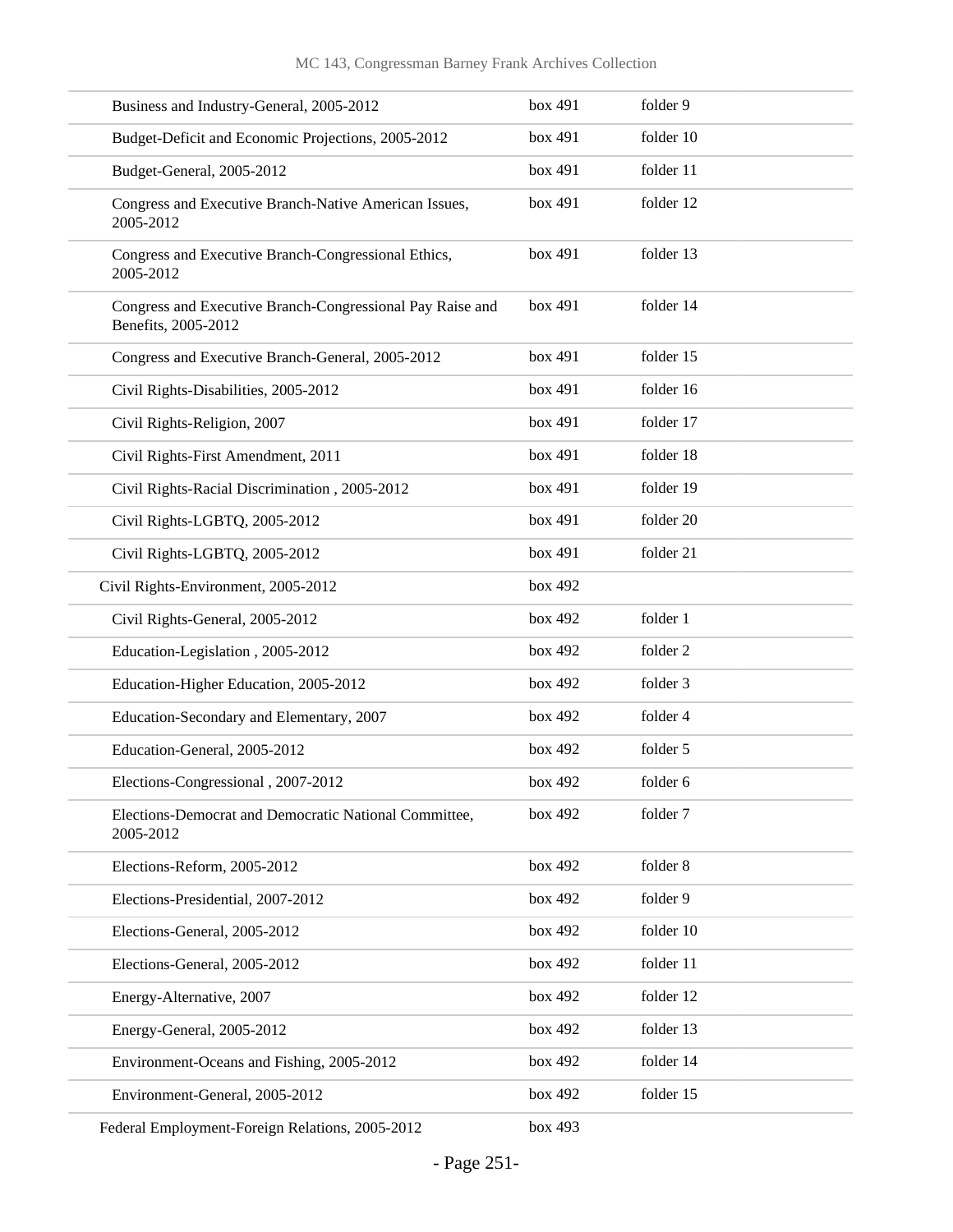| Federal Employment-General, 2005-2012                                        | box 493 | folder 1  |
|------------------------------------------------------------------------------|---------|-----------|
| Foreign Relations-Africa, 2005-2012                                          | box 493 | folder 2  |
| Foreign Relations-Asia, 2005-2012                                            | box 493 | folder 3  |
| Foreign Relations-Portugal and Azores, 2005-2012                             | box 493 | folder 4  |
| Foreign Relations-Middle East, 2005-2012                                     | box 493 | folder 5  |
| Foreign Relations-Middle East, 2005-2012                                     | box 493 | folder 6  |
| Foreign Relations-Egypt, advocacy for missing dissident,<br>2011-2012        | box 493 | folder 7  |
| Foreign Relations-Central and South America, 2005-2012                       | box 493 | folder 8  |
| Foreign Relations-General, 2005-2012                                         | box 493 | folder 9  |
| Foreign Relations-Chile, Disappearance of Boris Weisfeiler,<br>2007-2008     | box 493 | folder 10 |
| Foreign Relations-Chile, Disappearance of Boris Weisfeiler,<br>2007-2008     | box 493 | folder 11 |
| Foreign Relations-Immigration, 2005-2012                                     | box 494 |           |
| Foreign Relations-Chile, Disappearance of Boris Weisfeiler,<br>2007-2008     | box 494 | folder 1  |
| Foreign Relations-Chile, Disappearance of Boris Weisfeiler,<br>2007-2008     | box 494 | folder 2  |
| Foreign Relations-Israel and Middle East, 2005-2006                          | box 494 | folder 3  |
| Foreign Trade-Trade Agreements, 2005-2012                                    | box 494 | folder 4  |
| Foreign Trade-General, 2005-2012                                             | box 494 | folder 5  |
| Housing-Department of Housing and Urban Development,<br>2005-2012            | box 494 | folder 6  |
| Housing-Mortgages and Foreclosures, Fannie Mae and<br>Freddie Mac, 2005-2012 | box 494 | folder 7  |
| Housing-Mortgages and Foreclosures, Fannie Mae and<br>Freddie Mac, 2005-2012 | box 494 | folder 8  |
| Housing-General, 2005-2012                                                   | box 494 | folder 9  |
| Housing-General, 2005-2012                                                   | box 494 | folder 10 |
| Human Services-General, 2005-2012                                            | box 494 | folder 11 |
| Immigration-General, 2005-2012                                               | box 494 | folder 12 |
| Judiciary-Medical, 2005-2012                                                 | box 495 |           |
| Judiciary-Reproductive Rights, 2007-2008                                     | box 495 | folder 1  |
| Judiciary-Prisons, 2007                                                      | box 495 | folder 2  |

Judiciary-Courts and Juries, 2007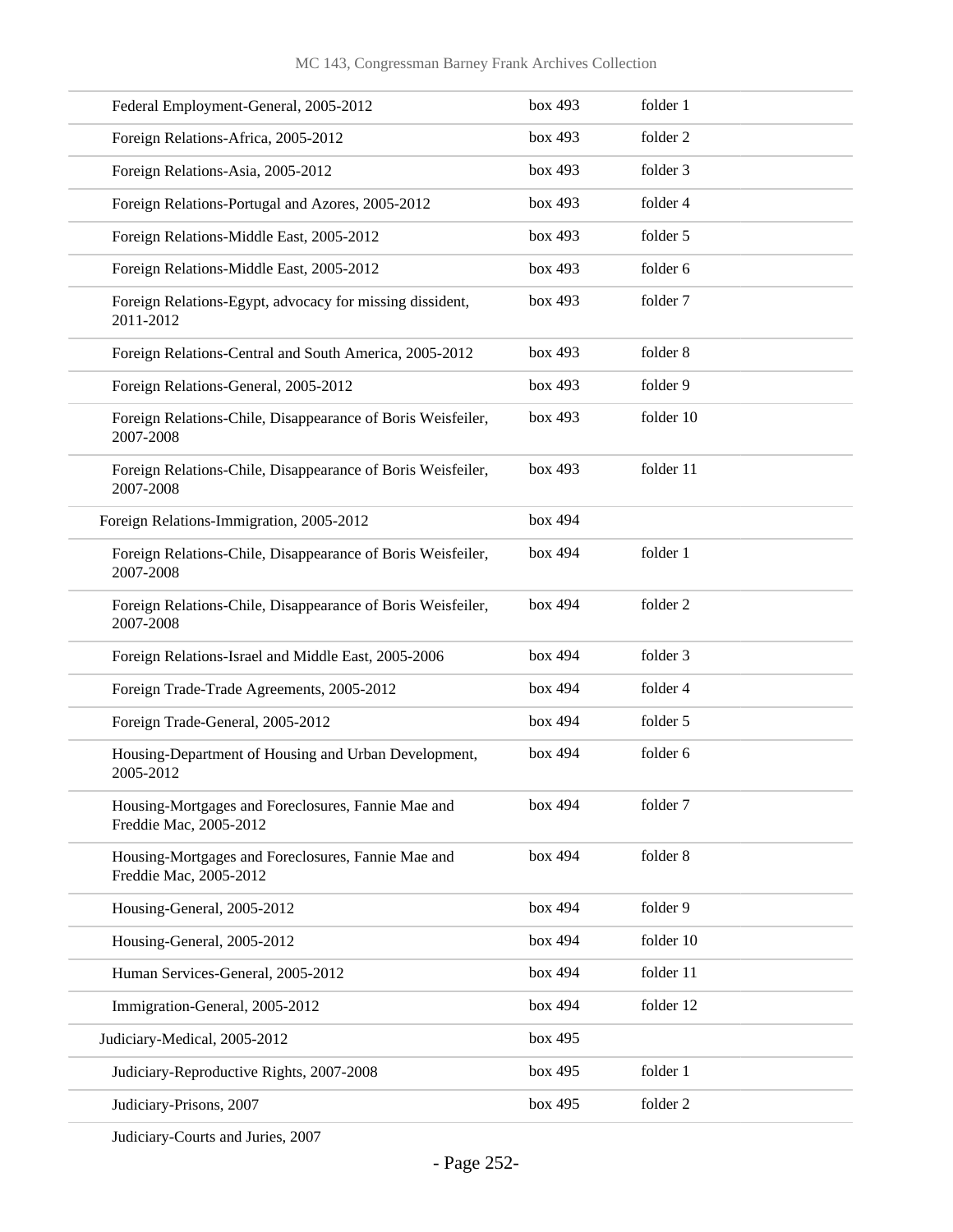|                                                                  | box 495 | folder 3  |
|------------------------------------------------------------------|---------|-----------|
| Judiciary-Department of Justice, 2008                            | box 495 | folder 4  |
| Judiciary-Gun Control, 2007                                      | box 495 | folder 5  |
| Judiciary-Intellectual Property, 2007                            | box 495 | folder 6  |
| Judiciary-Internet Issues, 2007                                  | box 495 | folder 7  |
| Judiciary-Hemp and Medical Marijuana, 2007                       | box 495 | folder 8  |
| Judiciary-General, 2005-2012                                     | box 495 | folder 9  |
| Judiciary-General, 2005-2012                                     | box 495 | folder 10 |
| Labor-Benefits and Pensions, 2011                                | box 495 | folder 11 |
| Labor-Health Care, 2010                                          | box 495 | folder 12 |
| Labor-Unions, 2007-2008                                          | box 495 | folder 13 |
| Labor-General, 2005-2012                                         | box 495 | folder 14 |
| Medical-Contraceptive Coverage and Family Planning,<br>2007-2008 | box 495 | folder 15 |
| Medical-Diseases, 2007-2008                                      | box 495 | folder 16 |
| Medical-Food and Drug Administration, 2007-2008                  | box 495 | folder 17 |
| Medical-Medicare, 2011-2012                                      | box 495 | folder 18 |
| Medical-General, 2005-2012                                       | box 495 | folder 19 |
| Medical-General, 2005-2012                                       | box 495 | folder 20 |
| Military-Terrorism, 2005-2012                                    | box 496 |           |
| Military-Spending, 2005-2012                                     | box 496 | folder 1  |
| Military-General, 2005-2012                                      | box 496 | folder 2  |
| Postal Service-General, 2007-2010                                | box 496 | folder 3  |
| Social Security-General, 2005-2012                               | box 496 | folder 4  |
| Social Security-General, 2005-2012                               | box 496 | folder 5  |
| Terrorism-TSA, general, 2005-2012                                | box 496 | folder 6  |
| Terrorism-Post 9/11, general, 2005-2012                          | box 496 | folder 7  |
| Terrorism-Conspiracy Attacking Barney Frank, 2005-2006           | box 496 | folder 8  |
| Terrorism, 2005-2006                                             | box 497 |           |
| Terrorism-Conspiracy Attacking Barney Frank, 2005-2006           | box 497 | folder 1  |
| Terrorism-Conspiracy Attacking Barney Frank, 2005-2006           | box 497 | folder 2  |
| Terrorism-Conspiracy Attacking Barney Frank, 2005-2006           | box 497 | folder 3  |
| Terrorism-Conspiracy Attacking Barney Frank, 2005-2006           | box 497 | folder 4  |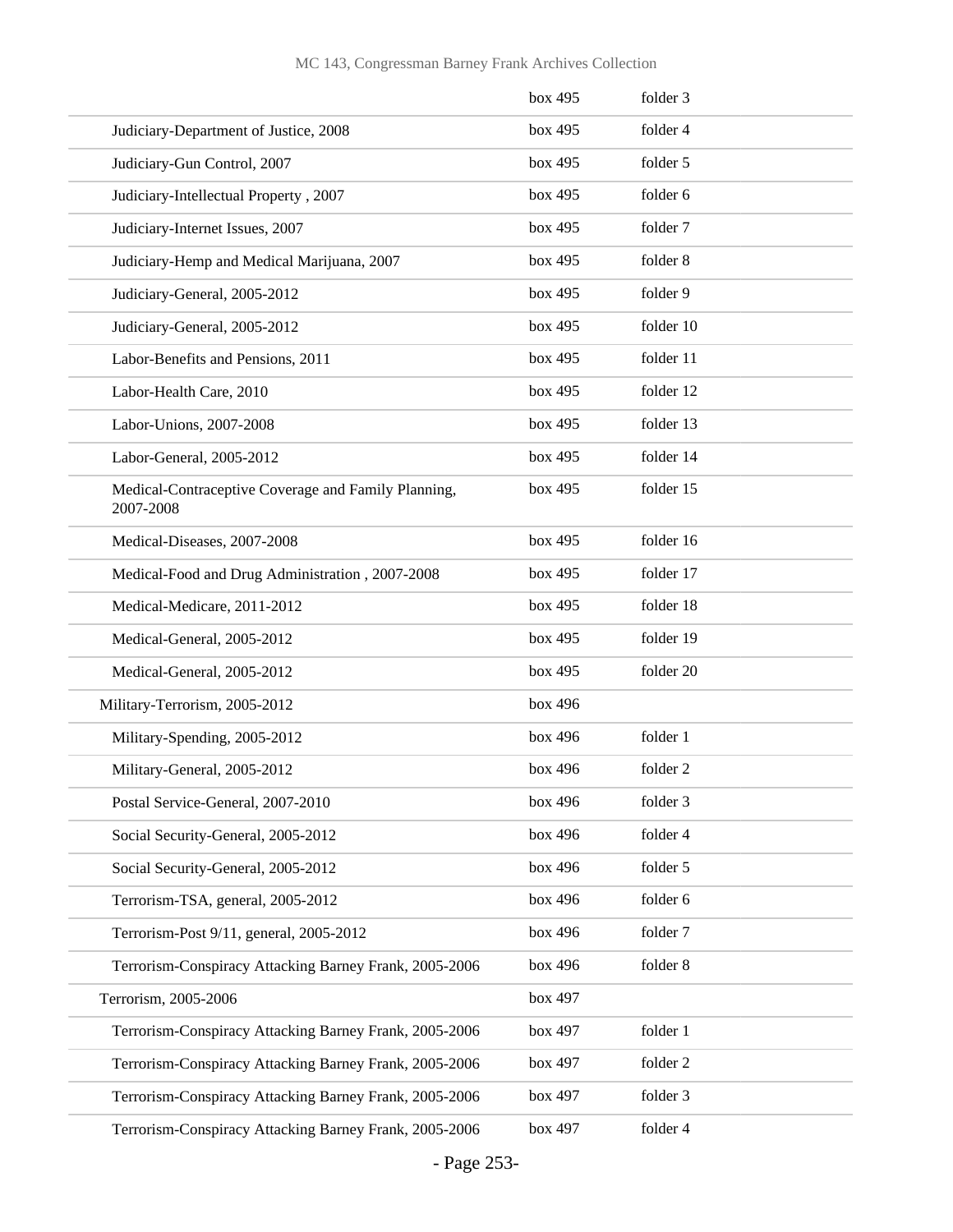| Transportation-Taxes, 2005-2012                                                                                       | box 498 |           |
|-----------------------------------------------------------------------------------------------------------------------|---------|-----------|
| Transportation-Air and Air Safety, 2005-2012                                                                          | box 498 | folder 1  |
| Transportation-New Bedford Projects, 2005-2012                                                                        | box 498 | folder 2  |
| Transportation-Transit, 2005-2012                                                                                     | box 498 | folder 3  |
| Transportation-Wareham Interchange, 2005-2012                                                                         | box 498 | folder 4  |
| Transportation-General, 2005-2012                                                                                     | box 498 | folder 5  |
| Transportation-General, 2005-2012                                                                                     | box 498 | folder 6  |
| Taxes-General, 2005-2012                                                                                              | box 498 | folder 7  |
| Taxes-General, 2005-2012                                                                                              | box 498 | folder 8  |
| Assorted Legislative Issues, Foreign Operations, 2005-2012                                                            | box 499 |           |
| Veterans-General, 2005-2012                                                                                           | box 499 | folder 1  |
| Electric Vehicles-Tax Bill, Vectrix Co., 2007-2008                                                                    | box 499 | folder 2  |
| LGBTQ Issues, DOMA, Gill v. OPM Case, 2005-2012                                                                       | box 499 | folder 3  |
| Federal Wage Rates, 2005-2012                                                                                         | box 499 | folder 4  |
| Federal Wage Rates, 2005-2012                                                                                         | box 499 | folder 5  |
| Judiciary-Supreme Court Case, Police Searches, 2007-2008                                                              | box 499 | folder 6  |
| Foreign Relations-Bangladesh, 2005-2012                                                                               | box 499 | folder 7  |
| Foreign Relations-General, 2005-2012                                                                                  | box 499 | folder 8  |
| Ceremonial Resolution, FDR, 2005                                                                                      | box 499 | folder 9  |
| National Endowment for the Arts, 2005                                                                                 | box 499 | folder 10 |
| Foreign Operations and Foreign Relations, 2005-2006                                                                   | box 500 |           |
| Federal Energy Regulatory Commission Amicus Brief, 2005                                                               | box 500 | folder 1  |
| East Timor Commission, 2006                                                                                           | box 500 | folder 2  |
| Obey-Frank House Rules Reform Package, 2005-2006                                                                      | box 500 | folder 3  |
| Ethics Proposals of Obey-Frank Rules Package, 2005-2006                                                               | box 500 | folder 4  |
| Congressional Reform, 2005-2006                                                                                       | box 500 | folder 5  |
| House Employment Brief-Republican Attempt to Make<br>Congress Exempt from Workplace Anti-Discrimination Laws,<br>2005 | box 500 | folder 6  |
| EU Funding to Hamas, 2006                                                                                             | box 500 | folder 7  |
| H.R. 4681 Palestinian Anti-Terrorism Act of 2006, 2005-2006                                                           | box 500 | folder 8  |
| Nepal Human Rights, Letter to King, 2005-2006                                                                         | box 500 | folder 9  |
| UN Hyde Bill, Lantos Substitute, 2005                                                                                 | box 500 | folder 10 |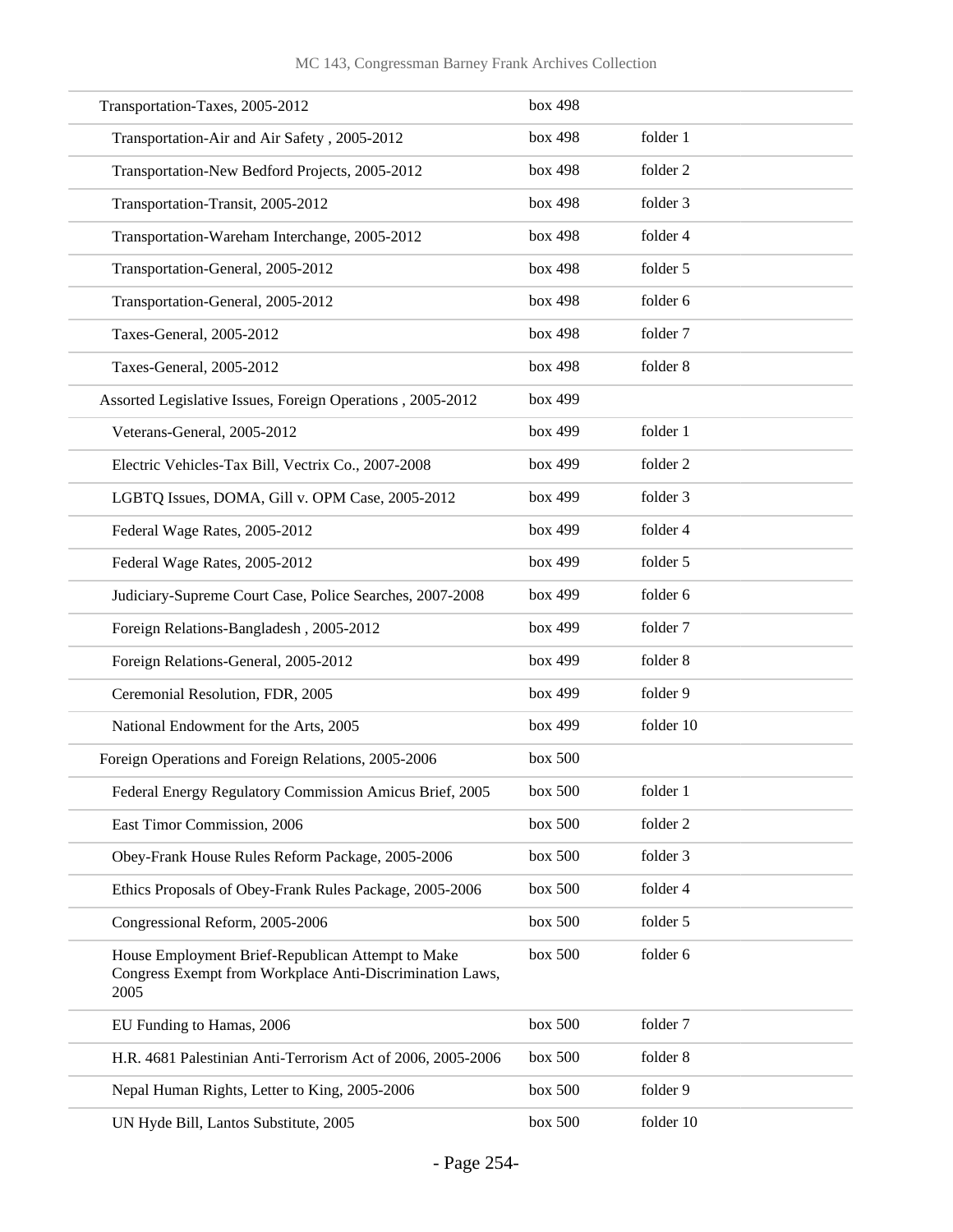| H.R. 282 Iran Sanctions, 2005-2006                                                                    | box 500 | folder 11 |
|-------------------------------------------------------------------------------------------------------|---------|-----------|
| Barney Frank Remarks on Raising Minimum Wage, 2006                                                    | box~500 | folder 12 |
| <b>International Emergency Management Assistance</b><br>Memorandum of Understanding S.J.Res. 12, 2006 | box 500 | folder 13 |
| Varian Semiconductor, 2005                                                                            | box 500 | folder 14 |
| Foreign Operations, Financial Reform, 2005-2010                                                       | box 501 |           |
| Fannie Mae Hearings, background, 2003-2005                                                            | box 501 | folder 1  |
| Autism Legislation, 2006                                                                              | box 501 | folder 2  |
| Older Americans Act NORC Language, 2006                                                               | box 501 | folder 3  |
| JCRC Letter on Jewish State, 2006-07-18                                                               | box 501 | folder 4  |
| Lebanon, letter drafts, 2006                                                                          | box 501 | folder 5  |
| Democratic Stance on Iraq and War on Terror, 2005-2006                                                | box 501 | folder 6  |
| East Timor Boundary Dispute with Australia, 2005                                                      | box 501 | folder 7  |
| Cape Verde Beyond LDC, 2005                                                                           | box 501 | folder 8  |
| Cape Verde NATO Exercise Host, 2006                                                                   | box 501 | folder 9  |
| Rep. Jefferson Bribery Case, 2005                                                                     | box 501 | folder 10 |
| Community Reinvestment Act Reports, 2008                                                              | box 501 | folder 11 |
| Dodd-Frank Financial Crisis press, opinions, reports, 2008                                            | box 501 | folder 12 |
| Timeline of Fannie Mae/Freddie Mac Regulation, 2008                                                   | box 501 | folder 13 |
| Financial Reform-Derivatives, 2009                                                                    | box 501 | folder 14 |
| Dodd-Frank Summary and Votes, 2009-2010                                                               | box 501 | folder 15 |
| Amendment to H.R. 761, Veteran Family Burials, Cory Shea<br>Act, 2009                                 | box 501 | folder 16 |
| Financial Reform-overview and reports, 2005-2009                                                      | box 501 | folder 17 |
| New Appropriations, Barney Frank Earmarks FY 2010,<br>2009-2010                                       | box 501 | folder 18 |
| Internet Gambling, 2009                                                                               | box 501 | folder 19 |
| Financial Reform, 2008-2012                                                                           | box 502 |           |
| Foreign Relations, 2008-2011                                                                          | box 502 | folder 1  |
| Iran Sanctions, 2010                                                                                  | box 502 | folder 2  |
| Mortgage Modifications, 2010                                                                          | box 502 | folder 3  |
| Financial Reform Conference, 2010                                                                     | box 502 | folder 4  |
| Cherokee Freedman, 2011                                                                               | box 502 | folder 5  |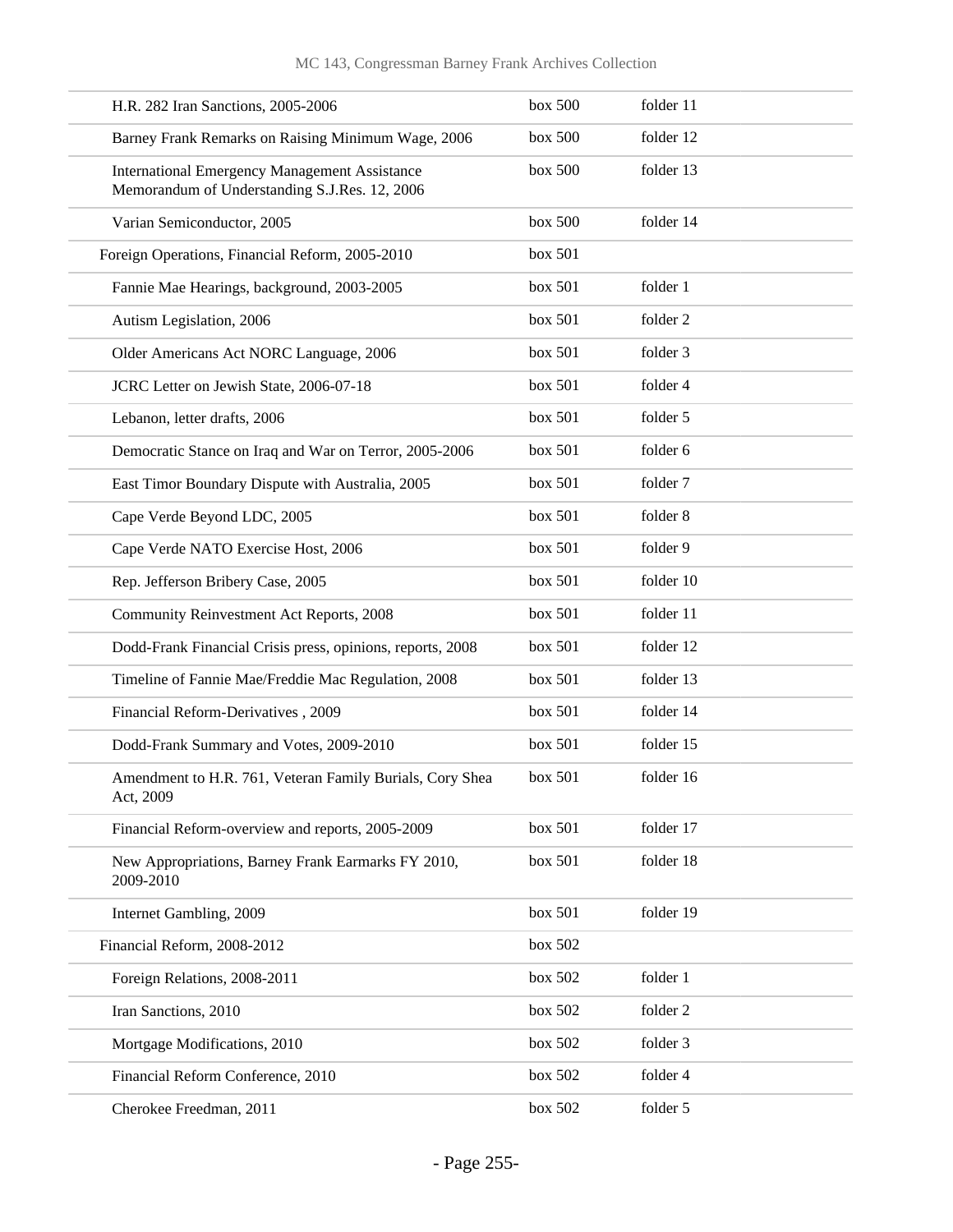| Whistleblower Improvement Act of 2011, 2011                 | box 502 | folder 6  |
|-------------------------------------------------------------|---------|-----------|
| Frank Amendment on Budget H.R. 1, 2011                      | box 502 | folder 7  |
| Debt Ceiling, 2011                                          | box 502 | folder 8  |
| Super Committee-Military Spending and Deficit, 2011         | box 502 | folder 9  |
| Military Spending, 2009-2012                                | box 502 | folder 10 |
| H.R. 2 Health Care Repeal, 2011                             | box 502 | folder 11 |
| S&P Downgrade, 2011                                         | box 502 | folder 12 |
| Republican Attacks on Financial Reform, 2010-2011           | box 502 | folder 13 |
| H.R. 1573 Dodd-Frank Title VII Derivatives, 2011            | box 502 | folder 14 |
| Fannie Mae, 2011                                            | box 502 | folder 15 |
| FDIC, 2011                                                  | box 502 | folder 16 |
| Federal Housing Finance Agency, 2011-2012                   | box 502 | folder 17 |
| Press on Wall Street Reform, 2011-2012                      | box 502 | folder 18 |
| SEC and CTFC Funding, 2011                                  | box 502 | folder 19 |
| GSE Reform Pushback, 2010-2012                              | box 502 | folder 20 |
| Report: Future of Housing, 2011                             | box 502 | folder 21 |
| Ratings Agencies, 2011                                      | box 502 | folder 22 |
| Garrett Mortgage Bill, 2011                                 | box 502 | folder 23 |
| Foreclosure Research and Readings, 2011                     | box 502 | folder 24 |
| Federal Open Market Committee (FOMC) Bill, 2011             | box 502 | folder 25 |
| Financial Reform-OCC, 2011                                  | box 502 | folder 26 |
| Home Affordable Modification Program (HAMP), 2011-2012      | box~502 | folder 27 |
| Low Income Home Energy Assistance Program (LIHEAP),<br>2012 | box 502 | folder 28 |
| Fair Debt Collection, 2012                                  | box 502 | folder 29 |
| Consumer Financial Protection Bureau, 2011-2012             | box 502 | folder 30 |
| Dodd-Frank Gas Prices, 2012                                 | box 502 | folder 31 |

## **State and District Issues, Projects, 1978-2012**

| <b>Title/Description</b>                   | <b>Instances</b>    |  |
|--------------------------------------------|---------------------|--|
| Massachusetts State House, 1978-1980       | box~503             |  |
| Massachusetts Senate and House Bills, 1979 | box~503<br>folder 1 |  |
| Bills in Ways and Means, 1980              | folder 2<br>box~503 |  |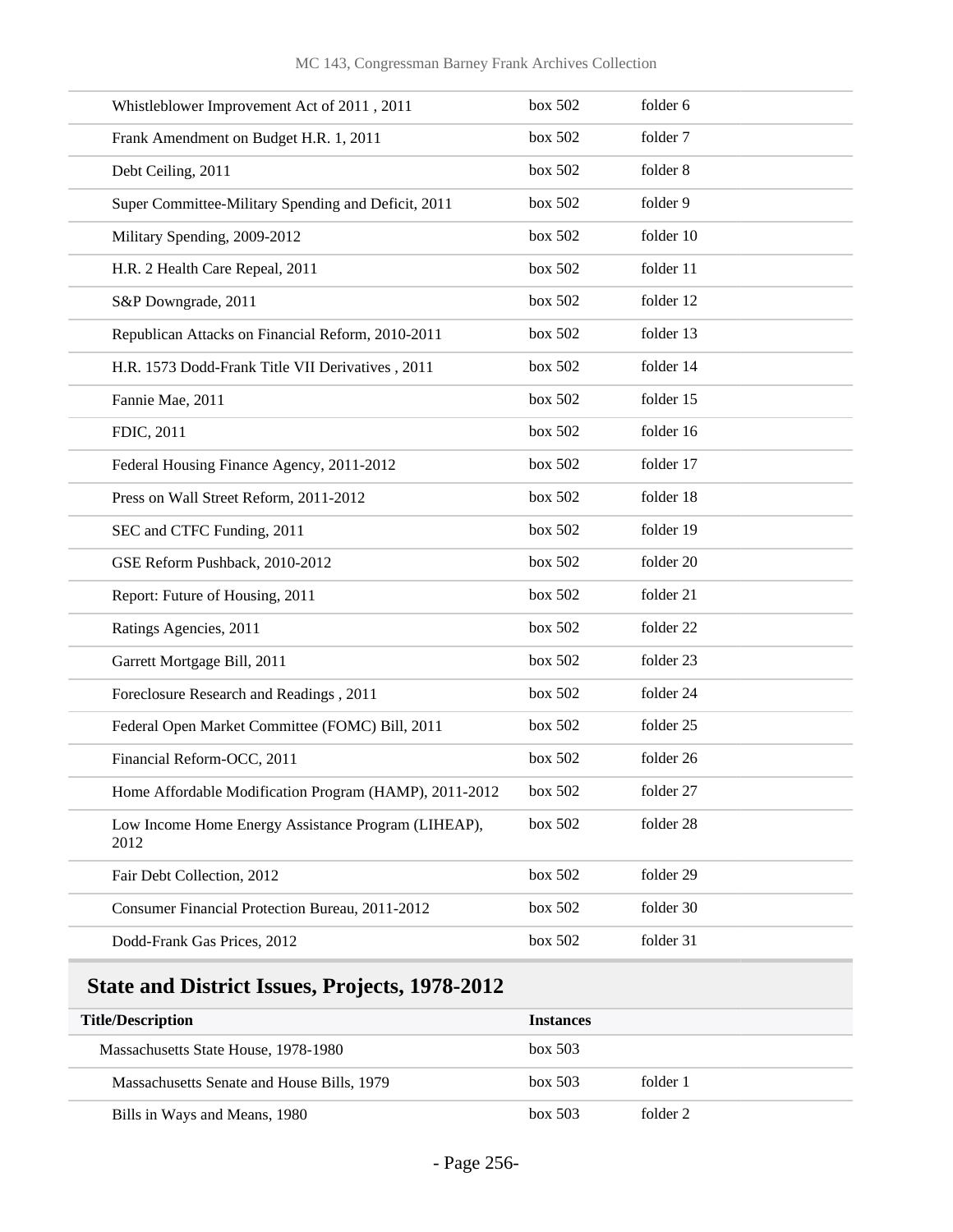| Gay Rights Bills, Job Discrimination, 1979-1980                                      | box 503 | folder 3  |
|--------------------------------------------------------------------------------------|---------|-----------|
| Automobile Theft, 1980                                                               | box 503 | folder 4  |
| Black-Jewish Relations, 1979-1980                                                    | box 503 | folder 5  |
| National Association of Jewish Legislators, 1979                                     | box 503 | folder 6  |
| Nursing Home Receivership Bill, 1980                                                 | box 503 | folder 7  |
| Condominium Bill, 1980                                                               | box 503 | folder 8  |
| Downtown Community Association, 1980                                                 | box 503 | folder 9  |
| Boston Restaurant Licensing, 1980                                                    | box 503 | folder 10 |
| Rent and Property Tax Deductions, 1979                                               | box 503 | folder 11 |
| Back Bay Neighborhood, 1980                                                          | box 503 | folder 12 |
| Massachusetts State House, 1978-1980                                                 | box 504 |           |
| Bill Tracking, 1979-1980                                                             | box 504 | folder 1  |
| Act to Improve System of Public Construction, 1980                                   | box 504 | folder 2  |
| Bill Regarding Solid Waste Disposal, 1979-1980                                       | box 504 | folder 3  |
| Refugee Tuition Bill, 1978-1980                                                      | box 504 | folder 4  |
| Bill Regarding Medical Test Fees, 1980                                               | box 504 | folder 5  |
| Resolution to Reimburse Maureen Winn for Trip to Israel,<br>1980                     | box 504 | folder 6  |
| Bill Regarding Lodging Houses, 1979-1980                                             | box 504 | folder 7  |
| Bill Regarding Gambling Casinos, 1979                                                | box 504 | folder 8  |
| Winter Heating Aid, 1980                                                             | box 504 | folder 9  |
| Boston Redevelopment Authority Salaries, 1979-1980                                   | box 504 | folder 10 |
| Neighborhood Stabilization Act, 1979-1980                                            | box 504 | folder 11 |
| Act Regulating Funeral Directors, 1980                                               | box 504 | folder 12 |
| Mobile Home Financing, 1980                                                          | box 504 | folder 13 |
| Massachusetts Rehabilitation Commission, 1980                                        | box 504 | folder 14 |
| Textbook Sales Tax, 1980                                                             | box 504 | folder 15 |
| Evictions-HEFA Financed Projects, 1978-1980                                          | box 504 | folder 16 |
| Massachusetts Revenue Bond Law, 1980                                                 | box 504 | folder 17 |
| Tax Increment Financing of Economic Development and<br>Revitalization Projects, 1980 | box 504 | folder 18 |
| Boston Public Garden Skating Rental, 1979                                            | box 504 | folder 19 |
| Income Tax Exemption for Aged 65 and Over, 1979                                      | box 504 | folder 20 |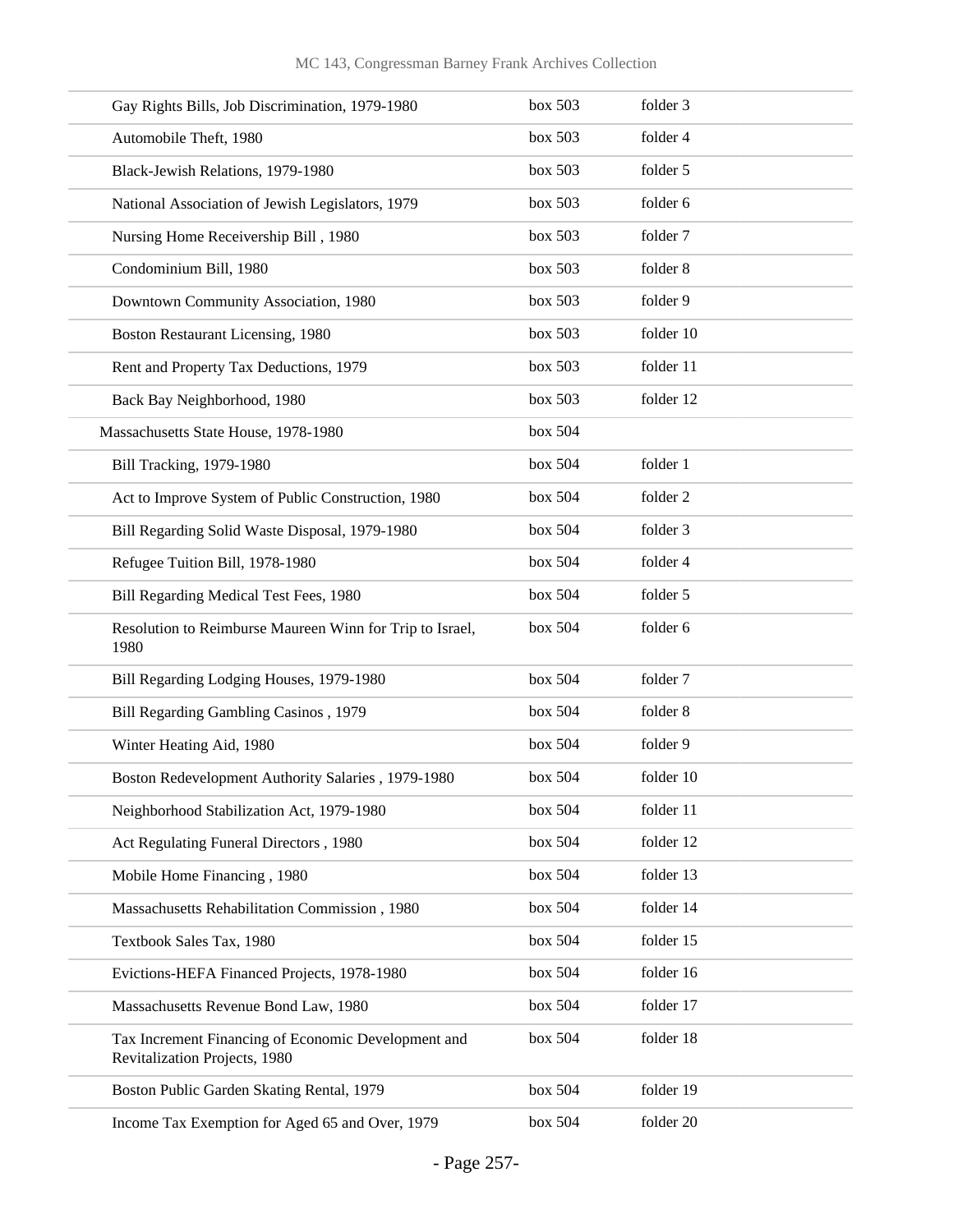| Licensing of Juice Bars, Arcades, and Amusements, 1979                    | box 504 | folder 21 |
|---------------------------------------------------------------------------|---------|-----------|
| Moped Insurance, 1979-1980                                                | box 504 | folder 22 |
| Civil Service System, 1980                                                | box 504 | folder 23 |
| Parks and Recreation Assistance, 1980                                     | box 504 | folder 24 |
| <b>Consumer Protection Amendment, 1980</b>                                | box 504 | folder 25 |
| Allowing Inmates to Attend Funerals, 1980                                 | box 504 | folder 26 |
| Investigation of WIN Program in the Department of Public<br>Welfare, 1980 | box 504 | folder 27 |
| Sliding-Scale Tuition Bill, 1980                                          | box 504 | folder 28 |
| Public Retirement System, 1980                                            | box 504 | folder 29 |
| Marijuana Possession-Revision of Penalty, 1980                            | box 504 | folder 30 |
| Massachusetts State House, 1978-1982                                      | box 505 |           |
| Barney Frank vs Margaret Heckler, 1981-1982                               | box 505 | folder 1  |
| Harvard College, 1979-1980                                                | box 505 | folder 2  |
| Home Rule Petitions, 1980                                                 | box 505 | folder 3  |
| Unicameral Legislature, 1980                                              | box 505 | folder 4  |
| Financing of Convention Centers, 1980                                     | box 505 | folder 5  |
| Motorcycle Helmet Rules, 1980                                             | box 505 | folder 6  |
| Historic District Lighting Exemption, 1980                                | box 505 | folder 7  |
| Parking Excise Tax, 1980                                                  | box 505 | folder 8  |
| Living Wills, 1980                                                        | box 505 | folder 9  |
| Minimum Wage for Farm Workers, 1978-1980                                  | box 505 | folder 10 |
| Prescription Drugs, 1980                                                  | box 505 | folder 11 |
| Utility Deposit Interest, 1980                                            | box 505 | folder 12 |
| Medical Care, 1980                                                        | box 505 | folder 13 |
| Bicycles Feasibility Study, 1980                                          | box 505 | folder 14 |
| Property of Disappeared Persons, 1979                                     | box 505 | folder 15 |
| Stolen Vehicles, 1980                                                     | box 505 | folder 16 |
| MBTA Transit Issues, 1979-1980                                            | box 505 | folder 17 |
| Notarization for Licenses and ID Cards, 1980                              | box 505 | folder 18 |
| Disabled Veterans Leased Vehicles, 1980                                   | box 505 | folder 19 |
| Handicapped Transportation, 1980                                          | box 505 | folder 20 |
|                                                                           |         |           |

Independent Living Programs, 1980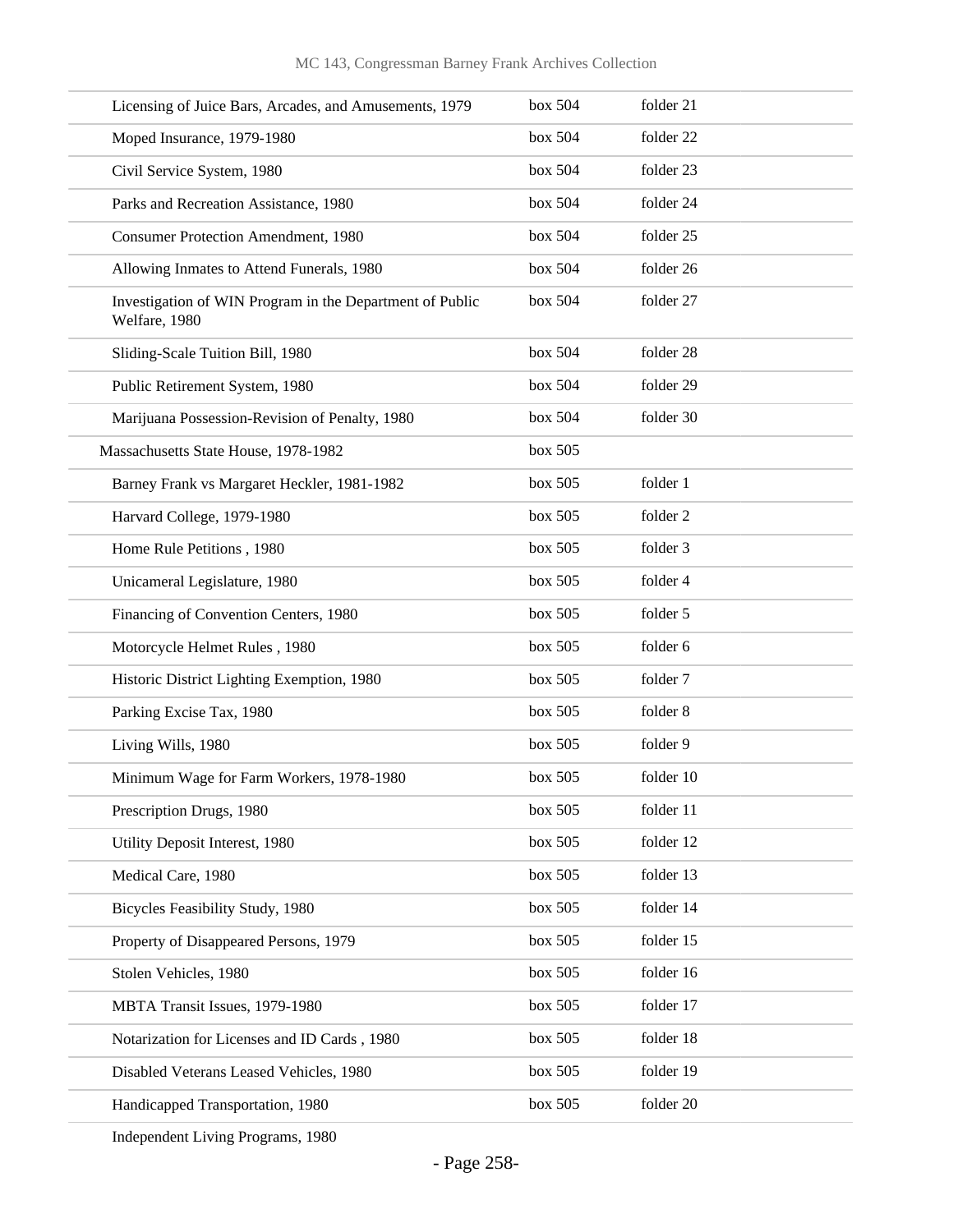|                                                     | box 505 | folder 21 |
|-----------------------------------------------------|---------|-----------|
| Housing for the Handicapped, 1980                   | box 505 | folder 22 |
| Abolition of County Government, 1980                | box 505 | folder 23 |
| License Fee for Trappers, 1980                      | box 505 | folder 24 |
| Preservation of Statehouse, 1980                    | box 505 | folder 25 |
| Income Tax Exemption for the Disabled, 1980         | box 505 | folder 26 |
| Collective Bargaining, 1980                         | box 505 | folder 27 |
| Disability Documentation for Retirement, 1980       | box 505 | folder 28 |
| State Retirement Issues, 1980                       | box 505 | folder 29 |
| <b>Consumer Protection Sales Contracts, 1980</b>    | box 505 | folder 30 |
| Massachusetts Municipal Association, 1980           | box 505 | folder 31 |
| Financial Assistance to Eligible Persons, 1980      | box 505 | folder 32 |
| Election Financing, 1980                            | box 505 | folder 33 |
| Search Warrants, 1980                               | box 505 | folder 34 |
| State and District Issues, 1983-1988                | box 506 |           |
| State of Massachusetts-Attleboro, 1983-1984         | box 506 | folder 1  |
| State of Massachusetts-Berkley, 1984                | box 506 | folder 2  |
| State of Massachusetts-Brookline, 1983              | box 506 | folder 3  |
| State of Massachusetts-Dover, 1983                  | box 506 | folder 4  |
| State of Massachusetts-Fall River, 1983-1984        | box 506 | folder 5  |
| State of Massachusetts-Foxboro, 1983-1984           | box 506 | folder 6  |
| State of Massachusetts-Medfield, 1983-1984          | box~506 | folder 7  |
| State of Massachusetts-Natick, 1983                 | box 506 | folder 8  |
| State of Massachusetts-Newton, 1983-1984            | box 506 | folder 9  |
| State of Massachusetts-Seekonk, 1984                | box 506 | folder 10 |
| State of Massachusetts-General, 1983-1984           | box 506 | folder 11 |
| State of Massachusetts-Legislation, 1983-1984       | box 506 | folder 12 |
| State of Massachusetts-State Legislature, 1983-1984 | box 506 | folder 13 |
| State of Massachusetts-Walpole, 1984                | box 506 | folder 14 |
| State of Massachusetts-Wellesley, 1984              | box 506 | folder 15 |
| State of Massachusetts-Westport, 1983               | box 506 | folder 16 |
| State of Massachusetts-Attleboro, 1987-1988         | box 506 | folder 17 |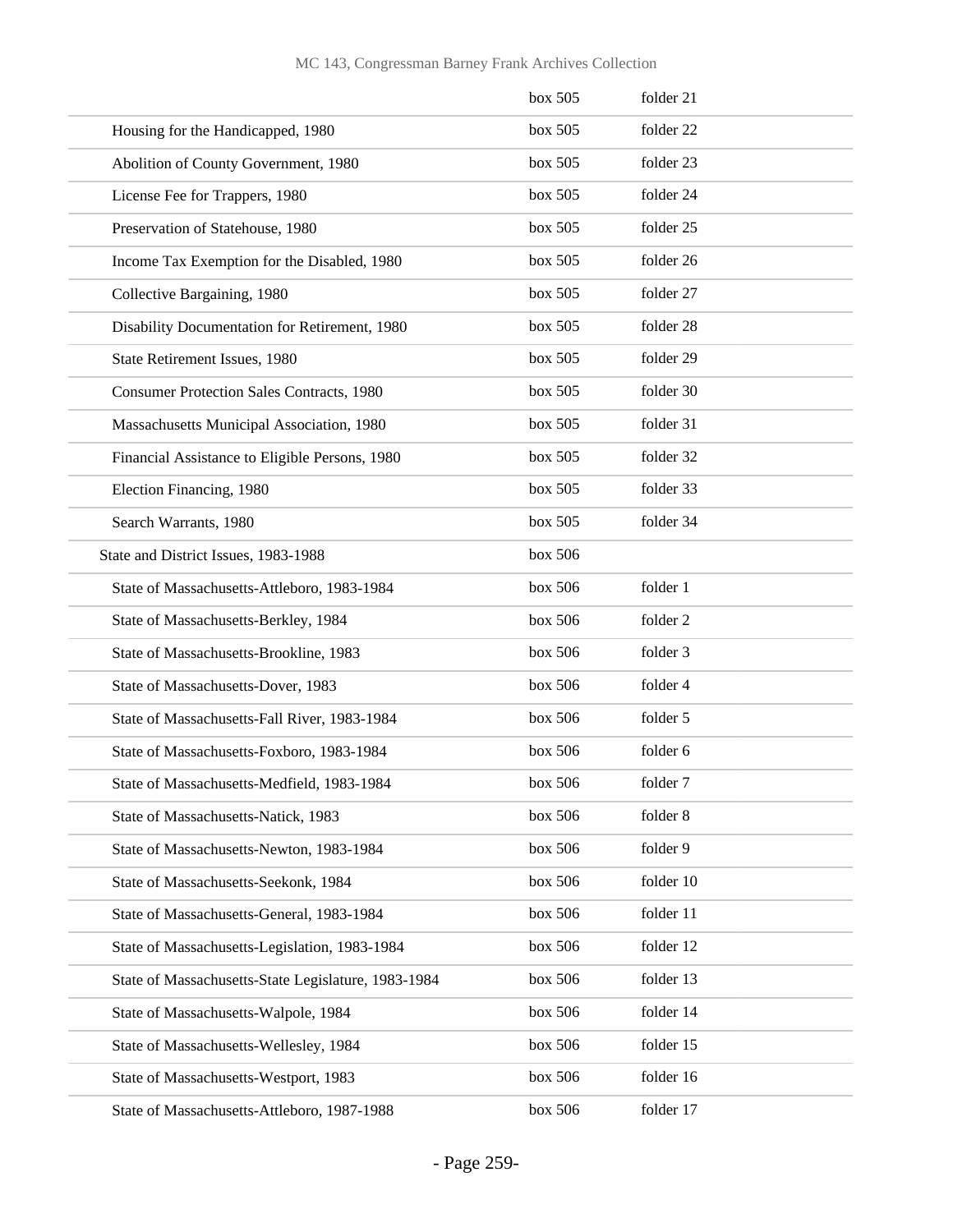| State of Massachusetts-Berkley, 1987                    | box 506 | folder 18 |
|---------------------------------------------------------|---------|-----------|
| State of Massachusetts-Brookline, 1987-1988             | box 506 | folder 19 |
| State of Massachusetts-Fall River, 1987-1988            | box 506 | folder 20 |
| State of Massachusetts-Freetown, 1987                   | box 506 | folder 21 |
| State of Massachusetts-Local Issues, 1987-1988          | box 506 | folder 22 |
| State of Massachusetts-Mansfield, 1987                  | box 506 | folder 23 |
| State of Massachusetts-Medfield, 1987-1988              | box 506 | folder 24 |
| State of Massachusetts-Natick, 1987-1988                | box 506 | folder 25 |
| State of Massachusetts-Newton, 1987-1988                | box 506 | folder 26 |
| State of Massachusetts-North Attleboro, 1987-1988       | box 506 | folder 27 |
| State of Massachusetts-Norton, 1987                     | box 506 | folder 28 |
| State of Massachusetts-Revenue Sharing, 1986-1987       | box 506 | folder 29 |
| State of Massachusetts-Sharon, 1988                     | box 506 | folder 30 |
| State of Massachusetts-Somerset, 1987                   | box 506 | folder 31 |
| State of Massachusetts-State Court, 1988                | box 506 | folder 32 |
| State and District Issues, 1986-1990                    | box 507 |           |
| State of Massachusetts-State Issues, general, 1987-1988 | box 507 | folder 1  |
| State of Massachusetts-State Legislature, 1987-1988     | box 507 | folder 2  |
| State of Massachusetts-State Politics, 1987-1988        | box 507 | folder 3  |
| State of Massachusetts-Swansea, 1988                    | box 507 | folder 4  |
| State of Massachusetts-Wellesley, 1987-1988             | box 507 | folder 5  |
| State of Massachusetts-Westport, 1987-1988              | box 507 | folder 6  |
| State/District-Granites Project, 1986-1986              | box 507 | folder 7  |
| State/District-July 4th Legislation, 1987               | box 507 | folder 8  |
| State/District-Asbestos I, 1988-1989                    | box 507 | folder 9  |
| State/District-Asbestos II, 1986-1990                   | box 507 | folder 10 |
| State/District-Asbestos Backlog, 1988-1989              | box 507 | folder 11 |
| State and District Issues, 1987-1992                    | box 508 |           |
| State/District-Attleboro Chamber of Commerce, 1989-1991 | box 508 | folder 1  |
| State/District-POW and MIA, 1987-1990                   | box 508 | folder 2  |
| State/District-Knowles Parole Case, 1990-1992           | box 508 | folder 3  |
| State/District-Department of Justice Letters, 1990      | box 508 | folder 4  |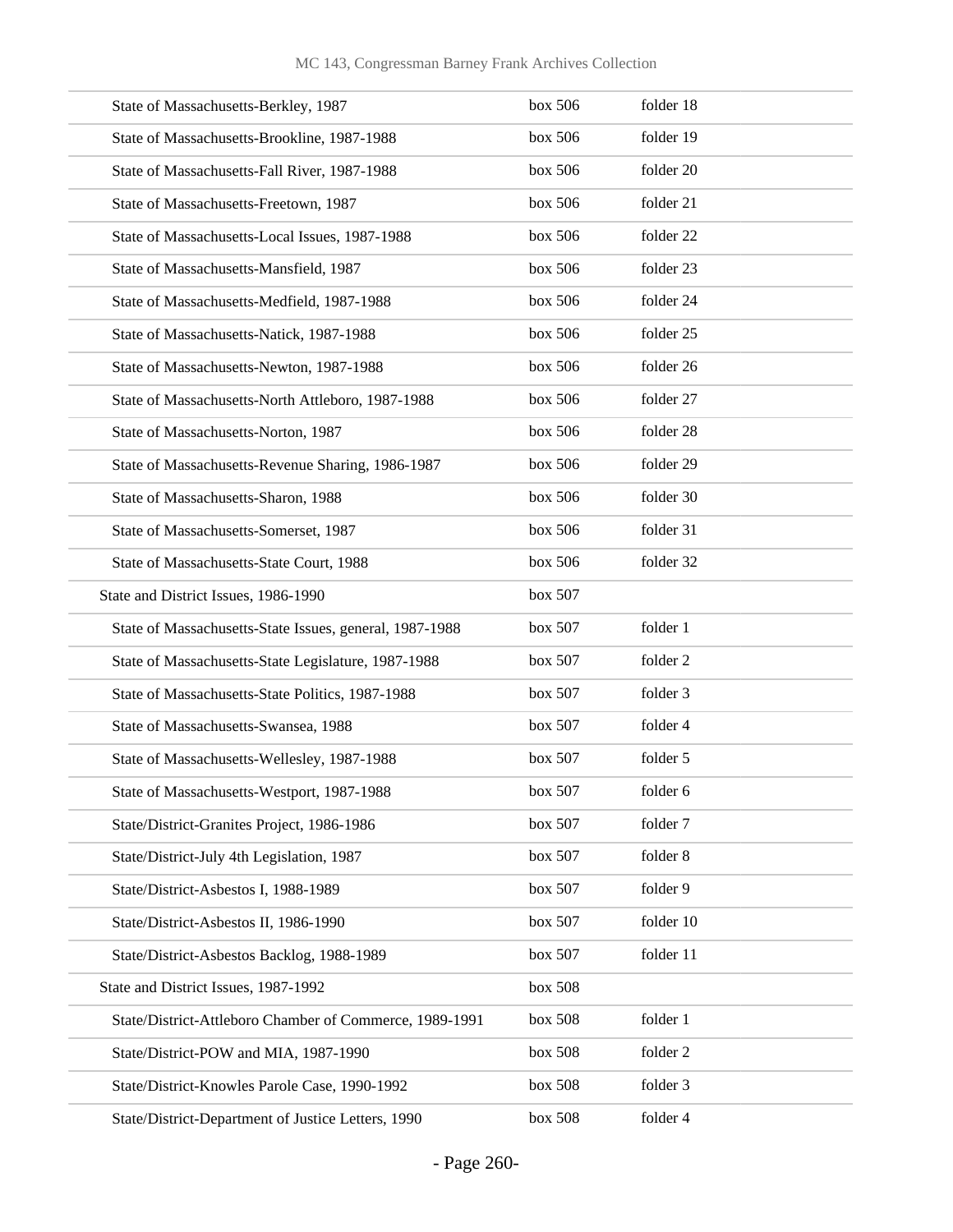| State/District-Joseph Doherty Case, 1990-1992                          | box 508 | folder 5  |
|------------------------------------------------------------------------|---------|-----------|
| State/District-Attleboro, 1988-1990                                    | box 508 | folder 6  |
| State/District-Berkley, 1989                                           | box 508 | folder 7  |
| State/District-Brookline, 1989-1990                                    | box 508 | folder 8  |
| State/District-Dover, 1989                                             | box 508 | folder 9  |
| State/District-Fall River, 1989-1990                                   | box 508 | folder 10 |
| State/District-Foxboro, 1989                                           | box 508 | folder 11 |
| State/District-Freetown, 1989-1990                                     | box 508 | folder 12 |
| State/District-Local Issues, general, 1989                             | box 508 | folder 13 |
| State/District-Mansfield, 1989-1990                                    | box 508 | folder 14 |
| State/District-Natick, 1990                                            | box 508 | folder 15 |
| State/District-Newton, 1989-1990                                       | box 508 | folder 16 |
| State/District-Seekonk, 1989-1990                                      | box 508 | folder 17 |
| State/District-Somerset, 1989                                          | box 508 | folder 18 |
| State/District-State Issues, general, 1989-1990                        | box 508 | folder 19 |
| State/District-State Politics, 1989                                    | box 508 | folder 20 |
| State/District-Swansea, 1990                                           | box 508 | folder 21 |
| State/District-Walpole, 1989-1990                                      | box 508 | folder 22 |
| State/District-Westport, 1989                                          | box 508 | folder 23 |
| State and District Issues, 1991-1992                                   | box 509 |           |
| State/District-McGuire Group, 1991                                     | box 509 | folder 1  |
| State/District-FEMA and Hurricane Bob, 1991                            | box 509 | folder 2  |
| State/District-Kuwait Reconstruction, Massachusetts<br>Companies, 1991 | box 509 | folder 3  |
| State/District-Massachusetts Society, 1991                             | box 509 | folder 4  |
| State/District-Arnold Green, 1991-1992                                 | box 509 | folder 5  |
| State/District-Fall River Ship, 1991                                   | box 509 | folder 6  |
| State/District-Education Conference 1991, 1991                         | box 509 | folder 7  |
| State/District-Greenwold Fire Apparatus, 1991                          | box 509 | folder 8  |
| State/District-Boston Public Library, 1991                             | box 509 | folder 9  |
| State/District-Kennedy Birthplace, 1991                                | box 509 | folder 10 |
| State/District-Rabbi Liberman, 1991                                    | box 509 | folder 11 |
|                                                                        |         |           |

State/District-Operation Jericho, 1991-1992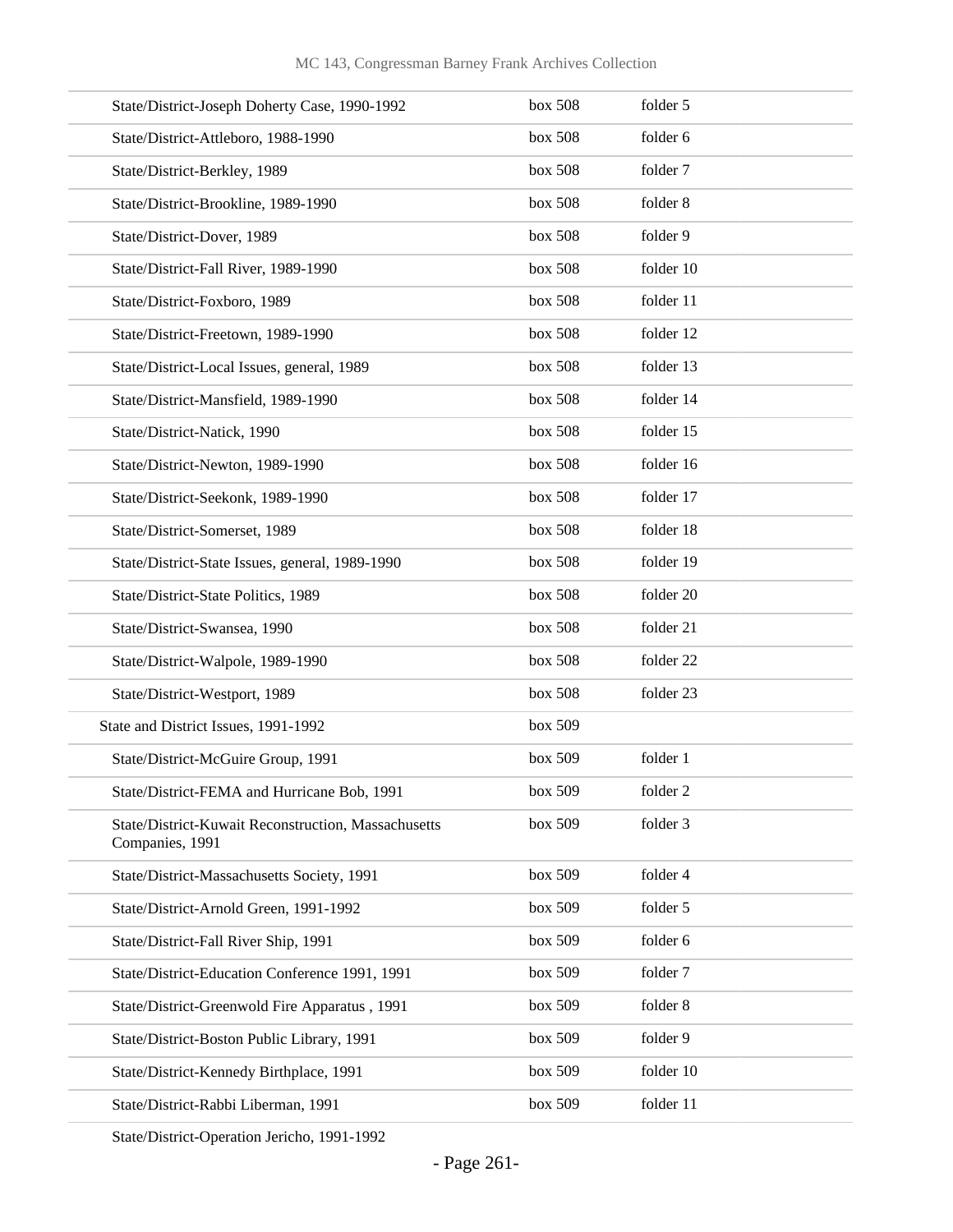|  |  |  | MC 143, Congressman Barney Frank Archives Collection |  |
|--|--|--|------------------------------------------------------|--|
|--|--|--|------------------------------------------------------|--|

|                                                             | box 509 | folder 12 |
|-------------------------------------------------------------|---------|-----------|
| State/District-Attleboro Doctor Information, 1991-1992      | box 509 | folder 13 |
| State/District-Electromagnetic Hazard Task Force, 1991-1992 | box 509 | folder 14 |
| State/District-GATRA, 1991-1992                             | box 509 | folder 15 |
| State/District-GATRA, 1991-1992                             | box 509 | folder 16 |
| State and District Issues, 1990-1993                        | box 510 |           |
| State/District-Gil Shamir Case, 1992                        | box 510 | folder 1  |
| State/District-Joseph Vera, 1991-1992                       | box 510 | folder 2  |
| State/District-Battleship Cove National Park Service, 1992  | box 510 | folder 3  |
| State/District-Cape Verde, Smithsonian, 1992                | box 510 | folder 4  |
| State/District-New Bedford Foreign Trade Zone, 1992         | box 510 | folder 5  |
| State/District-Smithsonian Collection, 1992                 | box 510 | folder 6  |
| State/District-Wheaton Conference, 1992                     | box 510 | folder 7  |
| State/District-Canoe River, 1992                            | box 510 | folder 8  |
| State/District-New Bedford Band, 1992                       | box 510 | folder 9  |
| State/District-McIntyre PCB Issue, 1992                     | box 510 | folder 10 |
| State/District-Bob Fueller GMI, 1990-1993                   | box 510 | folder 12 |
| State/District-Olmstead Site, 1990-1993                     | box 510 | folder 13 |
| State/District-Bird/Johnson, 1992-1993                      | box 510 | folder 14 |
| State/District-Counterpoint, 1993                           | box 510 | folder 15 |
| State/District-Astra SBA Case, 1993                         | box 510 | folder 16 |
| State/District-New Bedford Boat Purchase, 1993              | box 510 | folder 17 |
| State/District-Middleborough Wastewater, 1993               | box 510 | folder 18 |
| State/District-Garber Case, 1993                            | box 510 | folder 19 |
| State/District-NOAA, Lee Letter, 1993                       | box 510 | folder 20 |
| State/District-Alan Silva, House Administration, 1992       | box 510 | folder 21 |
| State/District-Attleboro Post Office, 1992                  | box 510 | folder 22 |
| State/District-Joan Hertzmark, 1992                         | box 510 | folder 23 |
| State/District-Santos Christo Church, 1992                  | box 510 | folder 24 |
| State/District-ADA Unemployment Release, 1992               | box 510 | folder 25 |
| State/District-Visa Waiver Form, Greenberger, 1992          | box 510 | folder 26 |
| State/District-Greek Independence Day, 1992                 | box 510 | folder 27 |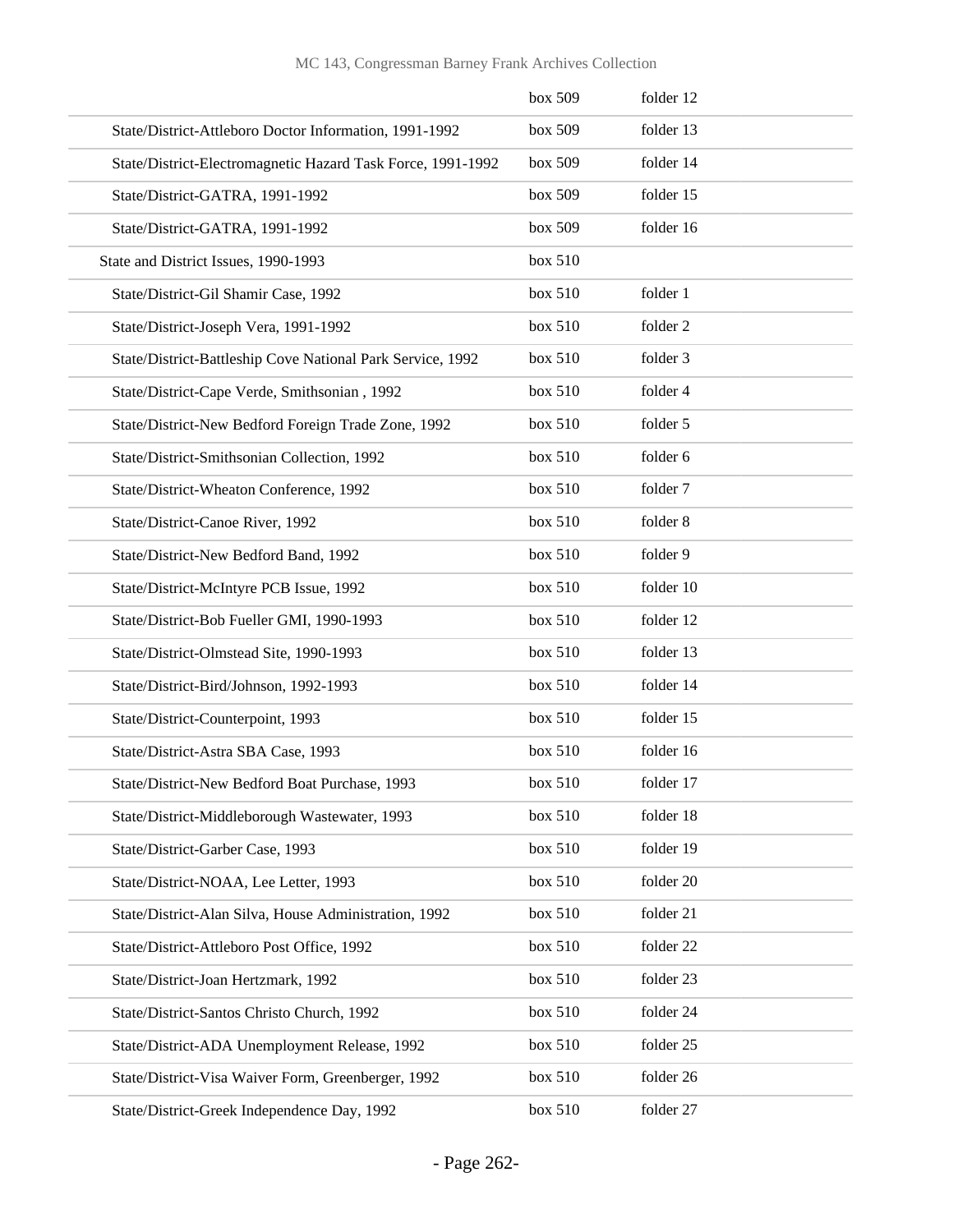| State/District-Cape Verde Letter, 1992                                           | box 510 | folder 28 |
|----------------------------------------------------------------------------------|---------|-----------|
| State/District-Seekonk Tourist Center, 1992                                      | box 510 | folder 29 |
| State/District-Souaid Immigration Case, 1992                                     | box 510 | folder 30 |
| State and District Issues, Walpole Landfill, 1991-1994                           | box 511 |           |
| State/District-Fish and Wildlife Office, 1991                                    | box 511 | folder 1  |
| State/District-Walpole Landfill, 1991-1994                                       | box 511 | folder 2  |
| State/District-Walpole Landfill, Hubbell Memo, 1993                              | box 511 | folder 3  |
| State/District-Walpole Landfill, Barney Frank Letter on<br>Walpole/Norfolk, 1993 | box 511 | folder 4  |
| State/District-Walpole Landfill, Walpole Letter with Moakley,<br>1993            | box 511 | folder 5  |
| State/District-Walpole Landfill, Nancy Sitz Memo, 1993                           | box 511 | folder 6  |
| State/District-Walpole Landfill, 1991-1994                                       | box 511 | folder 7  |
| State/District-Walpole Landfill, 1991-1994                                       | box 511 | folder 8  |
| State and District Issues, 1993-1994                                             | box 512 |           |
| State/District-Walpole Landfill, Civil Actions, 1993                             | box 512 | folder 1  |
| State/District-Achusnet, 1993-1994                                               | box 512 | folder 2  |
| State/District-Bridgewater, 1993-1994                                            | box 512 | folder 3  |
| State/District-Brookline, 1993-1994                                              | box 512 | folder 4  |
| State/District-Carver, 1993-1994                                                 | box 512 | folder 5  |
| State/District-Dighton, 1994                                                     | box 512 | folder 6  |
| State/District-Fall River, 1993-1994                                             | box 512 | folder 7  |
| State/District-East Bridgewater, 1994                                            | box 512 | folder 8  |
| State/District-Foxboro, 1993                                                     | box 512 | folder 9  |
| State/District-Halifax, 1993                                                     | box 512 | folder 10 |
| State/District-Mansfield, 1993-1994                                              | box 512 | folder 11 |
| State/District-New Bedford, 1993-1994                                            | box 512 | folder 12 |
| State/District-Newton, 1993-1994                                                 | box 512 | folder 13 |
| State/District-Norton, 1993-1994                                                 | box 512 | folder 14 |
| State/District-Pembroke, 1993-1994                                               | box 512 | folder 15 |
| State/District-Plympton, 1993                                                    | box 512 | folder 16 |
| State/District-Rehoboth, 1993                                                    | box 512 | folder 17 |
| State/District-Sherborn, 1993                                                    | box 512 | folder 18 |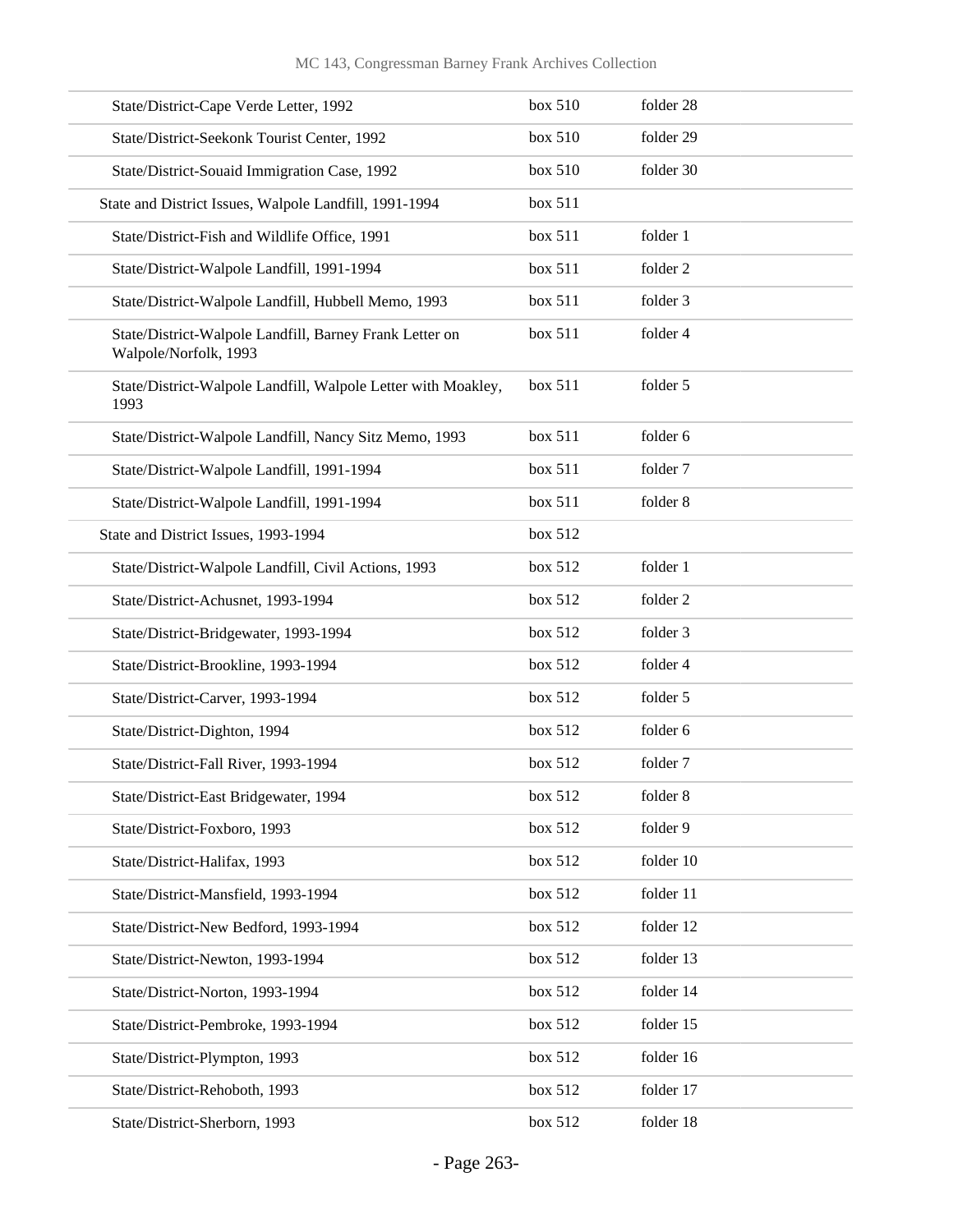| State/District-Wareham, 1993-1994                                             | box 512 | folder 19 |
|-------------------------------------------------------------------------------|---------|-----------|
| State/District-Barney Frank Role in Local Issues, 1993-1994                   | box~512 | folder 20 |
| State and District Issues, 1993-1994                                          | box 513 |           |
| State/District-State and Local Issues with no Barney Frank<br>Role, 1993-1994 | box 513 | folder 1  |
| State/District-State Politics, 1993-1994                                      | box 513 | folder 2  |
| State/District-Non District Issues, 1993-1994                                 | box 513 | folder 3  |
| State/District-Crafted with Pride, 1993                                       | box 513 | folder 4  |
| State/District-Duro Industries, 1993                                          | box 513 | folder 5  |
| State/District-Middleborough Water, 1993                                      | box 513 | folder 6  |
| State/District-New Bedford PCB, 1993                                          | box 513 | folder 7  |
| State/District-Mansfield Business Development, 1993                           | box 513 | folder 8  |
| State/District-Augustus Letter, 1993                                          | box 513 | folder 9  |
| State/District-MWRA Letter, 1993                                              | box 513 | folder 10 |
| State/District-EDA Middleborough/Dighton, 1993                                | box 513 | folder 11 |
| State/District-Fall River Helicopter, 1993                                    | box 513 | folder 12 |
| State/District-Panetta Visit, 1993                                            | box 513 | folder 13 |
| State/District-Boston/Bristol MSA, 1993                                       | box 513 | folder 14 |
| State/District-Bridgewater List, 1993                                         | box 513 | folder 15 |
| State/District-McPartland Information, 1993                                   | box 513 | folder 16 |
| State/District-Halifax Water, 1993                                            | box 513 | folder 17 |
| State/District-Estuary Letters, 1993                                          | box 513 | folder 18 |
| State/District-White House Cranberry Meeting, 1993                            | box 513 | folder 19 |
| State/District-Fiber Optics, 1993                                             | box 513 | folder 20 |
| State/District-Folklife Funding, 1993-1994                                    | box 513 | folder 21 |
| State/District-Matrango Information, 1993-1994                                | box 513 | folder 22 |
| State/District-SERTA Grant, 1993                                              | box 513 | folder 23 |
| State/District-CV Census, 1993-1994                                           | box 513 | folder 24 |
| State/District-Cranberries, 1992-1993                                         | box 513 | folder 25 |
| State and District Issues, 1990-1994                                          | box 514 |           |
| State/District-Decas Cranberry Issue, 1993-1994                               | box 514 | folder 1  |
| State/District-Eddie Johnson PCB Information, 1990-1993                       | box 514 | folder 2  |

State/District-Portuguese Information, 1990-1993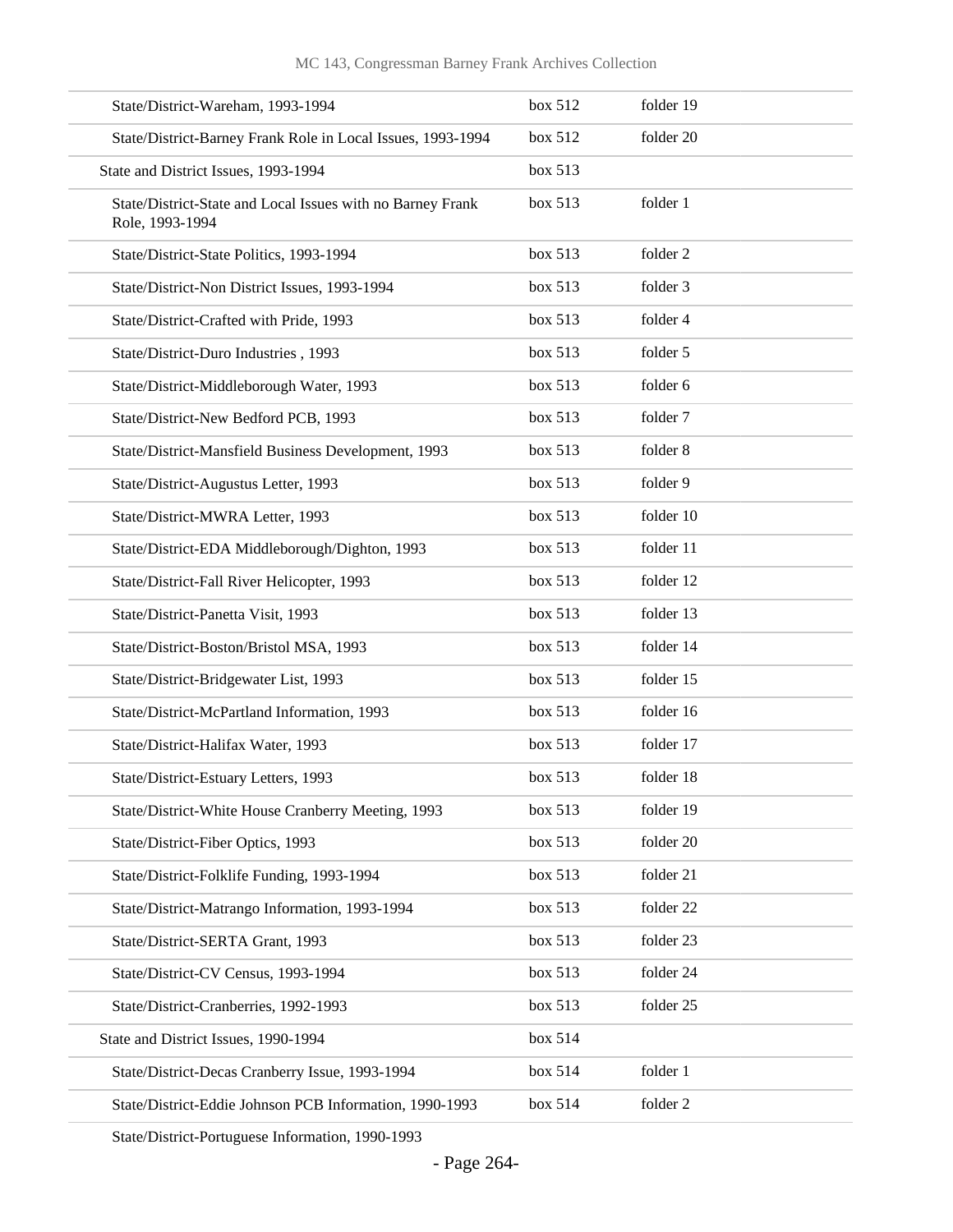|                                                                        | box 514 | folder 3  |
|------------------------------------------------------------------------|---------|-----------|
| State/District-University of Massachusetts Cranberry<br>Research, 1993 | box~514 | folder 4  |
| State/District-Taunton River Water Project, 1993                       | box 514 | folder 5  |
| State/District-Budget Package Press Conference, 1993                   | box 514 | folder 6  |
| State/District-Shirbman, Burden Sharing, 1993                          | box 514 | folder 7  |
| State/District-Unfunded Mandates, 1993                                 | box 514 | folder 8  |
| State/District-Locality Drinking Water Study Regulations,<br>1994      | box~514 | folder 9  |
| State/District-Tanger Four, 1994                                       | box 514 | folder 10 |
| State/District-New Bedford Police Grant, 1994                          | box~514 | folder 11 |
| State/District-TAP Airlines, 1994                                      | box 514 | folder 12 |
| State/District-Sippican Contract, 1994                                 | box 514 | folder 13 |
| State/District-Fiber Optics Release, 1994                              | box 514 | folder 14 |
| State/District-Jewish Big Brothers, 1994                               | box~514 | folder 15 |
| State/District-Sealab, 1994                                            | box 514 | folder 16 |
| State/District-ADL Black Jewish Event, 1994                            | box 514 | folder 17 |
| State/District-Prince Henry Event, 1994                                | box 514 | folder 18 |
| State/District-Textile Meeting, 1994                                   | box~514 | folder 19 |
| State/District-CV Festival, 1994                                       | box 514 | folder 20 |
| State/District-EMATT, 1994                                             | box 514 | folder 21 |
| State/District-Red Ribbon Week, 1994                                   | box 514 | folder 22 |
| State/District-Attleboro Post Office, 1994                             | box 514 | folder 23 |
| State/District-Clean Water Act Grants, 1994                            | box 514 | folder 24 |
| State/District-Crime Bill, 1994                                        | box 514 | folder 25 |
| State/District-New Bedford Water Testing, 1994                         | box 514 | folder 26 |
| State/District-Buzzards Bay Information, 1994                          | box 514 | folder 27 |
| State and District Issues, 1993-1996                                   | box 515 |           |
| State/District-Buzzards Bay Project, 1993-1995                         | box 515 | folder 1  |
| State/District-PCB Letter, 1993                                        | box 515 | folder 2  |
| State/District-PCB Info, 1993                                          | box 515 | folder 3  |
| State/District-New Bedford PCB Permit Information, 1993                | box 515 | folder 4  |
| State/District-PCB Information, 1993-1995                              | box 515 | folder 5  |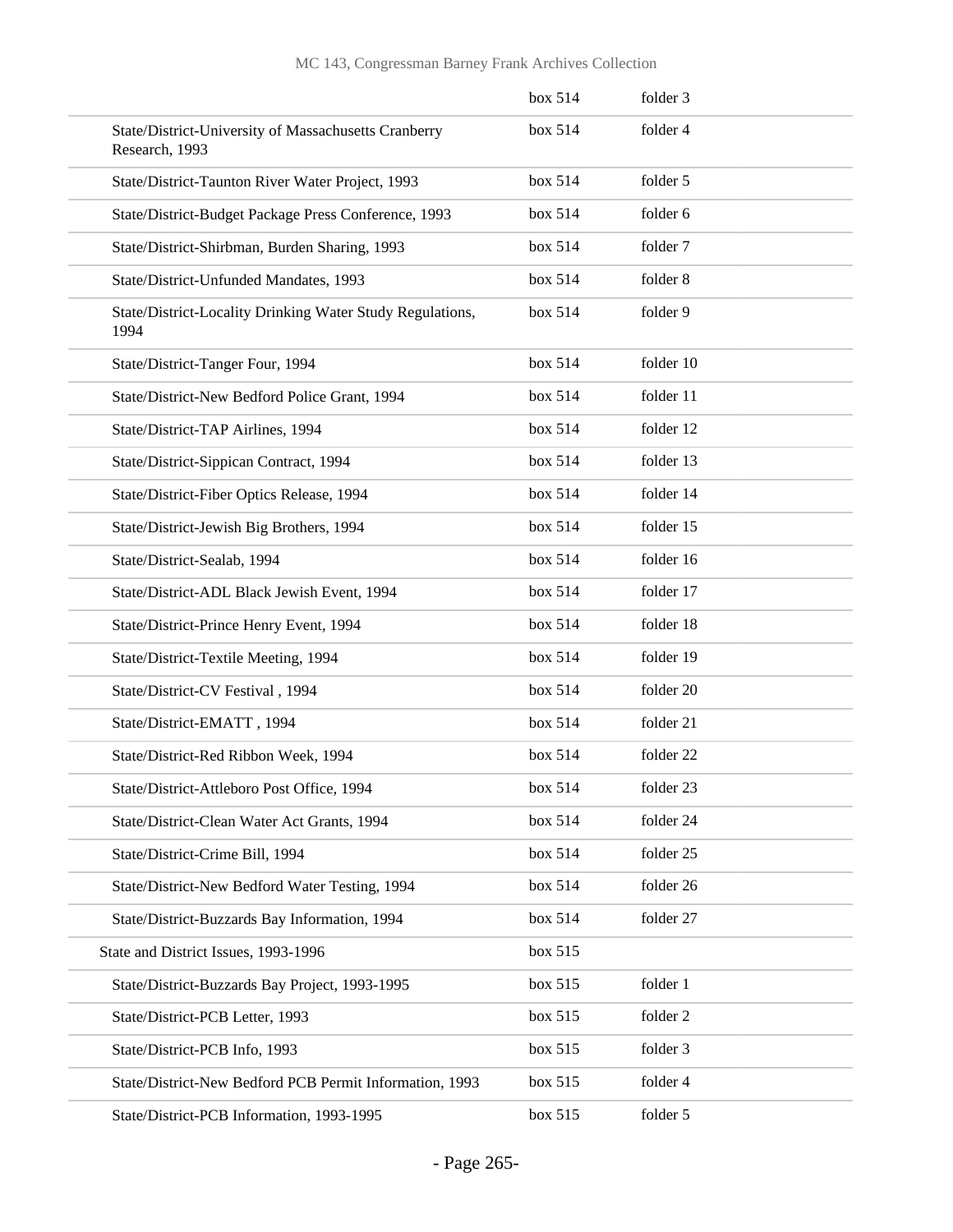| State/District-School Violence, 1996                                         | box 515 | folder 6  |
|------------------------------------------------------------------------------|---------|-----------|
| State/District-Fishing, EDA, 1995                                            | box 515 | folder 7  |
| State/District-Nobska Grant Application, 1995                                | box 515 | folder 8  |
| State/District-Tructor, 1995                                                 | box 515 | folder 9  |
| <b>State/District-Arguments Against Closing Commerce</b><br>Department, 1995 | box 515 | folder 10 |
| State/District-FEMA, 1996                                                    | box 515 | folder 11 |
| State/District-Buzzards Bay Project, Toxic Use Reduction,<br>1996            | box 515 | folder 12 |
| State/District-Fradkin, 1996                                                 | box 515 | folder 13 |
| State/District-Molten Metal, 1993-1996                                       | box 515 | folder 14 |
| State/District-Albert Lee, China School, 1995                                | box 515 | folder 15 |
| State/District-Zakim Airline Letter, 1995                                    | box 515 | folder 16 |
| State/District-CPPAX Dellums, 1995-1996                                      | box 515 | folder 17 |
| State/District-Visa Waiver Information, 1996                                 | box 515 | folder 18 |
| State/District-Acushnet Rubber, Clinton Golf Balls, 1996                     | box 515 | folder 19 |
| State and District Issues, Housing, 1991-1995                                | box 516 |           |
| State/District-Natick HOPE Appropriations, 1991                              | box 516 | folder 1  |
| State/District-Bridgewater Housing, 1993                                     | box 516 | folder 2  |
| State/District-Brookline Housing, HOPE Project, 1993-1994                    | box 516 | folder 3  |
| State/District-Fall River Housing Authority, 1993-1994                       | box 516 | folder 4  |
| State/District-Fall River HOME Match, 1993-1994                              | box 516 | folder 5  |
| State/District-Fall River Miliken Apartments, 1993-1994                      | box 516 | folder 6  |
| State/District-Hanson Housing, 1993-1994                                     | box 516 | folder 7  |
| State/District-Marion, Mattapoisett, Rochester Housing Co-op,<br>1993-1994   | box 516 | folder 8  |
| State/District-Millis Housing Authority, 1993                                | box 516 | folder 9  |
| State/District-New Bedford Housing, 1992-1994                                | box 516 | folder 10 |
| State/District-Newton Housing, 1992-1994                                     | box 516 | folder 11 |
| State/District-Assorted State and District Housing Issues,<br>1992-1994      | box 516 | folder 12 |
| State/District-Early Childhood Education Grant, New<br>Bedford, 1995         | box 516 | folder 13 |
| State and District Issues, Housing, 1991-1994                                | box 517 |           |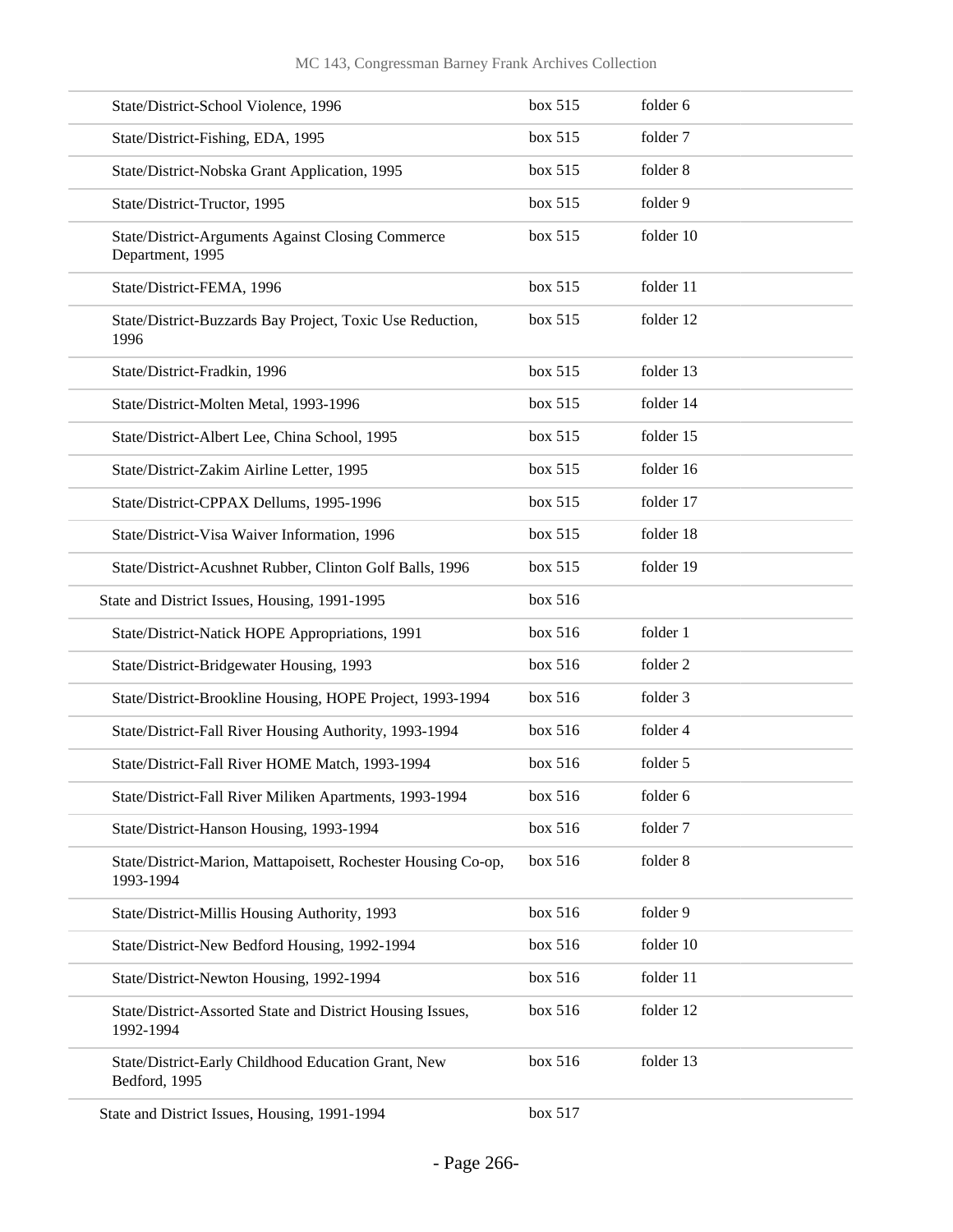| State/District-Attleboro Housing, Pine Street Purchase, 1991                                      | box 517 | folder 1  |
|---------------------------------------------------------------------------------------------------|---------|-----------|
| State/District-Attleboro Housing, Cranberry Estates, 1991                                         | box 517 | folder 2  |
| State/District-Attleboro Housing, 1991-1992                                                       | box 517 | folder 3  |
| State/District-Attleboro Housing, Sweetland Avenue, 1992                                          | box 517 | folder 4  |
| State/District-Pembroke Housing, 1993-1994                                                        | box 517 | folder 5  |
| State/District-Tri Town Chamber of Commerce, 1993                                                 | box 517 | folder 6  |
| State/District-Elderly Housing Grant, Plympton, 1993                                              | box 517 | folder 7  |
| State/District-Raynham Housing, 1993-1994                                                         | box 517 | folder 8  |
| State/District-Rehoboth Housing Authority, 1993-1994                                              | box 517 | folder 9  |
| State/District-Rockland Federal Credit Union, 1993                                                | box 517 | folder 10 |
| State/District-South Shore Community Housing, 1993                                                | box 517 | folder 11 |
| State/District-Sharon Housing, 1993                                                               | box 517 | folder 12 |
| State/District-Sherborn Housing, 1993                                                             | box 517 | folder 13 |
| State/District-Swansea Public Housing Funds, 1991                                                 | box 517 | folder 14 |
| State/District-Housing Funds for 4th Congressional District,<br>1993                              | box 517 | folder 15 |
| State/District-Housing Funds for Towns Out of District,<br>1992-1993                              | box 517 | folder 16 |
| State/District-Natick Housing Grants, 1992-1993                                                   | box 517 | folder 17 |
| State/District-Natick Housing Partnership, 1991                                                   | box 517 | folder 18 |
| State and District Issues, New Bedford Park, 1993-1996                                            | box 518 |           |
| State/District- New Bedford Park Special Resource Study,<br>1993                                  | box 518 | folder 1  |
| State/District-Ernestina Background, 1993-1994                                                    | box 518 | folder 2  |
| State/District-New Bedford Park, Key Memos, 1993-1994                                             | box 518 | folder 3  |
| State/District-New Bedford National Park, Drafting and<br>Planning Information on Bill, 1993-1994 | box 518 | folder 4  |
| State/District-New Bedford National Park, Senate Bill<br>Information, 1994                        | box 518 | folder 5  |
| State/District-New Bedford Park, Key Statutes, 1994                                               | box 518 | folder 6  |
| State/District-New Bedford National Park Bill<br>Correspondence, 1994                             | box 518 | folder 7  |
| State/District-H.R. 3898 As Introduced, 1994                                                      | box 518 | folder 8  |
| State/District-Interior Appropriations, 1994                                                      | box 518 | folder 9  |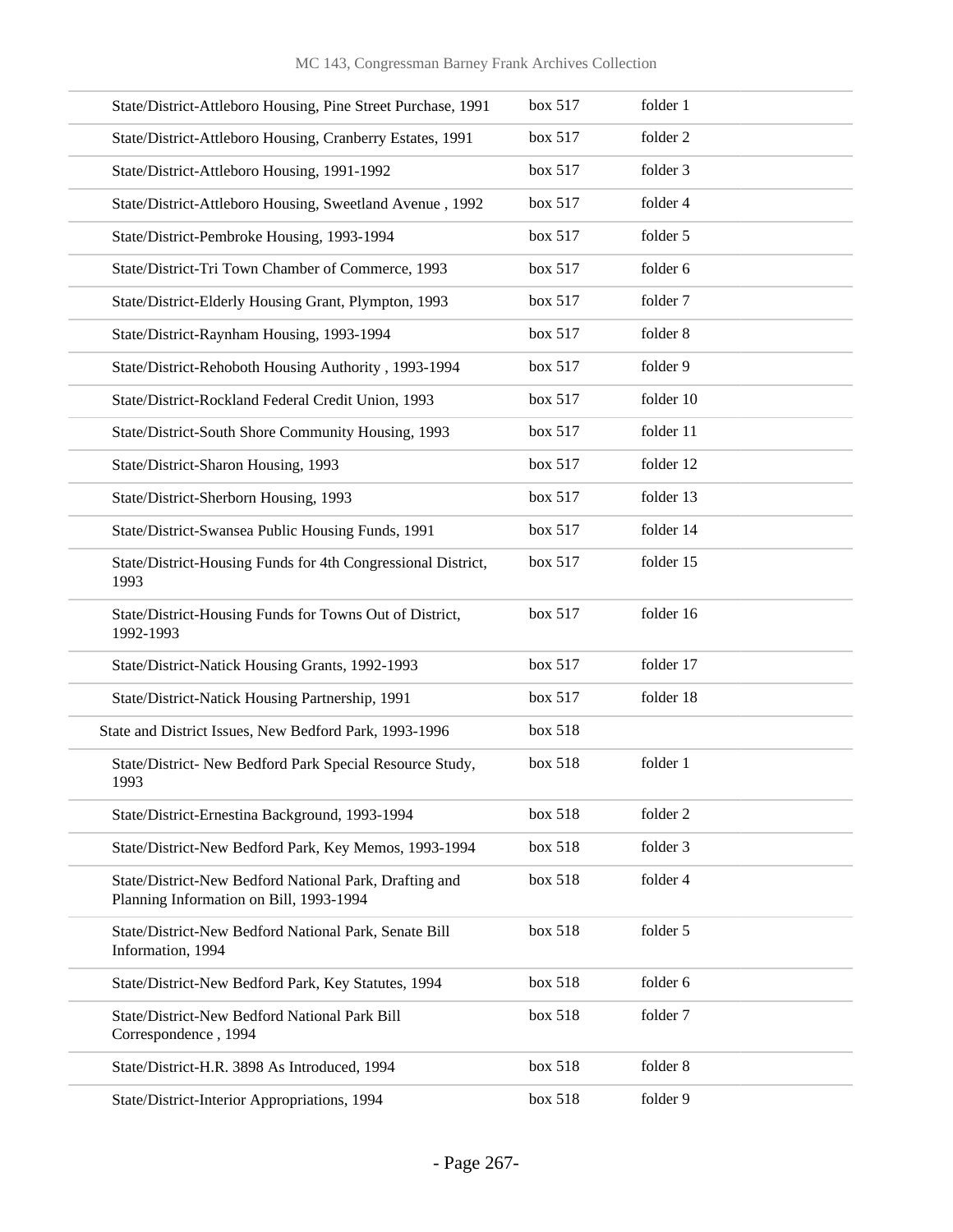| State/District-New Bedford Park Cost Estimates, Notes,<br>1994-1996                                           | box 518 | folder 10 |
|---------------------------------------------------------------------------------------------------------------|---------|-----------|
| State/District-National Park Legislation List, 1994                                                           | box 518 | folder 11 |
| State/District-Witness Testimony, 1994                                                                        | box 518 | folder 12 |
| State/District-New Bedford Park, Barney Frank Hearing<br>Comments, 1994                                       | box 518 | folder 13 |
| State and District Issues, New Bedford Park, 1992-1998                                                        | box 519 |           |
| State/District-New Bedford Park Hearing Docuuments, 1994                                                      | box~519 | folder 1  |
| State/District-National Park Bill, Floor Statement Materials,<br>1994                                         | box 519 | folder 2  |
| State/District-National Park Bill, Press Materials, 1994                                                      | box 519 | folder 3  |
| State/District-National Park Bill, Senate Action, 1994                                                        | box 519 | folder 4  |
| State/District-Witness Testimony, 1995                                                                        | box 519 | folder 5  |
| State/District-Native Whaling, 1992-1996                                                                      | box 519 | folder 6  |
| State/District-New Bedford Whaling National Historic Park,<br>Management Plan and Support Strategy, 1995-1998 | box 519 | folder 7  |
| State/District-New Bedford Nation Park Legislation Drafts,<br>Notes and Resources, 1995-1996                  | box 519 | folder 8  |
| State/District-New Bedford Park H.R. 4236, 1996                                                               | box 519 | folder 9  |
| State and District Issues, New Bedford Park, 1996-2006                                                        | box 520 |           |
| State/District-New Bedford Whaling Museum Facilities and<br>Exhibits Masterplan, 1996                         | box 520 | folder 1  |
| State/District-New Bedford Park Press Updates, 1996-1997                                                      | box~520 | folder 2  |
| State/District-National Park Funding for New Bedford,<br>1996-1997                                            | box~520 | folder 3  |
| State/District-Cultural Landscape Report for New Bedford<br>Whaling National Historic Park, 1998              | box 520 | folder 4  |
| State/District-New Bedford Park Hearings Before<br>Subcommittee on Appropriations FY 2000, 1999               | box 520 | folder 5  |
| State/District-Press Releases from National Park Service, 1999                                                | box~520 | folder 6  |
| State/District-New Bedford Park Legislation, 1999-2000                                                        | box 520 | folder 7  |
| State/District-FY 2000 Appropriations New Bedford National<br>Park Service, 1999                              | box 520 | folder 8  |
| State/District-New Bedford Park Legislation, 2001-2002                                                        | box 520 | folder 9  |
| State/District-New Bedford Whaling National Historic Park:<br>The First Decade, 2006                          | box 520 | folder 10 |
| State and District Issues, 1995-1996                                                                          | box 521 |           |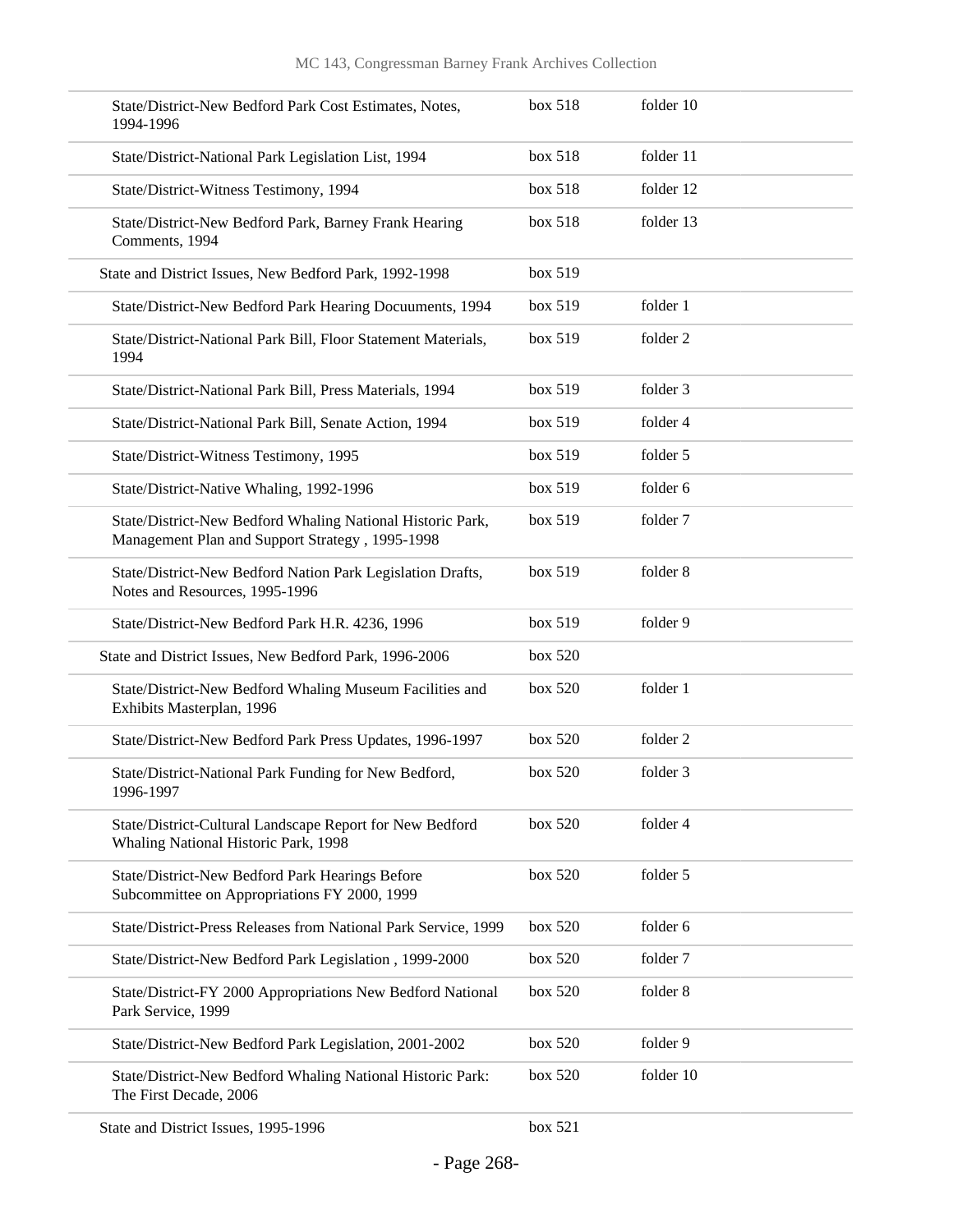| State/District-Acushnet, 1995-1996                                        | box 521 | folder 1  |
|---------------------------------------------------------------------------|---------|-----------|
| State/District-Bridgewater, 1995-1996                                     | box 521 | folder 2  |
| State/District-Brookline, 1995-1996                                       | box 521 | folder 3  |
| State/District-Carver, 1996                                               | box 521 | folder 4  |
| State/District-Dighton, 1996                                              | box 521 | folder 5  |
| State/District-Dover, 1995                                                | box 521 | folder 6  |
| State/District-East Bridgewater, 1995                                     | box 521 | folder 7  |
| State/District-Fall River, 1995-1996                                      | box 521 | folder 8  |
| State/District-Freetown, 1995                                             | box 521 | folder 9  |
| State/District-Halifax, 1996                                              | box 521 | folder 10 |
| State/District-Middleborough, 1995                                        | box 521 | folder 11 |
| State/District-New Bedford, 1995-1996                                     | box 521 | folder 12 |
| State/District-New Bedford, 1995-1996                                     | box 521 | folder 13 |
| State/District-Newton, 1995-1996                                          | box 521 | folder 14 |
| State/District-Sharon, 1995                                               | box 521 | folder 15 |
| State and District Issues, 1991-1996                                      | box 522 |           |
| State/District-Sherborn, 1996                                             | box 522 | folder 1  |
| State/District-State and Local Issues, Barney Frank Role,<br>1995-1996    | box 522 | folder 2  |
| State/District-State and Local Issues, No Barney Frank Role,<br>1995-1996 | box 522 | folder 3  |
| State/District-State Politics, 1995                                       | box 522 | folder 4  |
| State/District-Weld Funding Request, 1994-1996                            | box 522 | folder 5  |
| State/District-Non District Municipalities, 1995                          | box 522 | folder 6  |
| State/District-General, 1995-1996                                         | box 522 | folder 7  |
| State/District-Shalikashvili Event, 1994-1995                             | box 522 | folder 8  |
| State/District-Fall River Chamber Event, 1995                             | box 522 | folder 9  |
| State/District-Ft. Rodman Deed, 1995-1996                                 | box 522 | folder 10 |
| State/District-Inauguration Bankds, 1996                                  | box 522 | folder 11 |
| State/District-Beaulieu Correspondence, 1994                              | box 522 | folder 12 |
| State/District-Clemency Coggins, 1995                                     | box 522 | folder 13 |
| State/District-Beauregard Case, 1995                                      | box 522 | folder 14 |
| State/District-Muddy River, 1992-1994                                     | box 522 | folder 15 |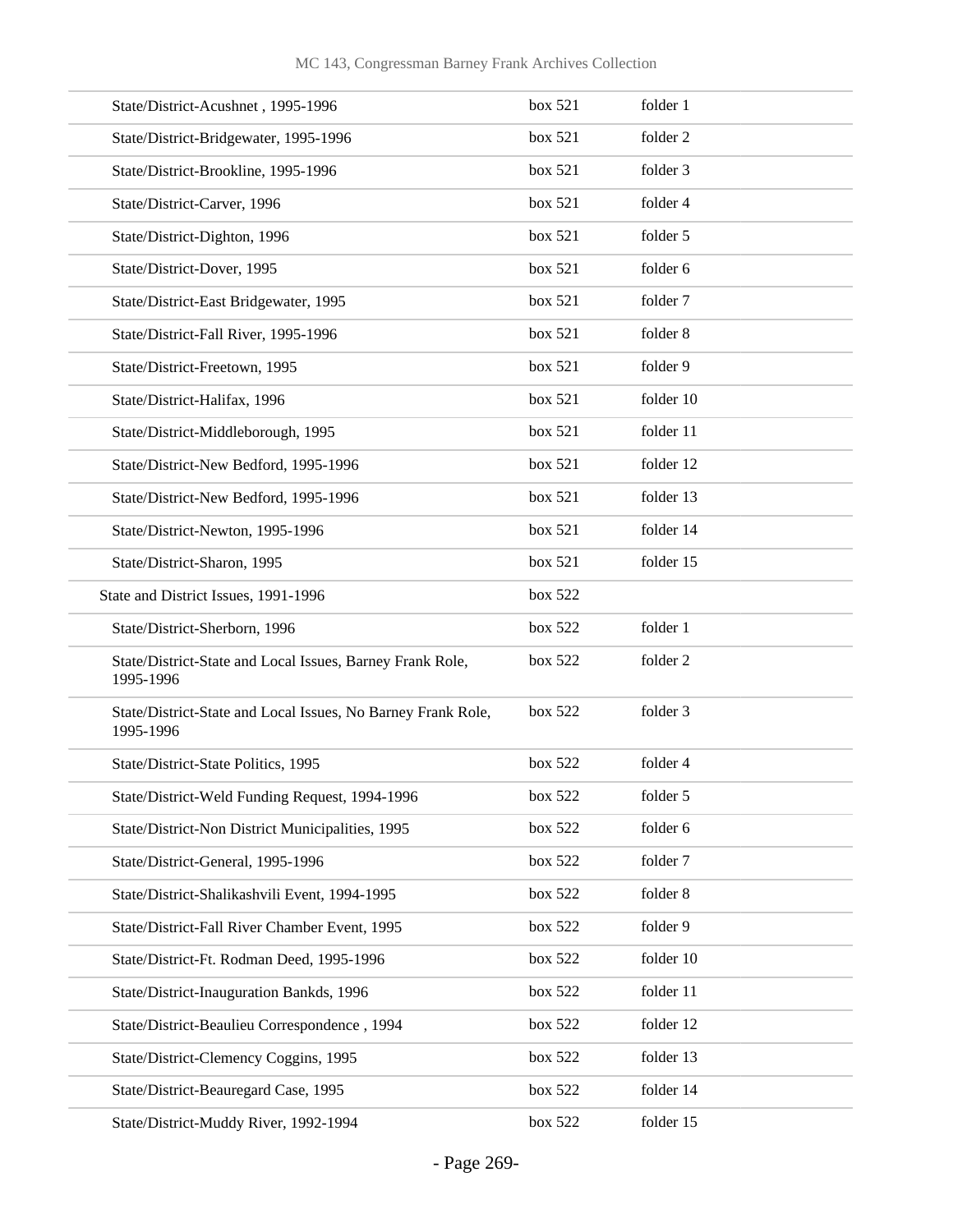## MC 143, Congressman Barney Frank Archives Collection

| State/District-Cranberry Crops, 1991-1993                                              | box 522 | folder 16 |
|----------------------------------------------------------------------------------------|---------|-----------|
| State and District Issues, 1995-1998                                                   | box 523 |           |
| State/District-Dartmouth Finishing Corp., 1995                                         | box 523 | folder 1  |
| State/District-New Bedford Home Port of Coast Guard, 1995                              | box 523 | folder 2  |
| State/District-Pembroke Housing, 1995                                                  | box 523 | folder 3  |
| State/District-Market Development Cooperator Program, 1995                             | box~523 | folder 4  |
| State/District-Bridgewater EPA Award, 1995                                             | box 523 | folder 5  |
| State/District-Polaroid, Film Tariff, 1995                                             | box 523 | folder 6  |
| State/District-Fall River Leukemia Outbreak, 1995-1996                                 | box 523 | folder 7  |
| State/District-Buzzards Bay Action Committee, 1995                                     | box 523 | folder 8  |
| State/District-Acushnet Rubber, 1996-1997                                              | box 523 | folder 9  |
| State/District-Aerovox and Information Technology<br>Agreement, 1996                   | box 523 | folder 10 |
| State/District-Clinical Nurses for New Bedford, Medicare,<br>1996                      | box 523 | folder 11 |
| State/District-Massachusetts Medicaid Waiver Letter, 1996                              | box 523 | folder 12 |
| State/District-Harbor Trust Fund, 1994-1998                                            | box 523 | folder 13 |
| State/District-Ft. Rodman Deed, 1995-1997                                              | box 523 | folder 14 |
| State/District-Fairhaven Water, 1993-1995                                              | box 523 | folder 15 |
| State/District-BTI Disaster Legislation, New Bedford, 1997                             | box 523 | folder 16 |
| State and District Issues, 1995-1998                                                   | box 524 |           |
| State/District-Stonehill College, Martin Institute, 1995                               | box 524 | folder 1  |
| State/District-Newton Schools Chapter 1, 1995                                          | box 524 | folder 2  |
| State/District-Quincy Housing Authority, 1995-1997                                     | box 524 | folder 3  |
| State/District-TRUCTOR, New Bedford, 1993-1998                                         | box 524 | folder 4  |
| State/District-GM Industries, Seekonk, 1995                                            | box 524 | folder 5  |
| State/District-Fall River Post Office, 1995                                            | box 524 | folder 6  |
| State/District-New Bedford Electronics Jobs, Information<br>Technology Agreement, 1996 | box 524 | folder 7  |
| State/District-JC Rhodes Plant Closing, 1986-1996                                      | box 524 | folder 8  |
| State/District-New Bedford Airport, 1993-1999                                          | box 524 | folder 9  |
| State and District Issues, 1996-1998                                                   | box 525 |           |
| State/District-Brookline, 1997-1998                                                    | box 525 | folder 1  |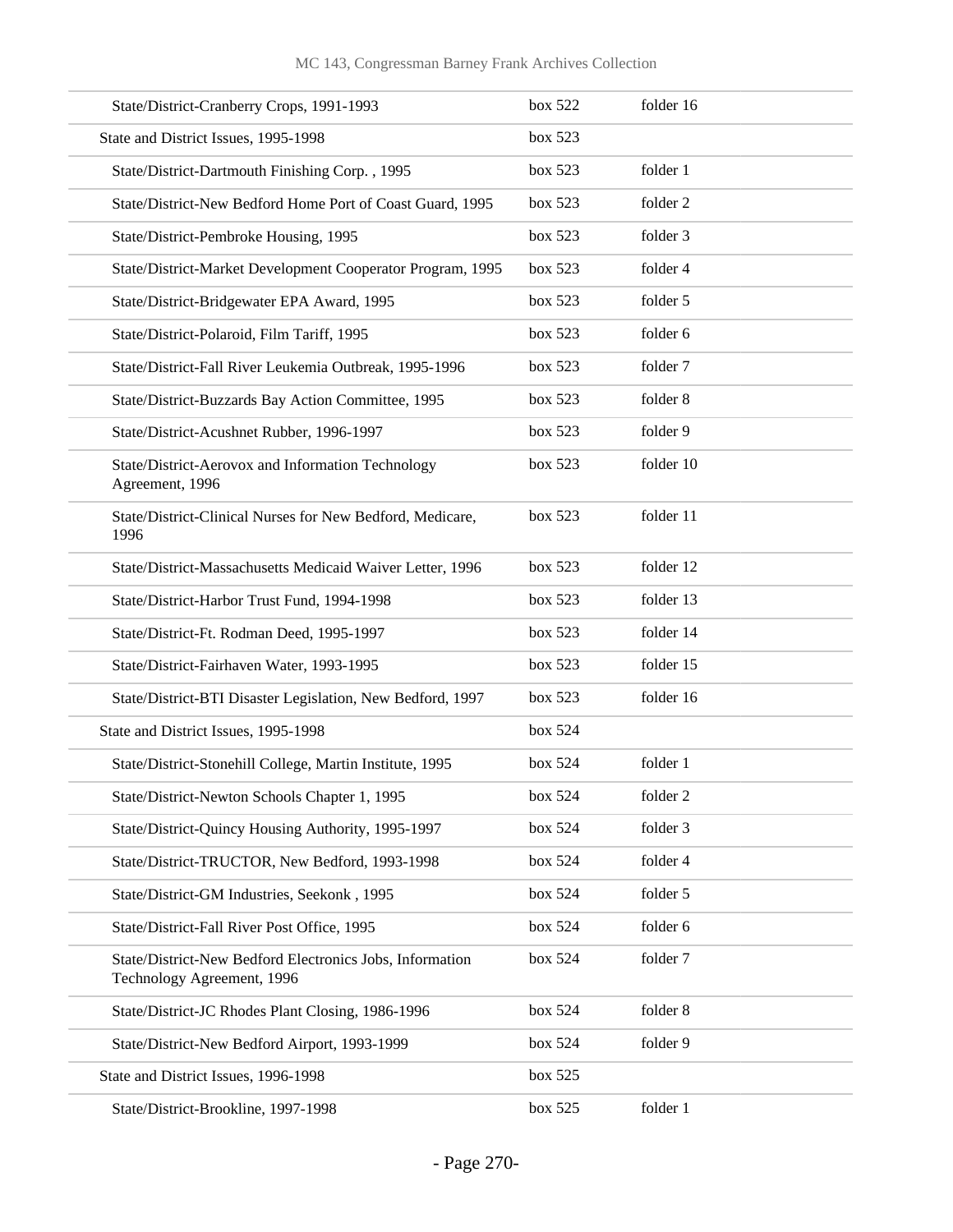| State/District-East Bridgewater, 1997                                               | box 525 | folder 2  |
|-------------------------------------------------------------------------------------|---------|-----------|
| State/District-New Bedford, 1997-1998                                               | box 525 | folder 3  |
| State/District-Newton, 1997                                                         | box 525 | folder 4  |
| State/District-General, 1997-1998                                                   | box 525 | folder 5  |
| State/District-University of Massachusetts Textile Center FY<br>1999, 1998          | box 525 | folder 6  |
| State/District-FEMA Muddy River, 1997                                               | box 525 | folder 7  |
| State/District-Muddy River Environmental Restoration Plan,<br>1998                  | box 525 | folder 8  |
| State/District-Isherwood Shipyard, 1997                                             | box 525 | folder 9  |
| State/District-Inaugural Ticket Requests, 1996-1997                                 | box 525 | folder 10 |
| State/District-White House School Violence Conference, 1998                         | box 525 | folder 11 |
| State/District-Southeast Massachusetts Cranberries, 1998                            | box 525 | folder 12 |
| State/District-Cranberry Proposal, 1997-1998                                        | box 525 | folder 13 |
| State/District-University of Massachusetts Cranberry<br>Research, 1997              | box 525 | folder 14 |
| State/District-Montigny Band, 1996-1997                                             | box 525 | folder 15 |
| State/District-Our Lady of Light, 1996                                              | box 525 | folder 16 |
| State/District-Bridgewater Antenna Tower, 1996                                      | box 525 | folder 17 |
| State/District-Conrail Comments, 1997                                               | box 525 | folder 18 |
| State/District-New Bedford Control Tower, contracting out,<br>1996                  | box 525 | folder 19 |
| State/District-Tony Lopes 100th Birthday, 1997                                      | box 525 | folder 20 |
| State and District Issues, 1996-1998                                                | box 526 |           |
| State/District-Trina Manufacturing Fall River, Trade<br>Adjustment Assistance, 1997 | box 526 | folder 1  |
| State/District-FEMA Muddy River, 1997                                               | box 526 | folder 2  |
| State/District-American Heritage Rivers Initiative, 1997-1998                       | box 526 | folder 3  |
| State/District-Buzzards Bay Project, 1997                                           | box 526 | folder 4  |
| State/District-Cranberries, 1997                                                    | box 526 | folder 5  |
| State/District-Safe Drinking Water, 1997                                            | box 526 | folder 6  |
| State/District-New Bedford Brownfields, 1996-1998                                   | box 526 | folder 7  |
| State and District Issues, 1995-2001                                                | box 527 |           |
| State/District-Fleet Bank, Mattapoisett Effect, 1995-1996                           | box 527 | folder 1  |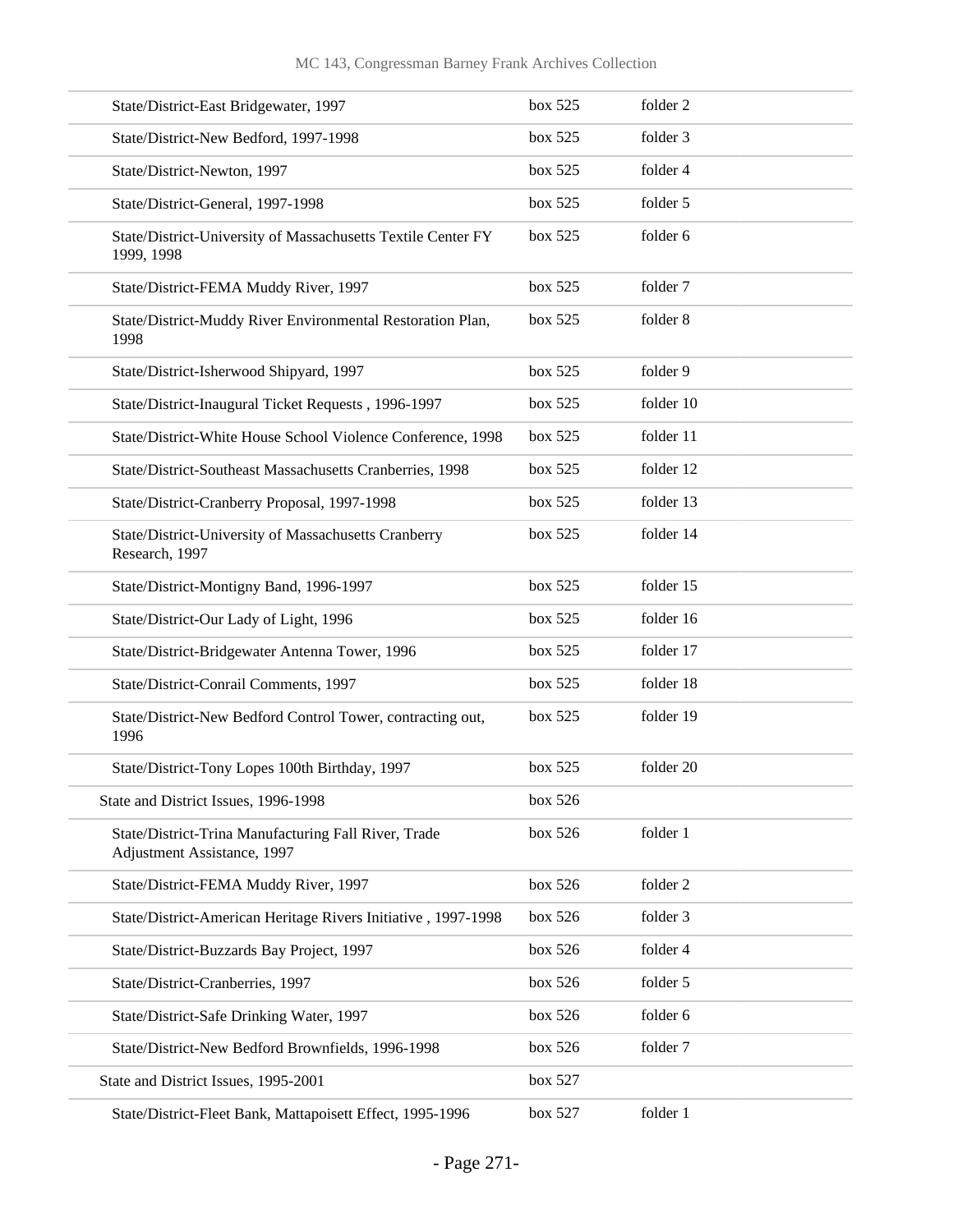| State/District-FDIC, Franklin, 1997-1998                                               | box 527 | folder 2  |
|----------------------------------------------------------------------------------------|---------|-----------|
| State/District-State Street Bank, 1997                                                 | box 527 | folder 3  |
| State/District-Sun Life Unitary Thrift Issues, 1996-1997                               | box 527 | folder 4  |
| State/District-New Bedford EPA Grant, 1996                                             | box 527 | folder 5  |
| State/District-Ravenbrook Cleanup DERA Funding,<br>1995-1996                           | box 527 | folder 6  |
| State/District-Sister City Manjiro Festival, 1995-1997                                 | box 527 | folder 7  |
| State/District-PCBs in New Bedford Harbor, 1993-1997                                   | box 527 | folder 8  |
| State/District-Shpack Landfill, 1995                                                   | box 527 | folder 9  |
| State/District-Schpack Landfill, 1997-2001                                             | box 527 | folder 10 |
| State/District-New Bedford EPA Waste Ruling, 1996                                      | box 527 | folder 11 |
| State/District-Underground Railroad National Park, 1998                                | box 527 | folder 12 |
| State and District Issues, 1995-2000                                                   | box 528 |           |
| State/District-Fall River Cambodian Refugee Grant, 1998                                | box 528 | folder 1  |
| State/District-New Bedford Water Issues, 1998                                          | box 528 | folder 2  |
| State/District-EDA Grant, Ft. Rodman, 1996-1998                                        | box 528 | folder 3  |
| State/District-West Island Sewers, 1995-1998                                           | box 528 | folder 4  |
| State/District-Draka Coast Guard Issue, 1998-2000                                      | box 528 | folder 5  |
| State/District-Satkin Meetings, Wool and Textile Tariffs,<br>1997-2000                 | box 528 | folder 6  |
| State/District-New Bedford Economic Summit, 1998                                       | box 528 | folder 7  |
| State/District-Southeast Massachusetts CSO/Army Corp Plan,<br>1998                     | box 528 | folder 8  |
| State and District Issues, 1995-2001                                                   | box 529 |           |
| State/District-Fall River Economic Development<br>Administration, Revolving Fund, 1996 | box 529 | folder 1  |
| State/District-New Bedford Brownfields Information, 1998                               | box 529 | folder 2  |
| State/District-New Bedford Trust Fund, 1998                                            | box 529 | folder 3  |
| State/District-New Bedford Dredging, 1998                                              | box 529 | folder 4  |
| State/District-Newton Nexus Transportation, 1997                                       | box 529 | folder 5  |
| State/District-Ocean Spray Layoffs, 1997                                               | box 529 | folder 6  |
| State/District-Cops Grant, 1995-1996                                                   | box 529 | folder 7  |
| State/District-Thompson Island and Harbor Islands National<br>Park, 1997               | box 529 | folder 8  |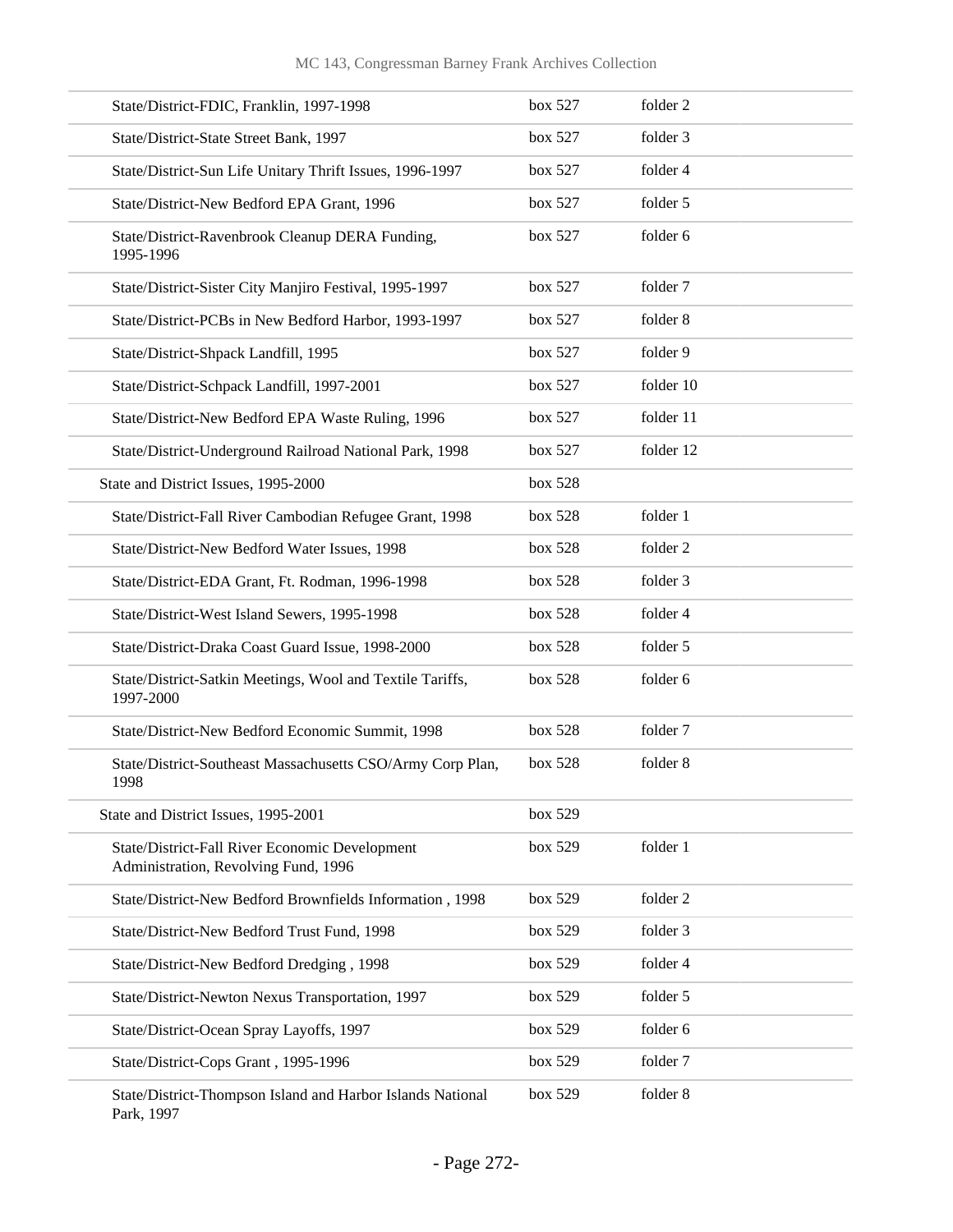| Plants, 1997-1998                    | State/District-Southeast Massachusetts Gas Fired Power       | box 529 | folder 9  |
|--------------------------------------|--------------------------------------------------------------|---------|-----------|
|                                      | State/District-FEMA Muddy River, 1998                        | box 529 | folder 10 |
|                                      | State/District-District Events, Quotes and Remarks, 1998     | box 529 | folder 11 |
| Aquaculture Letter, 1998             | State/District-University of Massachusetts Dartmouth         | box 529 | folder 12 |
|                                      | State/District-Amtrak Fencing, 1998                          | box 529 | folder 13 |
|                                      | State/District-New Bedford Ferry, 1998-2001                  | box 529 | folder 14 |
|                                      | State/District-Fall River Cambodian Community Grant, 1998    | box 529 | folder 15 |
|                                      | State/District-CSO Summit, 1998                              | box 529 | folder 16 |
|                                      | State/District-Southcoast Economic Summit, 1998              | box 529 | folder 17 |
|                                      | State/District-Maritime Museum Issue, 1998                   | box 529 | folder 18 |
| New Bedford Grant, 1998-1999         | State/District-Transportation Community Systems Program,     | box 529 | folder 19 |
|                                      | State/District-New Bedford Lightship, 1998                   | box 529 | folder 20 |
|                                      | State/District-Southcoast Transit Project, 1998              | box 529 | folder 21 |
|                                      | State/District-USS Constitution Museum Grant Letter, 1999    | box 529 | folder 22 |
| Development, 1999                    | State/District-Warren Buffet/Berkshire Hathaway              | box 529 | folder 23 |
| 1997-1998                            | State/District-Frederick Law Olmsted National Historic Site, | box 529 | folder 24 |
| State and District Issues, 1998-2000 |                                                              | box 530 |           |
| Converns, 1998                       | State/District-HCFA/SBA Home Medical Equipment, Local        | box 530 | folder 1  |
|                                      | State/District-Fleet Bank Merger, 1999                       | box 530 | folder 2  |
| Issue, 1999-2000                     | State/District-Massachusetts School of Law Accreditation     | box 530 | folder 3  |
|                                      | State/District-Morse Tool ATSDR, 1999                        | box 530 | folder 4  |
|                                      | State/District-New Bedford Channel Deauthorization, 1999     | box 530 | folder 5  |
|                                      | State/District-Fall River EDA Bill, 1999                     | box 530 | folder 6  |
|                                      | State/District-NE Trust funds, Non New Bedford, 1999         | box 530 | folder 7  |
| Briefing, 1999                       | State/District-Massachusetts Water Resources Authority       | box 530 | folder 8  |
|                                      | State/District-Fall River COPS Issues, 1999                  | box 530 | folder 9  |
| 1998-1999                            | State/District-Greater New Bedford Industrial Foundation,    | box 530 | folder 10 |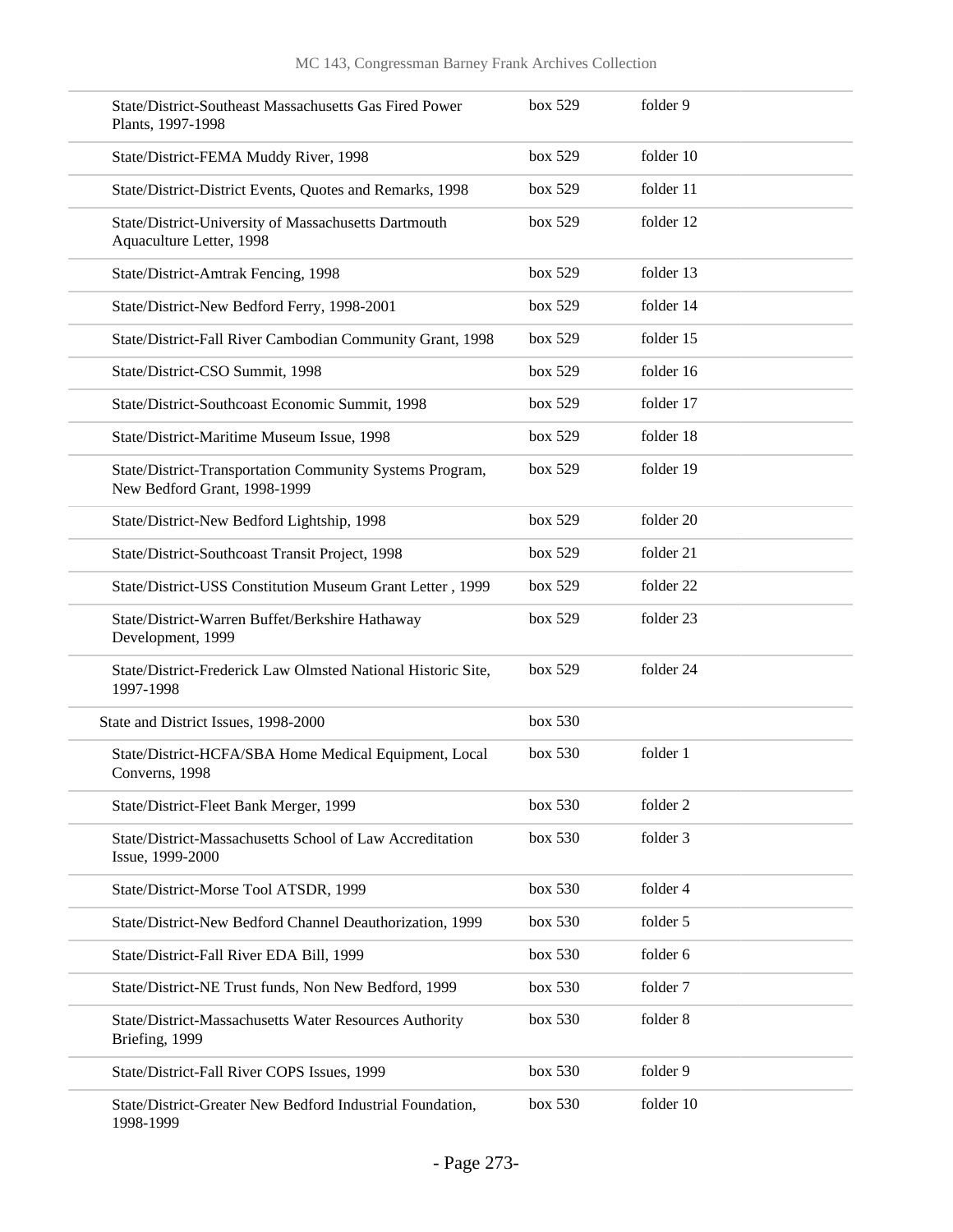| State/District-Federal Appropriations to Massachusetts FY<br>2000, 1999-2000       | box 530 | folder 11           |
|------------------------------------------------------------------------------------|---------|---------------------|
| State/District-New Bedford Drug Court Grant, 2000                                  | box 530 | folder 12           |
| State/District-New Bedford Brownfield Revolving Loan, 2000                         | box 530 | folder 13           |
| State/District-Cellucci Letter to GOP Leaders on<br>Massachusetts Priorities, 2000 | box 530 | folder 14           |
| State/District-Information on Massachusetts Tobacco<br>Restrictions, 2000          | box 530 | folder 15           |
| State/District-Federal Appropriations to Massachusetts FY<br>2001, 2000            | box~530 | folder 16           |
| State and District Issues, 1995-2000                                               | box 531 |                     |
| State/District-Fall River Airport, 1995-1998                                       | box 531 | folder 1            |
| State/District-New Bedford EDA Business Incubator, 1999                            | box 531 | folder <sub>2</sub> |
| State/District-COPS Grants to 4th Congressional District,<br>1999                  | box 531 | folder 3            |
| State/District-New Bedford Ferry Terminal, 1998-2000                               | box 531 | folder 4            |
| State/District-Taunton River, 1999-2000                                            | box 531 | folder 5            |
| State/District-Whaling Museum Funding, Grants, 1998-2000                           | box 531 | folder 6            |
| Cranberry Surplus, 1999-2000                                                       | box 531 | folder 7            |
| State/District-Brownfield Showcase, 2000                                           | box 531 | folder 8            |
| State/District-Federal Agenda for New Bedford and Fall<br>River, 1999-2000         | box 531 | folder 9            |
| State and District Issues, Muddy River Project, 1999-2002                          | box 532 |                     |
| State/District-Muddy River Master Plan, 1999                                       | box 532 | folder 1            |
| State/District-Muddy River Project Phase I Details, 1999-2001                      | box 532 | folder 2            |
| State/District-Muddy River, Draft of Final Evaluation Report,<br>2000-06           | box 532 | folder 3            |
| State/District-Muddy River, Final Evaluation Report, 2000-11                       | box 532 | folder 4            |
| State/District-Muddy River Project Briefing, 2001-03-27                            | box 532 | folder 5            |
| State/District-Oceanarium New Market, 2002                                         | box 532 | folder 6            |
| State and District Issues, 1996-2001                                               | box 533 |                     |
| State/District-FEMA, Worcester Fire Issue, 2000                                    | box 533 | folder 1            |
| State/District-Harbor Trust Fund Round II, 1999-2000                               | box 533 | folder 2            |
| State/District-Combined Sewer Overflow (CSO) Program,<br>Fall River, 2001          | box 533 | folder 3            |

State/District-New Bedford Harbor Dredging Contract, 2001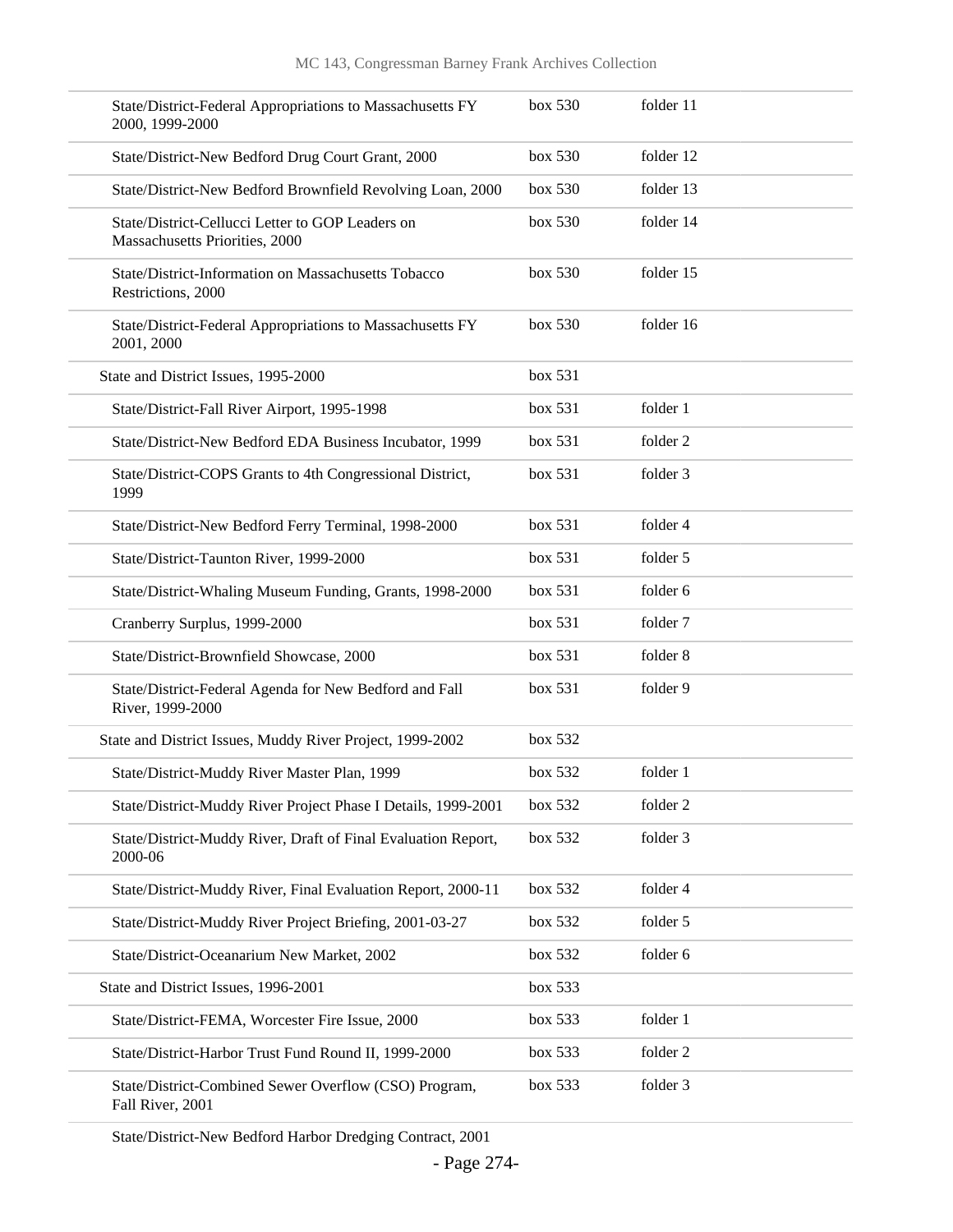|                                                                               | box 533 | folder 4  |
|-------------------------------------------------------------------------------|---------|-----------|
| State/District-Roger Williams Fall River Project, 2001                        | box 533 | folder 5  |
| State/District-New Bedford Issues, 2001                                       | box 533 | folder 6  |
| State/District-Mansfield Amtrak Letters, 2000                                 | box 533 | folder 7  |
| State/District-Brittany Dyeing Corp. Department of Energy<br>Grant, 1996-2000 | box 533 | folder 8  |
| State/District-New Bedford Steamship Authority Lawsuit,<br>2000               | box 533 | folder 9  |
| State/District-Federal Appropriations to Massachusetts FY<br>2002, 2001       | box 533 | folder 10 |
| State and District Issues, 1999-2000                                          | box 534 |           |
| State/District-Brookline, 1999-2000                                           | box 534 | folder 1  |
| State/District-Fairhaven, 1999-2000                                           | box 534 | folder 2  |
| State/District-Fall River, 1999-2000                                          | box 534 | folder 3  |
| State/District-Freetown, 1999-2000                                            | box 534 | folder 4  |
| State/District-Mansfield, 1999-2000                                           | box 534 | folder 5  |
| State/District-Middleborough, 2000                                            | box 534 | folder 6  |
| State/District-Millis, 1999                                                   | box 534 | folder 7  |
| State/District-New Bedford, 1999-2000                                         | box 534 | folder 8  |
| State/District-Newton, 2000                                                   | box 534 | folder 9  |
| State/District-Norton, 1999-2000                                              | box 534 | folder 10 |
| State/District-Sherborn, 1999-2000                                            | box 534 | folder 11 |
| State/District-Wareham, 1999-2000                                             | box 534 | folder 12 |
| State/District-Local Issues, 1999-2000                                        | box 534 | folder 13 |
| State/District-State Issues, No Barney Frank Rule, 1999-2000                  | box 534 | folder 14 |
| State/District-Non District Municipalities, 1999-2000                         | box 534 | folder 15 |
| State/District-General, 1999-2000                                             | box 534 | folder 16 |
| State/District-New Bedford EMPACT, 2000-2001                                  | box 534 | folder 17 |
| State and District Issues, 2001-2002                                          | box 535 |           |
| State/District-Brookline, 2001-2002                                           | box 535 | folder 1  |
| State/District-Fall River, 2001-2002                                          | box 535 | folder 2  |
| State/District-Freetown, 2001-2002                                            | box 535 | folder 3  |
| State/District-Lakeville, 2001-2002                                           | box 535 | folder 4  |
|                                                                               |         |           |

State/District-Mansfield, 2001-2002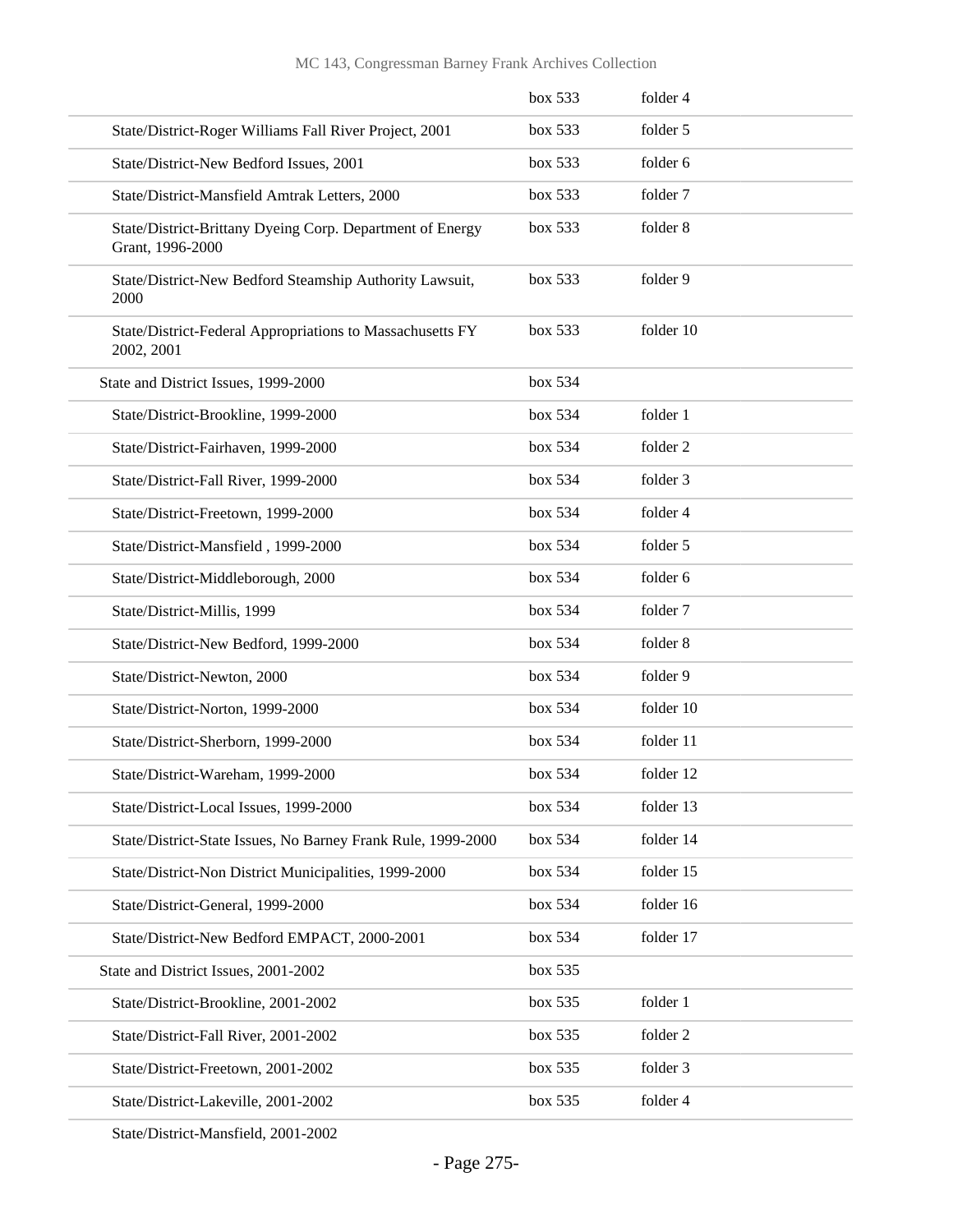|                                                                                       | box 535 | folder 5  |
|---------------------------------------------------------------------------------------|---------|-----------|
| State/District-Millis, 2001-2002                                                      | box~535 | folder 6  |
| State/District-New Bedford, 2001-2002                                                 | box 535 | folder 7  |
| State/District-Newton, 2001-2002                                                      | box~535 | folder 8  |
| State/District-Norton, 2001-2002                                                      | box 535 | folder 9  |
| State/District-Wareham, 2001-2002                                                     | box 535 | folder 10 |
| State/District-Local Issues, 2001-2002                                                | box 535 | folder 11 |
| State/District-Non District, 2001-2002                                                | box 535 | folder 12 |
| State/District-General, 2001-2002                                                     | box 535 | folder 13 |
| State/District-General, 2001-2002                                                     | box 535 | folder 14 |
| State and District Issues, 1993-2003                                                  | box 536 |           |
| State/District-Brightman Street Bridge, 1993-2000                                     | box 536 | folder 1  |
| State/District-Federal Legislators Briefing on New Bedford<br>Brownfield, 2001        | box 536 | folder 2  |
| State/District-State Appropriations Issues, 1999                                      | box 536 | folder 3  |
| State/District-Conservation Reserve Program, Cranberries,<br>1999-2003                | box 536 | folder 4  |
| State/District-New Bedford Harbor Superfund Site, 2001                                | box 536 | folder 5  |
| State/District-Corson Building Historic Preservation Grant,<br>1999-2000              | box 536 | folder 6  |
| State/District-Southcoast Hospital Van, 2000                                          | box 536 | folder 7  |
| State/District-Coast Guard Draka Information, 2000                                    | box 536 | folder 8  |
| State/District-Fall River Dredging, 2001-2002                                         | box 536 | folder 9  |
| State/District-Muddy River Toxic Dredging, 2002                                       | box 536 | folder 10 |
| State and District Issues, 2001-2004                                                  | box 537 |           |
| State/District-New Bedford Transportation, 2001                                       | box 537 | folder 1  |
| State/District-Whaling Museum National Trust Award, 2002                              | box 537 | folder 2  |
| State/District-Taunton Housing Letter, 2002                                           | box 537 | folder 3  |
| State/District-Atlas Tack EPA Clean Up, Fairhaven, 2002                               | box 537 | folder 4  |
| State/District-New Bedford Superfund Updates, 2001-2002                               | box 537 | folder 5  |
| State/District-New Bedford Harbor Clean Up, 2001-2002                                 | box 537 | folder 6  |
| State/District-New England Appropriations FY 2002, 2002                               | box 537 | folder 7  |
| State/District-Massachusetts Office of Victims Assistance,<br>9/11 Attacks, 2001-2002 | box 537 | folder 8  |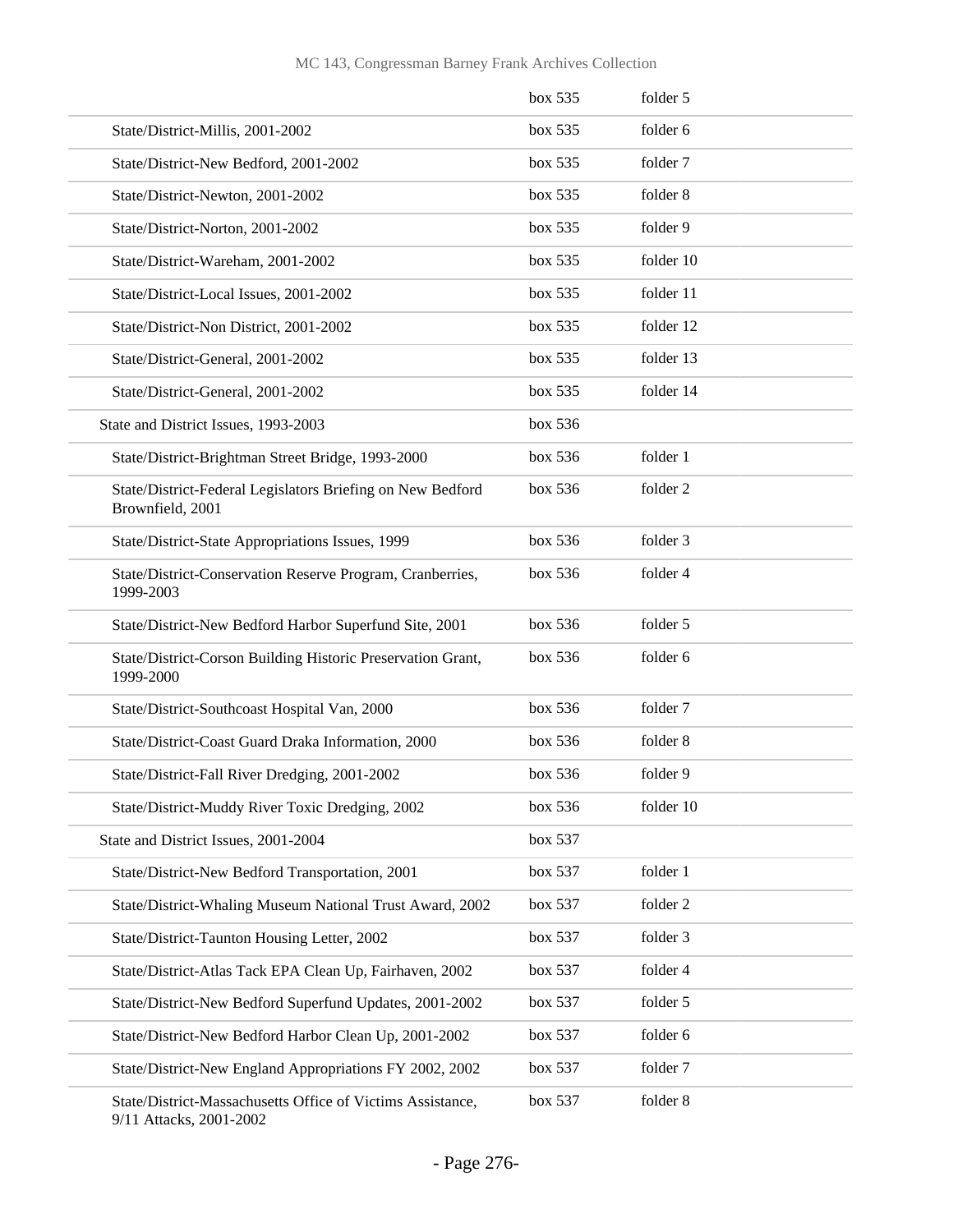| State/District-New Bedford EDA Bill, 2002                                                      | box 537 | folder 9  |
|------------------------------------------------------------------------------------------------|---------|-----------|
| State/District-ECHO Proposal, New Bedford, 2002                                                | box 537 | folder 10 |
| State/District-Massachusetts Water Resources Authority<br>Update, 2002                         | box 537 | folder 11 |
| State/District-Customs, Harbor Maintenance, 2002                                               | box 537 | folder 12 |
| State/District-Yemen Education Issue, Educational<br>Development Center Newton, 2002           | box 537 | folder 13 |
| State/District-Brownfield Updates, 2003                                                        | box 537 | folder 14 |
| State/District-Fall River Liquid Natural Gas (LNG) Proposal,<br>2002-2003                      | box 537 | folder 15 |
| State/District-Federal Appropriations to Massachusetts FY<br>2003, 2002-2003                   | box 537 | folder 16 |
| State/District-New Bedford Port Security, 2003                                                 | box 537 | folder 17 |
| State/District-New Bedford DEA Office, 2002-2003                                               | box 537 | folder 18 |
| State/District-Security Information, 2003                                                      | box 537 | folder 19 |
| State/District-Governor Romney Meeting with Massachusetts<br>Congressional Delegation, 2003    | box 537 | folder 20 |
| State/District-New Bedford Sewer Follow Up and<br>Background, 2003                             | box 537 | folder 21 |
| State/District-Massachusetts Department of Defense Supply<br>Chain Initiative, 2003            | box 537 | folder 22 |
| State/District-Homeland Security Local Funding, 2003                                           | box 537 | folder 23 |
| State/District-Cape Wind, 2003                                                                 | box 537 | folder 24 |
| State/District-Oil Spill Information, 2003                                                     | box 537 | folder 25 |
| State/District-National Textile Center and University of<br>Massachusetts Dartmouth, 2004      | box 537 | folder 26 |
| State/District-NOBSKA/MARAD, 2000-2004                                                         | box 537 | folder 27 |
| State/District-EDA SPREDD Issues, 2004                                                         | box 537 | folder 28 |
| State/District-Ferry Funding, 2004                                                             | box 537 | folder 29 |
| State and District Issues, 2002-2006                                                           | box 538 |           |
| State/District-Coast Guard Rule-making Hearing in New<br>Bedford, Barney Frank Testimony, 2004 | box 538 | folder 1  |
| State/District-Convention Security Appropriations Request FY<br>2004, 2003                     | box 538 | folder 2  |
| State/District-Southeast Massachusetts Transportation Project<br>Funding, Summary, 2002-2005   | box 538 | folder 3  |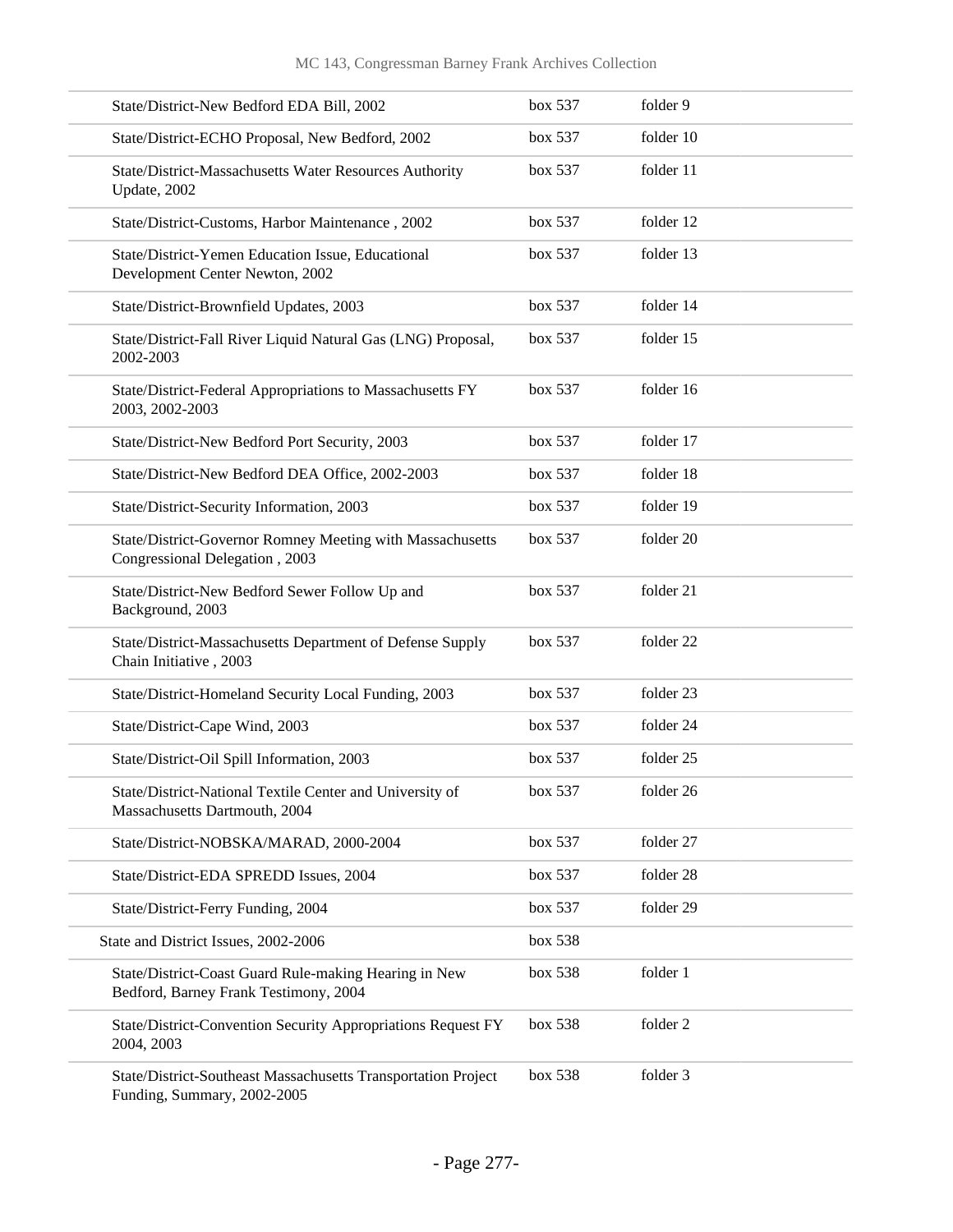| State/District-Liquefied Natural Gas (LNG) Facility in Fall<br>River, 2003-2004                | box 538 | folder 4  |
|------------------------------------------------------------------------------------------------|---------|-----------|
| State/District-New Bedford Superfund, 2003-2004                                                | box 538 | folder 5  |
| State/District-New Bedford Water Projects, 2003-2004                                           | box 538 | folder 6  |
| State/District-Muddy River, 2004                                                               | box 538 | folder 7  |
| State/District-Route 18, 2003-2004                                                             | box 538 | folder 8  |
| State/District-Shpack Landfill Meetings, 2003-2006                                             | box 538 | folder 9  |
| State/District-Taunton Special Resources Study Act, 2004                                       | box 538 | folder 10 |
| State/District-Coast Guard Issues, 2003-2004                                                   | box 538 | folder 11 |
| State/District-Federal Funding to 4th Congressional District,<br>Breakdown by Towns, 1995-2004 | box 538 | folder 12 |
| State/District-St. Aidans Housing Issue, 2005                                                  | box 538 | folder 13 |
| State/District-Massachusetts Bay Commuter Rail 401k Plan<br>Issues, 2005                       | box 538 | folder 14 |
| State/District-Commuter Rail Issues, 2005                                                      | box 538 | folder 15 |
| State/District-Taunton Dam, 2005                                                               | box 538 | folder 16 |
| State/District-Textile Bills, Tariffs, 2005-2006                                               | box 538 | folder 17 |
| State/District-Shpack Landfill Updates, 2006                                                   | box 538 | folder 18 |
| State/District-Cranberries, 2006                                                               | box 538 | folder 19 |
| State/District-Logan Airport TSA Labor Issue, 2005-2006                                        | box 538 | folder 20 |
| State/District-Snowstorm Disaster Relief Letter, 2005                                          | box 538 | folder 21 |
| State/District-Oil Spill Letter to Romney, 2005                                                | box 538 | folder 22 |
| State/District-Liquefied Natural Gas (LNG) Editorial and<br>Response, 2006                     | box 538 | folder 23 |
| State and District Issues, 2005-2012                                                           | box 539 |           |
| State/District-Highway Bills, 2005-2006                                                        | box 539 | folder 1  |
| State/District-SRF Distribution, 2005                                                          | box 539 | folder 2  |
| State/District-New Bedford, 2005-2012                                                          | box 539 | folder 3  |
| State/District-General, 2005-2012                                                              | box 539 | folder 4  |
| State/District-General, 2005-2012                                                              | box 539 | folder 5  |
| State/District-General, 2005-2012                                                              | box 539 | folder 6  |
| State/District-Massachusetts Projects, general, 2005                                           | box 539 | folder 7  |
| State/District-Post Office, 2009                                                               | box 539 | folder 8  |
| State/District-Floods, 2010                                                                    | box 539 | folder 9  |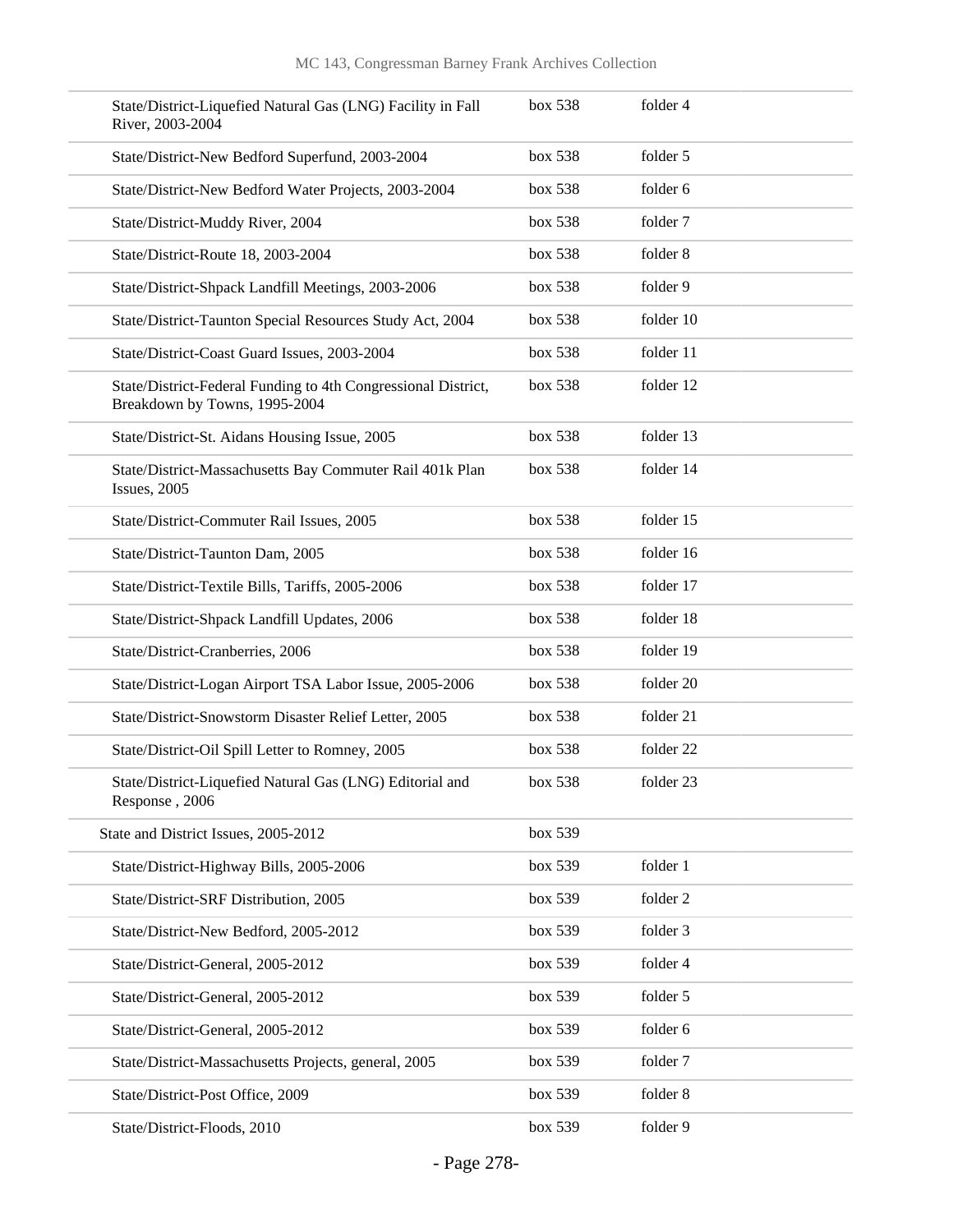| State/District-Brookline Housing Grants, 2009                        | box~539 | folder 10 |
|----------------------------------------------------------------------|---------|-----------|
| State/District-Buzzards Bay Oil Spill, 2009                          | box~539 | folder 11 |
| State/District-GM Center in Norton, 2009                             | box~539 | folder 12 |
| State/District-Liquefied Natural Gas (LNG), Fall River,<br>2009-2010 | box~539 | folder 13 |
| State/District-Coincident Inc., Low Cost Energy<br>Management, 2010  | box~539 | folder 14 |
| State/District-Massachusetts Housing, 2011                           | box~539 | folder 15 |
| State/District-Hurricane Barrier, 2011                               | box~539 | folder 16 |
|                                                                      |         |           |

## **Legislative Special Issues - LGBTQ, 1983-2008**

| <b>Title/Description</b>                                                    | <b>Instances</b> |           |  |
|-----------------------------------------------------------------------------|------------------|-----------|--|
| AIDS, California Legislation and Election, 1985-1989                        | box 540          |           |  |
| Dannemeyer-AIDS, 1985-1989                                                  | box 540          | folder 1  |  |
| Dear Colleagues: Dannemeyer on AIDS, 1989                                   | box 540          | folder 2  |  |
| Rules: Barney's 101st Dear Colleagues, 1988-12-01                           | box 540          | folder 3  |  |
| California AIDS Legislation, 1988-1989                                      | box 540          | folder 4  |  |
| Dear Colleagues: AIDS H.R. 5142, 1988                                       | box 540          | folder 5  |  |
| Primary Election (California), 'AIDS' Prop. 64, 1988-06                     | box 540          | folder 6  |  |
| <b>Orange County Dailies</b>                                                | box 540          | folder 7  |  |
| Dear Colleagues: Frank on AIDS, 1989-02-01                                  | box 540          | folder 8  |  |
| Letter from Health and Human Services: AIDS, 1988                           | box 540          | folder 9  |  |
| AIDS Bill H.R. 5142, 1988                                                   | box 540          | folder 10 |  |
| Lobby Letters-AIDS H.R. 5142, 1988                                          | box 540          | folder 11 |  |
| Fact Sheets: AIDS Federal Policy Act (H.R. 5142),<br>1988-09-13             | box 540          | folder 12 |  |
| Dannemeyer AIDS Legislation (H.R. 5142) and<br>Confrontation, 1988          | box 540          | folder 13 |  |
| Statistics-AIDS Cases, 1989                                                 | box 540          | folder 14 |  |
| Memoranda: AIDS (H.R. 5142), 1988                                           | box 540          | folder 15 |  |
| AIDS Federal Policy Act H.R. 5142, 1988-09-06                               | box 540          | folder 16 |  |
| San Francisco Chronicle "Rep. Frank's Letter Gets an<br>Answer", 1989-02-17 | box 540          | folder 17 |  |
| Councilmen Helms, Cranston, et al., 1986-06-22                              | box 540          | folder 18 |  |
| Dannemeyer/AIDS Press Clippings, 1984-1989                                  | box 540          | folder 19 |  |
|                                                                             |                  |           |  |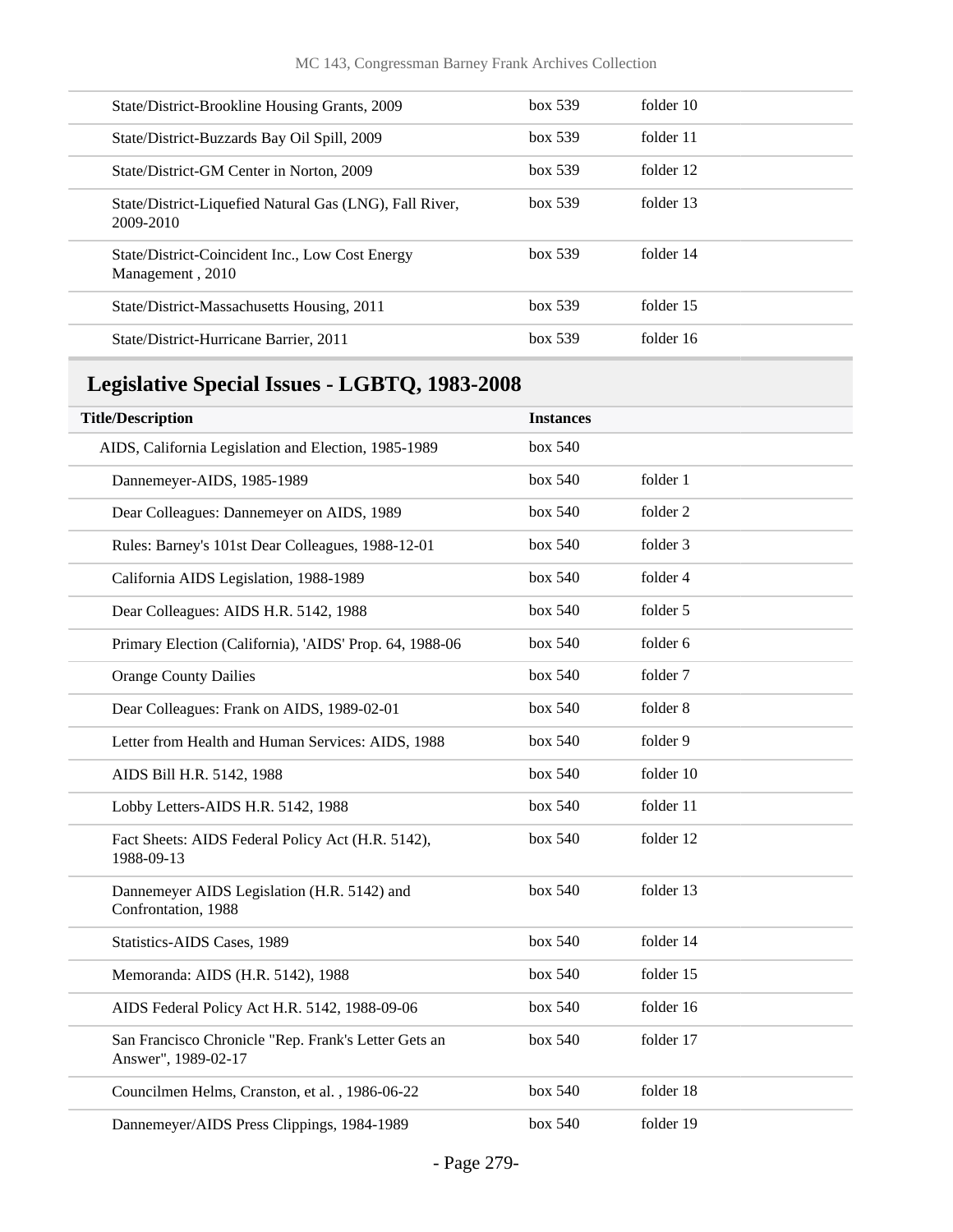| Special Orders (D)[AIDS], 1988-1989                                                   | box 540 | folder 20 |
|---------------------------------------------------------------------------------------|---------|-----------|
| Dannemeyer for Congress Election Reports, 1988                                        | box 540 | folder 21 |
| AIDS and Confidentiality, 1988-07-01                                                  | box 540 | folder 22 |
| Bush on HIV-Protection, 1988-06-28                                                    | box 540 | folder 23 |
| AIDS/Dannemeyer Press, 1985-1989                                                      | box 541 |           |
| Fair Housing Amendment Act H.R. 1158 (AIDS Related),<br>1987                          | box 541 | folder 1  |
| Waxman Research (H.R. 4850), 1988                                                     | box 541 | folder 2  |
| Kennedy AIDS Bill, 1987                                                               | box 541 | folder 3  |
| Documents about Paul Cameron, 1983-1987                                               | box 541 | folder 4  |
| AIDS, Dannemeyer, and LGBT Press Clippings, 1984-1989                                 | box 541 | folder 5  |
| January (D) File, 1989                                                                | box 541 | folder 6  |
| AIDS part 2-Subcommittee on Health and Environment,<br>1987-05-01                     | box 541 | folder 7  |
| AIDS part 3-Subcommittee on Health and Environment,<br>1988-02-09                     | box 541 | folder 8  |
| Press Clippings and Dannemeyer Info, 1983-1989                                        | box 541 | folder 9  |
| Dannemeyer Press File, 1983-1989                                                      | box 541 | folder 10 |
| Dannemeyer File, 1983-1991                                                            | box 541 | folder 11 |
| AIDS, Don't Ask Don't Tell, 1983-1995                                                 | box 542 |           |
| Amendments to AIDS Bill H.R. 5142 (Dannemeyer), 1988                                  | box 542 | folder 1  |
| San Francisco Bay Area Reporter "Hate Crimes Bill Passes<br>House", 1988-05-26        | box 542 | folder 2  |
| Rand Story on Gays in the Military, 1993                                              | box 542 | folder 3  |
| Public Opinion on Don't Ask Don't Tell, 1993                                          | box 542 | folder 4  |
| Gays in the Military, 1993                                                            | box 542 | folder 5  |
| LGBTQ Correspondence and Opinions, Out of District,<br>1993-1994                      | box 542 | folder 6  |
| Human Rights Campaign 103rd Congress LGBTQ Votes,<br>Bills and Initiatives, 1993-1994 | box 542 | folder 7  |
| Implementation and Failures of Don't Ask Don't Tell, 1994                             | box 542 | folder 8  |
| Don't Ask Don't Tell, Gays in the Military, 1986-1994                                 | box 543 |           |
| Don't Ask Don't Tell and the Navy, 1994                                               | box 543 | folder 1  |
| Military Hearings on Don't Ask Don't Tell, 1993                                       | box 543 | folder 2  |
|                                                                                       |         |           |

Don't Ask Don't Tell-Pearson, 1993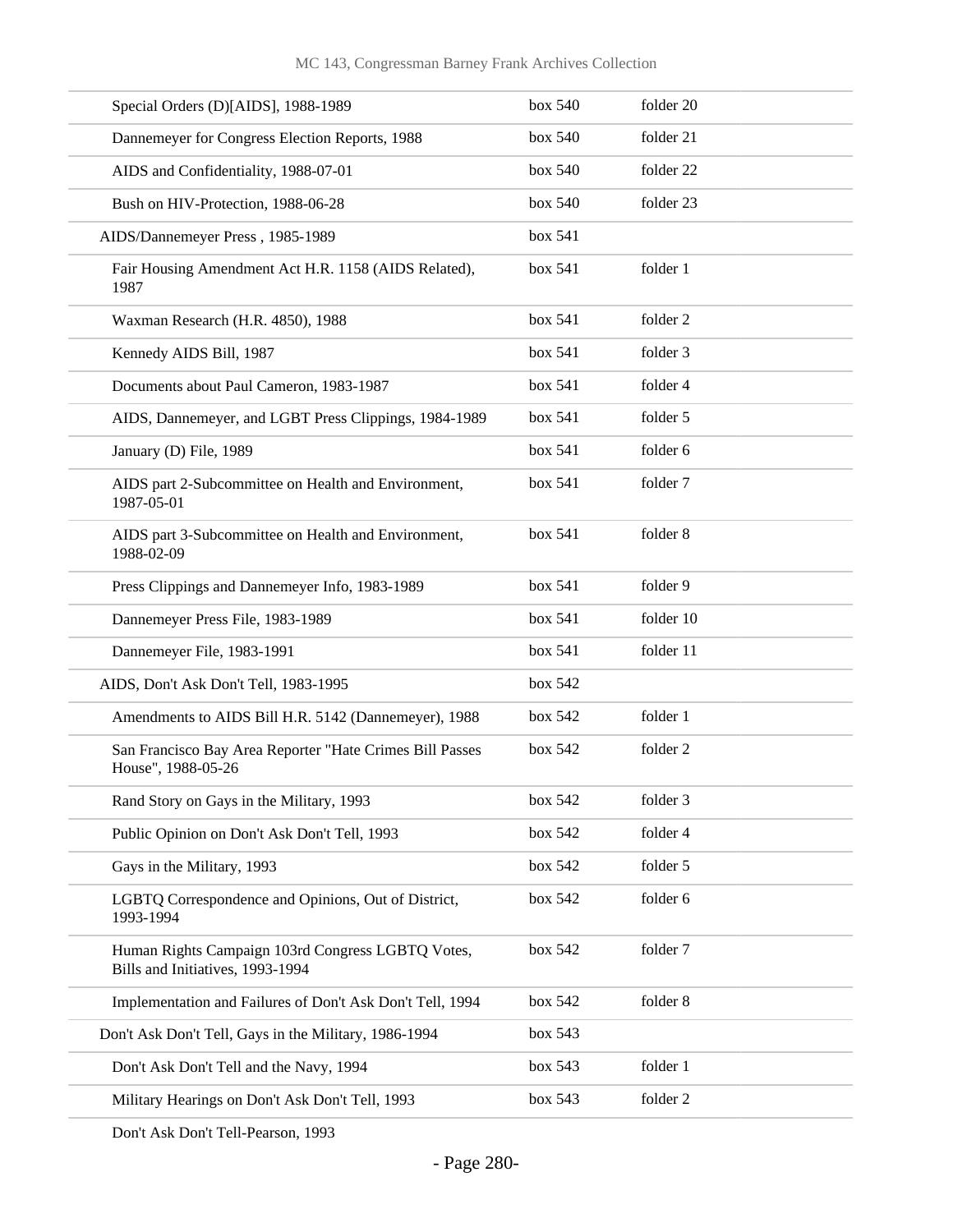|                                                                          | box 543 | folder 3  |
|--------------------------------------------------------------------------|---------|-----------|
| Don't Ask Don't Tell-Dirk Seeland, 1993                                  | box 543 | folder 4  |
| Don't Ask Don't Tell-Randall Case, 1993                                  | box 543 | folder 5  |
| Gays in the Military Cases, Don't Ask Don't Tell Materials,<br>1986-1993 | box 543 | folder 6  |
| Buttino vs FBI, Security Clearances, 1993                                | box 543 | folder 7  |
| Gays in the Military-Spohn, 1993                                         | box 543 | folder 8  |
| Gays in the Military/Don't Ask Don't Tell-Justin Elzie, 1993             | box 543 | folder 9  |
| Military Discharge Cases, 1993                                           | box 543 | folder 10 |
| Doe vs. Woolsey, CIA, 1994                                               | box 543 | folder 11 |
| Don't Ask Don't Tell, Department of Defense, 1990-1995                   | box 544 |           |
| Meinhold vs. Department of Defense, 1993                                 | box 544 | folder 1  |
| Appeal of Col. Cammermeyer, 1992-1995                                    | box 544 | folder 2  |
| Steffan vs. Cheney, 1990-1994                                            | box 544 | folder 3  |
| Don't Ask Don't Tell, 1993-1997                                          | box 545 |           |
| Don't Ask Don't Tell/Gay Rights-Sam Nunn, 1993-1994                      | box 545 | folder 1  |
| Gay Civil Rights Bill, 1993-1994                                         | box 545 | folder 2  |
| Non-Discrimination Laws, 1993-1994                                       | box 545 | folder 3  |
| Don't Ask Don't Tell-Able Case, 1995-1996                                | box 545 | folder 4  |
| Don't Ask Don't Tell-Chad Baker, 1995                                    | box 545 | folder 5  |
| Don't Ask Don't Tell-Sean Fucci, 1995-1996                               | box 545 | folder 6  |
| Don't Ask Don't Tell-Warren Diges, 1995-1996                             | box 545 | folder 7  |
| Don't Ask Don't Tell-Jarrod Colella, 1995                                | box 545 | folder 8  |
| Department of Defense Don't Ask Don't Tell, 1995                         | box 545 | folder 9  |
| Court Martial Issues, Air Force, 1996                                    | box 545 | folder 10 |
| Don't Ask Don't Tell-Schneider Letter, 1996                              | box 545 | folder 11 |
| SLND Hickman Air Force Base, 1996-1997                                   | box 545 | folder 12 |
| HIV and the Military, 1996                                               | box 545 | folder 13 |
| Don't Ask Don't Tell-Debra Meeks, 1996                                   | box 545 | folder 14 |
| Don't Ask Don't Tell-Earl D. Brown, recoupment issues, 1996              | box 545 | folder 15 |
| Don't Ask Don't Tell-George Casler, 1996                                 | box 545 | folder 16 |
| Don't Ask Don't Tell-Jerry Davis, 1996                                   | box 545 | folder 17 |
| Don't Ask Don't Tell, 1991-2000                                          | box 546 |           |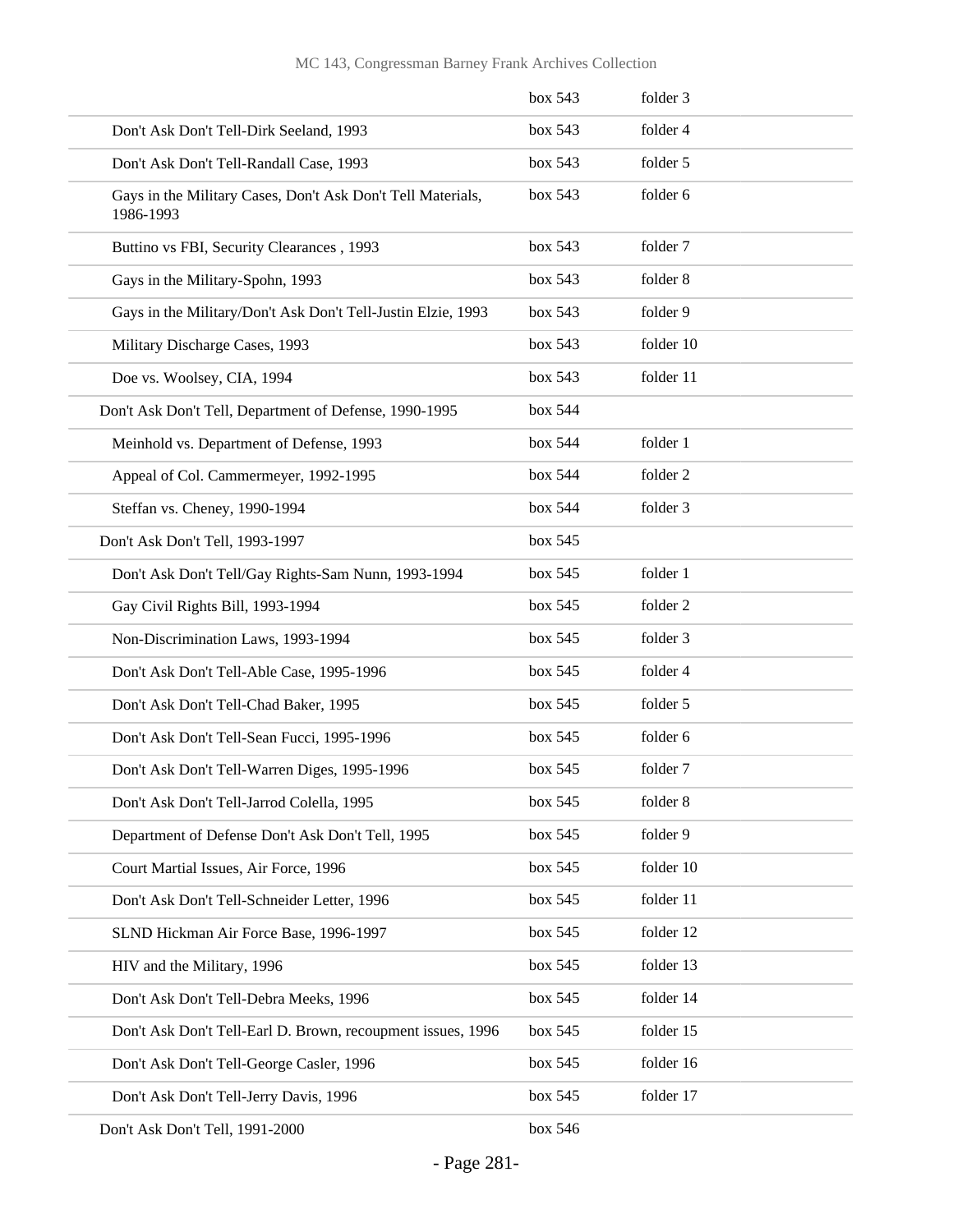| Don't Ask Don't Tell-Thomas Howard, 1996-1997                            | box 546 | folder 1  |
|--------------------------------------------------------------------------|---------|-----------|
| Don't Ask Don't Tell-Lt. Col. Loomis, 1997                               | box 546 | folder 2  |
| John Hoffman, 1997                                                       | box 546 | folder 3  |
| Don't Ask Don't Tell-Derek Lewallen, 1997                                | box 546 | folder 4  |
| Deputy Secretary of Defense John White, 1997                             | box 546 | folder 5  |
| H.R. 1915 Uniform Code of Military Justice "Anti-Hypocrisy<br>Act", 1997 | box 546 | folder 6  |
| Don't Ask Don't Tell-Huff Case, 1991-1997                                | box 546 | folder 7  |
| Department of Defense-Rodamer Recoupment Case, 1997                      | box 546 | folder 8  |
| Department of Defense-Philips vs Perry, 1997                             | box 546 | folder 9  |
| Don't Ask Don't Tell, Navy-Douglas Pitts, 1997                           | box 546 | folder 10 |
| Department of Defense-Dorn Letter, 1997                                  | box 546 | folder 11 |
| Don't Ask Don't Tell-Edward Dennis Jennings, 1998                        | box 546 | folder 12 |
| Military/Don't Ask Don't Tell-Therapist Privilege, 1998                  | box 546 | folder 13 |
| Department of Labor Military Discharge, 1998                             | box 546 | folder 14 |
| Department of Defense Security Clearance, 1998                           | box 546 | folder 15 |
| Harassment Reports, Department of Defense, 1997-2000                     | box 546 | folder 16 |
| Military Discharge, 1998-1999                                            | box 546 | folder 17 |
| Department of Defense on Harassment and Threats,<br>1997-1999            | box 546 | folder 18 |
| Don't Ask Don't Tell, 1999                                               | box 546 | folder 19 |
| Executive Order on Military Hate Crimes, 1999                            | box 546 | folder 20 |
| Department of Defense-Luis Serra, 1999                                   | box 546 | folder 21 |
| Fort Campbell, 2000                                                      | box 546 | folder 22 |
| Don't Ask Don't Tell-Daniel Druecker, 1999                               | box 546 | folder 23 |
| Don't Ask Don't Tell-Lt. Pristera, 2000                                  | box 546 | folder 24 |
| Servicemembers Legal Defense Network (SLDN) Report,<br>2000              | box 546 | folder 25 |
| Department of Defense Gays in the Military Training, 2000                | box 546 | folder 26 |
| <b>GLBVA, 1996</b>                                                       | box 546 | folder 27 |
| Don't Ask Don't Tell, ENDA, 1986-2000                                    | box 547 |           |
| EPA/ED-GLOBE Non-Discrimination, 1994-1995                               | box 547 | folder 1  |
| Sgt. Cain, 1997                                                          | box 547 | folder 2  |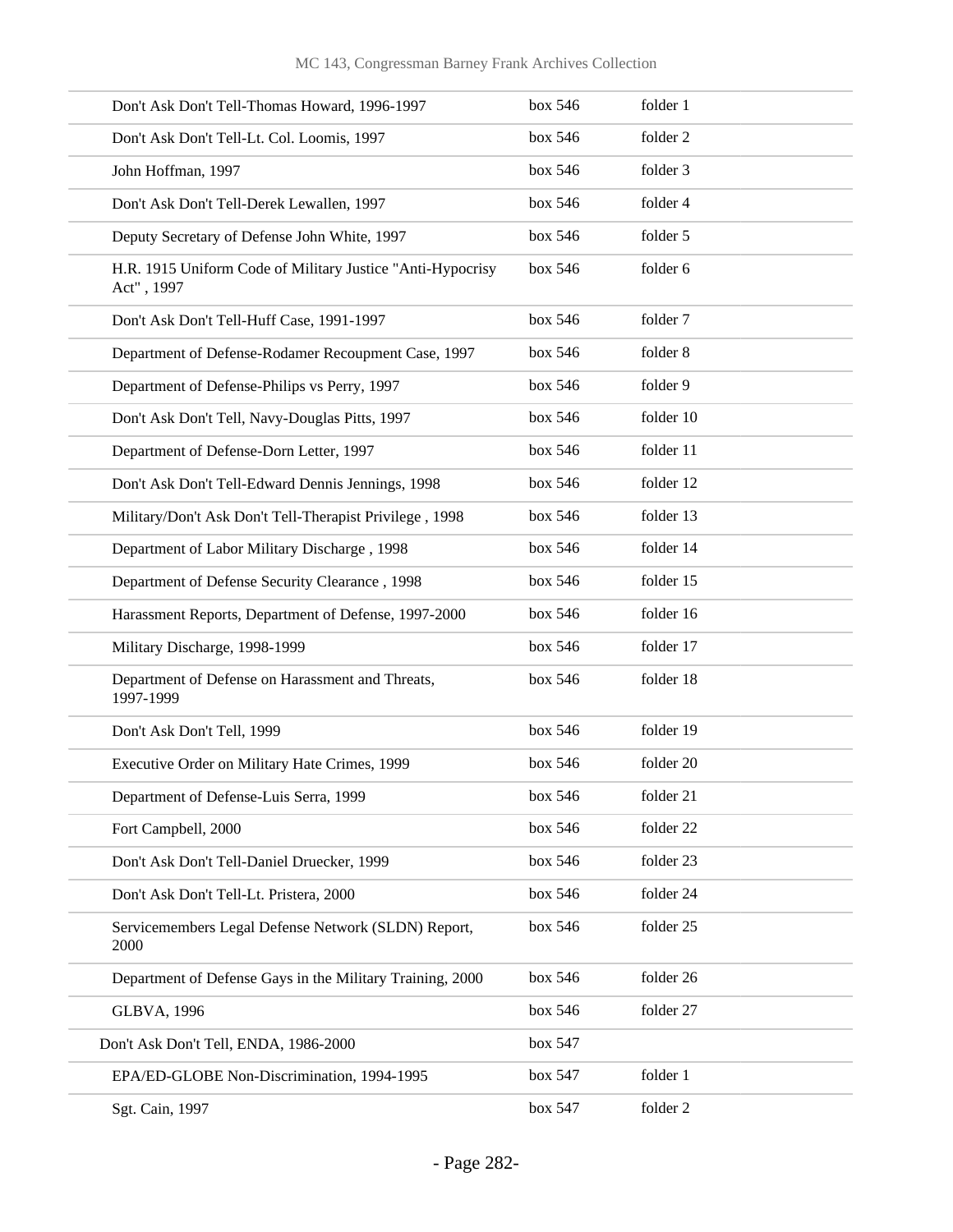| Department of Defense Cohen Letter, 1997                                                       | box 547 | folder 3  |
|------------------------------------------------------------------------------------------------|---------|-----------|
| Anti-Gay Harassment, Military-Andrew Yackel, 1997-1998                                         | box 547 | folder 4  |
| Equal Protection, 1997                                                                         | box 547 | folder 5  |
| FAA-GLOBE, Domestic Partnerships, 1996                                                         | box 547 | folder 6  |
| Anti-Gay Harassment, Military-Glenn Williams, 1998                                             | box 547 | folder 7  |
| Don't Ask Don't Tell Cases, 1999                                                               | box 547 | folder 8  |
| Don't Ask Don't Tell-Tommie Lee Watkins, 2000                                                  | box 547 | folder 9  |
| Don't Ask Don't Tell/Anti-Gay Harassment-Barry Winchell,<br>2000                               | box 547 | folder 10 |
| Don't Ask Don't Tell-Lt. Steve May, 2000                                                       | box 547 | folder 11 |
| Military Harassment Accountability Issue, 1999-2000                                            | box 547 | folder 12 |
| Caldera and Shinseki Letter, 2000                                                              | box 547 | folder 13 |
| Military Surveillance, Stings on Gay Bars, 2000                                                | box 547 | folder 14 |
| Background Investigations Policy Regarding Sexual<br>Orientation, FBI, 1991-1998               | box 547 | folder 15 |
| Employment Non-Discrimination Act (ENDA), Background<br>and Updates, 1986-1999                 | box 547 | folder 16 |
| Gay and Lesbian Aging, 1995-1997                                                               | box 547 | folder 17 |
| Anchorage Equal Rights Commission, 1999                                                        | box 547 | folder 18 |
| Family Friendly Leave Act, 1994-1999                                                           | box 547 | folder 19 |
| Federal Reserve Proposed Rulemaking, 1994-1999                                                 | box 547 | folder 20 |
| FAA and AIDS/HIV Policies, 1999                                                                | box 547 | folder 21 |
| Executive Order 10387 Sexual Orientation Discrimination in<br>the Federal Workforce, 1998-2000 | box~547 | folder 22 |
| Domestic Partnerships-Exxon Mobil, 2000                                                        | box 547 | folder 23 |
| Employment Non-Discrimination Act (ENDA), 1993-1994                                            | box 548 |           |
| ENDA Bill History, 1993-1994                                                                   | box 548 | folder 1  |
| ENDA, Previous Bills and Research, 1993-1994                                                   | box 548 | folder 2  |
| ENDA, Drafts and Research, 1993-1994                                                           | box 548 | folder 3  |
| Employment Non-Discrimination Act (ENDA), 1994-1997                                            | box 549 |           |
| ENDA-Drafts and Notes, 1994-1996                                                               | box 549 | folder 1  |
| ENDA-Final Changes, 1994                                                                       | box 549 | folder 2  |
| ENDA-House Bills, Previous Draft Materials and Research,<br>1995-1997                          | box 549 | folder 3  |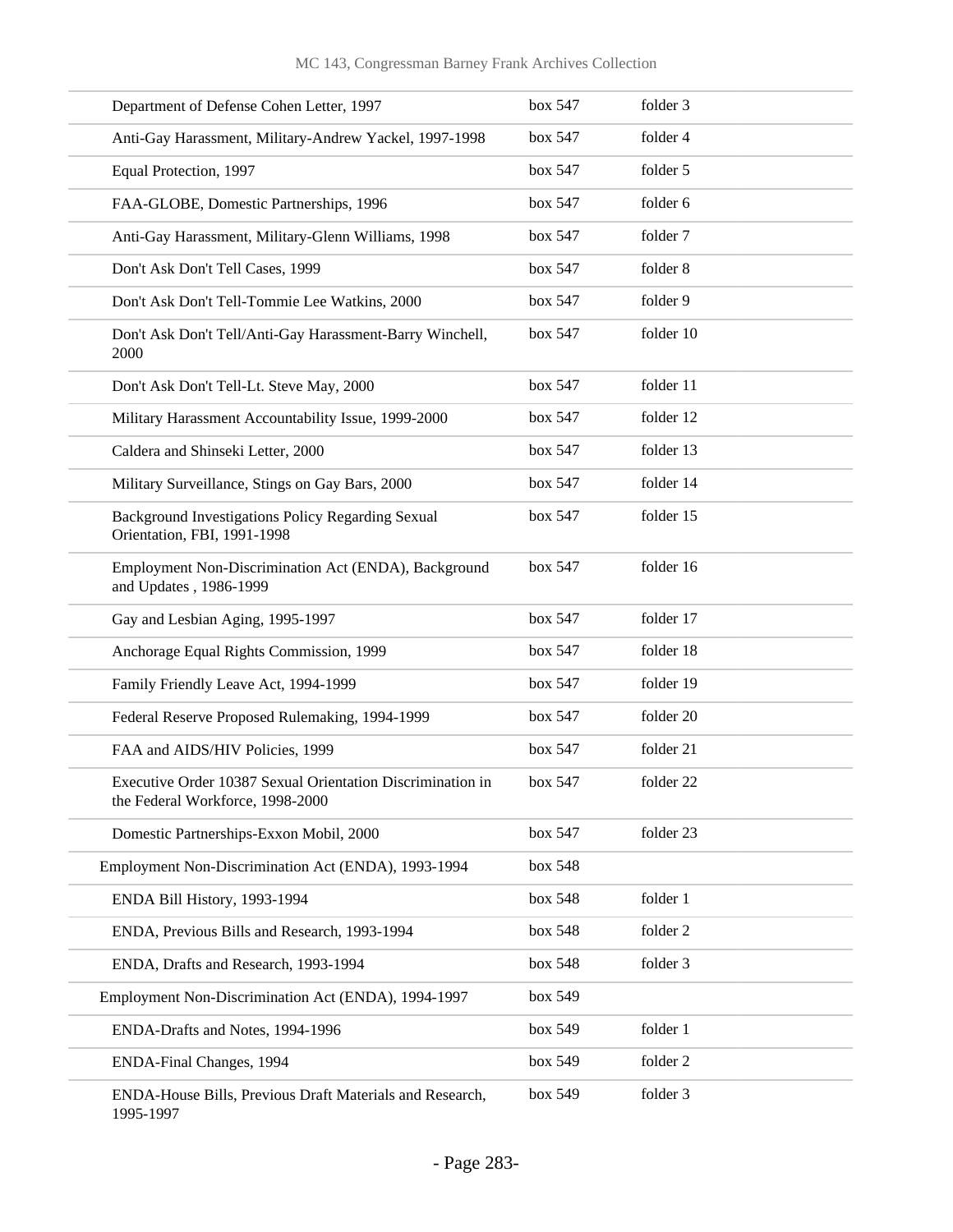| ENDA-Senate Drafts and Notes, 1997                                       | box 549 | folder 4 |
|--------------------------------------------------------------------------|---------|----------|
| ENDA-Draft Markups and Reseach, 1997                                     | box 549 | folder 5 |
| Civil Rights, 1994-1995                                                  | box 550 |          |
| Civil Rights-Gay Rights, 1994                                            | box 550 | folder 1 |
| Civil Rights-Gay Rights, 1995                                            | box 550 | folder 2 |
| Civil Rights-Gay Rights, 1995                                            | box 550 | folder 3 |
| Civil Rights-Gay Rights, 1995                                            | box 550 | folder 4 |
| Civil Rights, 1995-1996                                                  | box 551 |          |
| Civil Rights-Gay Rights, 1995                                            | box 551 | folder 1 |
| Civil Rights-Gay Rights, 1995                                            | box 551 | folder 2 |
| Civil Rights-Gay Rights, 1996                                            | box 551 | folder 3 |
| Civil Rights-Gay Rights, 1996                                            | box 551 | folder 4 |
| Civil Rights, 1994-1996                                                  | box 552 |          |
| Civil Rights-Gay Rights, 1996                                            | box 552 | folder 1 |
| Civil Rights-Gay Rights, 1996                                            | box 552 | folder 2 |
| Civil Rights-Gay Rights, 1994                                            | box 552 | folder 3 |
| Civil Rights-Gay Rights, 1995                                            | box 552 | folder 4 |
| Civil Rights-Gay Rights, 1996                                            | box 552 | folder 5 |
| Civil Rights, Don't Ask Don't Tell, Editorial Drafts, 1994-1998          | box 553 |          |
| Gay-Lesbian School/Youth Hearing, 1995                                   | box 553 | folder 1 |
| Pitcherskaria INS Case, 1995-1996                                        | box 553 | folder 2 |
| Don't Ask Don't Tell-Amy Barnes, 1994-1997                               | box 553 | folder 3 |
| Don't Ask Don't Tell-Timothy McVeigh, 1997-1998                          | box 553 | folder 4 |
| Editorial Drafts, 1994                                                   | box 553 | folder 5 |
| Draft Forward for Betty Berzon "Positively Gay", 1994                    | box 553 | folder 6 |
| Domestic Partnerships and Marriage, AIDS/HIV, Civil Rights,<br>1995-1998 | box 554 |          |
| Harvard Gay and Lesbian Review, Barney Frank Essays, 1996                | box 554 | folder 1 |
| Defense of Marriage Act (DOMA), 1996                                     | box 554 | folder 2 |
| HIV+ Discharge and Department of Defense AIDS Funding,<br>1995-1997      | box 554 | folder 3 |
| ENDA, 1997-1998                                                          | box 554 | folder 4 |
| Domestic Partnership, 1997-1998                                          | box 554 | folder 5 |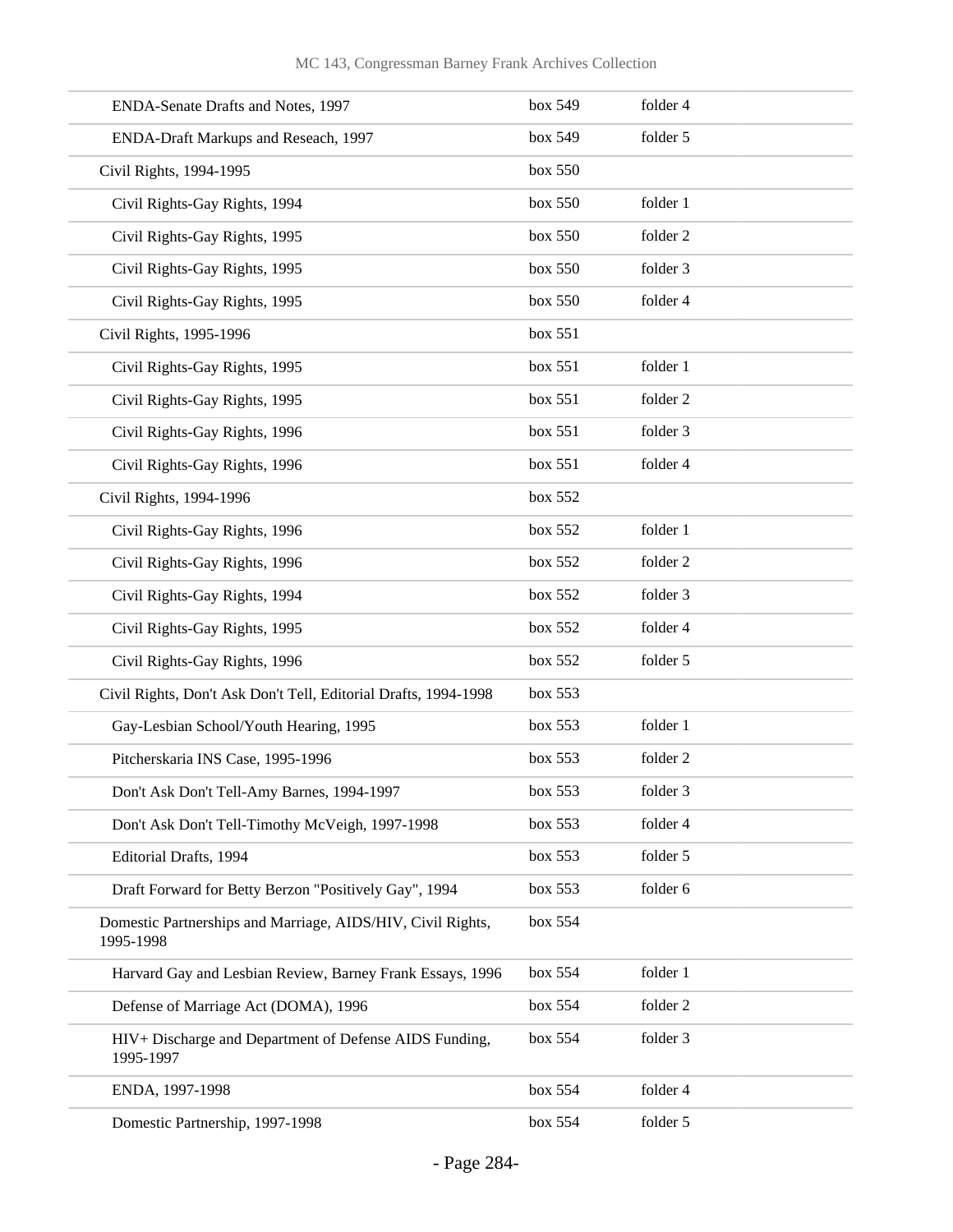| Domestic Partnership Information, 1997                                    | box 554 | folder 6  |
|---------------------------------------------------------------------------|---------|-----------|
| Hefley Amendment, Federal Employment, 1998                                | box 554 | folder 7  |
| Boy Scouts, 1997                                                          | box 554 | folder 8  |
| Gay Politics, 1997-1998                                                   | box 554 | folder 9  |
| Log Cabin Republicans, 1998                                               | box 554 | folder 10 |
| LGBT and HIV Immigration Article Edits, 1997                              | box 554 | folder 11 |
| Staffer Dan McGlinchey Editorials, 1997                                   | box 554 | folder 12 |
| Matthew Shepard Legislation, 1998                                         | box 554 | folder 13 |
| Zimbabwe Homophobia Letter, 1996                                          | box 554 | folder 14 |
| Domestic Partnerships and Marriage, 1995-1997                             | box 555 |           |
| Domestic Partnership Benefits for Federal Workers, 1997                   | box 555 | folder 1  |
| DOMA and Hawaii Same Sex Marriage Bill, 1997                              | box 555 | folder 2  |
| Domestic Partnerships, 1995-1997                                          | box 555 | folder 3  |
| "A History of Same-Sex Marriage", 1997                                    | box 555 | folder 4  |
| Domestic Partner Benefits Research, States and Private<br>Companies, 1997 | box 555 | folder 5  |
| Civil Rights, 1997                                                        | box 556 |           |
| Civil Rights-Gay Rights, 1997-01                                          | box 556 | folder 1  |
| Civil Rights-Gay Rights, 1997-02                                          | box 556 | folder 2  |
| Civil Rights-Gay Rights, 1997-03                                          | box 556 | folder 3  |
| Civil Rights-Gay Rights, 1997-04                                          | box 556 | folder 4  |
| Civil Rights-Gay Rights, 1997-05                                          | box 556 | folder 5  |
| Civil Rights-Gay Rights, 1997-06                                          | box 556 | folder 6  |
| Civil Rights-Gay Rights, 1997-07                                          | box 556 | folder 7  |
| Civil Rights, 1997-1998                                                   | box 557 |           |
| Civil Rights-Gay Rights, 1997-08                                          | box 557 | folder 1  |
| Civil Rights-Gay Rights, 1997-09                                          | box 557 | folder 2  |
| Civil Rights-Gay Rights, 1997-10                                          | box 557 | folder 3  |
| Civil Rights-Gay Rights, 1997-11                                          | box 557 | folder 4  |
| Civil Rights-Gay Rights, 1997-12                                          | box 557 | folder 5  |
| Civil Rights-Gay Rights, 1998-01                                          | box 557 | folder 6  |
| Civil Rights-Gay Rights, 1998-02                                          | box 557 | folder 7  |
|                                                                           |         |           |

Civil Rights-Gay Rights, 1998-02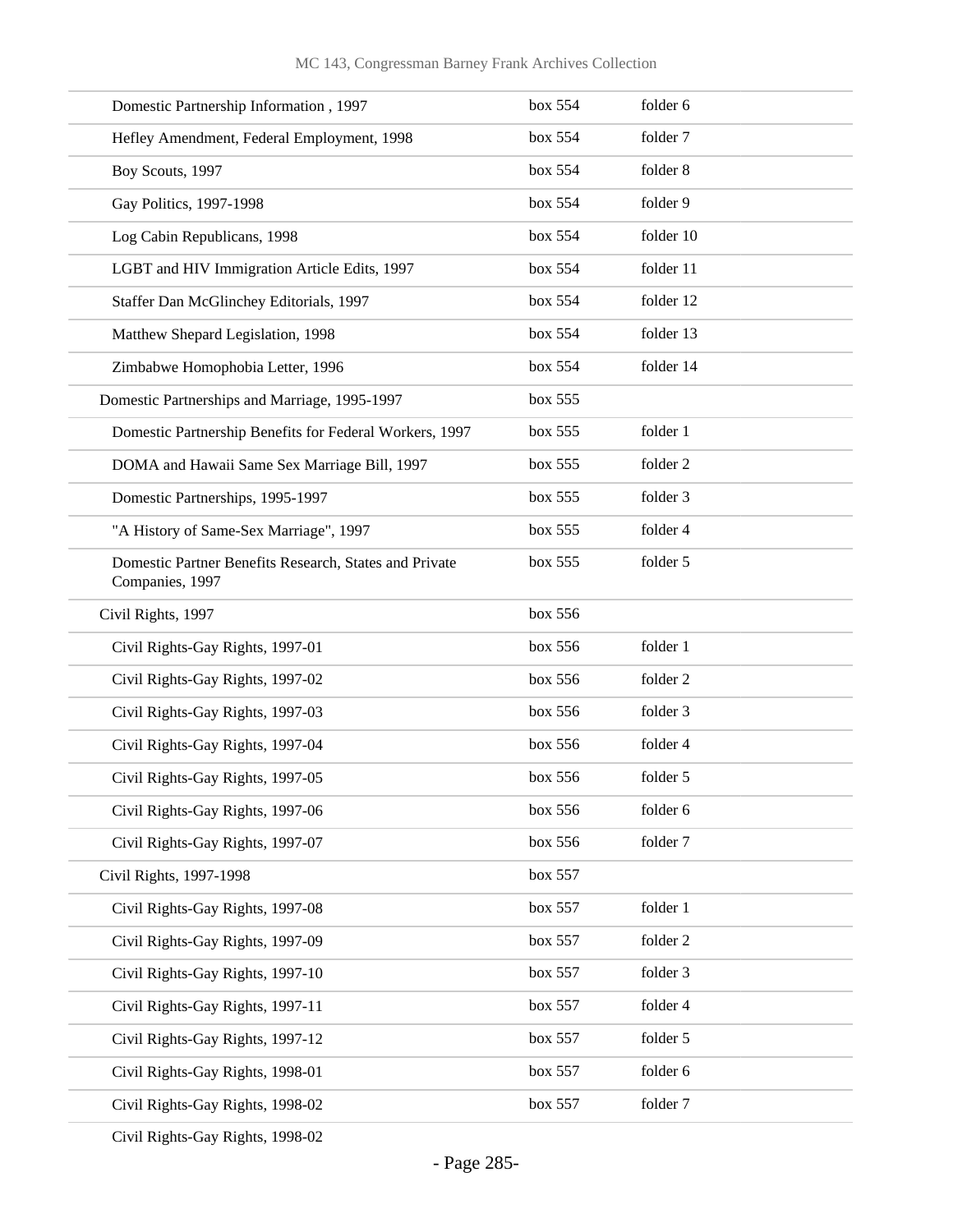|                                             | box 557 | folder 8  |
|---------------------------------------------|---------|-----------|
| Civil Rights-Gay Rights, 1998-03            | box 557 | folder 9  |
| Civil Rights, 1998                          | box 558 |           |
| Civil Rights-Gay Rights, 1998-04            | box 558 | folder 1  |
| Civil Rights-Gay Rights, 1998-05            | box 558 | folder 2  |
| Civil Rights-Gay Rights, 1998-06            | box 558 | folder 3  |
| Civil Rights-Gay Rights, 1998-07            | box 558 | folder 4  |
| Civil Rights-Gay Rights, 1998-08            | box 558 | folder 5  |
| Civil Rights-Gay Rights, 1998-09            | box 558 | folder 6  |
| Civil Rights-Gay Rights, 1998-10            | box 558 | folder 7  |
| Civil Rights-Gay Rights, 1998-11            | box 558 | folder 8  |
| Civil Rights-Gay Rights, 1998-12            | box 558 | folder 9  |
| Civil Rights, 1998-2000                     | box 559 |           |
| Civil Rights-Gay Rights, 1998-1999          | box 559 | folder 1  |
| Civil Rights-Gay Rights, 1999               | box 559 | folder 2  |
| Civil Rights-Gay Rights, 1999               | box 559 | folder 3  |
| Civil Rights-Gay Rights, 2000               | box 559 | folder 4  |
| Civil Rights-Gay Rights, 2000               | box 559 | folder 5  |
| Discrimination, 1993-1999                   | box 560 |           |
| Gays in the Military Memo, 1993             | box 560 | folder 1  |
| LGBTQ Mugabe Letter, 1995                   | box 560 | folder 2  |
| Oregon Murders, 1995                        | box 560 | folder 3  |
| Secret Service Gloves Issue, 1995-1996      | box 560 | folder 4  |
| Romer vs Evans, 1995-1996                   | box 560 | folder 5  |
| Dominick Santana, Jersey City Alcohol, 1996 | box 560 | folder 6  |
| Treasury Off Duty Policy, 1996              | box 560 | folder 7  |
| Bureau of Prisons-Daniel Ledesma, 1996      | box 560 | folder 8  |
| Bureau of Prisons-Timothy Tucker, 1997-1998 | box 560 | folder 9  |
| Onacle vs Sundowner Services, 1997-1998     | box 560 | folder 10 |
| IRS Youth Group Issue, 1997                 | box 560 | folder 11 |
| IRS Kathy's Group Issue, 1998               | box 560 | folder 12 |
| Judiciary Non-Discrimination, 1997          | box 560 | folder 13 |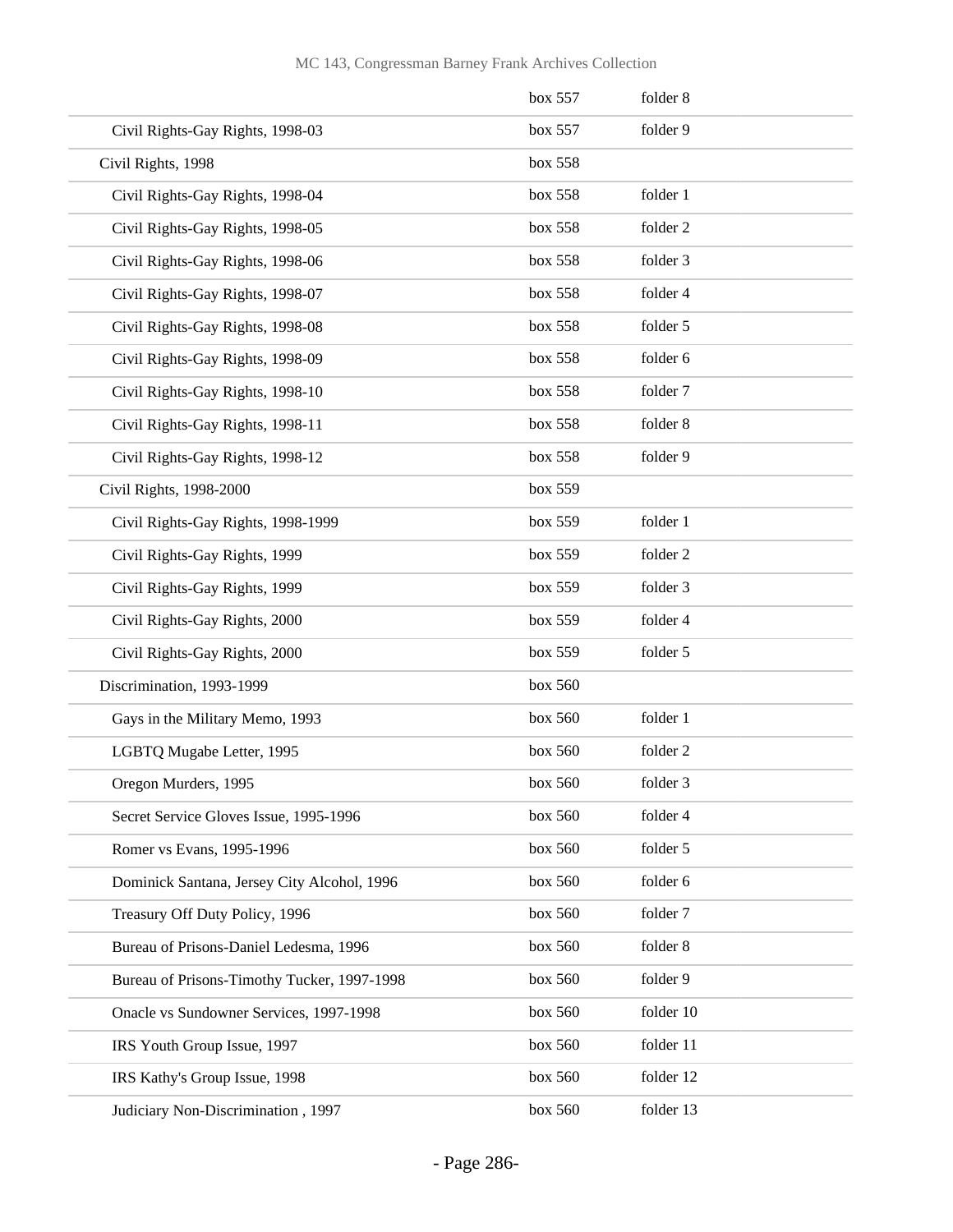| Wright-Patterson Air Force Base Job Rules, 1998                                                                           | box 560 | folder 14 |
|---------------------------------------------------------------------------------------------------------------------------|---------|-----------|
| Federal Employment-Hefley Amendment, 1998                                                                                 | box 560 | folder 15 |
| Department of Defense Job Announcement Memo, 1998                                                                         | box 560 | folder 16 |
| Clinton/Gore Record on LGBT Issues, 1997-1999                                                                             | box 560 | folder 17 |
| LGBT Corporate Contracts, 1997                                                                                            | box 560 | folder 18 |
| DC Appropriations-Adoptions, 1995-1997                                                                                    | box 560 | folder 19 |
| Defense of Marriage Act (DOMA), 1996-1998                                                                                 | box 560 | folder 20 |
| Bob Dornan, Anti-LGBTQ, 1994-1996                                                                                         | box 560 | folder 21 |
| Discrimination, 1994-2000                                                                                                 | box 561 |           |
| LGBTQ General Issues, 1994-1999                                                                                           | box 561 | folder 1  |
| School Policies and State Laws, Anti-Gay Abuse, 1997                                                                      | box 561 | folder 2  |
| Domestic Partnerships-Oregon Case, 1998                                                                                   | box 561 | folder 3  |
| Postal Service Non-Discrimination, 1996-1997                                                                              | box 561 | folder 4  |
| Security Clearance Executive Order, 1995-1998                                                                             | box 561 | folder 5  |
| Youth Suicide Study, 1994-1998                                                                                            | box 561 | folder 6  |
| Riggs Amendment to VA Appropriations, 1998                                                                                | box 561 | folder 7  |
| Discrimination-Paul D'Amico, 1998                                                                                         | box 561 | folder 8  |
| DC Appropriations FY 2000, 1999                                                                                           | box 561 | folder 9  |
| State Department Domestic Partner Benefits, 1999                                                                          | box 561 | folder 10 |
| HBO "Out at Work" Documentary, 1999                                                                                       | box 561 | folder 11 |
| Executive Order on Non-Discrimination, Government<br>Contractors, 1999-2000                                               | box 561 | folder 12 |
| H.R. 2670 Commerce, Justice, and State Appropriations,<br>Tiahrt/Souder Amendment Anti-Hate Crime Training Funds,<br>1999 | box 561 | folder 13 |
| Hate Crimes Case, 1999                                                                                                    | box 561 | folder 14 |
| HRC Letter on Congressional Accountability Act of 1995,<br>1999                                                           | box 561 | folder 15 |
| Peace-Corp Discrimination-Michael Horowitz, 2000                                                                          | box 561 | folder 16 |
| Harassment, Mengum-Mellott File, 1999                                                                                     | box 561 | folder 17 |
| Gender ID Non-Discrimination, 1998-2000                                                                                   | box 561 | folder 18 |
| Transgender Child Custody Case, 2000                                                                                      | box 561 | folder 19 |
| OPM Security Clearance, 2000                                                                                              | box 561 | folder 20 |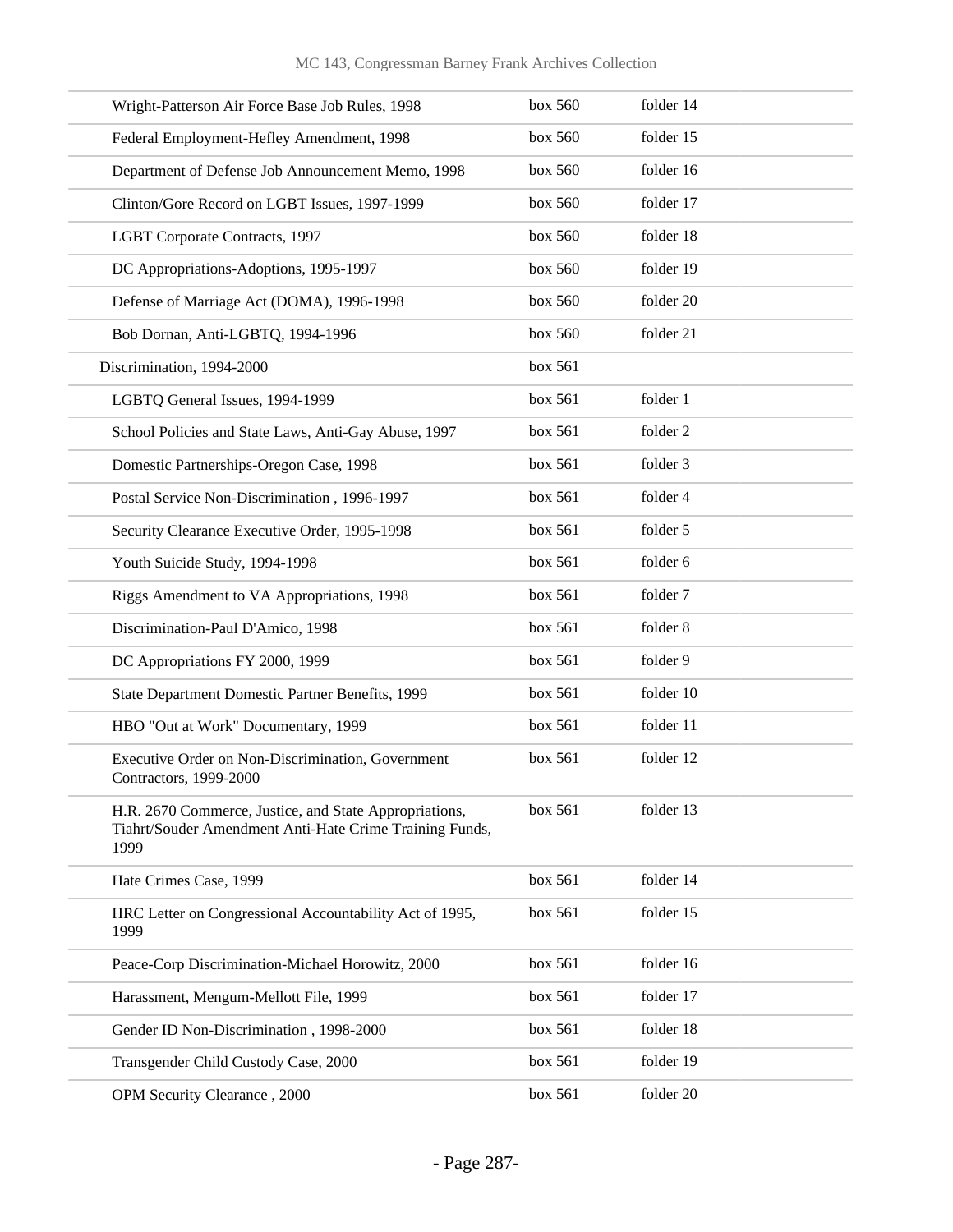| OPM Executive Order, Sexual Orientation Discrimination in<br>Federal Civilian Employment, 1999-2000 | box 561 | folder 21 |
|-----------------------------------------------------------------------------------------------------|---------|-----------|
| Discrimination, 1983-2000                                                                           | box 562 |           |
| CBC Record, Gay Rights, 1987-1994                                                                   | box 562 | folder 1  |
| Campaign 1996, Press and Opinions, 1996                                                             | box 562 | folder 2  |
| Don't Ask Don't Tell-Josh Crabtree, 1997                                                            | box 562 | folder 3  |
| Military-Melvin Bell, 1996                                                                          | box 562 | folder 4  |
| Gay Bashing-Casa Nova Bar, 1997                                                                     | box 562 | folder 5  |
| ADA-CDC Grant Project, 1997                                                                         | box 562 | folder 6  |
| Bureau of Prisons-Pamela Baugham-Hall, 1997                                                         | box 562 | folder 7  |
| Bureau of Prisons-Mail (Robert Beauchamp), 1999                                                     | box 562 | folder 8  |
| Work Place Discrimination-Barbagallo, 1997                                                          | box 562 | folder 9  |
| Department of Defense Report on Don't Ask Don't Tell,<br>1997-1998                                  | box 562 | folder 10 |
| Workplace Anti-Discrimination Policies, 1993-1997                                                   | box 562 | folder 11 |
| Workplace Discrimination-Raymond Becich, 1994-1997                                                  | box 562 | folder 12 |
| Department of Defense Recoupment, 1994-1998                                                         | box 562 | folder 13 |
| Domestic Partnership Benefits, 1996-1999                                                            | box 562 | folder 14 |
| Bill to Revoke the Federal Charter of the Boy Scouts, 2000                                          | box 562 | folder 15 |
| Cayman Islands Denial of Gay Cruise, 1997-1998                                                      | box 562 | folder 16 |
| Discrimination, 1999-2003                                                                           | box 563 |           |
| Hate Crimes Information, 2000                                                                       | box 563 | folder 1  |
| Senate Hate Crimes Language, 2000                                                                   | box 563 | folder 2  |
| Violence Against Women Act, Transgender Protection, 2000                                            | box 563 | folder 3  |
| "Out Front" Anthology, Barney Frank Contribution, 1999                                              | box 563 | folder 4  |
| Don't Ask Don't Tell, Military and Department of Defense,<br>1999-2000                              | box 563 | folder 5  |
| Steve May Case, Department of Defense, 1999-2000                                                    | box 563 | folder 6  |
| Gay Rights-Barney Frank Articles, Editorials, 1999-2000                                             | box 563 | folder 7  |
| Gay Rights-Immigration, 1999-2000                                                                   | box 563 | folder 8  |
| Supreme Court Sodomy Case, 2002                                                                     | box 563 | folder 9  |
| Boston University-Chancellor Silbner, 2002                                                          | box 563 | folder 10 |
| Domestic Partners Bill, 2003                                                                        | box 563 | folder 11 |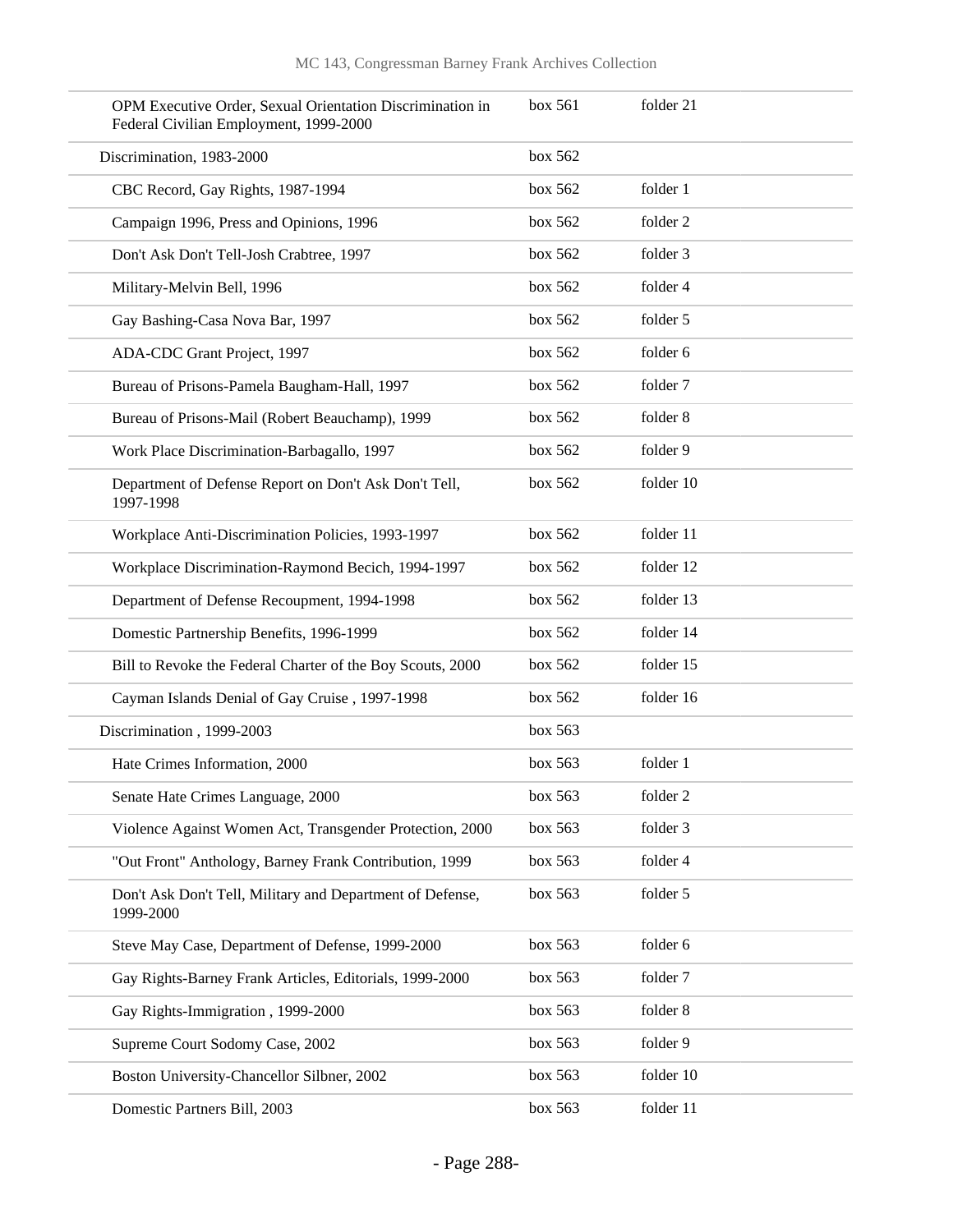| Same-Sex Marriage, Bill and Letters, 2001-2003                     | box 563 | folder 12 |
|--------------------------------------------------------------------|---------|-----------|
| Domestic Partnerships, Federal Policies, 1991-2004                 | box 564 |           |
| Assorted Notes for AIDS Legislation, 1982-1995                     | box 564 | folder 1  |
| Domestic Partnerships, 1996                                        | box 564 | folder 2  |
| Gay Marriage Summary Memo, 2004                                    | box 564 | folder 3  |
| Judiciary Committee Hearing-Gay Marriage Amendment,<br>2004-05-13  | box 564 | folder 4  |
| Israel Defense Force Partner Benefit Policy, 2004                  | box 564 | folder 5  |
| Nadar and Greed Party, Notes and Clippings, 2001                   | box 564 | folder 6  |
| Kay Cole James, Director of OPM, 2001                              | box 564 | folder 7  |
| Frank/Nadar Correspondence, 2000                                   | box 564 | folder 8  |
| Dick Cheney, Gays in the Military Policy, 1991-1993                | box 564 | folder 9  |
| Barney Frank Letter to Bay Area Reporter, 2001-04-24               | box 564 | folder 10 |
| Beauchamp Poem Press Release, 2001                                 | box 564 | folder 11 |
| Watts Advisory Committee, 2001                                     | box 564 | folder 12 |
| H.R. 7 Faith Based Initiative, 2001                                | box 564 | folder 13 |
| Kolbe/Frank Faith Based Debate, Frank Letter to Editor,<br>2001-07 | box 564 | folder 14 |
| H.R. 7 Faith Based Press Clips, 2001                               | box 564 | folder 15 |
| Press Release on DC Domestic Partnerships, 2001-09-25              | box 564 | folder 16 |
| DC Domestic Partnership Debate, Weldon Amendment,<br>2001-09-25    | box 564 | folder 17 |
| Domestic Partnerships, Civil Rights, 2003-2004                     | box~565 |           |
| Civil Rights-Gay Rights, 2003-2004                                 | box 565 | folder 1  |
| Civil Unions and Same-Sex Marriage, 2003-2004                      | box 565 | folder 2  |
| Domestic Partnerships, 2003-2004                                   | box 565 | folder 3  |
| Immigration, 2003-2004                                             | box 565 | folder 4  |
| Civil Rights, International LGBTQ Issues, 1999-2006                | box 566 |           |
| DOMA Bill and Repeal Attempts, 2000-2001                           | box 566 | folder 1  |
| <b>ENDA, 2001</b>                                                  | box 566 | folder 2  |
| Pro-Gay Votes, 1981-1999                                           | box 566 | folder 3  |
| HIV+ Servicemembers, 2000                                          | box 566 | folder 4  |
| Falwell 9/11 Remarks, 2001-09                                      | box 566 | folder 5  |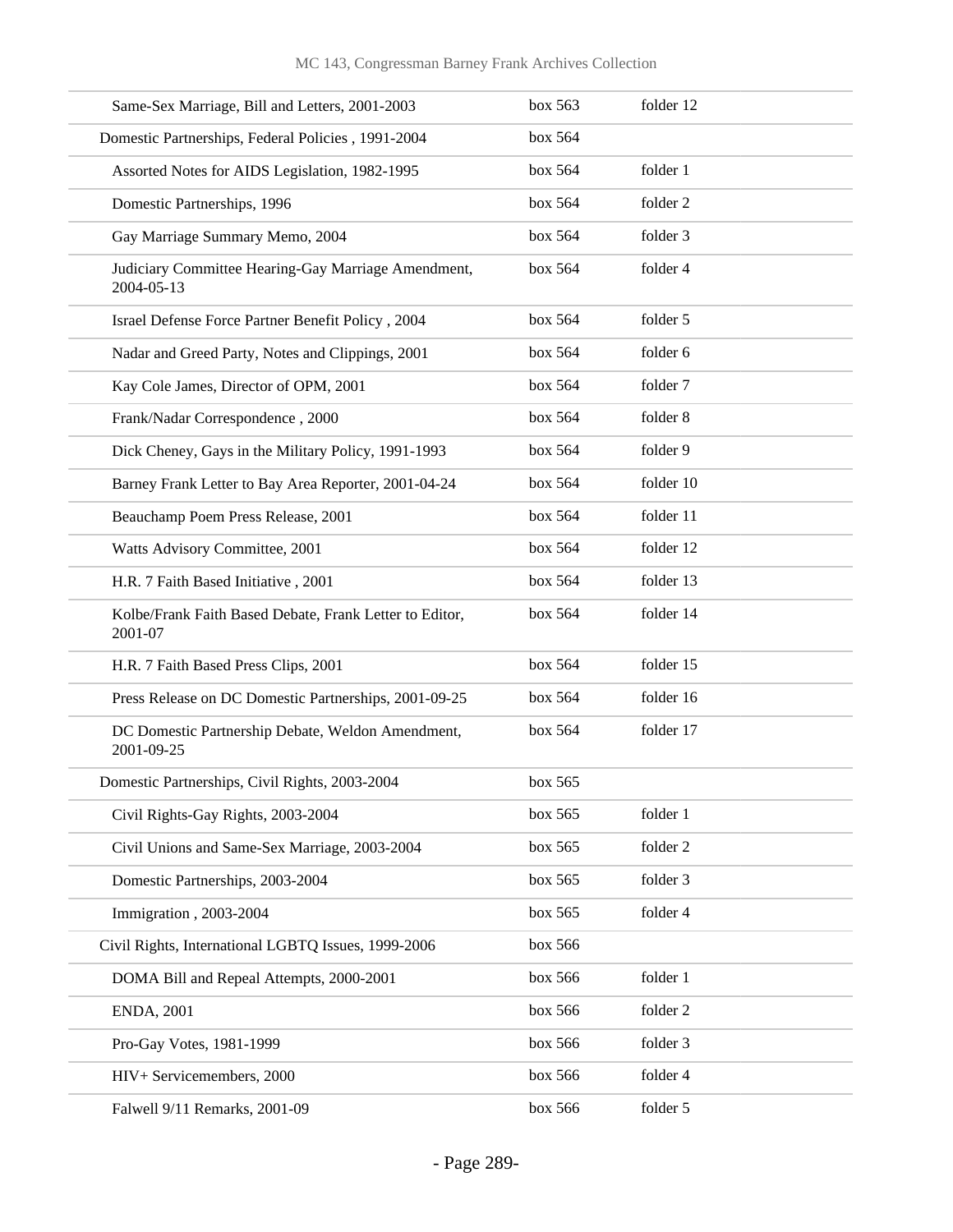| Frank Decries Log Cabin Attack on Maxine Waters,<br>2002-04-01            | box 566 | folder 6  |
|---------------------------------------------------------------------------|---------|-----------|
| Silbner Letters, Boston University, 2002                                  | box 566 | folder 7  |
| Boy Scouts, 2001                                                          | box 566 | folder 8  |
| Huntington Woods, 2001                                                    | box 566 | folder 9  |
| Gays in the Military, 2003                                                | box 566 | folder 10 |
| Barney Frank "Transgendered", 2004                                        | box 566 | folder 11 |
| Somalia Lesbian Case, 2001                                                | box 566 | folder 12 |
| UAE Gay Abuses Letter, 2005-12-19                                         | box 566 | folder 13 |
| UAE Gay Arrests, Background, 2005-12                                      | box 566 | folder 14 |
| UAE Gay Rights Abuses, 2006                                               | box 566 | folder 15 |
| UAE Letter, 2006-03-16                                                    | box 566 | folder 16 |
| Gays in Egypt, Supporting Documents, 2001-2003                            | box 566 | folder 17 |
| Murabek Letter and Press Release, 2001-08                                 | box 566 | folder 18 |
| Frank Letter to Egyptian Ambassador, Press, 2001-10                       | box 566 | folder 19 |
| Egyptian Embassy Letter, 2001-11                                          | box 566 | folder 20 |
| Barney Frank Floor Statement on Egypt Mistreatment of<br>Gays, 2001-12-21 | box 566 | folder 21 |
| Barney Frank Letter to Egyptian Embassy Declining<br>Invitation, 2002-01  | box 566 | folder 22 |
| Egypt Arm Sales, Harpoon Missile, 2002                                    | box 566 | folder 23 |
| Dear Colleague, May Letter to Ambassador of Egypt, 2002                   | box 566 | folder 24 |
| Dear Colleague, Oppose Persecution of Gays in Egypt,<br>2002-03           | box~566 | folder 25 |
| Murabek Letter, 2002-03-20                                                | box 566 | folder 26 |
| Murabek Press Release "Brutal Treatment of Gays",<br>2002-03-20           | box 566 | folder 27 |
| International LGBTQ Issues, 2001-2004                                     | box 567 |           |
| Murabek Letter, Background, 2002-03-20                                    | box 567 | folder 1  |
| Response from Egyptian Embassy, 2002-03-21                                | box 567 | folder 2  |
| Egypt Gay Rights Abuses, Letter and Press Release, 2002-05                | box 567 | folder 3  |
| Egypt, Press with Barney Frank, 2001-2002                                 | box 567 | folder 4  |
| Egypt, The Strategic Partner, 2002                                        | box 567 | folder 5  |
| Egyptian Chamber of Commerce, 2002-04                                     | box 567 | folder 6  |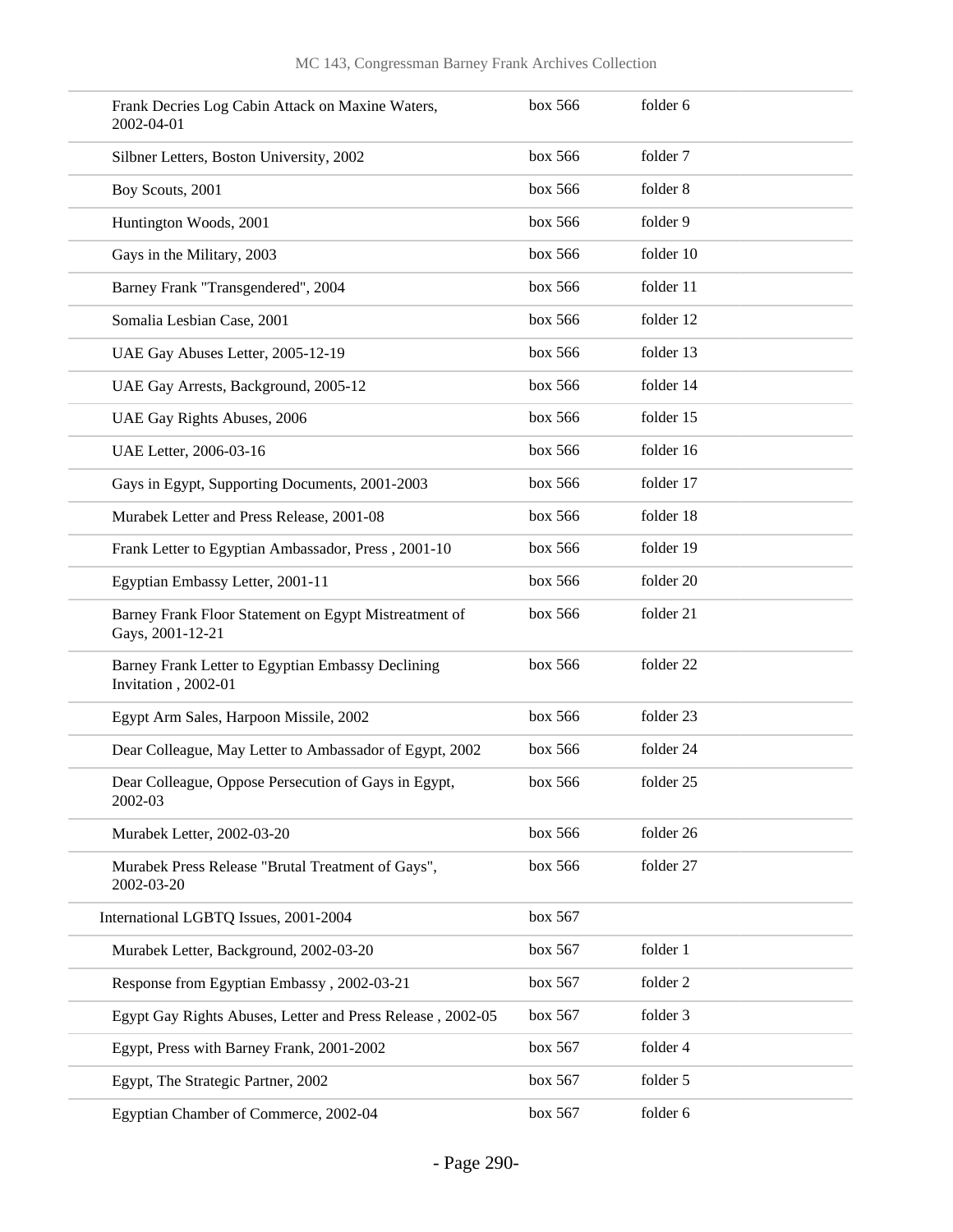| Egyptian Gay Trials, Updates, 2002-07                                                                 | box 567 | folder 7  |
|-------------------------------------------------------------------------------------------------------|---------|-----------|
| Egyptian Gay Trials, Background, 2001-2002                                                            | box 567 | folder 8  |
| Responses to Embassy Letter, Human Rights Groups, 2001-11                                             | box 567 | folder 9  |
| Salon.com Article on Gays in Egypt, 2002-03-23                                                        | box 567 | folder 10 |
| Egypt Press, 2002-05                                                                                  | box 567 | folder 11 |
| Egyptian Ambassador's Letter, Facts, 2002-03-25                                                       | box 567 | folder 12 |
| Egypt, Asylum, 2002                                                                                   | box 567 | folder 13 |
| Egypt, Background, 2002-04                                                                            | box 567 | folder 14 |
| Murabek Letter, Background, 2001                                                                      | box 567 | folder 15 |
| Letter to Egyptian Ambassador, Gays in Egypt, 2002-05                                                 | box 567 | folder 16 |
| Gays in Egypt-Letters, Background, News, Editorials,<br>2001-2002                                     | box 567 | folder 17 |
| Rothman, Frank, Lantos Letter-Torture of Gays in Egypt,<br>2004-04-27                                 | box 567 | folder 18 |
| Egyptian Asylum Case, Letter to Secretary Tom Ridge,<br>2004-02-18                                    | box 567 | folder 19 |
| Wissam Abyad Visa Letter, 2003-01-27                                                                  | box 567 | folder 20 |
| Press Release-Frank Urges Gay Groups to Lobby Against<br>Egypt, 2003-04-14                            | box 567 | folder 21 |
| Letter from Egyptian Ambassador to Members Supporting<br>US-Egypt Foreign Trade Agreement, 2003-04-17 | box 567 | folder 22 |
| Gays in Egypt News Clippings, 2003                                                                    | box 567 | folder 23 |
| International LGBTQ Issues, 2000-2005                                                                 | box 568 |           |
| EU Parliament Resolution, 2003-04                                                                     | box 568 | folder 1  |
| Egypt-USAID and Internet, 2003-04                                                                     | box 568 | folder 2  |
| US Funding of Police and Prosecutors in Egypt, 2003-05-01                                             | box 568 | folder 3  |
| Gays in Egypt, Senate Meeting, 2003-07-17                                                             | box 568 | folder 4  |
| Dear Colleagues, Gays in Egypt Memo, 2003-05                                                          | box 568 | folder 5  |
| Barney Frank Letter to Egyptian Ambassador with New York<br>Times Article, 2003-04-09                 | box 568 | folder 6  |
| Gays in Egypt-Notes, Press, Letters, 2001-2003                                                        | box 568 | folder 7  |
| "House Democrats Urge Sanctions on Egypt for Gay<br>Persecution", 2003-05-09                          | box 568 | folder 8  |
| Bashar Hasan, 2003                                                                                    | box 568 | folder 9  |
| Barney Frank Letter to Murabek on Wissam Abyed,<br>2003-03-12                                         | box 568 | folder 10 |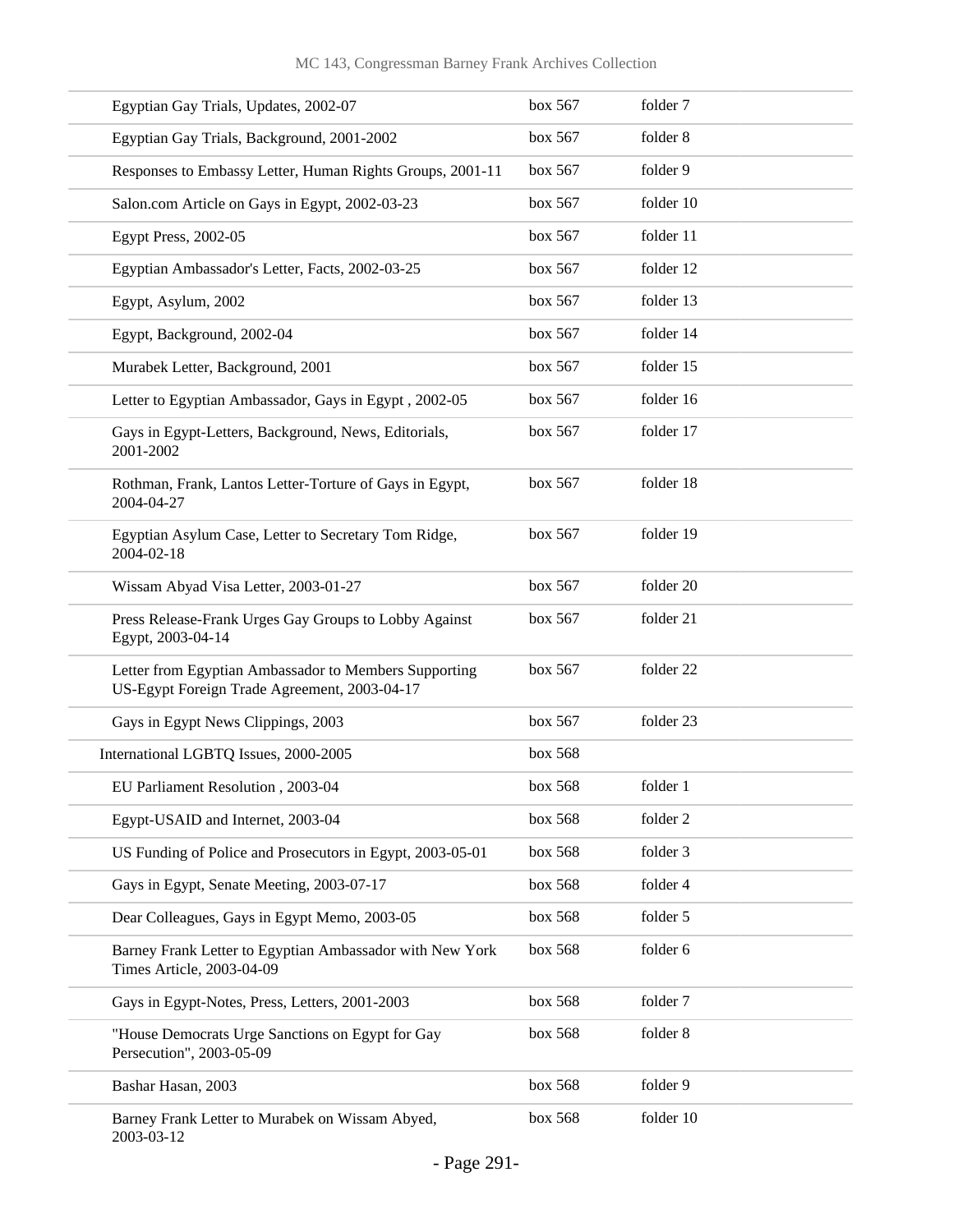| <b>Rights Summary Report, 2003</b>                                              | box 568 | folder 11 |
|---------------------------------------------------------------------------------|---------|-----------|
| Frank and Lantos on UN Resolution, 2003-04-30                                   | box 568 | folder 12 |
| Gays in Egypt, Knight-Ridder Story, 2003-06-06                                  | box 568 | folder 13 |
| <b>AMCHAM Meeting, 2003</b>                                                     | box 568 | folder 14 |
| Barney Frank Letter to Gay Groups, 2003-04-10                                   | box 568 | folder 15 |
| International Gay Rights Issues, 2003-2005                                      | box 568 | folder 16 |
| Gays in Egypt, 2003 Articles and Materials, 2003                                | box 568 | folder 17 |
| Barney Frank Correspondence with Egyptian Ambassador,<br>overview, 2001-2003    | box 568 | folder 18 |
| Letter to President Olusegun Obasanjo of Nigeria, 2005                          | box 568 | folder 19 |
| Derek Reynold email updates, 2003                                               | box 568 | folder 20 |
| Wissam Abyed Suspended Sentence Letter, Background, 2003                        | box 568 | folder 21 |
| Frank/Schakowsky Letter, Wissam Abyed Suspended<br>Sentence Hearing, 2003-05-12 | box 568 | folder 22 |
| Dear Colleagues Egypt Foreign Trade Agreement, 2003-05-02                       | box 568 | folder 23 |
| Barney Frank, UN Panel, 2003-08-04                                              | box 568 | folder 24 |
| Press, Barney Frank Aid to Egypt, 2003                                          | box 568 | folder 25 |
| Hasting Wyman's Top Ten Gay Leaders, 2003-12                                    | box 568 | folder 26 |
| US/UN Votes on LGBT NGOs, 2006-05                                               | box 568 | folder 27 |
| Gays in the Middle East, 2005-2006                                              | box 568 | folder 28 |
| International Gay Rights Efforts, 1995-2002                                     | box 568 | folder 29 |
| International Gay Rights Resolution, 2000                                       | box 568 | folder 30 |
| International LGBTQ Issues, 2002-2011                                           | box 569 |           |
| Frank/Lantos Letter to UN-Benefits, 2004-03-30                                  | box 569 | folder 1  |
| Letter to UAE Ambassador, 2006-03-16                                            | box 569 | folder 2  |
| Gays in Egypt, Actions, 2001-2004                                               | box 569 | folder 3  |
| Nigeria Gay Rights Abuses, Letters and Clippings, 2005                          | box 569 | folder 4  |
| Signed Nigeria Stoning Letter and Staff Contact, 2005-08-01                     | box 569 | folder 5  |
| Nigeria, Gay Stoning Material, 2005                                             | box 569 | folder 6  |
| Iran, Gay Hangings, 2005                                                        | box 569 | folder 7  |
| Letter to ILO, Somavia, 2003-06-30                                              | box 569 | folder 8  |
| ILO Domestic Partnership Letter to Somavia, 2004-12-12                          | box 569 | folder 9  |
| ILO Domestic Partnership Benefits, 2005                                         | box 569 | folder 10 |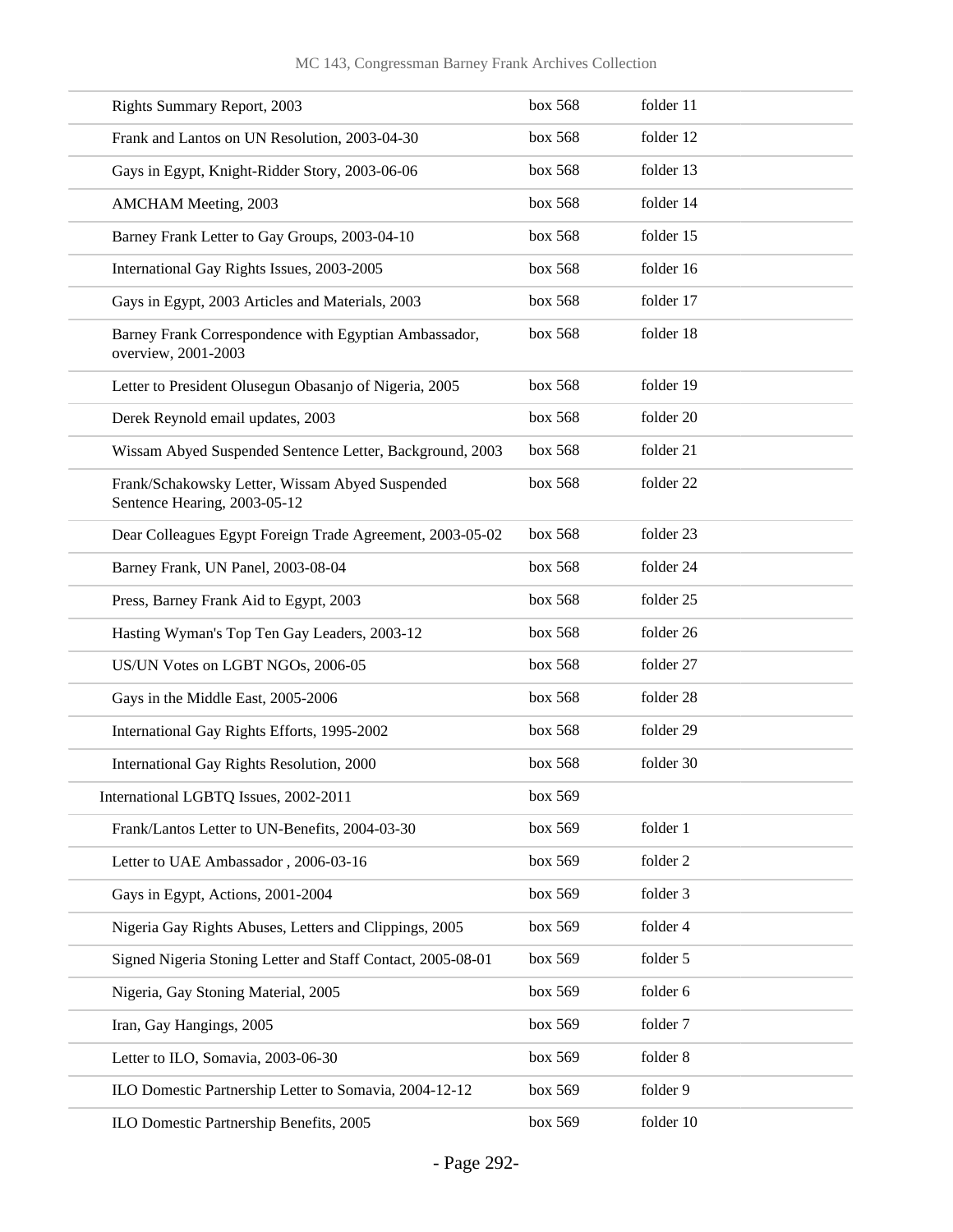| Frank Letter to Somavia ILO, 2006-04-26                                              | box 569 | folder 11 |
|--------------------------------------------------------------------------------------|---------|-----------|
| Bashar Hasan, 2002                                                                   | box 569 | folder 12 |
| Senegal, Gay Asylum Letter, 2005-07-01                                               | box 569 | folder 13 |
| Moscow/Putin Gay Bashing Letter, 2006                                                | box 569 | folder 14 |
| Moscow Pride, 2006                                                                   | box 569 | folder 15 |
| Dear Colleague, Oppose Gay Bashing in Russia, 2006-07-22                             | box 569 | folder 16 |
| Moscow Pride Updates, 2006                                                           | box 569 | folder 17 |
| Frank/Leach Letter to UN, Employee Benefits, 2004-03-17                              | box 569 | folder 18 |
| Gay Palestinians, 2003-03                                                            | box 569 | folder 19 |
| LGBTQ Murders in Tel Aviv, 2009                                                      | box 569 | folder 20 |
| Don't Ask Don't Tell, 2010-2011                                                      | box 569 | folder 21 |
| Defense of Marriage Act, 2009-2011                                                   | box 569 | folder 22 |
| Transgender Rights, 2011                                                             | box 569 | folder 23 |
| Lesbian and Gay Congressional Staff Association, 1994-2000                           | box 570 |           |
| LGCSA-House Administration, 1993-1994                                                | box 570 | folder 1  |
| LGCSA-Articles of Incorporation, Draft, 1994                                         | box 570 | folder 2  |
| LGCSA-Press Releases, 1994                                                           | box 570 | folder 3  |
| LGCSA-Information Packets, 1994                                                      | box 570 | folder 4  |
| LGCSA-By Laws, 1993-1994                                                             | box 570 | folder 5  |
| LGCSA-Minutes, Agendas, 1993-1995                                                    | box 570 | folder 6  |
| LGCSA-Program Committee, 1994-1995                                                   | box 570 | folder 7  |
| LGCSA-Correspondence File, 1995-2000                                                 | box 570 | folder 8  |
| LGCSA-Mailings and Copies, 1995-1996                                                 | box 570 | folder 9  |
| LGCSA-Membership Forms, 1995-1996                                                    | box 570 | folder 10 |
| LGCSA-Program Committee, 1995-1996                                                   | box 570 | folder 11 |
| LGCSA-Press File, 1995-1997                                                          | box 570 | folder 12 |
| LGCSA-Materials, drafts, 1998-2000                                                   | box 570 | folder 13 |
| AIDS Drugs Conference Call, 1996                                                     | box 570 | folder 14 |
| AIDS Drug Assistance Program, 1996                                                   | box 570 | folder 15 |
| White House, Youth and HIV/AIDS: An American Agenda,<br>Executive Summary, 1995-1996 | box 570 | folder 16 |
| Department of Defense AIDS Policy, 1995-1996                                         | box 570 | folder 17 |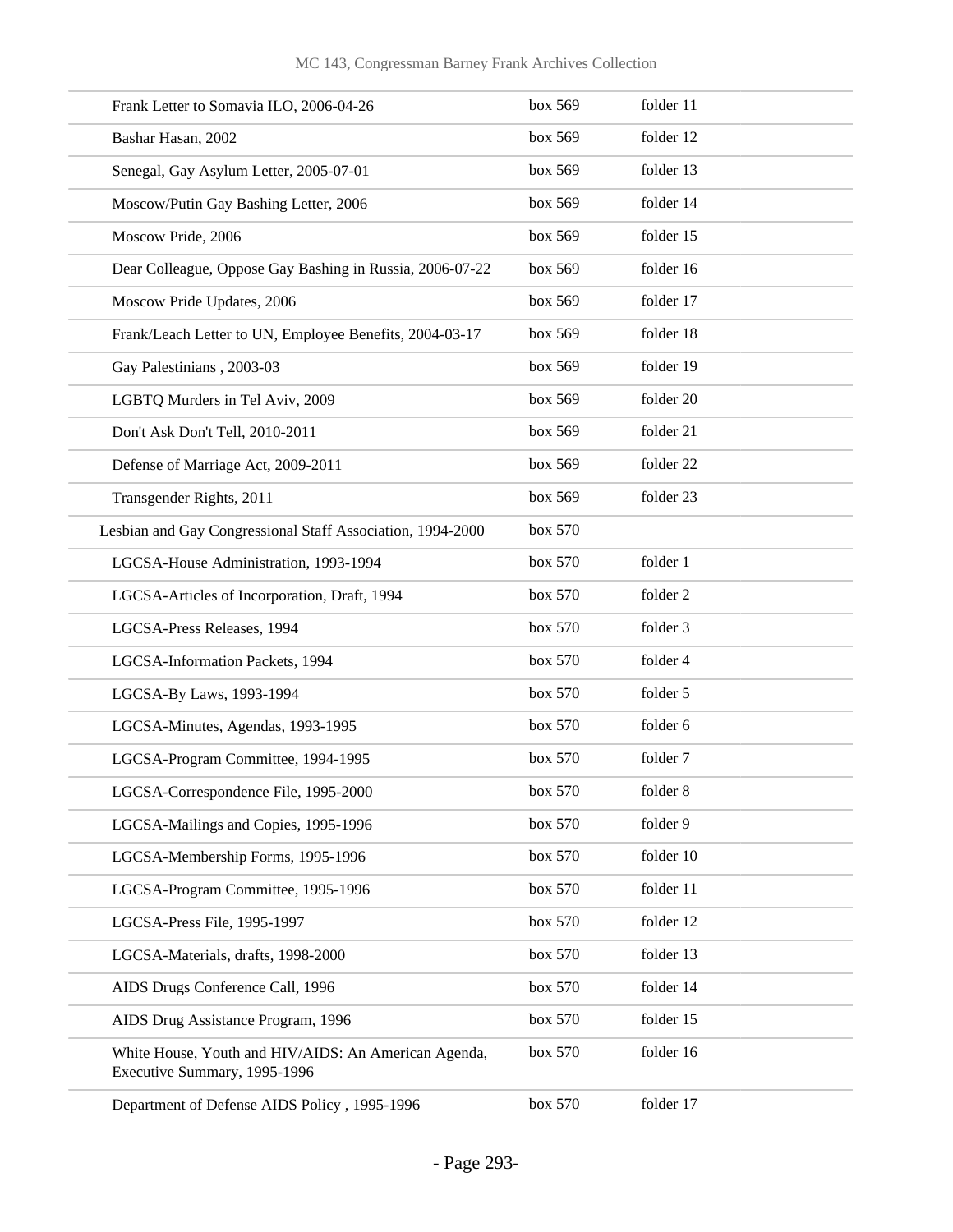| Legislative Special Issues - Fishing, 1999-2009 |  |
|-------------------------------------------------|--|
|                                                 |  |

| <b>Title/Description</b>                                     | <b>Instances</b> |           |
|--------------------------------------------------------------|------------------|-----------|
| Fishing and Environment, (1997-1998)                         | box 571          |           |
| Environment-Fishing, 1997-1998                               | box 571          | folder 1  |
| Environment-Fishing, Defense/Bath Scientific ltd., 1997-1998 | box 571          | folder 2  |
| Environment-Satkin Coral, Seatech, 1997-1998                 | box 571          | folder 3  |
| Environment-Fishing, 1997                                    | box 571          | folder 4  |
| Environment-Fishing, 1997                                    | box 571          | folder 5  |
| Environment-Fishing, 1997                                    | box 571          | folder 6  |
| Environment-Fishing, 1997                                    | box 571          | folder 7  |
| Fishing and Environment, 1997-1998                           | box 572          |           |
| Environment-Fishing, 1997                                    | box 572          | folder 1  |
| Environment-Fishing, 1997                                    | box 572          | folder 2  |
| Environment-Fishing, 1997                                    | box 572          | folder 3  |
| Environment-Fishing, 1998                                    | box 572          | folder 4  |
| Environment-Fishing, 1998                                    | box 572          | folder 5  |
| Environment-Fishing, 1998                                    | box 572          | folder 6  |
| Environment-Fishing, 1998                                    | box 572          | folder 7  |
| Environment-Fishing, 1998                                    | box 572          | folder 8  |
| Environment-Fishing, 1998                                    | box 572          | folder 9  |
| Federal Fishing Regulations, Fishing General, 1997-1998      | box 572          | folder 10 |
| Fishing and Environment, 1996-2002                           | box 573          |           |
| Environment-Fishing, 1996-1998                               | box 573          | folder 1  |
| Environment-Fishing, 1999                                    | box 573          | folder 2  |
| Environment-Fishing, 2000                                    | box 573          | folder 3  |
| Federal Fishing Regulations, 2000                            | box 573          | folder 4  |
| Monkfish Regulations, 1999-2001                              | box 573          | folder 5  |
| Fishing Partnership Health Plan FY 2002, 1999-2002           | box 573          | folder 6  |
| Spotter Planes, 2000-2001                                    | box 573          | folder 7  |
| CLF Letter and Lawsuit, 2001-2002                            | box 573          | folder 8  |
| Fishing, 1993-2006                                           | box 574          |           |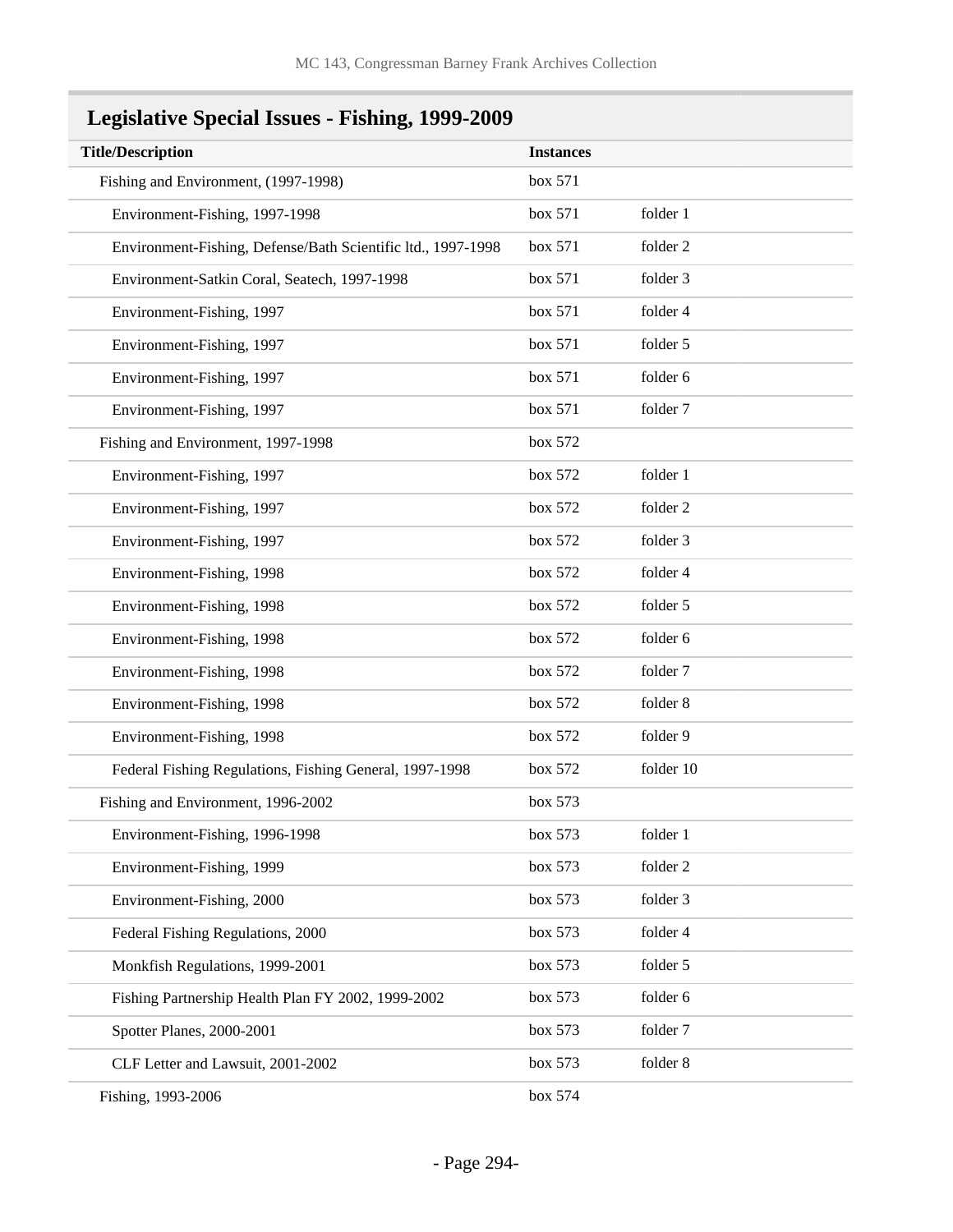| Letter to Brancaleone, N.E. Fisheries Management Council,<br>1996                 | box 574 | folder 1  |
|-----------------------------------------------------------------------------------|---------|-----------|
| Fishing Tax Issues, 1993-1996                                                     | box 574 | folder 2  |
| Mercury, 2001-2004                                                                | box 574 | folder 3  |
| Fishing Issues, General, 2001-2003                                                | box 574 | folder 4  |
| Stocks and Limits, 2001-2006                                                      | box 574 | folder 5  |
| Days at Sea Leasing Proposal, 2003                                                | box 574 | folder 6  |
| Seafood Inspection Program, 2003                                                  | box 574 | folder 7  |
| NOAA Research Vessel Letter, 2006                                                 | box 574 | folder 8  |
| Magnuson-Stevens Act, 2000-2005                                                   | box 575 |           |
| Summary of Barney Frank's Recent Fishing Related Actions,<br>2000-2004            | box 575 | folder 1  |
| Gilchrest Fishing Letter, 2003-2004                                               | box 575 | folder 2  |
| Collateral Impacts, 2003-2004                                                     | box 575 | folder 3  |
| Minor Fishing Issues, 2004                                                        | box 575 | folder 4  |
| Salmon, Northwest Response, 2004                                                  | box 575 | folder 5  |
| NE Multi-species Amendment 13, Notes and Research, 2004                           | box 575 | folder 6  |
| Magnuson Discussion Drafts and Notes, 2004                                        | box 575 | folder 7  |
| NEPA/Magnuson, 2005                                                               | box 575 | folder 8  |
| Magnuson-Stevens Fishery Conservation and Management<br>Act, Working Drafts, 2005 | box 575 | folder 9  |
| Magnuson-Stevens Act, 2005                                                        | box 576 |           |
| Magnuson Reauthorization, Various Issues, 2005                                    | box~576 | folder 1  |
| Letter to Committee Leadership on New Bedford Field<br>Hearing on Magnuson, 2005  | box 576 | folder 2  |
| Standards and Quotas, 2005                                                        | box 576 | folder 3  |
| Magnuson-Stevens Act, Working Drafts and Notes, 2005                              | box 576 | folder 4  |
| Magnuson-Stevens Act S. 2012, 2005-11-15                                          | box 576 | folder 5  |
| Magnuson Amendments and Related Bills, 2005                                       | box 576 | folder 6  |
| Magnuson-Stevens Act, Barney Frank Draft, 2005                                    | box 576 | folder 7  |
| Magnuson-Stevens Act House Draft, Staff Discussion, 2005                          | box 576 | folder 8  |
| Magnuson Reauthorization, 2005                                                    | box 576 | folder 9  |
| Council Chairs Hearing on Magnuson-Stevens, 2005-10-27                            | box 576 | folder 10 |
| NMFS National Standard 1 Regs., 2005                                              | box 576 | folder 11 |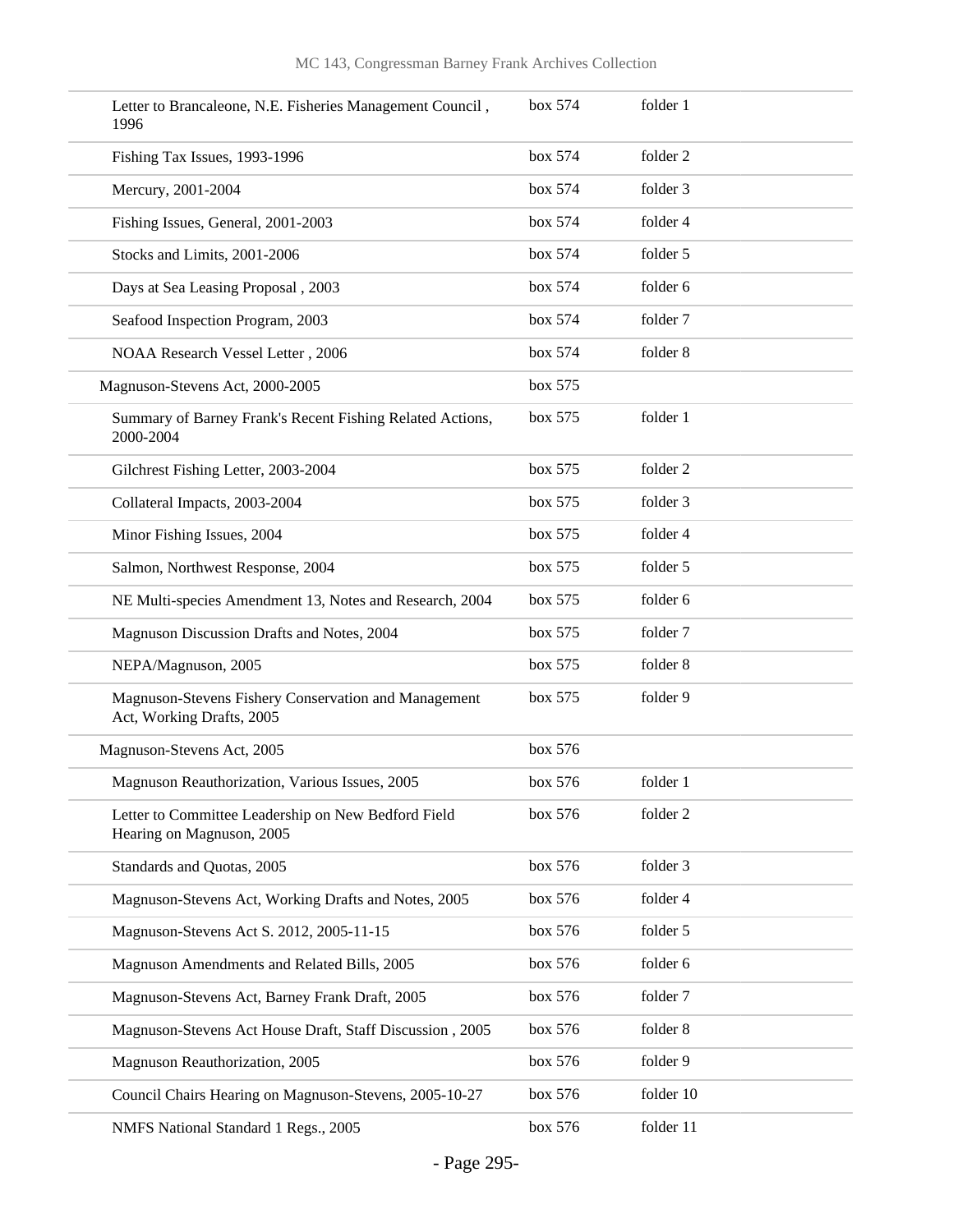| Magnuson-Stevens Draft Mark-ups, 2005           | box 576 | folder 12 |
|-------------------------------------------------|---------|-----------|
| Magnuson-Stevens Act, 2005                      | box 577 |           |
| Safety at Sea, Magnuson, 2005                   | box 577 | folder 1  |
| H.R. 2939 Summary and Actions, 2005             | box 577 | folder 2  |
| Scallop Letter, 2005                            | box 577 | folder 3  |
| Red Tide, 2005                                  | box 577 | folder 4  |
| Pacific Salmon Letter, 2005                     | box 577 | folder 5  |
| Magnuson-Stevens Act, Drafts and Notes, 2005-11 | box 577 | folder 6  |
| Groundfish Assessment (GARM), 2005              | box 577 | folder 7  |
| Congressional Briefing, 2005                    | box 577 | folder 8  |
| Kurkul Letter, 2005                             | box 577 | folder 9  |
| Notes and Resources, 2005                       | box 577 | folder 10 |
| Atlantic Fisheries, 2005                        | box 577 | folder 11 |
| Offshore Aquaculture, 2005                      | box 577 | folder 12 |
| Senate Fishing Bill Comments, 2005              | box 577 | folder 13 |
| AFA Large Vessels, 2005                         | box 577 | folder 14 |
| Minor Fishing Issues, 2005                      | box 577 | folder 15 |
| Broken Trip Rescission, 2005                    | box 577 | folder 16 |
| Magnuson-Stevens Act, 2005-2006                 | box 578 |           |
| Fishing Safety Issues, 2005                     | box 578 | folder 1  |
| Safety Requirements, 2005                       | box 578 | folder 2  |
| Magnuson-Stevens Memos, 2005-2006               | box 578 | folder 3  |
| Press, 2005-2006                                | box 578 | folder 4  |
| Press, 2005-2006                                | box 578 | folder 5  |
| Magnuson-Stevens H.R. 5051 and H.R. 5018, 2006  | box 578 | folder 6  |
| Magnuson-Stevens Draft, 2006-02                 | box 578 | folder 7  |
| Gilchrest Bill, 2006-03                         | box 578 | folder 8  |
| Framework 42 Amendment 13, 2006                 | box 578 | folder 9  |
| Magnuson-Stevens Act, 1999-2006                 | box 579 |           |
| Information on Fishing Bill, 2006               | box 579 | folder 1  |
| Pombo Bill, Notes and Talking Points, 2006      | box 579 | folder 2  |
| Hearings and Council Notes, 2006                | box 579 | folder 3  |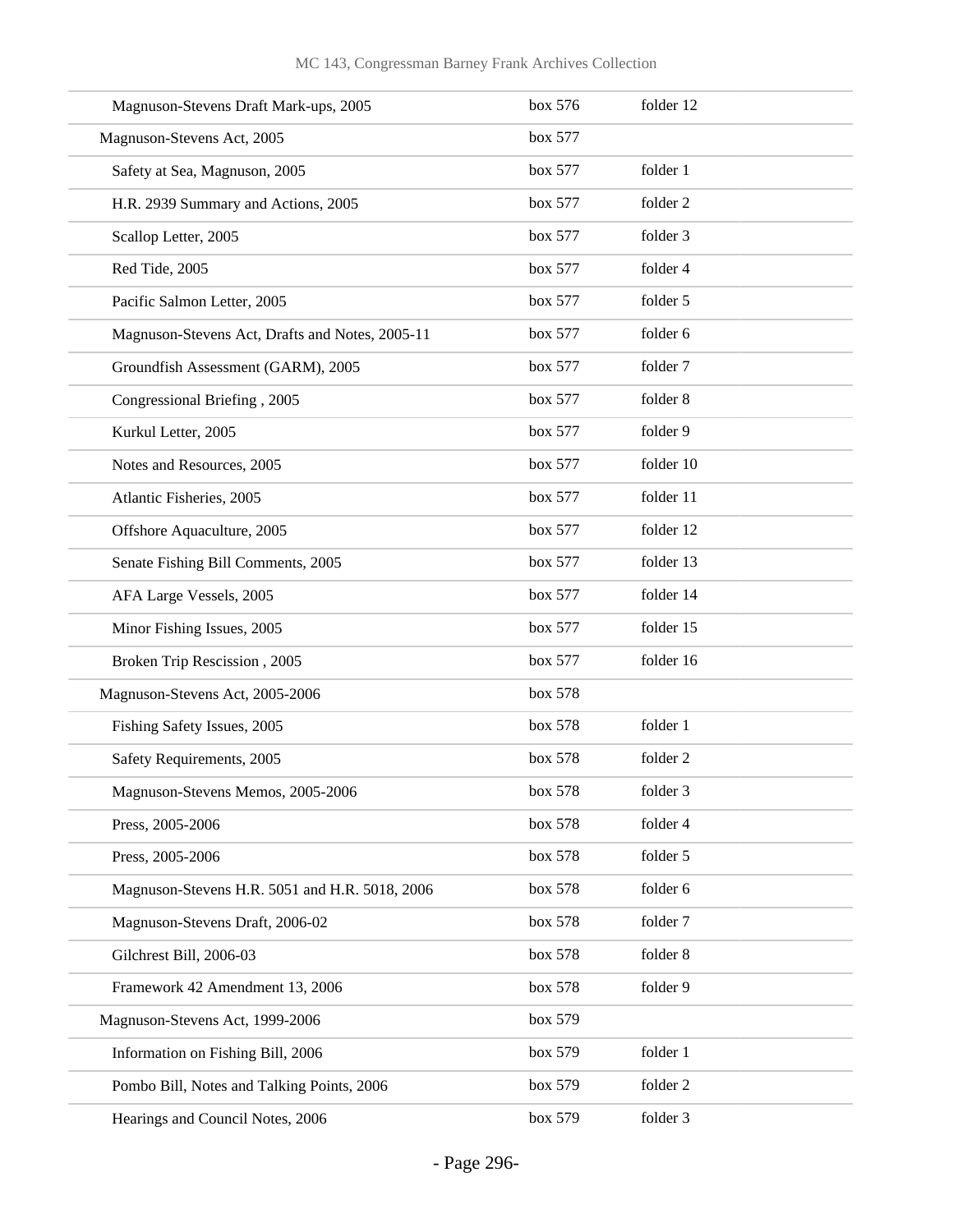| Draft Multi-species Framework 42 and Monkfish Framework<br>3, 2006                                                                         | box 579 | folder 4  |
|--------------------------------------------------------------------------------------------------------------------------------------------|---------|-----------|
| Bill Drafting Information, 2005-2006                                                                                                       | box 579 | folder 5  |
| Monkfish, 2001-2006                                                                                                                        | box 579 | folder 6  |
| Magnuson Mark Up and Resources, Pombo Bill, 2006                                                                                           | box 579 | folder 7  |
| H.R. 5018 Pombo, Frank, Young Draft, 2006                                                                                                  | box 579 | folder 8  |
| Safe Harbor and Other Resources, 2006                                                                                                      | box 579 | folder 9  |
| Juliet (Scallops) and Background, 1999-2006                                                                                                | box 579 | folder 10 |
| Magnuson-Stevens Act, 2005-2006                                                                                                            | box 580 |           |
| Fishing Articles, 2006                                                                                                                     | box 580 | folder 1  |
| Cape Codder Letter, 2006                                                                                                                   | box 580 | folder 2  |
| Magnuson-Stevens, Testimony, 2006-04                                                                                                       | box 580 | folder 3  |
| Health Benefits of Seafood, 2005-2006                                                                                                      | box 580 | folder 4  |
| Magnuson-Stevens Senate Bill S. 2012, 2006                                                                                                 | box 580 | folder 5  |
| Pombo Substitute to H.R. 5018, 2006                                                                                                        | box 580 | folder 6  |
| Full Committee Legislative Hearing on H.R. 5018 and H.R.<br>1431, 2006-05-03                                                               | box 580 | folder 7  |
| Full Committee Legislative Hearing on H.R. 5018, H.R. 5051,<br>H.R. 4940, and H.R. 1431, 2006-05-03                                        | box 580 | folder 8  |
| Magnuson-Stevens Act, 2006                                                                                                                 | box 581 |           |
| Amendments to H.R. 5018 and S. 2012, Discussion, 2006                                                                                      | box 581 | folder 1  |
| American Fisheries Management and Marine Life<br>Enhancement Act, Report 109-567, 2006-07-17                                               | box 581 | folder 2  |
| Magnuson-Stevens Reauthorization, Staff Discussion Draft,<br>2006-11-07                                                                    | box 581 | folder 3  |
| Magnuson-Stevens Reauthorization Act of 2005, Report of the<br>Committee on Commerce, Science and Transportation on S.<br>2012, 2006-04-04 | box 581 | folder 4  |
| H.R. 5018 Talking Points, 2006                                                                                                             | box 581 | folder 5  |
| Magnuson-Stevens Reauthorization, Staff Discussion Draft,<br>2006-12-01                                                                    | box 581 | folder 6  |
| Federal Register, Fishing Issues, 2006-12-27                                                                                               | box 581 | folder 7  |
| H.R. 4940 and H.R. 5018 Staff Notes and Updates, 2006                                                                                      | box 581 | folder 8  |
| Magnuson-Stevens Act, 2006-2007                                                                                                            | box 582 |           |
| H.R. 5946 to Amend Magnuson-Stevens, 2006-01-03                                                                                            | box 582 | folder 1  |
|                                                                                                                                            |         |           |

Oysters, 2006-2007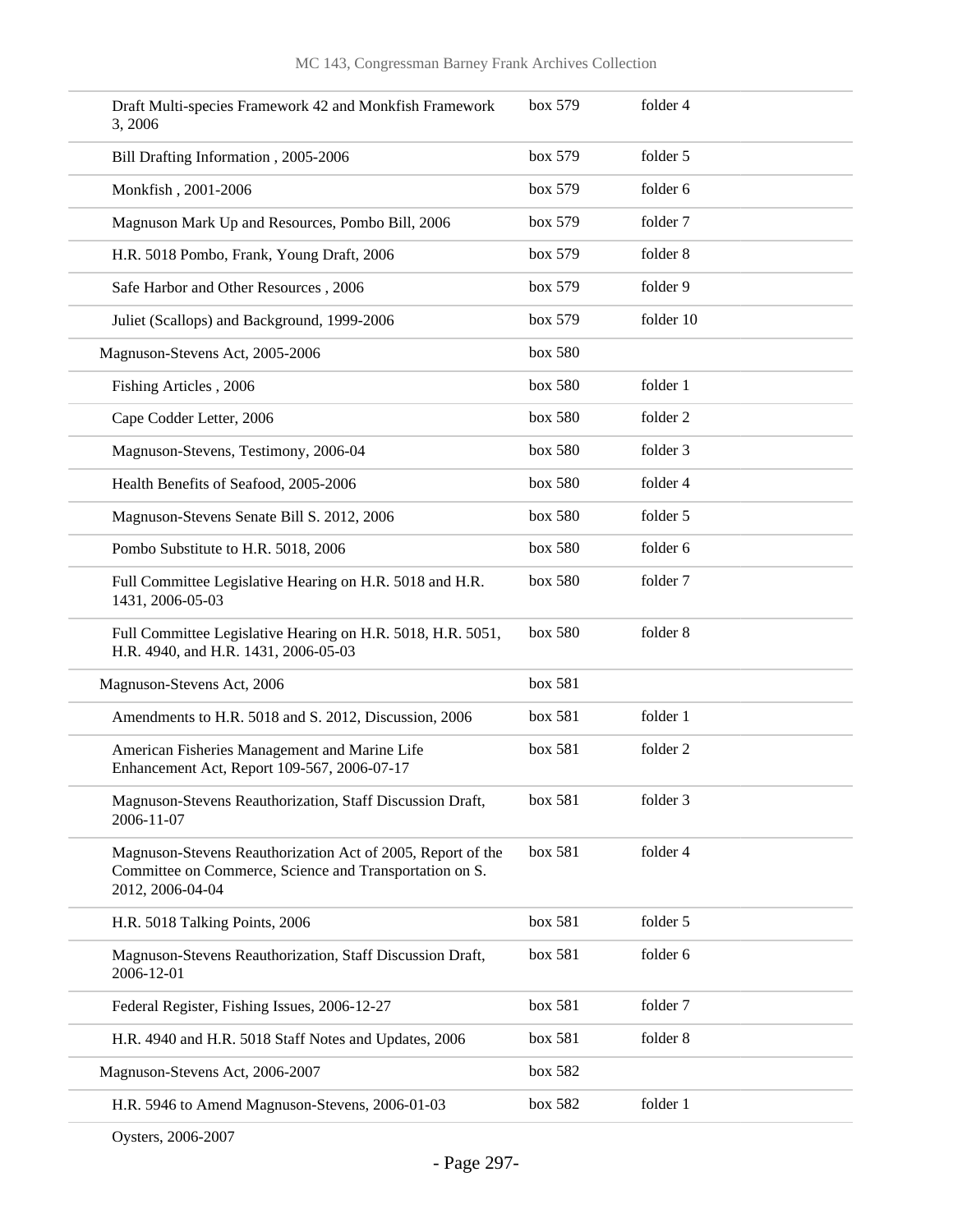|                                                                                                                                                                                               | box 582 | folder 2  |
|-----------------------------------------------------------------------------------------------------------------------------------------------------------------------------------------------|---------|-----------|
| Magnuson-Stevens Reauthorization, Staff Discussion Draft,<br>2006-12-06                                                                                                                       | box 582 | folder 3  |
| Magnuson-Stevens House Congressional Record, 2006-12-08                                                                                                                                       | box 582 | folder 4  |
| Magnuson-Stevens Regulatory Reauthorization Comments,<br>2006-2007                                                                                                                            | box 582 | folder 5  |
| S-T Fishing Briefing, 2006                                                                                                                                                                    | box 582 | folder 6  |
| Weather Buoy, 2006                                                                                                                                                                            | box 582 | folder 7  |
| Minor Fishing Issues, 2006                                                                                                                                                                    | box 582 | folder 8  |
| Herring, 2006                                                                                                                                                                                 | box 582 | folder 9  |
| Status of US Fisheries, 2006                                                                                                                                                                  | box 582 | folder 10 |
| General Category Scallop Letter, 2006-2007                                                                                                                                                    | box 582 | folder 11 |
| Seafood, 2007                                                                                                                                                                                 | box 582 | folder 12 |
| Mercury, 2006                                                                                                                                                                                 | box 582 | folder 13 |
| Organic NOAA Bill, 2006                                                                                                                                                                       | box 582 | folder 14 |
| Fishing Bill Adjustments, 2006                                                                                                                                                                | box 582 | folder 15 |
| Magnuson-Stevens Act Updates, 2006                                                                                                                                                            | box 582 | folder 16 |
| Magnuson-Stevens Act, Coast Guard Bill, 2005-2007                                                                                                                                             | box 583 |           |
| Unsustainable Fishing Bill, Notes, 2006                                                                                                                                                       | box 583 | folder 1  |
| Groundfish Rules, 2006                                                                                                                                                                        | box 583 | folder 2  |
| Commonwealth's Request for Federal Declaration of a<br>Groundfish Fishery Resource Disaster: Economic Impact of<br>Federal Fishery Regulations on Massachusetts Groundfish<br>Fisheries, 2007 | box 583 | folder 3  |
| Magnuson-Stevens Press, 2006                                                                                                                                                                  | box 583 | folder 4  |
| Safety, Dawicki Letter, 2006                                                                                                                                                                  | box 583 | folder 5  |
| Fishing Safety Programs, 2006                                                                                                                                                                 | box 583 | folder 6  |
| Magnuson-Stevens Bill, H.R. 4940, 2006-03-13                                                                                                                                                  | box 583 | folder 7  |
| Fishing Safety Information, 2006                                                                                                                                                              | box 583 | folder 8  |
| Coast Guard Safety, 2006                                                                                                                                                                      | box 583 | folder 9  |
| Coast Guard Authorization Act of 2006, 2006                                                                                                                                                   | box 583 | folder 10 |
| Summary of Magnuson-Stevens Reauthorization, 2007-08-13                                                                                                                                       | box 583 | folder 11 |
| Council Coordination Committee Meeting, Annual Catch<br>Limits, 2007                                                                                                                          | box 583 | folder 12 |
| Minor Fishing Issues, 2007                                                                                                                                                                    | box 583 | folder 13 |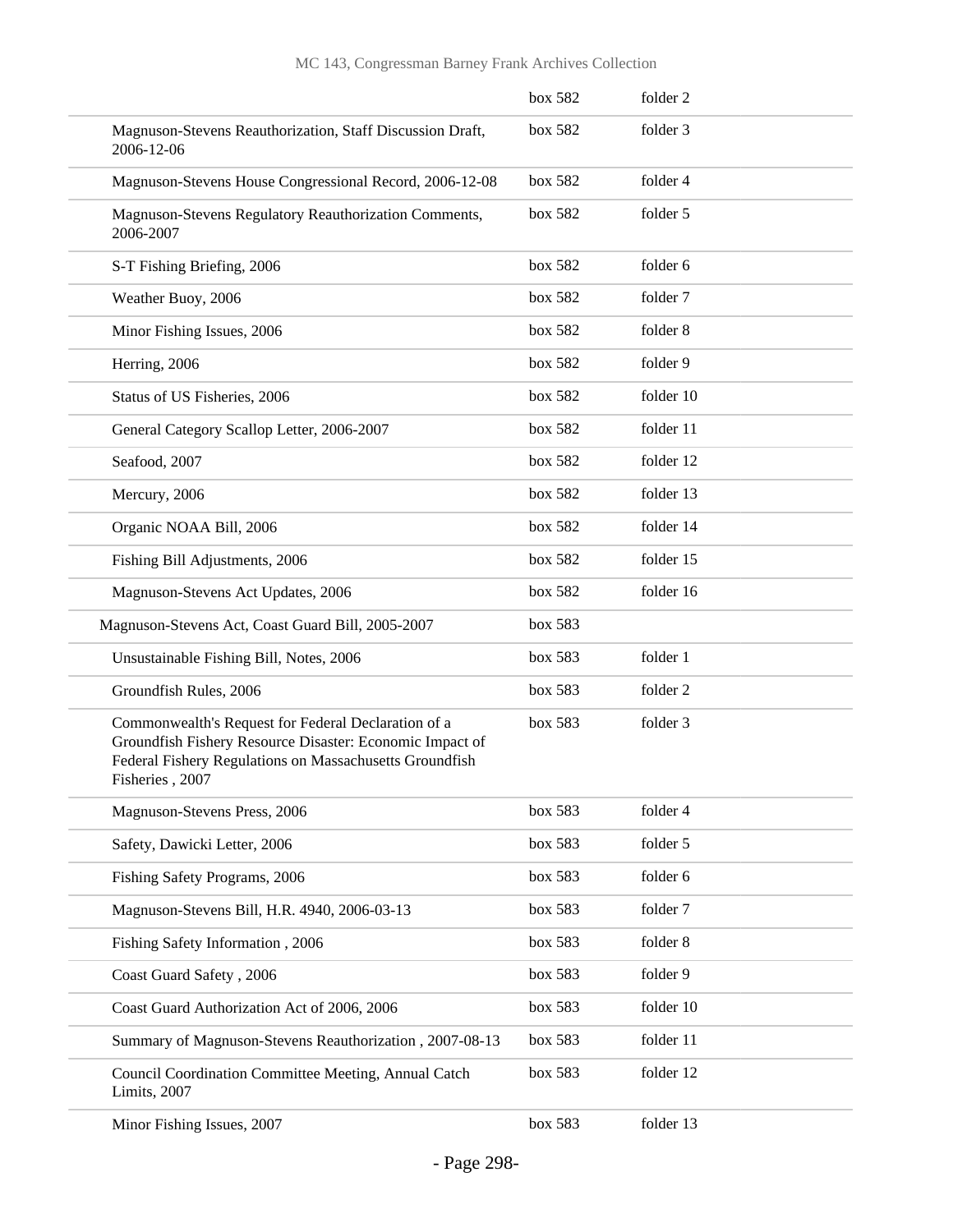| Magnuson Regulations, 2007             | box 583 | folder 14 |
|----------------------------------------|---------|-----------|
| Magnuson Implementation Comments, 2007 | box 583 | folder 15 |
| Magnuson Implementation, 2005-2007     | box 583 | folder 16 |
| Magnuson Reauthorization Summary, 2007 | box 583 | folder 17 |
| Rosenberg Comments, 2006-2009          | box 583 | folder 18 |
| Safety Memos, 2007                     | box 583 | folder 19 |
| Press, 2007                            | box 583 | folder 20 |
| Press, 2007                            | box 583 | folder 21 |
| Fishing Safety, Research, 1999-2008    | box 584 |           |
| Fishing Safety Language, 2007          | box 584 | folder 1  |
| GARM Report, 2007-2008                 | box 584 | folder 2  |
| <b>CITES, 2007</b>                     | box 584 | folder 3  |
| Fishing Health, 2007                   | box 584 | folder 4  |
| SMAST Information, 2007                | box 584 | folder 5  |
| Fishing Letters, 1999-2007             | box 584 | folder 6  |
| N.E. Fishery Buyout Proposal, 2007     | box 584 | folder 7  |
| Fisheries Institute, 2007              | box 584 | folder 8  |
| Bigelow, 2007                          | box 584 | folder 9  |
| Cabral Fishing Case, 2007              | box 584 | folder 10 |
| Scallop Amendment II, 2007             | box 584 | folder 11 |
| Coast Guard Misconduct, Alleged, 2007  | box 584 | folder 12 |
| SMAST/MFI Funding, 2007                | box~584 | folder 13 |
| Naval Reserve/SMAST, 2007              | box 584 | folder 14 |
| Rebuilding Flexibility, 2007           | box 584 | folder 15 |
| Points System, 2007                    | box 584 | folder 16 |
| Hogarth Framework 42 Letter, 2007      | box 584 | folder 17 |
| Salmon, 2007                           | box 584 | folder 18 |
| Council Membership, 2007               | box 584 | folder 19 |
| Fishing Disaster Request, 2007         | box 584 | folder 20 |
| Fishing Safety, Research, 2007         | box 585 |           |
| Shark CITES Memo, 2007                 | box 585 | folder 1  |
| Right Whales, 2007                     | box 585 | folder 2  |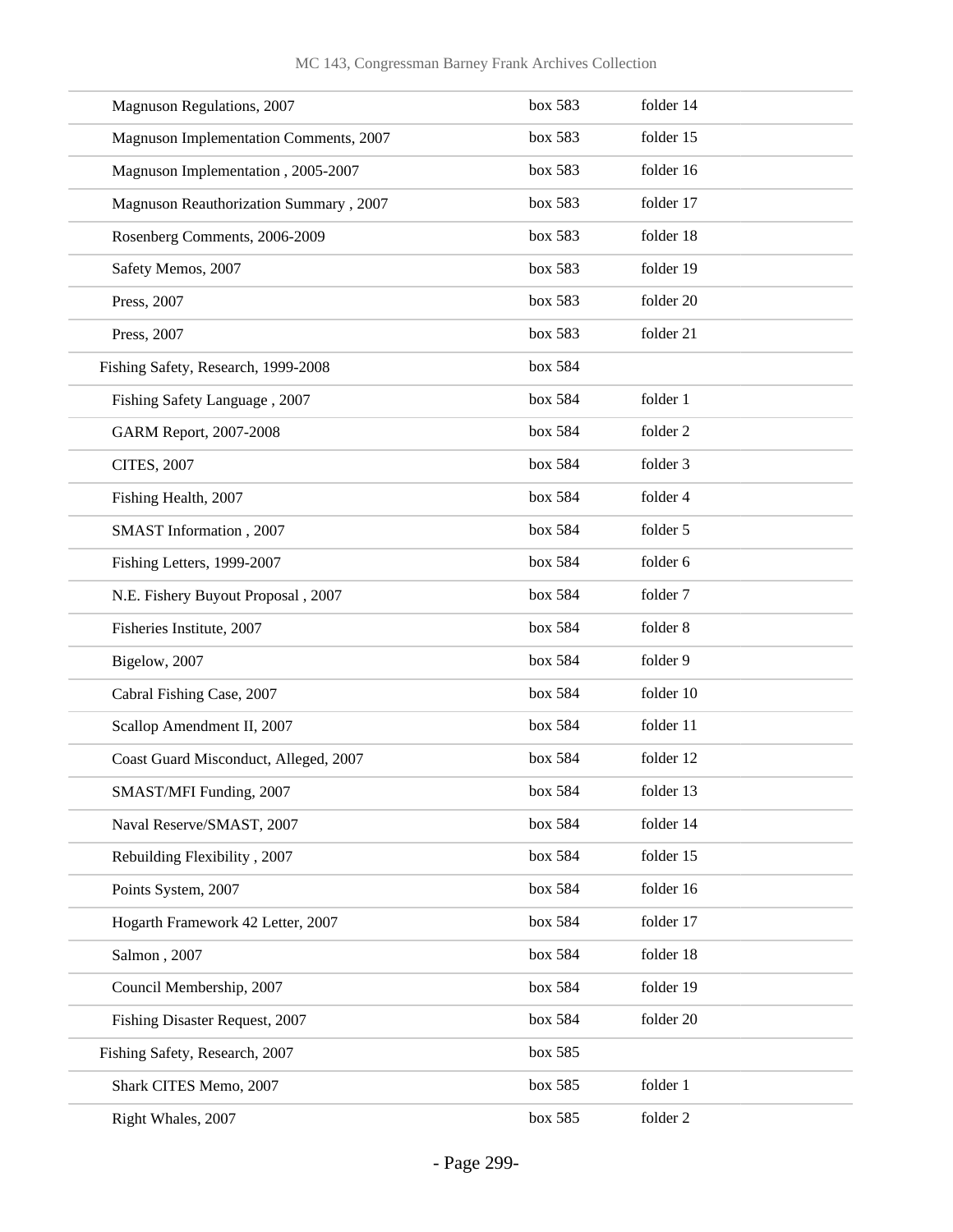| Seafood Imports, 2007                                                                               | box 585 | folder 3  |
|-----------------------------------------------------------------------------------------------------|---------|-----------|
| NOAA/SMAST Letter, 2007                                                                             | box 585 | folder 4  |
| NOAA Grant Rebuttals, 2007                                                                          | box 585 | folder 5  |
| IFQ Sectors, 2007                                                                                   | box 585 | folder 6  |
| Fishing Health Revisions, 2007                                                                      | box 585 | folder 7  |
| Examination of the Potential Impact on All Affected and<br>Interested Parties of Framework 42, 2007 | box 585 | folder 8  |
| Fishing Safety and Coast Guard Bill, 2007                                                           | box 585 | folder 9  |
| Fishing Safety, 2007                                                                                | box 585 | folder 10 |
| Fishing Safety Bill Discussions, 2006-2007                                                          | box 585 | folder 11 |
| Fishing Safety Hearing, 2007-04                                                                     | box 585 | folder 12 |
| Fishing Safety Meetings and Testimony, 2007                                                         | box 585 | folder 13 |
| Fishing Safety Bill Summary and Meeting, 2007                                                       | box 585 | folder 14 |
| Fishing Disaster Resolution, 2007                                                                   | box 585 | folder 15 |
| Fishing Regulations and Research, 2007-2009                                                         | box 586 |           |
| Fishing Disaster Relief, 2007-2008                                                                  | box 586 | folder 1  |
| Shelfish, 2007                                                                                      | box 586 | folder 2  |
| Scallops, 2008                                                                                      | box 586 | folder 3  |
| Saltwater License, Magnuson-Stevens, 2008                                                           | box 586 | folder 4  |
| Marine Science, Press, 2008                                                                         | box 586 | folder 5  |
| Fishing Contact List, 2007                                                                          | box 586 | folder 6  |
| Working Waterfronts, 2008                                                                           | box 586 | folder 7  |
| Farm Credit, 2008                                                                                   | box 586 | folder 8  |
| Scallops and Turtles, 2008                                                                          | box 586 | folder 9  |
| <b>NEPA, 2008</b>                                                                                   | box 586 | folder 10 |
| Fishing Stimulus Proposal, 2008                                                                     | box 586 | folder 11 |
| Balsiger Meeting, 2008-12-05                                                                        | box 586 | folder 12 |
| Ocean Commission, 2008                                                                              | box 586 | folder 13 |
| ACL Proposed Regulations, 2007-2008                                                                 | box 586 | folder 14 |
| Sanctuary Bill, 2008                                                                                | box 586 | folder 15 |
| Vessel Monitoring System (VMS), 2008-2009                                                           | box 586 | folder 16 |
| US/Canada Border Issue, 2008                                                                        | box 586 | folder 17 |

Fishing Health and Environment, 2007-2010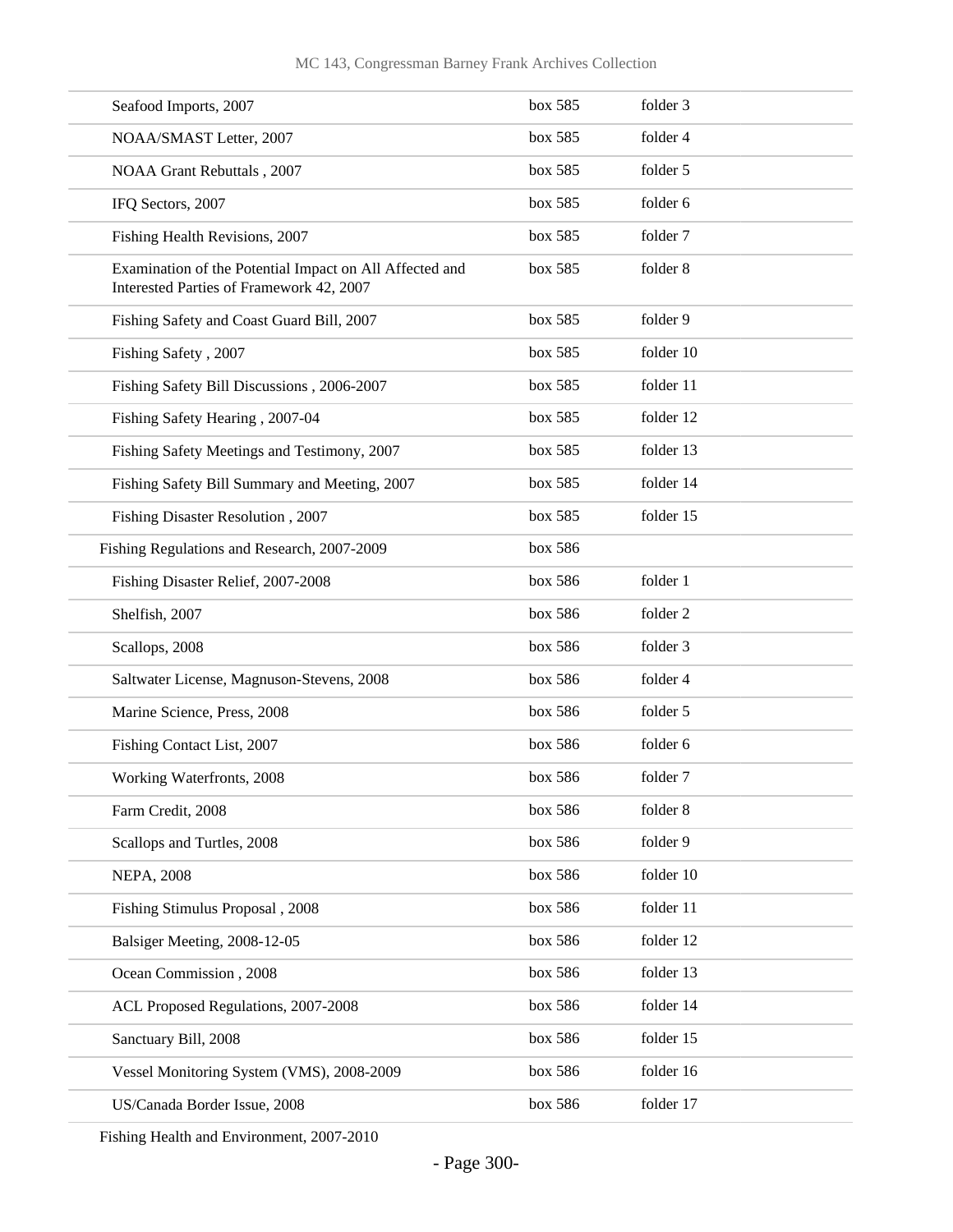|                                                                                            | $60X$ $58/$ |           |
|--------------------------------------------------------------------------------------------|-------------|-----------|
| Full Committee Mark Up H.R. 5949 the Clean Boating Act of<br>2008, 2008-05-15              | box 587     | folder 1  |
| Working Waterfronts Bill, 2007-2008                                                        | box 587     | folder 2  |
| Farm Bill, Fish Inspection, 2008                                                           | box 587     | folder 3  |
| State Fisheries Initiative, 2008                                                           | box 587     | folder 4  |
| Fishing Health Draft, 2008                                                                 | box 587     | folder 5  |
| Coast Guard Rule, Amendments to H.R. 2830, 2008                                            | box 587     | folder 6  |
| Coast Guard Bill, 2008                                                                     | box 587     | folder 7  |
| Amendment 16 Letter Northeast Multispecies Management<br>Plan, 2008-07-25                  | box 587     | folder 8  |
| SMAST Grant, 2008                                                                          | box 587     | folder 9  |
| Whales and Lobsters, 2007-2008                                                             | box 587     | folder 10 |
| US/Canada Draft, 2008                                                                      | box 587     | folder 11 |
| Frank-Snowe 10 Year Rebuilding Timeline, National<br>Research Council Re-examination, 2010 | box 587     | folder 12 |
| Fishing Bills and Amendments, 1998-2011                                                    | box 588     |           |
| Barney Frank's Legislative Work, Fishing Safety, 2006-2011                                 | box 588     | folder 1  |
| Atlantic Sea Scallop Fishery, 1998                                                         | box 588     | folder 2  |
| Magnuson-Stevens Reauthorization, 2004-2005                                                | box 588     | folder 3  |
| Magnuson-Stevens, 2006                                                                     | box 588     | folder 4  |
| Farm Credit, Fishing, 2003                                                                 | box 588     | folder 5  |
| Amendment 13 Information, 2003                                                             | box 588     | folder 6  |
| IFQ Bill, Allen-Delahunt, 2003                                                             | box 588     | folder 7  |
| Delancy Plan, 2003                                                                         | box 588     | folder 8  |
| Amendment 13, Economic Analysis, 2003-09                                                   | box 588     | folder 9  |
| NE Multi-species Fishery Management Plan, memos and<br>resources, 2003                     | box 588     | folder 10 |
| Lawmakers Press Improvements in Fishery Management Plan,<br>Amendment 13, 2004-08-02       | box 588     | folder 11 |
| Borden Council Letter, 2003-11-05                                                          | box 588     | folder 12 |
| Fishery Management Materials, 2004                                                         | box 588     | folder 13 |
| Amendment 13, 2004                                                                         | box 588     | folder 14 |
| Scallop Information, Amendment 13, 2004                                                    | box 588     | folder 15 |

### box 587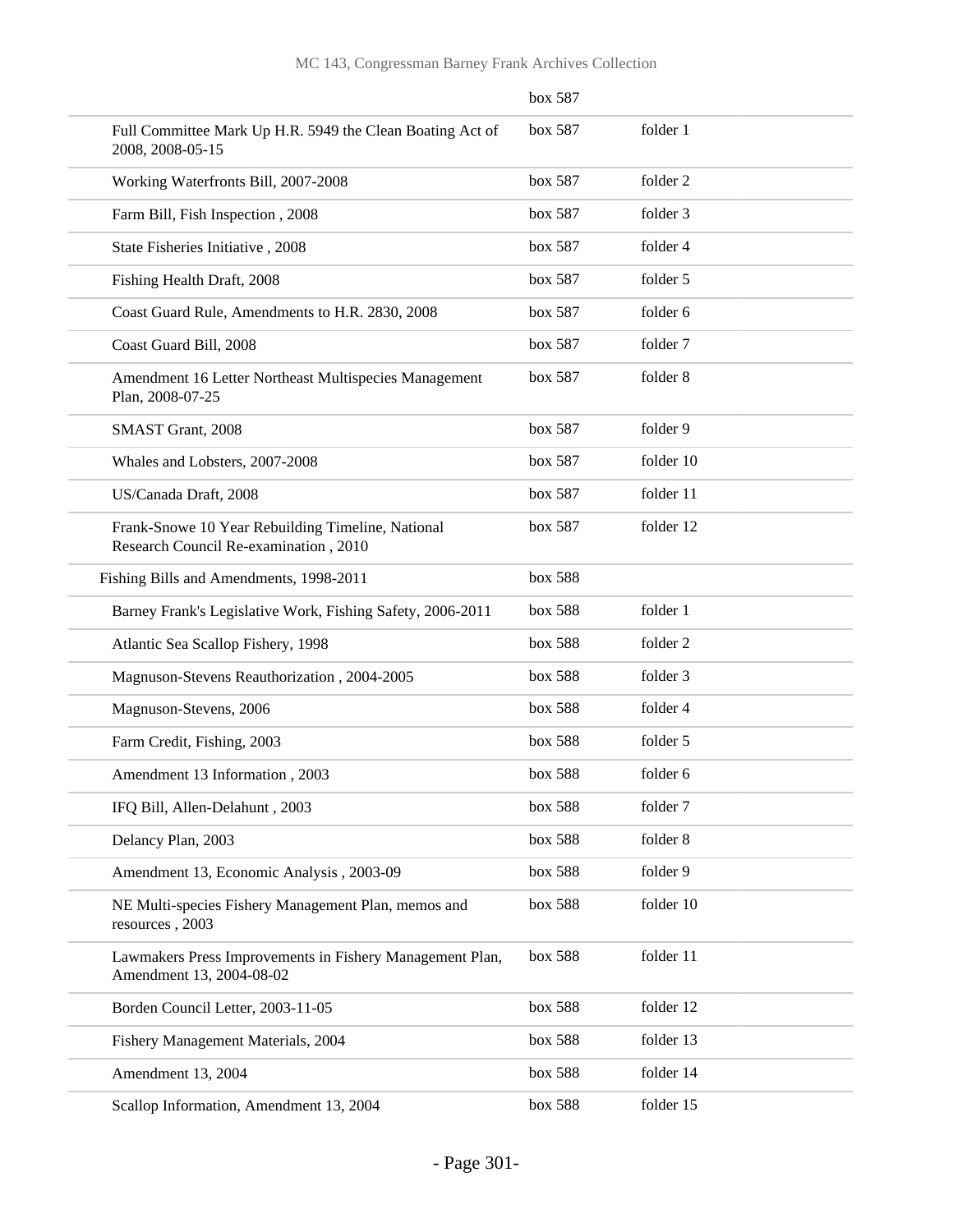| Lumpers, 2006                                    | box 588 | folder 16           |
|--------------------------------------------------|---------|---------------------|
| Herring, 2006                                    | box 588 | folder 17           |
| Scallops, 2006                                   | box 588 | folder 18           |
| H.R. 5018 and H.R. 4940, 2006-03                 | box 588 | folder 19           |
| Jones Act, 2007                                  | box 588 | folder 20           |
| Groundfish, Fishing General, 1995-2011           | box 589 |                     |
| Groundfish Point System, Amendment 16, 2006-2009 | box 589 | folder 1            |
| New England FMC Appointments, 2001               | box 589 | folder <sub>2</sub> |
| Lobstering, 1997-1998                            | box 589 | folder 3            |
| Grants, Retaining, 1995-1996                     | box 589 | folder 4            |
| Groundfish, Emergency Action, 2010-2011          | box 589 | folder 5            |
| Magnuson-Stevens Act, Hearing, 2006-04-25        | box 589 | folder 6            |
| Fishing, Unsorted, 2002                          | box 589 | folder 7            |
| Fishing, Unsorted, 2003                          | box 589 | folder 8            |
| Fishing, Unsorted, 2004                          | box 589 | folder 9            |
| Fishing, Unsorted, 2005                          | box 589 | folder 10           |
| Fishing, Unsorted, 2006                          | box 589 | folder 11           |
| Fishing, Unsorted, 2009-2011                     | box 589 | folder 12           |

**^** [Return to Table of Contents](#page-1-0)

## **Series 2: District Files, 1980-2012**

### **Taunton Office District Files**

| <b>Title/Description</b>                                | <b>Instances</b> |          |  |
|---------------------------------------------------------|------------------|----------|--|
| Taunton Office District Files, 2006-2012                | box~590          |          |  |
| Lightship New Bedford, 2007                             | box~590          | folder 1 |  |
| Stimulus Funding, New Bedford "Green" Housing, 2009     | box~590          | folder 2 |  |
| Stimulus Funding, New Bedford Superfund Site, 2009-2011 | box~590          | folder 3 |  |
| New Bedford, Coyne Textile Services-EPA, 2010           | box~590          | folder 4 |  |
| New Bedford Superfund Site, Minority Hiring, 2010       | box~590          | folder 5 |  |
| New Bedford Fire Department, Federal Grant, 2010        | box~590          | folder 6 |  |
| New Bedford Whaling Museum, 2008-2011                   | box~590          | folder 7 |  |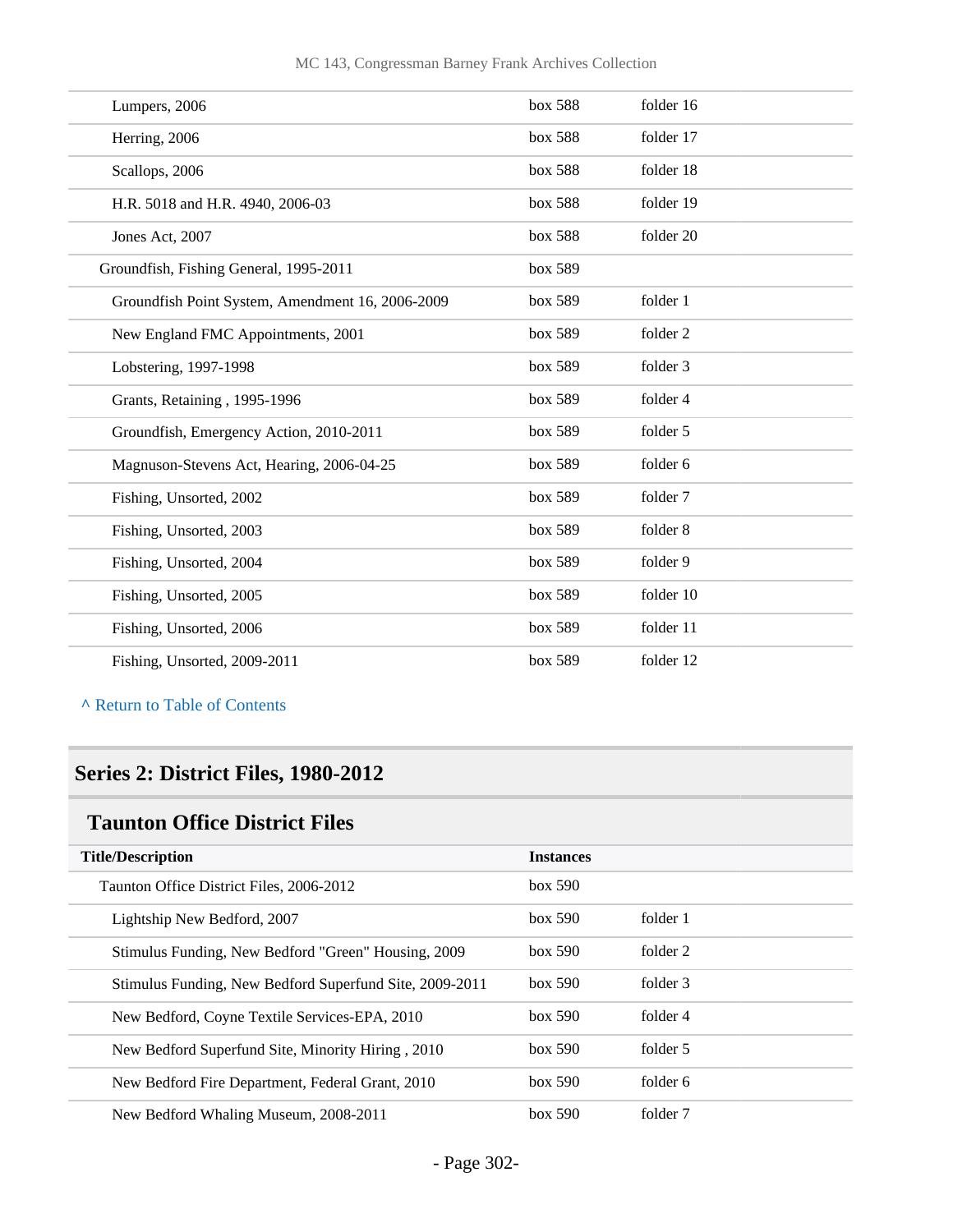| New Bedford YWCA Expansion, 2010                                                     | box 590 | folder 8  |
|--------------------------------------------------------------------------------------|---------|-----------|
| New Bedford Police, Death of a Man in Custody, 2010-2011                             | box 590 | folder 9  |
| New Bedford Police Department Grant Audit, 2002-2011                                 | box 590 | folder 10 |
| New Bedford Railroad Bridge Project, 2011-2012                                       | box 590 | folder 11 |
| Symmetry Medical, New Bedford Business, 2010                                         | box 590 | folder 12 |
| Working Waterfront Festival, New Bedford, 2008                                       | box 590 | folder 13 |
| New Bedford Veterans Transition Housing, 2007-2008                                   | box 590 | folder 14 |
| New Bedford EPA Grant, Shore Power, 2010                                             | box 590 | folder 15 |
| New Bedford, Route 18 Highway Project, 2006-2011                                     | box 590 | folder 16 |
| New Bedford, Portuguese Cultural Center, 2008                                        | box 590 | folder 17 |
| Northstar Learning Center, New Bedford, 2011                                         | box 590 | folder 18 |
| New Bedford Regency Tower, 2008-2011                                                 | box 590 | folder 19 |
| New Bedford-Fairhaven Hurricane Barrier, 2008-2011                                   | box 590 | folder 20 |
| New Bedford, Lafrance Hospitality, 2009                                              | box 590 | folder 21 |
| New Bedford, Distinctive Destination, 2011                                           | box 590 | folder 22 |
| New Bedford Transportation Grant, 2009                                               | box 590 | folder 23 |
| New Bedford Airport, 2009-2010                                                       | box 590 | folder 24 |
| Greater New Bedford Community Health Centers, 2009                                   | box 590 | folder 25 |
| New Bedford Harbor Dredging, 2007                                                    | box 590 | folder 26 |
| New Bedford, Fort Taber Monument, 2007-2009                                          | box 590 | folder 27 |
| New Bedford-Fairhaven Mills Development, Abandoned<br>Home Depot Proposal, 2006-2008 | box 590 | folder 28 |
| New Bedford, Market Basket, 2009                                                     | box 590 | folder 29 |
| New Bedford Industrial Park, Flaherty Drive Extension,<br>2008-2010                  | box 590 | folder 30 |
| New Bedford, Portuguese Consulate, 2006-2007                                         | box 590 | folder 31 |
| New Bedford Airport Grant, 2008                                                      | box 590 | folder 32 |
| New Bedford Airport Safety Upgrades, 2008                                            | box 590 | folder 33 |
| New Bedford Airport, Safety, 2006-2007                                               | box 590 | folder 34 |
| New Bedford Airport, Upgrades, 2007-2011                                             | box 590 | folder 35 |
| Taunton Office District Files, 1982-2012                                             | box 591 |           |
| Taunton's Historic Mile, 1982                                                        | box 591 | folder 1  |
| Bristol-Norfolk Emergency Planning, 2007                                             | box 591 | folder 2  |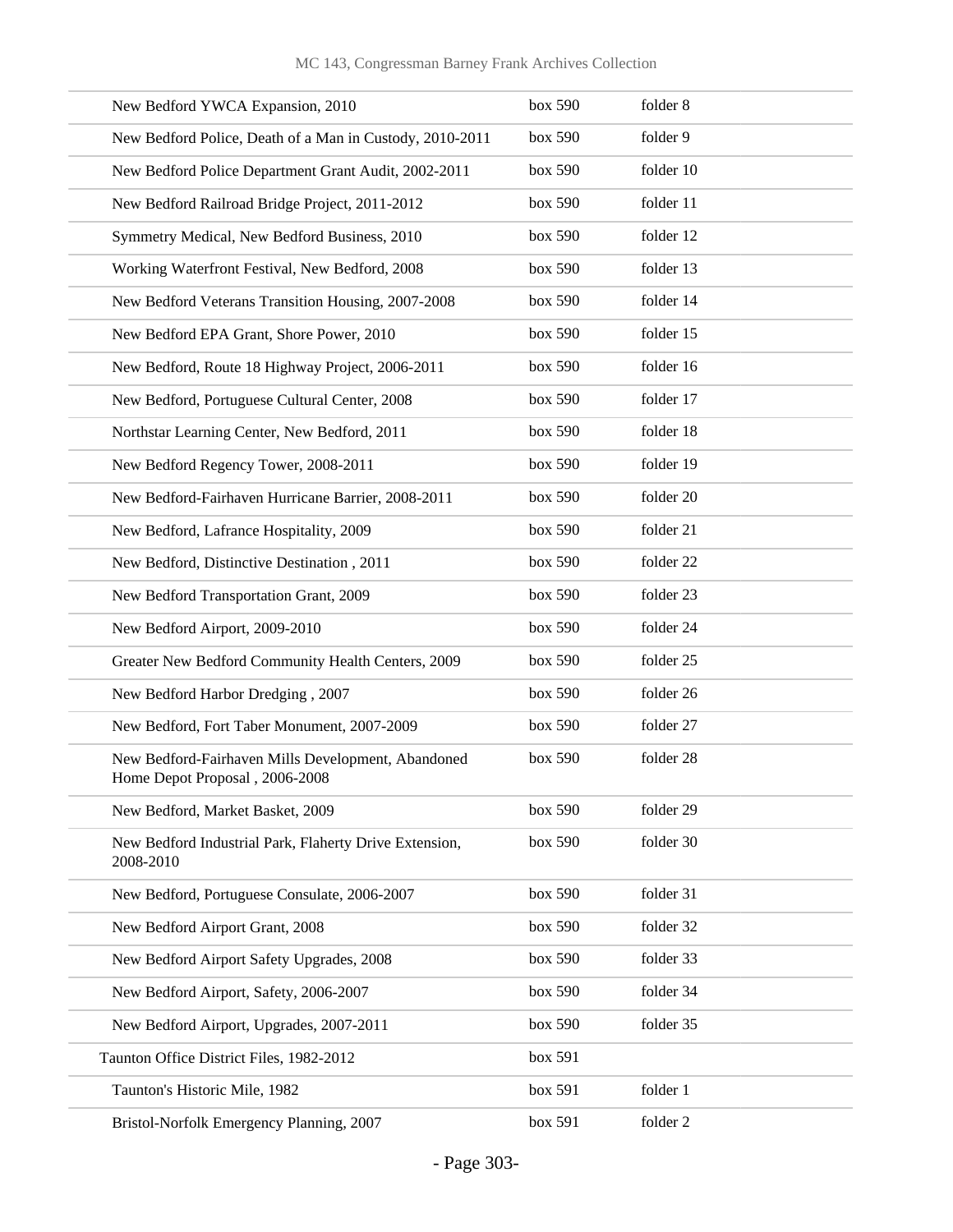| Pro-Home, Inc.- Affordable Housing, 2008                                          | box 591 | folder 3  |
|-----------------------------------------------------------------------------------|---------|-----------|
| Tidal Power, 2008                                                                 | box 591 | folder 4  |
| Buzzards Bay Oil Spill Impact, 2003-2011                                          | box 591 | folder 5  |
| South Coast Rail project, 2012                                                    | box 591 | folder 6  |
| BP Oil Spill, 2010                                                                | box 591 | folder 7  |
| Pension Protection                                                                | box 591 | folder 8  |
| City of Fall River - Substance Abuse and Mental Health<br>Funding, 2012           | box 591 | folder 9  |
| Comcast - IBEW 2322 Unionization, 2010-2011                                       | box 591 | folder 10 |
| Inspector General Report - Asset Forfeiture Fund, 2012                            | box 591 | folder 11 |
| Fall River COPS Hiring Grant, 2011                                                | box 591 | folder 12 |
| Financial Overhaul, 2010                                                          | box 591 | folder 13 |
| FDA - AquaBounty Technologies, 2011                                               | box 591 | folder 14 |
| Taunton River - Wild and Scenic Designation, 2010                                 | box 591 | folder 15 |
| New Bedford Casino Proposal, 2009                                                 | box 591 | folder 16 |
| Lakeville - Route 79 Project, 2010                                                | box 591 | folder 17 |
| Eagle Industries, 2007-2009                                                       | box 591 | folder 18 |
| AT&T Closure, 2004                                                                | box 591 | folder 19 |
| Atlas Tack EPA Cleanup - Fairhaven, 2007                                          | box 591 | folder 20 |
| EPA Cleanup - Aerovox New Bedford, 2006-2008                                      | box 591 | folder 21 |
| Advance Marine Technologies - New Bedford, 2003                                   | box 591 | folder 22 |
| Affordable Care Act, 2010                                                         | box 591 | folder 23 |
| Westport Middle School - PCB Contamination, 2011                                  | box 591 | folder 24 |
| BF Westport Visit and Local Issues, 2010                                          | box 591 | folder 25 |
| Aerostar, Inc. of Westport, 2011                                                  | box 591 | folder 26 |
| Bank of America - Health Center Grants Program, 2007                              | box 591 | folder 27 |
| Buzzards Bay Coalition, 2007                                                      | box 591 | folder 28 |
| American Postal Workers Union, 2006                                               | box 591 | folder 29 |
| Titleist Co. - Acushnet, 2010-2011                                                | box 591 | folder 30 |
| Marine Science and Technologies Conference, 2006                                  | box 591 | folder 31 |
| <b>UMass-Dartmouth Advanced Technology and Manufacturing</b><br>Center, 2005-2007 | box 591 | folder 31 |
| Massachusetts AFL-CIO Conference, 2007                                            | box 591 | folder 32 |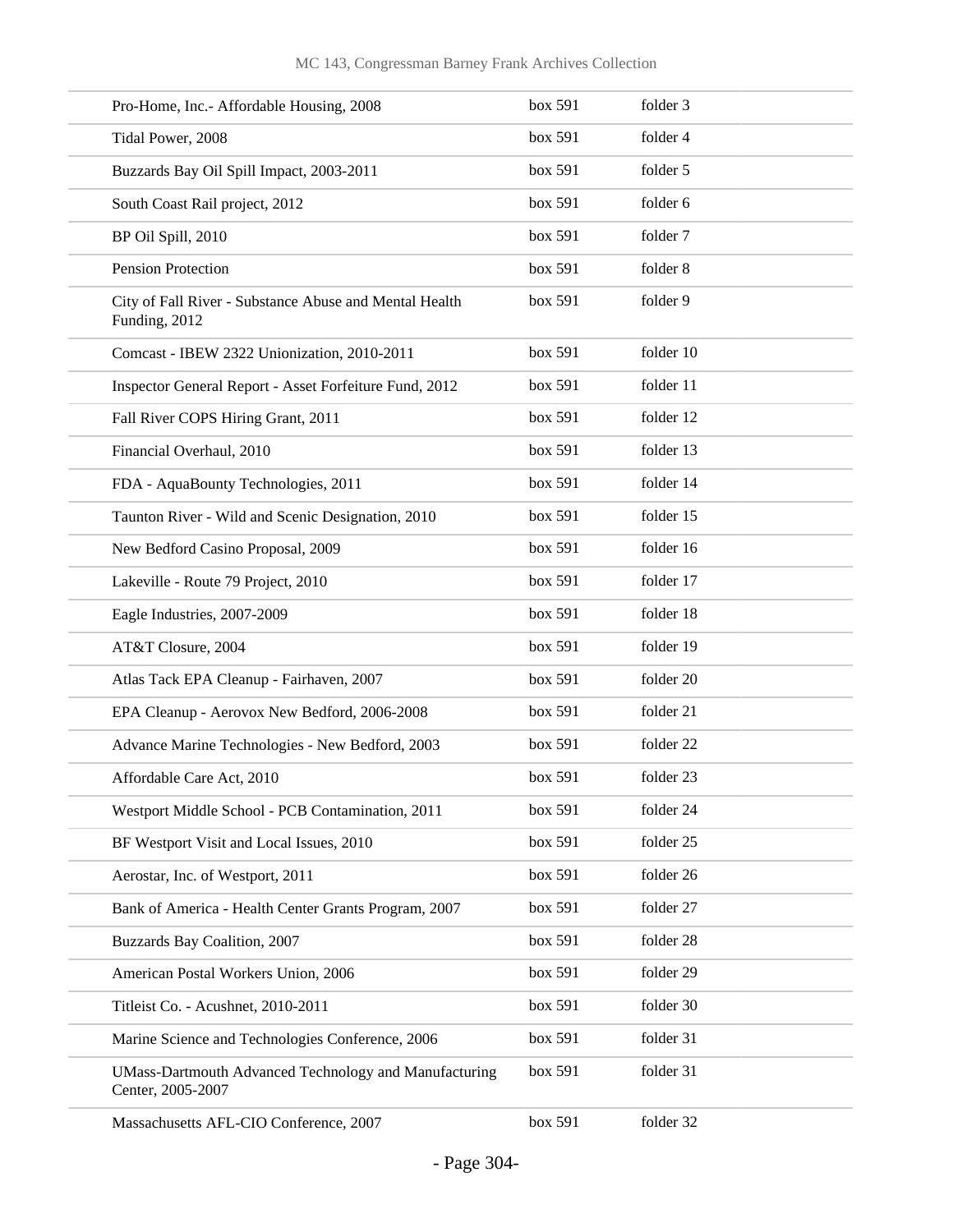| Home Valuation Code of Conduct, 2010                                     | box 591 | folder 33 |
|--------------------------------------------------------------------------|---------|-----------|
| Fall River and Acushnet Post Offices, 2011                               | box 591 | folder 34 |
| Acushnet Company - Sale to Fila Korea, 2011                              | box 591 | folder 35 |
| Taunton Office District Files, 2003-2012                                 | box 592 |           |
| Fall River Marine Terminal, 2003                                         | box 592 | folder 1  |
| Fall River - Quequechan River Initiative, 2004-2012                      | box 592 | folder 2  |
| New Bedford - Leadership to End Employment<br>Discrimination Grant, 2007 | box 592 | folder 3  |
| New Bedford - EPA Grant, 2007                                            | box 592 | folder 4  |
| New Bedford Harbor Development Commission, 2007                          | box 592 | folder 5  |
| New Bedford - Gear to Energy Program, 2008                               | box 592 | folder 6  |
| Harbor Trustee Council - New Bedford, 2005-2006                          | box 592 | folder 7  |
| New Bedford Harbor Development Commission, 2007-2009                     | box 592 | folder 8  |
| New Bedford - Zeiterion Theatre Grant, 2008                              | box 592 | folder 9  |
| New Bedford Annual Report, 2006                                          | box 592 | folder 10 |
| United Front Homes - New Bedford, 2007-2011                              | box 592 | folder 11 |
| H.R. 3498 - New Bedford Revitalization, 2007                             | box 592 | folder 12 |
| Fall River - Route 79 & I-195 Project, 2008-2009                         | box 592 | folder 13 |
| Fall River Improvement Projects, 2011                                    | box 592 | folder 14 |
| Fall River - General, 2010                                               | box 592 | folder 15 |
| Fall River Soldiers Who Died in Afghanistan, 2010                        | box 592 | folder 16 |
| Fall River - South Coast Bio-Park, 2011                                  | box 592 | folder 17 |
| Fall River Transportation & Highway Projects, 2009-2011                  | box 592 | folder 18 |
| Dighton Police Station, 2011                                             | box 592 | folder 19 |
| Middleboro Fire Department, 2011                                         | box 592 | folder 20 |
| Taunton - War on Terrorism Memorial, 2011                                | box 592 | folder 21 |
| South Coast Rail - Fall River, 2012                                      | box 592 | folder 22 |
| New Bedford Harbor Funding, 2010-2011                                    | box 592 | folder 23 |
| New Bedford Harbor Development Commission, 2011                          | box 592 | folder 24 |
| Old Brightman Street Bridge Repair - Fall River, 2010-2012               | box 592 | folder 25 |
| Taunton Office District Files, 2003-2012                                 | box 593 |           |
| Liquid Natural Gas (LNG) - Weaver's Cove Task Force,<br>2003-2011        | box 593 | folder 1  |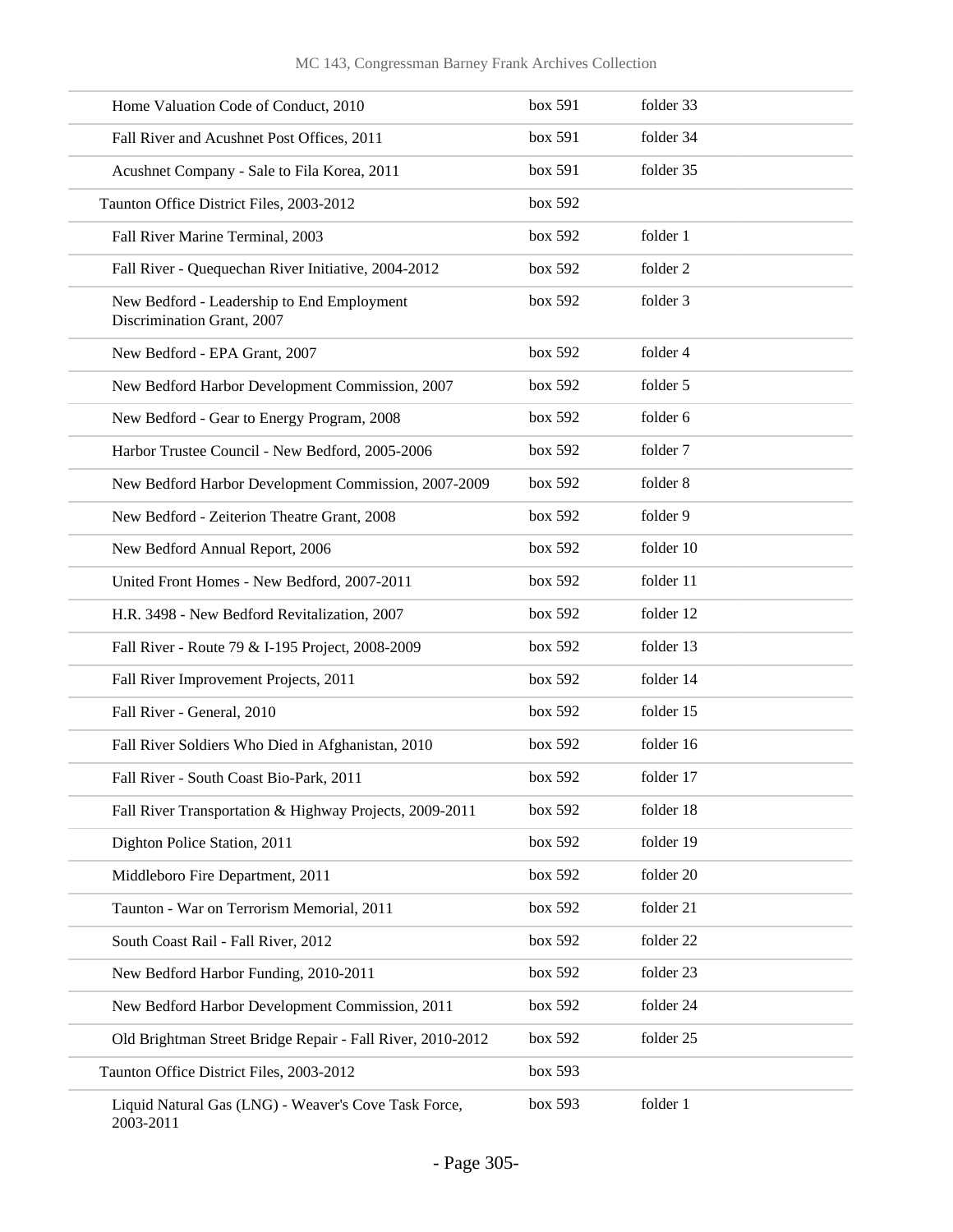| LNG Proposal - Fall River, 2006-2007                                      | box 593 | folder 2  |
|---------------------------------------------------------------------------|---------|-----------|
| LNG Proposal - Fall River, 2007                                           | box 593 | folder 3  |
| LNG - Trip with Chairman Elijah Cummings, 2007                            | box 593 | folder 4  |
| LNG - Hess Proposal - Fall River, 2009-2011                               | box 593 | folder 5  |
| LNG - Weaver's Cove - NMFS & USCG, 2009                                   | box 593 | folder 6  |
| LNG Proposal - Fall River, 2009                                           | box 593 | folder 7  |
| LNG - Divestiture in Hess Corporation, 2009-2011                          | box 593 | folder 8  |
| LNG - Weaver's Cove, 2011                                                 | box 593 | folder 9  |
| LNG - Fall River - Press Event, 2011                                      | box 593 | folder 10 |
| LNG - Fall River Proposal - Opposition, 2010                              | box 593 | folder 11 |
| LNG - Fall River Proposal - Cancellation, 2010-2011                       | box 593 | folder 12 |
| Fall River - Liquefied Natural Gas Proposal (Weaver's Cove),<br>2011-2012 | box 593 | folder 13 |
| Lakeville - General, 2010                                                 | box 593 | folder 14 |
| Cranberry Growers, 2008                                                   | box 593 | folder 15 |
| Renewable Power - Taunton, 2008                                           | box 593 | folder 16 |
| Commuter Rail Proposal - South Coast, 2008-2009                           | box 593 | folder 17 |
| Public Utilities - Transmission Lines, 2008                               | box 593 | folder 18 |
| Mansfield - Route 140 Project, 2005                                       | box 593 | folder 19 |
| Taunton Office District Files, 2001-2012                                  | box 594 |           |
| Fall River - Route 79 Relocation, 2001-2011                               | box 594 | folder 1  |
| Peace Haven Proposal - Freetown, 2002-2004                                | box 594 | folder 2  |
| Fall River Energy Expo, 2009-2011                                         | box 594 | folder 3  |
| Meditech - Proposed Freetown Site, 2010-2011                              | box 594 | folder 4  |
| Fall River & Freetown - Route 24 Project, 2008-2009                       | box 594 | folder 5  |
| Transportation Project - Route 24, 2009                                   | box 594 | folder 6  |
| Fall River City Pier Clean-up, 2008-2009                                  | box 594 | folder 7  |
| Local Projects - CDs, 2007-2008                                           | box 594 | folder 8  |
| Fall River BioPark and Casino Proposals, 2009-2010                        | box 594 | folder 9  |
| Fall River - HealthFirst Stimulus Grant, 2009                             | box 594 | folder 10 |
| PharmaSphere - Fall River, 2009                                           | box 594 | folder 11 |
| Cardinal Health Systems Closure - Fall River, 2010                        | box 594 | folder 12 |
|                                                                           |         |           |

People Incorporated, 2010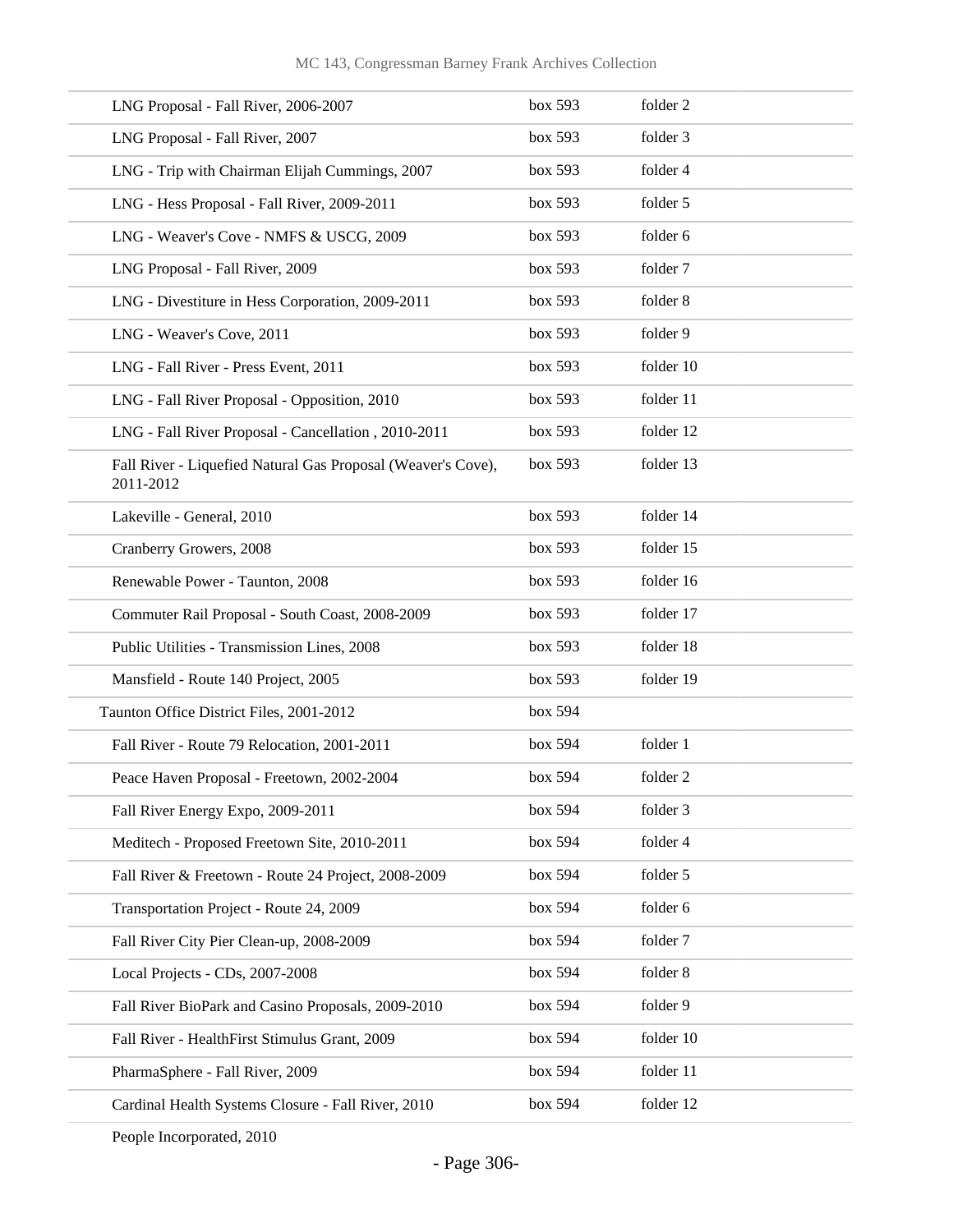#### MC 143, Congressman Barney Frank Archives Collection

|                                                            | box 594 | folder 13 |
|------------------------------------------------------------|---------|-----------|
| Fall River Housing Authority - HUD, 2011                   | box 594 | folder 14 |
| Taunton Office District Files, 2004-2011                   | box 595 |           |
| Fall River - 'Green Community' Designation, 2009           | box 595 | folder 1  |
| Fall River - Davol Street & Brightman Street Traffic, 2011 | box 595 | folder 2  |
| Item House - Fall River Clothing Maker, 2010               | box 595 | folder 3  |
| Fall River Public Safety, 2009-2011                        | box 595 | folder 4  |
| Battleship Cove Funding - Fall River, 2010-2011            | box 595 | folder 5  |
| BioPark - Fall River, 2011                                 | box 595 | folder 6  |
| Braga Bridge Project - Fall River, 2008-2009               | box 595 | folder 7  |
| Quequechan River Initiative, 2005                          | box 595 | folder 8  |
| Brayton Point Power Plant - Somerset, 2008-2009            | box 595 | folder 9  |
| Wampanoag Mill Housing - Fall River, 2010                  | box 595 | folder 10 |
| AquaBounty - Genetically Modified Salmon, 2010-2011        | box 595 | folder 11 |
| Durfee Tech Housing Project - Fall River, 2009             | box 595 | folder 12 |
| Fall River Funding Requests - Mayor Correia, 2008          | box 595 | folder 13 |
| FEMA Flood Relief Funds - Fall River & Freetown, 2010      | box 595 | folder 14 |
| Fall River Mayor Flanagan - Economic Issues, 2011          | box 595 | folder 15 |
| Fourth District Appropriations, 2007-2008                  | box 595 | folder 16 |
| Flood Insurance Program, 2005-2006                         | box 595 | folder 17 |
| Flood Insurance Extension, 2009                            | box 595 | folder 18 |
| Neponset Valley Chamber of Commerce, 2004-2005             | box~595 | folder 19 |
| 2010 Census Planning - Portuguese Language, 2007           | box 595 | folder 20 |
| 2011 Earmark Requests, 2010                                | box 595 | folder 21 |
| Earmarks - Priority Projects, 2010                         | box 595 | folder 22 |
| 2010 Earmarks - Funding Requests, 2009                     | box 595 | folder 23 |
| Earmarks - Priority Projects, 2008-2009                    | box 595 | folder 24 |
| Financial Reform, 2010                                     | box 595 | folder 25 |
| FDA Lab Closures - Winchester, Mass., 2007                 | box 595 | folder 26 |
| Heating Assistance, 2008                                   | box 595 | folder 27 |
| Iran and Darfur Divestment Bill, 2007                      | box 595 | folder 28 |
| New Bedford - Cape Wind Terminal, 2010                     | box 595 | folder 29 |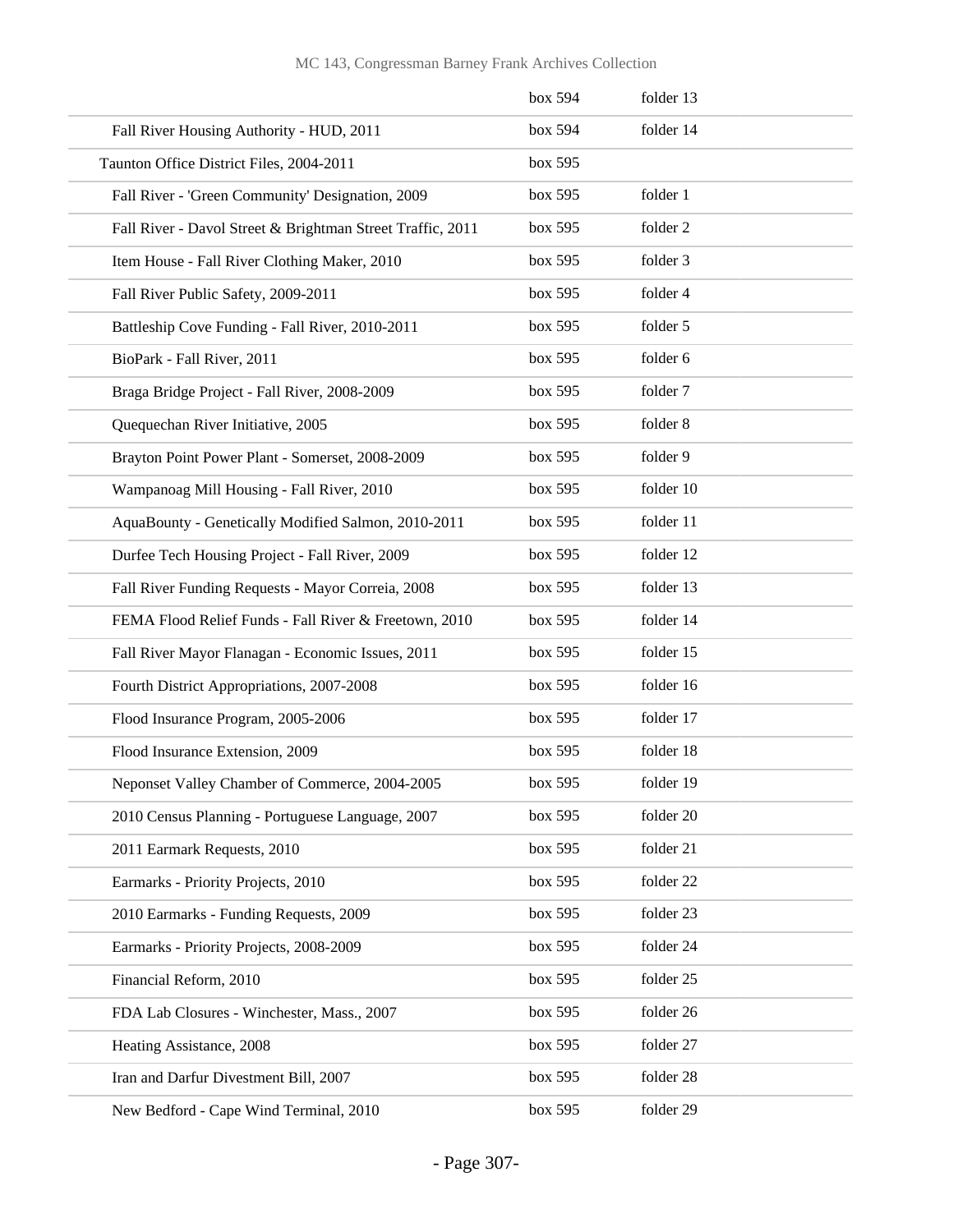| Fall River Waterfront Park Design, 2011              | box 595 | folder 30 |
|------------------------------------------------------|---------|-----------|
| Fall River - SAFER Grant, 2012                       | box 595 | folder 31 |
| Financial Crash - Massachusetts Press, 2008-2009     | box 595 | folder 32 |
| Local Letters to the Editor, 2008-2011               | box 595 | folder 33 |
| Stimulus - Local Press, 2009                         | box 595 | folder 34 |
| Taunton Office District Files, 1999-2012             | box 596 |           |
| Norton Post Office, 2005                             | box 596 | folder 1  |
| Fall River Bus Station and Parking Garage, 2009-2012 | box 596 | folder 2  |
| Social Security Pledge, 2005                         | box 596 | folder 3  |
| Housing Crisis - Constituent Letter, 2008            | box 596 | folder 4  |
| Halifax and Mansfield Office Hours, 2003             | box 596 | folder 5  |
| Wareham - Conservation, 2007                         | box 596 | folder 6  |
| Mattapoisett Bike Path, 2008                         | box 596 | folder 7  |
| New Bedford - Fairhaven Bridge, 2006                 | box 596 | folder 8  |
| Fairhaven - AT&T Call Center, 2006                   | box 596 | folder 9  |
| Stimulus - Shovel-Ready Projects, 2009               | box 596 | folder 10 |
| Re-Solve Superfund Site - Dartmouth, 2009-2010       | box 596 | folder 11 |
| Mosquitoes - Allens Pond - Dartmouth, 2008           | box 596 | folder 12 |
| Dartmouth Wastewater Treatment, 2006                 | box 596 | folder 13 |
| Concordia Company - Dartmouth, 2007-2008             | box 596 | folder 14 |
| Dartmouth - 202 HUD Application, 2006                | box 596 | folder 15 |
| Dartmouth - Conservation Program, 2006               | box 596 | folder 16 |
| Dartmouth Marina, 2006                               | box 596 | folder 17 |
| Akin House Cultural Center - Dartmouth - Grant, 2007 | box 596 | folder 18 |
| H.R. 2309 Postal Reform Act, 2011                    | box 596 | folder 19 |
| Amtrak - MBTA Contract, 2002-2003                    | box 596 | folder 20 |
| Route 495 Southbound Ramp - Mansfield, 1999-2009     | box 596 | folder 21 |
| Mansfield Railroad Underpass, 2003                   | box 596 | folder 22 |
| Mansfield - Route 140 / I-195 Access, 2005-2007      | box 596 | folder 23 |
| Norton - General Motors Plant Closure, 2009          | box 596 | folder 24 |
| Norfolk Post Office Parking Lot, 1999-2007           | box 596 | folder 25 |
| Raynham - Dam Repairs - Flooding, 2004-2006          | box 596 | folder 26 |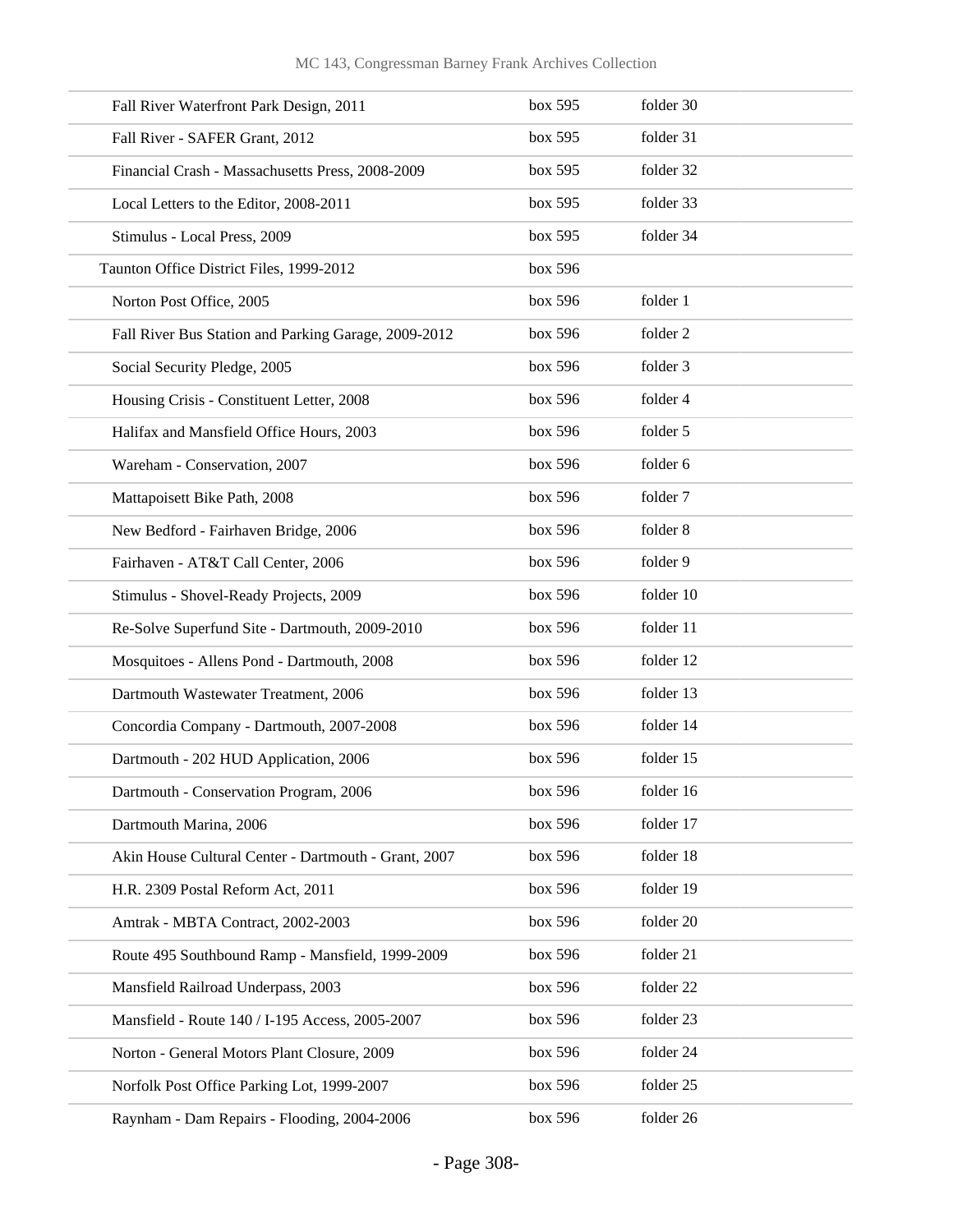| Rockland Industries Site - Middleboro, 2007-2011                            | box 596 | folder 27 |
|-----------------------------------------------------------------------------|---------|-----------|
| Rockland Industries Site - Middleboro - Background,<br>1968-2009            | box 596 | folder 28 |
| Taunton Office District Files, 1999-2012                                    | box 597 |           |
| South Coast Rail - Nature Conservancy, 2009-2010                            | box 597 | folder 1  |
| Transportation - I-495 Norton and Mansfield - Southbound<br>Ramp, 2004-2010 | box 597 | folder 2  |
| Transportation - Mansfield Train Station, 2000-2002                         | box 597 | folder 3  |
| Amtrak - Mansfield, 2000-2003                                               | box 597 | folder 4  |
| Mansfield - Amtrak Station, 2001                                            | box 597 | folder 5  |
| Mansfield Train Station, 1999-2004                                          | box 597 | folder 6  |
| South Coast Rail - Financing, 2009                                          | box 597 | folder 7  |
| South Coast Rail - EPA - Wetlands, 2011-2012                                | box 597 | folder 8  |
| South Coast Rail - Local Funding, 2010                                      | box 597 | folder 9  |
| Hockamock Wetland, 2003                                                     | box 597 | folder 10 |
| Middleboro - Rockland Industries - Hazardous Waste Site -<br>DEP, 2008-2012 | box 597 | folder 11 |
| South Coast Rail - Route Tours, 2006-2008                                   | box 597 | folder 12 |
| Taunton Office District Files, 2000-2012                                    | box 598 |           |
| South Coast Rail - Financing, 2007-2009                                     | box 598 | folder 1  |
| South Coast Rail, 2004-2008                                                 | box 598 | folder 2  |
| South Coast Rail, 2003-2007                                                 | box 598 | folder 3  |
| South Coast Rail - New Bedford / Fall River, 2000-2001                      | box~598 | folder 4  |
| South Coast Rail, 2008-2011                                                 | box 598 | folder 5  |
| South Coast Rail, 2003-2006                                                 | box 598 | folder 6  |
| South Coast Rail - Taunton and Raynham, 2002                                | box 598 | folder 7  |
| South Coast Rail Extension, 2007                                            | box 598 | folder 7  |
| South Coast Rail, 2012                                                      | box 598 | folder 8  |
| South Coast Rail - Fall River and New Bedford, 2004                         | box 598 | folder 9  |
| South Coast Rail, 2007                                                      | box 598 | folder 10 |
| South Coast Rail - Environmental Issues and DOT Funding,<br>2007-2012       | box 598 | folder 11 |
| Stimulus Projects, 2009-2010                                                | box 598 | folder 12 |
| Taunton Office District Files, 2002-2012                                    | box 599 |           |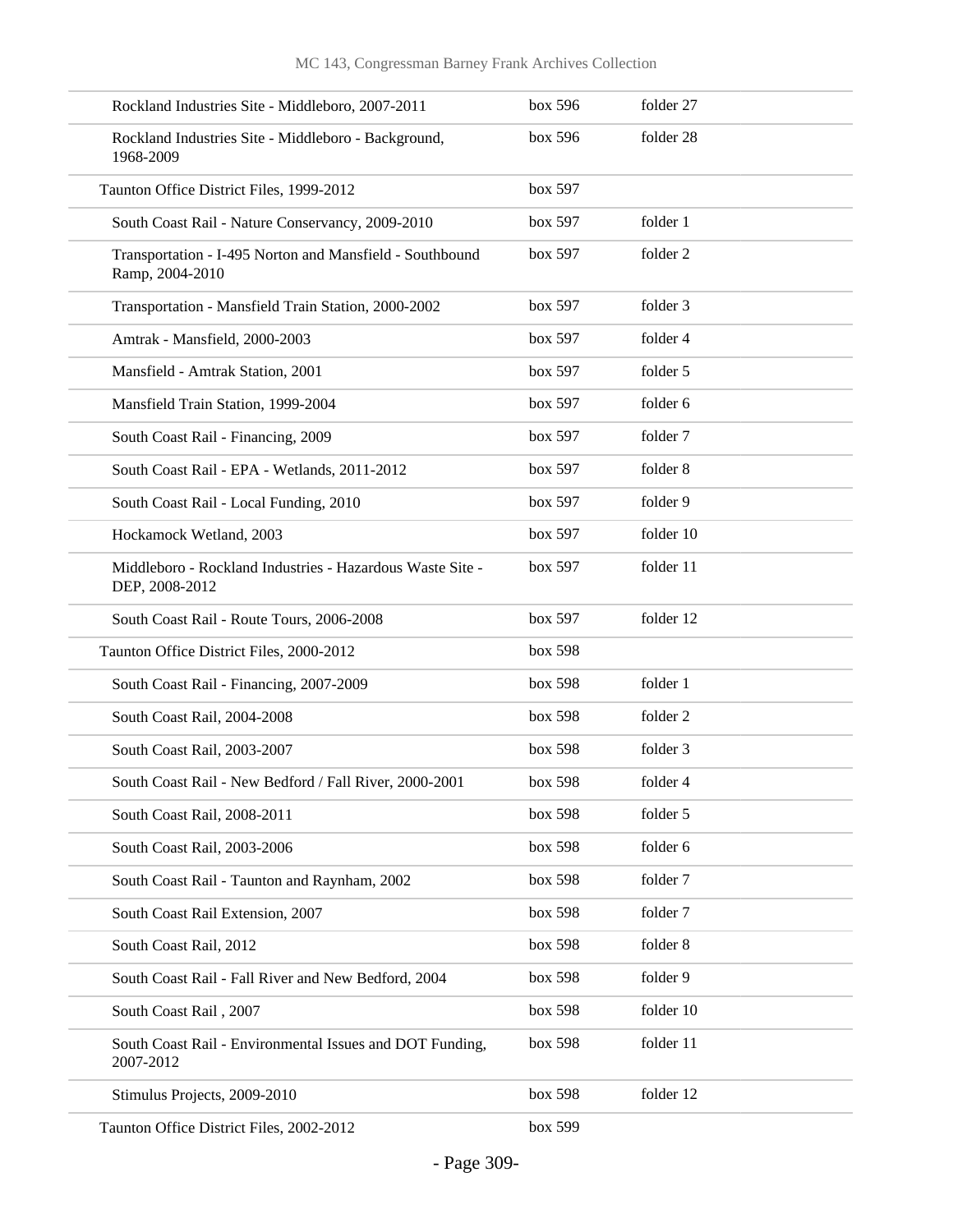| South Coast Rail - News Articles, 2003-2006                            | box 599   | folder 1  |
|------------------------------------------------------------------------|-----------|-----------|
| Morey's Bridge Dam Repairs, 2002-2009                                  | box 599   | folder 2  |
| Hopewell Mills Dam Removal, 2012                                       | box 599   | folder 3  |
| Lake Sabbatia / Sabbatia Dam, 2005-2009                                | box 599   | folder 4  |
| Taunton River Water Levels Rise, 2006                                  | box 599   | folder 5  |
| Whittenden Dam, 2005                                                   | box 599   | folder 6  |
| State Issues - General, 2009-2010                                      | box 599   | folder 7  |
| District Accomplishments by Town, 2009-2010                            | box 599   | folder 8  |
| Stimulus Funding & Superfund Site Funding - 4th District,<br>2009-2010 | box 599   | folder 9  |
| Hatheway-Patterson Superfund Cleanup Site - Mansfield,<br>2002-2010    | box 599   | folder 10 |
| Taunton Office District Files, 2000-2011                               | box 600   |           |
| Whittenden Dam Flooding Crisis, 2005                                   | box 600   | folder 1  |
| Whittenden Dam Disaster Declaration, 2005-2006                         | box 600   | folder 2  |
| Taunton Flooding Evacuation, 2005                                      | box 600   | folder 3  |
| Flood Assistance, 2000                                                 | box 600   | folder 4  |
| Dam Issues, 2005-2011                                                  | box 600   | folder 5  |
| Case Studies in River Restoration Through Dam Removal,<br>2003         | box $600$ | folder 6  |
| Taunton Wild and Scenic River Study, 2004                              | box 600   | folder 7  |
| Three Mile River - Taunton-Dighton Fishing Stock, 2004                 | box 600   | folder 8  |
| Taunton - Wild and Scenic River, 2004                                  | box 600   | folder 9  |
| Taunton River Wild & Scenic River Study, 2005                          | box 600   | folder 10 |
| Mill River Habitat Restoration, 2009-2012                              | box 600   | folder 11 |
| Press Release - Taunton River Legislation, 2008                        | box 600   | folder 12 |
| Mill River Dam Feasibility Study, 2008                                 | box 600   | folder 13 |
| Taunton Office District Files, 2003-2012                               | box 601   |           |
| Mill River Habitat Restoration Project, 2009                           | box 601   | folder 1  |
| Dever School Water Wells (Taunton), 2007                               | box 601   | folder 2  |
| Morey's Dam - Bay Street, 2005                                         | box 601   | folder 3  |
| Northeast Fisheries Summit, 2010                                       | box 601   | folder 4  |
| NOAA Meeting with Administrator Jane Lubchenco,<br>2009-2010           | box 601   | folder 5  |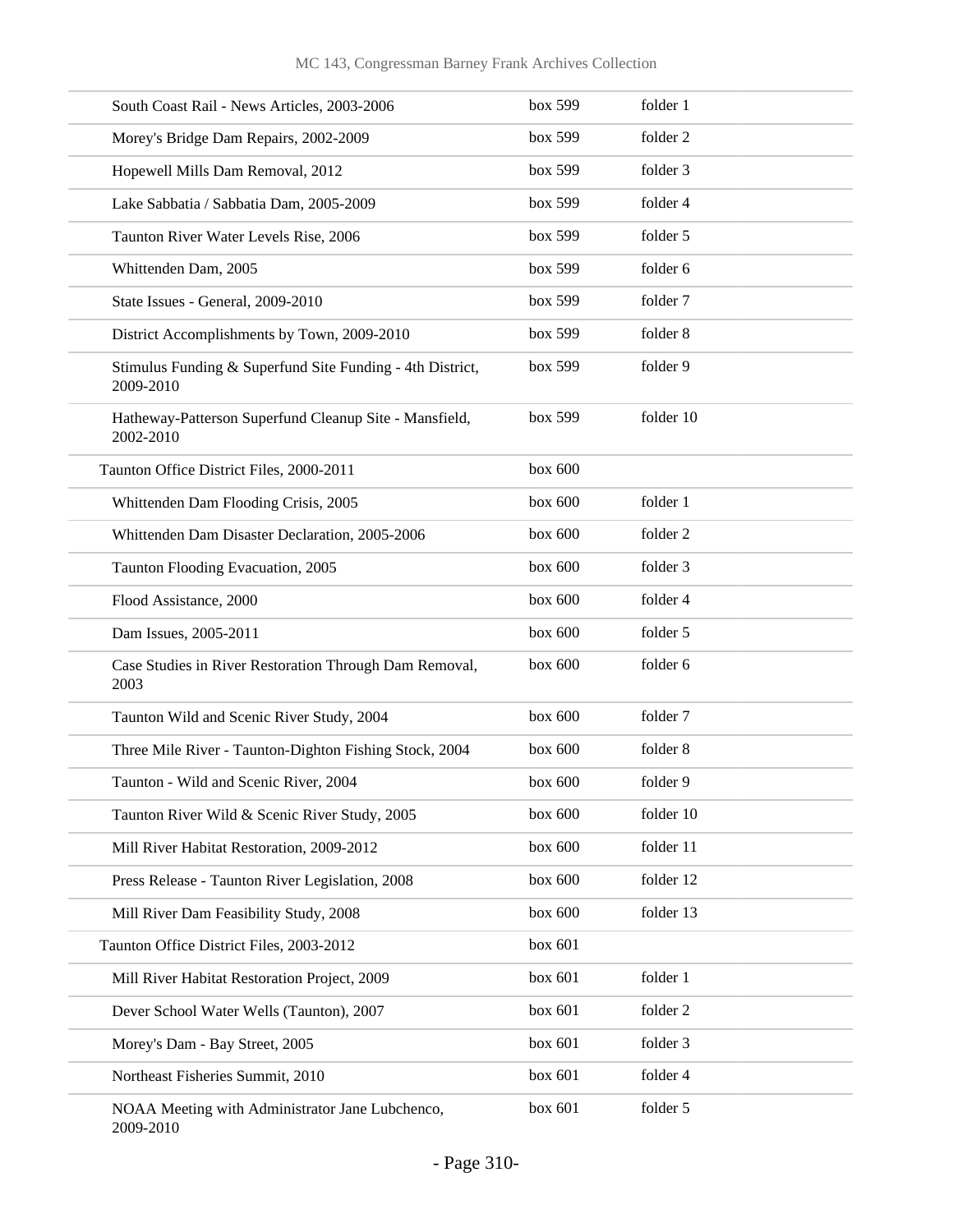| Mayor's Ocean and Fisheries Council Meeting (Scallops/<br>Groundfish), 2010 | box 601   | folder 6  |
|-----------------------------------------------------------------------------|-----------|-----------|
| Senator Kerry Boston Meeting with NOAA Administrator,<br>2010               | box 601   | folder 7  |
| Governor Patrick - SMAST Proposal - Winter Flounder /<br>Groundfish, 2009   | box 601   | folder 8  |
| New Jersey Rubber Co., 2003-2006                                            | box 601   | folder 9  |
| Post Office Closure Studies, 2011-2012                                      | box 601   | folder 10 |
| Commuter Rail - South Coast - Environmental Issues,<br>1999-2012            | box 601   | folder 11 |
| South Coast Rail - Studies, 2008-2010                                       | box 601   | folder 12 |
| South Coast Rail - Various Proposals, 2008                                  | box 601   | folder 13 |
| Taunton Office District Files, 1997-2012                                    | box 602   |           |
| Phase IV - Dever School Development Plans, 1997-2002                        | box $602$ | folder 1  |
| Post Office Study - Fourth District, 2011-2012                              | box $602$ | folder 2  |
| Correspondence - USPS - Cities, Towns, Constituents,<br>2011-2012           | box 602   | folder 3  |
| United States Postal Service, 2011-2012                                     | box $602$ | folder 4  |
| Advanced Training Center - Myles Standish Industrial Park,<br>2002-2009     | box $602$ | folder 5  |
| Phase IV - Myles Standish Industrial Park, 2002-2012                        | box $602$ | folder 6  |
| Trash to Energy, 2012                                                       | box $602$ | folder 7  |
| Assawompset Pond - Middleboro, 2010-2012                                    | box $602$ | folder 8  |
| Dever School Land - Taunton, 2004-2012                                      | box 602   | folder 9  |
| Shaw's Employee Strike, 2010                                                | box 602   | folder 10 |
| Shaw's Supermarket Local 791 United Commercial Food<br>Workers, 2004        | box 602   | folder 11 |
| City of Taunton - General, 2012                                             | box 602   | folder 12 |
| National Park Service - JFK Longfellow House - Olmsted<br>Sites, 2011       | box 602   | folder 13 |
| Cong. Frank Response to Pew - Lee Crockett, 2010                            | box 602   | folder 14 |
| Stewart H.C. Morton Hospital, 2003-2011                                     | box 602   | folder 15 |
| Park Street Development - Stewart Health Care, 2012                         | box 602   | folder 16 |
| South Coast Rail Proposal, 2007                                             | box 602   | folder 17 |
| South Coast Rail Plan, 2007                                                 | box 602   | folder 18 |
|                                                                             |           |           |

Stimulus - New Bedford, 2009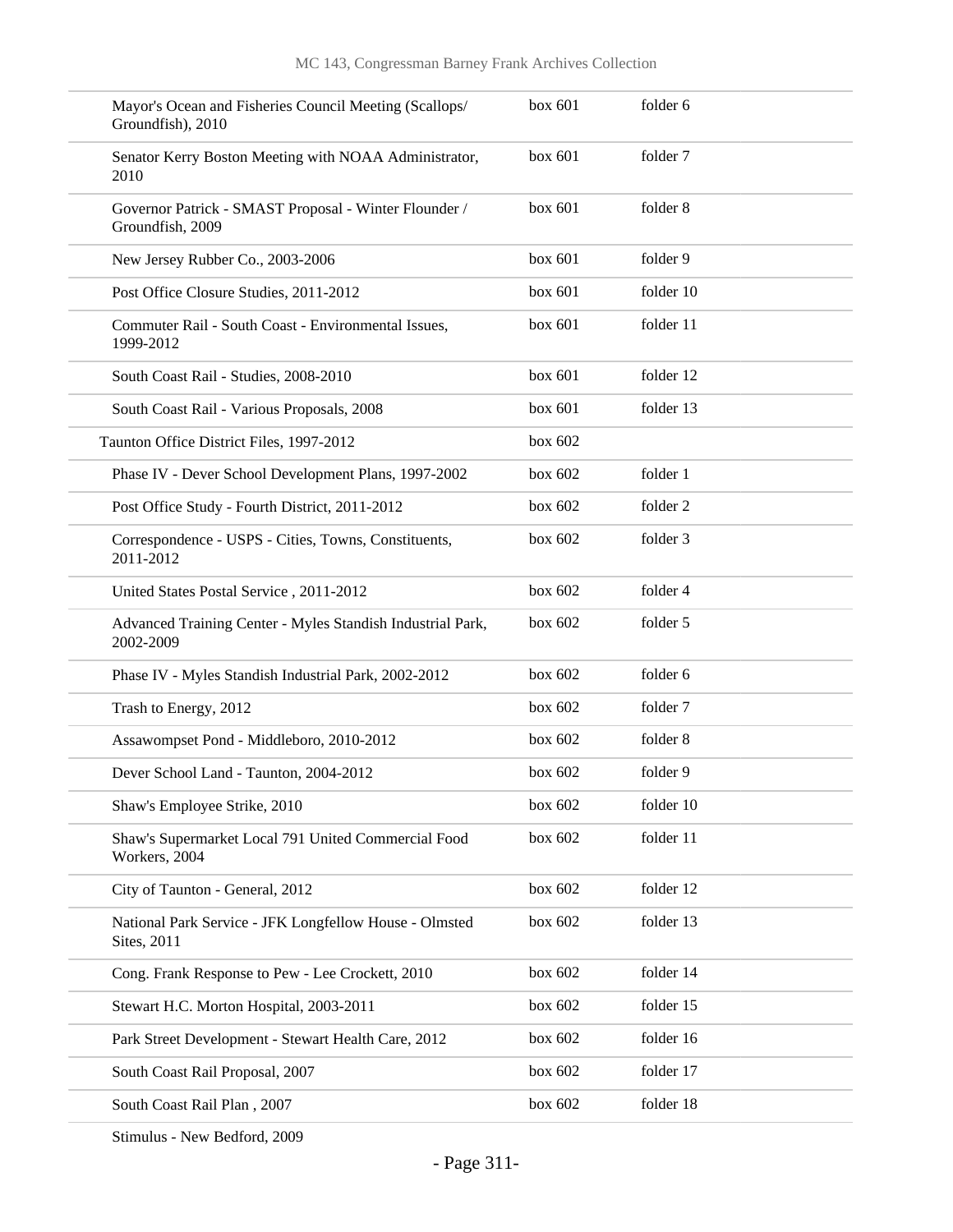#### MC 143, Congressman Barney Frank Archives Collection

|                                                          | box 602 | folder 19 |
|----------------------------------------------------------|---------|-----------|
| Taunton Office District Files, 2002-2012                 | box 603 |           |
| Morton Hospital / Stewart Health Care, 2011-2012         | box 603 | folder 1  |
| Lakeville State Hospital Site, 2011                      | box 603 | folder 2  |
| Robertson Mill WEIR Corporation, 2003-2005               | box 603 | folder 3  |
| Robertson Mill Taunton - Historic Tax Credit NPS, 2004   | box~603 | folder 4  |
| Robertson Mill - Mass. Tax Credit Application, 2003-2005 | box 603 | folder 5  |
| Pro-Home Inc. Advocacy, 2004-2005                        | box 603 | folder 6  |
| Pro-Home Inc. HUD Grant, 2004-2005                       | box 603 | folder 7  |
| Mass Housing Annual Report, 2006                         | box 603 | folder 8  |
| Pro-Home Inc., 2003-2005                                 | box 603 | folder 9  |
| Taunton Municipal Lighting Plant Fiber Optics, 2004-2005 | box~603 | folder 10 |
| Community Development Block Grant, 2005                  | box~603 | folder 11 |
| Taunton Council on Aging Appropriations Request, 2009    | box 603 | folder 12 |
| EPA Superfund Ad-A-Day, Co., 2003                        | box 603 | folder 13 |
| Taunton Issues - Brownfields Cleanup (EPA), 2003         | box~603 | folder 14 |
| Cable / Satellite Local Programming Access, 2007-2009    | box~603 | folder 15 |
| Taunton Issues - SRPEDD 50th Anniversary, 2006           | box 603 | folder 16 |
| SRPEDD, 2005-2008                                        | box 603 | folder 17 |
| Taunton Issues - Cobb Brook, 2003                        | box 603 | folder 18 |
| City of Taunton - Cobb Brook Improvement Project, 2002   | box~603 | folder 19 |
| Taunton Office District Files, 2003-2010                 | box~604 |           |
| Obama Housing Assistance - HUD, 2009                     | box 604 | folder 1  |
| Financial Crisis - Bailout, 2008                         | box 604 | folder 2  |
| Southeastern Economic Development, 2002                  | box 604 | folder 3  |
| Foreclosure Assistance, 2008                             | box 604 | folder 4  |
| Bailout / Recovery / Financial Failure Articles, 2008    | box 604 | folder 5  |
| One United Bailout, 2010                                 | box 604 | folder 6  |
| Massachusetts Transportation Planning, 2005              | box 604 | folder 7  |
| Route 495/95 Northbound Proposal, 2011                   | box 604 | folder 8  |
| Transportation, 2008-2009                                | box 604 | folder 9  |
| Freetown - Exit 8B - Noise Mitigation, 2010              | box 604 | folder 10 |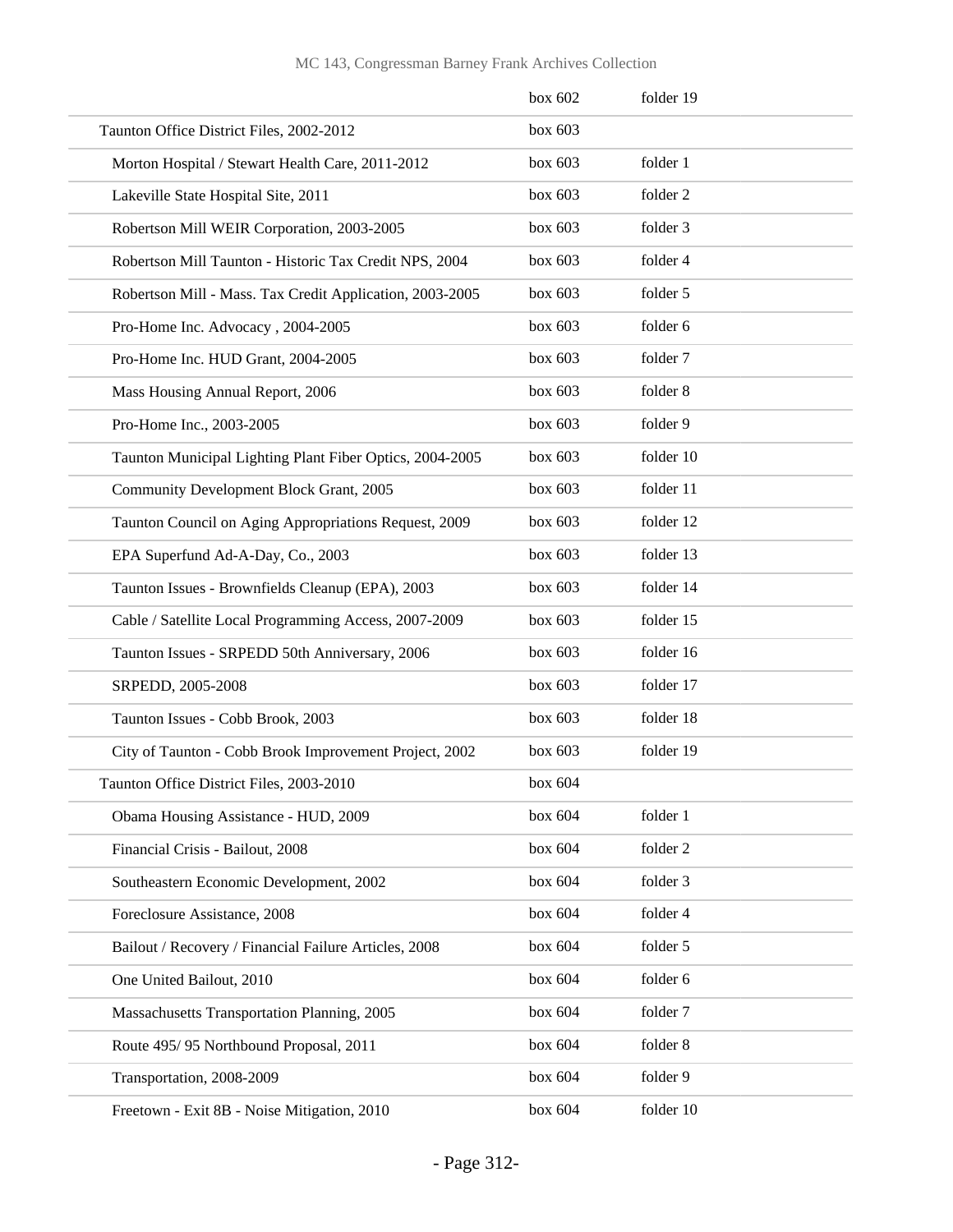| Freetown - Narrows Road Project - ACOE, 2011                       | box 604 | folder 11 |
|--------------------------------------------------------------------|---------|-----------|
| D'Arcinoff Group - Renewable Energy, 2010                          | box 604 | folder 12 |
| Quaker Fabric Co. - Trade Adjustment Assistance Act, 2007          | box 604 | folder 13 |
| Keep Our Waterfronts Working Act of 2007, 2007                     | box 604 | folder 14 |
| Fishery Issues, 2007                                               | box 604 | folder 15 |
| Cape Wind Farm Project, 2007-2008                                  | box 604 | folder 16 |
| CMS-150-P- Health Services, 2010                                   | box 604 | folder 17 |
| Southern New England School of Law - UMass Dartmouth,<br>2004-2009 | box 604 | folder 18 |
| Muddy River ACOE - Newton, 2011                                    | box 604 | folder 19 |
| Lockheed Martin Sippican Mod II Naval Targets, 2007                | box 604 | folder 20 |
| Michael Bianco Inc. - New Bedford Immigration Sting, 2007          | box 604 | folder 21 |
| Taunton Accomplishments, 2003-2007                                 | box 604 | folder 22 |
| BF Town Meeting on Military Spending, 2011                         | box 604 | folder 23 |
| BF Visit to Taunton Rotary Club, 2003                              | box 604 | folder 24 |
| Newsletter Content Possibilities, 2010                             | box 604 | folder 25 |
| South Coast Mass. Federal / State / Local Focus Group, 2007        | box 604 | folder 26 |
| Boston Apparel Layoffs, 2011                                       | box 604 | folder 27 |
| Westport Housing Rehabilitation Grant, 2009                        | box 604 | folder 28 |
| Taunton Office District Files, 1993-2012                           | box~605 |           |
| National Service, 1993                                             | box 605 | folder 1  |
| Hope VI Project, 2010                                              | box 605 | folder 2  |
| Immigration Issues, 2009-2012                                      | box 605 | folder 3  |
| Bank Regulation, 2012                                              | box 605 | folder 4  |
| Electricity / Energy Issues, 2008                                  | box 605 | folder 5  |
| Serve New England - Food Co-op Problems, 2010                      | box 605 | folder 6  |
| Budget Control Act of 2011, 2011-2012                              | box 605 | folder 7  |
| Coast Guard Air Station Cape Cod, 2006                             | box 605 | folder 8  |
| BF Events and Recognitions, 2002-2012                              | box 605 | folder 9  |
| Town of Dighton Issues, 2008-2012                                  | box 605 | folder 10 |
| Sgt. Robert Barrett Post Office Dedication - Fall River, 2011      | box 605 | folder 11 |
| GSE Reform (Government-Sponsored Enterprises), 2004                | box 605 | folder 12 |

Fall River - General, 1999-2012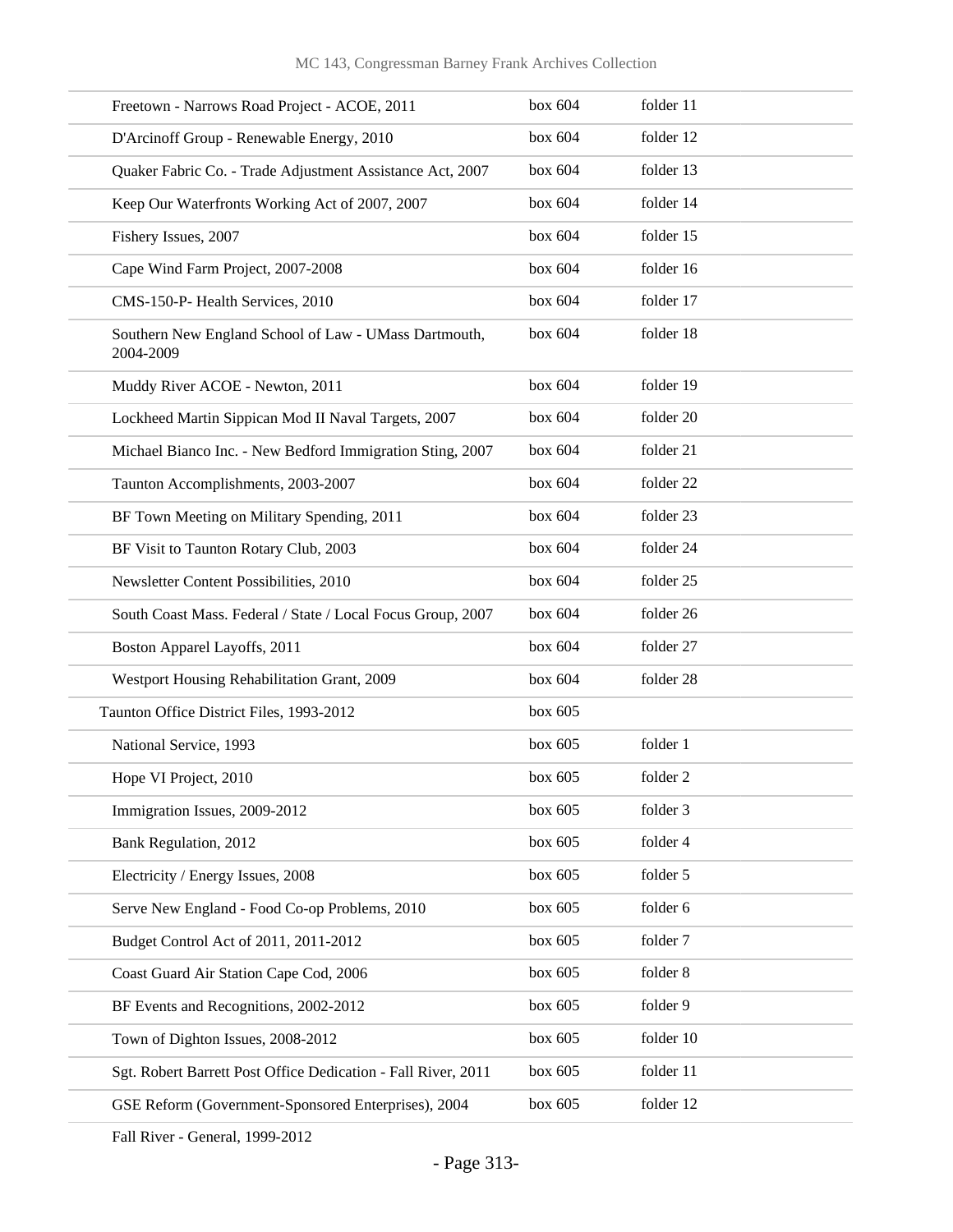| box 605   | folder 13 |
|-----------|-----------|
| box $605$ | folder 14 |
| box $605$ | folder 15 |
| box $605$ | folder 16 |
| box $605$ | folder 17 |
| box 605   | folder 18 |
| box $605$ | folder 19 |
| box $605$ | folder 20 |
| box $605$ | folder 21 |
| box $605$ | folder 22 |
| box $605$ | folder 23 |
| box 605   | folder 24 |
| box $605$ | folder 25 |
| box $605$ | folder 26 |
| box 605   | folder 27 |
| box $605$ | folder 28 |
| box $605$ | folder 29 |
| box $605$ | folder 30 |
| box 605   | folder 31 |
| box $605$ | folder 32 |
| box 605   | folder 33 |
| box 605   | folder 34 |
| box 605   | folder 35 |
| box 605   | folder 36 |
| box 606   |           |
| box 606   | folder 1  |
| box 606   | folder 2  |
| box 606   | folder 3  |
| box 606   | folder 4  |
| box 606   | folder 5  |
|           |           |

Lakeville - Leonard Washburn Brook, 2002-2003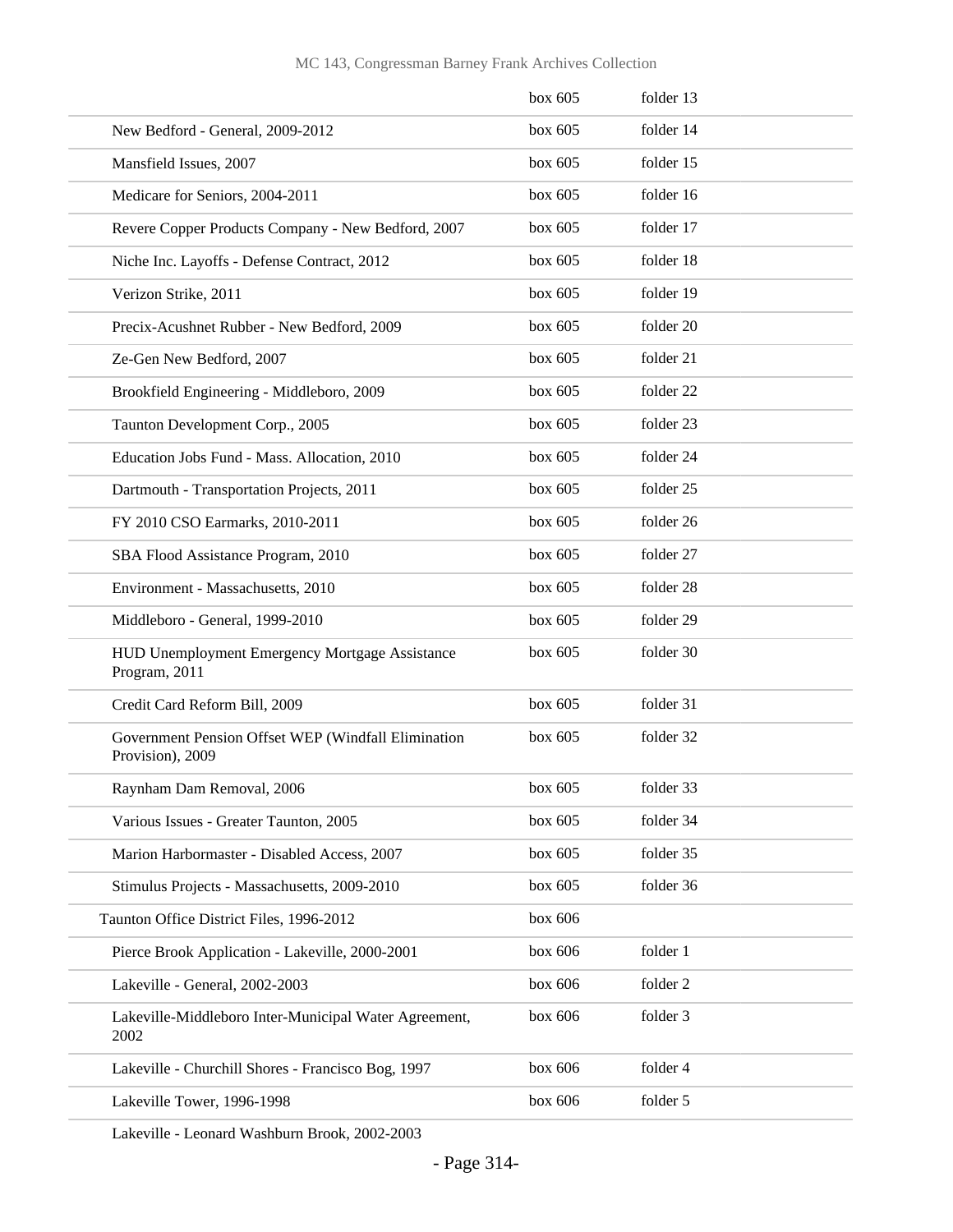|                                                                 | box 606 | folder 6  |
|-----------------------------------------------------------------|---------|-----------|
| Lakeville Water Storage Tank & Water Main Project,<br>2009-2011 | box 606 | folder 7  |
| Assawompset Pond - Lakeville, 2002-2011                         | box 606 | folder 8  |
| Mansfield MBTA - Amtrak, 1997-2005                              | box 606 | folder 9  |
| Source Water Protection Plan, 2004                              | box 606 | folder 10 |
| Town of Mansfield, 2003-2012                                    | box 606 | folder 11 |
| Canoe River Bridge - Mansfield, 2007-2009                       | box 606 | folder 12 |
| Mansfield Southcoast Stormwater General Permit, 2011            | box 606 | folder 13 |
| Mansfield Post Office Safety Complaint, 2000-2002               | box 606 | folder 14 |
| Mansfield - GATRA Task Force, 1998                              | box 606 | folder 15 |
| Mansfield - Route 106 Underpass Reconstruction, 2001-2004       | box 606 | folder 16 |
| Mansfield Corporate Recruitment Life Science Center, 2003       | box 606 | folder 17 |
| Mansfield Little League 14-Year-Old All Stars, 2003             | box 606 | folder 18 |
| Stimulus Projects - Raynham, 2009                               | box 606 | folder 19 |
| Stimulus Requests, 2009-2010                                    | box 606 | folder 20 |
| Health Care Bill, 2010                                          | box 606 | folder 21 |
| Transportation Projects, 2009-2010                              | box 606 | folder 22 |
| Taunton Office District Files, 1993-2012                        | box 607 |           |
| Lake Monponsett, 1993-1994                                      | box 607 | folder 1  |
| MBTA - Middleboro - Lakeville, 1993-1996                        | box 607 | folder 2  |
| Letter to the Editor - Mansfield, 2001                          | box 607 | folder 3  |
| Halifax - TEA Public Works Project, 1998                        | box 607 | folder 4  |
| Middleboro - Post Office, 1998                                  | box 607 | folder 5  |
| Middleboro - CDBG Funding Downtown Revitalization,<br>1998-1999 | box 607 | folder 6  |
| Norton - Canoe River Aquifer Advisory Committee,<br>1997-2001   | box 607 | folder 7  |
| Halifax - MBTA Issue, 1995-1997                                 | box 607 | folder 8  |
| Halifax Housing Authority - Legal Services, 1998-1999           | box 607 | folder 9  |
| Foxboro - EPA - Ethanol Rep. Coppola, 2006-2007                 | box 607 | folder 10 |
| Foxborough - Train Noise, 2002-2006                             | box 607 | folder 11 |
| SMAST Fisheries Research, 2005                                  | box 607 | folder 12 |

Middleboro - Route 44 Relocation Project, 2005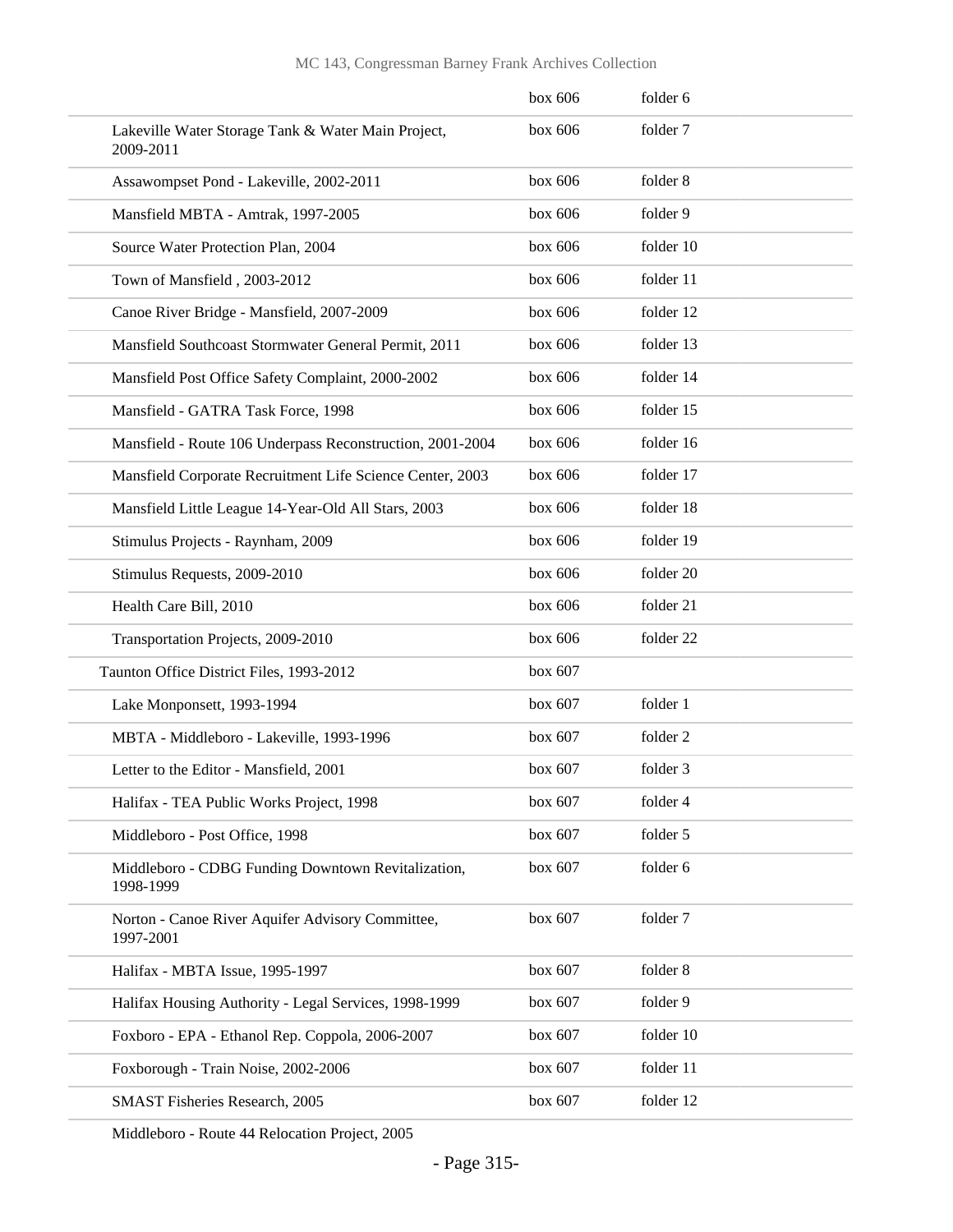|                                                                           | box 607 | folder 13           |
|---------------------------------------------------------------------------|---------|---------------------|
| Middleboro - Rockland Industries Superfund Cleanup,<br>1999-2009          | box 607 | folder 14           |
| Foxboro - Patriot Place - Krafts, 2010                                    | box 607 | folder 15           |
| Freetown - Forge Pond Dam, 2010                                           | box 607 | folder 16           |
| Earmark Requests, 2010                                                    | box 607 | folder 17           |
| BF's Schedule - District Visits, 2007-2012                                | box 607 | folder 18           |
| Foxboro Company - Invensys, 2008                                          | box 607 | folder 19           |
| Fall River - Route 79 and 195, 2010-2011                                  | box 607 | folder 20           |
| Massachusetts Nurses Association - Morton Hospital Unit<br>Closures, 2010 | box 607 | folder 21           |
| 2010 Census - Redistricting, 2010-2012                                    | box 607 | folder 22           |
| Westport - Senior Transportation, 2004                                    | box 607 | folder 23           |
| Taunton Office District Files, 2002-2012                                  | box 608 |                     |
| WEIR Corporation - Robertson on the River - Taunton,<br>2002-2005         | box 608 | folder 1            |
| Route 44 Rotary Project - Middleborough, 2010-2011                        | box 608 | folder <sub>2</sub> |
| Haskon Company Closure Abridged UE Local 204,<br>2010-2011                | box 608 | folder 3            |
| Taunton Trash Issues, 2010                                                | box 608 | folder 4            |
| Taunton Development Corp., 2004-2008                                      | box 608 | folder 5            |
| GATRA Bus Stops - SSA Taunton, 2005                                       | box 608 | folder 5            |
| Homelessness - Ten-Year Plan, 2008                                        | box 608 | folder 6            |
| Assistance to Firefighters Grant Request, 2006                            | box 608 | folder 7            |
| Taunton - EPA Brownfields, 2004-2007                                      | box 608 | folder 8            |
| Taunton State Hospital, 2012                                              | box 608 | folder 9            |
| Army Corps of Engineers, 2004                                             | box 608 | folder 10           |
| USDA Provides Assistance to Farmers, 2006                                 | box 608 | folder 11           |
| Pension Protection Act, 2008                                              | box 608 | folder 12           |
| Westport River - Wild and Scenic Designation, 2010-2012                   | box 608 | folder 13           |
| Taunton Office District Files, 1998-2012                                  | box 609 |                     |
| Myles Standish Industrial Park Issues, 1998-2007                          | box 609 | folder 1            |
| WEIR Corporation, 2002-2011                                               | box 609 | folder 2            |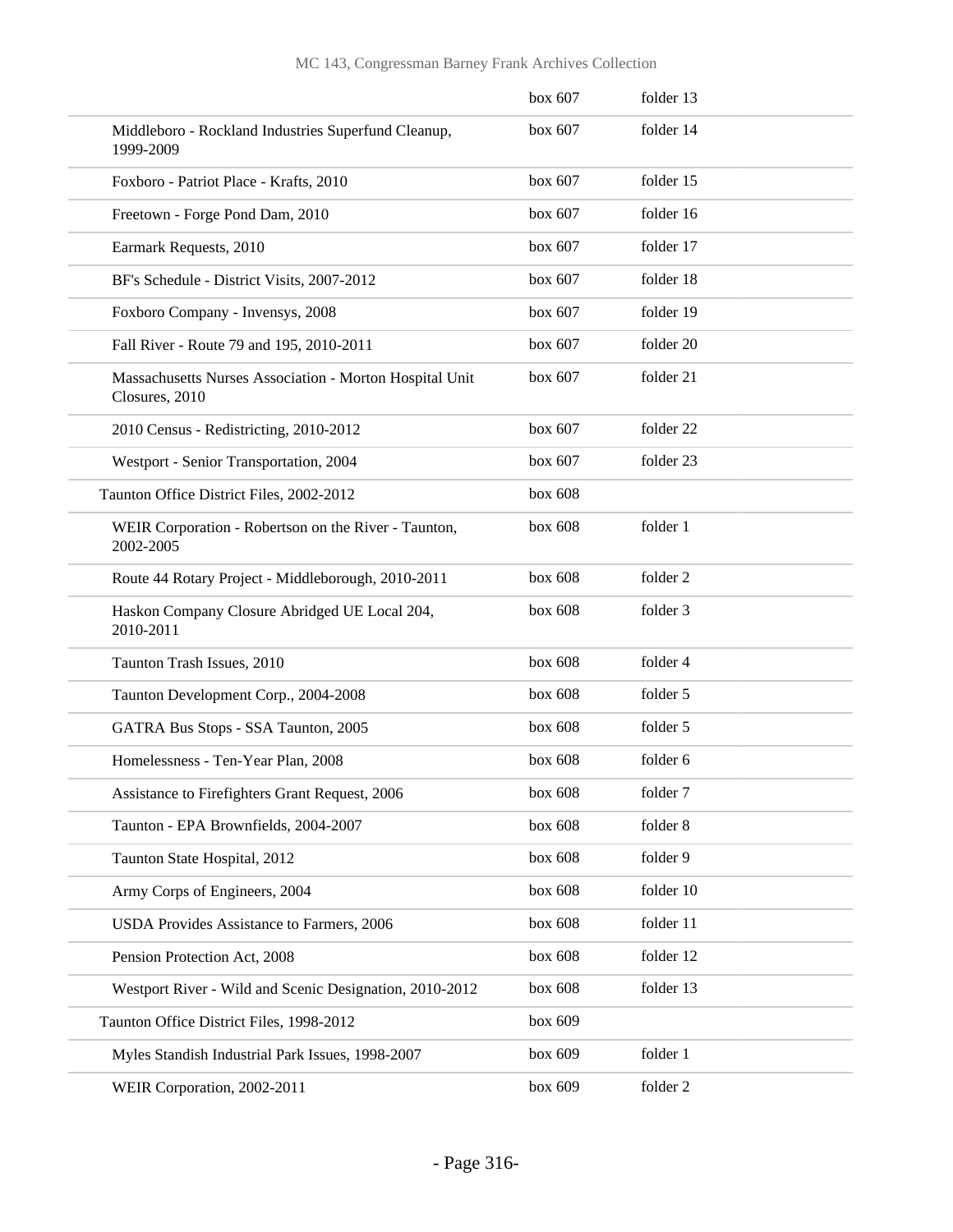| WEIR Corporation Village Townhouses Affordable Housing<br>Project, 2008 | box 609 | folder 3  |
|-------------------------------------------------------------------------|---------|-----------|
| Neighborhood Corporation (formerly WEIR), 2009-2010                     | box 609 | folder 4  |
| Neighborhood Corporation - Neighborhood Works America,<br>2010          | box 609 | folder 5  |
| Development Corporation CSX - Liberty and Union Crossing,<br>2009       | box 609 | folder 6  |
| Taunton Nursing Home, 2004-2009                                         | box 609 | folder 7  |
| Taunton Downtown National Park Study, 2005-2008                         | box 609 | folder 8  |
| City of Taunton Historic Downtown Designation, 2009-2012                | box 609 | folder 9  |
| Route 140 - Route 24 Interchange, 2003-2008                             | box 609 | folder 10 |
| CSX Rail Crossing - Taunton, 2005-2006                                  | box 609 | folder 11 |
| Taunton Medal of Honor Hero, 2005                                       | box 609 | folder 12 |
| HUD Secretary Donovan Visit to Massachusetts, 2009                      | box 609 | folder 13 |
| HOPE XI Fairfax Gardens, 2004-2012                                      | box 609 | folder 14 |
| Reed & Barton - Eureka Closure, 2004-2009                               | box 609 | folder 15 |
| Military Spending, 2011                                                 | box 609 | folder 16 |
| PWED Projects - City of Taunton, 2002-2004                              | box 609 | folder 17 |
| Taunton Office District Files, 1996-2012                                | box 610 |           |
| Raynham - Transportation                                                | box 610 | folder 1  |
| Taunton River - Navigational Improvements, 2000-2002                    | box 610 | folder 2  |
| Taunton Downtown - National Significance Designation                    | box 610 | folder 3  |
| Taunton Watershed Initiative, 2002                                      | box 610 | folder 4  |
| Narragansett Bay - Mount Hope Bay, 2003                                 | box 610 | folder 5  |
| Taunton Wild and Scenic River Study, 2007-2009                          | box 610 | folder 6  |
| Berkley Scenic River Act, 2004                                          | box 610 | folder 7  |
| Taunton Dam Memos and Contracts Articles, 2005                          | box 610 | folder 8  |
| Taunton Mill River Study, 2005-2011                                     | box 610 | folder 9  |
| Taunton Flood, 2006                                                     | box 610 | folder 10 |
| South Coast Rail Task Force Meetings, 2007-2011                         | box 610 | folder 11 |
| Taunton - Waste Management, 2010-2012                                   | box 610 | folder 12 |
| Taunton Youth Court Programs, 2008-2011                                 | box 610 | folder 13 |
| Clean Water Issues, 2009                                                | box 610 | folder 14 |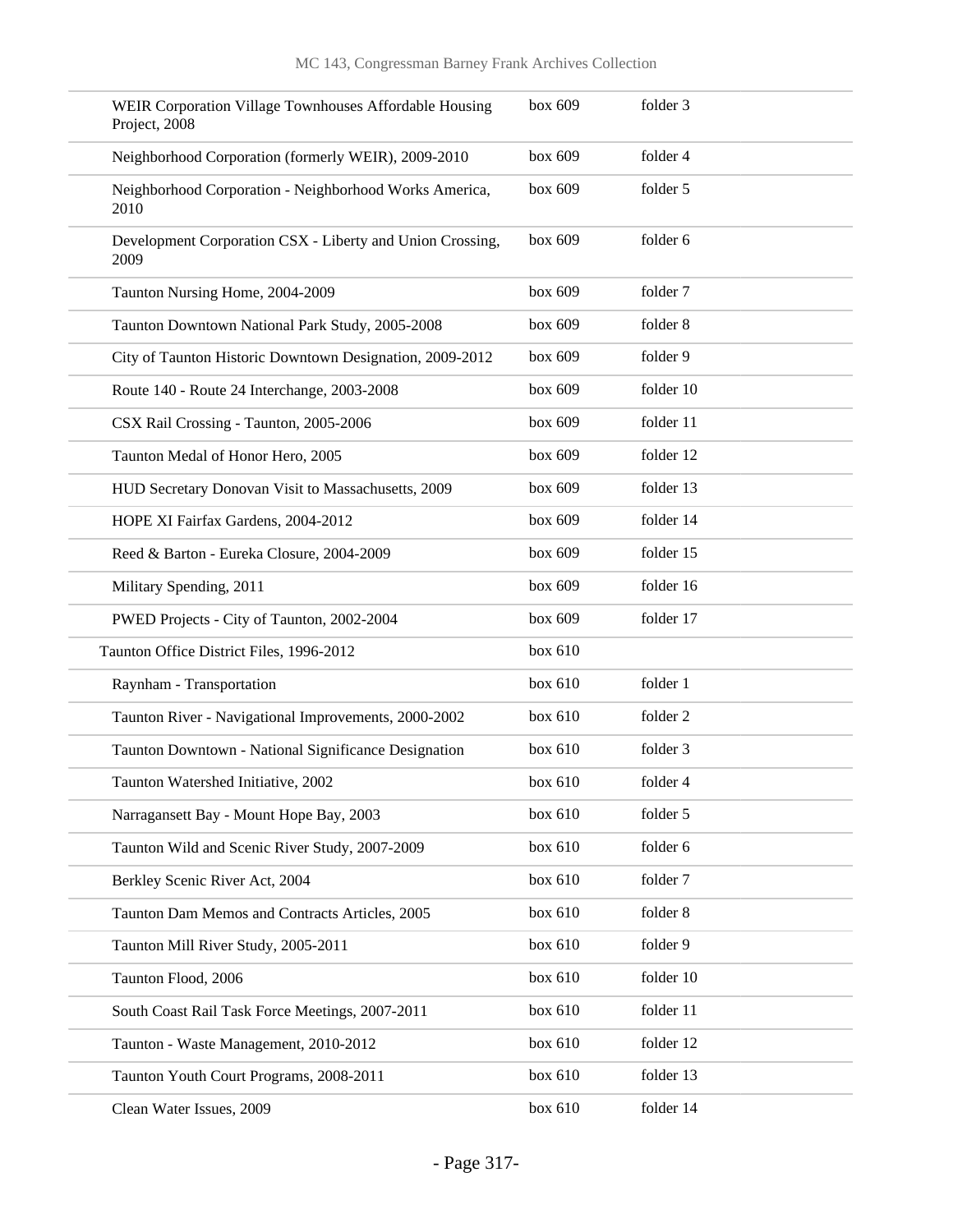| Vanguard Managed Solutions - Mansfield, 2005                                                   | box 610 | folder 15 |
|------------------------------------------------------------------------------------------------|---------|-----------|
| Norfolk - Route 115, 2008                                                                      | box 610 | folder 16 |
| Senior Housing - Norton, 2006                                                                  | box 610 | folder 17 |
| Foxboro - Mansfield - Norton Regional Sewer Authority, 2008                                    | box 610 | folder 18 |
| Raynham - Housing, 2009-2011                                                                   | box 610 | folder 19 |
| Raynham - Intersection Project, 2007-2008                                                      | box 610 | folder 20 |
| Taunton Office District Files, 1998-2012                                                       | box 611 |           |
| Taunton River Watershed, 1998                                                                  | box 611 | folder 1  |
| Lower Taunton River - Wild and Scenic Study, 1999-2008                                         | box 611 | folder 2  |
| Taunton River Wildlands Trust, 1999                                                            | box 611 | folder 3  |
| Upper Taunton River Wild and Scenic Study, 1999-2002                                           | box 611 | folder 4  |
| Taunton River Watershed EOEA - Army Corps of Engineers<br>Funding Project, 2001-2002           | box 611 | folder 5  |
| Taunton River Press Coverage, 2002-2003                                                        | box 611 | folder 6  |
| Upper Taunton River - Wild and Scenic Study, 2001-2004                                         | box 611 | folder 7  |
| Taunton River Wild and Scenic Designation, 2004-2011                                           | box 611 | folder 8  |
| Taunton River Bill, 2004-2008                                                                  | box 611 | folder 9  |
| Taunton River - Wild and Scenic, 2007-2009                                                     | box 611 | folder 10 |
| Taunton River Watershed, 2005                                                                  | box 611 | folder 11 |
| Taunton River Designation - Issues, 2007-2009                                                  | box 611 | folder 12 |
| Upper Taunton River Basin Water Resource Management<br>Plan, 2007                              | box 611 | folder 13 |
| Taunton River Articles - River as Water Source, 2008-2009                                      | box 611 | folder 14 |
| Taunton River Bill Passes the House, 2008                                                      | box 611 | folder 15 |
| Federal Bills - Funding Bills, 2008-2009                                                       | box 611 | folder 16 |
| New Bedford Issues, 2008                                                                       | box 611 | folder 17 |
| Taunton Office District Files, 2003-2010                                                       | box 612 |           |
| Capt. Cleaveland Floyd Bridgman Memorial - Dartmouth,<br>2010                                  | box 612 | folder 1  |
| Bristol Community College and Housing Court - Public<br><b>Transportation Task Force, 2008</b> | box 612 | folder 2  |
| Brockton Family and Community Resources Agency, 2009                                           | box 612 | folder 3  |
| Electric Vehicles, 2009                                                                        | box 612 | folder 4  |
| Fall River Flooding, 2010                                                                      | box 612 | folder 5  |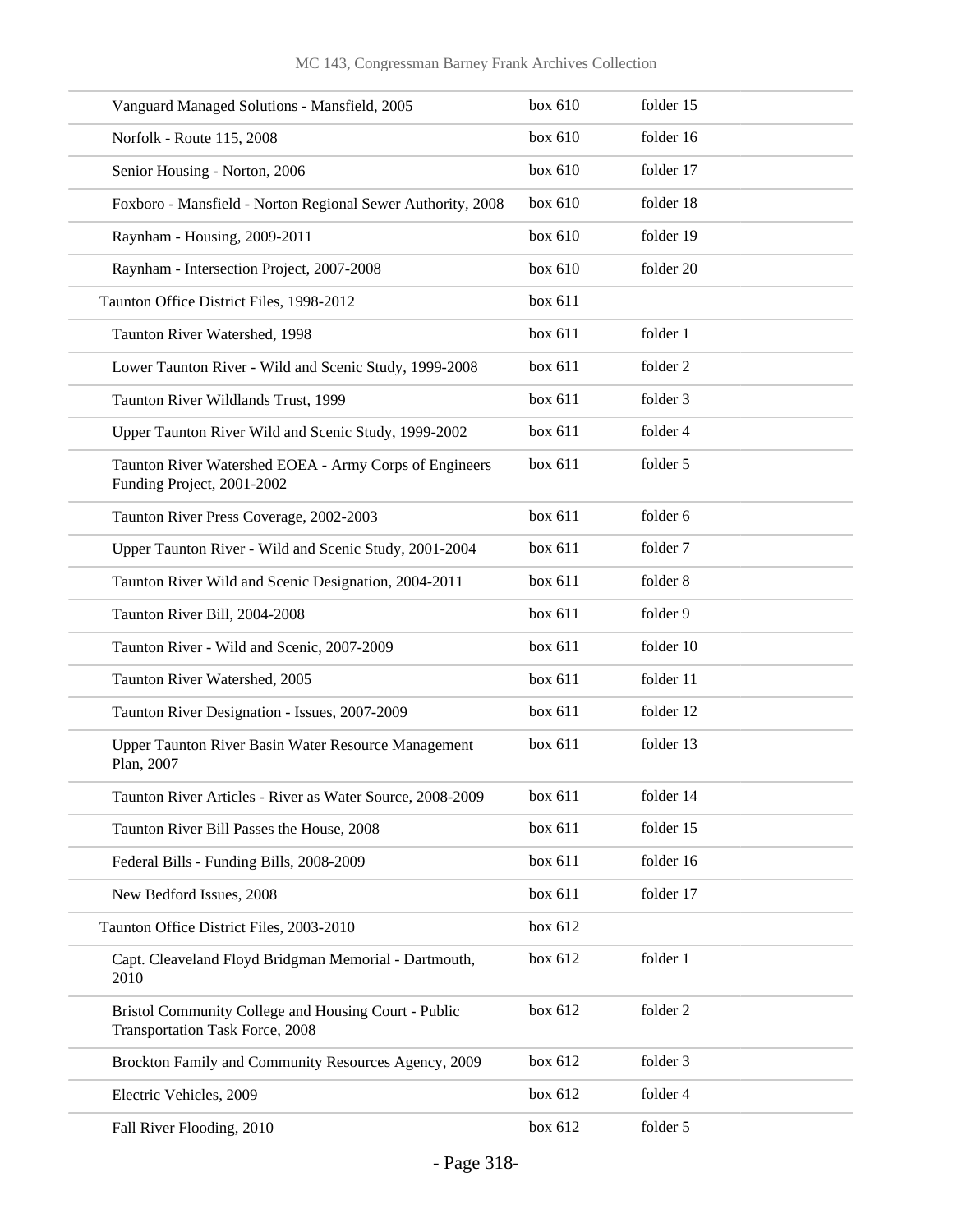| Fall River - Local Issues, 2007-2010                                                      | box 612 | folder 6  |
|-------------------------------------------------------------------------------------------|---------|-----------|
| Financial Crisis and Reform, 2008-2009                                                    | box 612 | folder 7  |
| Health Care Law, 2010                                                                     | box 612 | folder 8  |
| Housing Grants, 2009                                                                      | box 612 | folder 9  |
| Middleboro - Local Issues, 2009                                                           | box 612 | folder 10 |
| Military Families, 2009                                                                   | box 612 | folder 11 |
| Military Spending - BF Position, 2010                                                     | box 612 | folder 12 |
| New Bedford - Local Issues, 2010                                                          | box 612 | folder 13 |
| Special Senate Election - Coakley vs. Brown, 2010                                         | box 612 | folder 14 |
| Stimulus Project Requests, 2009-2010                                                      | box 612 | folder 15 |
| Taunton - Local Issues, 2009                                                              | box 612 | folder 16 |
| Transportation Projects, 2009-2010                                                        | box 612 | folder 17 |
| UMass Dartmouth Biomanufacturing Facility, 2010                                           | box 612 | folder 18 |
| Unemployment Benefits Extension, 2009                                                     | box 612 | folder 19 |
| Weatherization Incentives, 2009-2010                                                      | box 612 | folder 20 |
| Canoe River Aquifer Advisory Committee Division of Capital<br>Asset Management, 2004-2005 | box 612 | folder 21 |
| Hurricane Katrina, 2005                                                                   | box 612 | folder 22 |
| Massachusetts Association of Regional Transit Authorities<br>(MARTA), 2008                | box 612 | folder 23 |
| Justice Assistance Grant Recovery Act, 2009                                               | box 612 | folder 24 |
| Mayor Lang (New Bedford) Wish List - Washington Visit,<br>2007-2008                       | box 612 | folder 25 |
| Lakeville - Halifax Casino, 2007                                                          | box 612 | folder 26 |
| F.B. Rogers Demolition Dispute Superior Abatement, 2008                                   | box 612 | folder 27 |
| <b>ACORN Funding - Barney Frank Statement, 2009</b>                                       | box 612 | folder 28 |
| Financial Crisis, 2008-2010                                                               | box 612 | folder 29 |
| 4th District Stimulus Funding - Accomplishments, 2010                                     | box 612 | folder 30 |
| Health Care Reform - Dartmouth Event Constituent<br>Responses, 2009                       | box 612 | folder 31 |
| Stimulus Requests, 2009                                                                   | box 612 | folder 32 |
| Rhode Island Special House Defense Planning Commission,<br>2003-2004                      | box 612 | folder 33 |
| Events in Taunton, 2008                                                                   | box 612 | folder 34 |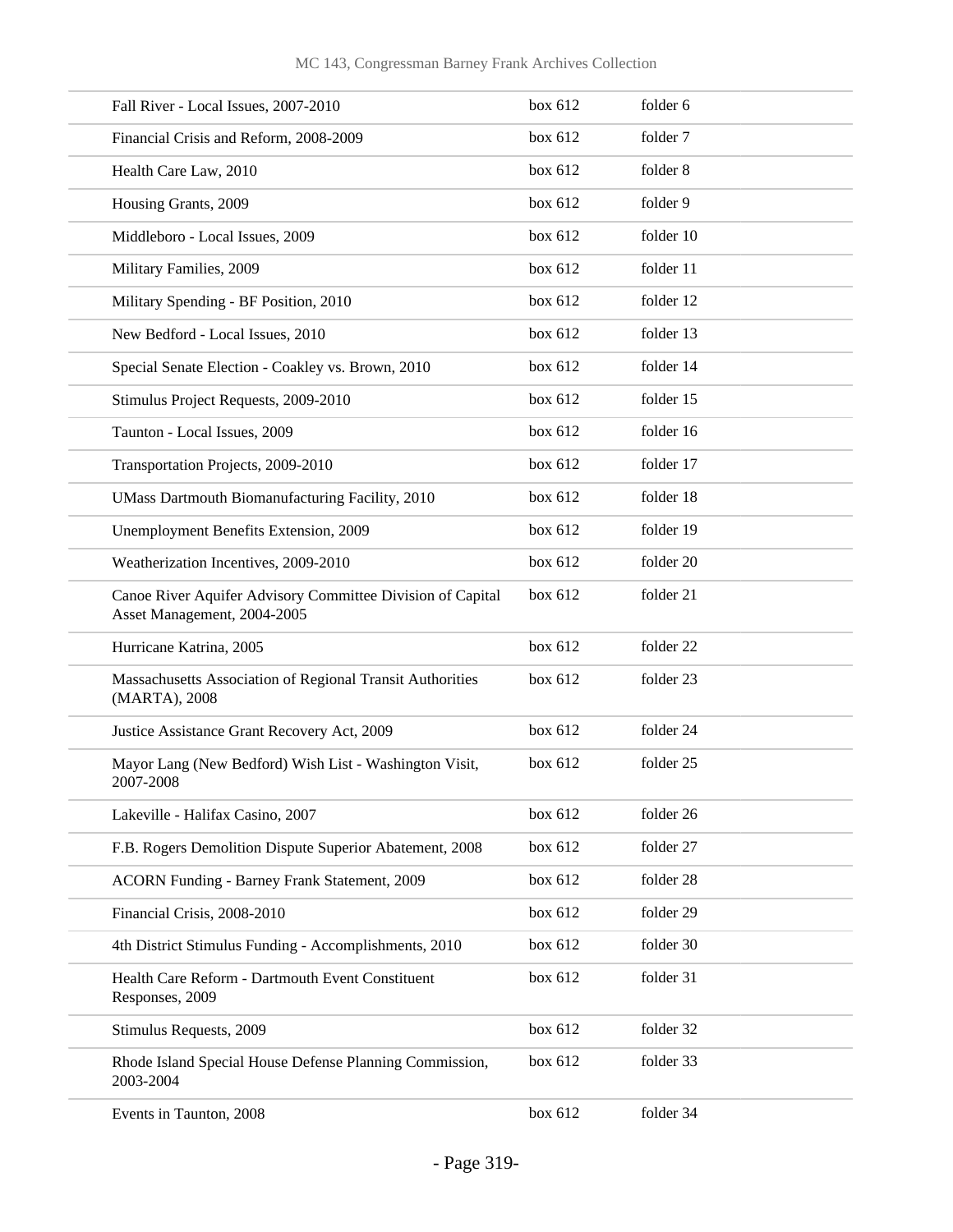| Campaign Endorsements - Election News Articles, 2008             | box 612 | folder 35 |
|------------------------------------------------------------------|---------|-----------|
| Barney Endorsements, 2010                                        | box 612 | folder 36 |
| District Campaign, 2010                                          | box 612 | folder 37 |
| Campaign, 2011-2012                                              | box 612 | folder 38 |
| Taunton Office District Files, 2002-2012                         | box 613 |           |
| South Coast Rail Project, 2008-2010                              | box 613 | folder 1  |
| South Coast Rail, 2008                                           | box 613 | folder 2  |
| South Coast Rail Alternatives, 2008                              | box 613 | folder 3  |
| South Coast Rail, 2002                                           | box 613 | folder 4  |
| South Coast Rail, 2007-2012                                      | box 613 | folder 5  |
| Taunton Dams and Mill River Articles, 2006-2008                  | box 613 | folder 6  |
| Taunton Office District Files, 2007-2012                         | box 614 |           |
| Casinos & Gambling in Massachusetts - Legislation,<br>2007-2008  | box 614 | folder 1  |
| Middleboro Casino Proposal, 2007-2010                            | box 614 | folder 2  |
| Middleboro Casino Proposal, 2007-2010                            | box 614 | folder 3  |
| Middleboro Casino Proposal, 2007-2010                            | box 614 | folder 4  |
| Casino Proposals - Gov. Deval Patrick, 2007-2008                 | box 614 | folder 5  |
| Fall River Casino Proposal, 2010                                 | box 614 | folder 6  |
| Casino Proposal - New Bedford, 2007-2010                         | box 614 | folder 7  |
| Casinos - Series in The Enterprise, 2007                         | box 614 | folder 8  |
| Casino Proposal - Raynham, 2008                                  | box 614 | folder 9  |
| Boston - Casino Proposal, 2007                                   | box 614 | folder 10 |
| Western Mass. (Palmer) Casino Proposal, 2007-2008                | box 614 | folder 11 |
| Policy - Wampanoag / Mashpee Councils and Casinos,<br>2007-2010  | box 614 | folder 12 |
| Tribes and Casinos - Federal Government, 2008-2010               | box 614 | folder 13 |
| Middleborough Casino Proposal - Barney Frank's Position,<br>2007 | box 614 | folder 14 |
| Cape Cod Cranberry Growers, 2011                                 | box 614 | folder 15 |
| Bogs Landing - Berkley - DEP EPA, 2006                           | box 614 | folder 16 |
| Farm Service Agency Loan Services - Massachusetts, 2010          | box 614 | folder 17 |
| Taunton Office District Files, 2000-2012                         | box 615 |           |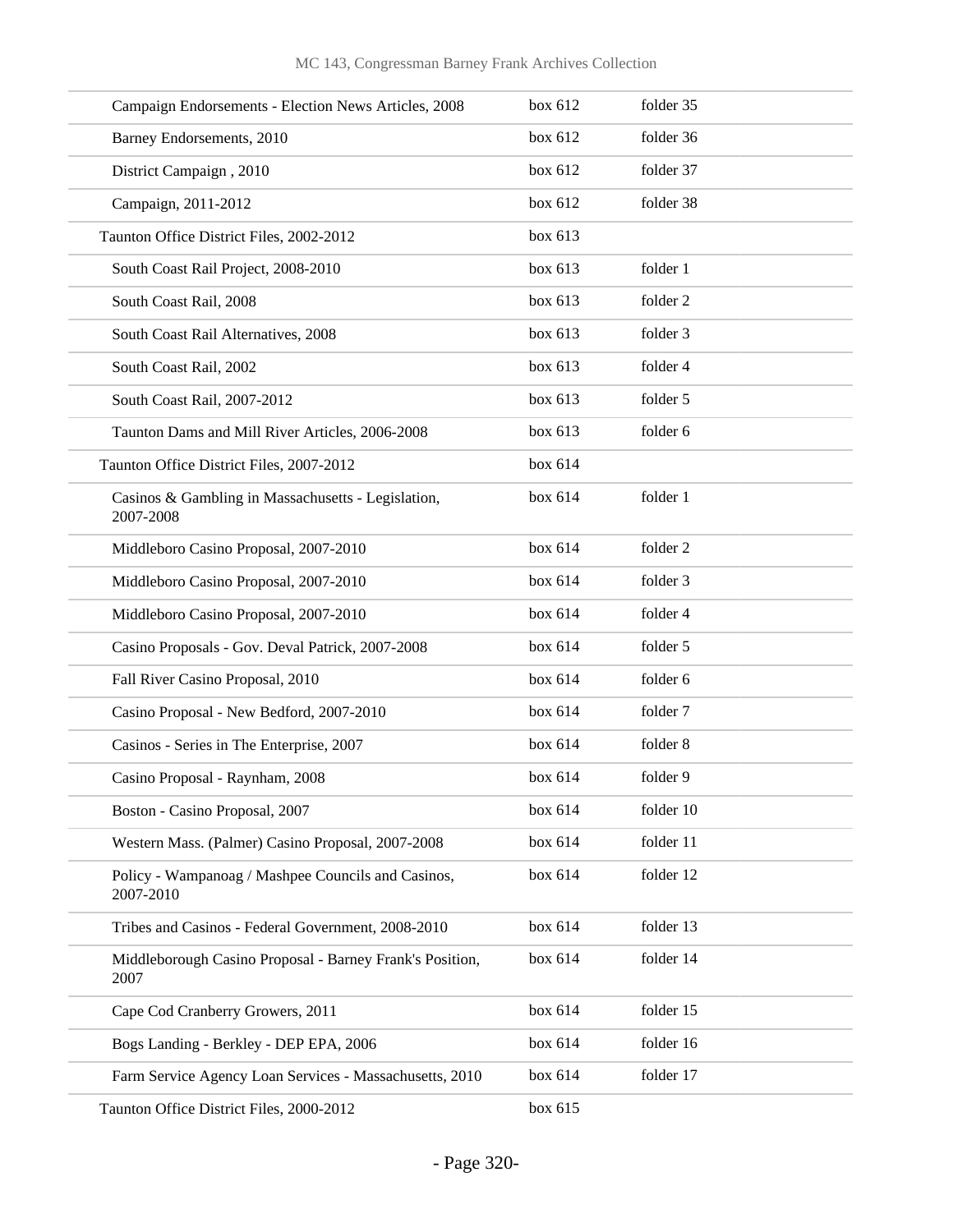| Berkley - Dighton Bridge, 2003-2006                                  | box 615 | folder 1  |
|----------------------------------------------------------------------|---------|-----------|
| District Issues - General, 2003-2010                                 | box 615 | folder 2  |
| Route 24 Interchange - Exit 8B (Freetown), 2009-2012                 | box 615 | folder 3  |
| Freetown - South Main Street Corridor Study, 2009-2010               | box 615 | folder 4  |
| Wareham - Route 495 and 195 Interchange, 2006                        | box 615 | folder 5  |
| 2004 Election, 2004                                                  | box 615 | folder 6  |
| Barney's Mortgage Bill, 2008                                         | box 615 | folder 7  |
| Fishing - General, 2008-2010                                         | box 615 | folder 8  |
| Housing and Homeownership Programs, 2008-2011                        | box 615 | folder 9  |
| Berkley - Dighton Bridge, 2007-2011                                  | box 615 | folder 10 |
| Freetown Fly Ash Pit, 2000                                           | box 615 | folder 11 |
| Dighton Water Treatment Plant, 2003-2007                             | box 615 | folder 12 |
| Transportation and Construction, 2004                                | box 615 | folder 13 |
| Mass. Congress Districts, 2003                                       | box 615 | folder 14 |
| Kopin Military Funding, 2005                                         | box 615 | folder 15 |
| Taunton Office District Files, 1999-2012                             | box 616 |           |
| General Cable Closing / United Electrical Workers Union,<br>2004     | box 616 | folder 1  |
| PBGC - Haskon Corporation Case, 1999-2003                            | box 616 | folder 2  |
| Sgt. Robert Barrett - Fall River USPS Dedication Ceremony,<br>2011   | box 616 | folder 3  |
| Disaster Declaration - Bernat Mill Complex (Norfolk County),<br>2007 | box 616 | folder 4  |
| Deceased Soldiers, 2006-2009                                         | box 616 | folder 5  |
| Sgt. Jason Pool, 2011                                                | box 616 | folder 6  |
| Specialist Ethan Goncalo of Fall River, 2010                         | box 616 | folder 7  |
| Corporal Fagundes, 2010                                              | box 616 | folder 8  |
| Specialist Keith Benson, 2012                                        | box 616 | folder 9  |
| Gregory Trent - Norton Soldier Died 8-8-2012, 2012                   | box 616 | folder 10 |
| Sgt. Edward Grace - Deceased, 2011                                   | box 616 | folder 11 |
| Specialist Corey Shea - Mansfield, 2010-2011                         | box 616 | folder 12 |
| Specialist Scott Andrews, 2010                                       | box 616 | folder 13 |
| Army Specialist Benjamin Sherman - New Bedford /<br>Plymouth, 2009   | box 616 | folder 14 |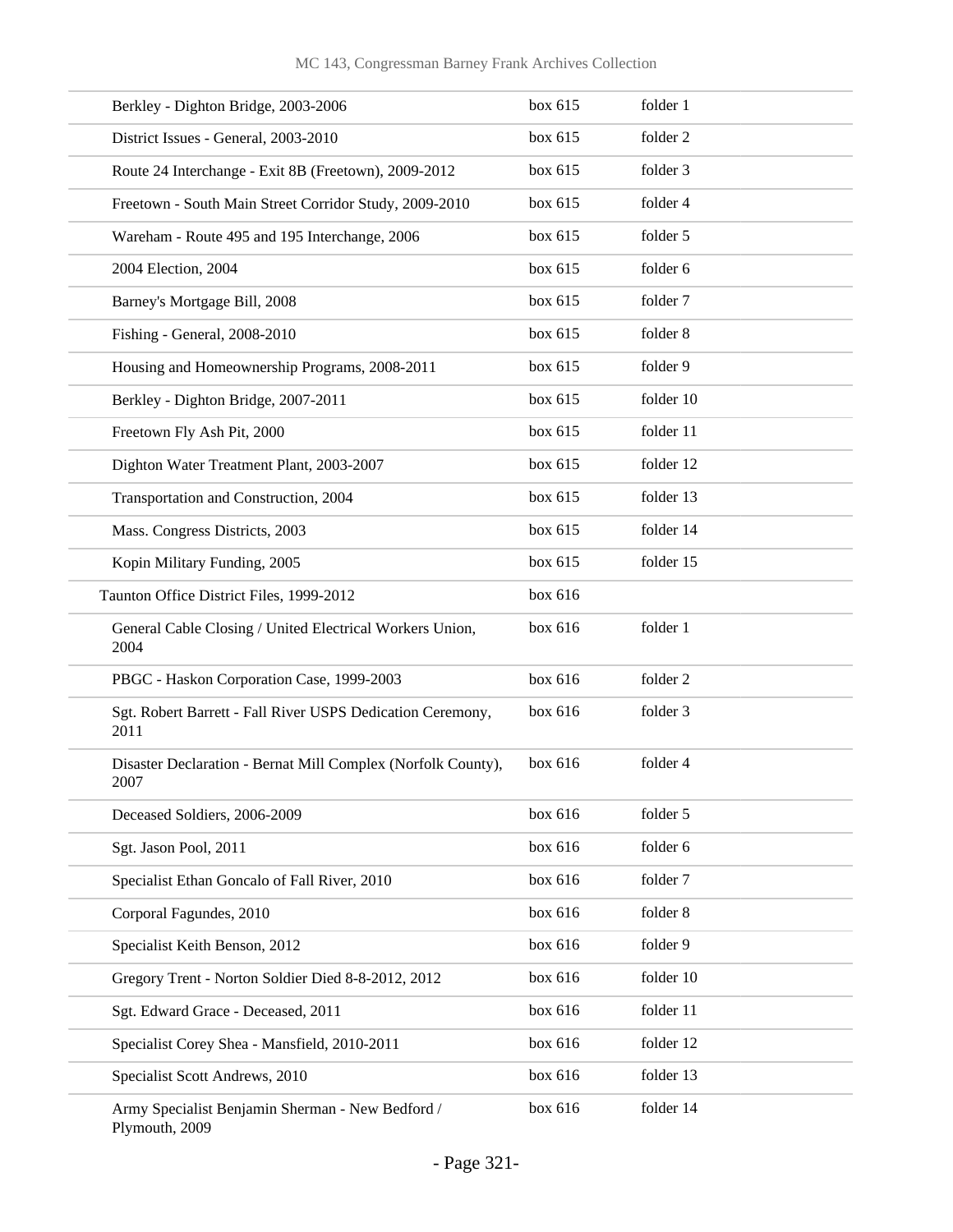| Sergeant Shane Duffy - Deceased Soldier, 2008                                                | box 616 | folder 15 |
|----------------------------------------------------------------------------------------------|---------|-----------|
| HUD Grant - Fairfax Gardens - Taunton, 2011-2012                                             | box 616 | folder 16 |
| Haskon Aerospace Closure, 2009-2010                                                          | box 616 | folder 17 |
| IG - Mayor Lang Request for Investigation, 2010-2011                                         | box 616 | folder 18 |
| Taunton Office District Files, 2002-2012                                                     | box 617 |           |
| Shpack Superfund Site - Norton, 2004                                                         | box 617 | folder 1  |
| Shpack Superfund Site - Cleanup, 2005-2008                                                   | box 617 | folder 2  |
| Shpack Superfund Site - Norton - EPA Preferred Alternative<br>ROD, 2004                      | box 617 | folder 3  |
| Shpack Superfund Site - Norton DPH / Cancer Study,<br>2002-2007                              | box 617 | folder 4  |
| Shpack Superfund Site - Norton, 2004-2011                                                    | box 617 | folder 5  |
| Shpack Superfund Site - ALI Truck Route Proposal,<br>2008-2012                               | box 617 | folder 6  |
| Shpack Superfund Site - Norton, 2004-2005                                                    | box 617 | folder 7  |
| Shpack Superfund Site, 2011-2012                                                             | box 617 | folder 8  |
| Taunton Office District Files, 2000-2012                                                     | box 618 |           |
| Shpack Superfund Site - Attleboro Landfill Inc., 2001                                        | box 618 | folder 1  |
| Shpack Superfund Site - ALI - Big Dig Norton - Route 123<br>Capping Fill, 2002               | box 618 | folder 2  |
| Shpack Superfund Site - Norton, 2002                                                         | box 618 | folder 3  |
| Shpack Superfund Site - Norton, 2002-2003                                                    | box 618 | folder 4  |
| Shpack Superfund Site - Norton, 2003-2004                                                    | box 618 | folder 5  |
| Shpack Superfund Site - General Motors, 2004                                                 | box 618 | folder 6  |
| Shpack Superfund Site - Public Meetings, 2005-2006                                           | box 618 | folder 7  |
| Shpack Superfund Site - Land Preservation Society and Canoe<br>River Aquifer Committee, 2005 | box 618 | folder 8  |
| Shpack Superfund Site - Concerns and Discussions,<br>2005-2006                               | box 618 | folder 9  |
| Shpack Superfund Site, 2007                                                                  | box 618 | folder 10 |
| Shpack Superfund Site, 2008                                                                  | box 618 | folder 11 |
| Shpack Superfund Site, 2009                                                                  | box 618 | folder 12 |
| Shpack Superfund Site, 2012                                                                  | box 618 | folder 13 |
| Shpack Superfund Site - Norton - FUSRAP, 2000                                                | box 618 | folder 14 |
|                                                                                              |         |           |

Shpack Superfund Site - Norton, 2000-2001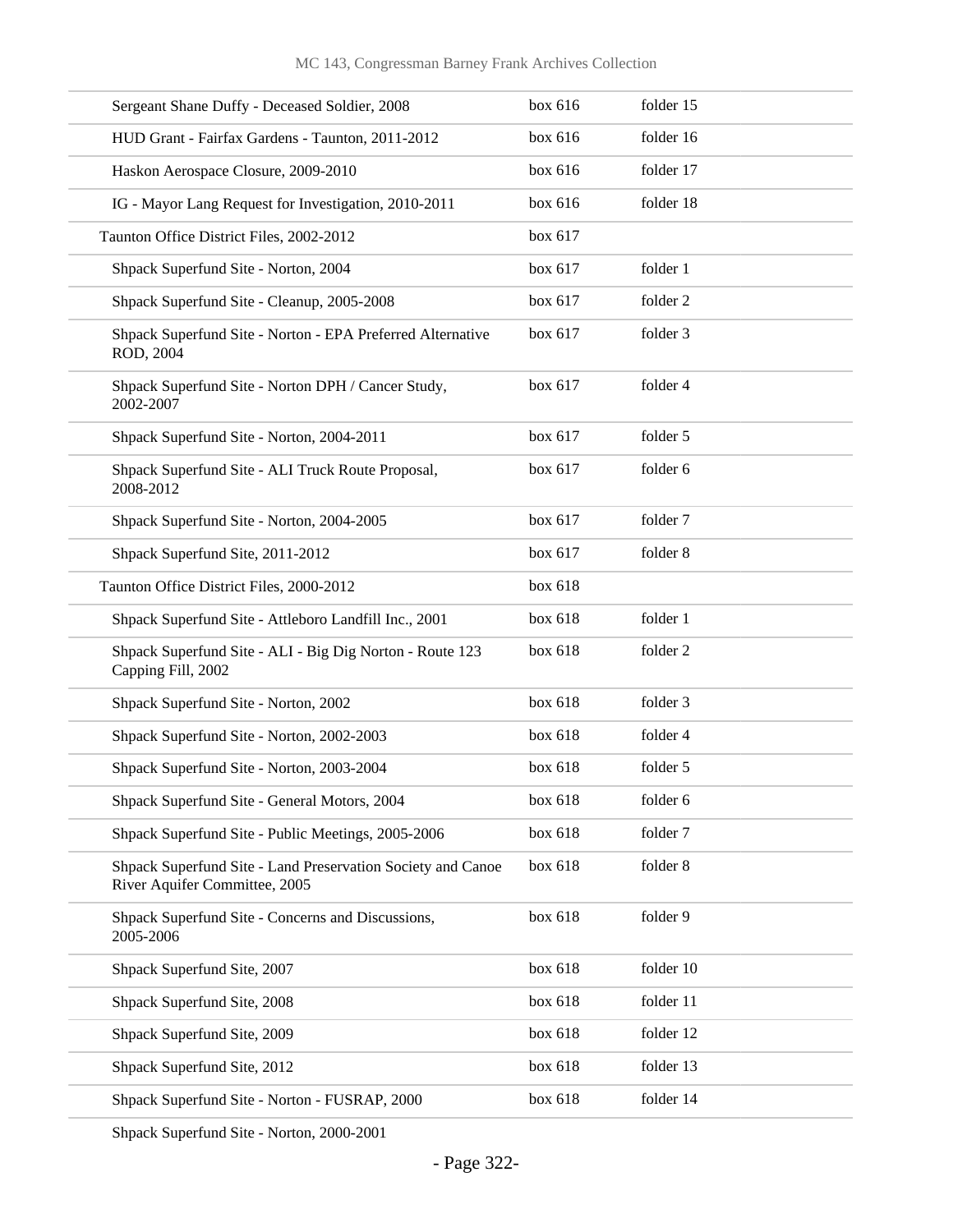#### MC 143, Congressman Barney Frank Archives Collection

|                                                       | box 618   | folder 15 |
|-------------------------------------------------------|-----------|-----------|
| Taunton Office District Files, 2007-2012              | box 619   |           |
| Route 79 - I-195 Interchange (1 of 3), 2011-2012      | box 619   | folder 1  |
| Route 79 - I-195 Interchange (2 of 3), 2011-2012      | box 619   | folder 2  |
| Route 79 - I-195 Interchange (3 of 3), 2011-2012      | box 619   | folder 3  |
| Route 79 - I-195 Task Force (1 of 2), 2011-2012       | box 619   | folder 3  |
| Route 79 - I-195 Task Force (2 of 2), 2011-2012       | box 619   | folder 4  |
| Freetown - Payne's Crossing (1 of 2), 2007-2008       | box 619   | folder 5  |
| Freetown - Payne's Crossing (2 of 2), 2008            | box 619   | folder 6  |
| Taunton Office District Files, 2001                   | box 620   |           |
| Shpack Landfill Superfund Site - Study (1 of 3), 2001 | box 620   | folder 1  |
| Shpack Landfill Superfund Site - Study (2 of 3), 2001 | box $620$ | folder 2  |
| Shpack Landfill Superfund Site - Study (3 of 3), 2001 | box 620   | folder 3  |
| Shpack Landfill Study - Drawings and Plans, 2001      | box 620   | folder 4  |

# **New Bedford Office District Files**

| <b>Title/Description</b>                                                              | <b>Instances</b> |           |
|---------------------------------------------------------------------------------------|------------------|-----------|
| New Bedford Office District Files, 1993-2006                                          | box 621          |           |
| District Accomplishments, 1998-1999                                                   | box 621          | folder 1  |
| New Bedford Harbor Cleanup Grant Applications, 2006                                   | box 621          | folder 2  |
| Atlas Tack Superfund Site - Fairhaven, 2002                                           | box 621          | folder 3  |
| New Bedford Harbor - Final Restoration Plan - Environmental<br>Impact Statement, 1997 | box 621          | folder 4  |
| New Bedford Whaling National Historic Park (1 of 2), 1998                             | box 621          | folder 5  |
| New Bedford Whaling National Historic Park (2 of 2), 1998                             | box 621          | folder 6  |
| New Bedford Whaling National Historic Park, 1995-1999                                 | box $621$        | folder 7  |
| Aerovox Superfund Site - New Bedford, 1997                                            | box 621          | folder 8  |
| Reform of Superfund Act of 1995 - H.R. 2500, 1995                                     | box 621          | folder 9  |
| New Bedford - Housing and Homelessness, 1993-1996                                     | box 621          | folder 10 |
| Affordable Housing - New Bedford, 1997                                                | box 621          | folder 11 |
| J.C. Rhodes Factory Closure - New Bedford, 1996                                       | box 621          | folder 12 |
| New Bedford Harbor Cleanup, 2006                                                      | box 621          | folder 13 |
| New Bedford Office District Files, 1976-2010                                          | box 622          |           |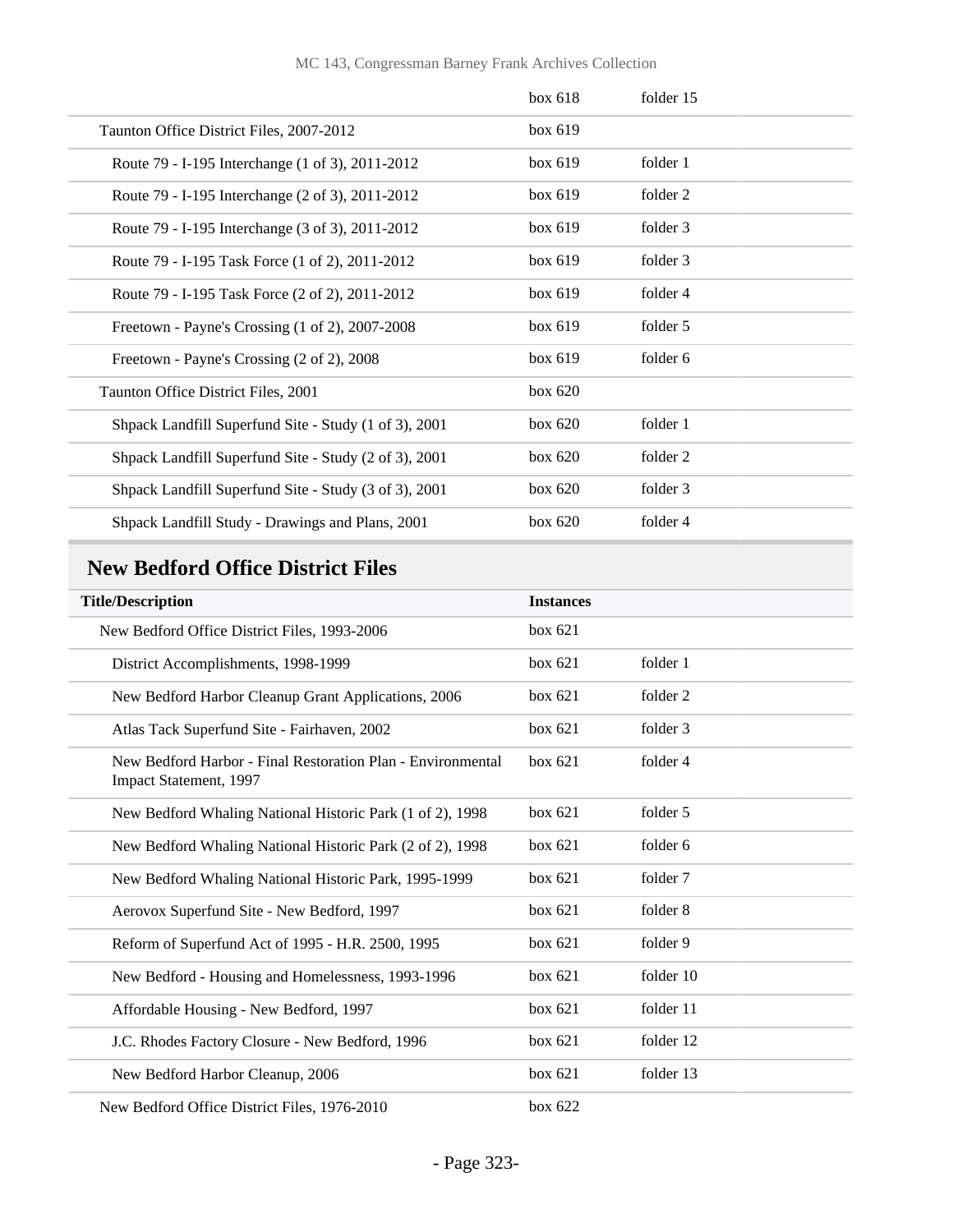| PCBs - Health Effects Studies (New Bedford Harbor),<br>1976-1997                                           | box 622   | folder 1  |
|------------------------------------------------------------------------------------------------------------|-----------|-----------|
| New Bedford - Demolition of Abandoned Buildings Grant<br>Application - Morse Cutting Tools Site, 1996-1997 | box $622$ | folder 2  |
| Brownfields Legislation, 1995-1996                                                                         | box 622   | folder 3  |
| New Bedford Brownfields Sites and EPA Activity, 1997                                                       | box 622   | folder 4  |
| Naval Reserve Property - New Bedford, 1997                                                                 | box $622$ | folder 5  |
| New Bedford Regional Airport, 1996                                                                         | box 622   | folder 6  |
| New Bedford Airport, 1995-2006                                                                             | box $622$ | folder 7  |
| New Bedford Airport, 1995-1998                                                                             | box 622   | folder 8  |
| New Bedford Area - General, 1995-2007                                                                      | box $622$ | folder 9  |
| Town of Fairhaven - General, 1995-2010                                                                     | box 622   | folder 10 |
| Banks - General, 1995-1999                                                                                 | box 622   | folder 11 |
| Korean War Veterans, 2005                                                                                  | box 622   | folder 12 |
| Buzzards Bay Oil Spills - Bouchard, 2003-2009                                                              | box $622$ | folder 13 |
| New Bedford Office District Files, 1993-2008                                                               | box $623$ |           |
| Cape Verde Trip, 1995                                                                                      | box $623$ | folder 1  |
| Cape Verde Trip, 1995                                                                                      | box 623   | folder 2  |
| Cape Verde, 1993-2005                                                                                      | box $623$ | folder 3  |
| Cape Verde, 1993-1998                                                                                      | box 623   | folder 4  |
| Labor Law Violations, 1997                                                                                 | box $623$ | folder 5  |
| Barney Frank Statement - Melissa Cornell Named to Carry<br>Olympic Torch, 1996                             | box $623$ | folder 6  |
| New Bedford Casino Proposal, 1994-1997                                                                     | box 623   | folder 7  |
| Portugal-Madeira-Azores Trip, 1996                                                                         | box 623   | folder 8  |
| Azores Trade Mission, 2007-2008                                                                            | box 623   | folder 9  |
| Wind Power Proposals, 2006-2007                                                                            | box 623   | folder 10 |
| Wind Power - Local Press, 2006-2008                                                                        | box 623   | folder 11 |
| <b>UMass-Dartmouth-Funding</b> , 1996                                                                      | box 623   | folder 12 |
| Wind Power - Local Issues, 2006-2010                                                                       | box 623   | folder 13 |
| New Bedford District Office Files, 1994-2011                                                               | box 624   |           |
| Immigration - New Bedford Raid and Aftermath, 2007-2008                                                    | box 624   | folder 1  |
| ICE - Immigration Raid in New Bedford - Michael Bianco<br>Inc., 2007                                       | box 624   | folder 2  |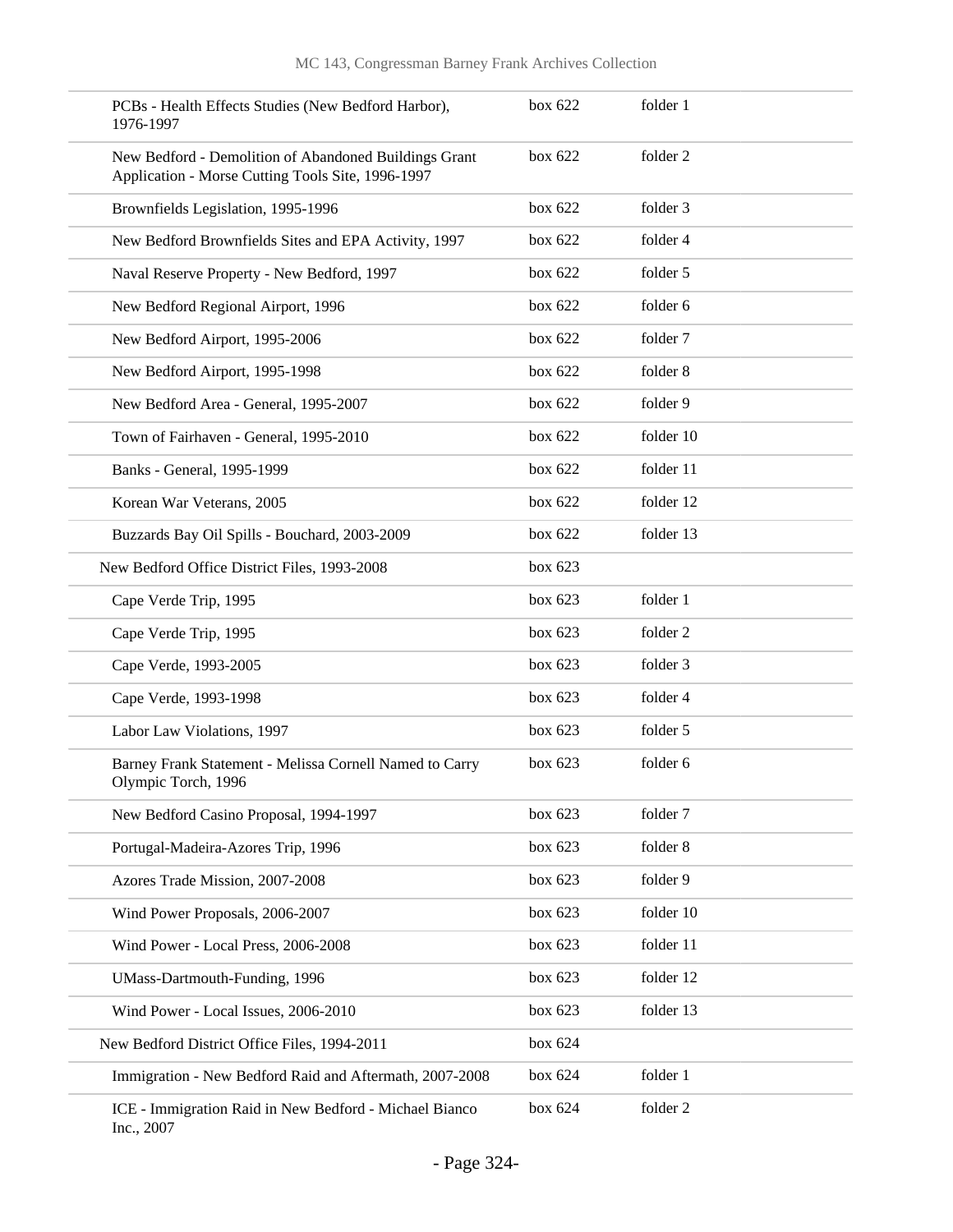| Immigration, 2007-2009                       | box 624 | folder 3 |
|----------------------------------------------|---------|----------|
| Comcast Town Line News - Closure, 2006       | box 624 | folder 4 |
| CDBG Program, 2005                           | box 624 | folder 5 |
| New Bedford - General, 1994-2005             | box 624 | folder 6 |
| Fall River - General, 2011                   | box 624 | folder 7 |
| Morse Tool Demolition, 1996                  | box 624 | folder 8 |
| ATK - Eagle Industries Factory Closure, 2009 | box 624 | folder 9 |
|                                              |         |          |

# **District Fishing Files**

| <b>Title/Description</b>                                                                                                     | <b>Instances</b> |           |
|------------------------------------------------------------------------------------------------------------------------------|------------------|-----------|
| District Fishing Files, 1997-2012                                                                                            | box 625          |           |
| Employment, Income and Working Conditions in New<br>Bedford's Offshore Fisheries, 2005                                       | box 625          | folder 1  |
| Debra Shrader / Shore Support, 2002-2004                                                                                     | box 625          | folder 2  |
| Francis St. Croix / Robert Lane Permit Reinstatement,<br>1998-2003                                                           | box 625          | folder 3  |
| SMAST - Brian J. Rothschild - Conservation Law Foundation,<br>2001                                                           | box 625          | folder 4  |
| Fish - Tuna Spotter Pilots and Planes, 1997-2000                                                                             | box 625          | folder 5  |
| Fishing Vessels Northern Crusader, Perseverance, Coast<br>Guard Records, FOIA Communications, Kenneth Thuestad,<br>1997-1998 | box 625          | folder 6  |
| Tugboat Tammy M - Oil Spill Cleanup Cost - New Bedford<br>Harbor Development Commission - U.S. Coast Guard,<br>1998-2000     | box 625          | folder 7  |
| Fishing - Atlantic Bluefin Tuna, Purse Seine Fishing Quotas,<br>1999                                                         | box~625          | folder 8  |
| Magnuson-Stevens Act Reauthorization, 2000-05                                                                                | box 625          | folder 9  |
| Federal Fisheries Investment Task Force, 1999-10                                                                             | box 625          | folder 10 |
| Testimony to New England Fishery Management Council,<br>1999-04-14                                                           | box 625          | folder 11 |
| New Bedford Seafood - Teamsters Union Local No. 59, 2003                                                                     | box~625          | folder 12 |
| Pres. Bush Proposal to Halt High-Seas Towing, 2006-10-04                                                                     | box 625          | folder 13 |
| Vessel Monitoring Systems, 1999-2000                                                                                         | box 625          | folder 14 |
| East Coast Tuna Association - Cape Cod Bay - Purse Seine<br>Fishing, 2004-2006                                               | box 625          | folder 15 |
| <b>Vessel Tracking Systems Statutes, 1998</b>                                                                                | box~625          | folder 16 |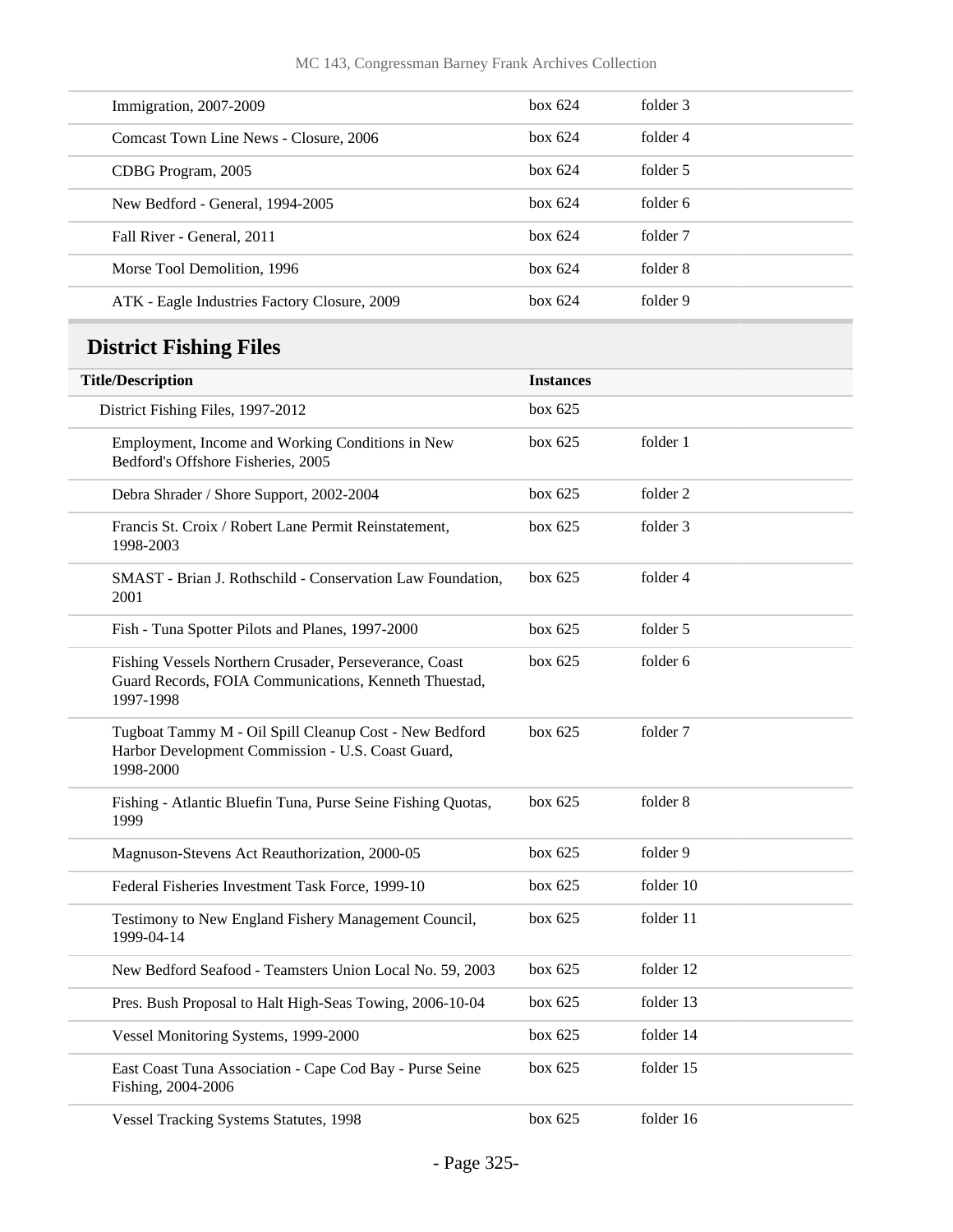| Lobsters, Inc. - Larry Yacubian, 2001-2003                           | box 625 | folder 17 |
|----------------------------------------------------------------------|---------|-----------|
| Fishing - Whale Protection, 1997-05                                  | box 625 | folder 18 |
| Fishing Issues - General, 1997-2009                                  | box 625 | folder 19 |
| Rockland Industries - Coast Guard Reauthorization,<br>2011-11-08     | box 625 | folder 20 |
| Scallops - AGA Fishing - Environmental Impact Study,<br>2000-2001    | box 625 | folder 21 |
| SMAST - Scallop PDT, 2004                                            | box 625 | folder 22 |
| Scallop Framework Adjustments, 2003                                  | box 625 | folder 23 |
| District Fishing Files, 1996-2004                                    | box 626 |           |
| Spiny Dogfish - Staffer Notes, 1999-2000                             | box 626 | folder 1  |
| Spiny Dogfish - Small Business Administration, 1999                  | box 626 | folder 2  |
| Spiny Dogfish - Correspondence, 1999-2000                            | box 626 | folder 3  |
| Spiny Dogfish - Opposition, 2000                                     | box 626 | folder 4  |
| Spiny Dogfish Management Plan - Secretary William Daley,<br>2000     | box 626 | folder 5  |
| Spiny Dogfish and Monkfish Management Plans, 1999-2000               | box 626 | folder 6  |
| Fishing - Letter to Secretary Daley - Monkfish, 1999-08-25           | box 626 | folder 7  |
| Fishing - Federal Disaster Relief, 1999-09                           | box 626 | folder 8  |
| Fishing - Scallops - F/V Warrior and F/V Settler, 1999-2001          | box 626 | folder 9  |
| Fishing - Dogfish, 1999-06                                           | box 626 | folder 10 |
| Spiny Dogfish - Support, 2000-02-2000-03                             | box 626 | folder 11 |
| Dogfish - Joint Letter to Vice President Gore, 2000-03               | box 626 | folder 12 |
| Spiny Dogfish - Department of Commerce, 2000-02-10                   | box 626 | folder 13 |
| Dogfish Management - Letters, 1999-2000                              | box 626 | folder 14 |
| Spiny Dogfish Regulations, 2000-2001                                 | box 626 | folder 15 |
| Spiny Dogfish Management Plan, 1999-2000                             | box 626 | folder 16 |
| Spiny Dogfish, 2000-04-05                                            | box 626 | folder 17 |
| Spiny Dogfish - Stock Status Report - Limits Analysis, 2000          | box 626 | folder 18 |
| Aquafuture, Inc. and Trio Algarvio Inc. - Kathy Downey,<br>1996-2000 | box 626 | folder 19 |
| Fishing - Aquaculture - Trio Algarvio Inc., 2000                     | box 626 | folder 20 |
| Spiny Dogfish Limits - News Clippings, 1999-2000                     | box 626 | folder 21 |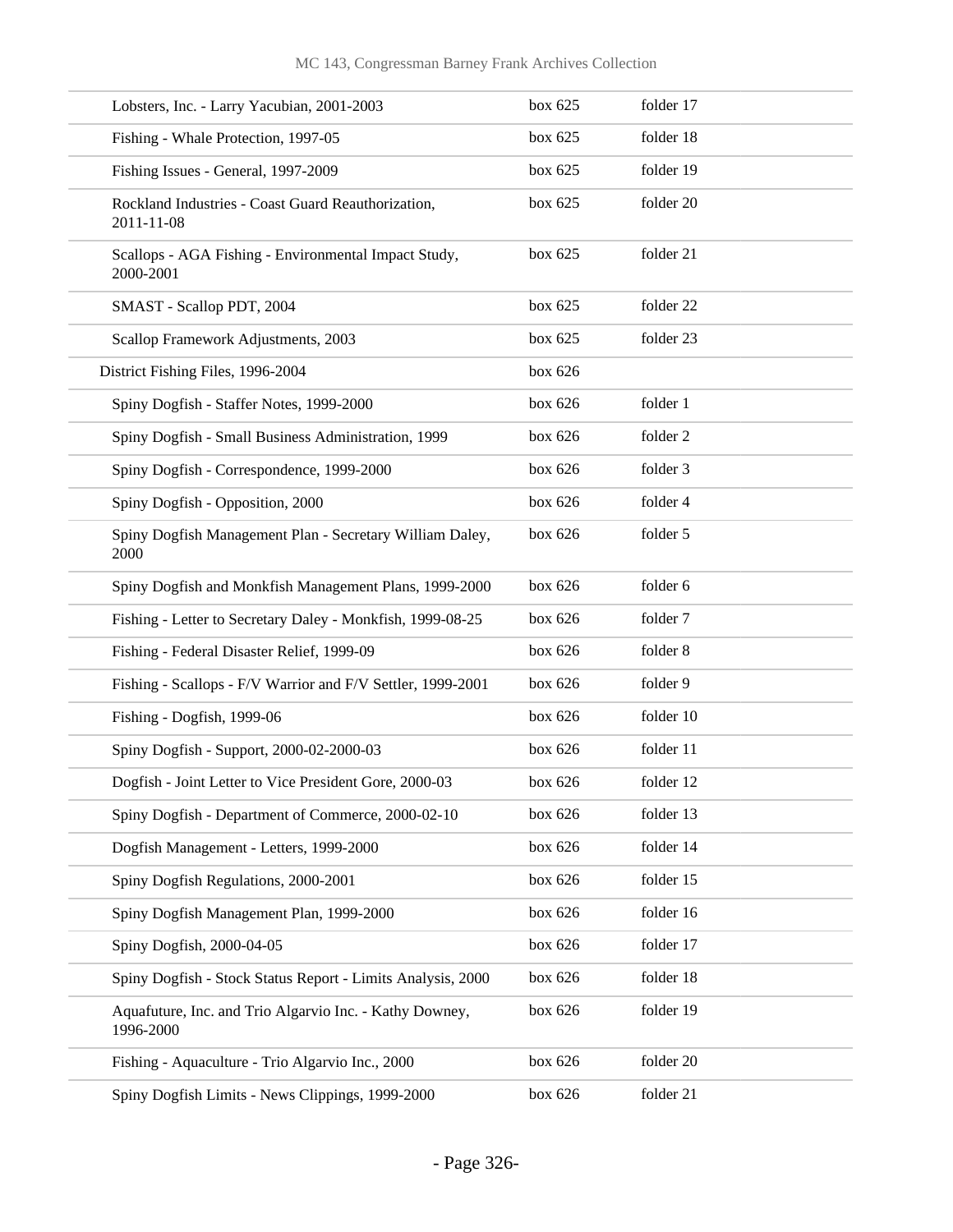| <b>USCG Reauthorization - Massachusetts Lobster - Atlantic</b><br>Offshore Lobstermen's Association, 2004-04-08 | box 626   | folder 22 |
|-----------------------------------------------------------------------------------------------------------------|-----------|-----------|
| Captain David Waldrip - Charter Boat Fishing, 2002                                                              | box 626   | folder 23 |
| Fishing - Right Whale Research Funding, 2000-05                                                                 | box 626   | folder 24 |
| Fishing - U.S.-Canadian Transboundary Resource<br>Assessment, 2006-06                                           | box 626   | folder 25 |
| International Whaling Commission, 2009-02                                                                       | box 626   | folder 26 |
| Right Whales, 2000                                                                                              | box 626   | folder 27 |
| Whales - Revised Right Whale Recovery Plan, 2004-2005                                                           | box 626   | folder 28 |
| Whales - International Whaling Commission Congressional<br>Letter, 2004-07                                      | box 626   | folder 29 |
| Whales - North Atlantic Right Whales Protection, 2005-2007                                                      | box 626   | folder 30 |
| Deep Sea Coral Protection Act, 2004                                                                             | box $626$ | folder 31 |
| National Marine Sanctuary Foundation, 2003                                                                      | box 626   | folder 32 |
| James Spalt - Hudson Corp., 2001                                                                                | box 626   | folder 33 |
| Seafood Auction - Groundfish Advisory Committee,<br>2000-2004                                                   | box 626   | folder 34 |
| Dogfish - Barney Frank's Response to Constituent Letters,<br>2000                                               | box 626   | folder 35 |
| District Fishing Files, 1996-2011                                                                               | box 627   |           |
| Fishing - Groundfish, 1996-1997                                                                                 | box 627   | folder 1  |
| Fishing Vessel Capital Construction Fund, 1997-1998                                                             | box 627   | folder 2  |
| Fishing - Federal Court Ruling on National Standard 8,<br>1999-08-1999-09                                       | box 627   | folder 3  |
| Fishing - Essential Fish Habitat, 1999-2000                                                                     | box 627   | folder 4  |
| Fishing - East Timor, 2001                                                                                      | box 627   | folder 5  |
| Fishing - Seafarers International Union, 2000                                                                   | box 627   | folder 6  |
| Fisheries Loan Fund, 2006-04-20                                                                                 | box 627   | folder 7  |
| Fishermen's Loan Program Proposal, 2002-07-09                                                                   | box 627   | folder 8  |
| H.R. 2570 - Fisheries Recovery Act - Massachusetts<br>Fishermen's Partnership, 2001-10-17                       | box 627   | folder 9  |
| Fishing Articles - General, 2000-2001                                                                           | box 627   | folder 10 |
| Fishing - Fishermen Family Assistance Funding, 2003-2004                                                        | box 627   | folder 11 |
| Fishing - Dept. of Labor Funding - Fishermen Family<br>Assistance, 2003                                         | box 627   | folder 12 |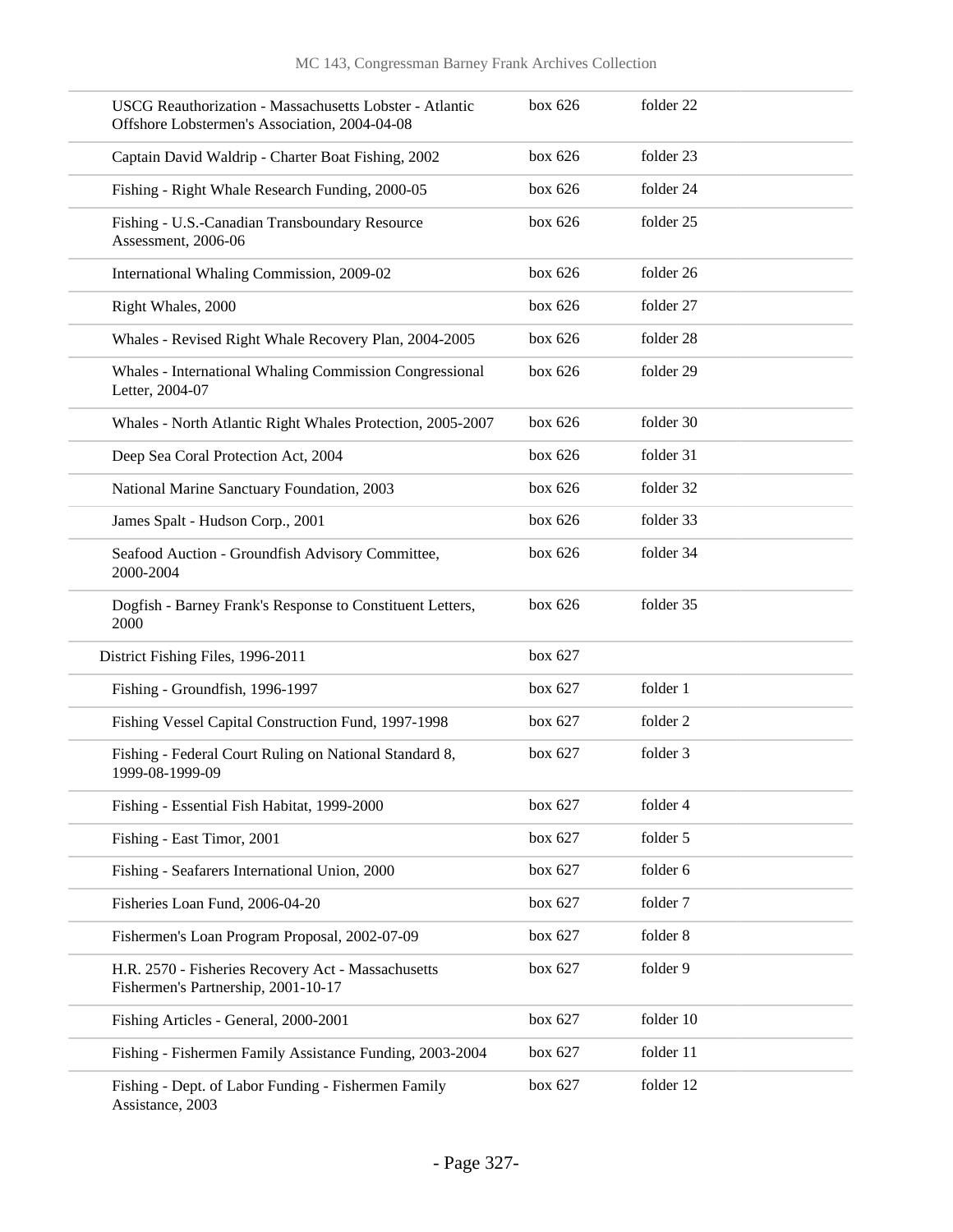| Fishing - Dept. of Labor Funding - Fishermen Family<br>Assistance, 2001-2002 | box 627 | folder 13 |
|------------------------------------------------------------------------------|---------|-----------|
| Fishing - Dept. of Labor Grants for Displaced Fishermen,<br>2005             | box 627 | folder 14 |
| Fisheries Finance Program, 2004-01                                           | box 627 | folder 15 |
| Fishing Fundraiser Contacts, 2006-07-14                                      | box 627 | folder 16 |
| Fishing - Yellowtail Flounder, 2007                                          | box 627 | folder 17 |
| Groundfish - Framework 42 Emergency Action, 2006                             | box 627 | folder 18 |
| Groundfish - NOAA Proposal for Emergency Action, 2006                        | box 627 | folder 19 |
| Groundfish - Cape Cod Commercial Fishermen Proposal,<br>2003                 | box 627 | folder 20 |
| Groundfish - Amendment 13, 2003-2004                                         | box 627 | folder 21 |
| Groundfish - Amendment 13, 2003                                              | box 627 | folder 22 |
| Groundfish - Framework 42 Lawsuit, 2006-2007                                 | box 627 | folder 23 |
| Fishing - Scallop Fishery Management, 2010                                   | box 627 | folder 24 |
| USCG Captain's License Denial - James Hocking, 2011                          | box 627 | folder 25 |
| Fishing Quotas - Proposed NOAA Rule, 2008-04-23                              | box 627 | folder 26 |
| Groundfish - U.S. & Canada Transboundary Resource<br>Agreement, 2005-2006    | box 627 | folder 27 |
| Magnuson-Stevens Act Reauthorization, 2006-12                                | box 627 | folder 28 |
| District Fishing Files, 2006-2011                                            | box 628 |           |
| Tidal Energy Proposal - Islands, 2007-08                                     | box 628 | folder 1  |
| Wind Turbine Project - Wareham and Cape Cod, 2006-2007                       | box 628 | folder 2  |
| Wind Turbine Proposal - Buzzards Bay, 2006-2007                              | box 628 | folder 3  |
| Catfish - USDA Inspection, 2009                                              | box 628 | folder 4  |
| FDA - Seafood Inspection, 2009                                               | box 628 | folder 5  |
| Groundfish - Interim NOAA Rule, 2009-04                                      | box 628 | folder 6  |
| Magnuson-Stevens Act - News Articles, 2006                                   | box 628 | folder 7  |
| Magnuson-Stevens - NOAA Implementation, 2007-2008                            | box 628 | folder 8  |
| Fishing - Gov. Deval Patrick Comments, 2006                                  | box 628 | folder 9  |
| Scallop Amendment 11 - Quotas, 2008-04                                       | box 628 | folder 10 |
| Scallops - Twine Top Gear, 2006-12                                           | box 628 | folder 11 |
| Scallops - Elephant Trunk Access Area, 2006                                  | box 628 | folder 12 |
| Scallops - Sea Turtle Protection, 2009                                       | box 628 | folder 13 |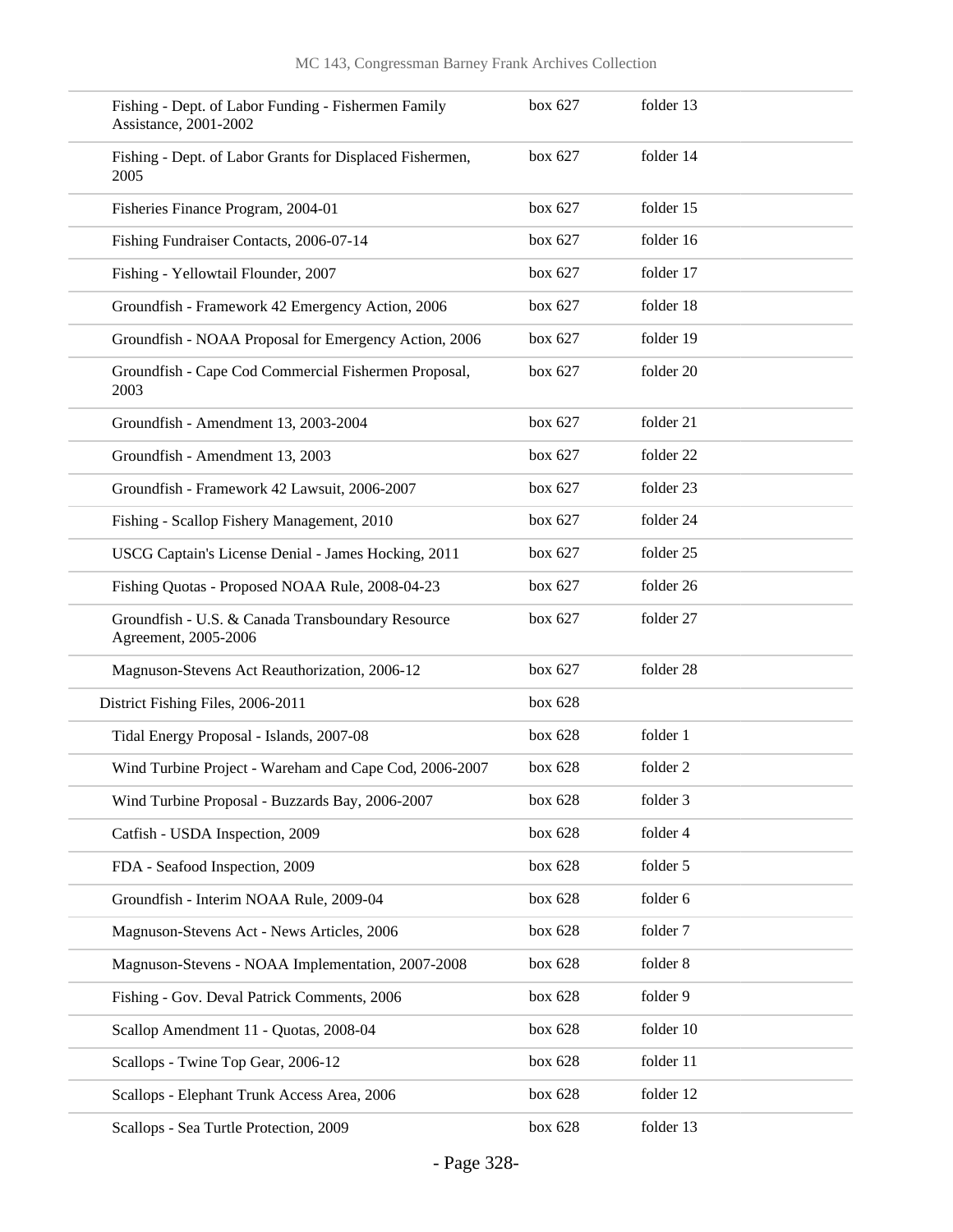| Fisheries Council Meetings, 2010-2011                                     | box 628 | folder 14 |
|---------------------------------------------------------------------------|---------|-----------|
| Groundfish - Gov. Patrick Emergency Action Request,<br>2010-2011          | box 628 | folder 15 |
| Sea Watch International - Clam Processing, 2010                           | box 628 | folder 16 |
| Fishing - Catch Shares - Funding, 2009                                    | box 628 | folder 17 |
| H.R. 5018 - Magnuson-Stevens Reauthorization, 2006                        | box 628 | folder 18 |
| District Fishing Files, 2003-2011                                         | box 629 |           |
| Fishing - Scallop Amendment 15, 2009-2010                                 | box 629 | folder 1  |
| Fishing - Chairman Dennis Kucinich - NOAA Oversight, 2010                 | box 629 | folder 2  |
| Fishing - State of the Industry, 2010-08-16                               | box 629 | folder 3  |
| Fishing - Pollock - Gov. Deval Patrick, 2010-07                           | box 629 | folder 4  |
| Lobster - Fishing Ban Proposal, 2010                                      | box 629 | folder 5  |
| NOAA Law Enforcement Chief Dale Jones, 2010                               | box 629 | folder 6  |
| NOAA Chief Jane Lubchenco - Barney Frank Call for<br>Resignation, 2010-07 | box 629 | folder 7  |
| NOAA Forfeiture Fund Audit, 2010                                          | box 629 | folder 8  |
| Scallops - Passamaquoddy Fishing Rights Dispute, 2010                     | box 629 | folder 9  |
| Groundfish - Amicus Brief - New Bedford Lawsuit,<br>2010-2011             | box 629 | folder 10 |
| NOAA Law Enforcement Finance Controversy, 2010-2011                       | box 629 | folder 11 |
| Sinking of F/V Costa & Corvo, 2008-2009                                   | box 629 | folder 12 |
| Fishing - Atlantic Sea Herring - Brazil Trade Dispute, 2010               | box 629 | folder 13 |
| Fishing - Catch Shares - Mayor Lang of New Bedford, 2010                  | box 629 | folder 14 |
| Fishing - Secretarial Emergency Action Authority, 2010                    | box 629 | folder 15 |
| Fishing - Protest of Obama - Martha's Vineyard, 2010-08                   | box 629 | folder 16 |
| Oil Spill - Buzzards Bay, 2003-2004                                       | box 629 | folder 17 |
| Oil Spill - Buzzards Bay, 2003                                            | box 629 | folder 18 |
| Oil Spill - Buzzards Bay, 2003-2005                                       | box 629 | folder 19 |
| Oil Barge Vessel Monitoring System, 2003-2004                             | box 629 | folder 20 |
| Magnuson-Stevens Appropriation - H.R. 5051, 2006                          | box 629 | folder 20 |
| Magnuson-Stevens Amendment - H.R. 4940, 2006                              | box 629 | folder 21 |
| District Fishing Files, 1996-2011                                         | box 630 |           |
| Fisheries Science Task Force, 2002                                        | box 630 | folder 1  |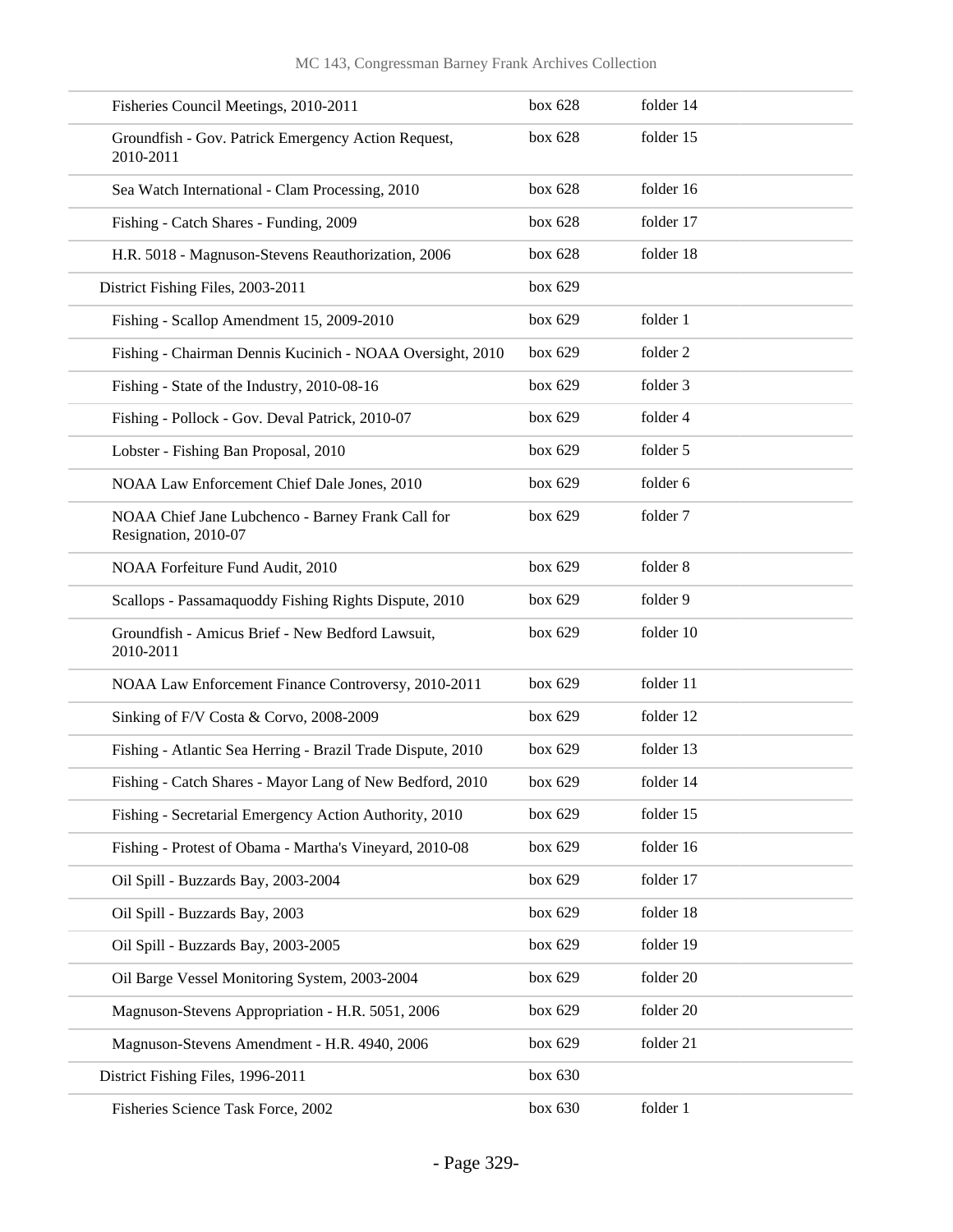| Groundfish - NMFS Leasing Proposal, 2003                                                 | box 630 | folder 2  |
|------------------------------------------------------------------------------------------|---------|-----------|
| Groundfish - Relief Grants, 2002-2003                                                    | box 630 | folder 3  |
| Fishing - Point System, 2007-04-05                                                       | box 630 | folder 4  |
| Groundfish - Framework 42 - Lawsuit by Mass. and N.H. vs.<br>Secretary of Commerce, 2009 | box 630 | folder 5  |
| Groundfish Stimulus Proposal, 2008-2009                                                  | box 630 | folder 6  |
| Groundfish - Age-Structured Production Models, 2003                                      | box 630 | folder 7  |
| Groundfish - Press Statement, 2002                                                       | box 630 | folder 8  |
| Groundfish - Faulty NMFS Survey, 2002                                                    | box 630 | folder 9  |
| Groundfish - NMFS Rebuilding Plan, 2002-2003                                             | box 630 | folder 10 |
| Groundfish - MFP-Sponsored Options, 2003                                                 | box 630 | folder 11 |
| Groundfish - Faulty Gear Issues, 2002                                                    | box 630 | folder 12 |
| Groundfish - Policy History, 1996-2006                                                   | box 630 | folder 13 |
| Herring Amendments 1 & 4 - NORPEL, 2005-2008                                             | box 630 | folder 14 |
| Fishing Gear - 6.5-Inch Square Mesh, 1999                                                | box 630 | folder 15 |
| Fishing Gear - 8-Inch Mesh Twine Tops, 1999                                              | box 630 | folder 16 |
| Fishing - Georges Bank Oil Drilling, 1999-2000                                           | box 630 | folder 17 |
| Fisheries Management - GAO Study, 1999-2000                                              | box 630 | folder 18 |
| Fisheries Recovery Act, 2000-03                                                          | box 630 | folder 19 |
| Gloucester Fishing Issues, 2000                                                          | box 630 | folder 20 |
| Gloucester Fishermen's Wives Association, 2001                                           | box 630 | folder 21 |
| Congressional Record Vol. 156 No. 90, 2010-06-16                                         | box 630 | folder 22 |
| District Fishing Files, 1998-2010                                                        | box 631 |           |
| Scallops - Closed Area Access, 2004                                                      | box 631 | folder 1  |
| Seafood Inspection Program, 2003-2004                                                    | box 631 | folder 2  |
| Fishing - Organized Crime - Carlos Rafael / Carmine Romano<br>- "The Codfather", 2003    | box 631 | folder 3  |
| Fish Stocks Report, 2005-2006                                                            | box 631 | folder 4  |
| Fishing - Red Crab, 2001-2009                                                            | box 631 | folder 5  |
| Pelagic Fishermen - FOIA - NMFS - NOAA - Long-Liners,<br>2000-2001                       | box 631 | folder 6  |
| Pelagic Long-Line Fishing, 1999-2000                                                     | box 631 | folder 7  |
| Fairhaven Fisheries, 1998                                                                | box 631 | folder 8  |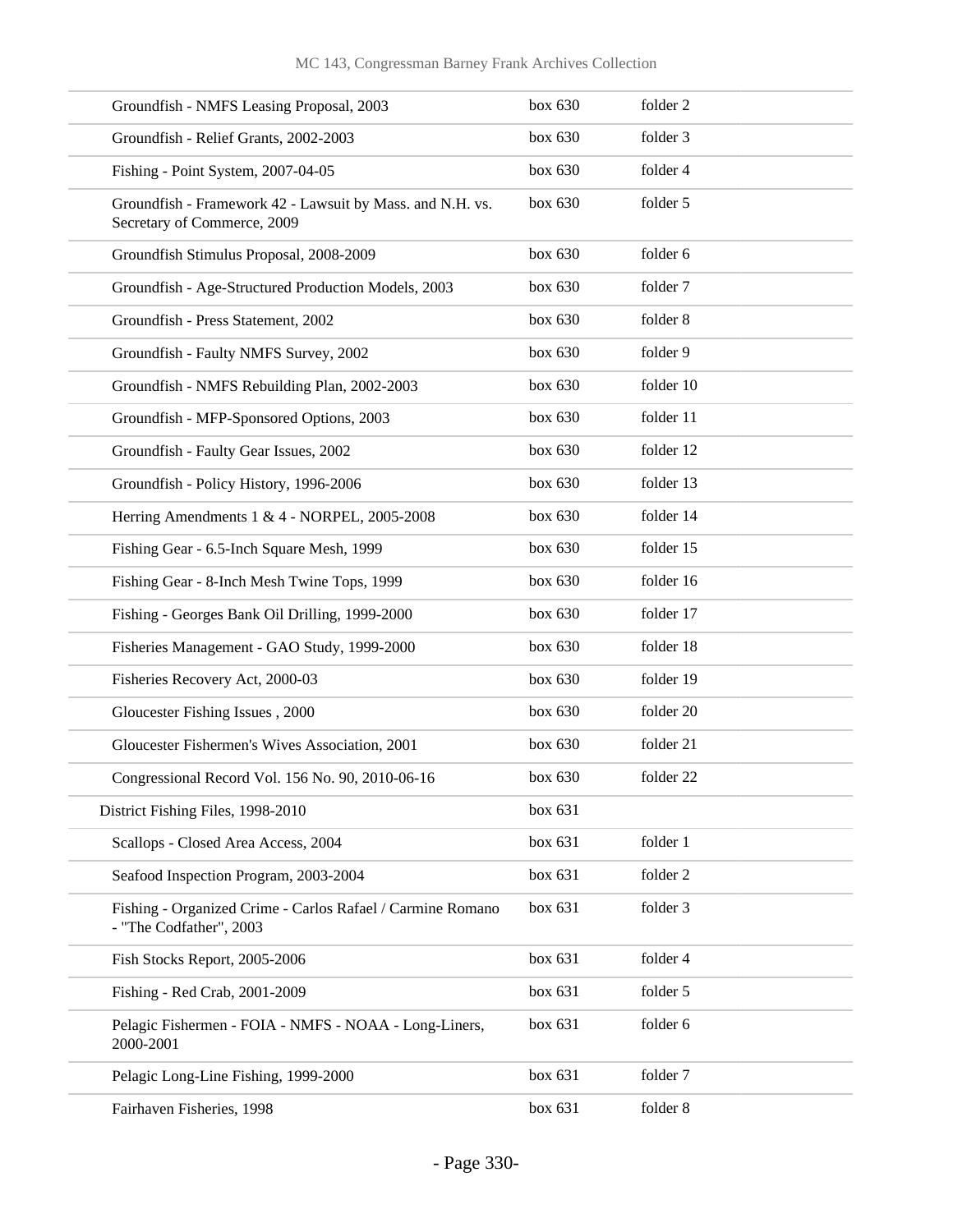| Fishing Industry Cooperative Enterprises, 1999-01                                                   | box 631   | folder 9  |
|-----------------------------------------------------------------------------------------------------|-----------|-----------|
| F/V Independence - Medical Issue at Sea Dispute and Coast<br>Guard Response, 1998                   | box 631   | folder 10 |
| New England Fisheries Management Council, 2001                                                      | box 631   | folder 11 |
| New England Fisheries Management Council Guidelines,<br>2001                                        | box 631   | folder 12 |
| New Bedford - No. 1 Fishing Port Ranking, 2002                                                      | box 631   | folder 13 |
| Norpel (Northern Pelagic Group), 2002                                                               | box 631   | folder 14 |
| Fishing - Civil Penalty Hearings, 2000-2001                                                         | box $631$ | folder 15 |
| Scallops - Fisheries Survival Fund, 1999                                                            | box 631   | folder 16 |
| Scallops - Permit Transfers, 2000                                                                   | box 631   | folder 17 |
| Scallops - Fisheries Survival Fund, 2000                                                            | box 631   | folder 18 |
| Scallops - Georges Bank Reopening, 1999                                                             | box 631   | folder 19 |
| Fishing 'Buyout' Proposal, 2006-12-29                                                               | box $631$ | folder 20 |
| Fishing - Magnuson-Stevens as Amended Through 11 October<br>1996, 2000                              | box 631   | folder 21 |
| Groundfish - Amendment 13, 2002                                                                     | box 631   | folder 22 |
| Groundfish - Conservation Law Foundation Lawsuit, 2002                                              | box 631   | folder 23 |
| Fishing - Magnuson-Stevens Reauthorization - Gilchrest<br>Proposal Draft, 2002-2003                 | box 631   | folder 24 |
| Groundfish Management, 2001-2002                                                                    | box 631   | folder 25 |
| Fishing - Scallops - Framework 16 and Multispecies<br>Frameworks 39 & 40A - Amendment 10, 2003-2004 | box 631   | folder 26 |
| Fishing - Groundfish - Amendment 13 Releases and Memos,<br>2003-10-2004-12                          | box 631   | folder 27 |
| Congressional Record - Mayor's Professional Mariners<br>Awards, 2010-06-16                          | box 631   | folder 28 |
| District Fishing Files, 1995-2006                                                                   | box 632   |           |
| Fishing - Shore Support, 1997-1999                                                                  | box 632   | folder 1  |
| Scallops - Georges Bank, Nantucket Lightship Area,<br>1999-2000                                     | box 632   | folder 2  |
| Scallops - Sea Turtle Protection, 2004                                                              | box 632   | folder 3  |
| Scallops - Amendment 10 - Senator Collins Rider, 2003-2004                                          | box 632   | folder 4  |
| Scallop Fishery - Conservation Lawsuit, 2000                                                        | box 632   | folder 5  |
| Scallops - Barney Frank Statement - Amendment 7, 1998                                               | box 632   | folder 6  |
|                                                                                                     |           |           |

Scallop Framework 16 - Groundfish Framework 39, 2004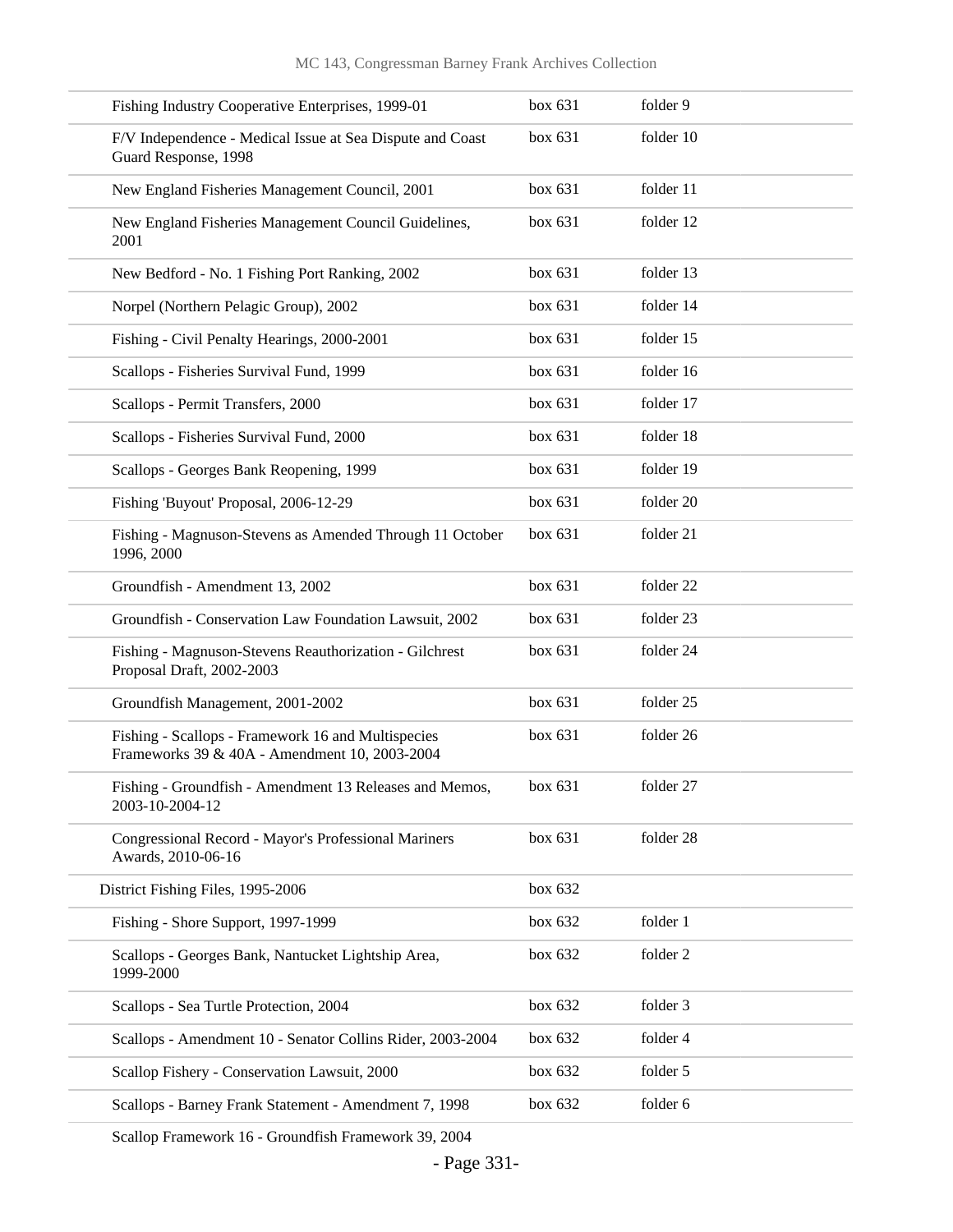|  | MC 143, Congressman Barney Frank Archives Collection |  |  |  |  |
|--|------------------------------------------------------|--|--|--|--|
|--|------------------------------------------------------|--|--|--|--|

|                                                         | box 632 | folder 7  |  |
|---------------------------------------------------------|---------|-----------|--|
| Fishing - Saltonstall-Kennedy Act, 1996                 | box 632 | folder 8  |  |
| Fishing - Scup, 1996                                    | box 632 | folder 9  |  |
| Fishing - F/V Contender - Scallop Violation, 1999       | box 632 | folder 10 |  |
| Fishing - Sinking of F/V Northern Edge, 2005            | box 632 | folder 11 |  |
| Fishing - Sen. Charles Robb, 1999                       | box 632 | folder 12 |  |
| Fishing - Seafood Marketing Councils, 2006              | box 632 | folder 13 |  |
| Scallops - Barney Frank Letter to Secretary Daley, 2000 | box 632 | folder 14 |  |
| Fishing - Scallops, 2000                                | box 632 | folder 15 |  |
| Scallop-Boat Buybacks, 1999                             | box 632 | folder 16 |  |
| Scallops - One Percent Set-Aside, 1999                  | box 632 | folder 17 |  |
| Scallop Gear Research Proposal, 1999                    | box 632 | folder 18 |  |
| Fishing - Marine Fisheries Commission, 1997-1999        | box 632 | folder 19 |  |
| Fishing - Swordfish and Billfish, 1999                  | box 632 | folder 20 |  |
| New England Fishery Management Council, 1999            | box 632 | folder 21 |  |
| F/V Thor - Violation, 1995-1999                         | box 632 | folder 22 |  |
| Fishing - Bycatch Reduction Research, 1999-2000         | box 632 | folder 23 |  |
| Scalloping - Closed Areas, 1999                         | box 632 | folder 24 |  |
| Fishing - Scup, 1999                                    | box 632 | folder 25 |  |
| Fishing - Nils Stolpe, 1999                             | box 632 | folder 26 |  |
| Fish Stocks - News Clips, 1999                          | box 632 | folder 27 |  |
| Fishing - Sea Grant Program - M.I.T., 2000              | box 632 | folder 28 |  |
| Fishing - Scallops - Georges Bank, 1999-10              | box 632 | folder 29 |  |
| F/V Lady of Grace Sinking, 2007                         | box~632 | folder 30 |  |
| New Bedford Harbor - General, 1995-1996                 | box 632 | folder 31 |  |

**^** [Return to Table of Contents](#page-1-0)

## **Series 3: Elections and Legislative Records, 1980-2012**

#### **Title/Description Instances**

District Elections

Legislative Records, Voting Records, Accomplishments, Ratings and Report Cards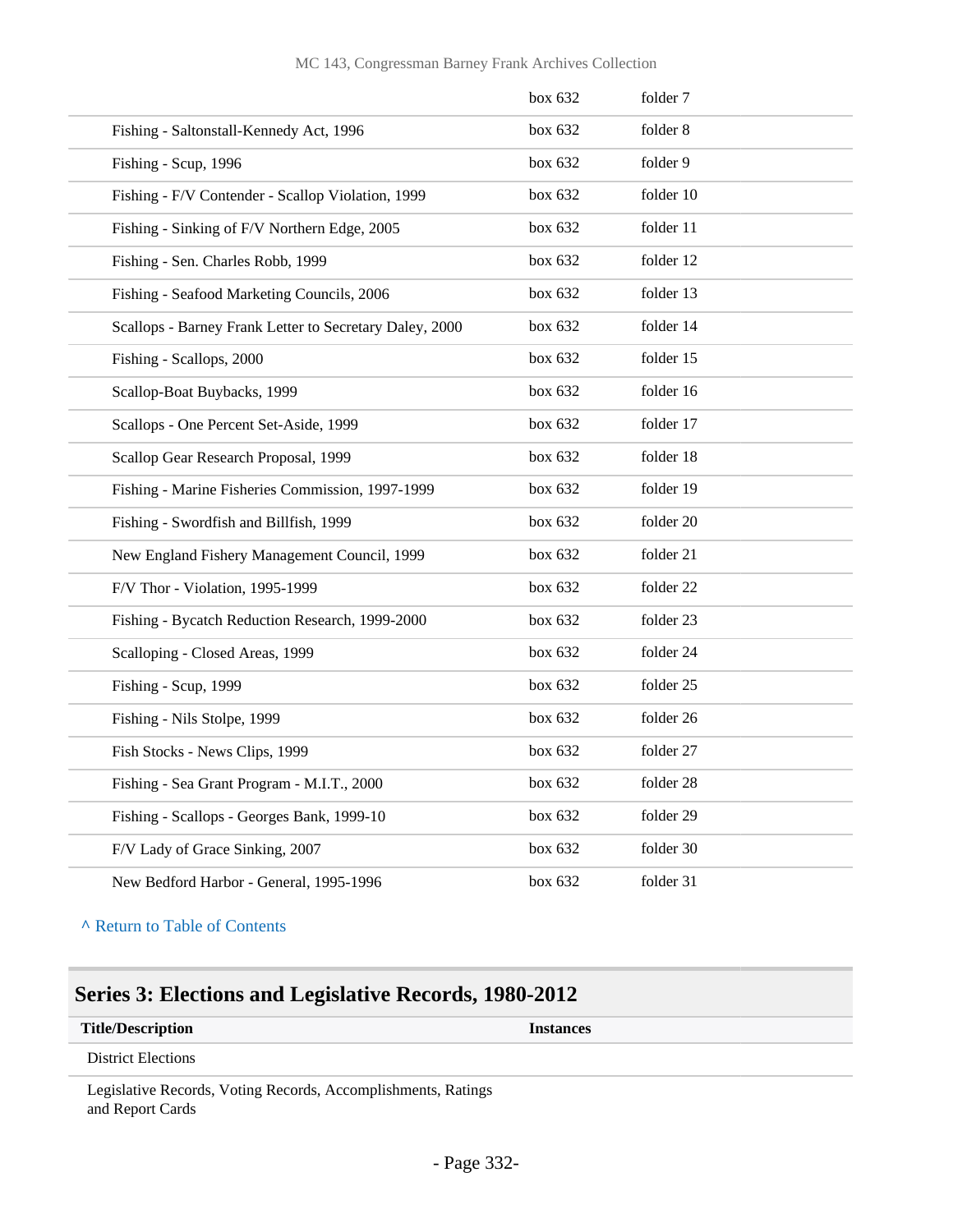### **^** [Return to Table of Contents](#page-1-0)

| <b>Title/Description</b>                                | <b>Instances</b> |  |
|---------------------------------------------------------|------------------|--|
| Dear Colleagues, 1980-2013                              |                  |  |
| <b>Correspondence and Constituent Services</b>          |                  |  |
| <b>Title/Description</b>                                | <b>Instances</b> |  |
| Invitations and Greetings, 1983-1984                    |                  |  |
| Greetings, 1983-1984                                    |                  |  |
| Greetings and Recommendations, 1983-1984                |                  |  |
| Recommendations and Requests, 1983-1984                 |                  |  |
| Requests and Thank You Letters, 1983-1984               |                  |  |
| Thank You Letters, 1983-1984                            |                  |  |
| Recommendations and Requests, 1985-1986                 |                  |  |
| Awards and Thank You Letters, 1985-1986                 |                  |  |
| Thank You Letters, 1985-1986                            |                  |  |
| Thank You Letters, 1985-1986                            |                  |  |
| Greetings, 1987-1988                                    |                  |  |
| Greetings, 1987-1988                                    |                  |  |
| Greetings and Requests, 1987-1988                       |                  |  |
| Requests, 1987-1988                                     |                  |  |
| Requests and Thank You Letters, 1987-1988               |                  |  |
| Thank You Letters, 1987-1988                            |                  |  |
| Thank You Letters, 1987-1988                            |                  |  |
| Greetings, 1989-1990                                    |                  |  |
| Greetings and Requests, 1989-1990                       |                  |  |
| Requests and Thank You Letters, 1989-1990               |                  |  |
| Thank You Letters, 1989-1990                            |                  |  |
| Thank You Letters and General Correspondence, 1989-1990 |                  |  |
| Greetings, 1991-1992                                    |                  |  |

Greetings, 1991-1992